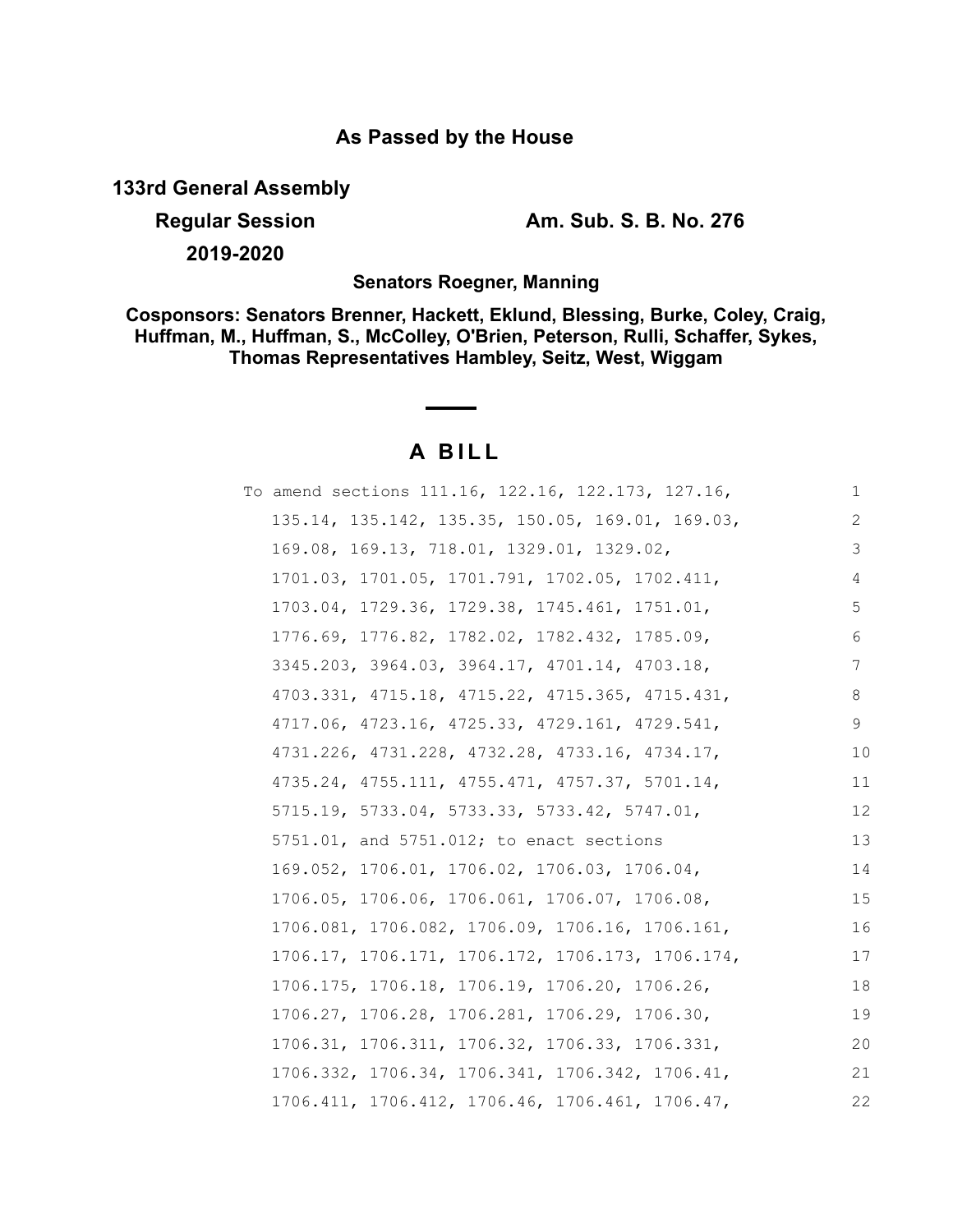| 1706.471, 1706.472, 1706.473, 1706.474,          | 23 |
|--------------------------------------------------|----|
| 1706.475, 1706.51, 1706.511, 1706.512, 1706.513, | 24 |
| 1706.514, 1706.515, 1706.61, 1706.611, 1706.612, | 25 |
| 1706.613, 1706.614, 1706.615, 1706.616,          | 26 |
| 1706.617, 1706.62, 1706.71, 1706.711, 1706.712,  | 27 |
| 1706.713, 1706.72, 1706.721, 1706.722, 1706.723, | 28 |
| 1706.73, 1706.74, 1706.76, 1706.761, 1706.762,   | 29 |
| 1706.763, 1706.764, 1706.765, 1706.766,          | 30 |
| 1706.767, 1706.768, 1706.769, 1706.7610,         | 31 |
| 1706.7611, 1706.7612, 1706.7613, 1706.81,        | 32 |
| 1706.82, 1706.83, and 1706.84; and to repeal     | 33 |
| sections 1705.01, 1705.02, 1705.03, 1705.031,    | 34 |
| 1705.04, 1705.05, 1705.06, 1705.07, 1705.08,     | 35 |
| 1705.081, 1705.09, 1705.10, 1705.11, 1705.12,    | 36 |
| 1705.13, 1705.14, 1705.15, 1705.16, 1705.161,    | 37 |
| 1705.17, 1705.18, 1705.19, 1705.20, 1705.21,     | 38 |
| 1705.22, 1705.23, 1705.24, 1705.25, 1705.26,     | 39 |
| 1705.27, 1705.28, 1705.281, 1705.282, 1705.29,   | 40 |
| 1705.291, 1705.292, 1705.30, 1705.31, 1705.32,   | 41 |
| 1705.33, 1705.34, 1705.35, 1705.36, 1705.361,    | 42 |
| 1705.37, 1705.371, 1705.38, 1705.381, 1705.39,   | 43 |
| 1705.391, 1705.40, 1705.41, 1705.42, 1705.43,    | 44 |
| 1705.44, 1705.45, 1705.46, 1705.47, 1705.48,     | 45 |
| 1705.49, 1705.50, 1705.51, 1705.52, 1705.53,     | 46 |
| 1705.54, 1705.55, 1705.56, 1705.57, 1705.58, and | 47 |
| 1705.61 of the Revised Code to enact the Ohio    | 48 |
| Revised Limited Liability Company Act and to     | 49 |
| make changes to the Unclaimed Funds Law.         | 50 |

# **BE IT ENACTED BY THE GENERAL ASSEMBLY OF THE STATE OF OHIO:**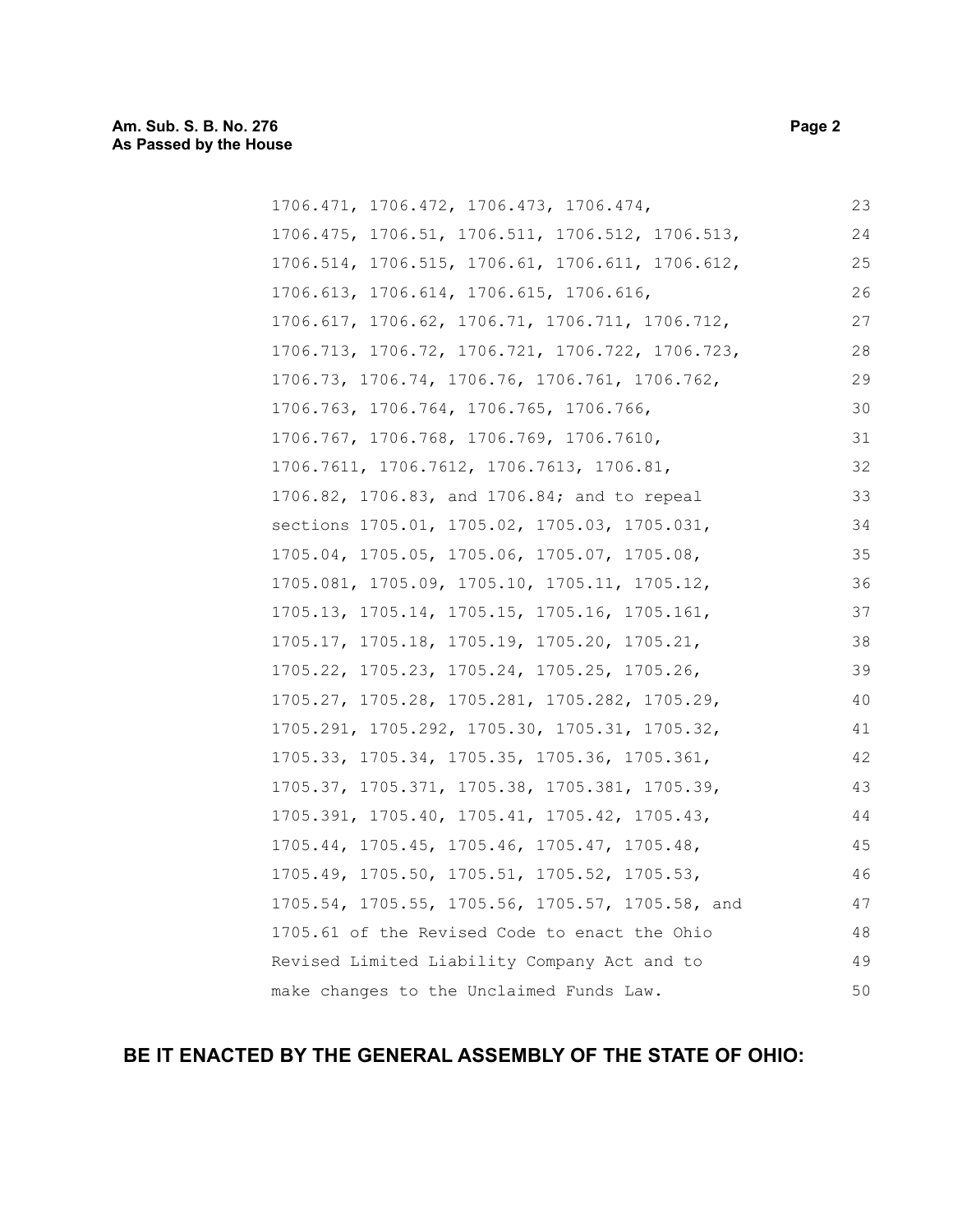**Section 1.** That sections 111.16, 122.16, 122.173, 135.14, 135.142, 135.35, 150.05, 718.01, 1329.01, 1329.02, 1701.03, 1701.05, 1701.791, 1702.05, 1702.411, 1703.04, 1729.36, 1729.38, 1745.461, 1751.01, 1776.69, 1776.82, 1782.02, 1782.432, 1785.09, 3345.203, 3964.03, 3964.17, 4701.14, 4703.18, 4703.331, 4715.18, 4715.22, 4715.365, 4715.431, 4717.06, 4723.16, 4725.33, 4729.161, 4729.541, 4731.226, 4731.228, 4732.28, 4733.16, 4734.17, 4755.111, 4755.471, 4757.37, 5701.14, 5715.19, 5733.04, 5733.33, 5733.42, 5747.01, 5751.01, and 5751.012 be amended and sections 1706.01, 1706.02, 1706.03, 1706.04, 1706.05, 1706.06, 1706.061, 1706.07, 1706.08, 1706.081, 1706.082, 1706.09, 1706.16, 1706.161, 1706.17, 1706.171, 1706.172, 1706.173, 1706.174, 1706.175, 1706.18, 1706.19, 1706.20, 1706.26, 1706.27, 1706.28, 1706.281, 1706.29, 1706.30, 1706.31, 1706.311, 1706.32, 1706.33, 1706.331, 1706.332, 1706.34, 1706.341, 1706.342, 1706.41, 1706.411, 1706.412, 1706.46, 1706.461, 1706.47, 1706.471, 1706.472, 1706.473, 1706.474, 1706.475, 1706.51, 1706.511, 1706.512, 1706.513, 1706.514, 1706.515, 1706.61, 1706.611, 1706.612, 1706.613, 1706.614, 1706.615, 1706.616, 1706.617, 1706.62, 1706.71, 1706.711, 1706.712, 1706.713, 1706.72, 1706.721, 1706.722, 1706.723, 1706.73, 1706.74, 1706.76, 1706.761, 1706.762, 1706.763, 1706.764, 1706.765, 1706.766, 1706.767, 1706.768, 1706.769, 1706.7610, 1706.7611, 1706.7612, 1706.7613, 1706.81, 1706.82, 1706.83, and 1706.84 of the Revised Code be enacted to read as follows: 51 52 53 54 55 56 57 58 59 60 61 62 63 64 65 66 67 68 69 70 71 72 73 74 75

**Sec. 111.16.** Except as provided in section 1701.041 of the Revised Code, the secretary of state shall charge and collect, for the benefit of the state, the following fees: 76 77 78

(A) For filing and recording articles of incorporation of a domestic corporation, including designation of agent: 79 80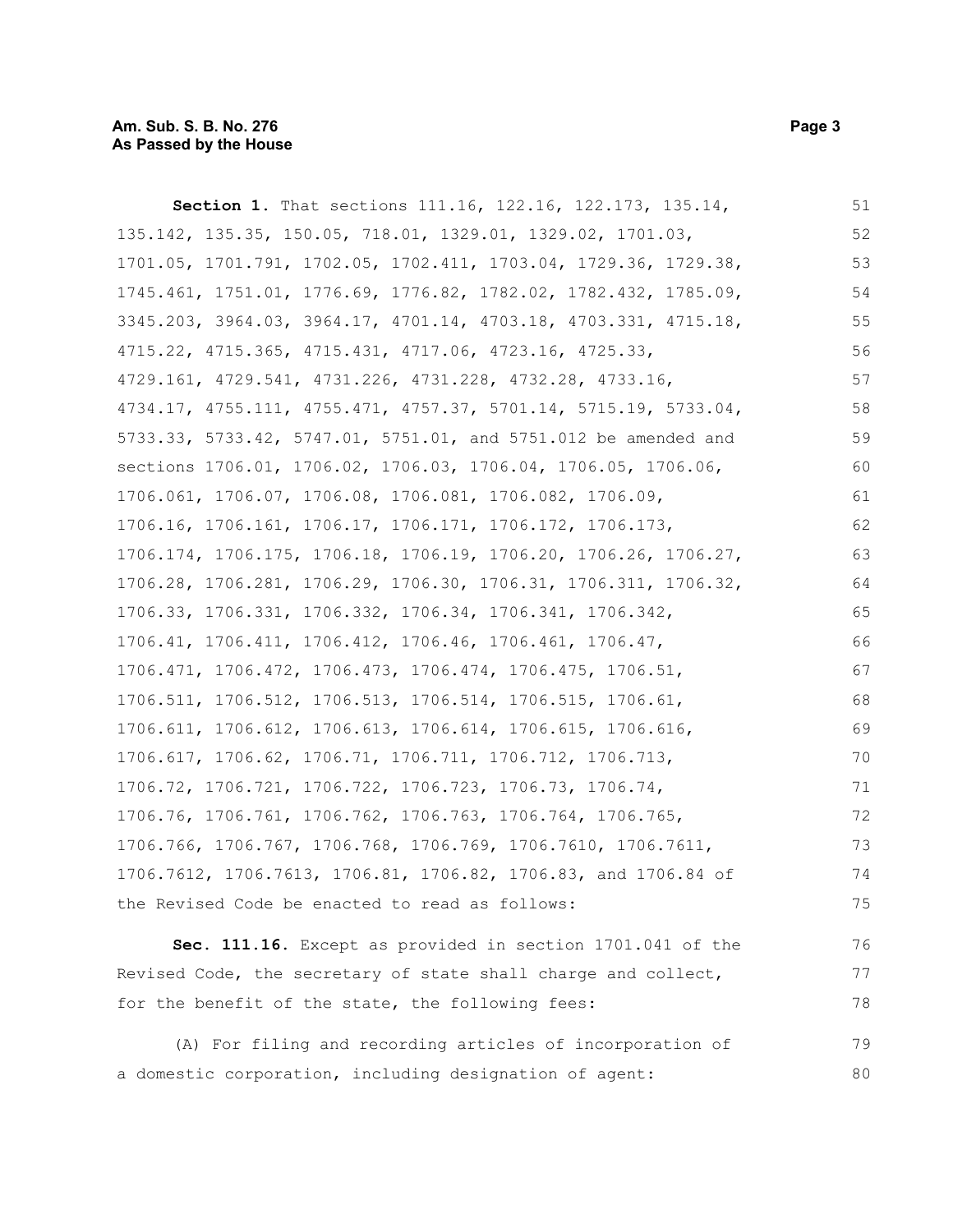## **Am. Sub. S. B. No. 276 Page 4 As Passed by the House**

| (1) Wherein the corporation shall not be authorized to           | 81  |
|------------------------------------------------------------------|-----|
| issue any shares of capital stock, ninety-nine dollars;          | 82  |
| (2) Wherein the corporation shall be authorized to issue         | 83  |
| shares of capital stock, with or without par value:              | 84  |
| (a) Ten cents for each share authorized up to and                | 85  |
| including one thousand shares;                                   | 86  |
| (b) Five cents for each share authorized in excess of one        | 87  |
| thousand shares up to and including ten thousand shares;         | 88  |
| (c) Two cents for each share authorized in excess of ten         | 89  |
| thousand shares up to and including fifty thousand shares;       | 90  |
| (d) One cent for each share authorized in excess of fifty        | 91  |
| thousand shares up to and including one hundred thousand shares; | 92  |
| (e) One-half cent for each share authorized in excess of         | 93  |
| one hundred thousand shares up to and including five hundred     | 94  |
| thousand shares;                                                 | 95  |
| (f) One-quarter cent for each share authorized in excess         | 96  |
| of five hundred thousand shares; provided no fee shall be less   | 97  |
| than ninety-nine dollars or greater than one hundred thousand    | 98  |
| dollars.                                                         | 99  |
| (B) For filing and recording a certificate of amendment to       | 100 |
| or amended articles of incorporation of a domestic corporation,  | 101 |
| or for filing and recording a certificate of reorganization, a   | 102 |
| certificate of dissolution, or an amendment to a foreign license | 103 |
| application:                                                     | 104 |
| (1) If the domestic corporation is not authorized to issue       | 105 |
| any shares of capital stock, fifty dollars;                      | 106 |
| (2) If the domestic corporation is authorized to issue           | 107 |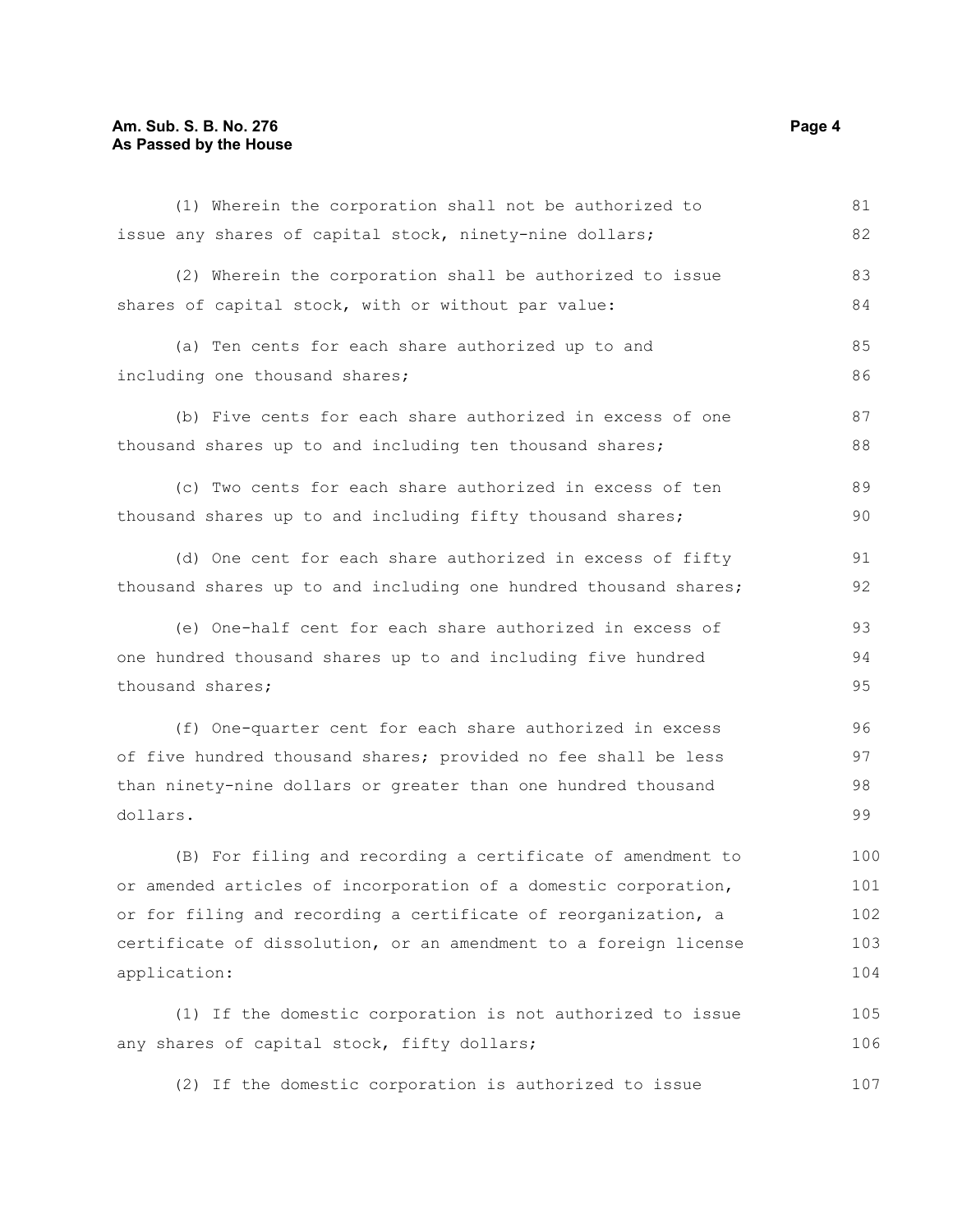## **Am. Sub. S. B. No. 276 Page 5** Page 5 **As Passed by the House**

shares of capital stock, fifty dollars, and in case of any increase in the number of shares authorized to be issued, a further sum computed in accordance with the schedule set forth in division (A)(2) of this section less a credit computed in the same manner for the number of shares previously authorized to be issued by the corporation; provided no fee under division (B)(2) of this section shall be greater than one hundred thousand dollars; 108 109 110 111 112 113 114 115

(3) If the foreign corporation is not authorized to issue any shares of capital stock, fifty dollars; 116 117

(4) If the foreign corporation is authorized to issue shares of capital stock, fifty dollars. 118 119

(C) For filing and recording articles of incorporation of a savings and loan association, ninety-nine dollars; and for filing and recording a certificate of amendment to or amended articles of incorporation of a savings and loan association, fifty dollars; 120 121 122 123 124

(D) For filing and recording a certificate of conversion, including a designation of agent, a certificate of merger, or a certificate of consolidation, ninety-nine dollars and, in the case of any new corporation resulting from a consolidation or any surviving corporation that has an increased number of shares authorized to be issued resulting from a merger, an additional sum computed in accordance with the schedule set forth in division (A)(2) of this section less a credit computed in the same manner for the number of shares previously authorized to be issued or represented in this state by each of the corporations for which a consolidation or merger is effected by the certificate; 125 126 127 128 129 130 131 132 133 134 135 136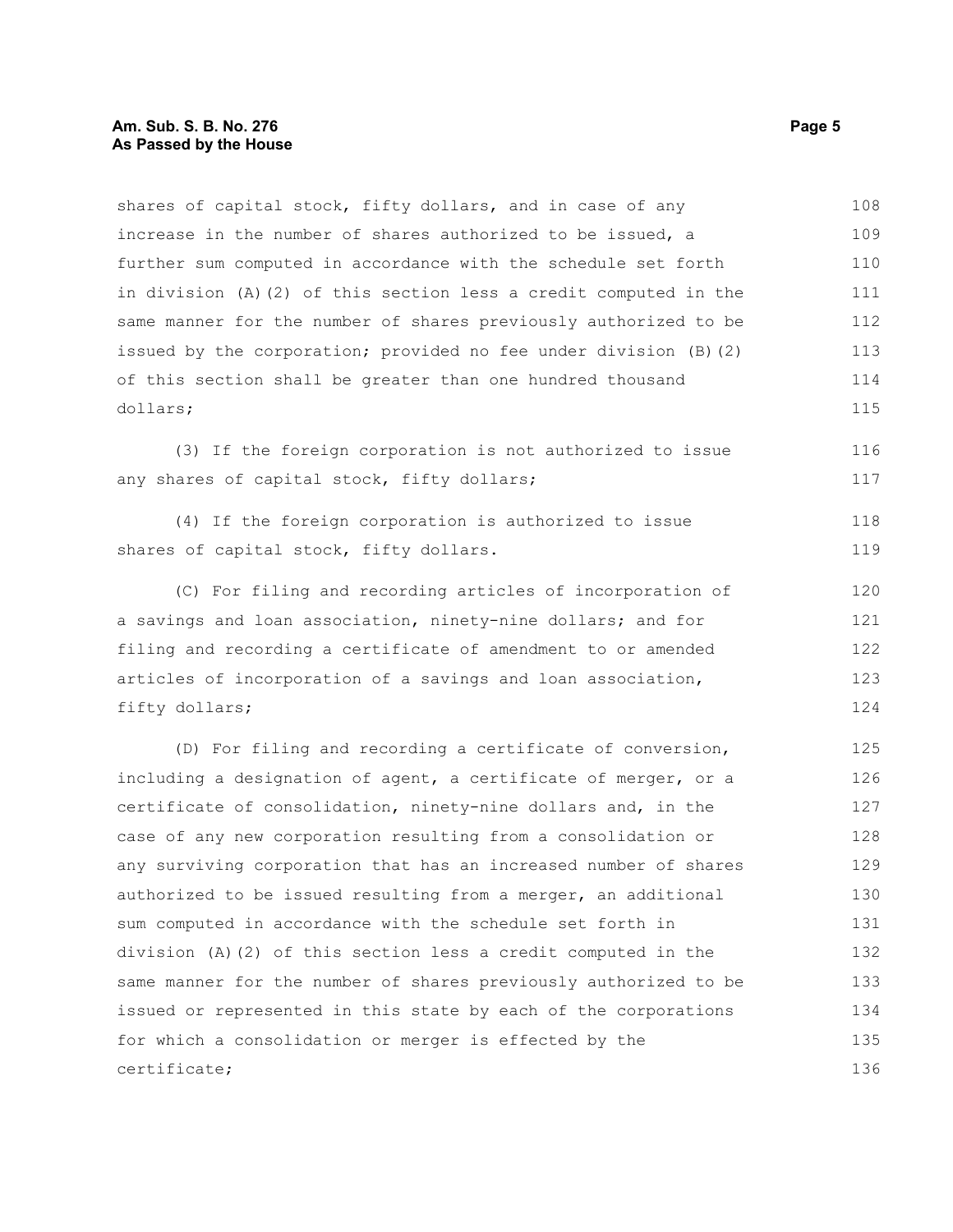## **Am. Sub. S. B. No. 276 Page 6 Page 6 Page 6 Page 6 Page 6 Page 6 Page 6 As Passed by the House**

(E) For filing and recording articles of incorporation of a credit union or the American credit union guaranty association, ninety-nine dollars, and for filing and recording a certificate of increase in capital stock or any other amendment of the articles of incorporation of a credit union or the association, fifty dollars; 137 138 139 140 141 142

(F) For filing and recording articles of organization of a limited liability company, for filing and recording an application to become a registered foreign limited liability company, for filing and recording a registration application to become a domestic limited liability partnership, or for filing and recording an application to become a registered foreign limited liability partnership, ninety-nine dollars; 143 144 145 146 147 148 149

(G) For filing and recording a certificate of limited partnership or an application for registration as a foreign limited partnership, or for filing an initial statement of partnership authority pursuant to section 1776.33 of the Revised Code, ninety-nine dollars; 150 151 152 153 154

(H) For filing a copy of papers evidencing the incorporation of a municipal corporation or of annexation of territory by a municipal corporation, five dollars, to be paid by the municipal corporation, the petitioners therefor, or their agent; 155 156 157 158 159

(I) For filing and recording any of the following:

(1) A license to transact business in this state by a foreign corporation for profit pursuant to section 1703.04 of the Revised Code or a foreign nonprofit corporation pursuant to section 1703.27 of the Revised Code, ninety-nine dollars; 161 162 163 164

(2) A biennial report or biennial statement pursuant to 165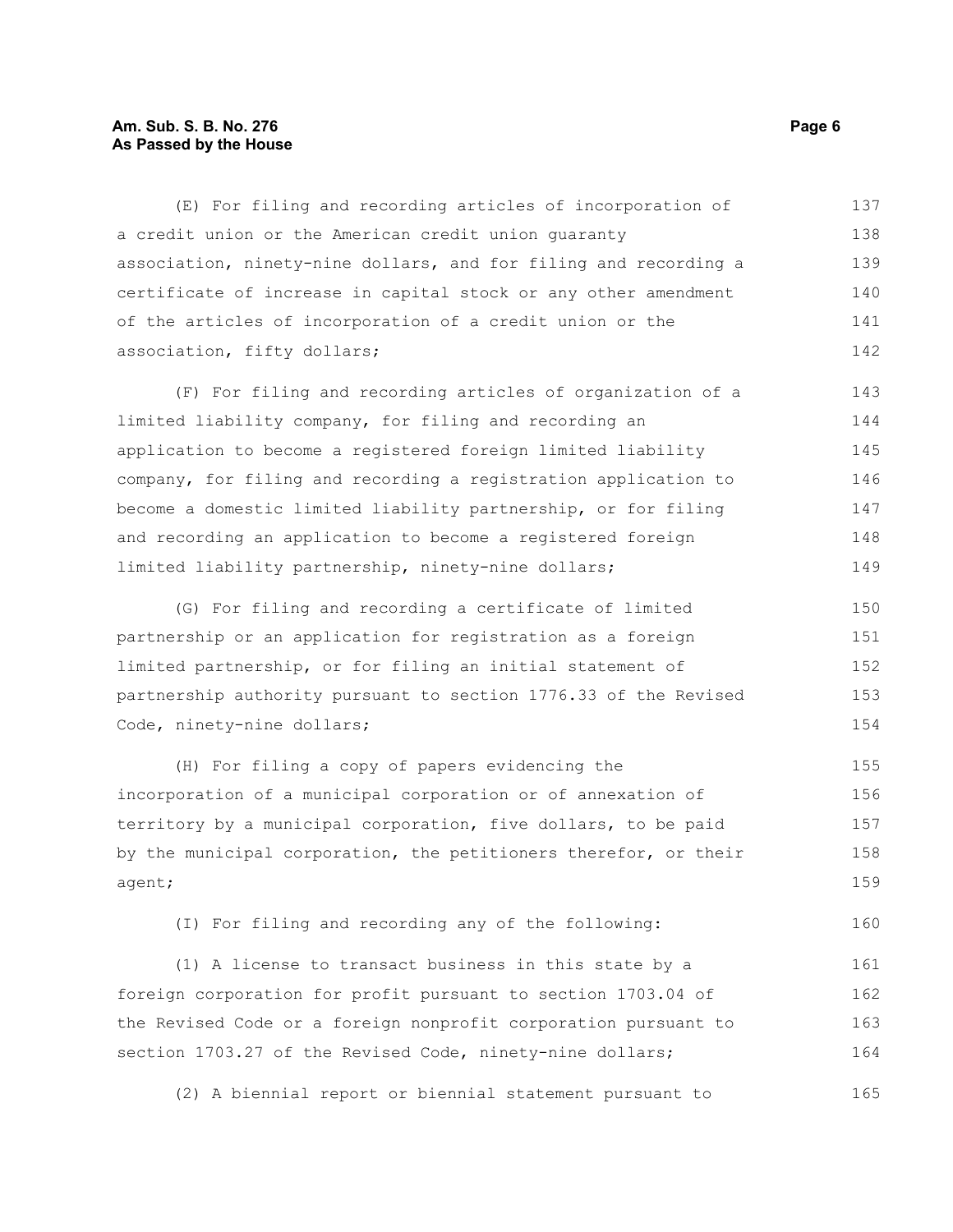dollars;

| section 1775.63, 1776.83, or 1785.06 of the Revised Code,        | 166 |
|------------------------------------------------------------------|-----|
| twenty-five dollars;                                             | 167 |
| (3) Except as otherwise provided in this section or any          | 168 |
| other section of the Revised Code, any other certificate or      | 169 |
| paper that is required to be filed and recorded or is permitted  | 170 |
| to be filed and recorded by any provision of the Revised Code    | 171 |
| with the secretary of state, twenty-five dollars.                | 172 |
| (J) For filing any certificate or paper not required to be       | 173 |
| recorded, five dollars;                                          | 174 |
| (K) (1) For making copies of any certificate or other paper      | 175 |
| filed in the office of the secretary of state, a fee not to      | 176 |
| exceed one dollar per page, except as otherwise provided in the  | 177 |
| Revised Code, and for creating and affixing the seal of the      | 178 |
| office of the secretary of state to any good standing or other   | 179 |
| certificate, five dollars. For copies of certificates or papers  | 180 |
| required by state officers for official purpose, no charge shall | 181 |
| be made.                                                         | 182 |
| (2) For creating and affixing the seal of the office of          | 183 |
| the secretary of state to the certificates described in division | 184 |
| $(E)$ of section 1701.81, division $(E)$ of section 1701.811,    | 185 |
| division (E) of section 1705.38, division (E) of section         | 186 |
| 1705.381, division (D) of section 1702.43, division (E) of       | 187 |
| section 1775.47, division (E) of section 1775.55, division (E)   | 188 |
| of section 1776.70, division (E) of section 1776.74, division    | 189 |
| (E) of section 1782.433, or division (E) of section 1782.4310 of | 190 |
| the Revised Code, twenty-five dollars.                           | 191 |
| (L) For a minister's license to solemnize marriages, ten         | 192 |

(M) For examining documents to be filed at a later date

193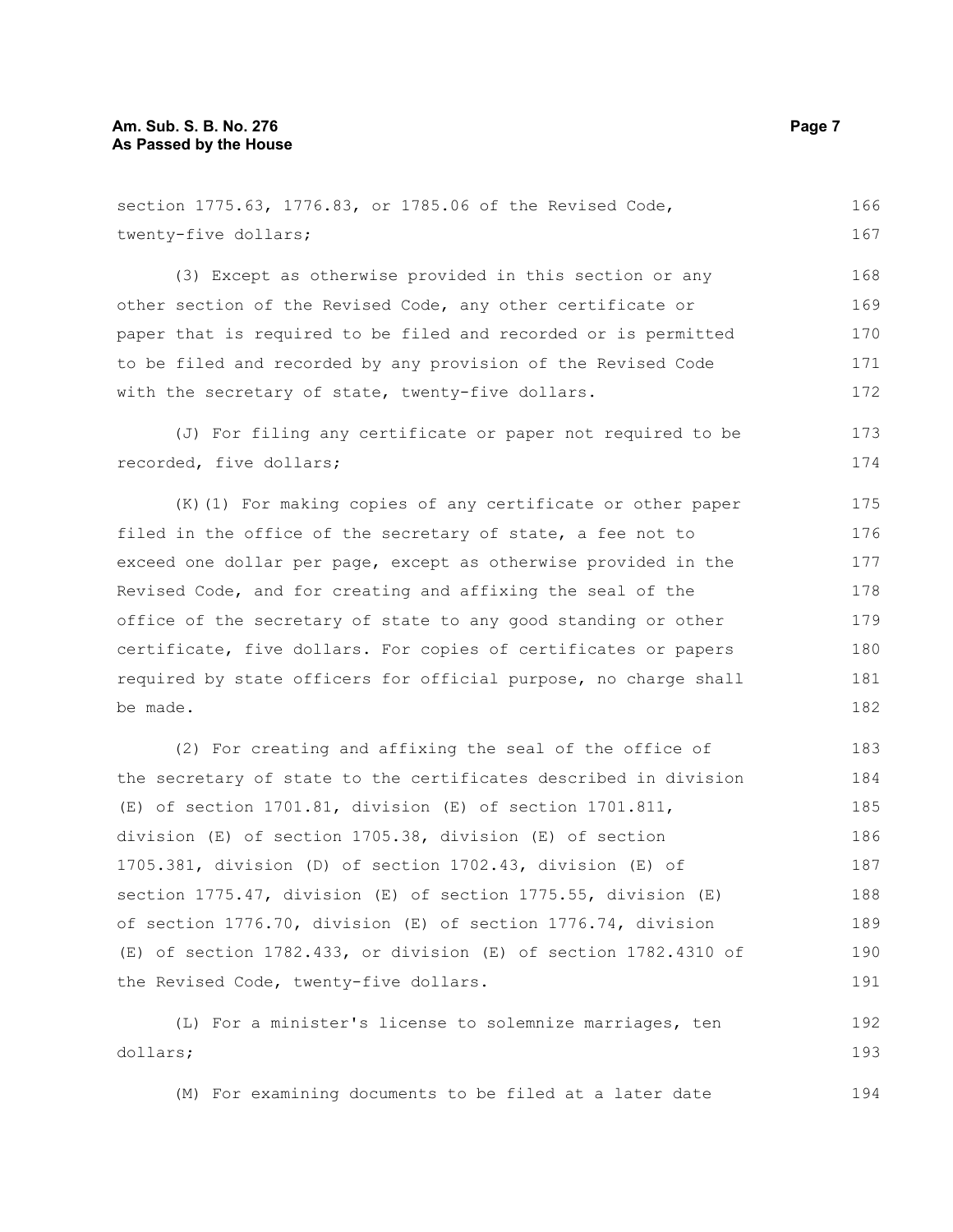| for the purpose of advising as to the acceptability of the       | 195 |
|------------------------------------------------------------------|-----|
| proposed filing, fifty dollars;                                  | 196 |
| (N) Fifty dollars for filing and recording any of the            | 197 |
| following:                                                       | 198 |
| (1) A certificate of dissolution and accompanying                | 199 |
| documents, or a certificate of cancellation, under section       | 200 |
| 1701.86, 1702.47, 1705.43, 1706.471, 1776.65, or 1782.10 of the  | 201 |
| Revised Code;                                                    | 202 |
| (2) A notice of dissolution of a foreign licensed                | 203 |
| corporation or a certificate of surrender of license by a        | 204 |
| foreign licensed corporation under section 1703.17 of the        | 205 |
| Revised Code;                                                    | 206 |
| (3) The withdrawal of registration of a foreign or               | 207 |
| domestic limited liability partnership under section 1775.61,    | 208 |
| 1775.64, 1776.81, or 1776.86 of the Revised Code, or the         | 209 |
| certificate of cancellation of registration of a foreign limited | 210 |
| liability company under section 1705.57 or 1706.514 of the       | 211 |
| Revised Code;                                                    | 212 |
| (4) The filing of a statement of denial under section            | 213 |
| 1776.34 of the Revised Code, a statement of dissociation under   | 214 |
| section 1776.57 of the Revised Code, a statement of disclaimer   | 215 |
| of general partner status under Chapter 1782. of the Revised     | 216 |
| Code, or a cancellation of disclaimer of general partner status  | 217 |
| under Chapter 1782. of the Revised Code.                         | 218 |
| (O) For filing a statement of continued existence by a           | 219 |
| nonprofit corporation, twenty-five dollars;                      | 220 |
| (P) For filing a restatement under section $1705.08$             | 221 |
| 1706.161, or 1782.09 of the Revised Code, an amendment to a      | 222 |
| certificate of cancellation under section 1782.10 of the Revised | 223 |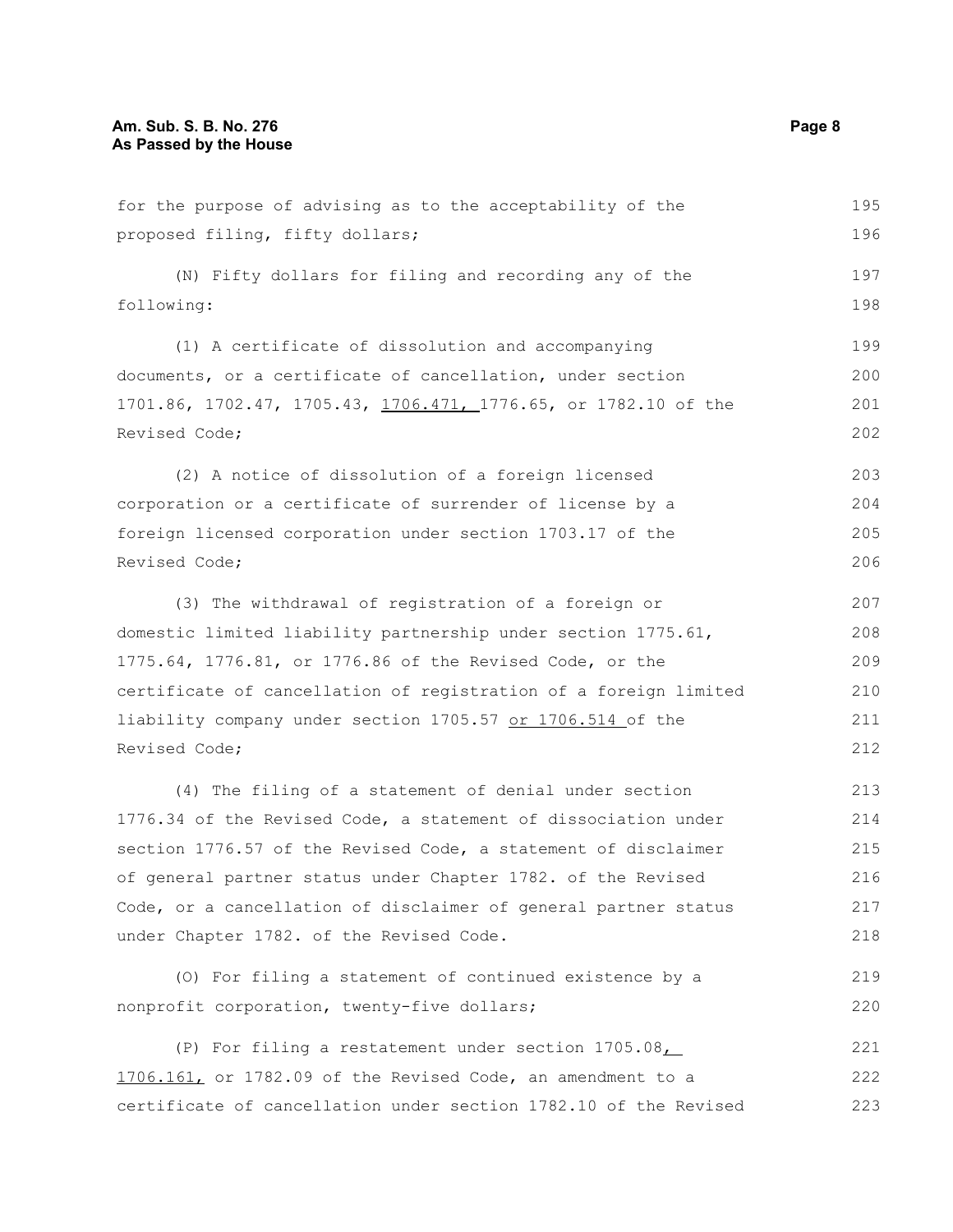| Code, an amendment under section 1705.08, 1706.161, or 1782.09    | 224 |
|-------------------------------------------------------------------|-----|
| of the Revised Code, or a correction under section 1705.55,       | 225 |
| 1706.173, 1706.511, 1706.513, 1775.61, 1775.64, 1776.12, or       | 226 |
| 1782.52 of the Revised Code, fifty dollars;                       | 227 |
| (Q) For filing for reinstatement of an entity cancelled by        | 228 |
| operation of law, by the secretary of state, by order of the      | 229 |
| department of taxation, or by order of a court, twenty-five       | 230 |
| dollars;                                                          | 231 |
| (R) For filing and recording any of the following:                | 232 |
| (1) A change of agent, resignation of agent, or change of         | 233 |
| agent's address under section 1701.07, 1702.06, 1703.041,         | 234 |
| 1703.27, 1705.06, 1705.55, 1706.09, 1746.04, 1747.03, 1776.07,    | 235 |
| or 1782.04 of the Revised Code, twenty-five dollars;              | 236 |
| (2) A multiple change of agent name or address,                   | 237 |
| standardization of agent address, or resignation of agent under   | 238 |
| section 1701.07, 1702.06, 1703.041, 1703.27, 1705.06, 1705.55,    | 239 |
| 1706.09, 1746.04, 1747.03, 1776.07, or 1782.04 of the Revised     | 240 |
| Code, one hundred twenty-five dollars, plus three dollars per     | 241 |
| entity record being changed, by the multiple agent update.        | 242 |
| (S) For filing and recording any of the following:                | 243 |
| (1) An application for the exclusive right to use a name          | 244 |
| or an application to reserve a name for future use under section  | 245 |
| 1701.05, 1702.05, 1703.31, 1705.05, 1706.07, or 1746.06 of the    | 246 |
| Revised Code, thirty-nine dollars;                                | 247 |
| (2) A trade name or fictitious name registration or               | 248 |
| report, thirty-nine dollars;                                      | 249 |
| (3) An application to renew any item covered by division          | 250 |
| $(S)$ (1) or (2) of this section that is permitted to be renewed, | 251 |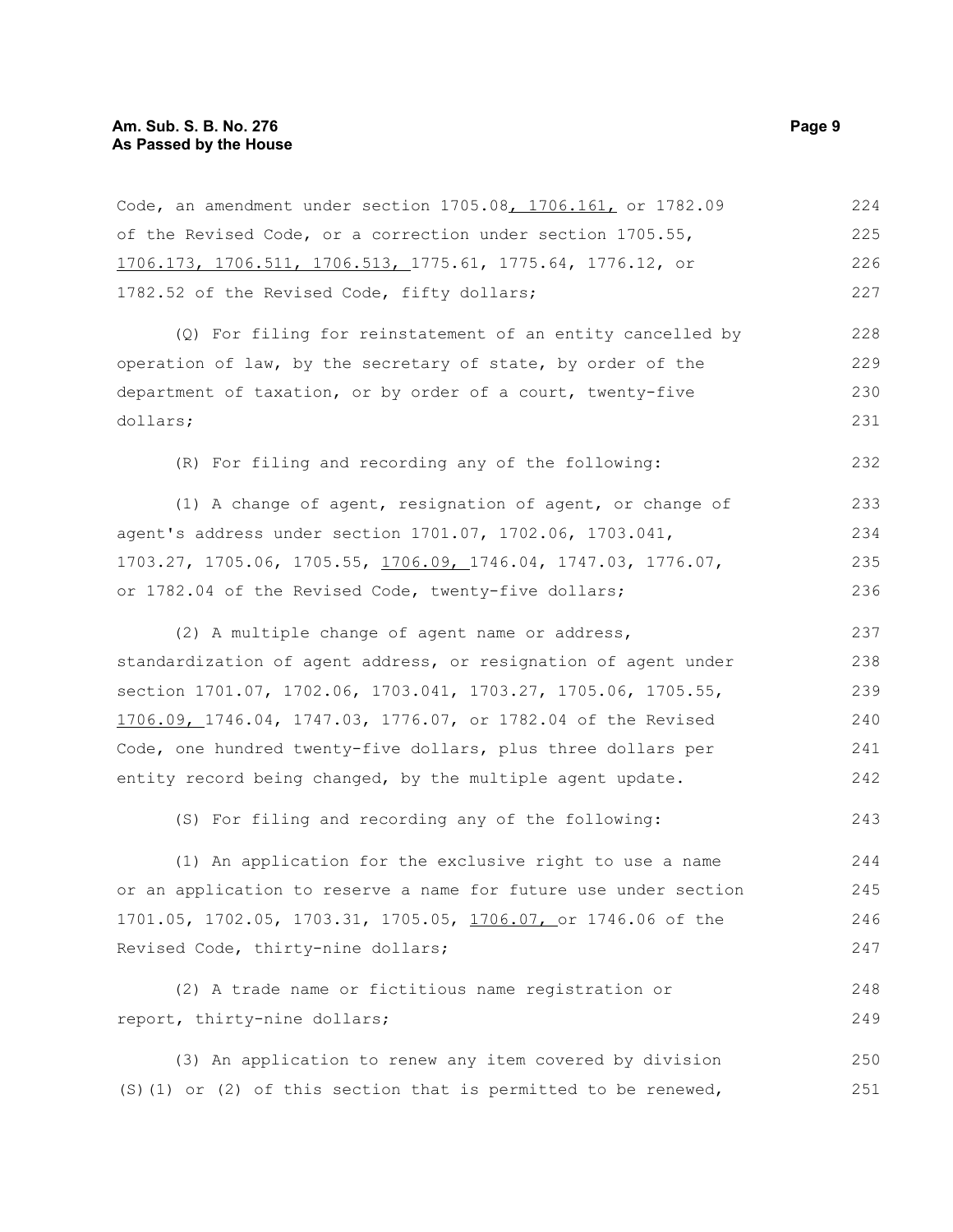twenty-five dollars;

(4) An assignment of rights for use of a name covered by division  $(S)(1)$ ,  $(2)$ , or  $(3)$  of this section, the cancellation of a name registration or name reservation that is so covered, or notice of a change of address of the registrant of a name that is so covered, twenty-five dollars. 253 254 255 256 257

(T) For filing and recording a report to operate a business trust or a real estate investment trust, either foreign or domestic, ninety-nine dollars; and for filing and recording an amendment to a report or associated trust instrument, or a surrender of authority, to operate a business trust or real estate investment trust, fifty dollars; 258 259 260 261 262 263

(U)(1) For filing and recording the registration of a trademark, service mark, or mark of ownership, one hundred twenty-five dollars; 264 265 266

(2) For filing and recording the change of address of a registrant, the assignment of rights to a registration, a renewal of a registration, or the cancellation of a registration associated with a trademark, service mark, or mark of ownership, twenty-five dollars.

(V) For filing a service of process with the secretary of state, five dollars, except as otherwise provided in any section of the Revised Code; 272 273 274

(W) For making, recording, and forwarding a commission under section 107.06 of the Revised Code, the applicable fee specified in that section. 275 276 277

Fees specified in this section may be paid by cash, check, or money order, by credit card in accordance with section 113.40 of the Revised Code, or by an alternative payment program in 278 279 280

252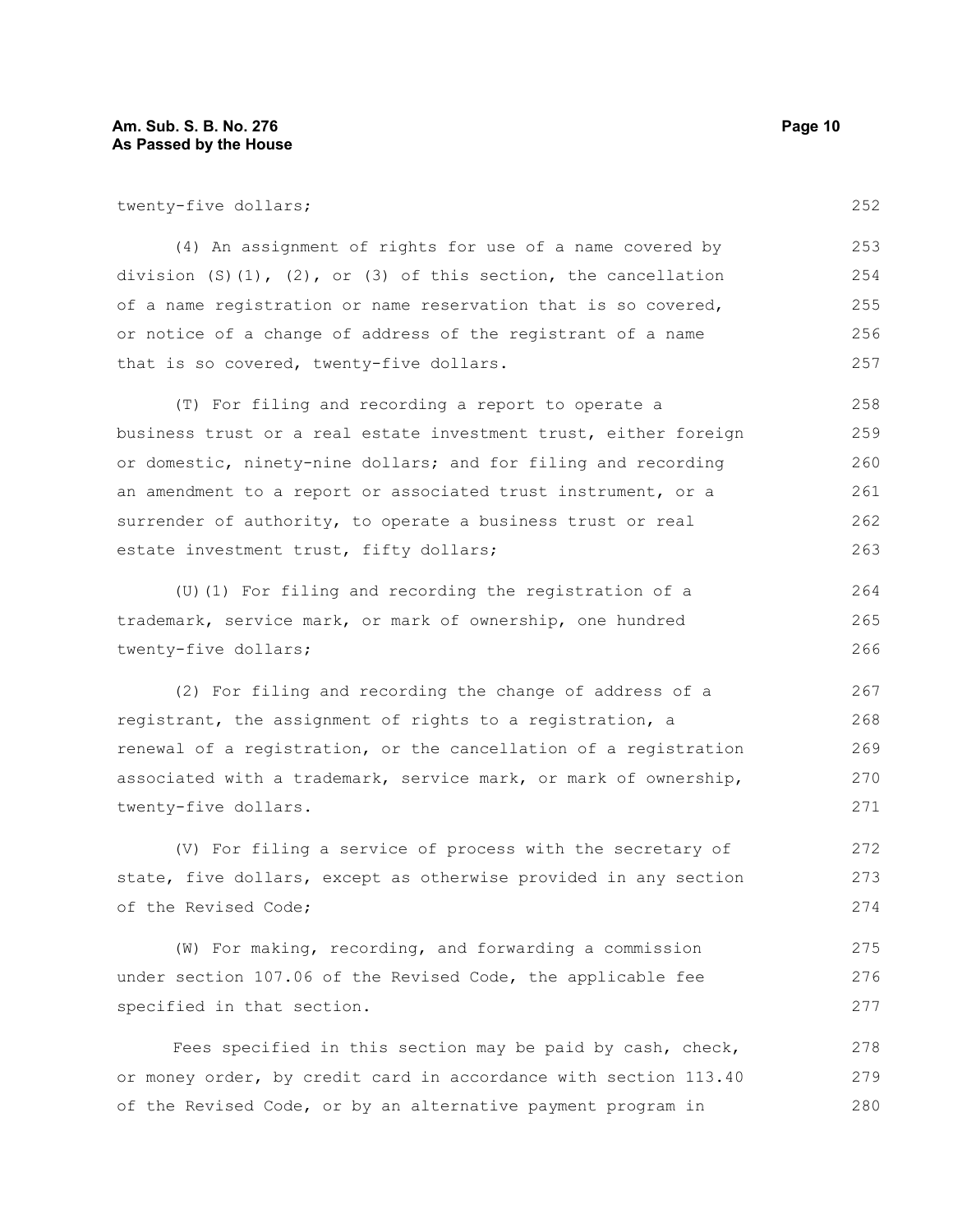accordance with division (B) of section 111.18 of the Revised Code. Any credit card number or the expiration date of any credit card is not subject to disclosure under Chapter 149. of the Revised Code. 281 282 283 284

```
Sec. 122.16. (A) As used in this section:
```
(1) "Distressed area" means either a municipal corporation that has a population of at least fifty thousand or a county, that meets two of the following criteria:

(a) Its average rate of unemployment, during the most recent five-year period for which data are available, is equal to at least one hundred twenty-five per cent of the average rate of unemployment for the United States for the same period. 289 290 291 292

(b) It has a per capita income equal to or below eighty per cent of the median county per capita income of the United States as determined by the most recently available figures from the United States census bureau. 293 294 295 296

(c)(i) In the case of a municipal corporation, at least twenty per cent of the residents have a total income for the most recent census year that is below the official poverty line. 297 298 299

(ii) In the case of a county, in intercensal years, the county has a ratio of transfer payment income to total county income equal to or greater than twenty-five per cent. 300 301 302

(2) "Eligible area" means a distressed area, a labor surplus area, an inner city area, or a situational distress area. 303 304 305

(3) "Eligible costs associated with a voluntary action" means costs incurred during the qualifying period in performing a remedy or remedial activities, as defined in section 3746.01 306 307 308

285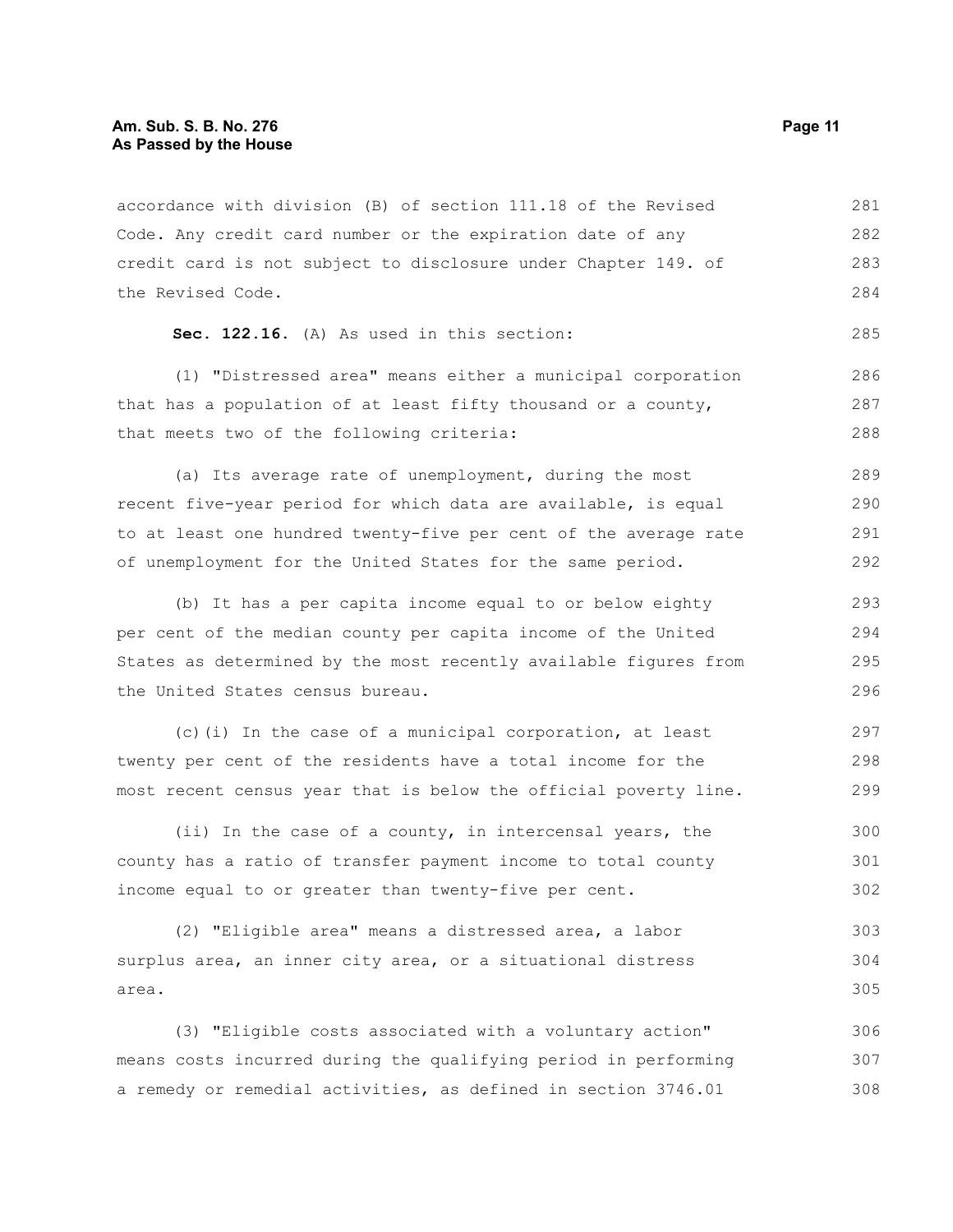## **Am. Sub. S. B. No. 276 Page 12 As Passed by the House**

of the Revised Code, and any costs incurred during the qualifying period in performing both a phase I and phase II property assessment, as defined in the rules adopted under section 3746.04 of the Revised Code, provided that the performance of the phase I and phase II property assessment resulted in the implementation of the remedy or remedial activities. 309 310 311 312 313 314 315

(4) "Inner city area" means, in a municipal corporation that has a population of at least one hundred thousand and does not meet the criteria of a labor surplus area or a distressed area, targeted investment areas established by the municipal corporation within its boundaries that are comprised of the most recent census block tracts that individually have at least twenty per cent of their population at or below the state poverty level or other census block tracts contiguous to such census block tracts. 316 317 318 319 320 321 322 323 324

(5) "Labor surplus area" means an area designated as a labor surplus area by the United States department of labor. 325 326

(6) "Official poverty line" has the same meaning as in division (A) of section 3923.51 of the Revised Code. 327 328

(7) "Partner" includes a member of a limited liability company formed under Chapter 1705. or 1706. of the Revised Code or under the laws of any other state if the limited liability company is not treated as a corporation for purposes of Chapter 5733. of the Revised Code and is not classified as an association taxable as a corporation for federal income tax purposes. 329 330 331 332 333 334 335

(8) "Partnership" includes a limited liability company formed under Chapter 1705. or 1706. of the Revised Code or under 336 337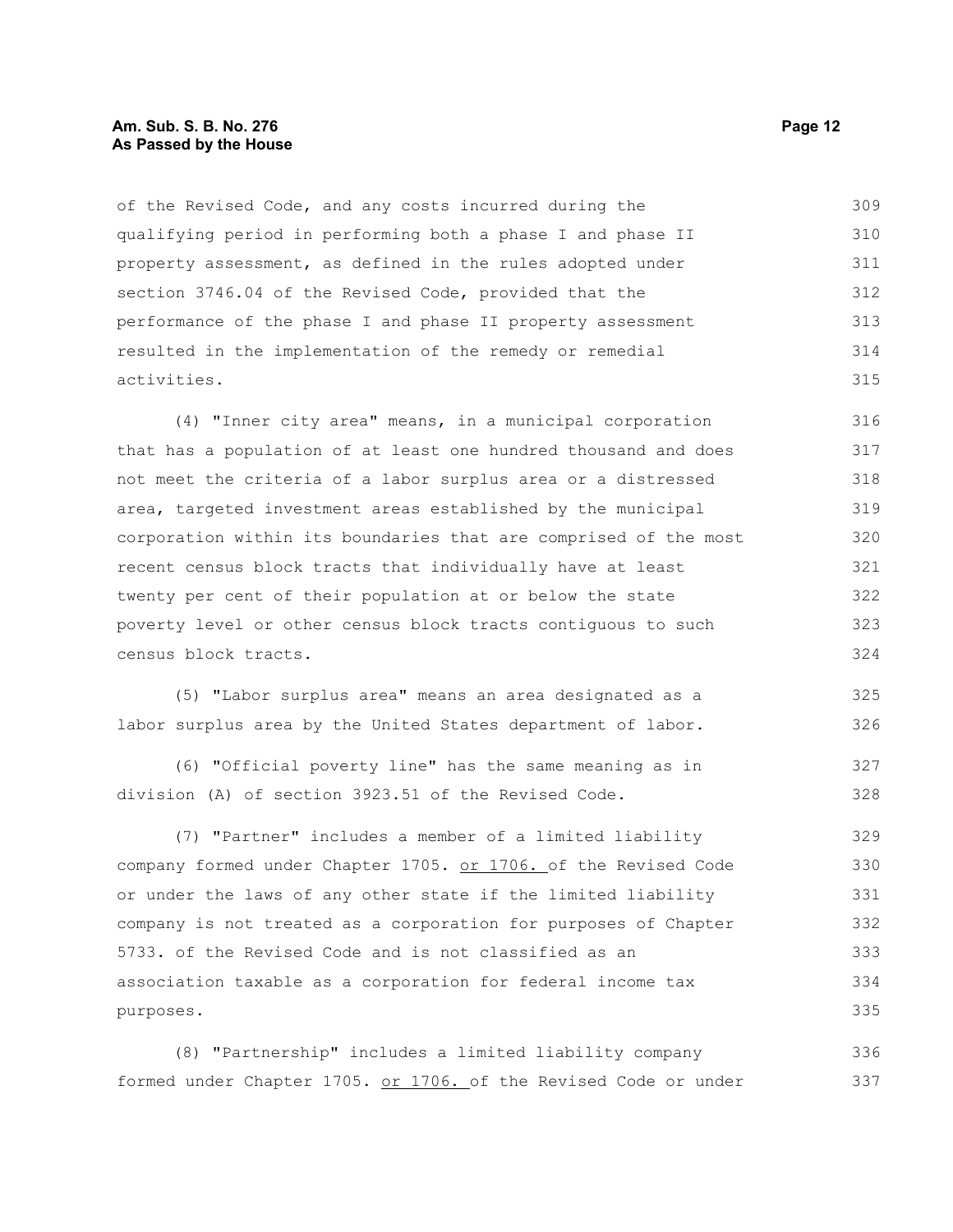## **Am. Sub. S. B. No. 276 Page 13 As Passed by the House**

the laws of any other state if the limited liability company is not treated as a corporation for purposes of Chapter 5733. of the Revised Code and is not classified as an association taxable as a corporation for federal income tax purposes. 338 339 340 341

(9) "Qualifying period" means the period that begins July 1, 1996, and ends June 30, 1999.

(10) "S corporation" means a corporation that has made an election under subchapter S of chapter one of subtitle A of the Internal Revenue Code for its taxable year under the Internal Revenue Code; 344 345 346 347

(11) "Situational distress area" means a county or a municipal corporation that has experienced or is experiencing a closing or downsizing of a major employer that will adversely affect the economy of the county or municipal corporation. In order for a county or municipal corporation to be designated as a situational distress area, the governing body of the county or municipal corporation shall submit a petition to the director of development in the form prescribed by the director. A county or municipal corporation may be designated as a situational distress area for a period not exceeding thirty-six months. 348 349 350 351 352 353 354 355 356 357

The petition shall include written documentation that demonstrates all of the following: 358 359

(a) The number of jobs lost by the closing or downsizing; 360

(b) The impact that the job loss has on the unemployment rate of the county or municipal corporation as measured by the director of job and family services; 361 362 363

(c) The annual payroll associated with the job loss; (d) The amount of state and local taxes associated with 364 365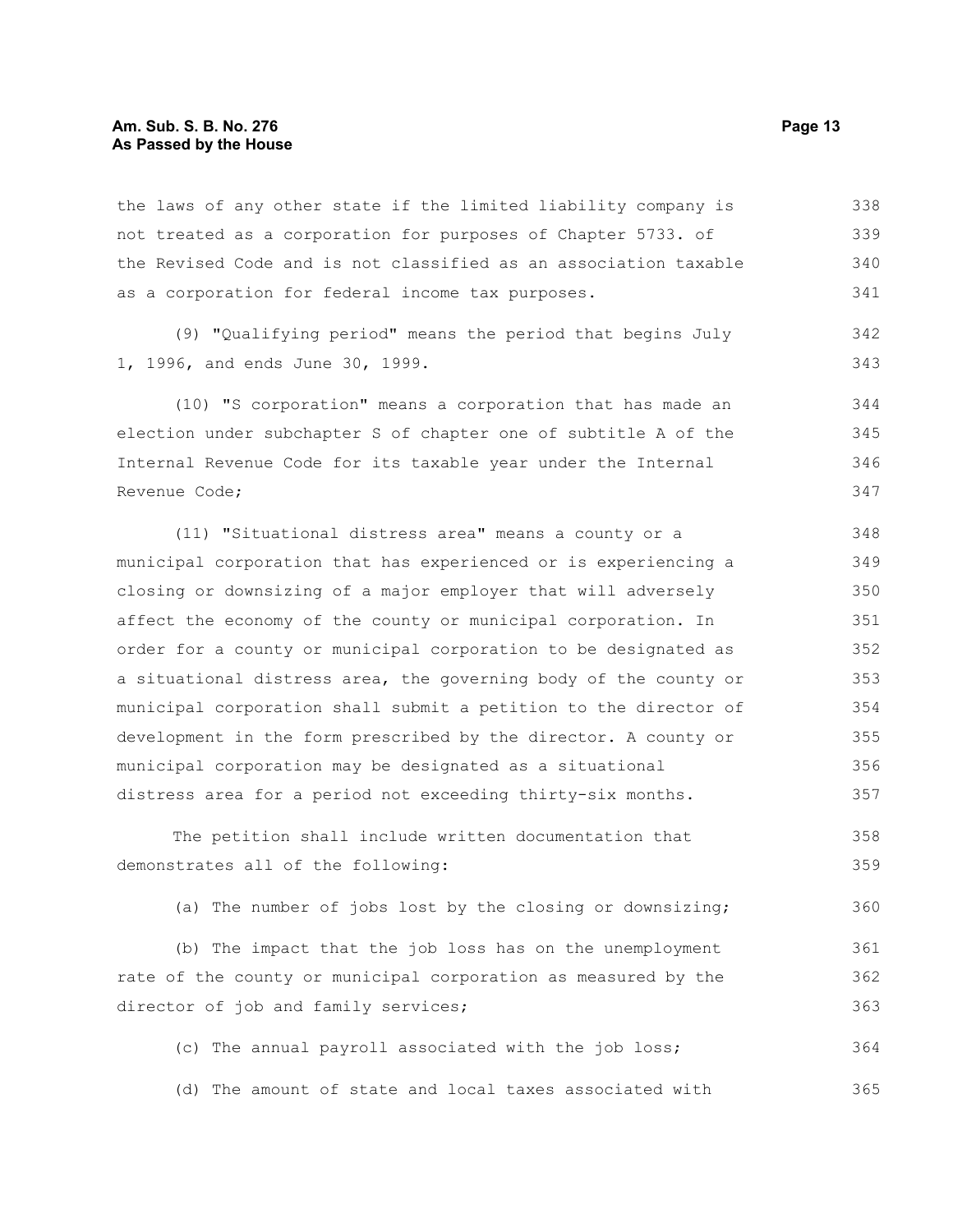## **Am. Sub. S. B. No. 276** Page 14 **As Passed by the House**

| the job loss;                                                    | 366 |
|------------------------------------------------------------------|-----|
| (e) The impact that the closing or downsizing has on the         | 367 |
| suppliers located in the county or municipal corporation.        | 368 |
| (12) "Voluntary action" has the same meaning as in section       | 369 |
| 3746.01 of the Revised Code.                                     | 370 |
| (13) "Taxpayer" means a corporation subject to the tax           | 371 |
| imposed by section 5733.06 of the Revised Code or any person     | 372 |
| subject to the tax imposed by section 5747.02 of the Revised     | 373 |
| Code.                                                            | 374 |
| (14) "Governing body" means the board of county                  | 375 |
| commissioners of a county, the board of township trustees of a   | 376 |
| township, or the legislative authority of a municipal            | 377 |
| corporation.                                                     | 378 |
| (15) "Eligible site" means property for which a covenant         | 379 |
| not to sue has been issued under section 3746.12 of the Revised  | 380 |
| Code.                                                            | 381 |
| (B) (1) A taxpayer, partnership, or S corporation that has       | 382 |
| been issued, under section 3746.12 of the Revised Code, a        | 383 |
| covenant not to sue for a site by the director of environmental  | 384 |
| protection during the qualifying period may apply to the         | 385 |
| director of development, in the manner prescribed by the         | 386 |
| director, to enter into an agreement under which the applicant   | 387 |
| agrees to economically redevelop the site in a manner that will  | 388 |
| create employment opportunities and a credit will be granted to  | 389 |
| the applicant against the tax imposed by section 5733.06 or      | 390 |
| 5747.02 of the Revised Code. The application shall state the     | 391 |
| eligible costs associated with a voluntary action incurred by    | 392 |
| the applicant. The application shall be accompanied by proof, in | 393 |
| a form prescribed by the director of development, that the       | 394 |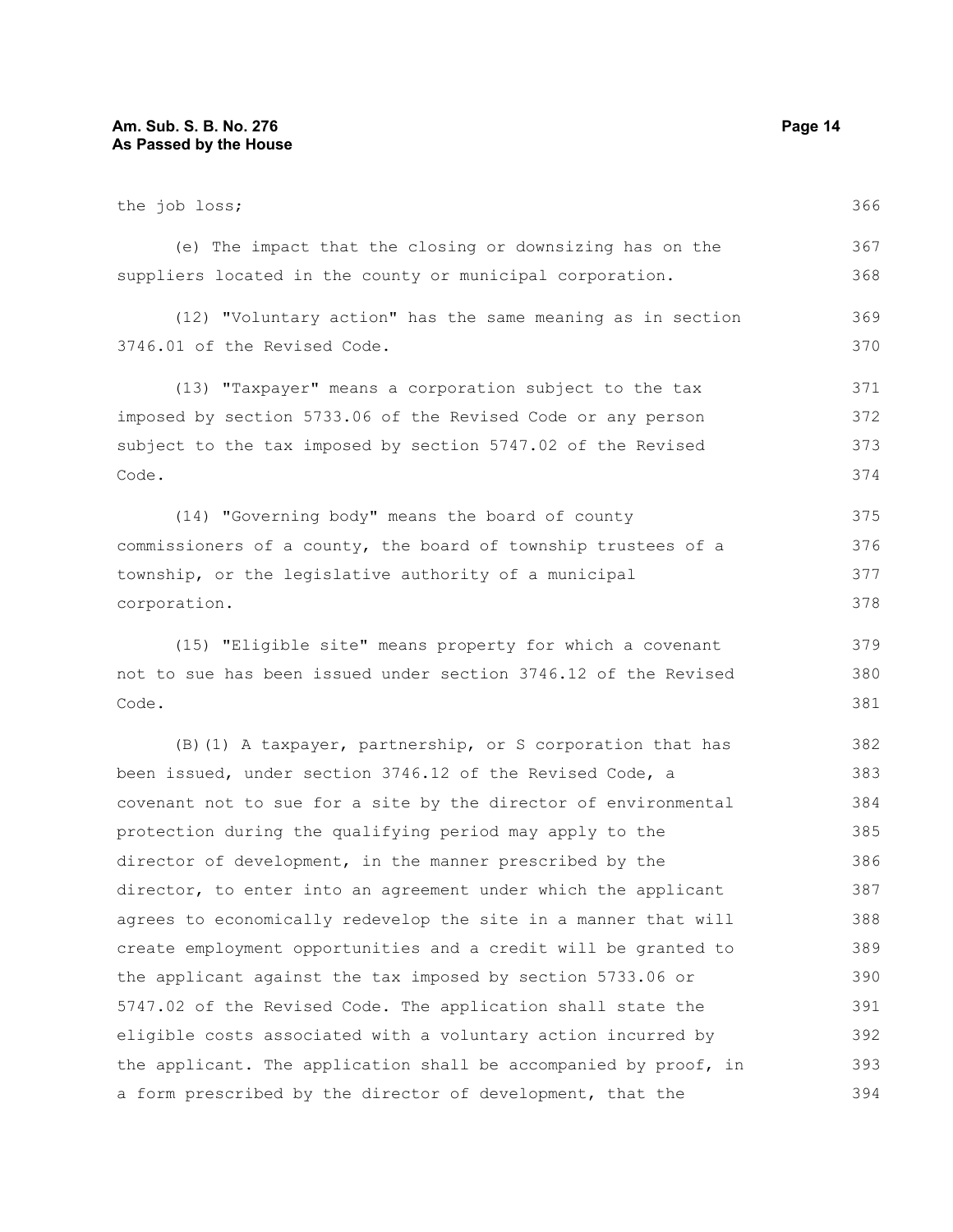covenant not to sue has been issued.

The applicant shall request the certified professional that submitted the no further action letter for the eligible site under section 3746.11 of the Revised Code to submit an affidavit to the director of development verifying the eligible costs associated with the voluntary action at that site. 396 397 398 399 400

The director shall review the applications in the order they are received. If the director determines that the applicant meets the requirements of this section, the director may enter into an agreement granting a credit against the tax imposed by section 5733.06 or 5747.02 of the Revised Code. In making the determination, the director may consider the extent to which political subdivisions and other units of government will cooperate with the applicant to redevelop the eligible site. The agreement shall state the amount of the tax credit and the reporting requirements described in division (F) of this section. 401 402 403 404 405 406 407 408 409 410 411

(2) The maximum annual amount of credits the director of development may grant under such agreements shall be as follows:

| 1996 \$5,000,000  | 414 |
|-------------------|-----|
| 1997 \$10,000,000 | 415 |
| 1998 \$10,000,000 | 416 |
| 1999 \$5,000,000  | 417 |

For any year in which the director of development does not grant tax credits under this section equal to the maximum annual amount, the amount not granted for that year shall be added to the maximum annual amount that may be granted for the following year. However, the director shall not grant any tax credits 418 419 420 421 422

395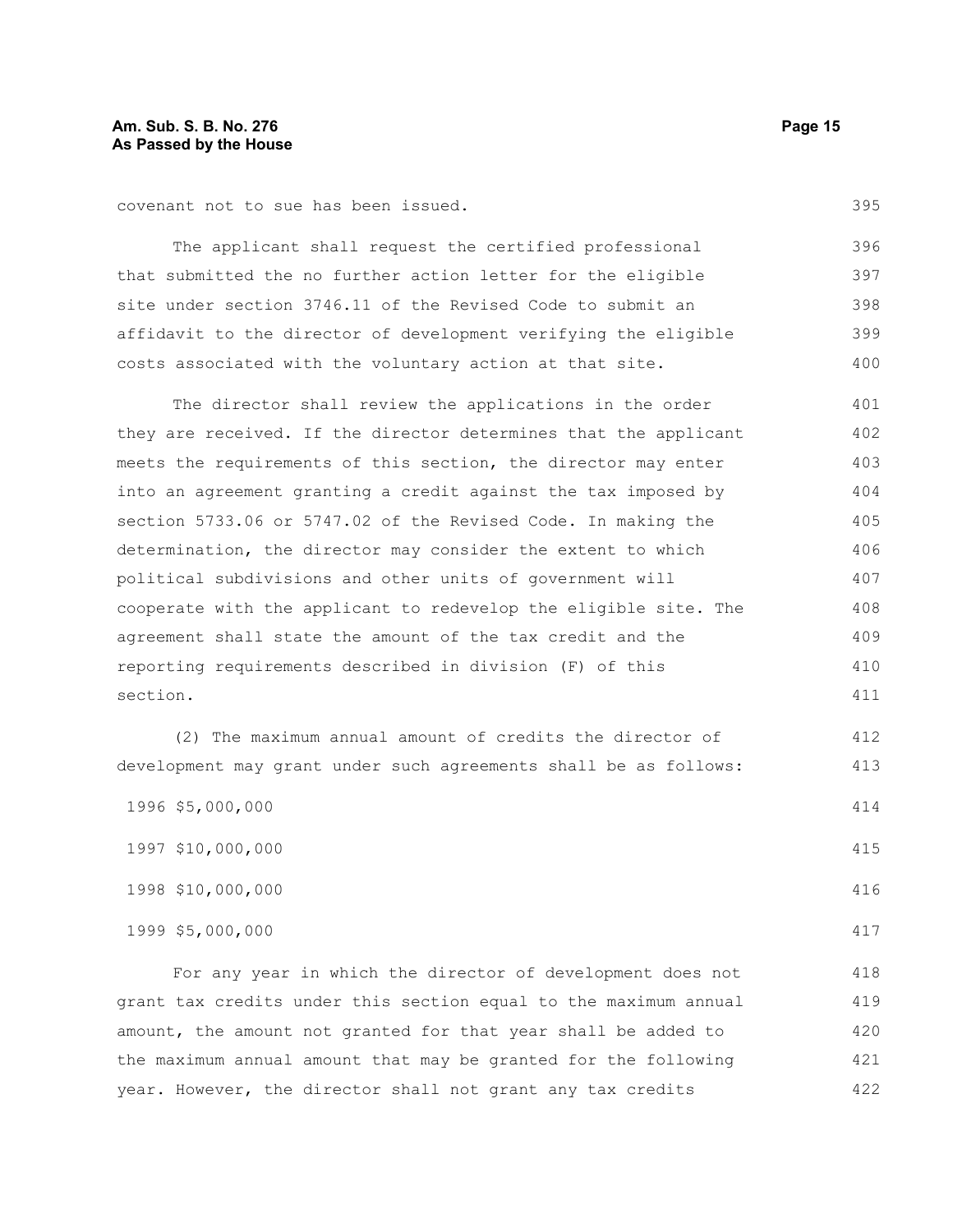(C)(1) If the covenant not to sue was issued in connection with a site that is not located in an eligible area, the credit amount is equal to the lesser of five hundred thousand dollars or ten per cent of the eligible costs associated with a voluntary action incurred by the taxpayer, partnership, or S corporation. 424 425 426 427 428 429

(2) If a covenant not to sue was issued in connection with a site that is located in an eligible area, the credit amount is equal to the lesser of seven hundred fifty thousand dollars or fifteen per cent of the eligible costs associated with a voluntary action incurred by the taxpayer, partnership, or S corporation. 430 431 432 433 434 435

(3) A taxpayer, partnership, or S corporation that has been issued covenants not to sue under section 3746.12 of the Revised Code for more than one site may apply to the director of development to enter into more than one agreement granting a credit against the tax imposed by section 5733.06 or 5747.02 of the Revised Code. 436 437 438 439 440 441

(4) For each year for which a taxpayer, partnership, or S corporation has been granted a credit under an agreement entered into under this section, the director of development shall issue a certificate to the taxpayer, partnership, or S corporation indicating the amount of the credit the taxpayer, the partners of the partnership, or the shareholders of the S corporation may claim for that year, not including any amount that may be carried forward from previous years under section 5733.34 of the Revised Code. 442 443 444 445 446 447 448 449 450

(D)(1) Each agreement entered into under this section

423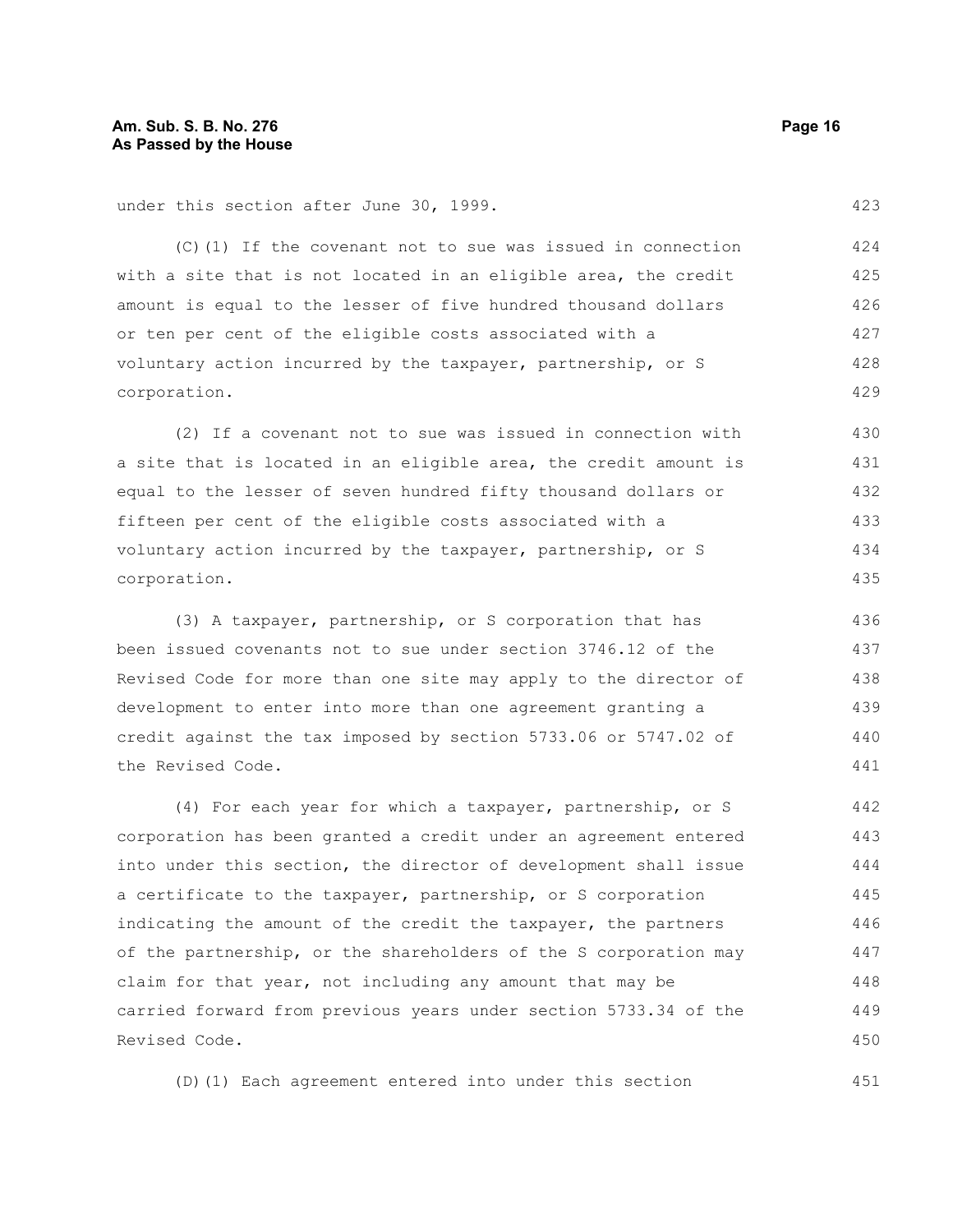## **Am. Sub. S. B. No. 276 Page 17 As Passed by the House**

shall incorporate a commitment by the taxpayer, partnership, or S corporation not to permit the use of an eligible site to cause the relocation of employment positions to that site from elsewhere in this state, except as otherwise provided in division (D)(2) of this section. The commitment shall be binding on the taxpayer, partnership, or S corporation for the lesser of five years from the date the agreement is entered into or the number of years the taxpayer, partnership, or S corporation is entitled to claim the tax credit under the agreement. 452 453 454 455 456 457 458 459 460

(2) An eligible site may be the site of employment positions relocated from elsewhere in this state if the director of development determines both of the following: 461 462 463

(a) That the site from which the employment positions would be relocated is inadequate to meet market and industry conditions, expansion plans, consolidation plans, or other business considerations affecting the relocating employer; 464 465 466 467

(b) That the governing body of the county, township, or municipal corporation from which the employment positions would be relocated has been notified of the possible relocation. 468 469 470

For purposes of this section, the movement of an employment position from one political subdivision to another political subdivision shall be considered a relocation of an employment position, but the transfer of an individual employee from one political subdivision to another political subdivision shall not be considered a relocation of an employment position as long as the individual's employment position in the first political subdivision is refilled. 471 472 473 474 475 476 477 478

(E) A taxpayer, partnership, or S corporation that has entered into an agreement granting a credit against the tax 479 480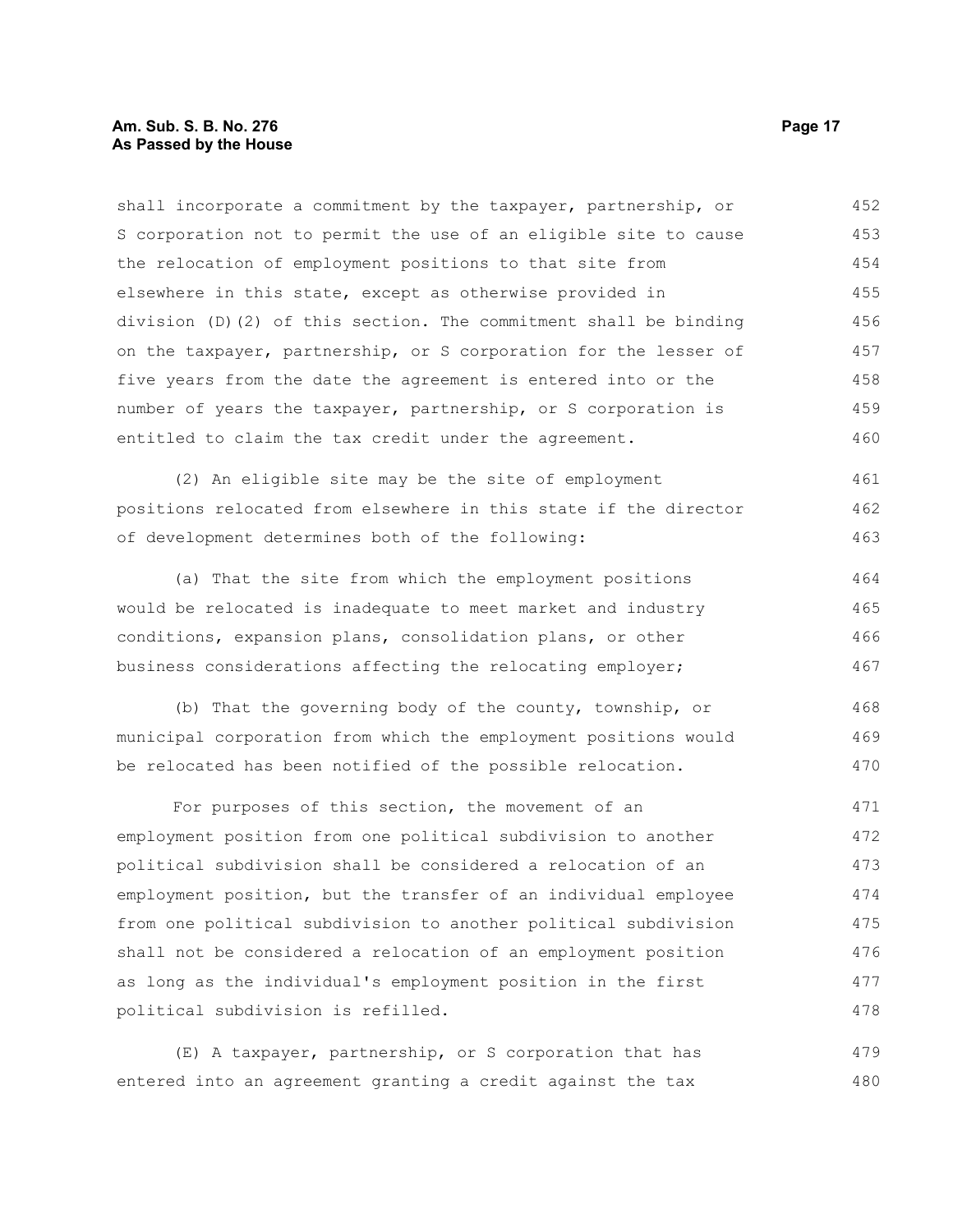## **Am. Sub. S. B. No. 276 Page 18 As Passed by the House**

imposed by section 5733.06 or 5747.02 of the Revised Code that subsequently recovers in a lawsuit or settlement of a lawsuit at least seventy-five per cent of the eligible costs associated with a voluntary action shall not claim any credit amount remaining, including any amounts carried forward from prior years, beginning with the taxable year in which the judgment in the lawsuit is entered or the settlement is finally agreed to. 481 482 483 484 485 486 487

Any amount of credit that a taxpayer, partnership, or S corporation may not claim by reason of this division shall not be considered to have been granted for the purpose of determining the total amount of credits that may be issued under division (B)(2) of this section. 488 489 490 491 492

(F) Each year for which a taxpayer, partnership, or S corporation claims a credit under section 5733.34 of the Revised Code, the taxpayer, partnership, or S corporation shall report the following to the director of development: 493 494 495

(1) The status of all cost recovery litigation described in division (E) of this section to which it was a party during the previous year; 497 498 499

(2) Confirmation that the covenant not to sue has not been revoked or has not been voided;

(3) Confirmation that the taxpayer, partnership, or S corporation has not permitted the eligible site to be used in such a manner as to cause the relocation of employment positions from elsewhere in this state in violation of the commitment required under division (D) of this section; 502 503 504 505 506

(4) Any other information the director of development requires to perform the director's duties under this section. 507 508

(G) The director of development shall annually certify, by 509

496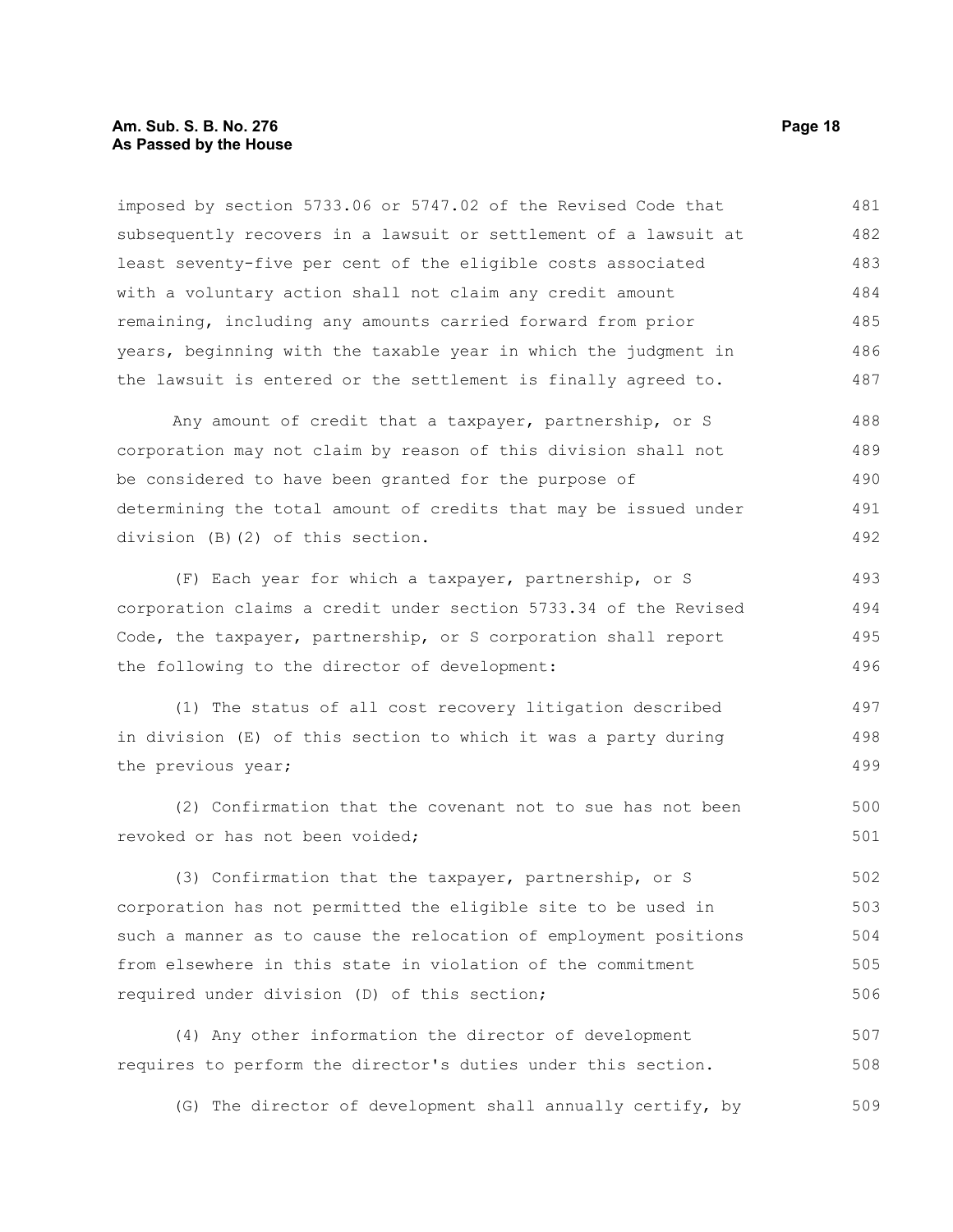the first day of January of each year during the qualifying period, the eligible areas for the calendar year that includes that first day of January. (H) The director of development, in accordance with Chapter 119. of the Revised Code, shall adopt rules necessary to implement this section, including rules prescribing forms required for administering this section.

**Sec. 122.173.** (A) As used in this section: 517

(1) "Manufacturing machinery and equipment" means engines and machinery, and tools and implements, of every kind used, or designed to be used, in refining and manufacturing. "Manufacturing machinery and equipment" does not include property acquired after December 31, 1999, that is used: 518 519 520 521 522

(a) For the transmission and distribution of electricity; 523

(b) For the generation of electricity, if fifty per cent or more of the electricity that the property generates is consumed, during the one-hundred-twenty-month period commencing with the date the property is placed in service, by persons that are not related members to the person who generates the electricity. 524 525 526 527 528 529

(2) "New manufacturing machinery and equipment" means manufacturing machinery and equipment, the original use in this state of which commences with the taxpayer or with a partnership of which the taxpayer is a partner. "New manufacturing machinery and equipment" does not include property acquired after December 31, 1999, that is used: 530 531 532 533 534 535

(a) For the transmission and distribution of electricity; (b) For the generation of electricity, if fifty per cent 536 537

510 511 512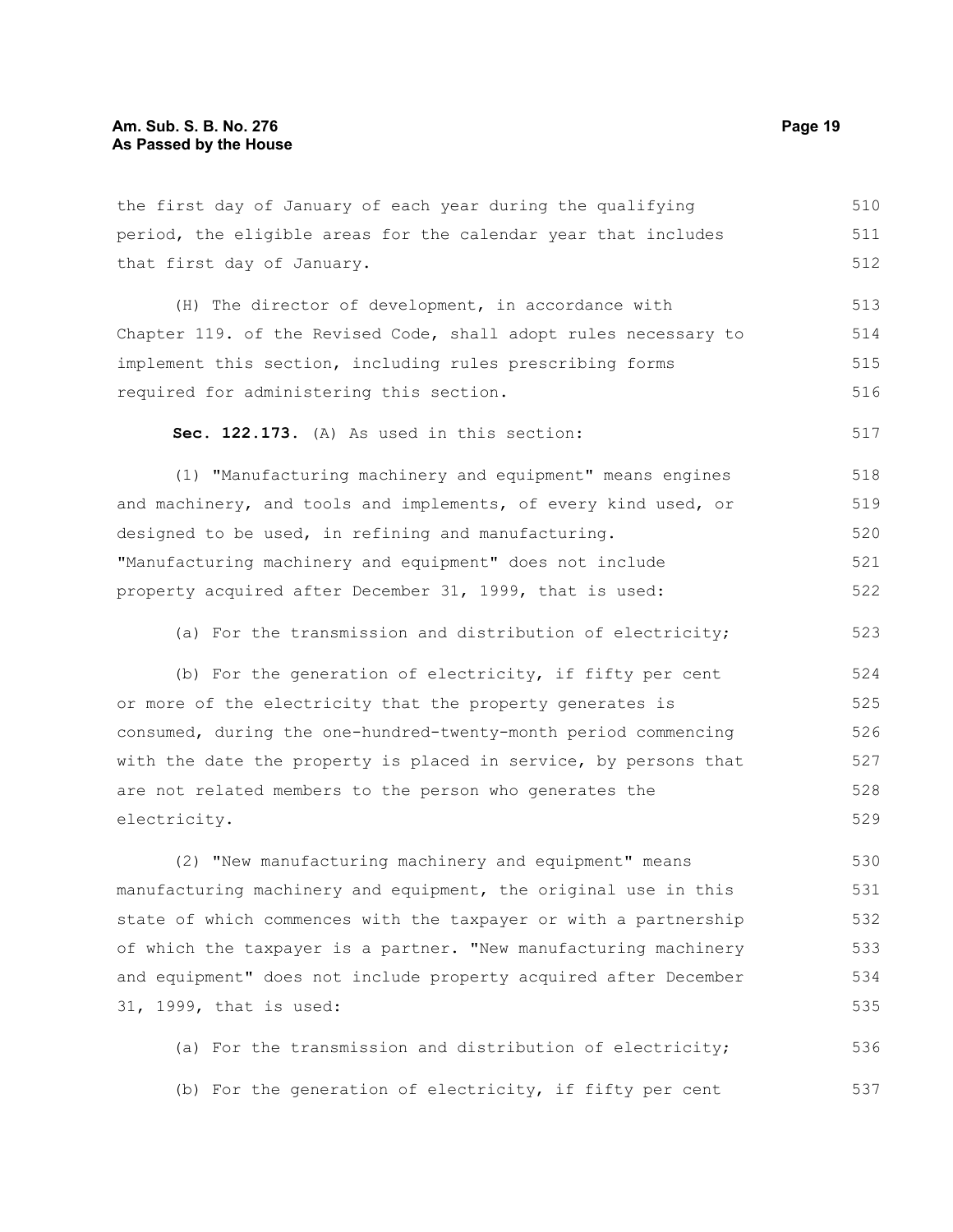## **Am. Sub. S. B. No. 276 Page 20 As Passed by the House**

or more of the electricity that the property generates is consumed, during the one-hundred-twenty-month period commencing with the date the property is placed in service, by persons that are not related members to the person who generates the electricity. 538 539 540 541 542

(3)(a) "Purchase" has the same meaning as in section 179(d)(2) of the Internal Revenue Code. 543 544

(b) For purposes of this section, any property that is not manufactured or assembled primarily by the taxpayer is considered purchased at the time the agreement to acquire the property becomes binding. Any property that is manufactured or assembled primarily by the taxpayer is considered purchased at the time the taxpayer places the property in service in the county for which the taxpayer will calculate the county excess amount. 545 546 547 548 549 550 551 552

(c) Notwithstanding section 179(d) of the Internal Revenue Code, a taxpayer's direct or indirect acquisition of new manufacturing machinery and equipment is not purchased on or after July 1, 1995, if the taxpayer, or a person whose relationship to the taxpayer is described in subparagraphs (A), (B), or (C) of section  $179(d)(2)$  of the Internal Revenue Code, had directly or indirectly entered into a binding agreement to acquire the property at any time prior to July 1, 1995. 553 554 555 556 557 558 559 560

(4) "Qualifying period" means the period that begins July 1, 1995, and ends June 30, 2005. 561 562

(5) "County average new manufacturing machinery and equipment investment" means either of the following: 563 564

(a) The average annual cost of new manufacturing machinery and equipment purchased for use in the county during baseline 565 566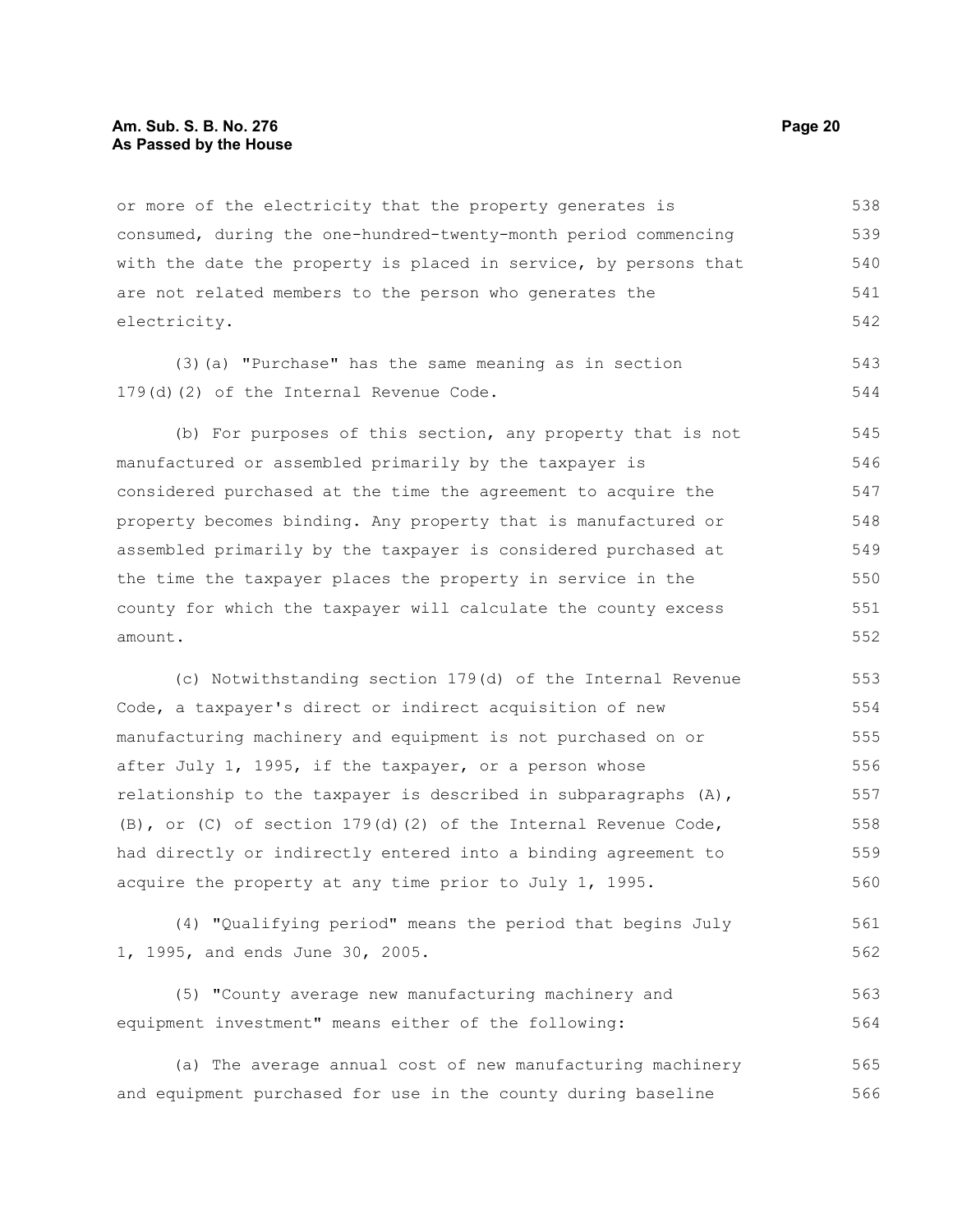## **Am. Sub. S. B. No. 276 Page 21 As Passed by the House**

years, in the case of a taxpayer that was in existence for more than one year during baseline years. (b) Zero, in the case of a taxpayer that was not in existence for more than one year during baseline years. (6) "Partnership" includes a limited liability company formed under Chapter 1705. or 1706. of the Revised Code or under the laws of any other state, provided that the company is not classified for federal income tax purposes as an association taxable as a corporation. (7) "Partner" includes a member of a limited liability company formed under Chapter 1705. or 1706. of the Revised Code or under the laws of any other state, provided that the company is not classified for federal income tax purposes as an association taxable as a corporation. (8) "Distressed area" means either a municipal corporation that has a population of at least fifty thousand or a county that meets two of the following criteria of economic distress, or a municipal corporation the majority of the population of which is situated in such a county: (a) Its average rate of unemployment, during the most recent five-year period for which data are available, is equal to at least one hundred twenty-five per cent of the average rate of unemployment for the United States for the same period; (b) It has a per capita income equal to or below eighty per cent of the median county per capita income of the United States as determined by the most recently available figures from the United States census bureau; 567 568 569 570 571 572 573 574 575 576 577 578 579 580 581 582 583 584 585 586 587 588 589 590 591 592 593

(c)(i) In the case of a municipal corporation, at least twenty per cent of the residents have a total income for the 594 595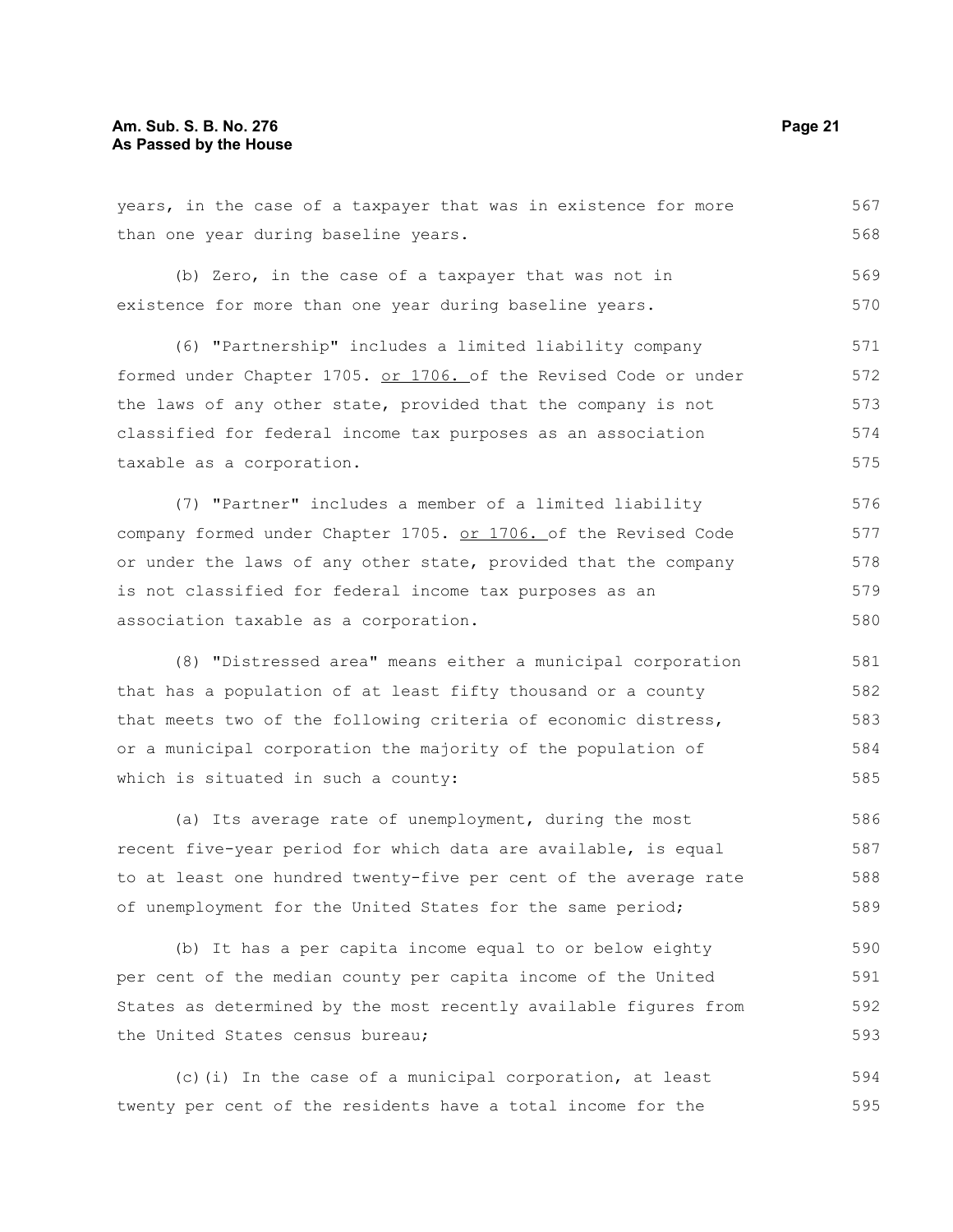## **Am. Sub. S. B. No. 276 Page 22 As Passed by the House**

| most recent census year that is below the official poverty line; | 596 |
|------------------------------------------------------------------|-----|
| (ii) In the case of a county, in intercensal years, the          | 597 |
| county has a ratio of transfer payment income to total county    | 598 |
| income equal to or greater than twenty-five per cent.            | 599 |
| (9) "Eligible area" means a distressed area, a labor             | 600 |
| surplus area, an inner city area, or a situational distress      | 601 |
| area.                                                            | 602 |
|                                                                  |     |
| (10) "Inner city area" means, in a municipal corporation         | 603 |
| that has a population of at least one hundred thousand and does  | 604 |
| not meet the criteria of a labor surplus area or a distressed    | 605 |
| area, targeted investment areas established by the municipal     | 606 |
| corporation within its boundaries that are comprised of the most | 607 |
| recent census block tracts that individually have at least       | 608 |
| twenty per cent of their population at or below the state        | 609 |
| poverty level or other census block tracts contiguous to such    | 610 |
| census block tracts.                                             | 611 |
| (11) "Labor surplus area" means an area designated as a          | 612 |
| labor surplus area by the United States department of labor.     | 613 |
| (12) "Official poverty line" has the same meaning as in          | 614 |
| division (A) of section 3923.51 of the Revised Code.             | 615 |
|                                                                  |     |
| (13) "Situational distress area" means a county or a             | 616 |
| municipal corporation that has experienced or is experiencing a  | 617 |
| closing or downsizing of a major employer that will adversely    | 618 |
| affect the county's or municipal corporation's economy. In order | 619 |
| to be designated as a situational distress area, for a period    | 620 |
| not to exceed thirty-six months, the county or municipal         | 621 |
| corporation may petition the director of development. The        | 622 |

petition shall include written documentation that demonstrates all of the following adverse effects on the local economy: 623 624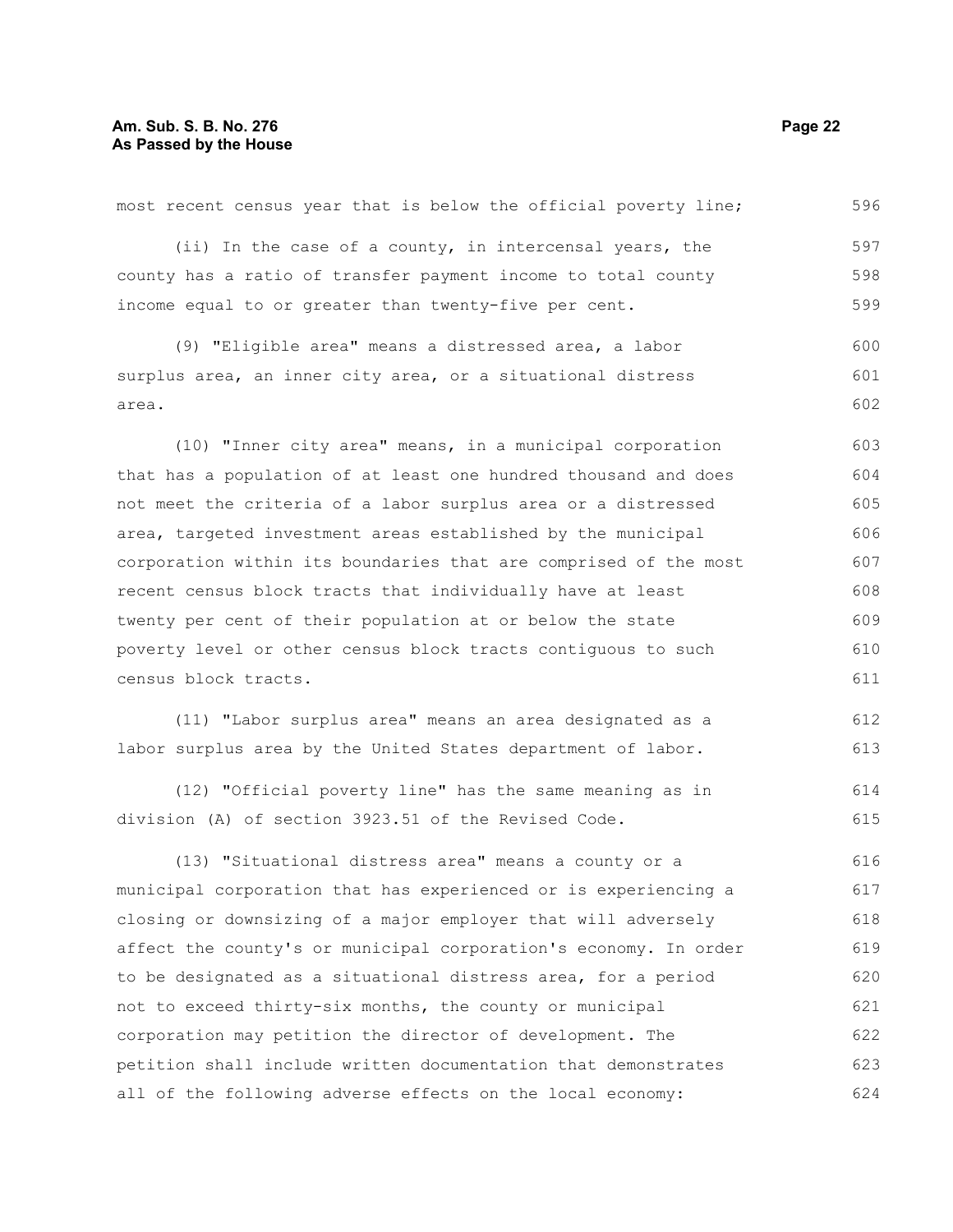| (a) The number of jobs lost by the closing or downsizing;       | 625 |
|-----------------------------------------------------------------|-----|
| (b) The impact that the job loss has on the county's or         | 626 |
| municipal corporation's unemployment rate as measured by the    | 627 |
| state director of job and family services;                      | 628 |
| (c) The annual payroll associated with the job loss;            | 629 |
| (d) The amount of state and local taxes associated with         | 630 |
| the job loss;                                                   | 631 |
| (e) The impact that the closing or downsizing has on            | 632 |
| suppliers located in the county or municipal corporation.       | 633 |
| (14) "Cost" has the same meaning and limitation as in           | 634 |
| section 179(d)(3) of the Internal Revenue Code.                 | 635 |
| (15) "Baseline years" means:                                    | 636 |
| (a) Calendar years 1992, 1993, and 1994, with regard to a       | 637 |
| grant claimed for the purchase during calendar year 1995, 1996, | 638 |
| 1997, or 1998 of new manufacturing machinery and equipment;     | 639 |
| (b) Calendar years 1993, 1994, and 1995, with regard to a       | 640 |
| grant claimed for the purchase during calendar year 1999 of new | 641 |
| manufacturing machinery and equipment;                          | 642 |
| (c) Calendar years 1994, 1995, and 1996, with regard to a       | 643 |
| grant claimed for the purchase during calendar year 2000 of new | 644 |
| manufacturing machinery and equipment;                          | 645 |
| (d) Calendar years 1995, 1996, and 1997, with regard to a       | 646 |
| grant claimed for the purchase during calendar year 2001 of new | 647 |
| manufacturing machinery and equipment;                          | 648 |
| (e) Calendar years 1996, 1997, and 1998, with regard to a       | 649 |
| grant claimed for the purchase during calendar year 2002 of new | 650 |
| manufacturing machinery and equipment;                          | 651 |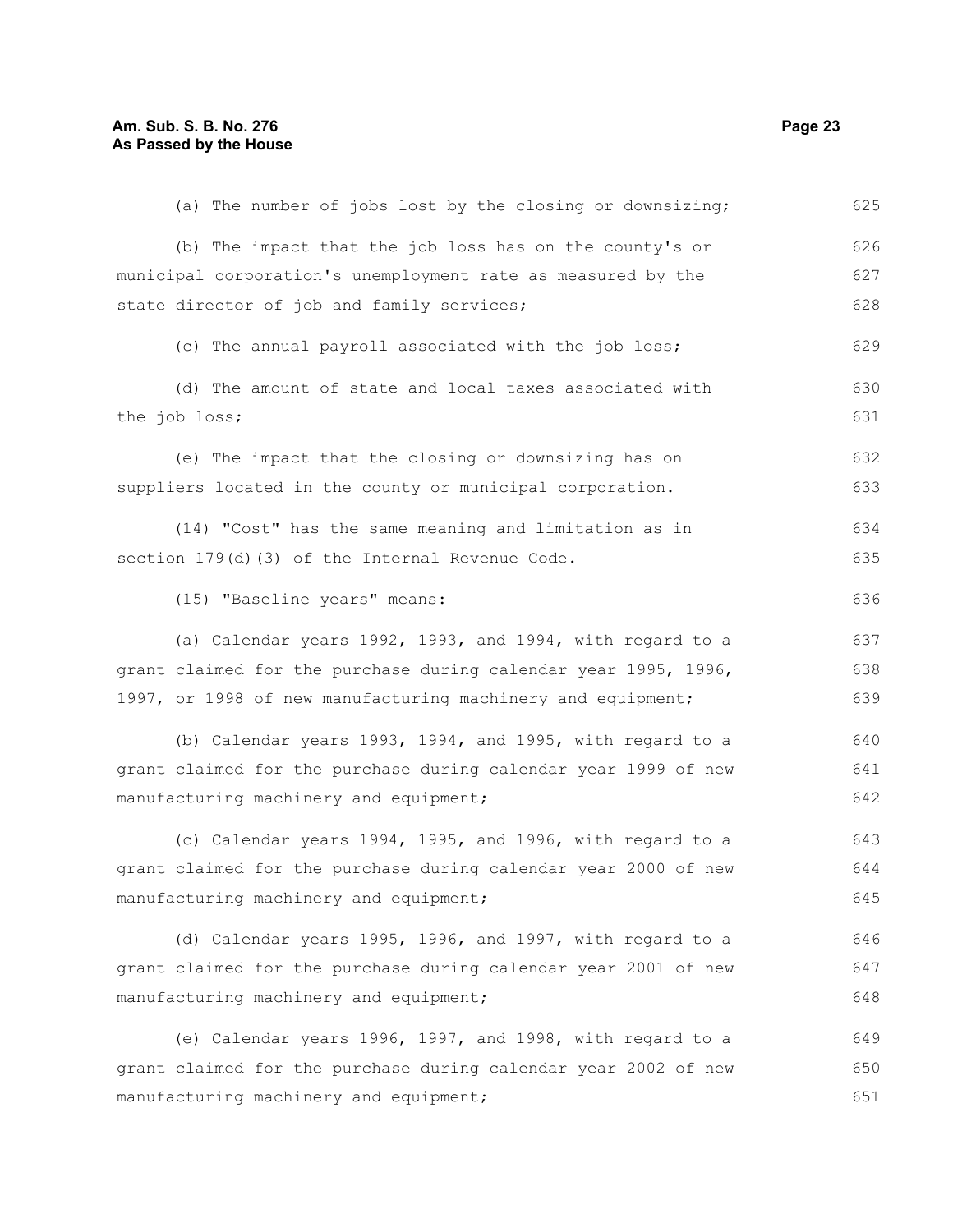## **Am. Sub. S. B. No. 276 Page 24 As Passed by the House**

(f) Calendar years 1997, 1998, and 1999, with regard to a grant claimed for the purchase during calendar year 2003 of new manufacturing machinery and equipment; 652 653 654

(g) Calendar years 1998, 1999, and 2000, with regard to a grant claimed for the purchase during calendar year 2004 of new manufacturing machinery and equipment; 655 656 657

(h) Calendar years 1999, 2000, and 2001, with regard to a grant claimed for the purchase on or after January 1, 2005, and on or before June 30, 2005, of new manufacturing machinery and equipment. 658 659 660 661

(16) "Related member" has the same meaning as in section 5733.042 of the Revised Code.

(17) "Qualifying controlled group" has the same meaning as in section 5733.04 of the Revised Code.

(18) "Tax liability" has the same meaning as in section 122.172 of the Revised Code.

(B)(1) Subject to divisions (I) and (J) of this section, a grant is allowed against the tax imposed by section 5733.06 or 5747.02 of the Revised Code for a taxpayer that purchases new manufacturing machinery and equipment during the qualifying period, provided that the new manufacturing machinery and equipment are installed in this state not later than June 30, 2006. 668 669 670 671 672 673 674

(2)(a) Except as otherwise provided in division  $(B)(2)(b)$ of this section, a grant may be claimed under this section in excess of one million dollars only if the cost of all manufacturing machinery and equipment owned in this state by the taxpayer claiming the grant on the last day of the calendar year exceeds the cost of all manufacturing machinery and equipment 675 676 677 678 679 680

663

662

664 665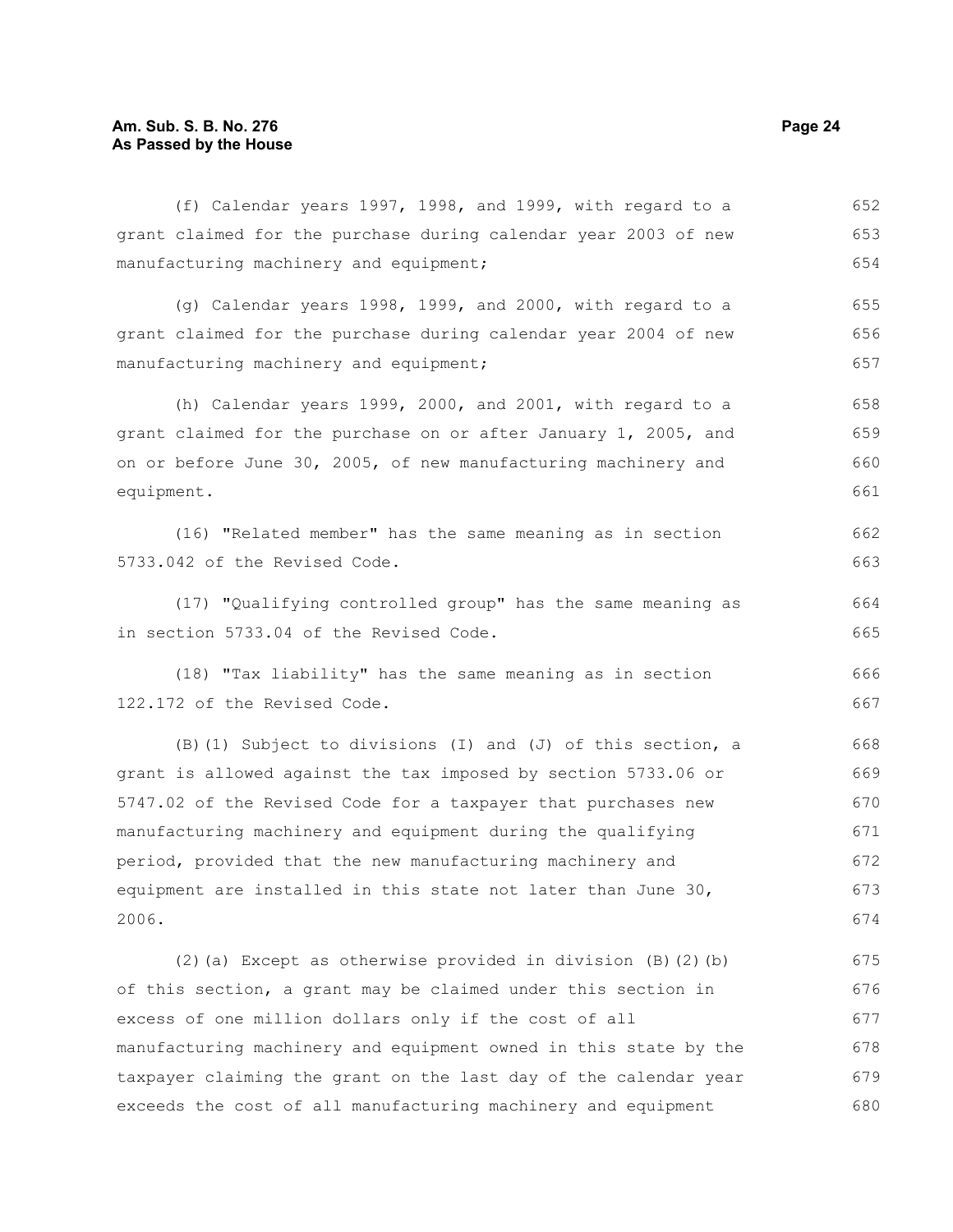## **Am. Sub. S. B. No. 276 Page 25 As Passed by the House**

owned in this state by the taxpayer on the first day of that calendar year. 681 682

As used in division  $(B)$   $(2)$   $(a)$  of this section, "calendar year" means the calendar year in which the machinery and equipment for which the grant is claimed was purchased. 683 684 685

(b) Division (B)(2)(a) of this section does not apply if the taxpayer claiming the grant applies for and is issued a waiver of the requirement of that division. A taxpayer may apply to the director of development for such a waiver in the manner prescribed by the director, and the director may issue such a waiver if the director determines that granting the grant is necessary to increase or retain employees in this state, and that the grant has not caused relocation of manufacturing machinery and equipment among counties within this state for the primary purpose of qualifying for the grant. 686 687 688 689 690 691 692 693 694 695

(C)(1) Except as otherwise provided in division (C)(2) and division (I) of this section, the grant amount is equal to seven and one-half per cent of the excess of the cost of the new manufacturing machinery and equipment purchased during the calendar year for use in a county over the county average new manufacturing machinery and equipment investment for that county. 696 697 698 699 700 701 702

(2) Subject to division (I) of this section, as used in division (C)(2) of this section, "county excess" means the taxpayer's excess cost for a county as computed under division (C)(1) of this section. 703 704 705 706

Subject to division (I) of this section, a taxpayer with a county excess, whose purchases included purchases for use in any eligible area in the county, the grant amount is equal to 707 708 709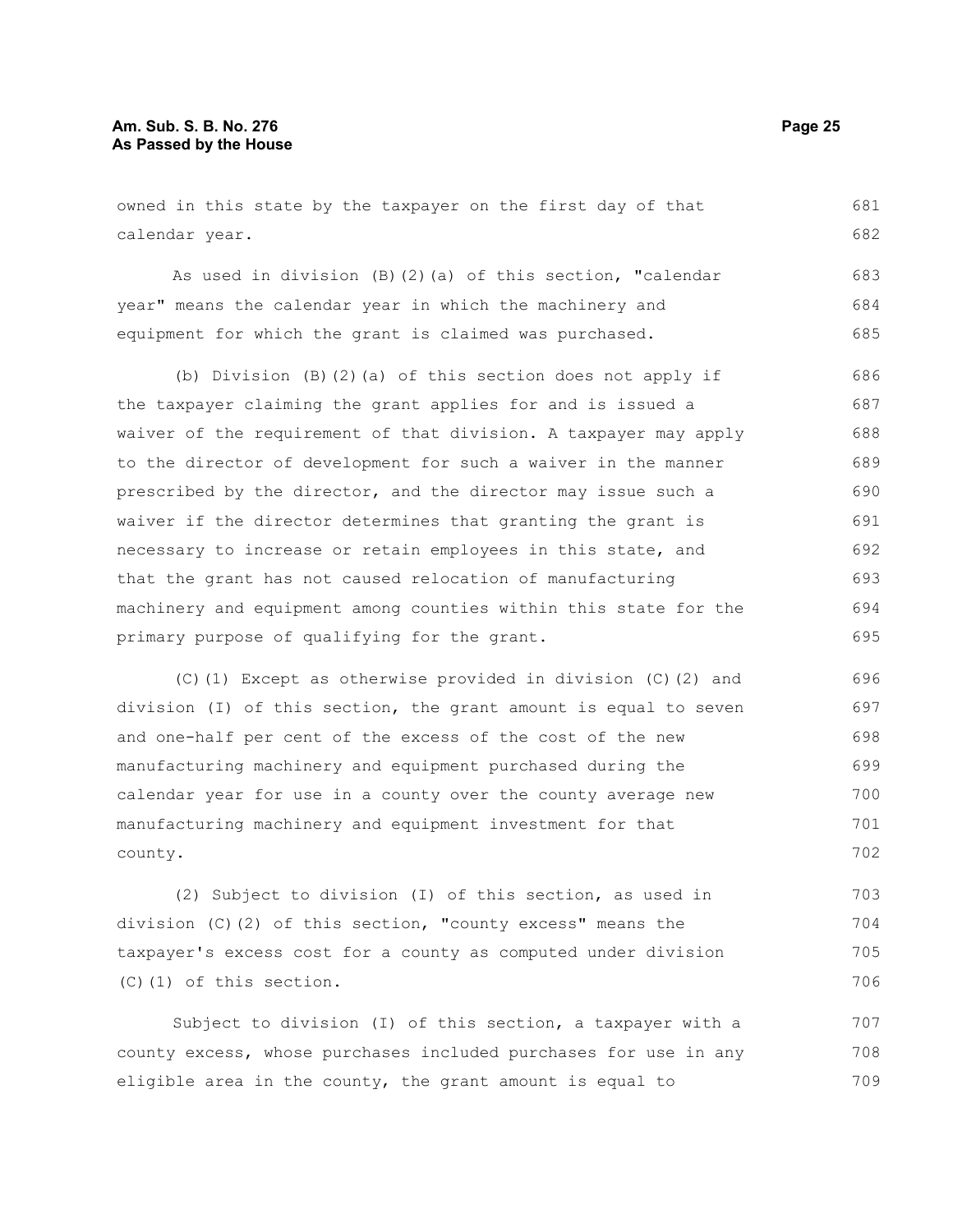## **Am. Sub. S. B. No. 276 Page 26 As Passed by the House**

thirteen and one-half per cent of the cost of the new manufacturing machinery and equipment purchased during the calendar year for use in the eligible areas in the county, provided that the cost subject to the thirteen and one-half per cent rate shall not exceed the county excess. If the county excess is greater than the cost of the new manufacturing machinery and equipment purchased during the calendar year for use in eligible areas in the county, the grant amount also shall include an amount equal to seven and one-half per cent of the amount of the difference. 710 711 712 713 714 715 716 717 718 719

(3) If a taxpayer is allowed a grant for purchases of new manufacturing machinery and equipment in more than one county or eligible area, it shall aggregate the amount of those grants each year.

(4) Except as provided in division (J) of this section, the taxpayer shall claim one-seventh of the grant amount for the taxable year ending in the calendar year in which the new manufacturing machinery and equipment is purchased for use in the county by the taxpayer or partnership. One-seventh of the taxpayer grant amount is allowed for each of the six ensuing taxable years. Except for carried-forward amounts, the taxpayer is not allowed any grant amount remaining if the new manufacturing machinery and equipment is sold by the taxpayer or partnership or is transferred by the taxpayer or partnership out of the county before the end of the seven-year period unless, at the time of the sale or transfer, the new manufacturing machinery and equipment has been fully depreciated for federal income tax purposes. 724 725 726 727 728 729 730 731 732 733 734 735 736 737

(5)(a) A taxpayer that acquires manufacturing machinery and equipment as a result of a merger with the taxpayer with 738 739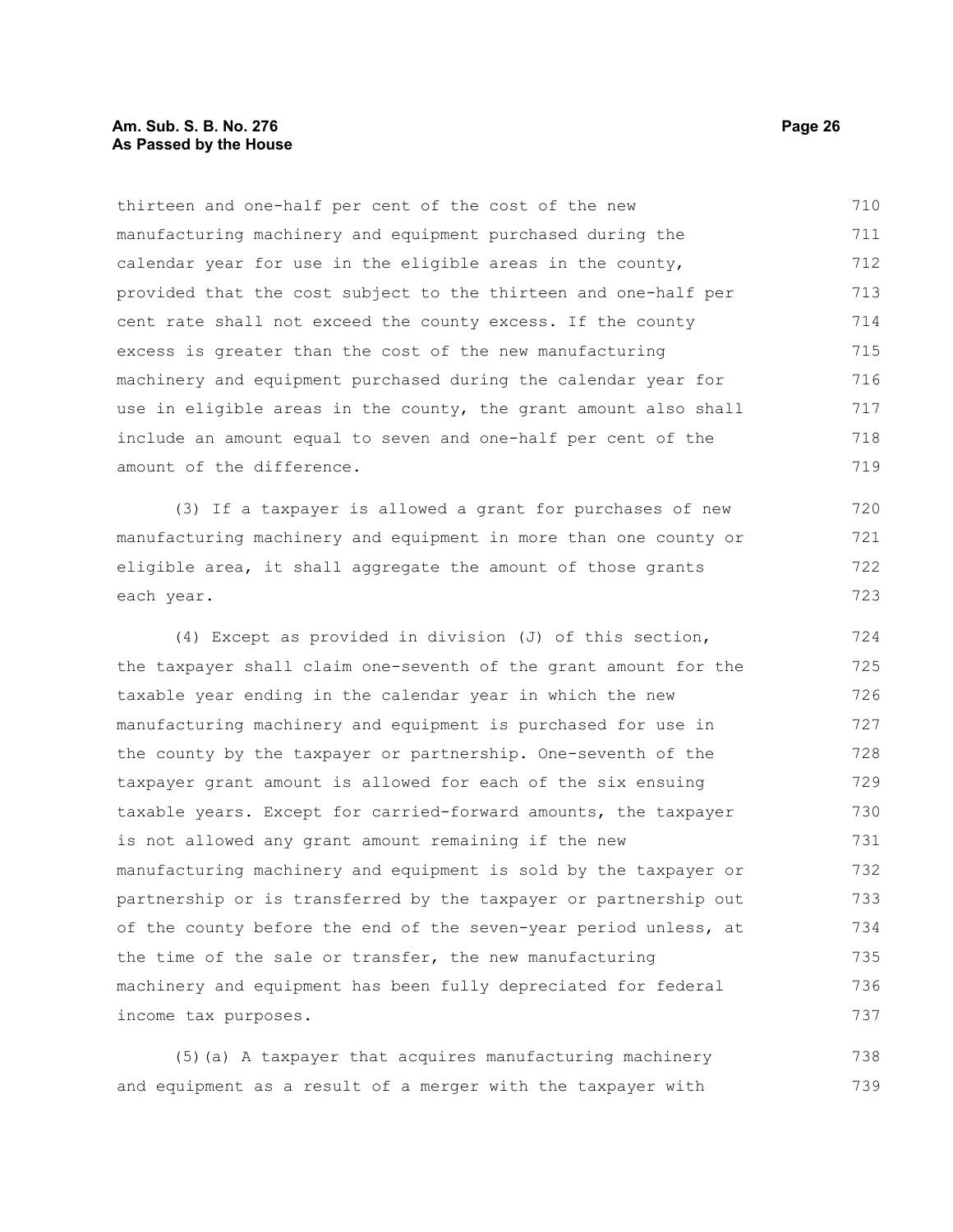## **Am. Sub. S. B. No. 276 Page 27 As Passed by the House**

whom commenced the original use in this state of the manufacturing machinery and equipment, or with a taxpayer that was a partner in a partnership with whom commenced the original use in this state of the manufacturing machinery and equipment, is entitled to any remaining or carried-forward grant amounts to which the taxpayer was entitled. 740 741 742 743 744 745

(b) A taxpayer that enters into an agreement under division (C)(3) of section 5709.62 of the Revised Code and that acquires manufacturing machinery or equipment as a result of purchasing a large manufacturing facility, as defined in section 5709.61 of the Revised Code, from another taxpayer with whom commenced the original use in this state of the manufacturing machinery or equipment, and that operates the large manufacturing facility so purchased, is entitled to any remaining or carried-forward grant amounts to which the other taxpayer who sold the facility would have been entitled under this section had the other taxpayer not sold the manufacturing facility or equipment. 746 747 748 749 750 751 752 753 754 755 756 757

(c) New manufacturing machinery and equipment is not considered sold if a pass-through entity transfers to another pass-through entity substantially all of its assets as part of a plan of reorganization under which substantially all gain and loss is not recognized by the pass-through entity that is transferring the new manufacturing machinery and equipment to the transferee and under which the transferee's basis in the new manufacturing machinery and equipment is determined, in whole or in part, by reference to the basis of the pass-through entity that transferred the new manufacturing machinery and equipment to the transferee. 758 759 760 761 762 763 764 765 766 767 768

(d) Division (C)(5) of this section applies only if the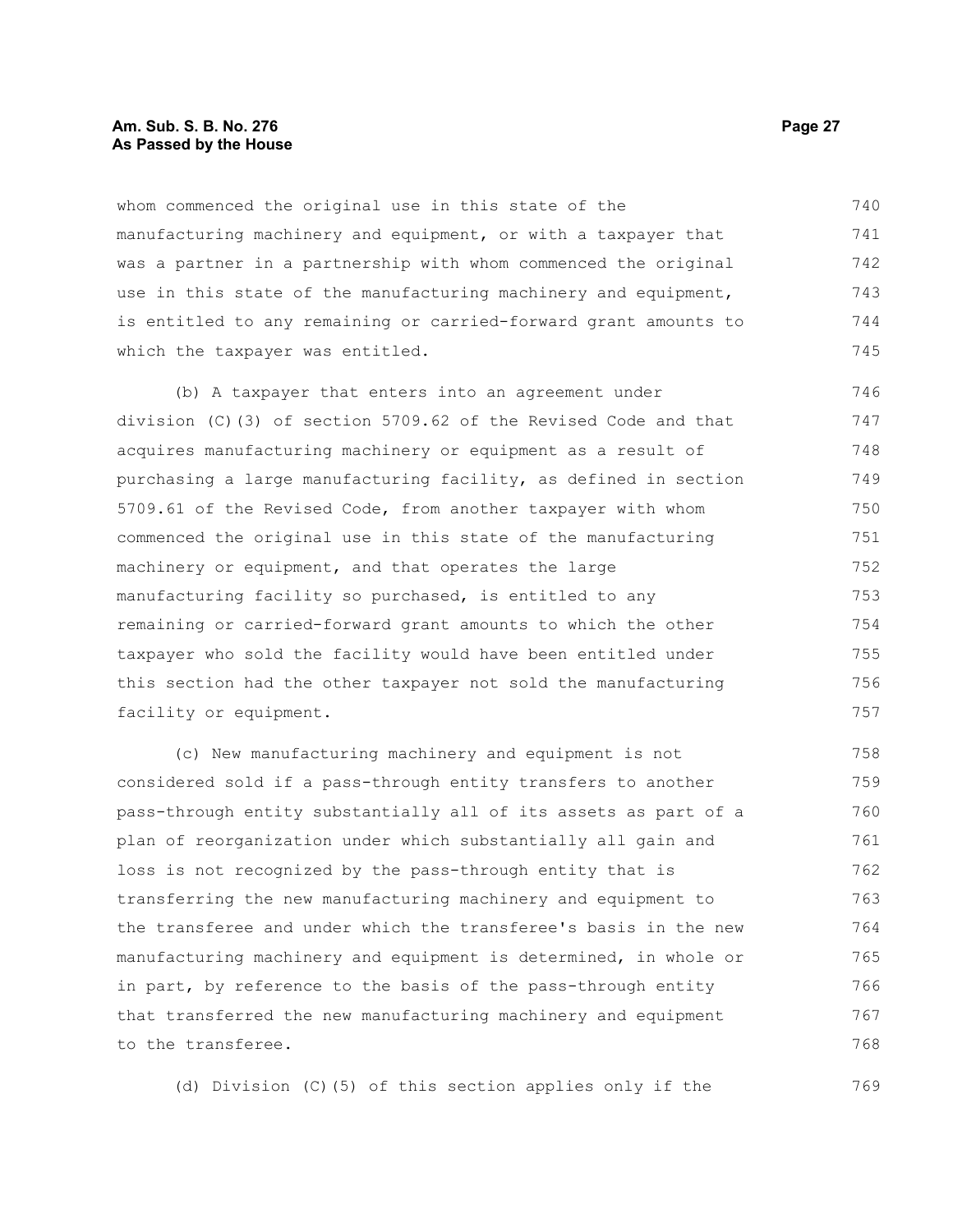## **Am. Sub. S. B. No. 276 Page 28 As Passed by the House**

acquiring taxpayer or transferee does not sell the new manufacturing machinery and equipment or transfer the new manufacturing machinery and equipment out of the county before the end of the seven-year period to which division (C)(4) of this section refers. 770 771 772 773 774

(e) Division (C)(5)(b) of this section applies only to the extent that the taxpayer that sold the manufacturing machinery or equipment, upon request, timely provides to the tax commissioner any information that the tax commissioner considers to be necessary to ascertain any remaining or carried-forward amounts to which the taxpayer that sold the facility would have been entitled under this section had the taxpayer not sold the manufacturing machinery or equipment. Nothing in division (C)(5) (b) or (e) of this section shall be construed to allow a taxpayer to claim any grant amount with respect to the acquired manufacturing machinery or equipment that is greater than the amount that would have been available to the other taxpayer that sold the manufacturing machinery or equipment had the other taxpayer not sold the manufacturing machinery or equipment. 775 776 777 778 779 780 781 782 783 784 785 786 787 788

(D) The taxpayer shall claim the grant allowed by this section in the manner provided by section 122.172 of the Revised Code. Any portion of the grant in excess of the taxpayer's tax liability for the taxable year shall not be refundable but may be carried forward for the next three consecutive taxable years. 789 790 791 792 793

(E) A taxpayer purchasing new manufacturing machinery and equipment and intending to claim the grant shall file, with the director of development, a notice of intent to claim the grant on a form prescribed by the director of development. The director of development shall inform the tax commissioner of the notice of intent to claim the grant. No grant may be claimed 794 795 796 797 798 799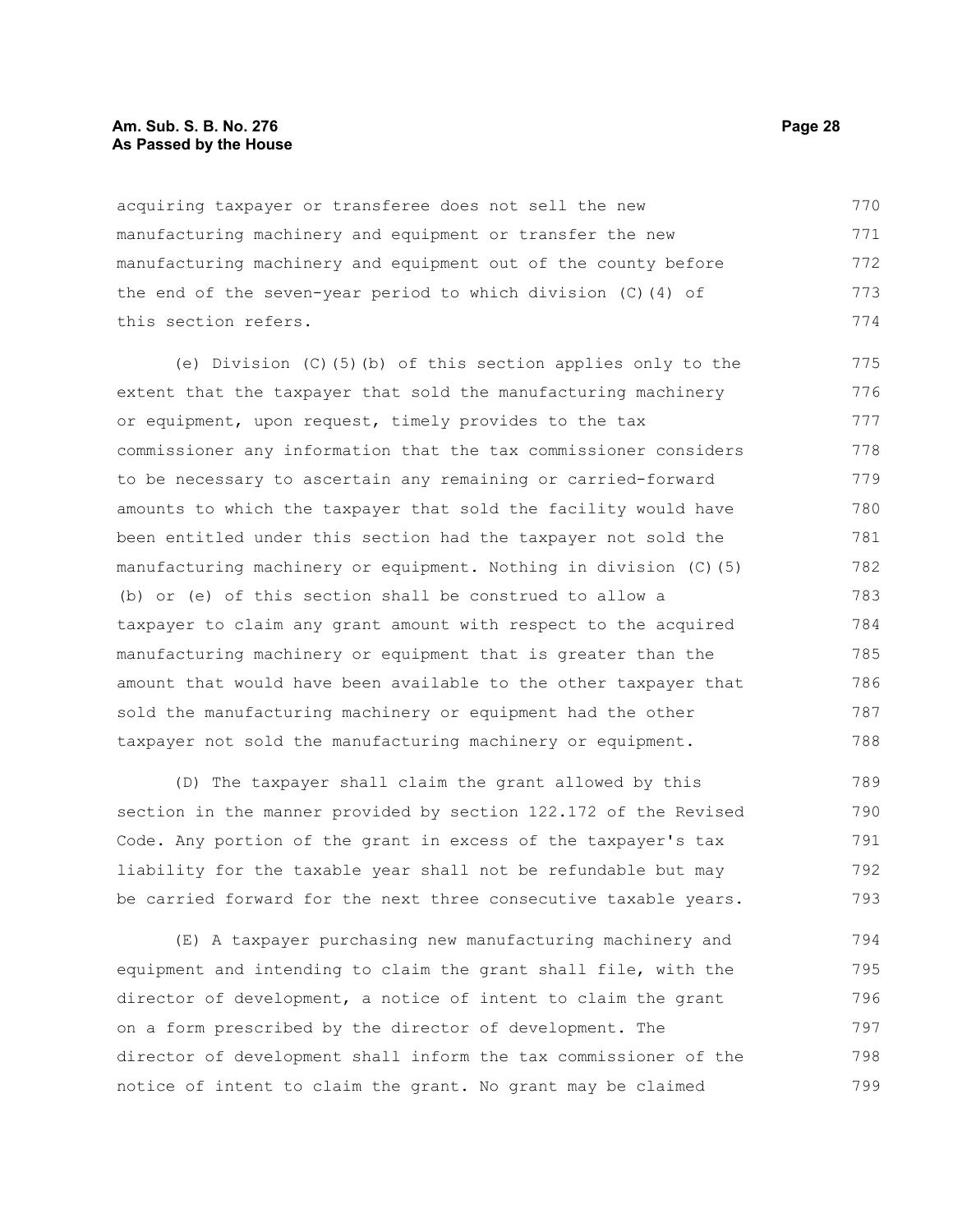## **Am. Sub. S. B. No. 276 Page 29 As Passed by the House**

under this section for any manufacturing machinery and equipment with respect to which a notice was not filed by the date of a timely filed return, including extensions, for the taxable year that includes September 30, 2005, but a notice filed on or before such date under division (E) of section 5733.33 of the Revised Code of the intent to claim the credit under that section also shall be considered a notice of the intent to claim a grant under this section. 800 801 802 803 804 805 806 807

(F) The director of development shall annually certify, by the first day of January of each year during the qualifying period, the eligible areas for the tax grant for the calendar year that includes that first day of January. The director shall send a copy of the certification to the tax commissioner. 808 809 810 811 812

(G) New manufacturing machinery and equipment for which a taxpayer claims the credit under section 5733.31 or 5733.311 of the Revised Code shall not be considered new manufacturing machinery and equipment for purposes of the grant under this section. 813 814 815 816 817

(H)(1) Notwithstanding sections 5733.11 and 5747.13 of the Revised Code, but subject to division (H)(2) of this section, the tax commissioner may issue an assessment against a person with respect to a grant claimed under this section for new manufacturing machinery and equipment described in division (A) (1)(b) or (2)(b) of this section, if the machinery or equipment subsequently does not qualify for the grant. 818 819 820 821 822 823 824

(2) Division (H)(1) of this section shall not apply after the twenty-fourth month following the last day of the period described in divisions  $(A)$  (1)(b) and (2)(b) of this section. 825 826 827

(I) Notwithstanding any other provision of this section to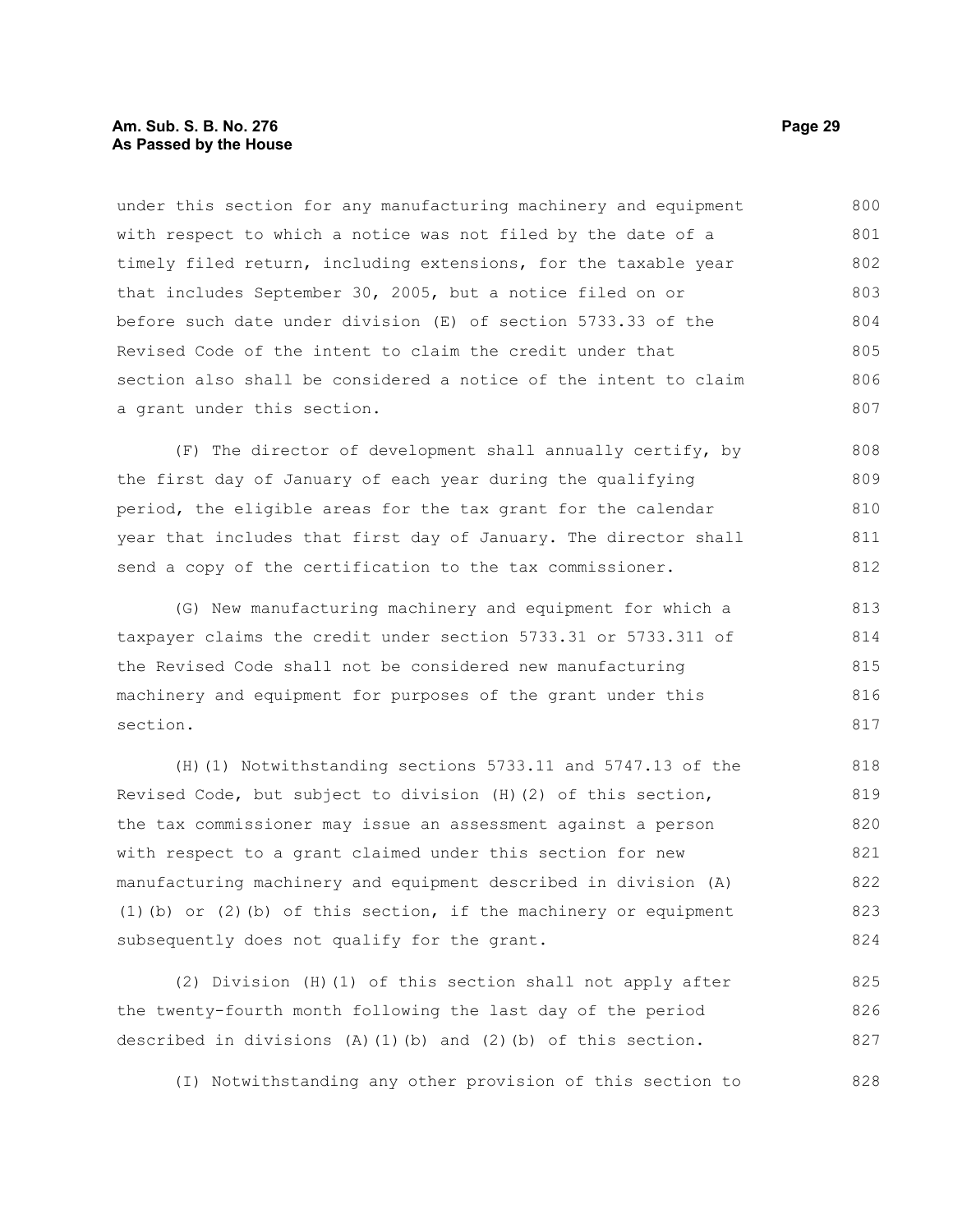## **Am. Sub. S. B. No. 276 Page 30 As Passed by the House**

the contrary, in the case of a qualifying controlled group, the grant available under this section to a taxpayer or taxpayers in the qualifying controlled group shall be computed as if all corporations in the group were a single corporation. The grant shall be allocated to such a taxpayer or taxpayers in the group in any amount elected for the taxable year by the group. The election shall be revocable and amendable during the period described in division (B) of section 5733.12 of the Revised Code. 829 830 831 832 833 834 835 836 837

This division applies to all purchases of new manufacturing machinery and equipment made on or after January 1, 2001, and to all baseline years used to compute any grant attributable to such purchases; provided, that this division may be applied solely at the election of the qualifying controlled group with respect to all purchases of new manufacturing machinery and equipment made before that date, and to all baseline years used to compute any grant attributable to such purchases. The qualifying controlled group at any time may elect to apply this division to purchases made prior to January 1, 2001, subject to the following: 838 839 840 841 842 843 844 845 846 847 848

(1) The election is irrevocable;

(2) The election need not accompany a timely filed report, but the election may accompany a subsequently filed but timely application for refund, a subsequently filed but timely amended report, or a subsequently filed but timely petition for reassessment. 850 851 852

(J) Except as provided in division (B) of section 122.172 of the Revised Code, no grant under this section may be claimed for any taxable year for which a credit is allowed under section 5733.33 of the Revised Code. If the tax imposed by section 855 856 857 858

849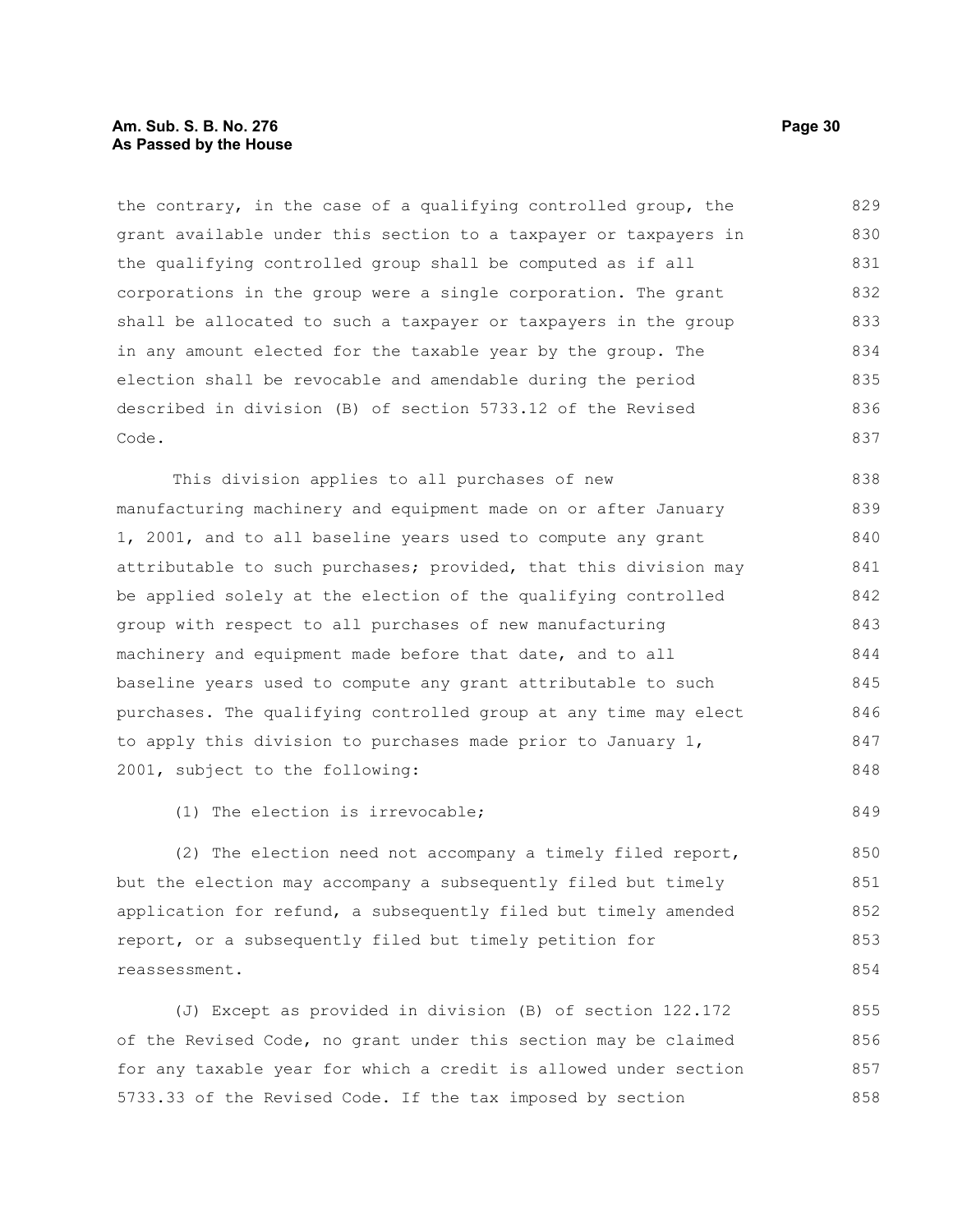5733.06 of the Revised Code for which a grant is allowed under this section has been prorated under division (G)(2) of section 5733.01 of the Revised Code, the grant shall be prorated by the same percentage as the tax. 859 860 861 862

```
Sec. 135.14. (A) As used in this section:
```
(1) "Treasurer" does not include the treasurer of state, and "governing board" does not include the state board of deposit. 864 865 866

(2) "Other obligations" includes notes whether or not issued in anticipation of the issuance of bonds. 867 868

(B) The treasurer or governing board may invest or deposit any part or all of the interim moneys. The following classifications of obligations shall be eligible for such investment or deposit: 869 870 871 872

(1) United States treasury bills, notes, bonds, or any other obligation or security issued by the United States treasury or any other obligation guaranteed as to principal and interest by the United States. 873 874 875 876

Nothing in the classification of eligible obligations set forth in division (B)(1) of this section or in the classifications of eligible obligations set forth in divisions (B)(2) to (7) of this section shall be construed to authorize any investment in stripped principal or interest obligations of such eligible obligations. 877 878 879 880 881 882

(2) Bonds, notes, debentures, or any other obligations or securities issued by any federal government agency or instrumentality, including but not limited to, the federal national mortgage association, federal home loan bank, federal farm credit bank, federal home loan mortgage corporation, and 883 884 885 886 887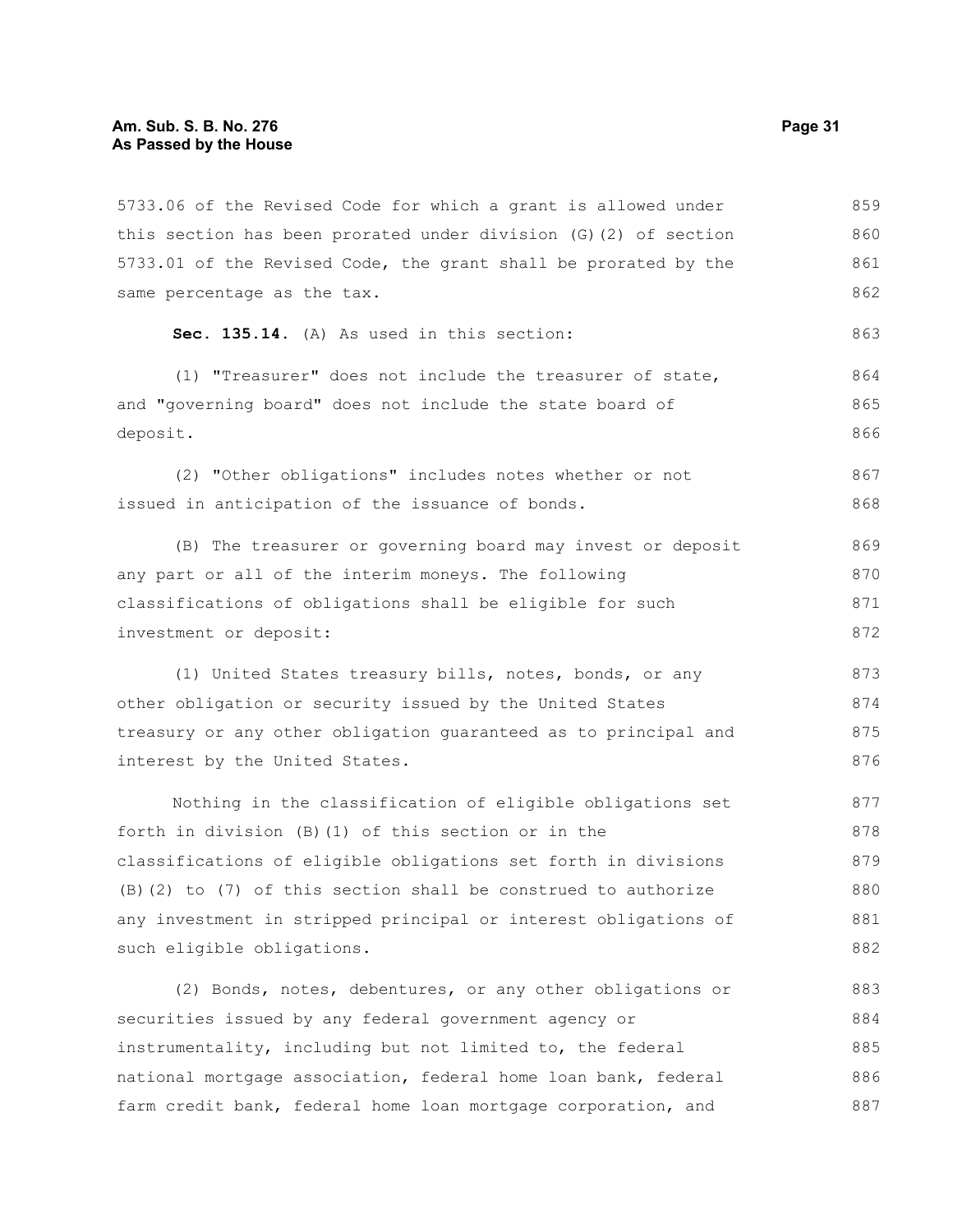## **Am. Sub. S. B. No. 276 Page 32 As Passed by the House**

government national mortgage association. All federal agency securities shall be direct issuances of federal government agencies or instrumentalities. 888 889 890

(3) Interim deposits in the eligible institutions applying for interim moneys as provided in section 135.08 of the Revised Code. The award of interim deposits shall be made in accordance with section 135.09 of the Revised Code and the treasurer or the governing board shall determine the periods for which such interim deposits are to be made and shall award such interim deposits for such periods, provided that any eligible institution receiving an interim deposit award may, upon notification that the award has been made, decline to accept the interim deposit in which event the award shall be made as though the institution had not applied for such interim deposit. 891 892 893 894 895 896 897 898 899 900 901

(4) Bonds and other obligations of this state, or the political subdivisions of this state, provided that, with respect to bonds or other obligations of political subdivisions, all of the following apply: 902 903 904 905

(a) The bonds or other obligations are payable from general revenues of the political subdivision and backed by the full faith and credit of the political subdivision. 906 907 908

(b) The bonds or other obligations are rated at the time of purchase in the three highest classifications established by at least one nationally recognized standard rating service and purchased through a registered securities broker or dealer. 909 910 911 912

(c) The aggregate value of the bonds or other obligations does not exceed twenty per cent of interim moneys available for investment at the time of purchase. 913 914 915

(d) The treasurer or governing board is not the sole 916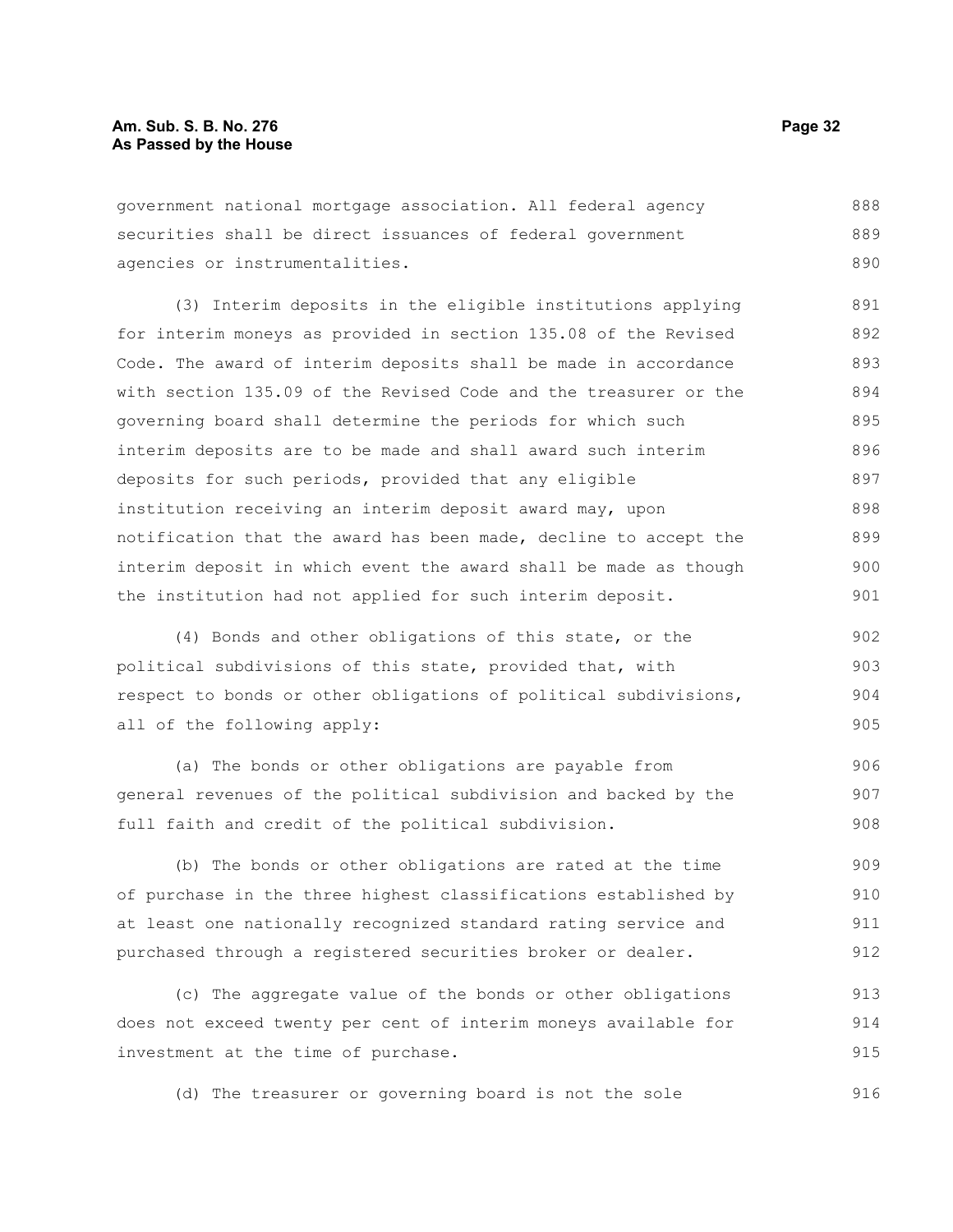purchaser of the bonds or other obligations at original issuance. (e) The bonds or other obligations mature within ten years from the date of settlement. No investment shall be made under division (B)(4) of this section unless the treasurer or governing board has completed additional training for making the investments authorized by division (B)(4) of this section. The type and amount of additional training shall be approved by the treasurer of state and may be conducted by or provided under the supervision of the treasurer of state. (5) No-load money market mutual funds consisting exclusively of obligations described in division (B)(1) or (2) of this section and repurchase agreements secured by such obligations, provided that investments in securities described in this division are made only through eligible institutions mentioned in section 135.03 of the Revised Code; (6) The Ohio subdivision's fund as provided in section 135.45 of the Revised Code; (7) Up to forty per cent of interim moneys available for investment in either of the following: (a) Commercial paper notes issued by an entity that is defined in division (D) of section 1705.01 or division (E) of section 1706.01 of the Revised Code and that has assets exceeding five hundred million dollars, to which notes all of the following apply: (i) The notes are rated at the time of purchase in the 917 918 919 920 921 922 923 924 925 926 927 928 929 930 931 932 933 934 935 936 937 938 939 940 941 942 943

highest classification established by at least two nationally

recognized standard rating services.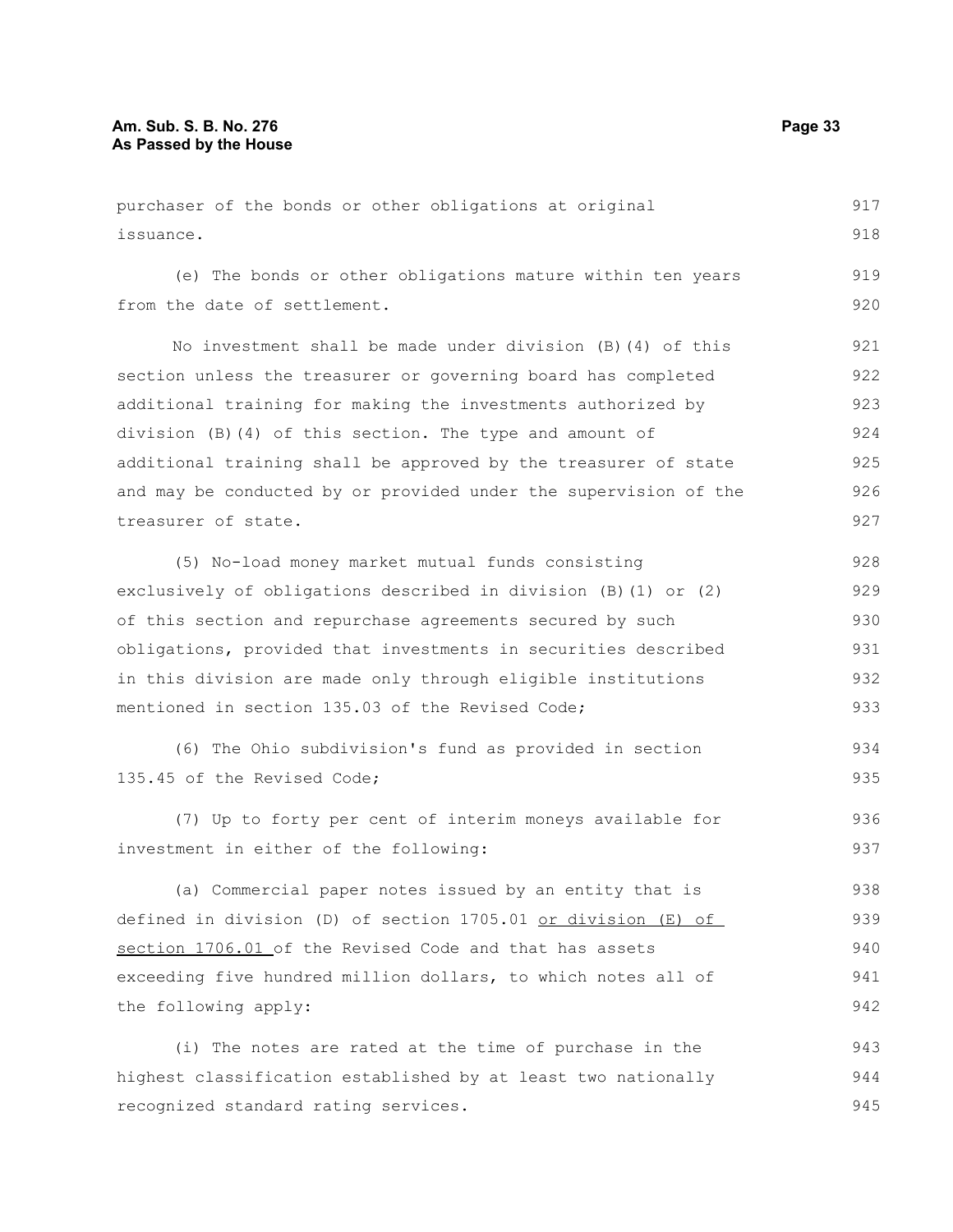(ii) The aggregate value of the notes does not exceed ten per cent of the aggregate value of the outstanding commercial paper of the issuing corporation. 946 947 948

(iii) The notes mature not later than two hundred seventy days after purchase. 949 950

(iv) The investment in commercial paper notes of a single issuer shall not exceed in the aggregate five per cent of interim moneys available for investment at the time of purchase. 951 952 953

(b) Bankers acceptances of banks that are insured by the federal deposit insurance corporation and that mature not later than one hundred eighty days after purchase. 954 955 956

No investment shall be made pursuant to division (B)(7) of this section unless the treasurer or governing board has completed additional training for making the investments authorized by division (B)(7) of this section. The type and amount of additional training shall be approved by the treasurer of state and may be conducted by or provided under the supervision of the treasurer of state. 957 958 959 960 961 962 963

(C) Nothing in the classifications of eligible obligations set forth in divisions (B)(1) to (7) of this section shall be construed to authorize any investment in a derivative, and no treasurer or governing board shall invest in a derivative. For purposes of this division, "derivative" means a financial instrument or contract or obligation whose value or return is based upon or linked to another asset or index, or both, separate from the financial instrument, contract, or obligation itself. Any security, obligation, trust account, or other instrument that is created from an issue of the United States treasury or is created from an obligation of a federal agency or 964 965 966 967 968 969 970 971 972 973 974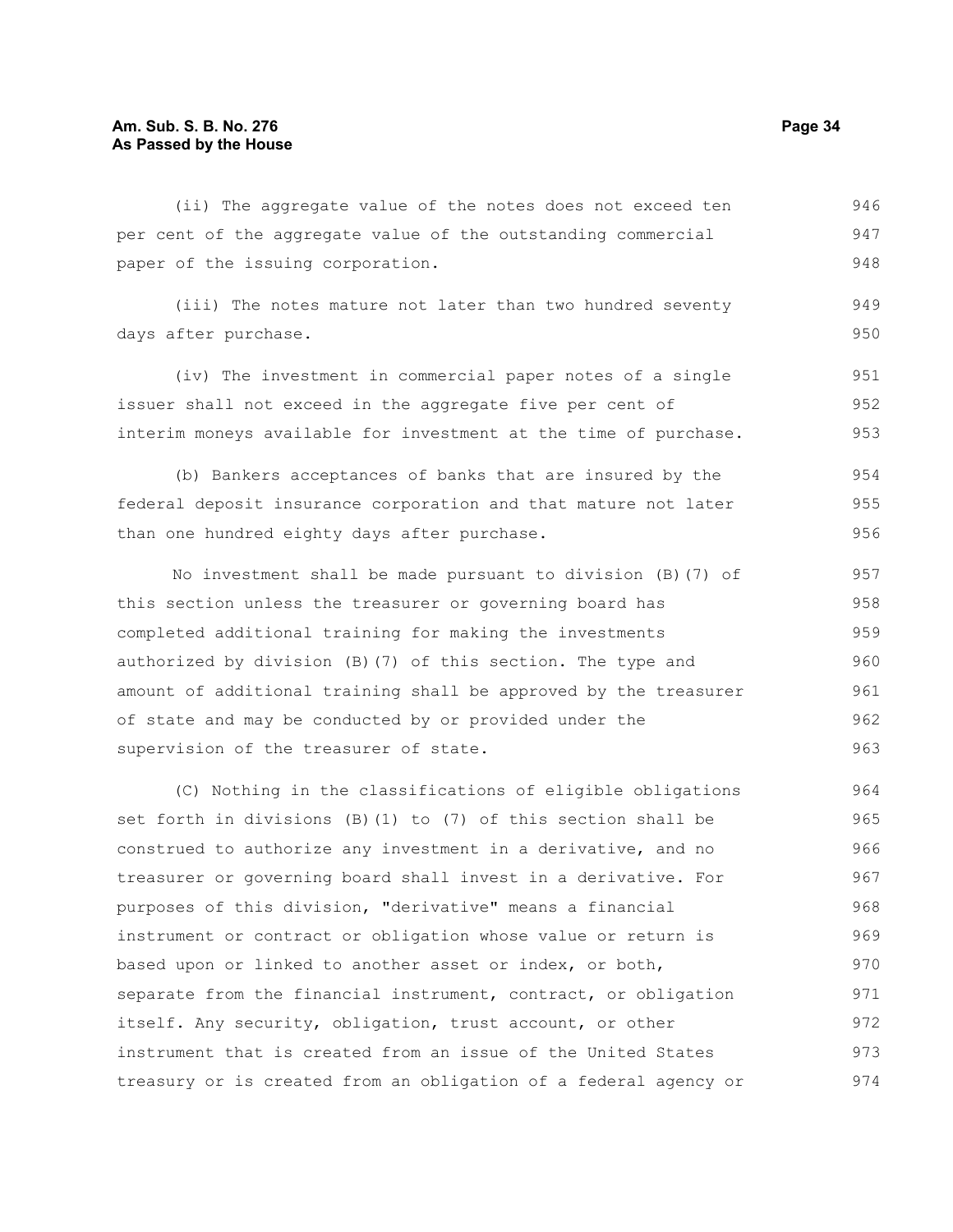## **Am. Sub. S. B. No. 276 Page 35 As Passed by the House**

instrumentality or is created from both is considered a derivative instrument. An eligible investment described in this section with a variable interest rate payment, based upon a single interest payment or single index comprised of other eligible investments provided for in division (B)(1) or (2) of this section, is not a derivative, provided that such variable rate investment has a maximum maturity of two years. 975 976 977 978 979 980 981

(D) Except as provided in division (B)(4) or (E) of this section, any investment made pursuant to this section must mature within five years from the date of settlement, unless the investment is matched to a specific obligation or debt of the subdivision. 982 983 984 985 986

(E) The treasurer or governing board may also enter into a written repurchase agreement with any eligible institution mentioned in section 135.03 of the Revised Code or any eligible dealer pursuant to division (M) of this section, under the terms of which agreement the treasurer or governing board purchases, and such institution or dealer agrees unconditionally to repurchase any of the securities listed in divisions (D)(1) to (5), except letters of credit described in division (D)(2), of section 135.18 of the Revised Code. The market value of securities subject to an overnight written repurchase agreement must exceed the principal value of the overnight written repurchase agreement by at least two per cent. A written repurchase agreement shall not exceed thirty days and the market value of securities subject to a written repurchase agreement must exceed the principal value of the written repurchase agreement by at least two per cent and be marked to market daily. All securities purchased pursuant to this division shall be delivered into the custody of the treasurer or governing board or an agent designated by the treasurer or governing 987 988 989 990 991 992 993 994 995 996 997 998 999 1000 1001 1002 1003 1004 1005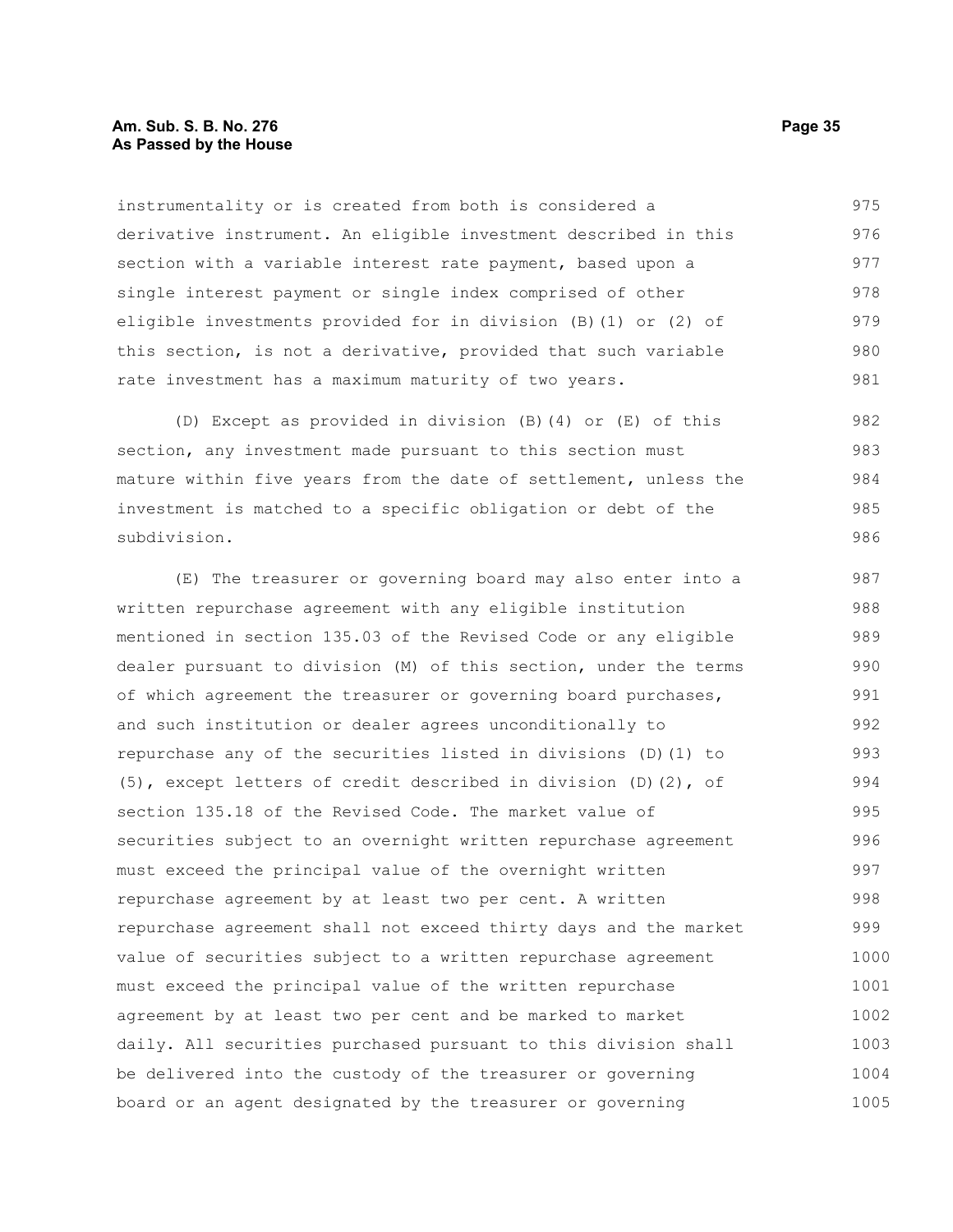## **Am. Sub. S. B. No. 276 Page 36 As Passed by the House**

| board. A written repurchase agreement with an eligible                                   | 1006 |
|------------------------------------------------------------------------------------------|------|
| securities dealer shall be transacted on a delivery versus                               | 1007 |
| payment basis. The agreement shall contain the requirement that                          | 1008 |
| for each transaction pursuant to the agreement the participating                         | 1009 |
| institution or dealer shall provide all of the following                                 | 1010 |
| information:                                                                             | 1011 |
| (1) The par value of the securities;                                                     | 1012 |
| (2) The type, rate, and maturity date of the securities;                                 | 1013 |
| (3) A numerical identifier generally accepted in the                                     | 1014 |
| securities industry that designates the securities.                                      | 1015 |
| No treasurer or governing board shall enter into a written                               | 1016 |
| repurchase agreement under the terms of which the treasurer or                           | 1017 |
| governing board agrees to sell securities owned by the                                   | 1018 |
| subdivision to a purchaser and agrees with that purchaser to                             | 1019 |
| unconditionally repurchase those securities.                                             | 1020 |
| (F) No treasurer or governing board shall make an                                        | 1021 |
| investment under this section, unless the treasurer or governing                         | 1022 |
| board, at the time of making the investment, reasonably expects                          | 1023 |
| that the investment can be held until its maturity.                                      | 1024 |
| (G) No treasurer or governing board shall pay interim                                    | 1025 |
| in the main of the common statement of the common security of the statement of the first | 1000 |

moneys into a fund established by another subdivision, treasurer, governing board, or investing authority, if that fund was established for the purpose of investing the public moneys of other subdivisions. This division does not apply to the payment of public moneys into either of the following: 1026 1027 1028 1029 1030

(1) The Ohio subdivision's fund pursuant to division (B) (6) of this section; 1031 1032

(2) A fund created solely for the purpose of acquiring, 1033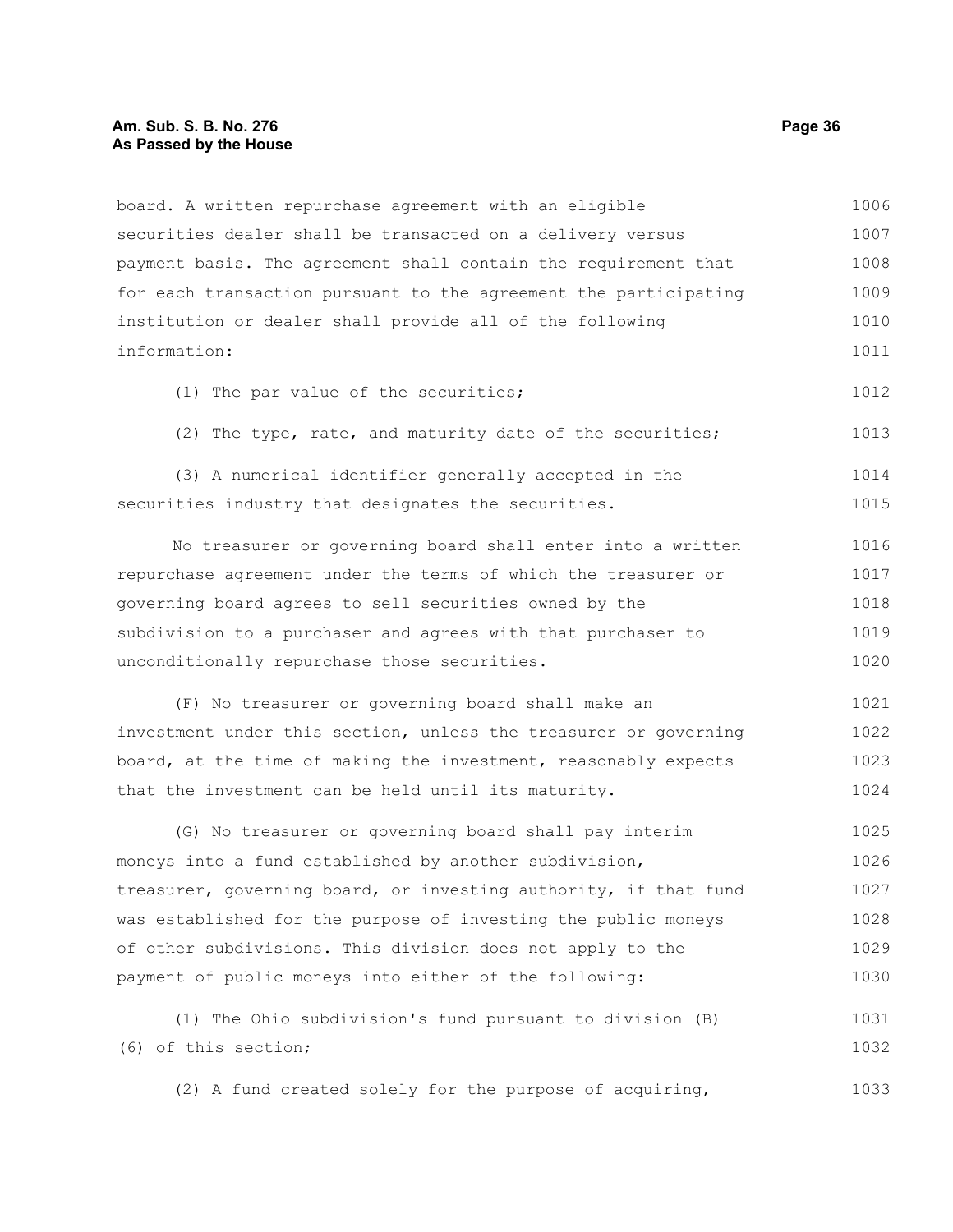# **Am. Sub. S. B. No. 276 Page 37 As Passed by the House**

constructing, owning, leasing, or operating municipal utilities pursuant to the authority provided under section 715.02 of the Revised Code or Section 4 of Article XVIII, Ohio Constitution. 1034 1035 1036

```
For purposes of division (G) of this section,
"subdivision" includes a county.
                                                                            1037
                                                                            1038
```
(H) The use of leverage, in which the treasurer or governing board uses its current investment assets as collateral for the purpose of purchasing other assets, is prohibited. The issuance of taxable notes for the purpose of arbitrage is prohibited. Contracting to sell securities that have not yet been acquired by the treasurer or governing board, for the purpose of purchasing such securities on the speculation that bond prices will decline, is prohibited. 1039 1040 1041 1042 1043 1044 1045 1046

(I) Whenever, during a period of designation, the treasurer classifies public moneys as interim moneys, the treasurer shall notify the governing board of such action. The notification shall be given within thirty days after such classification and in the event the governing board does not concur in such classification or in the investments or deposits made under this section, the governing board may order the treasurer to sell or liquidate any of such investments or deposits, and any such order shall specifically describe the investments or deposits and fix the date upon which they are to be sold or liquidated. Investments or deposits so ordered to be sold or liquidated shall be sold or liquidated for cash by the treasurer on the date fixed in such order at the then current market price. Neither the treasurer nor the members of the board shall be held accountable for any loss occasioned by sales or liquidations of investments or deposits at prices lower than their cost. Any loss or expense incurred in making such sales or 1047 1048 1049 1050 1051 1052 1053 1054 1055 1056 1057 1058 1059 1060 1061 1062 1063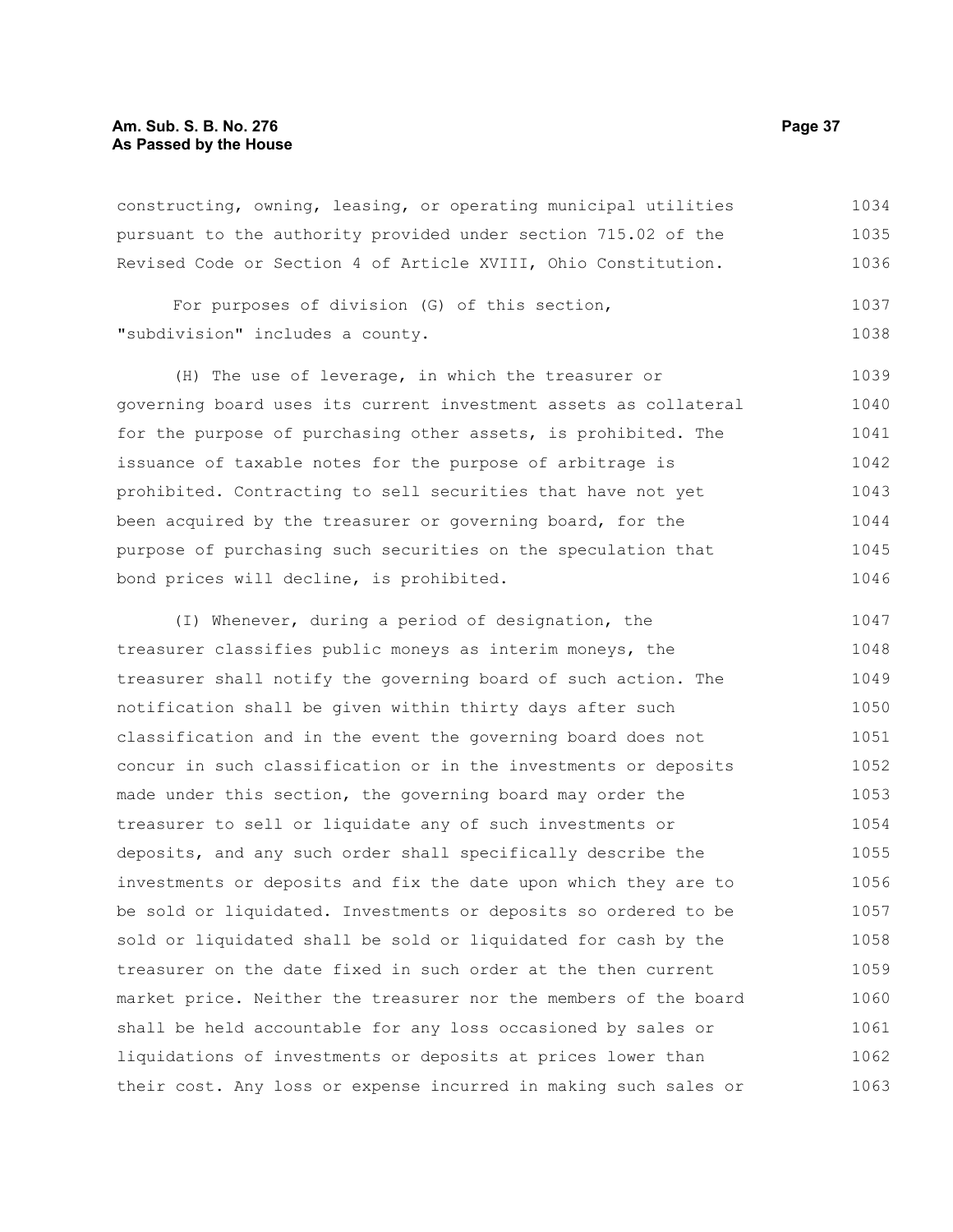liquidations is payable as other expenses of the treasurer's office. 1064 1065

(J) If any investments or deposits purchased under the authority of this section are issuable to a designated payee or to the order of a designated payee, the name of the treasurer and the title of the treasurer's office shall be so designated. If any such securities are registrable either as to principal or interest, or both, then such securities shall be registered in the name of the treasurer as such. 1066 1067 1068 1069 1070 1071 1072

(K) The treasurer is responsible for the safekeeping of all documents evidencing a deposit or investment acquired by the treasurer under this section. Any securities may be deposited for safekeeping with a qualified trustee as provided in section 135.18 of the Revised Code, except the delivery of securities acquired under any repurchase agreement under this section shall be made to a qualified trustee, provided, however, that the qualified trustee shall be required to report to the treasurer, governing board, auditor of state, or an authorized outside auditor at any time upon request as to the identity, market value, and location of the document evidencing each security, and that if the participating institution is a designated depository of the subdivision for the current period of designation, the securities that are the subject of the repurchase agreement may be delivered to the treasurer or held in trust by the participating institution on behalf of the subdivision. Interest earned on any investments or deposits authorized by this section shall be collected by the treasurer and credited by the treasurer to the proper fund of the subdivision. 1073 1074 1075 1076 1077 1078 1079 1080 1081 1082 1083 1084 1085 1086 1087 1088 1089 1090 1091 1092

Upon the expiration of the term of office of a treasurer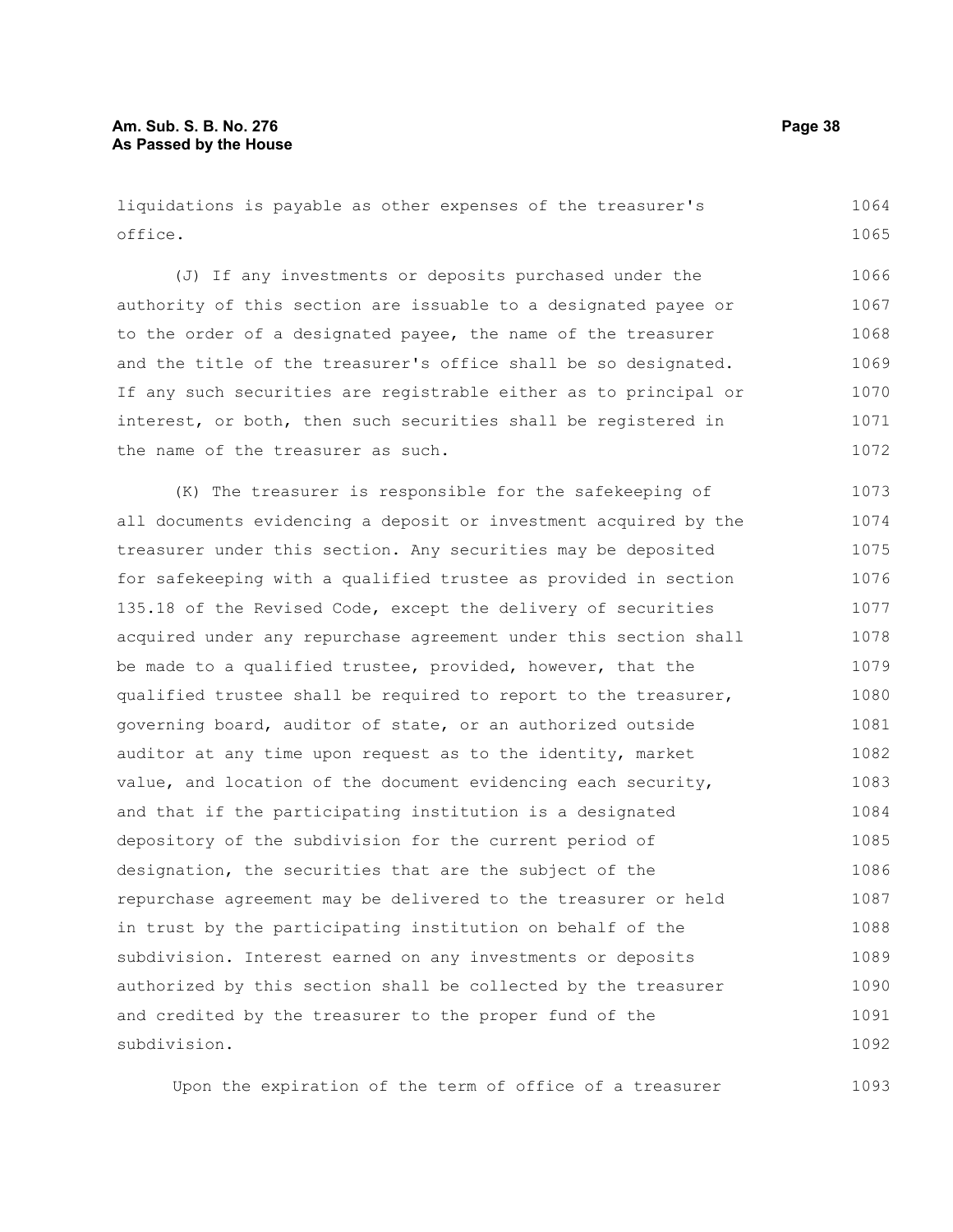## **Am. Sub. S. B. No. 276 Page 39 As Passed by the House**

or in the event of a vacancy in the office of treasurer by reason of death, resignation, removal from office, or otherwise, the treasurer or the treasurer's legal representative shall transfer and deliver to the treasurer's successor all documents evidencing a deposit or investment held by the treasurer. For the investments and deposits so transferred and delivered, such treasurer shall be credited with and the treasurer's successor shall be charged with the amount of money held in such investments and deposits. 1094 1095 1096 1097 1098 1099 1100 1101 1102

(L) Whenever investments or deposits acquired under this section mature and become due and payable, the treasurer shall present them for payment according to their tenor, and shall collect the moneys payable thereon. The moneys so collected shall be treated as public moneys subject to sections 135.01 to 135.21 of the Revised Code. 1103 1104 1105 1106 1107 1108

(M)(1) All investments, except for investments in securities described in divisions (B)(5) and (6) of this section and for investments by a municipal corporation in the issues of such municipal corporation, shall be made only through a member of the financial industry regulatory authority (FINRA), through a bank, savings bank, or savings and loan association regulated by the superintendent of financial institutions, or through an institution regulated by the comptroller of the currency, federal deposit insurance corporation, or board of governors of the federal reserve system. 1109 1110 1111 1112 1113 1114 1115 1116 1117 1118

(2) Payment for investments shall be made only upon the delivery of securities representing such investments to the treasurer, governing board, or qualified trustee. If the securities transferred are not represented by a certificate, payment shall be made only upon receipt of confirmation of 1119 1120 1121 1122 1123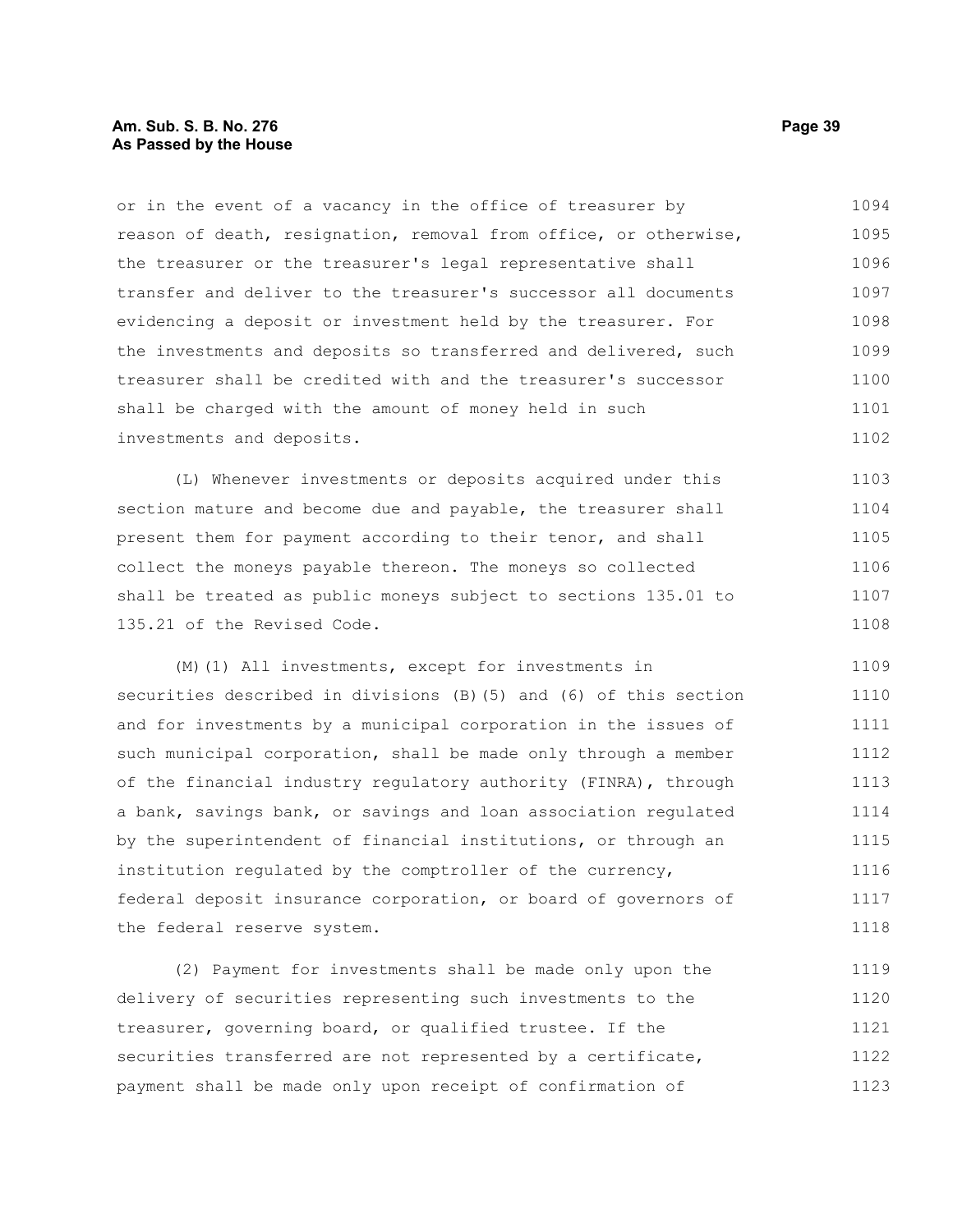transfer from the custodian by the treasurer, governing board, or qualified trustee. 1124 1125

(N) In making investments authorized by this section, a treasurer or governing board may retain the services of an investment advisor, provided the advisor is licensed by the division of securities under section 1707.141 of the Revised Code or is registered with the securities and exchange commission, and possesses experience in public funds investment management, specifically in the area of state and local government investment portfolios, or the advisor is an eligible institution mentioned in section 135.03 of the Revised Code. 1126 1127 1128 1129 1130 1131 1132 1133 1134

(O)(1) Except as otherwise provided in divisions (O)(2) and (3) of this section, no treasurer or governing board shall make an investment or deposit under this section, unless there is on file with the auditor of state a written investment policy approved by the treasurer or governing board. The policy shall require that all entities conducting investment business with the treasurer or governing board shall sign the investment policy of that subdivision. All brokers, dealers, and financial institutions, described in division (M)(1) of this section, initiating transactions with the treasurer or governing board by giving advice or making investment recommendations shall sign the treasurer's or governing board's investment policy thereby acknowledging their agreement to abide by the policy's contents. All brokers, dealers, and financial institutions, described in division (M)(1) of this section, executing transactions initiated by the treasurer or governing board, having read the policy's contents, shall sign the investment policy thereby acknowledging their comprehension and receipt. 1135 1136 1137 1138 1139 1140 1141 1142 1143 1144 1145 1146 1147 1148 1149 1150 1151 1152

(2) If a written investment policy described in division 1153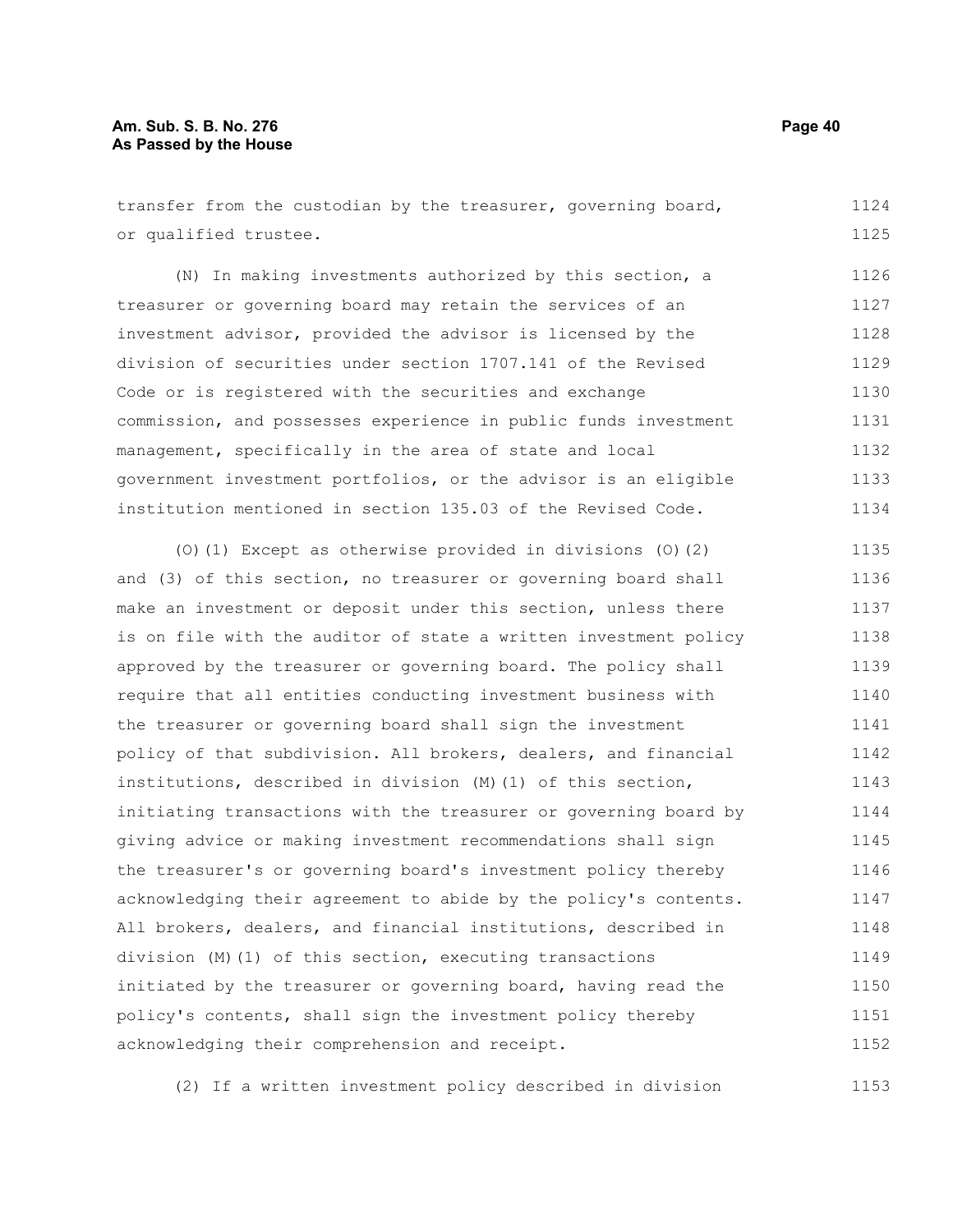## **Am. Sub. S. B. No. 276 Page 41 As Passed by the House**

(O)(1) of this section is not filed on behalf of the subdivision with the auditor of state, the treasurer or governing board of that subdivision shall invest the subdivision's interim moneys only in interim deposits pursuant to division (B)(3) of this section or interim deposits pursuant to section 135.145 of the Revised Code and approved by the treasurer of state, no-load money market mutual funds pursuant to division (B)(5) of this section, or the Ohio subdivision's fund pursuant to division (B) (6) of this section. 1154 1155 1156 1157 1158 1159 1160 1161 1162

(3) Divisions (O)(1) and (2) of this section do not apply to a treasurer or governing board of a subdivision whose average annual portfolio of investments held pursuant to this section is one hundred thousand dollars or less, provided that the treasurer or governing board certifies, on a form prescribed by the auditor of state, that the treasurer or governing board will comply and is in compliance with the provisions of sections 135.01 to 135.21 of the Revised Code. 1163 1164 1165 1166 1167 1168 1169 1170

(P) A treasurer or governing board may enter into a written investment or deposit agreement that includes a provision under which the parties agree to submit to nonbinding arbitration to settle any controversy that may arise out of the agreement, including any controversy pertaining to losses of public moneys resulting from investment or deposit. The arbitration provision shall be set forth entirely in the agreement, and the agreement shall include a conspicuous notice to the parties that any party to the arbitration may apply to the court of common pleas of the county in which the arbitration was held for an order to vacate, modify, or correct the award. Any such party may also apply to the court for an order to change venue to a court of common pleas located more than one hundred miles from the county in which the treasurer or 1171 1172 1173 1174 1175 1176 1177 1178 1179 1180 1181 1182 1183 1184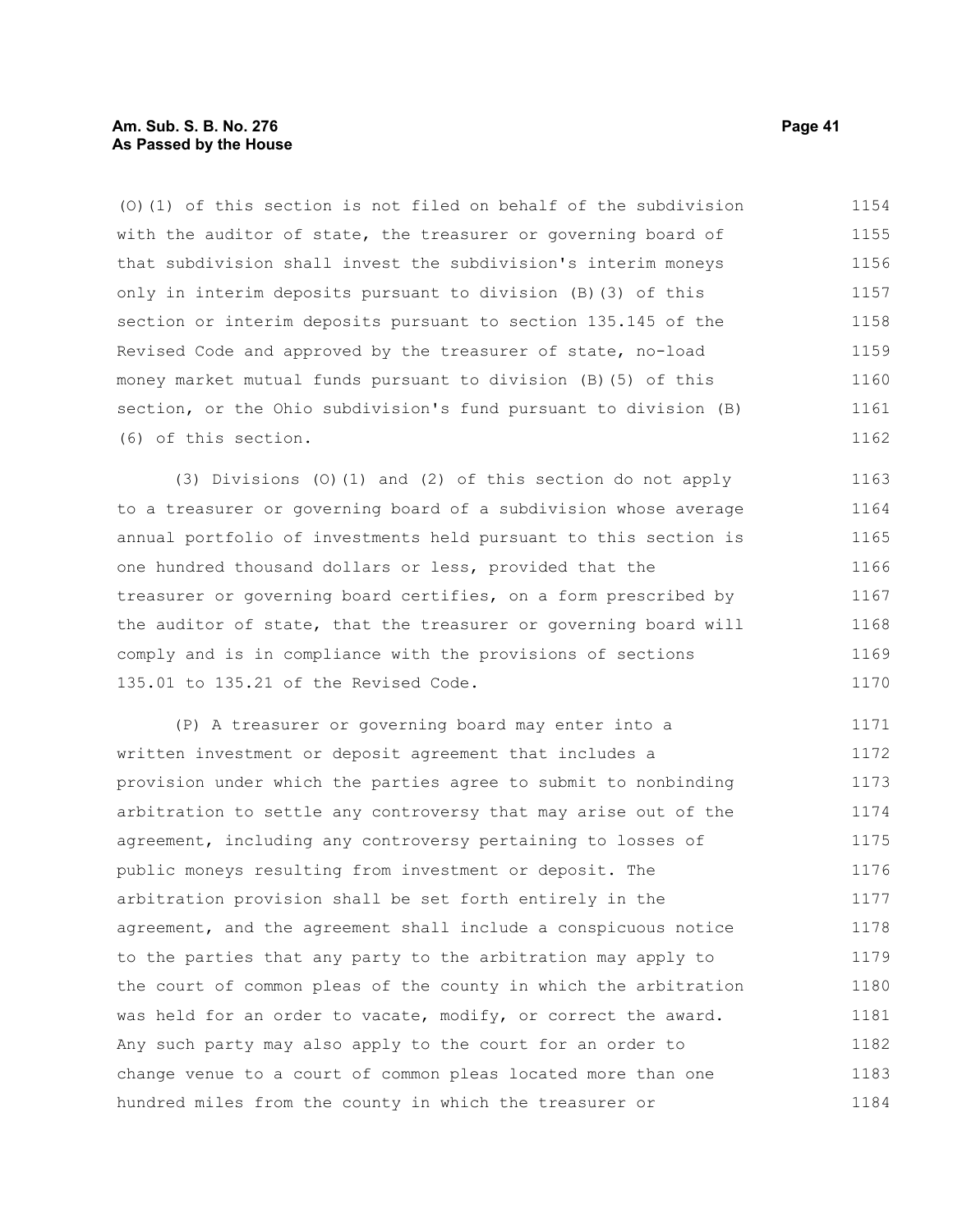# **Am. Sub. S. B. No. 276 Page 42 As Passed by the House**

governing board is located.

For purposes of this division, "investment or deposit agreement" means any agreement between a treasurer or governing board and a person, under which agreement the person agrees to invest, deposit, or otherwise manage a subdivision's interim moneys on behalf of the treasurer or governing board, or agrees to provide investment advice to the treasurer or governing board. 1186 1187 1188 1189 1190 1191 1192

(Q) An investment made by the treasurer or governing board pursuant to this section prior to September 27, 1996, that was a legal investment under the law as it existed before September 27, 1996, may be held until maturity. 1193 1194 1195 1196

**Sec. 135.142.** (A) In addition to the investments authorized by section 135.14 of the Revised Code, any board of education, by a two-thirds vote of its members, may authorize the treasurer of the board of education to invest up to forty per cent of the interim moneys of the board, available for investment at any one time, in either of the following: 1197 1198 1199 1200 1201 1202

(1) Commercial paper notes issued by any entity that is defined in division (D) of section 1705.01 or division (E) of section 1706.01 of the Revised Code and has assets exceeding five hundred million dollars, and to which notes all of the following apply: 1203 1204 1205 1206 1207

(a) The notes are rated at the time of purchase in the highest classification established by at least two nationally recognized standard rating services. 1208 1209 1210

(b) The aggregate value of the notes does not exceed ten per cent of the aggregate value of the outstanding commercial paper of the issuing corporation. 1211 1212 1213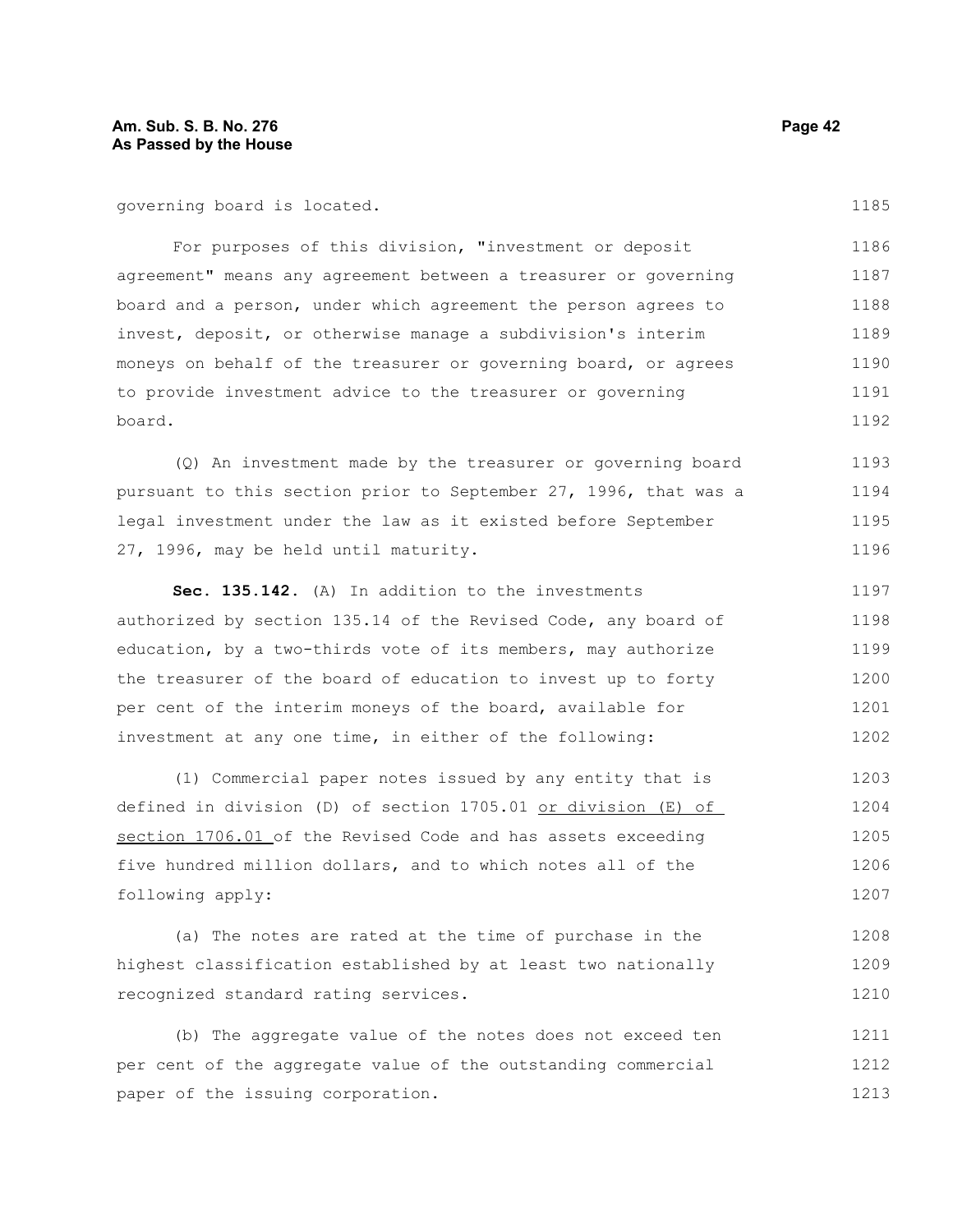(c) The notes mature no later than two hundred seventy days after purchase. 1214 1215

(d) The investment in commercial paper notes of a single issuer shall not exceed in the aggregate five per cent of interim moneys of the board available for investment at the time of purchase. 1216 1217 1218 1219

(2) Bankers' acceptances of banks that are insured by the federal deposit insurance corporation and that mature no later than one hundred eighty days after purchase. 1220 1221 1222

(B) No investment authorized pursuant to division (A) of this section shall be made, whether or not authorized by a board of education, unless the treasurer of the board of education has completed additional training for making the types of investments authorized pursuant to division (A) of this section. The type and amount of such training shall be approved and may be conducted by or provided under the supervision of the treasurer of state. 1223 1224 1225 1226 1227 1228 1229 1230

(C) The treasurer of the board of education shall prepare annually and submit to the board of education, the superintendent of public instruction, and the auditor of state, on or before the thirty-first day of August, a report listing each investment made pursuant to division (A) of this section during the preceding fiscal year, income earned from such investments, fees and commissions paid pursuant to division (D) of this section, and any other information required by the board, the superintendent, and the auditor of state. 1231 1232 1233 1234 1235 1236 1237 1238 1239

(D) A board of education may make appropriations and expenditures for fees and commissions in connection with investments made pursuant to division (A) of this section. 1240 1241 1242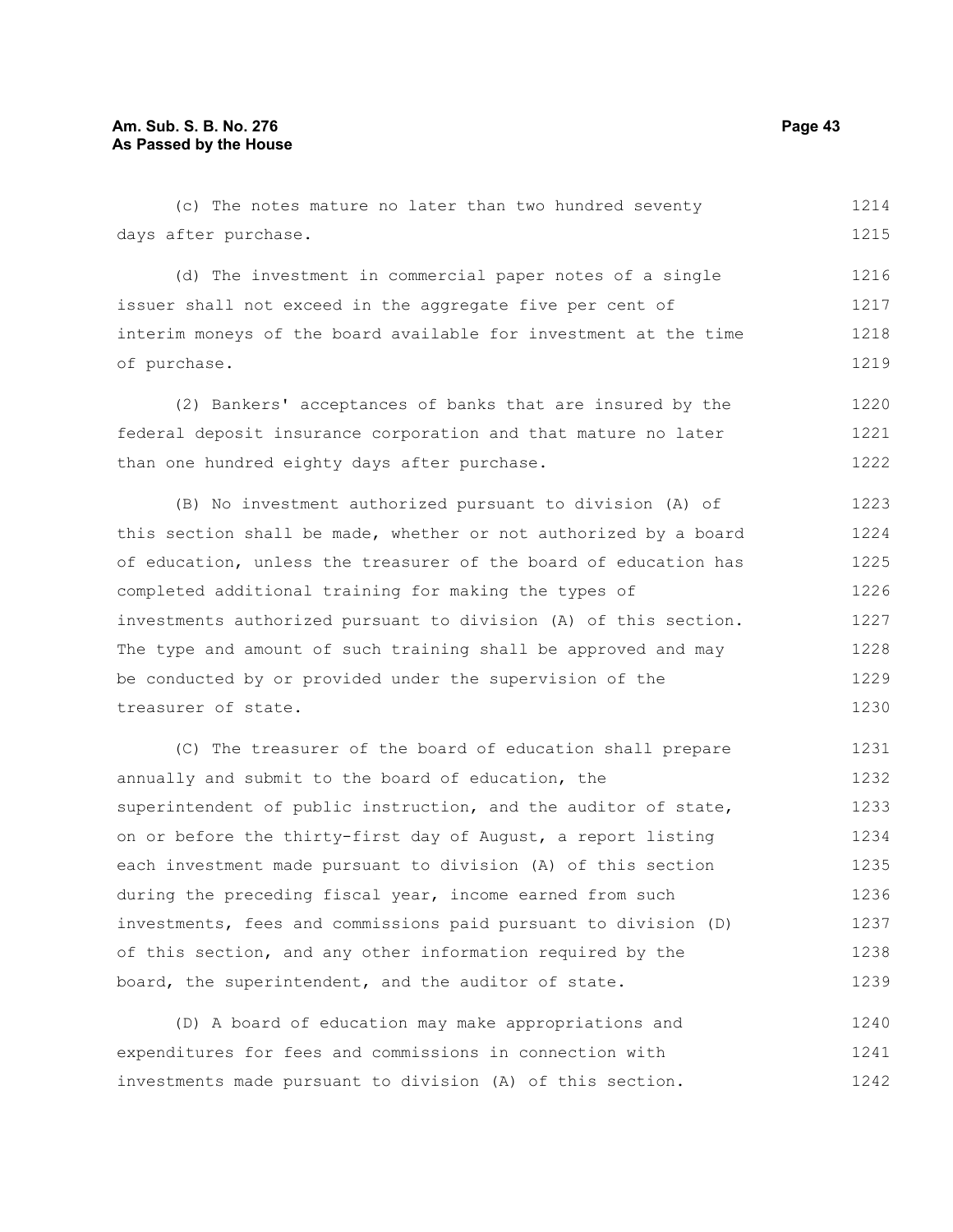# **Am. Sub. S. B. No. 276 Page 44 As Passed by the House**

(E)(1) In addition to the investments authorized by section 135.14 of the Revised Code and division (A) of this section, any board of education that is a party to an agreement with the treasurer of state pursuant to division (G) of section 135.143 of the Revised Code and that has outstanding obligations issued under authority of section 133.10 or 133.301 of the Revised Code may authorize the treasurer of the board of education to invest interim moneys of the board in debt interests rated in either of the two highest rating classifications by at least two nationally recognized standard rating services and issued by entities that are defined in division (D) of section 1705.01 or division (E) of section 1706.01 of the Revised Code. The debt interests purchased under authority of division (E) of this section shall mature not later than the latest maturity date of the outstanding obligations issued under authority of section 133.10 or 133.301 of the Revised Code. 1243 1244 1245 1246 1247 1248 1249 1250 1251 1252 1253 1254 1255 1256 1257 1258 1259

(2) If any of the debt interests acquired under division (E)(1) of this section ceases to be rated as there required, its issuer shall notify the treasurer of state of this fact within twenty-four hours. At any time thereafter the treasurer of state may require collateralization at the rate of one hundred two per cent of any remaining obligation of the entity, with securities authorized for investment under section 135.143 of the Revised Code. The collateral shall be delivered to and held by a custodian acceptable to the treasurer of state, marked to market daily, and any default to be cured within twelve hours. Unlimited substitution shall be allowed of comparable securities. 1260 1261 1262 1263 1264 1265 1266 1267 1268 1269 1270 1271

**Sec. 135.35.** (A) The investing authority shall deposit or invest any part or all of the county's inactive moneys and shall 1272 1273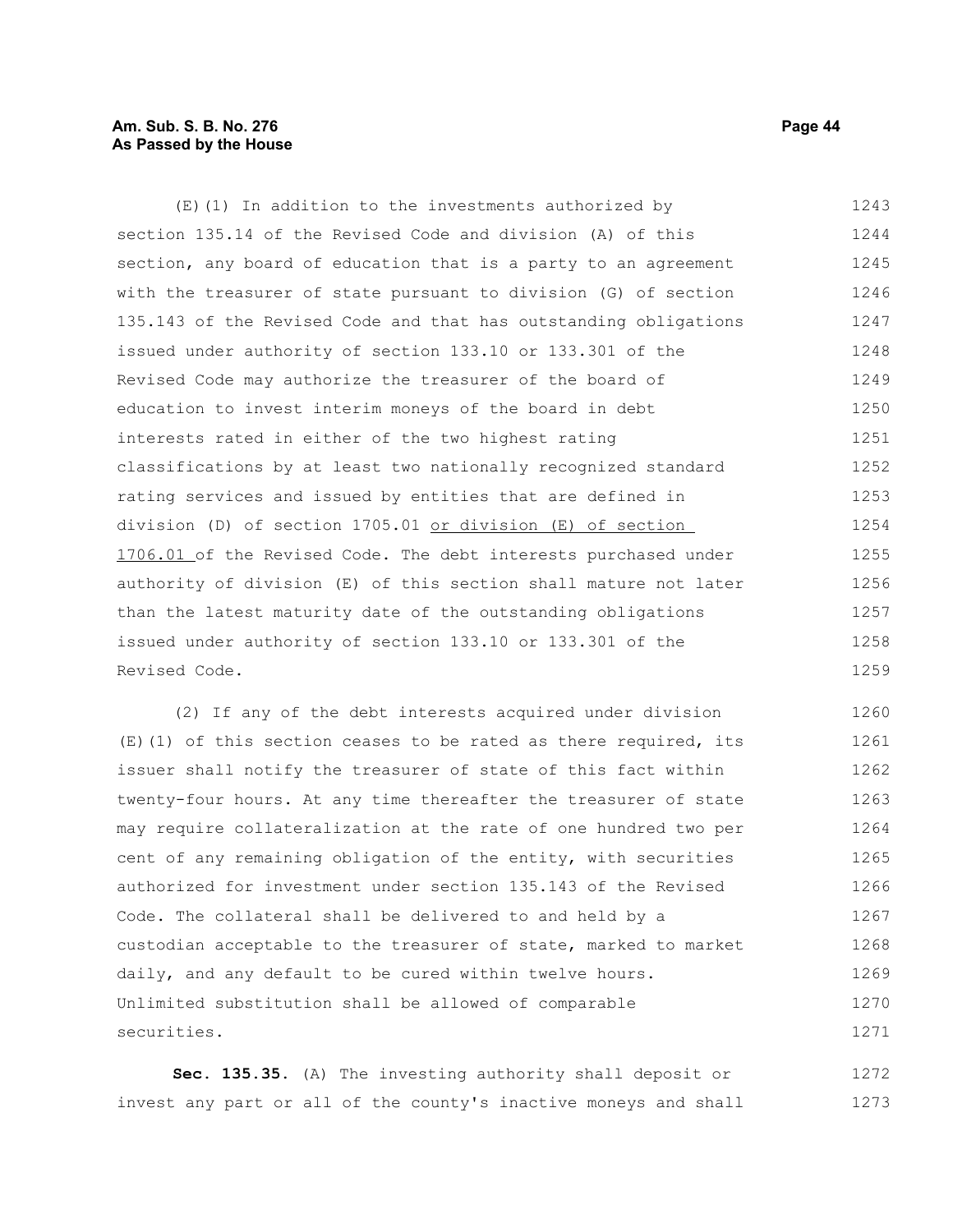invest all of the money in the county public library fund when required by section 135.352 of the Revised Code. The following classifications of securities and obligations are eligible for such deposit or investment: 1274 1275 1276 1277

(1) United States treasury bills, notes, bonds, or any other obligation or security issued by the United States treasury, any other obligation guaranteed as to principal or interest by the United States, or any book entry, zero-coupon United States treasury security that is a direct obligation of the United States. 1278 1279 1280 1281 1282 1283

Nothing in the classification of eligible securities and obligations set forth in divisions (A)(2) to (10) of this section shall be construed to authorize any investment in stripped principal or interest obligations of such eligible securities and obligations. 1284 1285 1286 1287 1288

(2) Bonds, notes, debentures, or any other obligations or securities issued by any federal government agency or instrumentality, including, but not limited to, the federal national mortgage association, federal home loan bank, federal farm credit bank, federal home loan mortgage corporation, and government national mortgage association. All federal agency securities shall be direct issuances of federal government agencies or instrumentalities. 1289 1290 1291 1292 1293 1294 1295 1296

(3) Time certificates of deposit or savings or deposit accounts, including, but not limited to, passbook accounts, in any eligible institution mentioned in section 135.32 of the Revised Code; 1297 1298 1299 1300

(4) Bonds and other obligations of this state or the political subdivisions of this state, provided the bonds or 1301 1302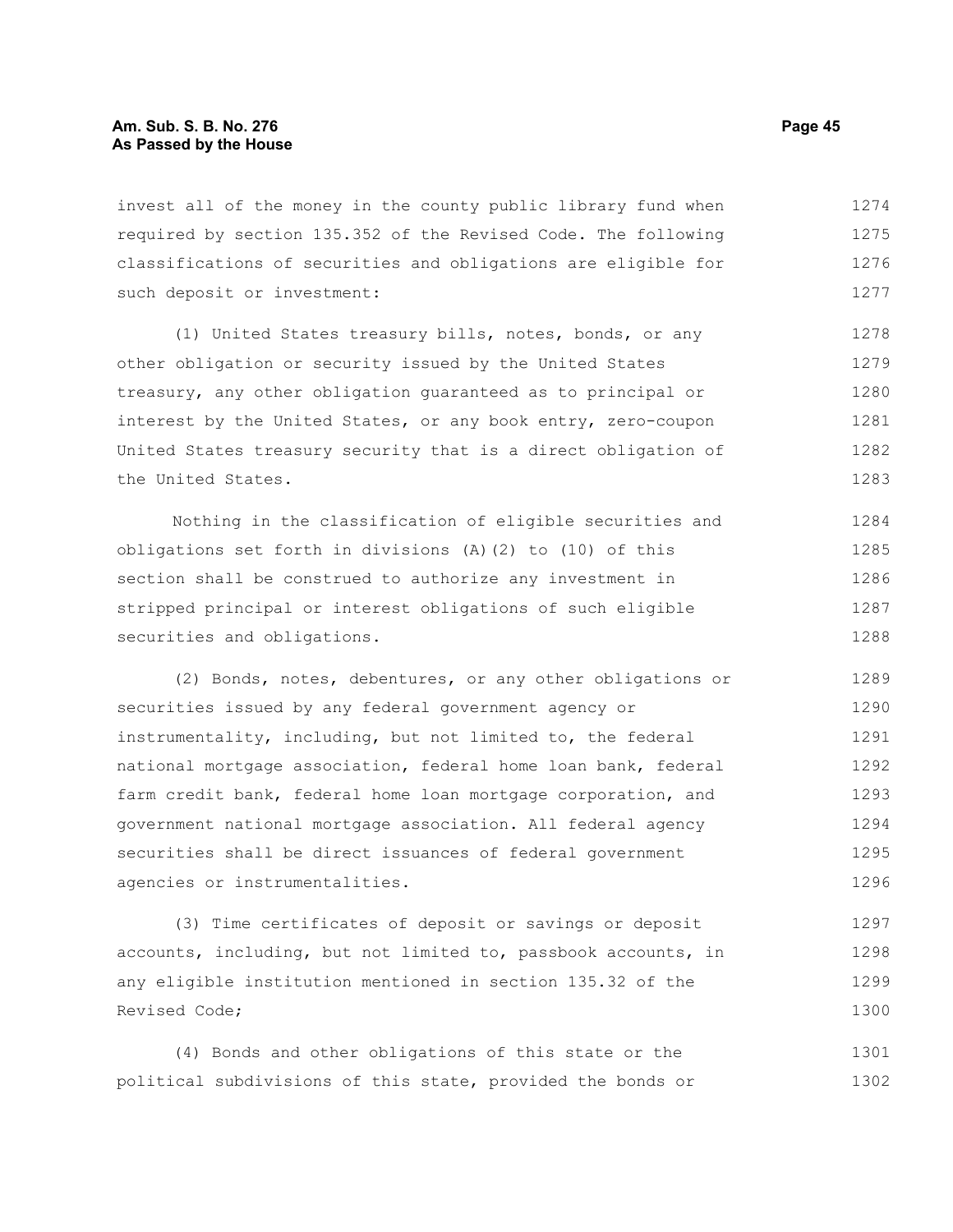# **Am. Sub. S. B. No. 276 Page 46 As Passed by the House**

other obligations of political subdivisions mature within ten years from the date of settlement; 1303 1304

(5) No-load money market mutual funds rated in the highest category at the time of purchase by at least one nationally recognized standard rating service or consisting exclusively of obligations described in division  $(A)$   $(1)$ ,  $(2)$ , or  $(6)$  of section 135.143 of the Revised Code and repurchase agreements secured by such obligations, provided that investments in securities described in this division are made only through eligible institutions mentioned in section 135.32 of the Revised Code; 1305 1306 1307 1308 1309 1310 1311 1312

(6) The Ohio subdivision's fund as provided in section 135.45 of the Revised Code; 1313 1314

(7) Securities lending agreements with any eligible institution mentioned in section 135.32 of the Revised Code that is a member of the federal reserve system or federal home loan bank or with any recognized United States government securities dealer meeting the description in division (J)(1) of this section, under the terms of which agreements the investing authority lends securities and the eligible institution or dealer agrees to simultaneously exchange similar securities or cash, equal value for equal value. 1315 1316 1317 1318 1319 1320 1321 1322 1323

Securities and cash received as collateral for a securities lending agreement are not inactive moneys of the county or moneys of a county public library fund. The investment of cash collateral received pursuant to a securities lending agreement may be invested only in instruments specified by the investing authority in the written investment policy described in division (K) of this section. 1324 1325 1326 1327 1328 1329 1330

(8) Up to forty per cent of the county's total average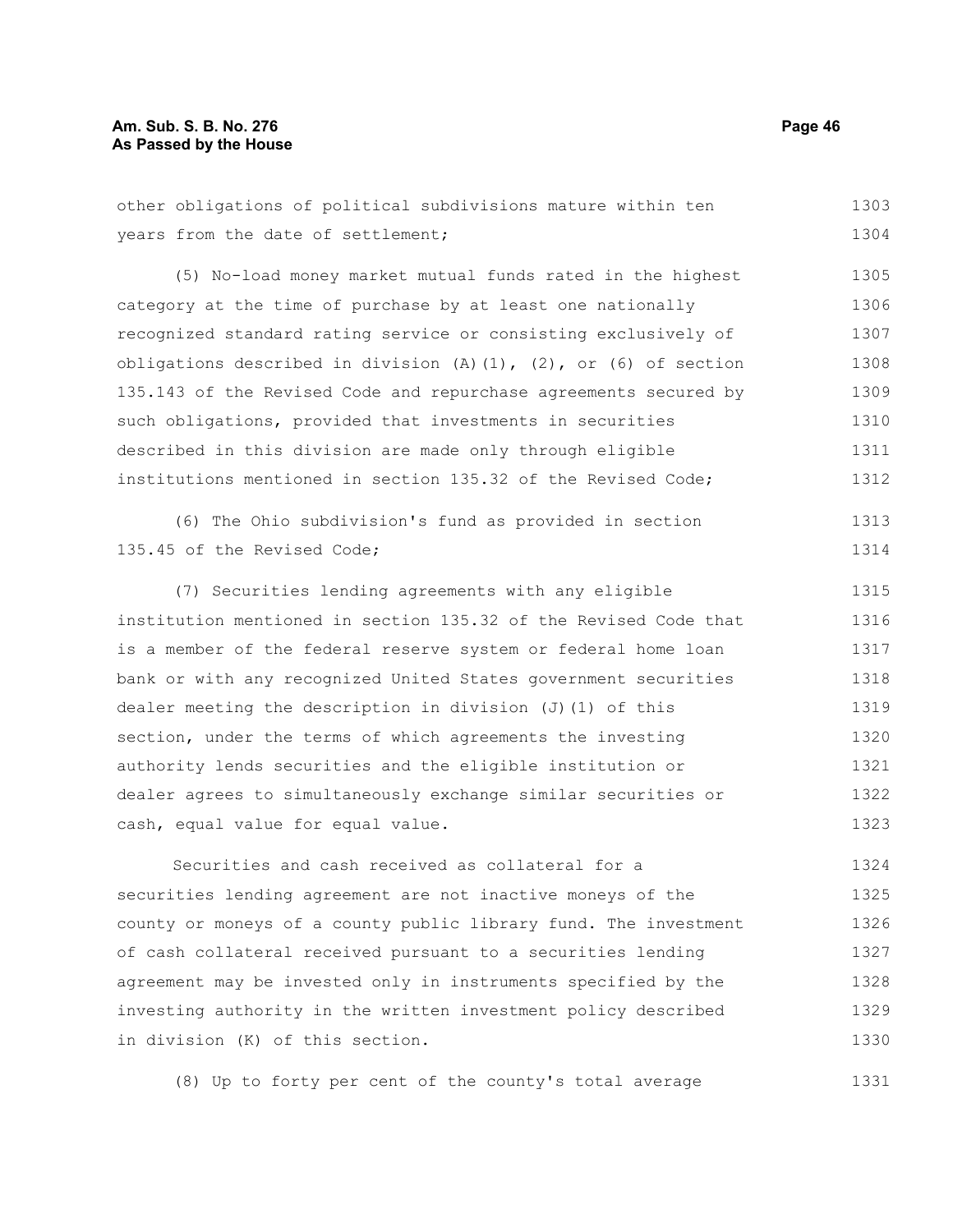1332

portfolio in either of the following investments:

(a) Commercial paper notes issued by an entity that is defined in division (D) of section 1705.01 or division (E) of section 1706.01 of the Revised Code and that has assets exceeding five hundred million dollars, to which notes all of the following apply: 1333 1334 1335 1336 1337

(i) The notes are rated at the time of purchase in the highest classification established by at least two nationally recognized standard rating services. 1338 1339 1340

(ii) The aggregate value of the notes does not exceed ten per cent of the aggregate value of the outstanding commercial paper of the issuing corporation. 1341 1342 1343

(iii) The notes mature not later than two hundred seventy days after purchase. 1344 1345

(iv) The investment in commercial paper notes of a single issuer shall not exceed in the aggregate five per cent of interim moneys available for investment at the time of purchase. 1346 1347 1348

(b) Bankers acceptances of banks that are insured by the federal deposit insurance corporation and that mature not later than one hundred eighty days after purchase. 1349 1350 1351

No investment shall be made pursuant to division (A)(8) of this section unless the investing authority has completed additional training for making the investments authorized by division (A)(8) of this section. The type and amount of additional training shall be approved by the treasurer of state and may be conducted by or provided under the supervision of the treasurer of state. 1352 1353 1354 1355 1356 1357 1358

(9) Up to fifteen per cent of the county's total average 1359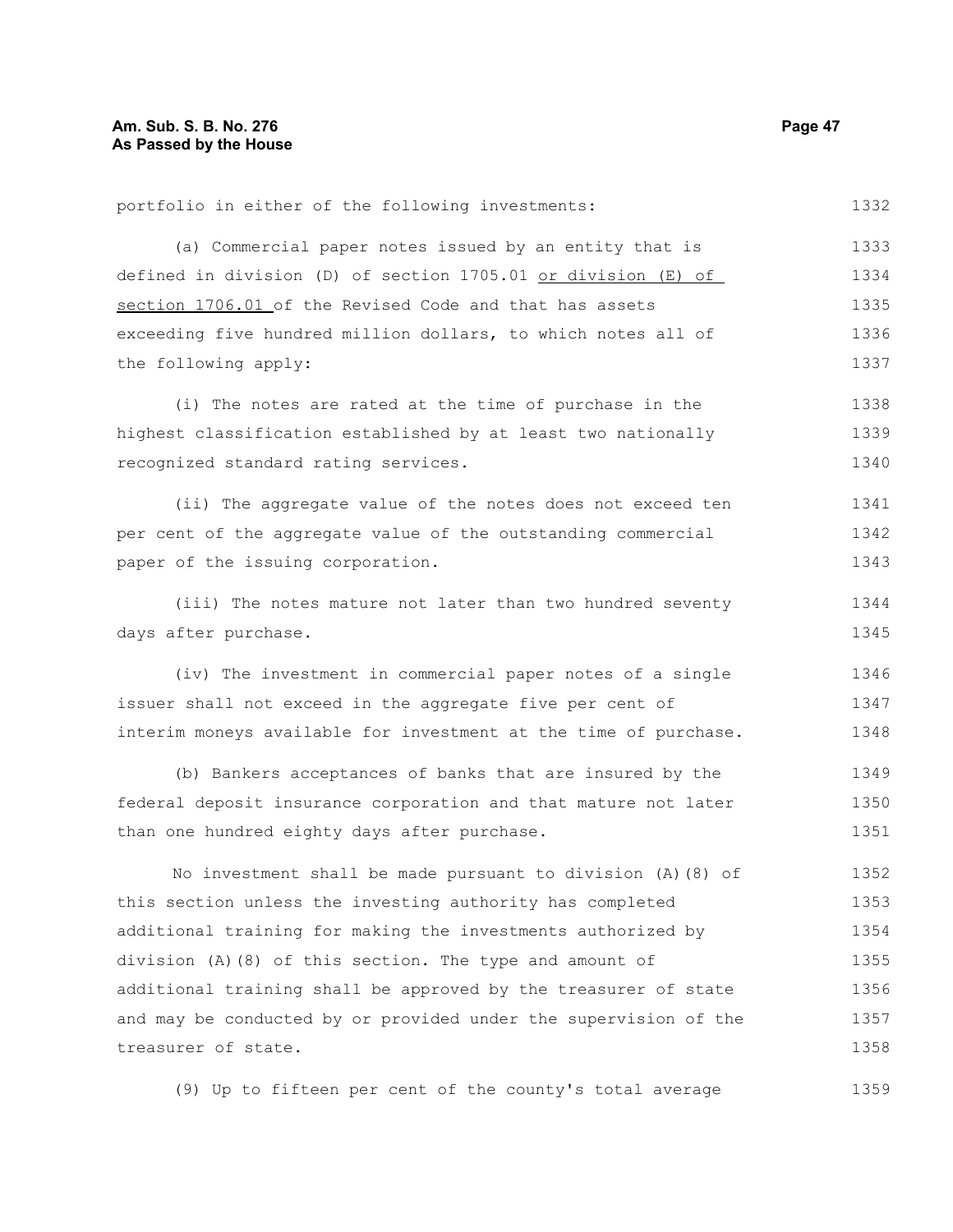## **Am. Sub. S. B. No. 276 Page 48 As Passed by the House**

portfolio in notes issued by corporations that are incorporated under the laws of the United States and that are operating within the United States, or by depository institutions that are doing business under authority granted by the United States or any state and that are operating within the United States, provided both of the following apply: 1360 1361 1362 1363 1364 1365

(a) The notes are rated in the three highest categories by at least two nationally recognized standard rating services at the time of purchase. 1366 1367 1368

(b) The notes mature not later than three years after purchase. 1369 1370

(10) Debt interests rated at the time of purchase in the three highest categories by two nationally recognized standard rating services and issued by foreign nations diplomatically recognized by the United States government. All interest and principal shall be denominated and payable in United States funds. The investments made under division (A)(10) of this section shall not exceed in the aggregate two per cent of a county's total average portfolio. 1371 1372 1373 1374 1375 1376 1377 1378

The investing authority shall invest under division (A) (10) of this section in a debt interest issued by a foreign nation only if the debt interest is backed by the full faith and credit of that foreign nation, there is no prior history of default, and the debt interest matures not later than five years after purchase. For purposes of division (A)(10) of this section, a debt interest is rated in the three highest categories by two nationally recognized standard rating services if either the debt interest itself or the issuer of the debt interest is rated, or is implicitly rated, at the time of purchase in the three highest categories by two nationally 1379 1380 1381 1382 1383 1384 1385 1386 1387 1388 1389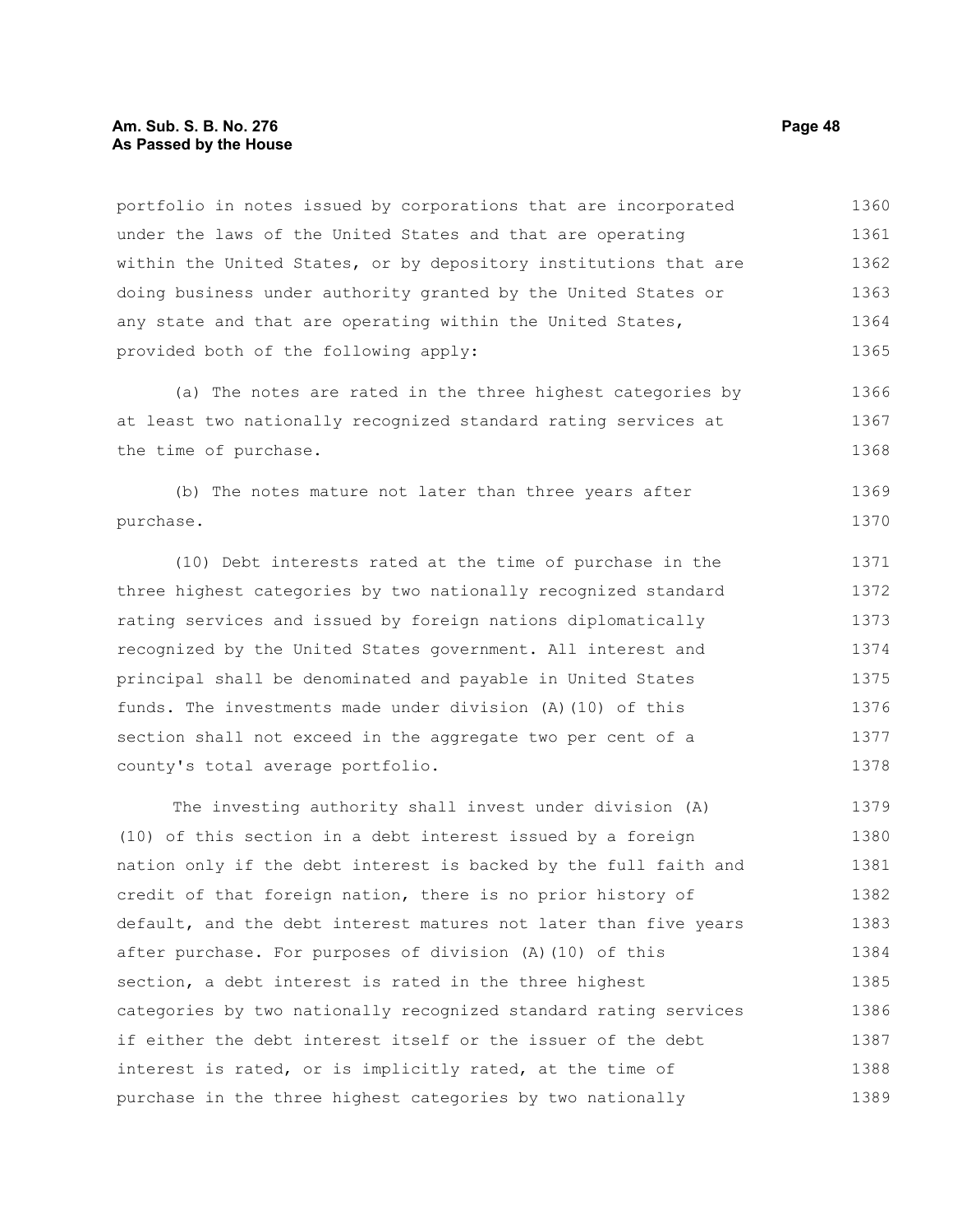recognized standard rating services.

(11) A current unpaid or delinquent tax line of credit authorized under division (G) of section 135.341 of the Revised Code, provided that all of the conditions for entering into such a line of credit under that division are satisfied, or bonds and other obligations of a county land reutilization corporation organized under Chapter 1724. of the Revised Code, if the county land reutilization corporation is located wholly or partly within the same county as the investing authority. 1391 1392 1393 1394 1395 1396 1397 1398

(B) Nothing in the classifications of eligible obligations and securities set forth in divisions  $(A)$  (1) to (10) of this section shall be construed to authorize investment in a derivative, and no investing authority shall invest any county inactive moneys or any moneys in a county public library fund in a derivative. For purposes of this division, "derivative" means a financial instrument or contract or obligation whose value or return is based upon or linked to another asset or index, or both, separate from the financial instrument, contract, or obligation itself. Any security, obligation, trust account, or other instrument that is created from an issue of the United States treasury or is created from an obligation of a federal agency or instrumentality or is created from both is considered a derivative instrument. An eligible investment described in this section with a variable interest rate payment, based upon a single interest payment or single index comprised of other eligible investments provided for in division (A)(1) or (2) of this section, is not a derivative, provided that such variable rate investment has a maximum maturity of two years. A treasury inflation-protected security shall not be considered a derivative, provided the security matures not later than five years after purchase. 1399 1400 1401 1402 1403 1404 1405 1406 1407 1408 1409 1410 1411 1412 1413 1414 1415 1416 1417 1418 1419 1420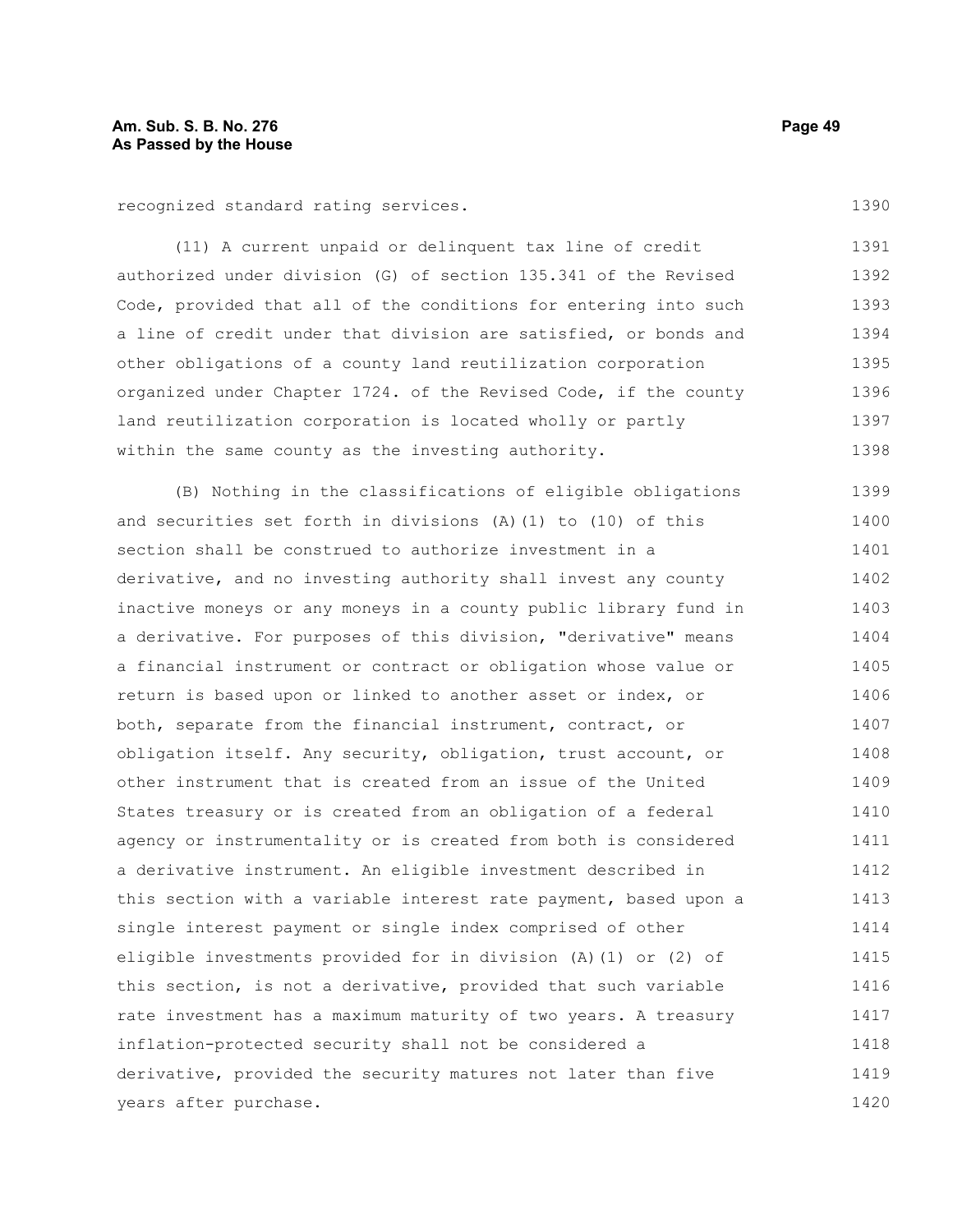# **Am. Sub. S. B. No. 276 Page 50 As Passed by the House**

(C) Except as provided in division (A)(4) or (D) of this section, any investment made pursuant to this section must mature within five years from the date of settlement, unless the investment is matched to a specific obligation or debt of the county or to a specific obligation or debt of a political subdivision of this state, and the investment is specifically approved by the investment advisory committee. 1421 1422 1423 1424 1425 1426 1427

(D) The investing authority may also enter into a written repurchase agreement with any eligible institution mentioned in section 135.32 of the Revised Code or any eligible securities dealer pursuant to division (J) of this section, under the terms of which agreement the investing authority purchases and the eligible institution or dealer agrees unconditionally to repurchase any of the securities listed in divisions (D)(1) to (5), except letters of credit described in division (D)(2), of section 135.18 of the Revised Code. The market value of securities subject to an overnight written repurchase agreement must exceed the principal value of the overnight written repurchase agreement by at least two per cent. A written repurchase agreement must exceed the principal value of the overnight written repurchase agreement, by at least two per cent. A written repurchase agreement shall not exceed thirty days, and the market value of securities subject to a written repurchase agreement must exceed the principal value of the written repurchase agreement by at least two per cent and be marked to market daily. All securities purchased pursuant to this division shall be delivered into the custody of the investing authority or the qualified custodian of the investing authority or an agent designated by the investing authority. A written repurchase agreement with an eligible securities dealer shall be transacted on a delivery versus payment basis. The 1428 1429 1430 1431 1432 1433 1434 1435 1436 1437 1438 1439 1440 1441 1442 1443 1444 1445 1446 1447 1448 1449 1450 1451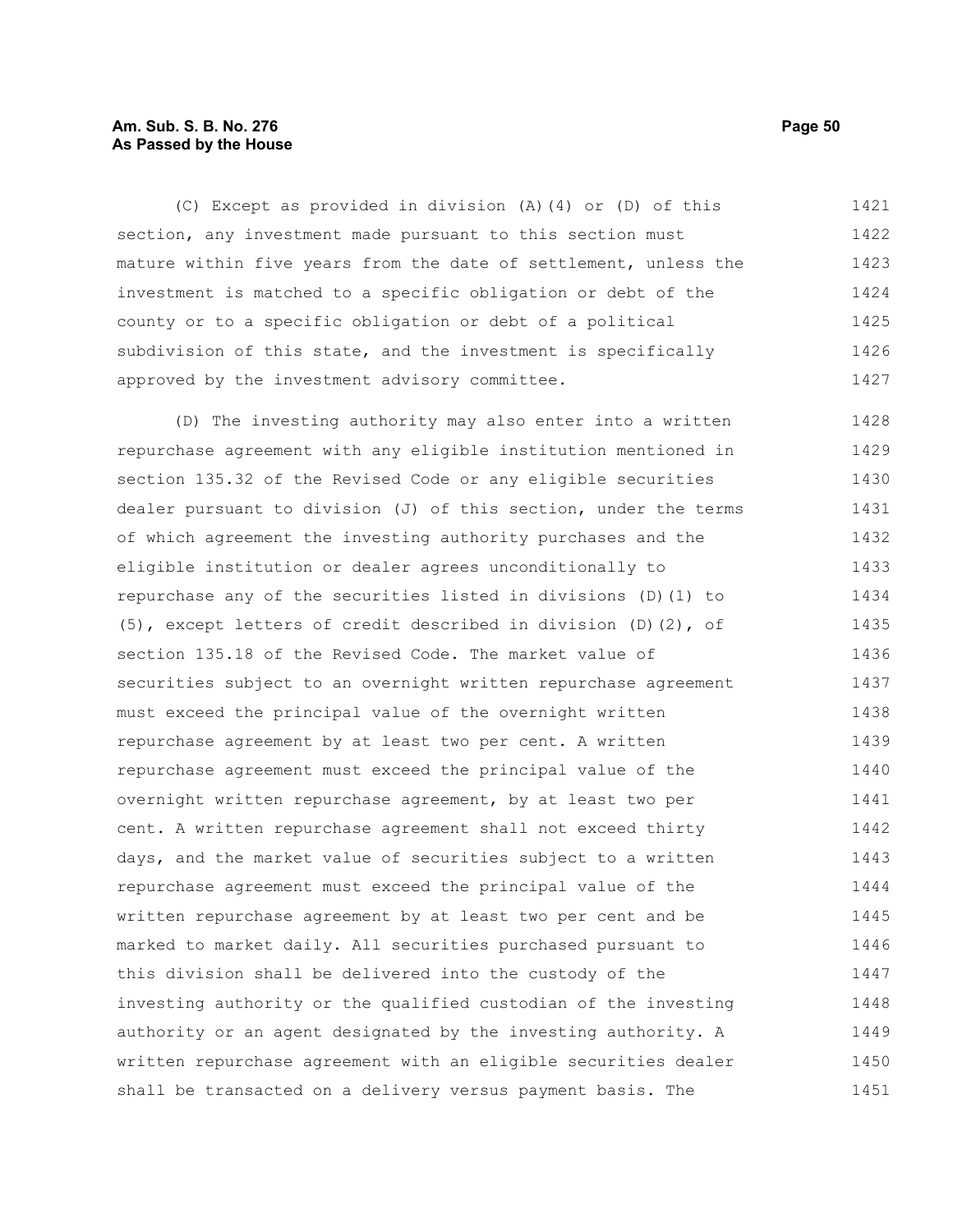## **Am. Sub. S. B. No. 276 Page 51 As Passed by the House**

| agreement shall contain the requirement that for each        | 1452 |
|--------------------------------------------------------------|------|
| transaction pursuant to the agreement the participating      | 1453 |
| institution shall provide all of the following information:  | 1454 |
| (1) The par value of the securities;                         | 1455 |
| (2) The type, rate, and maturity date of the securities;     | 1456 |
| (3) A numerical identifier generally accepted in the         | 1457 |
| securities industry that designates the securities.          | 1458 |
| No investing authority shall enter into a written            | 1459 |
| repurchase agreement under the terms of which the investing  | 1460 |
| authority agrees to sell securities owned by the county to a | 1461 |
| purchaser and agrees with that purchaser to unconditionally  | 1462 |
| repurchase those securities.                                 | 1463 |

(E) No investing authority shall make an investment under this section, unless the investing authority, at the time of making the investment, reasonably expects that the investment can be held until its maturity. The investing authority's written investment policy shall specify the conditions under which an investment may be redeemed or sold prior to maturity. 1464 1465 1466 1467 1468 1469

(F) No investing authority shall pay a county's inactive moneys or moneys of a county public library fund into a fund established by another subdivision, treasurer, governing board, or investing authority, if that fund was established by the subdivision, treasurer, governing board, or investing authority for the purpose of investing or depositing the public moneys of other subdivisions. This division does not apply to the payment of public moneys into either of the following: 1470 1471 1472 1473 1474 1475 1476 1477

(1) The Ohio subdivision's fund pursuant to division (A) (6) of this section; 1478 1479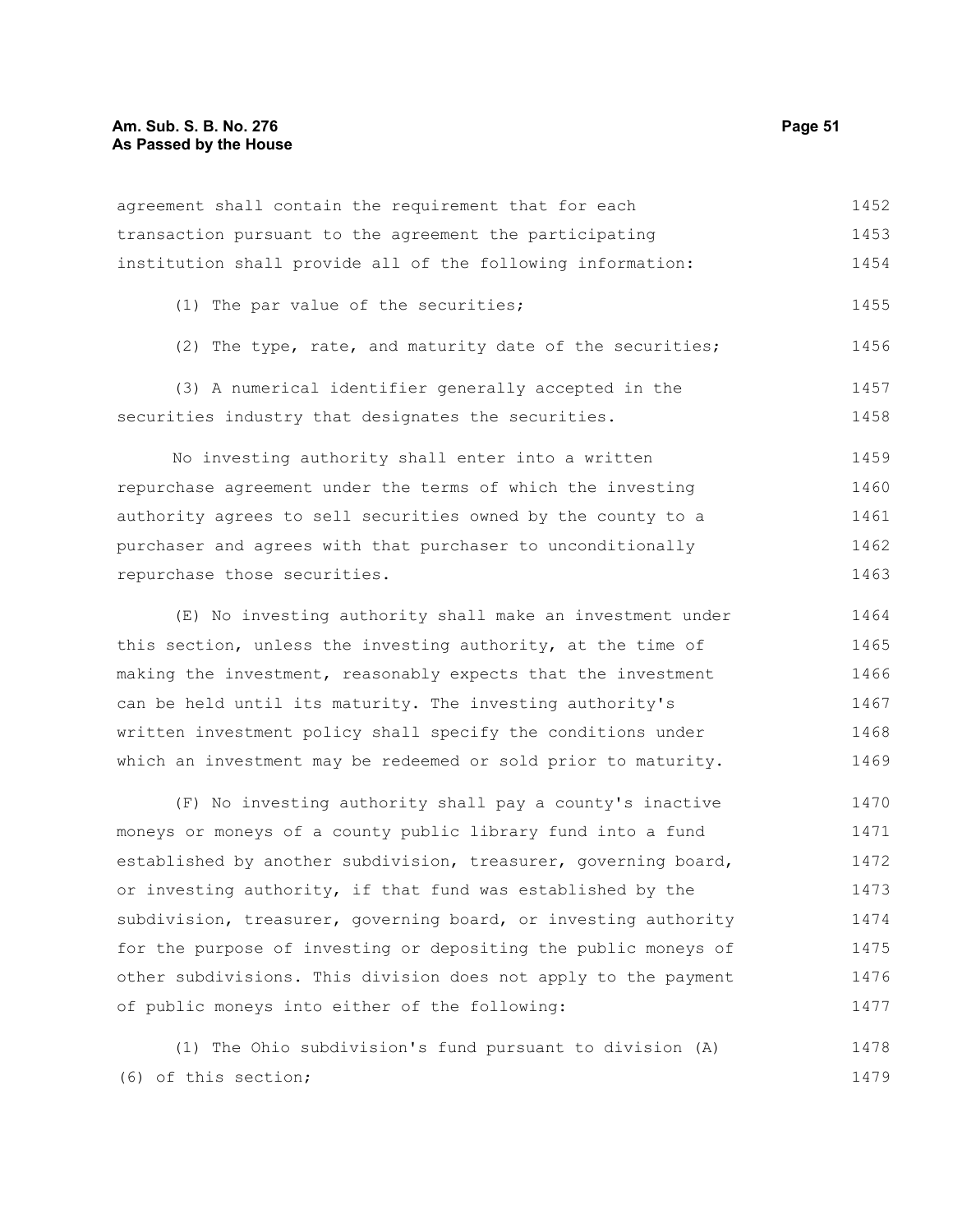# **Am. Sub. S. B. No. 276 Page 52 As Passed by the House**

(2) A fund created solely for the purpose of acquiring, constructing, owning, leasing, or operating municipal utilities pursuant to the authority provided under section 715.02 of the Revised Code or Section 4 of Article XVIII, Ohio Constitution. 1480 1481 1482 1483

For purposes of division (F) of this section, "subdivision" includes a county. 1484 1485

(G) The use of leverage, in which the county uses its current investment assets as collateral for the purpose of purchasing other assets, is prohibited. The issuance of taxable notes for the purpose of arbitrage is prohibited. Contracting to sell securities not owned by the county, for the purpose of purchasing such securities on the speculation that bond prices will decline, is prohibited. 1486 1487 1488 1489 1490 1491 1492

(H) Any securities, certificates of deposit, deposit accounts, or any other documents evidencing deposits or investments made under authority of this section shall be issued in the name of the county with the county treasurer or investing authority as the designated payee. If any such deposits or investments are registrable either as to principal or interest, or both, they shall be registered in the name of the treasurer. 1493 1494 1495 1496 1497 1498 1499

(I) The investing authority shall be responsible for the safekeeping of all documents evidencing a deposit or investment acquired under this section, including, but not limited to, safekeeping receipts evidencing securities deposited with a qualified trustee, as provided in section 135.37 of the Revised Code, and documents confirming the purchase of securities under any repurchase agreement under this section shall be deposited with a qualified trustee, provided, however, that the qualified trustee shall be required to report to the investing authority, auditor of state, or an authorized outside auditor at any time 1500 1501 1502 1503 1504 1505 1506 1507 1508 1509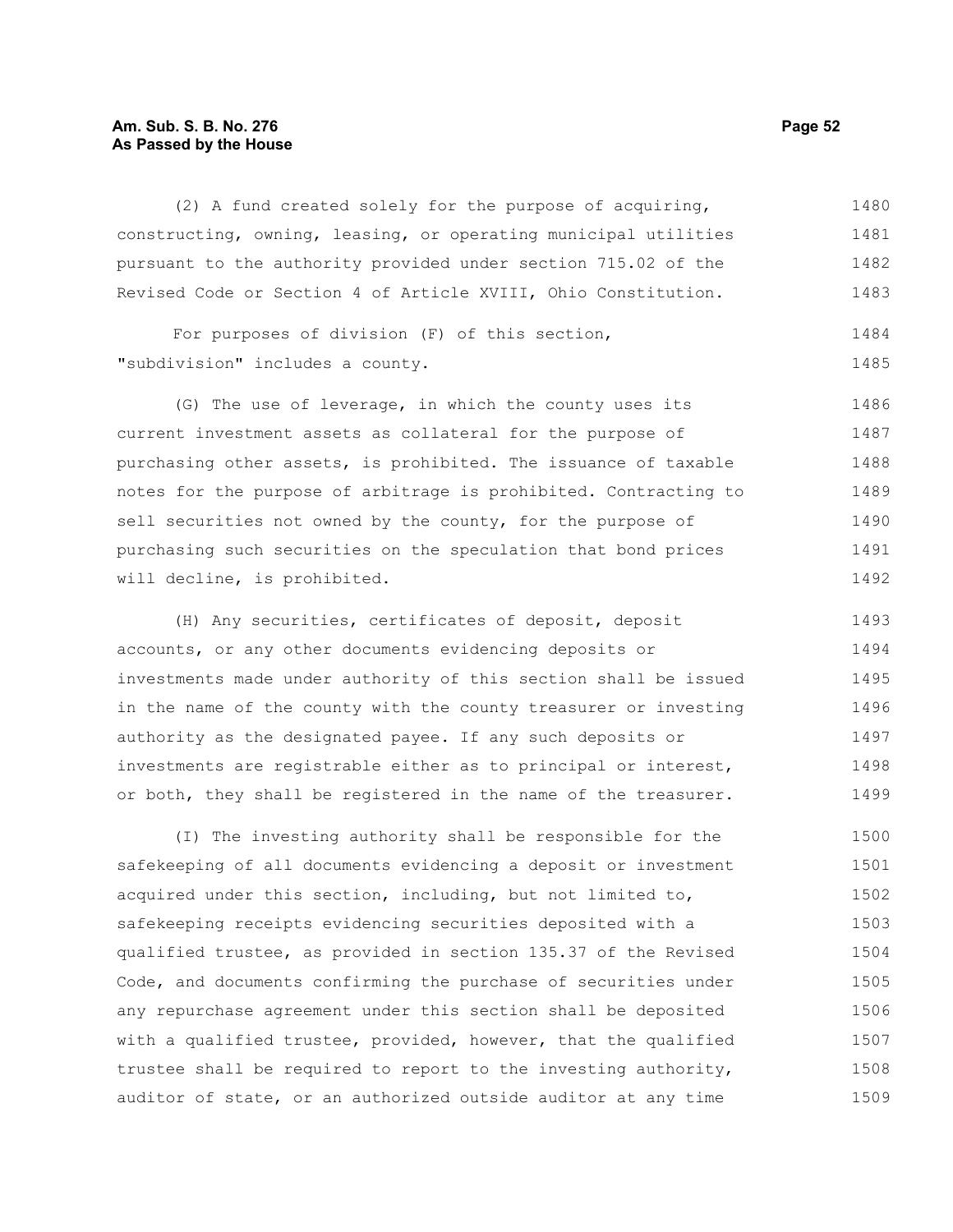## **Am. Sub. S. B. No. 276 Page 53 As Passed by the House**

upon request as to the identity, market value, and location of the document evidencing each security, and that if the participating institution is a designated depository of the county for the current period of designation, the securities that are the subject of the repurchase agreement may be delivered to the treasurer or held in trust by the participating institution on behalf of the investing authority. 1510 1511 1512 1513 1514 1515 1516

Upon the expiration of the term of office of an investing authority or in the event of a vacancy in the office for any reason, the officer or the officer's legal representative shall transfer and deliver to the officer's successor all documents mentioned in this division for which the officer has been responsible for safekeeping. For all such documents transferred and delivered, the officer shall be credited with, and the officer's successor shall be charged with, the amount of moneys evidenced by such documents. 1517 1518 1519 1520 1521 1522 1523 1524 1525

(J)(1) All investments, except for investments in securities described in divisions  $(A)$  (5), (6), and (11) of this section, shall be made only through a member of the financial industry regulatory authority (FINRA), through a bank, savings bank, or savings and loan association regulated by the superintendent of financial institutions, or through an institution regulated by the comptroller of the currency, federal deposit insurance corporation, or board of governors of the federal reserve system. 1526 1527 1528 1529 1530 1531 1532 1533 1534

(2) Payment for investments shall be made only upon the delivery of securities representing such investments to the treasurer, investing authority, or qualified trustee. If the securities transferred are not represented by a certificate, payment shall be made only upon receipt of confirmation of 1535 1536 1537 1538 1539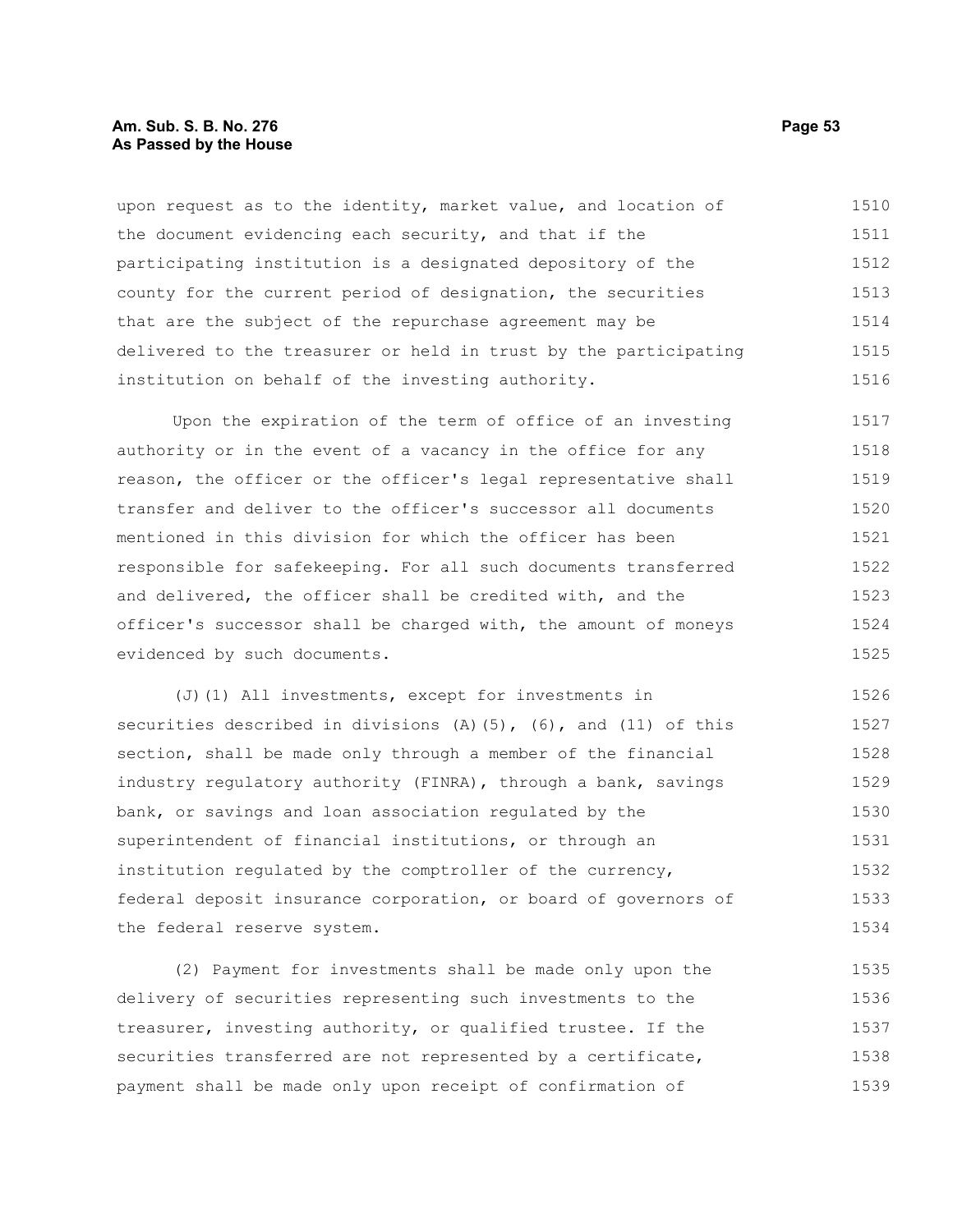# **Am. Sub. S. B. No. 276 Page 54 As Passed by the House**

transfer from the custodian by the treasurer, governing board, or qualified trustee. 1540 1541

(K)(1) Except as otherwise provided in division (K)(2) of this section, no investing authority shall make an investment or deposit under this section, unless there is on file with the auditor of state a written investment policy approved by the investing authority. The policy shall require that all entities conducting investment business with the investing authority shall sign the investment policy of that investing authority. All brokers, dealers, and financial institutions, described in division (J)(1) of this section, initiating transactions with the investing authority by giving advice or making investment recommendations shall sign the investing authority's investment policy thereby acknowledging their agreement to abide by the policy's contents. All brokers, dealers, and financial institutions, described in division  $(J)$  (1) of this section, executing transactions initiated by the investing authority, having read the policy's contents, shall sign the investment policy thereby acknowledging their comprehension and receipt. 1542 1543 1544 1545 1546 1547 1548 1549 1550 1551 1552 1553 1554 1555 1556 1557 1558

(2) If a written investment policy described in division (K)(1) of this section is not filed on behalf of the county with the auditor of state, the investing authority of that county shall invest the county's inactive moneys and moneys of the county public library fund only in time certificates of deposits or savings or deposit accounts pursuant to division (A)(3) of this section, no-load money market mutual funds pursuant to division (A)(5) of this section, or the Ohio subdivision's fund pursuant to division (A)(6) of this section. 1559 1560 1561 1562 1563 1564 1565 1566 1567

(L)(1) The investing authority shall establish and maintain an inventory of all obligations and securities acquired 1568 1569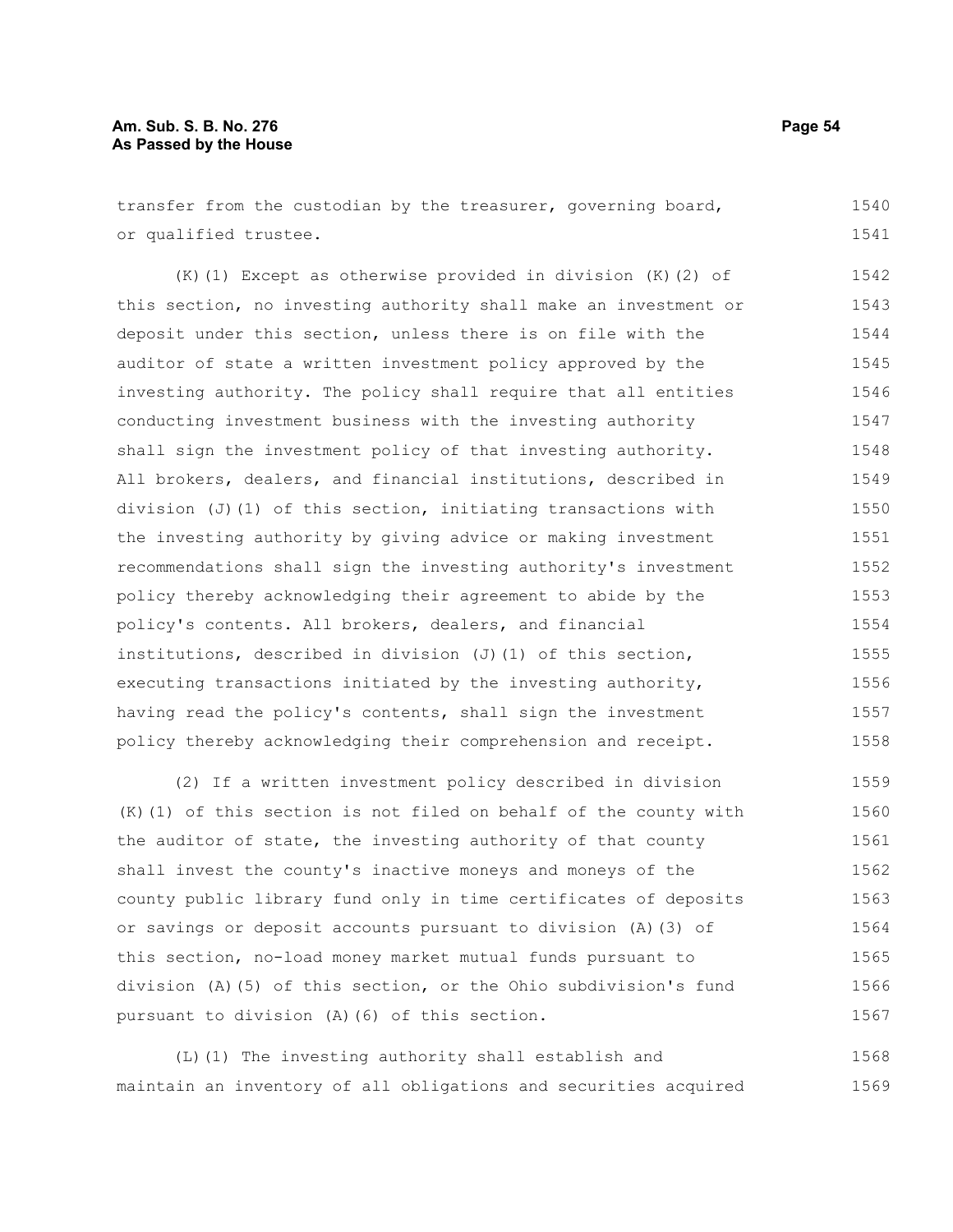## **Am. Sub. S. B. No. 276 Page 55 As Passed by the House**

by the investing authority pursuant to this section. The inventory shall include a description of each obligation or security, including type, cost, par value, maturity date, settlement date, and any coupon rate. 1570 1571 1572 1573

(2) The investing authority shall also keep a complete record of all purchases and sales of the obligations and securities made pursuant to this section. 1574 1575 1576

(3) The investing authority shall maintain a monthly portfolio report and issue a copy of the monthly portfolio report describing such investments to the county investment advisory committee, detailing the current inventory of all obligations and securities, all transactions during the month that affected the inventory, any income received from the obligations and securities, and any investment expenses paid, and stating the names of any persons effecting transactions on behalf of the investing authority. 1577 1578 1579 1580 1581 1582 1583 1584 1585

(4) The monthly portfolio report shall be a public record and available for inspection under section 149.43 of the Revised Code. 1586 1587 1588

(5) The inventory and the monthly portfolio report shall be filed with the board of county commissioners. The monthly portfolio report also shall be filed with the treasurer of state. 1589 1590 1591 1592

(M) An investing authority may enter into a written investment or deposit agreement that includes a provision under which the parties agree to submit to nonbinding arbitration to settle any controversy that may arise out of the agreement, including any controversy pertaining to losses of public moneys resulting from investment or deposit. The arbitration provision 1593 1594 1595 1596 1597 1598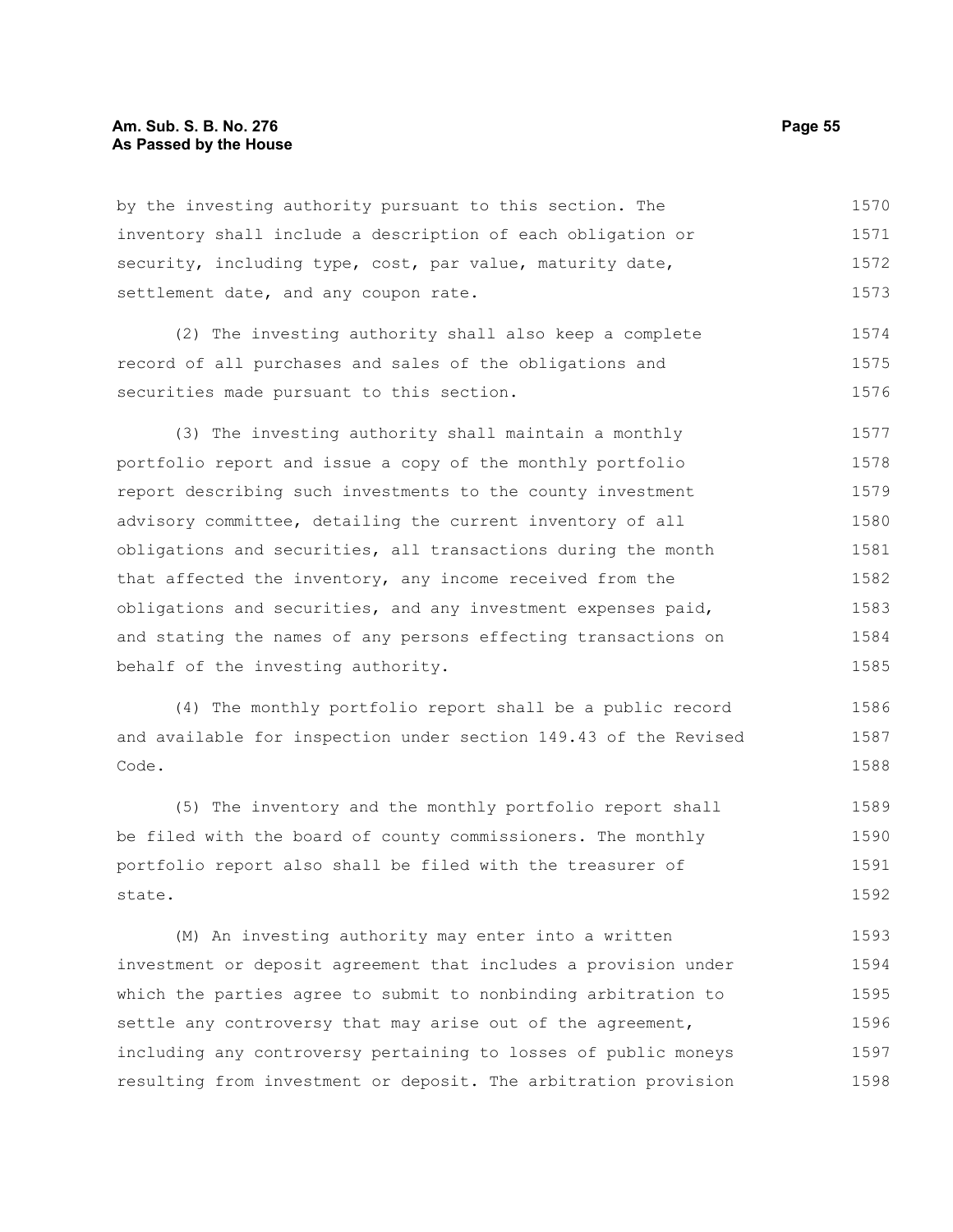## **Am. Sub. S. B. No. 276 Page 56 As Passed by the House**

shall be set forth entirely in the agreement, and the agreement shall include a conspicuous notice to the parties that any party to the arbitration may apply to the court of common pleas of the county in which the arbitration was held for an order to vacate, modify, or correct the award. Any such party may also apply to the court for an order to change venue to a court of common pleas located more than one hundred miles from the county in which the investing authority is located. 1599 1600 1601 1602 1603 1604 1605 1606

For purposes of this division, "investment or deposit agreement" means any agreement between an investing authority and a person, under which agreement the person agrees to invest, deposit, or otherwise manage, on behalf of the investing authority, a county's inactive moneys or moneys in a county public library fund, or agrees to provide investment advice to the investing authority. 1607 1608 1609 1610 1611 1612 1613

(N)(1) An investment held in the county portfolio on September 27, 1996, that was a legal investment under the law as it existed before September 27, 1996, may be held until maturity. 1614 1615 1616 1617

(2) An investment held in the county portfolio on September 10, 2012, that was a legal investment under the law as it existed before September 10, 2012, may be held until maturity. 1618 1619 1620 1621

**Sec. 150.05.** (A) The authority shall select, as program administrators, not more than two private, for-profit investment funds to acquire loans for the program fund and to invest money in the program fund as prescribed in the investment policy established or modified by the authority in accordance with sections 150.03 and 150.04 of the Revised Code. The authority shall give equal consideration, in selecting these program 1622 1623 1624 1625 1626 1627 1628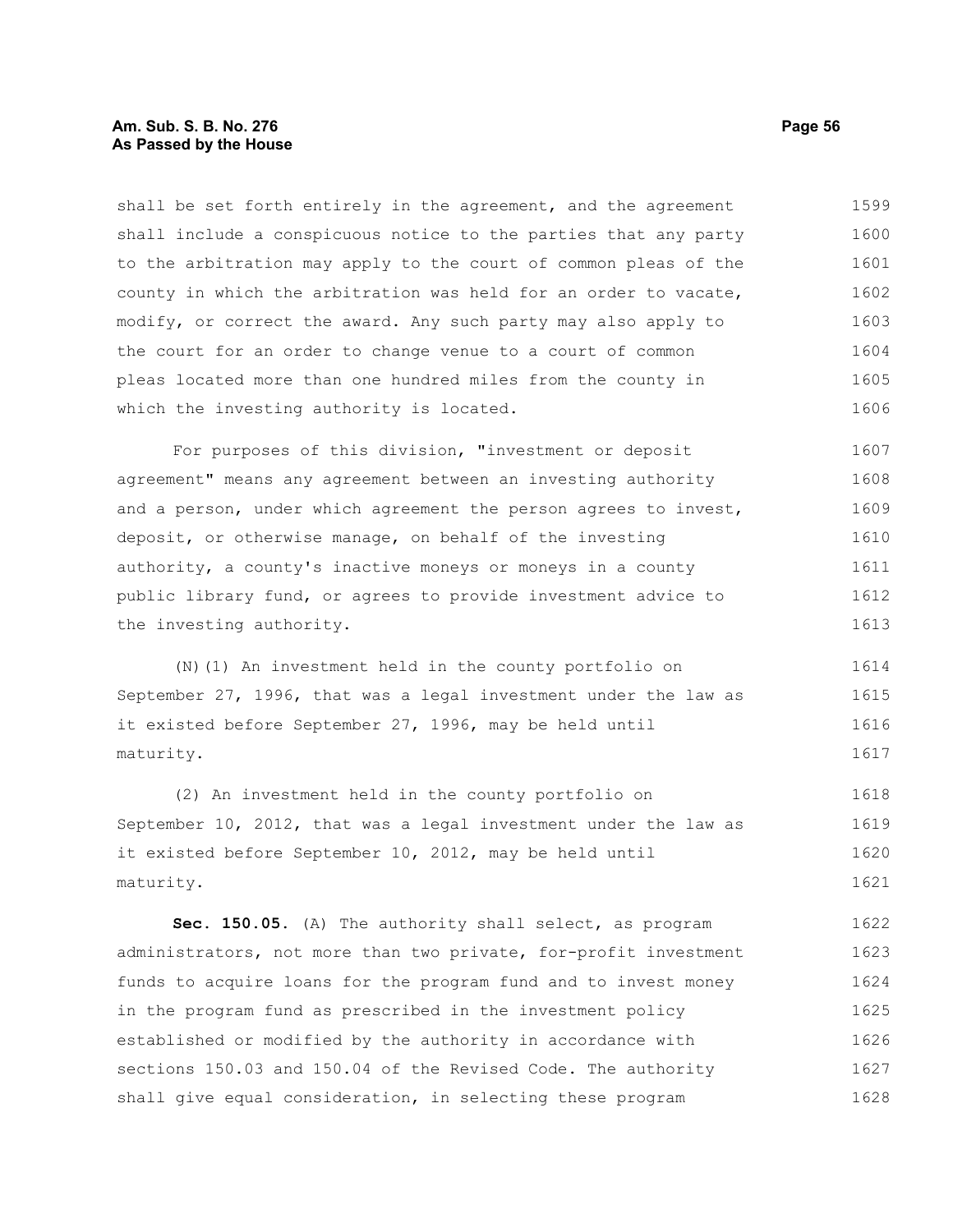# **Am. Sub. S. B. No. 276 Page 57 As Passed by the House**

administrators, to minority owned and controlled investment funds, to funds owned and controlled by women, to ventures involving minority owned and controlled funds, and to ventures involving funds owned and controlled by women that otherwise meet the policies and criteria established by the authority. To be eligible for selection, an investment fund must be incorporated or organized under Chapter 1701., 1705., 1706., 1775., 1776., 1782., or 1783. of the Revised Code, must have an established business presence in this state, and must be capitalized in accordance with any state and federal laws applicable to the issuance or sale of securities. 1629 1630 1631 1632 1633 1634 1635 1636 1637 1638 1639

The authority shall select program administrators only after soliciting and evaluating requests for proposals as prescribed in this section. The authority shall publish a notice of a request for proposals in newspapers of general circulation in this state once each week for two consecutive weeks before a date specified by the authority as the date on which it will begin accepting proposals. The notices shall contain a general description of the subject of the proposed agreement and the location where the request for proposals may be obtained. The request for proposals shall include all the following: 1640 1641 1642 1643 1644 1645 1646 1647 1648 1649

(1) Instructions and information to respondents concerning the submission of proposals, including the name and address of the office where proposals are to be submitted; 1650 1651 1652

(2) Instructions regarding the manner in which respondents may communicate with the authority, including the names, titles, and telephone numbers of the individuals to whom such communications shall be directed; 1653 1654 1655 1656

(3) Description of the performance criteria that will be used to evaluate whether a respondent selected by the authority 1657 1658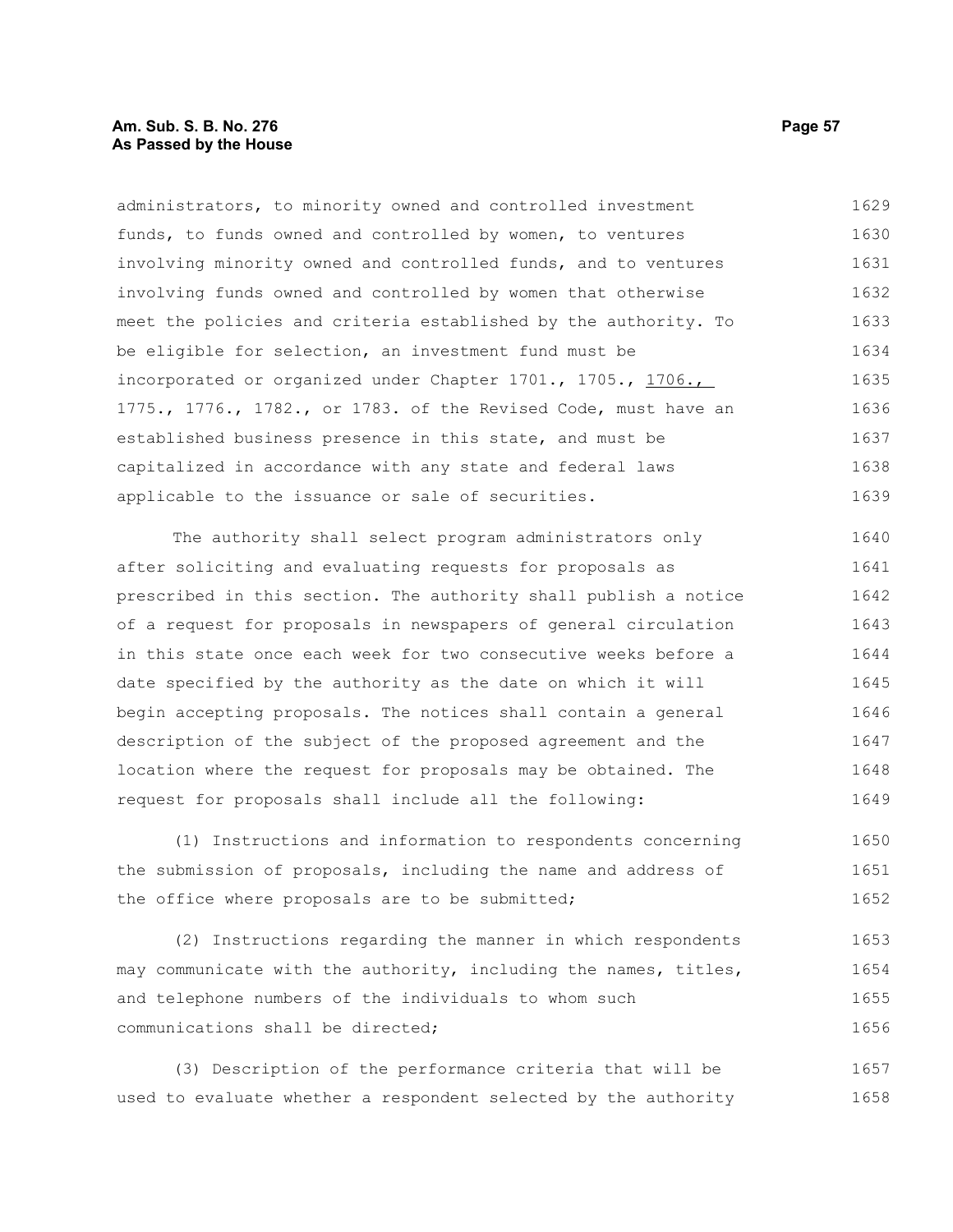(4) Description of the factors and criteria to be considered in evaluating respondents' proposals, the relative importance of each factor or criterion, and description of the authority's evaluation procedure; 1660 1661 1662 1663

(5) Description of any documents that may be incorporated by reference into the request for proposals, provided that the request specifies where such documents may be obtained and such documents are readily available to all interested parties. 1664 1665 1666 1667

After the date specified for receiving proposals, the authority shall evaluate submitted proposals. The authority may discuss a respondent's proposal with that respondent to clarify or revise a proposal or the terms of the agreement. 1668 1669 1670 1671

The authority shall choose for review proposals from at least three respondents the authority considers qualified to operate the program in the best interests of the investment policy adopted by the authority. If three or fewer proposals are submitted, the authority shall review each proposal. The authority may cancel a request for proposals at any time before entering into an agreement with a respondent. The authority shall provide respondents fair and equal opportunity for such discussions. The authority may terminate discussions with any respondent upon written notice to the respondent. 1672 1673 1674 1675 1676 1677 1678 1679 1680 1681

(B) After reviewing the chosen proposals, the authority may select not more than two such respondents and enter into a written agreement with each of the selected respondents, provided that at no time shall there be agreements with more than two persons. 1682 1683 1684 1685 1686

The agreement shall do all of the following: 1687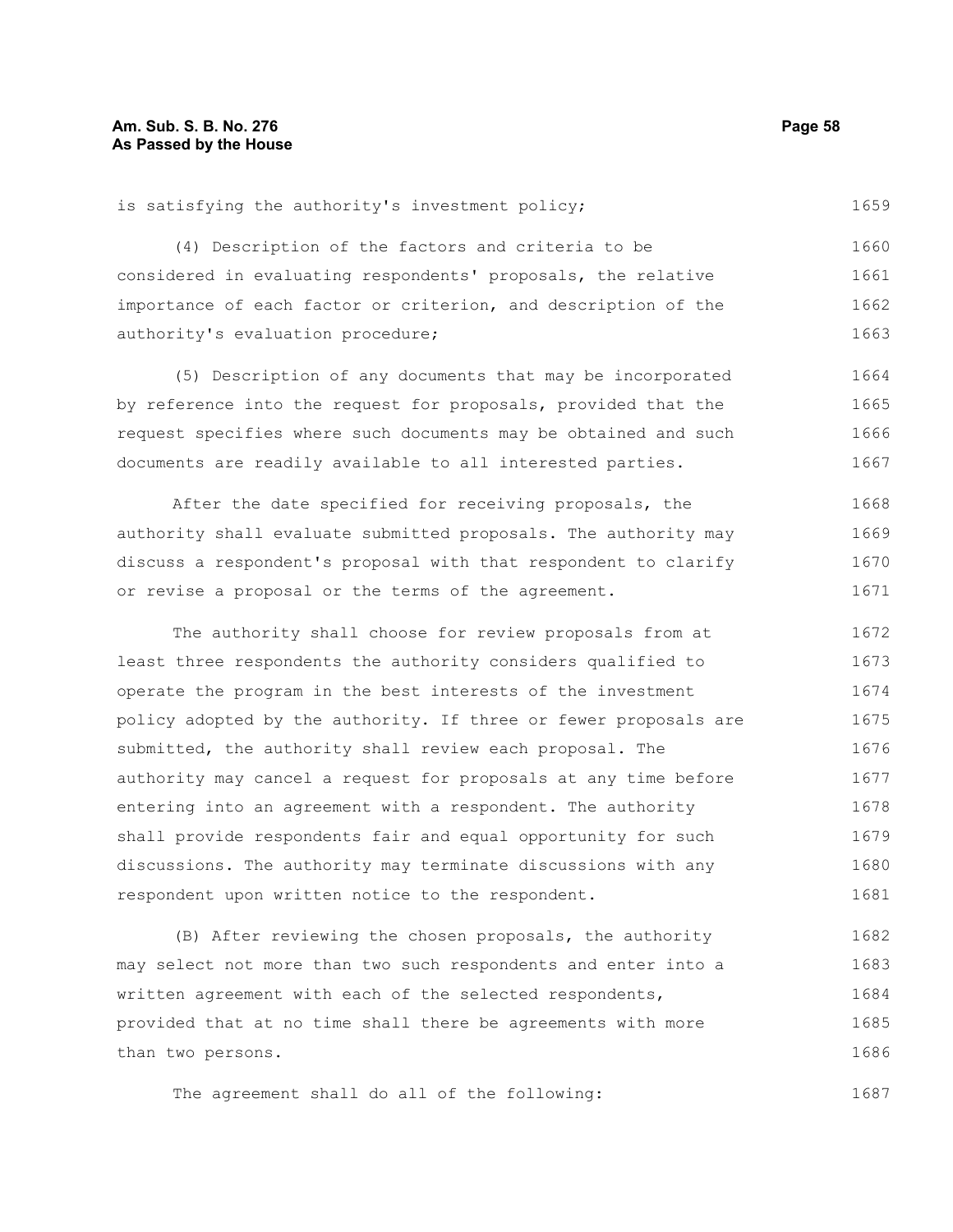# **Am. Sub. S. B. No. 276 Page 59 As Passed by the House**

(1) Specify that borrowing and investing by the program administrator will be budgeted to guarantee that no tax credits will be granted during the first four years of the Ohio venture capital program, and will be structured to ensure that payments of principal, interest, or interest equivalent due in any fiscal year, when added to such payments due from any other program administrator, does not exceed twenty million dollars; 1688 1689 1690 1691 1692 1693 1694

(2) Require investment by the program administrator or the fund manager employed by the program administrator to be in compliance with the investment policy established or modified in accordance with sections 150.03 and 150.04 of the Revised Code that is in effect at the time the investment is made, and prohibit the program administrator or fund manager from engaging in any investment activities other than activities to carry out that policy; 1695 1696 1697 1698 1699 1700 1701 1702

(3) Require periodic financial reporting by the program administrator to the authority, which reporting shall include an annual audit by an independent auditor and such other financial reporting as is specified in the agreement or otherwise required by the authority for the purpose of ensuring that the program administrator is carrying out the investment policy; 1703 1704 1705 1706 1707 1708

(4) Specify any like standards or general limitations in addition to or in furtherance of investment standards or limitations that apply pursuant to division (H) of section 150.03 of the Revised Code; 1709 1710 1711 1712

(5) Require the program administrator to apply program fund revenue first to the payment of principal borrowed by the program administrator for investment under the program, then to interest related to that principal, and then to amounts necessary to cover the program administrator's pro rata share 1713 1714 1715 1716 1717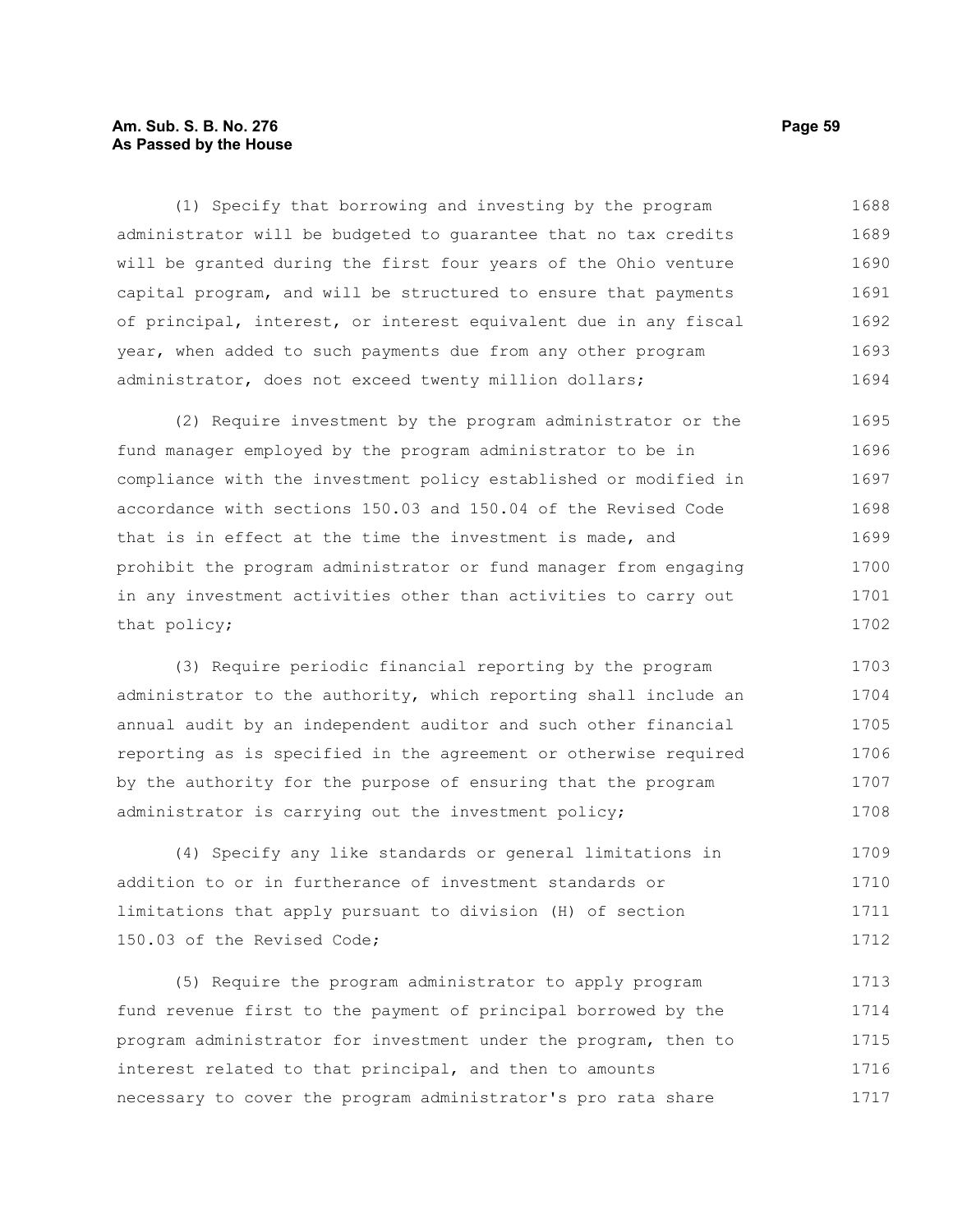## **Am. Sub. S. B. No. 276 Page 60 As Passed by the House**

required under division (B)(9) of this section; and require the program administrator to pay the authority not less than ninety per cent of the amount by which program fund revenue attributable to investments under the program administrator's investment authority exceeds amounts so applied; 1718 1719 1720 1721 1722

(6) Specify the procedures by which the program administrator shall certify immediately to the authority the necessity for the authority to issue tax credit certificates pursuant to contracts entered into under section 150.07 of the Revised Code; 1723 1724 1725 1726 1727

(7) Specify any general limitations regarding the employment of a fund manager by the program administrator, in addition to an express limitation that the fund manager be a person with demonstrated, substantial, successful experience in the design and management of seed and venture capital investment programs and in capital formation. The fund manager may be, but need not be, an equity owner or affiliate of the program administrator. 1728 1729 1730 1731 1732 1733 1734 1735

(8) Specify the terms and conditions under which the authority or the program administrator may terminate the agreement, including in the circumstance that the program administrator or fund manager violates the investment policy; 1736 1737 1738 1739

(9) Require the program administrator or fund manager employed by the program administrator to provide capital in the form of a loan equal to one per cent of the amount of outstanding loans by lenders to the program fund. The loan from the program administrator or fund manager shall be on the same terms and conditions as loans from other lenders, except that the loan from the program administrator or fund manager shall not be secured by the Ohio venture capital fund or tax credits 1740 1741 1742 1743 1744 1745 1746 1747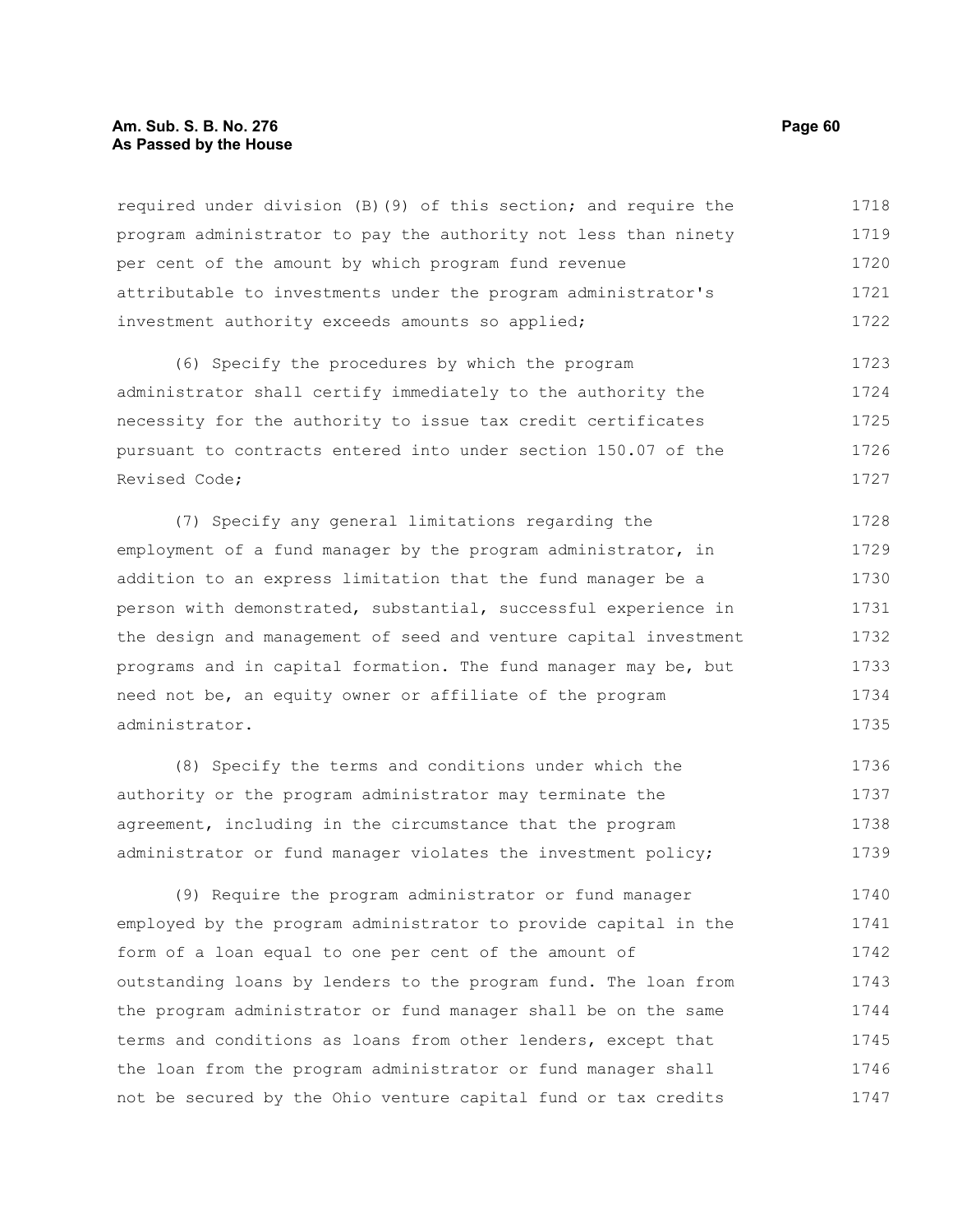### **Am. Sub. S. B. No. 276 Page 61 As Passed by the House**

available to other lenders under division (B) of section 150.04 of the Revised Code. Such capital shall be placed at the same risk as the proceeds from such loans. The program administrator shall receive a pro rata share of the net income, including net loss, from the investment of money from the program fund, but is not entitled to the security against losses provided under section 150.04 of the Revised Code. 1748 1749 1750 1751 1752 1753 1754

**Sec. 718.01.** Any term used in this chapter that is not otherwise defined in this chapter has the same meaning as when used in a comparable context in laws of the United States relating to federal income taxation or in Title LVII of the Revised Code, unless a different meaning is clearly required. Except as provided in section 718.81 of the Revised Code, if a term used in this chapter that is not otherwise defined in this chapter is used in a comparable context in both the laws of the United States relating to federal income tax and in Title LVII of the Revised Code and the use is not consistent, then the use of the term in the laws of the United States relating to federal income tax shall control over the use of the term in Title LVII of the Revised Code. 1755 1756 1757 1758 1759 1760 1761 1762 1763 1764 1765 1766 1767

Except as otherwise provided in section 718.81 of the Revised Code, as used in this chapter: 1768 1769

(A)(1) "Municipal taxable income" means the following: 1770

(a) For a person other than an individual, income apportioned or sitused to the municipal corporation under section 718.02 of the Revised Code, as applicable, reduced by any pre-2017 net operating loss carryforward available to the person for the municipal corporation. 1771 1772 1773 1774 1775

(b)(i) For an individual who is a resident of a municipal 1776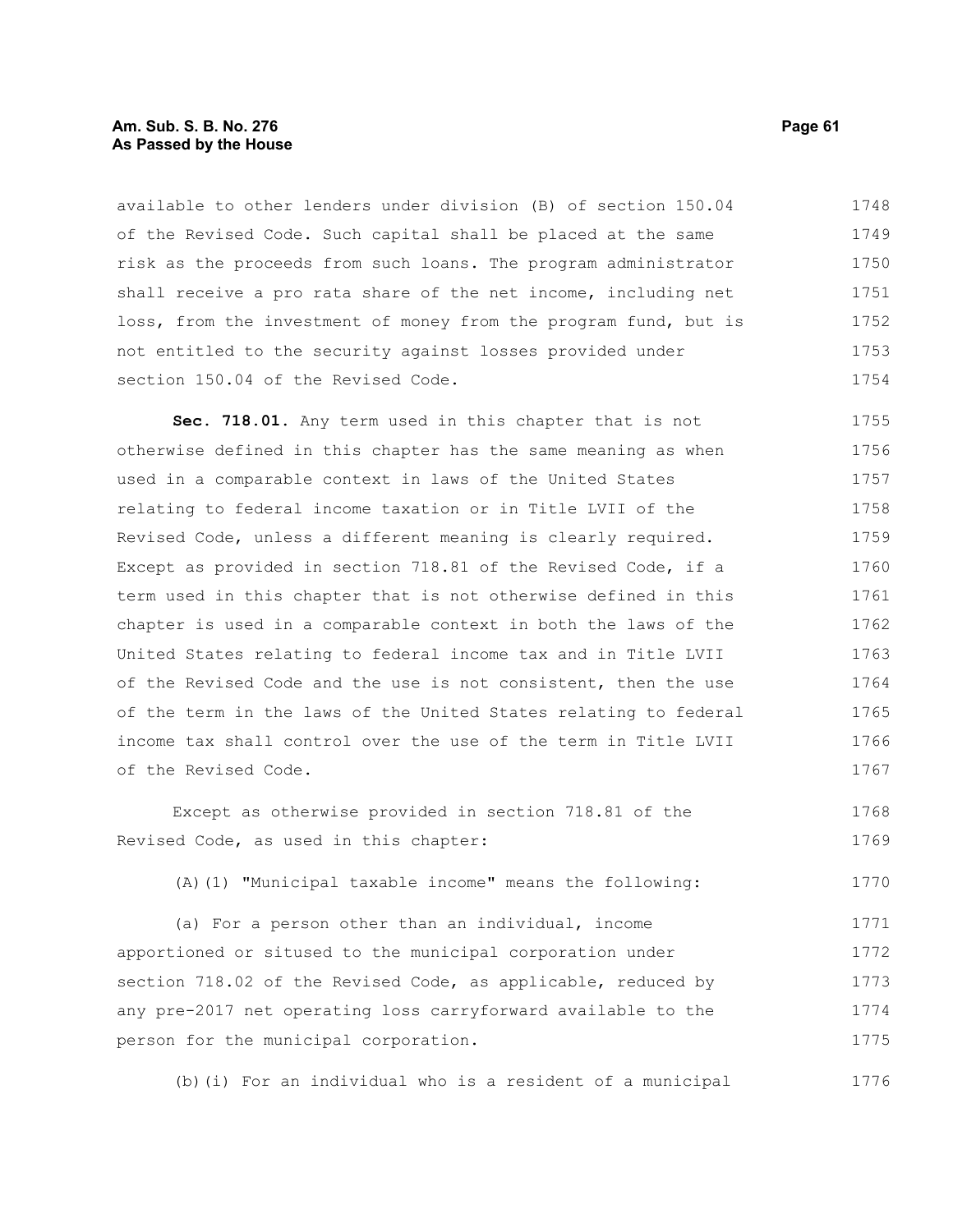## **Am. Sub. S. B. No. 276 Page 62 As Passed by the House**

corporation other than a qualified municipal corporation, income reduced by exempt income to the extent otherwise included in income, then reduced as provided in division (A)(2) of this section, and further reduced by any pre-2017 net operating loss carryforward available to the individual for the municipal corporation. 1777 1778 1779 1780 1781 1782

(ii) For an individual who is a resident of a qualified municipal corporation, Ohio adjusted gross income reduced by income exempted, and increased by deductions excluded, by the qualified municipal corporation from the qualified municipal corporation's tax. If a qualified municipal corporation, on or before December 31, 2013, exempts income earned by individuals who are not residents of the qualified municipal corporation and net profit of persons that are not wholly located within the qualified municipal corporation, such individual or person shall have no municipal taxable income for the purposes of the tax levied by the qualified municipal corporation and may be exempted by the qualified municipal corporation from the requirements of section 718.03 of the Revised Code. 1783 1784 1785 1786 1787 1788 1789 1790 1791 1792 1793 1794 1795

(c) For an individual who is a nonresident of a municipal corporation, income reduced by exempt income to the extent otherwise included in income and then, as applicable, apportioned or sitused to the municipal corporation under section 718.02 of the Revised Code, then reduced as provided in division (A)(2) of this section, and further reduced by any pre-2017 net operating loss carryforward available to the individual for the municipal corporation. 1796 1797 1798 1799 1800 1801 1802 1803

(2) In computing the municipal taxable income of a taxpayer who is an individual, the taxpayer may subtract, as provided in division (A)(1)(b)(i) or (c) of this section, the 1804 1805 1806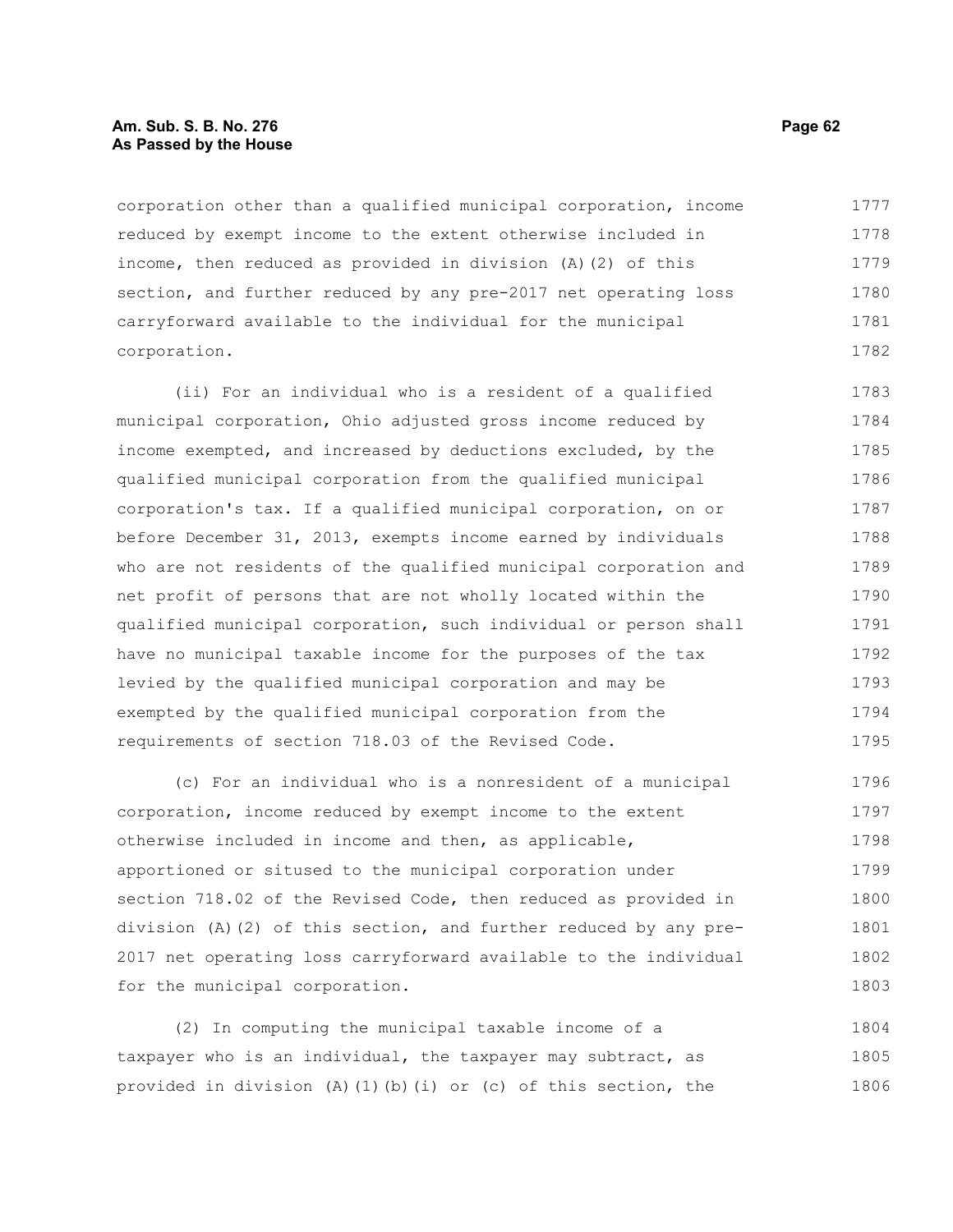# **Am. Sub. S. B. No. 276 Page 63 As Passed by the House**

amount of the individual's employee business expenses reported on the individual's form 2106 that the individual deducted for federal income tax purposes for the taxable year, subject to the limitation imposed by section 67 of the Internal Revenue Code. For the municipal corporation in which the taxpayer is a resident, the taxpayer may deduct all such expenses allowed for federal income tax purposes. For a municipal corporation in which the taxpayer is not a resident, the taxpayer may deduct such expenses only to the extent the expenses are related to the taxpayer's performance of personal services in that nonresident municipal corporation. (B) "Income" means the following: (1)(a) For residents, all income, salaries, qualifying wages, commissions, and other compensation from whatever source earned or received by the resident, including the resident's distributive share of the net profit of pass-through entities owned directly or indirectly by the resident and any net profit of the resident, except as provided in division (D)(5) of this section. (b) For the purposes of division (B)(1)(a) of this section: (i) Any net operating loss of the resident incurred in the taxable year and the resident's distributive share of any net operating loss generated in the same taxable year and attributable to the resident's ownership interest in a passthrough entity shall be allowed as a deduction, for that taxable year and the following five taxable years, against any other net profit of the resident or the resident's distributive share of any net profit attributable to the resident's ownership interest 1807 1808 1809 1810 1811 1812 1813 1814 1815 1816 1817 1818 1819 1820 1821 1822 1823 1824 1825 1826 1827 1828 1829 1830 1831 1832 1833 1834 1835

in a pass-through entity until fully utilized, subject to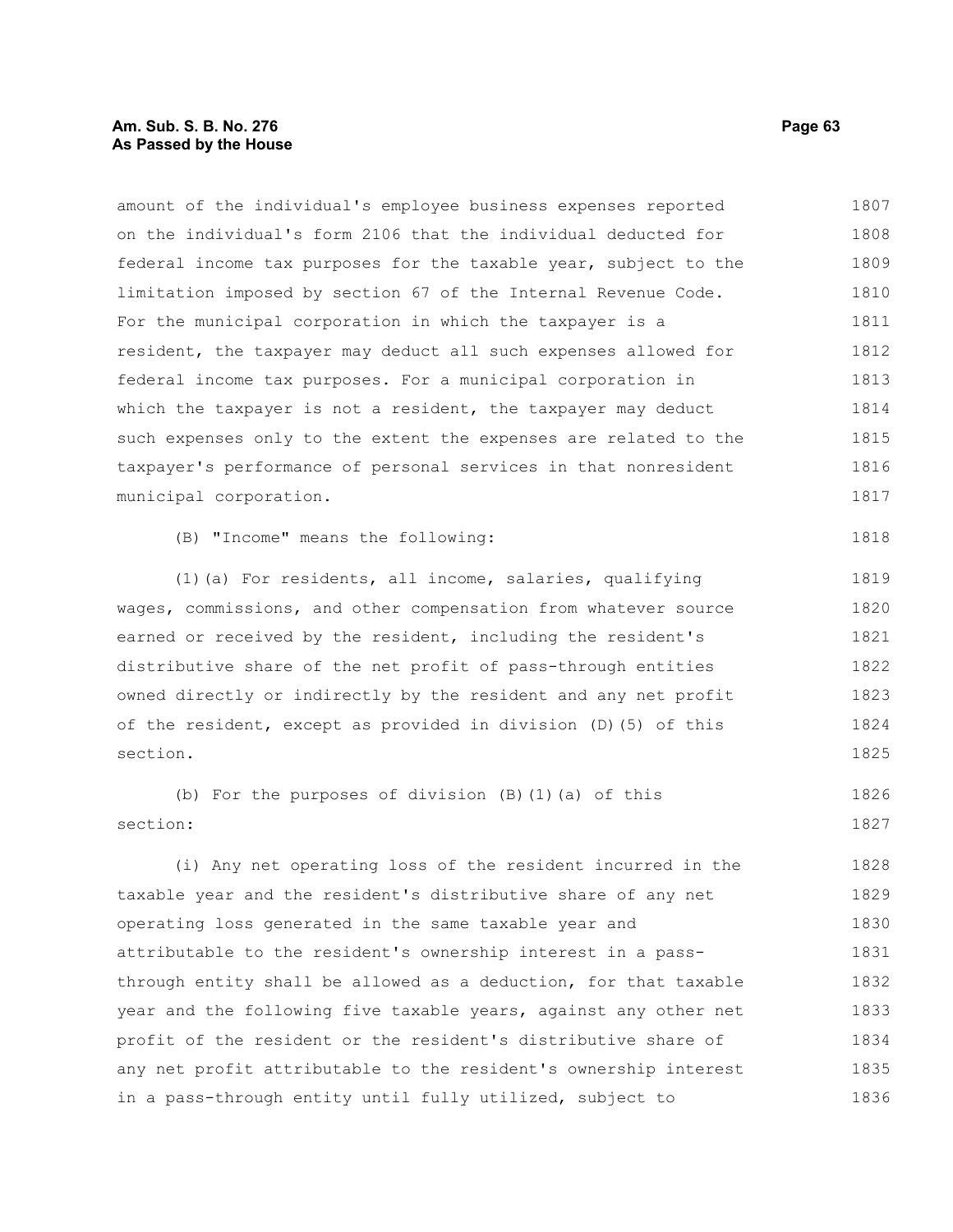division (B)(1)(d) of this section;

(ii) The resident's distributive share of the net profit of each pass-through entity owned directly or indirectly by the resident shall be calculated without regard to any net operating loss that is carried forward by that entity from a prior taxable year and applied to reduce the entity's net profit for the current taxable year. 1838 1839 1840 1841 1842 1843

(c) Division (B)(1)(b) of this section does not apply with respect to any net profit or net operating loss attributable to an ownership interest in an S corporation unless shareholders' distributive shares of net profits from S corporations are subject to tax in the municipal corporation as provided in division (C)(14)(b) or (c) of this section. 1844 1845 1846 1847 1848 1849

(d) Any amount of a net operating loss used to reduce a taxpayer's net profit for a taxable year shall reduce the amount of net operating loss that may be carried forward to any subsequent year for use by that taxpayer. In no event shall the cumulative deductions for all taxable years with respect to a taxpayer's net operating loss exceed the original amount of that net operating loss available to that taxpayer. 1850 1851 1852 1853 1854 1855 1856

(2) In the case of nonresidents, all income, salaries, qualifying wages, commissions, and other compensation from whatever source earned or received by the nonresident for work done, services performed or rendered, or activities conducted in the municipal corporation, including any net profit of the nonresident, but excluding the nonresident's distributive share of the net profit or loss of only pass-through entities owned directly or indirectly by the nonresident. 1857 1858 1859 1860 1861 1862 1863 1864

(3) For taxpayers that are not individuals, net profit of 1865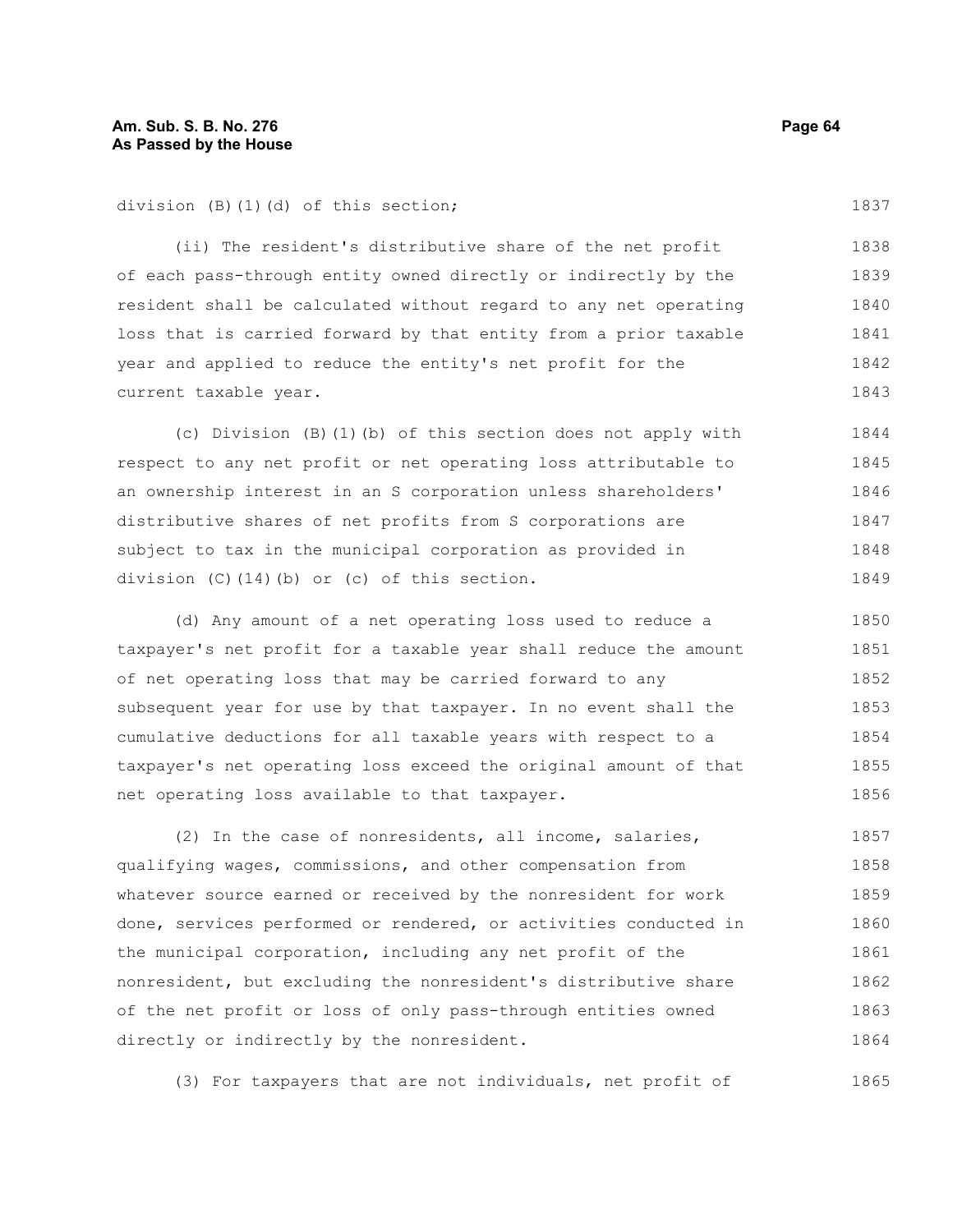# **Am. Sub. S. B. No. 276 Page 65 As Passed by the House**

| the taxpayer;                                                    | 1866 |
|------------------------------------------------------------------|------|
| (4) Lottery, sweepstakes, gambling and sports winnings,          | 1867 |
| winnings from games of chance, and prizes and awards. If the     | 1868 |
| taxpayer is a professional gambler for federal income tax        | 1869 |
| purposes, the taxpayer may deduct related wagering losses and    | 1870 |
| expenses to the extent authorized under the Internal Revenue     | 1871 |
| Code and claimed against such winnings.                          | 1872 |
| (C) "Exempt income" means all of the following:                  | 1873 |
| (1) The military pay or allowances of members of the armed       | 1874 |
| forces of the United States or members of their reserve          | 1875 |
| components, including the national quard of any state;           | 1876 |
| $(2)$ (a) Except as provided in division $(C)$ $(2)$ (b) of this | 1877 |
| section, intangible income;                                      | 1878 |
| (b) A municipal corporation that taxed any type of               | 1879 |
| intangible income on March 29, 1988, pursuant to Section 3 of    | 1880 |
| S.B. 238 of the 116th general assembly, may continue to tax that | 1881 |
| type of income if a majority of the electors of the municipal    | 1882 |
| corporation voting on the question of whether to permit the      | 1883 |
| taxation of that type of intangible income after 1988 voted in   | 1884 |
| favor thereof at an election held on November 8, 1988.           | 1885 |

(3) Social security benefits, railroad retirement benefits, unemployment compensation, pensions, retirement benefit payments, payments from annuities, and similar payments made to an employee or to the beneficiary of an employee under a retirement program or plan, disability payments received from private industry or local, state, or federal governments or from charitable, religious or educational organizations, and the proceeds of sickness, accident, or liability insurance policies. As used in division (C)(3) of this section, "unemployment 1886 1887 1888 1889 1890 1891 1892 1893 1894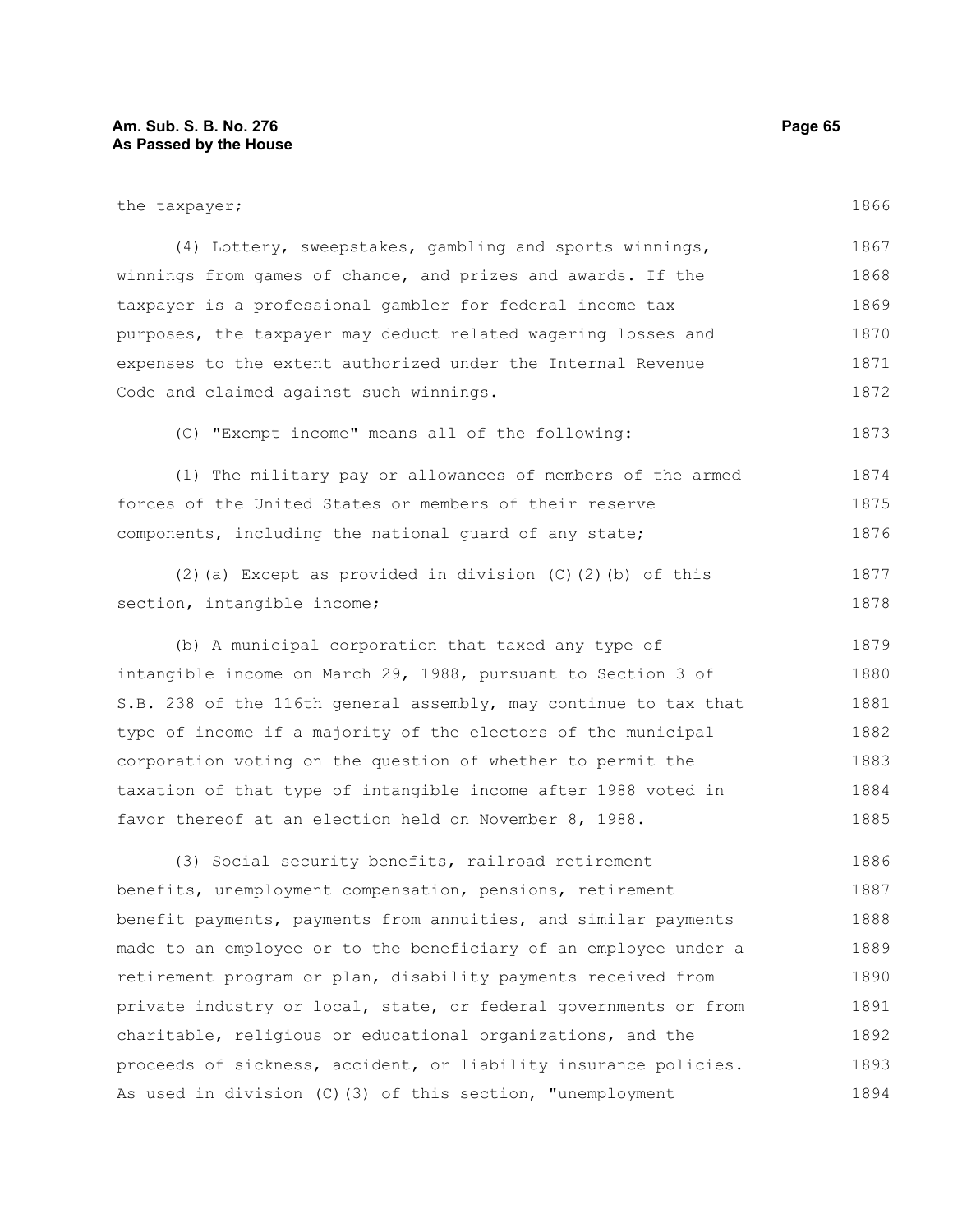compensation" does not include supplemental unemployment compensation described in section 3402(o)(2) of the Internal Revenue Code. 1895 1896 1897

(4) The income of religious, fraternal, charitable, scientific, literary, or educational institutions to the extent such income is derived from tax-exempt real estate, tax-exempt tangible or intangible property, or tax-exempt activities. 1898 1899 1900 1901

(5) Compensation paid under section 3501.28 or 3501.36 of the Revised Code to a person serving as a precinct election official to the extent that such compensation does not exceed one thousand dollars for the taxable year. Such compensation in excess of one thousand dollars for the taxable year may be subject to taxation by a municipal corporation. A municipal corporation shall not require the payer of such compensation to withhold any tax from that compensation. 1902 1903 1904 1905 1906 1907 1908 1909

(6) Dues, contributions, and similar payments received by charitable, religious, educational, or literary organizations or labor unions, lodges, and similar organizations; 1910 1911 1912

(7) Alimony and child support received;

(8) Compensation for personal injuries or for damages to property from insurance proceeds or otherwise, excluding compensation paid for lost salaries or wages or compensation from punitive damages; 1914 1915 1916 1917

(9) Income of a public utility when that public utility is subject to the tax levied under section 5727.24 or 5727.30 of the Revised Code. Division (C)(9) of this section does not apply for purposes of Chapter 5745. of the Revised Code. 1918 1919 1920 1921

(10) Gains from involuntary conversions, interest on federal obligations, items of income subject to a tax levied by 1922 1923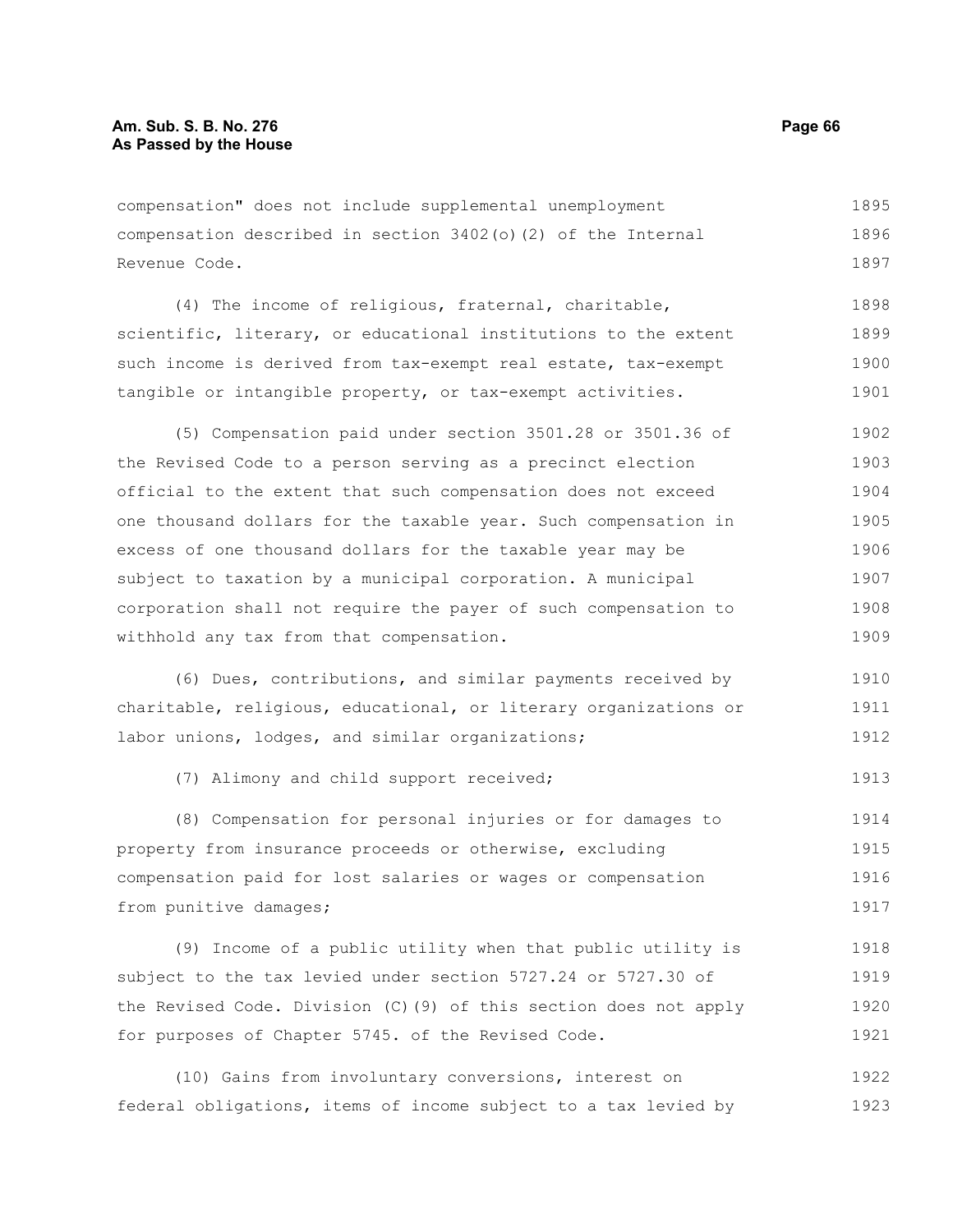## **Am. Sub. S. B. No. 276 Page 67 As Passed by the House**

the state and that a municipal corporation is specifically prohibited by law from taxing, and income of a decedent's estate during the period of administration except such income from the operation of a trade or business; 1924 1925 1926 1927

(11) Compensation or allowances excluded from federal gross income under section 107 of the Internal Revenue Code; 1928 1929

(12) Employee compensation that is not qualifying wages as defined in division (R) of this section; 1930 1931

(13) Compensation paid to a person employed within the boundaries of a United States air force base under the jurisdiction of the United States air force that is used for the housing of members of the United States air force and is a center for air force operations, unless the person is subject to taxation because of residence or domicile. If the compensation is subject to taxation because of residence or domicile, tax on such income shall be payable only to the municipal corporation of residence or domicile. 1932 1933 1934 1935 1936 1937 1938 1939 1940

(14)(a) Except as provided in division (C)(14)(b) or (c) of this section, an S corporation shareholder's distributive share of net profits of the S corporation, other than any part of the distributive share of net profits that represents wages as defined in section 3121(a) of the Internal Revenue Code or net earnings from self-employment as defined in section 1402(a) of the Internal Revenue Code. 1941 1942 1943 1944 1945 1946 1947

(b) If, pursuant to division (H) of former section 718.01 of the Revised Code as it existed before March 11, 2004, a majority of the electors of a municipal corporation voted in favor of the question at an election held on November 4, 2003, the municipal corporation may continue after 2002 to tax an S 1948 1949 1950 1951 1952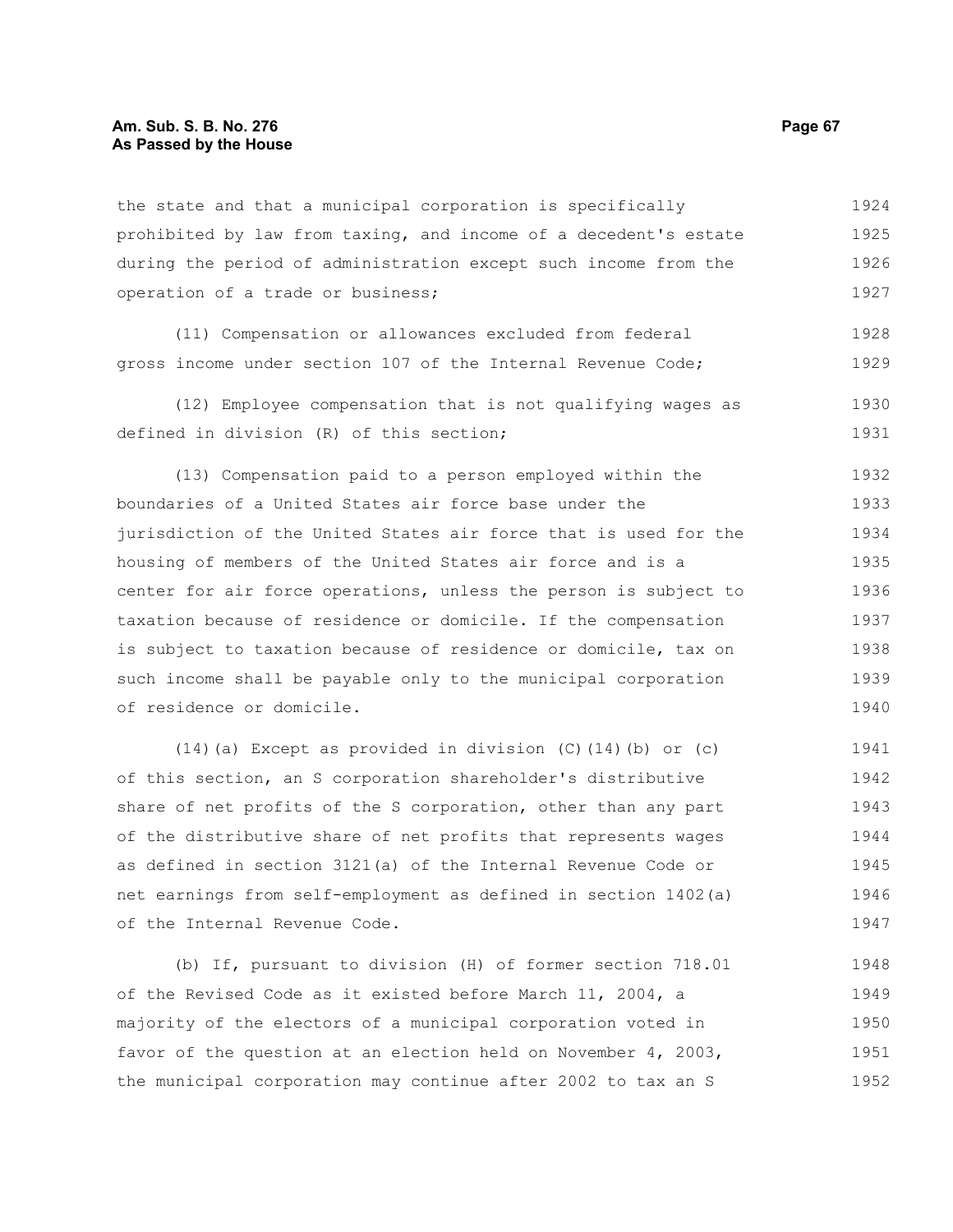# **Am. Sub. S. B. No. 276 Page 68 As Passed by the House**

corporation shareholder's distributive share of net profits of an S corporation. 1953 1954

(c) If, on December 6, 2002, a municipal corporation was imposing, assessing, and collecting a tax on an S corporation shareholder's distributive share of net profits of the S corporation to the extent the distributive share would be allocated or apportioned to this state under divisions (B)(1) and (2) of section 5733.05 of the Revised Code if the S corporation were a corporation subject to taxes imposed under Chapter 5733. of the Revised Code, the municipal corporation may continue to impose the tax on such distributive shares to the extent such shares would be so allocated or apportioned to this state only until December 31, 2004, unless a majority of the electors of the municipal corporation voting on the question of continuing to tax such shares after that date voted in favor of that question at an election held November 2, 2004. If a majority of those electors voted in favor of the question, the municipal corporation may continue after December 31, 2004, to impose the tax on such distributive shares only to the extent such shares would be so allocated or apportioned to this state. 1955 1956 1957 1958 1959 1960 1961 1962 1963 1964 1965 1966 1967 1968 1969 1970 1971 1972

(d) A municipal corporation shall be deemed to have elected to tax S corporation shareholders' distributive shares of net profits of the S corporation in the hands of the shareholders if a majority of the electors of a municipal corporation voted in favor of a question at an election held under division (C)(14)(b) or (c) of this section. The municipal corporation shall specify by resolution or ordinance that the tax applies to the distributive share of a shareholder of an S corporation in the hands of the shareholder of the S corporation. 1973 1974 1975 1976 1977 1978 1979 1980 1981 1982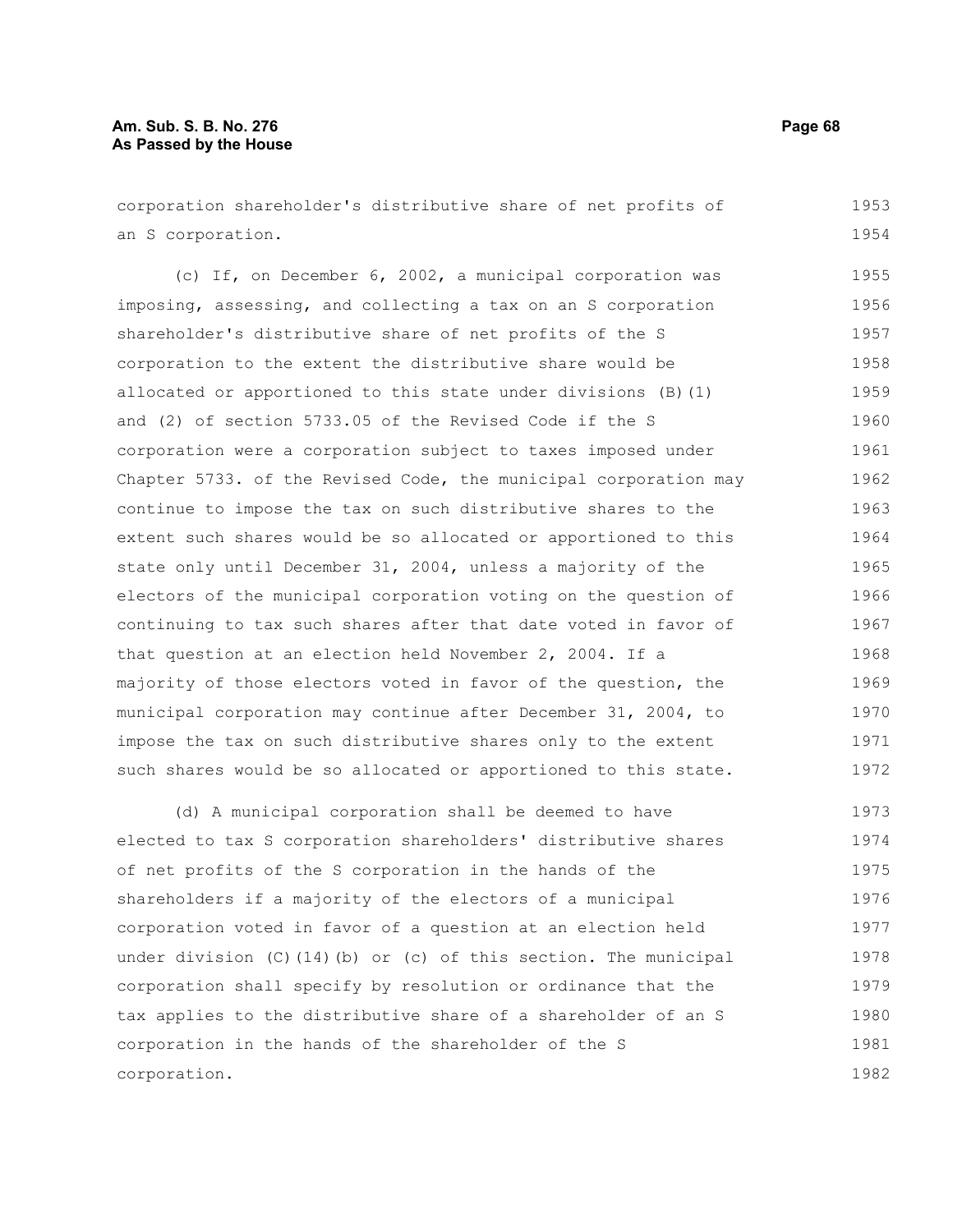# **Am. Sub. S. B. No. 276 Page 69 As Passed by the House**

(15) To the extent authorized under a resolution or ordinance adopted by a municipal corporation before January 1, 2016, all or a portion of the income of individuals or a class of individuals under eighteen years of age. 1983 1984 1985 1986

(16)(a) Except as provided in divisions (C)(16)(b), (c), and (d) of this section, qualifying wages described in division (B)(1) or (E) of section 718.011 of the Revised Code to the extent the qualifying wages are not subject to withholding for the municipal corporation under either of those divisions. 1987 1988 1989 1990 1991

(b) The exemption provided in division (C)(16)(a) of this section does not apply with respect to the municipal corporation in which the employee resided at the time the employee earned the qualifying wages. 1992 1993 1994 1995

(c) The exemption provided in division (C)(16)(a) of this section does not apply to qualifying wages that an employer elects to withhold under division (D)(2) of section 718.011 of the Revised Code. 1996 1997 1998 1999

(d) The exemption provided in division (C)(16)(a) of this section does not apply to qualifying wages if both of the following conditions apply: 2000 2001 2002

(i) For qualifying wages described in division (B)(1) of section 718.011 of the Revised Code, the employee's employer withholds and remits tax on the qualifying wages to the municipal corporation in which the employee's principal place of work is situated, or, for qualifying wages described in division (E) of section 718.011 of the Revised Code, the employee's employer withholds and remits tax on the qualifying wages to the municipal corporation in which the employer's fixed location is located; 2003 2004 2005 2006 2007 2008 2009 2010 2011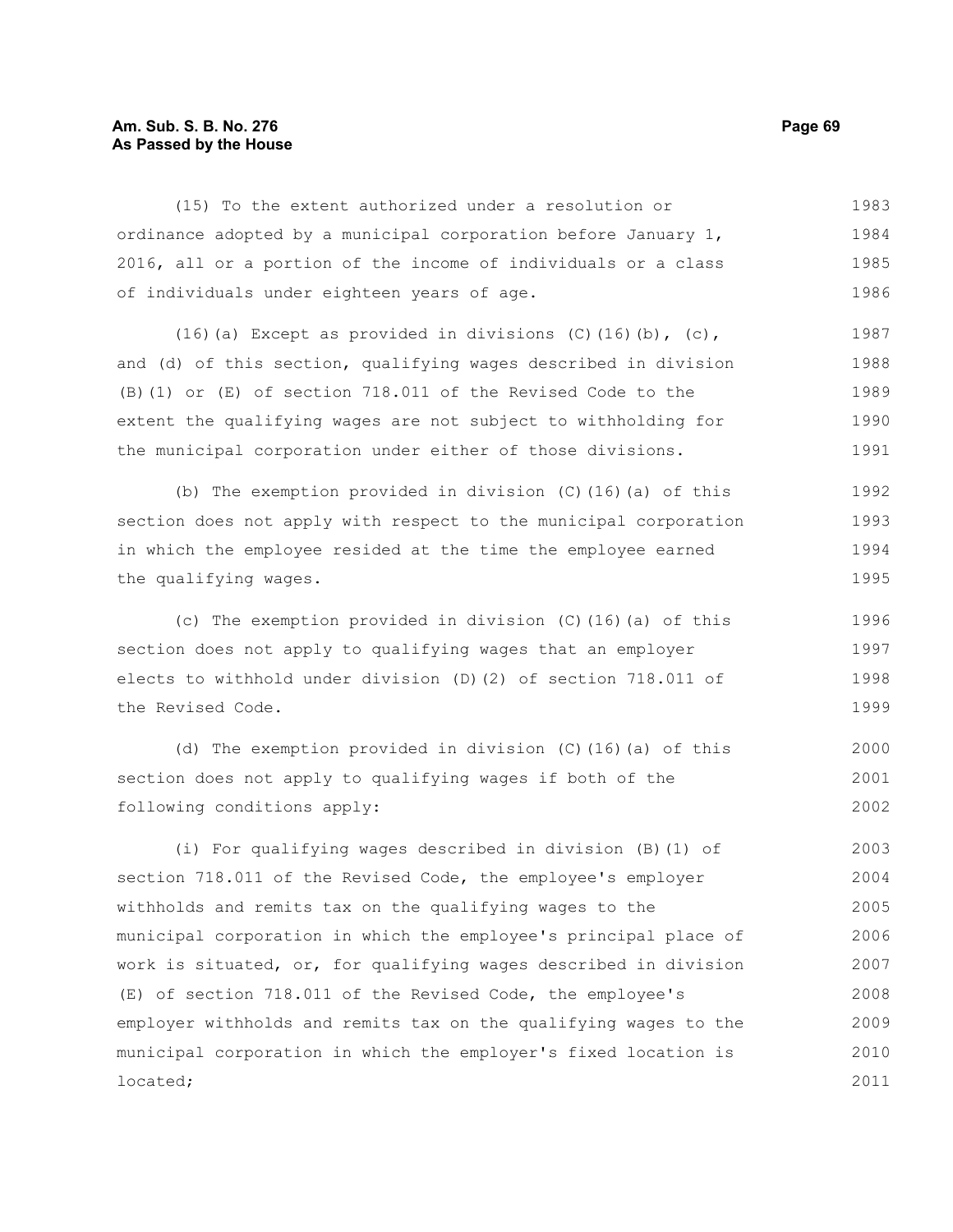# **Am. Sub. S. B. No. 276** Page 70 **As Passed by the House**

| (ii) The employee receives a refund of the tax described           | 2012 |
|--------------------------------------------------------------------|------|
| in division $(C)$ (16) (d) (i) of this section on the basis of the | 2013 |
| employee not performing services in that municipal corporation.    | 2014 |
| $(17)$ (a) Except as provided in division (C) $(17)$ (b) or (c)    | 2015 |
| of this section, compensation that is not qualifying wages paid    | 2016 |
| to a nonresident individual for personal services performed in     | 2017 |
| the municipal corporation on not more than twenty days in a        | 2018 |
| taxable year.                                                      | 2019 |
| (b) The exemption provided in division $(C)$ (17) (a) of this      | 2020 |
| section does not apply under either of the following               | 2021 |
| circumstances:                                                     | 2022 |
| (i) The individual's base of operation is located in the           | 2023 |
| municipal corporation.                                             | 2024 |
| (ii) The individual is a professional athlete,                     | 2025 |
| professional entertainer, or public figure, and the compensation   | 2026 |
| is paid for the performance of services in the individual's        | 2027 |
| capacity as a professional athlete, professional entertainer, or   | 2028 |
| public figure. For purposes of division (C) (17) (b) (ii) of this  | 2029 |
| section, "professional athlete," "professional entertainer," and   | 2030 |
| "public figure" have the same meanings as in section 718.011 of    | 2031 |
| the Revised Code.                                                  | 2032 |
| (c) Compensation to which division (C) (17) of this section        | 2033 |
| applies shall be treated as earned or received at the              | 2034 |
| individual's base of operation. If the individual does not have    | 2035 |
| a base of operation, the compensation shall be treated as earned   | 2036 |
| or received where the individual is domiciled.                     | 2037 |
| (d) For purposes of division (C) (17) of this section,             | 2038 |

"base of operation" means the location where an individual owns or rents an office, storefront, or similar facility to which the 2039 2040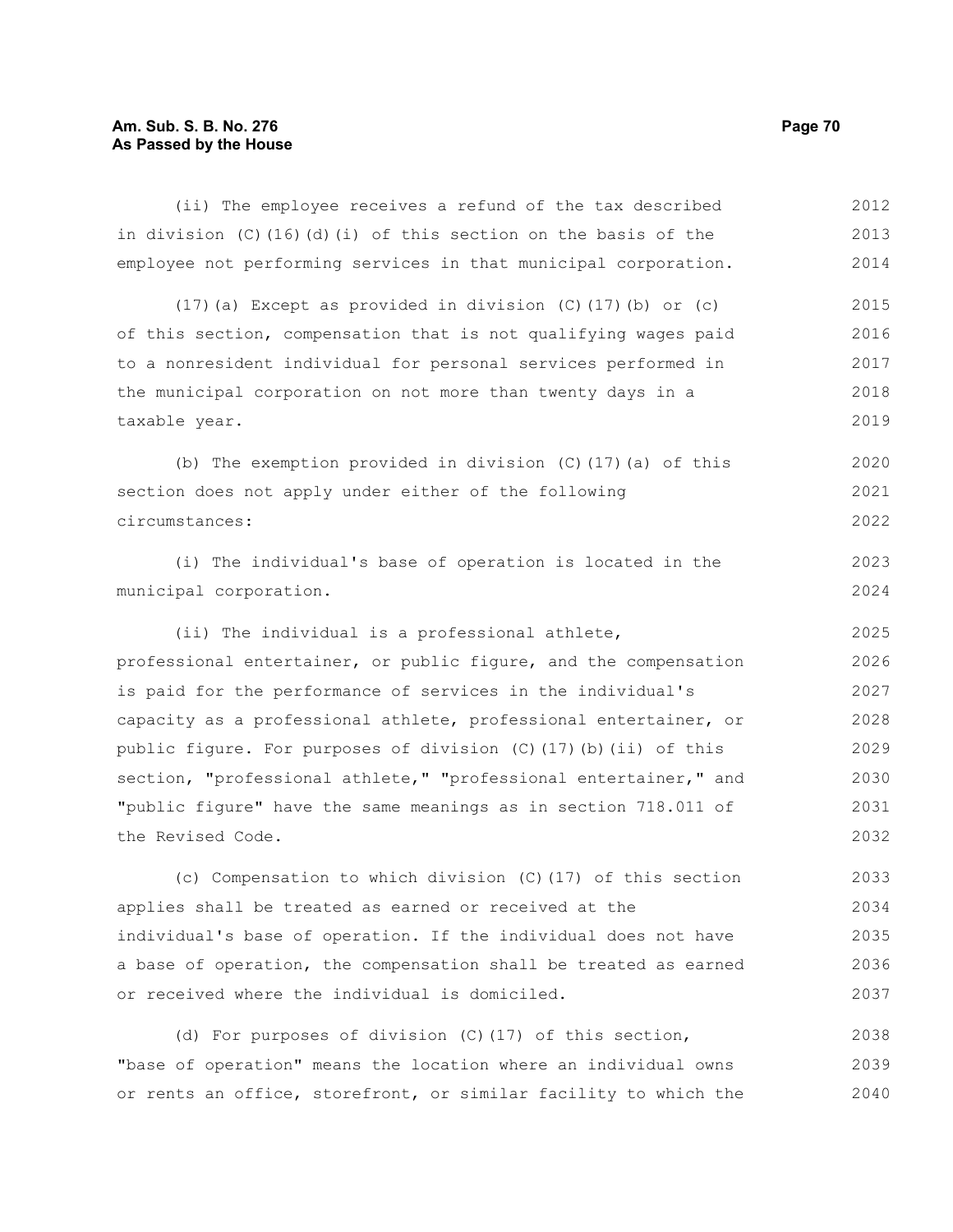# **Am. Sub. S. B. No. 276 Page 71 As Passed by the House**

individual regularly reports and at which the individual regularly performs personal services for compensation. 2041 2042

(18) Compensation paid to a person for personal services performed for a political subdivision on property owned by the political subdivision, regardless of whether the compensation is received by an employee of the subdivision or another person performing services for the subdivision under a contract with the subdivision, if the property on which services are performed is annexed to a municipal corporation pursuant to section 709.023 of the Revised Code on or after March 27, 2013, unless the person is subject to such taxation because of residence. If the compensation is subject to taxation because of residence, municipal income tax shall be payable only to the municipal corporation of residence. 2043 2044 2045 2046 2047 2048 2049 2050 2051 2052 2053 2054

(19) In the case of a tax administered, collected, and enforced by a municipal corporation pursuant to an agreement with the board of directors of a joint economic development district under section 715.72 of the Revised Code, the net profits of a business, and the income of the employees of that business, exempted from the tax under division (Q) of that section. 2055 2056 2057 2058 2059 2060 2061

(20) All of the following:

(a) Income derived from disaster work conducted in this state by an out-of-state disaster business during a disaster response period pursuant to a qualifying solicitation received by the business; 2063 2064 2065 2066

(b) Income of a qualifying employee described in division (A)(14)(a) of section 5703.94 of the Revised Code, to the extent such income is derived from disaster work conducted in this 2067 2068 2069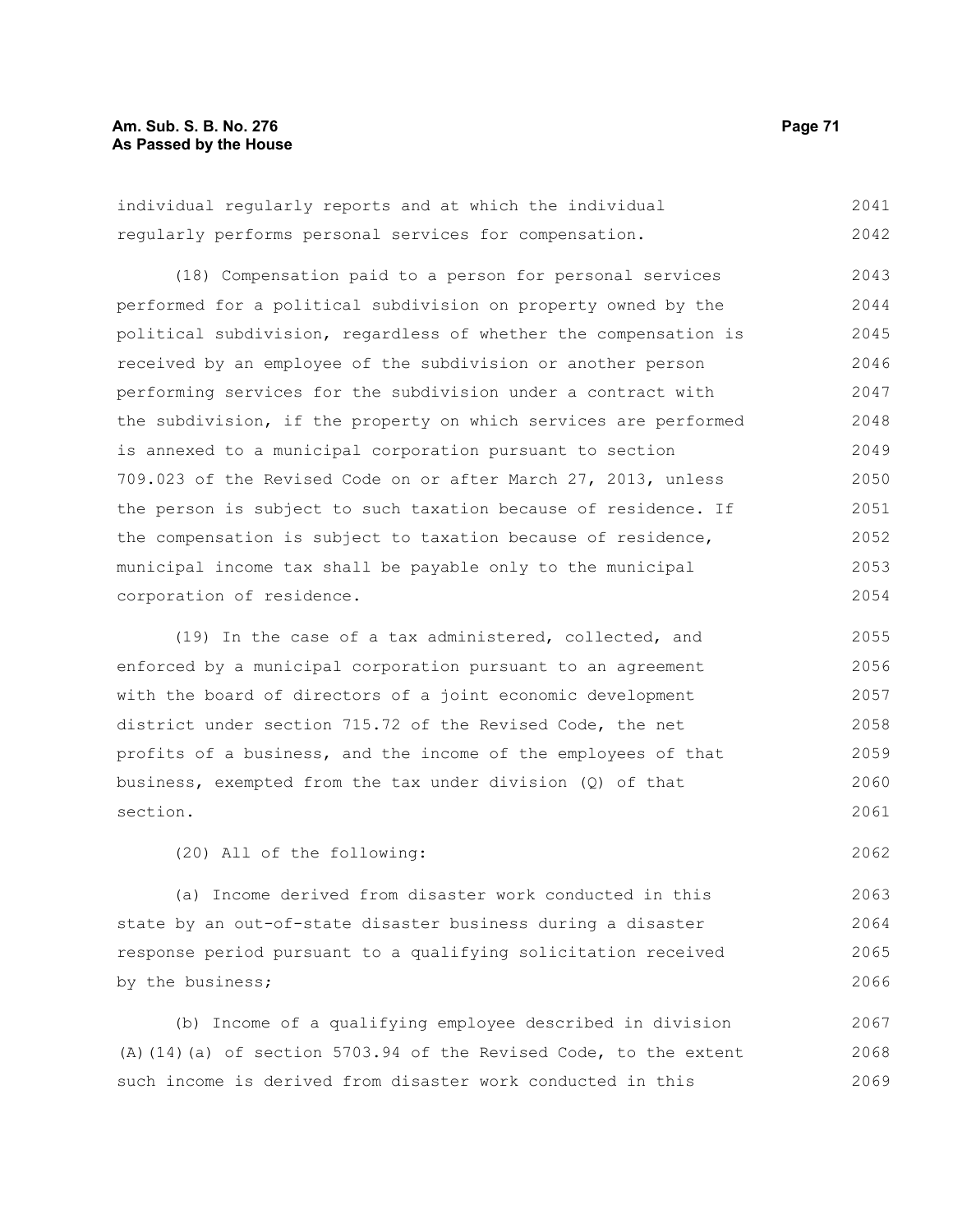state by the employee during a disaster response period pursuant to a qualifying solicitation received by the employee's employer; 2070 2071 2072

(c) Income of a qualifying employee described in division (A)(14)(b) of section 5703.94 of the Revised Code, to the extent such income is derived from disaster work conducted in this state by the employee during a disaster response period on critical infrastructure owned or used by the employee's employer. 2073 2074 2075 2076 2077 2078

(21) Income the taxation of which is prohibited by the constitution or laws of the United States. 2079 2080

Any item of income that is exempt income of a pass-through entity under division (C) of this section is exempt income of each owner of the pass-through entity to the extent of that owner's distributive or proportionate share of that item of the entity's income. 2081 2082 2083 2084 2085

(D)(1) "Net profit" for a person who is an individual means the individual's net profit required to be reported on schedule C, schedule E, or schedule F reduced by any net operating loss carried forward. For the purposes of division (D) (1) of this section, the net operating loss carried forward shall be calculated and deducted in the same manner as provided in division (D)(3) of this section. 2086 2087 2088 2089 2090 2091 2092

(2) "Net profit" for a person other than an individual means adjusted federal taxable income reduced by any net operating loss incurred by the person in a taxable year beginning on or after January 1, 2017, subject to the limitations of division (D)(3) of this section. 2093 2094 2095 2096 2097

(3)(a) The amount of such net operating loss shall be 2098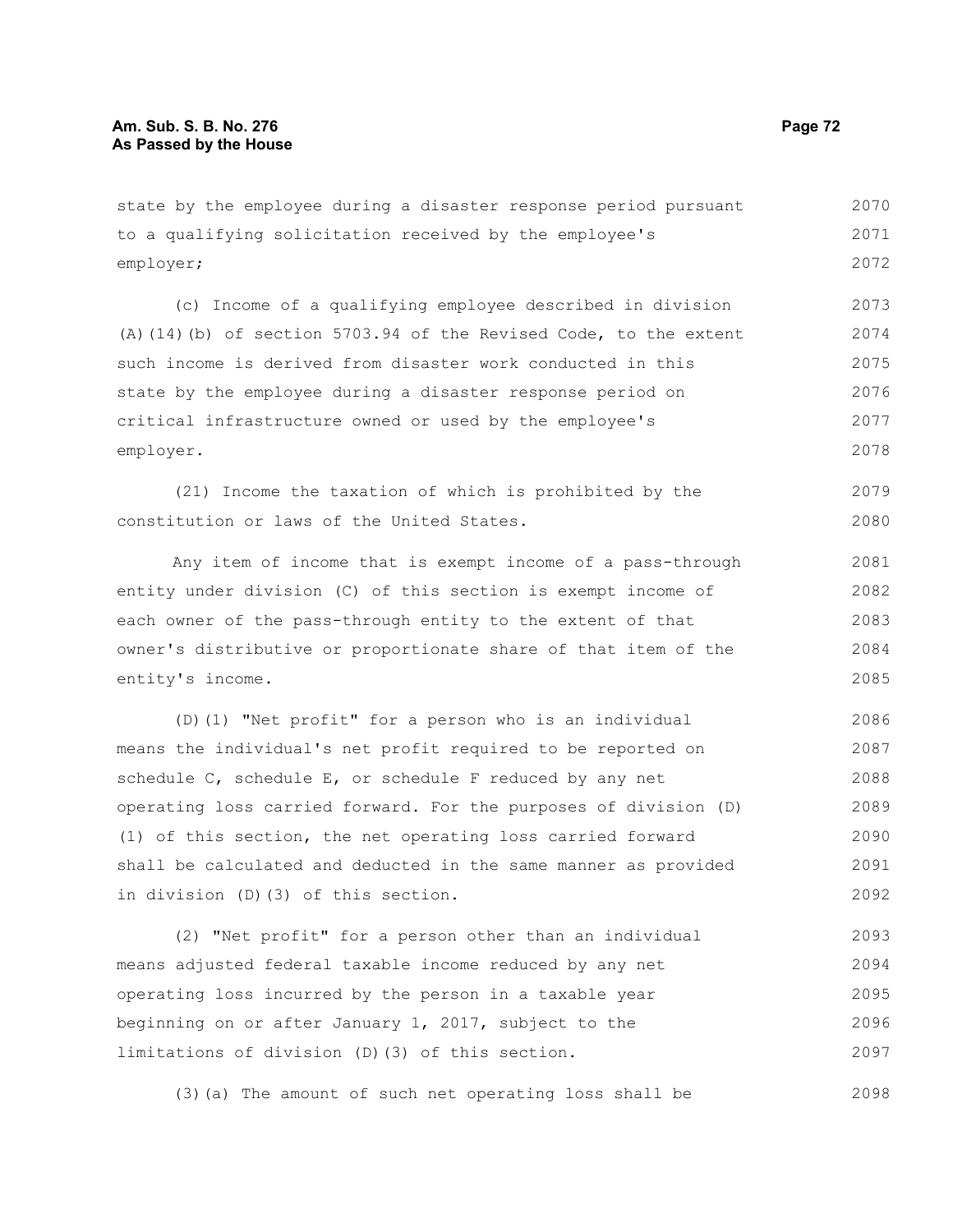## **Am. Sub. S. B. No. 276 Page 73 As Passed by the House**

deducted from net profit to the extent necessary to reduce municipal taxable income to zero, with any remaining unused portion of the net operating loss carried forward to not more than five consecutive taxable years following the taxable year in which the loss was incurred, but in no case for more years than necessary for the deduction to be fully utilized. 2099 2100 2101 2102 2103 2104

(b) No person shall use the deduction allowed by division (D)(3) of this section to offset qualifying wages. 2105 2106

(c)(i) For taxable years beginning in 2018, 2019, 2020, 2021, or 2022, a person may not deduct, for purposes of an income tax levied by a municipal corporation that levies an income tax before January 1, 2016, more than fifty per cent of the amount of the deduction otherwise allowed by division (D)(3) of this section. 2107 2108 2109 2110 2111 2112

(ii) For taxable years beginning in 2023 or thereafter, a person may deduct, for purposes of an income tax levied by a municipal corporation that levies an income tax before January 1, 2016, the full amount allowed by division (D)(3) of this section without regard to the limitation of division (D)(3)(b) (i) of this section. 2113 2114 2115 2116 2117 2118

(d) Any pre-2017 net operating loss carryforward deduction that is available may be utilized before a taxpayer may deduct any amount pursuant to division (D)(3) of this section. 2119 2120 2121

(e) Nothing in division (D)(3)(c)(i) of this section precludes a person from carrying forward, for use with respect to any return filed for a taxable year beginning after 2018, any amount of net operating loss that was not fully utilized by operation of division (D)(3)(c)(i) of this section. To the extent that an amount of net operating loss that was not fully 2122 2123 2124 2125 2126 2127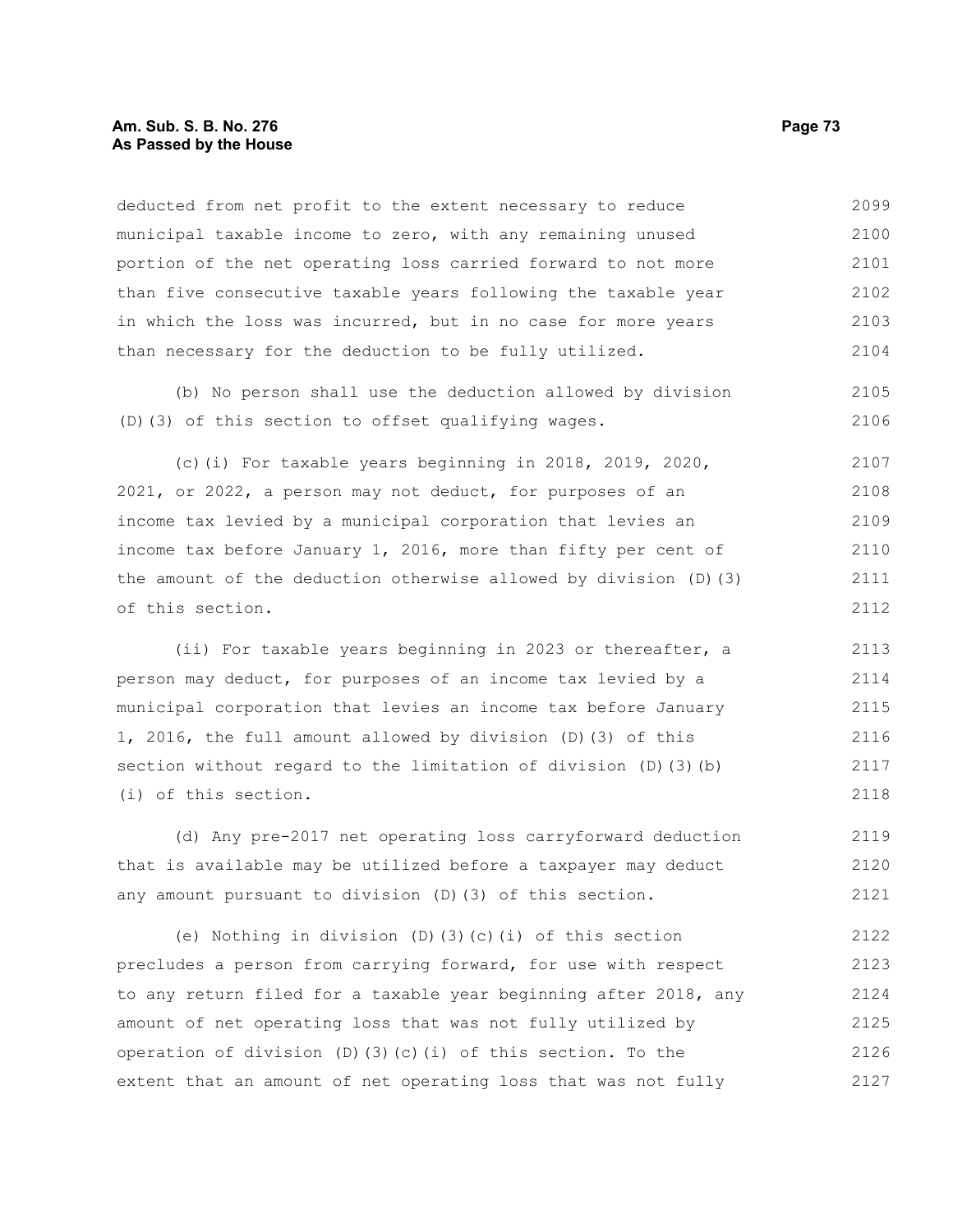## **Am. Sub. S. B. No. 276 Page 74 As Passed by the House**

utilized in one or more taxable years by operation of division (D)(3)(c)(i) of this section is carried forward for use with respect to a return filed for a taxable year beginning in 2019, 2020, 2021, or 2022, the limitation described in division (D)(3) (c)(i) of this section shall apply to the amount carried forward. 2128 2129 2130 2131 2132 2133

(4) For the purposes of this chapter, and notwithstanding division (D)(2) of this section, net profit of a disregarded entity shall not be taxable as against that disregarded entity, but shall instead be included in the net profit of the owner of the disregarded entity. 2134 2135 2136 2137 2138

(5) For the purposes of this chapter, and notwithstanding any other provision of this chapter, the net profit of a publicly traded partnership that makes the election described in division (D)(5) of this section shall be taxed as if the partnership were a C corporation, and shall not be treated as the net profit or income of any owner of the partnership. 2139 2140 2141 2142 2143 2144

A publicly traded partnership that is treated as a partnership for federal income tax purposes and that is subject to tax on its net profits in one or more municipal corporations in this state may elect to be treated as a C corporation for municipal income tax purposes. The publicly traded partnership shall make the election in every municipal corporation in which the partnership is subject to taxation on its net profits. The election shall be made on the annual tax return filed in each such municipal corporation. The publicly traded partnership shall not be required to file the election with any municipal corporation in which the partnership is not subject to taxation on its net profits, but division (D)(5) of this section applies to all municipal corporations in which an individual owner of 2145 2146 2147 2148 2149 2150 2151 2152 2153 2154 2155 2156 2157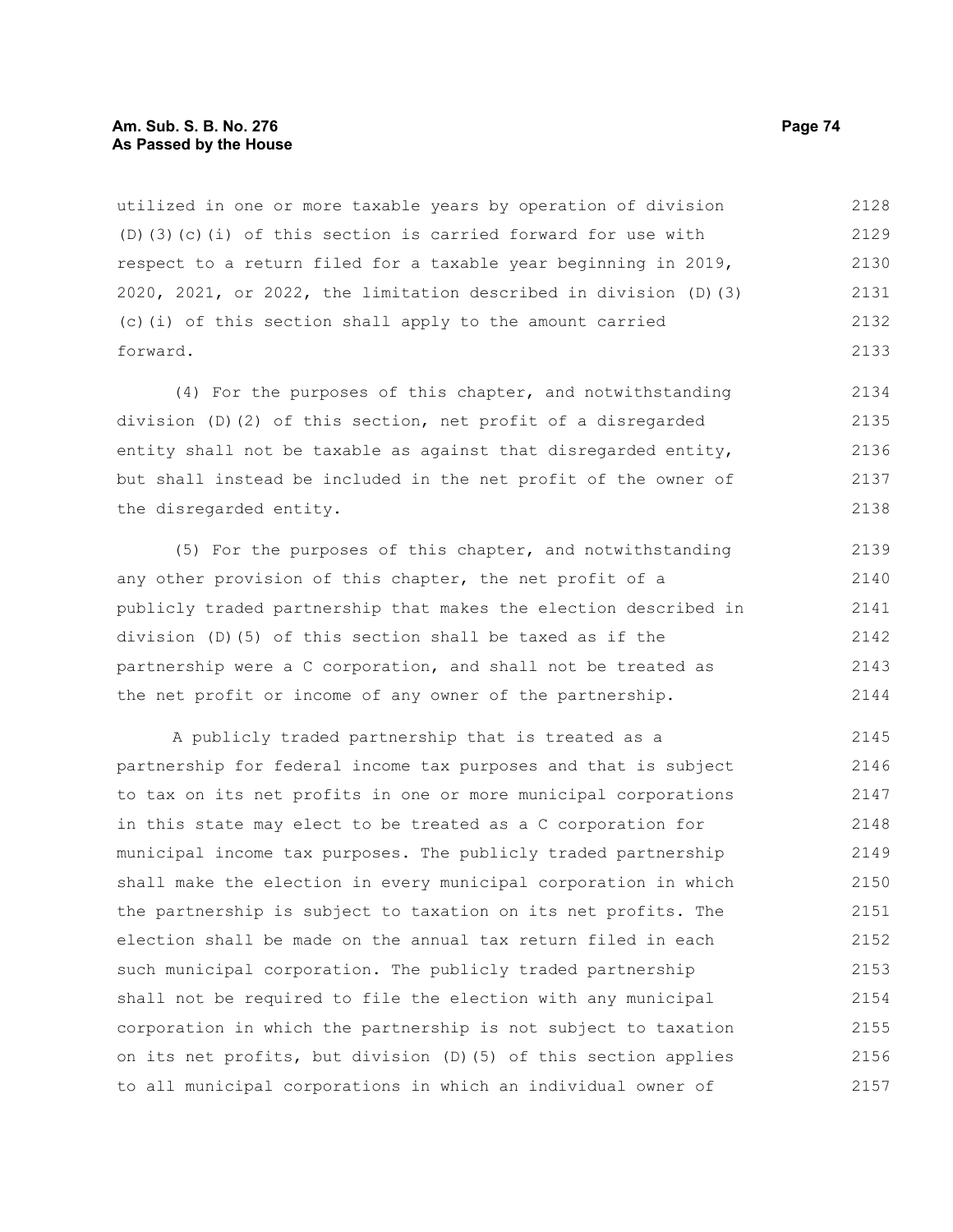the partnership resides.

(E) "Adjusted federal taxable income," for a person required to file as a C corporation, or for a person that has elected to be taxed as a C corporation under division (D)(5) of this section, means a C corporation's federal taxable income before net operating losses and special deductions as determined under the Internal Revenue Code, adjusted as follows: 2159 2160 2161 2162 2163 2164

(1) Deduct intangible income to the extent included in federal taxable income. The deduction shall be allowed regardless of whether the intangible income relates to assets used in a trade or business or assets held for the production of income. 2165 2166 2167 2168 2169

(2) Add an amount equal to five per cent of intangible income deducted under division (E)(1) of this section, but excluding that portion of intangible income directly related to the sale, exchange, or other disposition of property described in section 1221 of the Internal Revenue Code; 2170 2171 2172 2173 2174

(3) Add any losses allowed as a deduction in the computation of federal taxable income if the losses directly relate to the sale, exchange, or other disposition of an asset described in section 1221 or 1231 of the Internal Revenue Code; 2175 2176 2177 2178

(4)(a) Except as provided in division  $(E)$  (4)(b) of this section, deduct income and gain included in federal taxable income to the extent the income and gain directly relate to the sale, exchange, or other disposition of an asset described in section 1221 or 1231 of the Internal Revenue Code; 2179 2180 2181 2182 2183

(b) Division (E)(4)(a) of this section does not apply to the extent the income or gain is income or gain described in section 1245 or 1250 of the Internal Revenue Code. 2184 2185 2186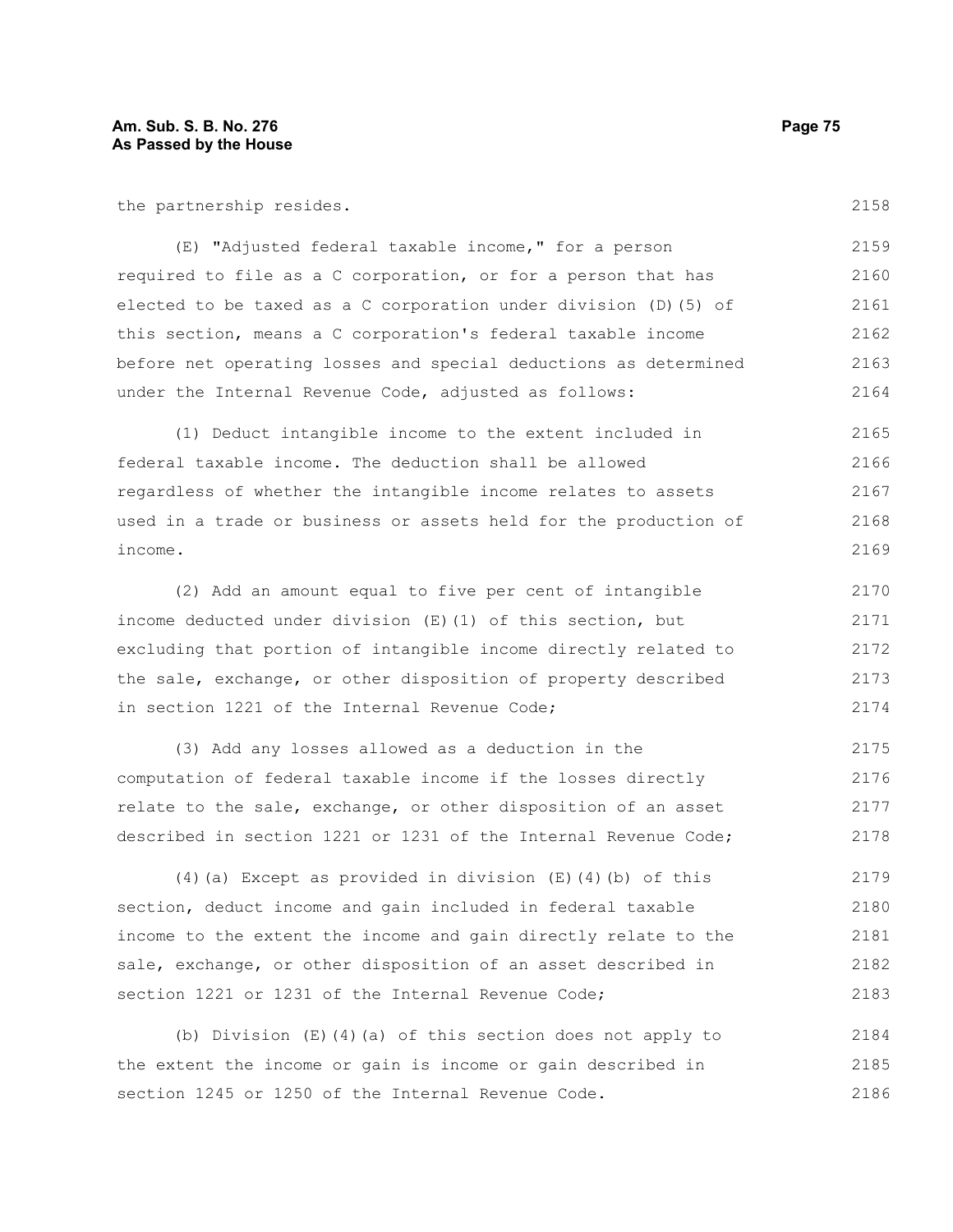## **Am. Sub. S. B. No. 276 Page 76 As Passed by the House**

(5) Add taxes on or measured by net income allowed as a deduction in the computation of federal taxable income; (6) In the case of a real estate investment trust or regulated investment company, add all amounts with respect to dividends to, distributions to, or amounts set aside for or credited to the benefit of investors and allowed as a deduction in the computation of federal taxable income; (7) Deduct, to the extent not otherwise deducted or excluded in computing federal taxable income, any income derived from a transfer agreement or from the enterprise transferred 2187 2188 2189 2190 2191 2192 2193 2194 2195 2196

(8) Deduct exempt income to the extent not otherwise deducted or excluded in computing adjusted federal taxable income. 2198 2199 2200

under that agreement under section 4313.02 of the Revised Code;

(9) Deduct any net profit of a pass-through entity owned directly or indirectly by the taxpayer and included in the taxpayer's federal taxable income unless an affiliated group of corporations includes that net profit in the group's federal taxable income in accordance with division (E)(3)(b) of section 718.06 of the Revised Code. 2201 2202 2203 2204 2205 2206

(10) Add any loss incurred by a pass-through entity owned directly or indirectly by the taxpayer and included in the taxpayer's federal taxable income unless an affiliated group of corporations includes that loss in the group's federal taxable income in accordance with division (E)(3)(b) of section 718.06 of the Revised Code. 2207 2208 2209 2210 2211 2212

If the taxpayer is not a C corporation, is not a disregarded entity that has made the election described in division (L)(2) of this section, is not a publicly traded 2213 2214 2215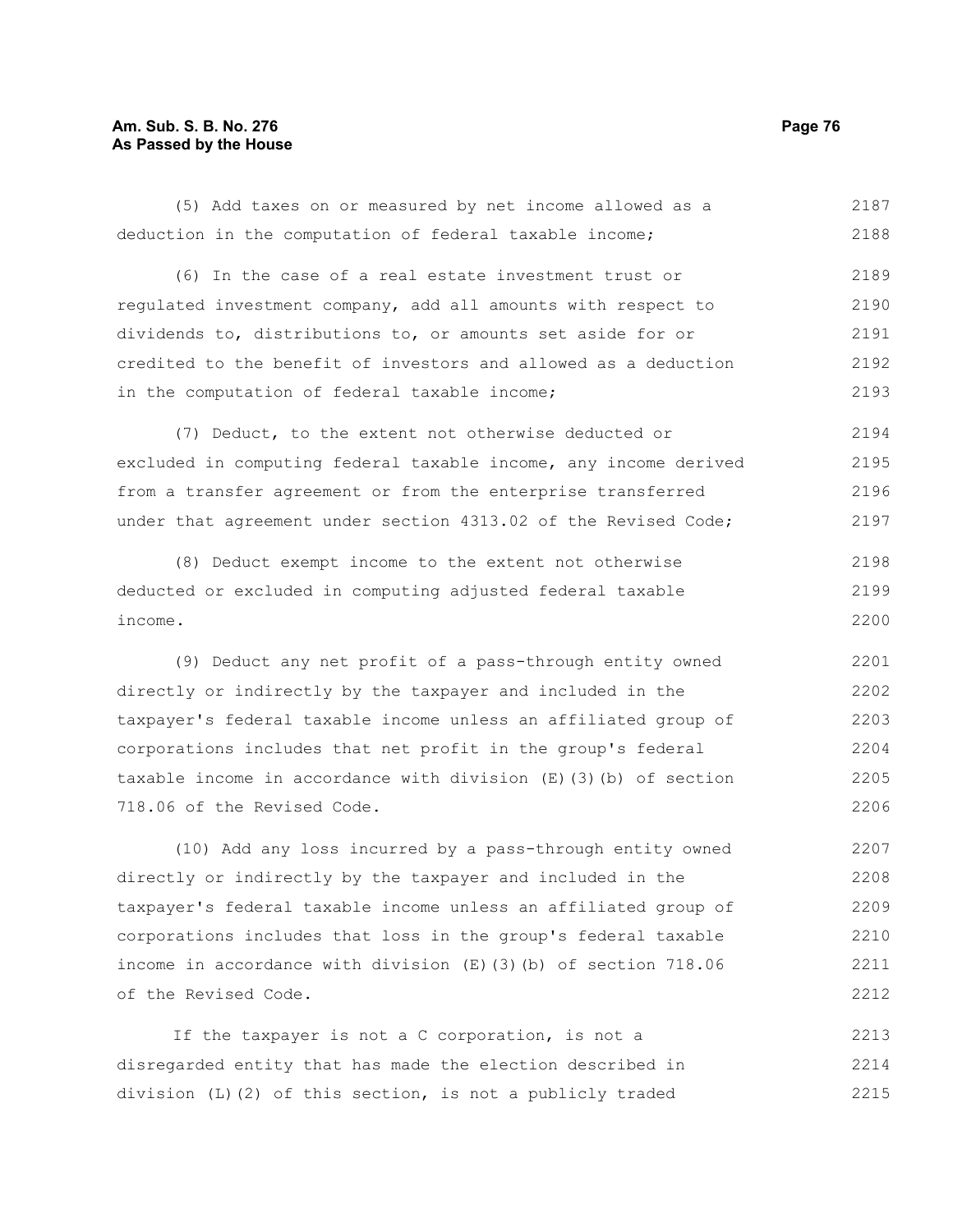## **Am. Sub. S. B. No. 276 Page 77 As Passed by the House**

partnership that has made the election described in division (D) (5) of this section, and is not an individual, the taxpayer shall compute adjusted federal taxable income under this section as if the taxpayer were a C corporation, except guaranteed payments and other similar amounts paid or accrued to a partner, former partner, shareholder, former shareholder, member, or former member shall not be allowed as a deductible expense unless such payments are in consideration for the use of capital and treated as payment of interest under section 469 of the Internal Revenue Code or United States treasury regulations. Amounts paid or accrued to a qualified self-employed retirement plan with respect to a partner, former partner, shareholder, former shareholder, member, or former member of the taxpayer, amounts paid or accrued to or for health insurance for a partner, former partner, shareholder, former shareholder, member, or former member, and amounts paid or accrued to or for life insurance for a partner, former partner, shareholder, former shareholder, member, or former member shall not be allowed as a deduction. 2216 2217 2218 2219 2220 2221 2222 2223 2224 2225 2226 2227 2228 2229 2230 2231 2232 2233 2234

Nothing in division (E) of this section shall be construed as allowing the taxpayer to add or deduct any amount more than once or shall be construed as allowing any taxpayer to deduct any amount paid to or accrued for purposes of federal selfemployment tax. 2235 2236 2237 2238 2239

(F) "Schedule C" means internal revenue service schedule C (form 1040) filed by a taxpayer pursuant to the Internal Revenue Code. 2240 2241 2242

(G) "Schedule E" means internal revenue service schedule E (form 1040) filed by a taxpayer pursuant to the Internal Revenue Code. 2243 2244 2245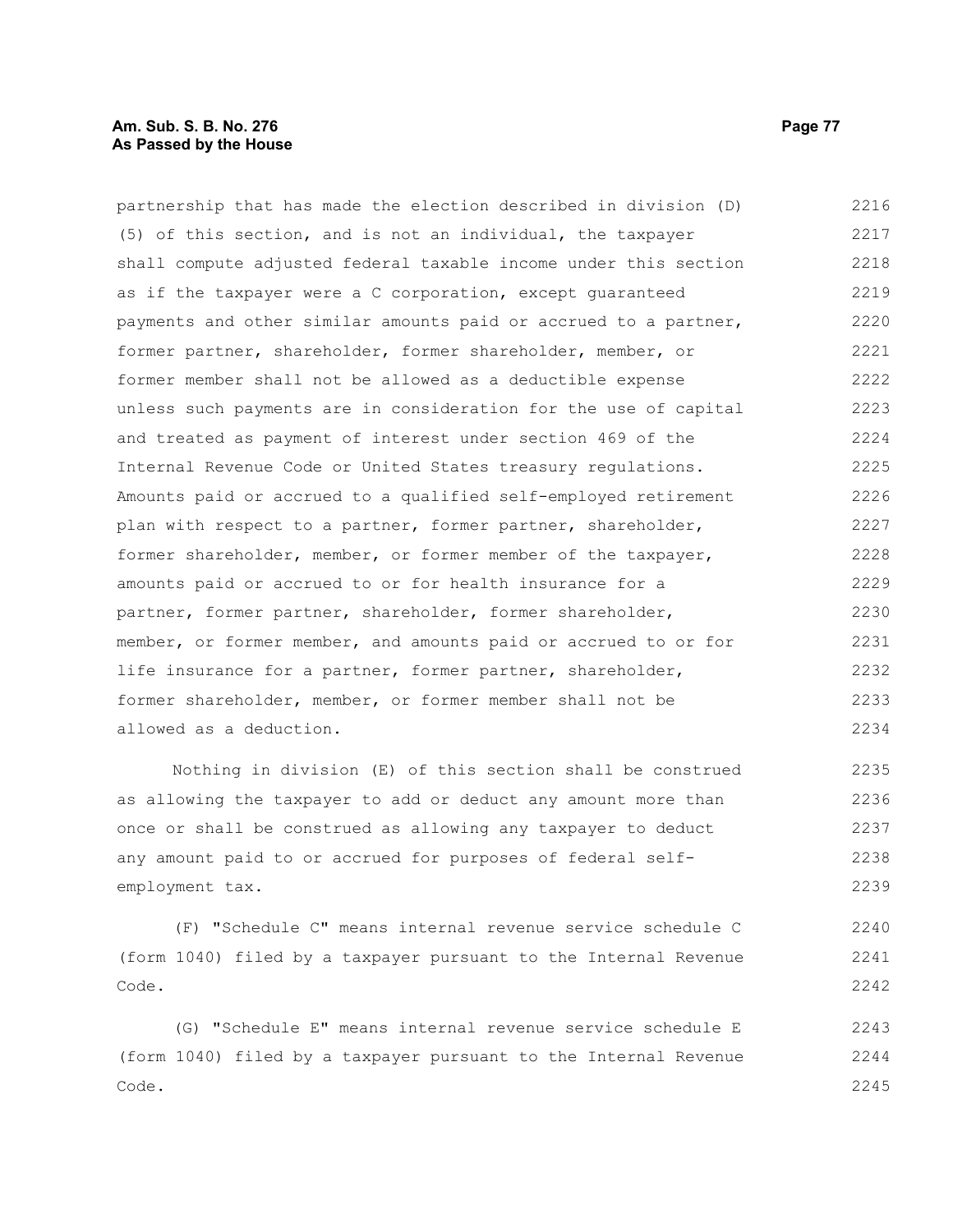Revised Code.

(H) "Schedule F" means internal revenue service schedule F (form 1040) filed by a taxpayer pursuant to the Internal Revenue Code. (I) "Internal Revenue Code" has the same meaning as in section 5747.01 of the Revised Code. (J) "Resident" means an individual who is domiciled in the municipal corporation as determined under section 718.012 of the 2246 2247 2248 2249 2250 2251 2252

(K) "Nonresident" means an individual that is not a resident. 2254 2255

(L)(1) "Taxpayer" means a person subject to a tax levied on income by a municipal corporation in accordance with this chapter. "Taxpayer" does not include a grantor trust or, except as provided in division (L)(2)(a) of this section, a disregarded entity. 2256 2257 2258 2259 2260

(2)(a) A single member limited liability company that is a disregarded entity for federal tax purposes may be a separate taxpayer from its single member in all Ohio municipal corporations in which it either filed as a separate taxpayer or did not file for its taxable year ending in 2003, if all of the following conditions are met: 2261 2262 2263 2264 2265 2266

(i) The limited liability company's single member is also a limited liability company. 2267 2268

(ii) The limited liability company and its single member were formed and doing business in one or more Ohio municipal corporations for at least five years before January 1, 2004. 2269 2270 2271

(iii) Not later than December 31, 2004, the limited liability company and its single member each made an election to 2272 2273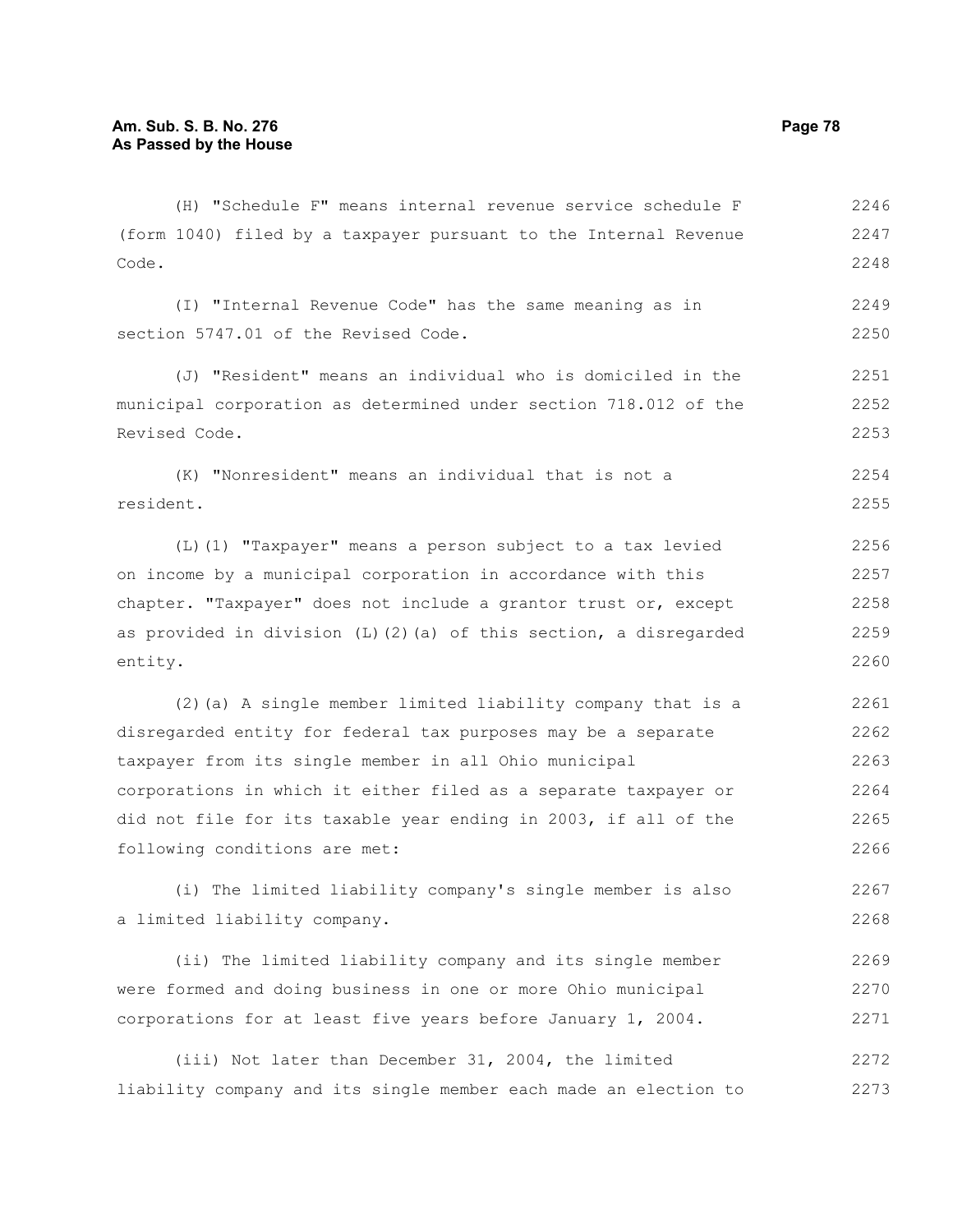be treated as a separate taxpayer under division (L) of this section as this section existed on December 31, 2004. 2274 2275

(iv) The limited liability company was not formed for the purpose of evading or reducing Ohio municipal corporation income tax liability of the limited liability company or its single member. 2276 2277 2278 2279

(v) The Ohio municipal corporation that was the primary place of business of the sole member of the limited liability company consented to the election. 2280 2281 2282

(b) For purposes of division  $(L)$   $(2)$   $(a)$   $(v)$  of this section, a municipal corporation was the primary place of business of a limited liability company if, for the limited liability company's taxable year ending in 2003, its income tax liability was greater in that municipal corporation than in any other municipal corporation in Ohio, and that tax liability to that municipal corporation for its taxable year ending in 2003 was at least four hundred thousand dollars. 2283 2284 2285 2286 2287 2288 2289 2290

(M) "Person" includes individuals, firms, companies, joint stock companies, business trusts, estates, trusts, partnerships, limited liability partnerships, limited liability companies, associations, C corporations, S corporations, governmental entities, and any other entity. 2291 2292 2293 2294 2295

(N) "Pass-through entity" means a partnership not treated as an association taxable as a C corporation for federal income tax purposes, a limited liability company not treated as an association taxable as a C corporation for federal income tax purposes, an S corporation, or any other class of entity from which the income or profits of the entity are given pass-through treatment for federal income tax purposes. "Pass-through entity" 2296 2297 2298 2299 2300 2301 2302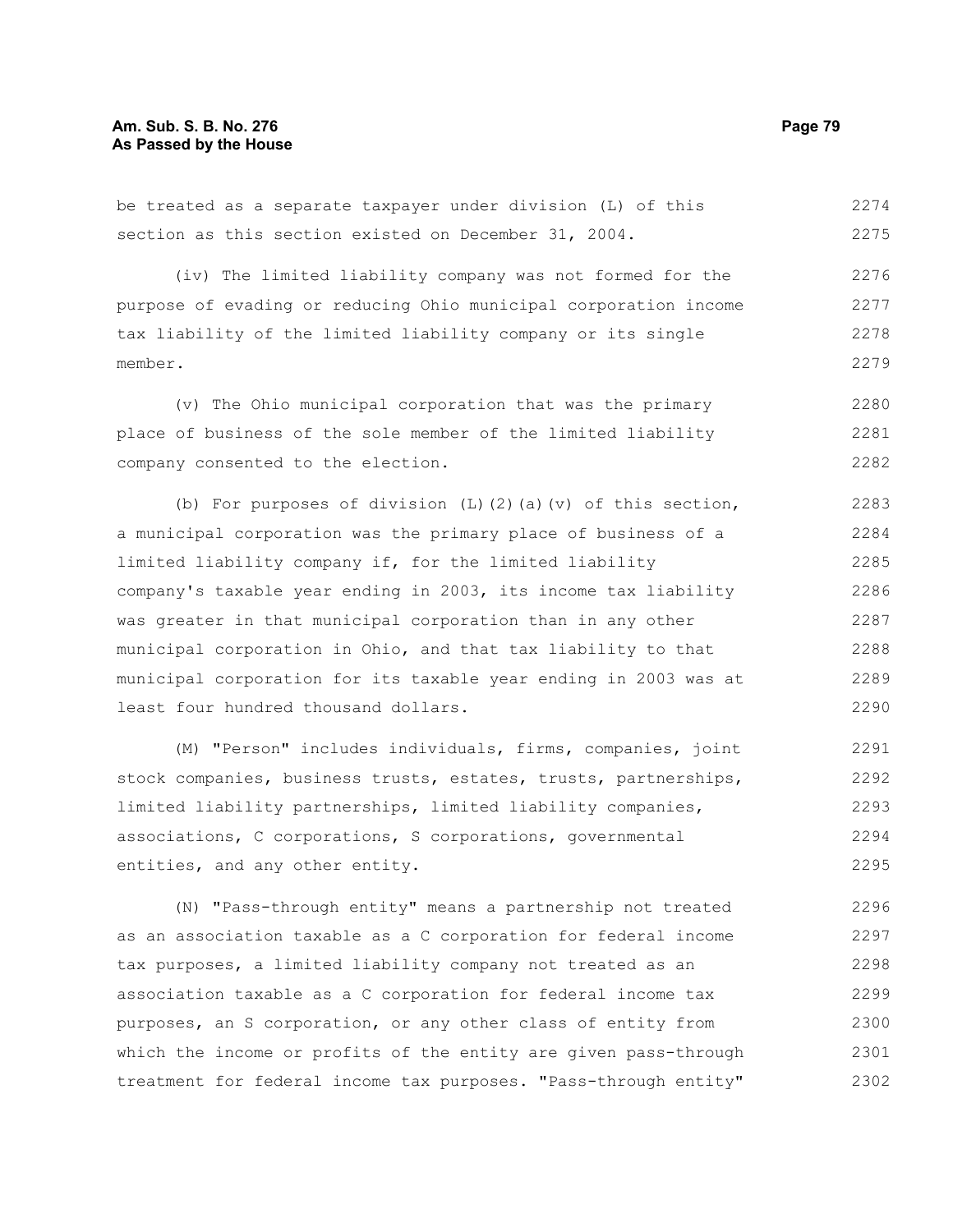from withholding and tax.

does not include a trust, estate, grantor of a grantor trust, or disregarded entity. (O) "S corporation" means a person that has made an election under subchapter S of Chapter 1 of Subtitle A of the Internal Revenue Code for its taxable year. (P) "Single member limited liability company" means a limited liability company that has one direct member. (Q) "Limited liability company" means a limited liability company formed under Chapter 1705. or 1706. of the Revised Code or under the laws of another state. (R) "Qualifying wages" means wages, as defined in section 3121(a) of the Internal Revenue Code, without regard to any wage limitations, adjusted as follows: (1) Deduct the following amounts: (a) Any amount included in wages if the amount constitutes compensation attributable to a plan or program described in section 125 of the Internal Revenue Code. (b) Any amount included in wages if the amount constitutes payment on account of a disability related to sickness or an accident paid by a party unrelated to the employer, agent of an employer, or other payer. (c) Any amount attributable to a nonqualified deferred compensation plan or program described in section  $3121(v)(2)(C)$ of the Internal Revenue Code if the compensation is included in wages and the municipal corporation has, by resolution or ordinance adopted before January 1, 2016, exempted the amount 2303 2304 2305 2306 2307 2308 2309 2310 2311 2312 2313 2314 2315 2316 2317 2318 2319 2320 2321 2322 2323 2324 2325 2326 2327 2328

(d) Any amount included in wages if the amount arises from 2330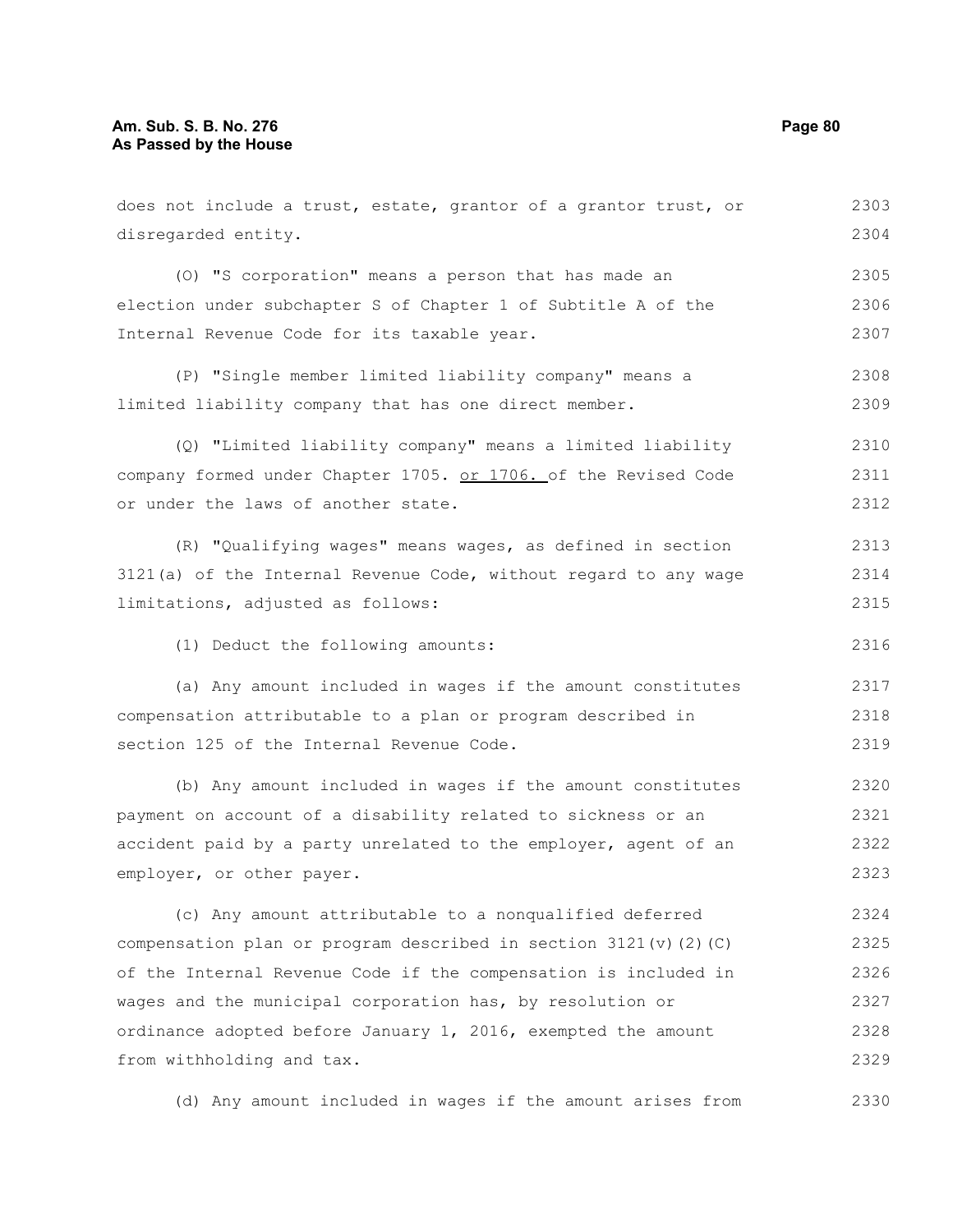#### **Am. Sub. S. B. No. 276 Page 81 As Passed by the House**

the sale, exchange, or other disposition of a stock option, the exercise of a stock option, or the sale, exchange, or other disposition of stock purchased under a stock option and the municipal corporation has, by resolution or ordinance adopted before January 1, 2016, exempted the amount from withholding and tax. 2331 2332 2333 2334 2335 2336

(e) Any amount included in wages that is exempt income.

(2) Add the following amounts:

(a) Any amount not included in wages solely because the employee was employed by the employer before April 1, 1986. 2339 2340

(b) Any amount not included in wages because the amount arises from the sale, exchange, or other disposition of a stock option, the exercise of a stock option, or the sale, exchange, or other disposition of stock purchased under a stock option and the municipal corporation has not, by resolution or ordinance, exempted the amount from withholding and tax adopted before January 1, 2016. Division (R)(2)(b) of this section applies only to those amounts constituting ordinary income. 2341 2342 2343 2344 2345 2346 2347 2348

(c) Any amount not included in wages if the amount is an amount described in section  $401(k)$ ,  $403(b)$ , or  $457$  of the Internal Revenue Code. Division (R)(2)(c) of this section applies only to employee contributions and employee deferrals. 2349 2350 2351 2352

(d) Any amount that is supplemental unemployment compensation benefits described in section 3402(o)(2) of the Internal Revenue Code and not included in wages. 2353 2354 2355

(e) Any amount received that is treated as self-employment income for federal tax purposes in accordance with section 1402(a)(8) of the Internal Revenue Code. 2356 2357 2358

2337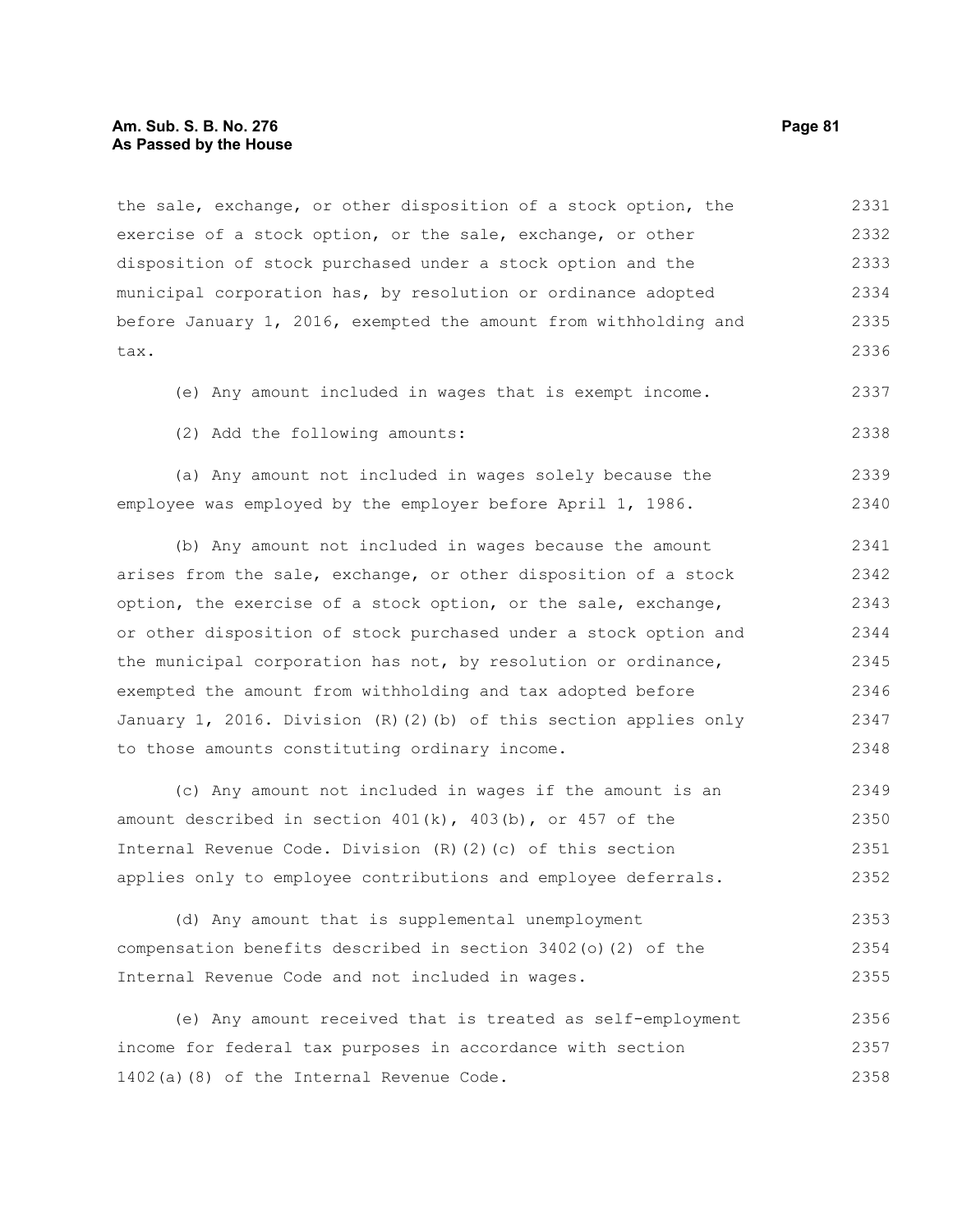# **Am. Sub. S. B. No. 276 Page 82 As Passed by the House**

(f) Any amount not included in wages if all of the following apply: (i) For the taxable year the amount is employee compensation that is earned outside of the United States and that either is included in the taxpayer's gross income for federal income tax purposes or would have been included in the taxpayer's gross income for such purposes if the taxpayer did not elect to exclude the income under section 911 of the Internal Revenue Code; (ii) For no preceding taxable year did the amount constitute wages as defined in section 3121(a) of the Internal Revenue Code; (iii) For no succeeding taxable year will the amount constitute wages; and (iv) For any taxable year the amount has not otherwise been added to wages pursuant to either division (R)(2) of this section or section 718.03 of the Revised Code, as that section existed before the effective date of H.B. 5 of the 130th general assembly, March 23, 2015. (S) "Intangible income" means income of any of the following types: income yield, interest, capital gains, dividends, or other income arising from the ownership, sale, exchange, or other disposition of intangible property including, but not limited to, investments, deposits, money, or credits as those terms are defined in Chapter 5701. of the Revised Code, and patents, copyrights, trademarks, tradenames, investments in real estate investment trusts, investments in regulated 2359 2360 2361 2362 2363 2364 2365 2366 2367 2368 2369 2370 2371 2372 2373 2374 2375 2376 2377 2378 2379 2380 2381 2382 2383 2384 2385

investment companies, and appreciation on deferred compensation. "Intangible income" does not include prizes, awards, or other 2386 2387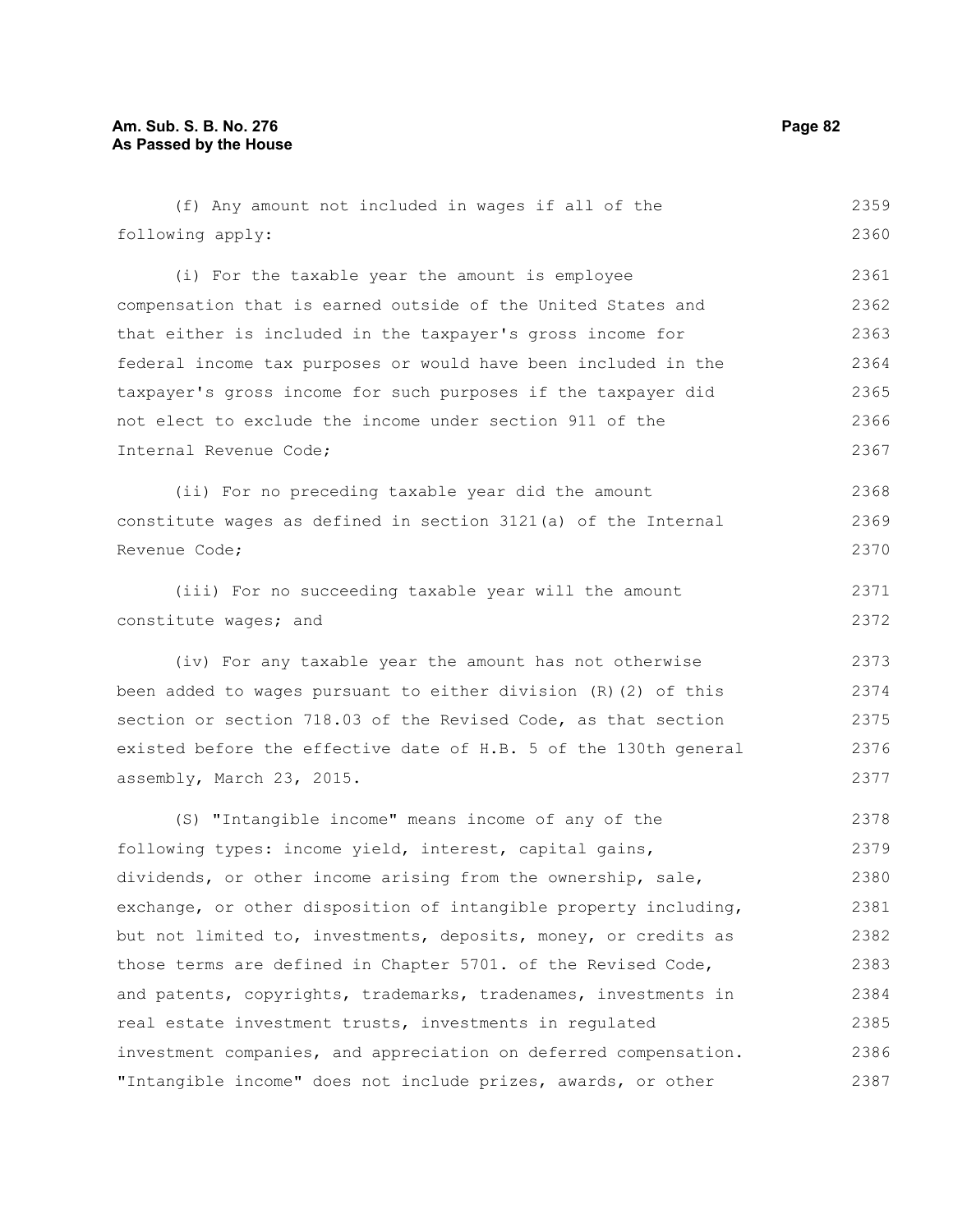income associated with any lottery winnings, gambling winnings, or other similar games of chance. 2388 2389

(T) "Taxable year" means the corresponding tax reporting period as prescribed for the taxpayer under the Internal Revenue Code. 2390 2391 2392

(U) "Tax administrator" means the individual charged with direct responsibility for administration of an income tax levied by a municipal corporation in accordance with this chapter, and also includes the following: 2393 2394 2395 2396

(1) A municipal corporation acting as the agent of another municipal corporation; 2397 2398

(2) A person retained by a municipal corporation to administer a tax levied by the municipal corporation, but only if the municipal corporation does not compensate the person in whole or in part on a contingency basis; 2399 2400 2401 2402

(3) The central collection agency or the regional income tax agency or their successors in interest, or another entity organized to perform functions similar to those performed by the central collection agency and the regional income tax agency. 2403 2404 2405 2406

"Tax administrator" does not include the tax commissioner. 2407

(V) "Employer" means a person that is an employer for federal income tax purposes. 2408 2409

(W) "Employee" means an individual who is an employee for federal income tax purposes. 2410 2411

(X) "Other payer" means any person, other than an individual's employer or the employer's agent, that pays an individual any amount included in the federal gross income of the individual. "Other payer" includes casino operators and 2412 2413 2414 2415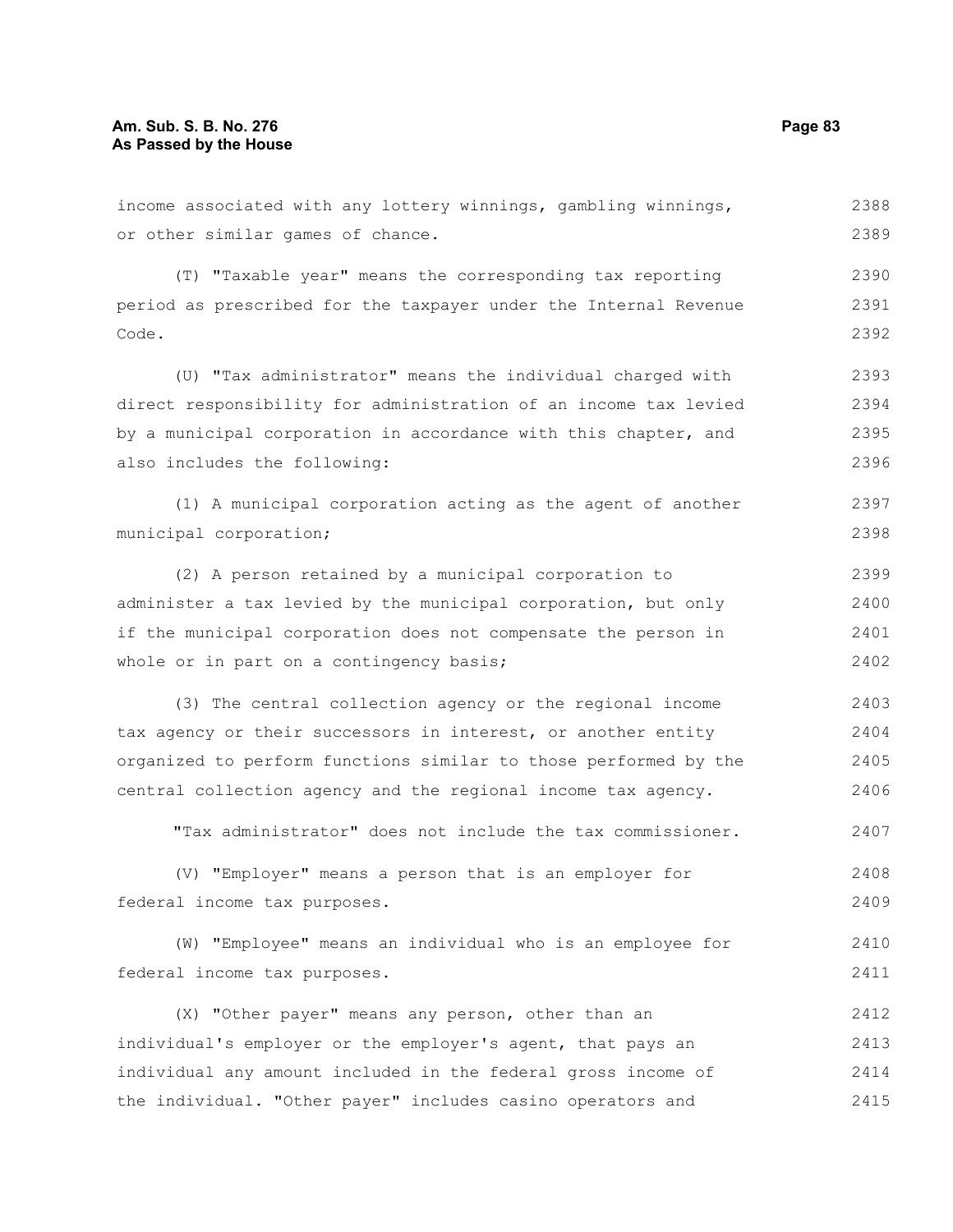video lottery terminal sales agents.

(Y) "Calendar quarter" means the three-month period ending on the last day of March, June, September, or December. 2417 2418

(Z) "Form 2106" means internal revenue service form 2106 filed by a taxpayer pursuant to the Internal Revenue Code. 2419 2420

(AA) "Municipal corporation" includes a joint economic development district or joint economic development zone that levies an income tax under section 715.691, 715.70, 715.71, or 715.72 of the Revised Code. 2421 2422 2423 2424

(BB) "Disregarded entity" means a single member limited liability company, a qualifying subchapter S subsidiary, or another entity if the company, subsidiary, or entity is a disregarded entity for federal income tax purposes. 2425 2426 2427 2428

(CC) "Generic form" means an electronic or paper form that is not prescribed by a particular municipal corporation and that is designed for reporting taxes withheld by an employer, agent of an employer, or other payer, estimated municipal income taxes, or annual municipal income tax liability or for filing a refund claim. 2429 2430 2431 2432 2433 2434

(DD) "Tax return preparer" means any individual described in section 7701(a)(36) of the Internal Revenue Code and 26 C.F.R. 301.7701-15. 2435 2436 2437

(EE) "Ohio business gateway" means the online computer network system, created under section 125.30 of the Revised Code, that allows persons to electronically file business reply forms with state agencies and includes any successor electronic filing and payment system. 2438 2439 2440 2441 2442

(FF) "Local board of tax review" and "board of tax review" 2443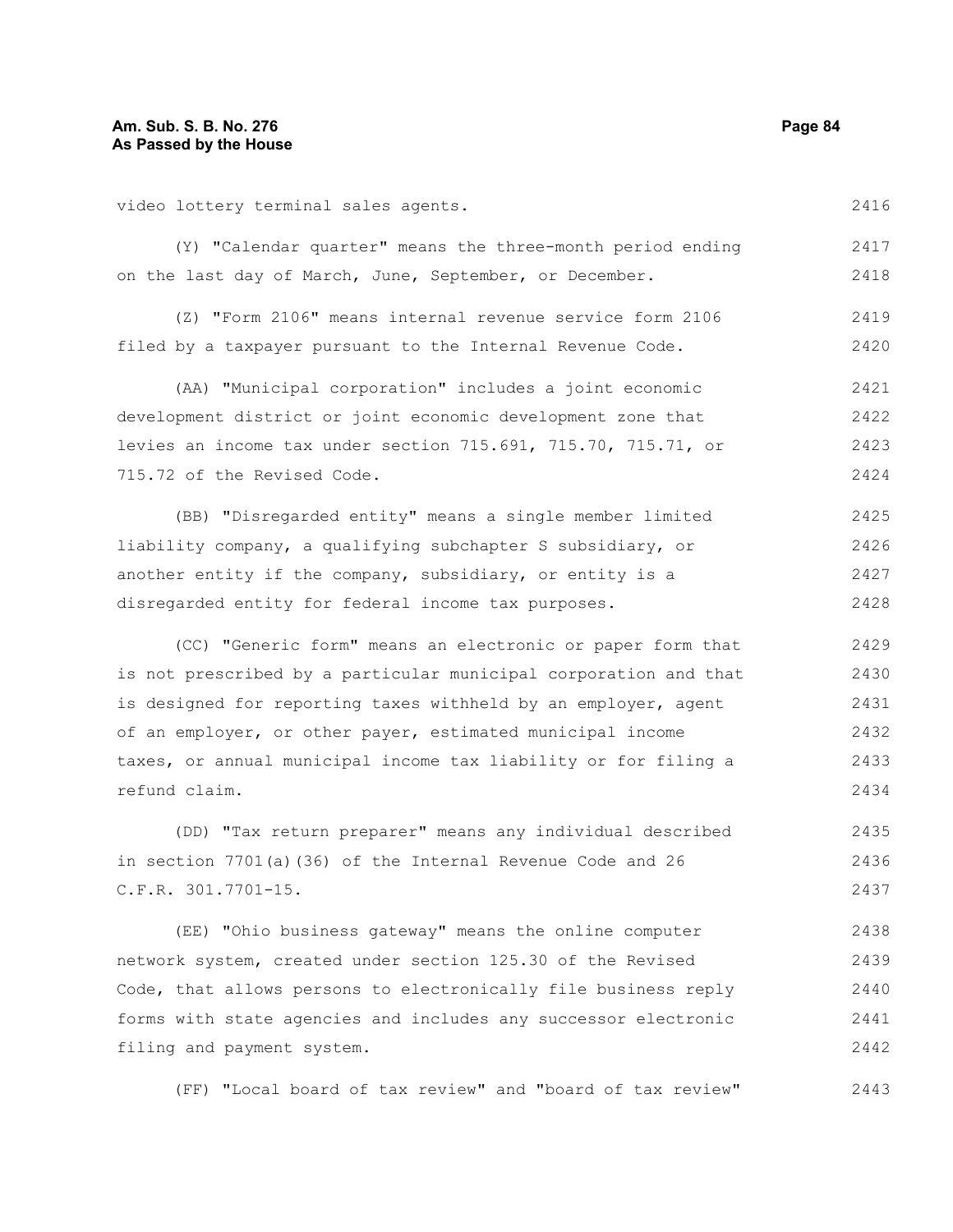mean the entity created under section 718.11 of the Revised Code. (GG) "Net operating loss" means a loss incurred by a person in the operation of a trade or business. "Net operating loss" does not include unutilized losses resulting from basis limitations, at-risk limitations, or passive activity loss limitations. (HH) "Casino operator" and "casino facility" have the same meanings as in section 3772.01 of the Revised Code. (II) "Video lottery terminal" has the same meaning as in section 3770.21 of the Revised Code. (JJ) "Video lottery terminal sales agent" means a lottery sales agent licensed under Chapter 3770. of the Revised Code to conduct video lottery terminals on behalf of the state pursuant to section 3770.21 of the Revised Code. (KK) "Postal service" means the United States postal service. (LL) "Certified mail," "express mail," "United States mail," "postal service," and similar terms include any delivery service authorized pursuant to section 5703.056 of the Revised Code. (MM) "Postmark date," "date of postmark," and similar terms include the date recorded and marked in the manner described in division (B)(3) of section 5703.056 of the Revised Code. (NN) "Related member" means a person that, with respect to the taxpayer during all or any portion of the taxable year, is 2444 2445 2446 2447 2448 2449 2450 2451 2452 2453 2454 2455 2456 2457 2458 2459 2460 2461 2462 2463 2464 2465 2466 2467 2468 2469 2470

either a related entity, a component member as defined in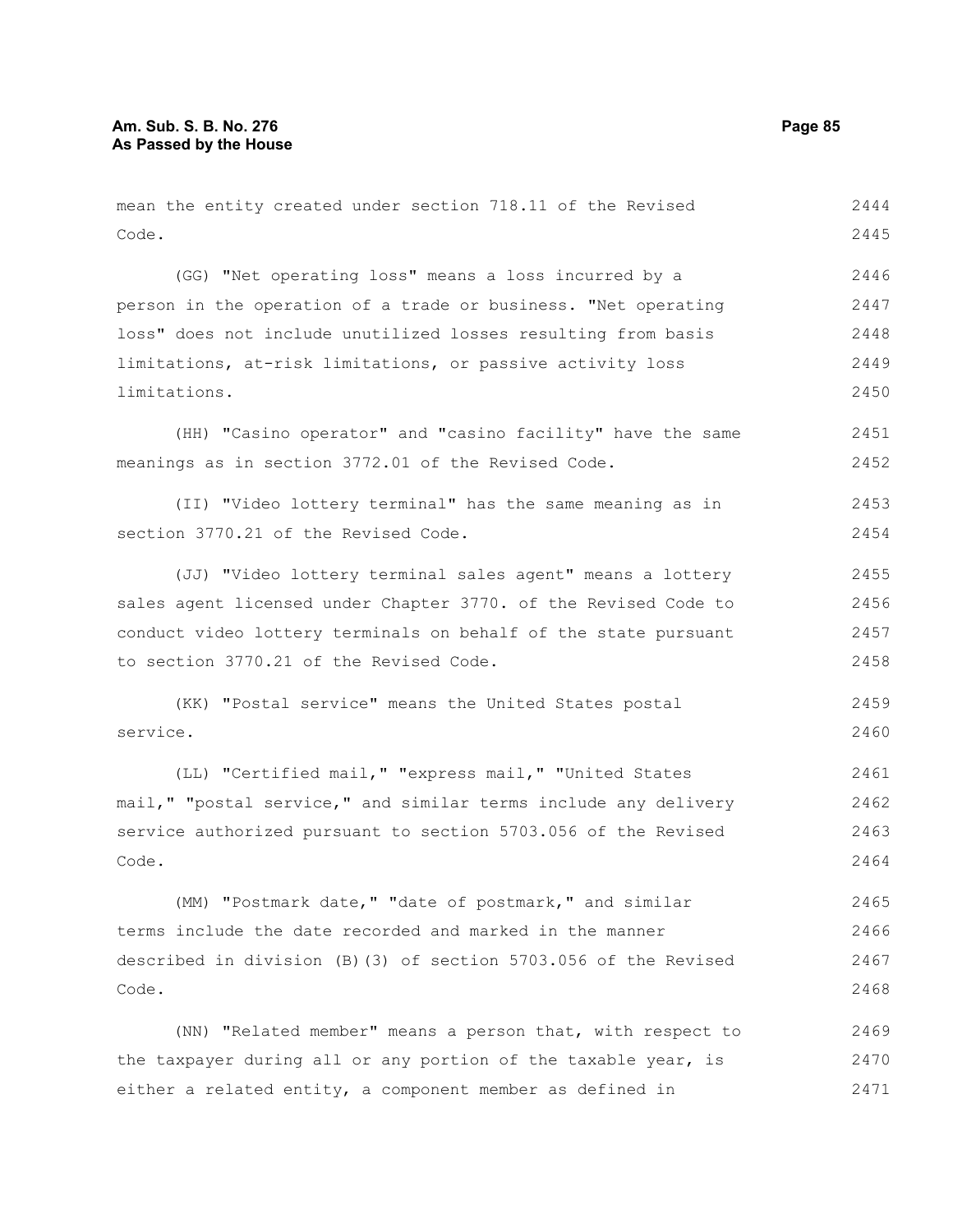#### **Am. Sub. S. B. No. 276 Page 86 As Passed by the House**

section 1563(b) of the Internal Revenue Code, or a person to or from whom there is attribution of stock ownership in accordance with section 1563(e) of the Internal Revenue Code except, for purposes of determining whether a person is a related member under this division, "twenty per cent" shall be substituted for "5 percent" wherever "5 percent" appears in section 1563(e) of the Internal Revenue Code. 2472 2473 2474 2475 2476 2477 2478

(OO) "Related entity" means any of the following:

(1) An individual stockholder, or a member of the stockholder's family enumerated in section 318 of the Internal Revenue Code, if the stockholder and the members of the stockholder's family own directly, indirectly, beneficially, or constructively, in the aggregate, at least fifty per cent of the value of the taxpayer's outstanding stock; 2480 2481 2482 2483 2484 2485

(2) A stockholder, or a stockholder's partnership, estate, trust, or corporation, if the stockholder and the stockholder's partnerships, estates, trusts, or corporations own directly, indirectly, beneficially, or constructively, in the aggregate, at least fifty per cent of the value of the taxpayer's outstanding stock; 2486 2487 2488 2489 2490 2491

(3) A corporation, or a party related to the corporation in a manner that would require an attribution of stock from the corporation to the party or from the party to the corporation under division (OO)(4) of this section, provided the taxpayer owns directly, indirectly, beneficially, or constructively, at least fifty per cent of the value of the corporation's outstanding stock; 2492 2493 2494 2495 2496 2497 2498

(4) The attribution rules described in section 318 of the Internal Revenue Code apply for the purpose of determining 2499 2500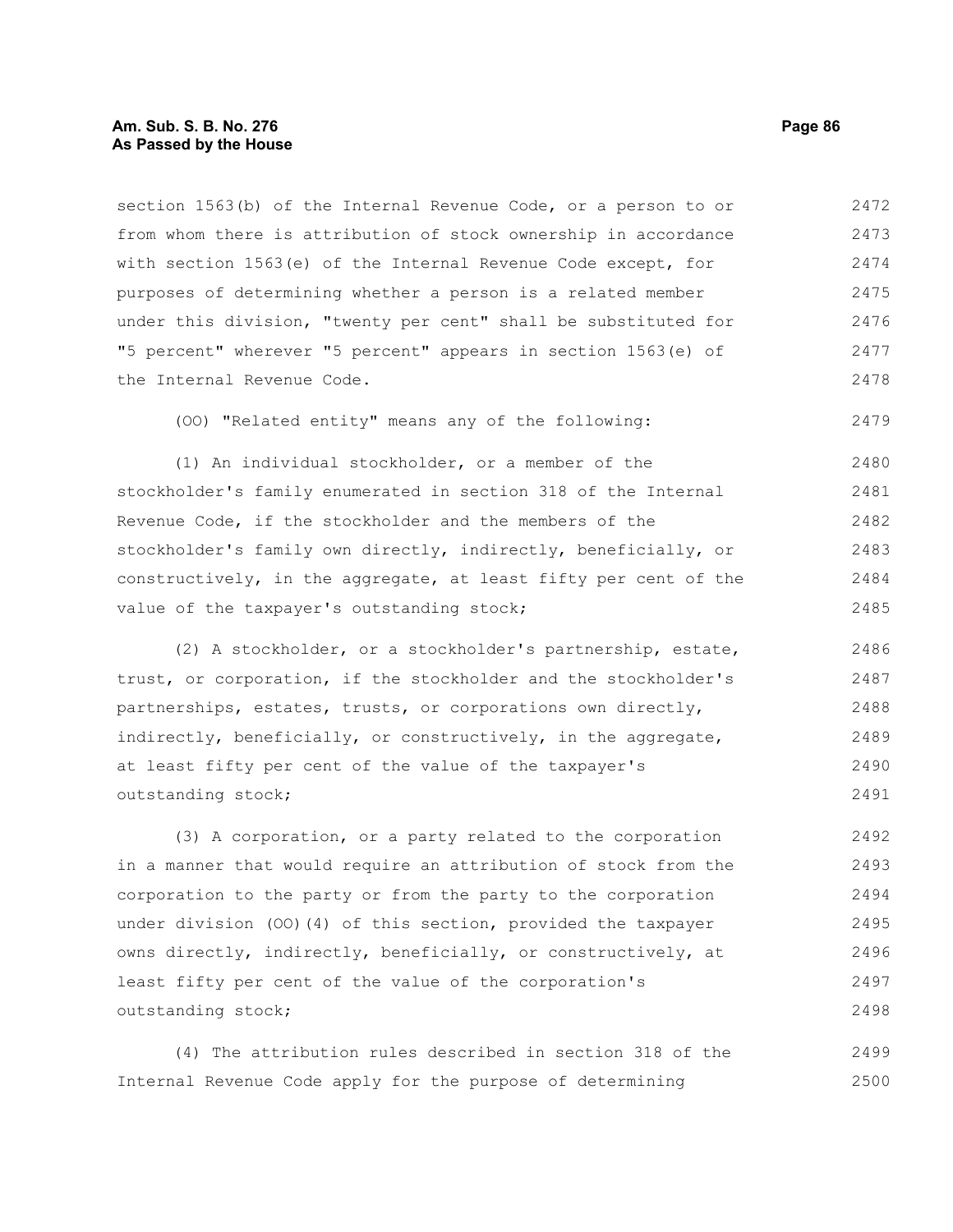# **Am. Sub. S. B. No. 276 Page 87 As Passed by the House**

whether the ownership requirements in divisions (OO)(1) to (3) of this section have been met. 2501 2502

(PP)(1) "Assessment" means a written finding by the tax administrator that a person has underpaid municipal income tax, or owes penalty and interest, or any combination of tax, penalty, or interest, to the municipal corporation that commences the person's time limitation for making an appeal to the local board of tax review pursuant to section 718.11 of the Revised Code, and has "ASSESSMENT" written in all capital letters at the top of such finding. 2503 2504 2505 2506 2507 2508 2509 2510

(2) "Assessment" does not include an informal notice denying a request for refund issued under division (B)(3) of section 718.19 of the Revised Code, a billing statement notifying a taxpayer of current or past-due balances owed to the municipal corporation, a tax administrator's request for additional information, a notification to the taxpayer of mathematical errors, or a tax administrator's other written correspondence to a person or taxpayer that does meet the criteria prescribed by division (PP)(1) of this section. 2511 2512 2513 2514 2515 2516 2517 2518 2519

(QQ) "Taxpayers' rights and responsibilities" means the rights provided to taxpayers in sections 718.11, 718.12, 718.19, 718.23, 718.36, 718.37, 718.38, 5717.011, and 5717.03 of the Revised Code and the responsibilities of taxpayers to file, report, withhold, remit, and pay municipal income tax and otherwise comply with Chapter 718. of the Revised Code and resolutions, ordinances, and rules adopted by a municipal corporation for the imposition and administration of a municipal income tax. 2520 2521 2522 2523 2524 2525 2526 2527 2528

(RR) "Qualified municipal corporation" means a municipal corporation that, by resolution or ordinance adopted on or 2529 2530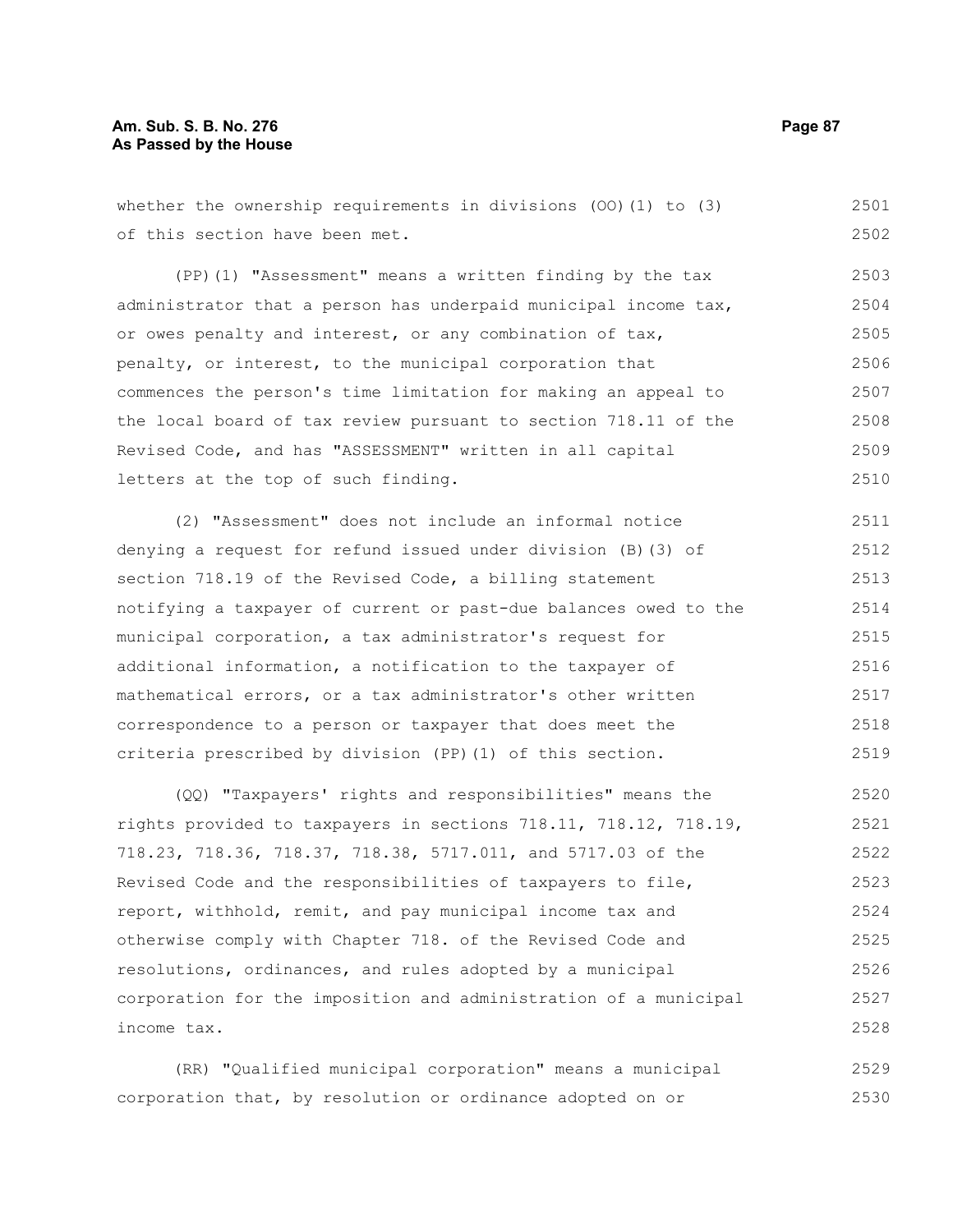# **Am. Sub. S. B. No. 276 Page 88 As Passed by the House**

before December 31, 2011, adopted Ohio adjusted gross income, as defined by section 5747.01 of the Revised Code, as the income subject to tax for the purposes of imposing a municipal income tax. 2531 2532 2533 2534

(SS)(1) "Pre-2017 net operating loss carryforward" means any net operating loss incurred in a taxable year beginning before January 1, 2017, to the extent such loss was permitted, by a resolution or ordinance of the municipal corporation that was adopted by the municipal corporation before January 1, 2016, to be carried forward and utilized to offset income or net profit generated in such municipal corporation in future taxable years. 2535 2536 2537 2538 2539 2540 2541 2542

(2) For the purpose of calculating municipal taxable income, any pre-2017 net operating loss carryforward may be carried forward to any taxable year, including taxable years beginning in 2017 or thereafter, for the number of taxable years provided in the resolution or ordinance or until fully utilized, whichever is earlier. 2543 2544 2545 2546 2547 2548

(TT) "Small employer" means any employer that had total revenue of less than five hundred thousand dollars during the preceding taxable year. For purposes of this division, "total revenue" means receipts of any type or kind, including, but not limited to, sales receipts; payments; rents; profits; gains, dividends, and other investment income; compensation; commissions; premiums; money; property; grants; contributions; donations; gifts; program service revenue; patient service revenue; premiums; fees, including premium fees and service fees; tuition payments; unrelated business revenue; reimbursements; any type of payment from a governmental unit, including grants and other allocations; and any other similar 2549 2550 2551 2552 2553 2554 2555 2556 2557 2558 2559 2560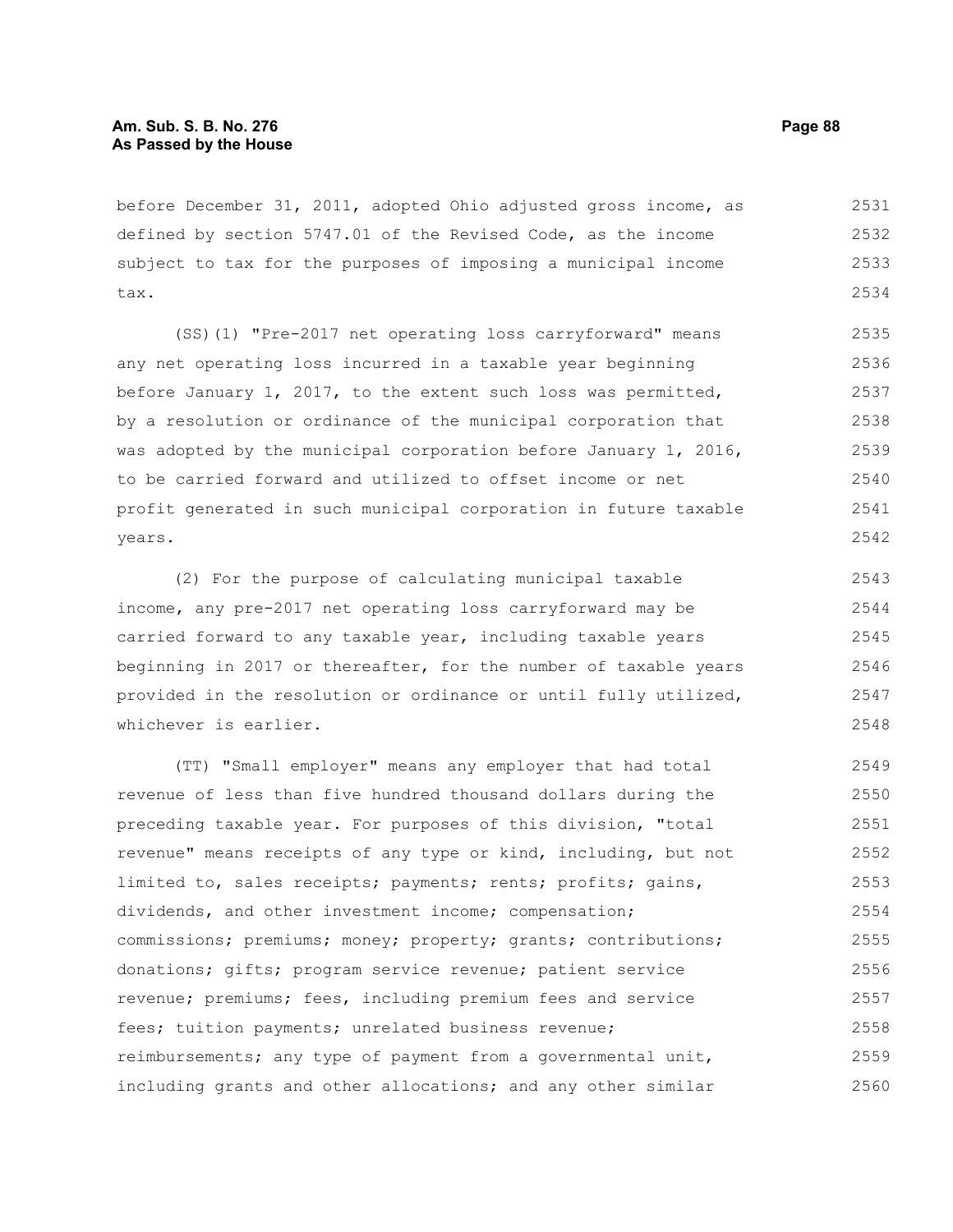## **Am. Sub. S. B. No. 276 Page 89 As Passed by the House**

receipts reported for federal income tax purposes or under generally accepted accounting principles. "Small employer" does not include the federal government; any state government, including any state agency or instrumentality; any political subdivision; or any entity treated as a government for financial accounting and reporting purposes. 2561 2562 2563 2564 2565 2566

(UU) "Audit" means the examination of a person or the inspection of the books, records, memoranda, or accounts of a person for the purpose of determining liability for a municipal income tax. 2567 2568 2569 2570

(VV) "Publicly traded partnership" means any partnership, an interest in which is regularly traded on an established securities market. A "publicly traded partnership" may have any number of partners. 2571 2572 2573 2574

(WW) "Tax commissioner" means the tax commissioner appointed under section 121.03 of the Revised Code. 2575 2576

(XX) "Out-of-state disaster business," "qualifying solicitation," "qualifying employee," "disaster work," "critical infrastructure," and "disaster response period" have the same meanings as in section 5703.94 of the Revised Code. 2577 2578 2579 2580

(YY) "Pension" means a retirement benefit plan, regardless of whether the plan satisfies the qualifications described under section 401(a) of the Internal Revenue Code, including amounts that are taxable under the "Federal Insurance Contributions Act," Chapter 21 of the Internal Revenue Code, excluding employee contributions and elective deferrals, and regardless of whether such amounts are paid in the same taxable year in which the amounts are included in the employee's wages, as defined by section 3121(a) of the Internal Revenue Code. 2581 2582 2583 2584 2585 2586 2587 2588 2589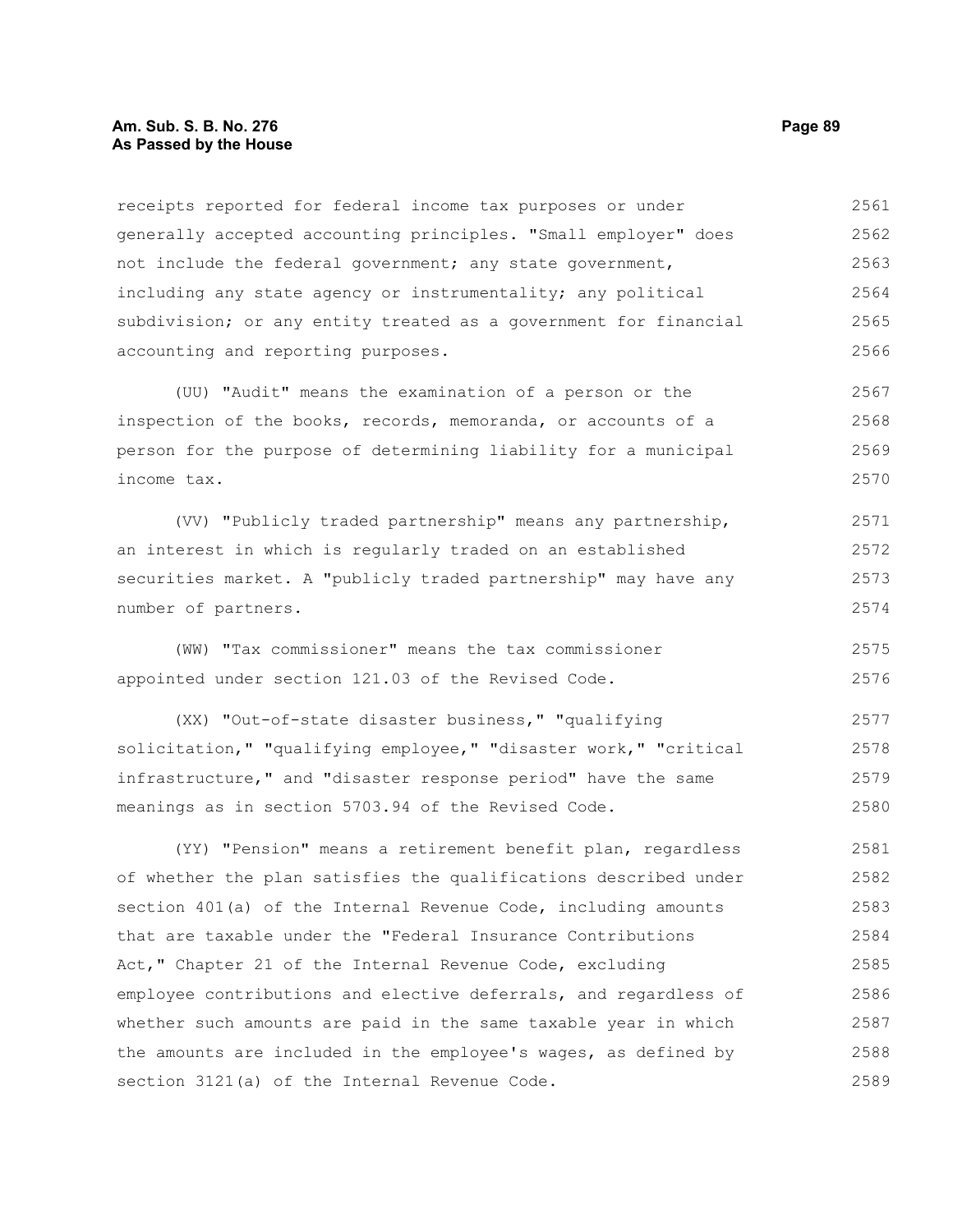## **Am. Sub. S. B. No. 276 Page 90 As Passed by the House**

(ZZ) "Retirement benefit plan" means an arrangement whereby an entity provides benefits to individuals either on or after their termination of service because of retirement or disability. "Retirement benefit plan" does not include wage continuation payments, severance payments, or payments made for accrued personal or vacation time. 2590 2591 2592 2593 2594 2595

**Sec. 1329.01.** (A) As used in sections 1329.01 to 1329.10 of the Revised Code:

(1) "Trade name" means a name used in business or trade to designate the business of the user and to which the user asserts a right to exclusive use. 2598 2599 2600

(2) "Fictitious name" means a name used in business or trade that is fictitious and that the user has not registered or is not entitled to register as a trade name. It does not include the name of record of any domestic corporation that is formed under Chapter 1701. or 1702. of the Revised Code, any foreign corporation that is registered pursuant to Chapter 1703. of the Revised Code, any domestic or foreign limited liability company that is formed under or registered pursuant to Chapter 1705. or 1706. of the Revised Code, any domestic or foreign limited partnership that is formed under or registered pursuant to Chapter 1782. of the Revised Code, or any domestic or foreign limited liability partnership that is formed under or registered pursuant to Chapter 1775. or 1776. of the Revised Code. 2601 2602 2603 2604 2605 2606 2607 2608 2609 2610 2611 2612 2613

(3) "Person" includes any individual, general partnership, limited partnership, limited liability partnership, corporation, association, professional association, limited liability company, society, foundation, federation, or organization formed under the laws of this state or any other state. 2614 2615 2616 2617 2618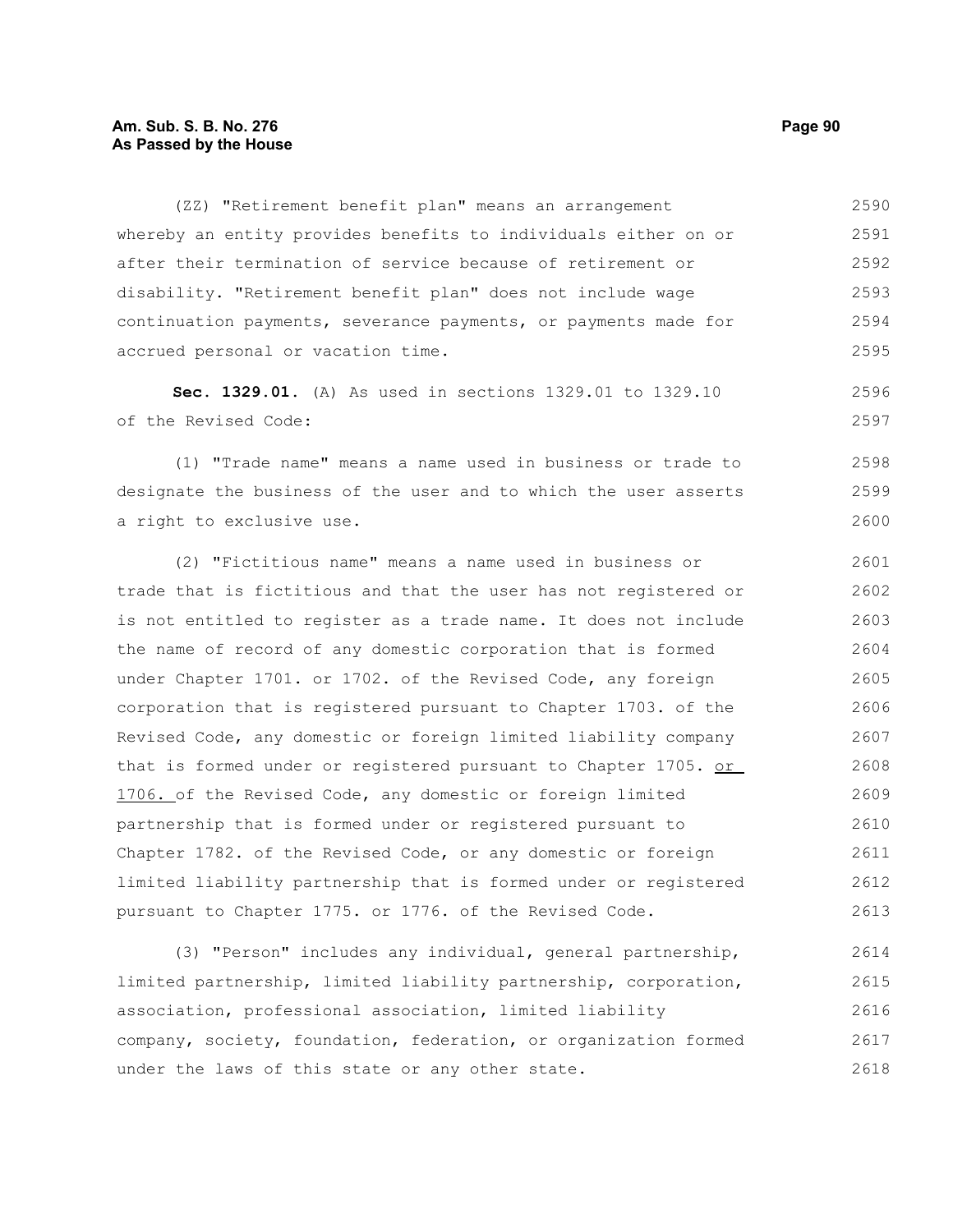## **Am. Sub. S. B. No. 276 Page 91 As Passed by the House**

(B) Except as provided in section 1701.041 of the Revised Code and subject to sections 1329.01 to 1329.10 of the Revised Code, any person may register with the secretary of state, on a form prescribed by the secretary of state, any trade name under which the person is operating, setting forth all of the following: 2619 2620 2621 2622 2623 2624

(1) The name and business address of the applicant for registration and any of the following that is applicable: 2625 2626

(a) If the applicant is a general partnership, the name and address of at least one partner or the identifying number the secretary of state assigns to the partnership pursuant to section 1776.05 of the Revised Code; 2627 2628 2629 2630

(b) If the applicant is a limited partnership, a corporation, professional association, limited liability company, or other entity, the form of the entity and the state under the laws of which it was formed. 2631 2632 2633 2634

(2) The trade name to be registered;

(3) The general nature of the business conducted by the applicant; 2636 2637

(4) The length of time during which the trade name has been used by the applicant in business operations in this state. 2638 2639

(C) The trade name application shall be signed by the applicant or by any authorized representative of the applicant. 2640 2641

A single trade name may be registered upon each trade name application submitted under sections 1329.01 to 1329.10 of the Revised Code. 2642 2643 2644

The trade name application shall be accompanied by a filing fee of thirty-nine dollars, payable to the secretary of 2645 2646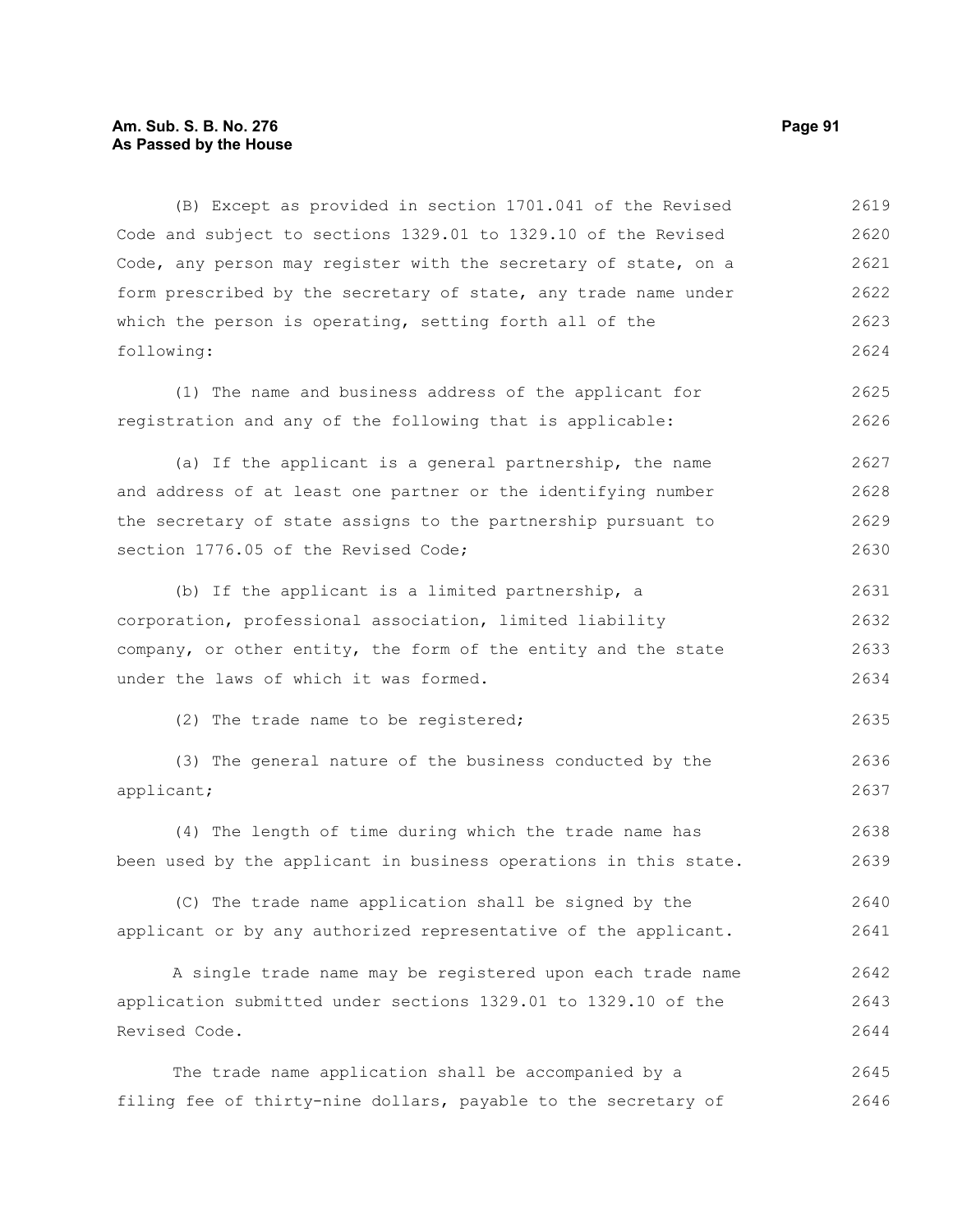| state.                                                           | 2647 |
|------------------------------------------------------------------|------|
| (D) Any person who does business under a fictitious name         | 2648 |
| and who has not registered and does not wish to register the     | 2649 |
| fictitious name as a trade name or who cannot do so because the  | 2650 |
| name is not available for registration shall report the use of   | 2651 |
| the fictitious name to the secretary of state, on a form         | 2652 |
| prescribed by the secretary of state, setting forth all of the   | 2653 |
| following:                                                       | 2654 |
| (1) The name and business address of the user and any of         | 2655 |
| the following that is applicable:                                | 2656 |
| (a) If the user is a general partnership, the name and           | 2657 |
| address of at least one partner or the identifying number the    | 2658 |
| secretary of state assigns to the partnership pursuant to        | 2659 |
| section 1775.105 of the Revised Code;                            | 2660 |
| (b) If the user is a limited partnership, a corporation,         | 2661 |
| professional association, limited liability company, or other    | 2662 |
| entity, the form of the entity and the state under whose laws it | 2663 |
| was formed.                                                      | 2664 |
| (2) The fictitious name being used;                              | 2665 |
| (3) The general nature of the business conducted by the          | 2666 |
| user.                                                            | 2667 |
| (E) The report of use of a fictitious name shall be signed       | 2668 |
| by the user or by any authorized representative of the user.     | 2669 |
| A single fictitious name may be registered upon each             | 2670 |
| fictitious name report submitted under sections 1329.01 to       | 2671 |
| 1329.10 of the Revised Code.                                     | 2672 |
| The fictitious name report shall be accompanied by a             | 2673 |
| filing fee of thirty-nine dollars, payable to the secretary of   | 2674 |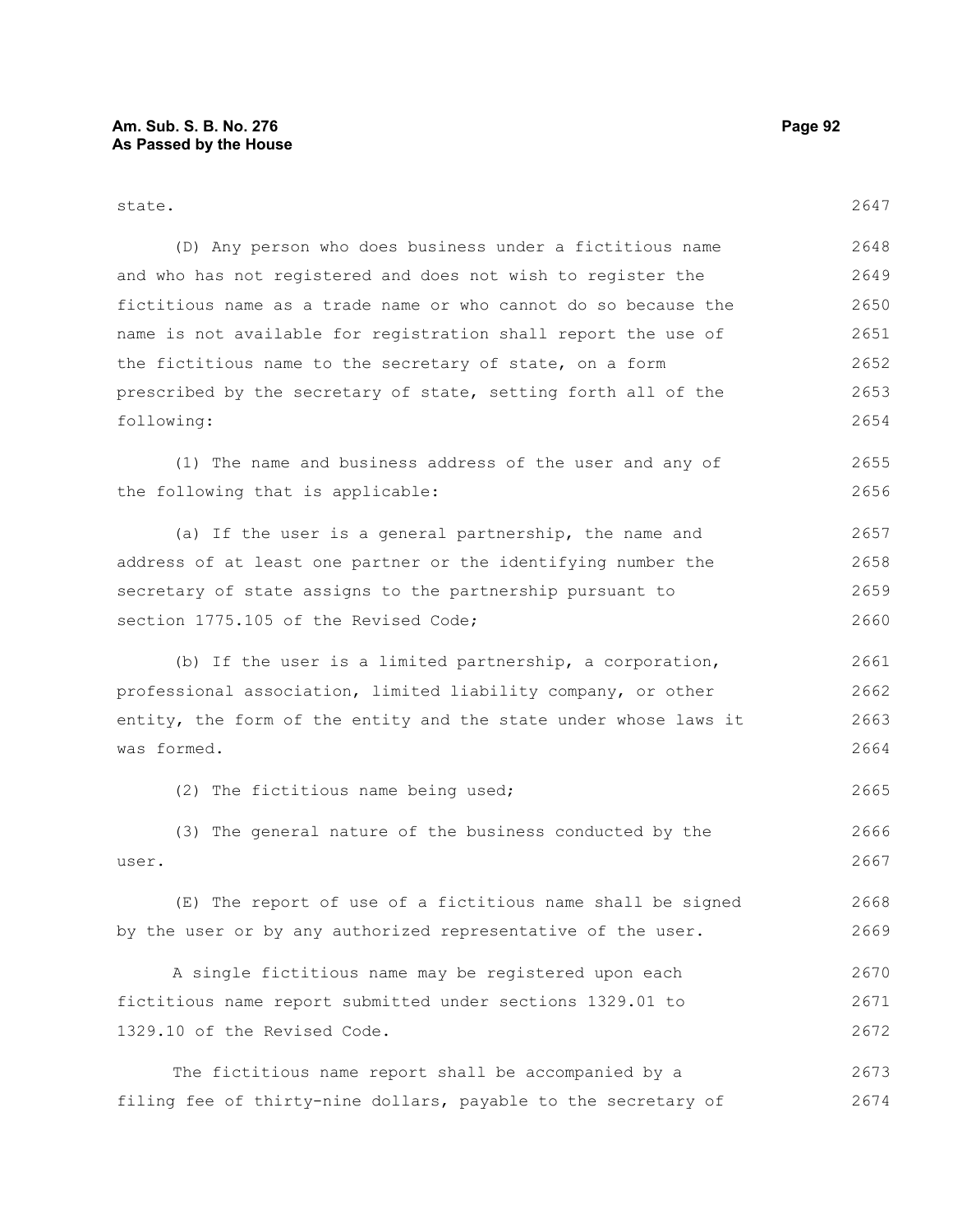state.

A report under this division shall be made within thirty days after the date of the first use of the fictitious name. 2676 2677

**Sec. 1329.02.** (A) The secretary of state shall not file an application for the registration of any trade name if the application indicates or implies that the trade name is connected with a government agency of this state, another state, or the United States and the trade name is not so connected or if the application indicates or implies that the applicant is incorporated and the application is not incorporated. Additionally, the secretary of state shall not file an application for the registration of any trade name if it is not distinguishable upon the records in the office of the secretary of state from any other trade name previously registered under sections 1329.01 to 1329.03 of the Revised Code, any corporate name, whether nonprofit or for profit and whether that of a domestic corporation or of a foreign corporation authorized to do business in this state, the name of any limited liability company registered in the office of the secretary of state pursuant to Chapter 1705. or 1706. of the Revised Code, whether domestic or foreign, the name of any limited liability partnership registered in the office of the secretary of state pursuant to Chapter 1775. or 1776. of the Revised Code, whether domestic or foreign, the name of any limited partnership registered in the office of the secretary of state pursuant to Chapter 1782. of the Revised Code, whether domestic or foreign, or any trademark, or service mark previously filed and recorded in the office of the secretary of state and not abandoned, unless the written consent of the corporation, limited liability company, limited liability partnership, or limited partnership, or the person to whom is registered the exclusive right to use 2678 2679 2680 2681 2682 2683 2684 2685 2686 2687 2688 2689 2690 2691 2692 2693 2694 2695 2696 2697 2698 2699 2700 2701 2702 2703 2704 2705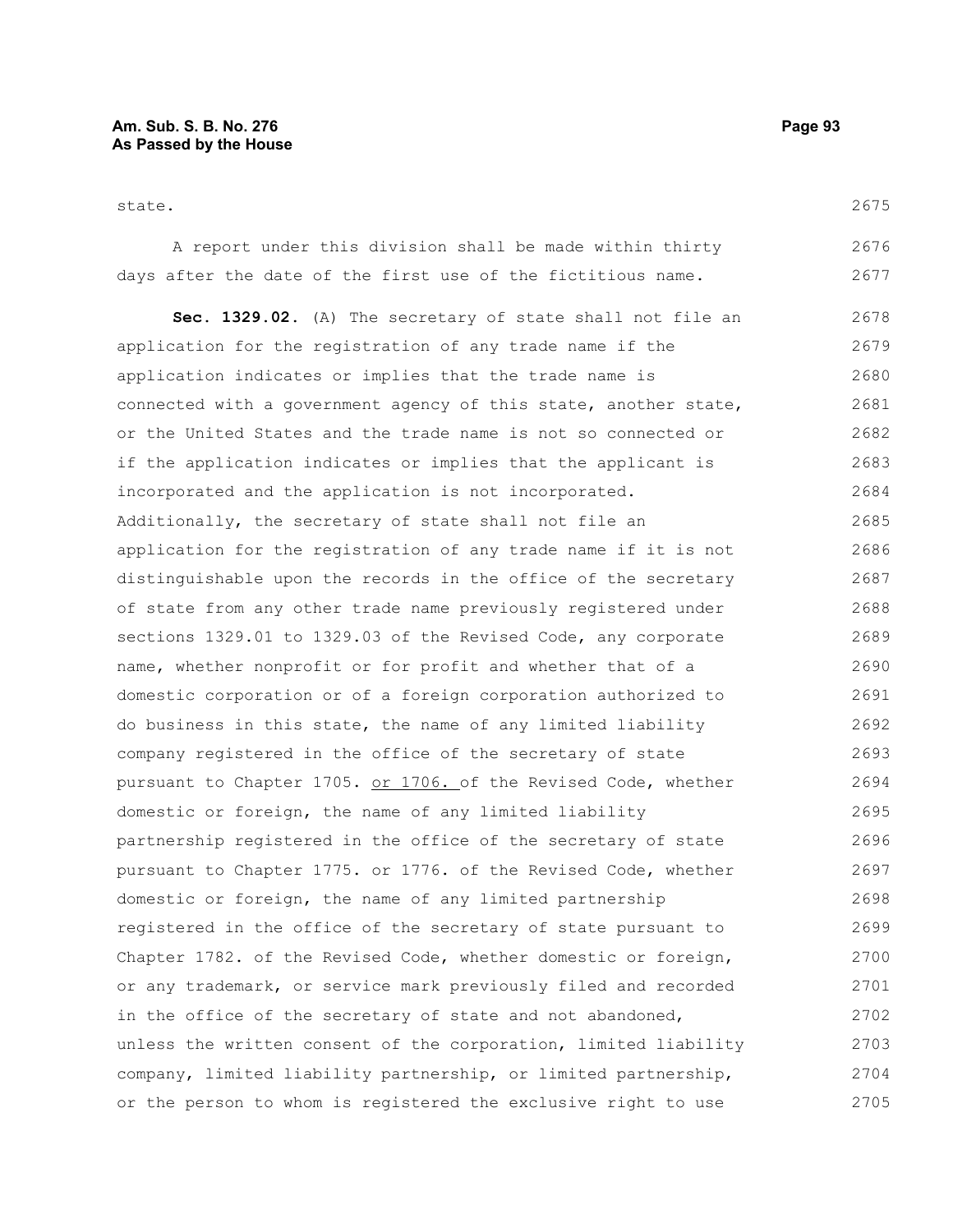#### **Am. Sub. S. B. No. 276 Page 94 As Passed by the House**

the trade name is filed in accordance with division (C) of section 1701.05 of the Revised Code with the application or the written consent of the former registrant of the trademark or service mark is filed with the application. The application for the registration of a trade name and the consent form shall be on a form prescribed by the secretary of state. 2706 2707 2708 2709 2710 2711

(B) The secretary of state shall determine for purposes of this section whether a name is distinguishable from another name in a manner consistent with the provisions of division (B) of section 1701.05 of the Revised Code. 2712 2713 2714 2715

**Sec. 1701.03.** (A) A corporation may be formed under this chapter for any purpose or combination of purposes for which individuals lawfully may associate themselves, except that, if the Revised Code contains special provisions pertaining to the formation of any designated type of corporation other than a professional association, as defined in section 1785.01 of the Revised Code, a corporation of that type shall be formed in accordance with the special provisions. 2716 2717 2718 2719 2720 2721 2722 2723

(B) On and after July 1, 1994, a corporation may be formed under this chapter for the purpose of carrying on the practice of any profession, including, but not limited to, a corporation for the purpose of providing public accounting or certified public accounting services, a corporation for the erection, owning, and conducting of a sanitarium for receiving and caring for patients, medical and hygienic treatment of patients, and instruction of nurses in the treatment of disease and in hygiene, a corporation for the purpose of providing architectural, landscape architectural, professional engineering, or surveying services or any combination of those types of services, and a corporation for the purpose of 2724 2725 2726 2727 2728 2729 2730 2731 2732 2733 2734 2735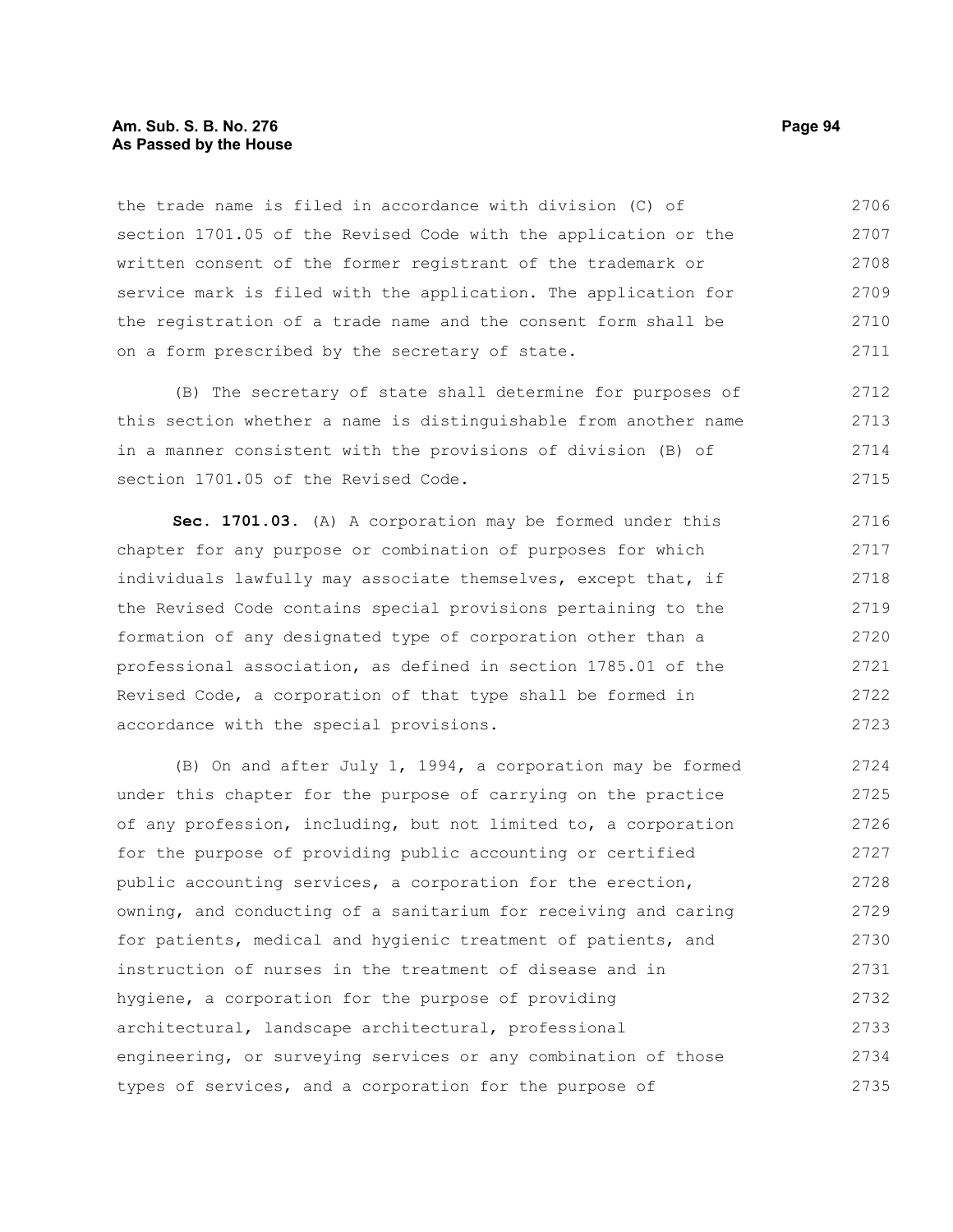providing a combination of the professional services, as defined in section 1785.01 of the Revised Code, of optometrists authorized under Chapter 4725. of the Revised Code, chiropractors authorized under Chapter 4734. of the Revised Code to practice chiropractic or acupuncture, psychologists authorized under Chapter 4732. of the Revised Code, registered or licensed practical nurses authorized under Chapter 4723. of the Revised Code, pharmacists authorized under Chapter 4729. of the Revised Code, physical therapists authorized under sections 4755.40 to 4755.56 of the Revised Code, occupational therapists authorized under sections 4755.04 to 4755.13 of the Revised Code, mechanotherapists authorized under section 4731.151 of the Revised Code, doctors of medicine and surgery, osteopathic medicine and surgery, or podiatric medicine and surgery authorized under Chapter 4731. of the Revised Code, and licensed professional clinical counselors, licensed professional counselors, independent social workers, social workers, independent marriage and family therapists, or marriage and family therapists authorized under Chapter 4757. of the Revised Code. 2736 2737 2738 2739 2740 2741 2742 2743 2744 2745 2746 2747 2748 2749 2750 2751 2752 2753 2754 2755

This chapter does not restrict, limit, or otherwise affect the authority or responsibilities of any agency, board, commission, department, office, or other entity to license, register, and otherwise regulate the professional conduct of individuals or organizations of any kind rendering professional services, as defined in section 1785.01 of the Revised Code, in this state or to regulate the practice of any profession that is within the jurisdiction of the agency, board, commission, department, office, or other entity, notwithstanding that an individual is a director, officer, employee, or other agent of a corporation formed under this chapter and is rendering 2756 2757 2758 2759 2760 2761 2762 2763 2764 2765 2766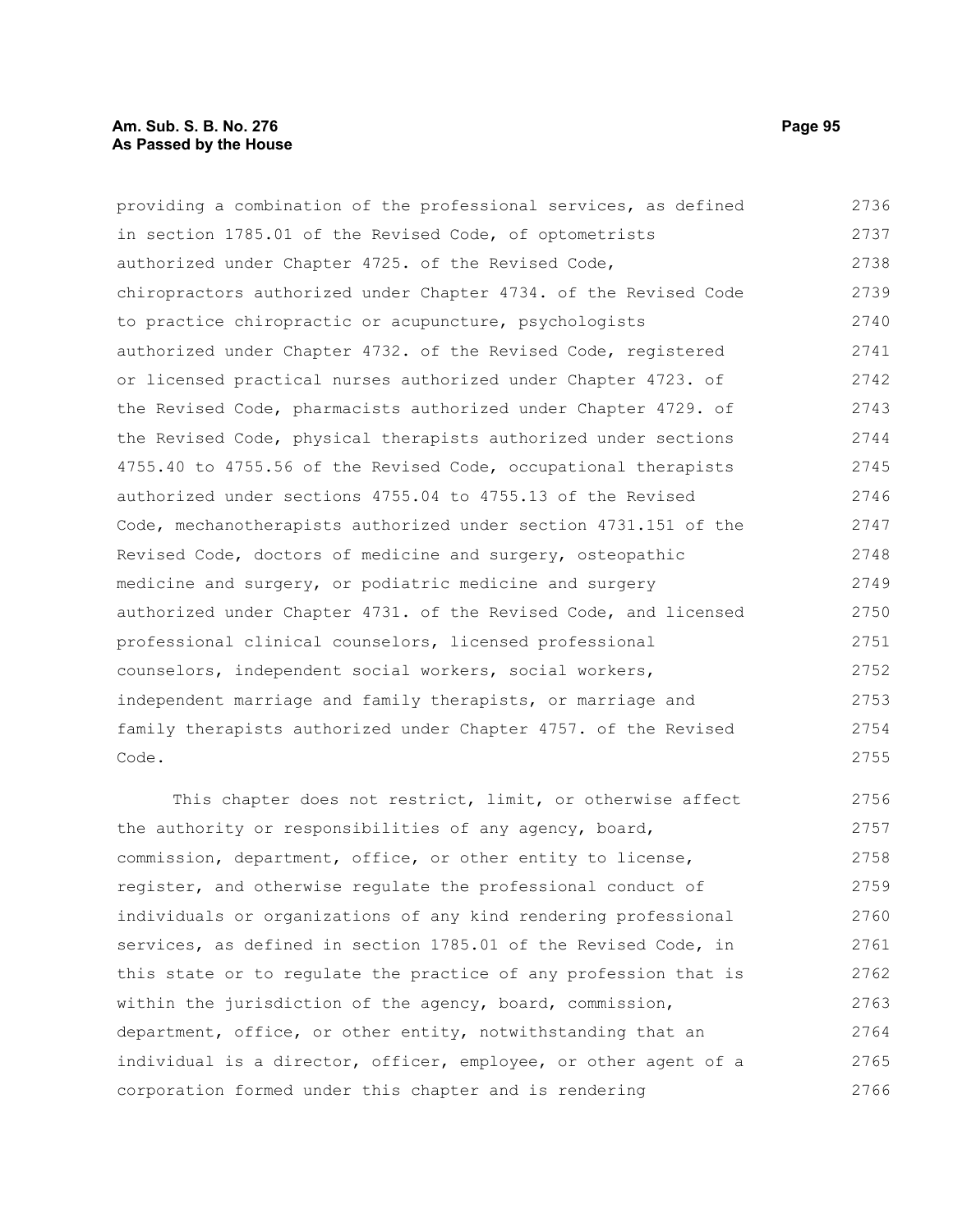professional services or engaging in the practice of a profession through a corporation formed under this chapter or that the organization is a corporation formed under this chapter. 2767 2768 2769 2770

(C) Nothing in division (A) or (B) of this section precludes the organization of a professional association in accordance with this chapter and Chapter 1785. of the Revised Code or the formation of a limited liability company under Chapter 1705. or 1706. of the Revised Code with respect to a business, as defined in section 1705.01 of the Revised Codetrade, occupation, or profession. 2771 2772 2773 2774 2775 2776 2777

(D) No corporation formed for the purpose of providing a combination of the professional services, as defined in section 1785.01 of the Revised Code, of optometrists authorized under Chapter 4725. of the Revised Code, chiropractors authorized under Chapter 4734. of the Revised Code to practice chiropractic or acupuncture, psychologists authorized under Chapter 4732. of the Revised Code, registered or licensed practical nurses authorized under Chapter 4723. of the Revised Code, pharmacists authorized under Chapter 4729. of the Revised Code, physical therapists authorized under sections 4755.40 to 4755.56 of the Revised Code, occupational therapists authorized under sections 4755.04 to 4755.13 of the Revised Code, mechanotherapists authorized under section 4731.151 of the Revised Code, doctors of medicine and surgery, osteopathic medicine and surgery, or podiatric medicine and surgery authorized under Chapter 4731. of the Revised Code, and licensed professional clinical counselors, licensed professional counselors, independent social workers, social workers, independent marriage and family therapists, or marriage and family therapists authorized under Chapter 4757. of the Revised Code shall control the professional clinical 2778 2779 2780 2781 2782 2783 2784 2785 2786 2787 2788 2789 2790 2791 2792 2793 2794 2795 2796 2797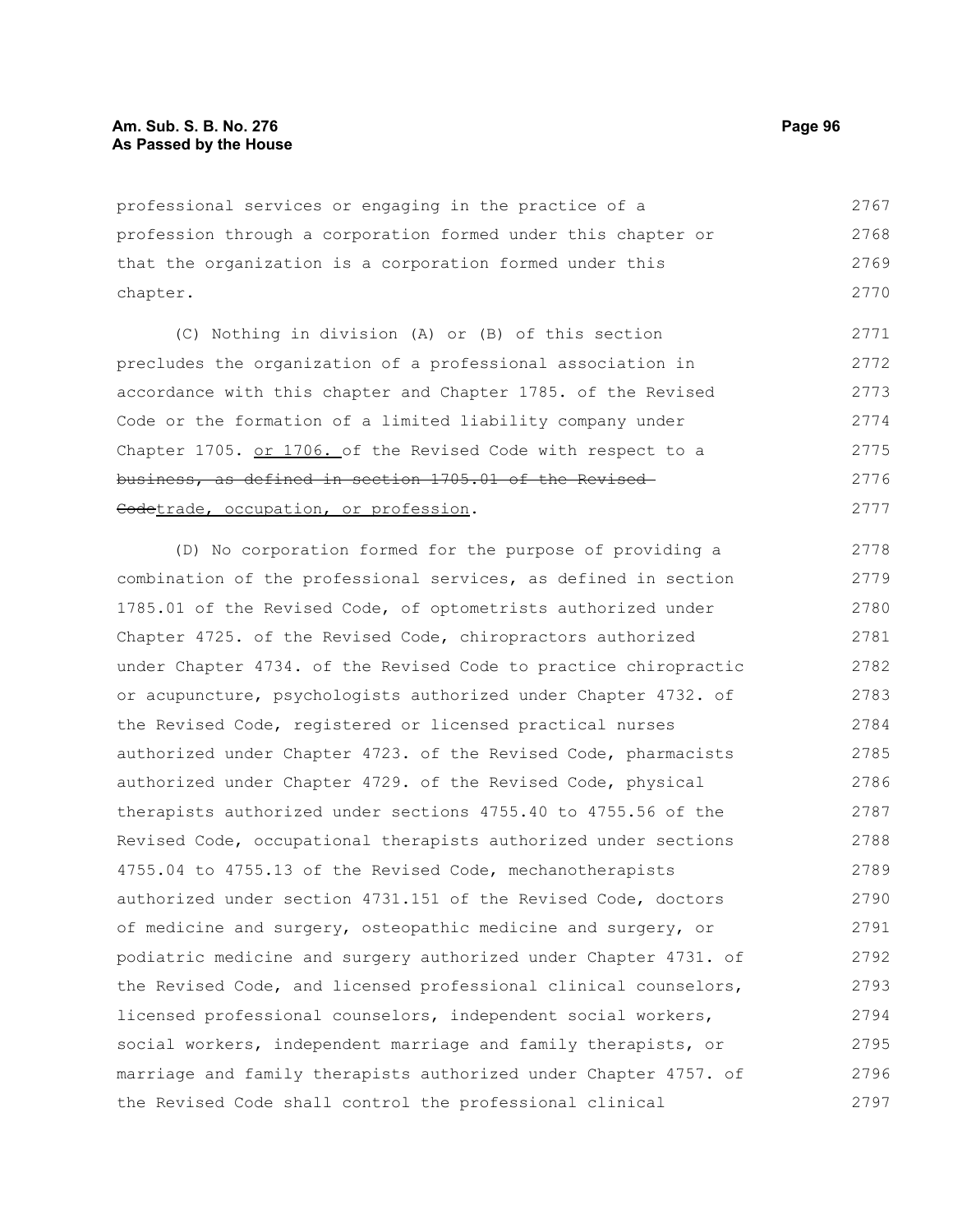## **Am. Sub. S. B. No. 276 Page 97 As Passed by the House**

judgment exercised within accepted and prevailing standards of practice of a licensed, certificated, or otherwise legally authorized optometrist, chiropractor, chiropractor practicing acupuncture through the state chiropractic board, psychologist, nurse, pharmacist, physical therapist, occupational therapist, mechanotherapist, doctor of medicine and surgery, osteopathic medicine and surgery, or podiatric medicine and surgery, licensed professional clinical counselor, licensed professional counselor, independent social worker, social worker, independent marriage and family therapist, or marriage and family therapist in rendering care, treatment, or professional advice to an individual patient. 2798 2799 2800 2801 2802 2803 2804 2805 2806 2807 2808 2809

This division does not prevent a hospital, as defined in section 3727.01 of the Revised Code, insurer, as defined in section 3999.36 of the Revised Code, or intermediary organization, as defined in section 1751.01 of the Revised Code, from entering into a contract with a corporation described in this division that includes a provision requiring utilization review, quality assurance, peer review, or other performance or quality standards. Those activities shall not be construed as controlling the professional clinical judgment of an individual practitioner listed in this division. 2810 2811 2812 2813 2814 2815 2816 2817 2818 2819

**Sec. 1701.05.** (A) Except as provided in this section, and in sections 1701.75, 1701.78, and 1701.82 of the Revised Code, which sections relate to the reorganization, merger, and consolidation of corporations, the corporate name of a domestic corporation shall comply with all of the following: 2820 2821 2822 2823 2824

(1) It shall end with or include the word or abbreviation "company," "co.," "corporation," "corp.," "incorporated," or "inc." 2825 2826 2827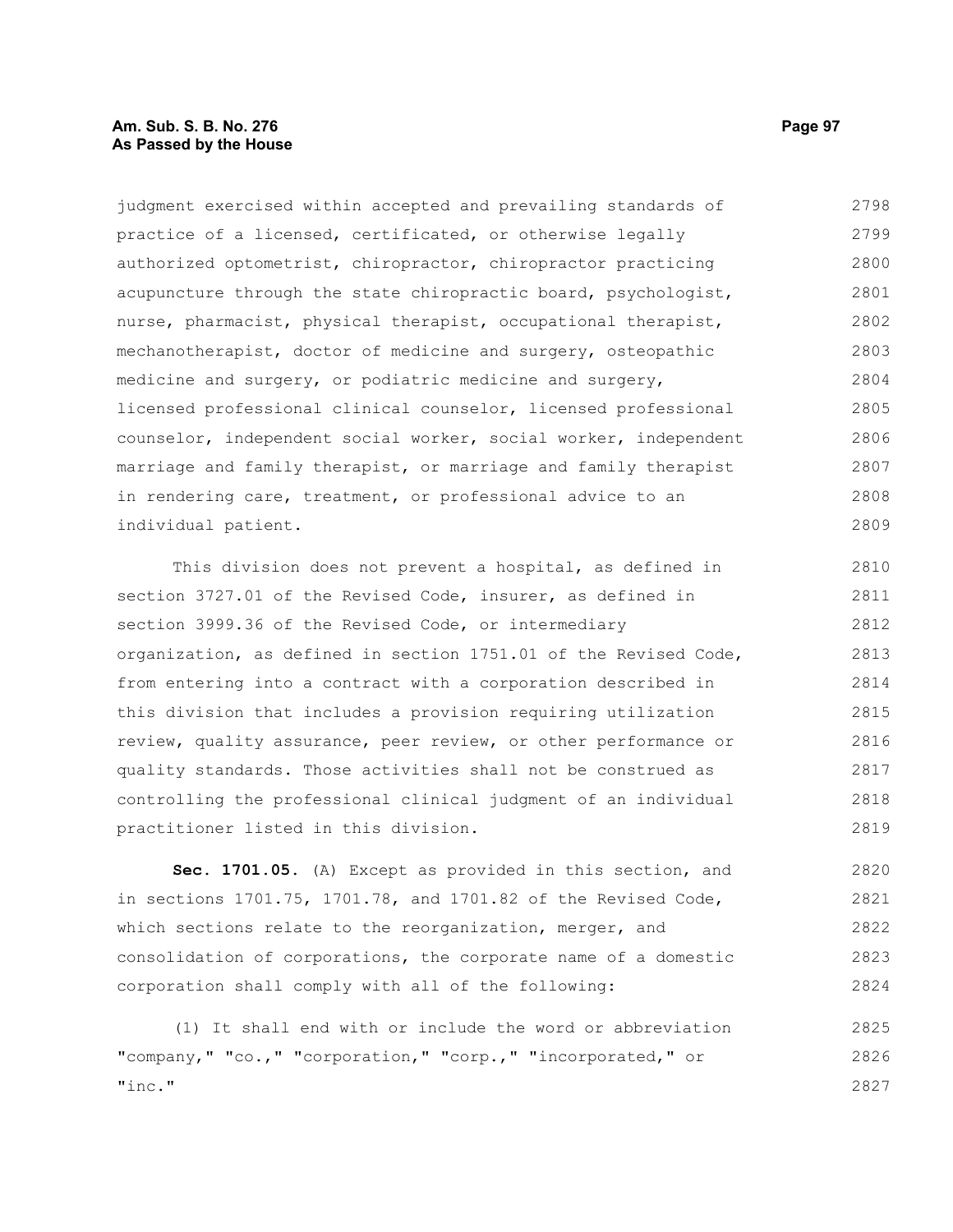## **Am. Sub. S. B. No. 276 Page 98 As Passed by the House**

office of the secretary of state from all of the following: (a) The name of any other corporation, whether nonprofit or for profit and whether that of a domestic or of a foreign corporation authorized to do business in this state; (b) The name of any limited liability company registered in the office of the secretary of state pursuant to Chapter 1705. or 1706. of the Revised Code, whether domestic or foreign; (c) The name of any limited liability partnership registered in the office of the secretary of state pursuant to Chapter 1775. or 1776. of the Revised Code, whether domestic or foreign; (d) The name of any limited partnership registered in the office of the secretary of state pursuant to Chapter 1782. of the Revised Code, whether domestic or foreign; (e) Any trade name the exclusive right to which is at the time in question registered in the office of the secretary of state pursuant to Chapter 1329. of the Revised Code. 2829 2830 2831 2832 2833 2834 2835 2836 2837 2838 2839 2840 2841 2842 2843 2844 2845

(2) It shall be distinguishable upon the records in the

(3) It shall not contain any language that indicates or implies that the corporation is connected with a government agency of this state, another state, or the United States. 2846 2847 2848

(B) The secretary of state shall determine for purposes of this section whether a name is "distinguishable" from another name upon the secretary of state's records. Without excluding other names that may not constitute distinguishable names in this state, a name is not considered distinguishable from another name for purposes of this section solely because it differs from the other name in only one or more of the following manners: 2849 2850 2851 2852 2853 2854 2855 2856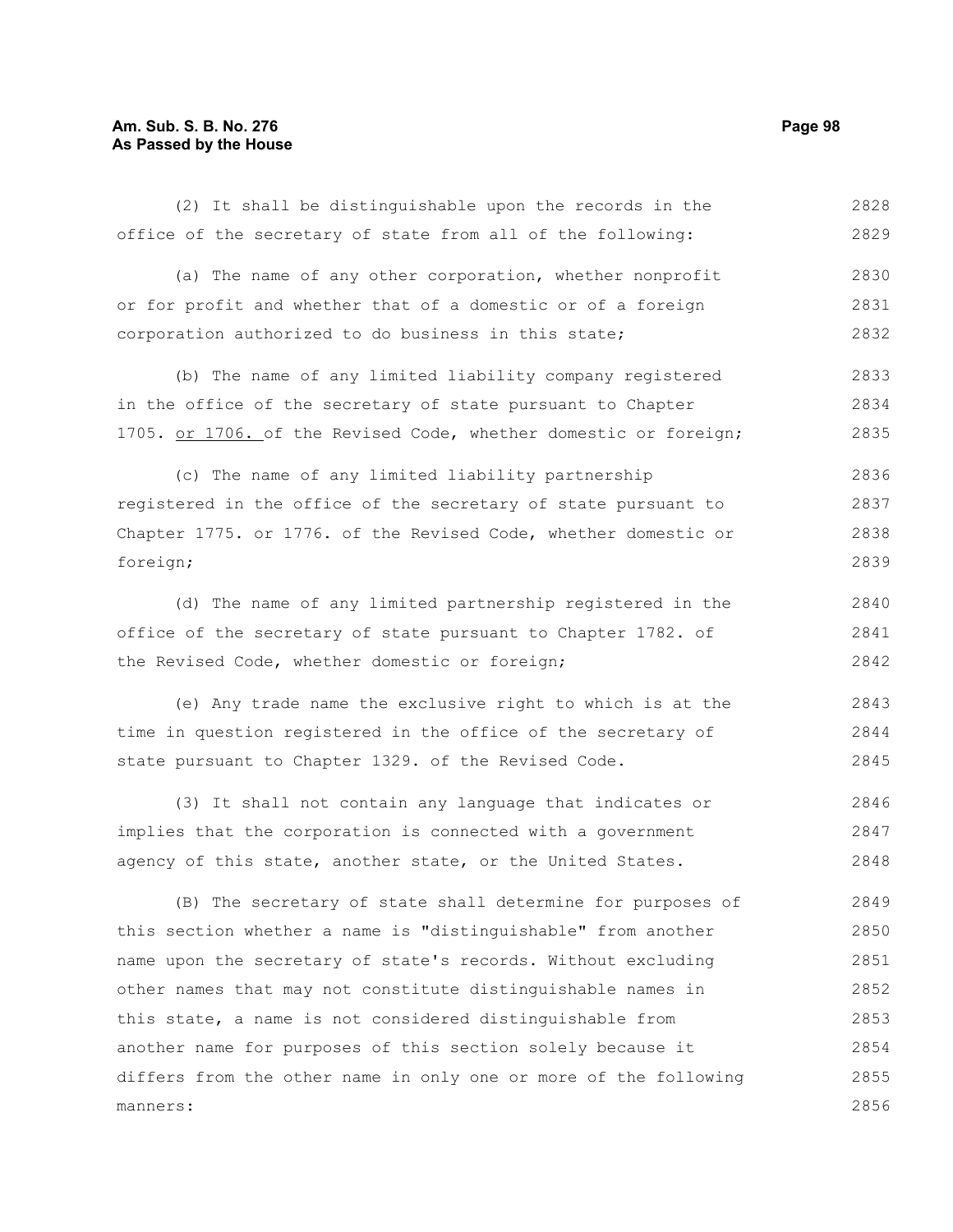(1) The use of the word "corporation," "company," "incorporated," "limited," or any abbreviation of any of those words; (2) The use of any article, conjunction, contraction, abbreviation, or punctuation; (3) The use of a different tense or number of the same word. (C) A corporation may apply to the secretary of state for authorization to use a name that is not distinguishable upon the secretary of state's records from the name of any other corporation, limited liability company, limited liability partnership, or limited partnership, or from a registered trade name, if there also is filed in the office of the secretary of state, on a form prescribed by the secretary of state, the consent of the other entity or, in the case of a registered trade name, the person in whose name is registered the exclusive 2857 2858 2859 2860 2861 2862 2863 2864 2865 2866 2867 2868 2869 2870 2871 2872

right to use the name, which consent is evidenced in a writing signed by any authorized officer or any authorized representative of the other entity or person. 2873 2874 2875

(D) In case of judicial sale or judicial transfer, by sale or transfer of good will or otherwise, of the right to use the name of a corporation, whether nonprofit or for profit, and whether that of a domestic corporation or of a foreign corporation authorized to exercise its corporate privileges in this state or to do business in this state, the secretary of state, at the instance of the purchaser or transferee of such right, shall accept for filing articles of a corporation with a name the same as or similar to the name of such other corporation, if there also is filed in the office of the secretary of state a certified copy of the decree or order of 2876 2877 2878 2879 2880 2881 2882 2883 2884 2885 2886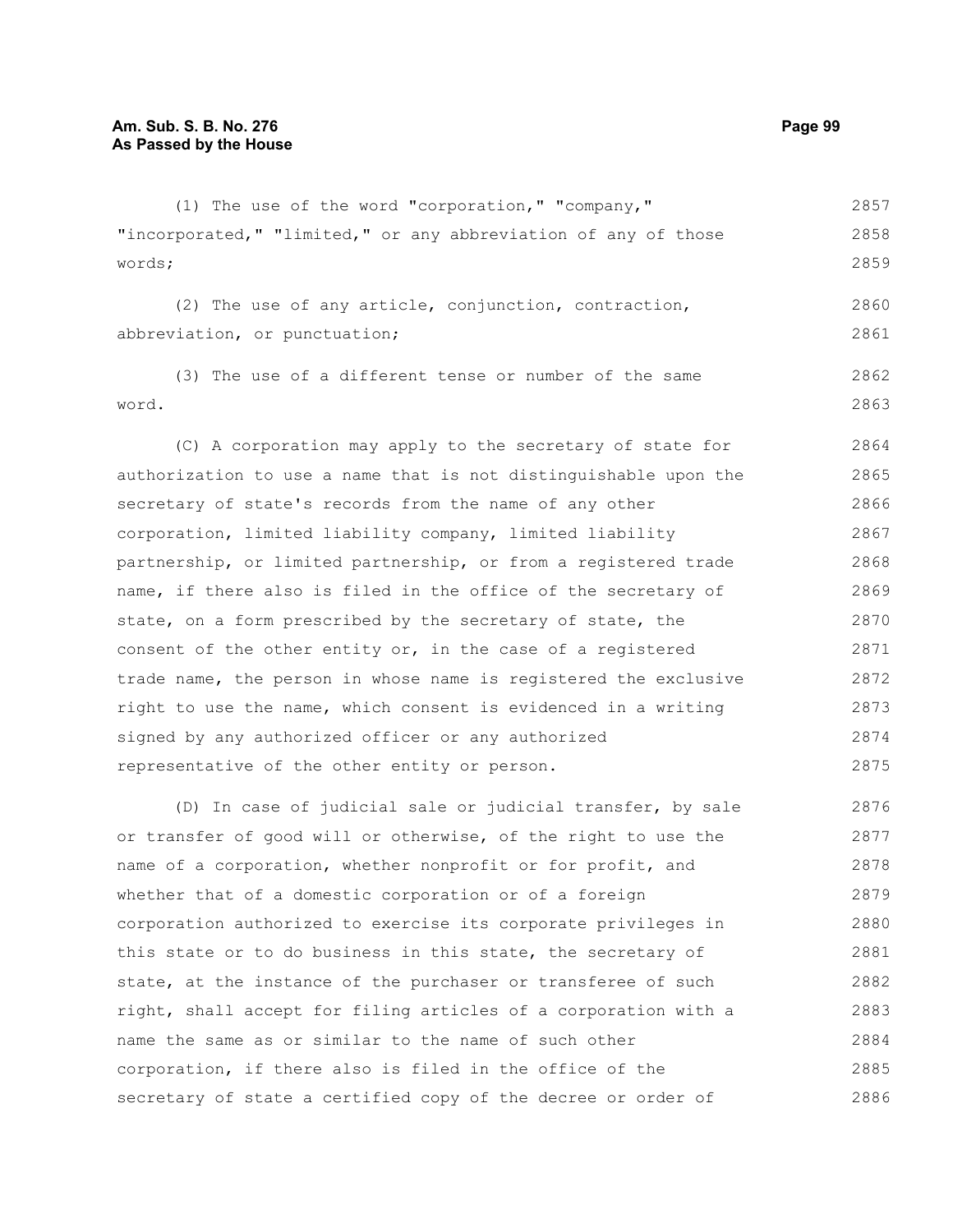# **Am. Sub. S. B. No. 276 Page 100 As Passed by the House**

court confirming or otherwise evidencing the purchase or transfer. 2887 2888

(E) Any person who wishes to reserve a name for a proposed new corporation, or any corporation intending to change its name, may submit to the secretary of state a written application, on a form prescribed by the secretary of state, for the exclusive right to use a specified name as the name of a corporation. If the secretary of state finds that, under this section, the specified name is available for such use, the secretary of state shall file the application and, from the date of the filing, the applicant shall have the exclusive right for one hundred eighty days to use the specified name as the name of a corporation, counting the date of such filing as the first of one hundred eighty days. The right so obtained may be transferred by the applicant or other holder thereof by the filing in the office of the secretary of state of a written transfer, on a form prescribed by the secretary of state, stating the name and address of the transferee. 2889 2890 2891 2892 2893 2894 2895 2896 2897 2898 2899 2900 2901 2902 2903 2904

**Sec. 1701.791.** (A) If the constituent entities in a merger or consolidation include entities that are not corporations, the constituent entities may be merged or consolidated into a surviving or new entity that is not a domestic corporation, as provided in this section. Pursuant to an agreement of merger or consolidation between the constituent entities as provided in this section, a domestic corporation and, if so provided, one or more additional domestic or foreign entities, may be merged into a surviving entity other than a domestic corporation, or a domestic corporation together with one or more additional domestic or foreign entities may be consolidated into a new entity other than a domestic corporation, to be formed by such consolidation. The merger or consolidation must be permitted by 2905 2906 2907 2908 2909 2910 2911 2912 2913 2914 2915 2916 2917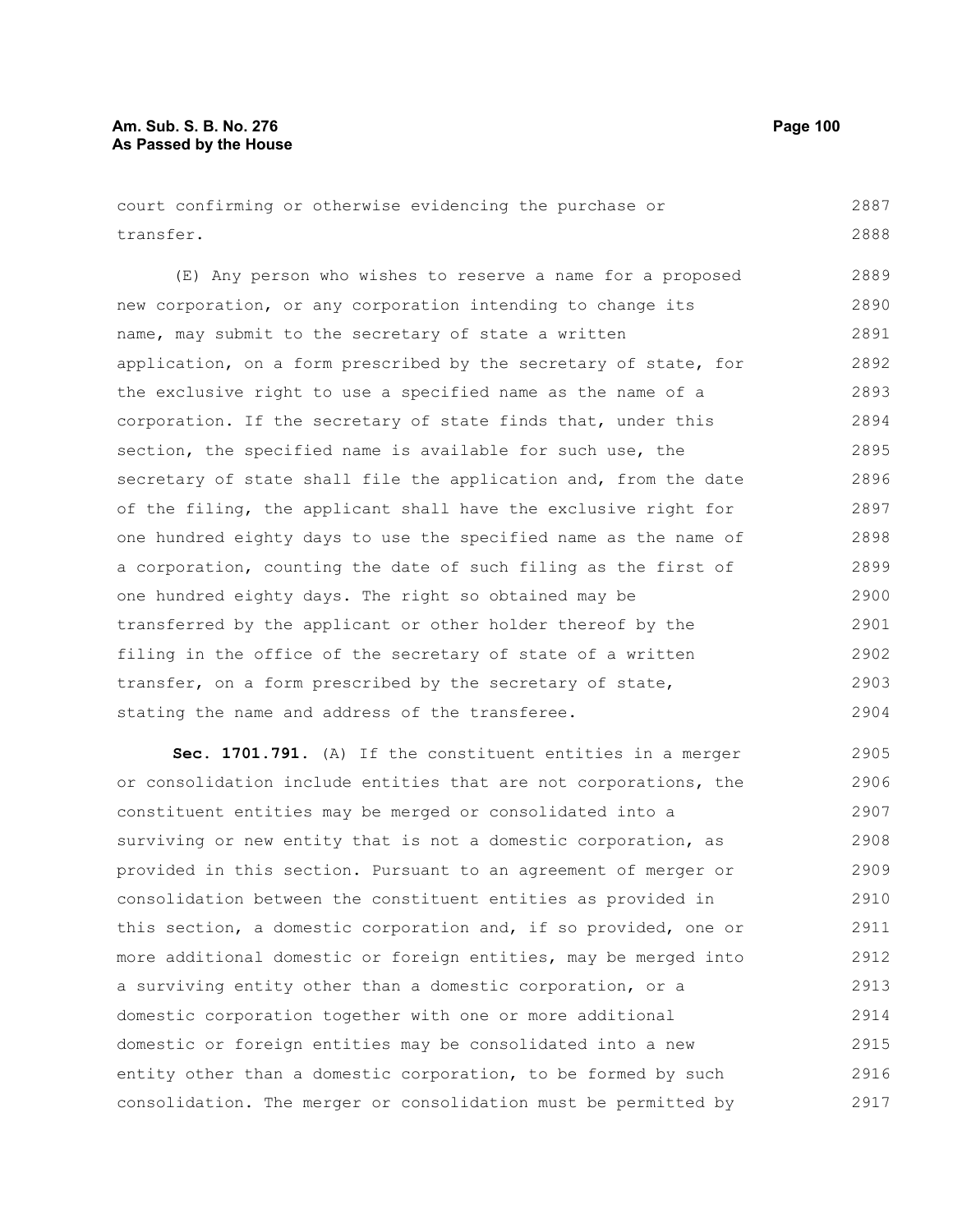2921 2922

the chapter of the Revised Code under which each domestic constituent entity exists and by the laws under which each foreign constituent entity exists. 2918 2919 2920

(B) The agreement of merger or consolidation shall set forth all of the following:

(1) The name and the form of entity of each constituent entity and the state under the laws of which each constituent entity exists; 2923 2924 2925

(2) In the case of a merger, that one or more specified constituent entities will be merged into a specified surviving foreign entity or surviving domestic entity other than a domestic corporation or, in the case of a consolidation, that the constituent entities will be consolidated into a new foreign entity or domestic entity other than a corporation. The name of such a surviving or new entity may be the same as or similar to that of any constituent corporation or constituent limited liability company. 2926 2927 2928 2929 2930 2931 2932 2933 2934

(3) The terms of the merger or consolidation, the mode of carrying them into effect, and the manner and basis of converting the shares or interests of the constituent entities into, or substituting the shares or interests of the constituent entities for, shares, interests, evidences of indebtedness, other securities, cash, rights, or any other property or any combination of shares, interests, evidences of indebtedness, securities, cash, rights, or any other property of the surviving entity, of the new entity, or of any other entity, including the parent of any constituent entity, or any other person. No conversion or substitution shall be effected if there are reasonable grounds to believe that the surviving or new entity would be rendered insolvent by the conversion or substitution. 2935 2936 2937 2938 2939 2940 2941 2942 2943 2944 2945 2946 2947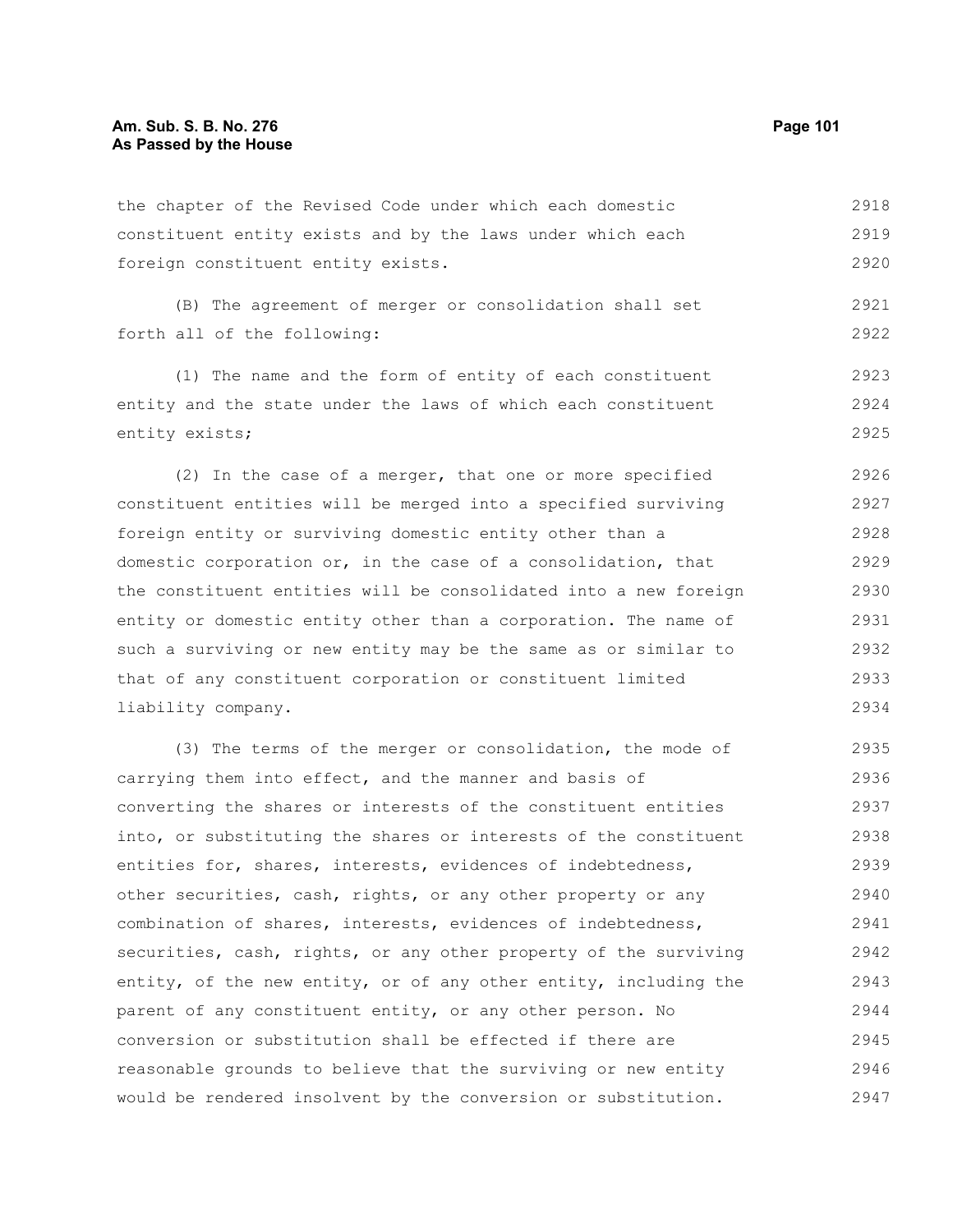## **Am. Sub. S. B. No. 276 Page 102 As Passed by the House**

(4) If the surviving or new entity is a foreign corporation, all additional statements and matters, other than the name and address of the statutory agent, that would be required by section 1701.78 of the Revised Code if the surviving or new corporation were a domestic corporation; 2948 2949 2950 2951 2952

(5) The name and the form of entity of the surviving or new entity, the state under the laws of which the surviving entity exists or the new entity is to exist, and the location of the principal office of the surviving or new entity in that state; 2953 2954 2955 2956 2957

(6) All statements and matters required to be set forth in an agreement of merger or consolidation by the laws under which each constituent entity exists and, in the case of a consolidation, the new entity is to exist; 2958 2959 2960 2961

(7) The consent of the surviving or the new entity to be sued and served with process in this state and the irrevocable appointment of the secretary of state as its agent to accept service of process in any proceeding in this state to enforce against the surviving or new entity any obligation of any domestic constituent corporation, or to enforce the rights of a dissenting shareholder of any domestic constituent corporation; 2962 2963 2964 2965 2966 2967 2968

(8) If the surviving or new entity is a foreign corporation that desires to transact business in this state as a foreign corporation, a statement to that effect, together with a statement regarding the appointment of a statutory agent and service of any process, notice, or demand upon that statutory agent or the secretary of state, as required when a foreign corporation applies for a license to transact business in this state; 2969 2970 2971 2972 2973 2974 2975 2976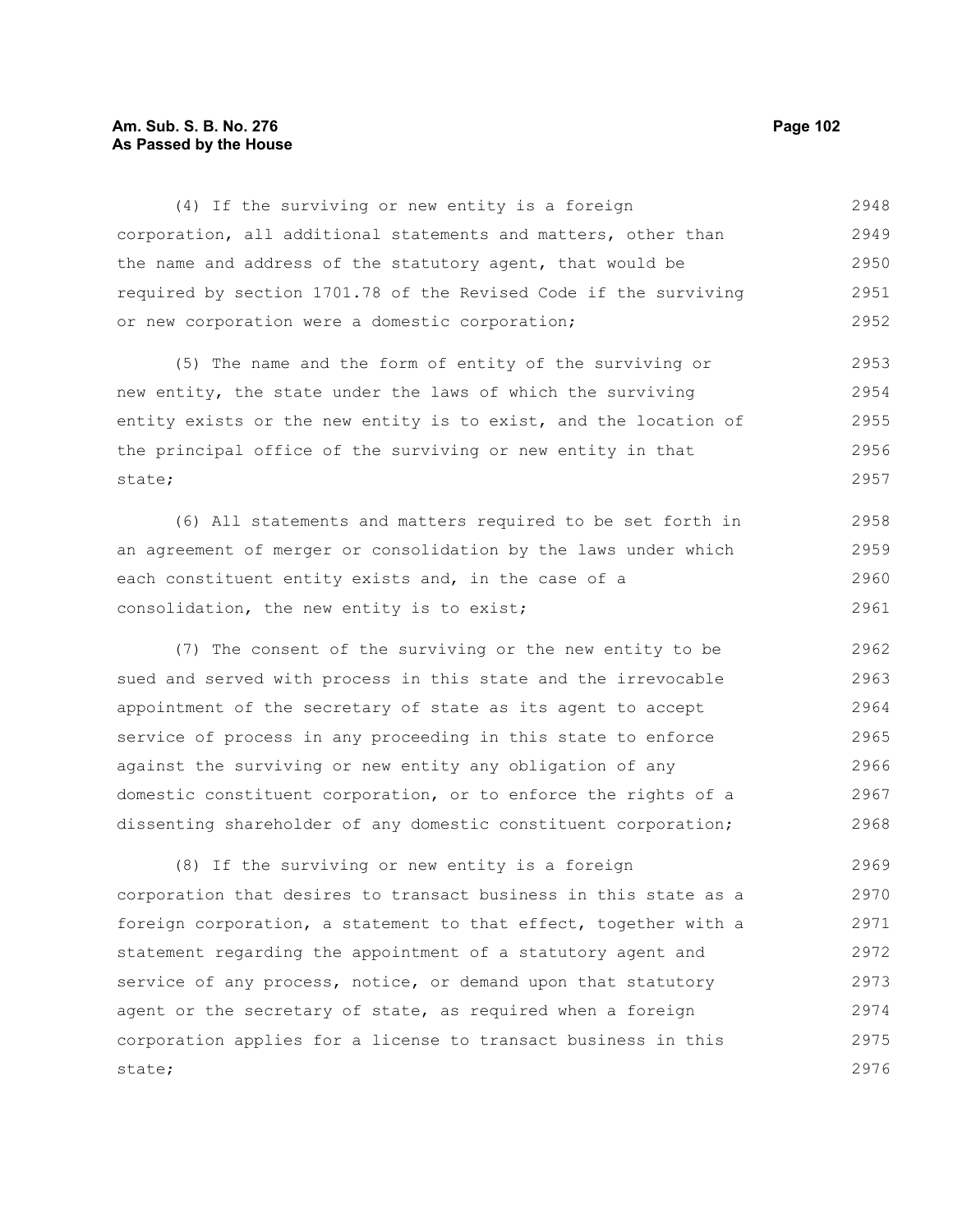## **Am. Sub. S. B. No. 276 Page 103 As Passed by the House**

(9) If the surviving or new entity is a foreign limited partnership that desires to transact business in this state as a foreign limited partnership, a statement to that effect, together with all of the information required under section 1782.49 of the Revised Code when a foreign limited partnership registers to transact business in this state; 2977 2978 2979 2980 2981 2982

(10) If the surviving or new entity is a foreign limited liability company that desires to transact business in this state as a foreign limited liability company, a statement to that effect, together with all of the information required under section 1705.54 or 1706.511 of the Revised Code when a foreign limited liability company registers to transact business in this state. 2983 2984 2985 2986 2987 2988 2989

(C) The agreement of merger or consolidation also may set forth any additional provision permitted by the laws of any state under the laws of which any constituent entity exists, consistent with the laws under which the surviving entity exists or the new entity is to exist.

(D) To effect the merger or consolidation, the agreement of merger or consolidation shall be approved by the directors of each domestic constituent corporation, and adopted by the shareholders of each domestic constituent corporation, in the same manner and with the same notice to and vote of shareholders or of holders of a particular class of shares as is required by section 1701.78 of the Revised Code. The agreement also shall be approved or otherwise authorized by or on behalf of each other constituent entity in accordance with the laws under which it exists. 2995 2996 2997 2998 2999 3000 3001 3002 3003 3004

(E) At any time before the filing of the certificate of merger or consolidation under section 1701.81 of the Revised 3005 3006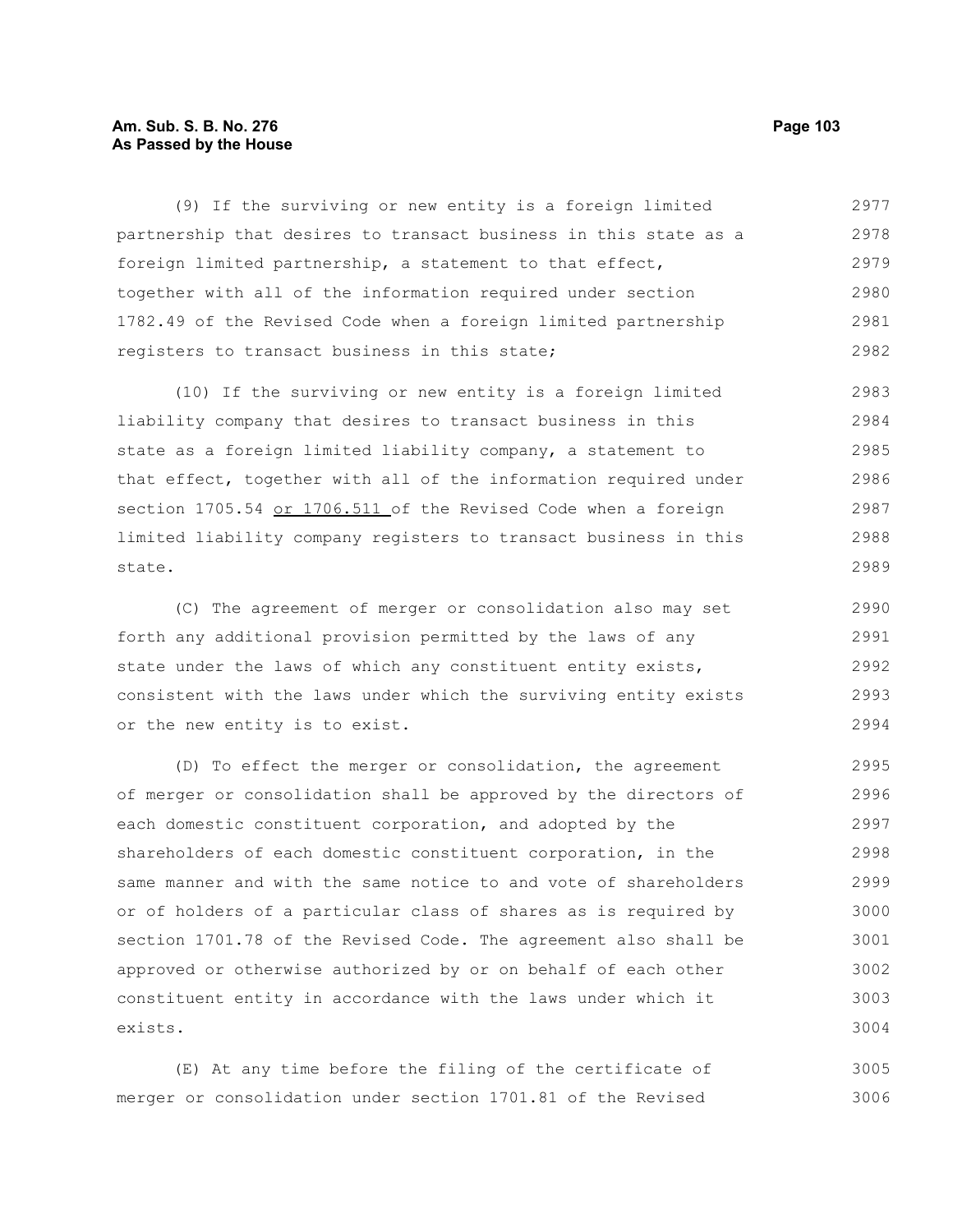#### **Am. Sub. S. B. No. 276 Page 104** Page 104 **As Passed by the House**

Code, the merger or consolidation may be abandoned by the directors of any constituent corporation, the general partners of any constituent partnership, or the comparable representatives of any other constituent entity if the directors, general partners, or comparable representatives are authorized to do so by the agreement of merger or consolidation. 3007 3008 3009 3010 3011 3012

The agreement of merger or consolidation may contain a provision authorizing the directors of any constituent corporation, the general partners of any constituent partnership, or the comparable representatives of any other constituent entity to amend the agreement of merger or consolidation at any time before the filing of the certificate of merger or consolidation, except that, after the adoption of the agreement by the shareholders of any domestic constituent corporation, the directors shall not be authorized to amend the agreement to do any of the following: 3013 3014 3015 3016 3017 3018 3019 3020 3021 3022

(1) Alter or change the amount or kind of shares, interests, evidences of indebtedness, other securities, cash, rights, or any other property to be received by shareholders of the domestic constituent corporation in conversion of, or in substitution for, their shares; 3023 3024 3025 3026 3027

(2) If the surviving or new entity is a foreign corporation, alter or change any term of the articles of the surviving or new foreign corporation, except for alterations or changes that could otherwise be adopted by the directors of the surviving or new foreign corporation; 3028 3029 3030 3031 3032

(3) If the surviving or new entity is a partnership or other entity other than a corporation, alter or change any term of the partnership agreement or comparable instrument of the surviving or new partnership or other entity, except for 3033 3034 3035 3036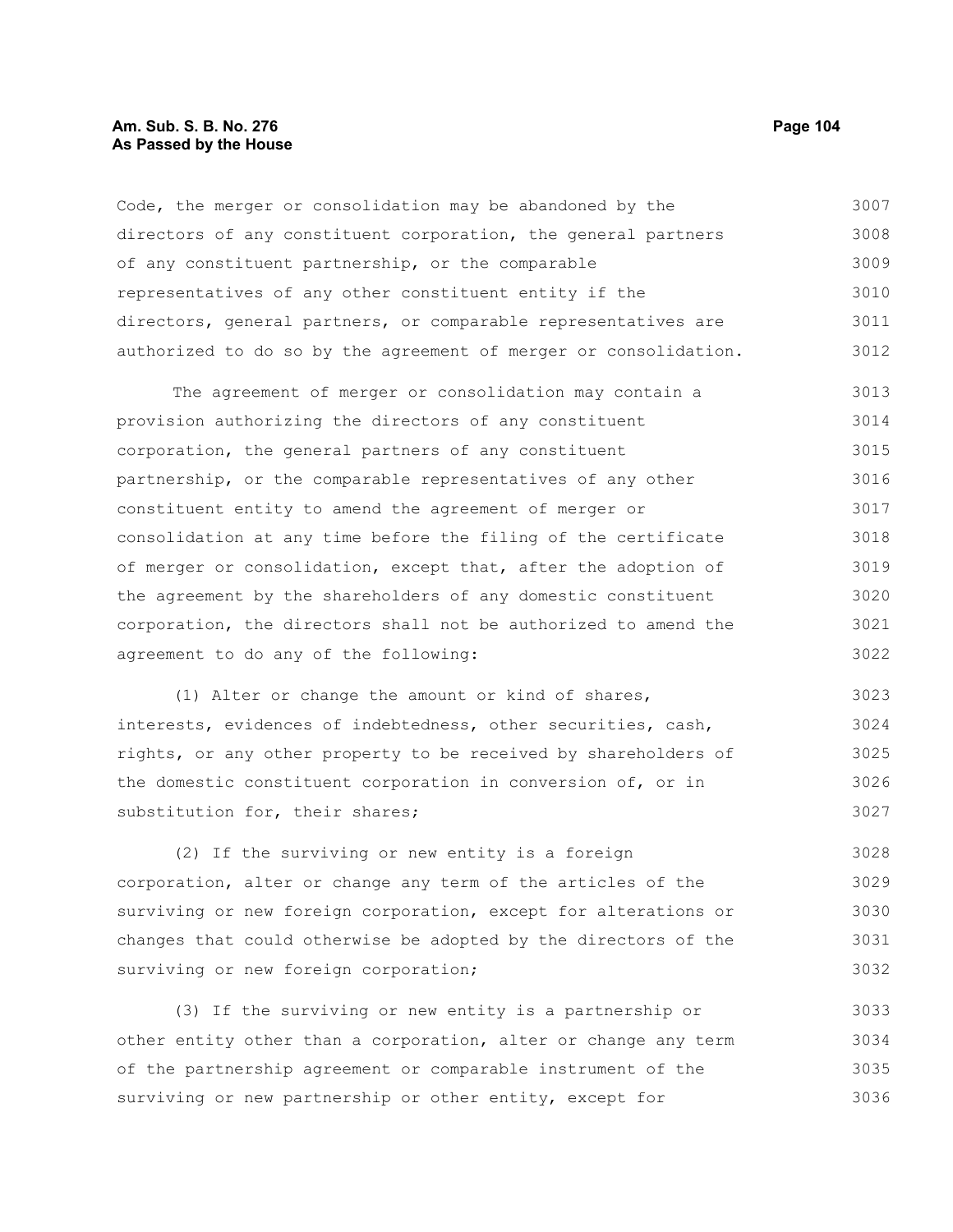alterations or changes that otherwise could be adopted by the general partners or comparable representatives of the surviving or new partnership or other entity; 3037 3038 3039

(4) Alter or change any other terms and conditions of the agreement of merger or consolidation if any of the alterations or changes, alone or in the aggregate, would materially adversely affect the holders of any class or series of shares of the domestic constituent corporation. 3040 3041 3042 3043 3044

**Sec. 1702.05.** (A) Except as provided in this section and in sections 1702.41 and 1702.411 of the Revised Code, the secretary of state shall not accept for filing in the secretary of state's office any articles if the corporate name set forth in the articles is not distinguishable upon the secretary of state's records from any of the following: 3045 3046 3047 3048 3049 3050

(1) The name of any other corporation, whether a nonprofit corporation or a business corporation and whether that of a domestic or of a foreign corporation authorized to do business in this state; 3051 3052 3053 3054

(2) The name of any limited liability company registered in the office of the secretary of state pursuant to Chapter 1705. or 1706. of the Revised Code, whether domestic or foreign; 3055 3056 3057

(3) The name of any limited liability partnership registered in the office of the secretary of state pursuant to Chapter 1775. or 1776. of the Revised Code, whether domestic or foreign; 3058 3059 3060 3061

(4) The name of any limited partnership registered in the office of the secretary of state pursuant to Chapter 1782. of the Revised Code, whether domestic or foreign; 3062 3063 3064

(5) Any trade name, the exclusive right to which is at the 3065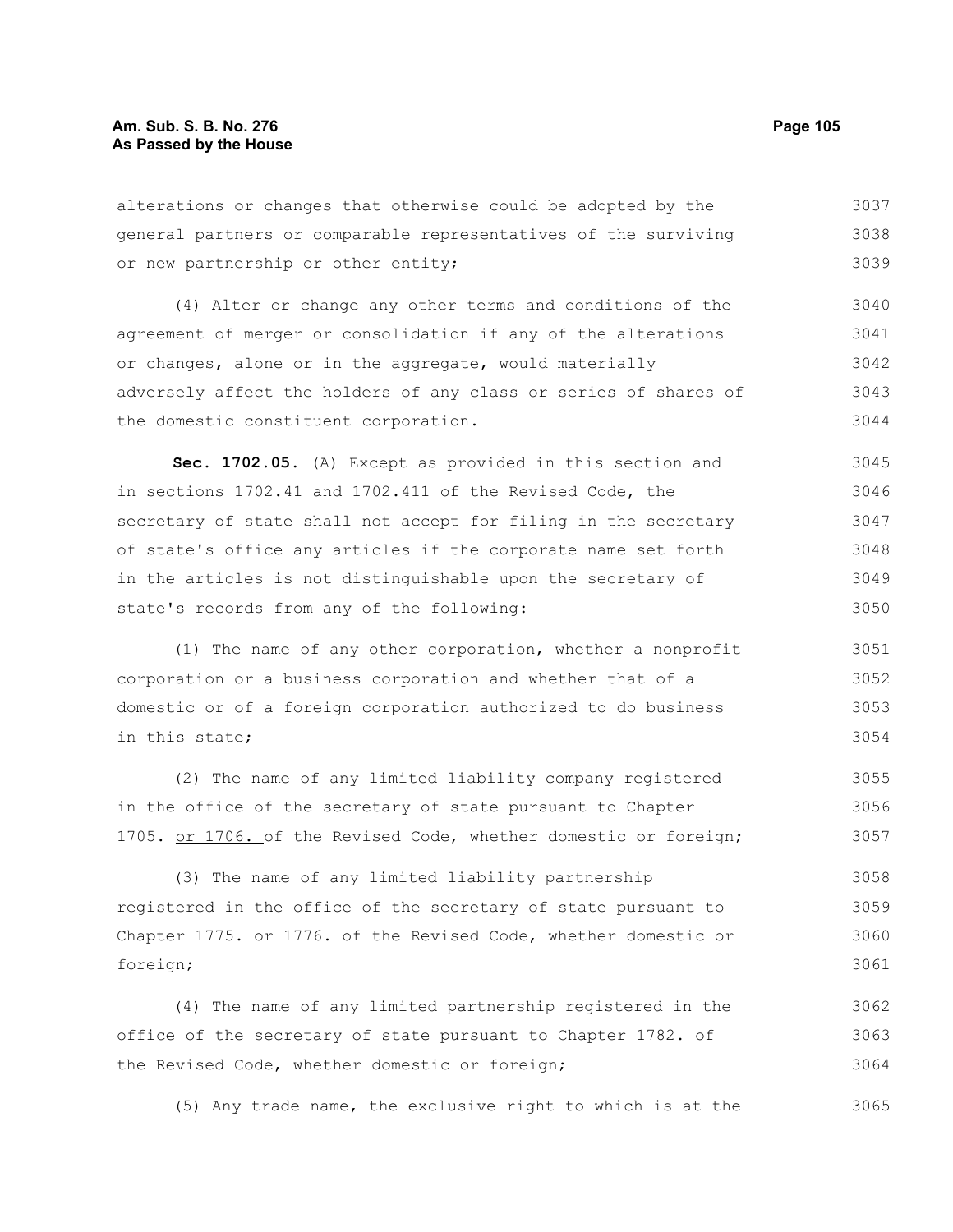# **Am. Sub. S. B. No. 276** Page 106 **As Passed by the House**

| time in question registered in the office of the secretary of    | 3066 |
|------------------------------------------------------------------|------|
| state pursuant to Chapter 1329. of the Revised Code.             | 3067 |
| (B) The secretary of state shall determine for purposes of       | 3068 |
| this section whether a name is "distinguishable" from another    | 3069 |
| name upon the secretary of state's records. Without excluding    | 3070 |
| other names that may not constitute distinguishable names in     | 3071 |
| this state, a name is not considered distinguishable from        | 3072 |
| another name for purposes of this section solely because it      | 3073 |
| differs from the other name in only one or more of the following | 3074 |
| manners:                                                         | 3075 |
| (1) The use of the word "corporation," "company,"                | 3076 |
| "incorporated," "limited," or any abbreviation of any of those   | 3077 |
| words;                                                           | 3078 |
| (2) The use of any article, conjunction, contraction,            | 3079 |
| abbreviation, or punctuation;                                    | 3080 |
| (3) The use of a different tense or number of the same           | 3081 |
| word.                                                            | 3082 |
| (C) A corporation may apply to the secretary of state for        | 3083 |
| authorization to use a name that is not distinguishable upon the | 3084 |
| secretary of state's records from the name of any other          | 3085 |
| corporation, any limited liability company, limited liability    | 3086 |
| partnership, or limited partnership, or from a registered trade  | 3087 |
| name, if there also is filed in the office of the secretary of   | 3088 |
| state, on a form prescribed by the secretary of state, the       | 3089 |
| consent of the other entity, or, in the case of a registered     | 3090 |
| trade name, the person in whose name is registered the exclusive | 3091 |
| right to use the name, which consent is evidenced in a writing   | 3092 |
| signed by any authorized officer or authorized representative of | 3093 |
| the other entity or person.                                      | 3094 |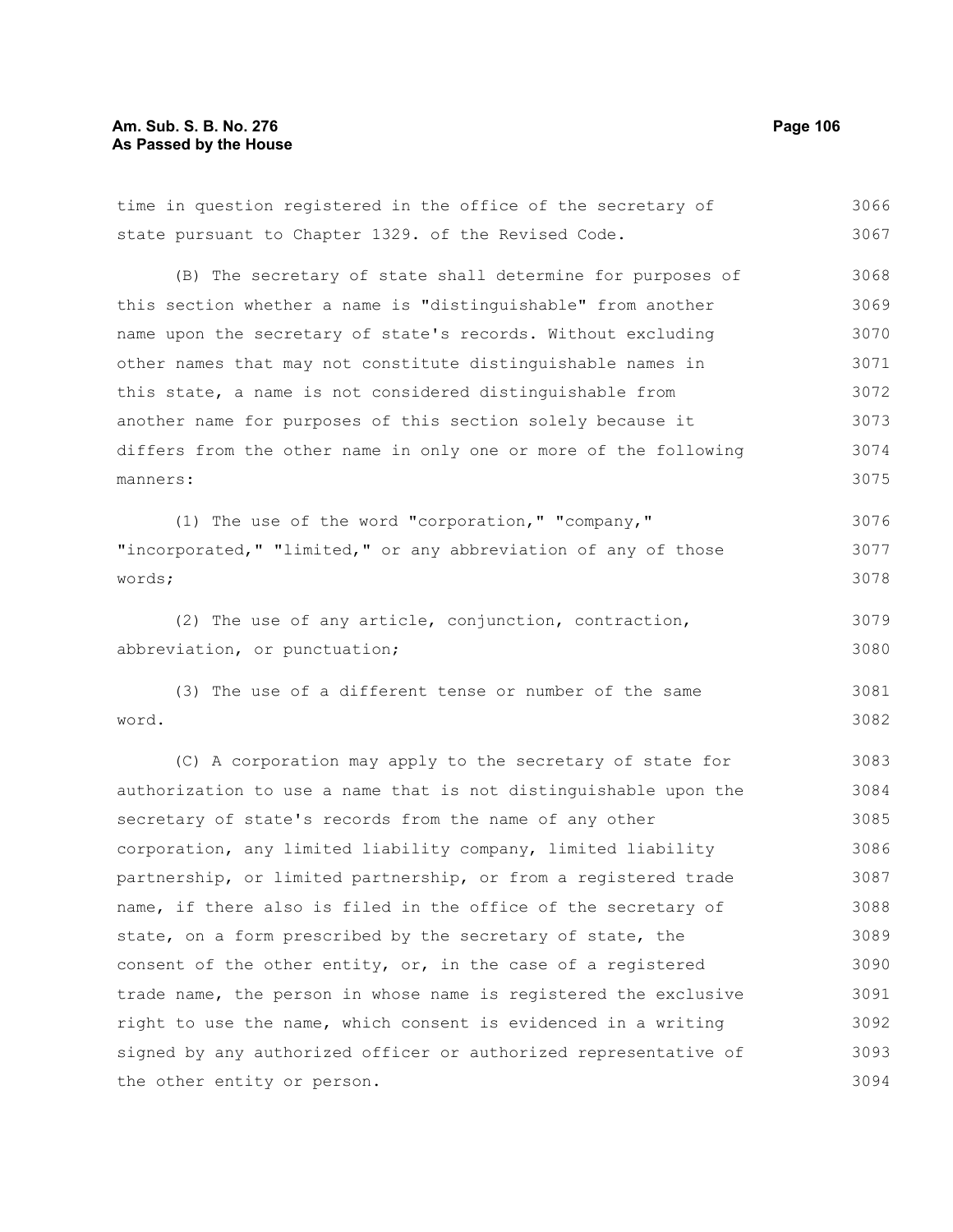# **Am. Sub. S. B. No. 276 Page 107** Page 107 **As Passed by the House**

(D) In case of judicial sale or judicial transfer, by sale or transfer of good will or otherwise, of the right to use the name of a nonprofit corporation or business corporation, whether that of a domestic corporation or of a foreign corporation authorized to exercise its corporate privileges in this state or to do business in this state, the secretary of state, at the instance of the purchaser or transferee of such right, shall accept for filing articles of a corporation with a name the same as or similar to the name of such other corporation, if there also is filed in the office of the secretary of state a certified copy of the decree or order of court confirming or otherwise evidencing the purchase or transfer. 3095 3096 3097 3098 3099 3100 3101 3102 3103 3104 3105 3106

(E) Any person who wishes to reserve a name for a proposed new corporation, or any corporation intending to change its name, may submit to the secretary of state a written application, on a form prescribed by the secretary of state, for the exclusive right to use a specified name as the name of a corporation. If the secretary of state finds that, under this section, the specified name is available for such use, the secretary of state shall file such application, and, from the date of such filing, such applicant shall have the exclusive right for one hundred eighty days to use the specified name as the name of a corporation, counting the date of such filing as the first of the one hundred eighty days. The right so obtained may be transferred by the applicant or other holder of the right by the filing in the office of the secretary of state of a written transfer, on a form prescribed by the secretary of state, stating the name and address of the transferee. 3107 3108 3109 3110 3111 3112 3113 3114 3115 3116 3117 3118 3119 3120 3121 3122

**Sec. 1702.411.** (A)(1) Pursuant to an agreement of merger between the constituent entities as provided in this section, a domestic corporation and, if so provided, one or more additional 3123 3124 3125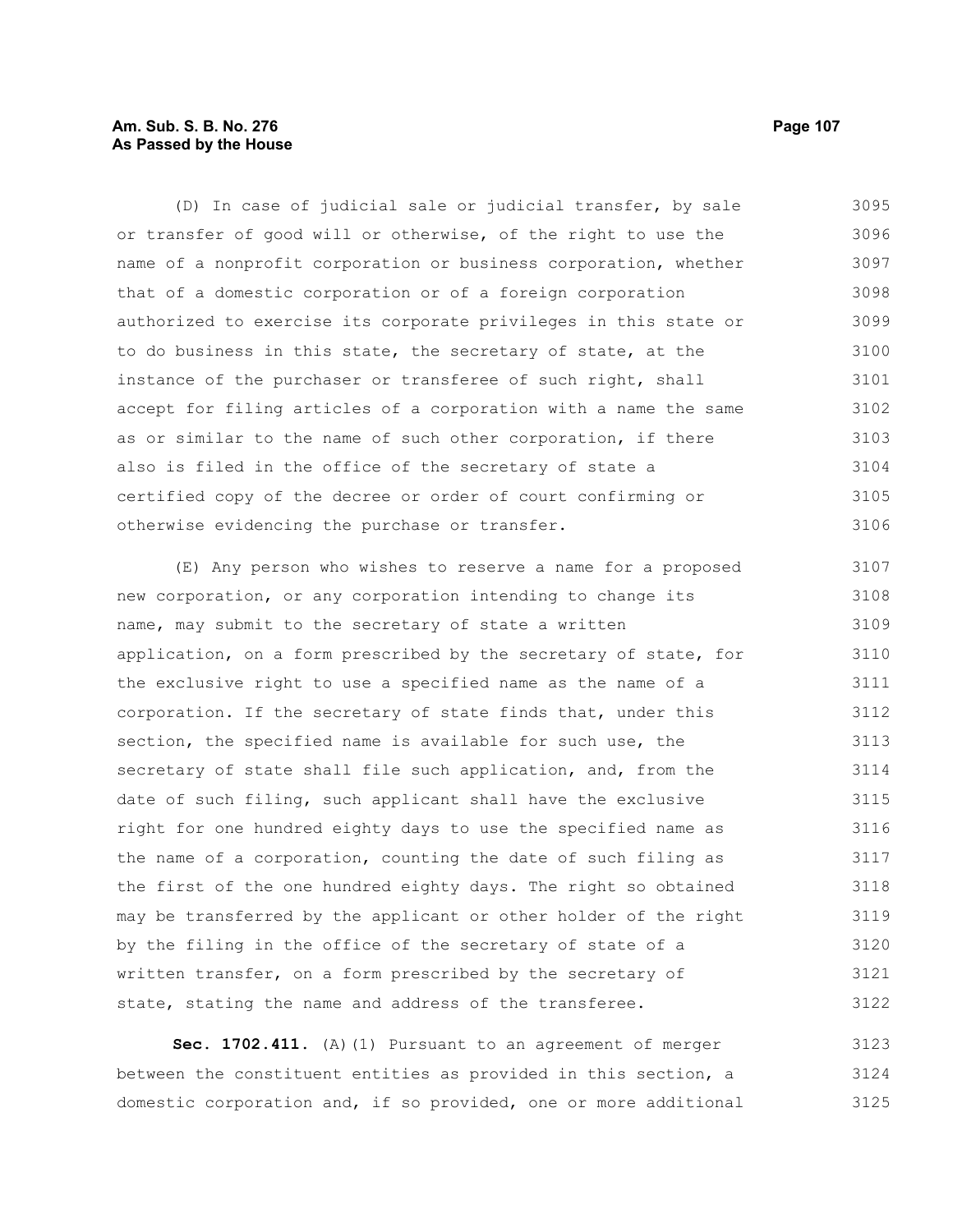# **Am. Sub. S. B. No. 276 Page 108 As Passed by the House**

domestic or foreign entities, may be merged into a surviving entity other than a domestic corporation. Pursuant to an agreement of consolidation, a domestic corporation together with one or more additional domestic or foreign entities may be consolidated into a new entity other than a domestic corporation, to be formed by that consolidation. The merger or consolidation must be permitted by the chapter of the Revised Code under which each domestic constituent entity exists and by the laws under which each foreign constituent entity exists. The name of the surviving or new entity may be the same as or similar to that of any constituent entity. 3126 3127 3128 3129 3130 3131 3132 3133 3134 3135 3136

(2) To effect a merger or consolidation under this section, the directors of each constituent domestic corporation shall approve an agreement of merger or consolidation to be signed by the chairperson of the board of directors, the president, or a vice-president and by the secretary or an assistant secretary. The agreement of merger or consolidation shall be approved or otherwise authorized by or on behalf of each other constituent entity in accordance with the laws under which it exists. 3137 3138 3139 3140 3141 3142 3143 3144 3145

(3) The agreement of merger or consolidation shall set forth all of the following: 3146 3147

(a) The name and the form of entity of each constituent entity and the state under the laws of which each constituent entity exists; 3148 3149 3150

(b) In the case of a merger, that one or more specified constituent entities will be merged into a specified surviving foreign entity or surviving domestic entity other than a domestic corporation or, in the case of a consolidation, that the constituent entities will be consolidated into a new foreign 3151 3152 3153 3154 3155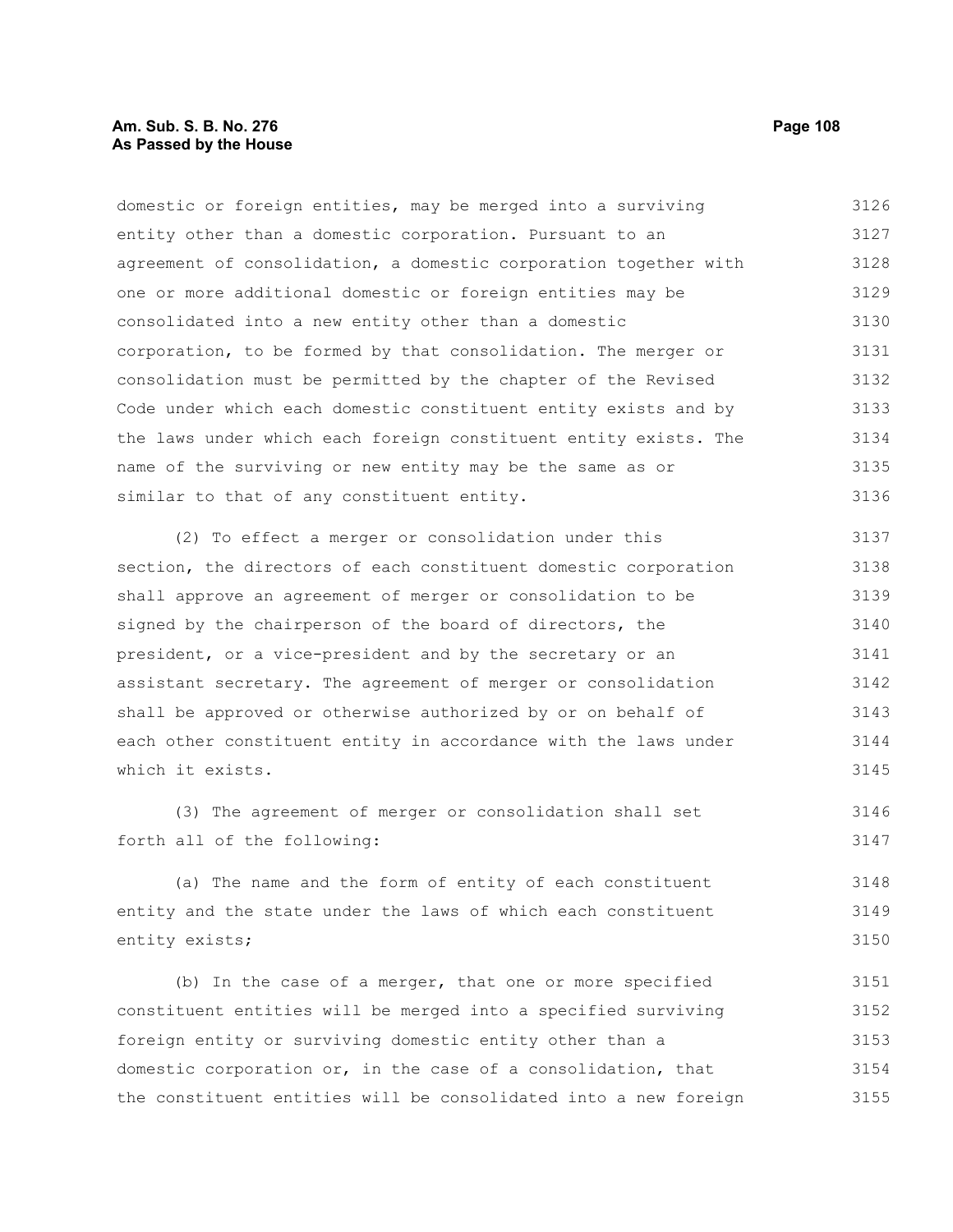## **Am. Sub. S. B. No. 276 Page 109 As Passed by the House**

| entity or domestic entity other than a domestic corporation.     | 3156 |
|------------------------------------------------------------------|------|
| (c) The terms of the merger or consolidation and the mode        | 3157 |
| of carrying those terms into effect;                             | 3158 |
| (d) If the surviving or new entity is a foreign                  | 3159 |
| corporation, all additional statements and matters, other than   | 3160 |
| the name and address of the statutory agent, that would be       | 3161 |
| required by section 1702.41 of the Revised Code if the surviving | 3162 |
| or new corporation were a domestic corporation;                  | 3163 |
| (e) The name and the form of entity of the surviving or          | 3164 |
| new entity, the state under the laws of which the surviving      | 3165 |

entity exists or the new entity is to exist, and the location of the principal office of the surviving or new entity in that state; 3166 3167 3168

(f) All statements and matters required to be set forth in an agreement of merger or consolidation by the laws under which each constituent entity exists and, in the case of a consolidation, the new entity is to exist; 3169 3170 3171 3172

(g) The consent of the surviving or the new entity to be sued and served with process in this state and the irrevocable appointment of the secretary of state as its agent to accept service of process in any proceeding in this state to enforce against the surviving or new entity any obligation of any domestic constituent corporation; 3173 3174 3175 3176 3177 3178

(h) If the surviving or new entity is a foreign corporation that desires to transact business in this state as a foreign corporation, a statement to that effect, together with a statement regarding the appointment of a statutory agent and service of any process, notice, or demand upon that statutory agent or the secretary of state, as required when a foreign 3179 3180 3181 3182 3183 3184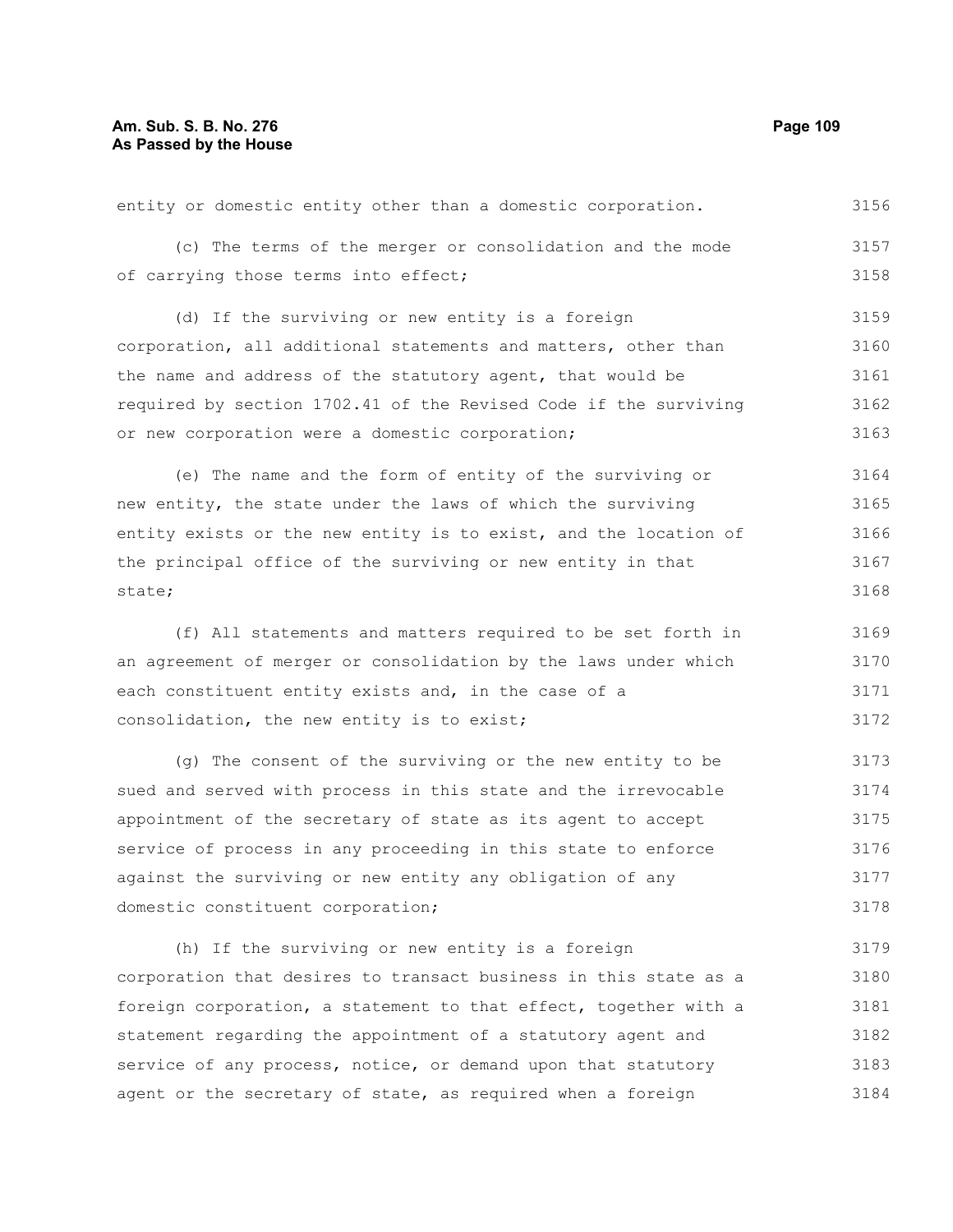state;

state;

(i) If the surviving or new entity is a foreign limited partnership that desires to transact business in this state as a foreign limited partnership, a statement to that effect, together with all of the information required under section 1782.49 of the Revised Code when a foreign limited partnership registers to transact business in this state; (j) If the surviving or new entity is a foreign limited liability company that desires to transact business in this state as a foreign limited liability company, a statement to that effect, together with all of the information required under section 1705.54 or 1706.511 of the Revised Code when a foreign limited liability company registers to transact business in this 3186 3187 3188 3189 3190 3191 3192 3193 3194 3195 3196 3197 3198 3199

corporation applies for a license to transact business in this

(k) If the surviving or new entity is a foreign unincorporated association that desires to transact business in this state as a foreign unincorporated association, a statement to that effect, together with all of the information required under section 1745.461 of the Revised Code when a foreign unincorporated association registers to transact business in this state. 3200 3201 3202 3203 3204 3205 3206

(4) The agreement of merger or consolidation also may set forth any additional provision permitted by the laws of any state under the laws of which any constituent entity exists, consistent with the laws under which the surviving entity exists or the new entity is to exist. 3207 3208 3209 3210 3211

(B)(1) A merger or consolidation in which a domestic public benefit corporation is one of the constituent entities 3212 3213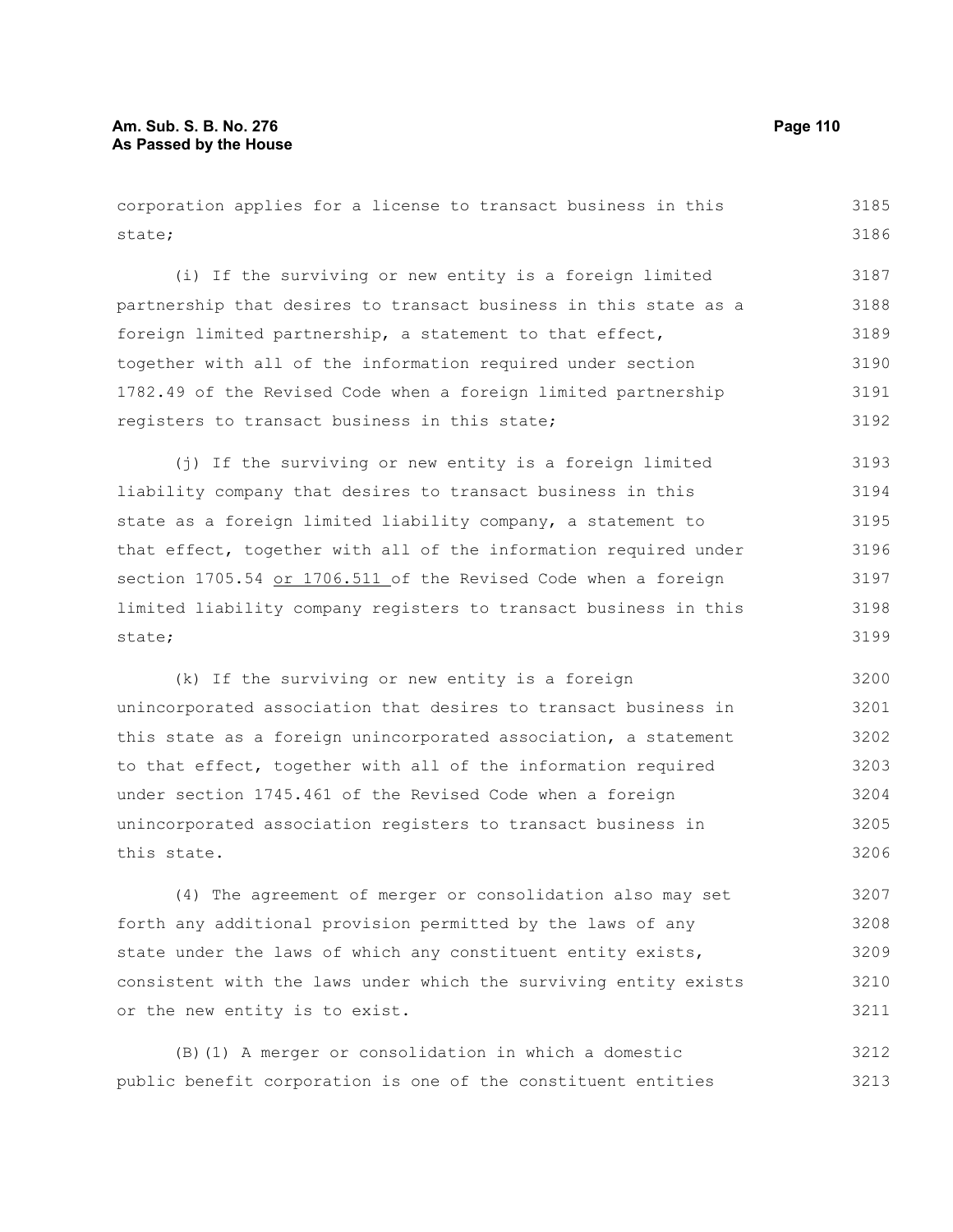## **Am. Sub. S. B. No. 276 Page 111 As Passed by the House**

shall be approved by the court of common pleas of the county in this state in which the principal office of the domestic public benefit corporation is located in a proceeding of which the attorney general's charitable law section has been given written notice by certified mail within three days of the initiation of the proceeding and in which proceeding the attorney general may intervene as of right. No approval by the court under division (B)(1) of this section is required if either of the following applies: 3214 3215 3216 3217 3218 3219 3220 3221 3222

(a) A public benefit entity is the surviving entity in the case of a merger and continues to be a public benefit entity or is the new entity in the case of a consolidation and continues to be a public benefit entity.

(b) A public benefit entity is not the surviving entity in the case of a merger or is not the new entity in the case of a consolidation, and all of the following apply:

(i) On or prior to the effective date of the merger or consolidation, assets with a value equal to the greater of the fair market value of the net tangible and intangible assets, including goodwill, of the domestic public benefit corporation or the fair market value of the domestic public benefit corporation if it is to be operated as a business concern are transferred or conveyed to one or more persons that would have received its assets under section 1702.49 of the Revised Code had it voluntarily dissolved. 3230 3231 3232 3233 3234 3235 3236 3237 3238

(ii) The domestic public benefit corporation returns, transfers, or conveys any assets held by it upon a condition requiring return, transfer, or conveyance, which condition occurs by reason of the merger or consolidation, in accordance with that condition. 3239 3240 3241 3242 3243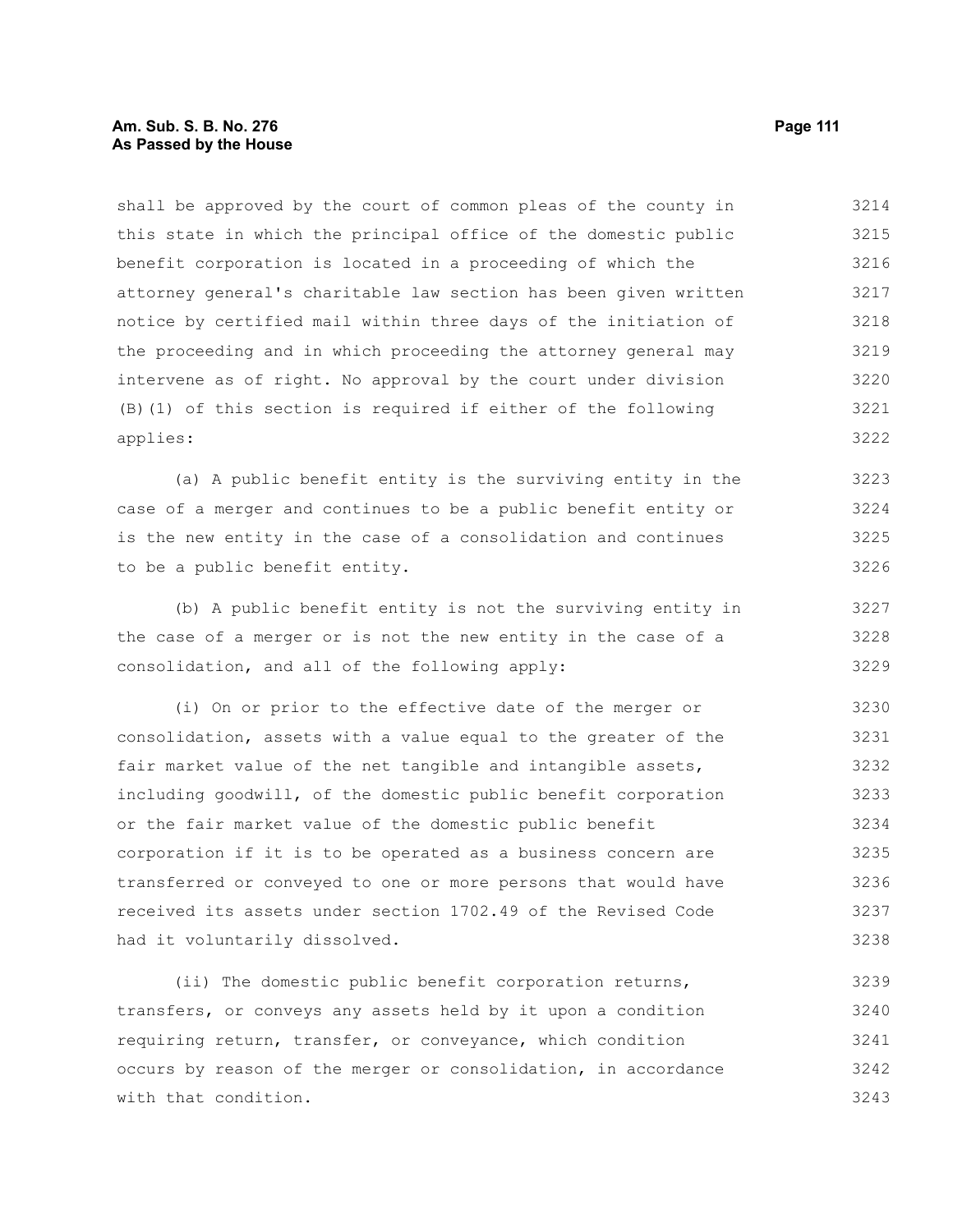## **Am. Sub. S. B. No. 276 Page 112 As Passed by the House**

(iii) The merger or consolidation is approved by a majority of directors of the domestic public benefit corporation who will not receive any financial or other benefit, directly or indirectly, as a result of the merger or consolidation or by agreement, and who are not and will not as a result of the merger or consolidation become members, partners, or other owners, however denominated, of, shareholders in, directors, officers, managers, employees, agents, or other representatives of, or consultants to, the surviving or new entity. 3244 3245 3246 3247 3248 3249 3250 3251 3252

(2) At least twenty days before consummation of any merger or consolidation of a domestic public benefit corporation pursuant to division (B)(1)(b) of this section, written notice, including a copy of the proposed plan of merger or consolidation, shall be delivered to the attorney general's charitable law section. The attorney general's charitable law section may review a proposed merger or consolidation of a domestic public benefit corporation under division (B)(1)(b) of this section. The attorney general may require pursuant to section 109.24 of the Revised Code the production of the documents necessary for review of a proposed merger or consolidation under division (B)(1)(b) of this section. The attorney general may retain at the expense of the domestic public benefit corporation one or more experts, including an investment banker, actuary, appraiser, certified public accountant, or other expert, that the attorney general considers reasonably necessary to provide assistance in reviewing a proposed merger or consolidation under division (B)(1)(b) of this section. The attorney general may extend the date of any merger or consolidation of a domestic public benefit corporation under division (B)(1)(b) of this section for a period not to exceed sixty days and shall provide notice of that extension to 3253 3254 3255 3256 3257 3258 3259 3260 3261 3262 3263 3264 3265 3266 3267 3268 3269 3270 3271 3272 3273 3274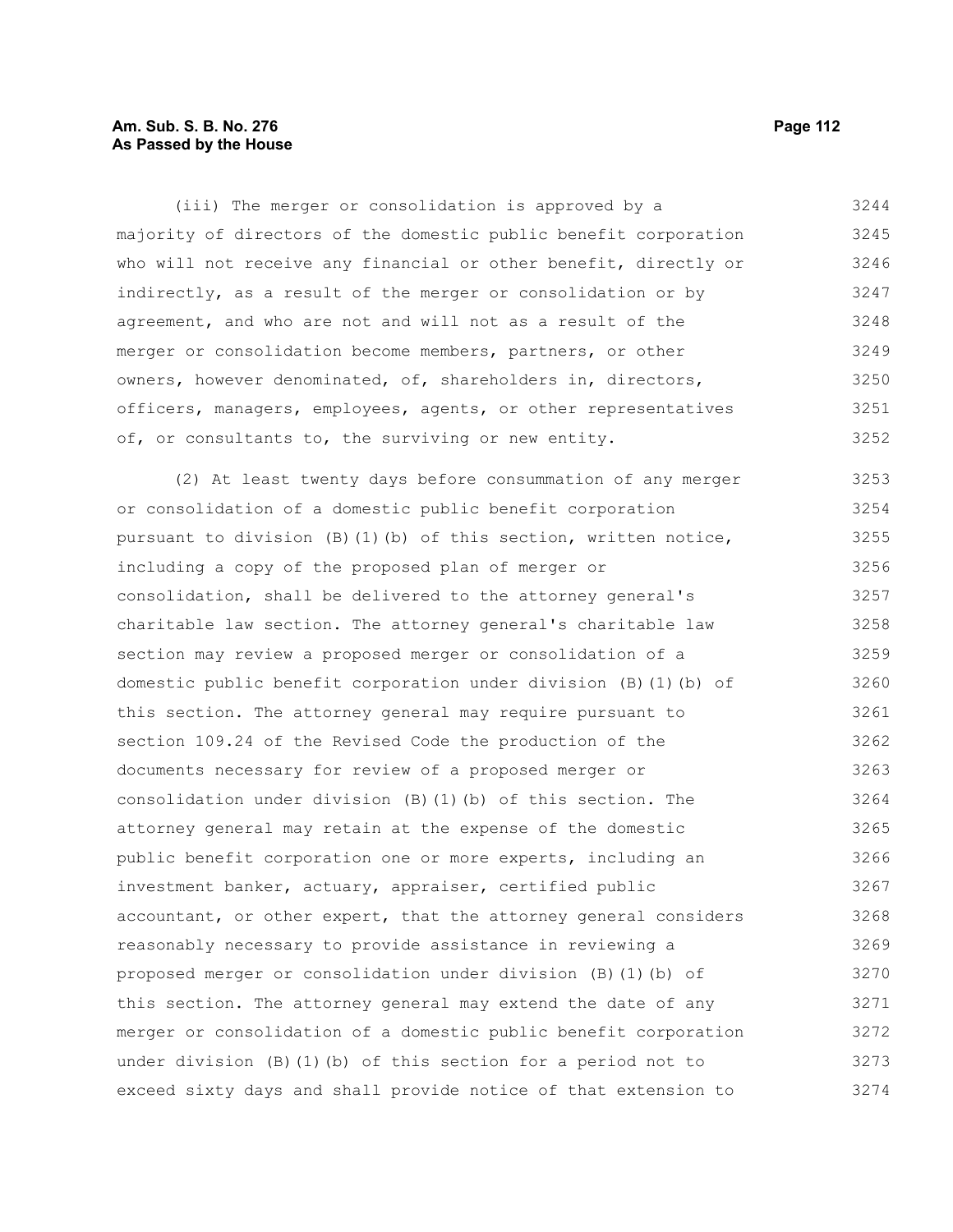## **Am. Sub. S. B. No. 276 Page 113 As Passed by the House**

the domestic public benefit corporation. The notice shall set forth the reasons necessitating the extension. 3275 3276

(3) No member, other than a member that is a public benefit entity, or director of a domestic public benefit corporation in that person's capacity as a member or director may receive or keep anything as a result of a merger or consolidation other than membership or directorship in the surviving or new public benefit entity without the prior written consent of the attorney general or of the court of common pleas of the county in this state in which the principal office of the domestic public benefit corporation is located that is obtained in a proceeding in which the attorney general's charitable law section has been given written notice by certified mail within three days of the initiation of the proceeding and in which proceeding the attorney general may intervene as of right. The court shall approve the transaction if it is in the public interest. 3277 3278 3279 3280 3281 3282 3283 3284 3285 3286 3287 3288 3289 3290 3291

(4) The attorney general may institute a civil action to enforce the requirements of divisions  $(B)(1)$ ,  $(2)$ , and  $(3)$  of this section in the court of common pleas of the county in this state in which the principal office of the domestic public benefit corporation is located or in the Franklin county court of common pleas. In addition to any civil remedies that may exist under common law or the Revised Code, a court may rescind the transaction or grant injunctive relief or impose any combination of these remedies. 3292 3293 3294 3295 3296 3297 3298 3299 3300

**Sec. 1703.04.** (A) To procure a license to transact business in this state, a foreign corporation for profit shall file with the secretary of state a certificate of good standing or subsistence, dated not earlier than ninety days prior to the 3301 3302 3303 3304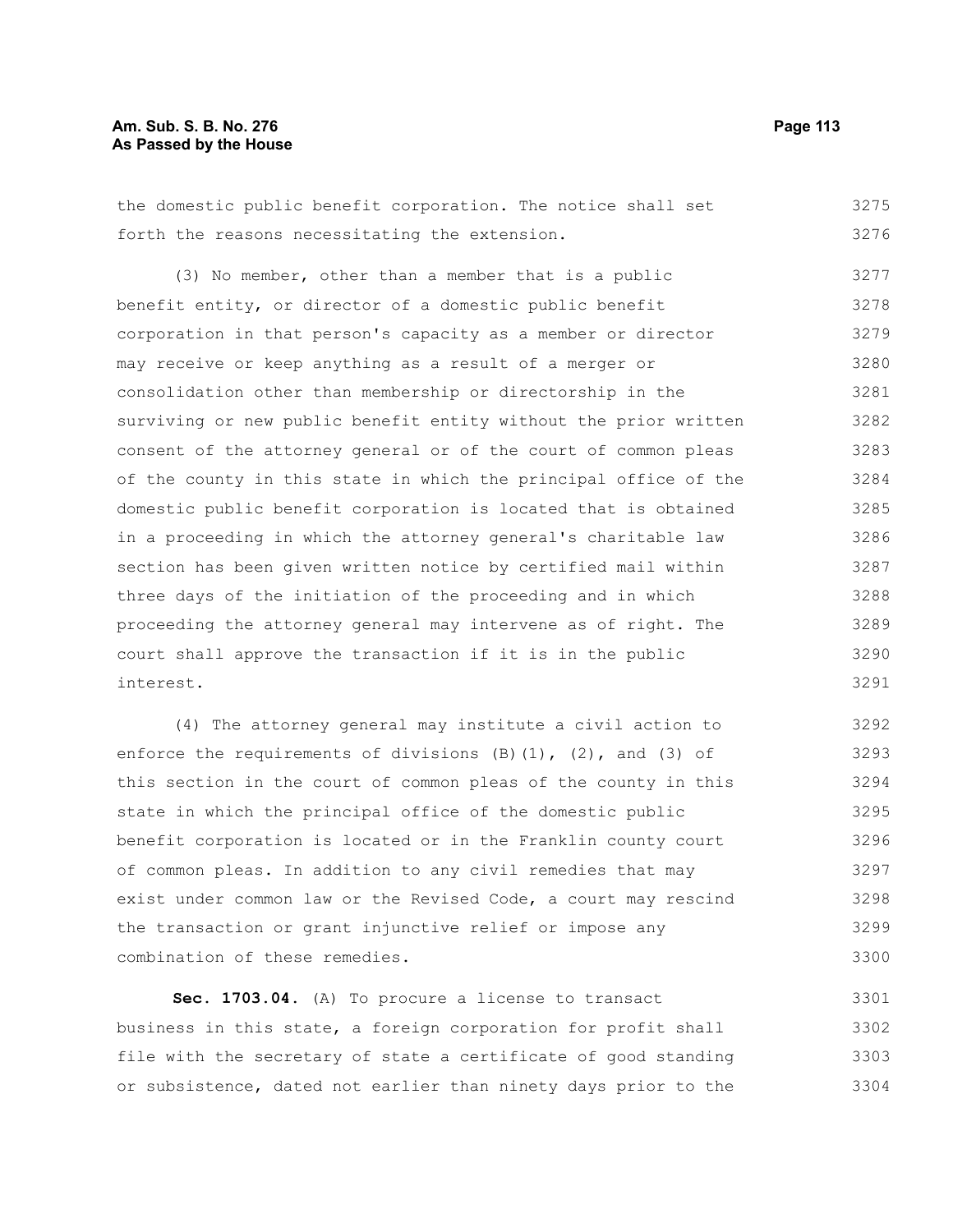### **Am. Sub. S. B. No. 276 Page 114** Page 114 **As Passed by the House**

filing of the application, under the seal of the secretary of state, or other proper official, of the state under the laws of which said corporation was incorporated, setting forth the exact corporate title and the fact that the corporation is in good standing or is a subsisting corporation. 3305 3306 3307 3308 3309

(B) To procure such a license, such corporation also shall file with the secretary of state an application in such form as the secretary of state prescribes, verified by the oath of any authorized officer of such corporation, setting forth, but not limited to: 3310 3311 3312 3313 3314

(1) The name of the corporation and, if its corporate name is not available, the trade name under which it will do business in this state; 3315 3316 3317

(2) The name of the state under the laws of which it was incorporated; 3318 3319

(3) The location and complete address of its principal office; 3320 3321

(4) The name of the county and the municipal corporation or township in which its principal office within this state, if any, is to be located; 3322 3323 3324

(5) The appointment of a designated agent and the complete address of such agent; 3325 3326

(6) The irrevocable consent of such corporation to service of process on such agent so long as the authority of such agent continues and to service of process upon the secretary of state in the events provided for in section 1703.19 of the Revised Code; 3327 3328 3329 3330 3331

(7) A brief summary of the corporate purposes to be 3332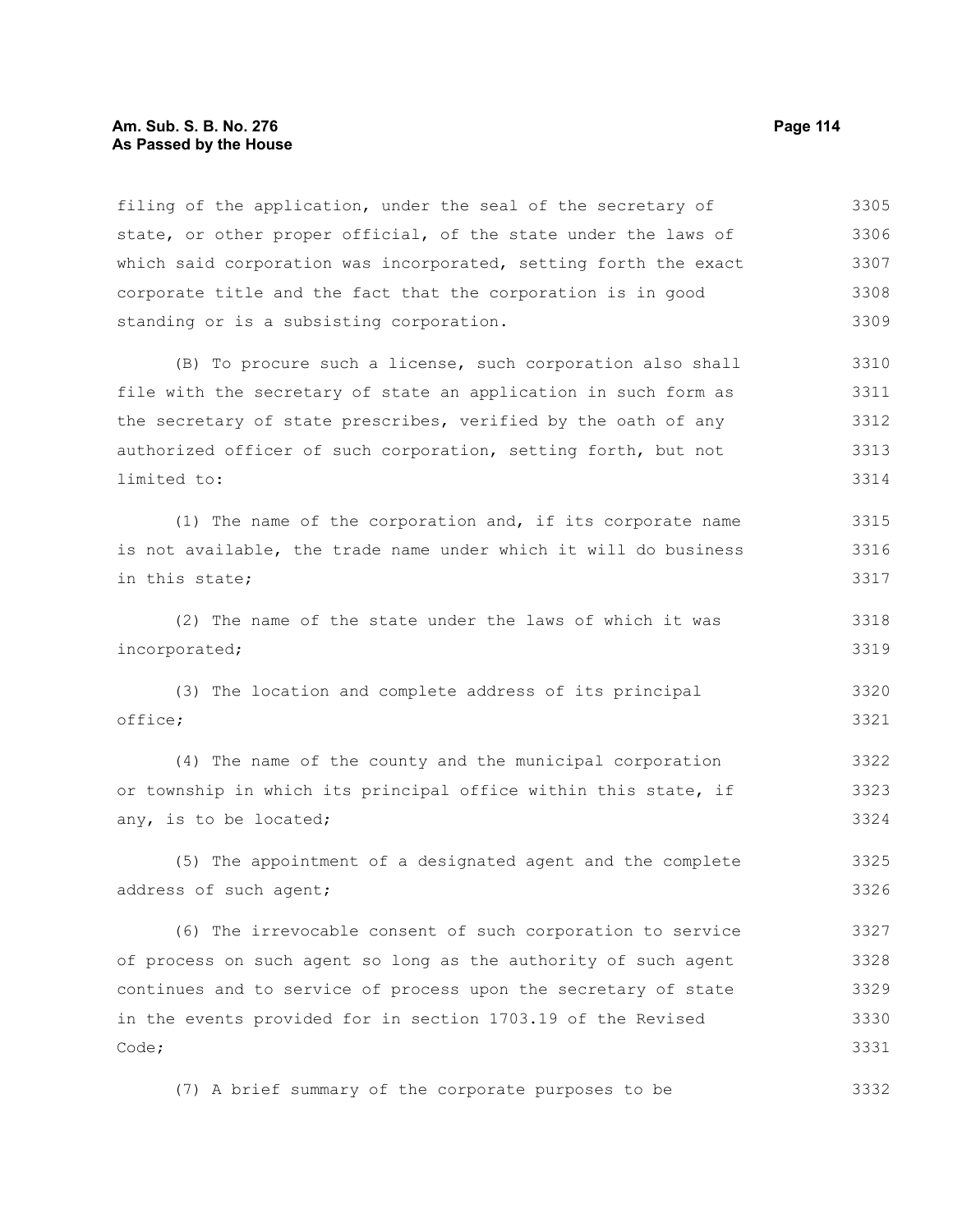exercised within this state.

(C)(1) No such application for a license shall be accepted for filing if it appears that the name of the foreign corporation is prohibited by law or is not distinguishable upon the records in the office of the secretary of state from the name of any other corporation, whether nonprofit or for profit and whether that of a domestic corporation or of a foreign corporation authorized to transact business in this state, the name of a limited liability company registered in the office of the secretary of state pursuant to Chapter 1705. or 1706. of the Revised Code, whether domestic or foreign, the name of any limited liability partnership registered in the office of the secretary of state pursuant to Chapter 1775. or 1776. of the Revised Code, whether domestic or foreign, the name of any limited partnership registered in the office of the secretary of state pursuant to Chapter 1782. of the Revised Code, whether domestic or foreign, or a trade name to which the exclusive right at the time in question is registered in the manner provided in Chapter 1329. of the Revised Code, unless there also is filed with the secretary of state, on a form prescribed by the secretary of state, the consent of the other entity or person to the use of the name, evidenced in a writing signed by any authorized officer of the other entity or authorized representative of the other person owning the exclusive right to the registered trade name. 3334 3335 3336 3337 3338 3339 3340 3341 3342 3343 3344 3345 3346 3347 3348 3349 3350 3351 3352 3353 3354 3355 3356 3357

(2) Notwithstanding division (C)(1) of this section, if an application for a license is not acceptable for filing solely because the name of the foreign corporation is not distinguishable from the name of another entity or registered trade name, the foreign corporation may be authorized to transact business in this state by filing with the secretary of 3358 3359 3360 3361 3362 3363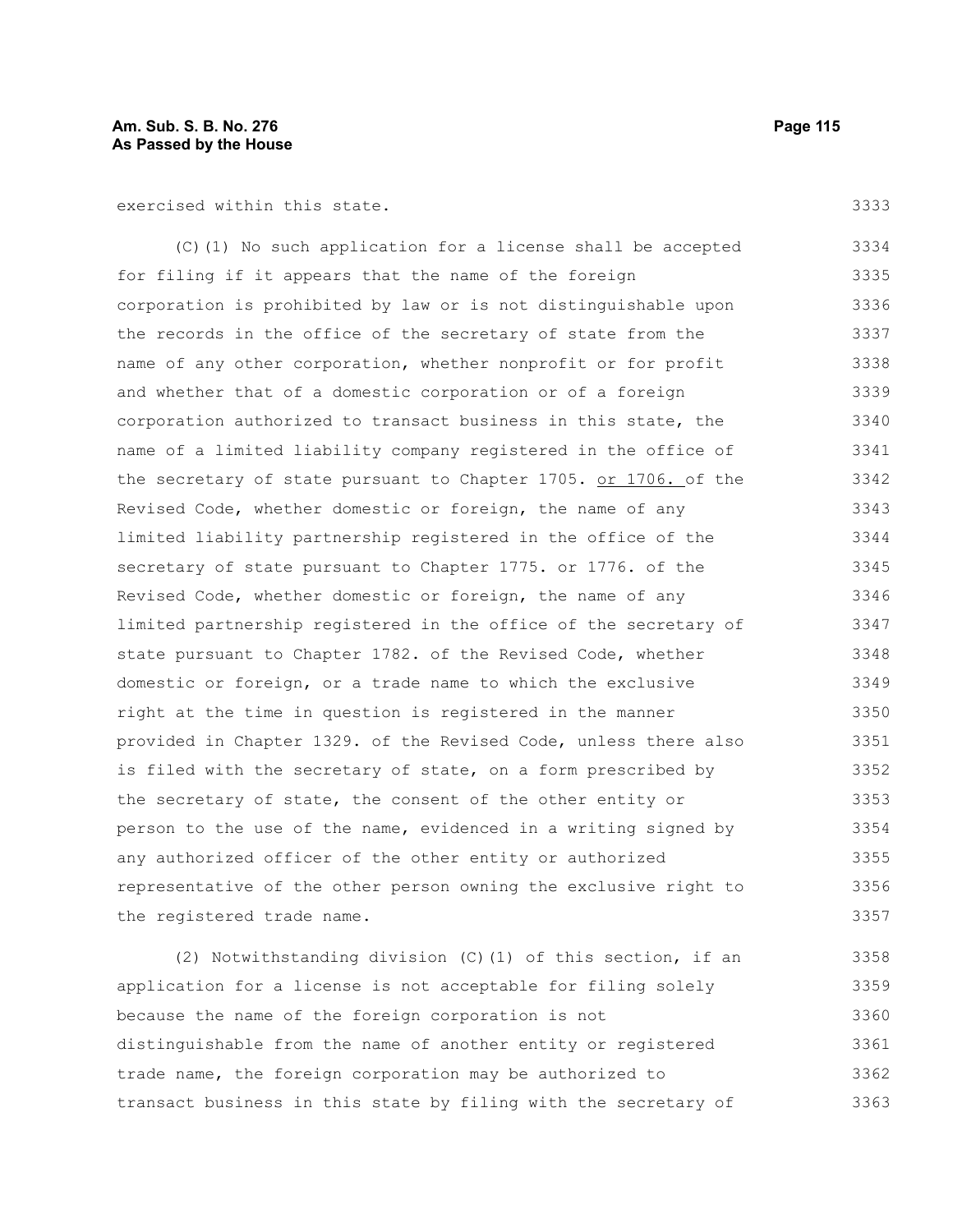# **Am. Sub. S. B. No. 276** Page 116 **As Passed by the House**

| state, in addition to those items otherwise prescribed by this   | 3364 |
|------------------------------------------------------------------|------|
| section, a statement signed by an authorized officer directing   | 3365 |
| the foreign corporation to make application for a license to     | 3366 |
| transact business in this state under an assumed business name   | 3367 |
| or names that comply with the requirements of this division and  | 3368 |
| stating that the foreign corporation will transact business in   | 3369 |
| this state only under the assumed name or names. The application | 3370 |
| for a license shall be on a form prescribed by the secretary of  | 3371 |
| state.                                                           | 3372 |
| Sec. 1706.01. As used in this chapter:                           | 3373 |
| (A) "Articles of organization" means the articles of             | 3374 |
| organization described in section 1706.16 of the Revised Code,   | 3375 |
| and those articles of organization as amended or restated.       | 3376 |
| (B) "Assignment" means a transfer, conveyance, deed, bill        | 3377 |
| of sale, lease, mortgage, security interest, encumbrance, gift,  | 3378 |
| or transfer by operation of law.                                 | 3379 |
| (C) "Constituent limited liability company" means a              | 3380 |
| constituent entity that is a limited liability company.          | 3381 |
| (D) "Constituent entity" means an entity that is party to        | 3382 |
| <u>a merger.</u>                                                 | 3383 |
| (E) "Contribution" means anything of value including cash,       | 3384 |
| property, or services rendered, or a promissory note or other    | 3385 |
| binding obligation to contribute cash or property or to perform  | 3386 |
| services, that a person contributes to a limited liability       | 3387 |
| company, or a series thereof, in the person's capacity as a      | 3388 |
| member.                                                          | 3389 |
| "Converted entity" means the entity into which a<br>(F)          | 3390 |
| converting entity converts pursuant to sections 1706.72 to       | 3391 |
| 1706.723 of the Revised Code.                                    | 3392 |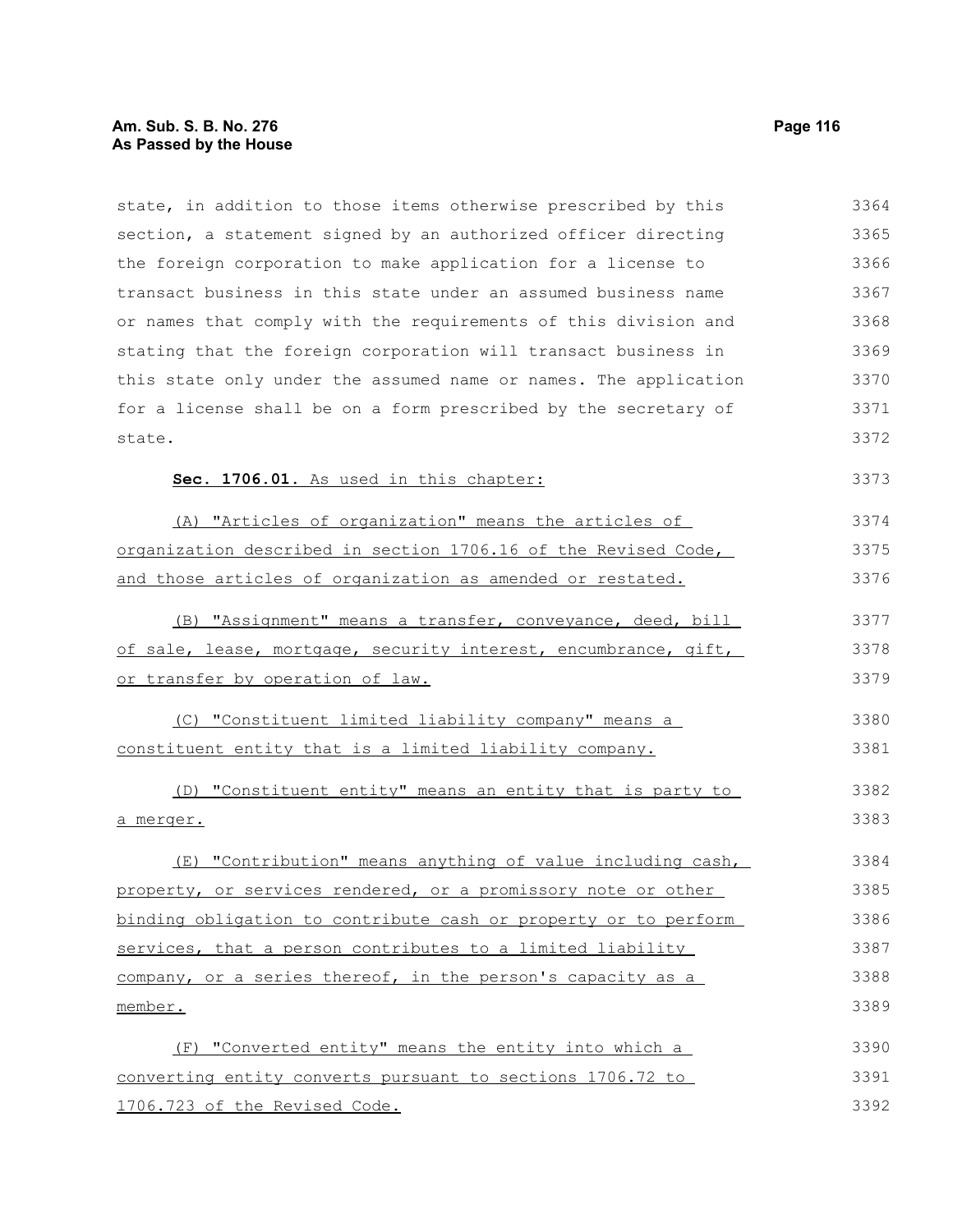| (G) "Converting limited liability company" means a               | 3393 |
|------------------------------------------------------------------|------|
| converting entity that is a limited liability company.           | 3394 |
| (H) "Converting entity" means an entity that converts into       | 3395 |
| a converted entity pursuant to sections 1706.72 to 1706.723 of   | 3396 |
| the Revised Code.                                                | 3397 |
| (I) "Debtor in bankruptcy" means a person who is the             | 3398 |
| subject of an order for relief under Title 11 of the United      | 3399 |
| States Code, a comparable order under a successor statute of     | 3400 |
| general application, or a comparable order under any federal,    | 3401 |
| state, or foreign law governing insolvency.                      | 3402 |
| (J) "Distribution" means a transfer of money or other            | 3403 |
| property from a limited liability company, or a series thereof,  | 3404 |
| to another person on account of a membership interest.           | 3405 |
| (K) "Entity" means a general partnership, limited                | 3406 |
| partnership, limited liability partnership, limited liability    | 3407 |
| company, association, corporation, professional corporation,     | 3408 |
| professional association, nonprofit corporation, business trust, | 3409 |
| real estate investment trust, common law trust, statutory trust, | 3410 |
| cooperative association, or any similar organization that has a  | 3411 |
| governing statute, in each case, whether foreign or domestic.    | 3412 |
| (L) "Foreign limited liability company" means an entity          | 3413 |
| that is all of the following:                                    | 3414 |
| (1) An unincorporated association;                               | 3415 |
| (2) Organized under the laws of a state other than this          | 3416 |
| state or under the laws of a foreign country;                    | 3417 |
| (3) Organized under a statute pursuant to which an               | 3418 |
| association may be formed that affords to each of its members    | 3419 |
| limited liability with respect to the liabilities of the entity; | 3420 |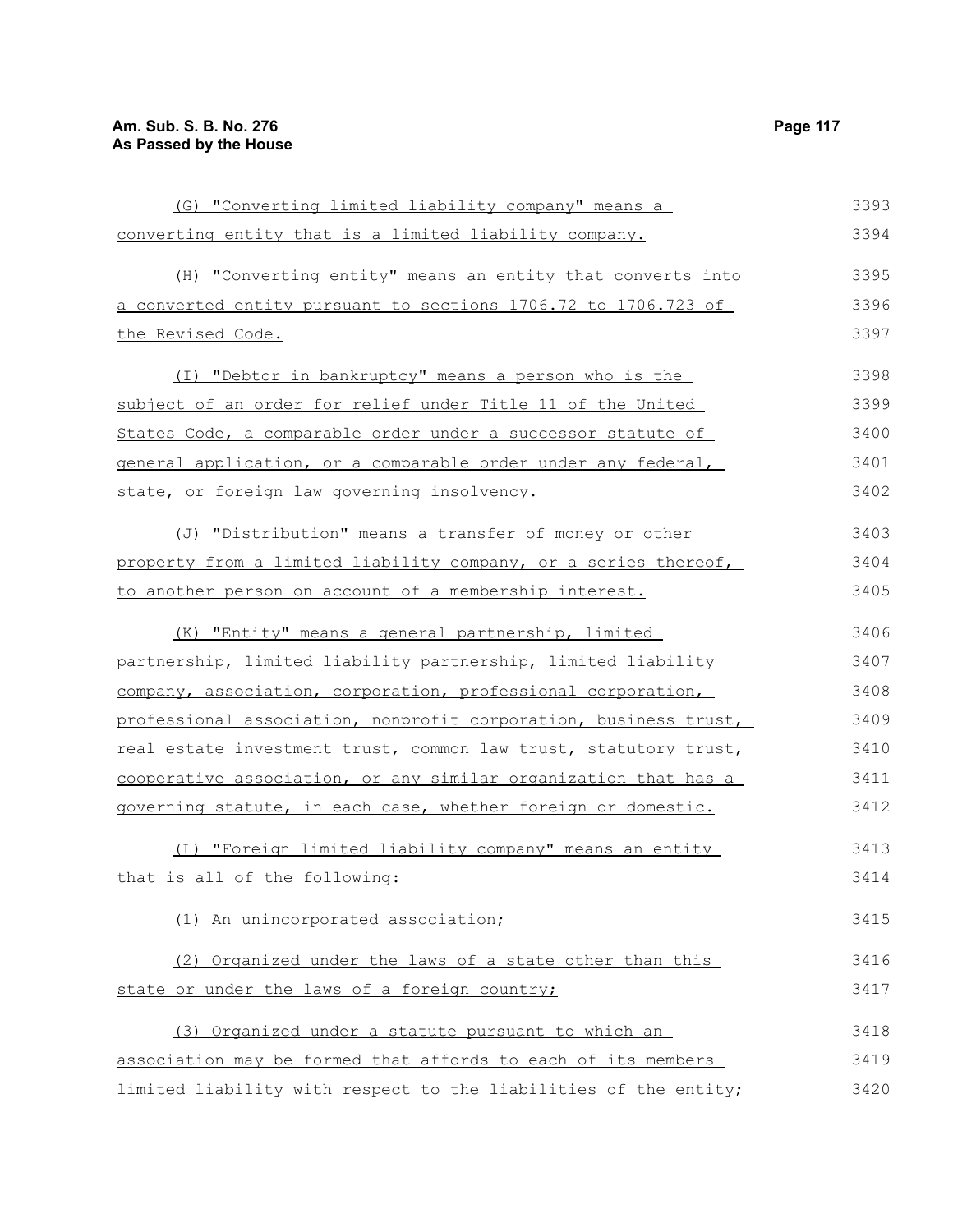| (4) Not required to be registered, qualified, or organized       | 3421 |
|------------------------------------------------------------------|------|
| under any statute of this state other than this chapter.         | 3422 |
| (M) "Governing statute" means the law that governs an            | 3423 |
| entity's internal affairs.                                       | 3424 |
| (N) "Limited liability company," except in the phrase            | 3425 |
| "foreign limited liability company," means an entity formed or   | 3426 |
| existing under this chapter.                                     | 3427 |
| (0) "Manager" means any person designated by the limited         | 3428 |
| liability company or its members with the authority to manage    | 3429 |
| all or part of the activities or affairs of the limited          | 3430 |
| liability company on behalf of the limited liability company,    | 3431 |
| which person has agreed to serve in such capacity, whether such  | 3432 |
| person is designated as a manager, director, officer, or         | 3433 |
| otherwise.                                                       | 3434 |
| (P) "Member" means a person that has been admitted as a          | 3435 |
| member of a limited liability company under section 1706.27 of   | 3436 |
| the Revised Code and that has not dissociated as a member.       | 3437 |
| (Q) "Membership interest" means a member's right to              | 3438 |
| receive distributions from a limited liability company or series | 3439 |
| thereof.                                                         | 3440 |
| (R) "Operating agreement" means any valid agreement,             | 3441 |
| written or oral, of the members, or any written declaration of   | 3442 |
| the sole member, as to the affairs and activities of a limited   | 3443 |
| liability company and any series thereof. "Operating agreement"  | 3444 |
| includes any amendments to the operating agreement.              | 3445 |
| (S) "Organizational documents" means any of the following:       | 3446 |
| (1) For a general partnership or foreign general                 | 3447 |
| partnership, its partnership agreement;                          | 3448 |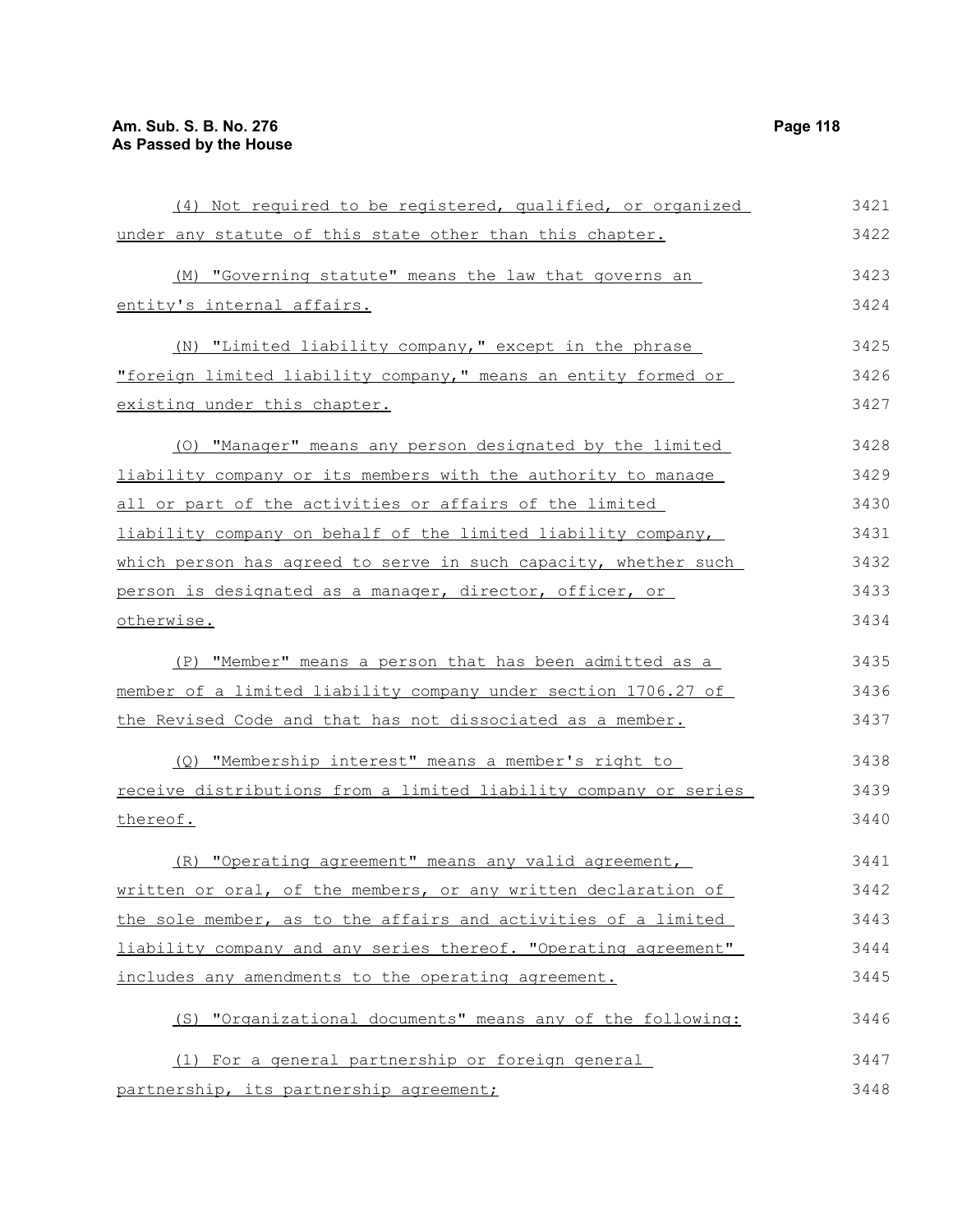| (2) For a limited partnership or foreign limited                 | 3449 |
|------------------------------------------------------------------|------|
| partnership, its certificate of limited partnership and          | 3450 |
| partnership agreement;                                           | 3451 |
| (3) For a limited liability limited partnership or foreign       | 3452 |
| limited liability limited partnership, its certificate of        | 3453 |
| limited partnership and partnership agreement;                   | 3454 |
| (4) For a limited liability company or foreign limited           | 3455 |
| liability company, its articles of organization and operating    | 3456 |
| agreement, or comparable records as provided in its governing    | 3457 |
| statute;                                                         | 3458 |
| (5) For a business or statutory trust or foreign business        | 3459 |
| or statutory trust, its trust instrument, or comparable records  | 3460 |
| as provided in its governing statute;                            | 3461 |
| (6) For a for-profit corporation or foreign for-profit           | 3462 |
| corporation, its articles of incorporation, regulations, and     | 3463 |
| other agreements among its shareholders that are authorized by   | 3464 |
| its governing statute, or comparable records as provided in its  | 3465 |
| governing statute;                                               | 3466 |
| (7) For a nonprofit corporation or foreign nonprofit             | 3467 |
| corporation, its articles of incorporation, regulations, and     | 3468 |
| other agreements that are authorized by its governing statute or | 3469 |
| comparable records as provided in its governing statute;         | 3470 |
| (8) For a professional association, its articles of              | 3471 |
| incorporation, regulations, and other agreements among its       | 3472 |
| shareholders that are authorized by its governing statute, or    | 3473 |
| comparable records as provided in its governing statute;         | 3474 |
| (9) For any other entity, the basic records that create          | 3475 |
| the entity, determine its internal governance, and determine the | 3476 |
| relations among the persons that own it, are members of it, or   | 3477 |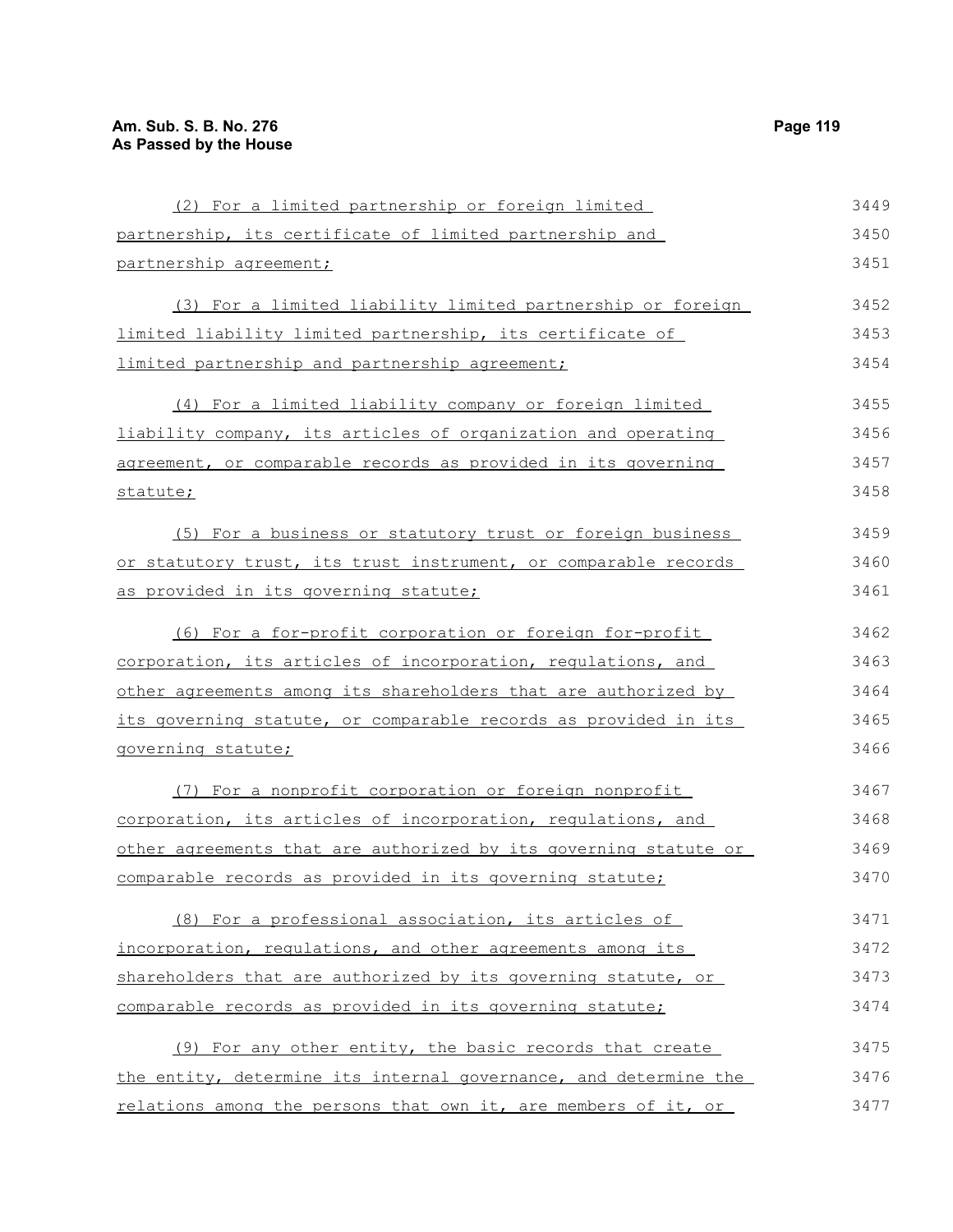| govern it.                                                       | 3478 |
|------------------------------------------------------------------|------|
| (T) "Organizer" means a person executing the initial             | 3479 |
| articles of organization filed by the secretary of state in      | 3480 |
| accordance with section 1706.16 of the Revised Code.             | 3481 |
| (U) "Person" means an individual, entity, trust, estate,         | 3482 |
| government, custodian, nominee, trustee, personal                | 3483 |
| representative, fiduciary, or any other individual, entity, or   | 3484 |
| series thereof in its own or any representative capacity, in     | 3485 |
| each case, whether foreign or domestic. As used in this          | 3486 |
| division, "government" includes a country, state, county, or     | 3487 |
| other political subdivision, agency, or instrumentality.         | 3488 |
| (V) "Principal office" means the location specified by a         | 3489 |
| limited liability company, foreign limited liability company, or | 3490 |
| other entity as its principal office in the last filed record in | 3491 |
| which the limited liability company, foreign limited liability   | 3492 |
| company, or other entity specified its principal office on the   | 3493 |
| records of the secretary of state. If no such location has       | 3494 |
| previously been specified, then "principal office" means the     | 3495 |
| location reasonably apparent to an unaffiliated person as the    | 3496 |
| principal executive office of the limited liability company,     | 3497 |
| foreign limited liability company, or other entity.              | 3498 |
| "Record" means information that is inscribed on a<br>(W)         | 3499 |
| tangible medium or that is stored in an electronic or other      | 3500 |
| medium and is retrievable in written or paper form through an    | 3501 |
| <u>automated process.</u>                                        | 3502 |
| (X) "Sign" means, with the present intent to authenticate        | 3503 |
| or adopt a record, either of the following:                      | 3504 |
| (1) To execute or adopt a tangible symbol;                       | 3505 |
| (2) To attach to or logically associate with the record an       | 3506 |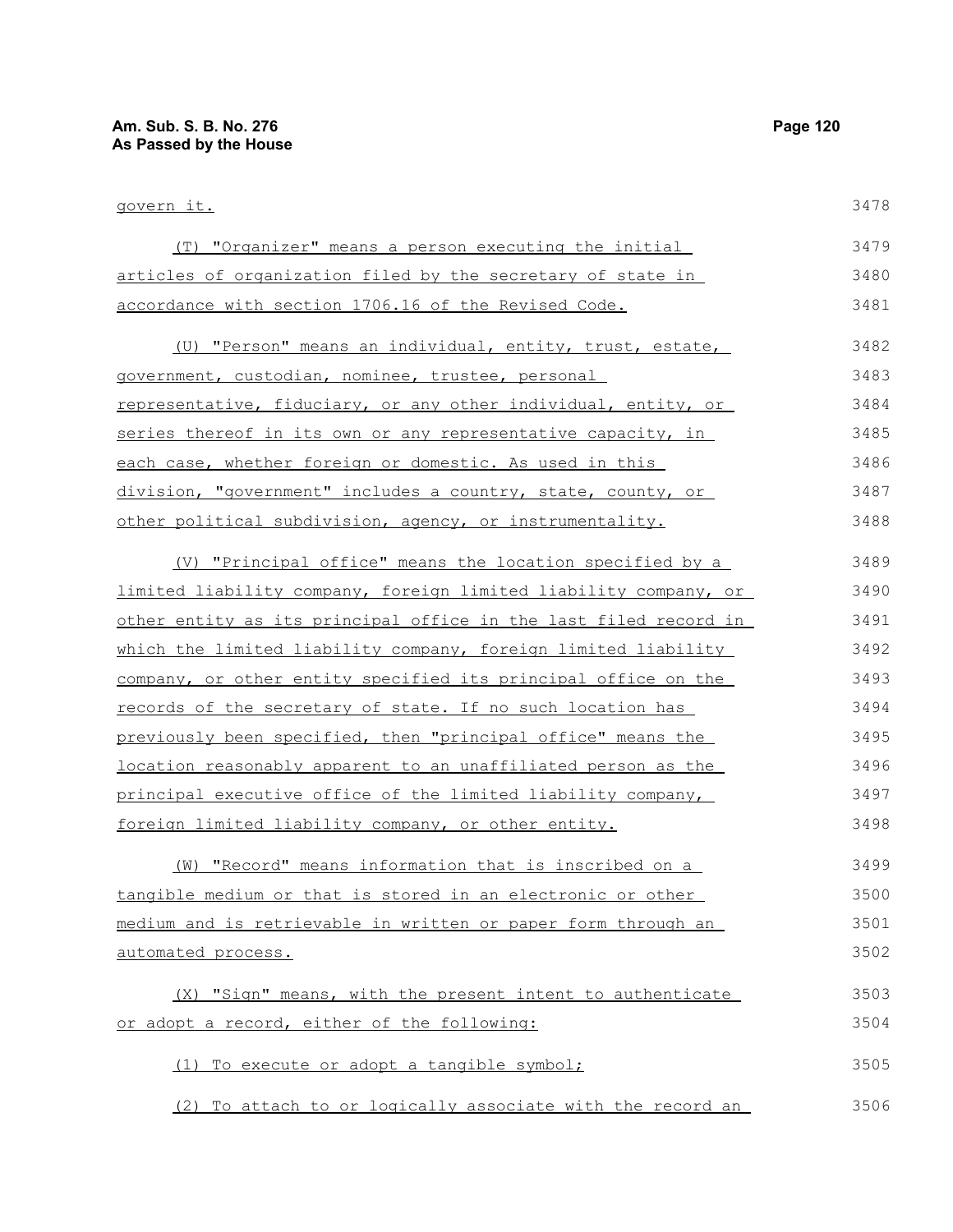| electronic symbol, sound, or process.                          | 3507 |
|----------------------------------------------------------------|------|
| (Y) "State" means a state of the United States, the            | 3508 |
| District of Columbia, Puerto Rico, the United States Virgin    | 3509 |
| Islands, or any territory or insular possession subject to the | 3510 |
| jurisdiction of the United States.                             | 3511 |
| (Z) "Surviving entity" means an entity into which one or       | 3512 |
| more other entities are merged, whether the entity pre-existed | 3513 |
| the merger or was created pursuant to the merger.              | 3514 |
| (AA) "Tribunal" means a court or, if provided in the           | 3515 |
| operating agreement or otherwise agreed, an arbitrator,        | 3516 |
| arbitration panel, or other tribunal.                          | 3517 |
| Sec. 1706.02. This chapter may be cited as the "Ohio           | 3518 |
| Revised Limited Liability Company Act."                        | 3519 |
| Sec. 1706.03. (A) A person knows a fact when either of the     | 3520 |
| <u>following is met:</u>                                       | 3521 |
| (1) The person has actual knowledge of the fact.               | 3522 |
| (2) The person is deemed to know the fact under law other      | 3523 |
| than this chapter.                                             | 3524 |
| (B) A person has notice of a fact when any of the              | 3525 |
| following is met:                                              | 3526 |
| (1)<br>The person knows of the fact.                           | 3527 |
| (2) The person receives notification of the fact.              | 3528 |
| (3) The person has reason to know the fact from all the        | 3529 |
| facts known to the person at the time.                         | 3530 |
| (4) The person is deemed to have notice of the fact under      | 3531 |
| division (D) of this section.                                  | 3532 |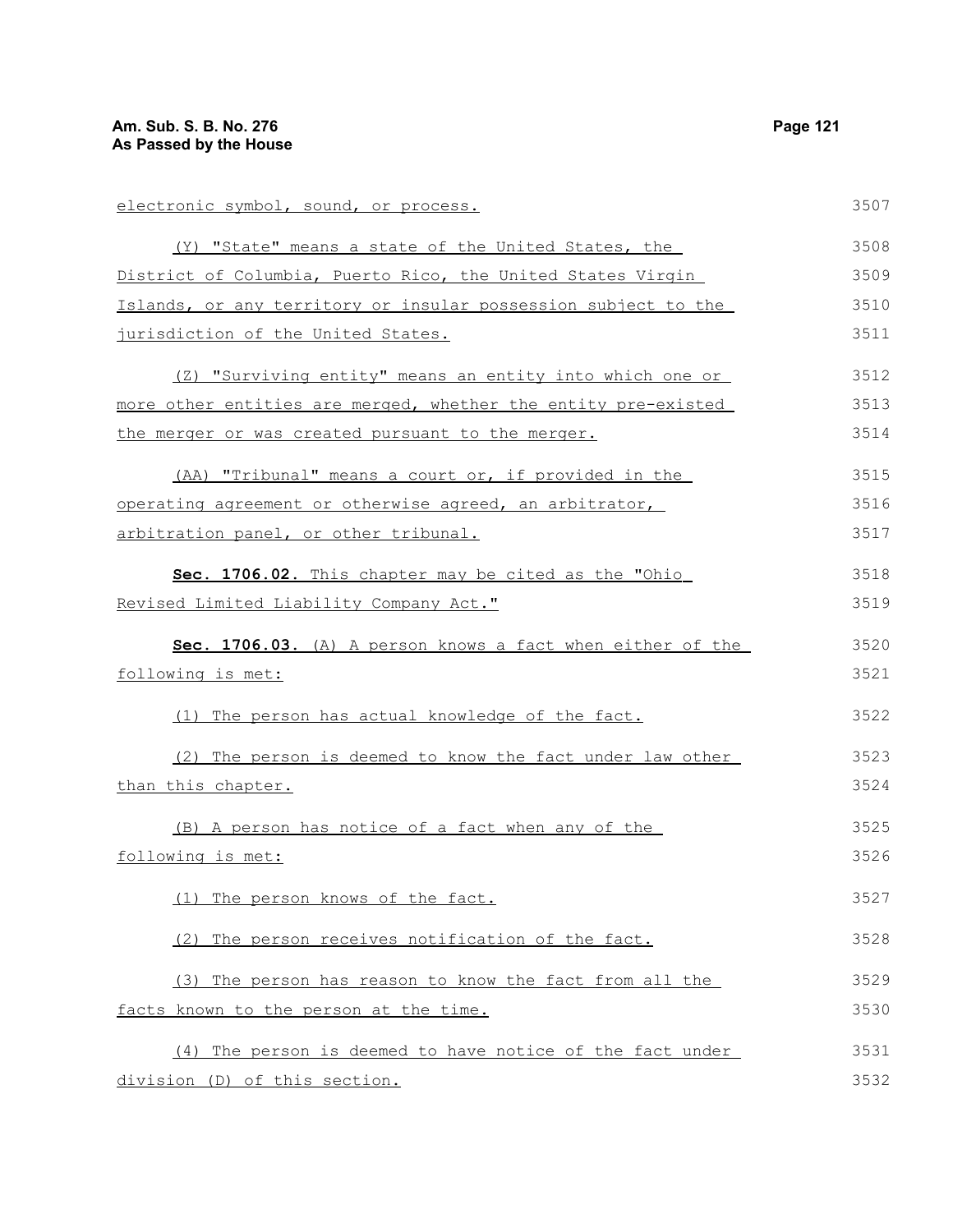(C) A person notifies another of a fact by taking steps reasonably required to inform the other person in ordinary course, whether or not the other person knows the fact. (D) A person is deemed to have notice of the following: (1) The matters included in a limited liability company's articles of organization under divisions (A)(1) to (3) of section 1706.16 of the Revised Code, upon the filing of the articles; (2) A limited liability company's dissolution, ninety days after a certificate of dissolution under section 1706.471 of the Revised Code becomes effective; (3) A limited liability company's merger or conversion, ninety days after a certificate of merger under section 1706.712 of the Revised Code or certificate of conversion under section 1706.722 of the Revised Code becomes effective. (E) A member's knowledge, notice, or receipt of a notification of a fact relating to the limited liability company is not knowledge, notice, or receipt of a notification of a fact by the limited liability company solely by reason of the member's capacity as a member. **Sec. 1706.04.** (A) A limited liability company is a separate legal entity. A limited liability company's status for tax purposes shall not affect its status as a separate legal entity formed under this chapter. (B) A limited liability company has perpetual duration. **Sec. 1706.05.** (A) A limited liability company may carry on any lawful activity, whether or not for profit. (B) A limited liability company shall possess and may 3533 3534 3535 3536 3537 3538 3539 3540 3541 3542 3543 3544 3545 3546 3547 3548 3549 3550 3551 3552 3553 3554 3555 3556 3557 3558 3559 3560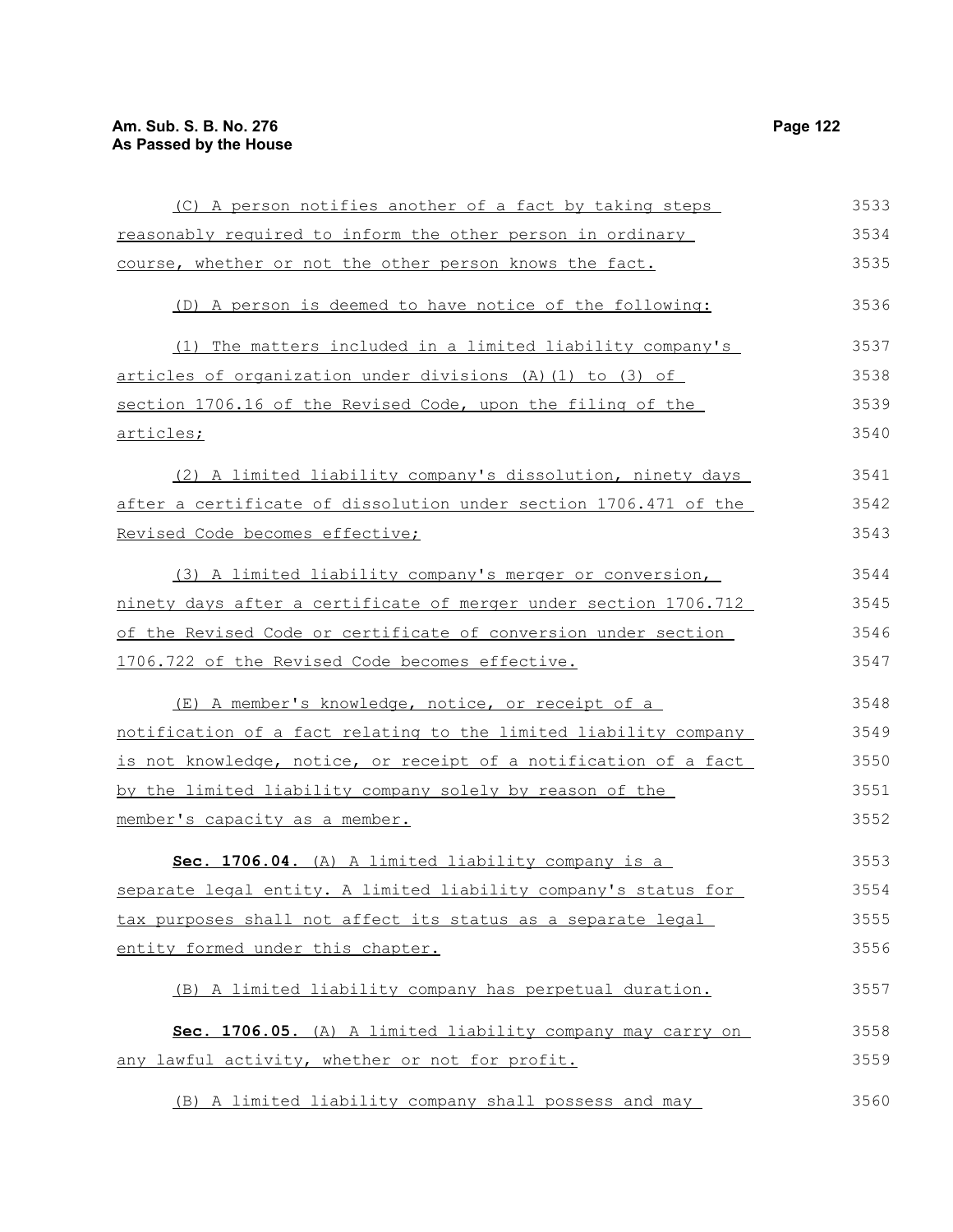| exercise all the powers and privileges granted by this chapter   | 3561 |
|------------------------------------------------------------------|------|
| or by any other law or by its operating agreement, together with | 3562 |
| any powers incidental thereto, including those powers and        | 3563 |
| privileges necessary or convenient to the conduct, promotion, or | 3564 |
| attainment of the business, purposes, or activities of the       | 3565 |
| limited liability company.                                       | 3566 |
| (C) Without limiting the general powers enumerated in            | 3567 |
| division (B) of this section, a limited liability company shall  | 3568 |
| have the power and authority to make contracts of quaranty and   | 3569 |
| suretyship and enter into interest rate, basis, currency, hedge, | 3570 |
| or other swap agreements, or cap, floor, put, call, option,      | 3571 |
| exchange, or collar agreements, derivative agreements, or other  | 3572 |
| agreements similar to any of the foregoing.                      | 3573 |
| (D) A series established under this chapter has the power        | 3574 |
| and capacity, in the series' own name, to do all of the          | 3575 |
| following:                                                       | 3576 |
| (1) Sue and be sued;                                             | 3577 |
| (2) Contract;                                                    | 3578 |
| (3) Hold and convey title to assets of the series,               | 3579 |
| including real property, personal property, and intangible       | 3580 |
| property;                                                        | 3581 |
| (4) Grant liens and security interests in assets of the          | 3582 |
| series.                                                          | 3583 |
| Sec. 1706.06. (A) This chapter shall be construed to give        | 3584 |
| maximum effect to the principles of freedom of contract and to   | 3585 |
| the enforceability of operating agreements.                      | 3586 |
| (B) Unless displaced by particular provisions of this            | 3587 |
| chapter, principles of law and equity supplement this chapter.   | 3588 |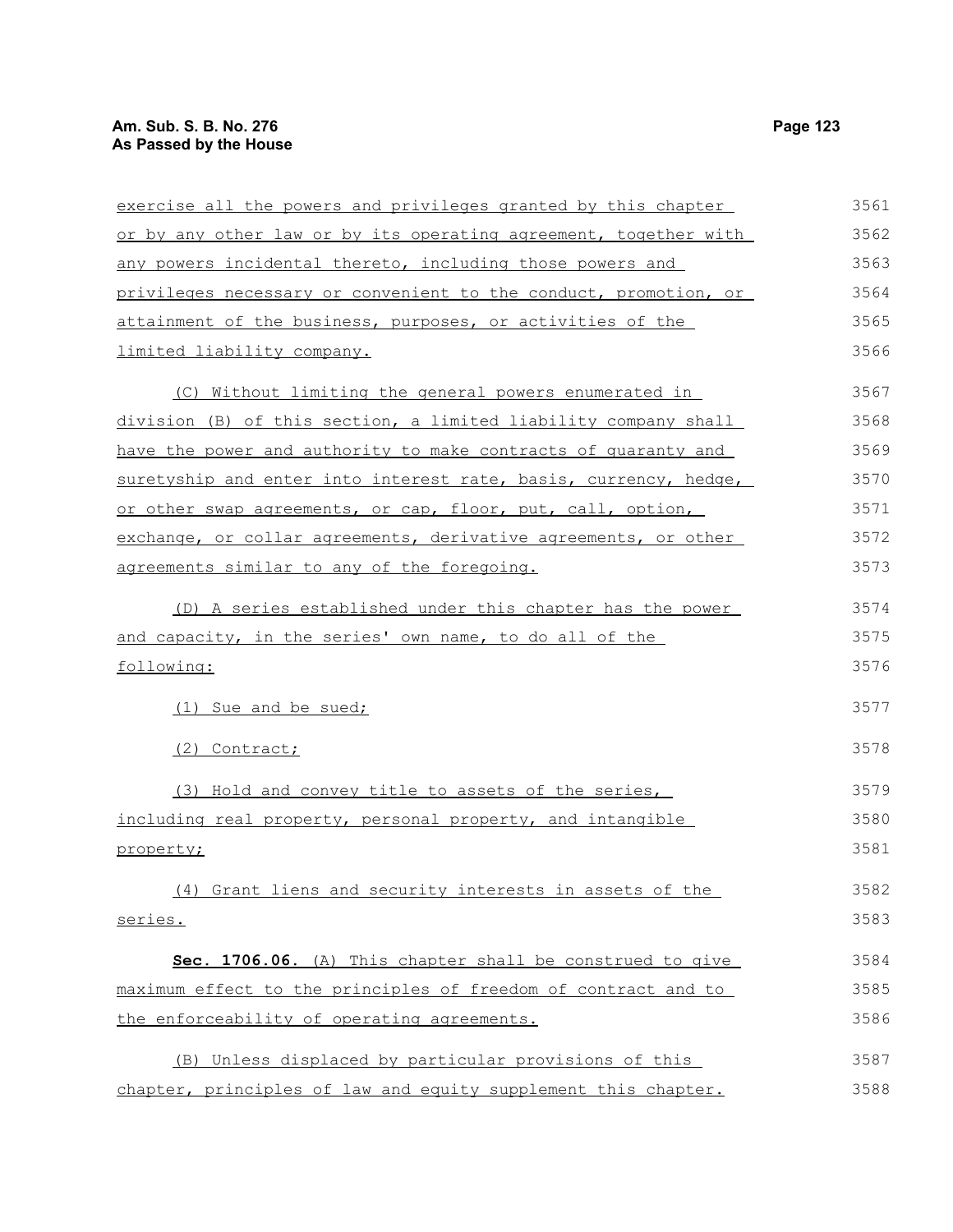| (C) Rules that statutes in derogation of the common law          | 3589 |
|------------------------------------------------------------------|------|
| are to be strictly construed shall have no application to this   | 3590 |
| chapter.                                                         | 3591 |
| (D) Sections 1309.406 and 1309.408 of the Revised Code do        | 3592 |
| not apply to any interest in a limited liability company,        | 3593 |
| including all rights, powers, and interests arising under an     | 3594 |
| operating agreement or this chapter. This division prevails over | 3595 |
| those sections, and is expressly intended to permit the          | 3596 |
| enforcement of the provisions of an operating agreement that     | 3597 |
| would otherwise be ineffective under those sections.             | 3598 |
| (E) This chapter applies to all limited liability                | 3599 |
| companies equally regardless of whether the limited liability    | 3600 |
| company has one or more members or whether it is formed by a     | 3601 |
| filing under section 1706.16 of the Revised Code or by merger,   | 3602 |
| consolidation, conversion, or otherwise.                         | 3603 |
| Sec. 1706.061. The law of this state governs all of the          | 3604 |
| following:                                                       | 3605 |
| (A) The organization and internal affairs of a limited           | 3606 |
| liability company;                                               | 3607 |
| (B) The liability of a member as a member for the debts,         | 3608 |
| obligations, or other liabilities of a limited liability         | 3609 |
| company;                                                         | 3610 |
| (C) The authority of the members and agents of a limited         | 3611 |
| liability company;                                               | 3612 |
| (D) The availability of the assets of a limited liability        | 3613 |
| company or series thereof for the obligations of the limited     | 3614 |
| liability company or another series thereof.                     | 3615 |
| Sec. 1706.07. (A) The name of a limited liability company        | 3616 |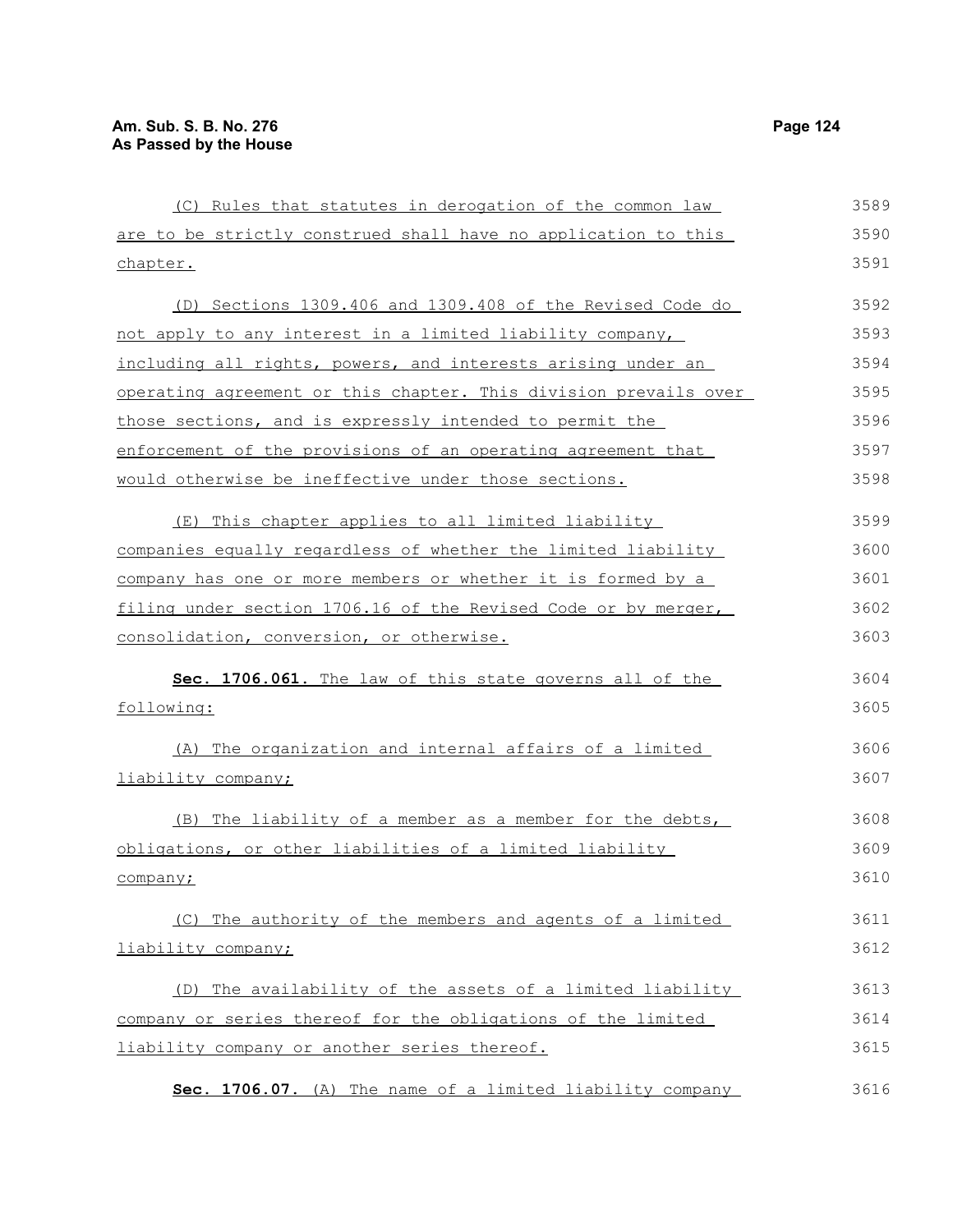| shall contain the words "limited liability company" or the            | 3617 |
|-----------------------------------------------------------------------|------|
| abbreviation "L.L.C.," "LLC," "limited," "ltd.," or "ltd".            | 3618 |
| (B) Except as provided in this section and in sections                | 3619 |
| 1701.75, 1701.78, 1701.82, 1705.36, and 1705.37 of the Revised        | 3620 |
| Code, the secretary of state shall not accept for filing in the       | 3621 |
| secretary of state's office the articles of organization of a         | 3622 |
| limited liability company if the company name set forth in the        | 3623 |
| articles is not distinguishable on the records of the secretary       | 3624 |
| of state from the name of any of the following:                       | 3625 |
| (1) Any other limited liability company, whether the name             | 3626 |
| is of a domestic limited liability company or of a foreign            | 3627 |
| <u>limited liability company registered as a foreign limited</u>      | 3628 |
| liability company under this chapter;                                 | 3629 |
| (2) Any corporation, whether the name is of a domestic                | 3630 |
| <u>corporation or of a foreign corporation holding a license as a</u> | 3631 |
| foreign corporation under the laws of this state pursuant to          | 3632 |
| Chapter 1701., 1702., or 1703. of the Revised Code;                   | 3633 |
| (3) Any limited liability partnership, whether the name is            | 3634 |
| of a domestic limited liability partnership or a foreign limited      | 3635 |
| liability partnership registered pursuant to Chapter 1775. or         | 3636 |
| 1776. of the Revised Code;                                            | 3637 |
| (4) Any limited partnership, whether the name is of a                 | 3638 |
| domestic limited partnership or a foreign limited partnership         | 3639 |
| registered pursuant to Chapter 1782. of the Revised Code;             | 3640 |
| (5) Any trade name to which the exclusive right, at the               | 3641 |
| time in question, is registered in the office of the secretary        | 3642 |
| of state pursuant to Chapter 1329. of the Revised Code.               | 3643 |
| (C) A limited liability company may apply to the secretary            | 3644 |
| of state for authorization to use a name that is not                  | 3645 |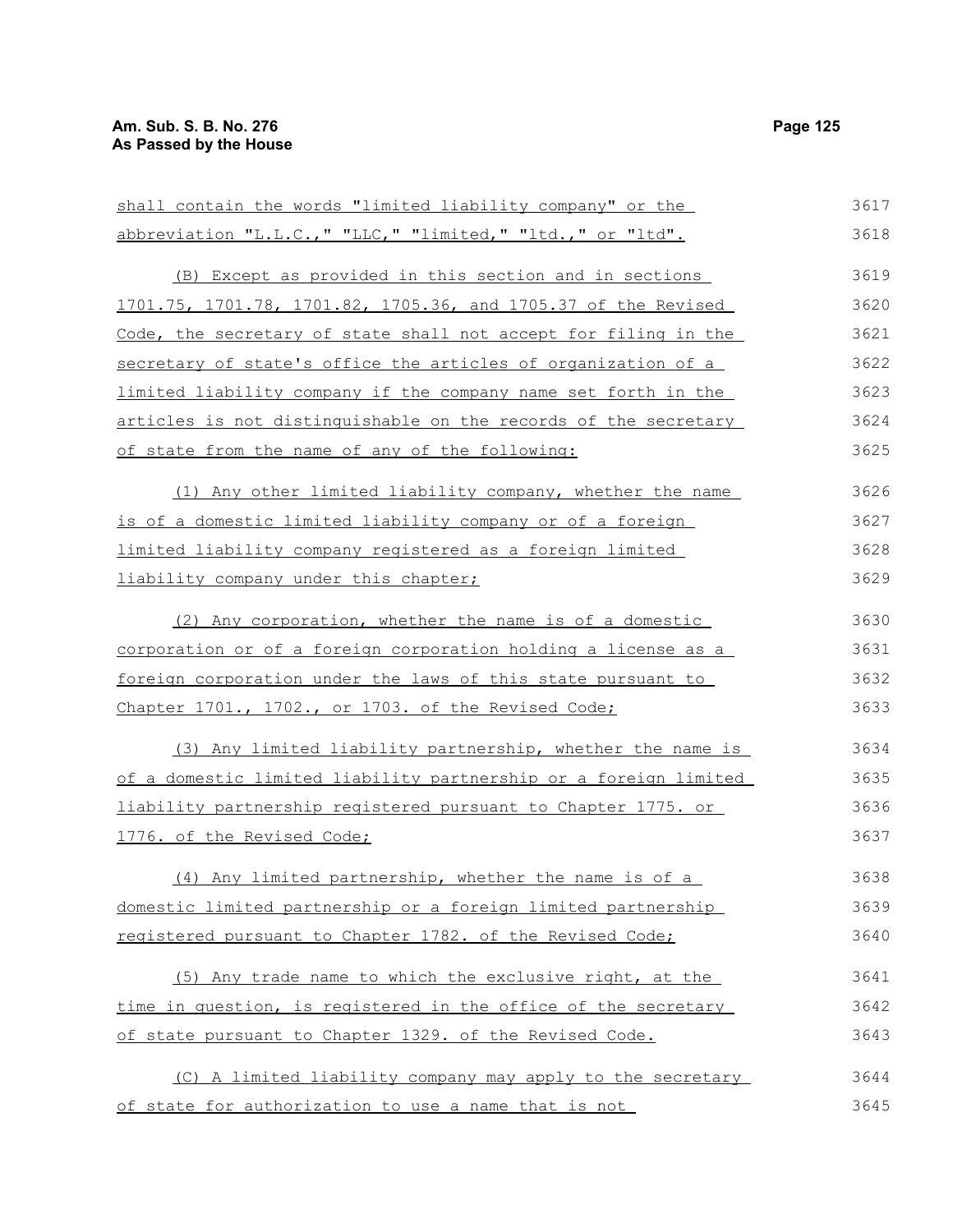representative of the other person.

| distinguishable from the names identified in division (B) of of | 3646 |
|-----------------------------------------------------------------|------|
| this section if there also is filed in the office of the        | 3647 |
| secretary of state, on a form prescribed by the secretary of    | 3648 |
| state, the consent of the other person or, in the case of a     | 3649 |
| registered trade name, the person in whose name is registered   | 3650 |
| the exclusive right to use the name, which consent is evidenced | 3651 |
| in a writing signed by any authorized officer or any authorized | 3652 |

(D) If a judicial sale or other transfer by order of a tribunal involves the right to use the name of a limited liability company or of a foreign limited liability company, then division (B) of this section shall not be applicable with

respect to any person that is subject to the order.

(E) Any person that wishes to reserve a name for a proposed new limited liability company, a limited liability company that intends to change its name, or an assumed name for a foreign limited liability company whose name is not available may submit to the secretary of state, on a form prescribed by the secretary of state, a written application for the exclusive right to use a specified name as the name of the company. If the secretary of state finds, consistent with this section, that the specified name is available for use, the secretary of state shall file the application. From the date of the filing, the applicant has the exclusive right for one hundred eighty days to use the specified name as the name of the limited liability company, counting the date of the filing as the first of the one hundred eighty days. The right so obtained may be transferred by the applicant or other holder of the right by filing in the office of the secretary of state a written transfer, on a form prescribed by the secretary of state, that states the name and address of the transferee. 3659 3660 3661 3662 3663 3664 3665 3666 3667 3668 3669 3670 3671 3672 3673 3674 3675 3676

3653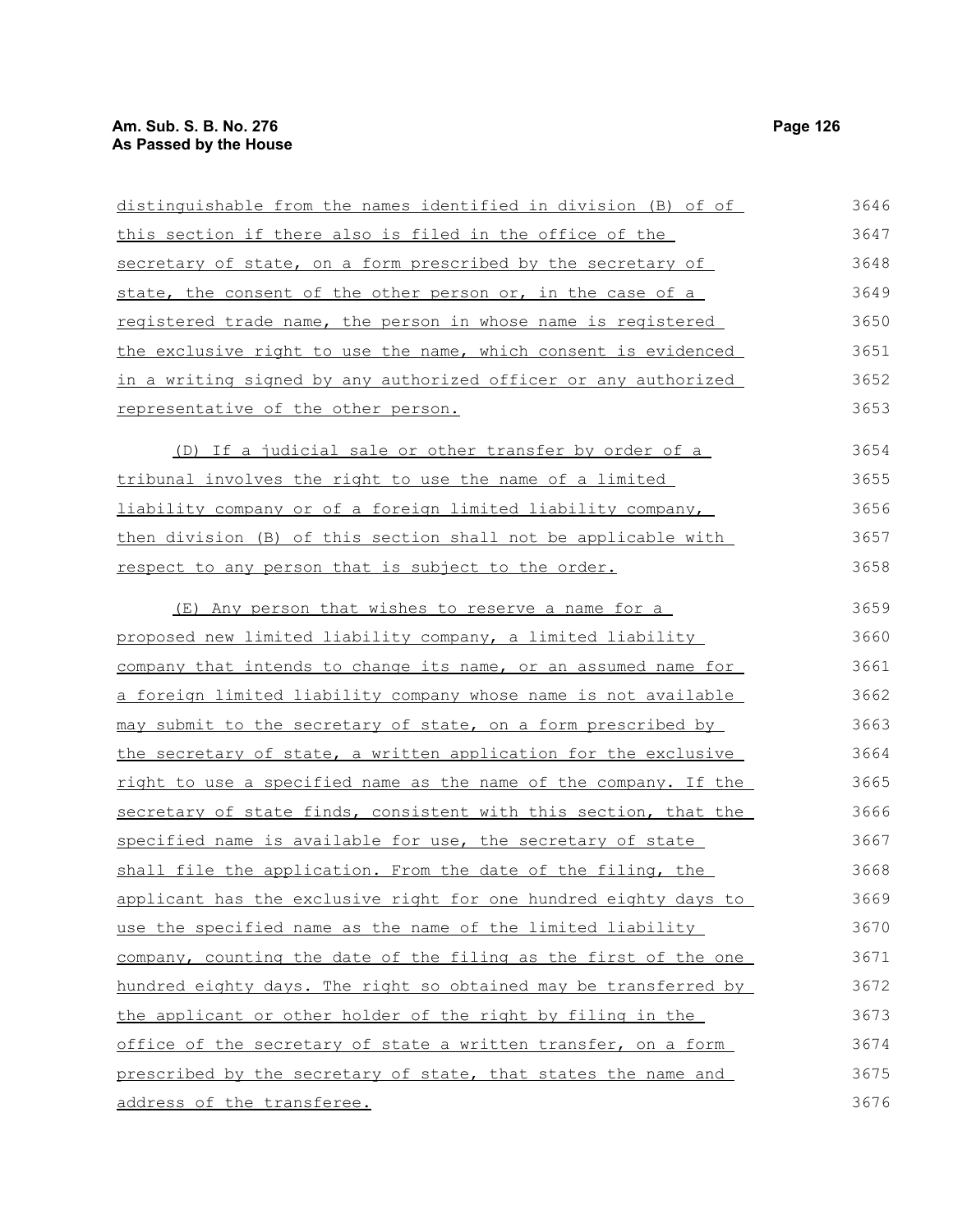| Sec. 1706.08. (A) Except as otherwise provided in                | 3677 |
|------------------------------------------------------------------|------|
| divisions (B) and (C) of this section, both of the following     | 3678 |
| apply:                                                           | 3679 |
| (1) An operating agreement governs relations among the           | 3680 |
| members as members and between the members and the limited       | 3681 |
| liability company.                                               | 3682 |
| (2) To the extent that an operating agreement does not           | 3683 |
| otherwise provide for a matter described in division (A) (1) of  | 3684 |
| this section, this chapter governs the matter.                   | 3685 |
| (B) (1) To the extent that, at law or in equity, a member,       | 3686 |
| manager, or other person has duties, including fiduciary duties, | 3687 |
| to the limited liability company, or to another member or to     | 3688 |
| another person that is a party to or is otherwise bound by an    | 3689 |
| operating agreement, those duties may be expanded or restricted  | 3690 |
| or eliminated by a written operating agreement. However, an      | 3691 |
| operating agreement may not eliminate the implied covenant of    | 3692 |
| good faith and fair dealing.                                     | 3693 |
| (2) A written operating agreement may provide for the            | 3694 |
| limitation or elimination of any and all liabilities for breach  | 3695 |
| of contract and breach of duties, including breach of fiduciary  | 3696 |
| duties, of a member, manager, or other person to a limited       | 3697 |
| liability company or to another member or to another person that | 3698 |
| is a party to or is otherwise bound by an operating agreement.   | 3699 |
| However, an operating agreement may not limit or eliminate       | 3700 |
| liability for any act or omission that constitutes a bad faith   | 3701 |
| violation of the implied covenant of good faith and fair         | 3702 |
| dealing.                                                         | 3703 |
| (3) A member, manager, or other person shall not be liable       | 3704 |
| to a limited liability company or to another member or to        | 3705 |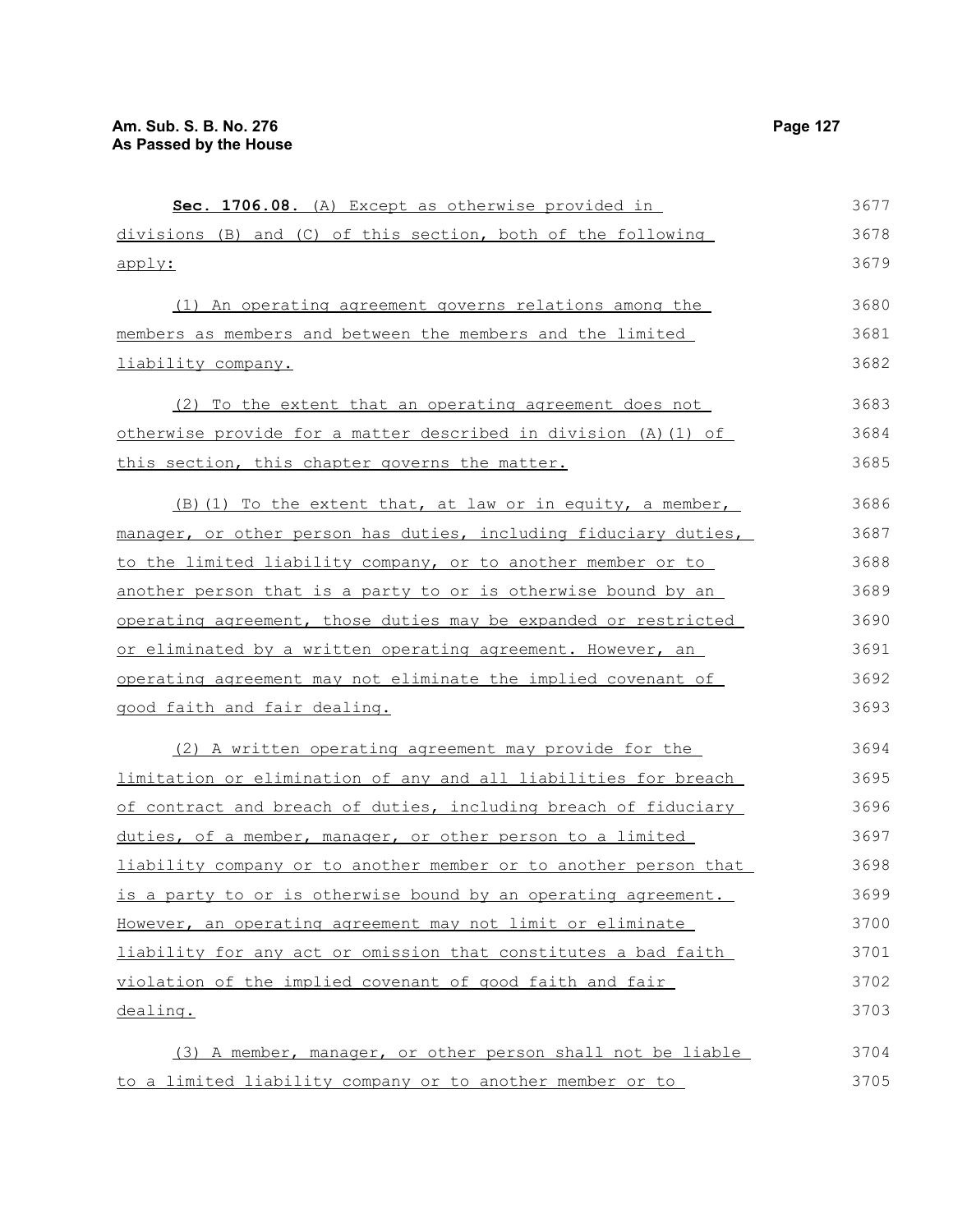another person that is a party to or is otherwise bound by an operating agreement for breach of fiduciary duty for the member's or other person's good faith reliance on the operating agreement. (4) An operating agreement may provide either or both of the following: (a) That, a member or assignee who fails to perform in accordance with, or to comply with the terms and conditions of, the operating agreement shall be subject to specified penalties or specified consequences; (b) That at the time or upon the happening of events specified in the operating agreement, a member or assignee may be subject to specified penalties or consequences. (5) A penalty or consequence that may be specified under division (B)(4) of this section may include any of the following: (a) Reducing or eliminating the defaulting member's or assignee's proportionate interest in a limited liability company; (b) Subordinating the member's or assignee's membership interest to that of nondefaulting members or assignees; (c) Forcing a sale of the member's or assignee's membership interest; (d) Forfeiting the defaulting member's or assignee's membership interest; (e) The lending by other members or assignees of the amount necessary to meet the defaulting member's or assignee's commitment; 3706 3707 3708 3709 3710 3711 3712 3713 3714 3715 3716 3717 3718 3719 3720 3721 3722 3723 3724 3725 3726 3727 3728 3729 3730 3731 3732 3733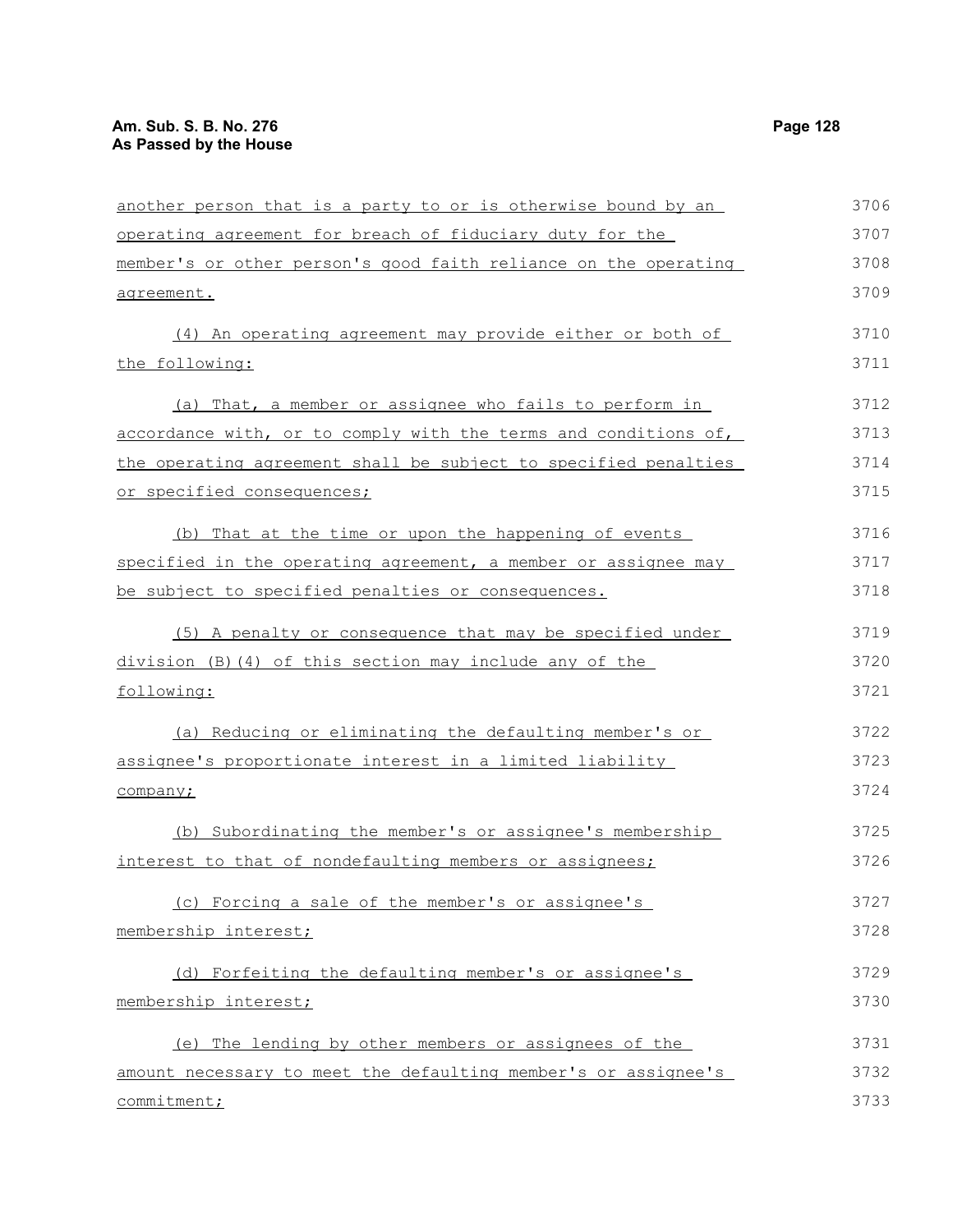(f) A fixing of the value of the defaulting member's or assignee's membership interest by appraisal or by formula and redemption or sale of the membership interest at that value; (g) Any other penalty or consequence. (C) An operating agreement shall not do any of the following: (1) Vary the nature of the limited liability company as a separate legal entity under division (A) of section 1706.04 of the Revised Code; (2) Except as otherwise provided in division (B) of section 1706.082 of the Revised Code, restrict the rights under this chapter of a person other than a member, dissociated member, or assignee; (3) Vary the power of a court under section 1706.171 of the Revised Code; (4) Eliminate the implied covenant of good faith and fair dealing; (5) Eliminate or limit the liability of a member or other person for any act or omission that constitutes a bad faith violation of the implied covenant of good faith and fair dealing; (6) Waive the requirements of division (A) of section 1706.281 of the Revised Code; (7) Waive the prohibition on issuance of a certificate of a membership interest in bearer form under division (D) of section 1706.341 of the Revised Code; 3734 3735 3736 3737 3738 3739 3740 3741 3742 3743 3744 3745 3746 3747 3748 3749 3750 3751 3752 3753 3754 3755 3756 3757 3758 3759

(8) Waive the requirements of division (B) of section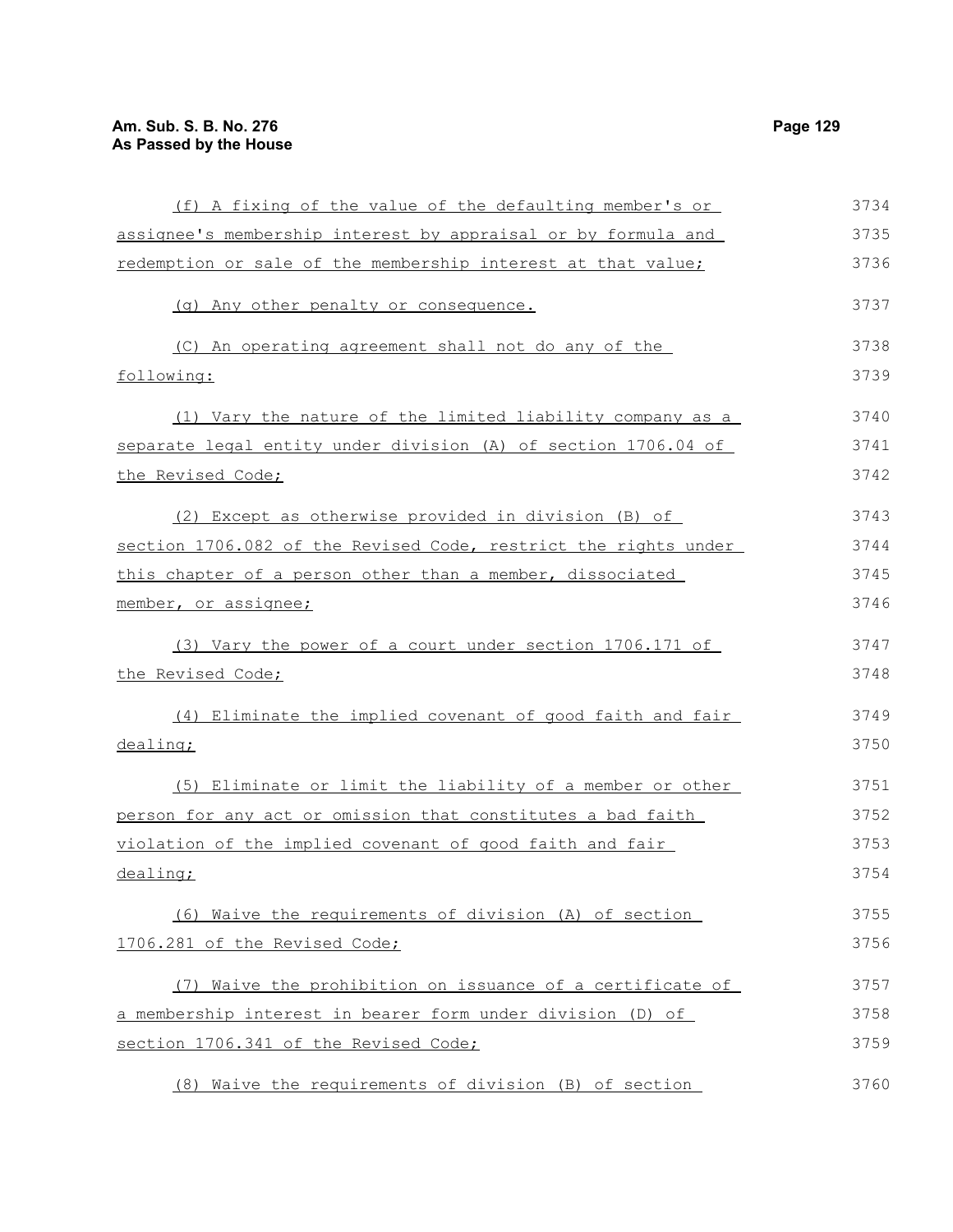| 1706.761 of the Revised Code.                                           | 3761 |
|-------------------------------------------------------------------------|------|
| Sec. 1706.081. (A) A limited liability company is bound by              | 3762 |
| and may enforce its operating agreement, whether or not the             | 3763 |
| limited liability company has itself manifested assent to its           | 3764 |
| operating agreement.                                                    | 3765 |
| (B) A person that is admitted as a member of a limited                  | 3766 |
| <u>liability company becomes a party to and assents to the</u>          | 3767 |
| operating agreement subject to division (A) of section 1706.281         | 3768 |
| of the Revised Code.                                                    | 3769 |
| (C) Two or more persons intending to be the initial                     | 3770 |
| <u>members of a limited liability company may make an agreement</u>     | 3771 |
| providing that upon the formation of the limited liability              | 3772 |
| company the agreement will become its operating agreement. One          | 3773 |
| person intending to be the initial member of a limited liability        | 3774 |
| <u>company may assent to terms providing that upon the formation of</u> | 3775 |
| the limited liability company the terms will become the                 | 3776 |
| operating agreement.                                                    | 3777 |
| (D) The operating agreement of a limited liability company              | 3778 |
| having only one member shall not be unenforceable by reason of          | 3779 |
| there being only one person who is a party to the operating             | 3780 |
| <u>agreement.</u>                                                       | 3781 |
| Sec. 1706.082. (A) An operating agreement may be amended                | 3782 |
| upon the consent of all the members of a limited liability              | 3783 |
| company or in such other manner authorized by the operating             | 3784 |
| agreement. If an operating agreement provides for the manner in         | 3785 |
| which it may be amended, including by requiring the approval of         | 3786 |
| a person who is not a party to the operating agreement or the           | 3787 |
| satisfaction of conditions, it may be amended only in that              | 3788 |
| manner or as otherwise permitted by law; except that the                | 3789 |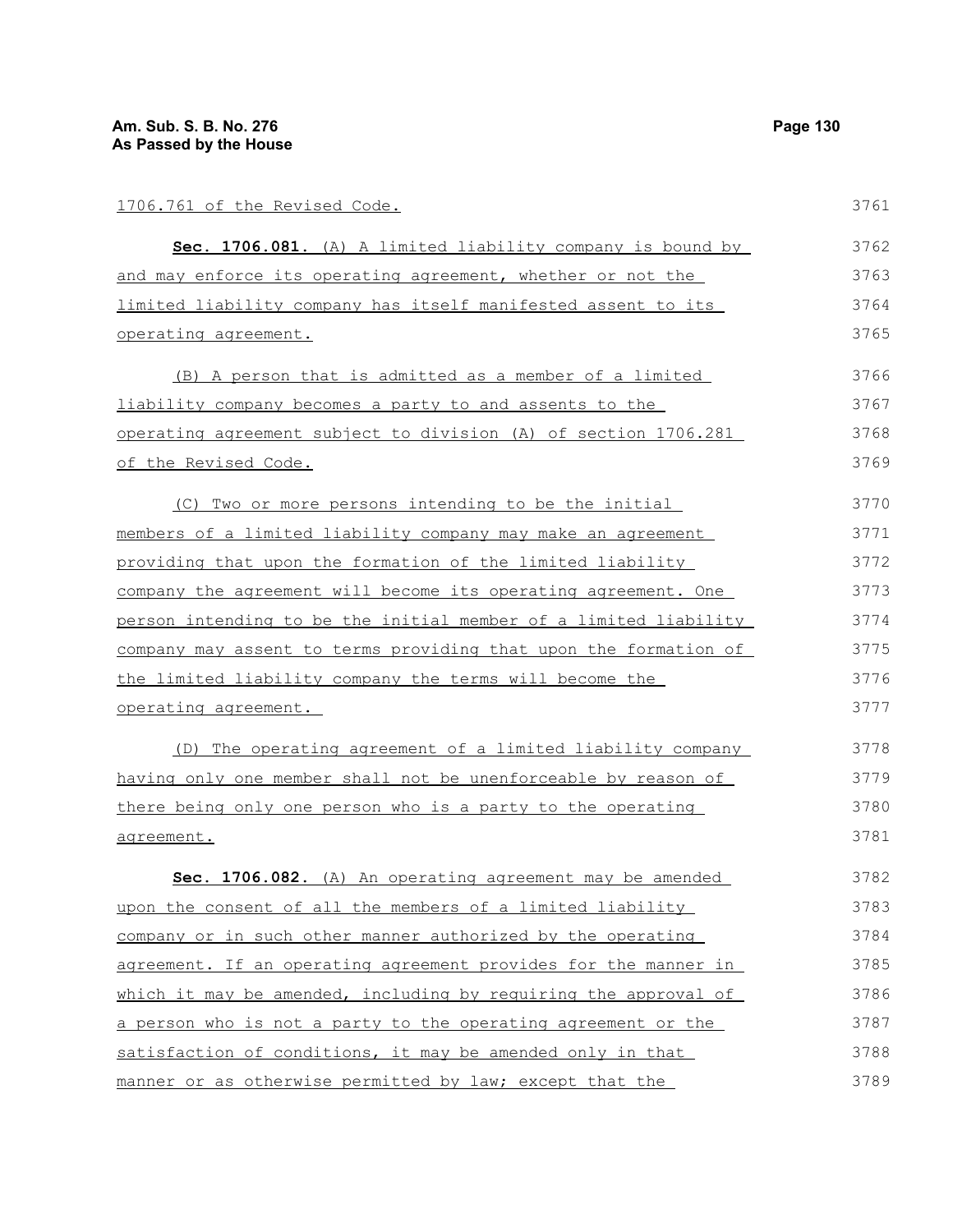| approval of any person may be waived by that person and any      | 3790 |
|------------------------------------------------------------------|------|
| conditions may be waived by all persons for whose benefit those  | 3791 |
| conditions were intended.                                        | 3792 |
| (B) An operating agreement may provide rights to any             | 3793 |
| person, including a person who is not a party to the operating   | 3794 |
| agreement, to the extent set forth in the operating agreement.   | 3795 |
| (C) The obligations of a limited liability company and its       | 3796 |
| members to a person in the person's capacity as an assignee or   | 3797 |
| dissociated member are governed by the operating agreement. An   | 3798 |
| assignee and dissociated member are bound by the operating       | 3799 |
| agreement.                                                       | 3800 |
| Sec. 1706.09. (A) Each limited liability company and             | 3801 |
| foreign limited liability company that has an effective          | 3802 |
| registration as a foreign limited liability company under        | 3803 |
| section 1706.511 of the Revised Code shall maintain continuously | 3804 |
| in this state an agent for service of process on the company.    | 3805 |
| The agent shall be one of the following:                         | 3806 |
| (1) A natural person who is a resident of this state;            | 3807 |
| (2) A domestic or foreign corporation, nonprofit                 | 3808 |
| corporation, limited liability company, partnership, limited     | 3809 |
| partnership, limited liability partnership, limited partnership  | 3810 |
| association, professional association, business trust, or        | 3811 |
| unincorporated nonprofit association that has a business address | 3812 |
| in this state. If the agent is an entity other than a domestic   | 3813 |
| corporation, the agent shall meet the requirements of Title XVII | 3814 |
| of the Revised Code for an entity of the agent's type to         | 3815 |
| transact business or exercise privileges in this state.          | 3816 |
| (B) (1) The secretary of state shall not accept original         | 3817 |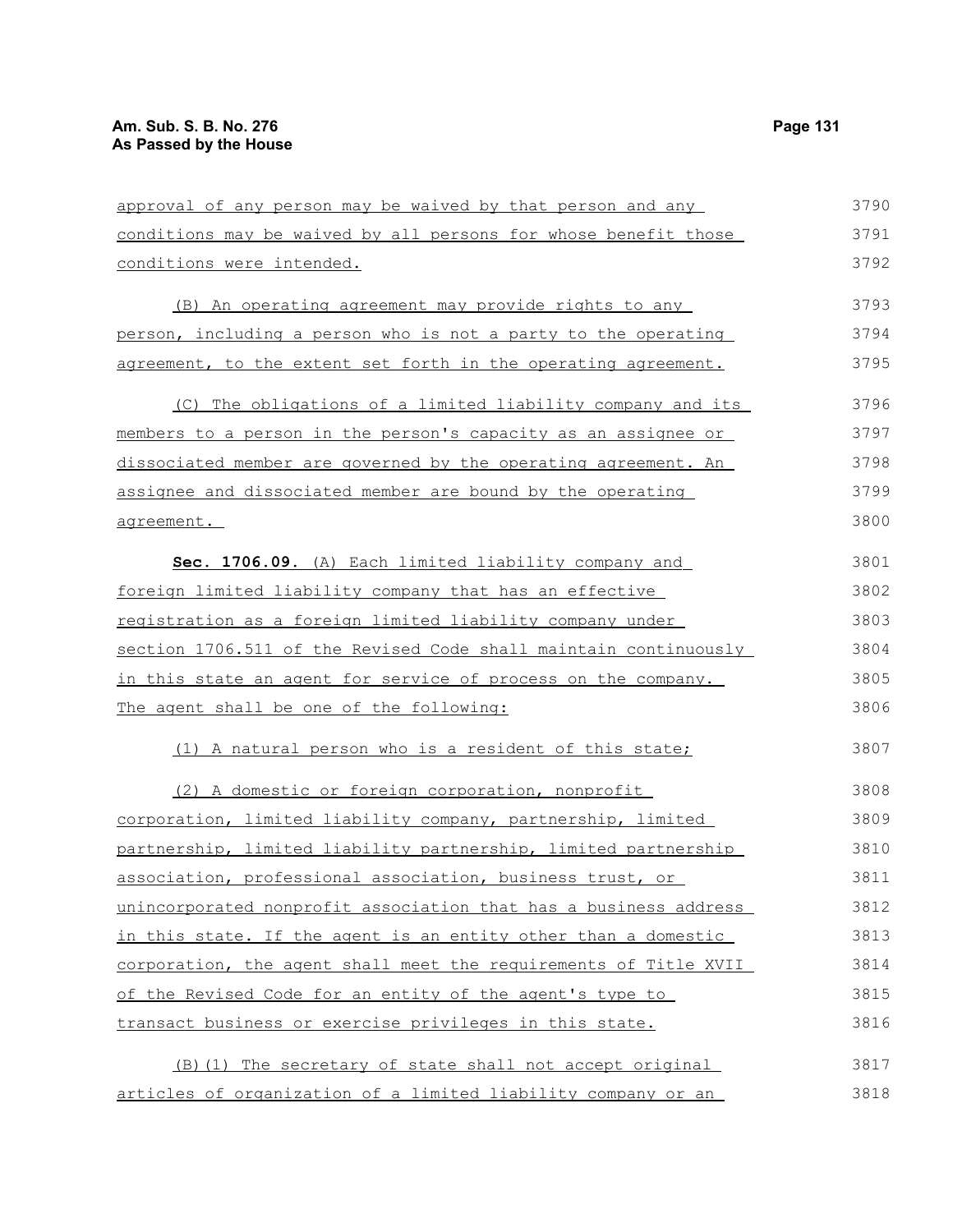| original registration of a foreign limited liability company for | 3819 |
|------------------------------------------------------------------|------|
| filing unless both of the following accompany the articles or    | 3820 |
| registration:                                                    | 3821 |
| (a) A written appointment of an agent as described in            | 3822 |
| division (A) of this section that is signed by an authorized     | 3823 |
| representative of the limited liability company or foreign       | 3824 |
| limited liability company;                                       | 3825 |
| (b) A written acceptance of the appointment that is signed       | 3826 |
| by the designated agent on a form prescribed by the secretary of | 3827 |
| state.                                                           | 3828 |
| (2) In cases not covered by division (B) (1) of this             | 3829 |
| section, the company shall appoint the agent described in        | 3830 |
| division (A) of this section and shall file with the secretary   | 3831 |
| of state, on a form prescribed by the secretary of state, a      | 3832 |
| written appointment of that agent that is signed by an           | 3833 |
| authorized representative of the company and a written           | 3834 |
| acceptance of the appointment that is signed by the designated   | 3835 |
| agent.                                                           | 3836 |
| (C) The written appointment of an agent shall set forth          | 3837 |
| the name and address in this state of the agent, including the   | 3838 |
| street and number or other particular description, and shall     | 3839 |
| otherwise be in such form as the secretary of state prescribes.  | 3840 |
| The secretary of state shall keep a record of the names of       | 3841 |
| limited liability companies and foreign limited liability        | 3842 |
| companies, and the names and addresses of their respective       | 3843 |
| agents.                                                          | 3844 |
| (D) If any agent described in division (A) of this section       | 3845 |
| dies, resigns, or moves outside of this state, the limited       | 3846 |
| liability company or foreign limited liability company shall     | 3847 |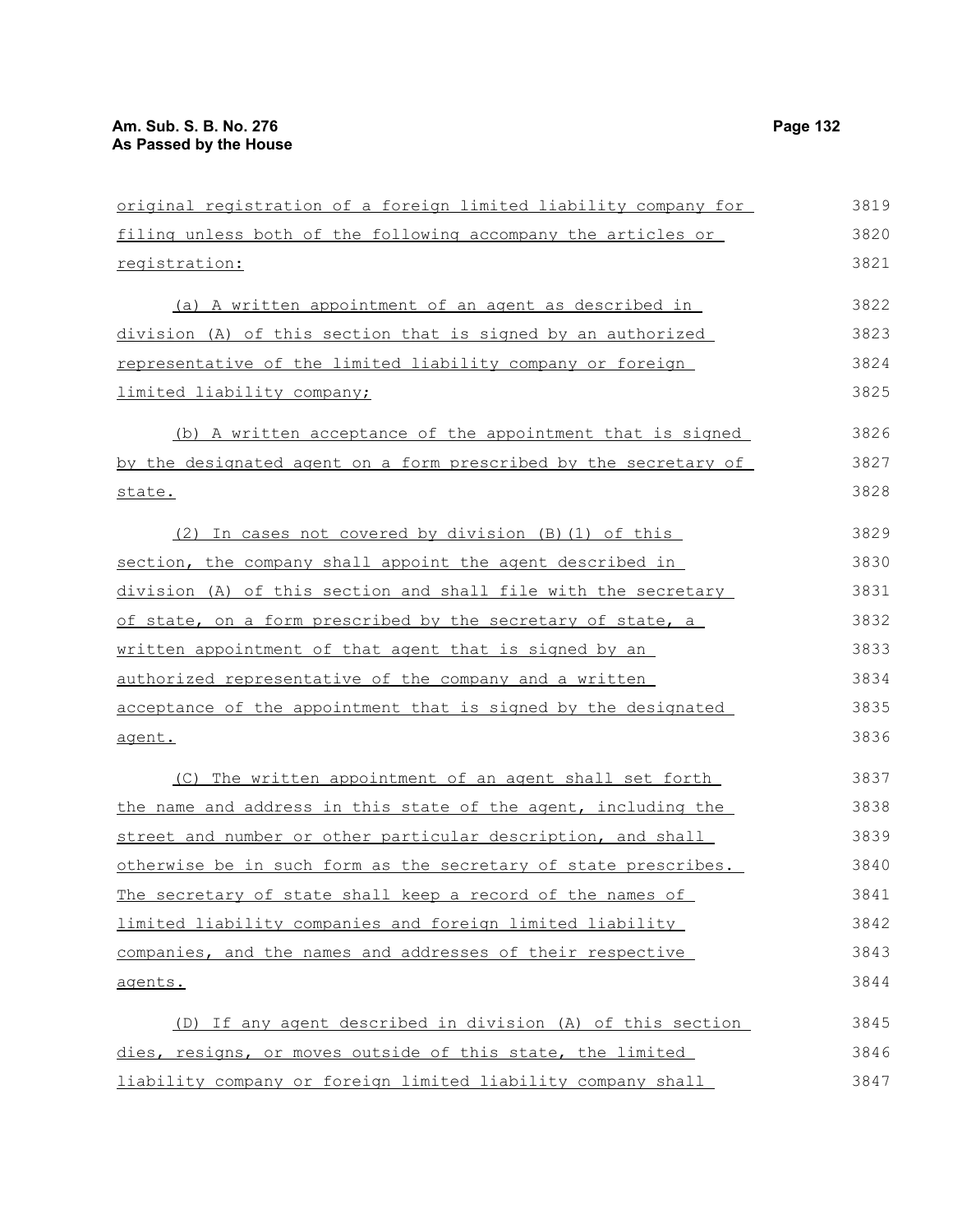| appoint forthwith another agent and file with the secretary of   | 3848 |
|------------------------------------------------------------------|------|
| state, on a form prescribed by the secretary of state, a written | 3849 |
| appointment of the agent and acceptance of appointment as        | 3850 |
| described in division (B) (2) of this section.                   | 3851 |
| (E) If the agent described in division (A) of this section       | 3852 |
| changes the agent's address from the address stated in the       | 3853 |
| records of the secretary of state, the agent or the limited      | 3854 |
| liability company or foreign limited liability company shall     | 3855 |
| file forthwith with the secretary of state, on a form prescribed | 3856 |
| by the secretary of state, a written statement setting forth the | 3857 |
| new address.                                                     | 3858 |
| (F) An agent described in division (A) of this section may       | 3859 |
| resign by filing with the secretary of state, on a form          | 3860 |
| prescribed by the secretary of state, a written notice of        | 3861 |
| resignation that is signed by the agent and by mailing a copy of | 3862 |
| that notice to the limited liability company or foreign limited  | 3863 |
| liability company at the current or last known address of its    | 3864 |
| principal office. The notice shall be mailed to the company on   | 3865 |
| or prior to the date that the notice is filed with the secretary | 3866 |
| of state and shall set forth the name of the company, the name   | 3867 |
| and current address of the agent, the current or last known      | 3868 |
| address, including the street and number or other particular     | 3869 |
| description, of the company's principal office, a statement of   | 3870 |
| the resignation of the agent, and a statement that a copy of the | 3871 |
| notice has been sent to the company within the time and in the   | 3872 |
| manner specified in this division. The authority of the          | 3873 |
| resigning agent terminates thirty days after the filing of the   | 3874 |
| notice with the secretary of state.                              | 3875 |
| (G) A limited liability company or foreign limited               | 3876 |
| liability company may revoke the appointment of its agent        | 3877 |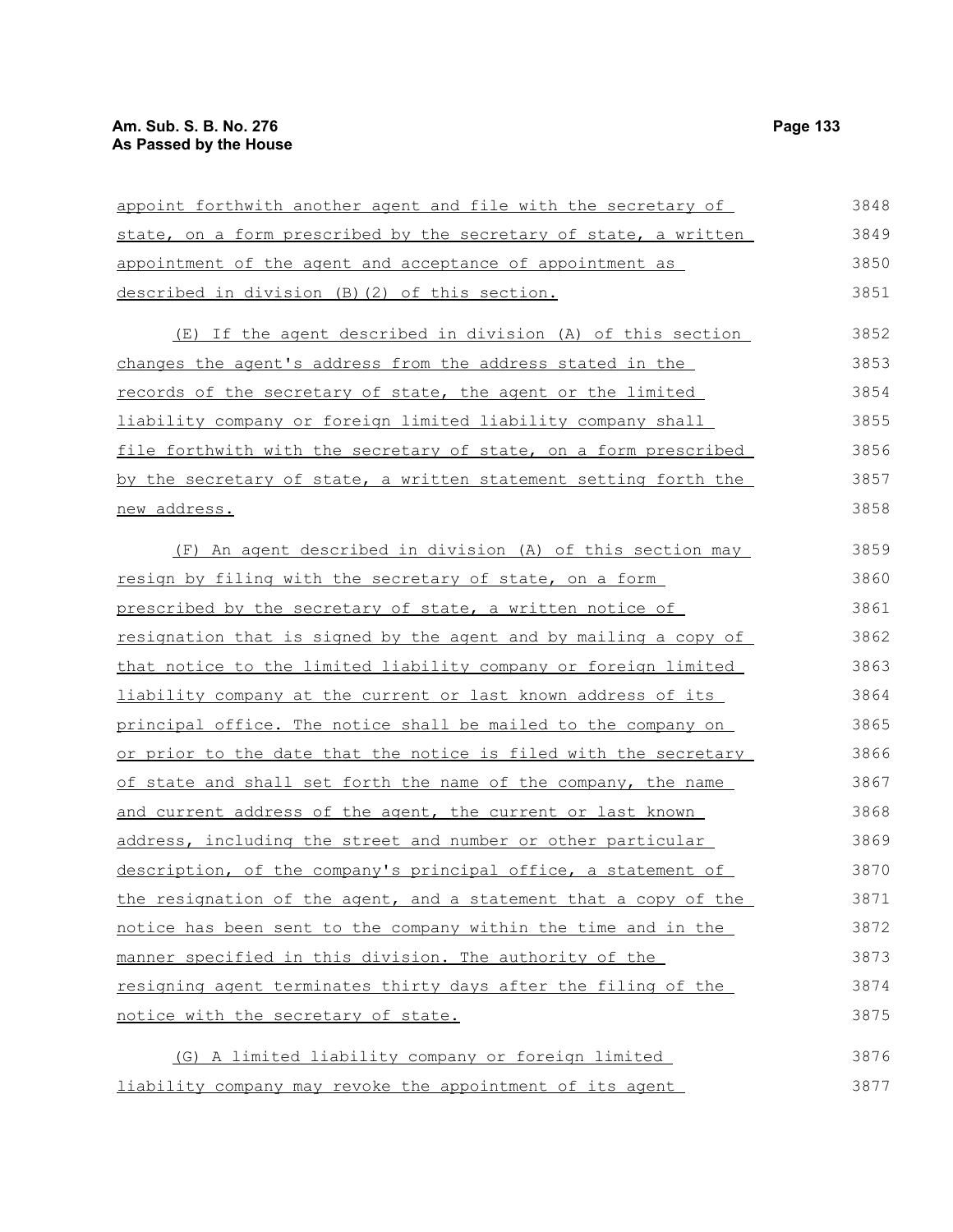| described in division (A) of this section by filing with the     | 3878 |
|------------------------------------------------------------------|------|
| secretary of state, on a form prescribed by the secretary of     | 3879 |
| state, a written appointment of another agent and an acceptance  | 3880 |
| of appointment in the manner described in division (B) (2) of    | 3881 |
| this section and a statement indicating that the appointment of  | 3882 |
| the former agent is revoked.                                     | 3883 |
| (H) (1) Any legal process, notice, or demand required or         | 3884 |
| permitted by law to be served upon a limited liability company   | 3885 |
| may be served upon the company as follows:                       | 3886 |
| (a) By delivering a copy of the process, notice, or demand       | 3887 |
| to the address of the agent in this state as contained in the    | 3888 |
| records of the secretary of state;                               | 3889 |
| (b) If the agent described in division (A) of this section       | 3890 |
| is a natural person, by delivering a copy of the process,        | 3891 |
| <u>notice, or demand to the agent.</u>                           | 3892 |
| (2) If the agent described in division (A) of this section       | 3893 |
| cannot be found or no longer has the address that is stated in   | 3894 |
| the records of the secretary of state or the limited liability   | 3895 |
| company or foreign limited liability company has failed to       | 3896 |
| maintain an agent as required by this section and if the party   | 3897 |
| or the agent or representative of the party that desires service | 3898 |
| of the process, notice, or demand files with the secretary of    | 3899 |
| state an affidavit that states that one of those circumstances   | 3900 |
| exists and states the most recent address of the company that    | 3901 |
| the party who desires service has been able to ascertain after a | 3902 |
| diligent search, then the service of the process, notice, or     | 3903 |
| demand upon the secretary of state as the agent of the company   | 3904 |
| may be initiated by delivering to the secretary of state four    | 3905 |
| copies of the process, notice, or demand accompanied by a fee of | 3906 |
| five dollars. The secretary of state shall give forthwith notice | 3907 |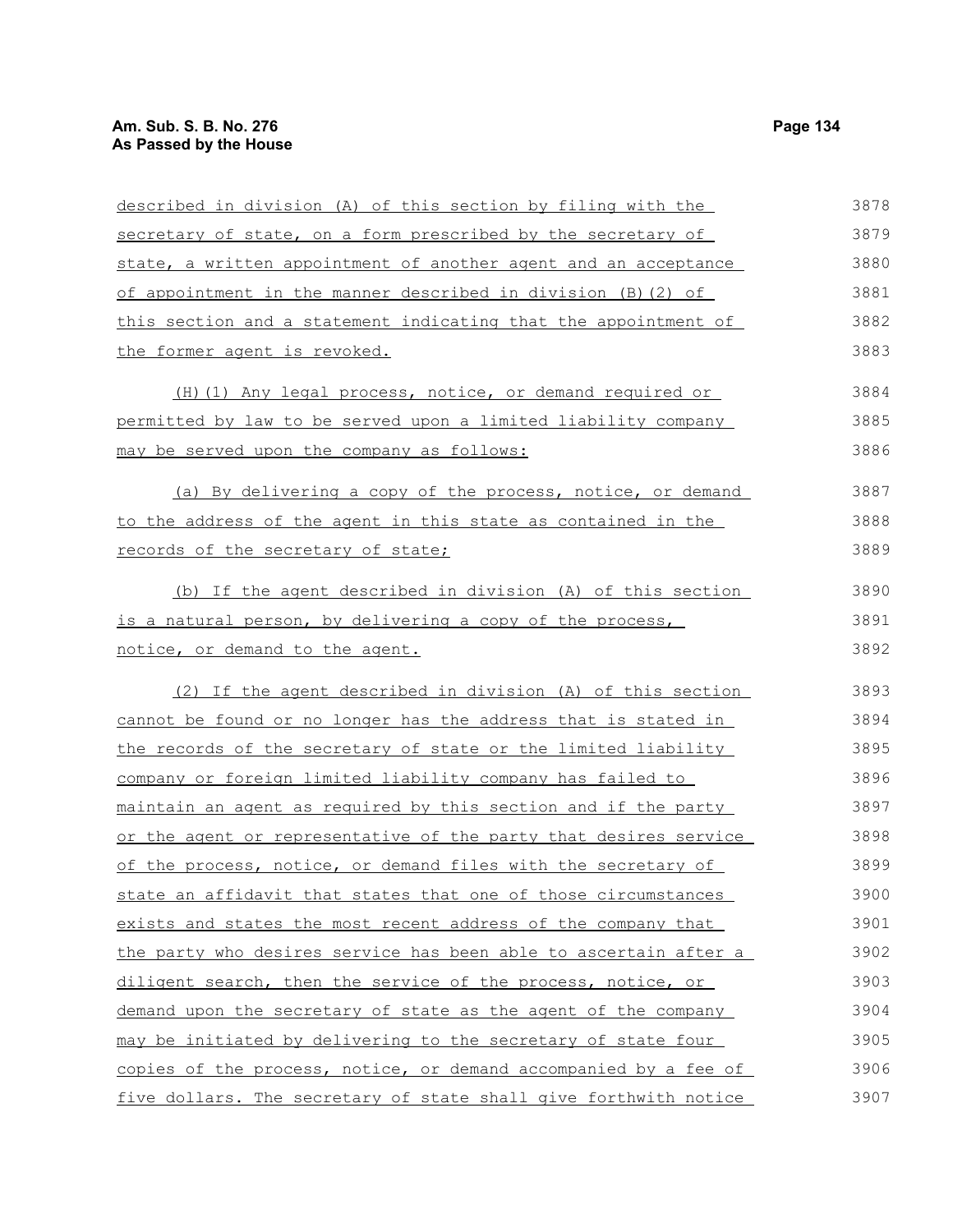# **Am. Sub. S. B. No. 276 Page 135 As Passed by the House**

| of that delivery to the company at either its principal office           | 3908 |
|--------------------------------------------------------------------------|------|
| as shown upon the secretary of state's records or at any                 | 3909 |
| different address specified in the affidavit of the party                | 3910 |
| desiring service and shall forward to the company at either              | 3911 |
| address by certified mail, return receipt requested, a copy of           | 3912 |
| the process, notice, or demand. Service upon the company is made         | 3913 |
| when the secretary of state gives the notice and forwards the            | 3914 |
| process, notice, or demand as set forth in division (H) (2) of           | 3915 |
| <u>this section.</u>                                                     | 3916 |
| (I) The secretary of state shall keep a record of each                   | 3917 |
| <u>process, notice, and demand that pertains to a limited liability </u> | 3918 |
| company or foreign limited liability company and that is                 | 3919 |
| delivered to the secretary of state's office under this section          | 3920 |
| or another law of this state that authorizes service upon the            | 3921 |
| secretary of state in connection with a limited liability                | 3922 |
| company or foreign limited liability company. In that record,            | 3923 |
| the secretary of state shall record the time of each delivery of         | 3924 |
| that type and the secretary of state's subsequent action with            | 3925 |
| respect to the process, notice, or demand.                               | 3926 |
| (J) This section does not limit or affect the right to                   | 3927 |
| <u>serve any process, notice, or demand upon a limited liability</u>     | 3928 |
| company or foreign limited liability company in any other manner         | 3929 |
| <u>permitted by law.</u>                                                 | 3930 |
| (K) A written appointment of an agent or a written                       | 3931 |
| statement filed by a limited liability company or foreign                | 3932 |
| limited liability company with the secretary of state shall be           | 3933 |
| signed by an authorized representative of the company.                   | 3934 |
| (L) Upon the failure of a limited liability company or                   | 3935 |
| foreign limited liability company to continuously maintain a             | 3936 |
| statutory agent or file a change of name or address of a                 | 3937 |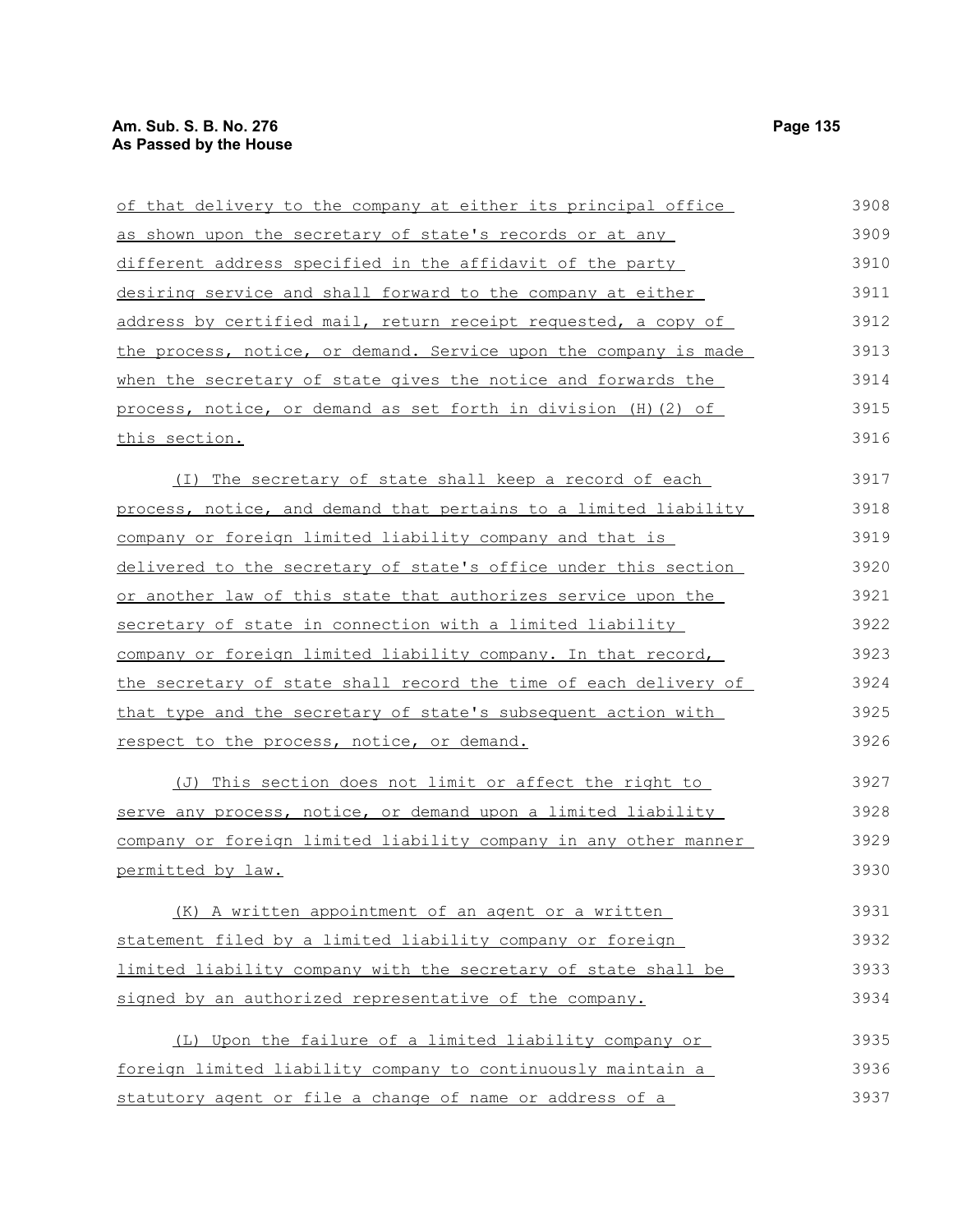# **Am. Sub. S. B. No. 276** Page 136 **As Passed by the House**

| statutory agent, the secretary of state shall give notice             | 3938 |
|-----------------------------------------------------------------------|------|
| thereof by ordinary or electronic mail to the company at the          | 3939 |
| electronic mail address provided to the secretary of state, or        | 3940 |
| at the address set forth in the notice of resignation. Unless         | 3941 |
| the default is cured within thirty days after the mailing by the      | 3942 |
| secretary of state of the notice or within any further period of      | 3943 |
| time that the secretary of state grants, upon the expiration of       | 3944 |
| that period of time from the date of the mailing, the articles        | 3945 |
| of the limited liability company or the registration of the           | 3946 |
| foreign limited liability company shall be canceled without           | 3947 |
| further notice or action by the secretary of state. The               | 3948 |
| secretary of state shall make a notation of the cancellation on       | 3949 |
| the secretary of state's records.                                     | 3950 |
| A limited liability company or foreign limited liability              | 3951 |
| company whose articles or registration has been canceled may be       | 3952 |
| reinstated by filing, on a form prescribed by the secretary of        | 3953 |
| state, an application for reinstatement and the required              | 3954 |
| appointment of agent or required statement, and by paying the         | 3955 |
| filing fee specified in division (Q) of section 111.16 of the         | 3956 |
| Revised Code. The rights and privileges of a limited liability        | 3957 |
| <u>company or foreign limited liability company whose articles or</u> | 3958 |
| registration has been reinstated are subject to section 1706.46       | 3959 |
| of the Revised Code. The secretary of state shall furnish the         | 3960 |
| tax commissioner a monthly list of all limited liability              | 3961 |
| companies and foreign limited liability companies canceled and        | 3962 |
| reinstated under this division.                                       | 3963 |
| Sec. 1706.16. (A) In order to form a limited liability                | 3964 |
| company, one or more persons shall execute articles of                | 3965 |
| organization and deliver the articles to the secretary of state       | 3966 |
| for filing. The articles of organization shall set forth all of       | 3967 |
| the following:                                                        | 3968 |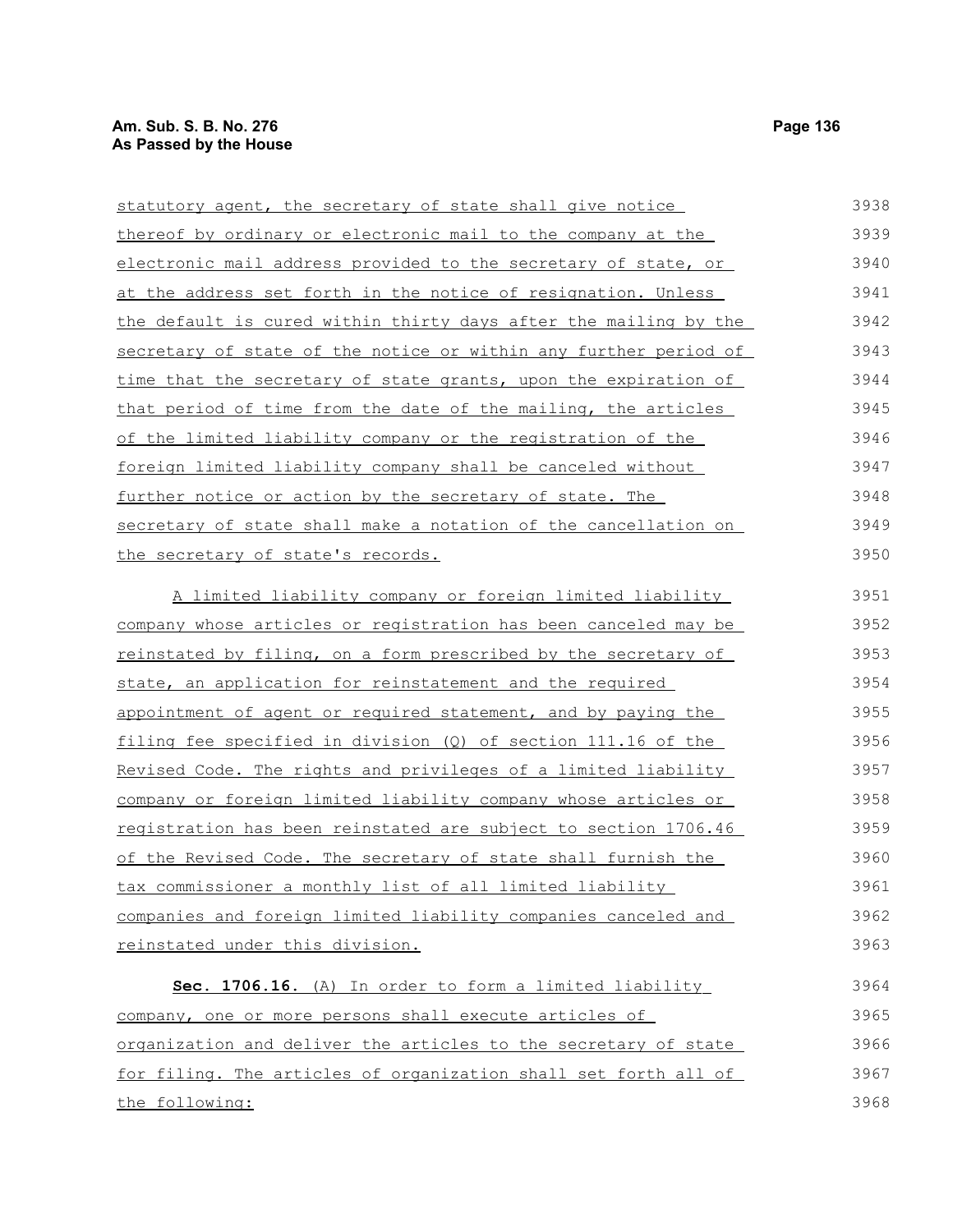| (1) The name of the limited liability company;                  | 3969 |
|-----------------------------------------------------------------|------|
| The name and street address of the limited liability<br>(2)     | 3970 |
| company's statutory agent and a written acceptance of the       | 3971 |
| appointment that is signed by the agent;                        | 3972 |
| (3) If applicable, a statement as provided in division (B)      | 3973 |
| (3) of section 1706.761 of the Revised Code;                    | 3974 |
| (4) Any other matters the organizers or the members             | 3975 |
| determine to include in the articles of organization.           | 3976 |
| (B) A limited liability company is formed when the              | 3977 |
| articles of organization are filed by the secretary of state or | 3978 |
| at any later date or time specified in the articles of          | 3979 |
| organization.                                                   | 3980 |
| (C) The fact that articles of organization are on file in       | 3981 |
| the office of the secretary of state is notice of the matters   | 3982 |
| required to be included by divisions (A) (1) to (3) of this     | 3983 |
| section, but is not notice of any other fact.                   | 3984 |
| (D) An operating agreement may be entered into before, at       | 3985 |
| the time of, or after the filing of the articles of             | 3986 |
| organization. Regardless of when the operating agreement is     | 3987 |
| entered into, it may be made effective as of the filing of the  | 3988 |
| articles of organization or any other time provided in the      | 3989 |
| operating agreement.                                            | 3990 |
| Sec. 1706.161. (A) The articles of organization may be          | 3991 |
| amended at any time.                                            | 3992 |
| (B) The articles of organization may be restated with or        | 3993 |
| without amendment at any time.                                  | 3994 |
| (C) To amend its articles of organization, a limited            | 3995 |
| liability company shall deliver to the secretary of state for   | 3996 |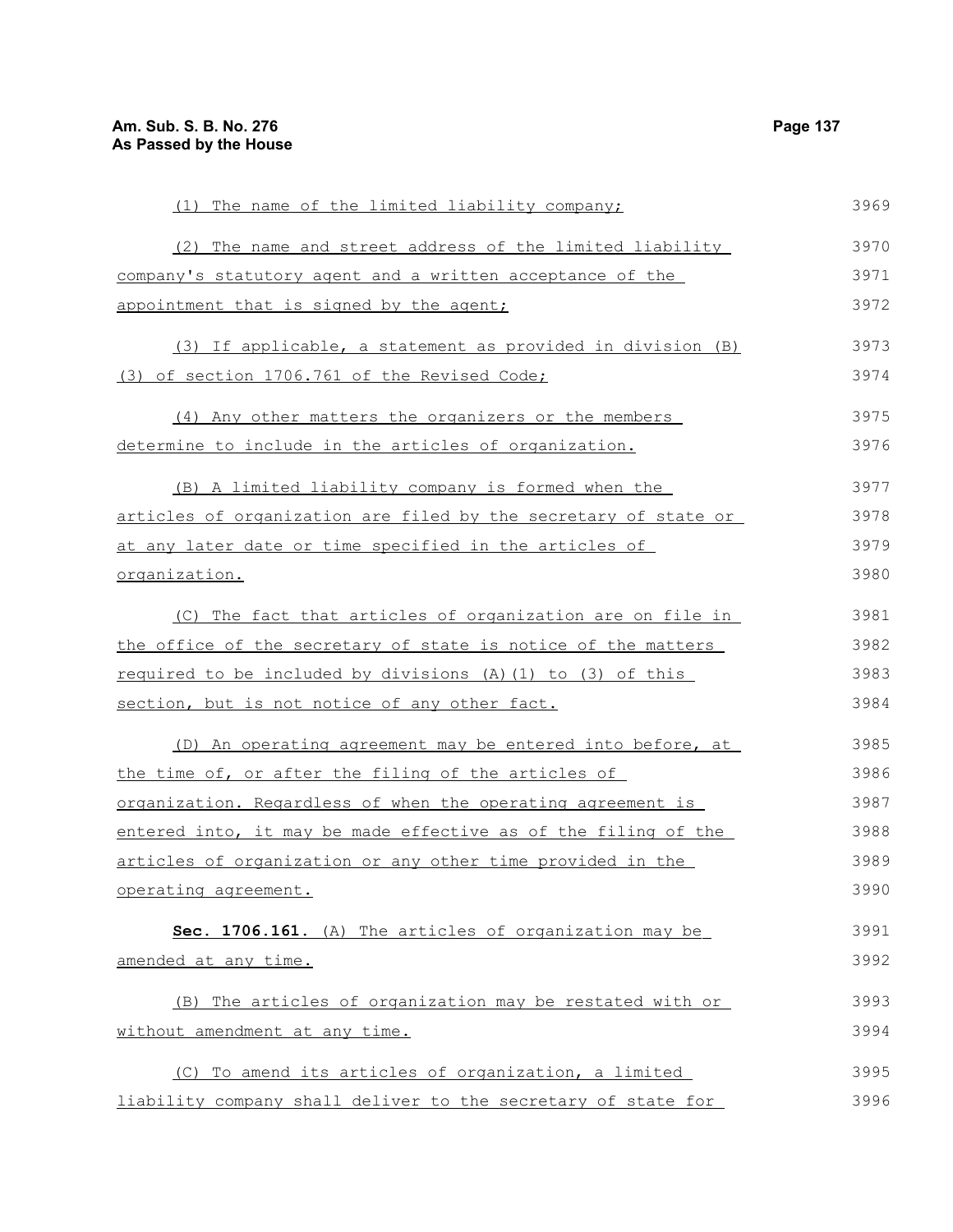filing, on a form prescribed by the secretary of state, a certificate of amendment containing both of the following information: (1) The name and registration number of the limited liability company; (2) The changes the amendment makes to the articles of organization as most recently amended or restated. (D) Restated articles of organization shall be delivered to the secretary of state for filing in the same manner as an amendment. Restated articles of organization shall be designated as such in the heading and state in the heading or in an introductory paragraph the limited liability company's name and the date of the filing of its articles of organization. Any amendment or change effected in connection with the restatement of the articles of organization shall be subject to any other provision of this chapter, not inconsistent with this section, which would apply if a separate certificate of amendment were filed to effect the amendment or change. (E) The original articles of organization, as amended or supplemented, shall be superseded by the restated articles of organization. Thereafter, the articles of organization, including any further amendment or changes made thereby, shall be the articles of organization of the limited liability company, but the original effective date of formation shall remain unchanged. **Sec. 1706.17.** (A) A record delivered to the secretary of state for filing pursuant to this chapter shall be signed as provided by this section. (1) A limited liability company's initial articles of 3997 3998 3999 4000 4001 4002 4003 4004 4005 4006 4007 4008 4009 4010 4011 4012 4013 4014 4015 4016 4017 4018 4019 4020 4021 4022 4023 4024 4025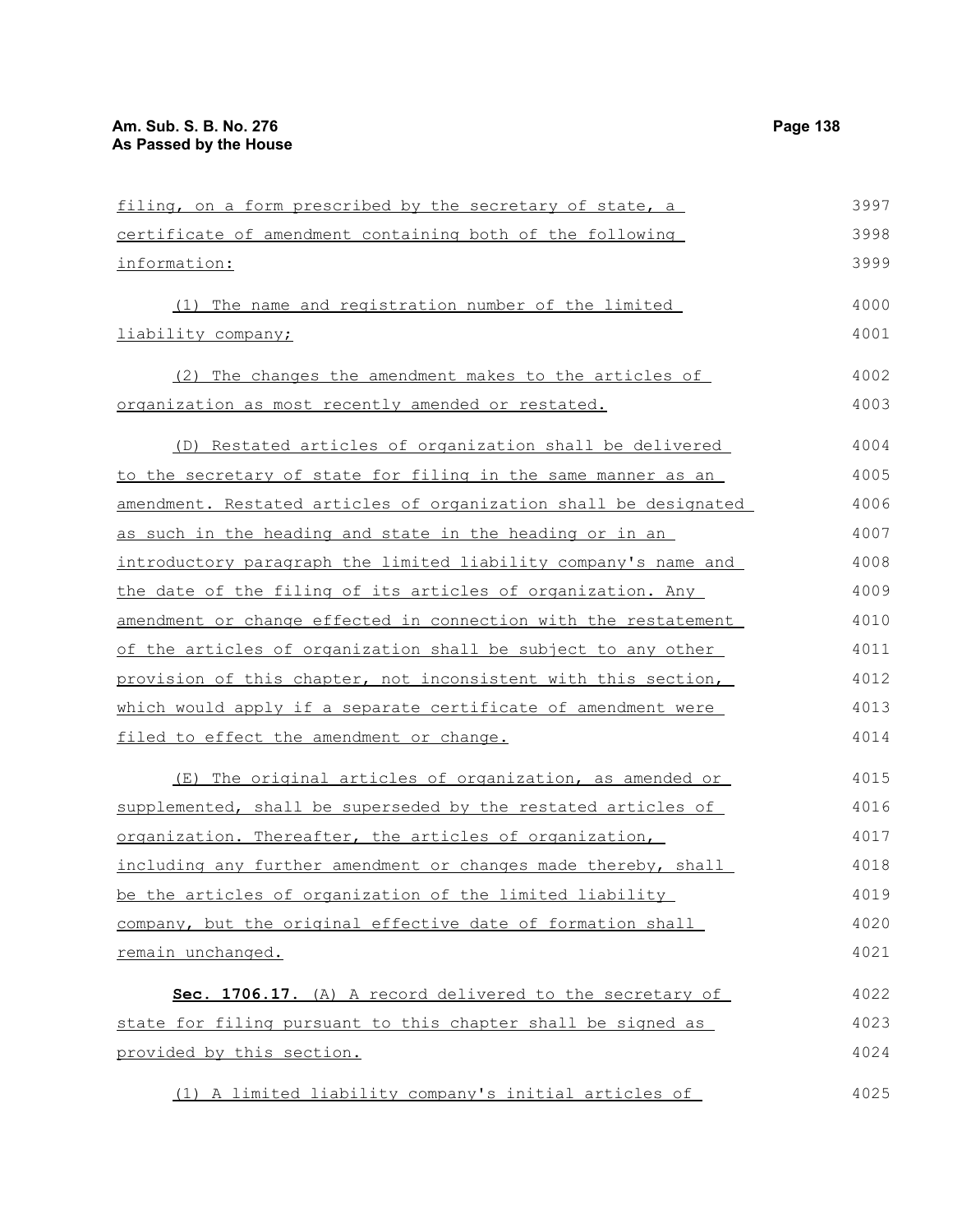| organization shall be signed by at least one person.            | 4026 |
|-----------------------------------------------------------------|------|
| (2) A record signed on behalf of a limited liability            | 4027 |
| company shall be signed by a person authorized by the limited   | 4028 |
| liability company.                                              | 4029 |
| (3) A record filed on behalf of a dissolved limited             | 4030 |
| liability company that has no members shall be signed by the    | 4031 |
| person winding up the limited liability company's activities    | 4032 |
| under division (A) of section 1706.472 of the Revised Code or a | 4033 |
| person appointed under division (B) of section 1706.472 of the  | 4034 |
| Revised Code to wind up those activities.                       | 4035 |
| (4) A statement of denial by a person under section             | 4036 |
| 1706.20 of the Revised Code shall be signed by that person.     | 4037 |
| (5) Any other record shall be signed by the person on           | 4038 |
| whose behalf the record is delivered to the secretary of state. | 4039 |
| (B) Any record to be filed under this chapter may be            | 4040 |
| signed by an agent, including an attorney-in-fact. Powers of    | 4041 |
| attorney relating to the signing of the record need not be      | 4042 |
| delivered to the secretary of state.                            | 4043 |
| Sec. 1706.171. (A) If a person required by this chapter to      | 4044 |
| sign a record or deliver a record to the secretary of state for | 4045 |
| filing under this chapter does not do so, any other person that | 4046 |
| is aggrieved by that failure to sign may petition the           | 4047 |
| appropriate court to order any of the following:                | 4048 |
| (1) The person to sign the record;                              | 4049 |
| (2) The person to deliver the record to the secretary of        | 4050 |
| state for filing;                                               | 4051 |
| (3) The secretary of state to file the record unsigned.         | 4052 |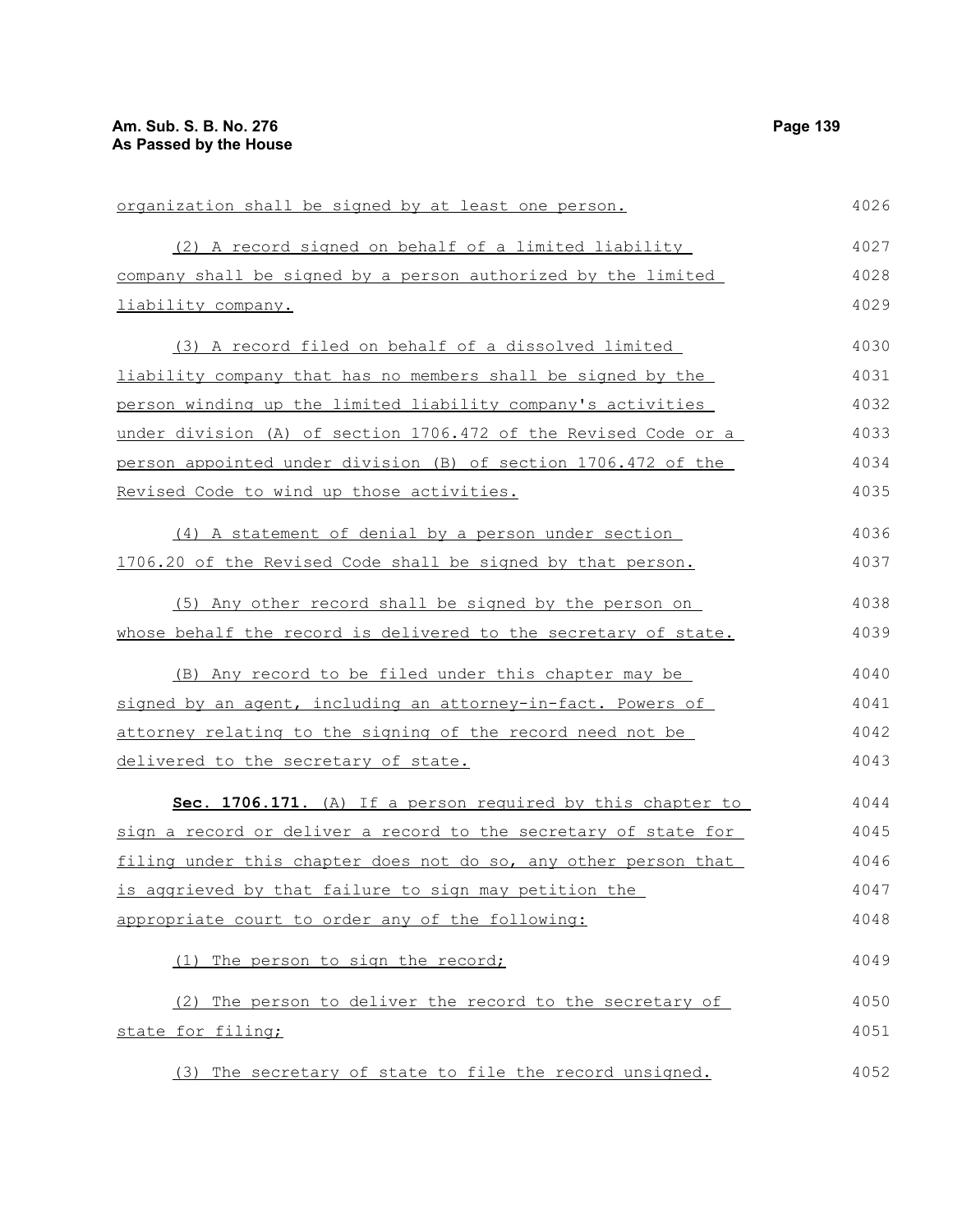this section.

(B) If a petitioner under division (A) of this section is not the limited liability company or foreign limited liability company to whom the record pertains, the petitioner shall make the limited liability company or foreign limited liability company a party to the action. A person aggrieved under division (A) of this section may seek the remedies provided in that division in a separate action against the person required to sign the record or as a part of any other action concerning the limited liability company in which the person required to sign the record is made a party. (C) A record filed unsigned pursuant to this section is effective without being signed. (D) A court may award reasonable expenses, including reasonable attorney's fees, to the prevailing party, in whole or in part, with respect to any claim made under division (A) of **Sec. 1706.172.** (A) Each record authorized or required to be delivered to the secretary of state for filing under this chapter shall meet all of the following requirements: 4053 4054 4055 4056 4057 4058 4059 4060 4061 4062 4063 4064 4065 4066 4067 4068 4069 4070 4071

(1) The record shall contain all information required by the law of this state to be contained in the record but, unless otherwise provided by law, shall not be required to contain other information. 4072 4073 4074 4075

(2) The record shall be on or in a medium and in such form acceptable to the secretary of state and from which the secretary of state may create a record that contains all of the information stated in the record. The secretary of state may require that the record be delivered by any one or more means or on or in any one or more media acceptable to the secretary of 4076 4077 4078 4079 4080 4081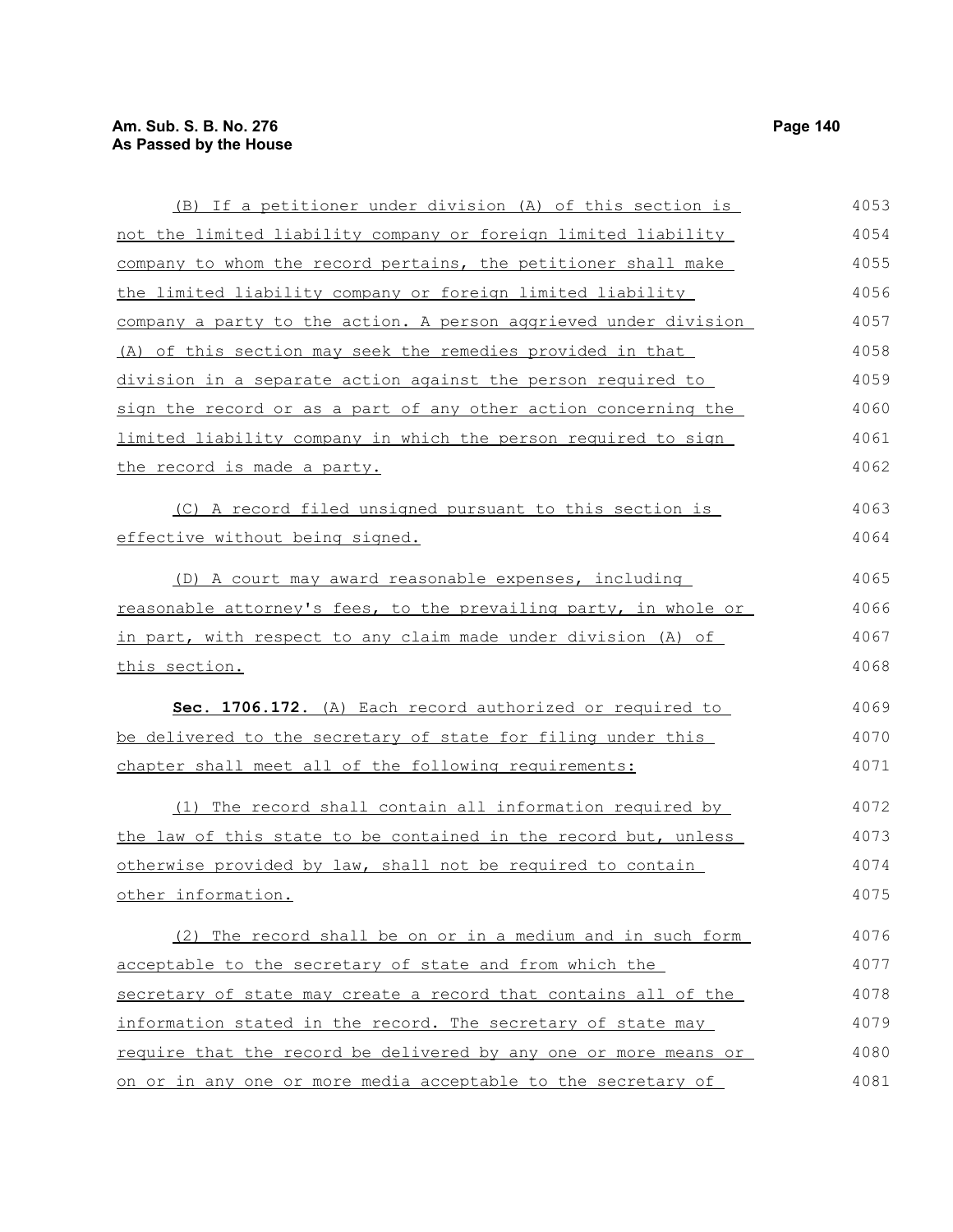| state. The secretary of state is not required to file a record    | 4082 |
|-------------------------------------------------------------------|------|
| that is not delivered by a means and in a medium that complies    | 4083 |
| with the requirements then established by the secretary of state  | 4084 |
| for the delivery and filing of records. If the secretary of       | 4085 |
| state permits a record to be delivered on paper, the record       | 4086 |
| shall be typewritten or machine printed, and the secretary of     | 4087 |
| state may impose reasonable requirements upon the dimensions,     | 4088 |
| legibility, quality, and color of the paper and typewriting or    | 4089 |
| printing and upon the format and other attributes of any record   | 4090 |
| that is delivered electronically. The secretary of state shall,   | 4091 |
| at the earliest practicable time, allow for the delivery of a     | 4092 |
| record for filing to be accomplished electronically, without the  | 4093 |
| necessity for the delivery of a physical original record or the   | 4094 |
| image thereof, if all required information is delivered and is    | 4095 |
| readily retrievable from the data delivered. If the delivery of   | 4096 |
| <u>a record for filing is required to be accomplished</u>         | 4097 |
| electronically, that record shall not be accompanied by any       | 4098 |
| physical record unless the secretary of state permits that        | 4099 |
| <u>accompaniment.</u>                                             | 4100 |
| (3) The record shall be in English. A person's name set           | 4101 |
| forth in the record need not be in English if expressed in        | 4102 |
| <u>English letters or Arabic or Roman numerals. Records of a </u> | 4103 |
| foreign person need not be in English if accompanied by a         | 4104 |
| reasonably authenticated English translation.                     | 4105 |
| (B) Unless the secretary of state determines that a record        | 4106 |
| does not comply with the filing requirements of this chapter,     | 4107 |
| the secretary of state shall file the record and send a           | 4108 |
| certificate and a receipt for the fees to the person who          | 4109 |
| submitted the record.                                             | 4110 |
|                                                                   |      |

(C) Upon request and payment of the requisite fee, the 4111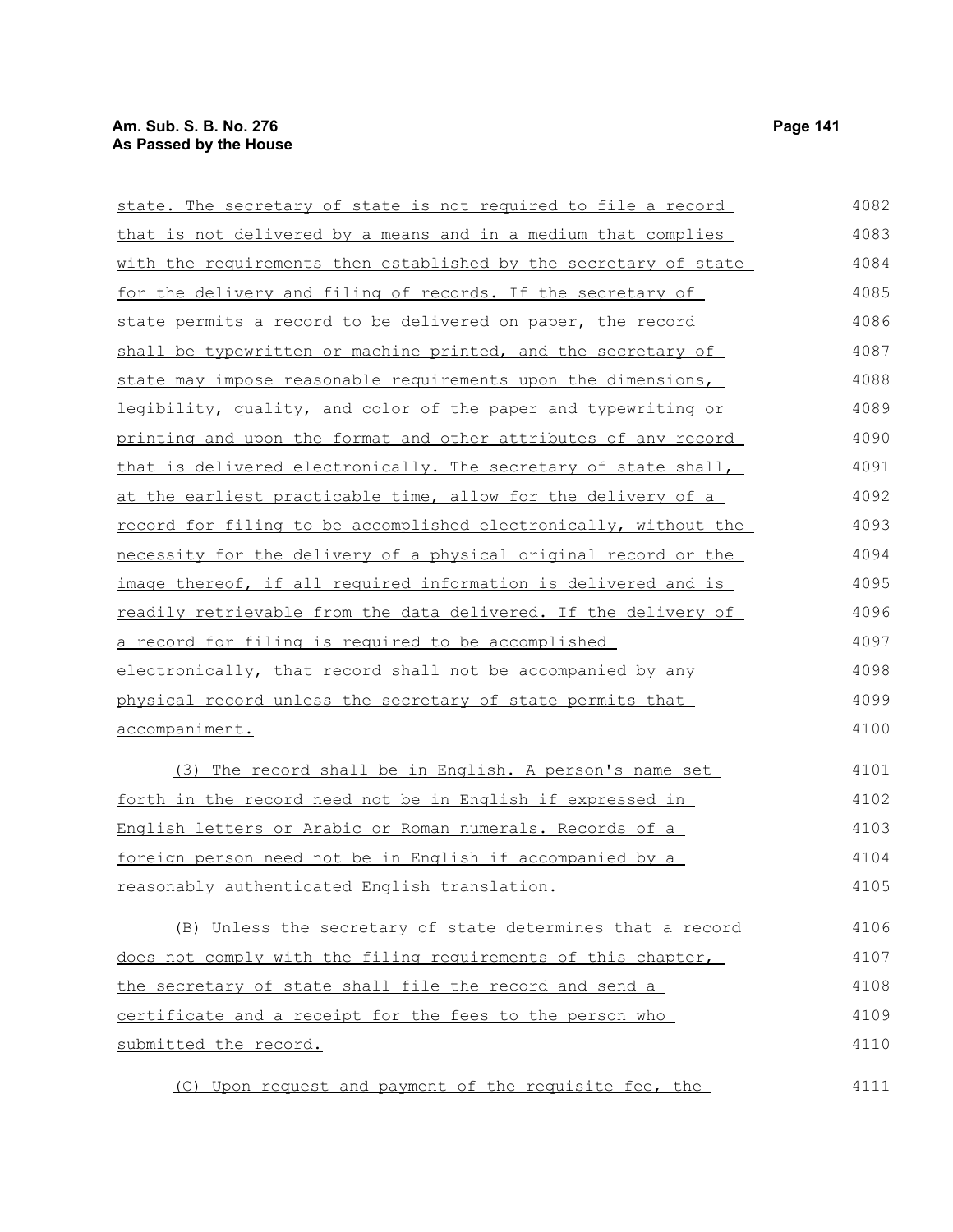| secretary of state shall furnish to the requester a certified    | 4112 |
|------------------------------------------------------------------|------|
| copy of a requested record.                                      | 4113 |
| (D) Except as otherwise provided in division (F) of              | 4114 |
| section 1706.09 and section 1706.173 of the Revised Code, a      | 4115 |
| record delivered to the secretary of state for filing under this | 4116 |
| chapter may specify an effective time and a delayed effective    | 4117 |
| date of not more than ninety days following the date of receipt  | 4118 |
| by the secretary of state. Subject to division (F) of section    | 4119 |
| 1706.09 and section 1706.173 of the Revised Code, a record filed | 4120 |
| by the secretary of state is effective as follows:               | 4121 |
| (1) If the record does not specify an effective time and         | 4122 |
| does not specify a delayed effective date, on the date the       | 4123 |
| record is filed as evidenced by the secretary of state's         | 4124 |
| endorsement of the date on the record;                           | 4125 |
| (2) If the record specifies an effective time but not a          | 4126 |
| delayed effective date, on the date the record is filed at the   | 4127 |
| time specified in the record;                                    | 4128 |
| (3) If the record specifies a delayed effective date but         | 4129 |
| not an effective time, at 12:01 a.m. on the earlier of the       | 4130 |
| following:                                                       | 4131 |
| (a) The specified date;                                          | 4132 |
| (b) The ninetieth day after the record is filed.                 | 4133 |
| (4) If the record specifies an effective time and a              | 4134 |
| delayed effective date, at the specified time on the earlier of  | 4135 |
| the following:                                                   | 4136 |
| (a) The specified date;                                          | 4137 |
| (b) The ninetieth day after the record is filed.                 | 4138 |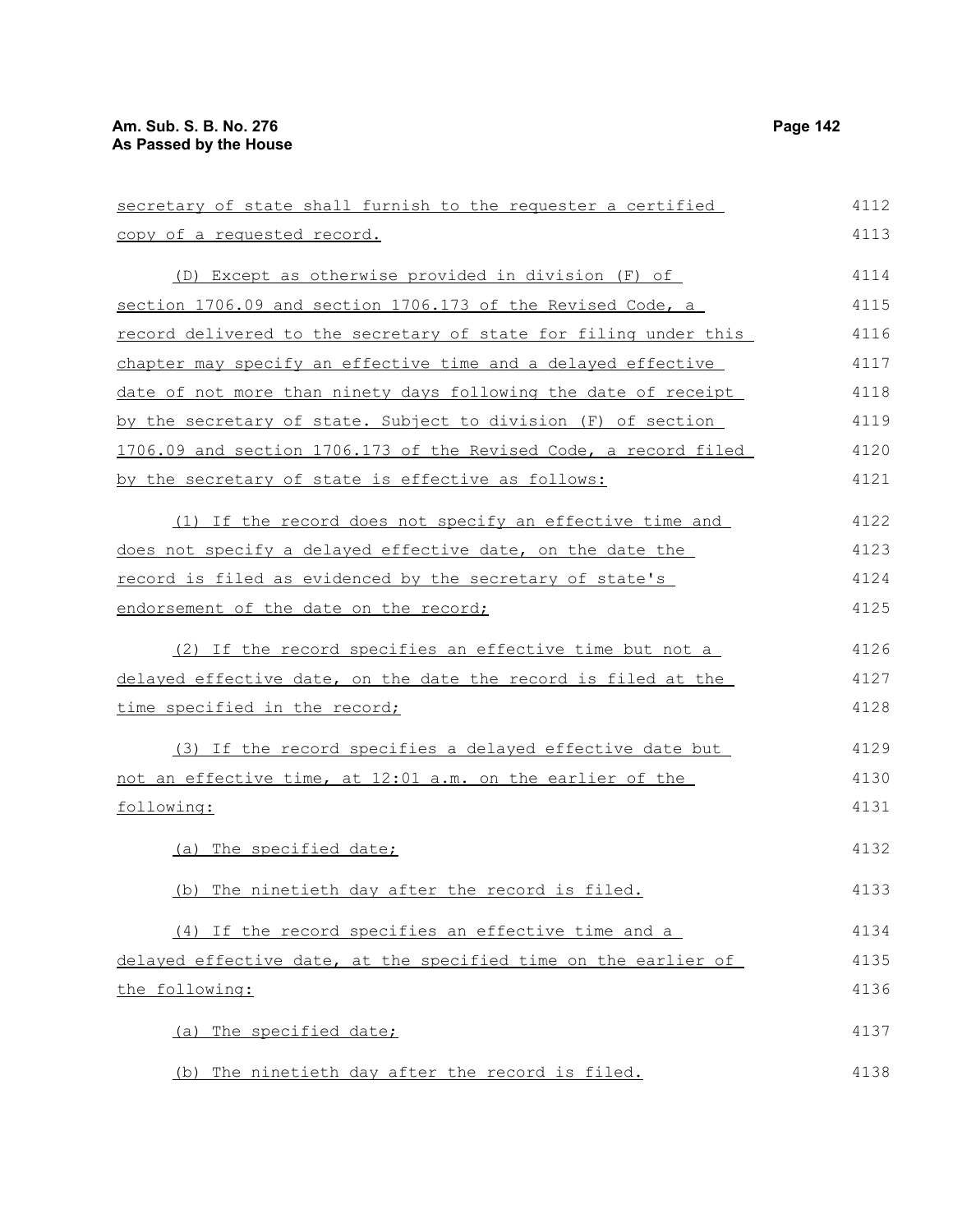correction.

| Sec. 1706.173. (A) A limited liability company or foreign        | 4139 |
|------------------------------------------------------------------|------|
| limited liability company may deliver to the secretary of state  | 4140 |
| for filing a certificate of correction to correct a record       | 4141 |
| previously delivered by the limited liability company or foreign | 4142 |
| limited liability company to the secretary of state and filed by | 4143 |
| the secretary of state if at the time of filing the record       | 4144 |
| contained incorrect or inaccurate information or was defectively | 4145 |
| signed.                                                          | 4146 |
| (B) A certificate of correction under division (A) of this       | 4147 |
| section shall not state a delayed effective date and shall do    | 4148 |
| all of the following:                                            | 4149 |
| (1) Describe the record to be corrected, including its           | 4150 |
| filing date, or attach a copy of the record as filed;            | 4151 |
| (2) Specify the inaccurate information or the defect in          | 4152 |
| the signing;                                                     | 4153 |
| (3) Correct the incorrect or inaccurate information or           | 4154 |
| defective signature.                                             | 4155 |
| (C) When filed by the secretary of state, a certificate of       | 4156 |
| correction is effective retroactively as of the effective date   | 4157 |
| of the record the statement corrects, but the statement is       | 4158 |
| effective when filed as to persons that previously relied on the | 4159 |
| uncorrected record and would be adversely affected by the        | 4160 |
|                                                                  |      |

 **Sec. 1706.174.** (A) A person who signs a record authorized or required to be filed under this chapter thereby affirms under penalty for falsification as described in section 2921.13 of the Revised Code that the facts stated in the record are true in all material respects. 4162 4163 4164 4165 4166

(B) If a record delivered to the secretary of state for 4167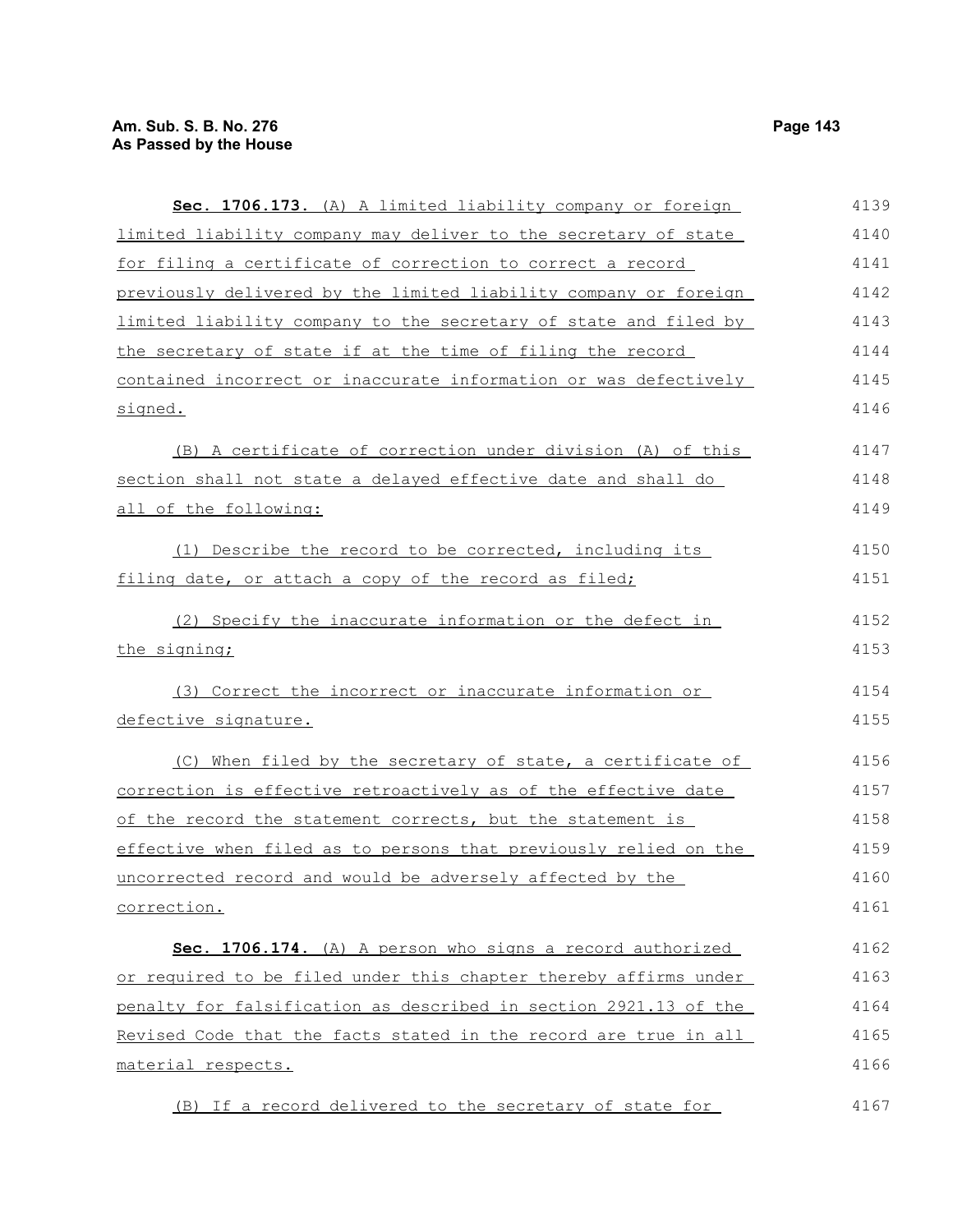# **Am. Sub. S. B. No. 276 Page 144 As Passed by the House**

| filing under this chapter and filed by the secretary of state    | 4168 |
|------------------------------------------------------------------|------|
|                                                                  |      |
| contains incorrect or inaccurate information, a person that      | 4169 |
| suffers a loss by reasonable reliance on the information may     | 4170 |
| recover damages for the loss from a person that signed the       | 4171 |
| record, or caused another to sign it on the person's behalf, and | 4172 |
| knew the information to be incorrect or inaccurate at the time   | 4173 |
| the record was signed.                                           | 4174 |
| Sec. 1706.175. (A) The secretary of state, upon request          | 4175 |
| and payment of the requisite fee, shall furnish to any person a  | 4176 |
| certificate of full force and effect for a limited liability     | 4177 |
| company if the records filed in the office of the secretary of   | 4178 |
| state show that the limited liability company has been formed    | 4179 |
| under the laws of this state. A certificate of full force and    | 4180 |
| effect shall state all of the following:                         | 4181 |
| (1) The limited liability company's name;                        | 4182 |
| (2) The limited liability company's date of formation;           | 4183 |
| (3) That the limited liability company is in full force          | 4184 |
| and effect on the records of the secretary of state.             | 4185 |
| (B) The secretary of state, upon request and payment of          | 4186 |
| the requisite fee, shall furnish to any person a certificate of  | 4187 |
| registration for a foreign limited liability company if the      | 4188 |
| records filed in the office of the secretary of state show that  | 4189 |
| the secretary of state has filed a certificate of registration   | 4190 |
| for the foreign limited liability company, has not canceled the  | 4191 |
| certificate of registration for the foreign limited liability    | 4192 |
| company, and has not filed a statement of cancellation of the    | 4193 |
| certificate of registration for the foreign limited liability    | 4194 |
| company. A certificate of registration shall state both of the   | 4195 |
| following:                                                       | 4196 |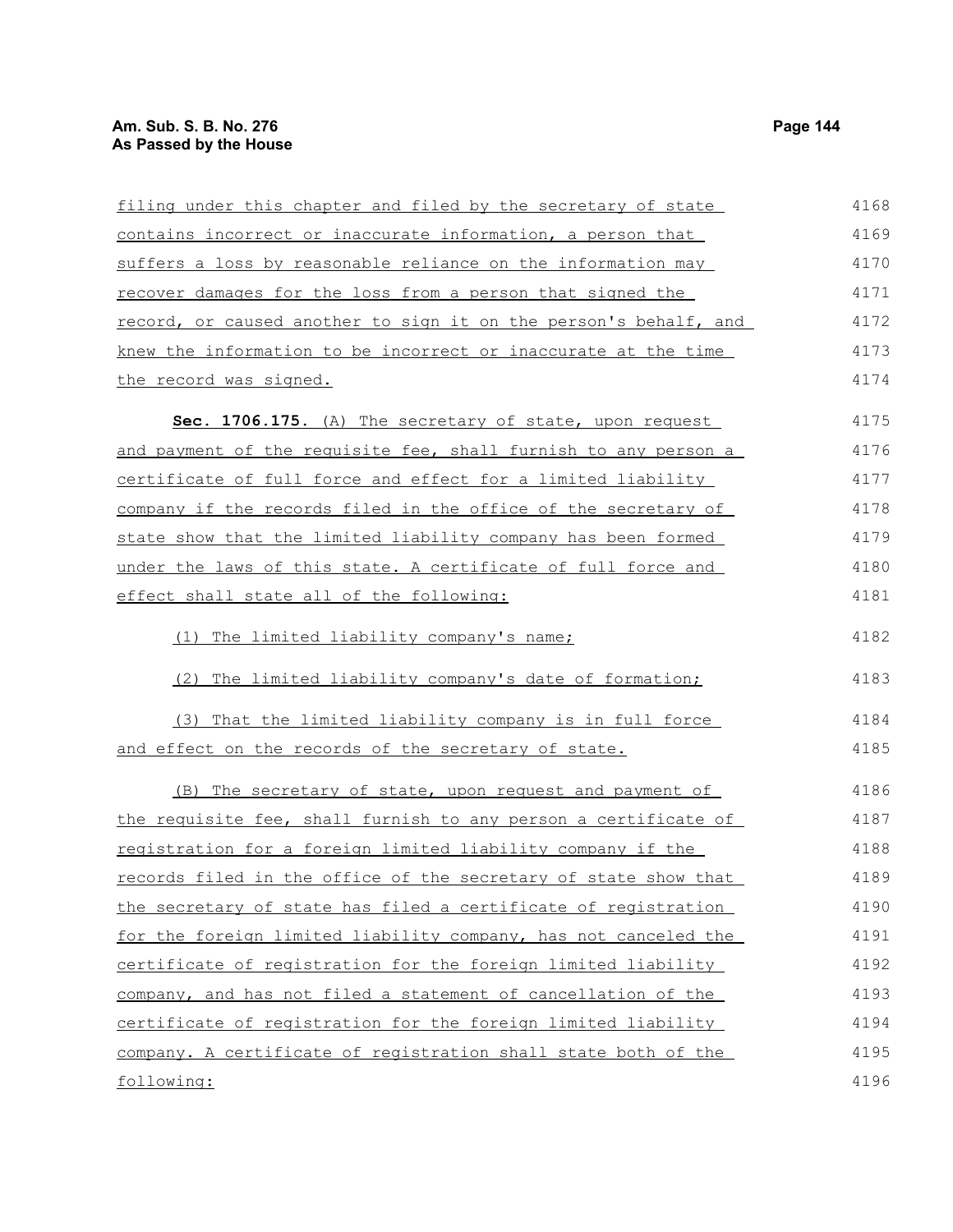(1) The foreign limited liability company's name; (2) That the foreign limited liability company is authorized to transact business in this state. (C) Subject to any qualification stated in the certificate, a certificate of existence or certificate of registration issued by the secretary of state is, for a period of thirty days after the date of such certificate, conclusive evidence that the limited liability company is in existence or the foreign limited liability company is authorized to transact business in this state. **Sec. 1706.18.** No person shall have the power to bind the limited liability company, or a series thereof, except: (A) To the extent the person is authorized to act as the agent of the limited liability company or a series thereof under or pursuant to the operating agreement; (B) To the extent the person is authorized to act as the agent of the limited liability company or a series thereof pursuant to division (A) of section 1706.30 of the Revised Code; (C) To the extent provided in section 1706.19 of the Revised Code; (D) To the extent provided by law other than this chapter. **Sec. 1706.19.** (A) A limited liability company, on behalf of itself or a series thereof, may deliver to the secretary of state for filing on a form prescribed by the secretary of state a statement of authority. Such a statement: (1) Shall include the name and registration number of the limited liability company; 4197 4198 4199 4200 4201 4202 4203 4204 4205 4206 4207 4208 4209 4210 4211 4212 4213 4214 4215 4216 4217 4218 4219 4220 4221 4222 4223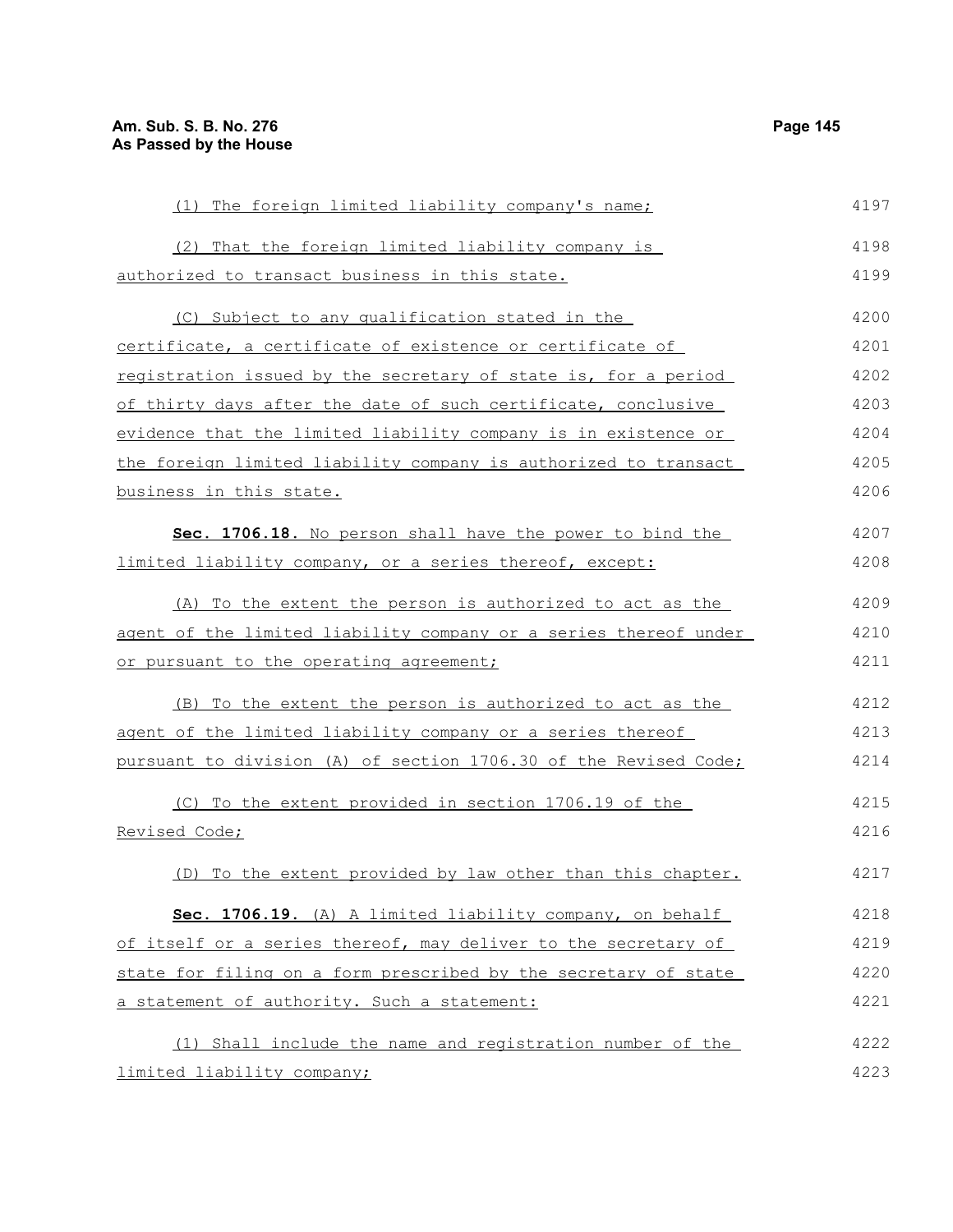| (2) May state the authority of a specific person, or, with       | 4224 |
|------------------------------------------------------------------|------|
| respect to any position that exists in or with respect to the    | 4225 |
| limited liability company or series thereof, of all persons      | 4226 |
| holding the position, to enter into transactions on behalf of    | 4227 |
| the limited liability company or series thereof.                 | 4228 |
| (B) To amend or cancel a statement of authority filed by         | 4229 |
| the secretary of state, a limited liability company shall, on    | 4230 |
| behalf of itself or a series thereof, deliver to the secretary   | 4231 |
| of state for filing an amendment or cancellation on a form       | 4232 |
| prescribed by the secretary of state stating all of the          | 4233 |
| following:                                                       | 4234 |
| (1) The name and registration number of the limited              | 4235 |
| liability company;                                               | 4236 |
| (2) The date of filing of the statement of authority to          | 4237 |
| which the amendment or cancellation statement pertains;          | 4238 |
| (3) The contents of the amendment or a declaration that          | 4239 |
| the statement to which it pertains is canceled.                  | 4240 |
| (C) An effective statement of authority is conclusive in         | 4241 |
| favor of a person that gives value in reliance on the statement, | 4242 |
| except to the extent that when the person gives value the person | 4243 |
| has knowledge to the contrary.                                   | 4244 |
| (D) Upon filing, a certificate of dissolution filed              | 4245 |
| pursuant to division (B) (1) of section 1706.471 of the Revised  | 4246 |
| Code operates as a cancellation, under division (B) of this      | 4247 |
| section, of each statement of authority.                         | 4248 |
| (E) After a certificate of dissolution becomes effective,        | 4249 |
| a limited liability company may, on behalf of itself or a series | 4250 |
| thereof, deliver to the secretary of state for filing a          | 4251 |
| statement of authority that is designated as a post-dissolution  | 4252 |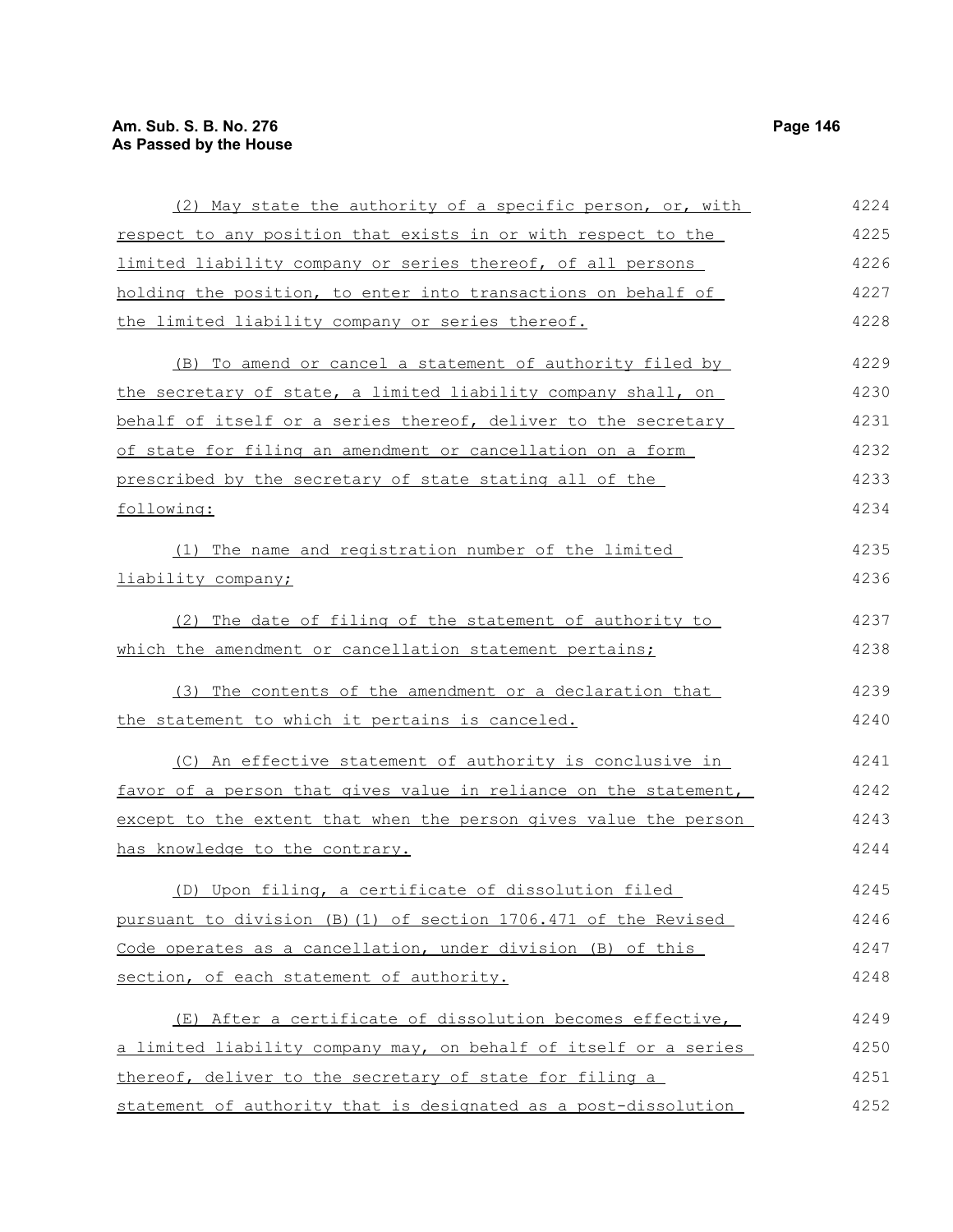or post-cancellation statement of authority. (F) Upon filing, a statement of denial filed pursuant to section 1706.20 of the Revised Code operates as an amendment, under division (B) of this section, of the statement of authority to which the statement of denial pertains. **Sec. 1706.20.** A person named in a filed statement of authority may deliver to the secretary of state for filing on a form prescribed by the secretary of state a statement of denial that does both of the following: (A) States the name and registration number of the limited liability company and the date of filing of the statement of authority to which the statement of denial pertains; (B) Denies the person's authority. **Sec. 1706.26.** A person who is a member of a limited liability company is not liable, solely by reason of being a member, for a debt, obligation, or liability of the limited liability company or a series thereof, whether arising in contract, tort, or otherwise; or for the acts or omissions of any other member, agent, or employee of the limited liability company or a series thereof. The failure of a limited liability company or any of its members to observe any formalities relating to the exercise of the limited liability company's powers or the management of its activities is not a factor to consider in, or a ground for, imposing liability on the members for the debts, obligations, or liability of the limited liability company. **Sec. 1706.27.** (A) In connection with the formation of a limited liability company, a person is admitted as a member of 4253 4254 4255 4256 4257 4258 4259 4260 4261 4262 4263 4264 4265 4266 4267 4268 4269 4270 4271 4272 4273 4274 4275 4276 4277 4278 4279 4280

the limited liability company upon the occurrence of either of

4281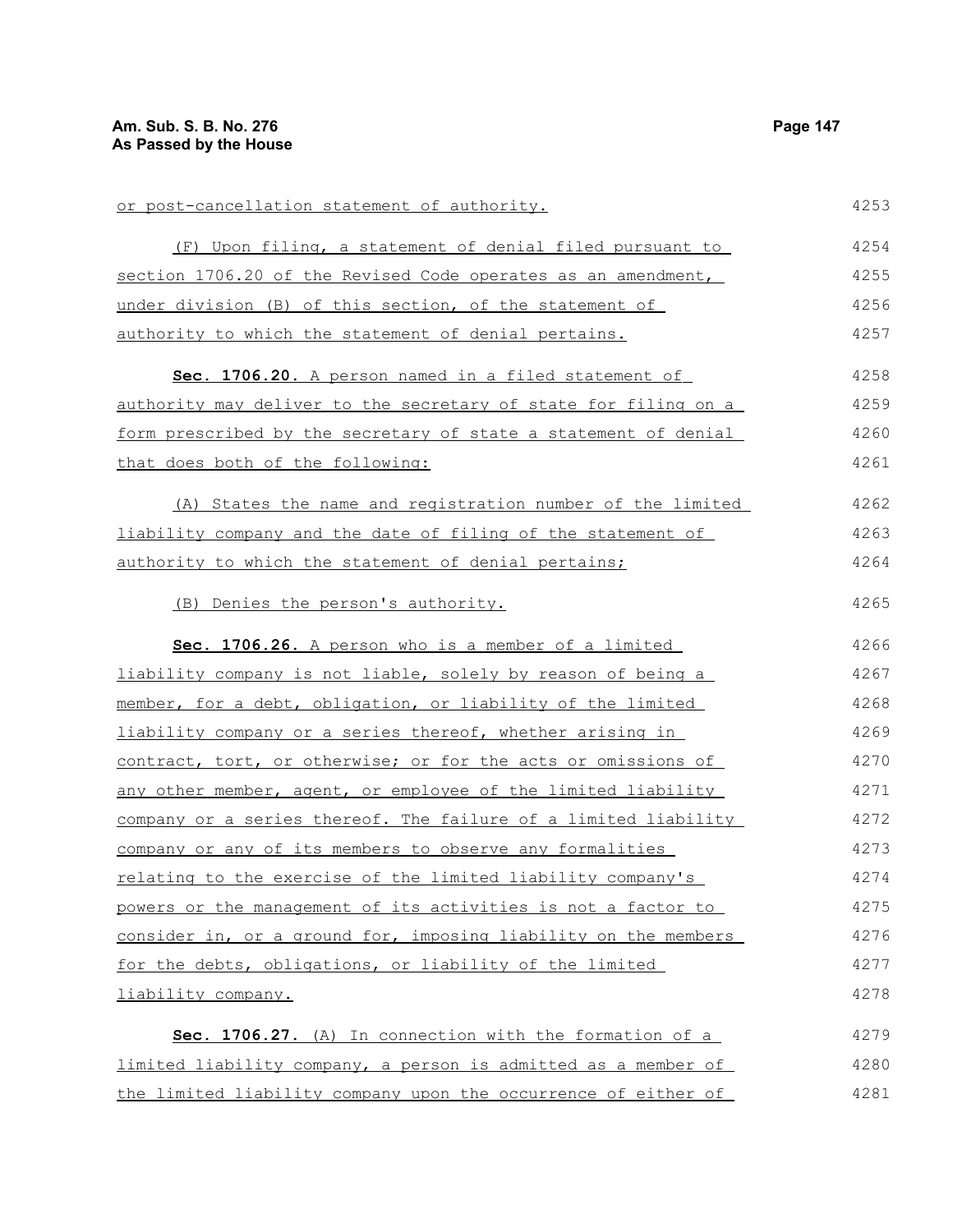the following: (1) If the organizer was authorized by one or more persons intending to be members of the limited liability company to file the articles of organization on their behalf, the formation of the limited liability company; (2) If the organizer was not authorized by any other person intending to be members of the limited liability company, each organizer shall have the authority of a member of the limited liability company upon the formation of the limited liability company until the admission of the initial member of the limited liability company. (B) After formation of a limited liability company, a person may be admitted as a member of the limited liability company in any of the following manners: (1) As provided in the operating agreement; (2) As the result of a transaction effective under sections 1706.71 to 1706.74 of the Revised Code; (3) With the consent of all the members or in the case of a limited liability company having only one member, the consent of the member; (4) If, within ninety consecutive days after the occurrence of the dissociation of the last remaining member, both of the following occur: (a) All holders of the membership interest last assigned by the last person to have been a member consent to the designation of a person to be admitted as a member; (b) The designated person consents to be admitted as a 4282 4283 4284 4285 4286 4287 4288 4289 4290 4291 4292 4293 4294 4295 4296 4297 4298 4299 4300 4301 4302 4303 4304 4305 4306 4307 4308

member effective as of the date the last person to have been a 4309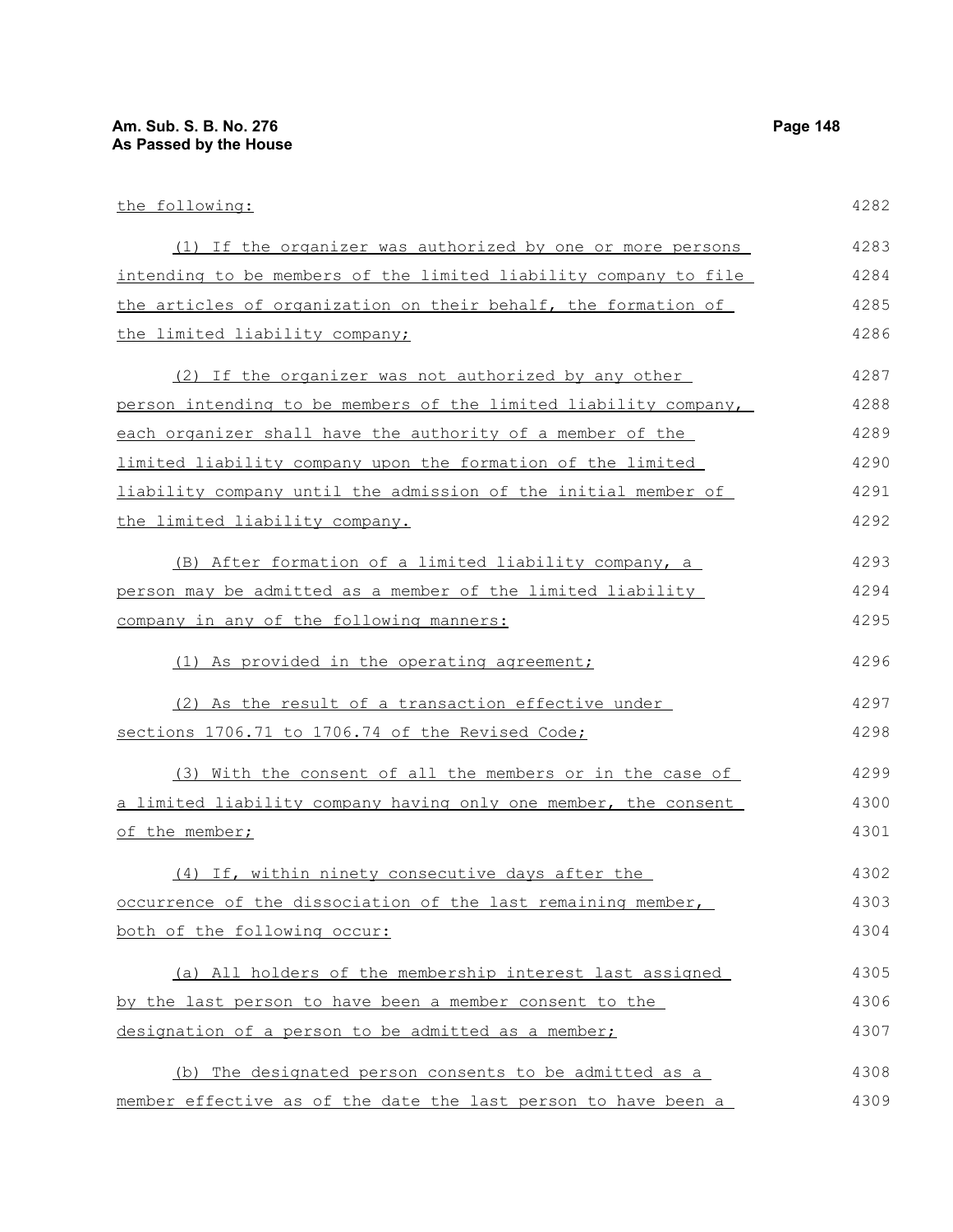# member ceased to be a member.

4310

| (C) A person may be admitted as a member without acquiring       | 4311 |
|------------------------------------------------------------------|------|
| a membership interest and without making or being obligated to   | 4312 |
| make a contribution to the limited liability company. A person   | 4313 |
| may be admitted as the sole member without acquiring a           | 4314 |
| membership interest and without making or being obligated to     | 4315 |
| make a contribution to the limited liability company.            | 4316 |
| Sec. 1706.28. A contribution of a member to a limited            | 4317 |
| liability company, or a series thereof, may consist of cash,     | 4318 |
| property, services rendered, or a promissory note or other       | 4319 |
| binding obligation to contribute cash or property or to perform  | 4320 |
| services.                                                        | 4321 |
| Sec. 1706.281. (A) A promise by a member to make a               | 4322 |
| contribution to a limited liability company, or a series         | 4323 |
| thereof, is not enforceable unless set forth in a writing signed | 4324 |
| by the member.                                                   | 4325 |
| (B) A member's obligation to make a contribution to a            | 4326 |
| limited liability company, or a series thereof, is not excused   | 4327 |
| by the member's death, disability, or other inability to perform | 4328 |
| personally. If a member does not make a contribution required by | 4329 |
| an enforceable promise, the member or the member's estate is     | 4330 |
| obligated, at the election of the limited liability company, or  | 4331 |
| a series thereof, to contribute money equal to the value of the  | 4332 |
| portion of the contribution that has not been made. The election | 4333 |
| shall be in addition to, and not in lieu of, any other rights,   | 4334 |
| including the right to specific performance, that the limited    | 4335 |
| liability company, or a series thereof, may have under the       | 4336 |
| operating agreement or applicable law.                           | 4337 |
| (C)(1) The obligation of a member to make a contribution         | 4338 |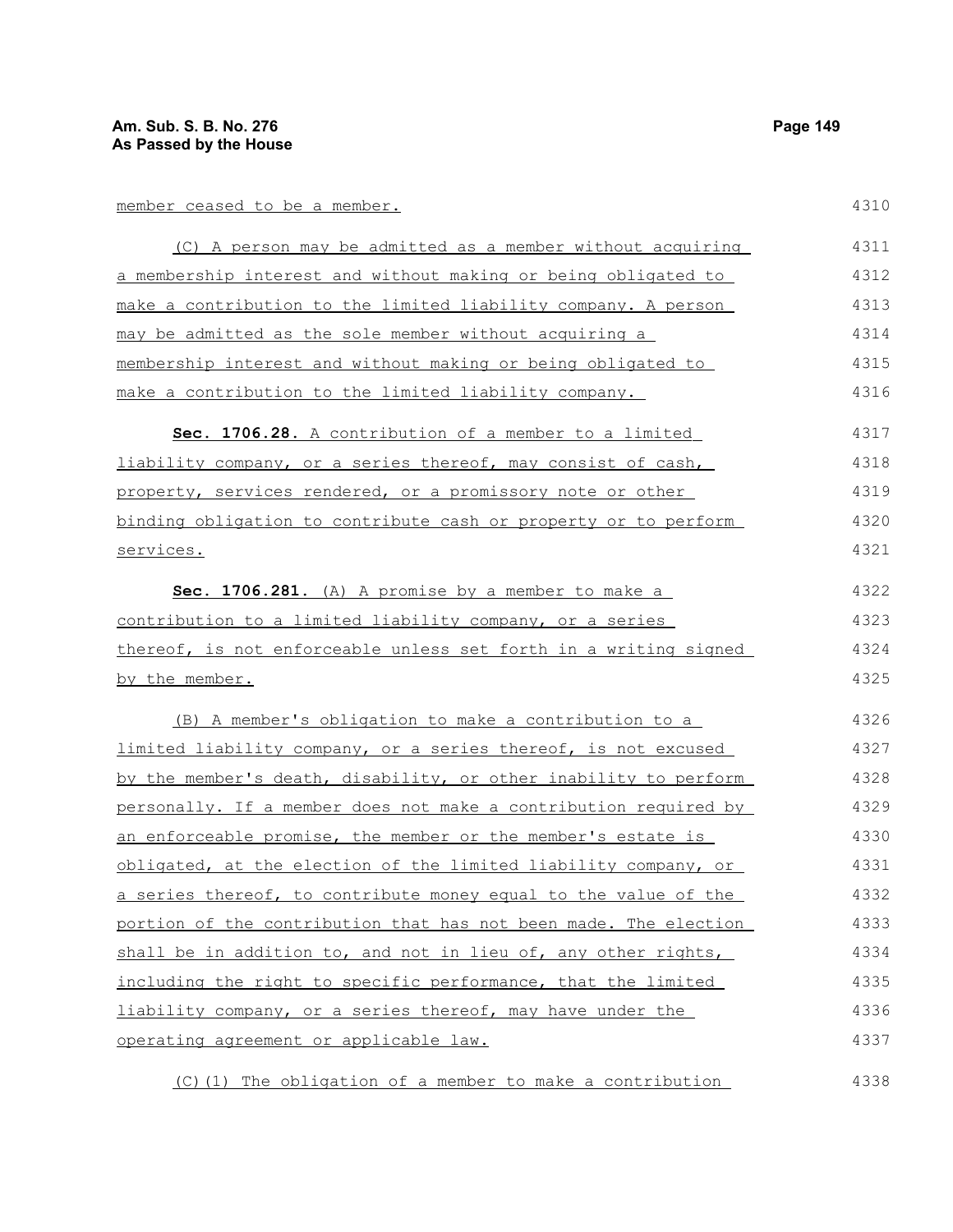# **Am. Sub. S. B. No. 276** Page 150 **As Passed by the House**

| to a limited liability company may be compromised only by        | 4339 |
|------------------------------------------------------------------|------|
| consent of all the members. A conditional obligation of a member | 4340 |
| to make a contribution to a limited liability company may not be | 4341 |
| enforced unless the conditions of the obligation have been       | 4342 |
| satisfied or waived as to or by that member. Conditional         | 4343 |
| obligations include contributions payable upon a discretionary   | 4344 |
| call of a limited liability company before the time the call     | 4345 |
| occurs.                                                          | 4346 |
| (2) The obligation of a member associated with a series to       | 4347 |
| make a contribution to the series may be compromised only by     | 4348 |
| consent of all the members associated with that series. A        | 4349 |
| conditional obligation of a member to make a contribution to a   | 4350 |
| series may not be enforced unless the conditions of the          | 4351 |
| obligation have been satisfied or waived as to or by that        | 4352 |
| member. Conditional obligations include contributions payable    | 4353 |
| upon a discretionary call of that series before the time the     | 4354 |
| <u>call occurs.</u>                                              | 4355 |
| (3) Division (C)(1) of this section shall not apply to a         | 4356 |
| member's obligation to make a contribution to a series of a      | 4357 |
| limited liability company.                                       | 4358 |
| Sec. 1706.29. (A) (1) All members shall share equally in         | 4359 |
| any distributions made by a limited liability company before its | 4360 |
| dissolution and winding up.                                      | 4361 |
| (2) A member has a right to a distribution before the            | 4362 |
| dissolution and winding up of a limited liability company as     | 4363 |
| provided in the operating agreement. A decision to make a        | 4364 |
| distribution before the dissolution and winding up of the        | 4365 |
| limited liability company is a decision in the ordinary course   | 4366 |
| of activities of the limited liability company. A member's       | 4367 |
| dissociation does not entitle the dissociated member to a        | 4368 |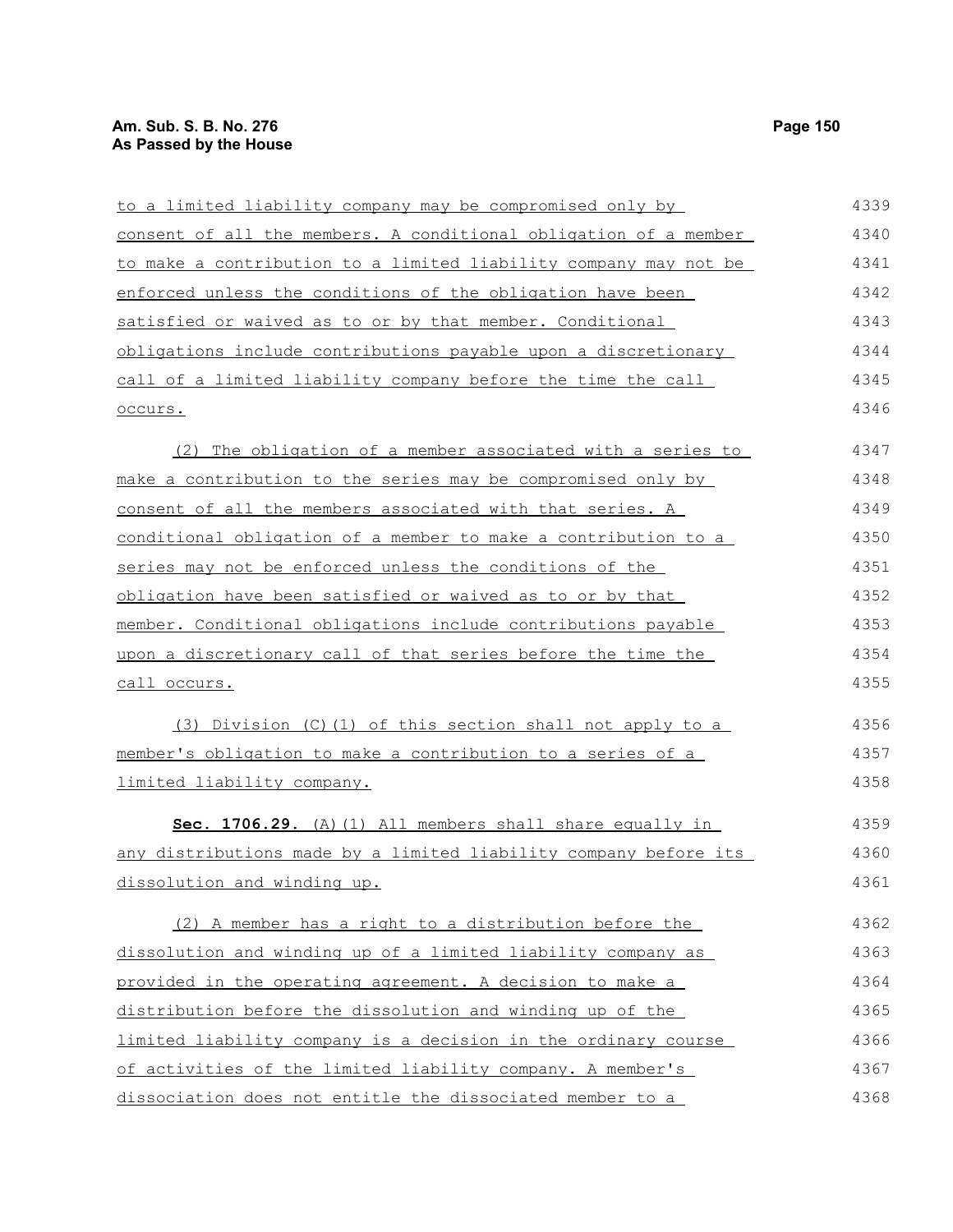| distribution.                                                    | 4369 |
|------------------------------------------------------------------|------|
| (3) A member does not have a right to demand and receive a       | 4370 |
| distribution from a limited liability company in any form other  | 4371 |
| than money. Except as otherwise provided in division (C) of      | 4372 |
| section 1706.475 of the Revised Code, a limited liability        | 4373 |
| company may distribute an asset in kind if each member receives  | 4374 |
| a percentage of the asset in proportion to the member's share of | 4375 |
| contributions.                                                   | 4376 |
| (4) If a member becomes entitled to receive a                    | 4377 |
| distribution, the member has the status of, and is entitled to   | 4378 |
| all remedies available to, a creditor of the limited liability   | 4379 |
| company with respect to the distribution.                        | 4380 |
| (B) (1) All members associated with a series shall share         | 4381 |
| equally in any distributions made by the series before its       | 4382 |
| dissolution and winding up.                                      | 4383 |
| (2) A member associated with a series has a right to a           | 4384 |
| distribution before the dissolution and winding up of the series | 4385 |
| as provided in the operating agreement. A decision of the series | 4386 |
| to make a distribution before the dissolution and winding up of  | 4387 |
| the series is a decision in the ordinary course of activities of | 4388 |
| the series. A member's dissociation from a series with which the | 4389 |
| member is associated does not entitle the dissociated member to  | 4390 |
| a distribution from the series.                                  | 4391 |
| (3) A member associated with a series does not have a            | 4392 |
| right to demand and receive a distribution from the series in    | 4393 |
| any form other than money. Except as otherwise provided in       | 4394 |
| division (C) of section 1706.7613 of the Revised Code, a series  | 4395 |
| may distribute an asset in kind if each member associated with   | 4396 |
| the series receives a percentage of the asset in proportion to   | 4397 |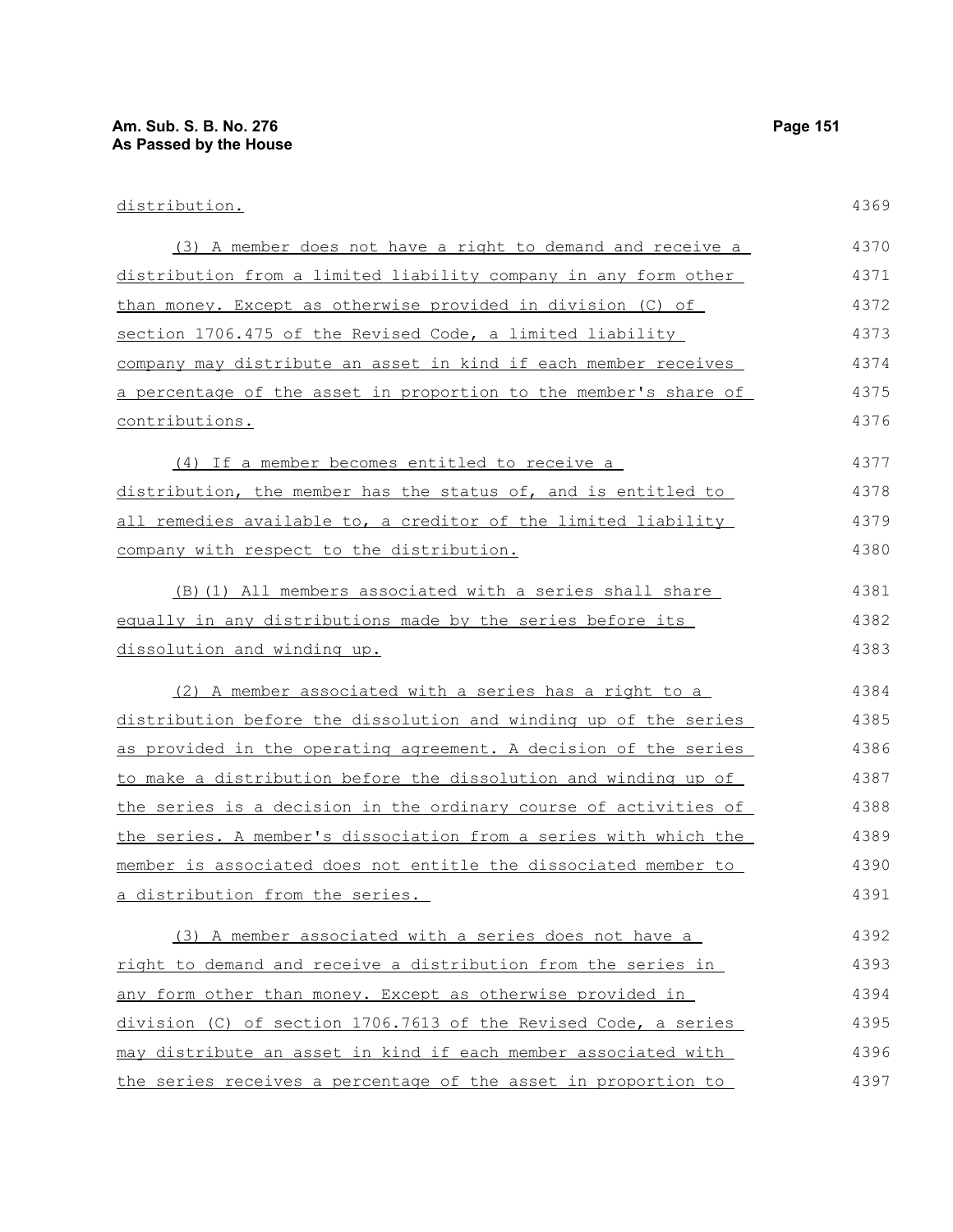| the member's share of distributions from the series.             | 4398 |
|------------------------------------------------------------------|------|
| (4) If a member associated with a series becomes entitled        | 4399 |
| to receive a distribution from the series, the member has the    | 4400 |
| status of, and is entitled to all remedies available to, a       | 4401 |
| creditor of the series with respect to the distribution.         | 4402 |
| (C) Division (A) of this section does not apply to a             | 4403 |
| distribution made by a series.                                   | 4404 |
| Sec. 1706.30. (A) (1) The activities and affairs of the          | 4405 |
| limited liability company shall be under the direction, and      | 4406 |
| subject to the oversight, of its members.                        | 4407 |
| (2) The activities and affairs of a series shall be under        | 4408 |
| the direction, and subject to the oversight, of the members      | 4409 |
| associated with the series.                                      | 4410 |
| (3) Division (A) (1) of this section shall not apply to the      | 4411 |
| activities and affairs of a series.                              | 4412 |
| (B) (1) Except as provided in division (C) of this section,      | 4413 |
| a matter in the ordinary course of activities of the limited     | 4414 |
| liability company may be decided by a majority of the members.   | 4415 |
| (2) Except as provided in division (C) of this section, a        | 4416 |
| matter in the ordinary course of activities of a series may be   | 4417 |
| decided by a majority of the members associated with the series. | 4418 |
| (3) Division (B)(1) of this section shall not apply to           | 4419 |
| matters of a series.                                             | 4420 |
| (C)(1) The consent of all members is required to do any of       | 4421 |
| the following:                                                   | 4422 |
| (a) Amend the operating agreement;                               | 4423 |
| (b) File a petition of the limited liability company for         | 4424 |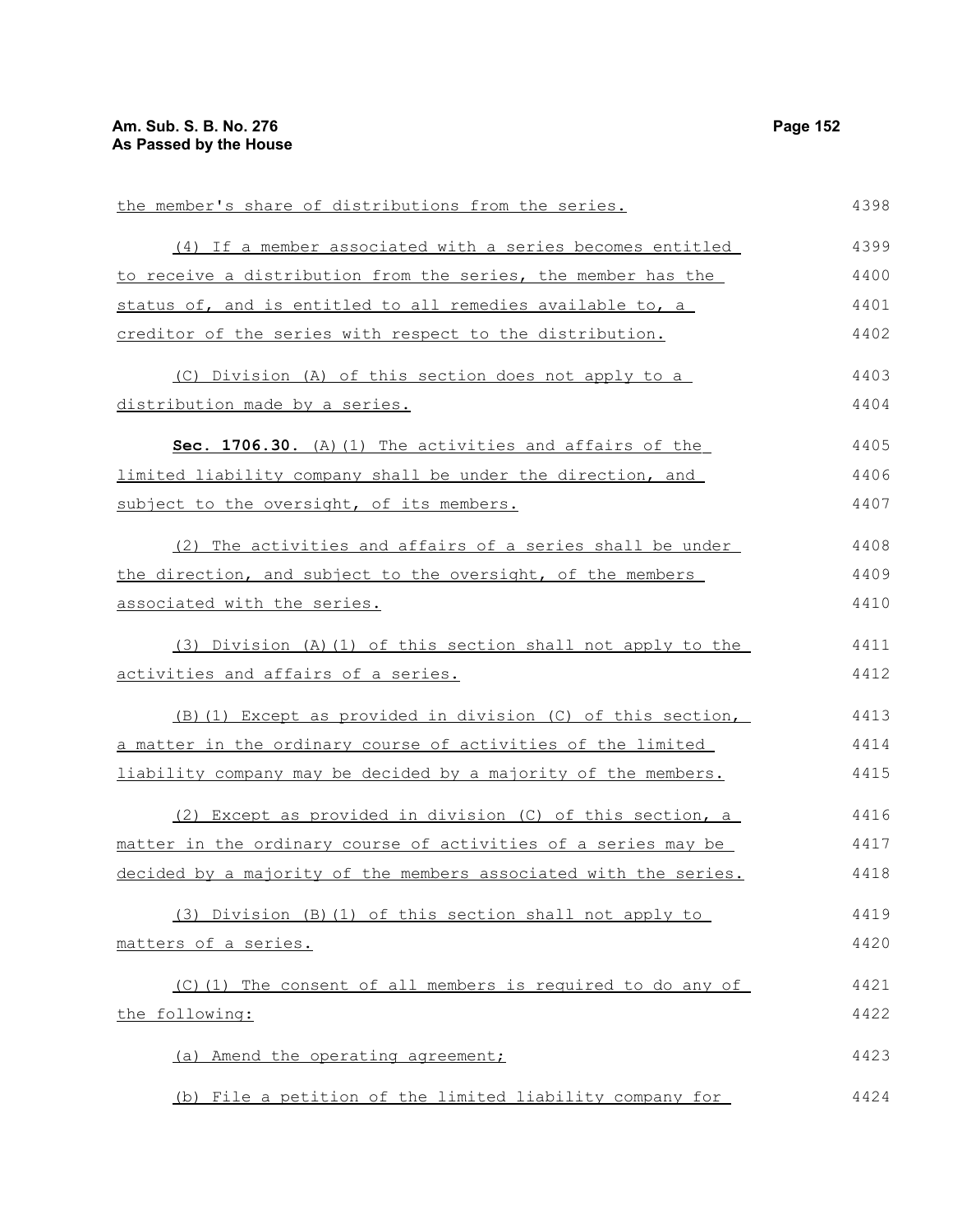| relief under Title 11 of the United States Code, or a successor  | 4425 |
|------------------------------------------------------------------|------|
| statute of general application, or a comparable federal, state,  | 4426 |
| or foreign law governing insolvency;                             | 4427 |
| (c) Undertake any act outside the ordinary course of the         | 4428 |
| limited liability company's activities;                          | 4429 |
| (d) Undertake, authorize, or approve any other act or            | 4430 |
| matter for which this chapter requires the consent of all        | 4431 |
| members.                                                         | 4432 |
| (2) The consent of all members associated with a series is       | 4433 |
| required to do either of the following:                          | 4434 |
| (a) Undertake any act outside the ordinary course of the         | 4435 |
| series' activities;                                              | 4436 |
| (b) Undertake, authorize, or approve any other act or            | 4437 |
| matter for which this chapter requires the consent of all the    | 4438 |
| members associated with a series.                                | 4439 |
| (D) Any matter requiring the consent of members may be           | 4440 |
| decided without a meeting, and a member may appoint a proxy or   | 4441 |
| other agent to consent or otherwise act for the member by        | 4442 |
| signing an appointing record, personally or by the member's      | 4443 |
| agent.                                                           | 4444 |
| (E) This chapter does not entitle a member to remuneration       | 4445 |
| for services performed for a limited liability company.          | 4446 |
| Sec. 1706.31. (A) Unless either a written operating              | 4447 |
| agreement for the limited liability company or a written         | 4448 |
| agreement with a member establishes additional fiduciary duties, | 4449 |
| in the event that there have been designated one or more         | 4450 |
| managers to supervise or manage the activities or affairs of the | 4451 |
| limited liability company, the only obligation a member owes, in | 4452 |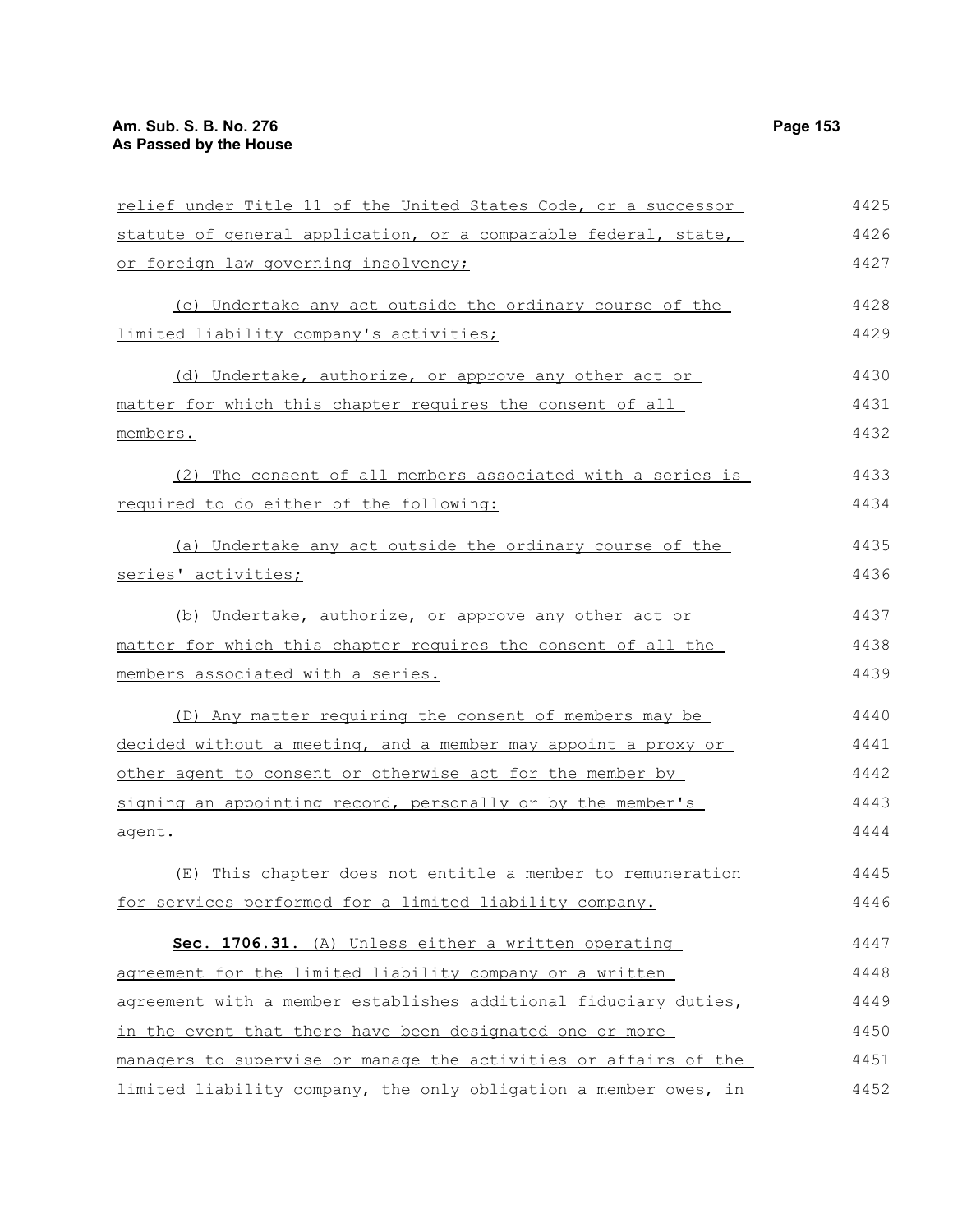| the member's capacity as a member, to the limited liability             | 4453 |
|-------------------------------------------------------------------------|------|
| company and the other members is to discharge the member's              | 4454 |
| duties and obligations under this chapter and the operating             | 4455 |
| agreement in accordance with division (E) of this section.              | 4456 |
| Divisions (C) and (D) of this section shall not apply to such a         | 4457 |
| member.                                                                 | 4458 |
| (B) Unless either a written operating agreement for the                 | 4459 |
| limited liability company or a written agreement with a member          | 4460 |
| establishes additional fiduciary duties or the duties of the            | 4461 |
| member have been modified, waived, or eliminated as contemplated        | 4462 |
| by section 1706.08 of the Revised Code, in the event that there         | 4463 |
| have not been designated one or more managers to supervise or           | 4464 |
| manage the activities of the limited liability company, the only        | 4465 |
| fiduciary duties a member owes to the limited liability company         | 4466 |
| and the other members is the duty of loyalty and the duty of            | 4467 |
| care set forth in divisions (C) and (D) of this section.                | 4468 |
| (C) A member's duty of loyalty to the limited liability                 | 4469 |
| company and the other members is limited to the following:              | 4470 |
| (1) To account to the limited liability company and hold                | 4471 |
| <u>for it any property, profit, or benefit derived by the member in</u> | 4472 |
| the conduct and winding up of the limited liability company             | 4473 |
| business or derived from a use by the member of limited                 | 4474 |
| liability company property or from the appropriation of a               | 4475 |
| limited liability company opportunity;                                  | 4476 |
| (2) To refrain from dealing with the limited liability                  | 4477 |
| company in the conduct or winding up of the limited liability           | 4478 |
| company business as or on behalf of a party having an interest          | 4479 |
| adverse to the limited liability company.                               | 4480 |
| (D) A member's duty of care to the limited liability                    | 4481 |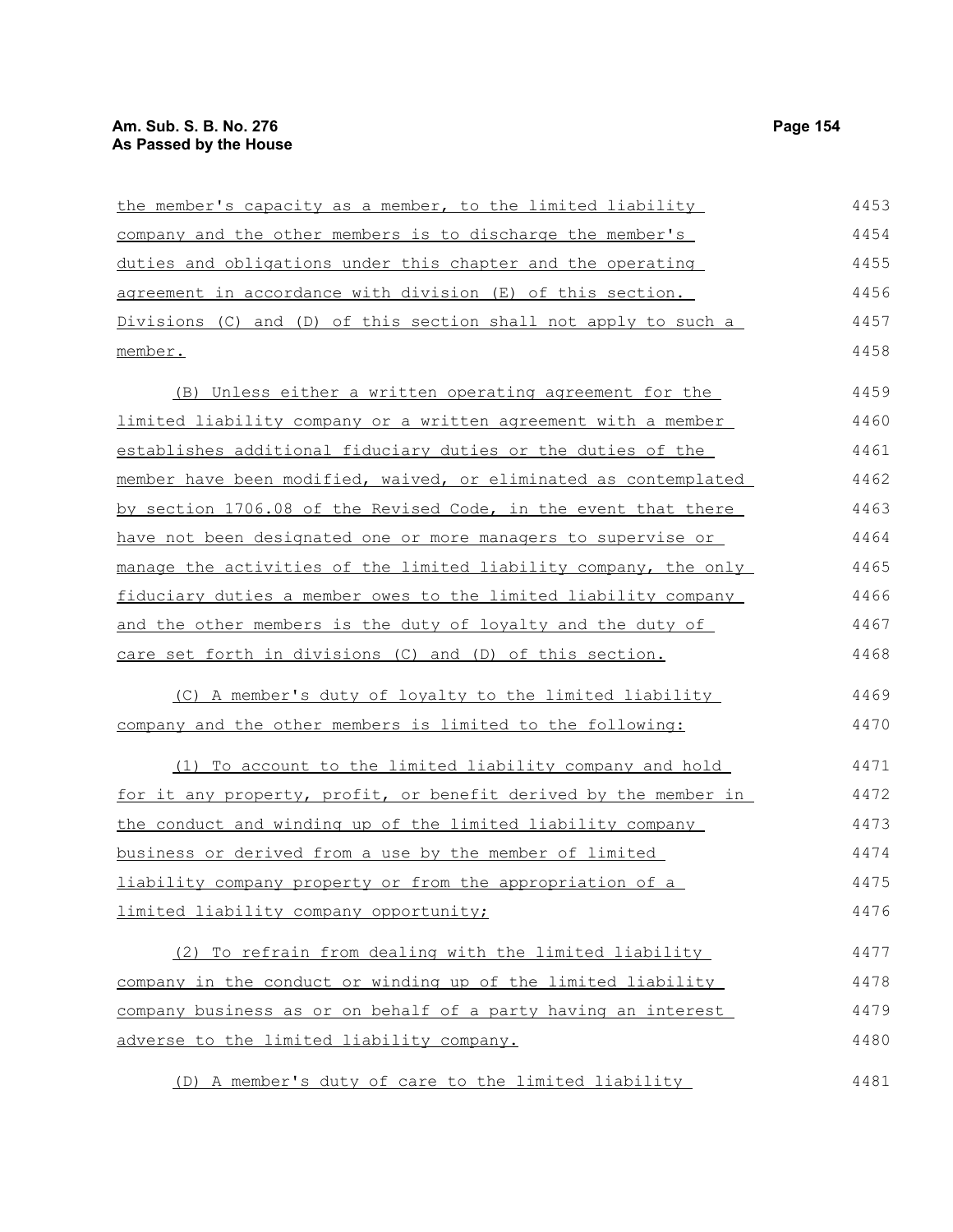# **Am. Sub. S. B. No. 276 Page 155 As Passed by the House**

| company and the other members in the conduct and winding up of   | 4482 |
|------------------------------------------------------------------|------|
| the limited liability company business is limited to refraining  | 4483 |
| from engaging in grossly negligent or reckless conduct,          | 4484 |
| intentional misconduct, or a knowing violation of law.           | 4485 |
| (E) A member shall discharge the member's duties to the          | 4486 |
| limited liability company and the other members under this       | 4487 |
| chapter and under the operating agreement and exercise any       | 4488 |
| rights consistent with the implied covenant of good faith and    | 4489 |
| fair dealing.                                                    | 4490 |
| (F) A member does not violate a duty or obligation under         | 4491 |
| this chapter or under the operating agreement merely because the | 4492 |
| member's conduct furthers the member's own interest.             | 4493 |
| (G) All the members of a limited liability company may           | 4494 |
| authorize or ratify, after full disclosure of all material       | 4495 |
| facts, a specific act or transaction that otherwise would        | 4496 |
| violate the duty of loyalty. It is a defense to a claim under    | 4497 |
| $division (C) (2) of this section and any comparable claim in$   | 4498 |
| equity or at common law that the transaction was fair to the     | 4499 |
| limited liability company. If, as permitted, by this division or | 4500 |
| the limited liability company's operating agreement, a member    | 4501 |
| enters into a transaction with a limited liability company that  | 4502 |
| otherwise would be prohibited by division (C) (2) of this        | 4503 |
| section, the member's rights and obligations arising from the    | 4504 |
| transaction are the same as those of a person that is not a      | 4505 |
| member.                                                          | 4506 |
| (H) This section applies to a person winding up the              | 4507 |
| limited liability company business as the personal or legal      | 4508 |
| representative of the last surviving member as if the person     | 4509 |
| were a member.                                                   | 4510 |

were a member.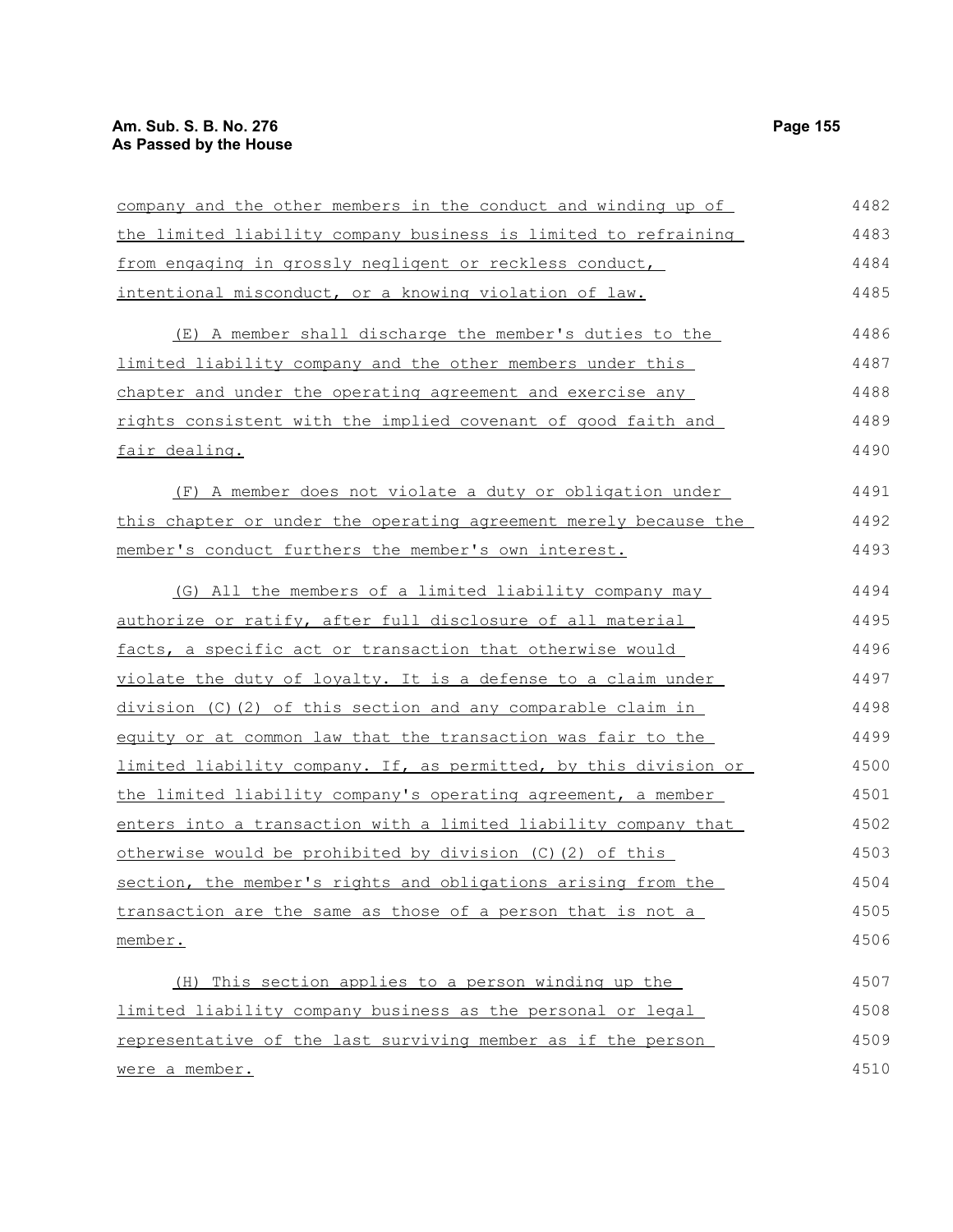Sec. 1706.311. (A) Unless either a written operating agreement for the limited liability company or a written 4511 4512

| agreement with a manager establishes additional fiduciary duties                                 | 4513     |
|--------------------------------------------------------------------------------------------------|----------|
| or the duties of the manager have been modified, waived, or                                      | 4514     |
| eliminated as contemplated by section 1706.08 of the Revised                                     | 4515     |
| Code, the only fiduciary duties of a manager to the limited                                      | 4516     |
| liability company or its members are the duty of loyalty and the                                 | 4517     |
| duty of care set forth in divisions (B) and (C) of this section.                                 | 4518     |
| (B) A manager's duty of loyalty to the limited liability                                         | 4519     |
| company and its members is limited to the following:                                             | 4520     |
| (1) To account to the limited liability company and hold                                         | 4521     |
| for it any property, profit, or benefit derived by the manager                                   | 4522     |
| in the conduct and winding up of the limited liability company                                   | 4523     |
| business or derived from a use by the manager of limited                                         | 4524     |
| liability company property or from the appropriation of a                                        | 4525     |
| limited liability company opportunity;                                                           | 4526     |
| (2) To refrain from dealing with the limited liability                                           | 4527     |
| company in the conduct or winding up of the limited liability                                    | 4528     |
| company business as or on behalf of a party having an interest                                   | 4529     |
| adverse to the limited liability company.                                                        | 4530     |
| (C) A manager's duty of care to the limited liability                                            | 4531     |
| о се бројата се се селото на селото бранското се се остава селото на Бранската бранска календар. | $1 - 20$ |

company in the conduct and winding up of the limited liability company activities is limited to acting in good faith, in a manner the manager reasonably believes to be in or not opposed to the best interests of the limited liability company. 4532 4533 4534 4535

```
(D) For purposes of division (C) of this section, both of
the following apply:
                                                                           4536
                                                                           4537
```
(1) A manager of a limited liability company shall not be determined to have violated the manager's duties under division 4538 4539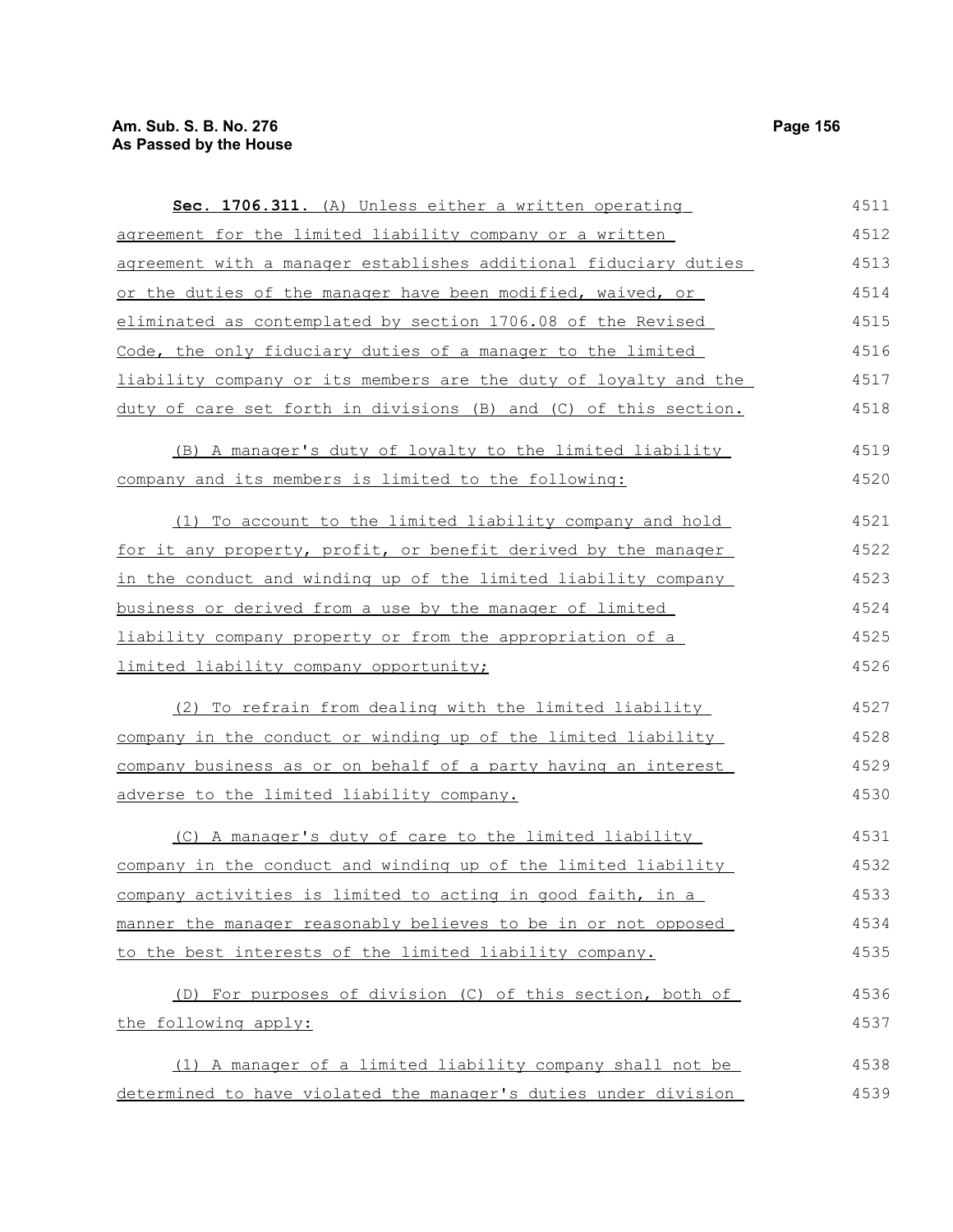(C) of this section unless it is proved that the manager has not acted in good faith, in a manner the manager reasonably believes to be in or not opposed to the best interests of the limited liability company. (2) A manager shall not be considered to be acting in good faith if the manager has knowledge concerning the matter in question that would cause reliance on information, opinions, reports, or statements that are prepared or presented by any of the persons described in section 1706.331 of the Revised Code to be unwarranted. (E) A manager shall be liable for monetary relief for a violation of the manager's duties under division (C) of this section only if it is proved that the manager's action or failure to act involved an act or omission undertaken with deliberate intent to cause injury to the limited liability company or undertaken with reckless disregard for the best interests of the company. This division does not apply if, and only to the extent that, at the time of a manager's act or omission that is the subject of complaint, either of the following is true: (1) The articles or the operating agreement of the limited liability company state by specific reference to division (E) of this section that the provisions of this division do not apply to the limited liability company. (2) A written agreement between the manager and the limited liability company states by specific reference to division (E) of this section that the provisions of this division do not apply to the manager. (F) All the members of a limited liability company may 4540 4541 4542 4543 4544 4545 4546 4547 4548 4549 4550 4551 4552 4553 4554 4555 4556 4557 4558 4559 4560 4561 4562 4563 4564 4565 4566 4567 4568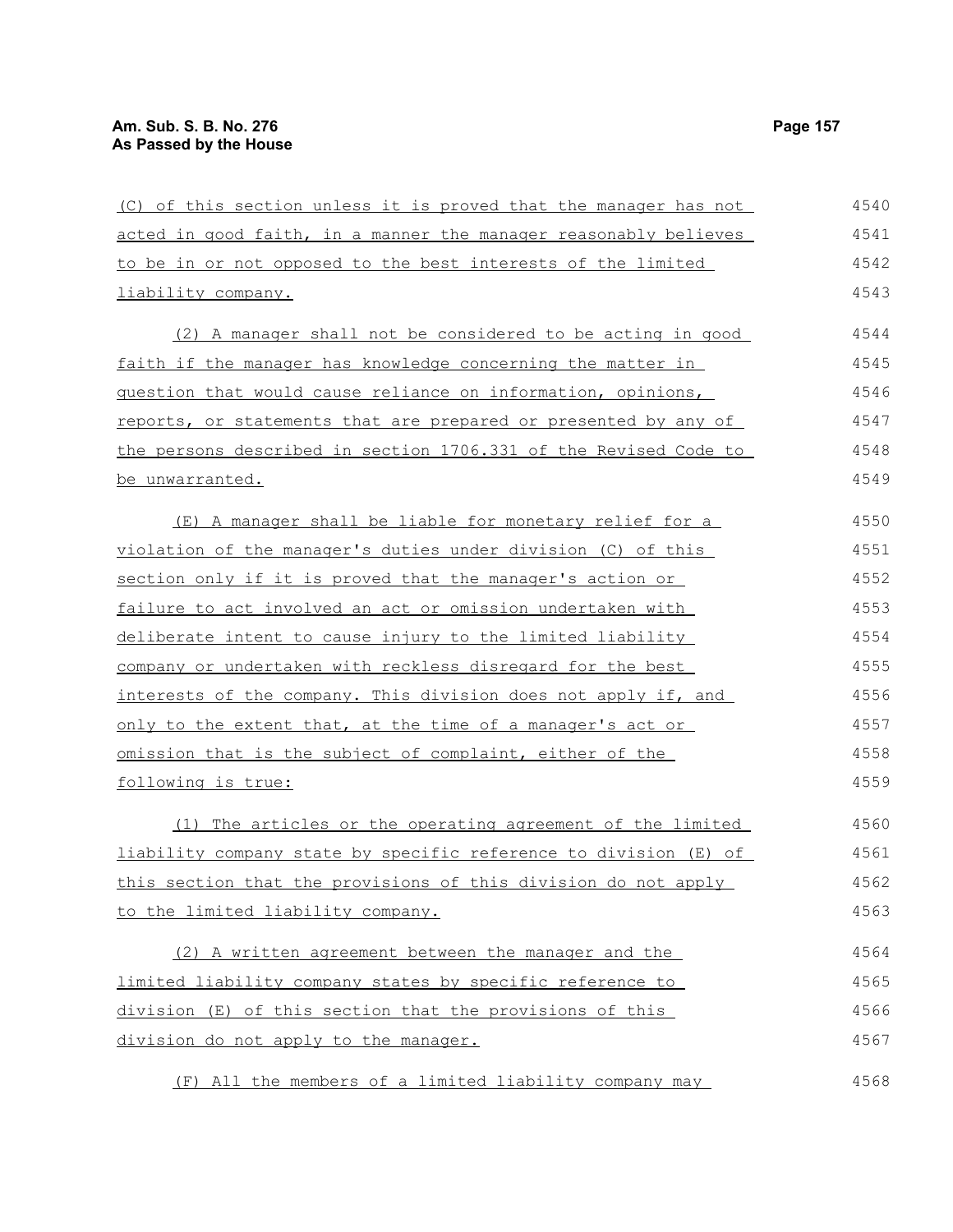| authorize or ratify, after full disclosure of all material        | 4569 |
|-------------------------------------------------------------------|------|
| facts, a specific act or transaction that would otherwise         | 4570 |
| violate the duty of loyalty. It is a defense to a claim under     | 4571 |
| division (B) (2) of this section and any comparable claim in      | 4572 |
| equity or at common law that the transaction was fair to the      | 4573 |
| limited liability company. If, as permitted by this division or   | 4574 |
| the operating agreement, a manager enters into a transaction      | 4575 |
| with the limited liability company that otherwise would be        | 4576 |
| prohibited by division (B) (2) of this section, the manager's     | 4577 |
| rights and obligations arising from the transaction are the same  | 4578 |
| as those of a person that is not a manager.                       | 4579 |
| (G) A manager shall discharge the duties to the limited           | 4580 |
| liability company and the members under this chapter and under    | 4581 |
| the operating agreement and exercise any rights consistently      | 4582 |
| with the implied covenant of good faith and fair dealing.         | 4583 |
| (H) Nothing in this section affects the duties of a               | 4584 |
| manager who acts in any capacity other than the manager's         | 4585 |
| capacity as a manager. If a manager of a limited liability        | 4586 |
| company also is a member of the limited liability company, the    | 4587 |
| actions taken in the capacity as a member of the limited          | 4588 |
| liability company shall be subject to section 1706.31 of the      | 4589 |
| Revised Code. Nothing in this section affects any contractual     | 4590 |
| <u>obligations of a manager to the limited liability company.</u> | 4591 |
| Sec. 1706.32. A limited liability company, or a series            | 4592 |
| thereof, may indemnify and hold harmless a member or other        | 4593 |
| person, pay in advance or reimburse expenses incurred by a        | 4594 |
| member or other person, and purchase and maintain insurance on    | 4595 |
| behalf of a member or other person.                               | 4596 |
| Sec. 1706.33. (A) Upon reasonable notice provided to the          | 4597 |
| limited liability company, a member may inspect and copy during   | 4598 |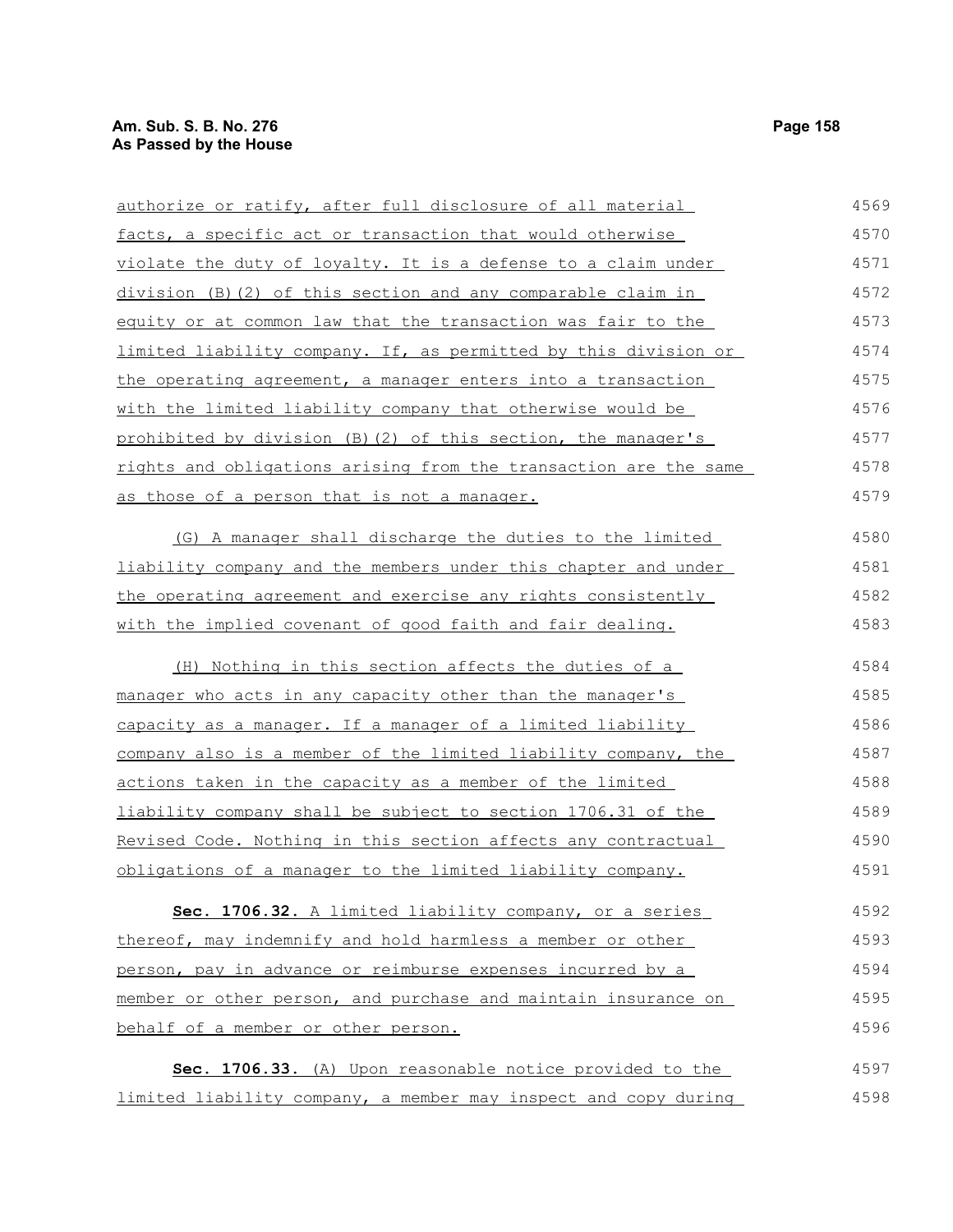| reqular business hours, at a reasonable location specified by   | 4599 |
|-----------------------------------------------------------------|------|
| the limited liability company, any record maintained by the     | 4600 |
| limited liability company, to the extent the information is     | 4601 |
| material to the member's rights and duties under the operating  | 4602 |
| agreement or this chapter.                                      | 4603 |
| (B) A limited liability company may charge a person that        | 4604 |
| makes a demand under this section the reasonable costs of labor | 4605 |
| and materials for copying.                                      | 4606 |
| (C) A member or dissociated member may exercise rights          | 4607 |
| under this section through an agent or, in the case of an       | 4608 |
| individual under legal disability, a legal representative. Any  | 4609 |
| restriction or condition imposed by the operating agreement or  | 4610 |
| under division (E) of this section applies both to the agent or | 4611 |
| legal representative and the member or dissociated member.      | 4612 |
| (D) The rights under this section do not extend to an           | 4613 |
| assignee who is not admitted as a member.                       | 4614 |
| (E) In addition to any restriction or condition stated in       | 4615 |
| its operating agreement, a limited liability company, as a      | 4616 |
| matter within the ordinary course of its activities, may do     | 4617 |
| either of the following:                                        | 4618 |
| Impose reasonable restrictions and conditions on<br>(1)         | 4619 |
| access to and use of information to be furnished under this     | 4620 |
| section, including designating information confidential and     | 4621 |
| imposing nondisclosure and safequarding obligations on the      | 4622 |
| recipient;                                                      | 4623 |
| (2) Keep confidential from the members and any other            | 4624 |
| persons, for such period of time as the limited liability       | 4625 |
| company deems reasonable, any information that the limited      | 4626 |
| liability company reasonably believes to be in the nature of    | 4627 |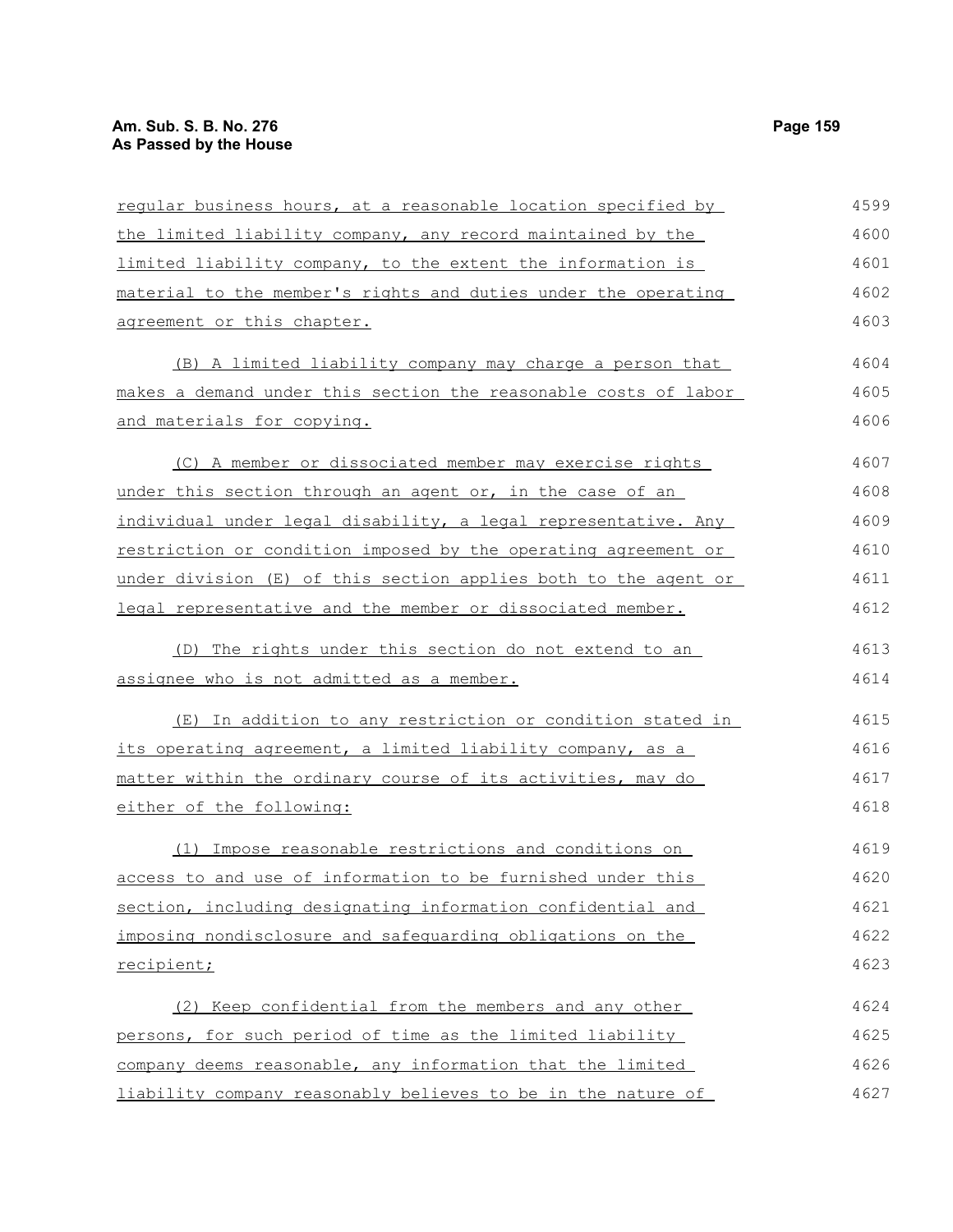# **Am. Sub. S. B. No. 276** Page 160 **As Passed by the House**

| trade secrets or other information the disclosure of which the   | 4628 |
|------------------------------------------------------------------|------|
| limited liability company in good faith believes is not in the   | 4629 |
| best interest of the limited liability company or could damage   | 4630 |
| the limited liability company or its activities, or that the     | 4631 |
| limited liability company is required by law or by agreement     | 4632 |
| with a third party to keep confidential.                         | 4633 |
| Sec. 1706.331. Each member and agent of a limited                | 4634 |
| liability company shall be fully protected in relying in good    | 4635 |
| faith upon the records of the limited liability company and upon | 4636 |
| information, opinions, reports, or statements presented by       | 4637 |
| another member or agent of the limited liability company, or by  | 4638 |
| any other person as to matters the member or the agent           | 4639 |
| reasonably believes are within that other person's professional  | 4640 |
| or expert competence, including information, opinions, reports,  | 4641 |
| or statements as to any of the following:                        | 4642 |
| (A) The value and amount of the assets, liabilities,             | 4643 |
| profits, or losses of the limited liability company, or a series | 4644 |
| thereof;                                                         | 4645 |
| (B) The value and amount of assets or reserves or                | 4646 |
| contracts, agreements, or other undertakings that would be       | 4647 |
| sufficient to pay claims and obligations of the limited          | 4648 |
| liability company, or series thereof, or to make reasonable      | 4649 |
| provision to pay those claims and obligations;                   | 4650 |
| (C) Any other facts pertinent to the existence and amount        | 4651 |
| of assets from which distributions to members or creditors might | 4652 |
| properly be paid.                                                | 4653 |
| Sec. 1706.332. If a member dies, the deceased member's           | 4654 |
| personal representative or other legal representative may, for   | 4655 |
| purposes of settling the estate, exercise the rights of a        | 4656 |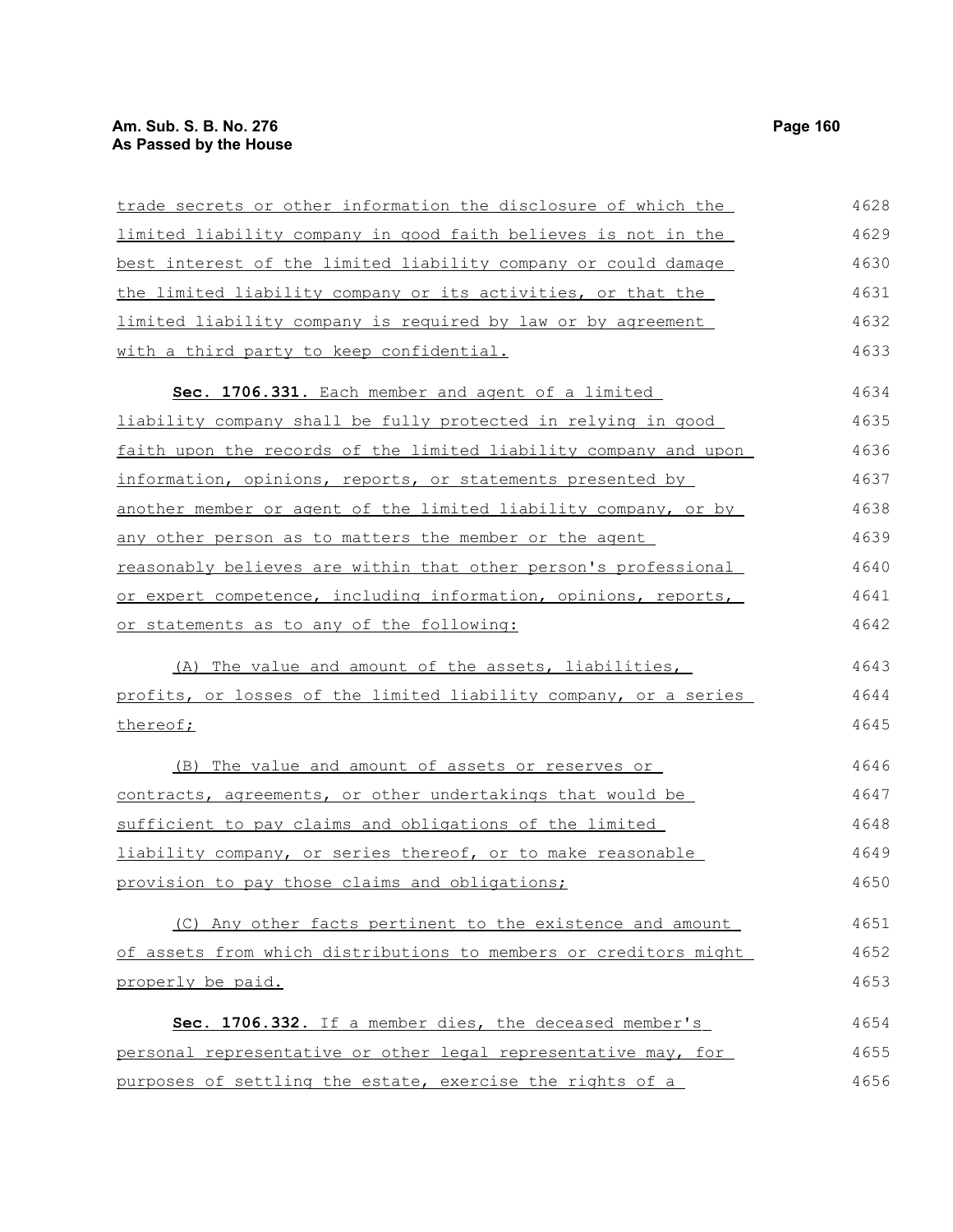| current member under section 1706.33 of the Revised Code.      | 4657 |
|----------------------------------------------------------------|------|
| Sec. 1706.34. The only interest of a member that is            | 4658 |
| assignable is the member's membership interest. A membership   | 4659 |
| interest is personal property.                                 | 4660 |
| Sec. 1706.341. (A) An assignment, in whole or in part, of      | 4661 |
| a membership interest:                                         | 4662 |
| (1) Is permissible;                                            | 4663 |
| (2) (a) Does not by itself cause a member to cease to be a     | 4664 |
| member of the limited liability company;                       | 4665 |
| (b) Does not by itself cause a member to cease to be           | 4666 |
| associated with a series of the limited liability company.     | 4667 |
| (3) Does not by itself cause a dissolution and winding up      | 4668 |
| of the limited liability company, or a series thereof;         | 4669 |
| (4) Subject to section 1706.332 of the Revised Code, does      | 4670 |
| not entitle the assignee to do either of the following:        | 4671 |
| (a) Participate in the management or conduct of the            | 4672 |
| activities of the limited liability company, or a series       | 4673 |
| thereof;                                                       | 4674 |
| (b) Have access to records or other information concerning     | 4675 |
| the activities of the limited liability company, or a series   | 4676 |
| thereof.                                                       | 4677 |
| (B) An assignee has the right to receive, in accordance        | 4678 |
| with the assignment, distributions to which the assignor would | 4679 |
| otherwise be entitled.                                         | 4680 |
| (C) A membership interest may be evidenced by a                | 4681 |
| certificate of membership interest issued by the limited       | 4682 |
| liability company, or a series thereof. An operating agreement | 4683 |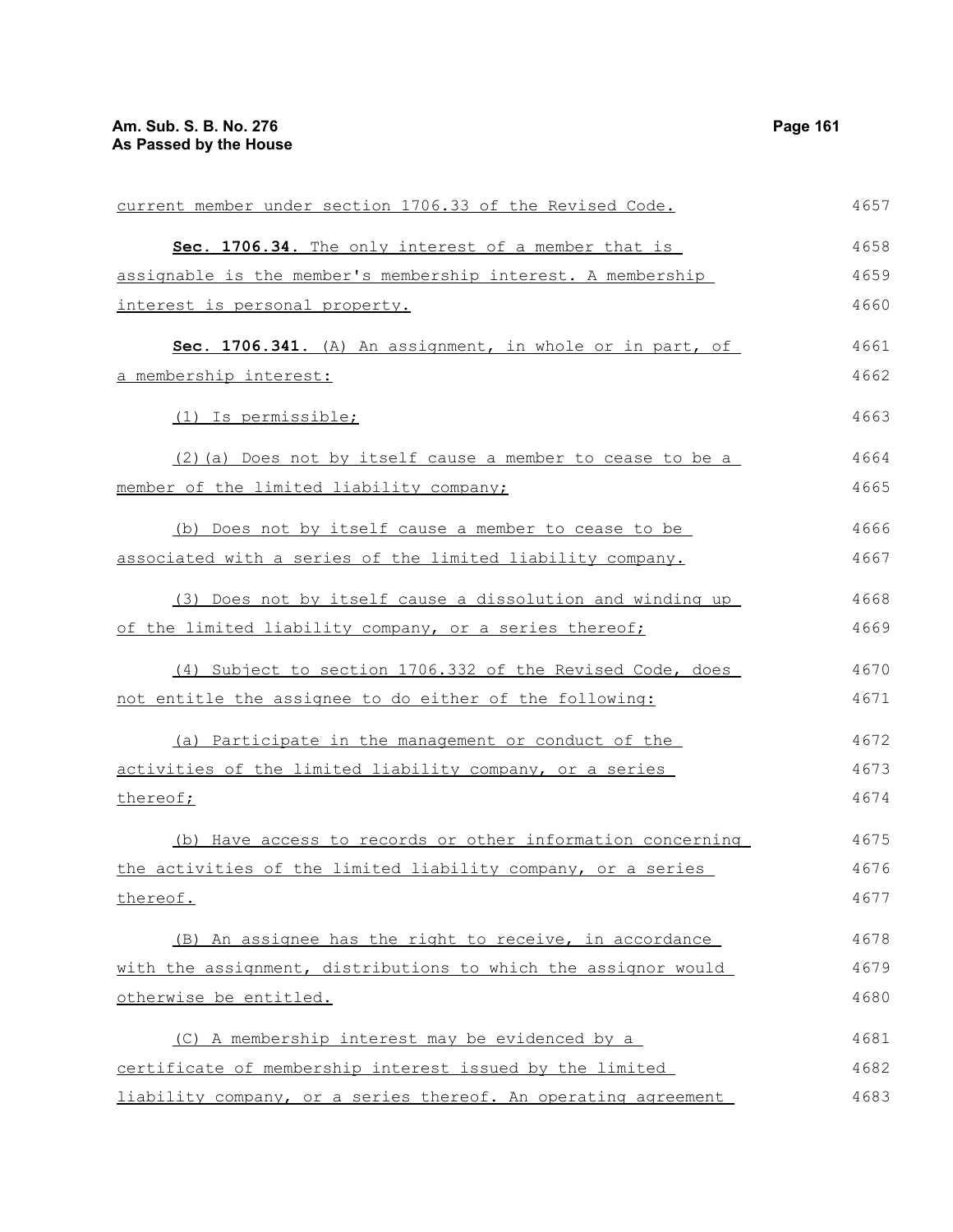| may provide for the assignment of the membership interest        | 4684 |
|------------------------------------------------------------------|------|
| represented by the certificate and make other provisions with    | 4685 |
| respect to the certificate.                                      | 4686 |
| (D) A limited liability company, or a series thereof,            | 4687 |
| shall not issue a certificate of membership interest in bearer   | 4688 |
| form.                                                            | 4689 |
| (E) A limited liability company, or a series thereof, need       | 4690 |
| not give effect to an assignee's rights under this section until | 4691 |
| the limited liability company, or a series thereof, has notice   | 4692 |
| of the assignment.                                               | 4693 |
| (F) Except as otherwise provided in division (J) of              | 4694 |
| section 1706.411 of the Revised Code, when a member assigns a    | 4695 |
| membership interest, the assignor retains the rights of a member | 4696 |
| other than the right to distributions assigned and retains all   | 4697 |
| duties and obligations of a member.                              | 4698 |
| (G) When a member assigns a membership interest to a             | 4699 |
| person that is admitted as a member with respect to the assigned | 4700 |
| interest, the assignee is only liable for the member's           | 4701 |
| obligations under section 1706.281 of the Revised Code to the    | 4702 |
| extent that the obligations are known to the assignee when the   | 4703 |
| assignee voluntarily accepts admission as a member.              | 4704 |
| Sec. 1706.342. (A) On application to a court of competent        | 4705 |
| jurisdiction by any judgment creditor of a member or assignee,   | 4706 |
| the court may charge the membership interest of the judgment     | 4707 |
| debtor with payment of the unsatisfied amount of the judgment    | 4708 |
| with interest. To the extent so charged and after the limited    | 4709 |
| liability company has been served with the charging order, the   | 4710 |
| judgment creditor has only the right to receive any distribution | 4711 |
| or distributions to which the judgment debtor would otherwise be | 4712 |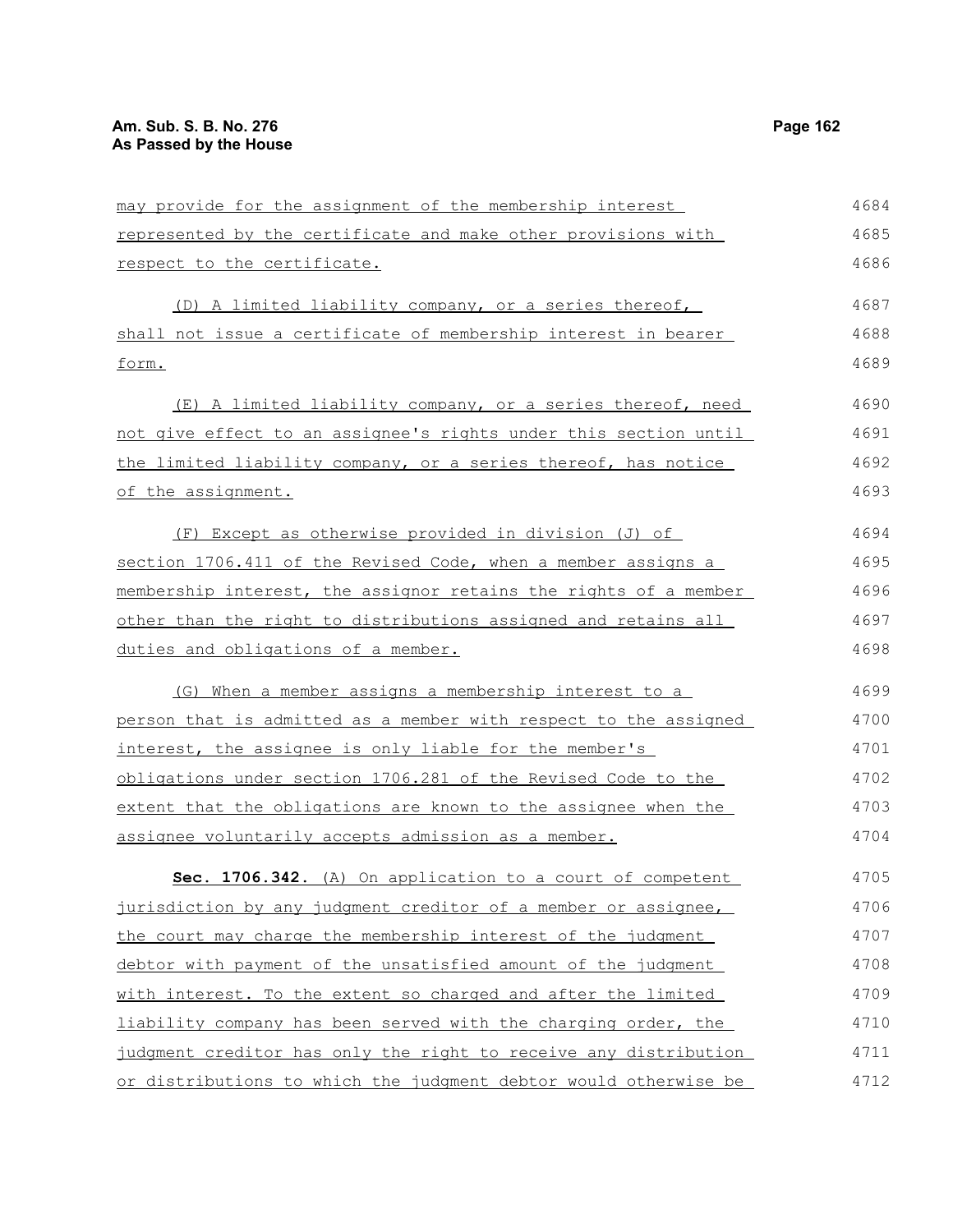| entitled in respect of the membership interest.                        | 4713 |
|------------------------------------------------------------------------|------|
| (B) After the limited liability company is served with a               | 4714 |
| charging order, the limited liability company or any member            | 4715 |
| shall be entitled to pay to or deposit with the clerk of the           | 4716 |
| court so issuing the charging order any distribution or                | 4717 |
| distributions to which the judgment debtor would otherwise be          | 4718 |
| <u>entitled in respect of the charged membership interest, and the</u> | 4719 |
| payment or deposit shall discharge the limited liability company       | 4720 |
| and the judgment debtor from liability for the amount so paid or       | 4721 |
| deposited and any interest that might accrue thereon. Upon             | 4722 |
| <u>receipt of the payment or deposit, the clerk of the court shall</u> | 4723 |
| notify the judgment creditor of the receipt of the payment or          | 4724 |
| deposit. The judgment creditor shall, after any payment or             | 4725 |
| deposit into the court, petition the court for payment of so           | 4726 |
| much of the amount paid or deposited as may be necessary to pay        | 4727 |
| the judgment creditor's judgment. To the extent the court has          | 4728 |
| excess amounts paid or deposited on hand after the payment to          | 4729 |
| the judgment creditor, the excess amounts paid or deposited            | 4730 |
| shall be distributed to the judgment debtor, and the charging          | 4731 |
| order shall be extinguished. The court may, in its discretion,         | 4732 |
| order the clerk to deposit, pending the judgment creditor's            | 4733 |
| petition, any money paid or deposited with the clerk, in an            | 4734 |
| <u>interest bearing account at a bank authorized to receive</u>        | 4735 |
| deposits of public funds.                                              | 4736 |
| (C) A charging order constitutes a lien on the judgment                | 4737 |
| debtor's membership interest.                                          | 4738 |
| (D) Subject to division (C) of this section, both of the               | 4739 |
| following apply:                                                       | 4740 |
| (1) A judgment debtor that is a member retains the rights              | 4741 |
| of a member and remains subject to all duties and obligations of       | 4742 |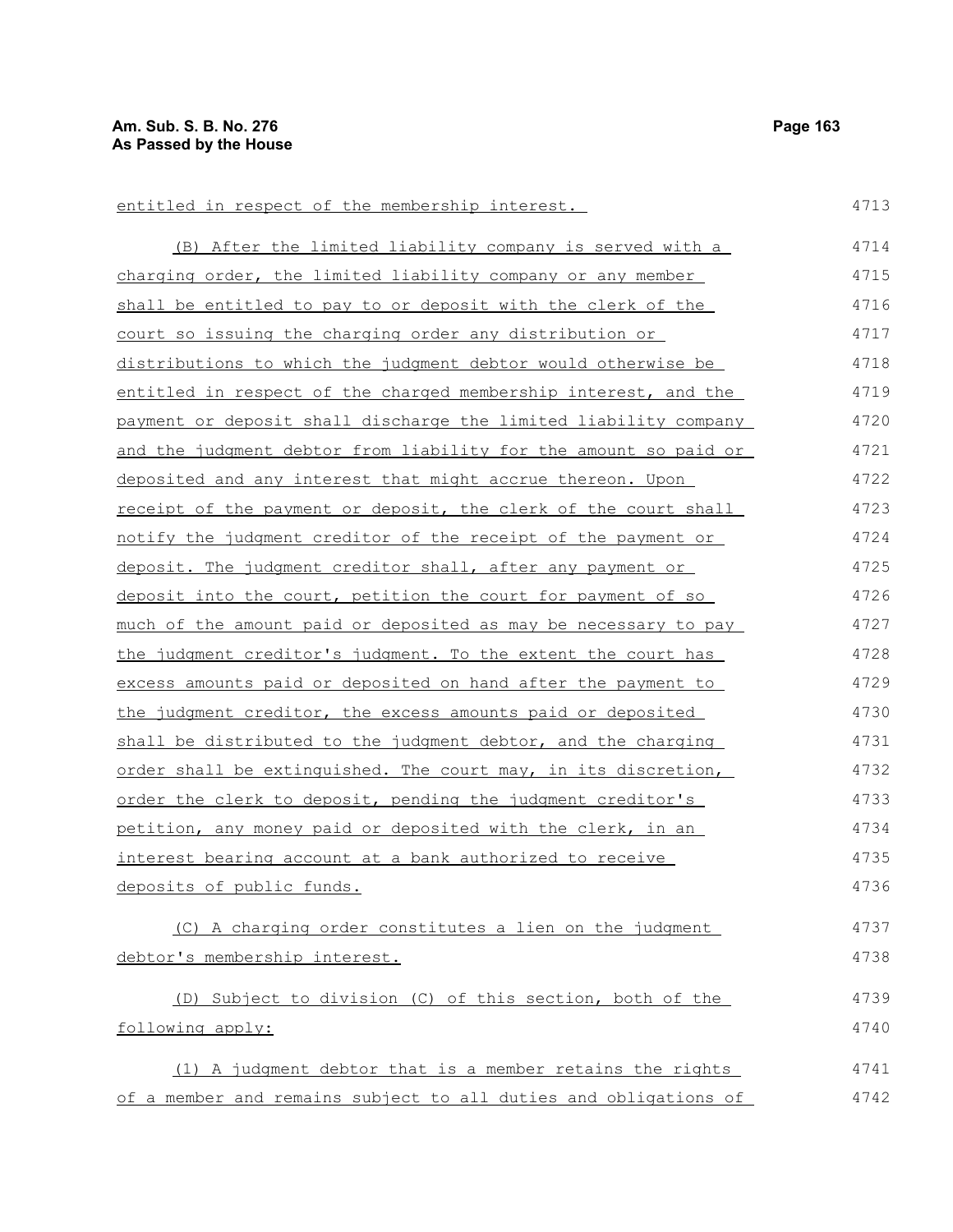| a member.                                                       | 4743 |
|-----------------------------------------------------------------|------|
| (2) A judgment debtor that is an assignee retains the           | 4744 |
| rights of an assignee and remains subject to all duties and     | 4745 |
| obligations of an assignee.                                     | 4746 |
| (E) This chapter does not deprive any member or assignee        | 4747 |
| of the benefit of any exemption laws applicable to the member's | 4748 |
| or assignee's membership interest.                              | 4749 |
| (F) This section provides the sole and exclusive remedy by      | 4750 |
| which a judgment creditor of a member or assignee may satisfy a | 4751 |
| judgment out of the judgment debtor's membership interest, and  | 4752 |
| the judgment creditor shall have no right to foreclose, under   | 4753 |
| this chapter or any other law, upon the charging order, the     | 4754 |
| charging order lien, or the judgment debtor's membership        | 4755 |
| interest. A judgment creditor of a member or assignee has no    | 4756 |
| right to obtain possession of, or otherwise exercise legal or   | 4757 |
| equitable remedies with respect to, the judgment debtor's       | 4758 |
| membership interest or the property of a limited liability      | 4759 |
| company. Court orders for actions or requests for accounts and  | 4760 |
| inquiries that the judgment debtor might have made to the       | 4761 |
| limited liability company are not available to a judgment       | 4762 |
| creditor attempting to satisfy the judgment out of the judgment | 4763 |
| debtor's membership interest and may not be ordered by a court. | 4764 |
| Sec. 1706.41. (A) A person shall not voluntarily                | 4765 |
| dissociate from a limited liability company.                    | 4766 |
| (B) A person's dissociation from a limited liability            | 4767 |
| company is wrongful only if one of the following applies:       | 4768 |
| (1) The dissociation is in breach of an express provision       | 4769 |
| of the operating agreement.                                     | 4770 |
| (2) The person is expelled as a member by a determination       | 4771 |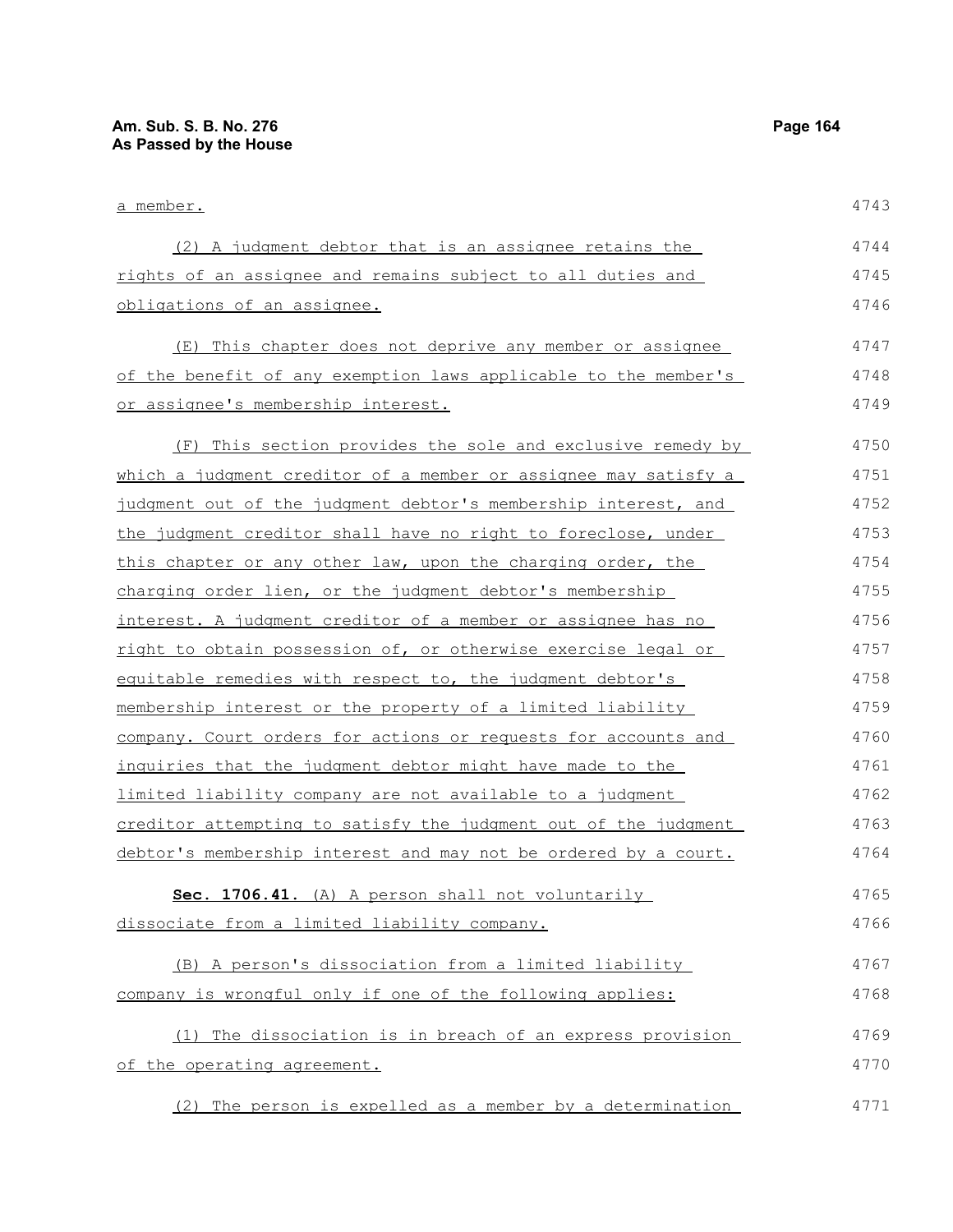| of a tribunal under division (D) of section 1706.411 of the      | 4772 |
|------------------------------------------------------------------|------|
| Revised Code.                                                    | 4773 |
| (3) The person is dissociated by becoming a debtor in            | 4774 |
| bankruptcy or making a general assignment for the benefit of     | 4775 |
| creditors.                                                       | 4776 |
| (C) A person that wrongfully dissociates as a member is          | 4777 |
| liable to the limited liability company and, subject to section  | 4778 |
| 1706.61 of the Revised Code, to the other members for damages    | 4779 |
| caused by the dissociation. The liability is in addition to any  | 4780 |
| other debt, obligation, or liability of the member to the        | 4781 |
| limited liability company or the other members.                  | 4782 |
| Sec. 1706.411. A person is dissociated as a member from a        | 4783 |
| limited liability company in any of the following circumstances: | 4784 |
| (A) An event stated in the operating agreement as causing        | 4785 |
| the person's dissociation occurs.                                | 4786 |
| (B) The person is expelled as a member pursuant to the           | 4787 |
| <u>operating agreement.</u>                                      | 4788 |
| (C) The person is expelled as a member by the unanimous          | 4789 |
| consent of the other members if any of the following apply:      | 4790 |
| (1) It is unlawful to carry on the limited liability             | 4791 |
| company's activities with the person as a member.                | 4792 |
| (2) The person is an entity and, within ninety days after        | 4793 |
| the limited liability company notifies the person that it will   | 4794 |
| be expelled as a member because the person has filed a statement | 4795 |
| of dissolution or the equivalent, or its right to transact       | 4796 |
| business has been suspended by its jurisdiction of formation,    | 4797 |
| the statement of dissolution or the equivalent has not been      | 4798 |
| revoked or its right to transact business has not been           | 4799 |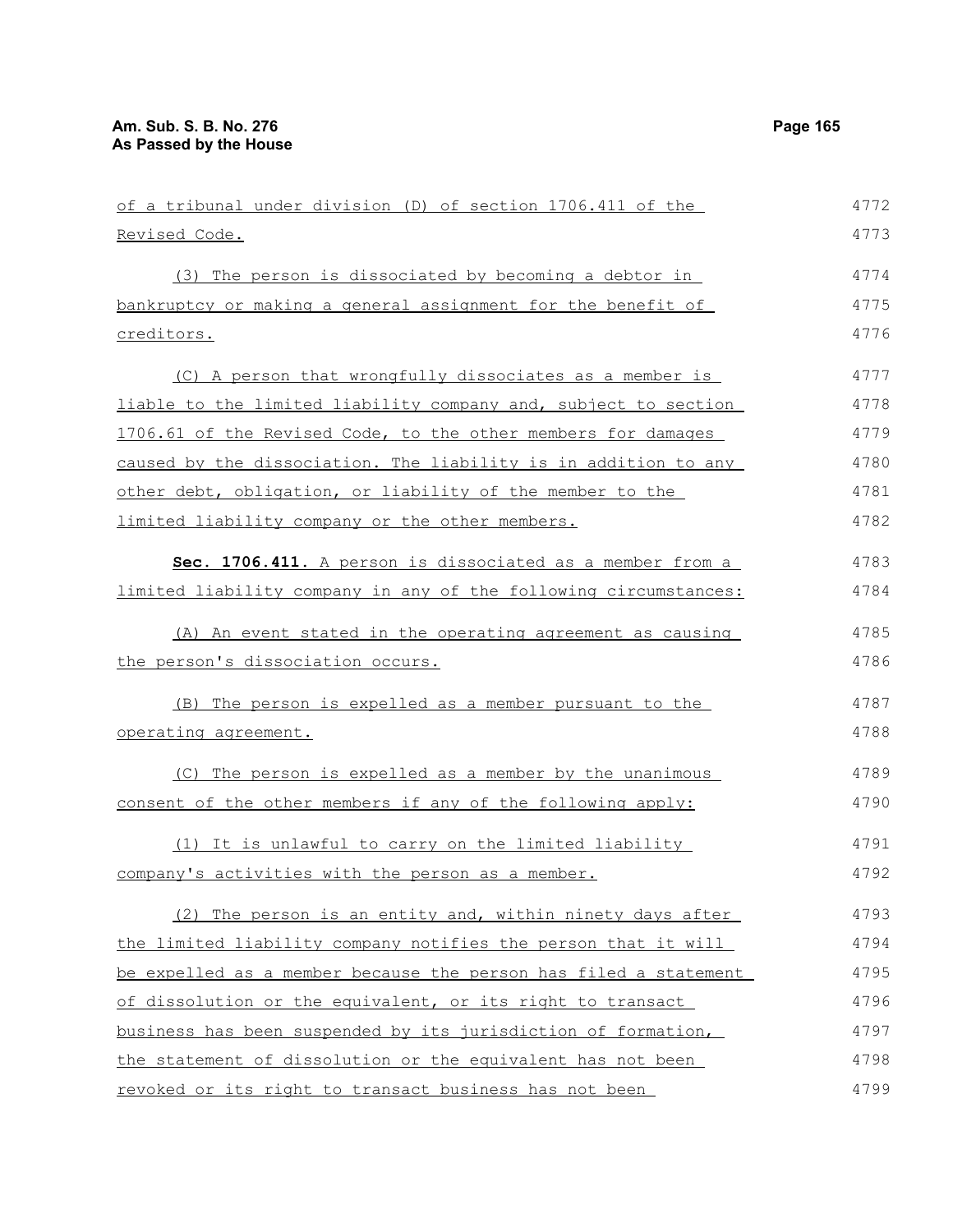| reinstated.                                                      | 4800 |
|------------------------------------------------------------------|------|
| (3) The person is an entity and, within ninety days after        | 4801 |
| the limited liability company notifies the person that it will   | 4802 |
| be expelled as a member because the person has been dissolved    | 4803 |
| and its activities are being wound up, the entity has not been   | 4804 |
| reinstated or the dissolution and winding up have not been       | 4805 |
| revoked or canceled.                                             | 4806 |
| (D) On application by the limited liability company, the         | 4807 |
| person is expelled as a member by tribunal order for any of the  | 4808 |
| following reasons:                                               | 4809 |
| (1) The person has engaged, or is engaging, in wrongful          | 4810 |
| conduct that has adversely and materially affected, or will      | 4811 |
| adversely and materially affect, the limited liability company's | 4812 |
| activities.                                                      | 4813 |
| (2) The person has willfully or persistently committed, or       | 4814 |
| is willfully or persistently committing, a material breach of    | 4815 |
| the operating agreement or the person's duties or obligations    | 4816 |
| under this chapter or other applicable law.                      | 4817 |
| (3) The person has engaged, or is engaging, in conduct           | 4818 |
| relating to the limited liability company's activities that      | 4819 |
| makes it not reasonably practicable to carry on the activities   | 4820 |
| with the person as a member.                                     | 4821 |
| (E) In the case of a person who is an individual, the            | 4822 |
| person dies, a quardian or general conservator is appointed for  | 4823 |
| the person, or a tribunal determines that the person has         | 4824 |
| otherwise become incapable of performing the person's duties as  | 4825 |
| a member under this chapter or the operating agreement.          | 4826 |
| (F) The person becomes a debtor in bankruptcy, executes an       | 4827 |
| assignment for the benefit of creditors, or seeks, consents, or  | 4828 |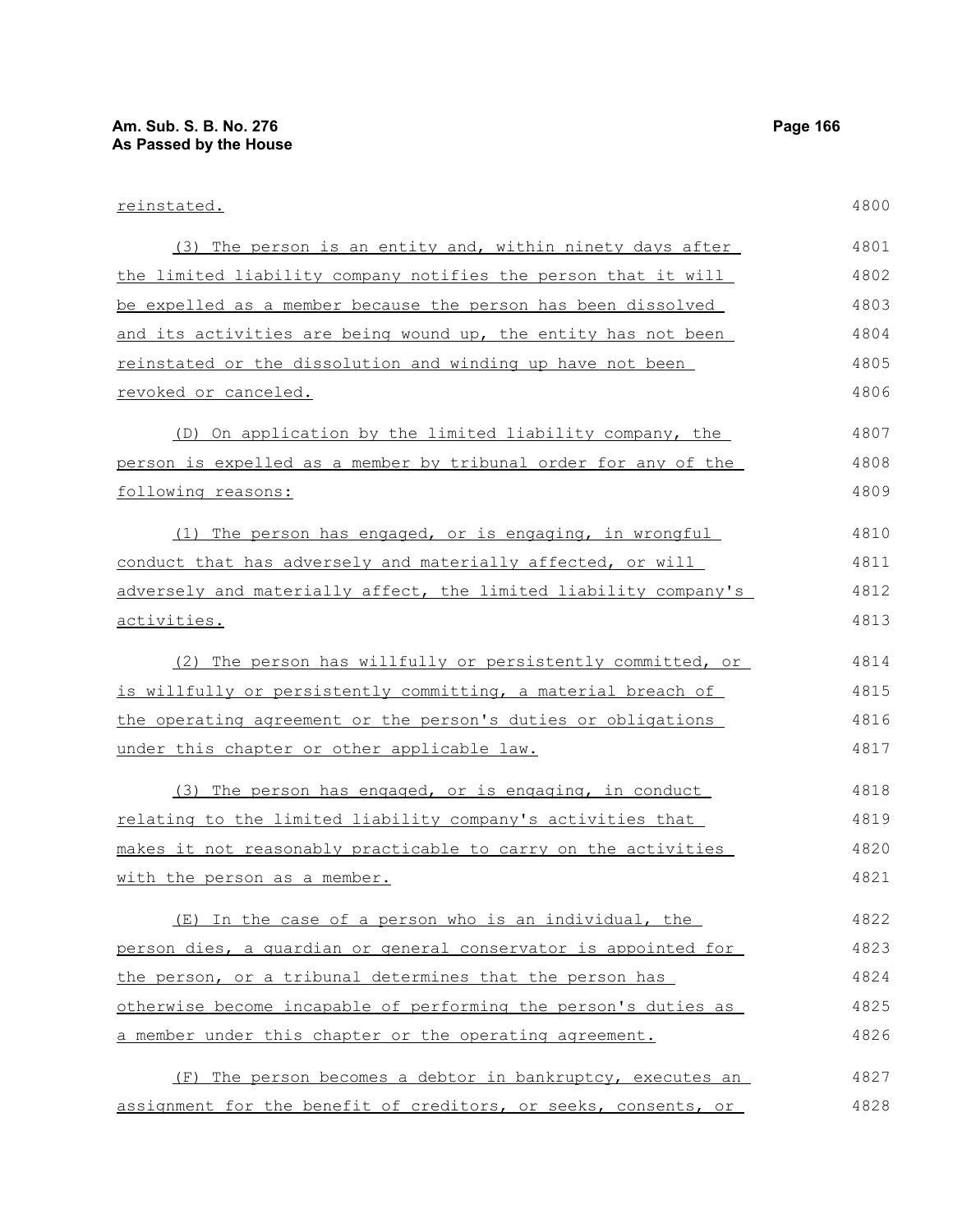### **Am. Sub. S. B. No. 276 Page 167** Page 167 **As Passed by the House**

acquiesces to the appointment of a trustee, receiver, or liquidator of the person or of all or substantially all of the person's property. This division shall not apply to a person who is the sole remaining member of a limited liability company. (G) In the case of a person that is a trust or is acting as a member by virtue of being a trustee of a trust, the trust's entire membership interest in the limited liability company is distributed, but not solely by reason of the substitution of a successor trustee. (H) In the case of a person that is an estate or is acting as a member by virtue of being a personal representative of an estate, the estate's entire membership interest in the limited liability company is distributed, but not solely by reason of the substitution of a successor personal representative. (I) In the case of a member that is not an individual, the legal existence of the person otherwise terminates. (J) There has been an assignment of all of the person's membership interest other than an assignment for security purposes. **Sec. 1706.412.** (A) A person who has dissociated as a member shall have no right to participate as a member in the activities and affairs of the limited liability company and is entitled only to receive the distributions to which that member would have been entitled if the member had not dissociated. (B) Upon a person's dissociation, the member's duty of loyalty and duty of care under divisions (C) and (D) of section 1706.31 of the Revised Code continue only with regard to matters arising and events occurring before the member's dissociation, unless the member participates in winding up the limited 4829 4830 4831 4832 4833 4834 4835 4836 4837 4838 4839 4840 4841 4842 4843 4844 4845 4846 4847 4848 4849 4850 4851 4852 4853 4854 4855 4856 4857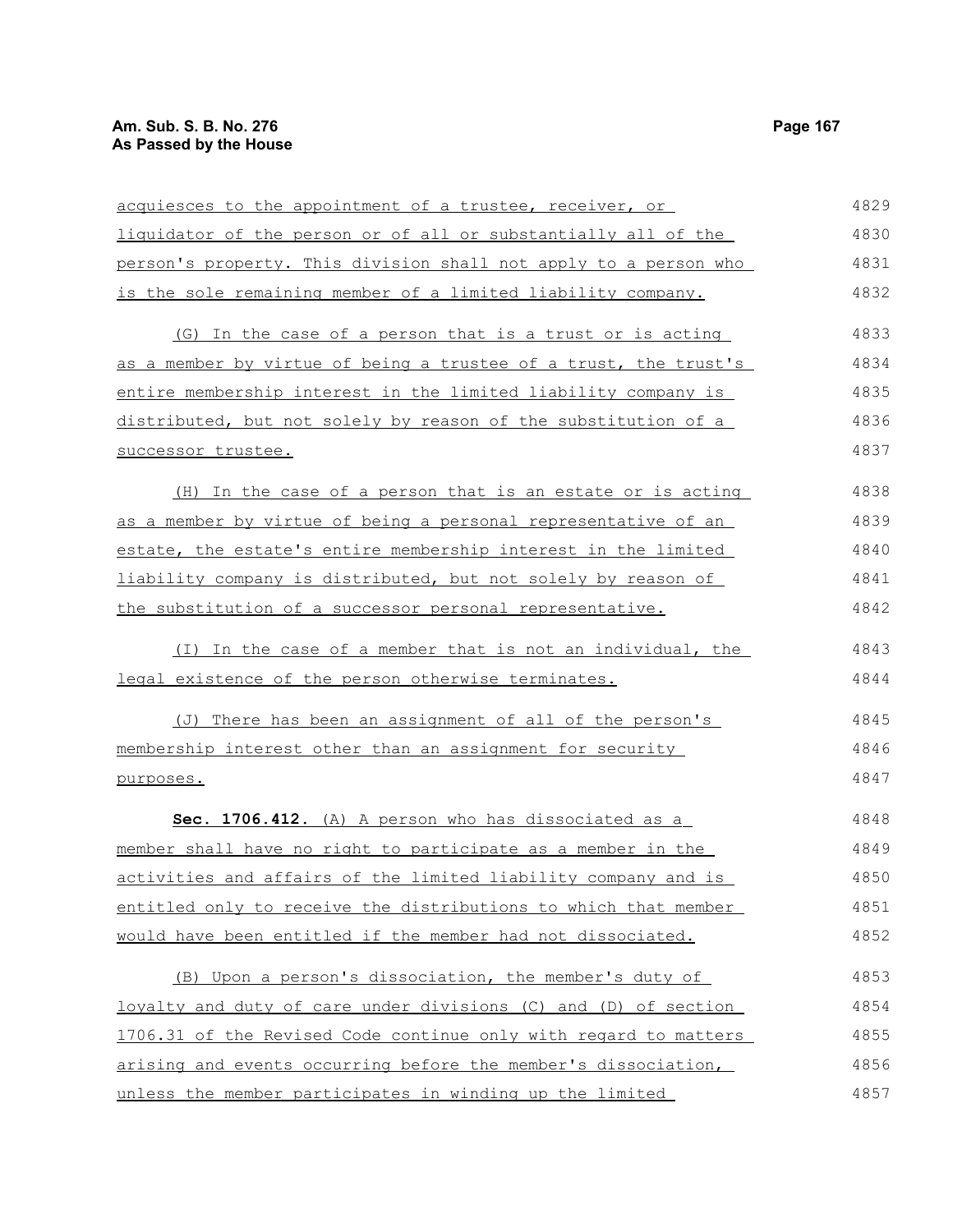| liability company's business pursuant to section 1706.472 of the | 4858 |
|------------------------------------------------------------------|------|
| Revised Code.                                                    | 4859 |
| (C) A person's dissociation as a member does not of itself       | 4860 |
| discharge the person from any debt, obligation, or liability to  | 4861 |
| a limited liability company or the other members that the person | 4862 |
| incurred while a member.                                         | 4863 |
| Sec. 1706.46. (A) Except as otherwise provided in this           | 4864 |
| division, upon reinstatement of a limited liability company's    | 4865 |
| articles or a foreign limited liability company's registration   | 4866 |
| in accordance with section 1706.09 of the Revised Code, the      | 4867 |
| rights and privileges, including all real or personal property   | 4868 |
| rights and credits and all contract and other rights, of the     | 4869 |
| company existing at the time its articles or registration were   | 4870 |
| canceled shall be fully vested in the company as if its articles | 4871 |
| or registration had not been canceled, and the company shall     | 4872 |
| again be entitled to exercise the rights and privileges          | 4873 |
| authorized by its articles. The name of a company whose articles | 4874 |
| have been canceled shall be reserved for a period of one year    | 4875 |
| after the date of cancellation. If the reinstatement is not made | 4876 |
| within one year after the date of the cancellation of its        | 4877 |
| articles and it appears that a corporate name, limited liability | 4878 |
| company name, limited liability partnership name, limited        | 4879 |
| partnership name, trade name, or assumed name has been filed,    | 4880 |
| the name of which is not distinguishable upon the record as      | 4881 |
| provided in section 1706.07 of the Revised Code, the secretary   | 4882 |
| of state shall require the applicant for reinstatement, as a     | 4883 |
| condition prerequisite to such reinstatement, to amend its       | 4884 |
| articles or registration by changing its name.                   | 4885 |
| (B) Upon reinstatement in accordance with section 1706.09        | 4886 |
| of the Revised Code, both of the following apply to the exercise | 4887 |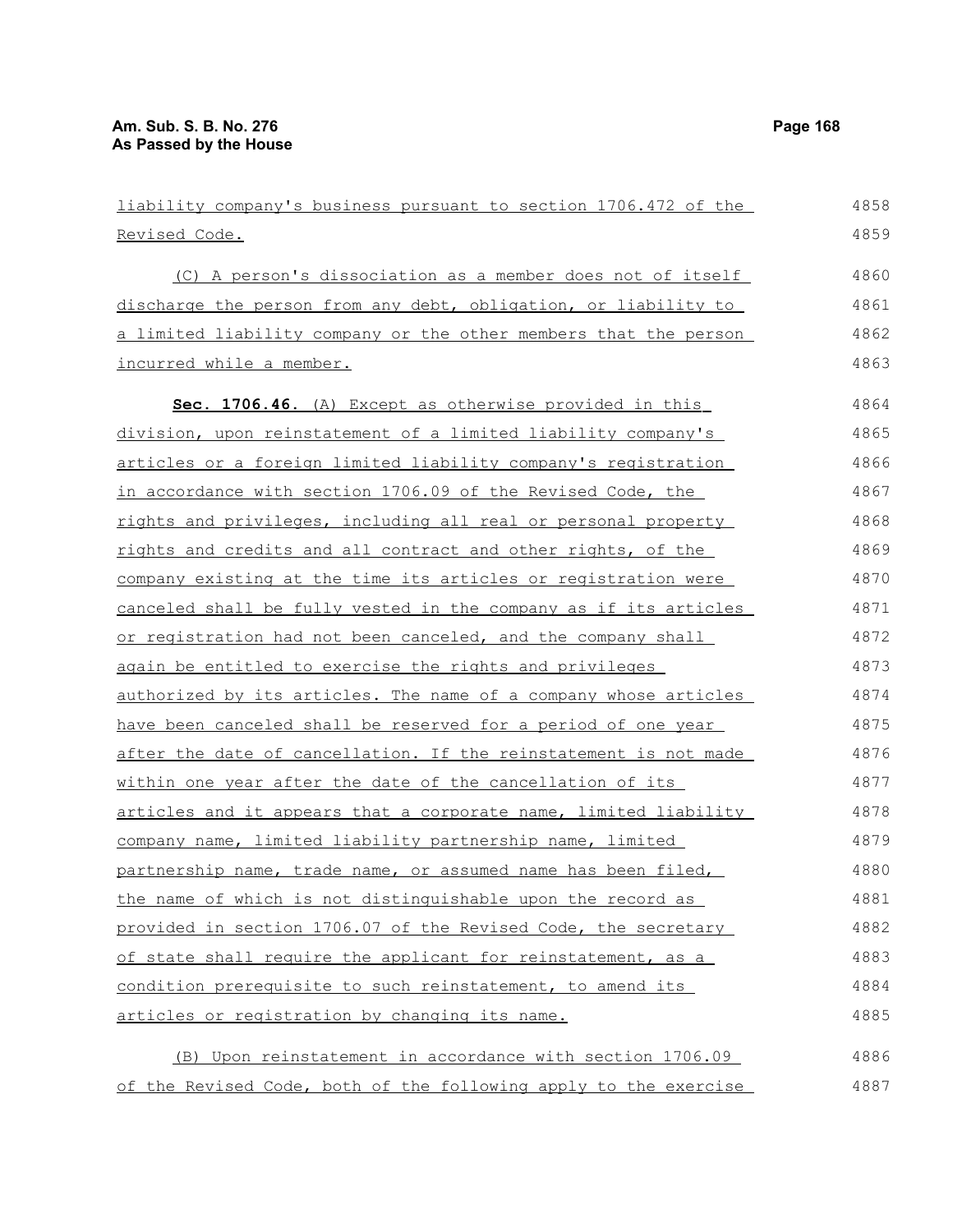| of or an attempt to exercise any rights or privileges, including      | 4888 |
|-----------------------------------------------------------------------|------|
| entering into or performing any contracts, on behalf of the           | 4889 |
| company by an officer, agent, or employee of the company, after       | 4890 |
| cancellation and prior to reinstatement of the articles or            | 4891 |
| registration:                                                         | 4892 |
| The exercise of or an attempt to exercise any rights<br>(1)           | 4893 |
| or privileges on behalf of the company by the officer, agent, or      | 4894 |
| employee of the company has the same force and effect that the        | 4895 |
| exercise of or an attempt to exercise the right or privilege          | 4896 |
| would have had if the company's articles or registration had not      | 4897 |
| been canceled, if both of the following apply:                        | 4898 |
| (a) The exercise of or an attempt to exercise the right or            | 4899 |
| privilege was within the scope of the company's articles that         | 4900 |
| existed prior to cancellation;                                        | 4901 |
| (b) The officer, agent, or employee had no knowledge that             | 4902 |
| the company's articles or registration had been canceled.             | 4903 |
| (2) The company is liable exclusively for the exercise of             | 4904 |
| or an attempt to exercise any rights or privileges on behalf of       | 4905 |
| the company by an officer, agent, or employee of the company, if      | 4906 |
| the conditions set forth in divisions $(B) (1) (a)$ and $(b)$ of this | 4907 |
| section are met.                                                      | 4908 |
| (C) Upon reinstatement of a company's articles or                     | 4909 |
| registration in accordance with section 1706.09 of the Revised        | 4910 |
| Code, the exercise of or an attempt to exercise any rights or         | 4911 |
| privileges on behalf of the company by an officer, agent, or          | 4912 |
| employee of the company, after cancellation and prior to              | 4913 |
| reinstatement of the articles or registration, does not               | 4914 |
| constitute a violation of section 1706.09 of the Revised Code,        | 4915 |
| if the conditions set forth in divisions (B)(1)(a) and (b) of         | 4916 |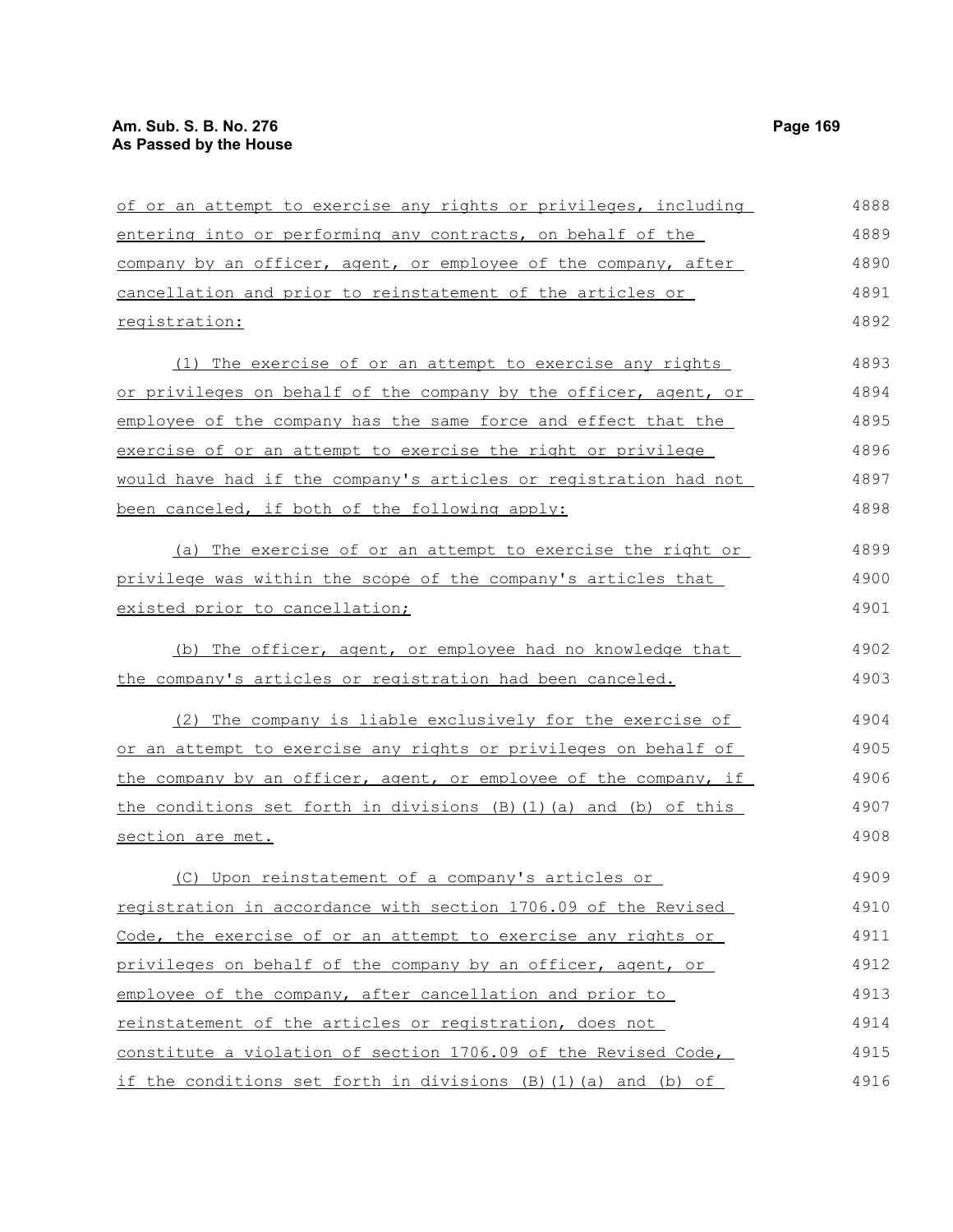| this section are met.                                            | 4917 |
|------------------------------------------------------------------|------|
| (D) This section is remedial in nature and is to be              | 4918 |
| construed liberally to accomplish the purpose of providing full  | 4919 |
| reinstatement of a limited liability company's articles of       | 4920 |
| organization or a foreign limited liability company's            | 4921 |
| registration, in accordance with this section, to the time of    | 4922 |
| the cancellation of the articles or registration.                | 4923 |
| Sec. 1706.461. (A) (1) A limited liability company or            | 4924 |
| foreign limited liability company may appeal a cancellation      | 4925 |
| under division (L) of section 1706.09 of the Revised Code within | 4926 |
| thirty days after the effective date of the cancellation. The    | 4927 |
| appeal shall be made to one of the following:                    | 4928 |
| (a) The court of common pleas of the county in which the         | 4929 |
| street address of the limited liability company or foreign       | 4930 |
| limited liability company's principal office is located;         | 4931 |
| (b) If the limited liability company or foreign limited          | 4932 |
| liability company has no principal office in this state, to the  | 4933 |
| court of common pleas of the county in which the street address  | 4934 |
| of its statutory agent is located;                               | 4935 |
| (c) If the limited liability company or foreign limited          | 4936 |
| liability company has no statutory agent, to the Franklin county | 4937 |
| court of common pleas.                                           | 4938 |
| (2) The limited liability company or foreign limited             | 4939 |
| liability company shall commence its appeal by petitioning the   | 4940 |
| appropriate court to set aside the cancellation or to determine  | 4941 |
| that the limited liability company or foreign limited liability  | 4942 |
| company has cured the grounds for cancellation and attaching to  | 4943 |
| the petition copies of those records of the secretary of state   | 4944 |
| as may be relevant.                                              | 4945 |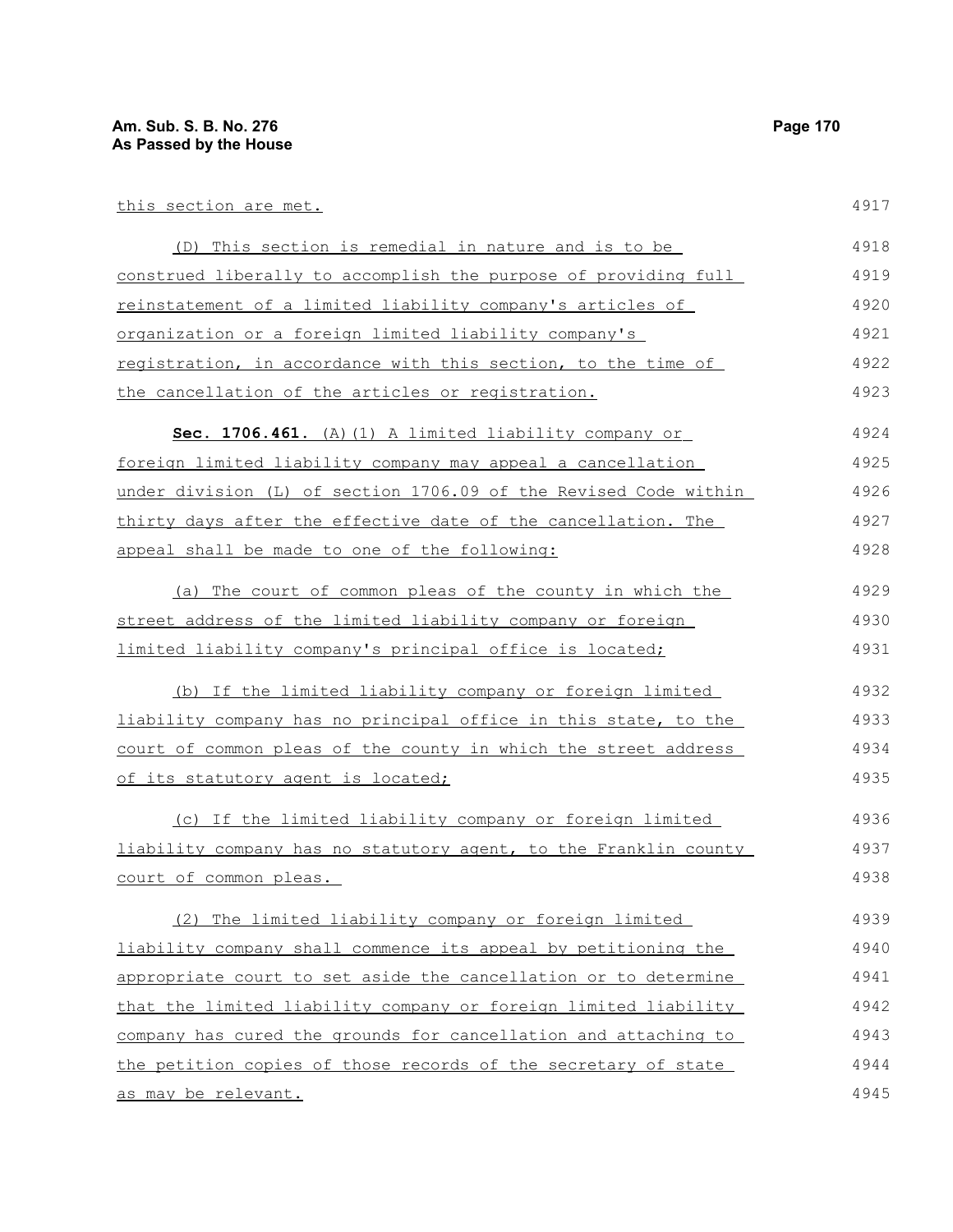| (B) The appropriate court may take, or may summarily order       | 4946 |
|------------------------------------------------------------------|------|
| the secretary of state to take, whatever action the court        | 4947 |
| considers appropriate.                                           | 4948 |
| (C) The appropriate court's order or decision may be             | 4949 |
| appealed as in any other civil proceeding.                       | 4950 |
| Sec. 1706.47. A limited liability company is dissolved,          | 4951 |
| and its activities shall be wound up, upon the occurrence of any | 4952 |
| of the following:                                                | 4953 |
| (A) An event or circumstance that the operating agreement        | 4954 |
| states causes dissolution;                                       | 4955 |
| (B) The consent of all the members;                              | 4956 |
| (C) A limited liability company with canceled articles has       | 4957 |
| failed to cure the grounds for cancellation for three years or   | 4958 |
| more and any member or person authorized pursuant to section     | 4959 |
| 1706.18 of the Revised Code consents to the dissolution;         | 4960 |
| (D) The passage of ninety consecutive days after the             | 4961 |
| occurrence of the dissociation of the last remaining member;     | 4962 |
| provided that upon dissociation of the last remaining member     | 4963 |
| pursuant to division (E) of section 1706.411 of the Revised      | 4964 |
| Code, the limited liability company shall not be dissolved if    | 4965 |
| either of the following applies:                                 | 4966 |
| (1) The operating agreement provides for the admission of        | 4967 |
| a substitute member effective prior to the passage of such time  | 4968 |
| period;                                                          | 4969 |
| (2) A substitute member has been admitted, as evidenced by       | 4970 |
| a written record, prior to the passage of such time period,      | 4971 |
| which admission is to be effective as of the date of such        | 4972 |
| dissociation.                                                    | 4973 |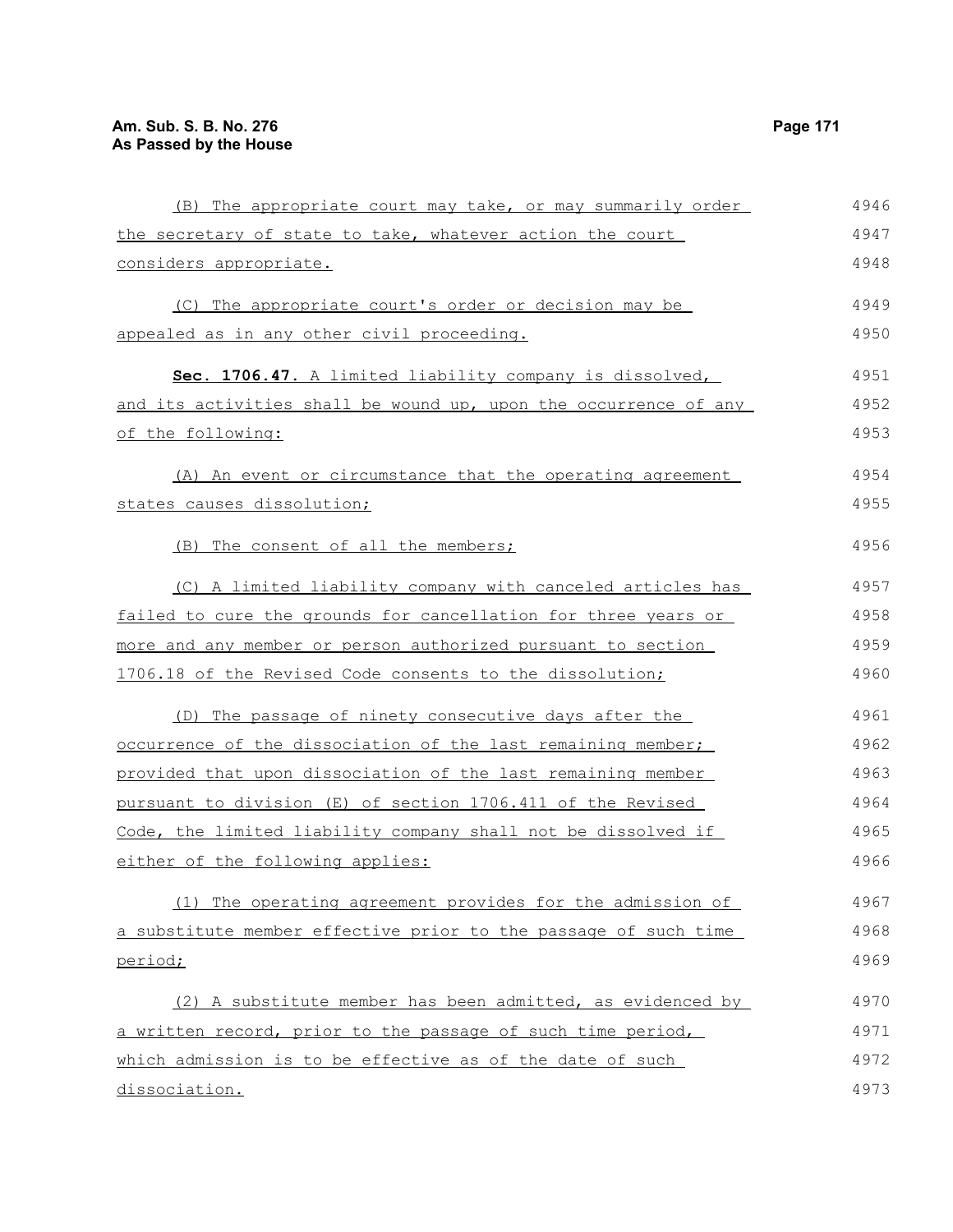# **Am. Sub. S. B. No. 276** Page 172 **As Passed by the House**

| (E) On application by a member, the entry by the                 | 4974 |
|------------------------------------------------------------------|------|
| appropriate court of an order dissolving the limited liability   | 4975 |
| company on the grounds that it is not reasonably practicable to  | 4976 |
| carry on the limited liability company's activities in           | 4977 |
| conformity with the operating agreement.                         | 4978 |
| Sec. 1706.471. (A) A dissolved limited liability company         | 4979 |
| continues its existence as a limited liability company but may   | 4980 |
| not carry on any activities except as is appropriate to wind up  | 4981 |
| and liquidate its activities and affairs. Appropriate activities | 4982 |
| include all of the following:                                    | 4983 |
| (1) Collecting its assets;                                       | 4984 |
| (2) Disposing of its properties that will not be                 | 4985 |
| distributed in kind to persons owning membership interests;      | 4986 |
| (3) Discharging or making provisions for discharging its         | 4987 |
| liabilities;                                                     | 4988 |
| (4) Distributing its remaining property in accordance with       | 4989 |
| section 1706.475 of the Revised Code;                            | 4990 |
| (5) Doing every other act necessary to wind up and               | 4991 |
| liquidate its activities and affairs.                            | 4992 |
| (B) In winding up its activities, a limited liability            | 4993 |
| company may do any of the following:                             | 4994 |
| (1) Deliver to the secretary of state for filing, on a           | 4995 |
| form prescribed by the secretary of state, a certificate of      | 4996 |
| dissolution setting forth all of the following:                  | 4997 |
| (a) The name and registration number of the limited              | 4998 |
| liability company;                                               | 4999 |
| (b) That the limited liability company has dissolved;            | 5000 |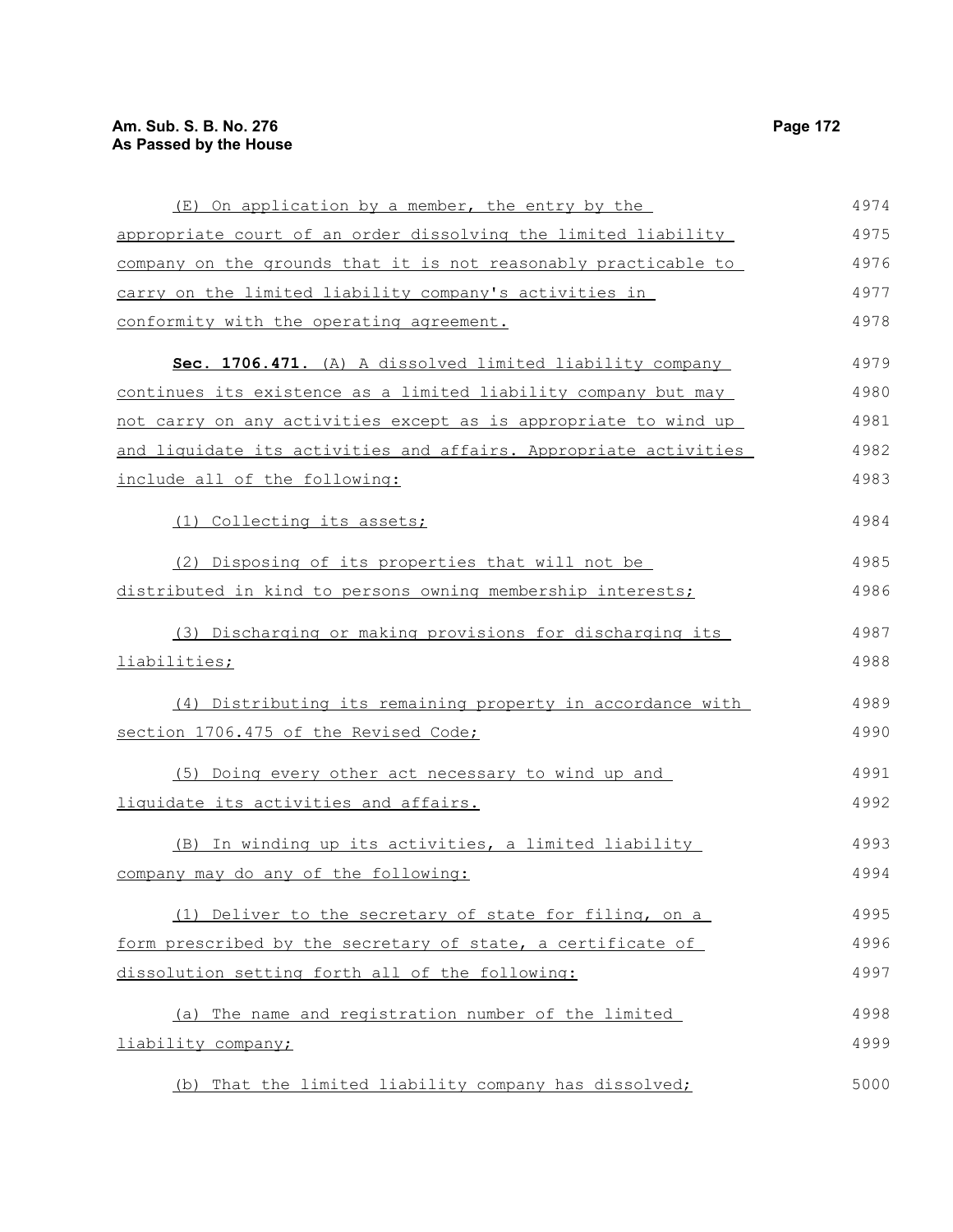| (c) The effective date of the certificate of dissolution        | 5001 |
|-----------------------------------------------------------------|------|
| if it is not to be effective upon the filing. Such an effective | 5002 |
| date shall be a date certain and shall not be a date prior to   | 5003 |
| the date of filing.                                             | 5004 |
| (d) A copy of the notice it will publish pursuant to            | 5005 |
| division (A) of section 1706.474 of the Revised Code.           | 5006 |
| (e) Any other information the limited liability company         | 5007 |
| considers proper.                                               | 5008 |
| (2) Preserve the limited liability company's activities         | 5009 |
| and property as a going concern for a reasonable time;          | 5010 |
| (3) Prosecute, defend, or settle actions or proceedings         | 5011 |
| whether civil, criminal, or administrative;                     | 5012 |
| (4) Make an assignment of the limited liability company's       | 5013 |
| property;                                                       | 5014 |
| (5) Resolve disputes by mediation or arbitration;               | 5015 |
| (6) Merge or convert in accordance with sections 1706.71        | 5016 |
| to 1706.74 of the Revised Code.                                 | 5017 |
| (C) A limited liability company's dissolution, in itself:       | 5018 |
| (1) Is not an assignment of the limited liability               | 5019 |
| company's property;                                             | 5020 |
| (2) Does not prevent the commencement of a proceeding by        | 5021 |
| or against the limited liability company in its limited         | 5022 |
| liability company name;                                         | 5023 |
| (3) Does not abate or suspend a proceeding pending by or        | 5024 |
| against the limited liability company on the effective date of  | 5025 |
| dissolution;                                                    | 5026 |
| (4) Does not terminate the authority of its statutory           | 5027 |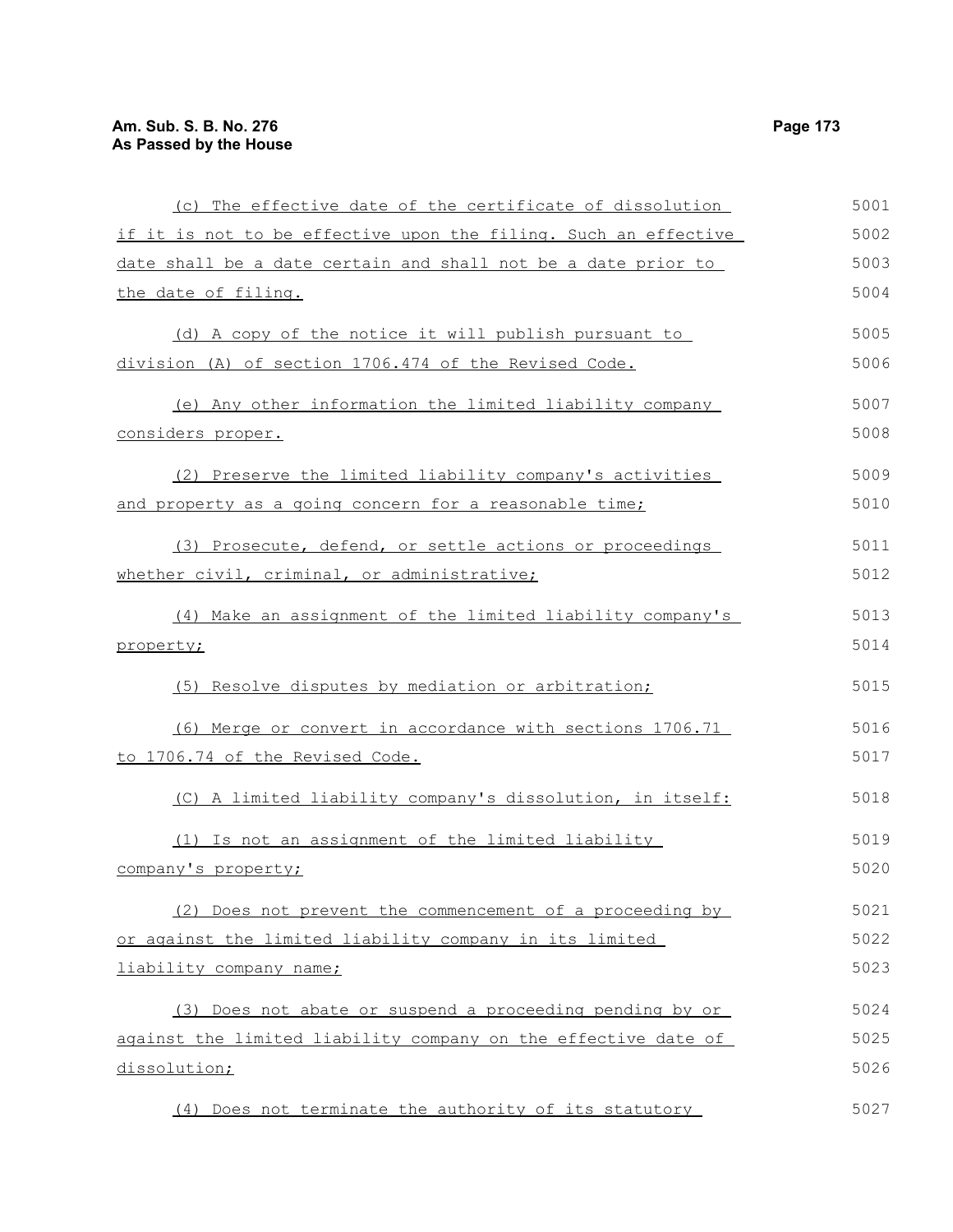| agent;                                                           | 5028 |
|------------------------------------------------------------------|------|
| (5) Does not abate, suspend, or otherwise alter the              | 5029 |
| application of section 1706.26 of the Revised Code.              | 5030 |
| Sec. 1706.472. (A) Subject to division (C) (5) of section        | 5031 |
| 1706.471 of the Revised Code, after dissolution, the remaining   | 5032 |
| members, if any, and if none, a person appointed by all holders  | 5033 |
| of the membership interest last assigned by the last person to   | 5034 |
| have been a member, may wind up the limited liability company's  | 5035 |
| activities.                                                      | 5036 |
| (B) The appropriate tribunal may order supervision of the        | 5037 |
| winding up of a dissolved limited liability company, including   | 5038 |
| the appointment of a person to wind up the limited liability     | 5039 |
| company's activities as follows:                                 | 5040 |
| (1) On application of a member, if the applicant                 | 5041 |
| establishes good cause;                                          | 5042 |
| (2) On application of an assignee, if both of the                | 5043 |
| following apply:                                                 | 5044 |
| The limited liability company does not have any<br>(a)           | 5045 |
| members;                                                         | 5046 |
| (b) Within a reasonable time following the dissolution, a        | 5047 |
| person has not been appointed pursuant to division (A) of this   | 5048 |
| section.                                                         | 5049 |
| (3) In connection with a proceeding under division (E) of        | 5050 |
| section 1706.47 of the Revised Code.                             | 5051 |
| Sec. 1706.473. (A) A dissolved limited liability company         | 5052 |
| may dispose of any known claims against it by following the      | 5053 |
| procedures described in division (B) of this section at any time | 5054 |
| after the effective date of the dissolution of the limited       | 5055 |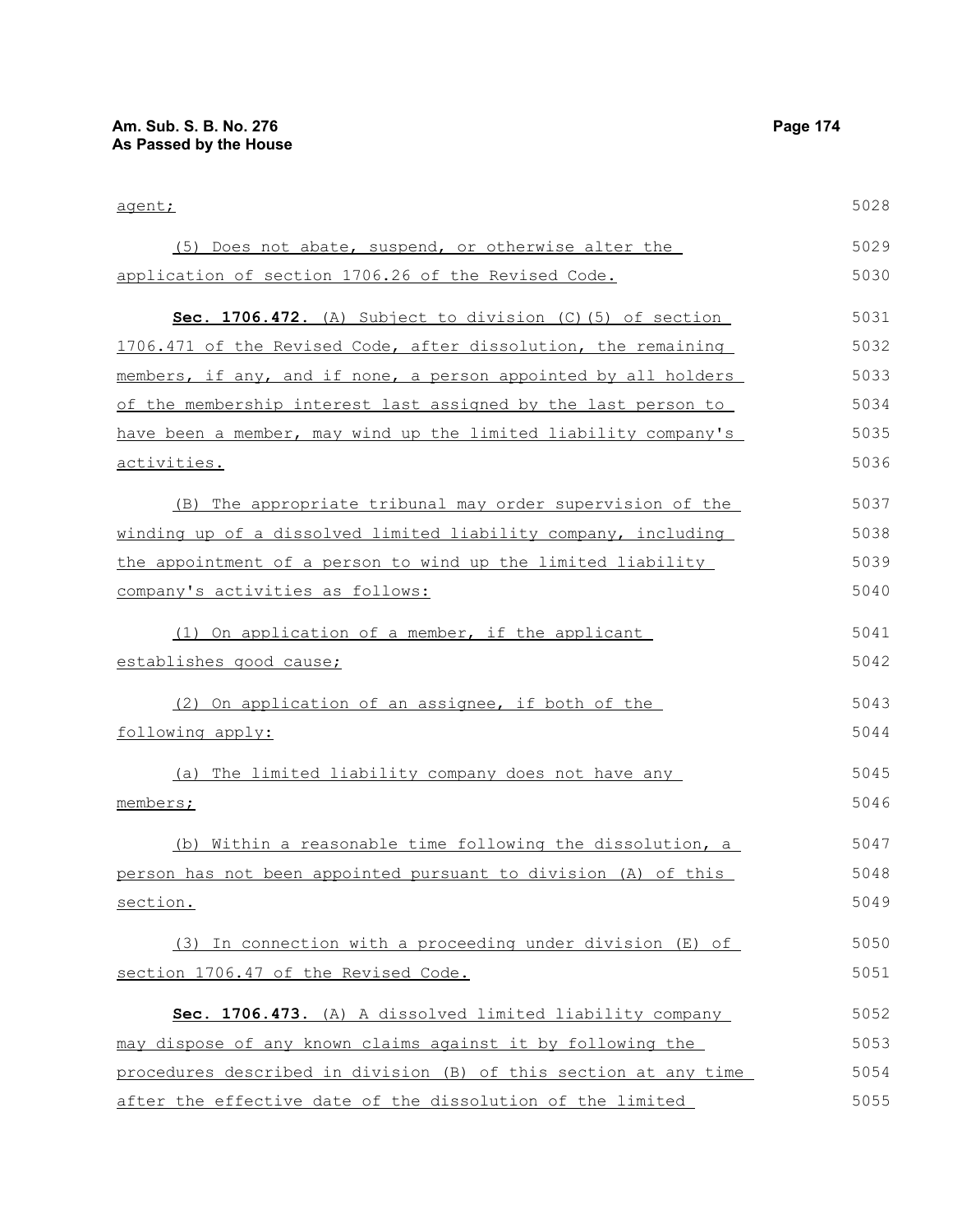| liability company.                                               | 5056 |
|------------------------------------------------------------------|------|
| (B) A dissolved limited liability company may give notice        | 5057 |
| of its dissolution in a record to the holder of any known claim. | 5058 |
| The notice shall do all of the following:                        | 5059 |
| (1) Identify the dissolved limited liability company;            | 5060 |
| (2) Describe the information required to be included in a        | 5061 |
| claim;                                                           | 5062 |
| (3) Provide a mailing address to which the claim is to be        | 5063 |
| sent;                                                            | 5064 |
| (4) State the deadline, by which the dissolved limited           | 5065 |
| liability company must receive the claim. The deadline shall not | 5066 |
| be sooner than ninety days from the effective date of the        | 5067 |
| notice.                                                          | 5068 |
| (5) State that if not sooner barred, the claim will be           | 5069 |
| barred if not received by the deadline.                          | 5070 |
| (C) Unless sooner barred by any other statute limiting           | 5071 |
| actions, a claim against a dissolved limited liability company   | 5072 |
| is barred in either of the following circumstances:              | 5073 |
| (1) A claimant who was given notice under division (B) of        | 5074 |
| this section does not deliver the claim to the dissolved limited | 5075 |
| liability company by the deadline.                               | 5076 |
| (2) A claimant whose claim was rejected by the dissolved         | 5077 |
| limited liability company does not commence a proceeding to      | 5078 |
| enforce the claim within ninety days from the effective date of  | 5079 |
| the rejected notice.                                             | 5080 |
| (D) For purposes of this section, "claim" includes an            | 5081 |
| unliquidated claim, but does not include either of the           | 5082 |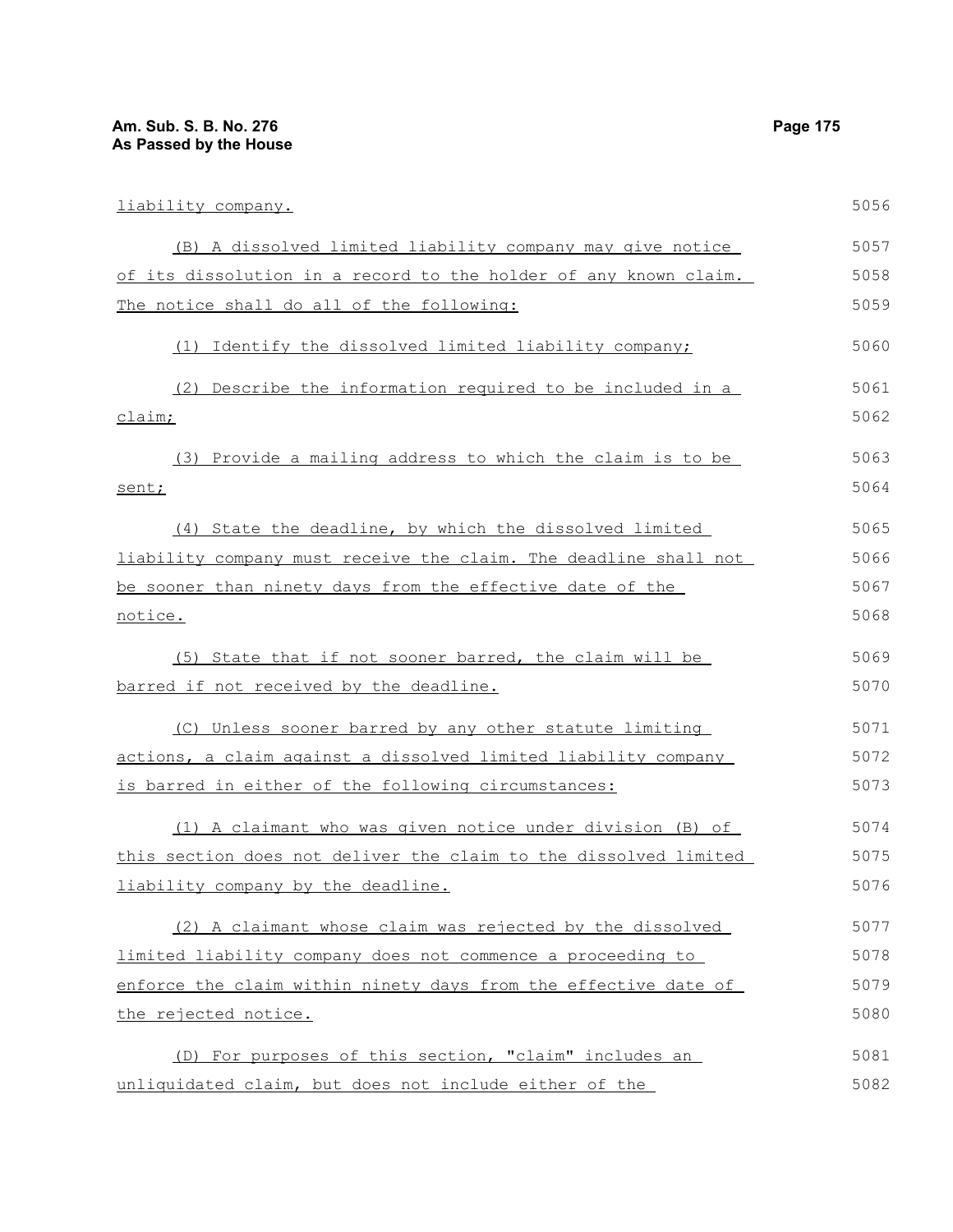| following:                                                       | 5083 |
|------------------------------------------------------------------|------|
| (1) A contingent liability that has not matured so that          | 5084 |
| there is no immediate right to bring suit;                       | 5085 |
| (2) A claim based on an event occurring after the                | 5086 |
| effective date of dissolution.                                   | 5087 |
| (E) Nothing in this section shall be construed to extend         | 5088 |
| any otherwise applicable statute or period of limitations.       | 5089 |
| Sec. 1706.474. (A) A dissolved limited liability company         | 5090 |
| may publish notice of its dissolution and request that persons   | 5091 |
| with claims against the dissolved limited liability company      | 5092 |
| present them in accordance with the notice.                      | 5093 |
| The notice described in division (A) of this section<br>(B)      | 5094 |
| shall meet all of the following requirements:                    | 5095 |
| (1) It shall be posted prominently on the principal web          | 5096 |
| site then maintained by the limited liability company, if any,   | 5097 |
| and provided to the secretary of state to be posted on the web   | 5098 |
| site maintained by the secretary of state in accordance with     | 5099 |
| division (J) of this section. The notice shall be considered     | 5100 |
| published when posted on both web sites or, if the limited       | 5101 |
| liability company does not then maintain a web site, when posted | 5102 |
| on the web site maintained by the secretary of state.            | 5103 |
| (2) It shall describe the information that must be               | 5104 |
| included in a claim and provide a mailing address to which the   | 5105 |
| claim must be sent.                                              | 5106 |
| (3) It shall state that if not sooner barred, a claim            | 5107 |
| against the dissolved limited liability company will be barred   | 5108 |
| unless a proceeding to enforce the claim is commenced within two | 5109 |
| years after the publication of the notice.                       | 5110 |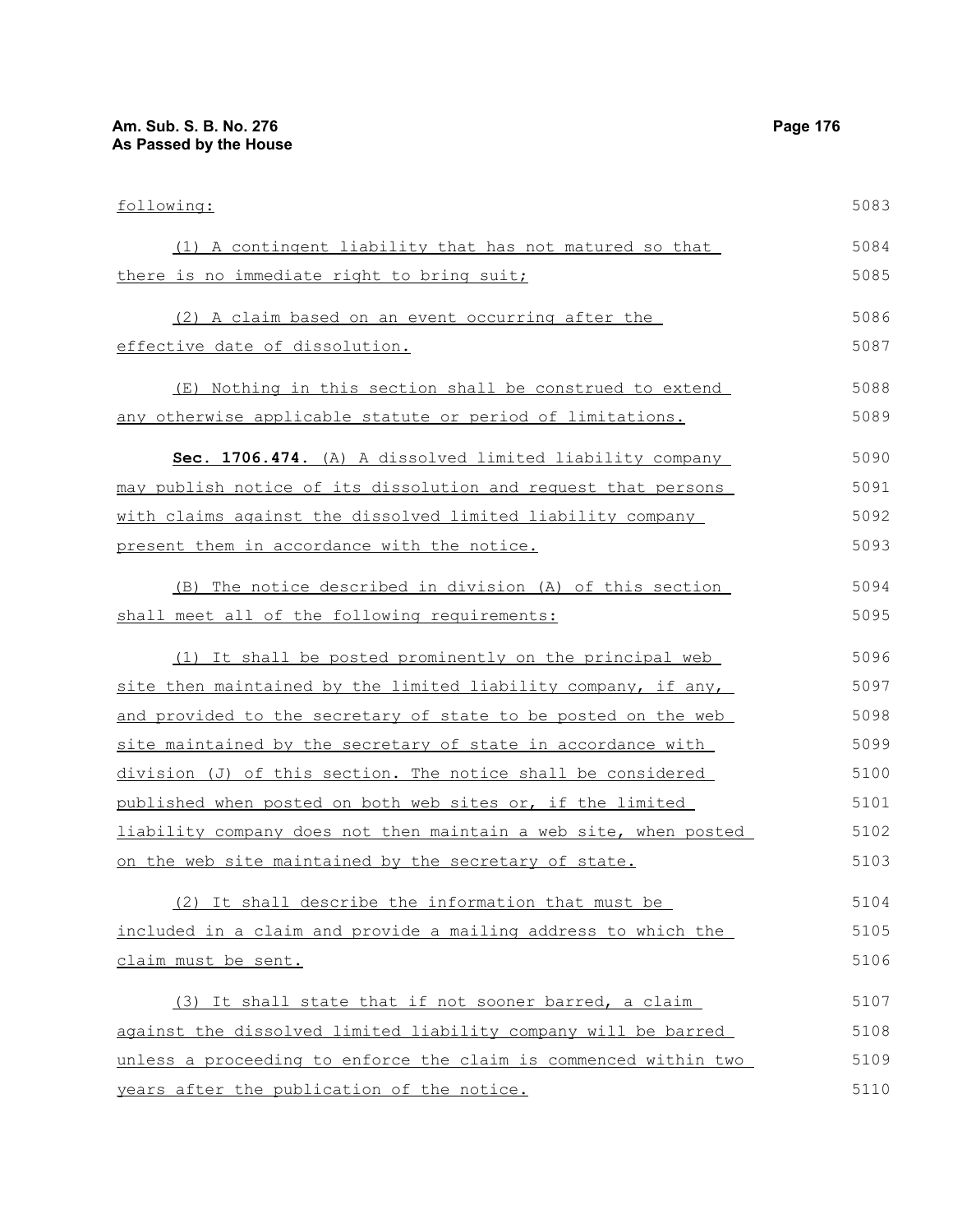| (C) If a dissolved limited liability company publishes a         | 5111 |
|------------------------------------------------------------------|------|
| notice in accordance with division (B) of this section, unless   | 5112 |
| sooner barred by any other statute limiting actions, the claim   | 5113 |
| of each of the following claimants is barred unless the claimant | 5114 |
| commences a proceeding to enforce the claim against the          | 5115 |
| dissolved limited liability company within two years after the   | 5116 |
| publication of the notice:                                       | 5117 |
| (1) A claimant who was not given notice under division (B)       | 5118 |
| of section 1706.473 of the Revised Code;                         | 5119 |
| (2) A claimant whose claim was timely sent to the                | 5120 |
| dissolved limited liability company but not acted on by the      | 5121 |
| dissolved limited liability company;                             | 5122 |
| (3) A claimant whose claim is contingent at the effective        | 5123 |
| date of the dissolution of the limited liability company, or is  | 5124 |
| based on an event occurring after the effective date of the      | 5125 |
| dissolution of the limited liability company.                    | 5126 |
| (D) A claim that is not barred under this section, any           | 5127 |
| other statute limiting actions, or section 1706.473 of the       | 5128 |
| Revised Code may be enforced as follows:                         | 5129 |
| (1) Against a dissolved limited liability company, to the        | 5130 |
| extent of its undistributed assets;                              | 5131 |
| (2) Except as provided in division (H) of this section, if       | 5132 |
| the assets of a dissolved limited liability company have been    | 5133 |
| distributed after dissolution, against a member or assignee to   | 5134 |
| the extent of that person's proportionate share of the claim or  | 5135 |
| of the assets distributed to the member or assignee after        | 5136 |
| dissolution, whichever is less. A person's total liability for   | 5137 |
| all claims under division (D) of this section may not exceed the | 5138 |
| total amount of assets distributed to the person after           | 5139 |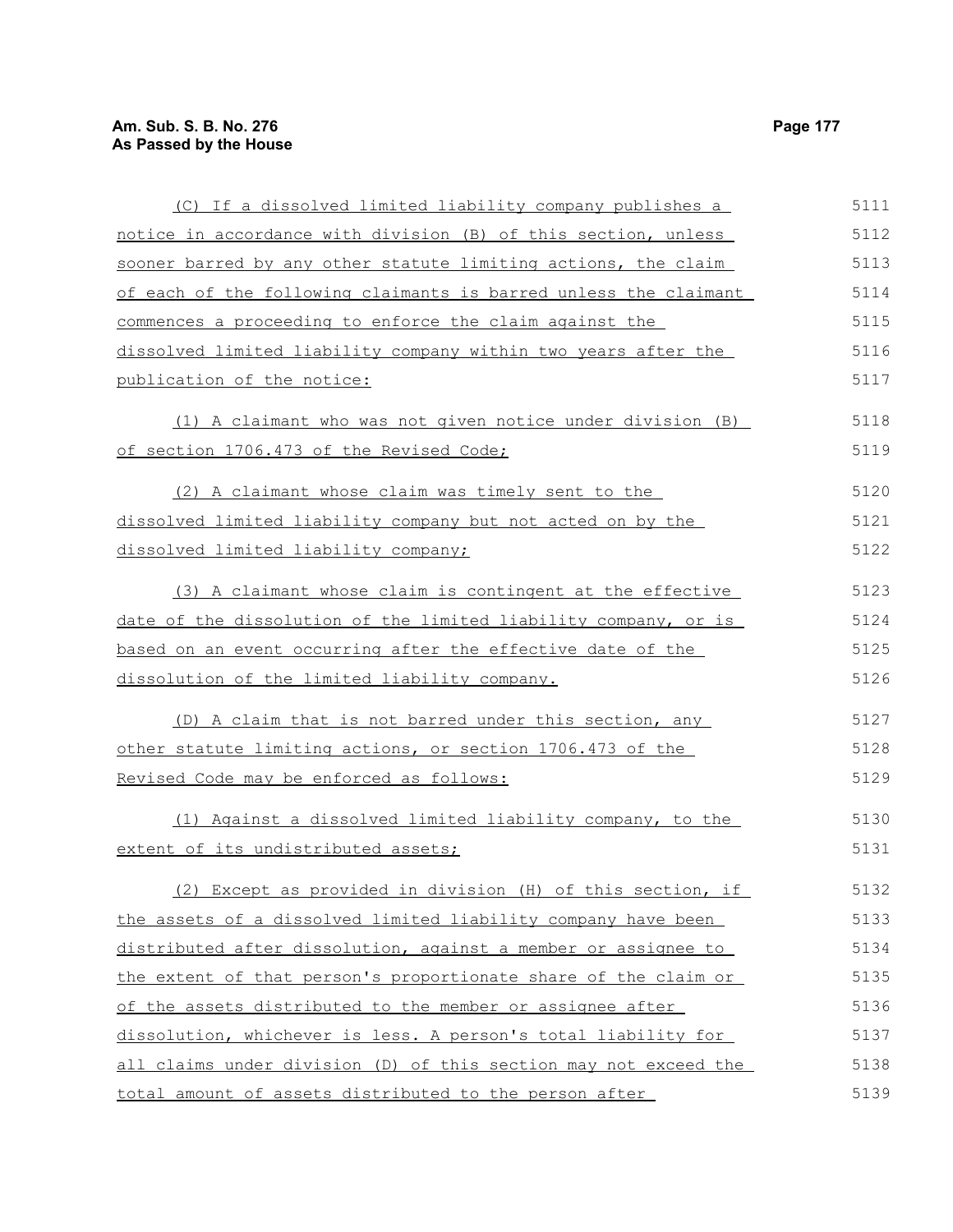dissolution of the limited liability company. (E) A dissolved limited liability company that published a notice under this section may file an application with the appropriate court in the county in which the dissolved limited liability company's principal office is located or, if it has none in this state, in the county in which the dissolved limited liability company's statutory agent is or was last located, for a determination of the amount and form of security to be provided for payment of the following claims: (1) Claims that are contingent; (2) Claims that have not been made known to the dissolved limited liability company; (3) Claims that are based on an event occurring after the effective date of the dissolution of the limited liability company but that, based on the facts known to the dissolved limited liability company, are reasonably estimated to arise after the effective date of the dissolution of the limited liability company. Provision need not be made for any claim that is or is reasonably anticipated to be barred under division (C) of this section. (F) Within ten days after the filing of the application provided for in division (E) of this section, notice of the proceeding shall be given by the dissolved limited liability company to each potential claimant as described in division (E) of this section. (G) The appropriate court may appoint a guardian ad litem to represent all claimants whose identities are unknown in any proceeding brought under this section. The reasonable fees and 5140 5141 5142 5143 5144 5145 5146 5147 5148 5149 5150 5151 5152 5153 5154 5155 5156 5157 5158 5159 5160 5161 5162 5163 5164 5165 5166 5167 5168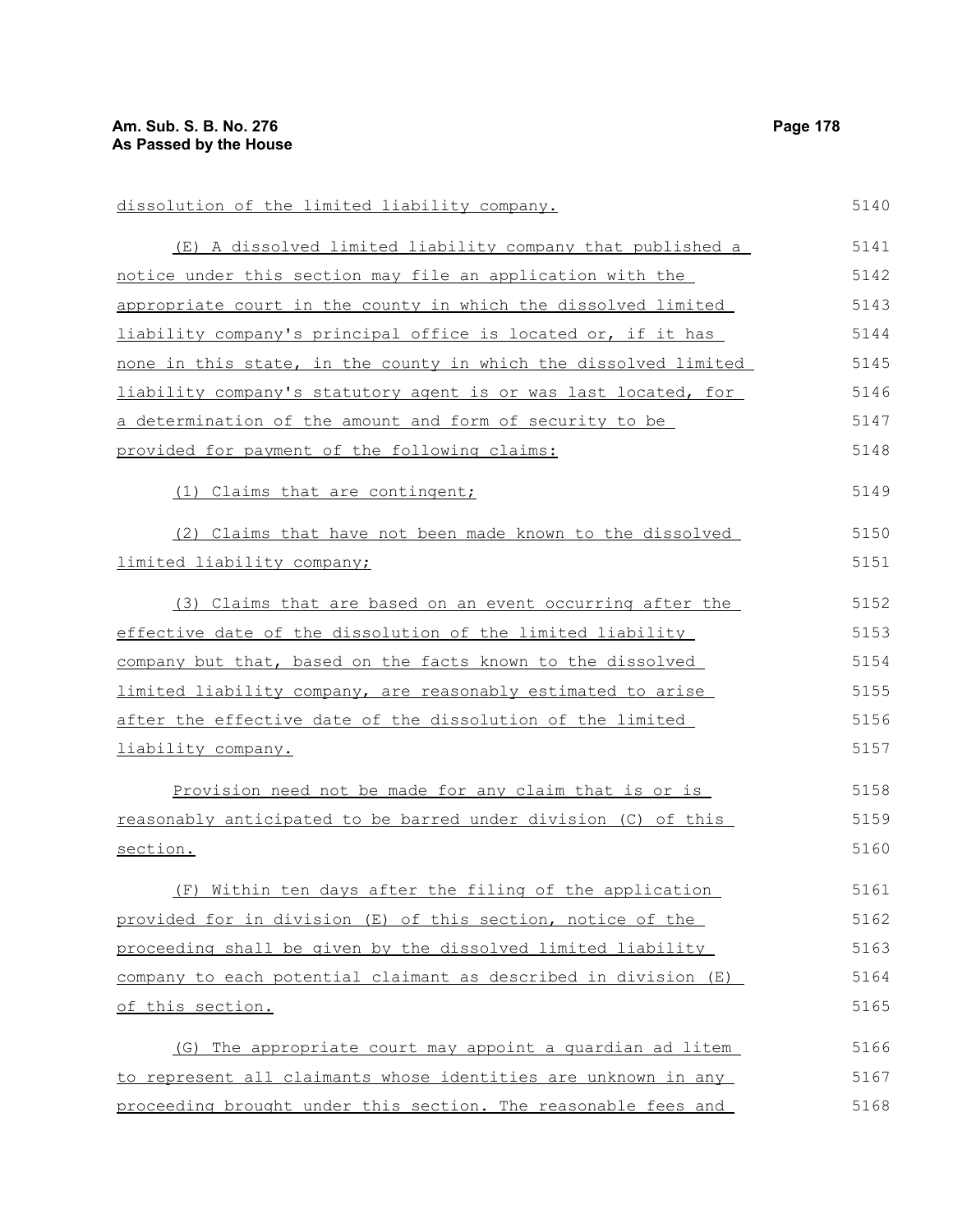| expenses of the guardian, including all reasonable expert        | 5169 |
|------------------------------------------------------------------|------|
| witness fees, shall be paid by the dissolved limited liability   | 5170 |
| company.                                                         | 5171 |
| (H) Provision by the dissolved limited liability company         | 5172 |
| for security in the amount and the form ordered by the           | 5173 |
| appropriate court under division (E) of this section shall       | 5174 |
| satisfy the dissolved limited liability company's obligation     | 5175 |
| with respect to claims that are contingent, have not been made   | 5176 |
| known to the dissolved limited liability company, or are based   | 5177 |
| on an event occurring after the effective date of the            | 5178 |
| dissolution of the limited liability company. Such claims shall  | 5179 |
| not be enforced against a person owning a membership interest to | 5180 |
| whom assets have been distributed by the dissolved limited       | 5181 |
| liability company after the effective date of the dissolution of | 5182 |
| the limited liability company.                                   | 5183 |
| (I) Nothing in this section shall be construed to extend         | 5184 |
| any otherwise applicable statute of limitations.                 | 5185 |
| (J)(1) Except as provided in division (J)(2) of this             | 5186 |
| section, the secretary of state shall make both of the following | 5187 |
| available to the public in a format that is searchable,          | 5188 |
| viewable, and accessible through the internet:                   | 5189 |
| (a) A list of all limited liability companies that have          | 5190 |
| filed certificates of dissolution;                               | 5191 |
| (b) For each dissolved limited liability company on the          | 5192 |
| list described in division (J)(1)(a) of this section, a copy of  | 5193 |
| both the certificate of dissolution and the notice delivered     | 5194 |
| under division (B) of this section.                              | 5195 |
| (2) After the materials relating to any dissolved limited        | 5196 |
| liability company have been posted for five years, the secretary | 5197 |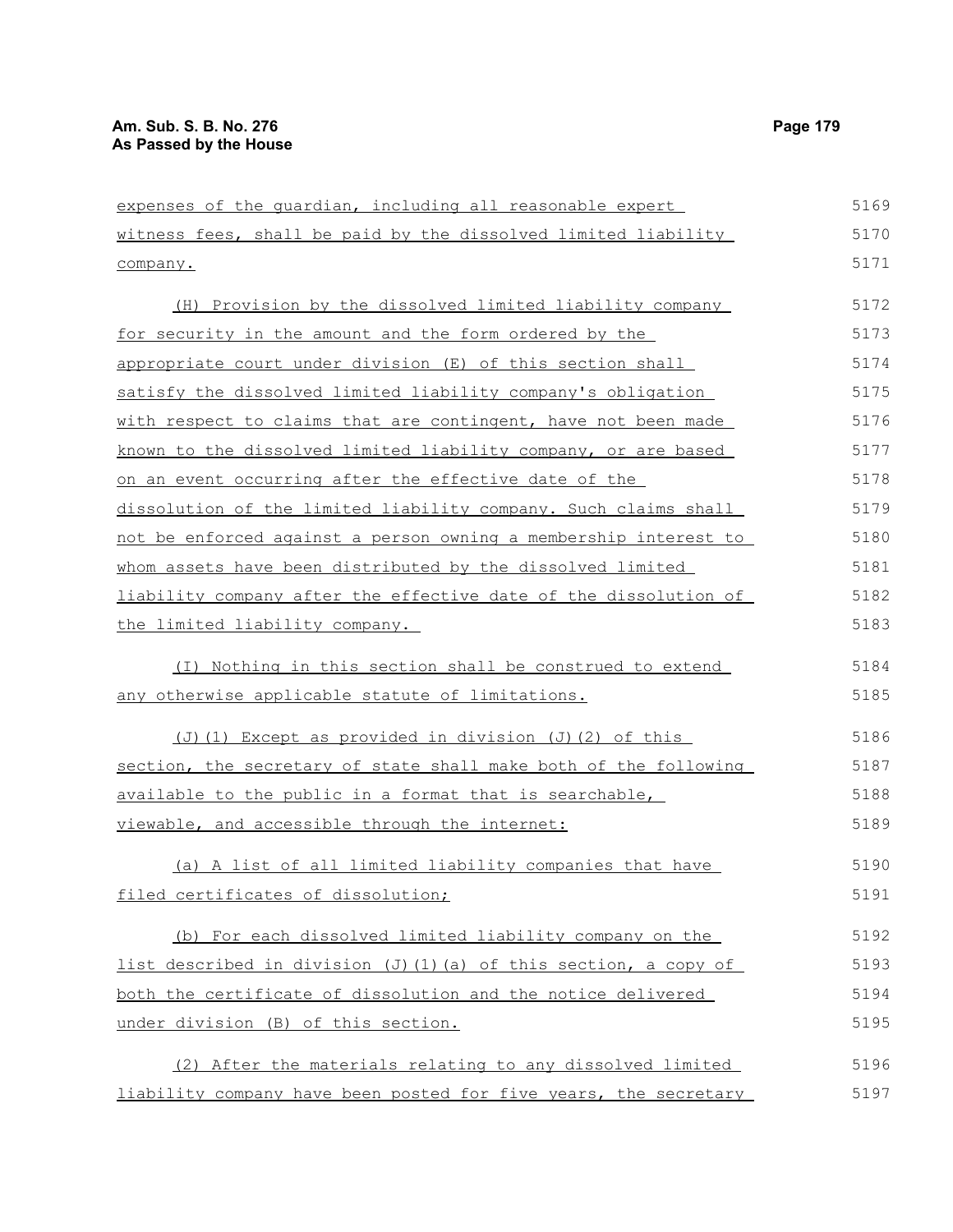| of state may remove from the web site the information that the   | 5198 |
|------------------------------------------------------------------|------|
| secretary posted pursuant to division (J) (1) of this section    | 5199 |
| that relates to that dissolved company.                          | 5200 |
| Sec. 1706.475. (A) Upon the winding up of a limited              | 5201 |
| liability company, payment or adequate provision for payment,    | 5202 |
| shall be made to creditors, including members who are creditors, | 5203 |
| in satisfaction of liabilities of the limited liability company. | 5204 |
| (B) After a limited liability company complies with              | 5205 |
| division (A) of this section, any surplus shall be distributed   | 5206 |
| <u>as follows:</u>                                               | 5207 |
| (1) First, to each person owning a membership interest           | 5208 |
| that reflects contributions made on account of the membership    | 5209 |
| interest and not previously returned, an amount equal to the     | 5210 |
| value of the person's unreturned contributions;                  | 5211 |
| (2) Then to each person owning a membership interest in          | 5212 |
| the proportions in which the owners of membership interests      | 5213 |
| share in distributions before dissolution.                       | 5214 |
| (C) If the limited liability company does not have               | 5215 |
| sufficient surplus to comply with division (B) (1) of this       | 5216 |
| section, any surplus shall be distributed among the owners of    | 5217 |
| membership interests in proportion to the value of their         | 5218 |
| respective unreturned contributions.                             | 5219 |
| Sec. 1706.51. (A) The law of the state or other                  | 5220 |
| jurisdiction under which a foreign limited liability company is  | 5221 |
| formed governs all of the following:                             | 5222 |
| (1) The organization and internal affairs of the foreign         | 5223 |
| limited liability company;                                       | 5224 |
| (2) The liability of a member as a member for the debts,         | 5225 |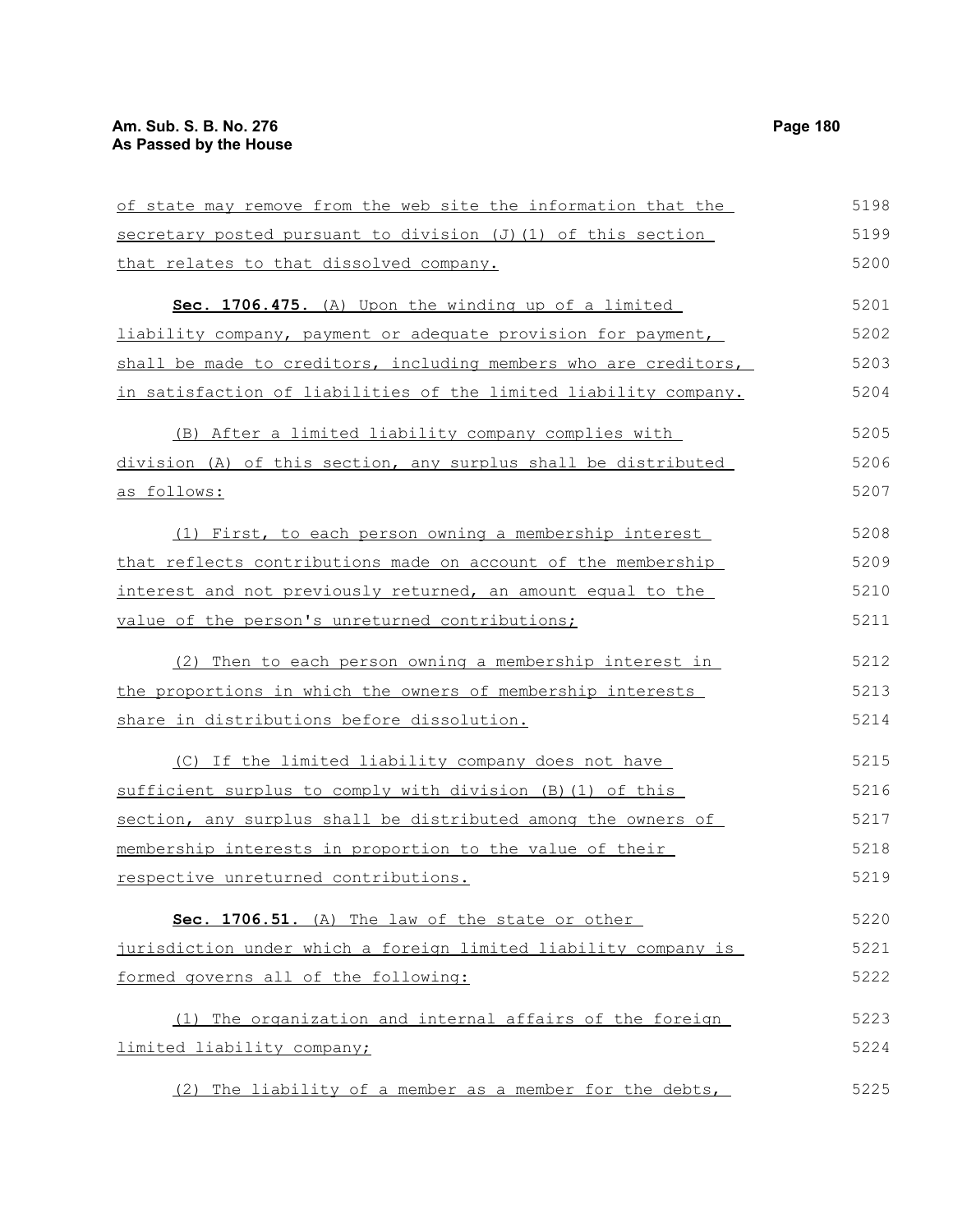| obligations, or other liabilities of the foreign limited         | 5226 |
|------------------------------------------------------------------|------|
| liability company or a series thereof;                           | 5227 |
| (3) The authority of the members and agents of a foreign         | 5228 |
| limited liability company or a series thereof;                   | 5229 |
| (4) The liability of the following for the obligations of        | 5230 |
| another series or the foreign limited liability company:         | 5231 |
| (a) The assets of the foreign limited liability company;         | 5232 |
| (b) The assets of a series thereof.                              | 5233 |
| (B) A foreign limited liability company's application for        | 5234 |
| registration as a foreign limited liability company may not be   | 5235 |
| denied by reason of any difference between the laws of the       | 5236 |
| jurisdiction under which the limited liability company is formed | 5237 |
| and the laws of this state.                                      | 5238 |
| (C) A foreign limited liability company, including a             | 5239 |
| foreign limited liability company that has filed a registration  | 5240 |
| as a foreign limited liability company, may not engage in any    | 5241 |
| activities in this state that a limited liability company is     | 5242 |
| forbidden to engage in by the laws of this state.                | 5243 |
| (D) A foreign limited liability company that has filed a         | 5244 |
| registration as a foreign limited liability company shall in     | 5245 |
| this state:                                                      | 5246 |
| (1) Have the same but no greater rights than a limited           | 5247 |
| liability company;                                               | 5248 |
| (2) Have the same but no greater privileges than a limited       | 5249 |
| liability company;                                               | 5250 |
| (3) Except as otherwise provided by this chapter, be             | 5251 |
| subject to the same duties, restrictions, penalties, and         | 5252 |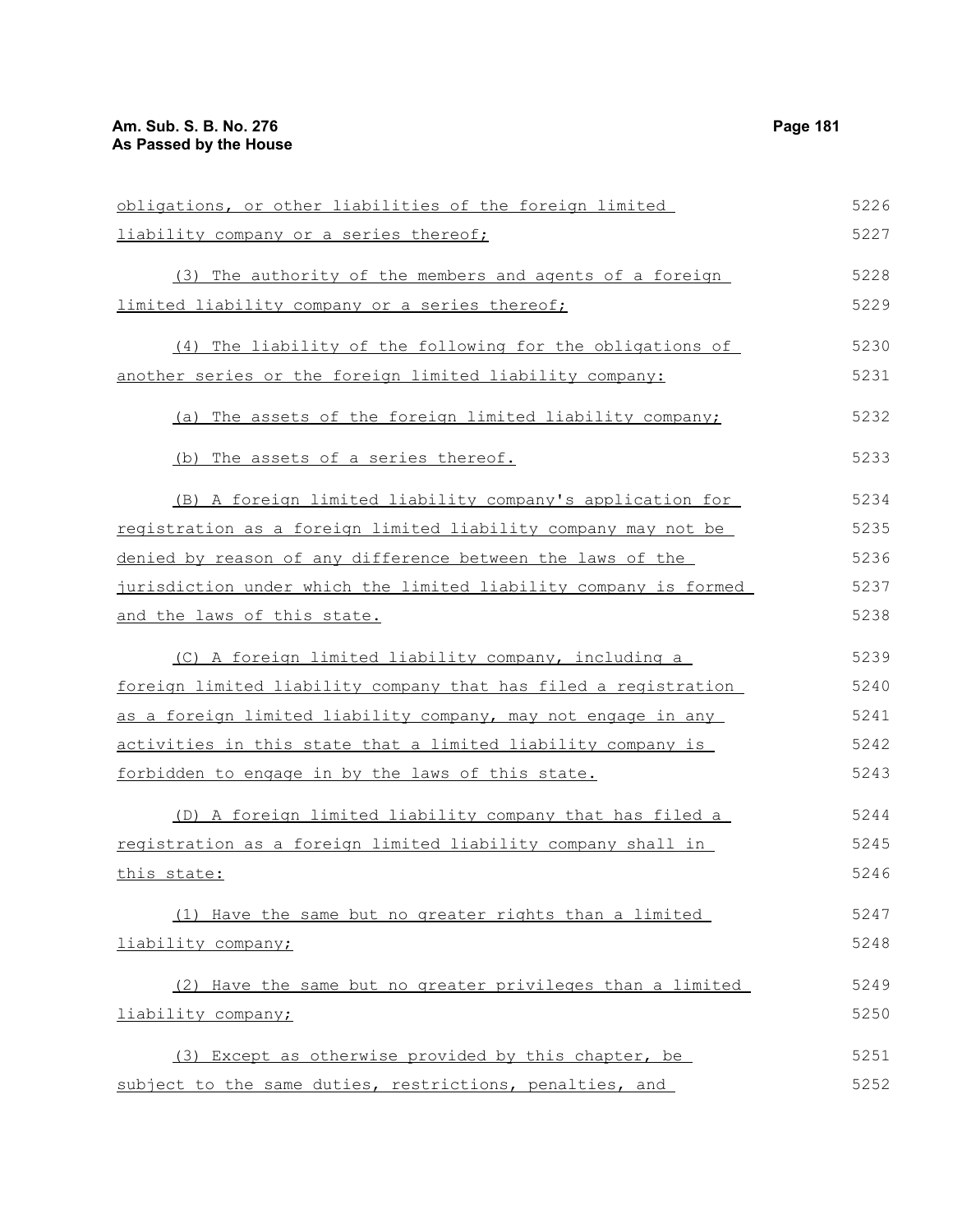| liabilities now or later imposed on a limited liability company. | 5253 |
|------------------------------------------------------------------|------|
| Sec. 1706.511. (A) In order for a foreign limited                | 5254 |
| liability company or any one or more of its series to transact   | 5255 |
| business in this state, the foreign limited liability company    | 5256 |
| shall register with the secretary of state. Neither a foreign    | 5257 |
| limited liability company nor any one or more of its series may  | 5258 |
| transact business in this state until the registration has been  | 5259 |
| approved by the secretary of state and the foreign limited       | 5260 |
| liability company or series is otherwise in compliance with      | 5261 |
| sections 1706.51 to 1706.515 of the Revised Code.                | 5262 |
| (B) The registration as a foreign limited liability              | 5263 |
| company shall state all of the following:                        | 5264 |
| (1) The name of the foreign limited liability company and,       | 5265 |
| if the name does not comply with section 1706.07 of the Revised  | 5266 |
| Code, the assumed name adopted pursuant to division (A) of       | 5267 |
| section 1706.513 of the Revised Code;                            | 5268 |
| (2) The foreign limited liability company's jurisdiction         | 5269 |
| of formation;                                                    | 5270 |
| (3) The name and street address of the foreign limited           | 5271 |
| liability company's statutory agent and a written acceptance of  | 5272 |
| the appointment that is signed by the agent;                     | 5273 |
| (4) That the foreign limited liability company is a              | 5274 |
| foreign limited liability company;                               | 5275 |
| (5) The information required by division (C) of this             | 5276 |
| section, if applicable.                                          | 5277 |
| (C) If a foreign limited liability company establishes or        | 5278 |
| provides for the establishment of one or more series of assets,  | 5279 |
| it shall state all of the following in the registration as a     | 5280 |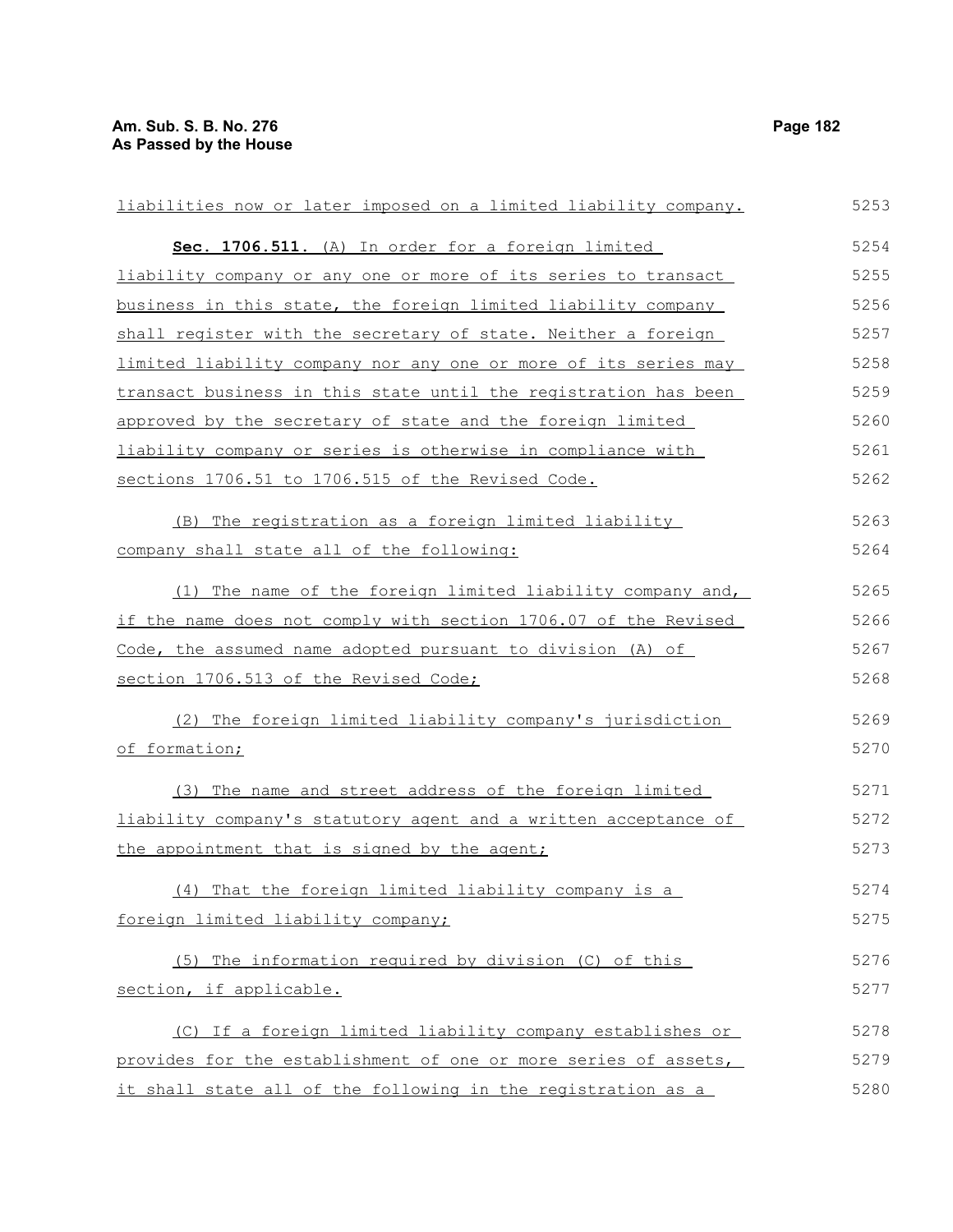| foreign limited liability company:                               | 5281 |
|------------------------------------------------------------------|------|
| (1) The fact that it provides for the establishment of one       | 5282 |
| or more series of assets;                                        | 5283 |
| (2) Whether the debts, liabilities, and obligations              | 5284 |
| incurred, contracted for, or otherwise existing with respect to  | 5285 |
| a particular series, if any, shall be enforceable against the    | 5286 |
| assets of that series only, and not against the assets of the    | 5287 |
| foreign limited liability company generally or any other series  | 5288 |
| thereof;                                                         | 5289 |
| (3) Whether any of the debts, liabilities, obligations,          | 5290 |
| and expenses incurred, contracted for, or otherwise existing     | 5291 |
| with respect to the foreign limited liability company generally  | 5292 |
| or any other series thereof shall be enforceable against the     | 5293 |
| assets of that series.                                           | 5294 |
| (D) Upon any change in circumstances that makes any              | 5295 |
| statement contained in its filed registration as a foreign       | 5296 |
| limited liability company no longer true, a foreign limited      | 5297 |
| liability company authorized to transact business in this state  | 5298 |
| shall deliver to the secretary of state for filing an            | 5299 |
| appropriate certificate of correction, on a form as prescribed   | 5300 |
| by the secretary of state, so that its statement of foreign      | 5301 |
| qualification is in all respects true.                           | 5302 |
| (E) A foreign limited liability company is authorized to         | 5303 |
| transact business in this state from the effective date of its   | 5304 |
| registration as a foreign limited liability company until the    | 5305 |
| earlier of the effective date of its cancellation of foreign     | 5306 |
| limited liability company or the effective date of the secretary | 5307 |
| of state's cancellation of the registration as a foreign limited | 5308 |
| liability company in accordance with section 1706.09 of the      | 5309 |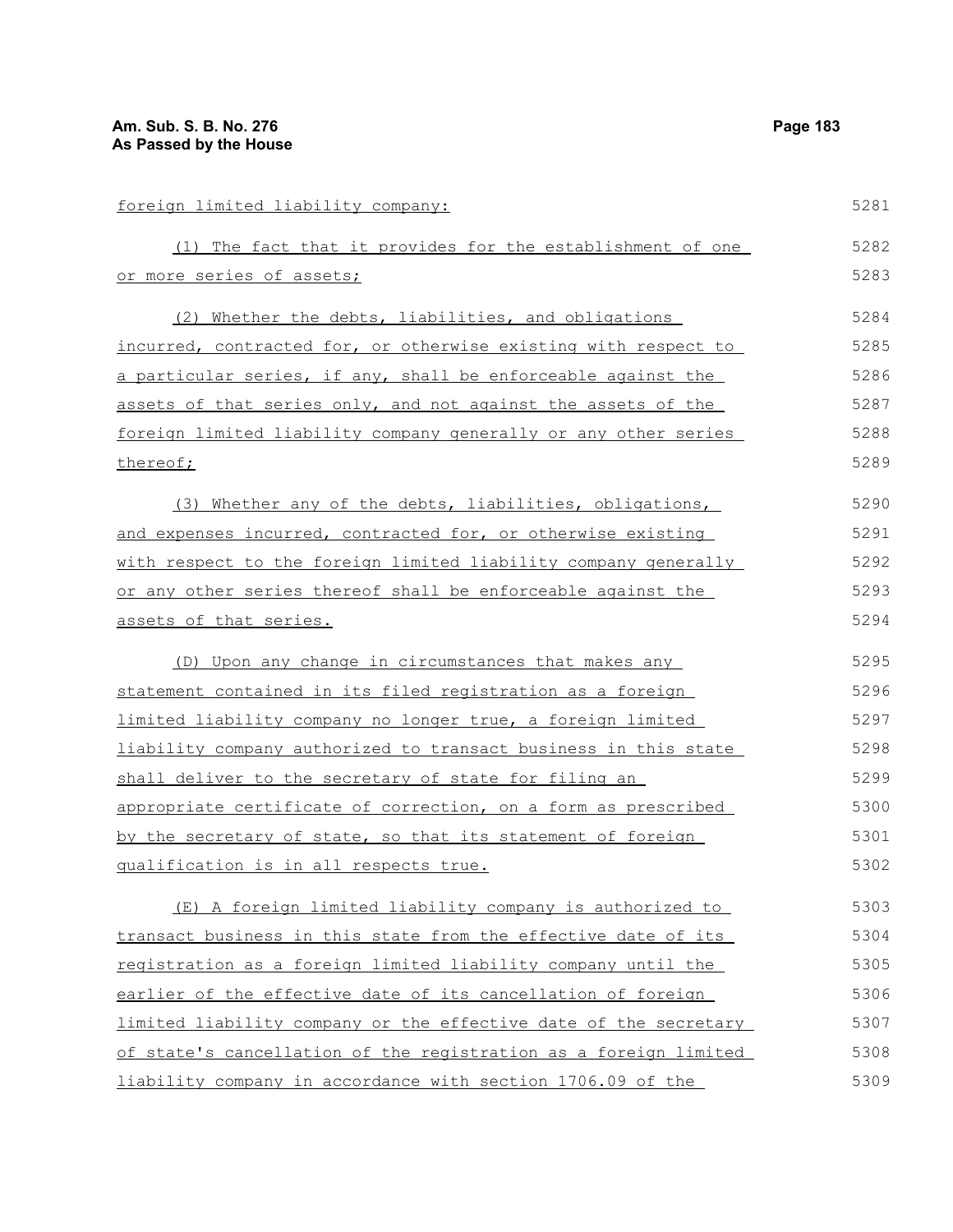| Revised Code.                                                    | 5310 |
|------------------------------------------------------------------|------|
| Sec. 1706.512. (A) A foreign limited liability company           | 5311 |
| shall not be considered to be transacting business in this state | 5312 |
| within the meaning of sections 1706.51 to 1706.515 of the        | 5313 |
| Revised Code by reason of its or any one or more of its series'  | 5314 |
| carrying on in this state any of the following actions:          | 5315 |
| (1) Maintaining, defending, or settling in its own behalf        | 5316 |
| any proceeding or dispute;                                       | 5317 |
| (2) Holding meetings or carrying on any other activities         | 5318 |
| concerning its internal affairs;                                 | 5319 |
| (3) Maintaining accounts in financial institutions;              | 5320 |
| (4) Maintaining offices or agencies for the assignment,          | 5321 |
| exchange, and registration of the foreign limited liability      | 5322 |
| company's or its series' own securities or interests or          | 5323 |
| maintaining trustees or depositories with respect to those       | 5324 |
| securities or interests;                                         | 5325 |
| (5) Selling through independent contractors;                     | 5326 |
| (6) Soliciting or obtaining orders, whether by mail or           | 5327 |
| electronic means or through employees or agents or otherwise, if | 5328 |
| the orders require acceptance outside this state before they     | 5329 |
| become contracts;                                                | 5330 |
| (7) Creating, as borrower or lender, or acquiring                | 5331 |
| indebtedness, mortgages, or security interests in real or        | 5332 |
| personal property;                                               | 5333 |
| (8) Securing or collecting debts in its own behalf or            | 5334 |
| enforcing mortgages or other security interests in real or       | 5335 |
| personal property securing those debts, and holding, protecting, | 5336 |
| and maintaining property so acquired;                            | 5337 |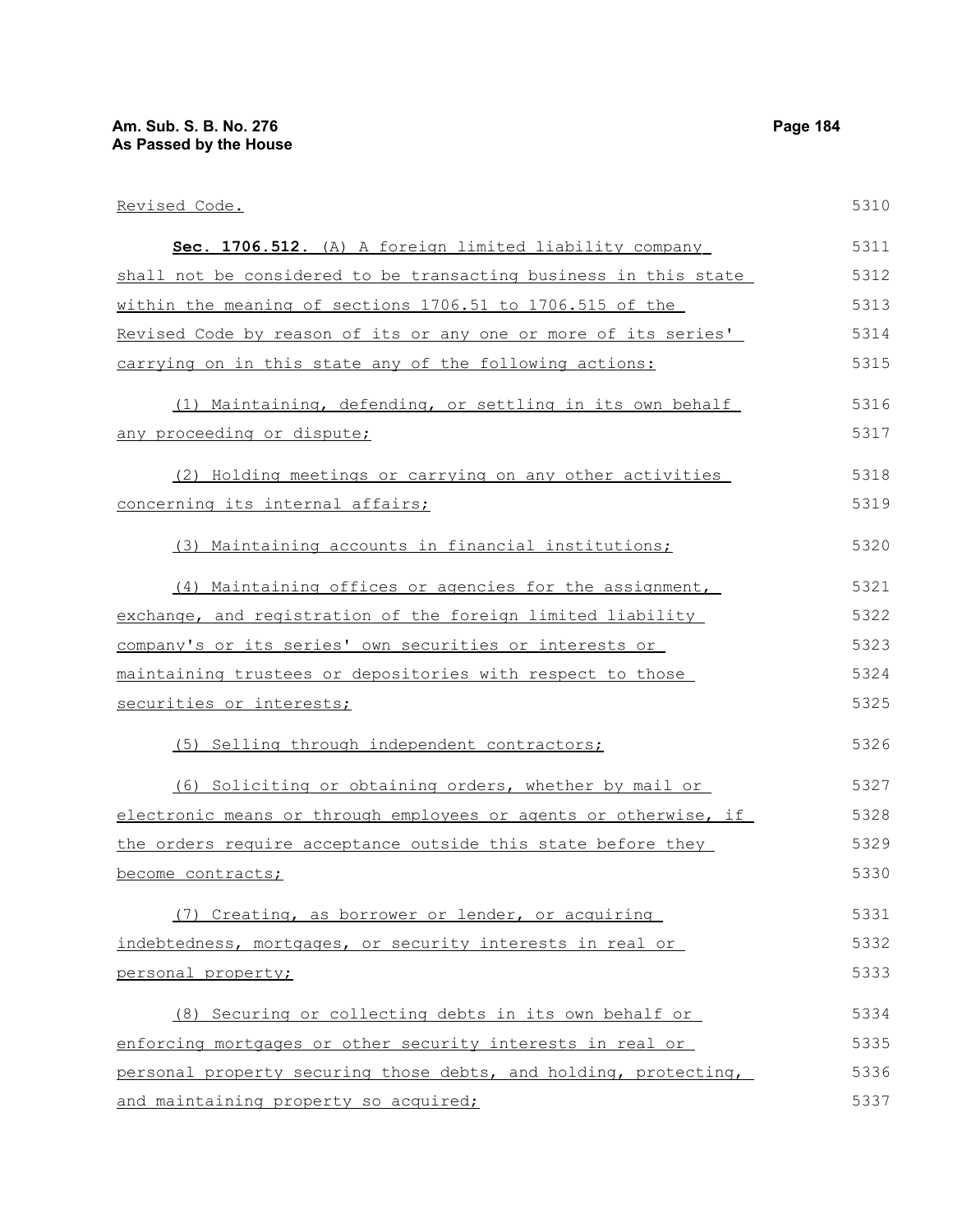| (9) Owning real or personal property;                            | 5338 |
|------------------------------------------------------------------|------|
| (10) Conducting an isolated transaction that is not one in       | 5339 |
| the course of repeated transactions of a like nature;            | 5340 |
| (11) Transacting business in interstate commerce.                | 5341 |
| (B) A foreign limited liability company shall not be             | 5342 |
| considered to be transacting business in this state solely       | 5343 |
| because it or any one or more of its series:                     | 5344 |
| (1) Owns a controlling interest in an entity that is             | 5345 |
| transacting business in this state;                              | 5346 |
| (2) Is a limited partner of a limited partnership or             | 5347 |
| foreign limited partnership that is transacting business in this | 5348 |
| state;                                                           | 5349 |
| (3) Is a member of a limited liability company or foreign        | 5350 |
| limited liability company that is transacting business in this   | 5351 |
| state.                                                           | 5352 |
| (C) This section does not apply in determining the               | 5353 |
| contacts or activities that may subject a foreign limited        | 5354 |
| liability company, or a series thereof, to service of process,   | 5355 |
| taxation, or regulation under laws of this state other than this | 5356 |
| chapter.                                                         | 5357 |
| (D) Nothing in this section shall limit or affect the            | 5358 |
| right to subject a foreign limited liability company, or a       | 5359 |
| series thereof, to the jurisdiction of the courts of this state  | 5360 |
| or to serve upon any foreign limited liability company, or       | 5361 |
| series thereof, any process, notice, or demand required or       | 5362 |
| permitted by law to be served upon a foreign limited liability   | 5363 |
| company, or series thereof, pursuant to any other provision of   | 5364 |
| law or pursuant to the applicable rules of civil procedure.      | 5365 |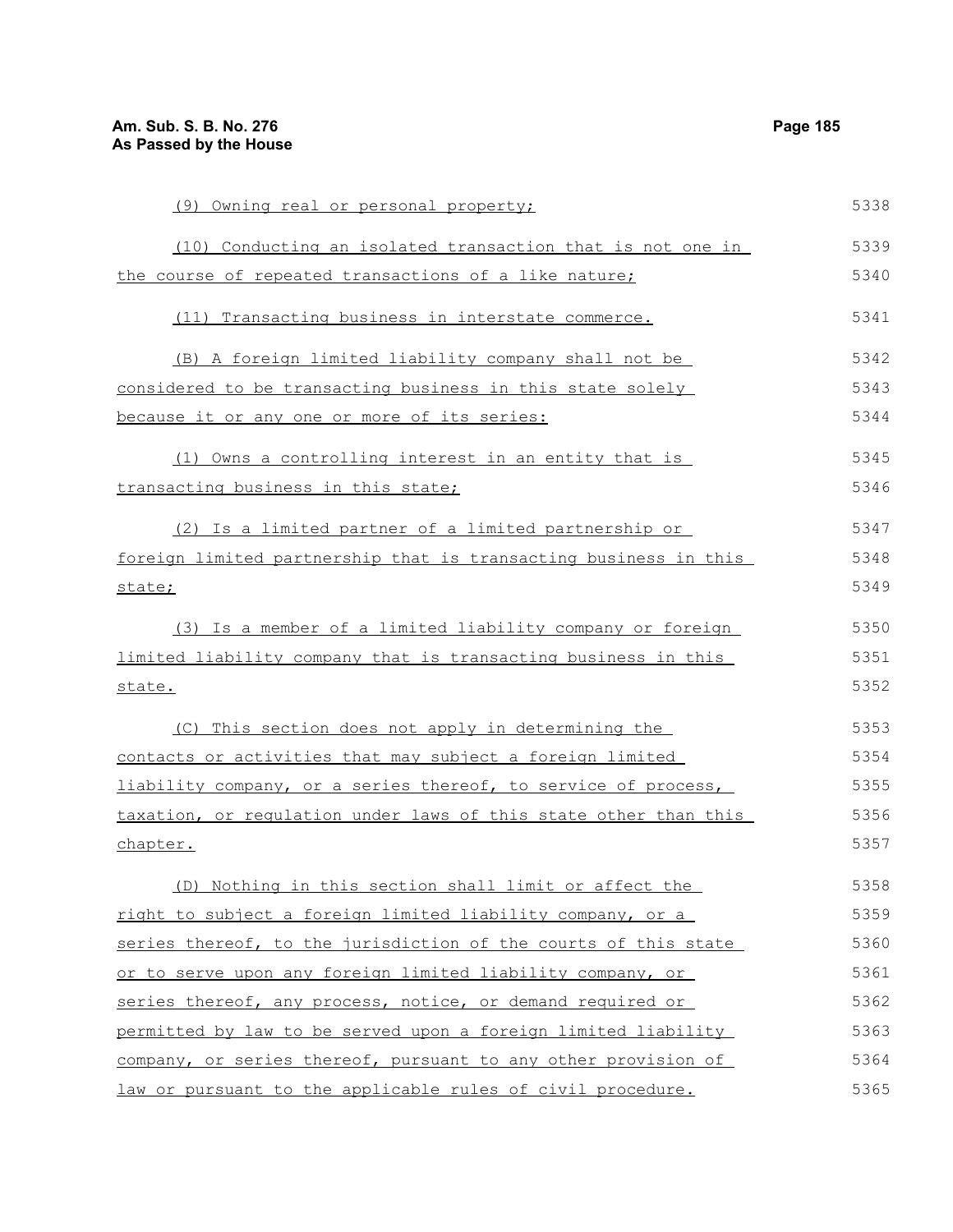| Sec. 1706.513. (A) A foreign limited liability company           | 5366 |
|------------------------------------------------------------------|------|
| whose name does not comply with section 1706.07 of the Revised   | 5367 |
| Code may not file a registration as a foreign limited liability  | 5368 |
| company until it adopts, for the purpose of transacting business | 5369 |
| in this state, an assumed name that complies with section        | 5370 |
| 1706.07 of the Revised Code. A foreign limited liability company | 5371 |
| that adopts an assumed name under this division and then files a | 5372 |
| registration as a foreign limited liability company under that   | 5373 |
| assumed name need not file a name registration when transacting  | 5374 |
| business under that assumed name. After filing the registration  | 5375 |
| as a foreign limited liability company under an assumed name, a  | 5376 |
| foreign limited liability company shall transact business in     | 5377 |
| this state under the assumed name unless the foreign limited     | 5378 |
| liability company has filed a name registration under another    | 5379 |
| name and is authorized to transact business in this state under  | 5380 |
| such name.                                                       | 5381 |
| (B) If a foreign limited liability company to which a            | 5382 |
| registration as a foreign limited liability company has been     | 5383 |
| filed changes its name to one that does not comply with section  | 5384 |
| 1706.07 of the Revised Code, it may not thereafter transact      | 5385 |
| business in this state until it complies with division (A) of    | 5386 |
| this section by filing a certificate of correction.              | 5387 |
| Sec. 1706.514. (A) A foreign limited liability company           | 5388 |
| that has a registration as a foreign limited liability company   | 5389 |
| in the records of the secretary of state may cancel its          | 5390 |
| registration as a limited liability company by delivering for    | 5391 |
| filing a certificate of cancellation of registration of a        | 5392 |
| foreign limited liability company to the secretary of state.     | 5393 |
| (B) A certificate of cancellation of registration of a           | 5394 |
| foreign limited liability company shall set forth all of the     | 5395 |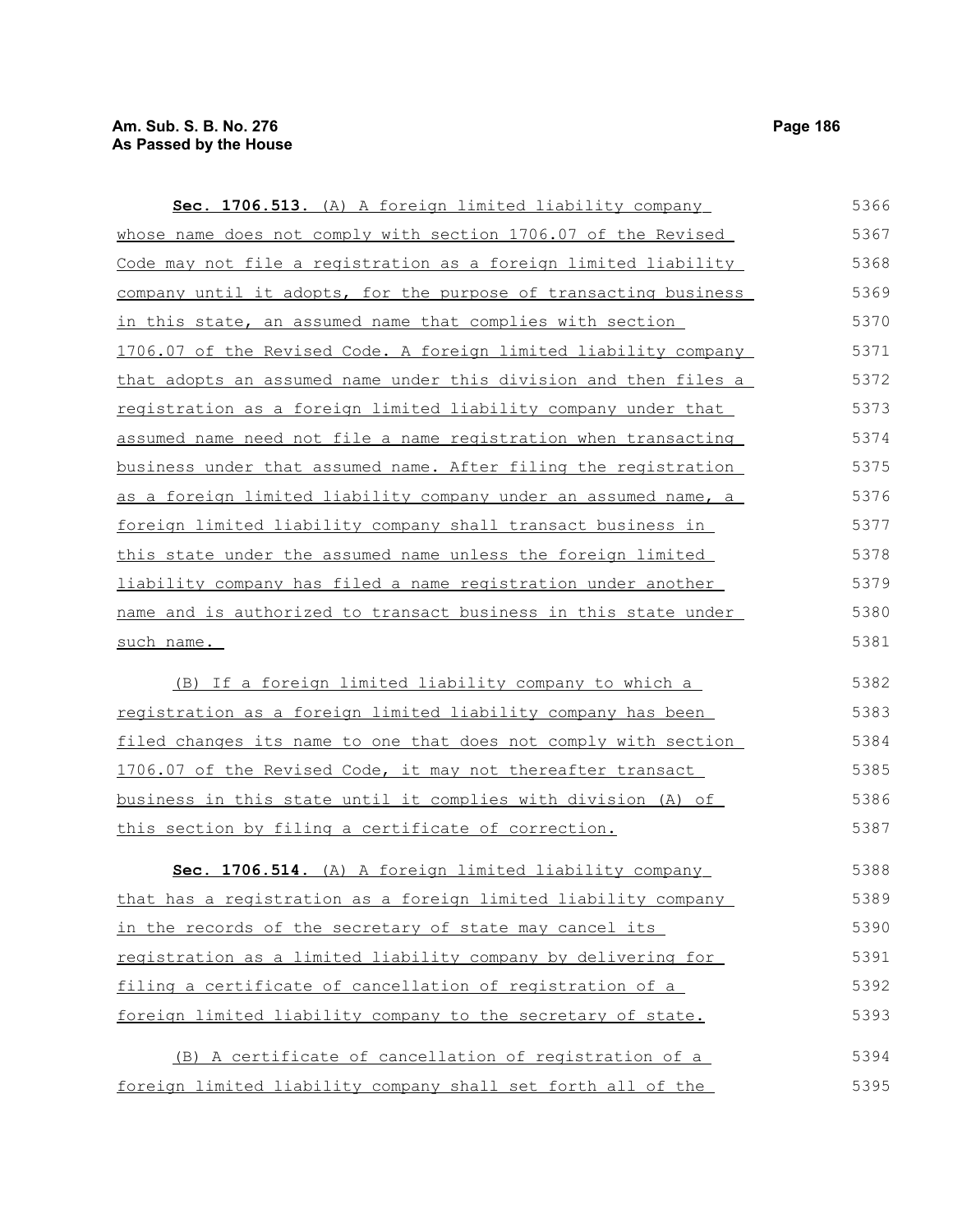| following:                                                            | 5396 |
|-----------------------------------------------------------------------|------|
| (1) The name and registration number of the foreign                   | 5397 |
| <u>limited liability company, any assumed name adopted for use in</u> | 5398 |
| this state, and the name of the jurisdiction under whose law it       | 5399 |
| <u>is organized;</u>                                                  | 5400 |
| (2) The name and street address of the statutory agent, or            | 5401 |
| if a statutory agent is no longer to be maintained, a statement       | 5402 |
| that the foreign limited liability company will not maintain a        | 5403 |
| statutory agent, and the street address to which service of           | 5404 |
| process may be mailed pursuant to section 1706.09 of the Revised      | 5405 |
| <u>Code;</u>                                                          | 5406 |
| (3) That the foreign limited liability company, and all               | 5407 |
| <u>series thereof, will no longer transact business in this state</u> | 5408 |
| and that it relinguishes its authority to transact business in        | 5409 |
| <u>this state;</u>                                                    | 5410 |
| (4) That the foreign limited liability company is                     | 5411 |
| canceling its registration as a foreign limited liability             | 5412 |
| company;                                                              | 5413 |
| (5) That any statement of assumed name it has on file in              | 5414 |
| the records of the secretary of state and any assumed name with       | 5415 |
| respect to the foreign limited liability company, are withdrawn       | 5416 |
| upon the effective date of the cancellation of registration of a      | 5417 |
| foreign limited liability company.                                    | 5418 |
| (C) The cancellation of registration of a foreign limited             | 5419 |
| liability company shall be effective upon filing by the               | 5420 |
| secretary of state, whereupon the registration as a foreign           | 5421 |
| limited liability company shall be canceled and the foreign           | 5422 |
| limited liability company, and all series thereof, shall be           | 5423 |
| without authority to transact business in this state.                 | 5424 |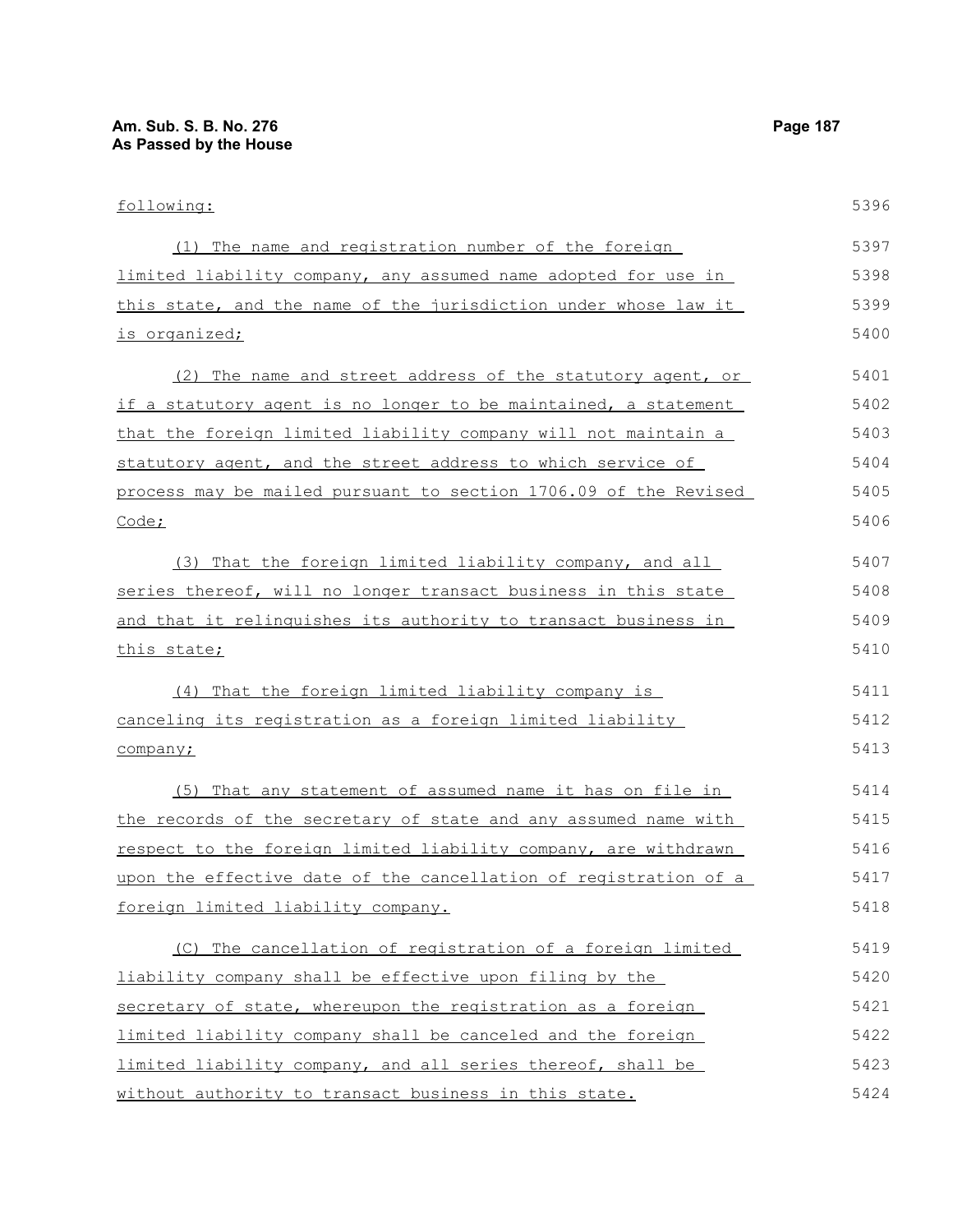| (D) Cancellation of a registration as a foreign limited           | 5425 |
|-------------------------------------------------------------------|------|
| liability company shall not terminate the authority of any        | 5426 |
| statutory agent appointed by the foreign limited liability        | 5427 |
| company.                                                          | 5428 |
| Sec. 1706.515. (A) No foreign limited liability company,          | 5429 |
| or a series thereof, transacting business in this state, nor      | 5430 |
| anyone on its behalf, shall be permitted to maintain a            | 5431 |
| proceeding in any court in this state for the collection of its   | 5432 |
| debts unless an effective registration as a limited liability     | 5433 |
| company for the foreign limited liability company is on file in   | 5434 |
| the records of the secretary of state.                            | 5435 |
| (B) A court may stay a proceeding commenced by a foreign          | 5436 |
| limited liability company, or series thereof, until it            | 5437 |
| determines whether the foreign limited liability company should   | 5438 |
| have a registration as a limited liability company on file in     | 5439 |
| the records of the secretary of state. If the court determines    | 5440 |
| that the foreign limited liability company should have a          | 5441 |
| <u>registration as a limited liability company on file in the</u> | 5442 |
| records of the secretary of state, the court may further stay     | 5443 |
| the proceeding until there is an effective registration as a      | 5444 |
| limited liability company on file in the records of the           | 5445 |
| secretary of state with respect to the foreign limited liability  | 5446 |
| company. If a court determines that a foreign limited liability   | 5447 |
| company should have a registration as a limited liability         | 5448 |
| company on file in the records of the secretary of state, and     | 5449 |
| the foreign limited liability company subsequently delivers for   | 5450 |
| filing to the secretary of state a registration as a limited      | 5451 |
| liability company, no proceeding in any court in this state to    | 5452 |
| which the foreign limited liability company, or a series          | 5453 |
| thereof, is a party shall, after the effective date of the        | 5454 |
| registration as a foreign limited liability company, be           | 5455 |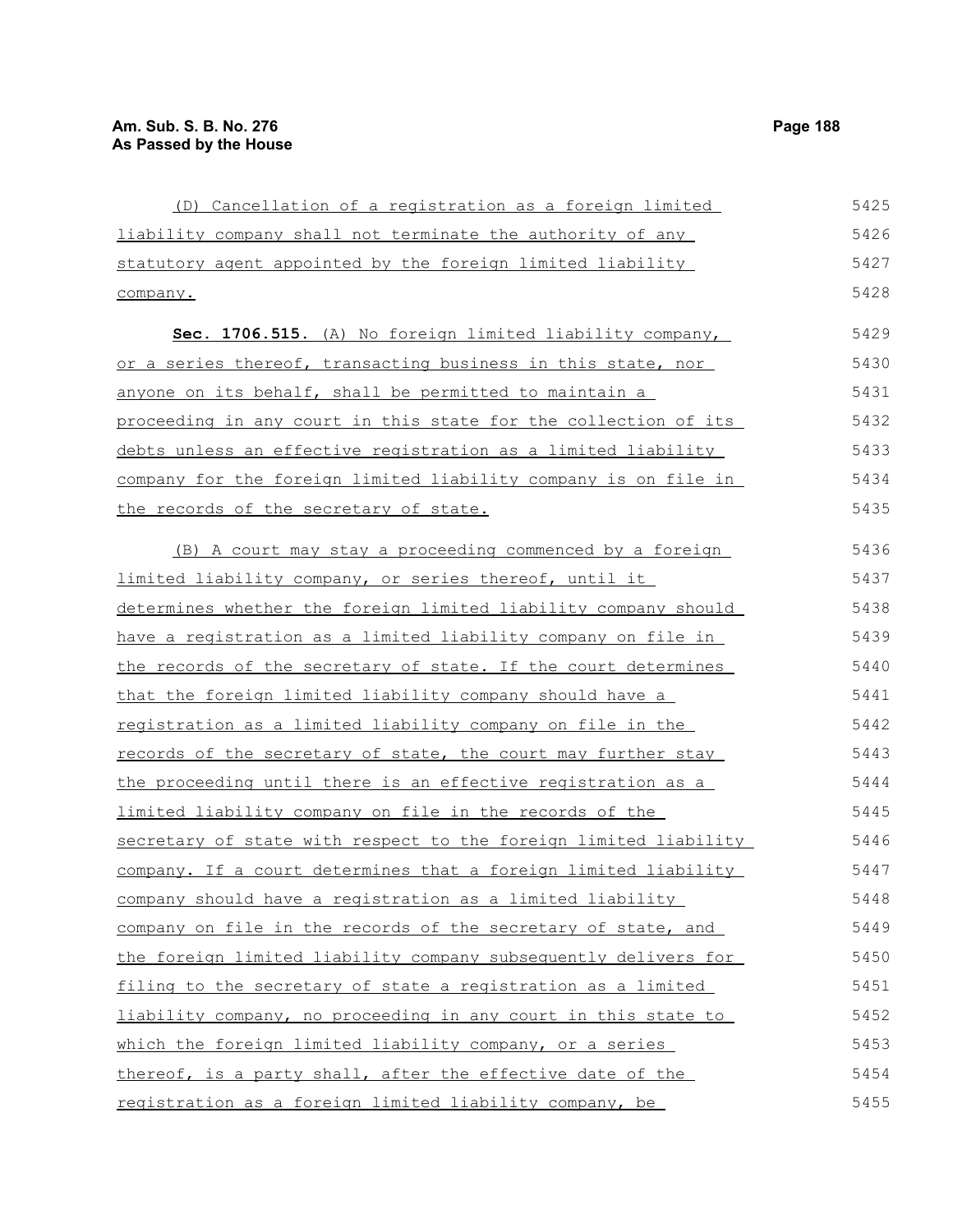| dismissed by reason of the foreign limited liability company's   | 5456 |
|------------------------------------------------------------------|------|
| prior noncompliance with section 1706.511 of the Revised Code.   | 5457 |
| (C) If a foreign limited liability company, or a series          | 5458 |
| thereof, conducts activities in this state without having on     | 5459 |
| file in the records of the secretary of state a registration as  | 5460 |
| a foreign limited liability company, the foreign limited         | 5461 |
| liability company shall be liable to this state for an amount    | 5462 |
| equal to the fee as prescribed by the secretary of state from    | 5463 |
| <u>time to time.</u>                                             | 5464 |
| No registration as a foreign limited liability company           | 5465 |
| shall be filed until payment of the amounts due under this       | 5466 |
| division is made.                                                | 5467 |
| (D) The amounts due to this state under division (C) of          | 5468 |
| this section may be recovered in an action brought by the        | 5469 |
| attorney general. Upon a finding by the court that a foreign     | 5470 |
| limited liability company, or series thereof, has conducted      | 5471 |
| activities in this state in violation of sections 1706.51 to     | 5472 |
| 1706.515 of the Revised Code, the court may issue, in addition   | 5473 |
| to or in lieu of the imposition of a civil penalty, an           | 5474 |
| injunction restraining the further conducting of activities by   | 5475 |
| the foreign limited liability company and all of its series, and | 5476 |
| the further exercise of any rights and privileges of a foreign   | 5477 |
| limited liability company in this state until all amounts plus   | 5478 |
| any interest and court costs that the court may assess have been | 5479 |
| paid, and until the foreign limited liability company has        | 5480 |
| otherwise complied with sections 1706.51 to 1706.515 of the      | 5481 |
| <u>Revised Code.</u>                                             | 5482 |
| (E) Notwithstanding divisions (A) and (B) of this section,       | 5483 |
| the conducting of activities in this state by a foreign limited  | 5484 |
| liability company, or a series thereof, without having a         | 5485 |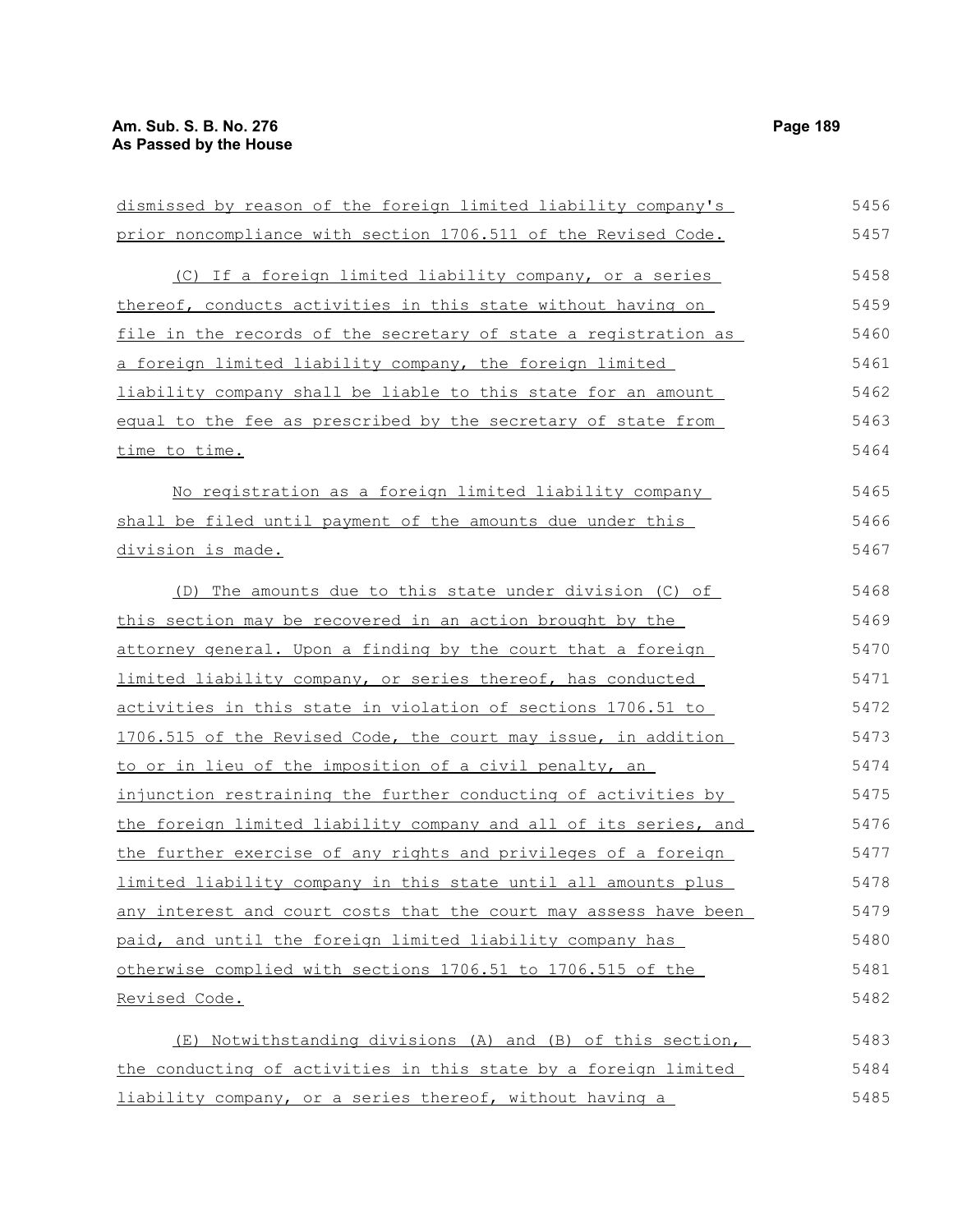| registration as a foreign limited liability company on file in   | 5486 |
|------------------------------------------------------------------|------|
| the records of the secretary of state does not impair the        | 5487 |
| validity of the acts of the foreign limited liability company,   | 5488 |
| or a series thereof, or prevent the foreign limited liability    | 5489 |
| company, or a series thereof, from defending any proceeding in   | 5490 |
| this state.                                                      | 5491 |
| (F) Neither a member nor agent of a foreign limited              | 5492 |
| liability company nor a member associated with a series or agent | 5493 |
| of a series, is liable for the debts, obligations, or other      | 5494 |
| liabilities of the foreign limited liability company, or a       | 5495 |
| series thereof, solely because the foreign limited liability     | 5496 |
| company, or a series thereof, conducted activities in this state | 5497 |
| without a registration as a foreign limited liability company    | 5498 |
| being on file in the records of the secretary of state.          | 5499 |
| Sec. 1706.61. (A) A member may commence or maintain a            | 5500 |
| derivative action in the right of a limited liability company to | 5501 |
| recover a judgment in favor of the limited liability company by  | 5502 |
| complying with sections 1706.61 to 1706.617 of the Revised Code. | 5503 |
| (B) A member associated with a series of a limited               | 5504 |
| liability company may commence or maintain a derivative action   | 5505 |
| in the right of the series to recover a judgment in favor of the | 5506 |
| series by complying with sections 1706.61 to 1706.617 of the     | 5507 |
| Revised Code.                                                    | 5508 |
| Sec. 1706.611. (A) A member may commence or maintain a           | 5509 |
| derivative action in the right of the limited liability company  | 5510 |
| only if the member meets both of the following conditions:       | 5511 |
| The member fairly and adequately represents the<br>(1)           | 5512 |
| interests of the limited liability company in enforcing the      | 5513 |
| right of the limited liability company.                          | 5514 |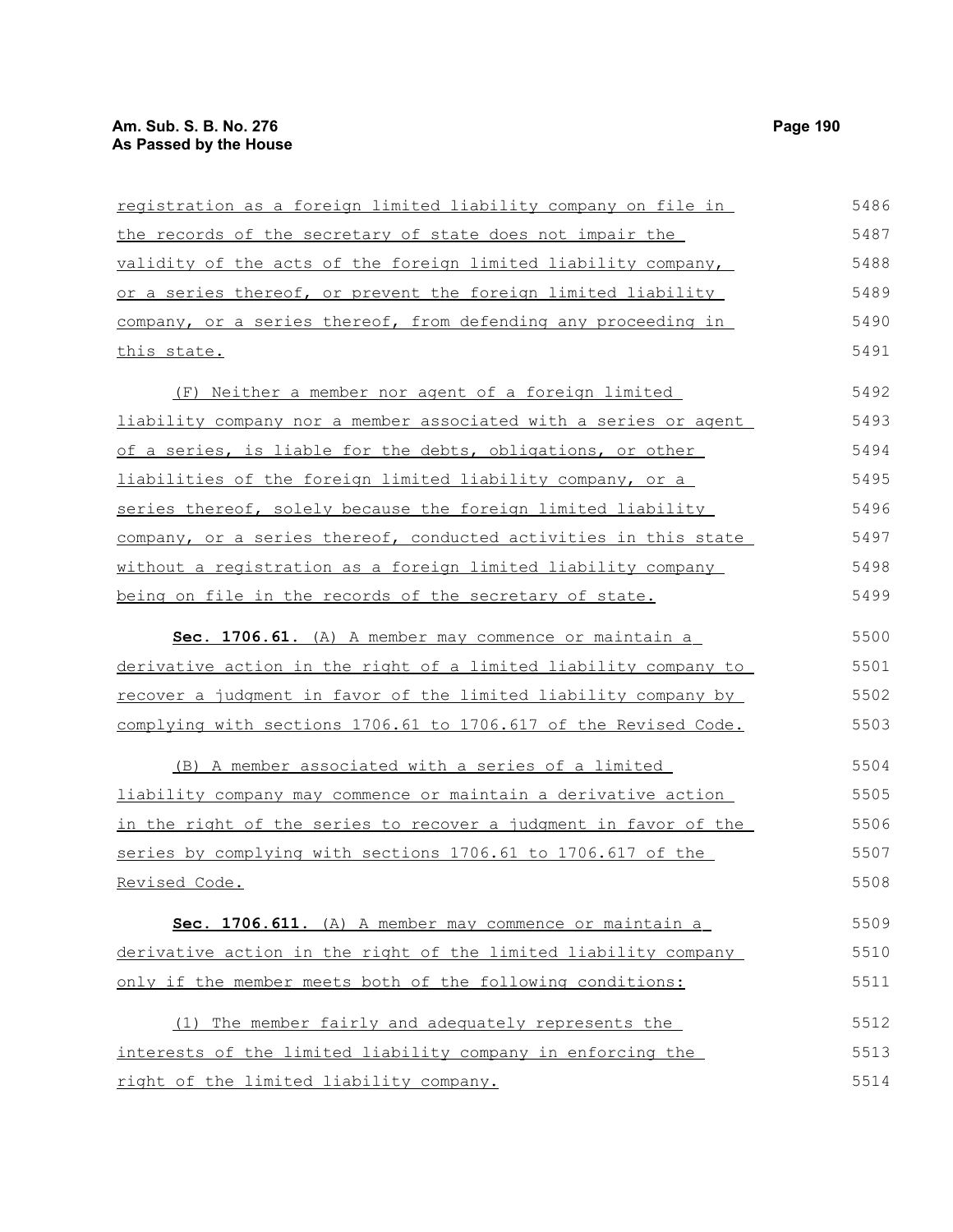| (2) The member either:                                          | 5515 |
|-----------------------------------------------------------------|------|
| (a) Was a member of the limited liability company at the        | 5516 |
| time of the act or omission of which the member complains;      | 5517 |
| (b) Acquired a membership interest through assignment by        | 5518 |
| operation of law from a person who was a member at the time of  | 5519 |
| the act or omission of which the member complains.              | 5520 |
| (B) A member associated with a series of a limited              | 5521 |
| liability company may commence or maintain a derivative action  | 5522 |
| in the right of the series only if the member meets both of the | 5523 |
| following conditions:                                           | 5524 |
| (1) The member fairly and adequately represents the             | 5525 |
| interests of the series in enforcing the right of the series.   | 5526 |
| (2) The member either:                                          | 5527 |
| (a) Was associated with the series at the time of the act       | 5528 |
| or omission of which the member complains;                      | 5529 |
| (b) Acquired a membership interest through assignment by        | 5530 |
| operation of law from a person who was a member associated with | 5531 |
| the series at the time of the act or omission of which the      | 5532 |
| member complains.                                               | 5533 |
| Sec. 1706.612. A member may not commence a derivative           | 5534 |
| action in the right of the limited liability company, or a      | 5535 |
| series thereof, until both of the following occur:              | 5536 |
| (A) A written demand has been made upon the limited             | 5537 |
| liability company or the series to take suitable action.        | 5538 |
| (B) Ninety days have expired from the date the demand was       | 5539 |
| made unless either of the following applies:                    | 5540 |
| (1) The member has earlier been notified that the demand        | 5541 |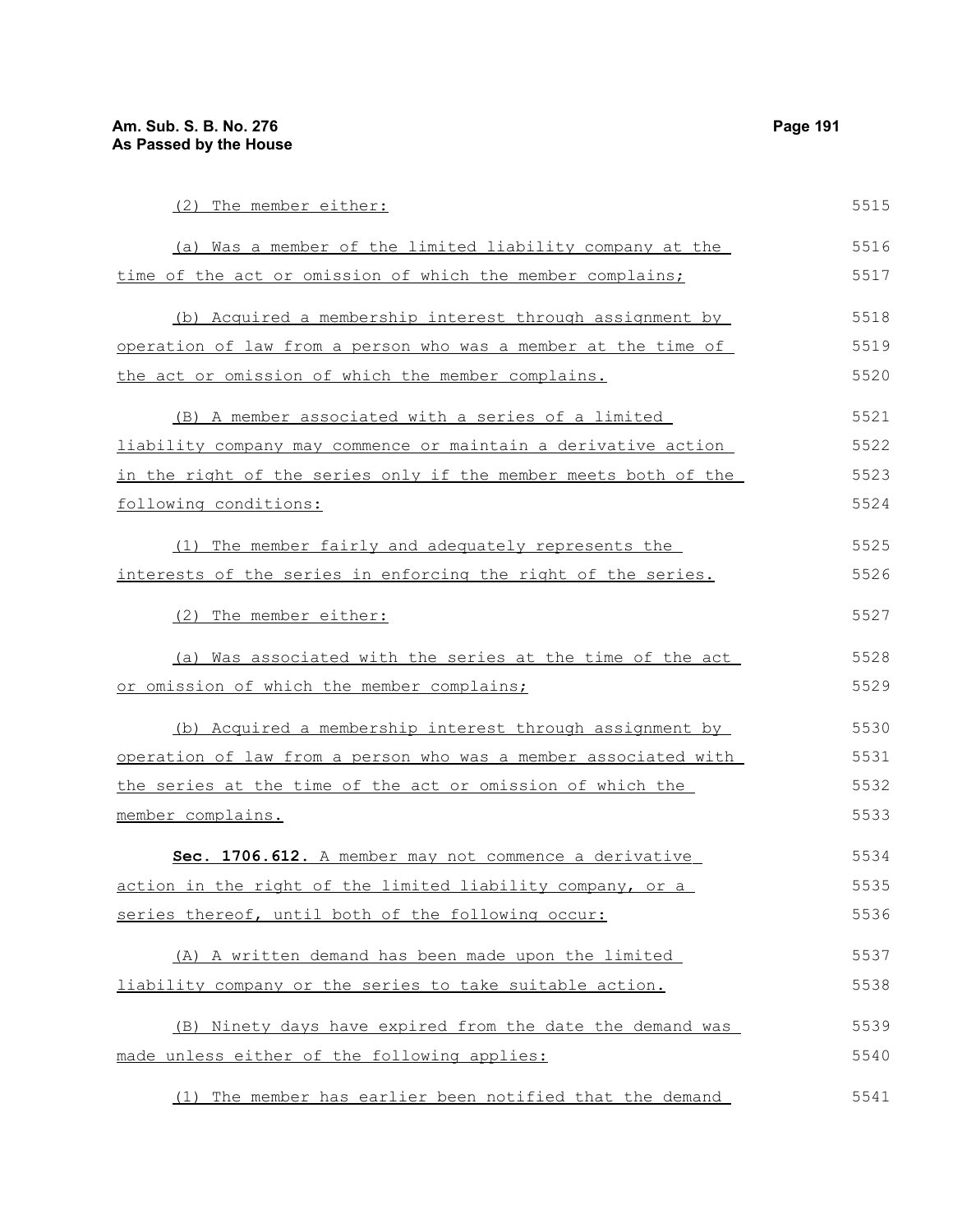has been rejected by the limited liability company or the series; (2) Irreparable injury to the limited liability company or the series would result by waiting for the expiration of the ninety-day period. **Sec. 1706.613.** For the purpose of allowing the limited liability company or the series thereof time to undertake an inquiry into the allegations made in the demand or complaint commenced pursuant to sections 1706.61 to 1706.617 of the Revised Code, the court may stay any derivative action for the period the court deems appropriate. **Sec. 1706.614.** (A)(1) A derivative action in the right of a limited liability company shall be dismissed by the court on motion by the limited liability company if one of the groups specified in division (A)(2) of this section has determined in good faith, after conducting a reasonable inquiry upon which its conclusions are based, that the maintenance of the derivative action is not in the best interests of the limited liability company. (2) Subject to the requirements of division (A)(3) of this section, the determination of whether the maintenance of a derivative action in the right of a limited liability company is in the best interests of the limited liability company shall be made by a majority vote of either of the following: (a) The independent members of the limited liability company; (b) The committee members of a committee consisting of independent members appointed by a majority of the independent members. 5542 5543 5544 5545 5546 5547 5548 5549 5550 5551 5552 5553 5554 5555 5556 5557 5558 5559 5560 5561 5562 5563 5564 5565 5566 5567 5568 5569 5570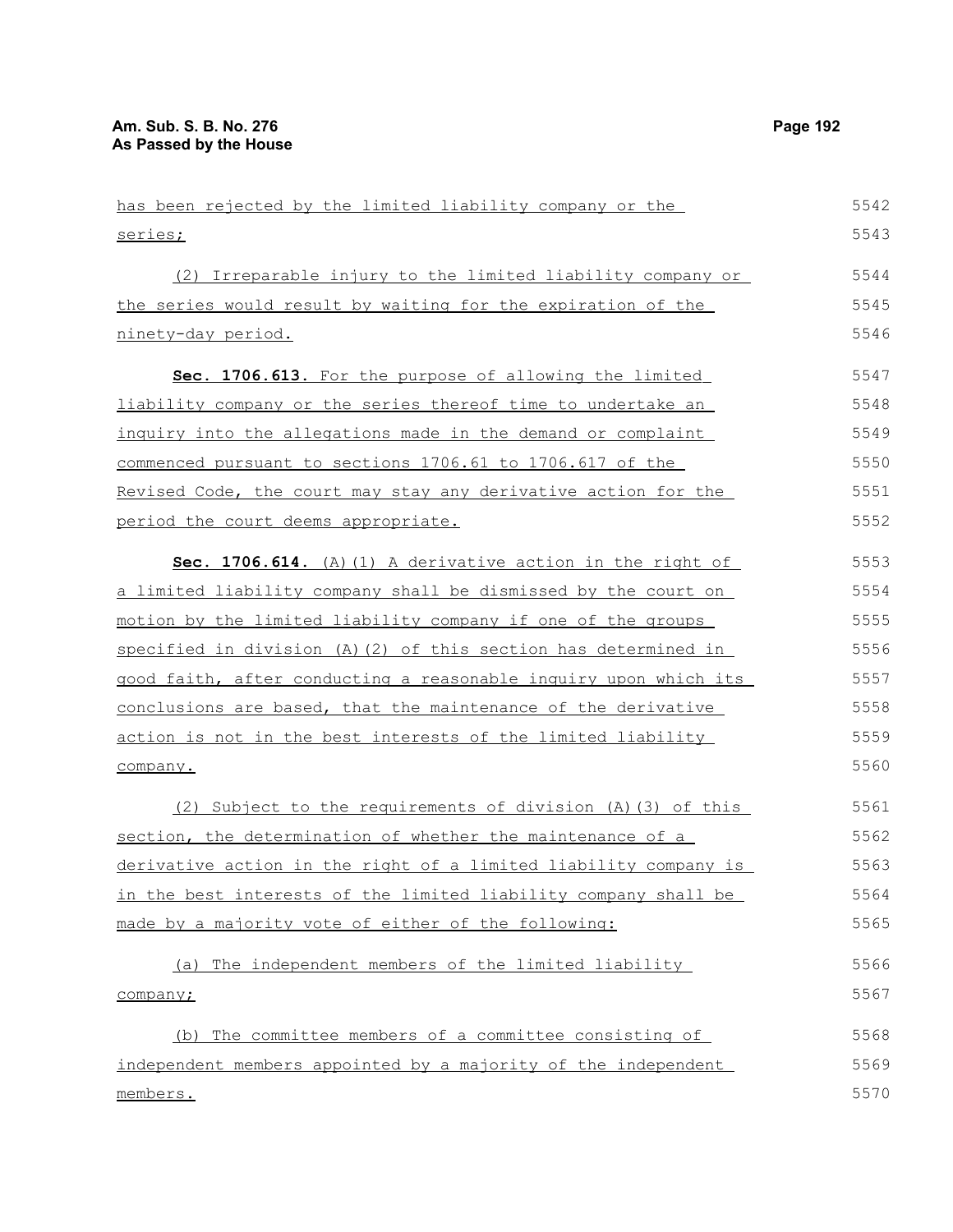## **Am. Sub. S. B. No. 276 Page 193 As Passed by the House**

| (3) If the determination is not made pursuant to division         | 5571 |
|-------------------------------------------------------------------|------|
| (A) (1) of this section, the determination shall be made by the   | 5572 |
| person, or, in the case of more than one person, by a majority    | 5573 |
| of the persons, sitting upon a panel of one or more persons       | 5574 |
| appointed by a court upon motion filed with the court by the      | 5575 |
| limited liability company for those purposes.                     | 5576 |
| (B) (1) A derivative action in the right of a series of a         | 5577 |
| limited liability company shall be dismissed on motion by the     | 5578 |
| series if one of the groups specified in division (B) (2) of this | 5579 |
| section has determined in good faith, after conducting a          | 5580 |
| reasonable inquiry upon which its conclusions are based that the  | 5581 |
| maintenance of the derivative action is not in the best           | 5582 |
| interests of the series.                                          | 5583 |
| (2) Subject to the requirements of division (B) (3) of this       | 5584 |
| section, the determination whether the maintenance of a           | 5585 |
| derivative action on behalf of a series of a limited liability    | 5586 |
| company is in the best interests of the series shall be made by   | 5587 |
| a majority vote of either of the following:                       | 5588 |
| (a) The independent members associated with the series;           | 5589 |
| The committee members of a committee consisting of<br>(b)         | 5590 |
| independent members associated with the series appointed by a     | 5591 |
| majority of the independent members associated with the series.   | 5592 |
| (3) If the determination is not made pursuant to division         | 5593 |
| (B) (1) of this section, the determination shall be made by the   | 5594 |
| person, or, in the case of more than one person, by a majority    | 5595 |
| of the persons, sitting upon a panel of one or more persons       | 5596 |
| appointed by a court upon motion filed with the court by the      | 5597 |
| series for those purposes.                                        | 5598 |
| (C) The court shall appoint only independent persons to           | 5599 |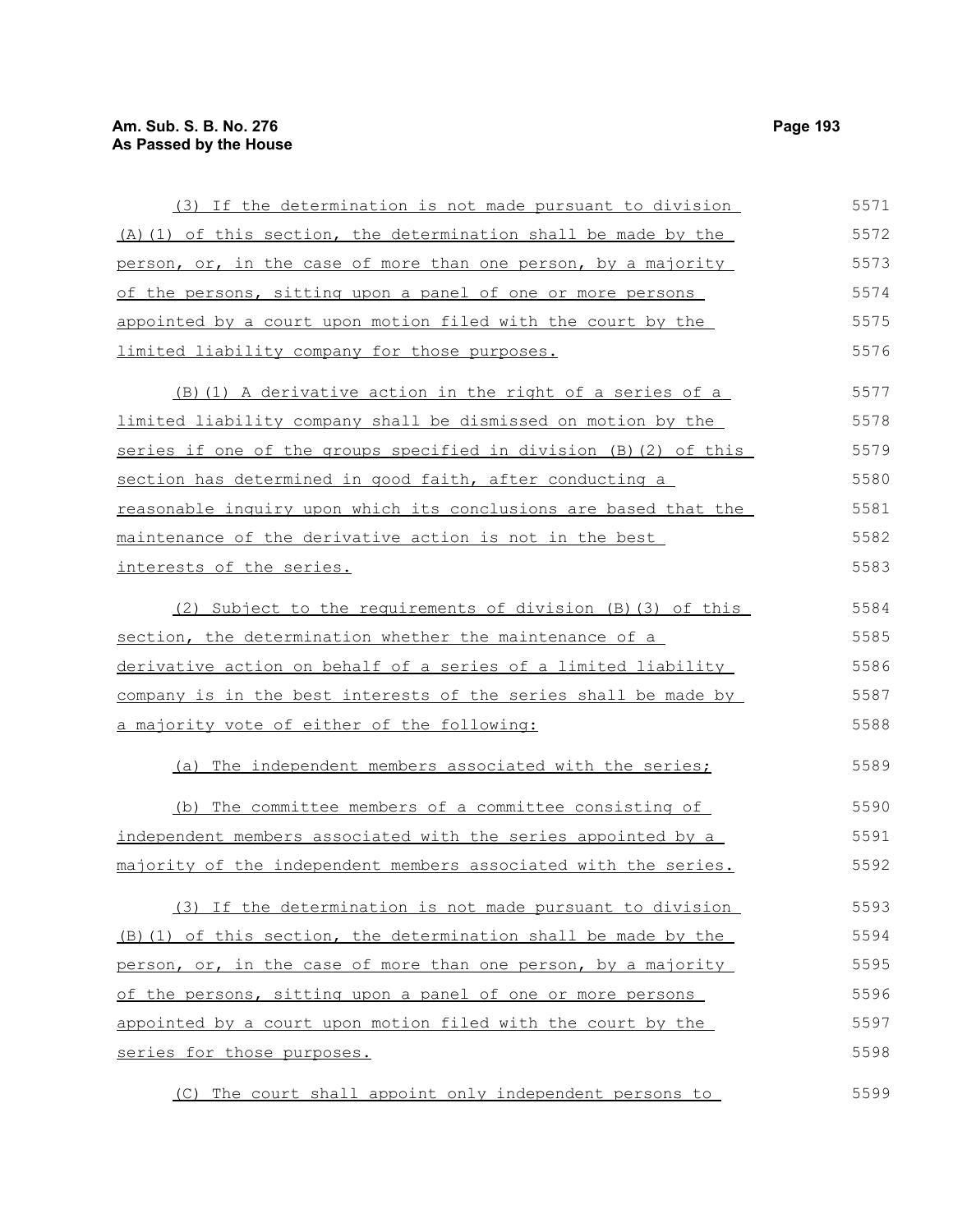| the panel described in divisions (A) (3) and (B) (3) of this     | 5600 |
|------------------------------------------------------------------|------|
| section.                                                         | 5601 |
| (D) The presence of one or more of the following                 | 5602 |
| circumstances, without more, shall not prevent a person from     | 5603 |
| being considered independent for purposes of this section:       | 5604 |
| (1) The naming of the person as a defendant in the               | 5605 |
| derivative action or as a person against whom action is          | 5606 |
| demanded;                                                        | 5607 |
| (2) The approval by that person of the act being                 | 5608 |
| challenged in the derivative action or demand where the act did  | 5609 |
| not result in personal benefit to that person;                   | 5610 |
| (3) The making of the demand pursuant to section 1706.612        | 5611 |
| of the Revised Code or the commencement of the derivative action | 5612 |
| pursuant to sections 1706.61 to 1706.617 of the Revised Code.    | 5613 |
| (E) Subject to section 1706.615 of the Revised Code, a           | 5614 |
| panel appointed by the court pursuant to division (A) (3) or (B) | 5615 |
| (3) of this section shall have the authority to continue,        | 5616 |
| settle, or discontinue the derivative proceeding as the court    | 5617 |
| may confer upon the panel.                                       | 5618 |
| The plaintiff in the derivative action shall have the<br>(F)     | 5619 |
| burden of proving that any of the requirements of division (A)   | 5620 |
| or (B) of this section have not been met.                        | 5621 |
| Sec. 1706.615. A derivative action may not be discontinued       | 5622 |
| or settled without the court's approval. If the court determines | 5623 |
| that a proposed discontinuance or settlement will substantially  | 5624 |
| affect the interests of members of the limited liability         | 5625 |
| company, or the interests of members associated with a series of | 5626 |
| the limited liability company, the court shall direct that       | 5627 |
| notice be given to the members affected.                         | 5628 |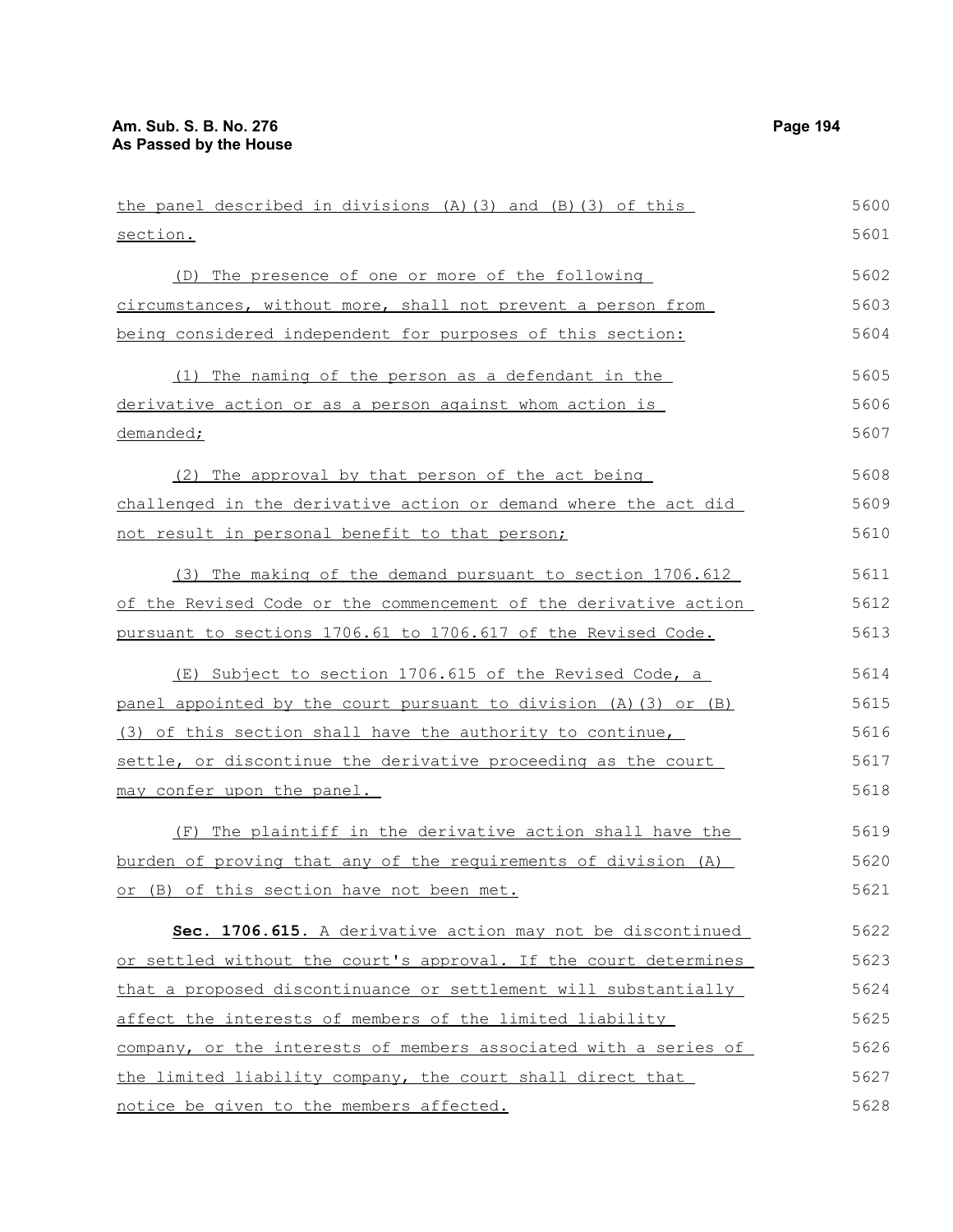| Sec. 1706.616. On termination of the derivative action the      | 5629 |
|-----------------------------------------------------------------|------|
| court may do any of the following:                              | 5630 |
| (A) Order the limited liability company to pay the              | 5631 |
| plaintiff's reasonable expenses, including attorney fees,       | 5632 |
| incurred by the plaintiff in the derivative action if the court | 5633 |
| finds that the derivative action has resulted in a substantial  | 5634 |
| benefit to the limited liability company;                       | 5635 |
| (B) Order a series to pay the plaintiff's reasonable            | 5636 |
| expenses, including attorney fees, incurred by the plaintiff in | 5637 |
| the derivative action if the court finds that the derivative    | 5638 |
| action has resulted in a substantial benefit to the series;     | 5639 |
| (C) Order the plaintiff to pay any defendant's reasonable       | 5640 |
| expenses, including attorney fees, incurred by the defendant in | 5641 |
| defending the derivative action if it finds that the derivative | 5642 |
| action was commenced or maintained without reasonable cause or  | 5643 |
| for an improper purpose;                                        | 5644 |
| (D) Order a party to pay an opposing party's expenses           | 5645 |
| incurred because of the filing of a pleading, motion, or other  | 5646 |
| paper, if it finds both of the following:                       | 5647 |
| (1) That the pleading, motion, or other paper was not well      | 5648 |
| grounded in fact, after reasonable inquiry, or not warranted by | 5649 |
| existing law or a good faith argument for the extension,        | 5650 |
| modification, or reversal of existing law.                      | 5651 |
| (2) That the pleading, motion, or other paper was               | 5652 |
| interposed for an improper purpose, such as to harass or cause  | 5653 |
| unnecessary delay or needless increase in the cost of           | 5654 |
| litigation.                                                     | 5655 |
| Sec. 1706.617. In any derivative action in the right of a       | 5656 |
| foreign limited liability company, or a series thereof, the     | 5657 |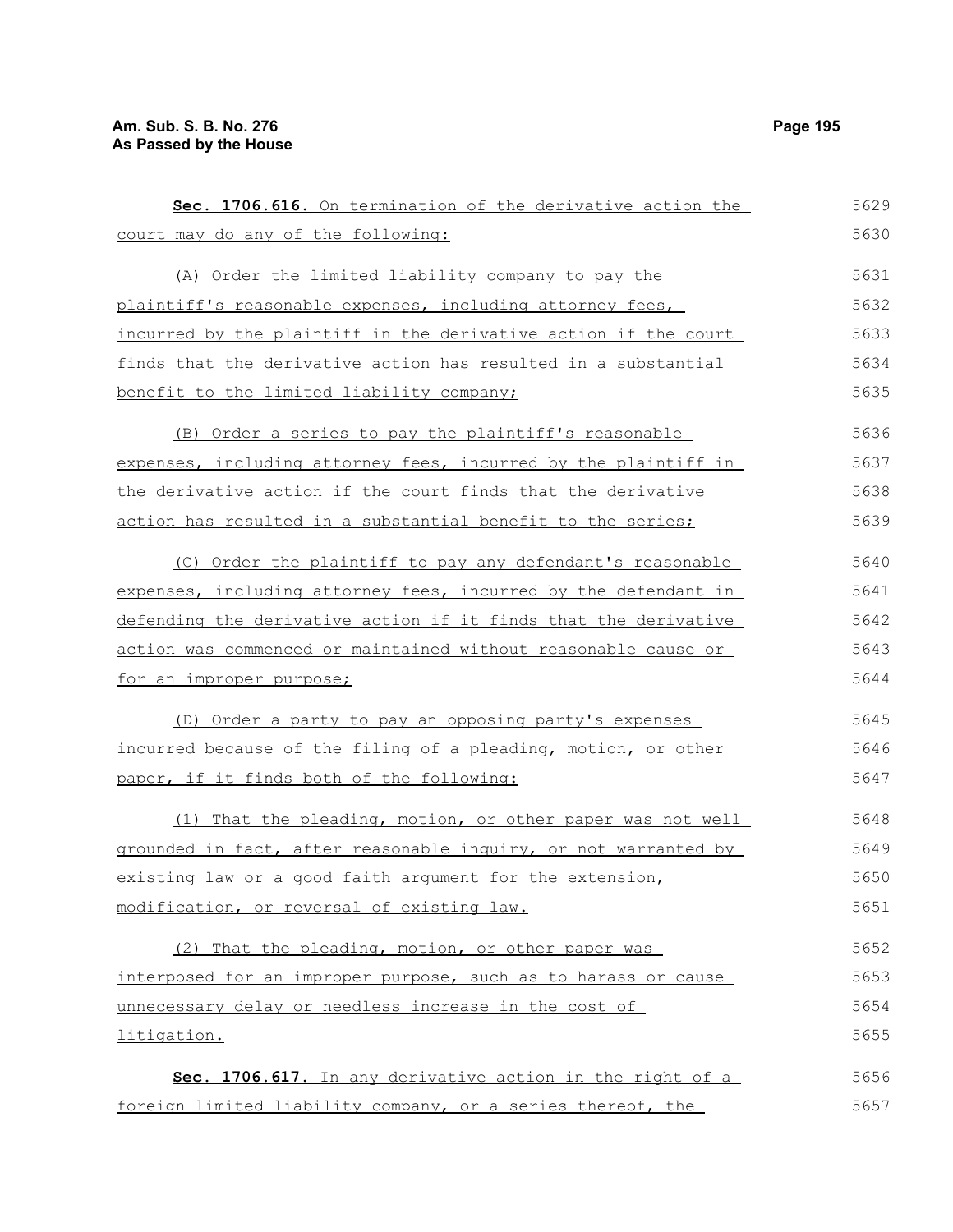| right of a person to commence or maintain a derivative action in | 5658 |
|------------------------------------------------------------------|------|
| the right of a foreign limited liability company, or a series    | 5659 |
| thereof, and any matters raised in the action covered by         | 5660 |
| sections 1706.61 to 1706.616 of the Revised Code shall be        | 5661 |
| governed by the law of the jurisdiction under which the foreign  | 5662 |
| limited liability company was formed; except that any matters    | 5663 |
| raised in the action covered by sections 1706.613, 1706.615, and | 5664 |
| 1706.616 of the Revised Code shall be governed by the law of     | 5665 |
| this state.                                                      | 5666 |
| Sec. 1706.62. (A) Subject to division (B) of this section,       | 5667 |
| a member may maintain a direct action against another member or  | 5668 |
| members or the limited liability company, or a series thereof,   | 5669 |
| to enforce the member's rights and otherwise protect the         | 5670 |
| member's interests, including rights and interests under the     | 5671 |
| operating agreement or this chapter or arising independently of  | 5672 |
| the membership relationship.                                     | 5673 |
| (B) A member maintaining a direct action under division          | 5674 |
| (A) of this section must plead and prove an actual or threatened | 5675 |
| injury that is not solely the result of an injury suffered or    | 5676 |
| threatened to be suffered by the limited liability company, or   | 5677 |
| series thereof.                                                  | 5678 |
| (C)(1) A member may maintain a direct action to enforce a        | 5679 |
| right of a limited liability company if all members at the time  | 5680 |
| of suit are parties to the action.                               | 5681 |
| (2) A member associated with a series may maintain a             | 5682 |
| direct action to enforce a right of the series if all members    | 5683 |
| associated with the series at the time of suit are parties to    | 5684 |
| the action.                                                      | 5685 |

**Sec. 1706.71.** (A) A limited liability company may merge

5686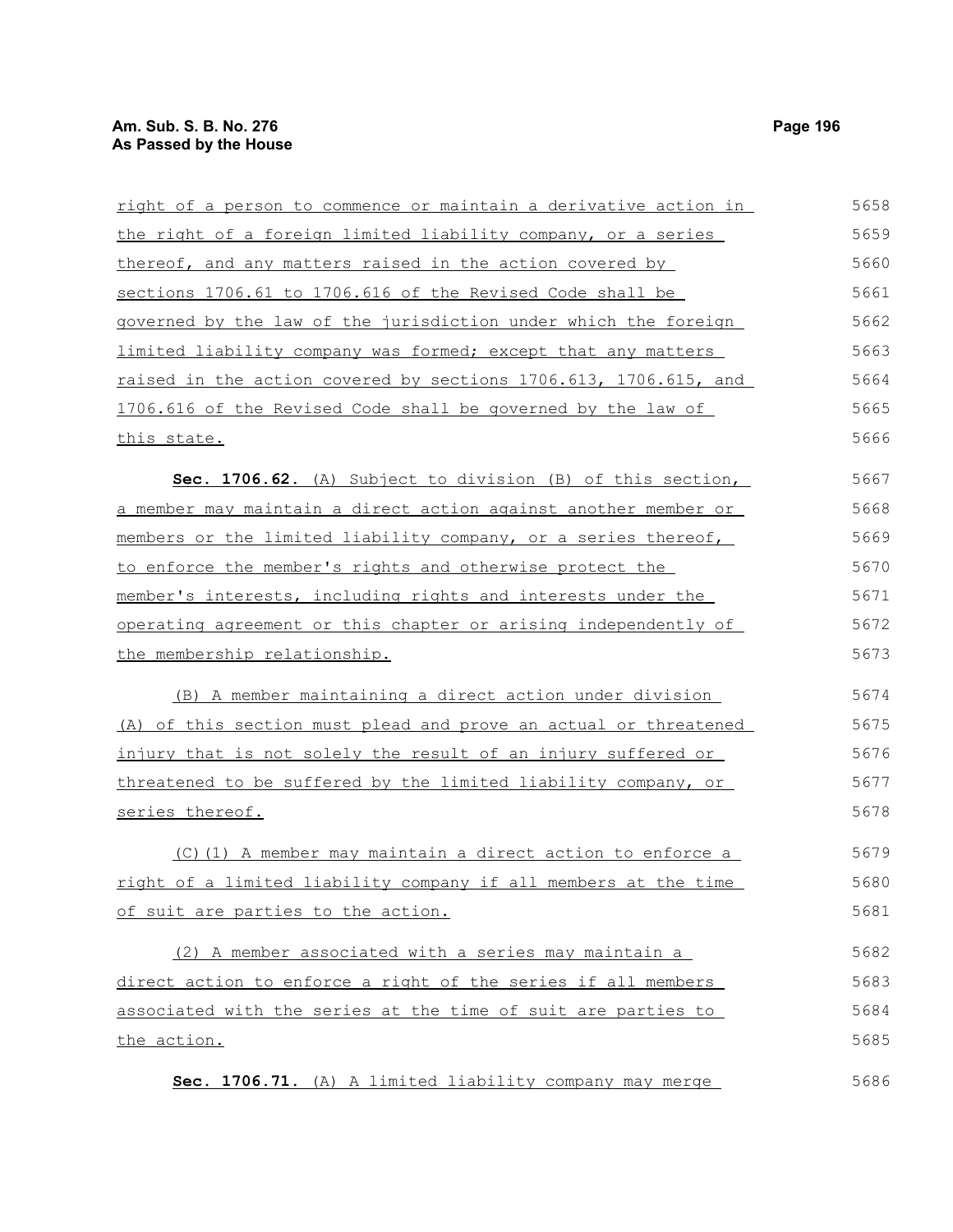| with one or more other constituent entities pursuant to sections | 5687 |
|------------------------------------------------------------------|------|
| 1706.71 to 1706.713 of the Revised Code and to an agreement of   | 5688 |
| merger if all of the following conditions are met:               | 5689 |
| (1) The governing statute of each of the other entities          | 5690 |
| authorizes the merger.                                           | 5691 |
| (2) The merger is not prohibited by the law of a                 | 5692 |
| jurisdiction that enacted any of the governing statutes.         | 5693 |
| (3) Each of the other entities complies with its governing       | 5694 |
| statute in effecting the merger.                                 | 5695 |
| (B) An agreement of merger shall be in a record and shall        | 5696 |
| include all of the following:                                    | 5697 |
| The name and form of each constituent entity;<br>(1)             | 5698 |
| The name and form of the surviving entity and, if the<br>(2)     | 5699 |
| surviving entity is to be created pursuant to the merger, a      | 5700 |
| statement to that effect;                                        | 5701 |
| (3) The terms and conditions of the merger, including the        | 5702 |
| manner and basis for converting the interests in each            | 5703 |
| constituent entity into any combination of money, interests in   | 5704 |
| the surviving entity, and other consideration as permitted under | 5705 |
| division (C) of this section;                                    | 5706 |
| (4) If the surviving entity is to be created pursuant to         | 5707 |
| the merger, the surviving entity's organizational documents that | 5708 |
| are proposed to be in a record;                                  | 5709 |
| (5) If the surviving entity is not to be created pursuant        | 5710 |
| to the merger, any amendments to be made by the merger to the    | 5711 |
| surviving entity's organizational documents that are, or are     | 5712 |
| proposed to be, in a record.                                     | 5713 |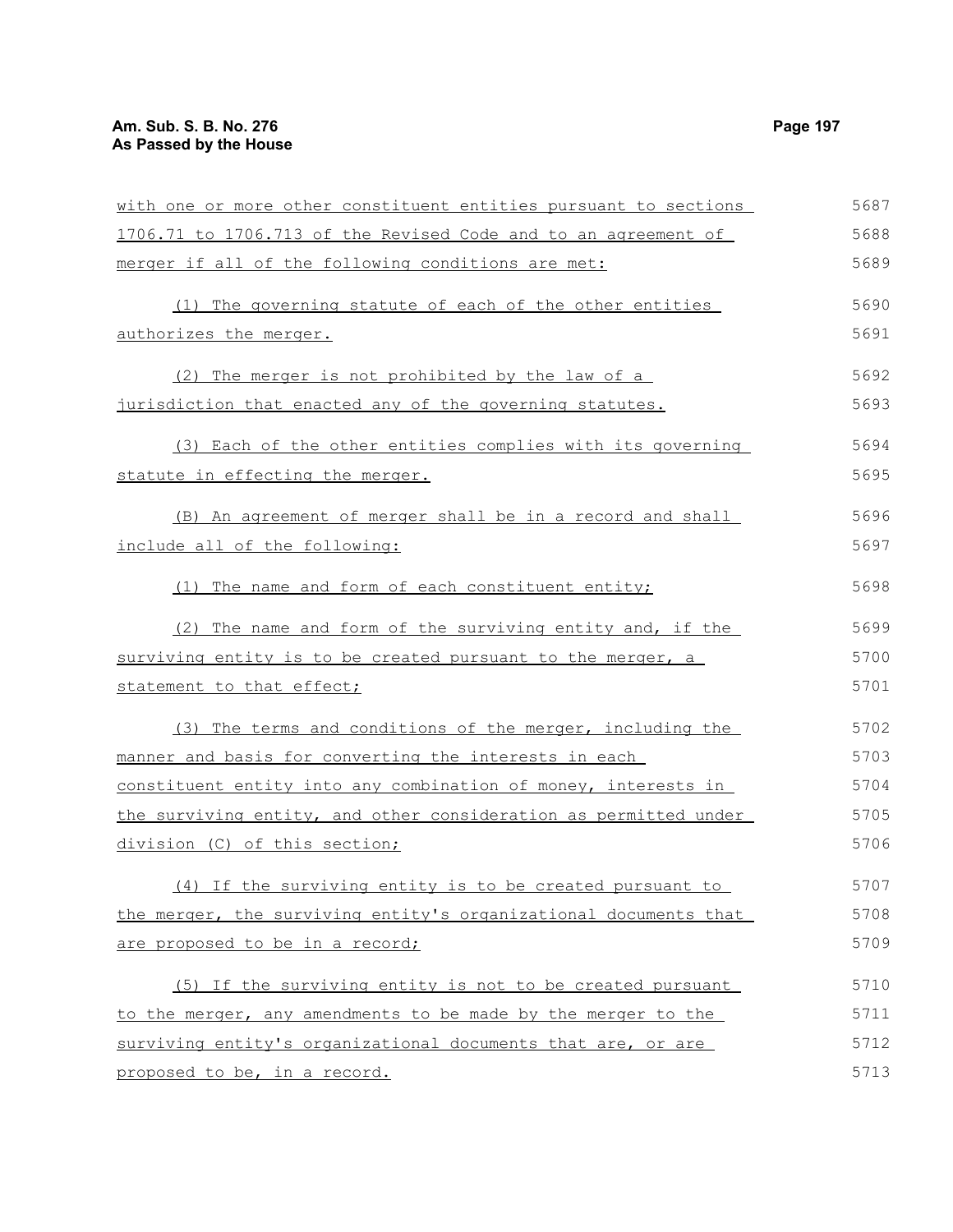(C) In connection with a merger, rights or securities of or interests in the constituent entity may be any of the following: (1) Exchanged for or converted into cash, property, or rights or securities of or interests in the surviving entity; (2) In addition to or in lieu of division (C)(1) of this section, exchanged for or converted into cash, property, or rights or securities of or interests in another entity; (3) Canceled. **Sec. 1706.711.** (A) To be effective, an agreement of merger shall be consented to by all the members of a constituent limited liability company. (B) After the agreement of merger is approved, and at any time before a certificate of merger is delivered to the secretary of state for filing under section 1706.712 of the Revised Code, a constituent limited liability company may amend the agreement or abandon the merger: (1) As provided in the agreement; or (2) Except as otherwise prohibited in the agreement, with the same consent as was required to approve the agreement. **Sec. 1706.712.** (A) After each constituent entity has approved the agreement of merger, a certificate of merger shall be signed on behalf of both of the following: (1) Each constituent limited liability company, as provided in division (A) of section 1706.17 of the Revised Code; 5714 5715 5716 5717 5718 5719 5720 5721 5722 5723 5724 5725 5726 5727 5728 5729 5730 5731 5732 5733 5734 5735 5736 5737 5738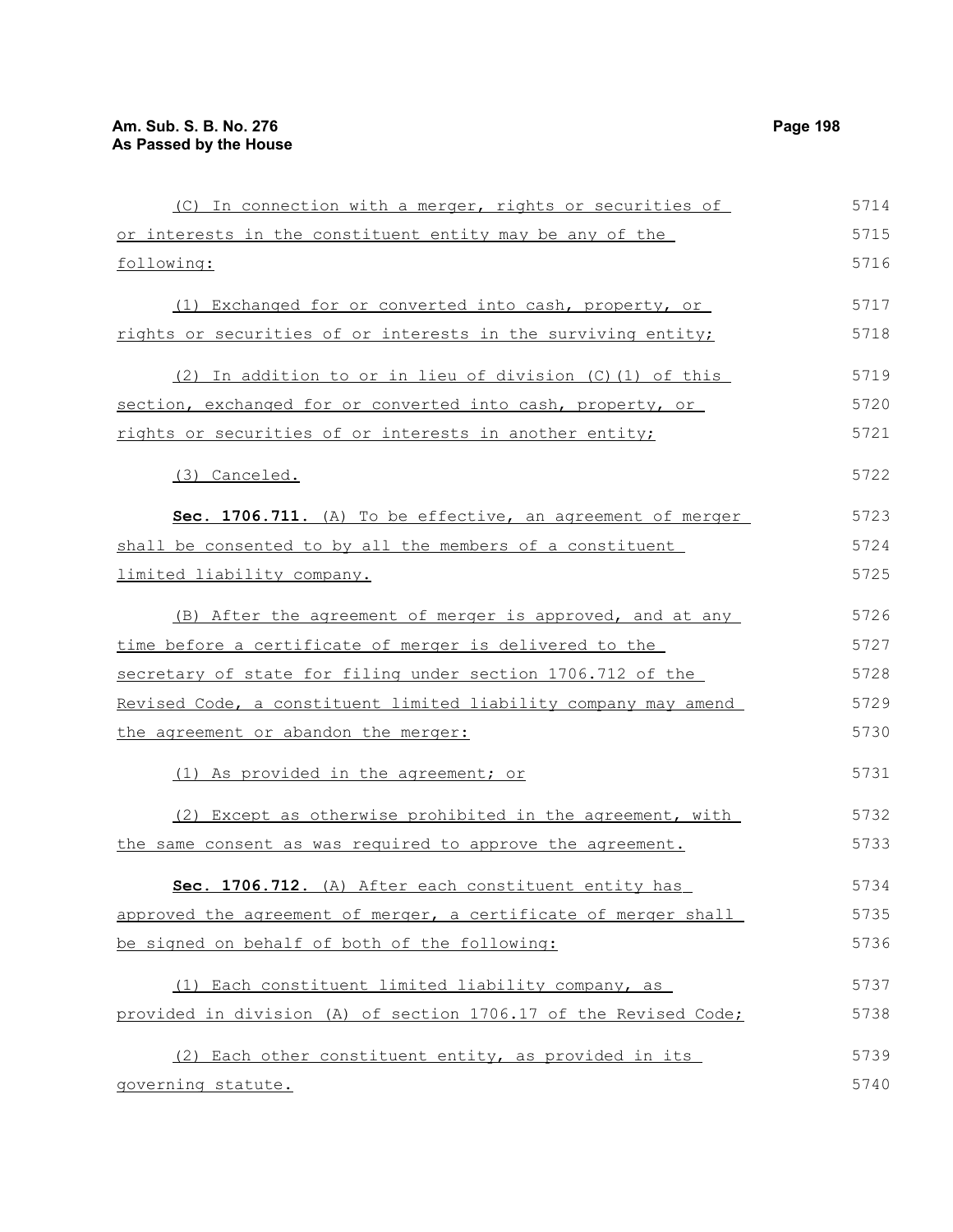| (B) A certificate of merger under this section shall             | 5741 |
|------------------------------------------------------------------|------|
| include all of the following:                                    | 5742 |
| (1) The name and form of each constituent entity, the            | 5743 |
| jurisdiction of its governing statute, and its registration      | 5744 |
| number, if any, as it appears on the records of the secretary of | 5745 |
| state;                                                           | 5746 |
| (2) The name and form of the surviving entity, the               | 5747 |
| jurisdiction of its governing statute, and, if the surviving     | 5748 |
| entity is created pursuant to the merger, a statement to that    | 5749 |
| effect;                                                          | 5750 |
| (3) The date the merger is effective under the governing         | 5751 |
| statute of the surviving entity;                                 | 5752 |
| (4) If the surviving entity is to be created pursuant to         | 5753 |
| <u>the merger:</u>                                               | 5754 |
| (a) If it will be a limited liability company, the limited       | 5755 |
| liability company's articles of organization;                    | 5756 |
| (b) If it will be an entity other than a limited liability       | 5757 |
| company, any organizational document that creates the entity     | 5758 |
| that is required to be in a public record.                       | 5759 |
| (5) If the surviving entity exists before the merger, any        | 5760 |
| amendments provided for in the agreement of merger for the       | 5761 |
| organizational document that created the entity that are in a    | 5762 |
| public record;                                                   | 5763 |
| (6) A statement as to each constituent entity that the           | 5764 |
| merger was approved as required by the entity's governing        | 5765 |
| statute;                                                         | 5766 |
| (7) If the surviving entity is a foreign entity not              | 5767 |
| authorized to transact business in this state, the street        | 5768 |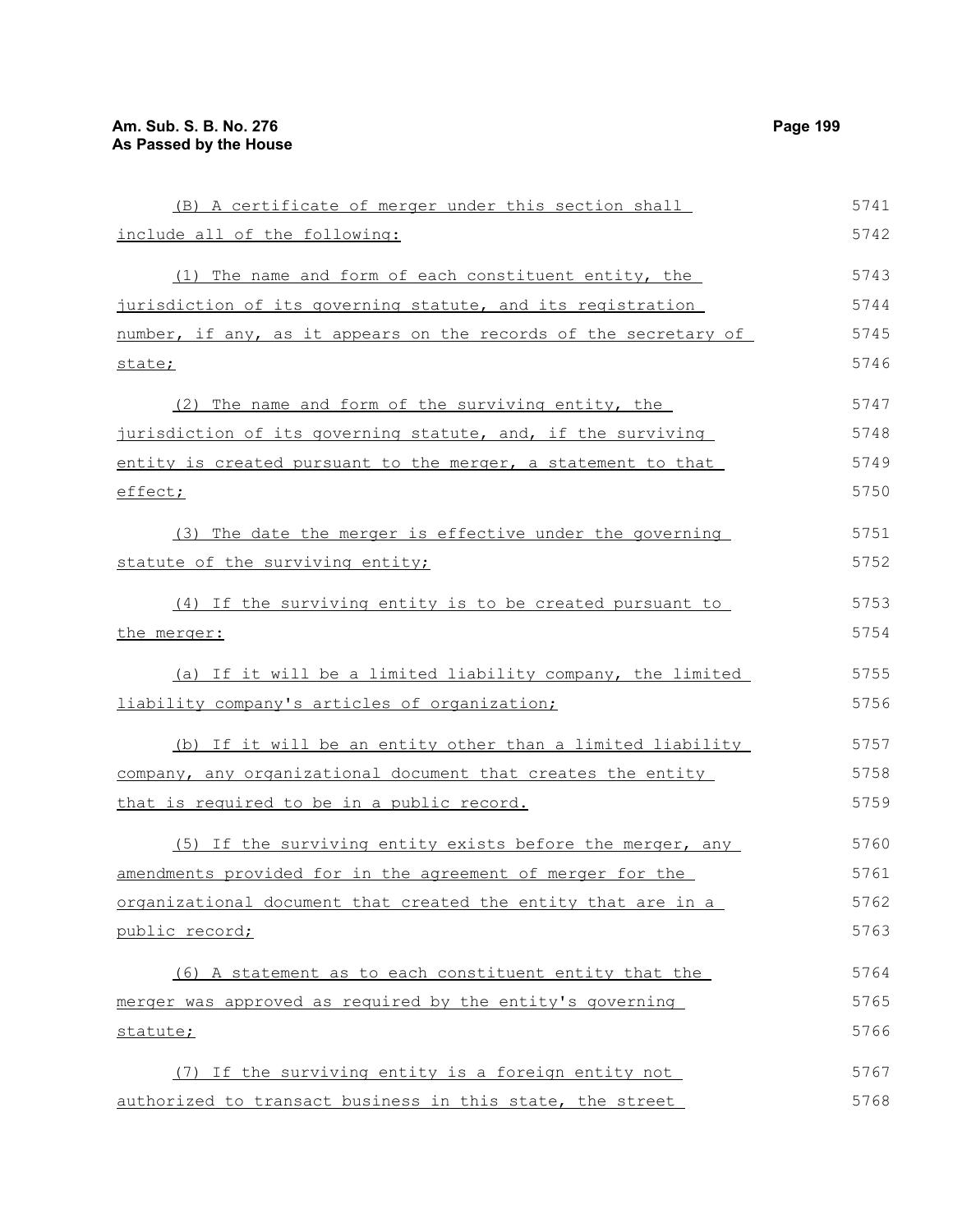| address of its statutory agent;                                | 5769 |
|----------------------------------------------------------------|------|
| (8) Any additional information required by the governing       | 5770 |
| statute of any constituent entity.                             | 5771 |
| (C) Each constituent limited liability company shall           | 5772 |
| deliver the certificate of merger for filing in the office of  | 5773 |
| the secretary of state.                                        | 5774 |
| (D) A merger becomes effective under sections 1706.71 to       | 5775 |
| 1706.74 of the Revised Code as follows:                        | 5776 |
| (1) If the surviving entity is a limited liability             | 5777 |
| company, upon the later of the following:                      | 5778 |
| (a) Compliance with division (C) of this section;              | 5779 |
| (b) As specified in the certificate of merger.                 | 5780 |
| (2) If the surviving entity is not a limited liability         | 5781 |
| company, as provided by the governing statute of the surviving | 5782 |
| entity.                                                        | 5783 |
| Sec. 1706.713. (A) When a merger becomes effective, all of     | 5784 |
| the following apply:                                           | 5785 |
| (1) The surviving entity continues or comes into               | 5786 |
| existence.                                                     | 5787 |
| (2) Each constituent entity that merges into the surviving     | 5788 |
| entity ceases to exist as a separate entity.                   | 5789 |
| (3) All property owned by each constituent entity, or          | 5790 |
| series thereof, that ceases to exist vests in the surviving    | 5791 |
| entity without reservation or impairment.                      | 5792 |
| (4) All debts, obligations, or other liabilities of each       | 5793 |
| constituent entity, or series thereof, that ceases to exist    | 5794 |
| continue as debts, obligations, or other liabilities of the    | 5795 |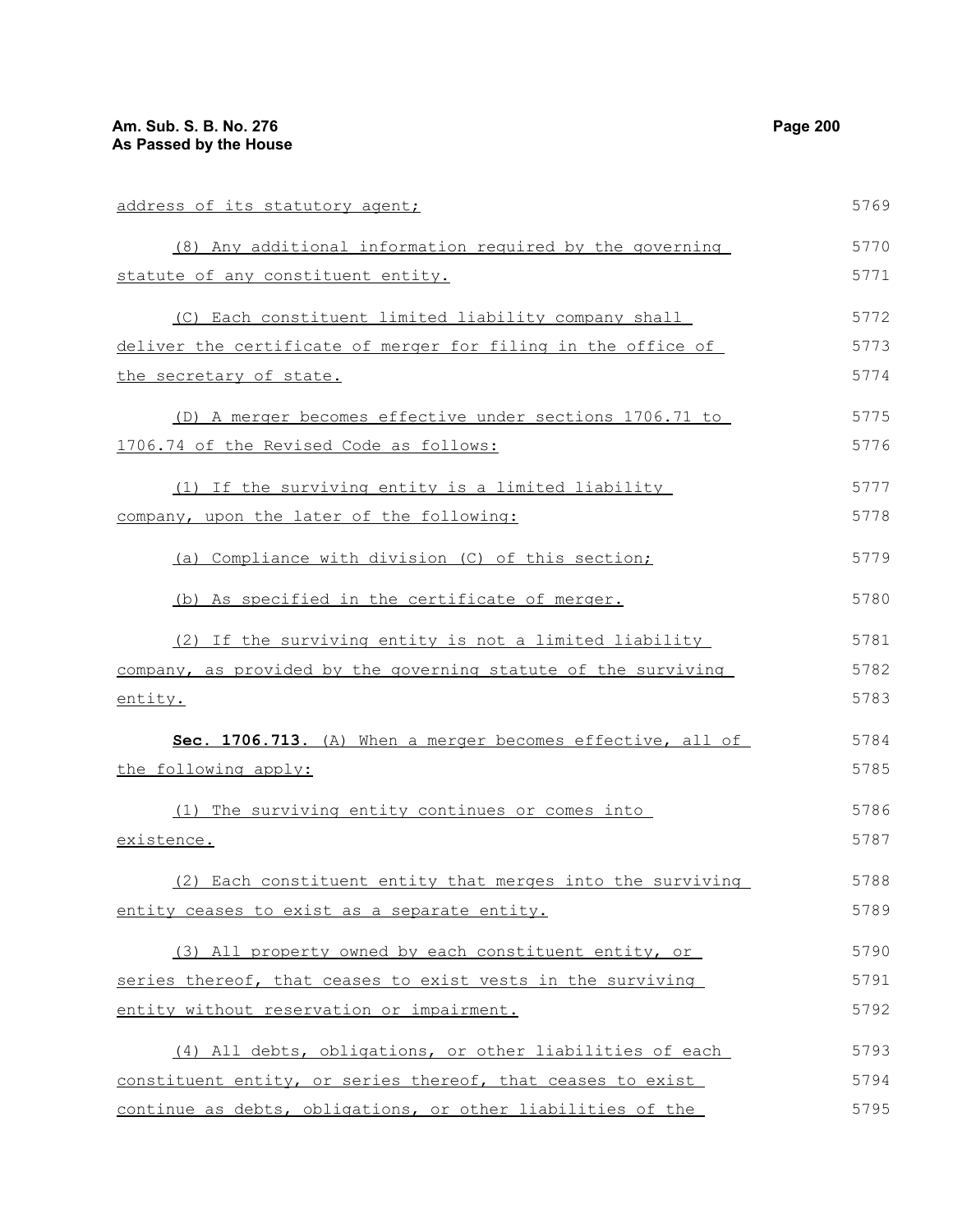| surviving entity.                                                | 5796 |
|------------------------------------------------------------------|------|
| (5) An action or proceeding pending by or against any            | 5797 |
| constituent entity, or series thereof, that ceases to exist      | 5798 |
| continues as if the merger had not occurred.                     | 5799 |
| (6) Except as prohibited by other law, all of the rights,        | 5800 |
| privileges, immunities, powers, and purposes of each constituent | 5801 |
| entity, or series thereof, that ceases to exist vest in the      | 5802 |
| surviving entity.                                                | 5803 |
| (7) Except as otherwise provided in the agreement of             | 5804 |
| merger, the terms and conditions of the agreement of merger take | 5805 |
| effect.                                                          | 5806 |
| (8) Except as otherwise agreed, if a constituent limited         | 5807 |
| liability company ceases to exist, the merger does not dissolve  | 5808 |
| the limited liability company for the purposes of sections       | 5809 |
| 1706.47 to 1706.475 of the Revised Code and does not dissolve a  | 5810 |
| series for purposes of sections 1706.76 to 1706.7613 of the      | 5811 |
| <u>Revised Code.</u>                                             | 5812 |
| (9) If the surviving entity is created pursuant to the           | 5813 |
| merger:                                                          | 5814 |
| (a) If it is a limited liability company, the articles of        | 5815 |
| organization become effective;                                   | 5816 |
| (b) If it is an entity other than a limited liability            | 5817 |
| company, the organizational document that creates the entity     | 5818 |
| becomes effective.                                               | 5819 |
| (10) If the surviving entity existed before the merger,          | 5820 |
| any amendments provided for in the certificate of merger for the | 5821 |
| organizational document that created the entity become           | 5822 |
| <u>effective.</u>                                                | 5823 |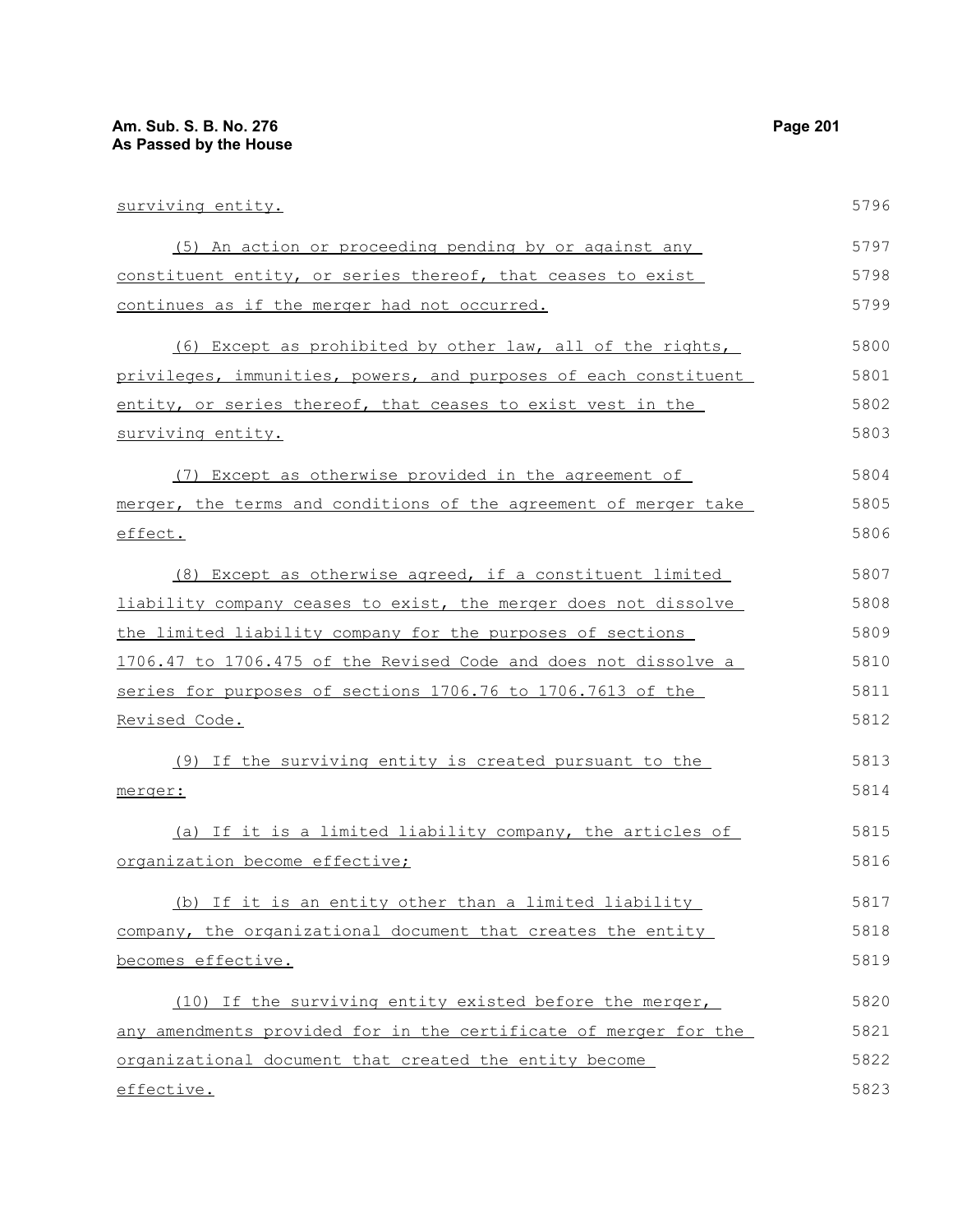(B) A surviving entity that is a foreign entity consents to the jurisdiction of the courts of this state to enforce any debt, obligation, or other liability owed by a constituent entity, if before the merger the constituent entity was subject to suit in this state on the debt, obligation, or other liability. Service of process on a surviving entity that is a foreign entity and not authorized to transact business in this state for the purposes of enforcing a debt, obligation, or other liability may be made in the same manner and has the same consequences as provided in section 1706.09 of the Revised Code as if the surviving entity was a foreign limited liability company. **Sec. 1706.72.** (A) An entity other than a limited liability company may convert to a limited liability company, and a limited liability company may convert to an entity other than a limited liability company pursuant to sections 1706.72 to 1706.723 of the Revised Code and a written declaration of conversion if all of the following apply: (1) The governing statute of the entity that is not a limited liability company authorizes the conversion; (2) The law of the jurisdiction governing the converting entity and the converted entity does not prohibit the conversion; (3) The converting entity and the converted entity comply with their respective governing statutes and organizational documents in effecting the conversion. (B) A written declaration of conversion shall be in a record and include all of the following: (1) The name and form of the converting entity before 5824 5825 5826 5827 5828 5829 5830 5831 5832 5833 5834 5835 5836 5837 5838 5839 5840 5841 5842 5843 5844 5845 5846 5847 5848 5849 5850 5851 5852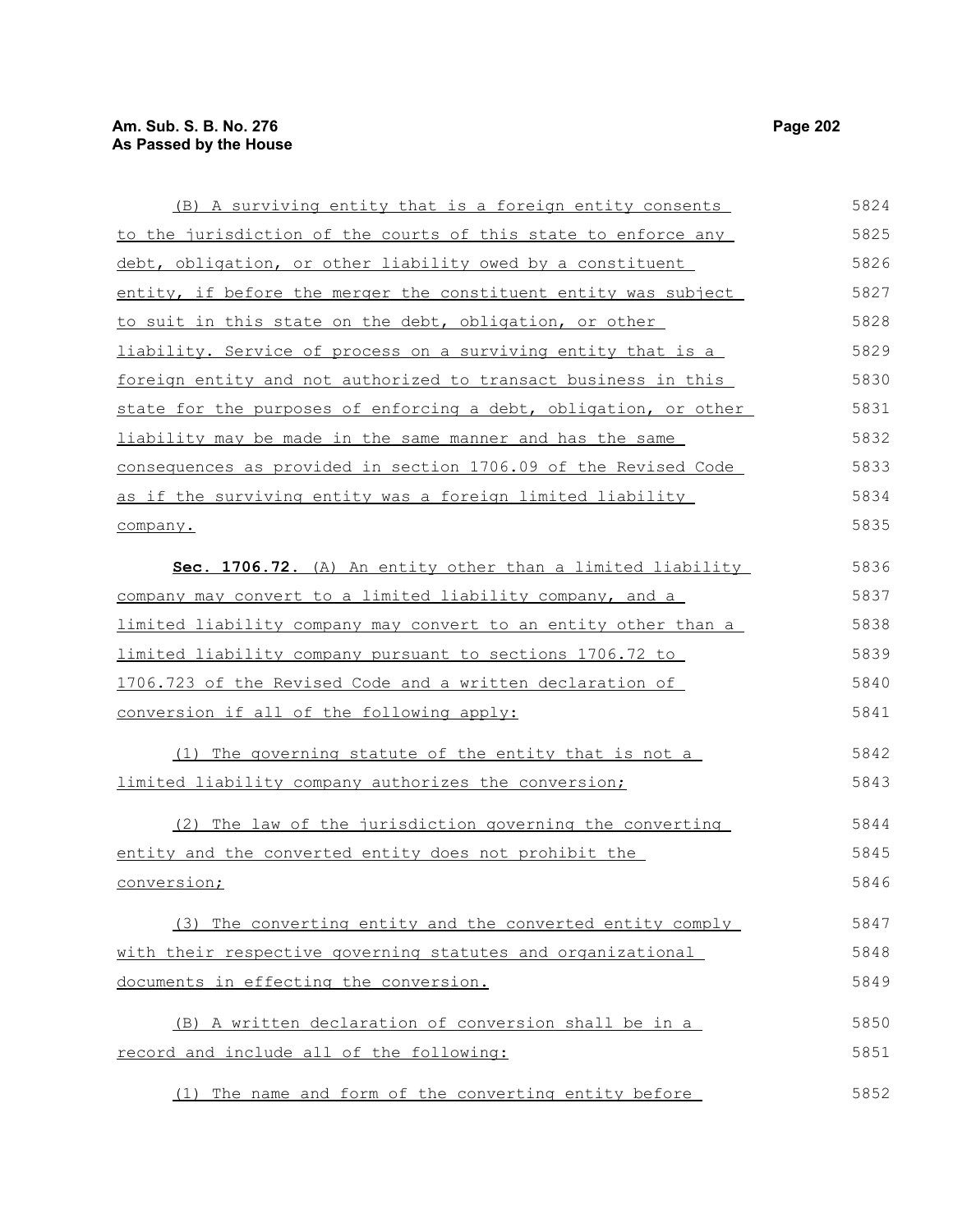## **Am. Sub. S. B. No. 276 Page 203 As Passed by the House**

| conversion;                                                      | 5853 |
|------------------------------------------------------------------|------|
| (2) The name and form of the converted entity after              | 5854 |
| <u>conversion;</u>                                               | 5855 |
| (3) The terms and conditions of the conversion, including        | 5856 |
| the manner and basis for converting interests in the converting  | 5857 |
| entity into any combination of money, interests in the converted | 5858 |
| entity, and other consideration allowed under division (C) of    | 5859 |
| <u>this section.</u>                                             | 5860 |
| (4) The organizational documents of the converted entity         | 5861 |
| that are, or are proposed to be, in a record.                    | 5862 |
| (C) In connection with a conversion, rights or securities        | 5863 |
| of or interests in the converting entity may be any of the       | 5864 |
| following:                                                       | 5865 |
| (1) Exchanged for or converted into cash, property, or           | 5866 |
| rights or securities of or interests in the converted entity;    | 5867 |
| (2) In addition to or in lieu of division (C) (1) of this        | 5868 |
| section, exchanged for or converted into cash, property, or      | 5869 |
| rights or securities of or interests in another entity;          | 5870 |
| (3) Canceled.                                                    | 5871 |
| Sec. 1706.721. (A) A declaration of conversion must be           | 5872 |
| consented to by all the members of a converting limited          | 5873 |
| liability company.                                               | 5874 |
| (B) After a conversion is approved, and at any time before       | 5875 |
| the certificate of conversion is delivered to the secretary of   | 5876 |
| state for filing under section 1706.722 of the Revised Code, a   | 5877 |
| converting limited liability company may amend the declaration   | 5878 |
| or abandon the conversion:                                       | 5879 |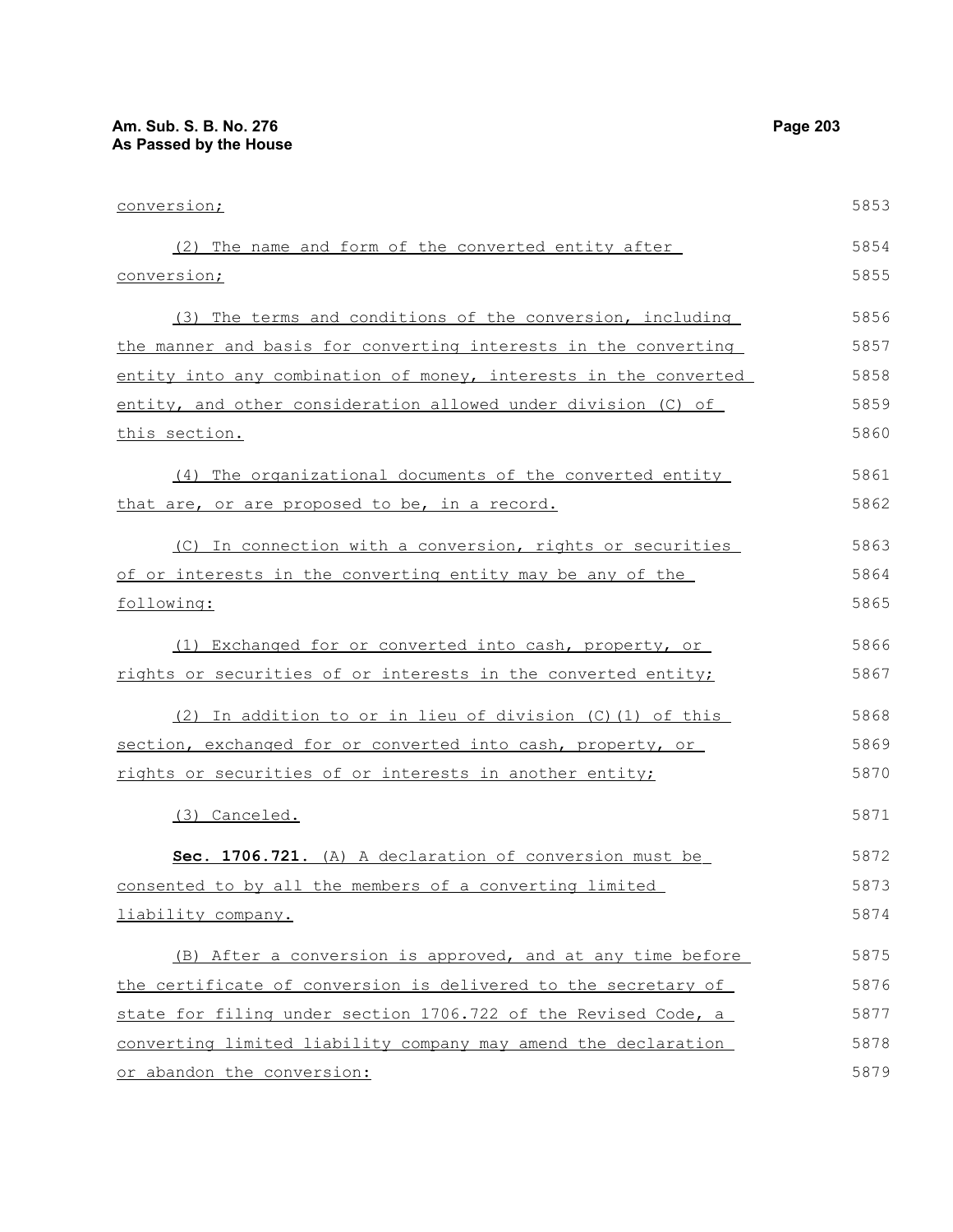(1) As provided in the declaration; or (2) Except as otherwise prohibited in the declaration, by the same consent as was required to approve the declaration. Sec. 1706.722. (A) After a declaration of conversion is approved, both of the following apply: (1) A converting limited liability company shall deliver to the secretary of state for filing a certificate of conversion. The certificate of conversion shall be signed as provided in division (A) of section 1706.17 of the Revised Code and shall include all of the following: (a) A statement that the converting limited liability company has been converted into the converted entity; (b) The name and form of the converted entity and the jurisdiction of its governing statute; (c) The date the conversion is effective under the governing statute of the converted entity; (d) A statement that the conversion was approved as required by this chapter; (e) A statement that the conversion was approved as required by the governing statute of the converted entity; (f) If the converted entity is a foreign entity not authorized to transact business in this state, the street address of its statutory agent for the purposes of division (B) of section 1706.723 of the Revised Code. (2) If the converted entity is a limited liability company, the converting entity shall deliver to the secretary of state for filing articles of organization which shall include, 5880 5881 5882 5883 5884 5885 5886 5887 5888 5889 5890 5891 5892 5893 5894 5895 5896 5897 5898 5899 5900 5901 5902 5903 5904 5905 5906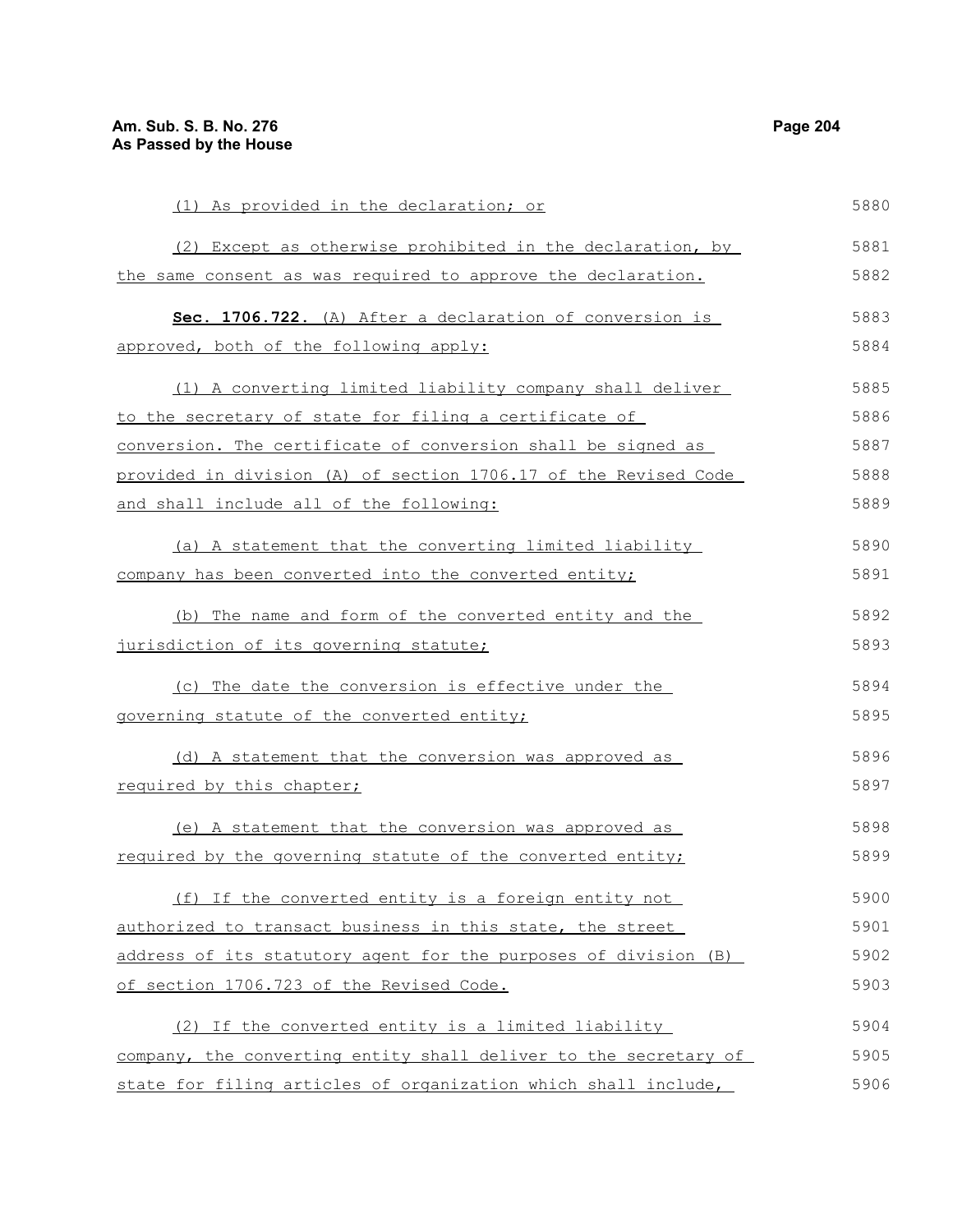in addition to the information required by division (A) of section 1706.16 of the Revised Code, all of the following: (a) A statement that the converted entity was converted from the converting entity; (b) The name and form of the converting entity and the jurisdiction of the converting entity's governing statute; (c) A statement that the conversion was approved as required by the governing statute of the converting entity. (B) A conversion shall become effective as follows: (1) If the converted entity is a limited liability company, when the articles of organization take effect; (2) If the converted entity is not a limited liability company, as provided by the governing statute of the converted entity. **Sec. 1706.723.** (A) When a conversion takes effect, all of the following apply: (1) All property owned by the converting entity, or series thereof, remains vested in the converted entity. (2) All debts, obligations, or other liabilities of the converting entity, or series thereof, continue as debts, obligations, or other liabilities of the converted entity. (3) An action or proceeding pending by or against the converting entity, or series thereof, continues as if the conversion had not occurred. (4) Except as prohibited by law other than this chapter, all of the rights, privileges, immunities, powers, and purposes of the converting entity, or series thereof, remain vested in 5907 5908 5909 5910 5911 5912 5913 5914 5915 5916 5917 5918 5919 5920 5921 5922 5923 5924 5925 5926 5927 5928 5929 5930 5931 5932 5933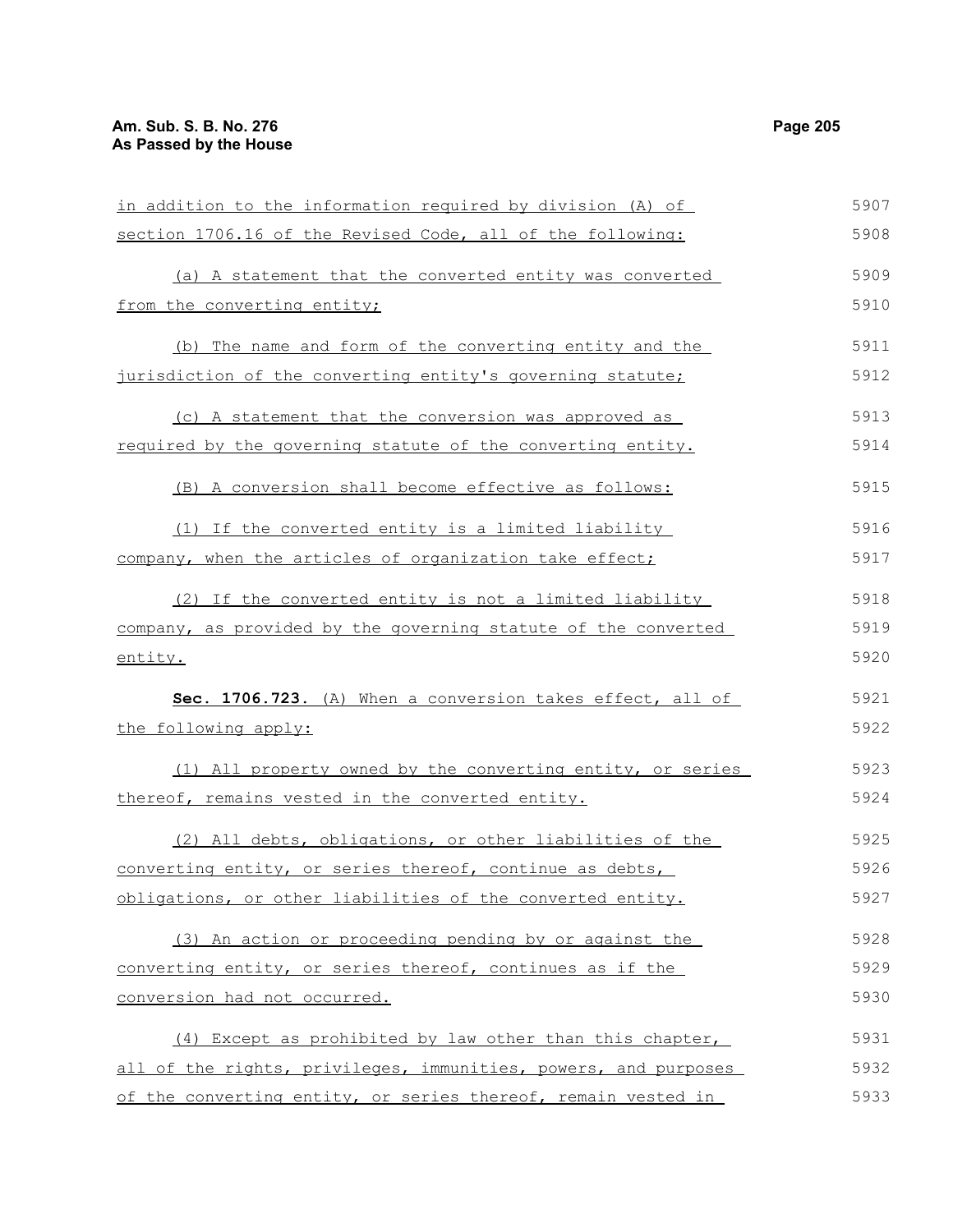| the converted entity.                                            | 5934 |
|------------------------------------------------------------------|------|
| (5) Except as otherwise provided in the plan of                  | 5935 |
| conversion, the terms and conditions of the declaration of       | 5936 |
| conversion take effect.                                          | 5937 |
| (6) Except as otherwise agreed, for all purposes of the          | 5938 |
| laws of this state, the converting entity, and any series        | 5939 |
| thereof, shall not be required to wind up its affairs or pay its | 5940 |
| liabilities and distribute its assets, and the conversion shall  | 5941 |
| not be deemed to constitute a dissolution of the converting      | 5942 |
| entity, or series thereof.                                       | 5943 |
| (7) For all purposes of the laws of this state, the              | 5944 |
| rights, privileges, powers, and interests in property of the     | 5945 |
| converting entity, and all series thereof, as well as the debts, | 5946 |
| liabilities, and duties of the converting entity, and all series | 5947 |
| thereof, shall not be deemed to have been assigned to the        | 5948 |
| converted entity as a consequence of the conversion.             | 5949 |
| (8) If the converted entity is a limited liability               | 5950 |
| company, for all purposes of the laws of this state, the limited | 5951 |
| liability company shall be deemed to be the same entity as the   | 5952 |
| converting entity, and the conversion shall constitute a         | 5953 |
| continuation of the existence of the converting entity in the    | 5954 |
| form of a limited liability company.                             | 5955 |
| (9) If the converted entity is a limited liability               | 5956 |
| company, the existence of the limited liability company shall be | 5957 |
| deemed to have commenced on the date the converting entity       | 5958 |
| commenced its existence in the jurisdiction in which the         | 5959 |
| converting entity was first created, formed, organized,          | 5960 |
| incorporated, or otherwise came into being.                      | 5961 |
| (B) A converted entity that is a foreign entity consents         | 5962 |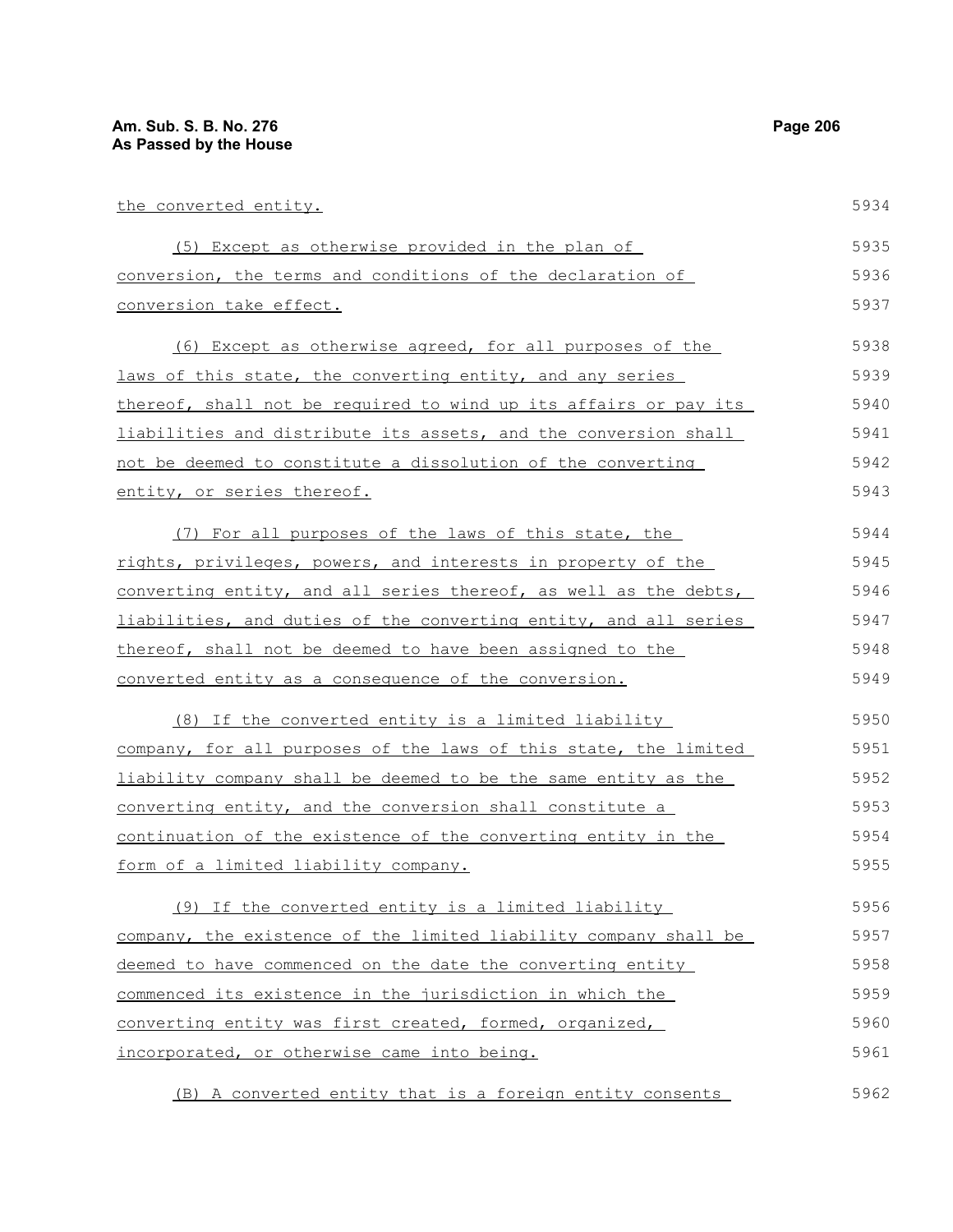## **Am. Sub. S. B. No. 276** Page 207 **As Passed by the House**

| to the jurisdiction of the courts of this state to enforce any   | 5963 |
|------------------------------------------------------------------|------|
| debt, obligation, or other liability for which the converting    | 5964 |
| limited liability company, or series thereof, is liable if,      | 5965 |
| before the conversion, the converting limited liability company, | 5966 |
| or series thereof, was subject to suit in this state on the      | 5967 |
| debt, obligation, or other liability. Service of process on a    | 5968 |
| converted entity that is a foreign entity and not authorized to  | 5969 |
| transact business in this state for purposes of enforcing a      | 5970 |
| debt, obligation, or other liability under this division may be  | 5971 |
| made in the same manner and has the same consequences as         | 5972 |
| provided in section 1706.09 of the Revised Code, as if the       | 5973 |
| converted entity were a foreign limited liability company.       | 5974 |
| Sec. 1706.73. (A) If a member of a constituent or                | 5975 |
| converting limited liability company will have personal          | 5976 |
| liability with respect to a surviving or converted entity,       | 5977 |
| approval or amendment of a plan of merger or a declaration of    | 5978 |
| conversion are ineffective without the consent of the member,    | 5979 |
| unless both of the following conditions are met:                 | 5980 |
| (1) The limited liability company's operating agreement          | 5981 |
| provides for approval of a merger or conversion with the consent | 5982 |
| of fewer than all the members.                                   | 5983 |
| (2) The member has consented to the provision of the             | 5984 |
| operating agreement described in division (A) (1) of this        | 5985 |
| section.                                                         | 5986 |
| (B) A member does not give the consent required by               | 5987 |
| division (A) of this section merely by consenting to a provision | 5988 |
| of the operating agreement that permits the operating agreement  | 5989 |
| to be amended with the consent of fewer than all the members.    | 5990 |
| Sec. 1706.74. Sections 1706.71 to 1706.74 of the Revised         | 5991 |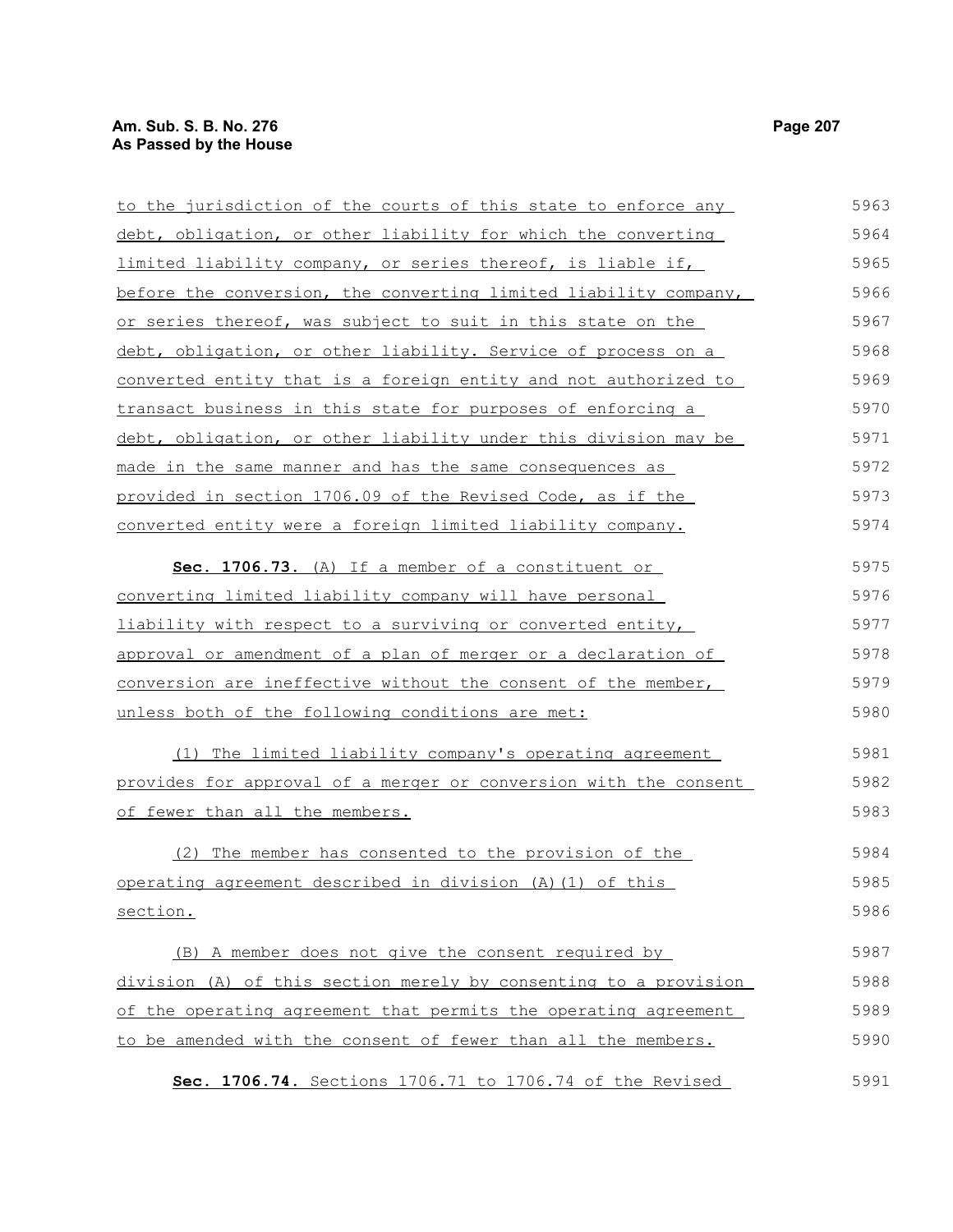| Code do not preclude an entity from being merged or converted    | 5992 |
|------------------------------------------------------------------|------|
| under law other than this chapter.                               | 5993 |
| Sec. 1706.76. (A) An operating agreement may establish or        | 5994 |
| provide for the establishment of one or more designated series   | 5995 |
| of assets that has both of the following:                        | 5996 |
| (1) Either or both of the following:                             | 5997 |
| (a) Separate rights, powers, or duties with respect to           | 5998 |
| specified property or obligations of the limited liability       | 5999 |
| company or profits and losses associated with specified property | 6000 |
| <u>or obligations;</u>                                           | 6001 |
| (b) A separate purpose or investment objective.                  | 6002 |
| (2) At least one member associated with each series.             | 6003 |
| (B) A series established in accordance with division (A)         | 6004 |
| of this section may carry on any activity, whether or not for    | 6005 |
| profit.                                                          | 6006 |
| Sec. 1706.761. (A) Subject to division (B) of this               | 6007 |
| section, both of the following apply:                            | 6008 |
| (1) The debts, liabilities, obligations, and expenses            | 6009 |
| incurred, contracted for, or otherwise existing with respect to  | 6010 |
| a series shall be enforceable against the assets of that series  | 6011 |
| only, and shall not be enforceable against the assets of the     | 6012 |
| limited liability company generally or any other series thereof. | 6013 |
| (2) None of the debts, liabilities, obligations, and             | 6014 |
| expenses incurred, contracted for, or otherwise existing with    | 6015 |
| respect to the limited liability company generally or any other  | 6016 |
| series thereof shall be enforceable against the assets of a      | 6017 |
| <u>series.</u>                                                   | 6018 |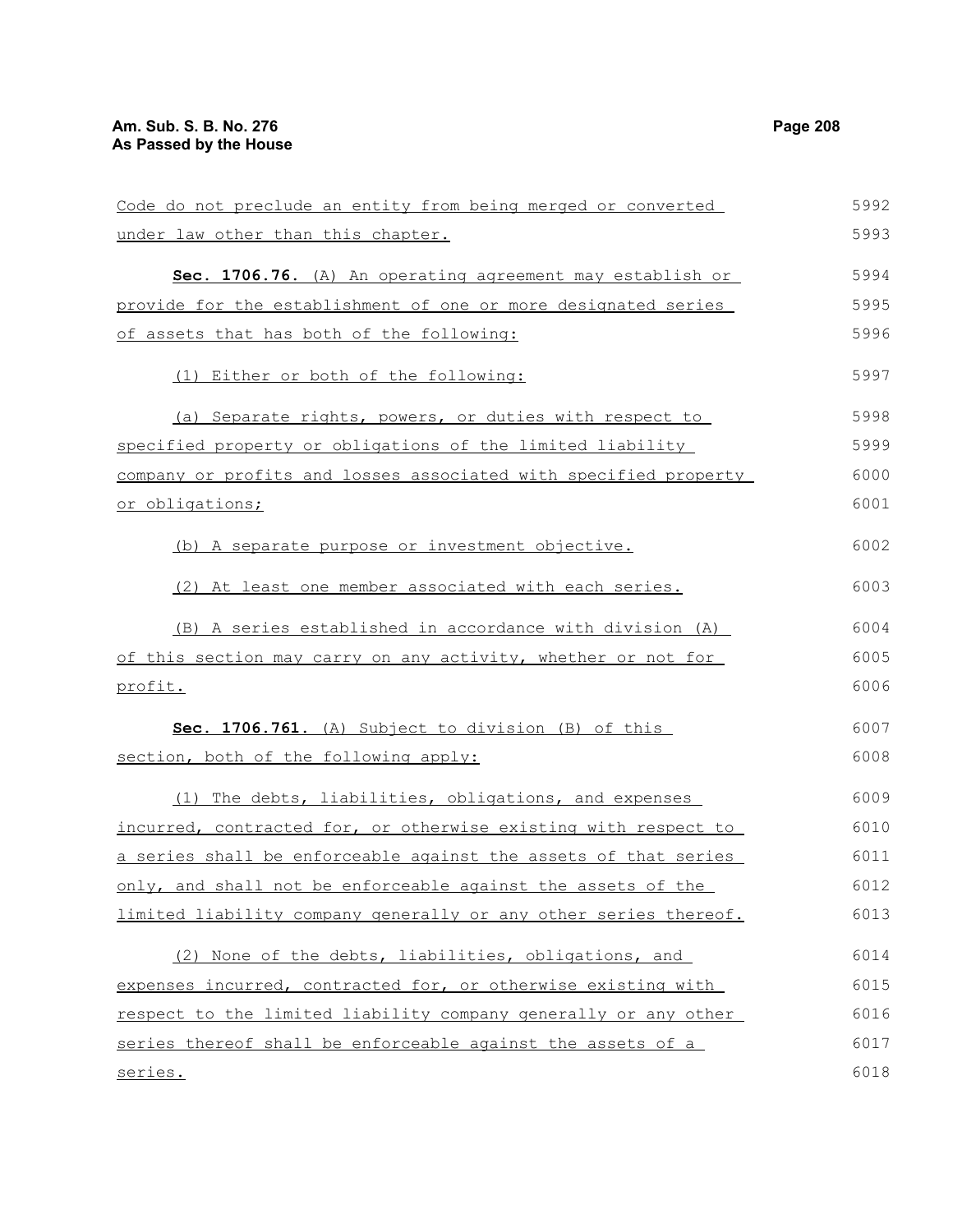| (B) Division (A) of this section applies only if all of          | 6019 |
|------------------------------------------------------------------|------|
| the following conditions are met:                                | 6020 |
| (1) The records maintained for that series account for the       | 6021 |
| assets of that series separately from the other assets of the    | 6022 |
| company or any other series.                                     | 6023 |
| (2) The operating agreement contains a statement to the          | 6024 |
| effect of the limitations provided in division (A) of this       | 6025 |
| section.                                                         | 6026 |
| (3) The limited liability company's articles of                  | 6027 |
| organization contains a statement that the limited liability     | 6028 |
| company may have one or more series of assets subject to the     | 6029 |
| limitations provided in division (A) of this section.            | 6030 |
| Sec. 1706.762. (A) Assets of a series may be held directly       | 6031 |
| or indirectly, including in the name of the series, in the name  | 6032 |
| of the limited liability company, through a nominee, or          | 6033 |
| otherwise.                                                       | 6034 |
| (B) If the records of a series are maintained in a manner        | 6035 |
| so that the assets of the series can be reasonably identified by | 6036 |
| specific listing, category, type, quantity, or computational or  | 6037 |
| allocational formula or procedure, including a percentage or     | 6038 |
| share of any assets, or by any other method in which the         | 6039 |
| identity of the assets can be objectively determined, the        | 6040 |
| records are considered to satisfy the requirement of division    | 6041 |
| (B) (1) of section 1706.761 of the Revised Code.                 | 6042 |
| Sec. 1706.763. The statement of limitation on liabilities        | 6043 |
| of a series required by division (B) (3) of section 1706.761 of  | 6044 |
| the Revised Code is sufficient regardless of whether either of   | 6045 |
| the following applies:                                           | 6046 |
| (A) The limited liability company has established any            | 6047 |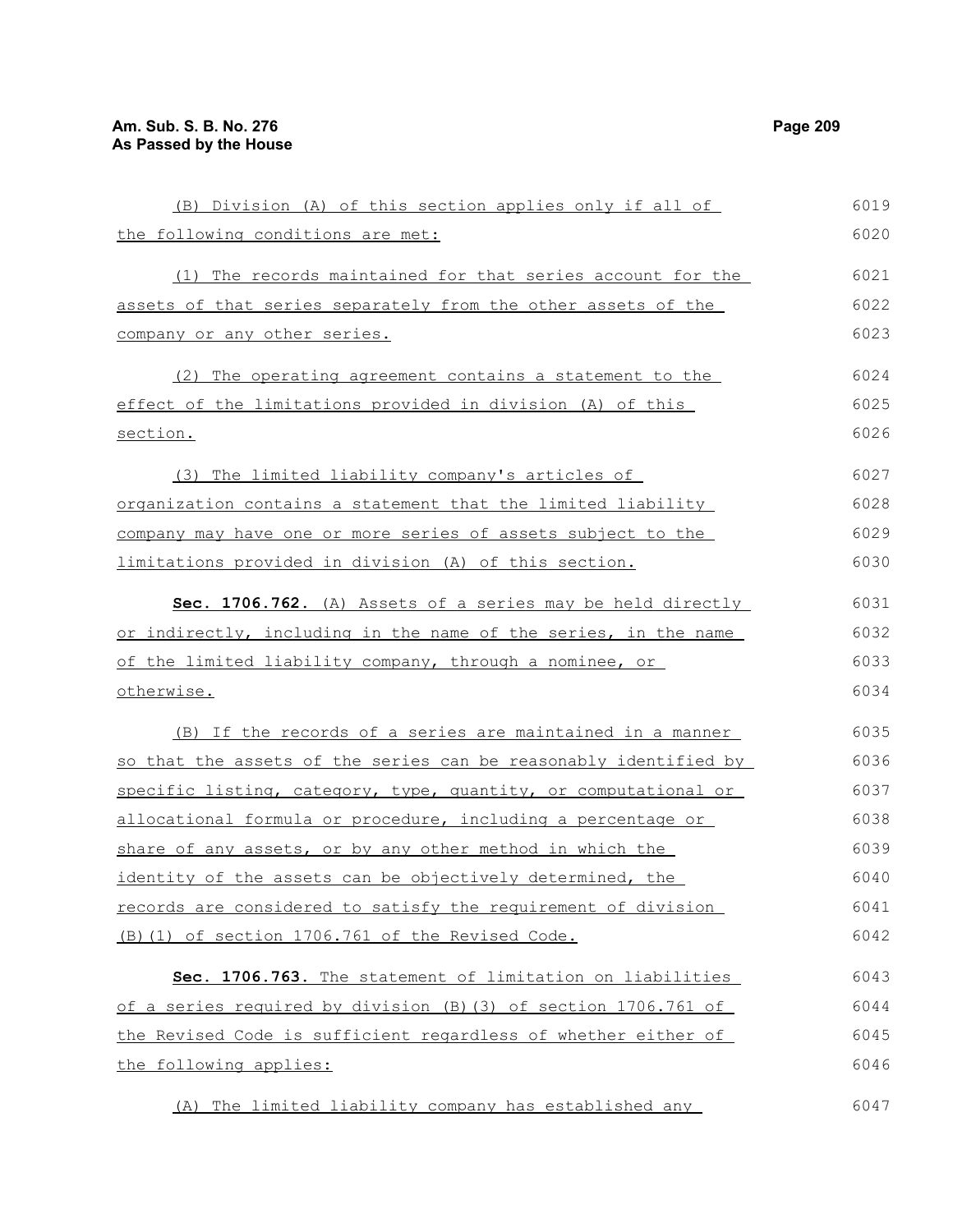| series under this chapter when the statement of limitations is   | 6048 |
|------------------------------------------------------------------|------|
| contained in the articles of organization;                       | 6049 |
| (B) The statement of limitations makes reference to a            | 6050 |
| specific series of the limited liability company.                | 6051 |
| Sec. 1706.764. (A) A person shall not voluntarily                | 6052 |
| dissociate as a member associated with a series.                 | 6053 |
| (B) A person's dissociation from a series is wrongful only       | 6054 |
| if one of the following applies:                                 | 6055 |
| (1) The person's dissociation is in breach of an express         | 6056 |
| provision of the operating agreement.                            | 6057 |
| (2) The person is expelled as a member associated with the       | 6058 |
| series by determination of a tribunal under division (E) of      | 6059 |
| section 1706.765 of the Revised Code.                            | 6060 |
| (3) The person is dissociated as a member associated with        | 6061 |
| a series by becoming a debtor in bankruptcy or making a general  | 6062 |
| assignment for the benefit of creditors.                         | 6063 |
| (C) A person that wrongfully dissociates as a member             | 6064 |
| associated with a series is liable to the series and, subject to | 6065 |
| section 1706.61 of the Revised Code, to the other members        | 6066 |
| associated with that series for damages caused by the            | 6067 |
| dissociation. The liability is in addition to any other debt,    | 6068 |
| obligation, or liability of the member associated with a series  | 6069 |
| to the series or the other members associated with that series.  | 6070 |
| Sec. 1706.765. A person is dissociated as a member               | 6071 |
| associated with a series when any of the following occurs:       | 6072 |
| (A) An event stated in the operating agreement as causing        | 6073 |
| the person's dissociation from the series occurs.                | 6074 |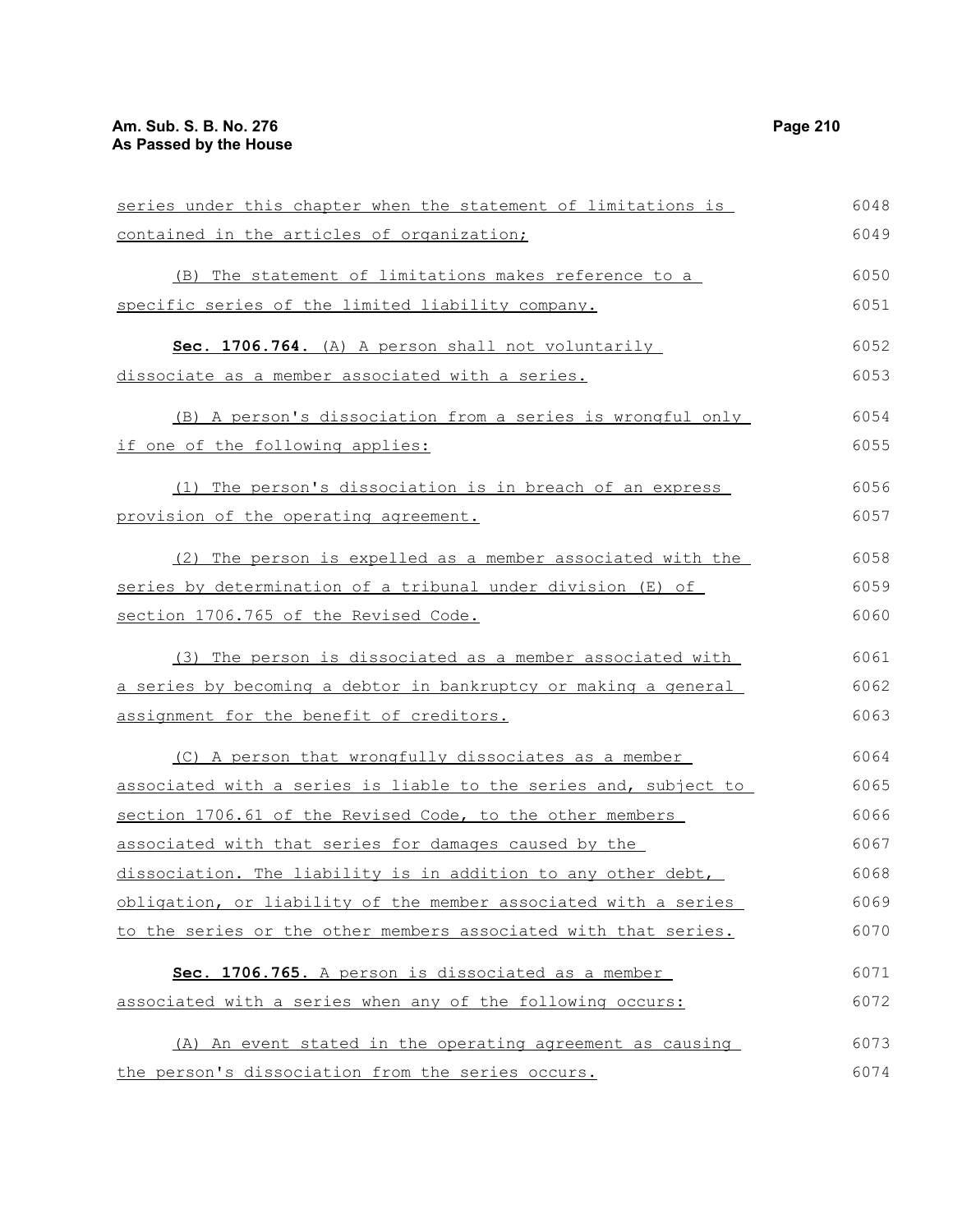| (B) The person is dissociated as a member of the limited        | 6075 |
|-----------------------------------------------------------------|------|
| liability company pursuant to section 1706.411 of the Revised   | 6076 |
| Code.                                                           | 6077 |
| (C) The person is expelled as a member associated with          | 6078 |
| that series pursuant to the operating agreement.                | 6079 |
| (D) The person is expelled as a member associated with the      | 6080 |
| series by the unanimous consent of the other members associated | 6081 |
| with that series and if any of the following applies:           | 6082 |
| (1) It is unlawful to carry on the series' activities with      | 6083 |
| the person as a member associated with that series.             | 6084 |
| (2) The person is an entity and, within ninety days after       | 6085 |
| the series notifies the person that it will be expelled as a    | 6086 |
| member associated with that series because the person has filed | 6087 |
| a certificate of dissolution or the equivalent, or its right to | 6088 |
| transact business has been suspended by its jurisdiction of     | 6089 |
| formation, the certificate of dissolution or the equivalent has | 6090 |
| not been revoked or its right to transact business has not been | 6091 |
| <u>reinstated.</u>                                              | 6092 |
| The person is an entity and, within ninety days after<br>(3)    | 6093 |
| the series notifies the person that it will be expelled as a    | 6094 |
| member associated with that series because the person has been  | 6095 |
| dissolved and its activities are being wound up, the entity has | 6096 |
| not been reinstated or the dissolution and winding up have not  | 6097 |
| been revoked or canceled.                                       | 6098 |
| (E) On application by the series, the person is expelled        | 6099 |
| as a member associated with that series by tribunal order for   | 6100 |
| any of the following reasons:                                   | 6101 |
| The person has engaged, or is engaging, in wrongful<br>(1)      | 6102 |
| conduct that has adversely and materially affected, or will     | 6103 |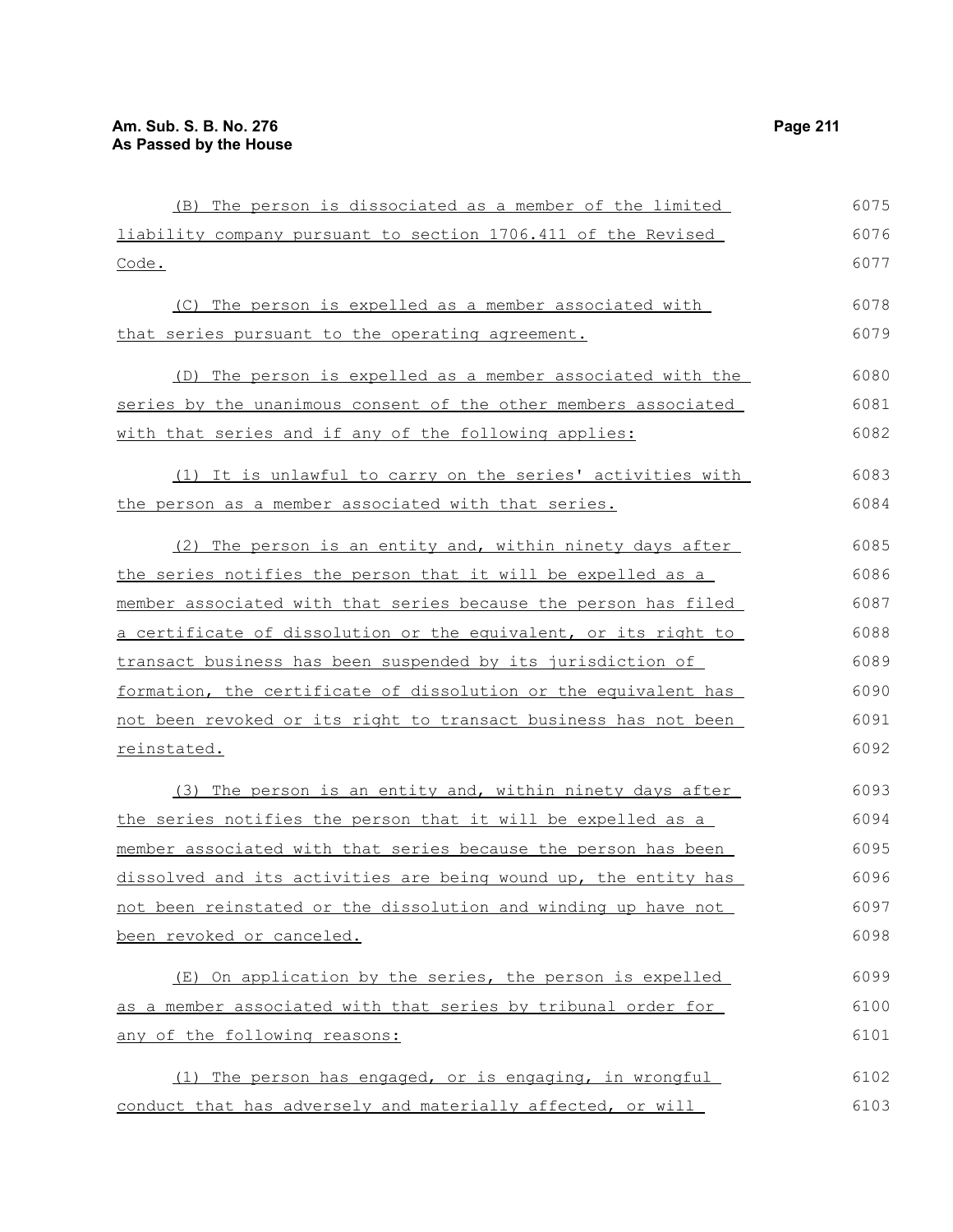| adversely and materially affect, that series' activities.        | 6104 |
|------------------------------------------------------------------|------|
| (2) The person has willfully or persistently committed, or       | 6105 |
| is willfully or persistently committing, a material breach of    | 6106 |
| the operating agreement or the person's duties or obligations    | 6107 |
| under this chapter or other applicable law.                      | 6108 |
| (3) The person has engaged, or is engaging, in conduct           | 6109 |
| relating to that series' activities that makes it not reasonably | 6110 |
| practicable to carry on the activities with the person as a      | 6111 |
| member associated with that series.                              | 6112 |
| (F) In the case of a person who is an individual, the            | 6113 |
| person dies, a quardian or general conservator is appointed for  | 6114 |
| the person, or a tribunal determines that the person has         | 6115 |
| otherwise become incapable of performing the person's duties as  | 6116 |
| a member associated with a series under this chapter or the      | 6117 |
| operating agreement.                                             | 6118 |
| (G) The person becomes a debtor in bankruptcy, executes an       | 6119 |
| assignment for the benefit of creditors, or seeks, consents, or  | 6120 |
| acquiesces to the appointment of a trustee, receiver, or         | 6121 |
| liquidator of the person or of all or substantially all of the   | 6122 |
| person's property. This division shall not apply to a person who | 6123 |
| is the sole remaining member associated with a series.           | 6124 |
| (H) In the case of a person that is a trust or is acting         | 6125 |
| as a member associated with a series by virtue of being a        | 6126 |
| trustee of a trust, the trust's entire membership interest       | 6127 |
| associated with the series is distributed, but not solely by     | 6128 |
| reason of the substitution of a successor trustee.               | 6129 |
| (I) In the case of a person that is an estate or is acting       | 6130 |
| as a member associated with a series by virtue of being a        | 6131 |
| personal representative of an estate, the estate's entire        | 6132 |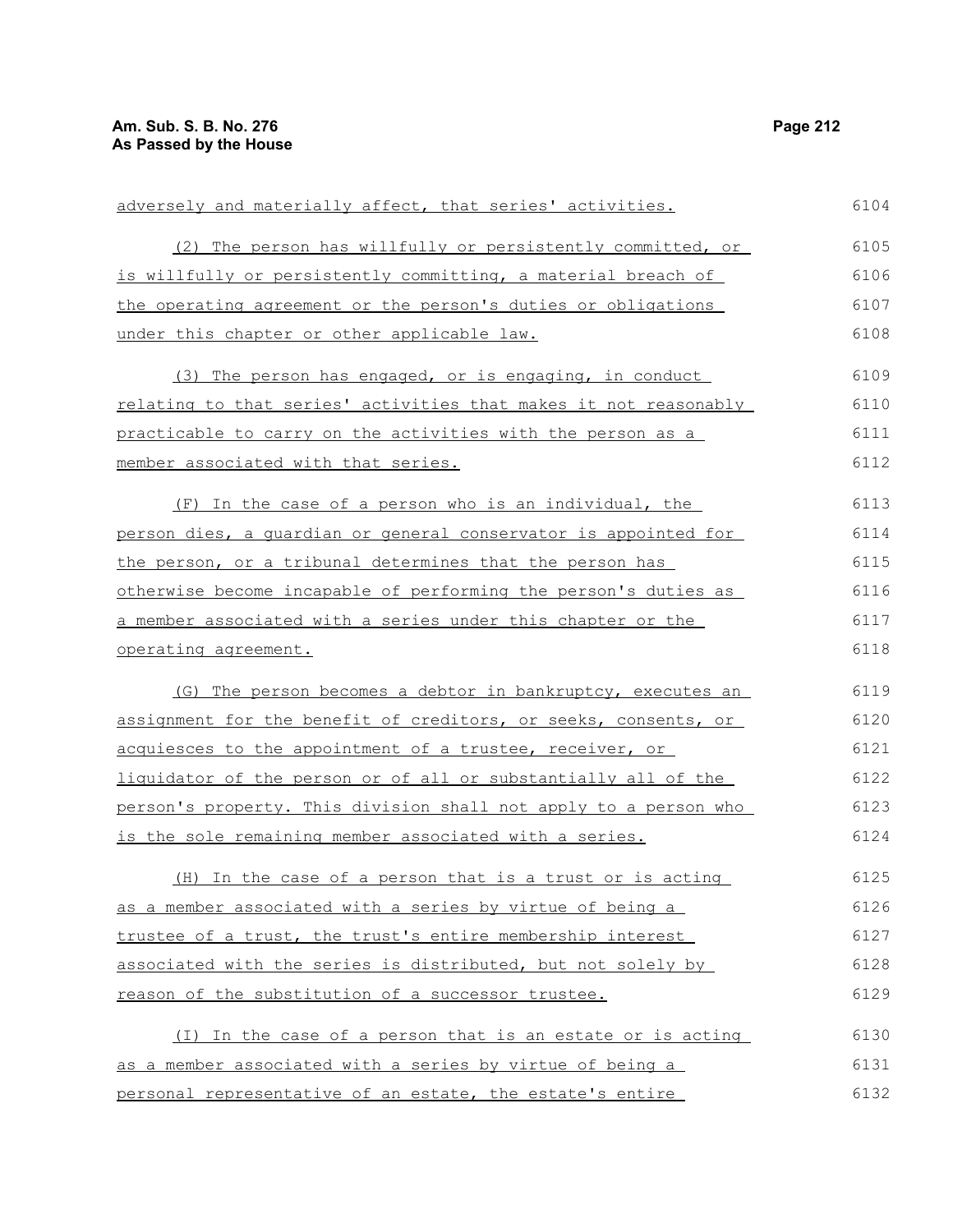| membership interest associated with the series is distributed,   | 6133 |
|------------------------------------------------------------------|------|
| but not solely by reason of the substitution of a successor      | 6134 |
| personal representative.                                         | 6135 |
| (J) In the case of a member associated with a series that        | 6136 |
| is not an individual, the legal existence of the person          | 6137 |
| otherwise terminates.                                            | 6138 |
| Sec. 1706.766. (A) A person who has dissociated as a             | 6139 |
| member associated with a series shall have no right to           | 6140 |
| participate in the activities and affairs of that series and is  | 6141 |
| entitled only to receive the distributions to which that member  | 6142 |
| would have been entitled if the member had not dissociated from  | 6143 |
| that series.                                                     | 6144 |
| (B) A person's dissociation as a member associated with a        | 6145 |
| series does not of itself discharge the person from any debt,    | 6146 |
| obligation, or liability to that series, the limited liability   | 6147 |
| company, or the other members that the person incurred while a   | 6148 |
| member associated with that series.                              | 6149 |
| (C) A member's dissociation from a series does not, in           | 6150 |
| itself, cause the member to dissociate from any other series or  | 6151 |
| require the winding up of the series.                            | 6152 |
| (D) A member's dissociation from a series does not, in           | 6153 |
| itself, cause the member to dissociate from the limited          | 6154 |
| liability company.                                               | 6155 |
| Sec. 1706.767. A series may be dissolved and its                 | 6156 |
| activities and affairs may be wound up without causing the       | 6157 |
| dissolution of the limited liability company. The dissolution    | 6158 |
| and winding up of a series does not abate, suspend, or otherwise | 6159 |
| affect the limitation on liabilities of the series provided by   | 6160 |
| section 1706.761 of the Revised Code.                            | 6161 |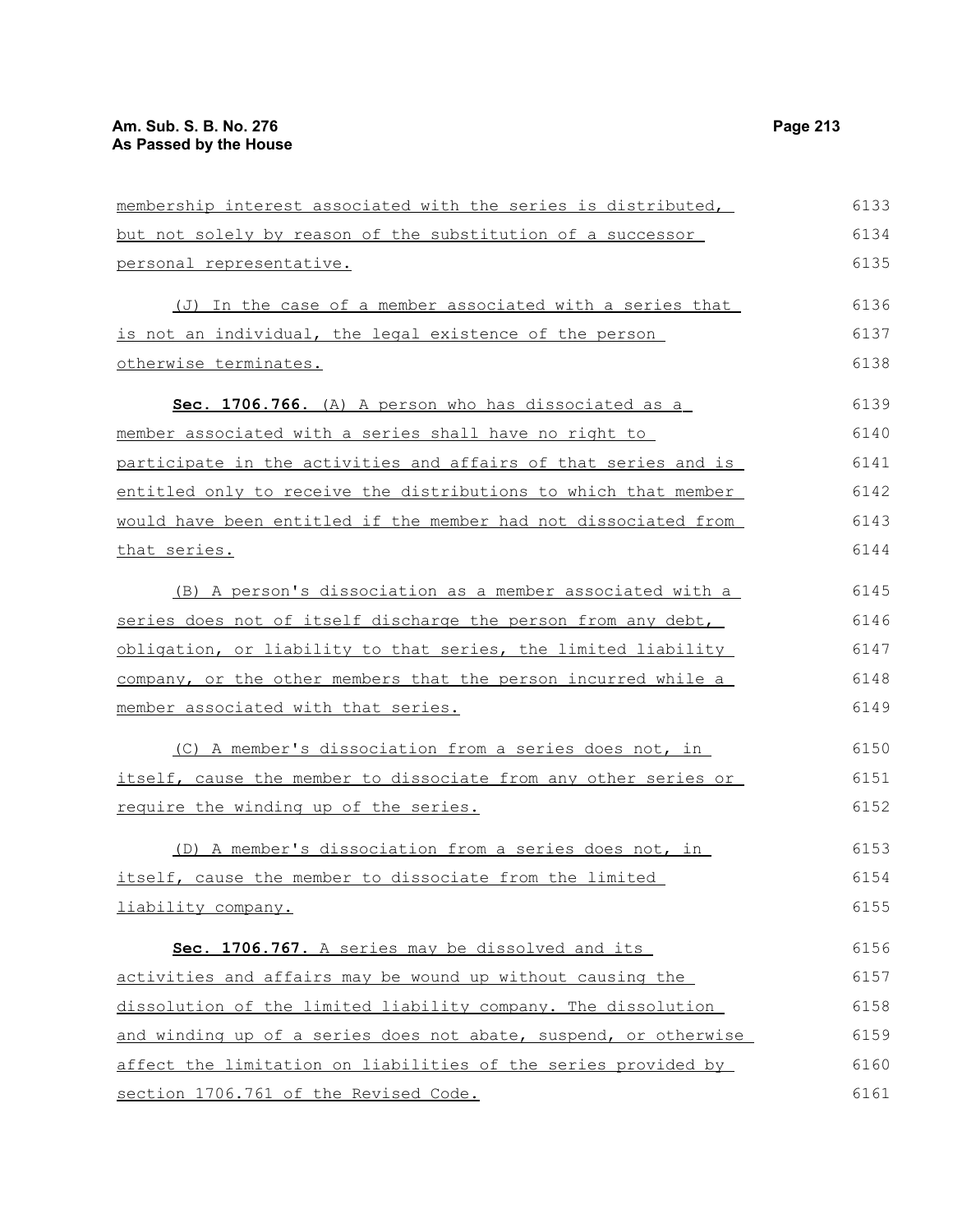**Sec. 1706.768.** A series is dissolved and its activities and affairs shall be wound up upon the first to occur of the following: (A) The dissolution of the limited liability company under section 1706.47 of the Revised Code; (B) An event or circumstance that the operating agreement states causes dissolution of the series; (C) The consent of all of the members associated with the series; (D) The passage of ninety days after the occurrence of the dissociation of the last remaining member associated with the series; (E) On application by a member associated with the series, the entry by the appropriate court of an order dissolving the series on the grounds that it is not reasonably practicable to carry on the series' activities in conformity with the operating agreement. **Sec. 1706.769.** (A) A dissolved series continues its existence as a series but shall not carry on any activities except as is appropriate to wind up and liquidate its activities and affairs. Appropriate activities include all of the following: (1) Collecting the assets of the series; (2) Disposing of the properties of the series that will not be distributed in kind to persons owning membership interests associated with the series; (3) Discharging or making provisions for discharging the liabilities of the series; 6162 6163 6164 6165 6166 6167 6168 6169 6170 6171 6172 6173 6174 6175 6176 6177 6178 6179 6180 6181 6182 6183 6184 6185 6186 6187 6188 6189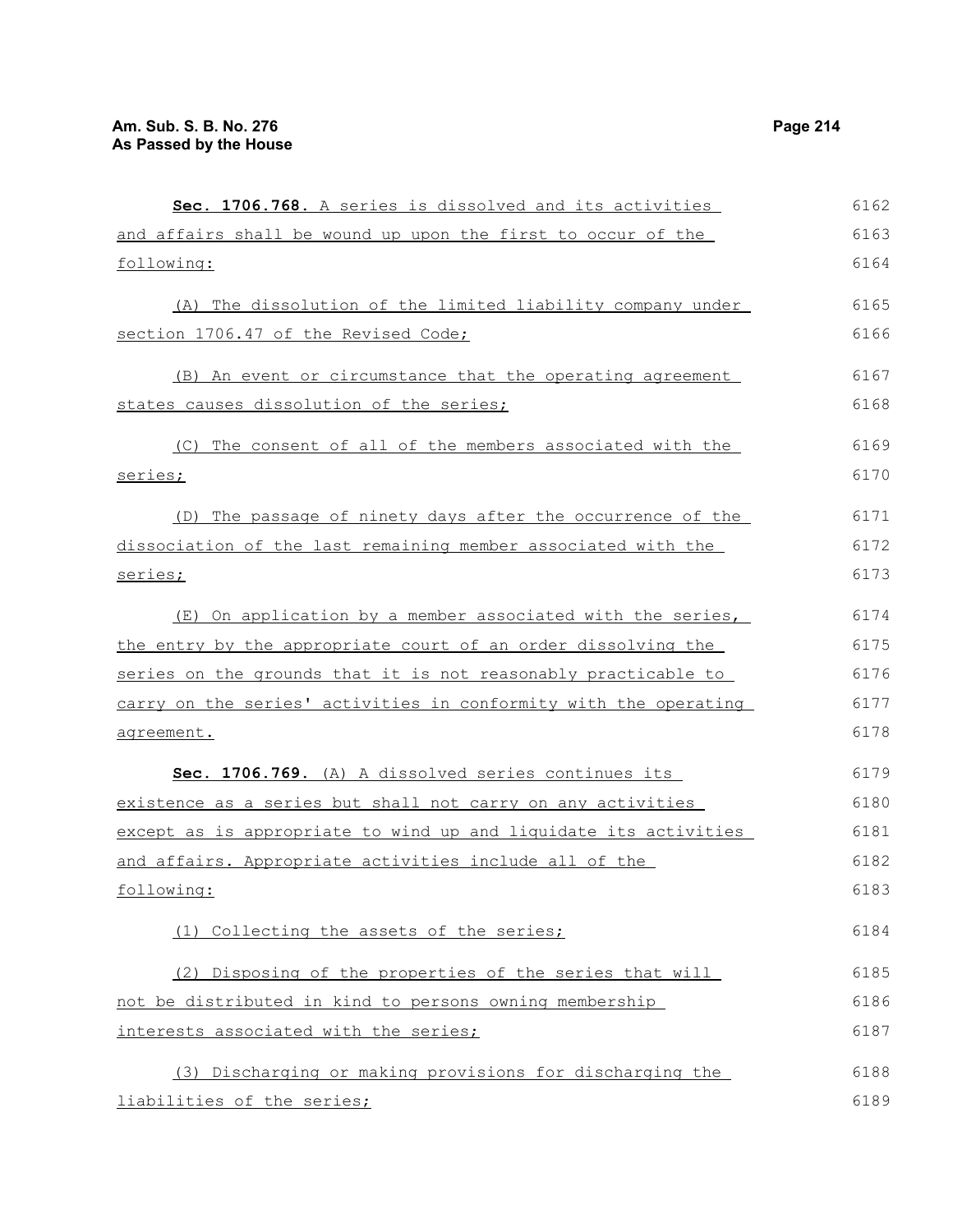| (4) Distributing the remaining property of the series in         | 6190 |
|------------------------------------------------------------------|------|
| accordance with section 1706.7613 of the Revised Code;           | 6191 |
| (5) Doing any other act necessary to wind up and liquidate       | 6192 |
| the series' activities and affairs.                              | 6193 |
| (B) In winding up a series' activities, a series may do          | 6194 |
| any of the following:                                            | 6195 |
|                                                                  |      |
| (1) Preserve the series' activities and property as a            | 6196 |
| going concern for a reasonable time;                             | 6197 |
| (2) Prosecute, defend, or settle actions or proceedings          | 6198 |
| whether civil, criminal, or administrative;                      | 6199 |
| (3) Make an assignment of the series' property;                  | 6200 |
| (4) Resolve disputes by mediation or arbitration.                | 6201 |
| (C) A series' dissolution, in itself:                            | 6202 |
| (1) Is not an assignment of the series' property;                | 6203 |
| (2) Does not prevent the commencement of a proceeding by         | 6204 |
| or against the series in the series' name;                       | 6205 |
| (3) Does not abate or suspend a proceeding pending by or         | 6206 |
| against the series on the effective date of dissolution;         | 6207 |
| (4) Does not abate, suspend, or otherwise alter the              | 6208 |
| application of section 1706.7613 of the Revised Code.            | 6209 |
| Sec. 1706.7610. (A) Subject to division (C) of section           | 6210 |
| 1706.769 of the Revised Code, after dissolution of a series, the | 6211 |
| remaining members associated with the series, if any, and if     | 6212 |
| none, a person appointed by all holders of the membership        | 6213 |
| interest last assigned by the last person to have been a member  | 6214 |
| associated with the series, may wind up the series' activities.  | 6215 |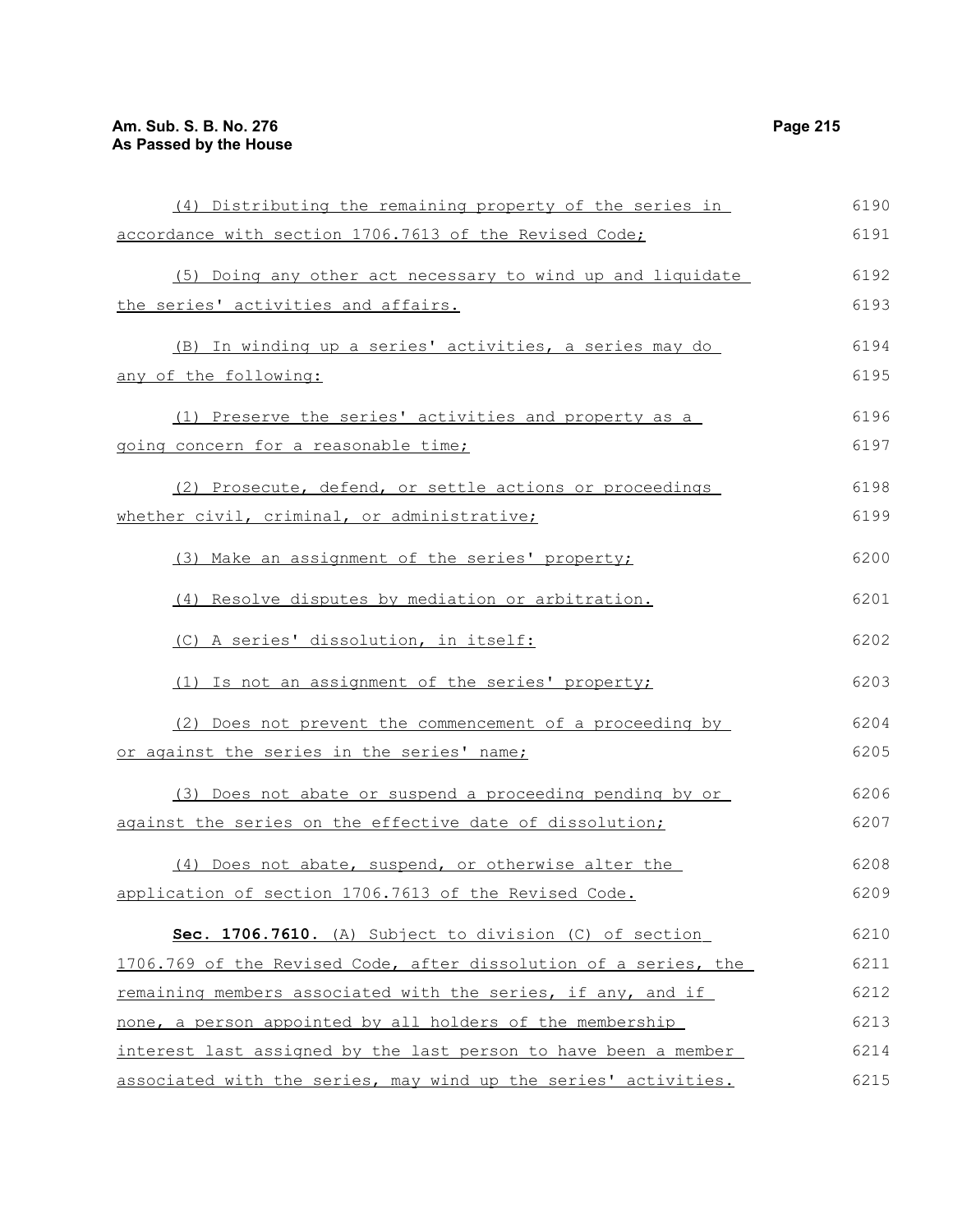| (B) The appropriate tribunal may order supervision of the        | 6216 |
|------------------------------------------------------------------|------|
| winding up of a dissolved series, including the appointment of a | 6217 |
| person to wind up the series' activities for any of the          | 6218 |
| following reasons:                                               | 6219 |
| (1) On application of a member associated with the series,       | 6220 |
| if the applicant establishes good cause;                         | 6221 |
| (2) On application of an assignee associated with a              | 6222 |
| series, if both of the following apply:                          | 6223 |
| (a) There are no members associated with the series.             | 6224 |
| (b) Within a reasonable time following the dissolution a         | 6225 |
| person has not been appointed pursuant to division (A) of this   | 6226 |
| section.                                                         | 6227 |
| (3) In connection with a proceeding under division (E) of        | 6228 |
| section 1706.768 of the Revised Code.                            | 6229 |
| Sec. 1706.7611. (A) A dissolved series may dispose of any        | 6230 |
| known claims against it by following the procedures described in | 6231 |
| division (B) of this section, at any time after the effective    | 6232 |
| date of the dissolution of the series.                           | 6233 |
| (B) A dissolved series may give notice of the dissolution        | 6234 |
| in a record to the holder of any known claim. The notice shall   | 6235 |
| do all of the following:                                         | 6236 |
| (1) Identify the limited liability company and the               | 6237 |
| <u>dissolved series;</u>                                         | 6238 |
| (2) Describe the information required to be included in a        | 6239 |
| <u>claim;</u>                                                    | 6240 |
| (3) Provide a mailing address to which the claim is to be        | 6241 |
| sent;                                                            | 6242 |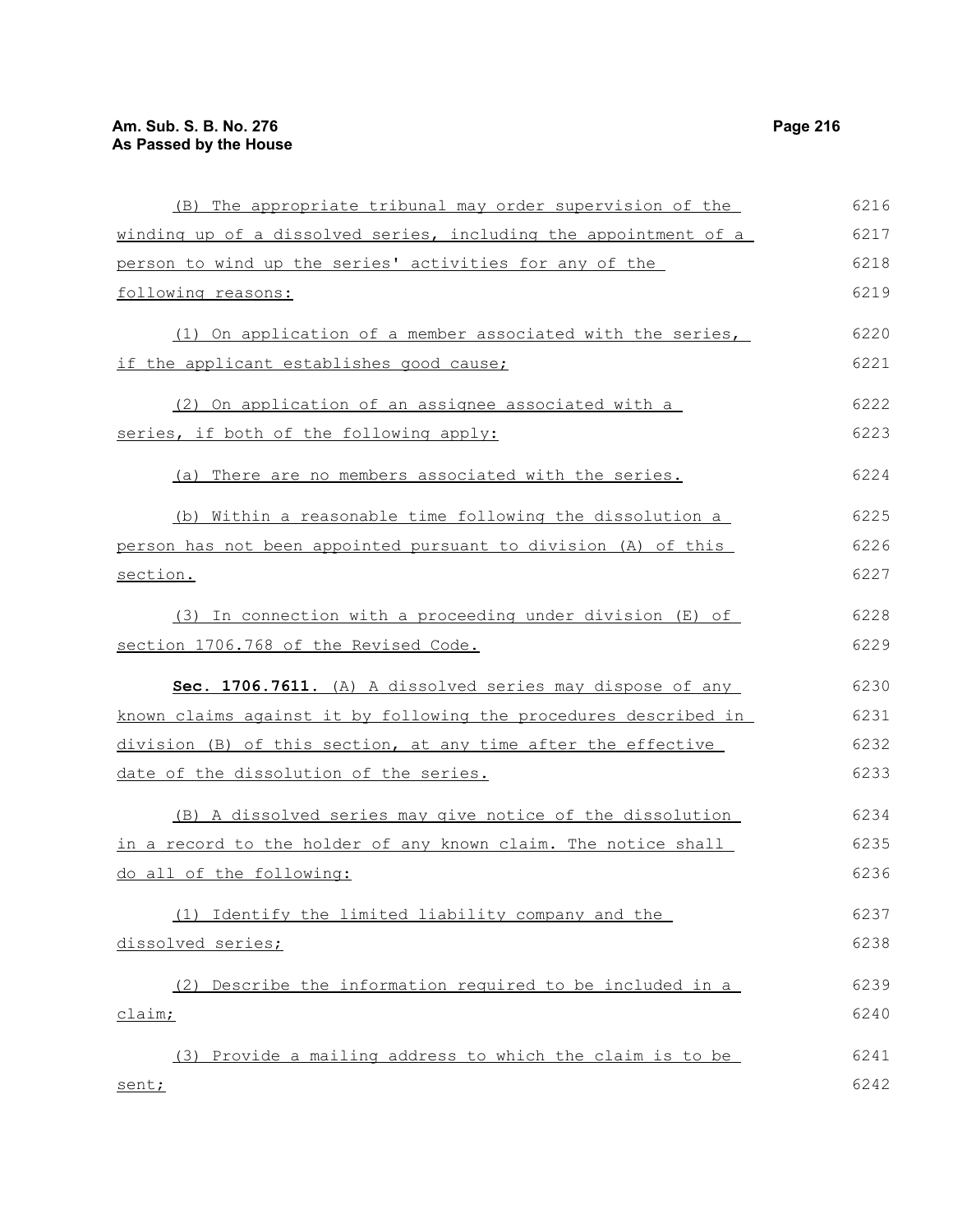| (4) State the deadline by which the dissolved series must        | 6243 |
|------------------------------------------------------------------|------|
| receive the claim. The deadline shall not be sooner than one     | 6244 |
| hundred twenty days from the effective date of the notice.       | 6245 |
| (5) State that if not sooner barred, the claim will be           | 6246 |
| barred if not received by the deadline.                          | 6247 |
|                                                                  |      |
| (C) Unless sooner barred by any other statute limiting           | 6248 |
| actions, a claim against a dissolved series is barred in either  | 6249 |
| of the following circumstances:                                  | 6250 |
| (1) If a claimant who was given notice under division (B)        | 6251 |
| of this section does not deliver the claim to the dissolved      | 6252 |
| series by the deadline;                                          | 6253 |
| (2) If a claimant whose claim was rejected by the                | 6254 |
| dissolved series does not commence a proceeding to enforce the   | 6255 |
| claim within ninety days from the effective date of the rejected | 6256 |
| notice.                                                          | 6257 |
| (D) For purposes of this section, "claim" includes an            | 6258 |
| unliquidated claim, but does not include a contingent liability  | 6259 |
| that has not matured so that there is no immediate right to      | 6260 |
| bring suit or a claim based on an event occurring after the      | 6261 |
| effective date of dissolution.                                   | 6262 |
| (E) Nothing in this section shall be construed to extend         | 6263 |
|                                                                  | 6264 |
| any otherwise applicable statute of limitations.                 |      |
| Sec. 1706.7612. (A) A dissolved series may publish notice        | 6265 |
| of its dissolution and request that persons with claims against  | 6266 |
| the dissolved series present them in accordance with the notice. | 6267 |
| (B) The notice authorized by division (A) of this section        | 6268 |
| shall meet all of the following criteria:                        | 6269 |
| (1) It shall be posted prominently on the principal web          | 6270 |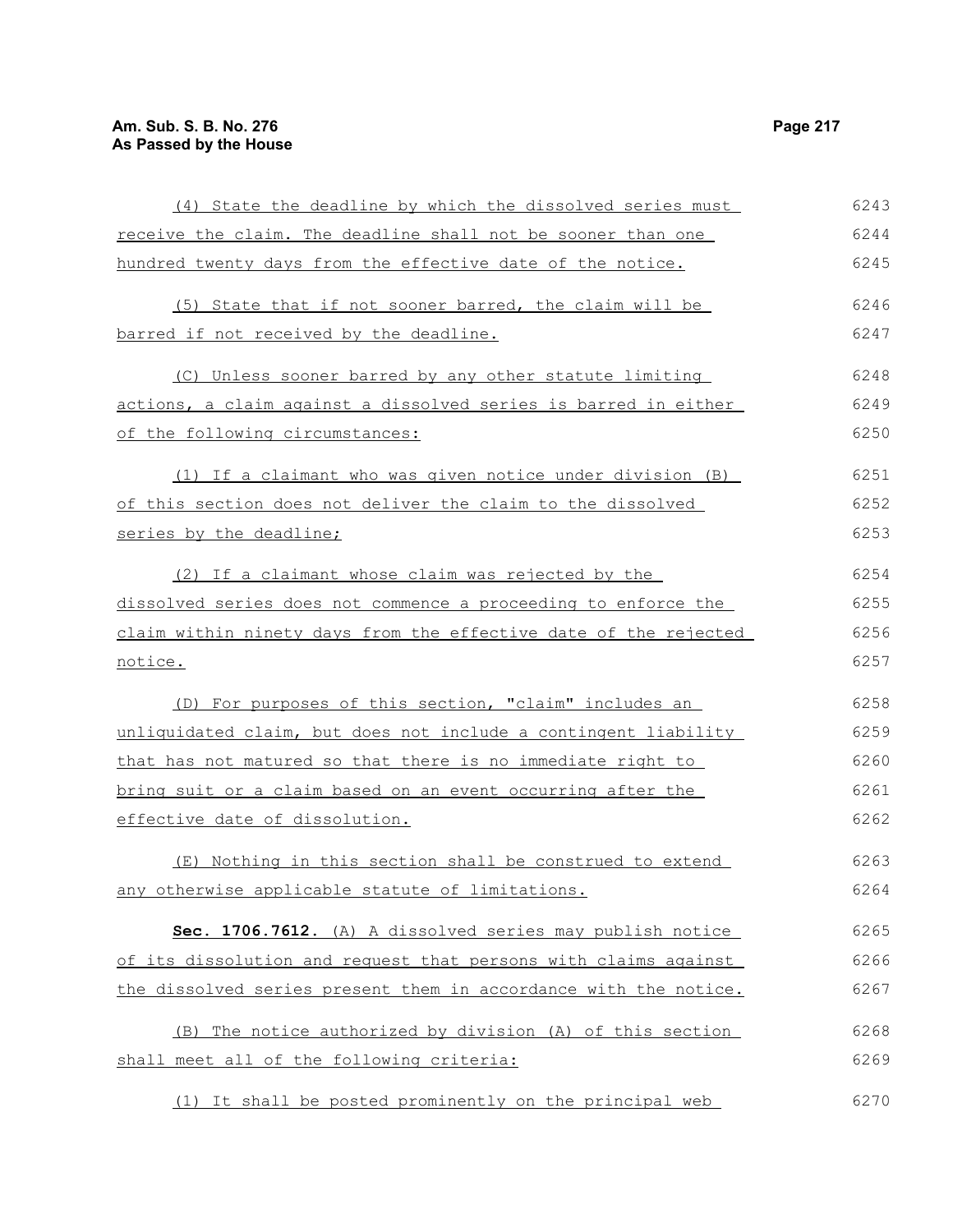| site then maintained by the limited liability company, if any,   | 6271 |
|------------------------------------------------------------------|------|
| and provided to the secretary of state to be posted on the web   | 6272 |
| site maintained by the secretary of state in accordance with     | 6273 |
| division (J) of section 1706.474 of the Revised Code. The notice | 6274 |
| shall be considered published when posted on the secretary of    | 6275 |
| state's web site.                                                | 6276 |
| (2) It shall describe the information that must be               | 6277 |
| included in a claim and provide a mailing address to which the   | 6278 |
| claim must be sent.                                              | 6279 |
| (3) It shall state that if not sooner barred, a claim            | 6280 |
| against the dissolved series will be barred unless a proceeding  | 6281 |
| to enforce the claim is commenced within two years following the | 6282 |
| publication of the notice.                                       | 6283 |
| (C) If a dissolved series publishes a notice in accordance       | 6284 |
| with division (B) of this section, unless sooner barred by any   | 6285 |
| other statute limiting actions, the claim of each of the         | 6286 |
| following claimants is barred unless the claimant commences a    | 6287 |
| proceeding to enforce the claim against the dissolved series     | 6288 |
| within two years after the publication date of the notice:       | 6289 |
| (1) A claimant who was not given notice under division (B)       | 6290 |
| of section 1706.7611 of the Revised Code;                        | 6291 |
| (2) A claimant whose claim was timely sent to the                | 6292 |
| dissolved series but not acted on by the dissolved series;       | 6293 |
| (3) A claimant whose claim is contingent at the effective        | 6294 |
| date of the dissolution of the series, or is based on an event   | 6295 |
| occurring after the effective date of the dissolution of the     | 6296 |
| series.                                                          | 6297 |
| (D) A claim that is not barred under this section, any           | 6298 |
| other statute limiting actions, or section 1706.7611 of the      | 6299 |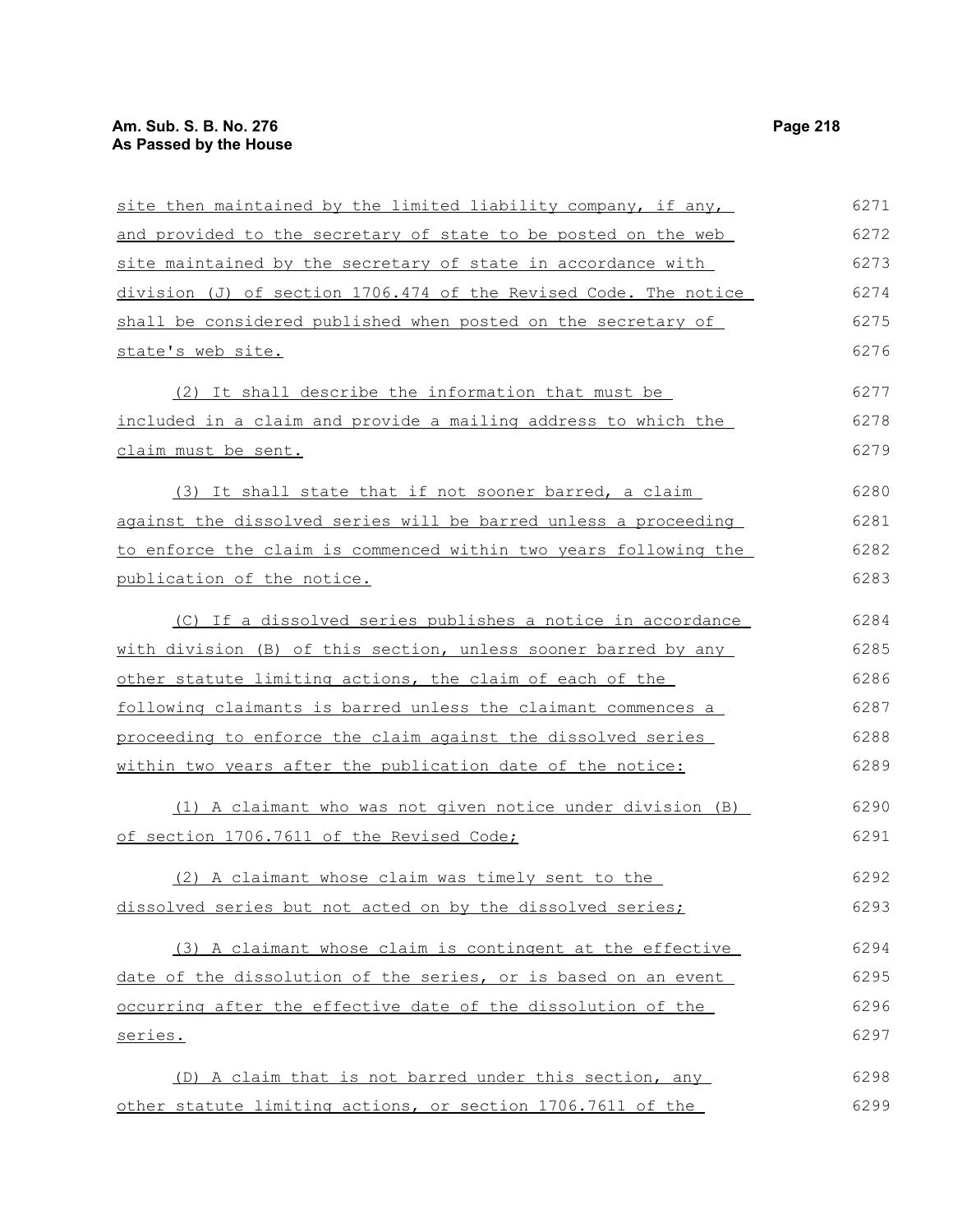| Revised Code may be enforced against either of the following:   | 6300 |
|-----------------------------------------------------------------|------|
| (1) A dissolved series, to the extent of its undistributed      | 6301 |
| assets associated with the series;                              | 6302 |
| (2) A member or assignee associated with the series to the      | 6303 |
| extent of that person's proportionate share of the claim or of  | 6304 |
| the assets of the series distributed to the member or assignee  | 6305 |
| after dissolution, whichever is less, except as provided in     | 6306 |
| division (H) of this section and only if the assets of a        | 6307 |
| dissolved series have been distributed after dissolution. A     | 6308 |
| person's total liability for all claims under division (D) of   | 6309 |
| this section shall not exceed the total amount of assets of the | 6310 |
| series distributed to the person after dissolution of the       | 6311 |
| series.                                                         | 6312 |
| (E) A dissolved series that published a notice under this       | 6313 |
| section may file an application with the appropriate court in   | 6314 |
| the county in which the limited liability company's principal   | 6315 |
| office is located or, if it has none in this state, in the      | 6316 |
| county in which the limited liability company's statutory agent | 6317 |
| is or was last located. The application shall be for a          | 6318 |
| determination of the amount and form of security to be provided | 6319 |
| for payment of claims that are contingent or have not been made | 6320 |
| known to the dissolved series or that are based on an event     | 6321 |
| occurring after the effective date of the dissolution of the    | 6322 |
| series but that, based on the facts known to the dissolved      | 6323 |
| series, are reasonably estimated to arise after the effective   | 6324 |
| date of the dissolution of the series. Provision need not be    | 6325 |
| made for any claim that is or is reasonably anticipated to be   | 6326 |
| barred under division (C) of this section.                      | 6327 |
|                                                                 |      |
| Within ten days after the filing of the application<br>(F)      | 6328 |
| provided for in division (E) of this section, notice of the     | 6329 |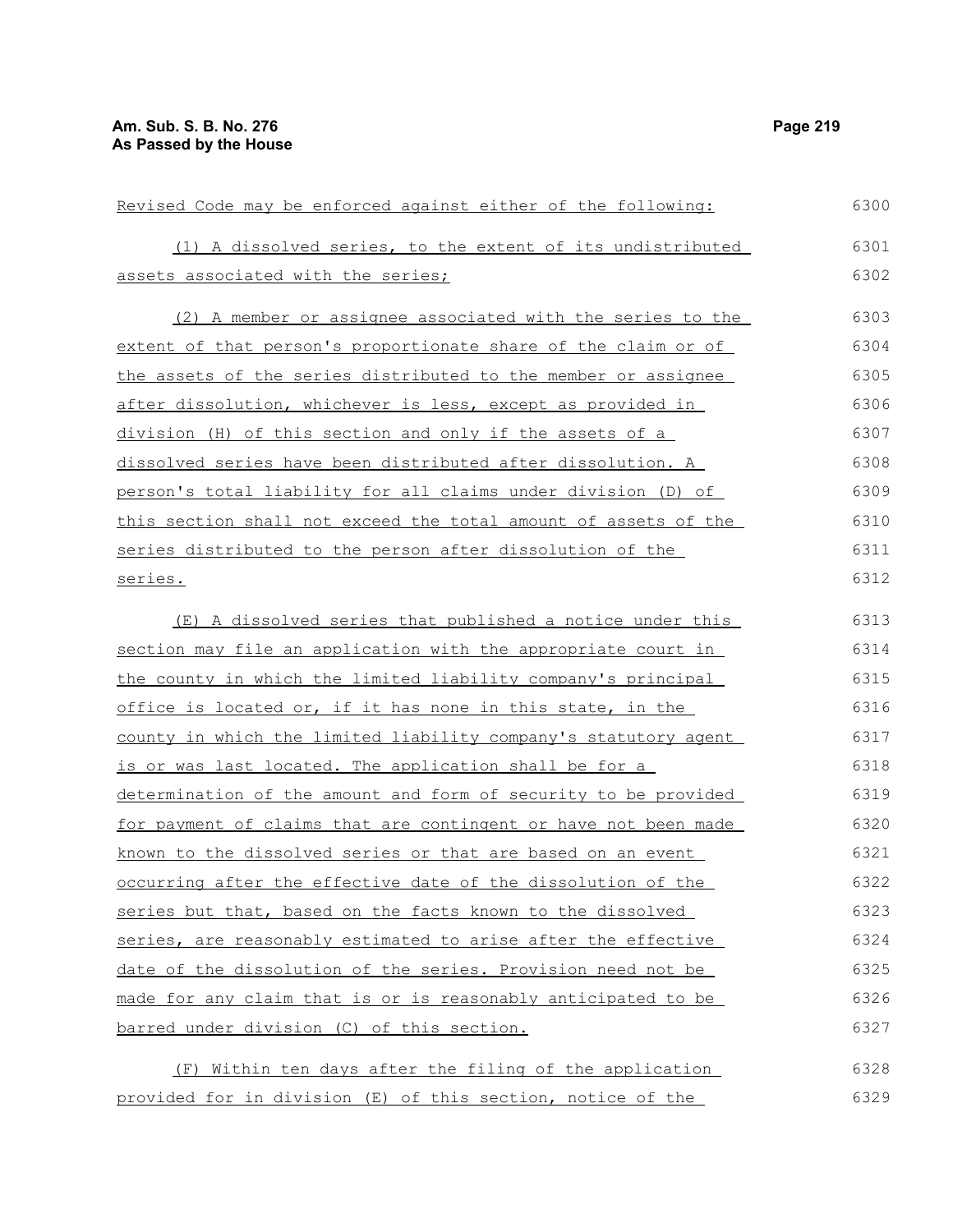| proceeding shall be given by the dissolved series to each        | 6330 |
|------------------------------------------------------------------|------|
| potential claimant as described in that division.                | 6331 |
| (G) The appropriate court may appoint a quardian ad litem        | 6332 |
| to represent all claimants whose identities are unknown in any   | 6333 |
| proceeding brought under this section. The reasonable fees and   | 6334 |
| expenses of the quardian, including all reasonable expert        | 6335 |
| witness fees, shall be paid by the dissolved series.             | 6336 |
| (H) Provision by the dissolved series for security in the        | 6337 |
| amount and the form ordered by the appropriate court under       | 6338 |
| division (E) of this section shall satisfy the dissolved series' | 6339 |
| obligation with respect to claims that are contingent, have not  | 6340 |
| been made known to the dissolved series, or are based on an      | 6341 |
| event occurring after the effective date of the dissolution of   | 6342 |
| the series. Those claims may not be enforced against a person    | 6343 |
| owning a membership interest to whom assets have been            | 6344 |
| distributed by the dissolved series after the effective date of  | 6345 |
| the dissolution of the series.                                   | 6346 |
| (I) Nothing in this section shall be construed to extend         | 6347 |
| any otherwise applicable statute of limitations.                 | 6348 |
| Sec. 1706.7613. (A) Upon the winding up of a series,             | 6349 |
| payment or adequate provision for payment shall be made to       | 6350 |
| creditors of the series, including, to the extent permitted by   | 6351 |
| law, members who are associated with the series and who are also | 6352 |
| creditors of the series, in satisfaction of liabilities of the   | 6353 |
| series.                                                          | 6354 |
| (B) After a series complies with division (A) of this            | 6355 |
| section, any surplus shall be distributed as follows:            | 6356 |
| (1) First, to each person owning a membership interest           | 6357 |
| associated with the series that reflects contributions made on   | 6358 |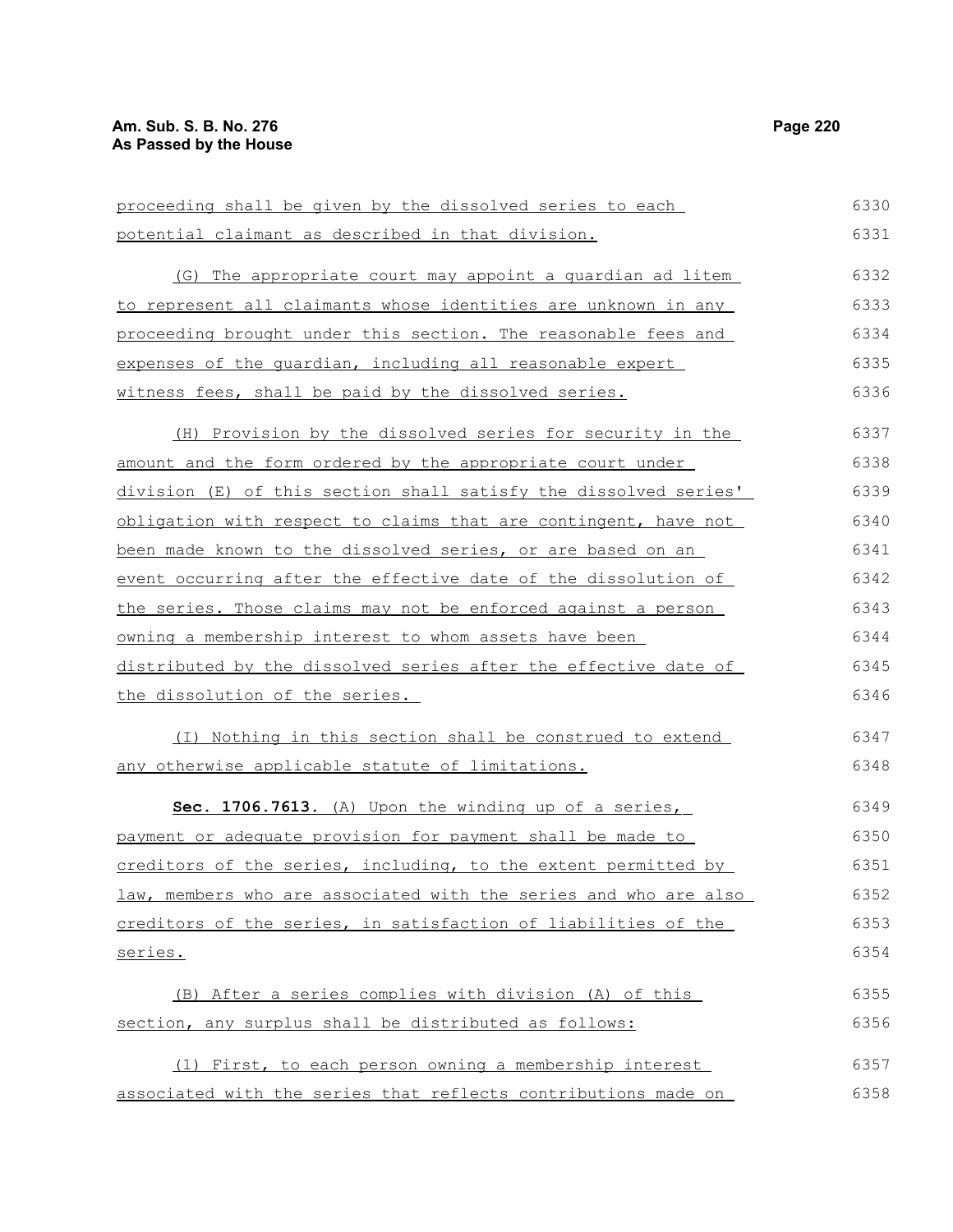| an amount equal to the value of the person's unreturned          | 6360 |
|------------------------------------------------------------------|------|
| contributions;                                                   | 6361 |
| (2) Then to each person owning a membership interest             | 6362 |
| associated with the series in the proportions in which the       | 6363 |
| owners of membership interests associated with the series share  | 6364 |
| in distributions prior to dissolution of the series.             | 6365 |
| (C) If the series does not have sufficient surplus to            | 6366 |
| comply with division (B) (1) of this section, any surplus shall  | 6367 |
| be distributed among the owners of membership interests          | 6368 |
| associated with the series in proportion to the value of their   | 6369 |
| respective unreturned contributions.                             | 6370 |
| Sec. 1706.81. This chapter modifies, limits, and                 | 6371 |
| supersedes the federal "Electronic Signatures in Global and      | 6372 |
| National Commerce Act," 15 U.S.C. 7001 et seq., but does not     | 6373 |
| modify, limit, or supersede 15 U.S.C. 7001(c) or authorize       | 6374 |
| electronic delivery of any of the notices described in 15 U.S.C. | 6375 |
| $7003(b)$ .                                                      | 6376 |
| Sec. 1706.82. A limited liability company formed and             | 6377 |
| existing under this chapter may conduct its activities and       | 6378 |
| affairs, carry on its operations, and have and exercise the      | 6379 |
| powers granted by this chapter in any state, foreign country, or | 6380 |
| other jurisdiction.                                              | 6381 |
| Sec. 1706.83. On and after January 1, 2022, this chapter         | 6382 |
| shall govern all limited liability companies, including every    | 6383 |
| foreign limited liability company that files an application for  | 6384 |
| registration as a foreign limited liability company on or after  | 6385 |
| January 1, 2022, every foreign limited liability company that    | 6386 |
| registers a name in this state on or after January 1, 2022,      | 6387 |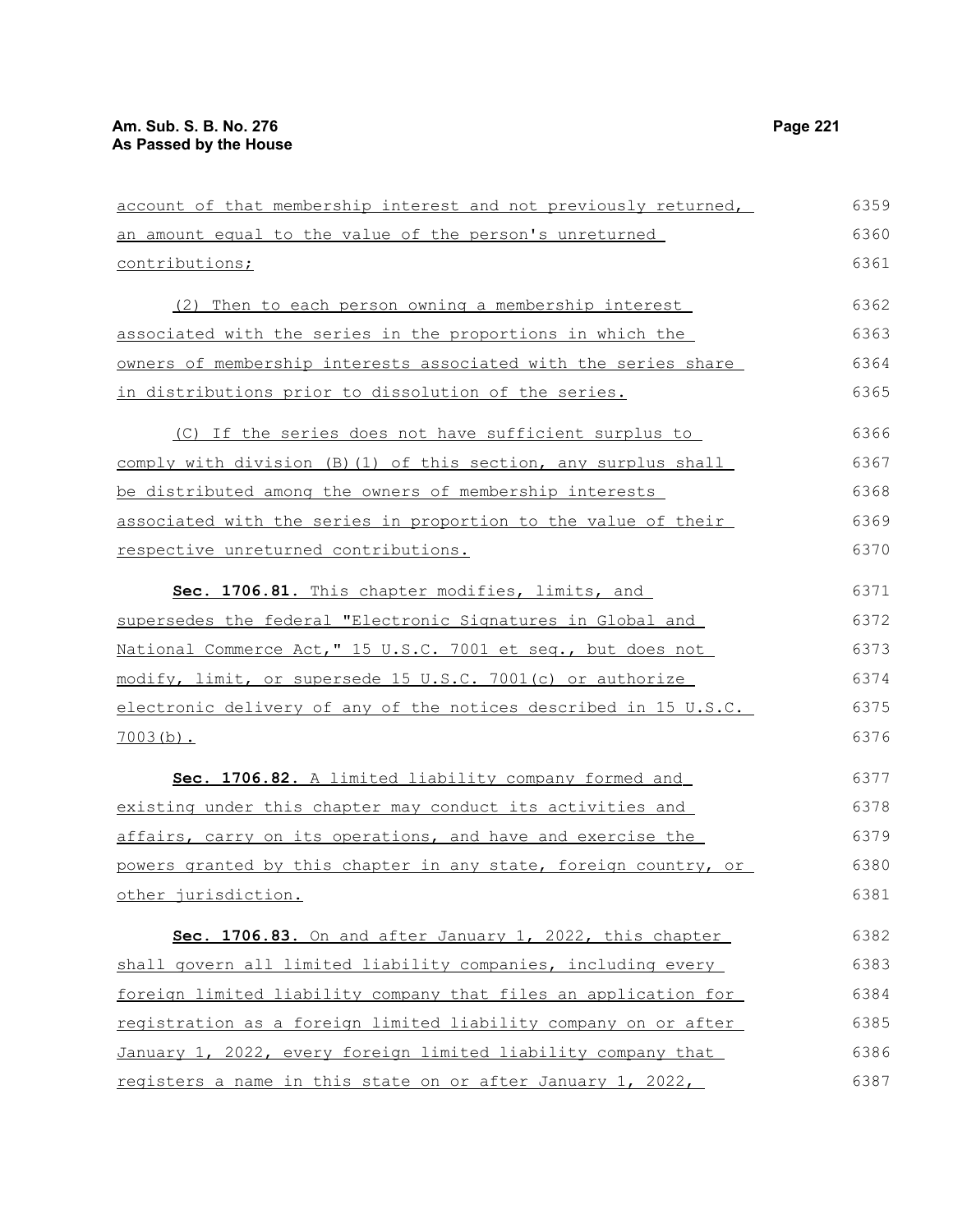every foreign limited liability company that has registered a name in this state prior to January 1, 2022, and every foreign limited liability company that has filed an application for registration as a foreign limited liability company prior to January 1, 2022, pursuant to Chapter 1705. of the Revised Code. **Sec. 1706.84.** Unless expressly stated to the contrary in this chapter, all amendments of this chapter shall apply to limited liability companies and members and agents whether or not existing as such at the time of the enactment of any such amendment. **Sec. 1729.36.** (A) An association may merge or consolidate with one or more entities, if such merger or consolidation is permitted by the laws under which each constituent entity exists and the association complies with this section. (B) Each constituent association shall comply with section 1729.35 of the Revised Code with respect to form and approval of an agreement of merger or consolidation, and each constituent entity shall comply with the applicable provisions of the laws under which it exists, except that the agreement of merger or consolidation, by whatever name designated, shall comply with divisions (C) and (D) of this section. (C) The agreement of merger or consolidation shall set forth all of the following: (1) The names of the states and the laws under which each constituent entity exists; (2) All statements and matters required to be set forth in 6388 6389 6390 6391 6392 6393 6394 6395 6396 6397 6398 6399 6400 6401 6402 6403 6404 6405 6406 6407 6408 6409 6410 6411 6412 6413

agreements of merger or consolidation by the laws under which any constituent entity exists; 6414 6415

(3) A statement that the surviving or new entity is to be 6416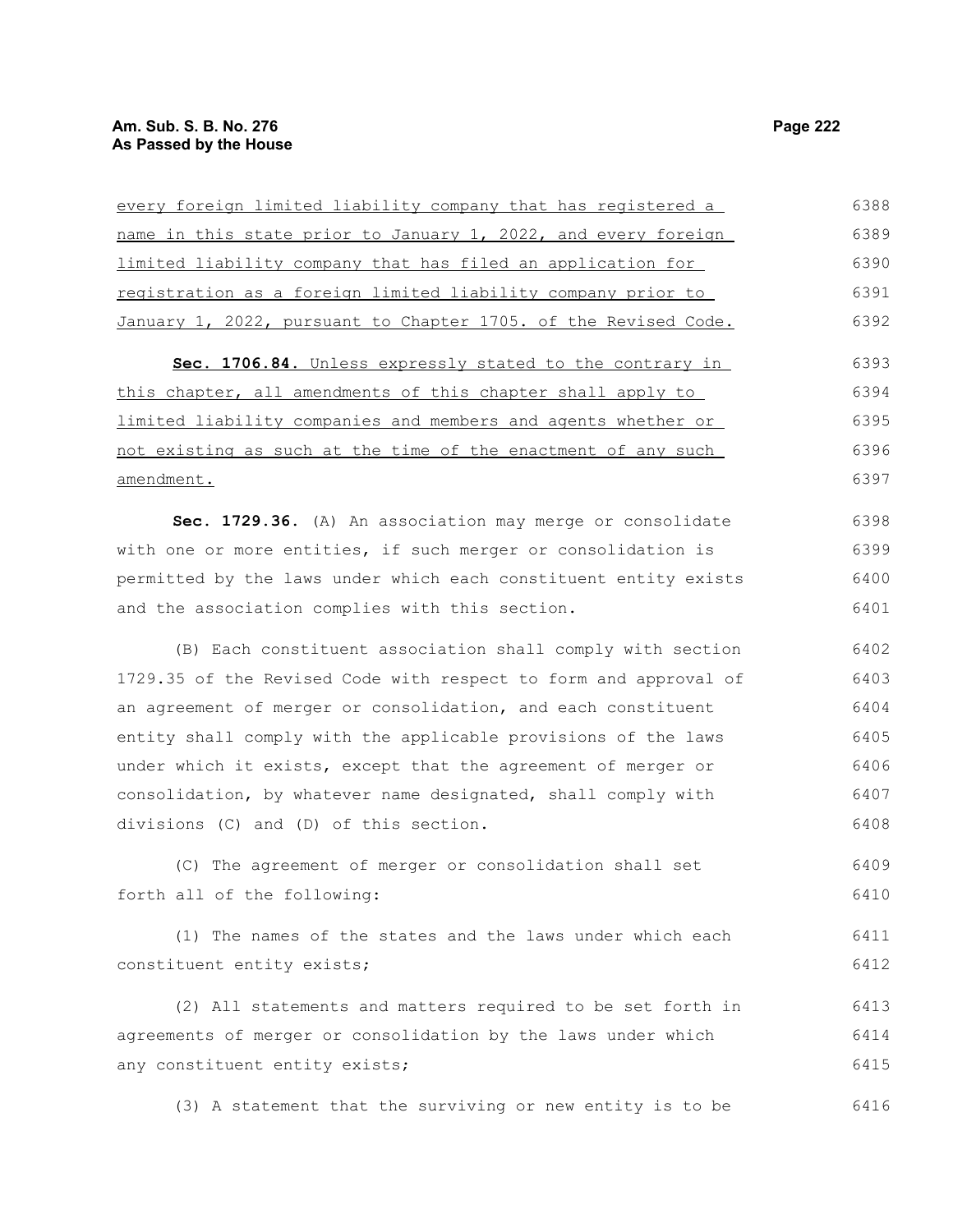an association, a foreign association, a corporation other than a cooperative, or a limited liability company; (4) If the surviving or new entity is to be a foreign entity: (a) The place where the principal office of the surviving or new entity is to be located in the state in which the surviving or new entity is to exist; (b) The consent by the surviving or new entity that it may be sued and served with process in this state in any proceeding for the enforcement of any obligation of any constituent association or domestic entity; (c) The consent by the surviving or new entity that it shall be subject to the applicable provisions of Chapter 1703. of the Revised Code, if it is a foreign corporation or foreign association, or to sections 1705.53 to 1705.58 or 1706.51 to 1706.515 of the Revised Code, if it is a foreign limited liability company; (d) If it is desired that the surviving or new entity exercise its corporate privileges in this state as a foreign entity. (D) The agreement also may set forth other provisions permitted by the laws of any state in which any constituent entity exists. (E) If the surviving or new entity is an association, the 6417 6418 6419 6420 6421 6422 6423 6424 6425 6426 6427 6428 6429 6430 6431 6432 6433 6434 6435 6436 6437 6438 6439 6440

merger or consolidation shall take effect in accordance with sections 1729.37 and 1729.38 of the Revised Code. 6441 6442

(F) If the surviving or new entity is an entity other than an association, the merger or consolidation shall take effect in 6443 6444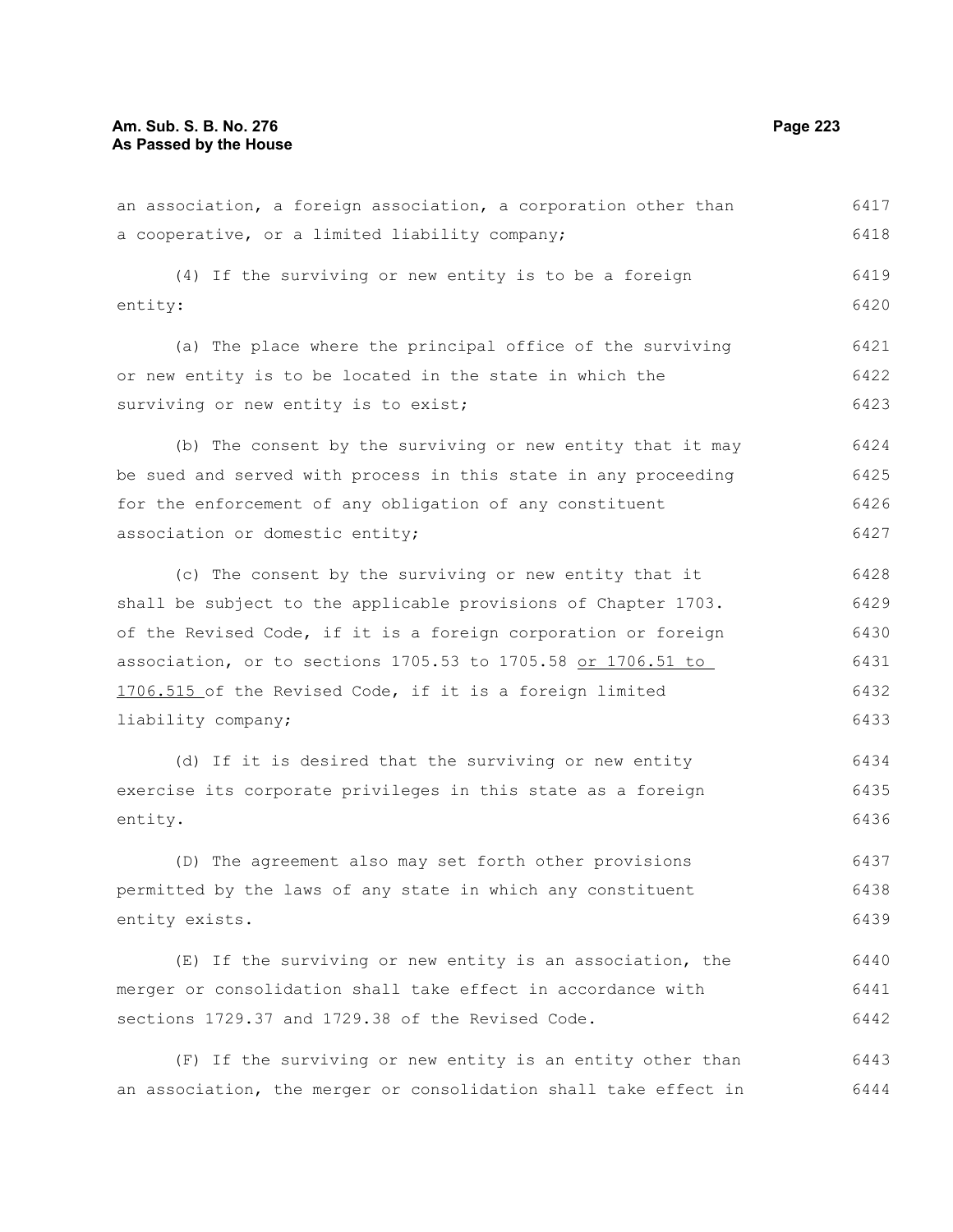| accordance with the applicable provisions of the laws under      | 6445 |
|------------------------------------------------------------------|------|
| which it exists.                                                 | 6446 |
| Sec. 1729.38. (A) (1) Upon adoption of an agreement of           | 6447 |
| merger or consolidation under section 1729.35 or 1729.36 of the  | 6448 |
| Revised Code, a certificate, signed by any authorized officer or | 6449 |
| representative of each constituent association or entity, shall  | 6450 |
| be filed with the secretary of state on a form prescribed by the | 6451 |
| secretary of state that sets forth the following:                | 6452 |
| (a) The name and form of each constituent association or         | 6453 |
| entity and the state law under which each constituent entity     | 6454 |
| exists;                                                          | 6455 |
| (b) A statement that each constituent association or             | 6456 |
| entity has adopted the agreement of merger or consolidation, the | 6457 |
| manner of adoption, and that the agreement was adopted in        | 6458 |
| compliance with the laws applicable to each constituent          | 6459 |
| association or entity;                                           | 6460 |
| (c) The effective date of the merger or consolidation,           | 6461 |
| which date may be on or after the date of filing of the          | 6462 |
| certificate;                                                     | 6463 |
| (d) In the case of a merger, a statement that one or more        | 6464 |
| specified constituent associations or entities will be merged    | 6465 |
| into a specified surviving association or entity or, in the case | 6466 |
| of a consolidation, a statement that the constituent             | 6467 |
| associations or entities will be consolidated into a new         | 6468 |
| association or entity;                                           | 6469 |
| (e) The name and address of the statutory agent upon whom        | 6470 |
| any process, notice, or demand against any constituent           | 6471 |
| association or entity, or the surviving or new association or    | 6472 |
| entity, may be served.                                           | 6473 |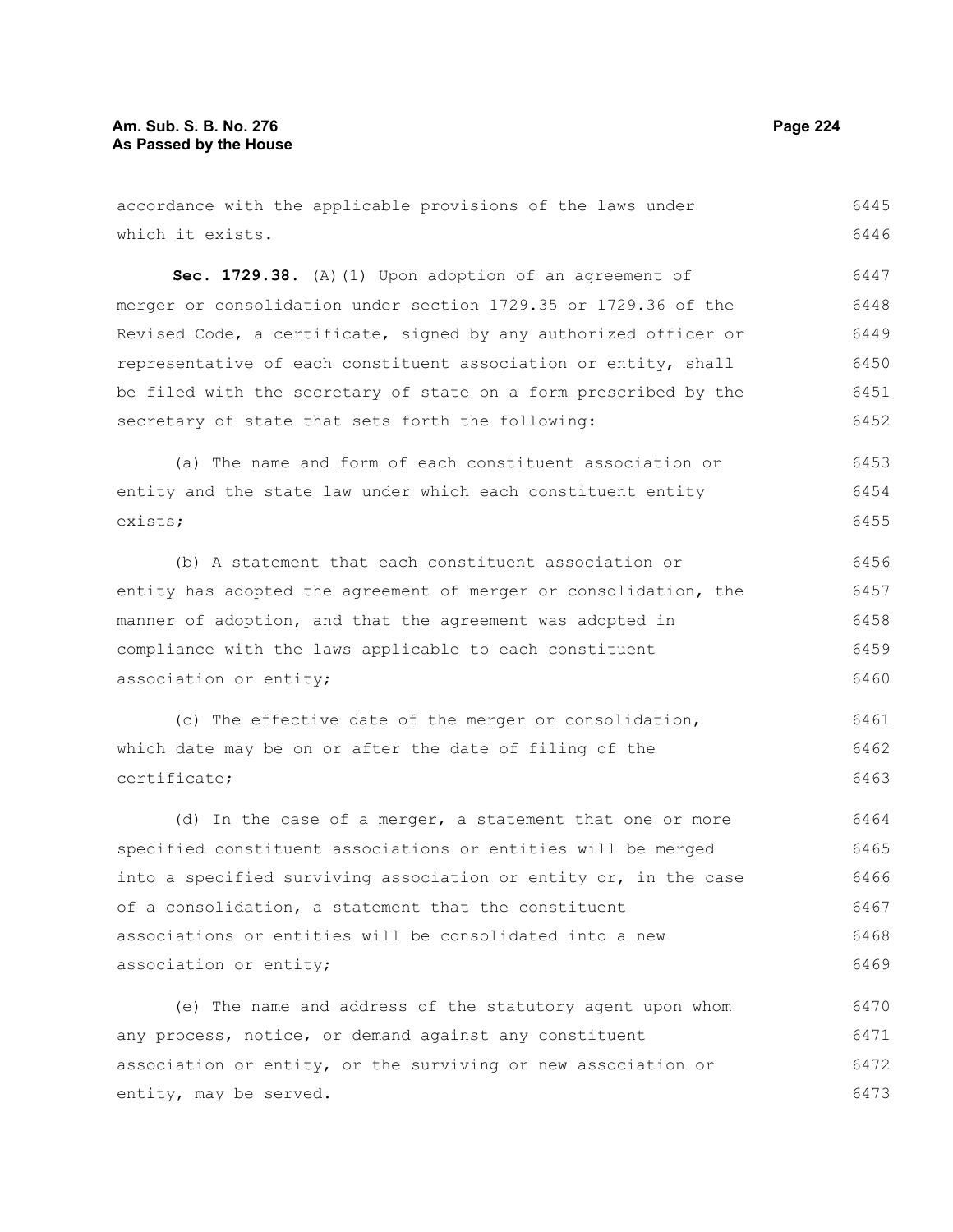#### **Am. Sub. S. B. No. 276 Page 225 As Passed by the House**

(2) In the case of a merger into an association or domestic entity, any amendments to the articles of incorporation or the articles of organization of the surviving association or entity shall be filed with the certificate. 6474 6475 6476 6477

(3) In the case of a consolidation to form a new domestic association or entity, the articles of incorporation or the articles of organization of the new association or entity shall be filed with the certificate. 6478 6479 6480 6481

(4) If the surviving or new entity is a foreign entity that desires to transact business in this state as a foreign entity, the certificate shall be accompanied by the information required for qualification of a foreign entity in this state by Chapter 1703. of the Revised Code, in the case of a foreign corporation or foreign cooperative, or by sections 1705.53 and 1705.54 or 1706.511 of the Revised Code, in the case of a foreign limited liability company. 6482 6483 6484 6485 6486 6487 6488 6489

(B) A copy of the certificate of merger or consolidation, certified by the secretary of state, may be filed for record in the office of the county recorder of any county in this state. For such recording, the county recorder shall charge and collect the same fee as in the case of deeds. The certified copy of the certificate of merger or consolidation shall be recorded in the official records of the county recorder. 6490 6491 6492 6493 6494 6495 6496

(C) For purposes of this section, "domestic entity" means a corporation other than an association or a limited liability company organized under the laws of this state. 6497 6498 6499

**Sec. 1745.461.** (A)(1) Pursuant to an agreement of merger between the constituent entities as provided in this section, a domestic unincorporated nonprofit association and, if so 6500 6501 6502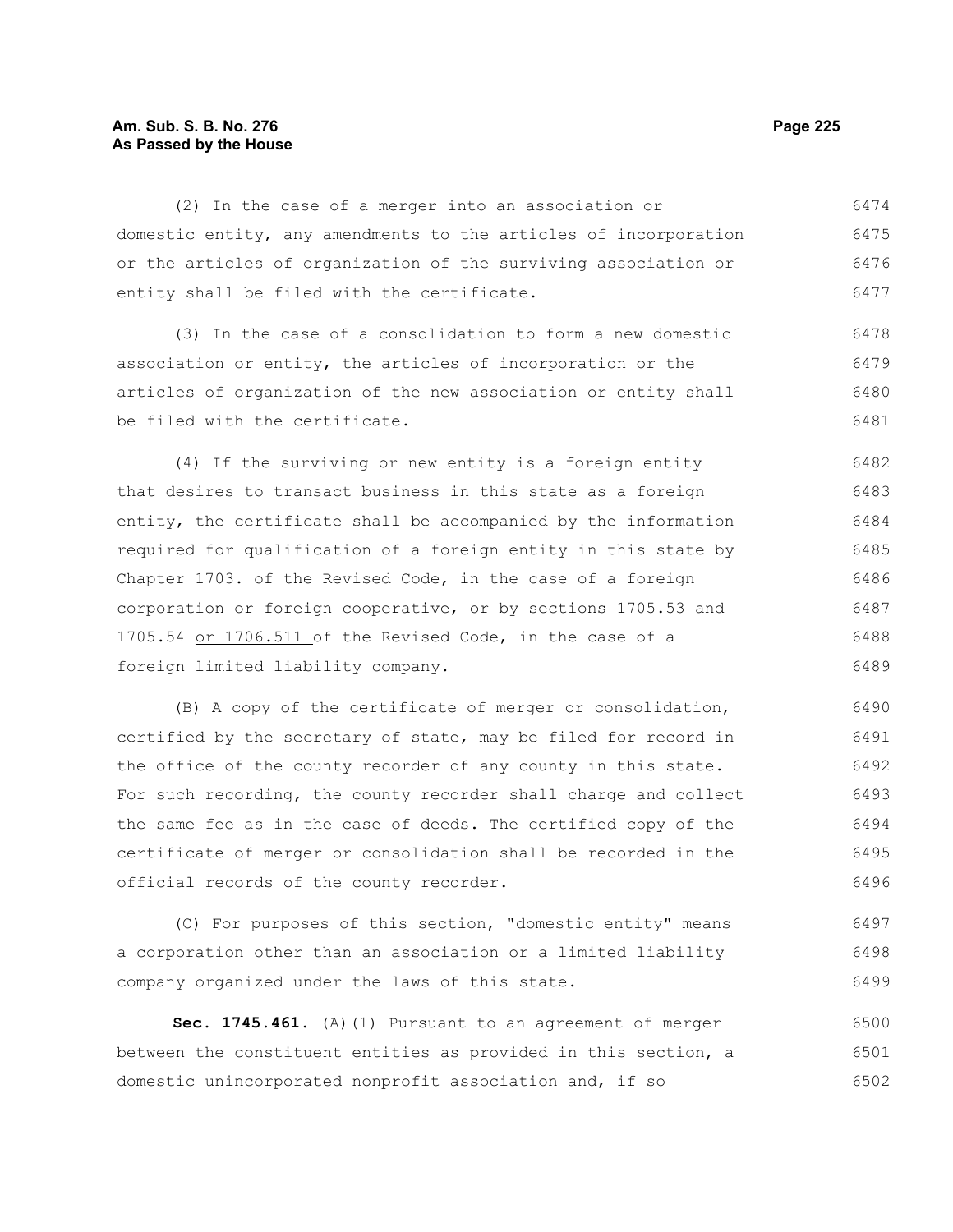## **Am. Sub. S. B. No. 276 Page 226 As Passed by the House**

provided, one or more additional domestic or foreign entities may be merged into a surviving entity other than a domestic unincorporated nonprofit association. Pursuant to an agreement of consolidation, a domestic unincorporated nonprofit association together with one or more additional domestic or foreign entities may be consolidated into a new entity other than a domestic unincorporated nonprofit association to be formed by that consolidation. The merger or consolidation must be permitted by the chapter of the Revised Code under which each domestic constituent entity exists and by the laws under which each foreign constituent entity exists. 6503 6504 6505 6506 6507 6508 6509 6510 6511 6512 6513

(2) To effect a merger or consolidation under this section, the manager or managers of each constituent unincorporated nonprofit association shall approve an agreement of merger or consolidation to be signed by the manager, the chairperson, the president, or a vice-president and by the secretary or an assistant secretary or, if there are no officers, by an authorized manager. The agreement of merger or consolidation shall be approved or otherwise authorized by or on behalf of each other constituent entity in accordance with the laws under which it exists. 6514 6515 6516 6517 6518 6519 6520 6521 6522 6523

(3) The agreement of merger or consolidation shall set forth all of the following: 6524 6525

(a) The name and the form of entity of each constituent entity and the state under the laws of which each constituent entity exists; 6526 6527 6528

(b) In the case of a merger, that one or more specified constituent entities will be merged into a specified surviving foreign entity or surviving domestic entity other than a domestic unincorporated nonprofit association or, in the case of 6529 6530 6531 6532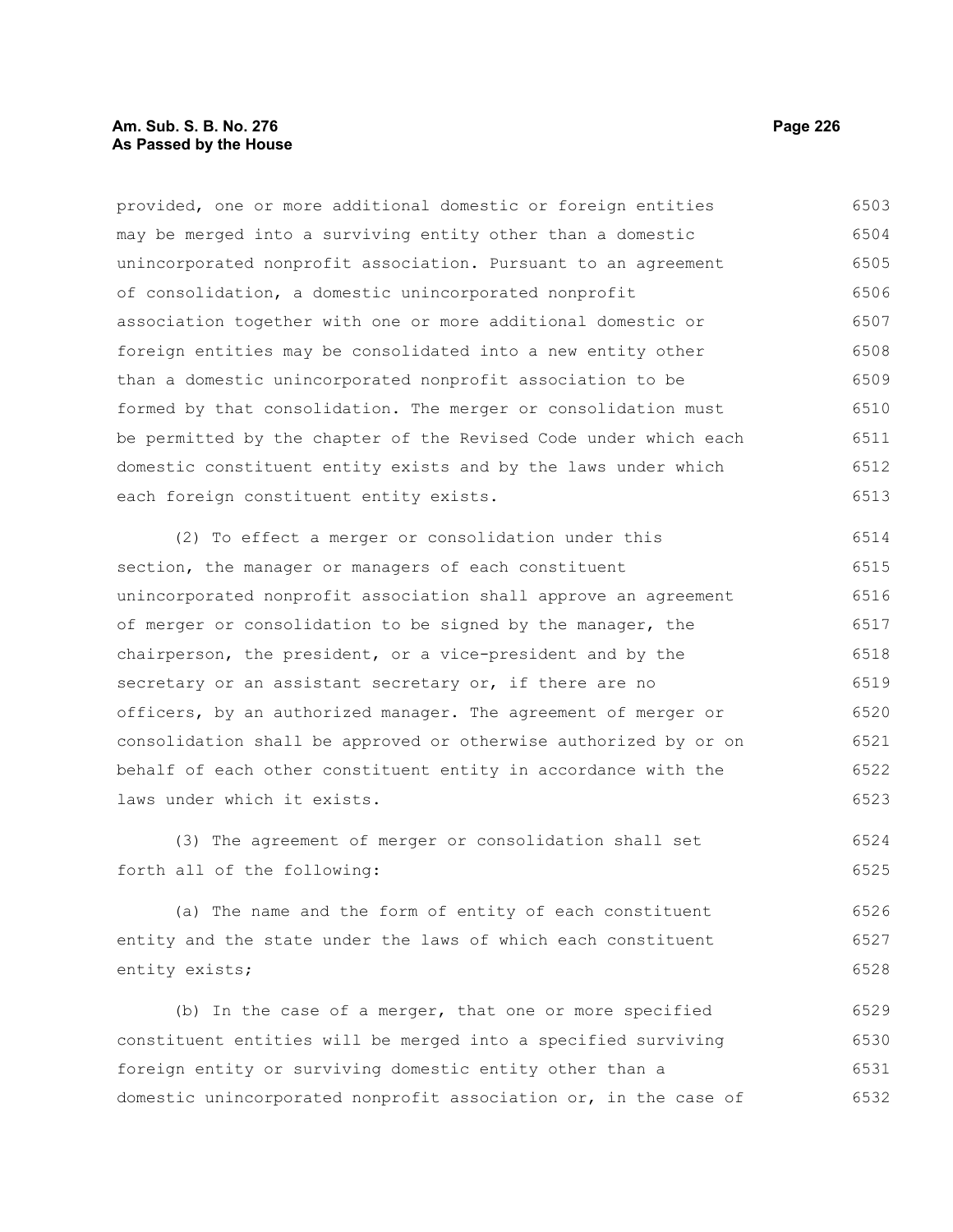#### **Am. Sub. S. B. No. 276 Page 227** Page 227 **As Passed by the House**

a consolidation, that the constituent entities will be consolidated into a new foreign entity or domestic entity other than a domestic unincorporated nonprofit association. The name of the surviving or new entity may be the same as or similar to that of any constituent entity. 6533 6534 6535 6536 6537

(c) The terms of the merger or consolidation and the mode of carrying those terms into effect;

(d) If the surviving or new entity is a foreign unincorporated nonprofit association, all additional statements and matters, other than the name and address of the statutory agent, that would be required by section 1745.46 of the Revised Code if the surviving or new unincorporated nonprofit association were a domestic unincorporated nonprofit association; 6540 6541 6542 6543 6544 6545 6546

(e) The name and the form of entity of the surviving or new entity, the state under the laws of which the surviving entity exists or the new entity is to exist, and the location of the principal office of the surviving or new entity in that state; 6547 6548 6549 6550 6551

(f) All statements and matters required to be set forth in an agreement of merger or consolidation by the laws under which each constituent entity exists and, in the case of a consolidation, the new entity is to exist; 6552 6553 6554 6555

(g) The consent of the surviving or the new entity to be sued and served with process in this state and the irrevocable appointment of the secretary of state as its agent to accept service of process in any proceeding in this state to enforce against the surviving or new entity any obligation of any domestic constituent unincorporated nonprofit association. Such 6556 6557 6558 6559 6560 6561

6538 6539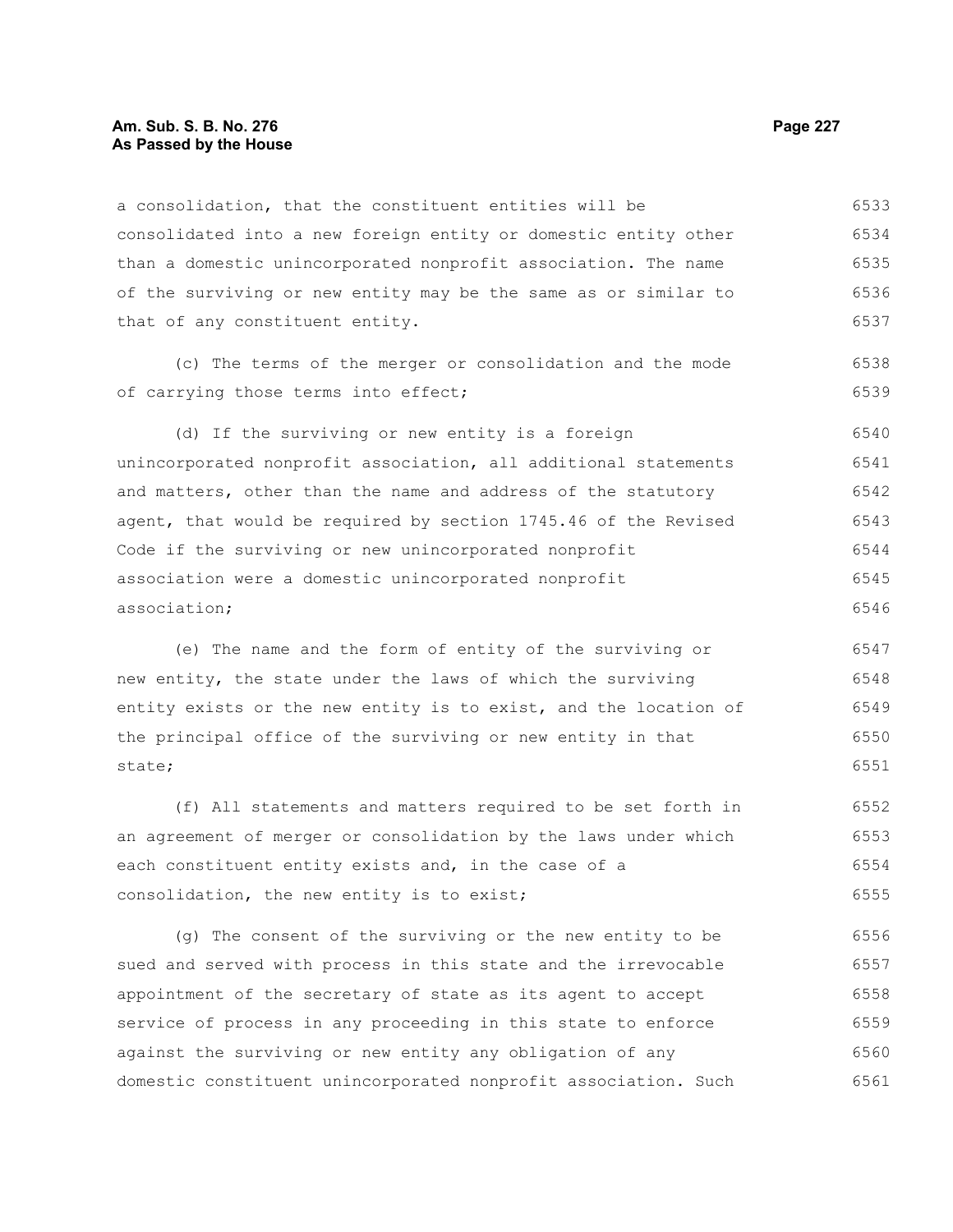#### **Am. Sub. S. B. No. 276 Page 228 As Passed by the House**

service shall be made upon the secretary of state by leaving duplicate copies of such process, together with an affidavit of the plaintiff or one of the plaintiff's attorneys, showing the last known address of such association, and a fee of up to five dollars that shall be included as taxable costs in the case of judicial proceedings. Upon receipt of such process, affidavit, and fee, the secretary of state shall immediately give notice to the association at the address specified in the affidavit and forward to such address by certified mail, with a request for return receipt, a copy of such process. 6562 6563 6564 6565 6566 6567 6568 6569 6570 6571

(h) If the surviving or new entity is a foreign unincorporated nonprofit association that desires to transact business in this state as a foreign unincorporated nonprofit association, a statement to that effect, together with a statement regarding the appointment of a statutory agent and service of any process, notice, or demand upon that statutory agent or the secretary of state; 6572 6573 6574 6575 6576 6577 6578

(i) If the surviving or new entity is a foreign limited partnership that desires to transact business in this state as a foreign limited partnership, a statement to that effect, together with all of the information required under section 1782.49 of the Revised Code when a foreign limited partnership registers to transact business in this state; 6579 6580 6581 6582 6583 6584

(j) If the surviving or new entity is a foreign limited liability company that desires to transact business in this state as a foreign limited liability company, a statement to that effect, together with all of the information required under section 1705.54 or 1706.511 of the Revised Code when a foreign limited liability company registers to transact business in this state; 6585 6586 6587 6588 6589 6590 6591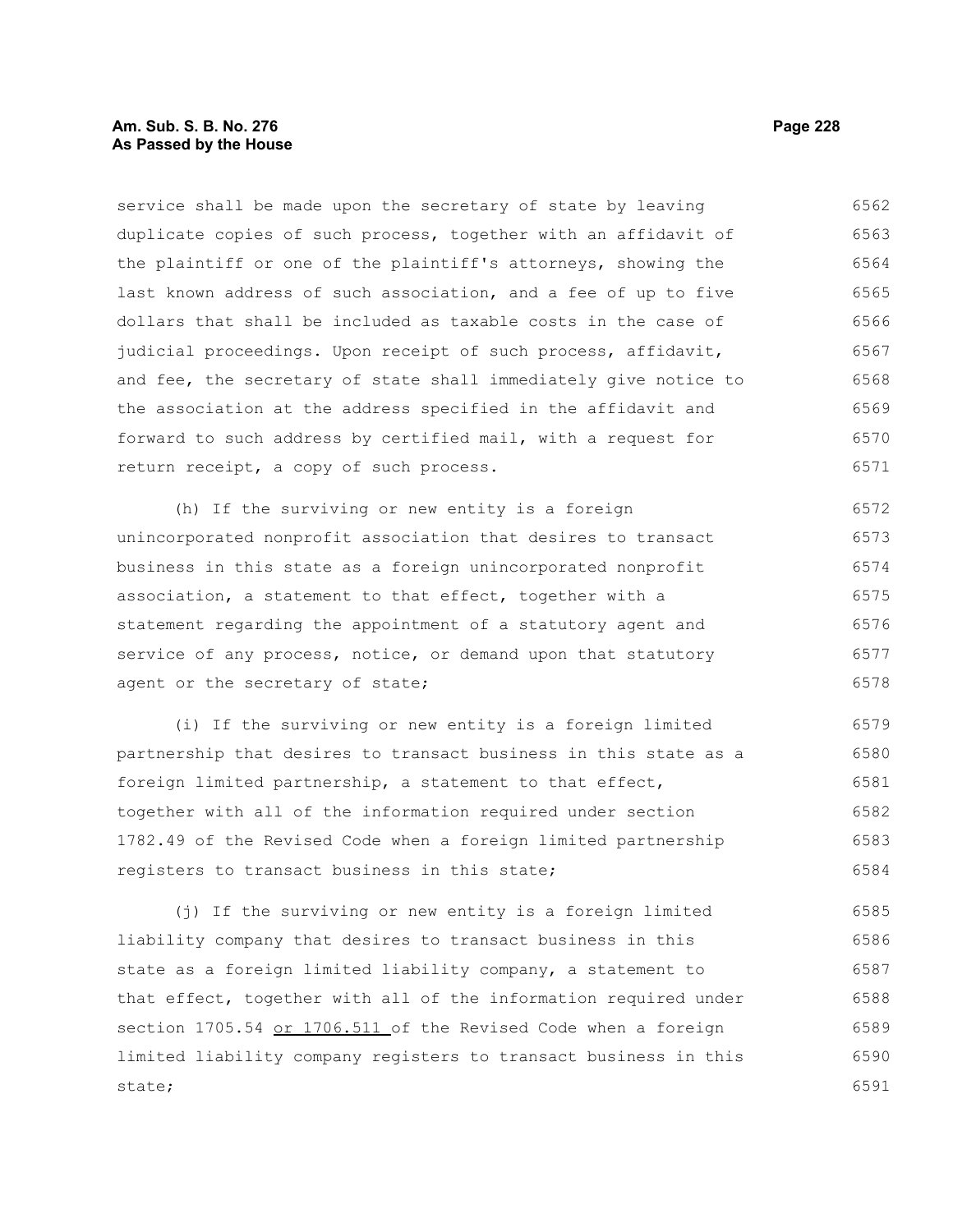#### **Am. Sub. S. B. No. 276 Page 229 As Passed by the House**

(k) If the surviving or new entity is a foreign unincorporated association that desires to transact business in this state as a foreign unincorporated association, a statement to that effect, together with all of the information, if any, required by the secretary of state when a foreign unincorporated association registers to transact business in this state. 6592 6593 6594 6595 6596 6597

(4) The agreement of merger or consolidation also may set forth any additional provision permitted by the laws of any state under the laws of which any constituent entity exists, consistent with the laws under which the surviving entity exists or the new entity is to exist. 6598 6599 6600 6601 6602

(B) A merger or consolidation pursuant to this section in which a public benefit association is one of the constituent entities shall be subject to, and shall comply with, the provisions of divisions  $(B)(1)(b)$ ,  $(2)$ ,  $(3)$ , and  $(4)$  of section 1745.46 of the Revised Code. 6603 6604 6605 6606 6607

## **Sec. 1751.01.** As used in this chapter:

(A)(1) "Basic health care services" means the following services when medically necessary: 6609 6610

(a) Physician's services, except when such services are supplemental under division (B) of this section; 6611 6612

(b) Inpatient hospital services; 6613

(c) Outpatient medical services;

(d) Emergency health services; (e) Urgent care services; 6615 6616

(f) Diagnostic laboratory services and diagnostic and therapeutic radiologic services; 6617 6618

6608

6614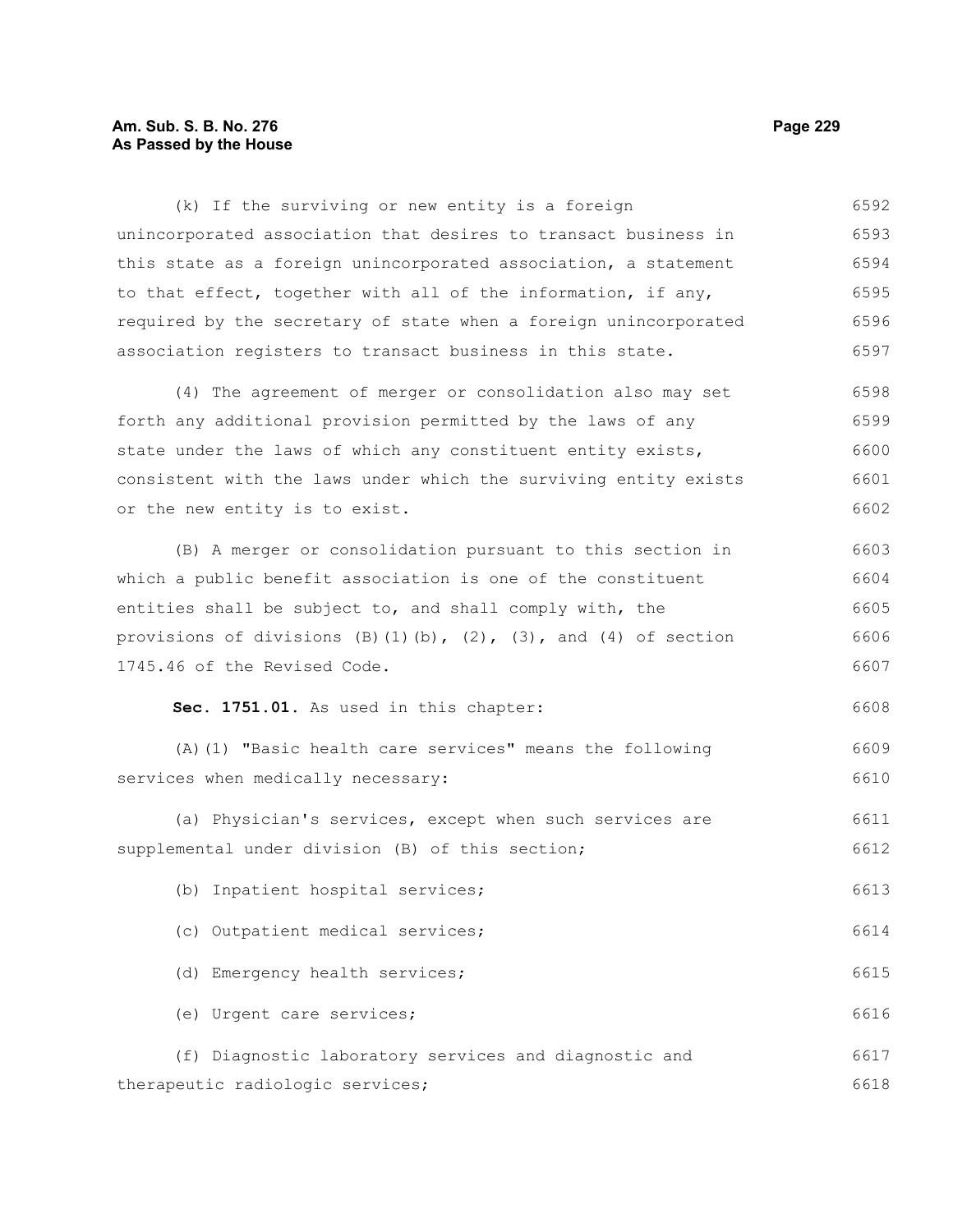| (g) Diagnostic and treatment services, other than                | 6619 |
|------------------------------------------------------------------|------|
| prescription drug services, for biologically based mental        | 6620 |
| illnesses;                                                       | 6621 |
| (h) Preventive health care services, including, but not          | 6622 |
| limited to, voluntary family planning services, infertility      | 6623 |
| services, periodic physical examinations, prenatal obstetrical   | 6624 |
| care, and well-child care;                                       | 6625 |
|                                                                  |      |
| (i) Routine patient care for patients enrolled in an             | 6626 |
| eligible cancer clinical trial pursuant to section 3923.80 of    | 6627 |
| the Revised Code.                                                | 6628 |
| "Basic health care services" does not include experimental       | 6629 |
| procedures.                                                      | 6630 |
| Except as provided by divisions $(A)$ $(2)$ and $(3)$ of this    | 6631 |
| section in connection with the offering of coverage for          | 6632 |
| diagnostic and treatment services for biologically based mental  | 6633 |
| illnesses, a health insuring corporation shall not offer         | 6634 |
| coverage for a health care service, defined as a basic health    | 6635 |
| care service by this division, unless it offers coverage for all | 6636 |
| listed basic health care services. However, this requirement     | 6637 |
| does not apply to the coverage of beneficiaries enrolled in      | 6638 |
| medicare pursuant to a medicare contract, or to the coverage of  | 6639 |
| beneficiaries enrolled in the federal employee health benefits   | 6640 |
| program pursuant to 5 U.S.C.A. 8905, or to the coverage of       | 6641 |
| medicaid recipients, or to the coverage of beneficiaries under   | 6642 |
| any federal health care program regulated by a federal           | 6643 |
| regulatory body, or to the coverage of beneficiaries under any   | 6644 |
| contract covering officers or employees of the state that has    | 6645 |
| been entered into by the department of administrative services.  | 6646 |
|                                                                  |      |
| (2) A health insuring corporation may offer coverage for         | 6647 |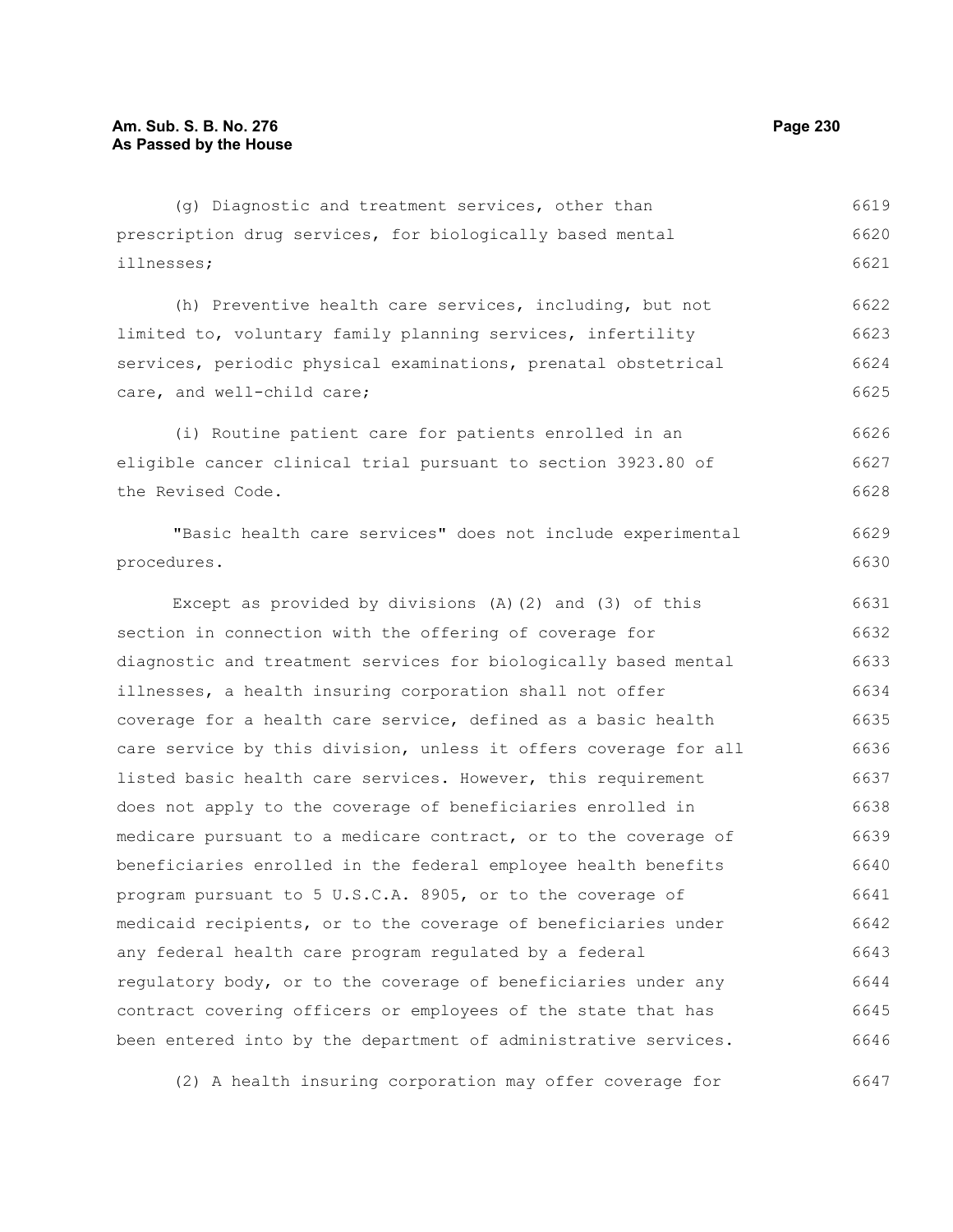#### **Am. Sub. S. B. No. 276 Page 231 As Passed by the House**

diagnostic and treatment services for biologically based mental illnesses without offering coverage for all other basic health care services. A health insuring corporation may offer coverage for diagnostic and treatment services for biologically based mental illnesses alone or in combination with one or more supplemental health care services. However, a health insuring corporation that offers coverage for any other basic health care service shall offer coverage for diagnostic and treatment services for biologically based mental illnesses in combination with the offer of coverage for all other listed basic health care services. 6648 6649 6650 6651 6652 6653 6654 6655 6656 6657 6658

(3) A health insuring corporation that offers coverage for basic health care services is not required to offer coverage for diagnostic and treatment services for biologically based mental illnesses in combination with the offer of coverage for all other listed basic health care services if all of the following apply: 6659 6660 6661 6662 6663 6664

(a) The health insuring corporation submits documentation certified by an independent member of the American academy of actuaries to the superintendent of insurance showing that incurred claims for diagnostic and treatment services for biologically based mental illnesses for a period of at least six months independently caused the health insuring corporation's costs for claims and administrative expenses for the coverage of basic health care services to increase by more than one per cent per year. 6665 6666 6667 6668 6669 6670 6671 6672 6673

(b) The health insuring corporation submits a signed letter from an independent member of the American academy of actuaries to the superintendent of insurance opining that the increase in costs described in division (A)(3)(a) of this 6674 6675 6676 6677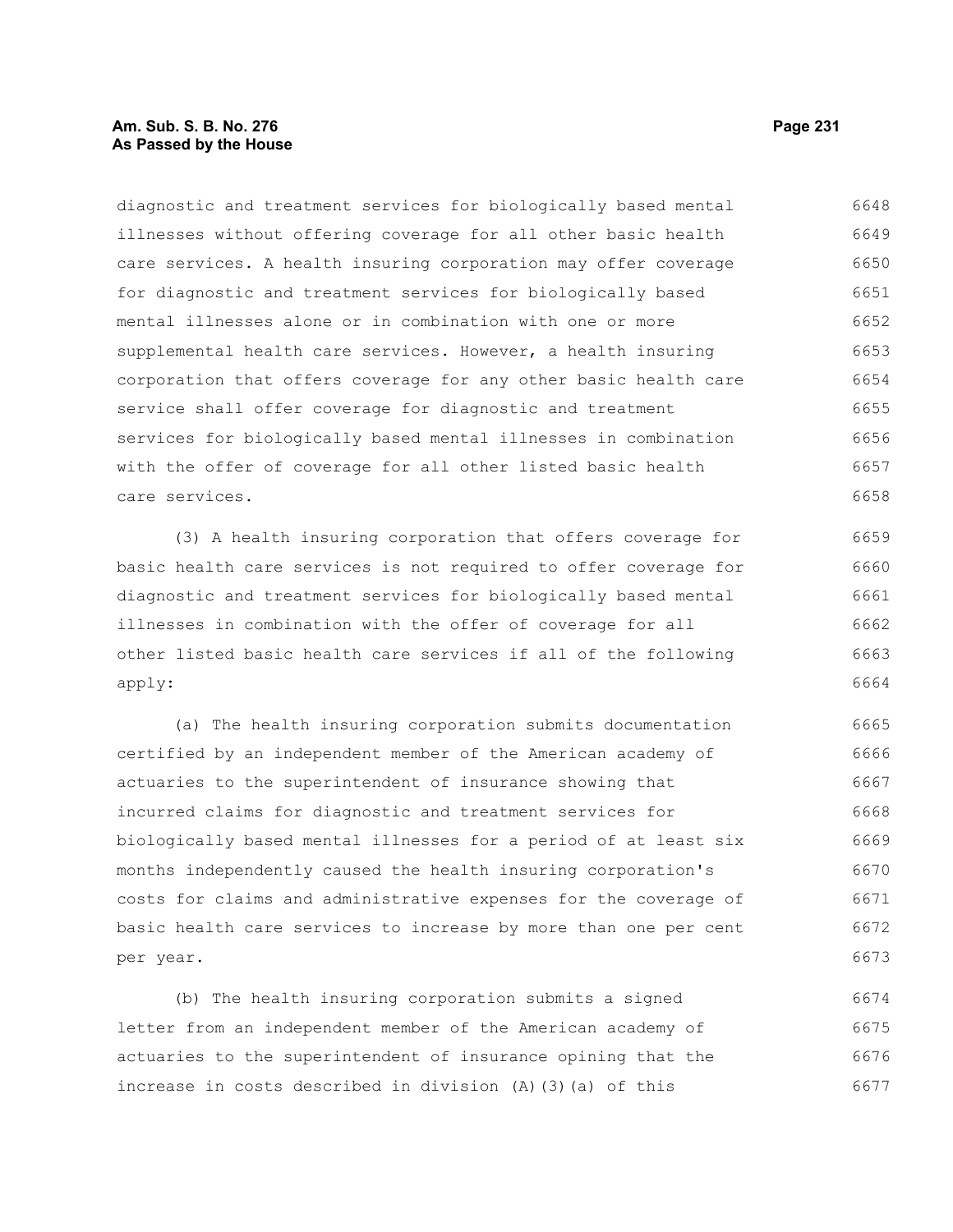section could reasonably justify an increase of more than one per cent in the annual premiums or rates charged by the health insuring corporation for the coverage of basic health care services. 6678 6679 6680 6681

(c) The superintendent of insurance makes the following determinations from the documentation and opinion submitted pursuant to divisions (A)(3)(a) and (b) of this section: 6682 6683 6684

(i) Incurred claims for diagnostic and treatment services for biologically based mental illnesses for a period of at least six months independently caused the health insuring corporation's costs for claims and administrative expenses for the coverage of basic health care services to increase by more than one per cent per year. 6685 6686 6687 6688 6689 6690

(ii) The increase in costs reasonably justifies an increase of more than one per cent in the annual premiums or rates charged by the health insuring corporation for the coverage of basic health care services. 6691 6692 6693 6694

Any determination made by the superintendent under this division is subject to Chapter 119. of the Revised Code. 6695 6696

(B)(1) "Supplemental health care services" means any health care services other than basic health care services that a health insuring corporation may offer, alone or in combination with either basic health care services or other supplemental health care services, and includes: 6697 6698 6699 6700 6701

(a) Services of facilities for intermediate or long-term care, or both; (b) Dental care services; 6702 6703 6704

(c) Vision care and optometric services including lenses 6705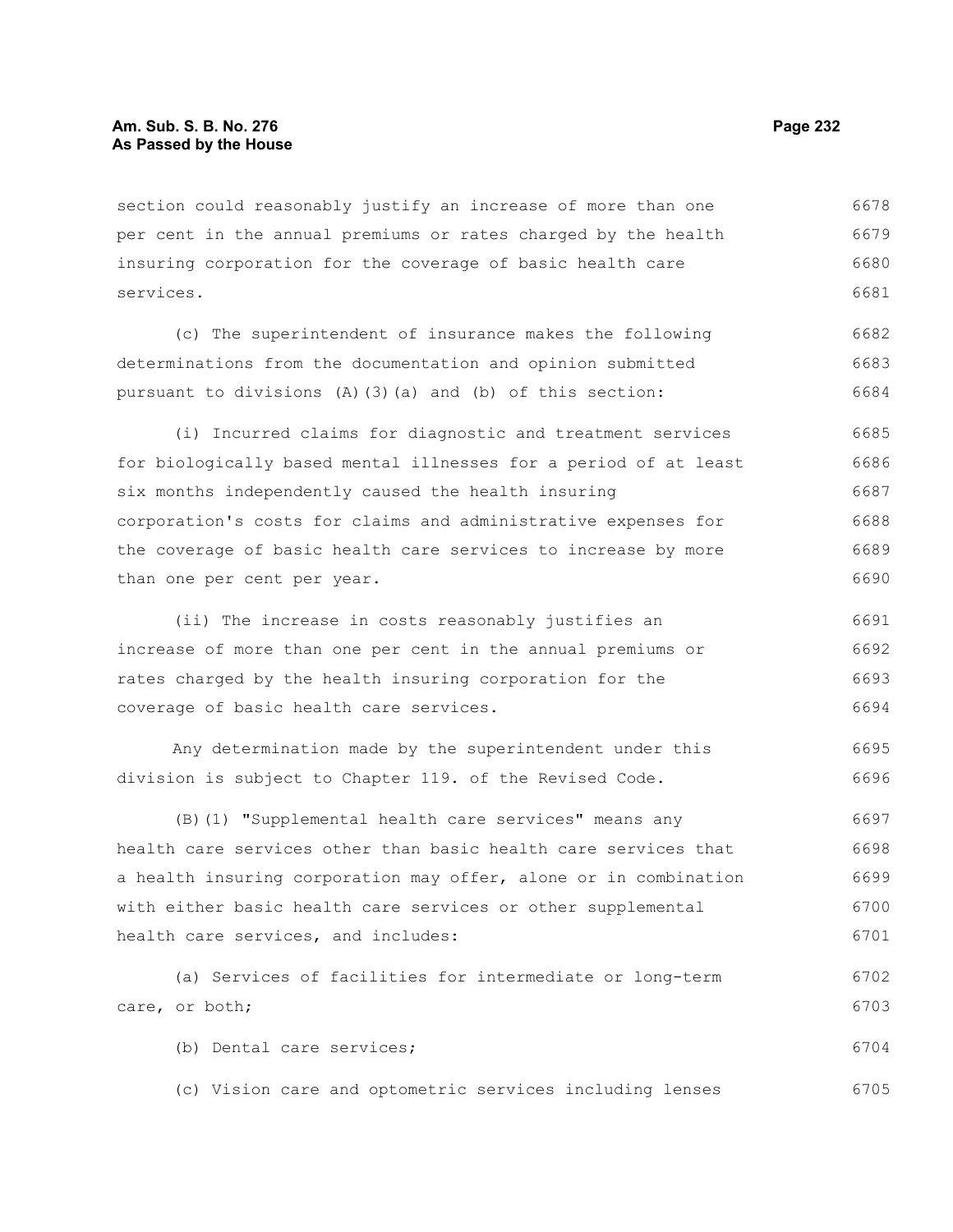and frames;

| (d) Podiatric care or foot care services;                        | 6707 |
|------------------------------------------------------------------|------|
| (e) Mental health services, excluding diagnostic and             | 6708 |
| treatment services for biologically based mental illnesses;      | 6709 |
| (f) Short-term outpatient evaluative and crisis-                 | 6710 |
| intervention mental health services;                             | 6711 |
| (g) Medical or psychological treatment and referral              | 6712 |
| services for alcohol and drug abuse or addiction;                | 6713 |
| (h) Home health services;                                        | 6714 |
| (i) Prescription drug services;                                  | 6715 |
| (j) Nursing services;                                            | 6716 |
| (k) Services of a dietitian licensed under Chapter 4759.         | 6717 |
| of the Revised Code;                                             | 6718 |
| (1) Physical therapy services;                                   | 6719 |
| (m) Chiropractic services;                                       | 6720 |
| (n) Any other category of services approved by the               | 6721 |
| superintendent of insurance.                                     | 6722 |
| (2) If a health insuring corporation offers prescription         | 6723 |
| drug services under this division, the coverage shall include    | 6724 |
| prescription drug services for the treatment of biologically     | 6725 |
| based mental illnesses on the same terms and conditions as other | 6726 |
| physical diseases and disorders.                                 | 6727 |
| (C) "Specialty health care services" means one of the            | 6728 |
| supplemental health care services listed in division (B) of this | 6729 |
| section, when provided by a health insuring corporation on an    | 6730 |
| outpatient-only basis and not in combination with other          | 6731 |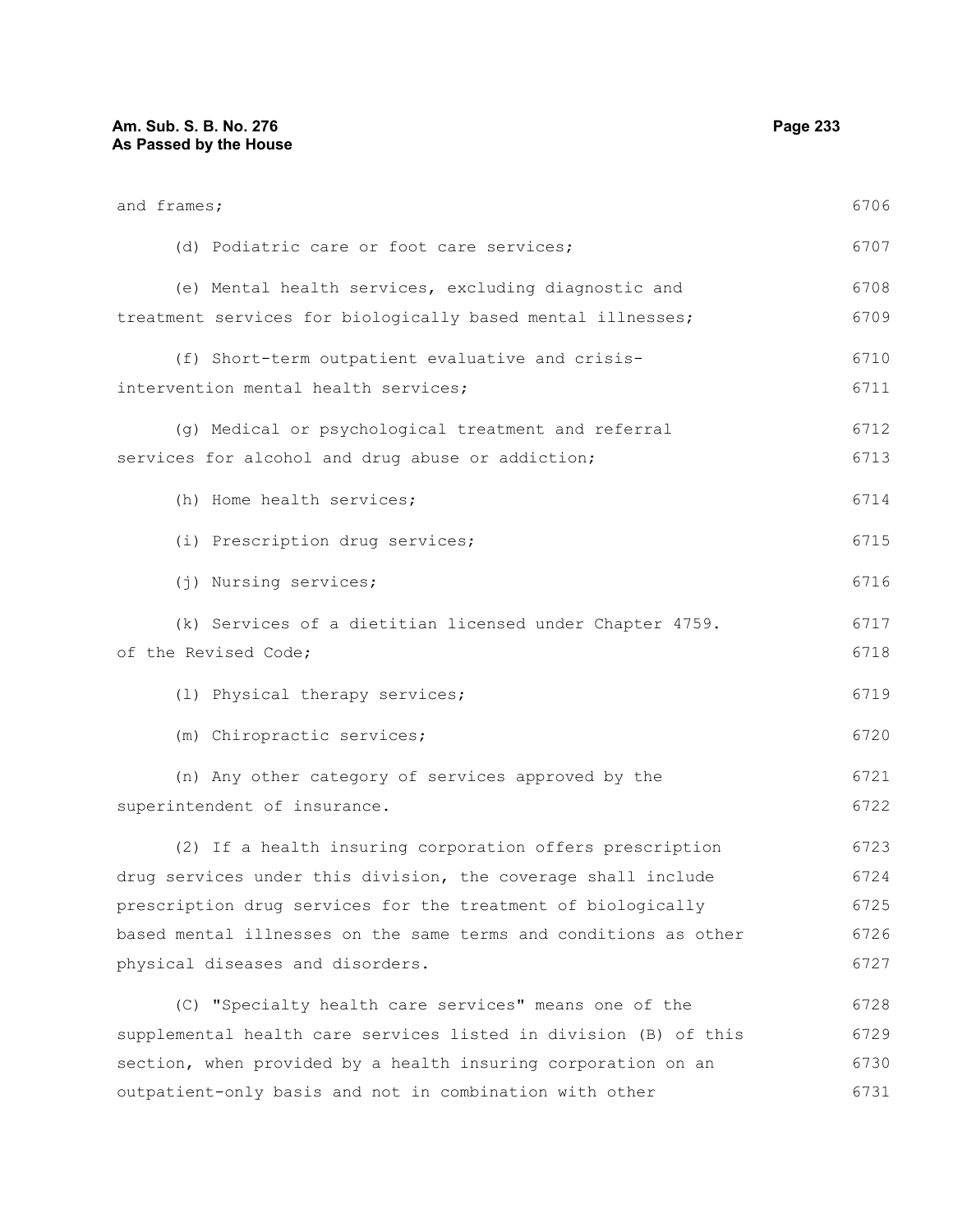supplemental health care services.

(D) "Biologically based mental illnesses" means schizophrenia, schizoaffective disorder, major depressive disorder, bipolar disorder, paranoia and other psychotic disorders, obsessive-compulsive disorder, and panic disorder, as these terms are defined in the most recent edition of the diagnostic and statistical manual of mental disorders published by the American psychiatric association. 6733 6734 6735 6736 6737 6738 6739

(E) "Closed panel plan" means a health care plan that requires enrollees to use participating providers. 6740 6741

(F) "Compensation" means remuneration for the provision of health care services, determined on other than a fee-for-service or discounted-fee-for-service basis. 6742 6743 6744

(G) "Contractual periodic prepayment" means the formula for determining the premium rate for all subscribers of a health insuring corporation. 6745 6746 6747

(H) "Corporation" means a corporation formed under Chapter 1701. or 1702. of the Revised Code or the similar laws of another state. 6748 6749 6750

(I) "Emergency health services" means those health care services that must be available on a seven-days-per-week, twenty-four-hours-per-day basis in order to prevent jeopardy to an enrollee's health status that would occur if such services were not received as soon as possible, and includes, where appropriate, provisions for transportation and indemnity payments or service agreements for out-of-area coverage. 6751 6752 6753 6754 6755 6756 6757

(J) "Enrollee" means any natural person who is entitled to receive health care benefits provided by a health insuring corporation. 6758 6759 6760

6732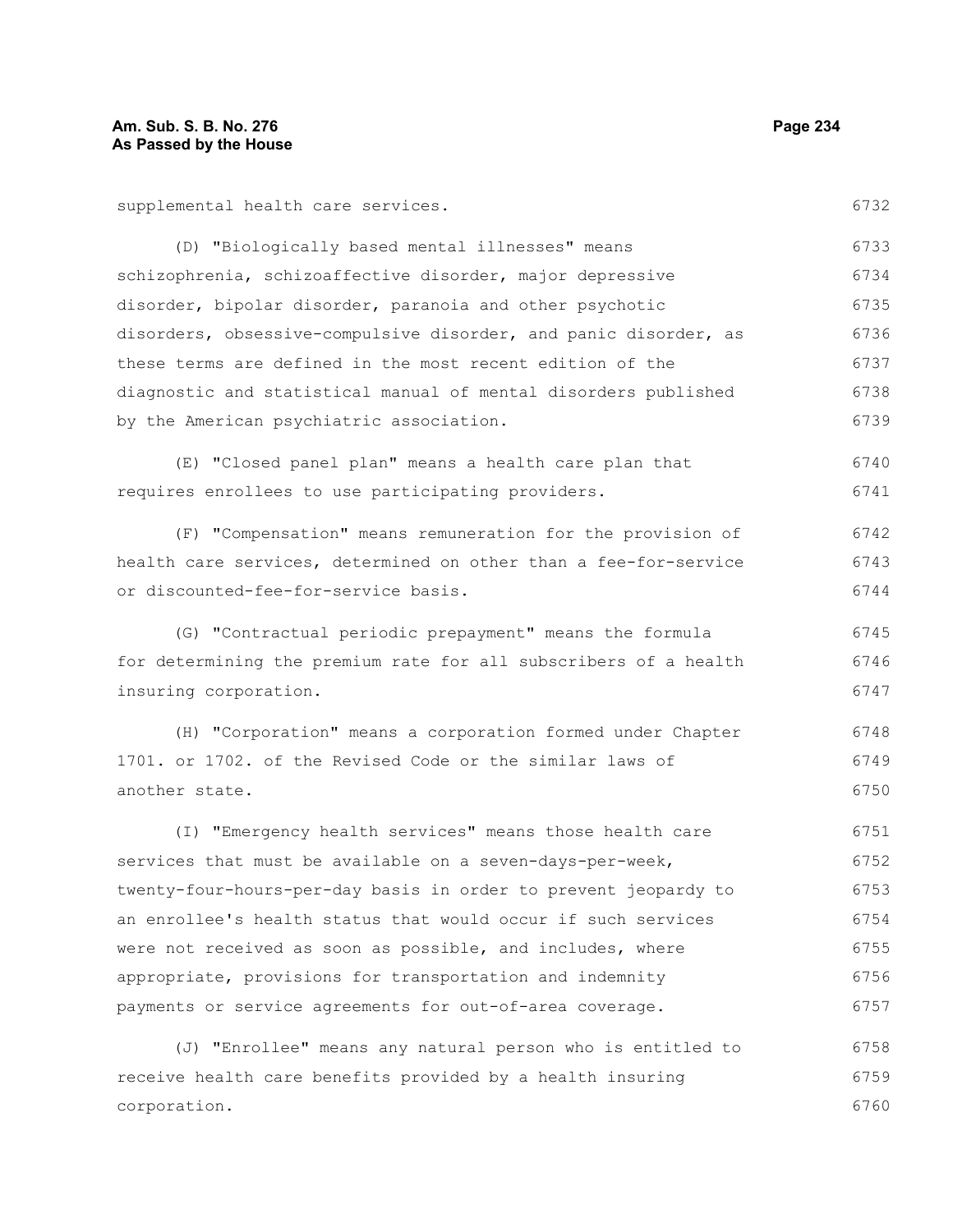## **Am. Sub. S. B. No. 276 Page 235 As Passed by the House**

(K) "Evidence of coverage" means any certificate, agreement, policy, or contract issued to a subscriber that sets out the coverage and other rights to which such person is entitled under a health care plan. (L) "Health care facility" means any facility, except a health care practitioner's office, that provides preventive, diagnostic, therapeutic, acute convalescent, rehabilitation, mental health, intellectual disability, intermediate care, or skilled nursing services. (M) "Health care services" means basic, supplemental, and specialty health care services. (N) "Health delivery network" means any group of providers or health care facilities, or both, or any representative thereof, that have entered into an agreement to offer health care services in a panel rather than on an individual basis. (O) "Health insuring corporation" means a corporation, as defined in division (H) of this section, that, pursuant to a policy, contract, certificate, or agreement, pays for, reimburses, or provides, delivers, arranges for, or otherwise makes available, basic health care services, supplemental health care services, or specialty health care services, or a combination of basic health care services and either supplemental health care services or specialty health care services, through either an open panel plan or a closed panel plan. 6761 6762 6763 6764 6765 6766 6767 6768 6769 6770 6771 6772 6773 6774 6775 6776 6777 6778 6779 6780 6781 6782 6783 6784 6785

"Health insuring corporation" does not include a limited liability company formed pursuant to Chapter 1705. or 1706. of the Revised Code, an insurer licensed under Title XXXIX of the Revised Code if that insurer offers only open panel plans under 6786 6787 6788 6789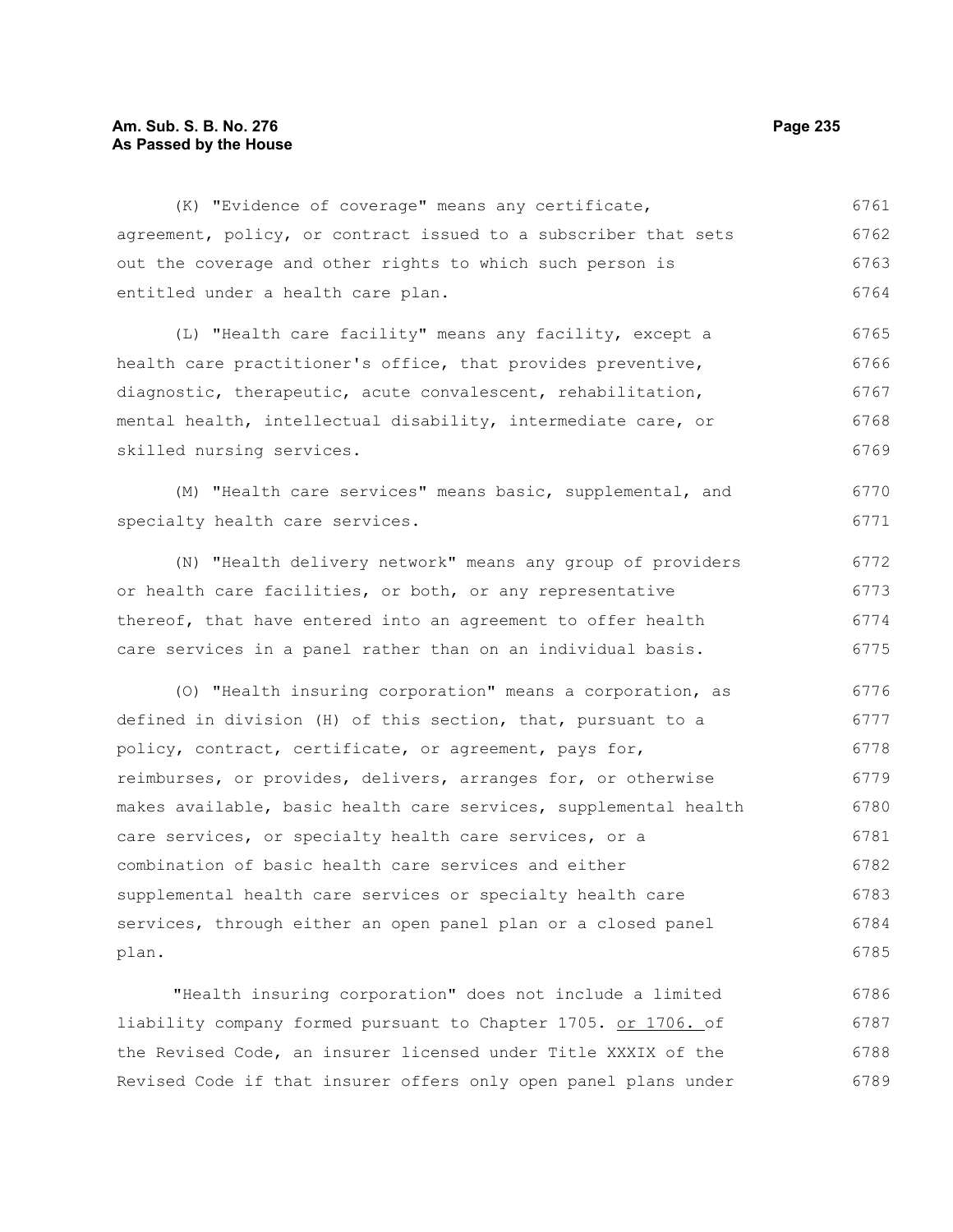#### **Am. Sub. S. B. No. 276 Page 236 As Passed by the House**

which all providers and health care facilities participating receive their compensation directly from the insurer, a corporation formed by or on behalf of a political subdivision or a department, office, or institution of the state, or a public entity formed by or on behalf of a board of county commissioners, a county board of developmental disabilities, an alcohol and drug addiction services board, a board of alcohol, drug addiction, and mental health services, or a community mental health board, as those terms are used in Chapters 340. and 5126. of the Revised Code. Except as provided by division (D) of section 1751.02 of the Revised Code, or as otherwise provided by law, no board, commission, agency, or other entity under the control of a political subdivision may accept insurance risk in providing for health care services. However, nothing in this division shall be construed as prohibiting such entities from purchasing the services of a health insuring corporation or a third-party administrator licensed under Chapter 3959. of the Revised Code. 6790 6791 6792 6793 6794 6795 6796 6797 6798 6799 6800 6801 6802 6803 6804 6805 6806 6807

(P) "Intermediary organization" means a health delivery network or other entity that contracts with licensed health insuring corporations or self-insured employers, or both, to provide health care services, and that enters into contractual arrangements with other entities for the provision of health care services for the purpose of fulfilling the terms of its contracts with the health insuring corporations and self-insured employers. 6808 6809 6810 6811 6812 6813 6814 6815

(Q) "Intermediate care" means residential care above the level of room and board for patients who require personal assistance and health-related services, but who do not require skilled nursing care. 6816 6817 6818 6819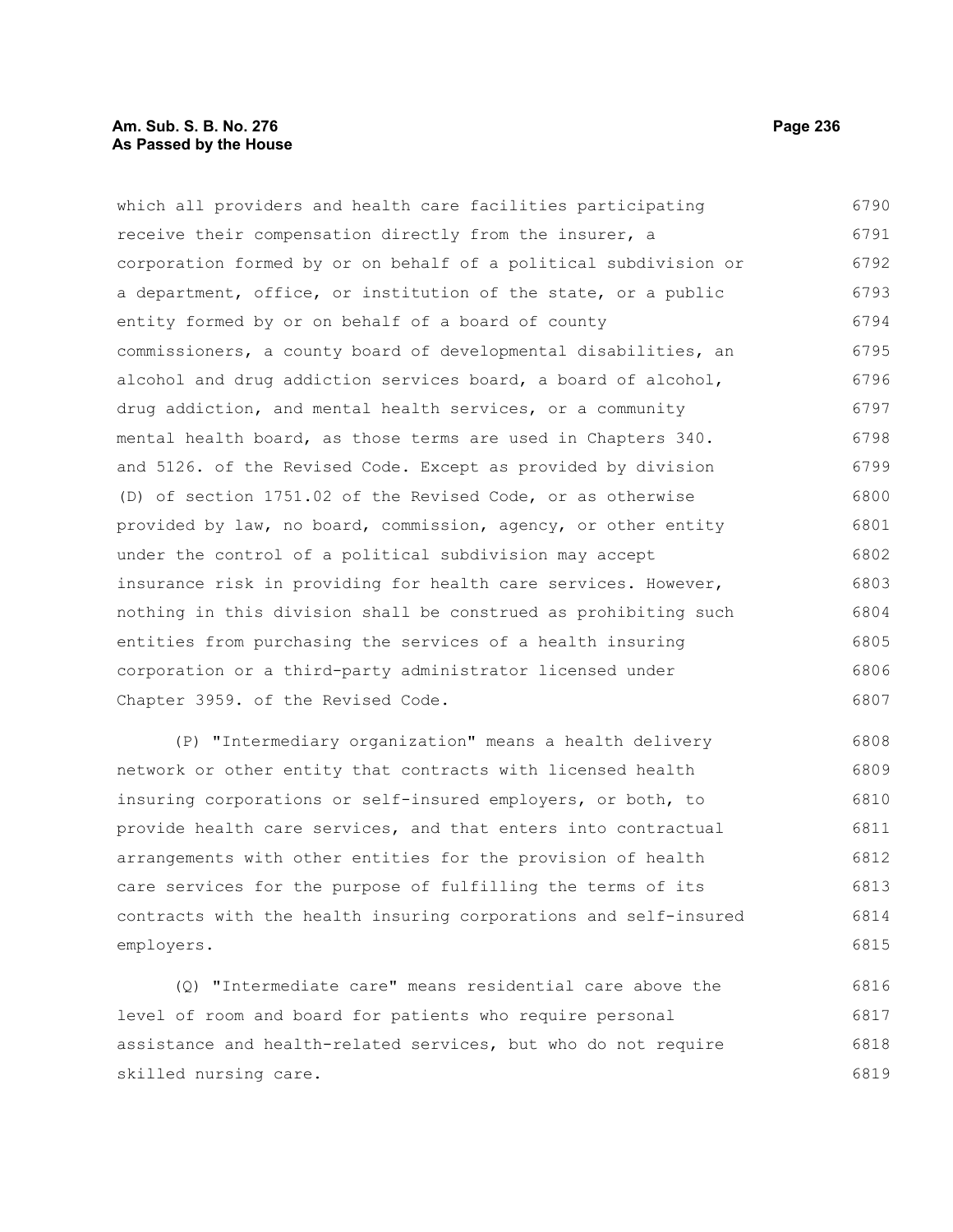(R) "Medical record" means the personal information that relates to an individual's physical or mental condition, medical history, or medical treatment. 6820 6821 6822

(S)(1) "Open panel plan" means a health care plan that provides incentives for enrollees to use participating providers and that also allows enrollees to use providers that are not participating providers. 6823 6824 6825 6826

(2) No health insuring corporation may offer an open panel plan, unless the health insuring corporation is also licensed as an insurer under Title XXXIX of the Revised Code, the health insuring corporation, on June 4, 1997, holds a certificate of authority or license to operate under Chapter 1736. or 1740. of the Revised Code, or an insurer licensed under Title XXXIX of the Revised Code is responsible for the out-of-network risk as evidenced by both an evidence of coverage filing under section 1751.11 of the Revised Code and a policy and certificate filing under section 3923.02 of the Revised Code. 6827 6828 6829 6830 6831 6832 6833 6834 6835 6836

(T) "Osteopathic hospital" means a hospital registered under section 3701.07 of the Revised Code that advocates osteopathic principles and the practice and perpetuation of osteopathic medicine by doing any of the following: 6837 6838 6839 6840

(1) Maintaining a department or service of osteopathic medicine or a committee on the utilization of osteopathic principles and methods, under the supervision of an osteopathic physician; 6841 6842 6843 6844

(2) Maintaining an active medical staff, the majority of which is comprised of osteopathic physicians; 6845 6846

(3) Maintaining a medical staff executive committee that has osteopathic physicians as a majority of its members. 6847 6848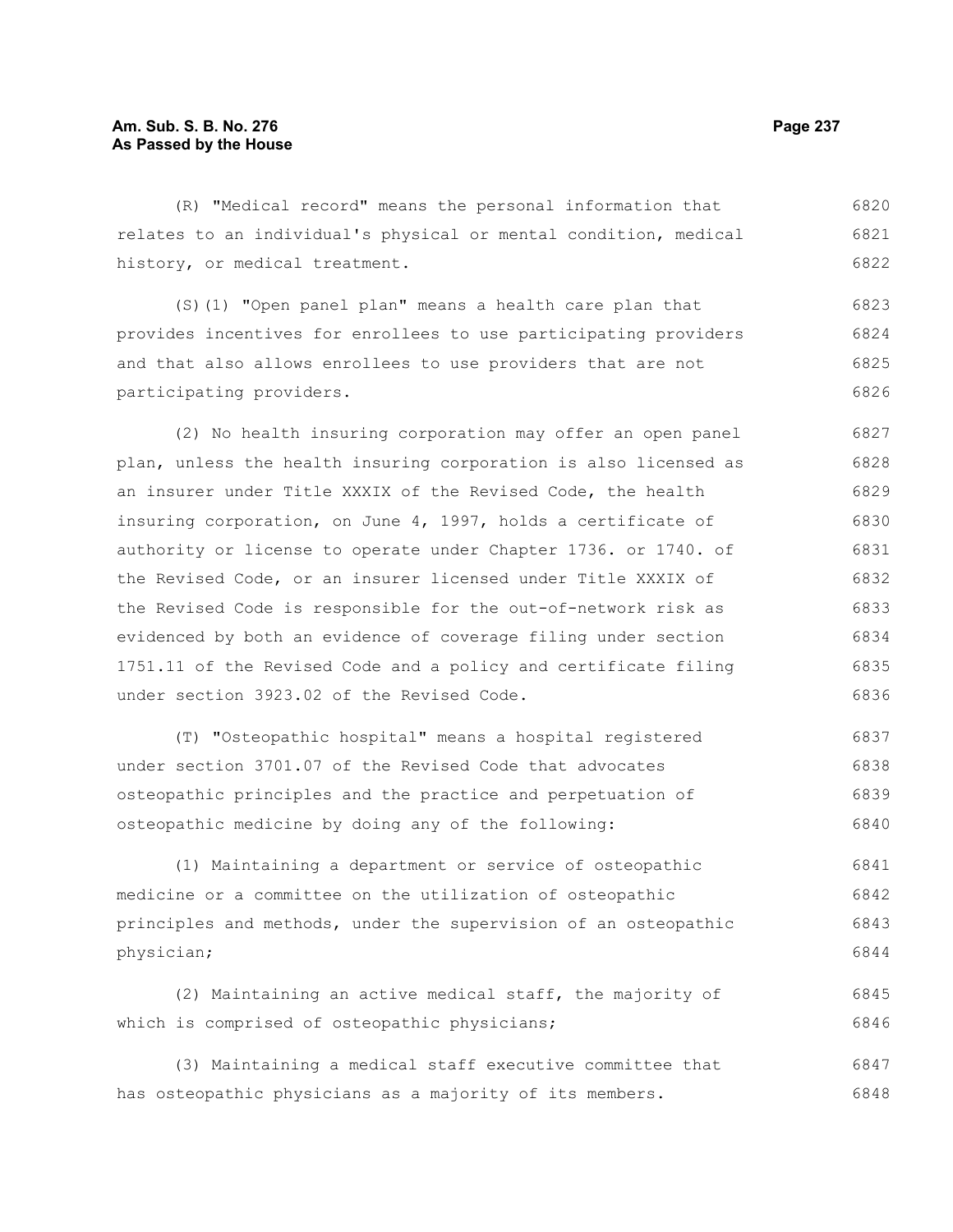## **Am. Sub. S. B. No. 276 Page 238 As Passed by the House**

(U) "Panel" means a group of providers or health care facilities that have joined together to deliver health care services through a contractual arrangement with a health insuring corporation, employer group, or other payor. 6849 6850 6851 6852

(V) "Person" has the same meaning as in section 1.59 of the Revised Code, and, unless the context otherwise requires, includes any insurance company holding a certificate of authority under Title XXXIX of the Revised Code, any subsidiary and affiliate of an insurance company, and any government agency. 6853 6854 6855 6856 6857 6858

(W) "Premium rate" means any set fee regularly paid by a subscriber to a health insuring corporation. A "premium rate" does not include a one-time membership fee, an annual administrative fee, or a nominal access fee, paid to a managed health care system under which the recipient of health care services remains solely responsible for any charges accessed for those services by the provider or health care facility. 6859 6860 6861 6862 6863 6864 6865

(X) "Primary care provider" means a provider that is designated by a health insuring corporation to supervise, coordinate, or provide initial care or continuing care to an enrollee, and that may be required by the health insuring corporation to initiate a referral for specialty care and to maintain supervision of the health care services rendered to the enrollee. 6866 6867 6868 6869 6870 6871 6872

(Y) "Provider" means any natural person or partnership of natural persons who are licensed, certified, accredited, or otherwise authorized in this state to furnish health care services, or any professional association organized under Chapter 1785. of the Revised Code, provided that nothing in this chapter or other provisions of law shall be construed to 6873 6874 6875 6876 6877 6878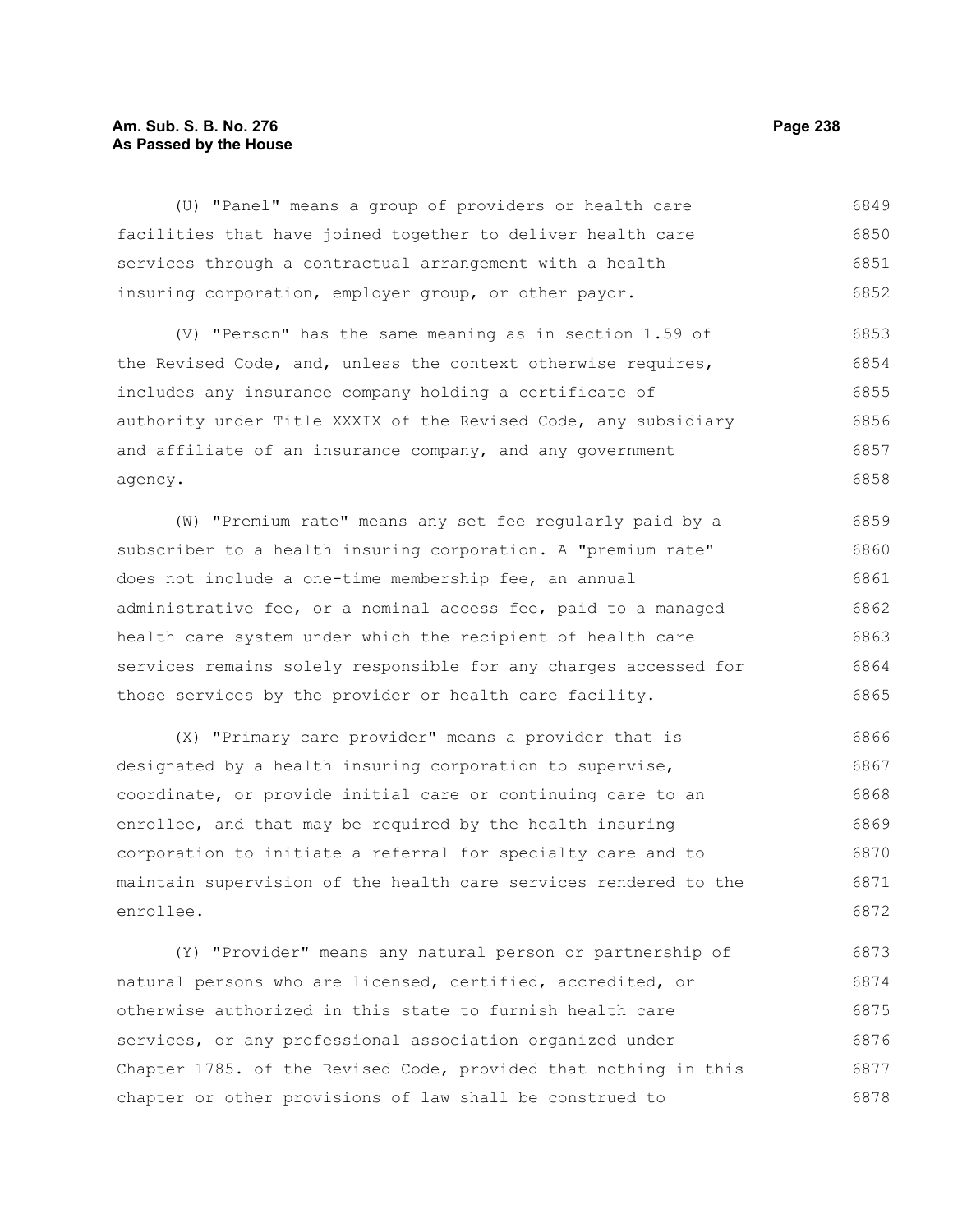#### **Am. Sub. S. B. No. 276 Page 239 As Passed by the House**

preclude a health insuring corporation, health care practitioner, or organized health care group associated with a health insuring corporation from employing certified nurse practitioners, certified nurse anesthetists, clinical nurse specialists, certified nurse-midwives, pharmacists, dietitians, physician assistants, dental assistants, dental hygienists, optometric technicians, or other allied health personnel who are licensed, certified, accredited, or otherwise authorized in this state to furnish health care services. 6879 6880 6881 6882 6883 6884 6885 6886 6887

(Z) "Provider sponsored organization" means a corporation, as defined in division (H) of this section, that is at least eighty per cent owned or controlled by one or more hospitals, as defined in section 3727.01 of the Revised Code, or one or more physicians licensed to practice medicine or surgery or osteopathic medicine and surgery under Chapter 4731. of the Revised Code, or any combination of such physicians and hospitals. Such control is presumed to exist if at least eighty per cent of the voting rights or governance rights of a provider sponsored organization are directly or indirectly owned, controlled, or otherwise held by any combination of the physicians and hospitals described in this division. 6888 6889 6890 6891 6892 6893 6894 6895 6896 6897 6898 6899

(AA) "Solicitation document" means the written materials provided to prospective subscribers or enrollees, or both, and used for advertising and marketing to induce enrollment in the health care plans of a health insuring corporation. 6900 6901 6902 6903

(BB) "Subscriber" means a person who is responsible for making payments to a health insuring corporation for participation in a health care plan, or an enrollee whose employment or other status is the basis of eligibility for enrollment in a health insuring corporation. 6904 6905 6906 6907 6908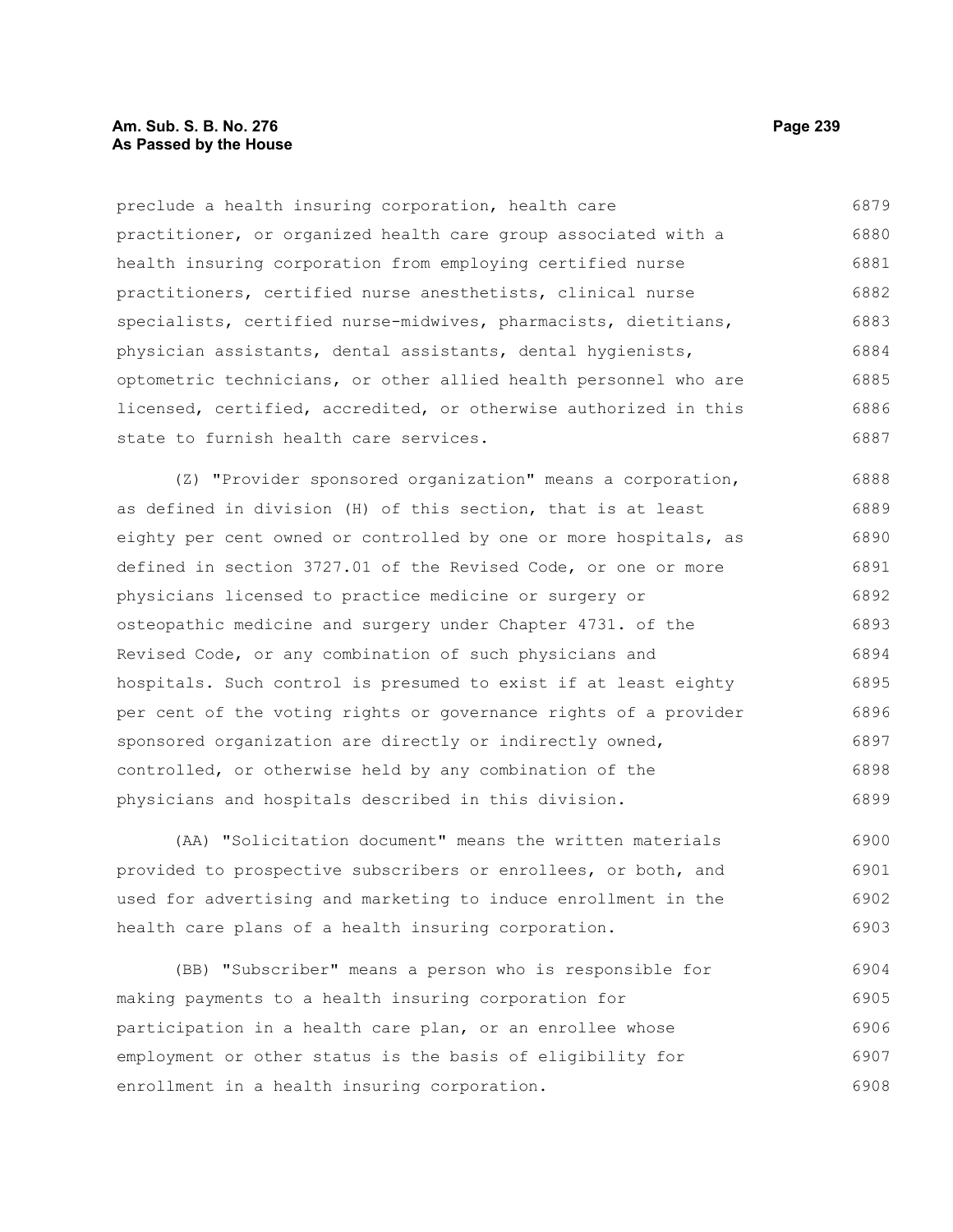## **Am. Sub. S. B. No. 276 Page 240** Page 240 **As Passed by the House**

(CC) "Urgent care services" means those health care services that are appropriately provided for an unforeseen condition of a kind that usually requires medical attention without delay but that does not pose a threat to the life, limb, or permanent health of the injured or ill person, and may include such health care services provided out of the health insuring corporation's approved service area pursuant to indemnity payments or service agreements. 6909 6910 6911 6912 6913 6914 6915 6916

**Sec. 1776.69.** (A) Pursuant to a written agreement of merger or consolidation between the constituent entities as this section provides, a domestic partnership and one or more additional domestic or foreign entities may merge into a surviving entity other than a domestic partnership, or a domestic partnership together with one or more additional domestic or foreign entities may consolidate into a new entity, other than a domestic partnership, that is formed by the consolidation. No merger or consolidation may be carried out pursuant to this section unless it is permitted by the Revised Code chapter under which each domestic constituent entity exists and by the laws under which each foreign constituent entity exists. 6917 6918 6919 6920 6921 6922 6923 6924 6925 6926 6927 6928 6929

(B) Any written agreement of any merger or consolidation shall set forth all of the following: 6930 6931

(1) The name and the form of entity of each constituent entity and the state under the laws of which each constituent entity exists; 6932 6933 6934

(2) In the case of a merger, that one or more specified constituent domestic partnerships and other specified constituent entities will be merged into a specified surviving foreign entity or surviving domestic entity other than a 6935 6936 6937 6938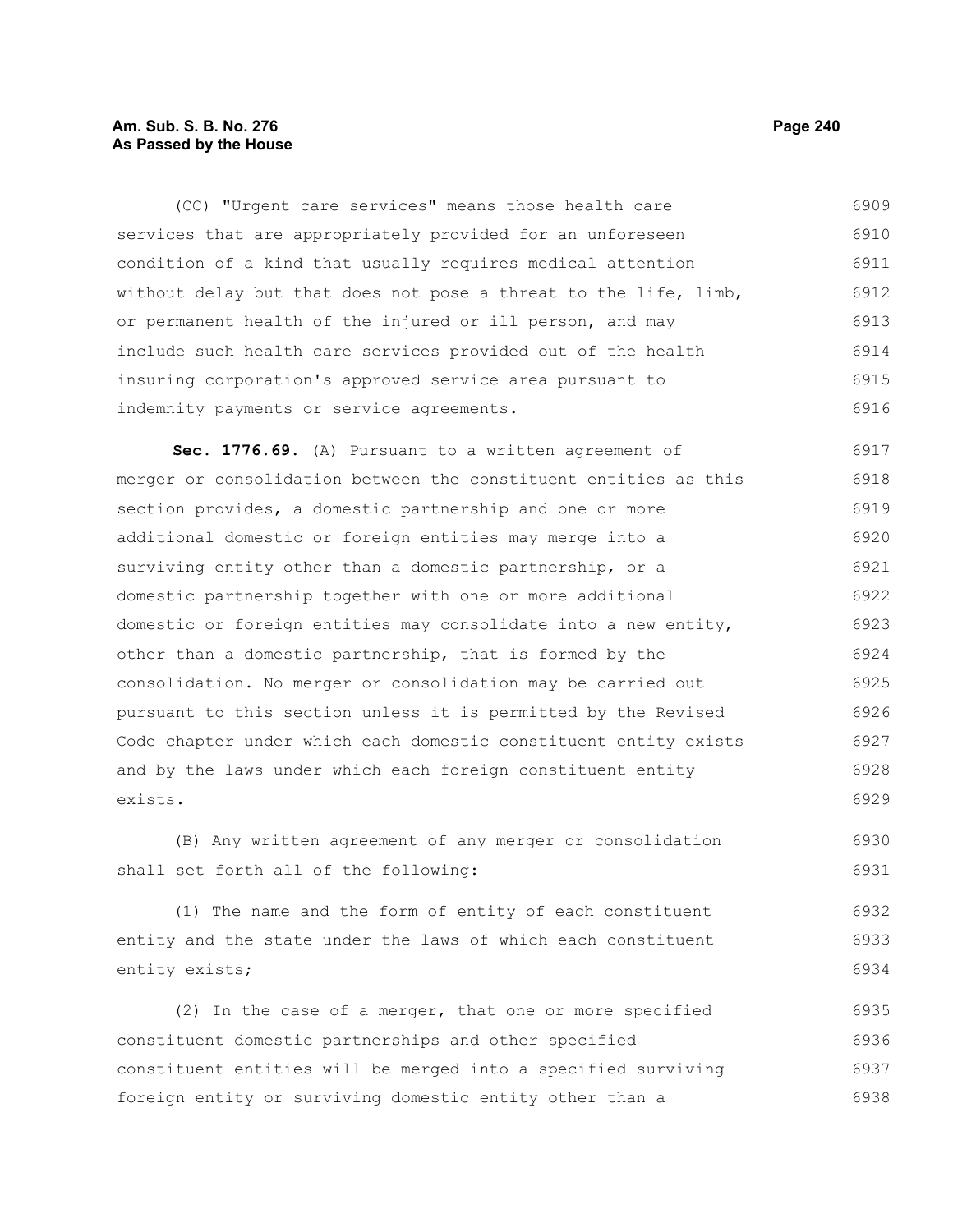domestic partnership, or, in the case of a consolidation, that the constituent entities will be consolidated into a new foreign entity or a new domestic entity other than a domestic partnership; 6939 6940 6941 6942

(3) If the surviving or new entity is a foreign partnership, all statements and matters that section 1776.68 of the Revised Code would require if the surviving or new entity were a domestic partnership; 6943 6944 6945 6946

(4) The name and the form of entity of the surviving or new entity, the state under the laws of which the surviving entity exists or the new entity is to exist, and the location of the principal office of the surviving or new entity; 6947 6948 6949 6950

(5) Any additional statements and matters required to be set forth in an agreement of merger or consolidation by the laws under which each constituent entity exists and, in the case of a consolidation, the new entity is to exist; 6951 6952 6953 6954

(6) If the surviving or new entity is a foreign entity, the consent of the surviving or new foreign entity to be sued and served with process in this state and the irrevocable appointment of the secretary of state as its agent to accept service of process in any proceeding in this state to enforce against the surviving or new foreign entity any obligation of any constituent domestic partnership or to enforce the rights of a dissenting partner of any constituent domestic partnership; 6955 6956 6957 6958 6959 6960 6961 6962

(7) If the surviving or new entity is a foreign corporation that desires to transact business in this state as a foreign corporation, a statement to that effect, together with a statement regarding the appointment of a statutory agent and service of any process, notice, or demand upon that statutory 6963 6964 6965 6966 6967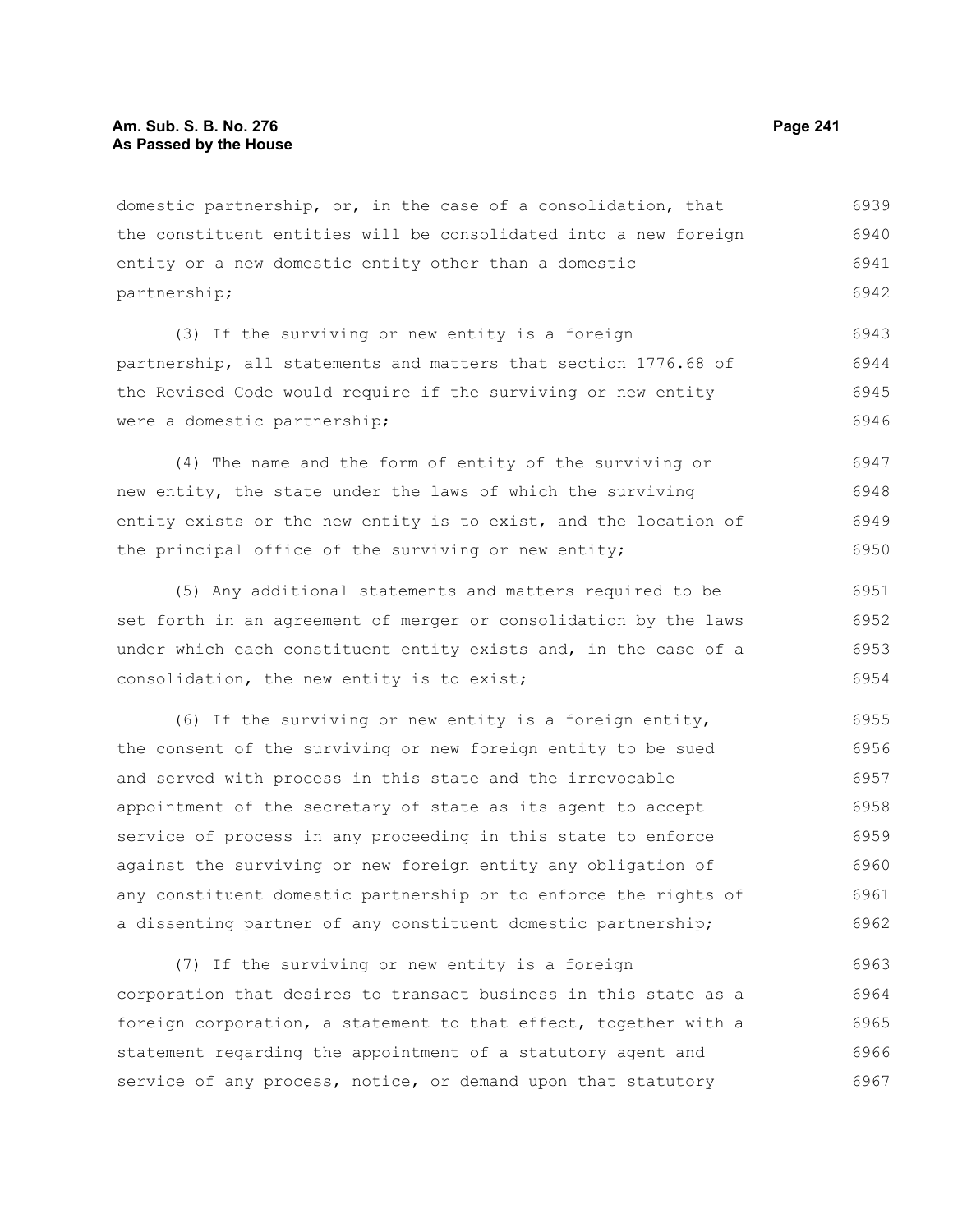agent or the secretary of state, as required when a foreign corporation applies for a license to transact business in this state; 6968 6969 6970

(8) If the surviving or new entity is a foreign limited partnership that desires to transact business in this state as a foreign limited partnership, a statement to that effect, together with all of the information required under section 1782.49 of the Revised Code when a foreign limited partnership registers to transact business in this state; 6971 6972 6973 6974 6975 6976

(9) If the surviving or new entity is a foreign limited liability company that desires to transact business in this state as a foreign limited liability company, a statement to that effect, together with all of the information required under section 1705.54 or 1706.511 of the Revised Code when a foreign limited liability company registers to transact business in this state; 6977 6978 6979 6980 6981 6982 6983

(10) If the surviving or new entity is a foreign limited liability partnership that desires to transact business in this state as a foreign limited liability partnership, a statement to that effect, together with all of the information required under section 1776.86 of the Revised Code when a foreign limited liability partnership registers to transact business in this state. 6984 6985 6986 6987 6988 6989 6990

(C) The written agreement of merger or consolidation also may set forth any additional provision permitted by the laws of any state under the laws of which any constituent entity exists, consistent with the laws under which the surviving entity exists or the new entity is to exist. 6991 6992 6993 6994 6995

(D) To effect the merger or consolidation, the partners of 6996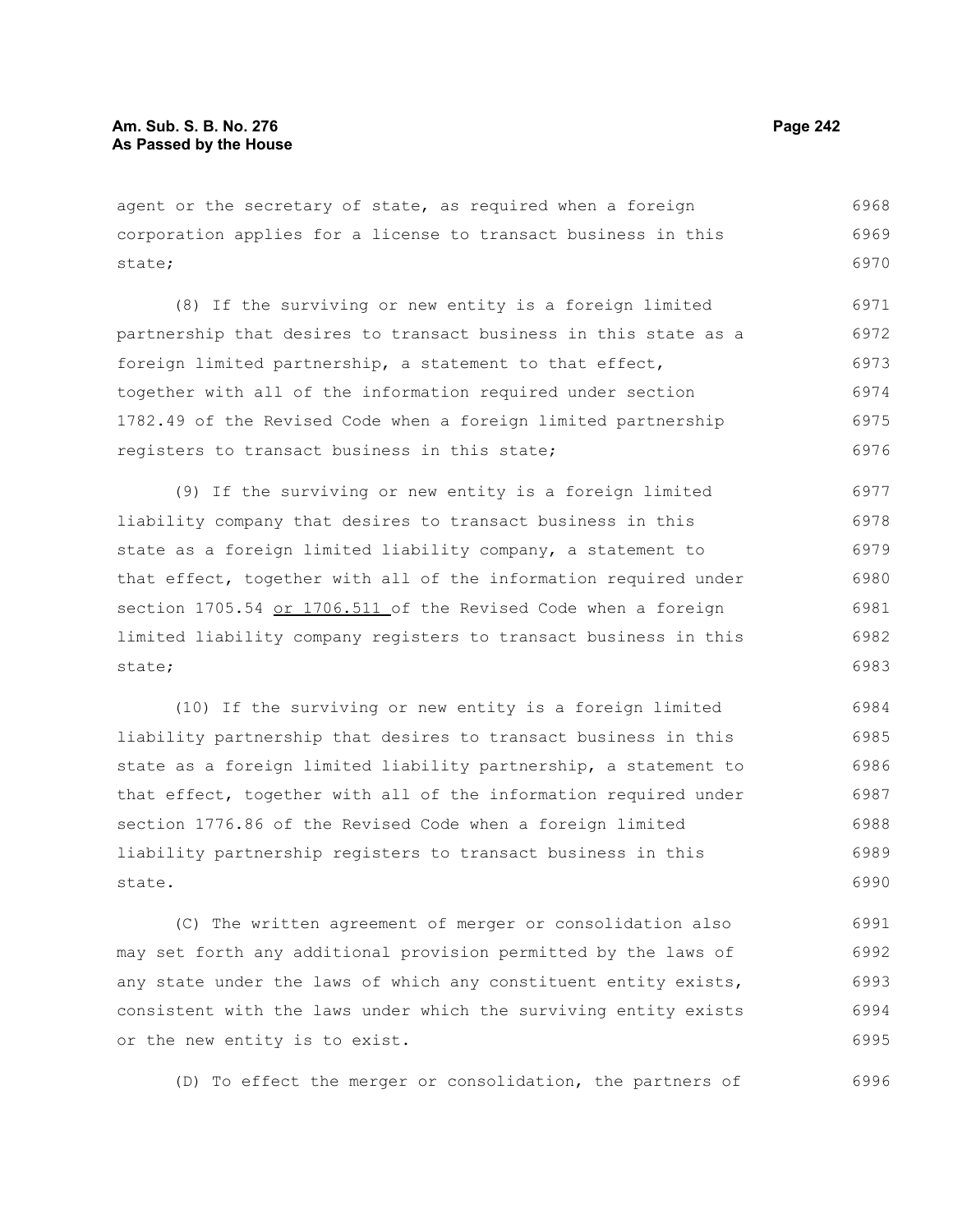## **Am. Sub. S. B. No. 276 Page 243 As Passed by the House**

each constituent domestic partnership shall adopt an agreement of merger or consolidation in the same manner and with the same notice to and vote or action of partners or of a particular class or group of partners as section 1776.68 of the Revised Code requires. The agreement of merger or consolidation also shall be approved or otherwise authorized by or on behalf of each constituent entity in accordance with the laws under which it exists. An agreement of merger or consolidation is not effective against a person who would continue to be or who would become a general partner of an entity that is the surviving or new entity in a merger or consolidation unless that person specifically agrees in writing either to continue or to become, as the case may be, a general partner of the surviving or new entity. 6997 6998 6999 7000 7001 7002 7003 7004 7005 7006 7007 7008 7009 7010

(E)(1) At any time before filing the certificate of merger or consolidation pursuant to section 1776.70 of the Revised Code, if the agreement of merger or consolidation permits, the partners of any constituent partnership, the directors of any constituent corporation, or the comparable representatives of any other constituent entity may abandon the merger or consolidation. 7011 7012 7013 7014 7015 7016 7017

(2) The agreement of merger or consolidation may authorize less than all of the partners of any constituent partnership, the directors of any constituent corporation, or the comparable representatives of any other constituent entity to amend the agreement of merger or consolidation at any time before the filing of the certificate of merger or consolidation, except that, after the adoption of the agreement of merger or consolidation by the partners of any constituent domestic partnership, only with the approval of all the partners may any agreement of merger or consolidation be amended to do any of the 7018 7019 7020 7021 7022 7023 7024 7025 7026 7027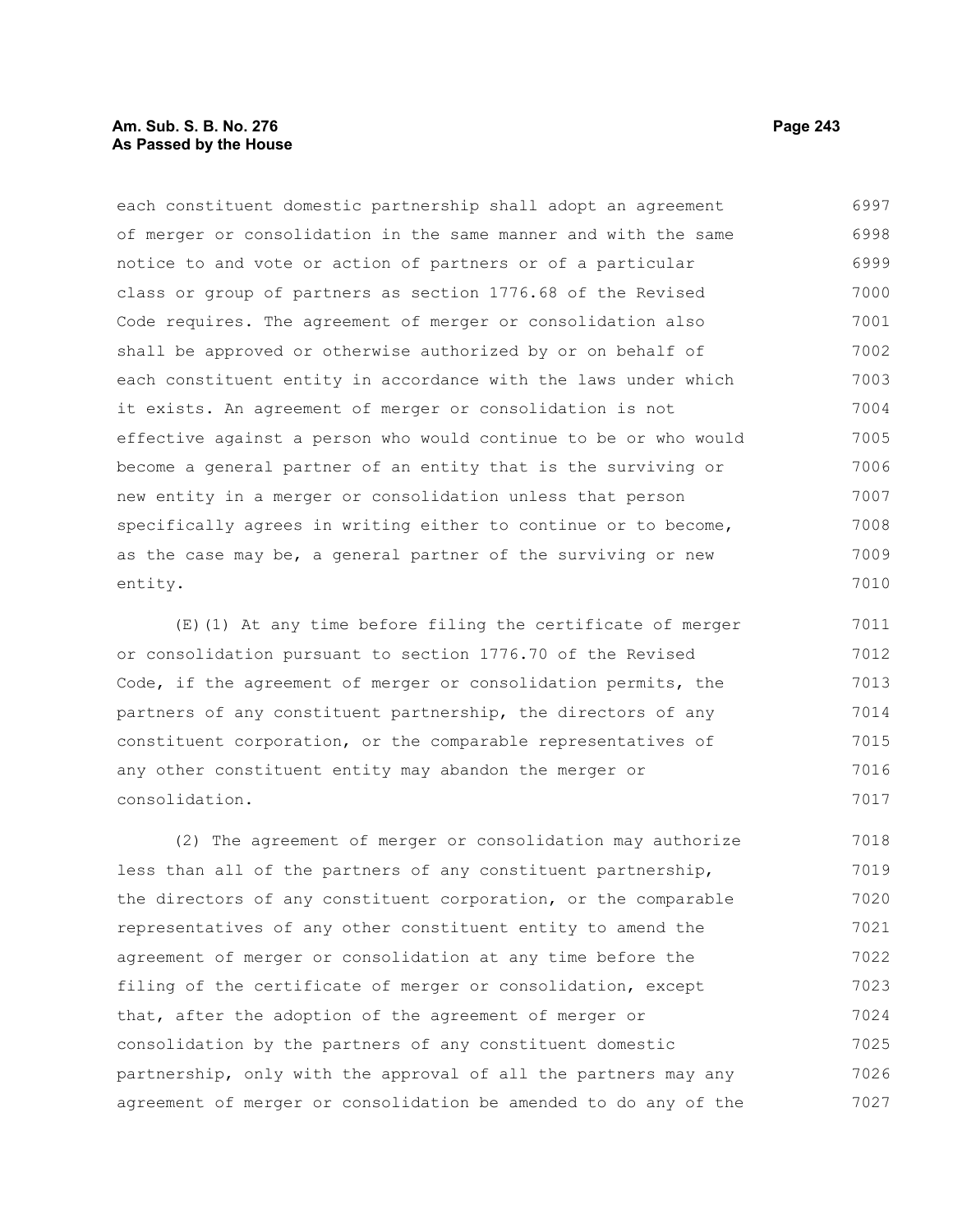#### following:

7028

(a) Alter or change the amount or kind of interests, shares, evidences of indebtedness, other securities, cash, rights, or any other property to be received by partners of the constituent domestic partnership in conversion of or in exchange for their interests; 7029 7030 7031 7032 7033

(b) If the surviving or new entity is a partnership, alter or change any term of the partnership agreement of the surviving or new partnership, except for alterations or changes that could be adopted by those partners by the terms of the partnership agreement of the surviving or new partnership as would be in effect after the merger or consolidation; 7034 7035 7036 7037 7038 7039

(c) If the surviving or new entity is a corporation or any other entity other than a partnership, alter or change any term of the articles or comparable instrument of the surviving or new corporation or entity, except for alterations or changes that otherwise could be adopted by the directors or comparable representatives of the surviving or new corporation or entity; 7040 7041 7042 7043 7044 7045

(d) Alter or change any other terms and conditions of the agreement of merger or consolidation if any of the alterations or changes, alone or in the aggregate, would materially adversely affect the partners or any class or group of partners of the constituent domestic partnership. 7046 7047 7048 7049 7050

**Sec. 1776.82.** (A) The name of a limited liability partnership shall contain "registered limited liability partnership," "registered partnership having limited liability," "limited liability partnership," "R.L.L.P.," "P.L.L.," "L.L.P.," "RLLP," "PLL," or "LLP." 7051 7052 7053 7054 7055

(B) The name of a domestic registered limited liability 7056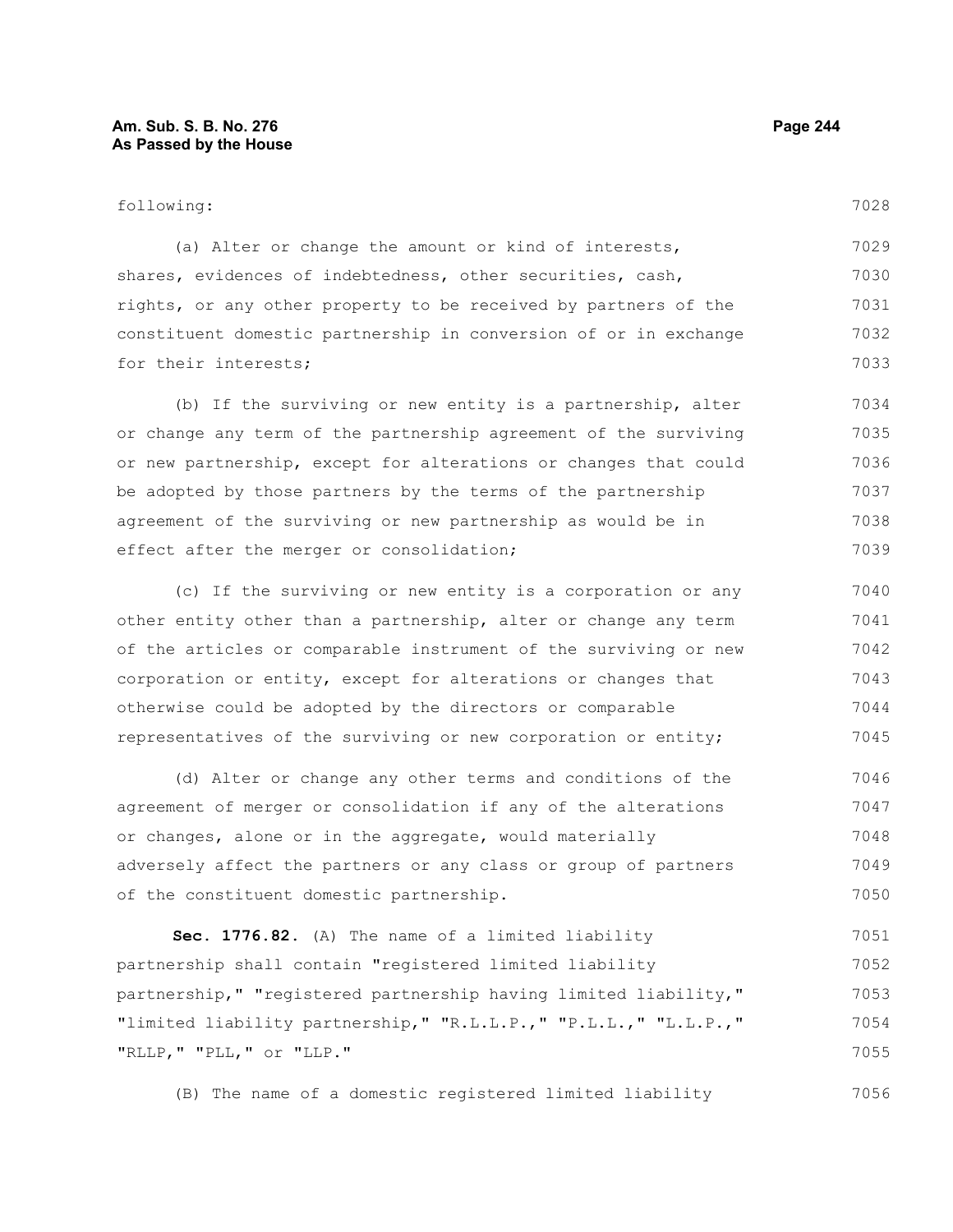#### partnership or foreign limited liability partnership shall be distinguishable upon the records in the office of the secretary of state from all of the following: (1) The name of any other limited liability partnership registered in the office of the secretary of state pursuant to this chapter or Chapter 1775. of the Revised Code, whether domestic or foreign; (2) The name of any domestic corporation that is formed under Chapter 1701. or 1702. of the Revised Code or any foreign corporation that is registered pursuant to Chapter 1703. of the Revised Code; (3) The name of any limited liability company registered in the office of the secretary of state pursuant to Chapter 1705. or 1706. of the Revised Code, whether domestic or foreign; (4) The name of any limited partnership registered in the office of the secretary of state pursuant to Chapter 1782. of the Revised Code, whether domestic or foreign; 7057 7058 7059 7060 7061 7062 7063 7064 7065 7066 7067 7068 7069 7070 7071 7072 7073

(5) Any trade name the exclusive right to which is at the time in question registered in the office of the secretary of state pursuant to Chapter 1329. of the Revised Code. 7074 7075 7076

**Sec. 1782.02.** (A) The name of any limited partnership, as set forth in its certificate of limited partnership, shall include "Limited Partnership," "L.P.," "Limited," or "Ltd." and shall not contain the name of a limited partner unless either of the following are true: 7077 7078 7079 7080 7081

(1) It is also the name of a general partner; 7082

(2) The business of the limited partnership had been carried on under that name before the admission of that limited 7083 7084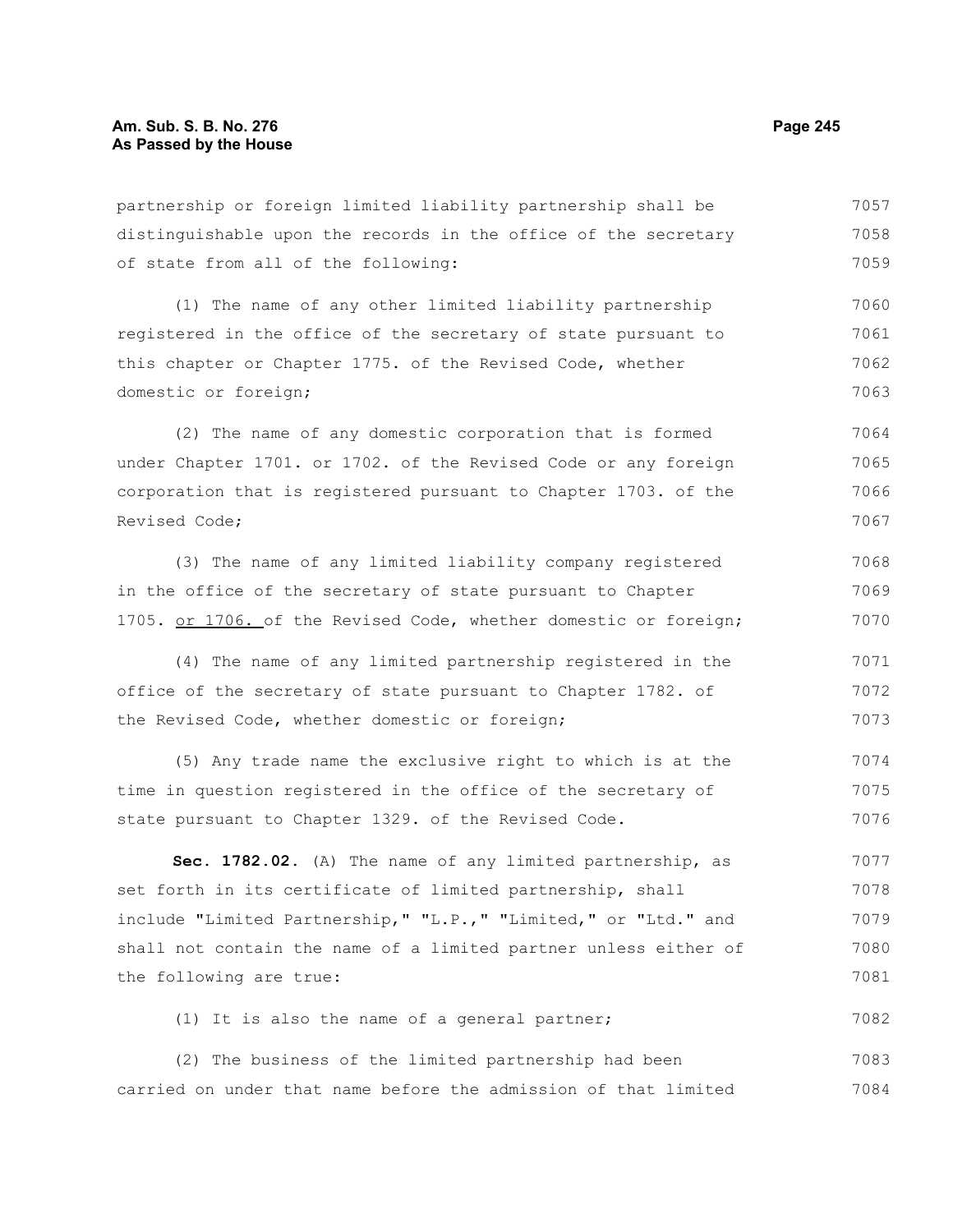| partner.                                                         | 7085 |
|------------------------------------------------------------------|------|
| (B) The name of a limited partnership shall be                   | 7086 |
| distinguishable upon the records in the office of the secretary  | 7087 |
| of state from all of the following:                              | 7088 |
| (1) The name of any other limited partnership registered         | 7089 |
| in the office of the secretary of state pursuant to this         | 7090 |
| chapter, whether domestic or foreign;                            | 7091 |
| (2) The name of any domestic corporation that is formed          | 7092 |
| under Chapter 1701. or 1702. of the Revised Code or any foreign  | 7093 |
| corporation that is registered pursuant to Chapter 1703. of the  | 7094 |
| Revised Code;                                                    | 7095 |
| (3) The name of any limited liability company registered         | 7096 |
| in the office of the secretary of state pursuant to Chapter      | 7097 |
| 1705. or 1706. of the Revised Code, whether domestic or foreign; | 7098 |
| (4) The name of any limited liability partnership                | 7099 |
| registered in the office of the secretary of state pursuant to   | 7100 |
| Chapter 1775. or 1776. of the Revised Code, whether domestic or  | 7101 |
| foreign;                                                         | 7102 |
| (5) Any trade name the exclusive right to which is at the        | 7103 |
| time in question registered in the office of the secretary of    | 7104 |
| state pursuant to Chapter 1329. of the Revised Code.             | 7105 |
| Sec. 1782.432. (A) Pursuant to an agreement of merger or         | 7106 |
| consolidation between the constituent entities as provided in    | 7107 |
| this section, a domestic limited partnership and one or more     | 7108 |
| additional domestic or foreign entities may be merged into a     | 7109 |
| surviving entity other than a domestic limited partnership, or a | 7110 |
| domestic limited partnership together with one or more           | 7111 |
| additional domestic or foreign entities may be consolidated into | 7112 |
| a new entity other than a domestic limited partnership to be     | 7113 |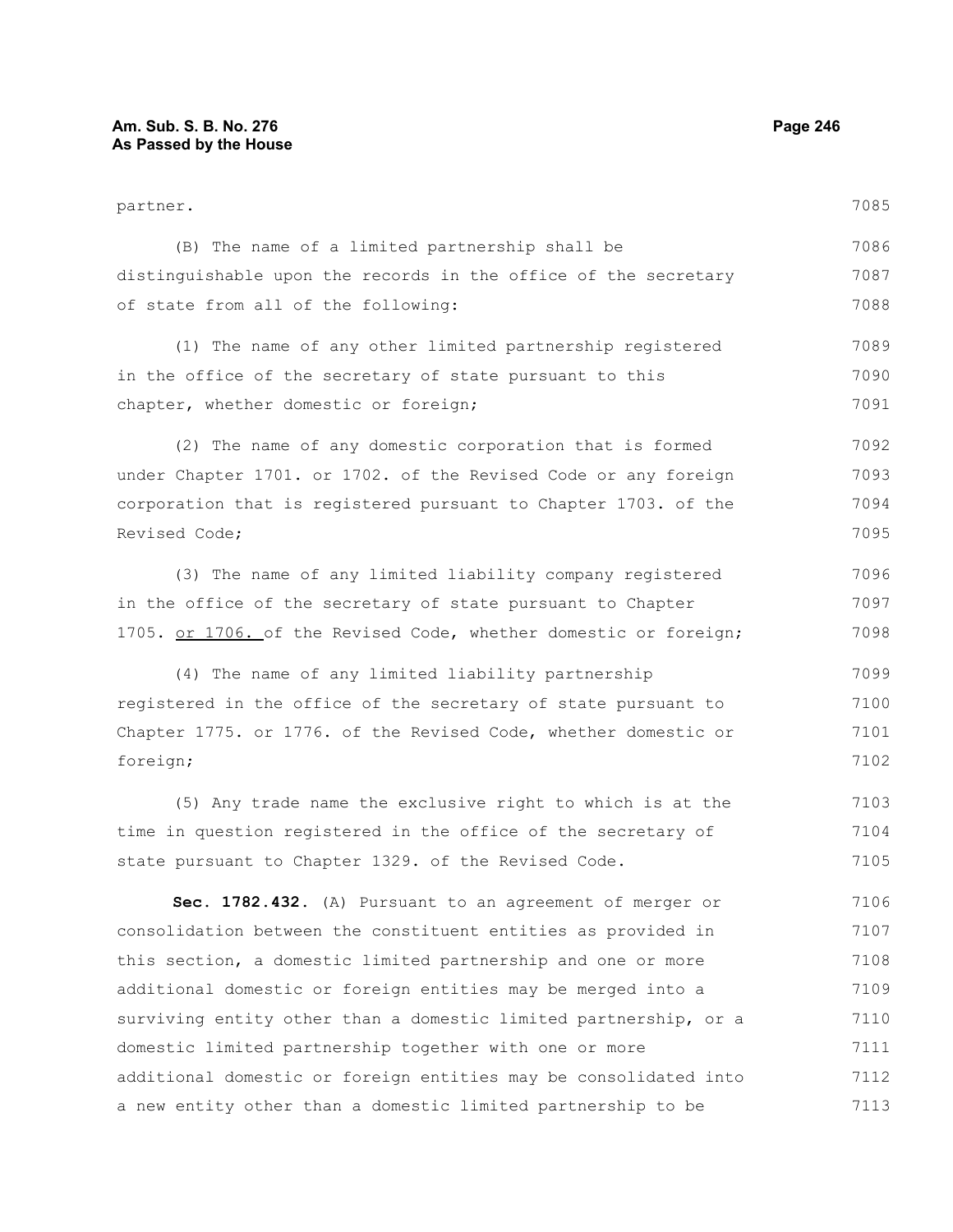formed by such consolidation. The merger or consolidation must be permitted by the chapter of the Revised Code under which each domestic constituent entity exists and by the laws under which each foreign constituent entity exists. 7114 7115 7116 7117

(B) The agreement of merger or consolidation shall set forth all of the following:

(1) The name and the form of entity of each constituent entity and the state under the laws of which each constituent entity exists; 7120 7121 7122

(2) In the case of a merger, that one or more specified constituent domestic limited partnerships and other specified constituent entities will be merged into a specified surviving foreign entity or surviving domestic entity other than a domestic limited partnership, or, in the case of a consolidation, that the constituent entities will be consolidated into a new foreign entity or a new domestic entity other than a domestic limited partnership; 7123 7124 7125 7126 7127 7128 7129 7130

(3) If the surviving or new entity is a foreign limited partnership, all additional statements and matters, other than the name and address of the statutory agent, that would be required by section 1782.431 of the Revised Code if the surviving or new entity were a domestic limited partnership; 7131 7132 7133 7134 7135

(4) The name and the form of entity of the surviving or new entity, the state under the laws of which the surviving entity exists or the new entity is to exist, and the location of the principal office of the surviving or new entity; 7136 7137 7138 7139

(5) All additional statements and matters required to be set forth in such an agreement of merger or consolidation by the laws under which each constituent entity exists and, in the case 7140 7141 7142

7118 7119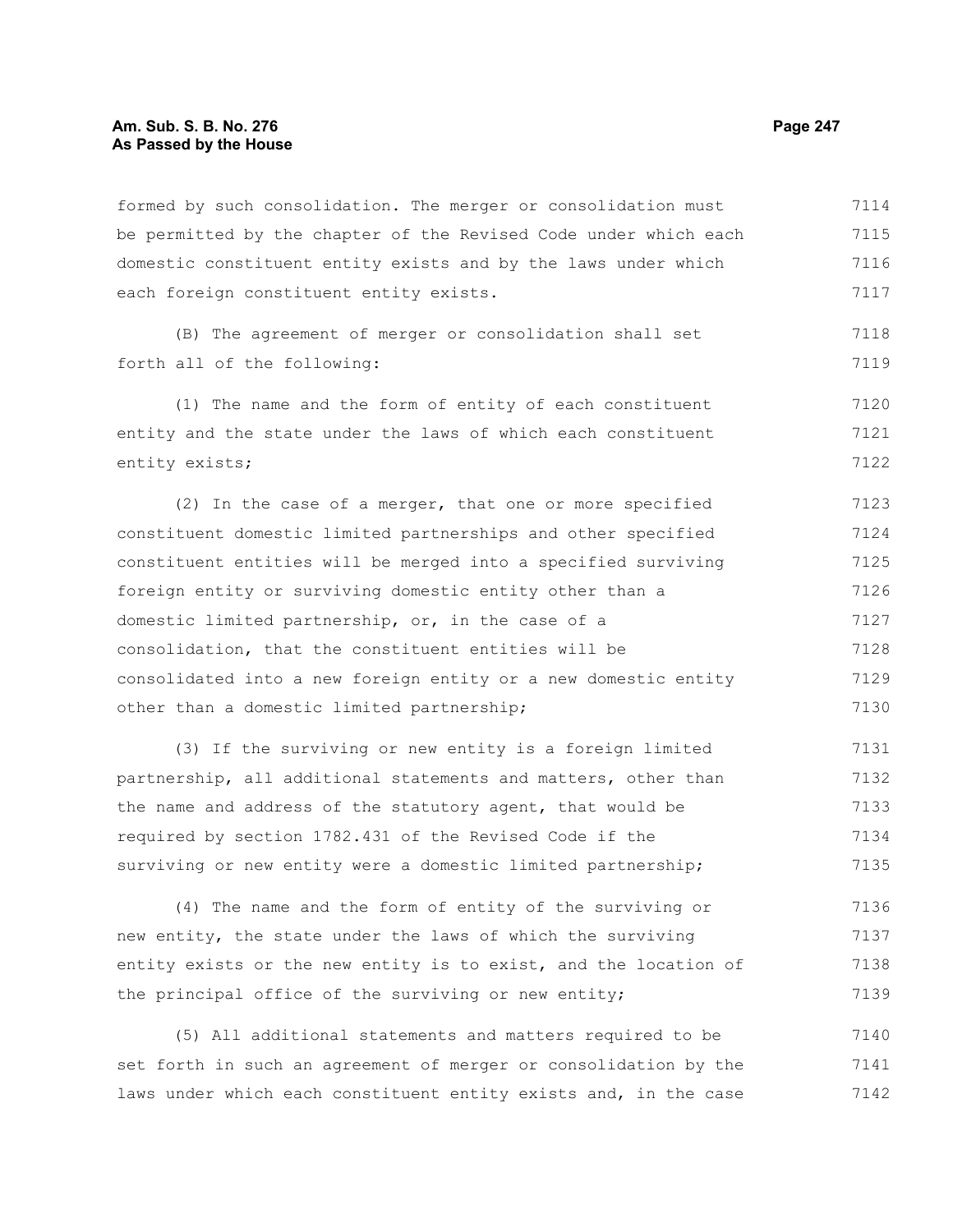## **Am. Sub. S. B. No. 276 Page 248 As Passed by the House**

of a consolidation, the new entity is to exist;

7143

(6) The consent of the surviving or new entity to be sued and served with process in this state and the irrevocable appointment of the secretary of state as its agent to accept service of process in any proceeding in this state to enforce against the surviving or new entity any obligation of any constituent domestic limited partnership or to enforce the rights of a dissenting partner of any constituent domestic limited partnership; 7144 7145 7146 7147 7148 7149 7150 7151

(7) If the surviving or new entity is a foreign corporation that desires to transact business in this state as a foreign corporation, a statement to that effect, together with a statement regarding the appointment of a statutory agent and service of any process, notice, or demand upon that statutory agent or the secretary of state, as required when a foreign corporation applies for a license to transact business in this state; 7152 7153 7154 7155 7156 7157 7158 7159

(8) If the surviving or new entity is a foreign limited partnership that desires to transact business in this state as a foreign limited partnership, a statement to that effect, together with all of the information required under section 1782.49 of the Revised Code when a foreign limited partnership registers to transact business in this state; 7160 7161 7162 7163 7164 7165

(9) If the surviving or new entity is a foreign limited liability company that desires to transact business in this state as a foreign limited liability company, a statement to that effect, together with all of the information required under section 1705.54 or 1706.511 of the Revised Code when a foreign limited liability company registers to transact business in this state. 7166 7167 7168 7169 7170 7171 7172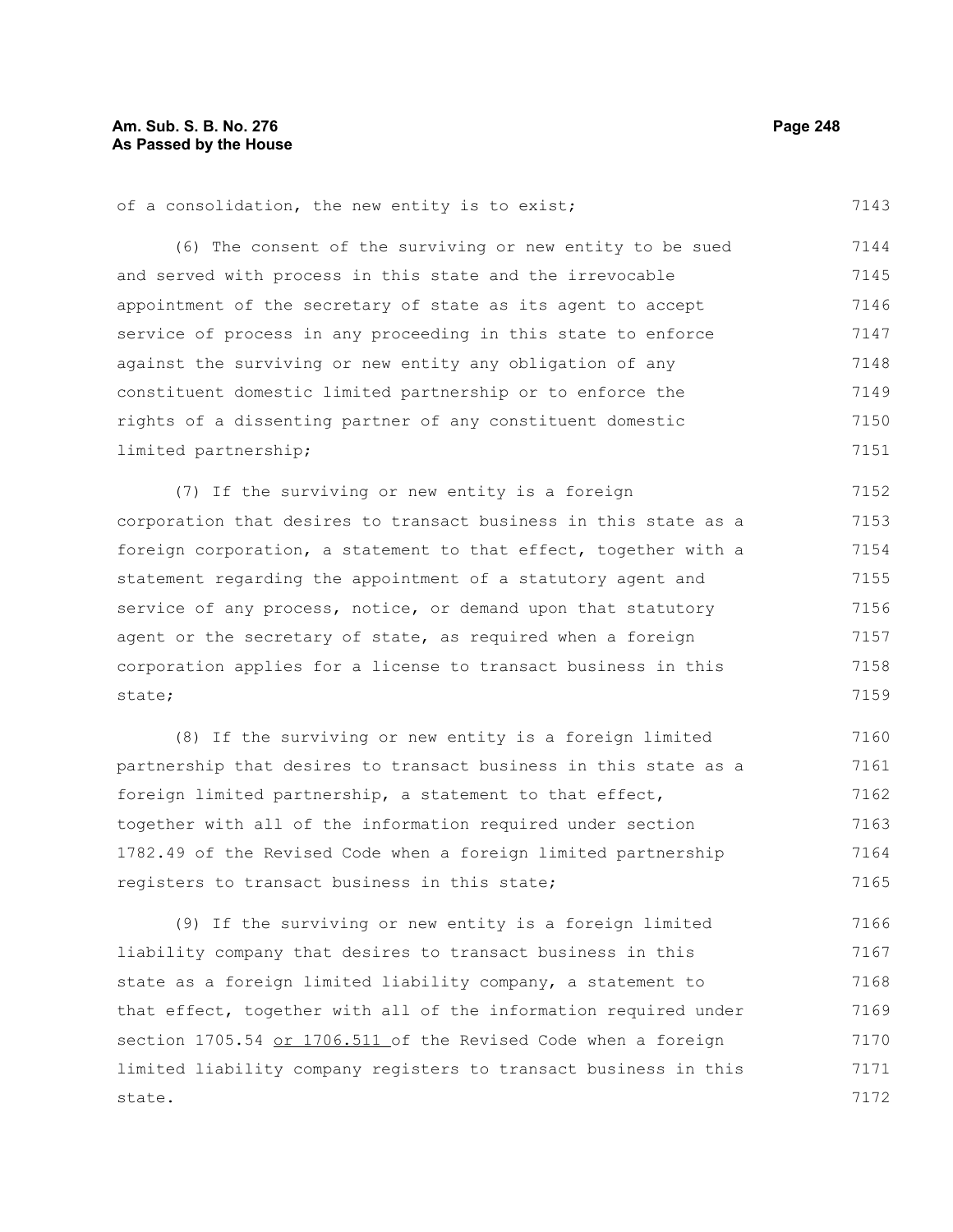#### **Am. Sub. S. B. No. 276 Page 249** Page 249 **As Passed by the House**

(C) The agreement of merger or consolidation also may set forth any additional provision permitted by the laws of any state under the laws of which any constituent entity exists, consistent with the laws under which the surviving entity exists or the new entity is to exist. 7173 7174 7175 7176 7177

(D) To effect the merger or consolidation, the agreement of merger or consolidation shall be adopted by the general partners of each constituent domestic limited partnership, in the same manner and with the same notice to and vote or action of partners or of a particular class or group of partners as is required by section 1782.431 of the Revised Code. The agreement of merger or consolidation also shall be approved or otherwise authorized by or on behalf of each constituent entity in accordance with the laws under which it exists. Each person who will continue to be or who will become a general partner of a partnership that is the surviving or new entity in a merger or consolidation shall specifically agree to continue or to become, as the case may be, a general partner of the surviving or new entity. 7178 7179 7180 7181 7182 7183 7184 7185 7186 7187 7188 7189 7190 7191

(E) At any time before the filing of the certificate of merger or consolidation pursuant to section 1782.433 of the Revised Code, the merger or consolidation may be abandoned by the general partners of any constituent partnership, the directors of any constituent corporation, or the comparable representatives of any other constituent entity if the general partners, directors, or comparable representatives are authorized to do so by the agreement of merger or consolidation. The agreement of merger or consolidation may contain a provision authorizing the general partners of any constituent partnership, the directors of any constituent corporation, or the comparable representatives of any other constituent entity to amend the 7192 7193 7194 7195 7196 7197 7198 7199 7200 7201 7202 7203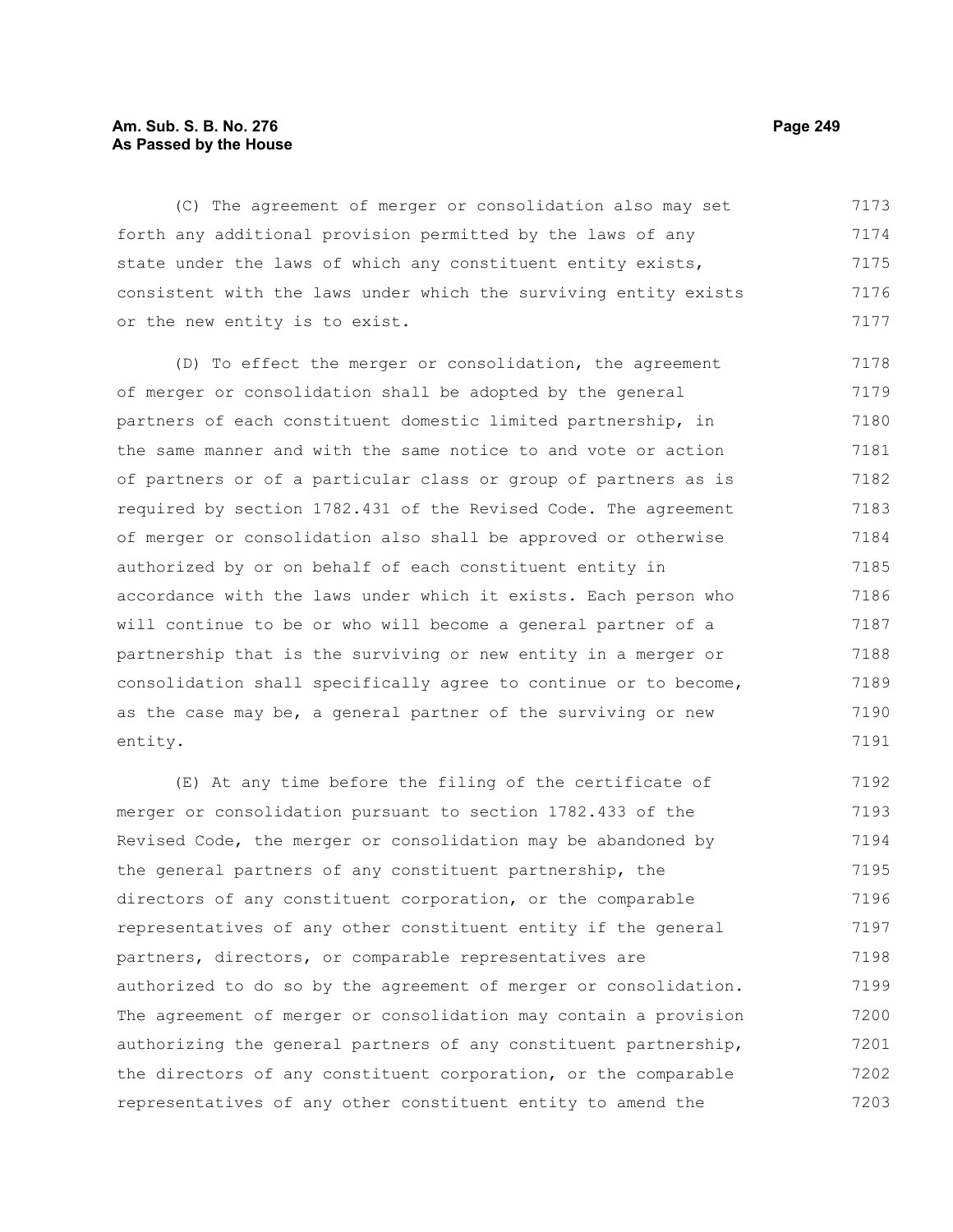#### **Am. Sub. S. B. No. 276 Page 250 As Passed by the House**

agreement of merger or consolidation at any time before the filing of the certificate of merger or consolidation, except that after the adoption of the agreement of merger or consolidation by the limited partners of any constituent domestic limited partnership, the general partners shall not be authorized to amend the agreement of merger or consolidation to do any of the following: 7204 7205 7206 7207 7208 7209 7210

(1) Alter or change the amount or kind of interests, shares, evidences of indebtedness, other securities, cash, rights, or any other property to be received by limited partners of the constituent domestic limited partnership in conversion of or in substitution for their interests; 7211 7212 7213 7214 7215

(2) If the surviving or new entity is a partnership, alter or change any term of the partnership agreement of the surviving or new partnership, except for alterations or changes that otherwise could be adopted by the general partners of the surviving or new partnership; 7216 7217 7218 7219 7220

(3) If the surviving or new entity is a corporation or any other entity other than a partnership, alter or change any term of the articles or comparable instrument of the surviving or new corporation or entity, except for alterations or changes that otherwise could be adopted by the directors or comparable representatives of the surviving or new corporation or entity; 7221 7222 7223 7224 7225 7226

(4) Alter or change any other terms and conditions of the agreement of merger or consolidation if any of the alterations or changes, alone or in the aggregate, would materially adversely affect the limited partners or any class or group of limited partners of the constituent domestic limited partnership. 7227 7228 7229 7230 7231 7232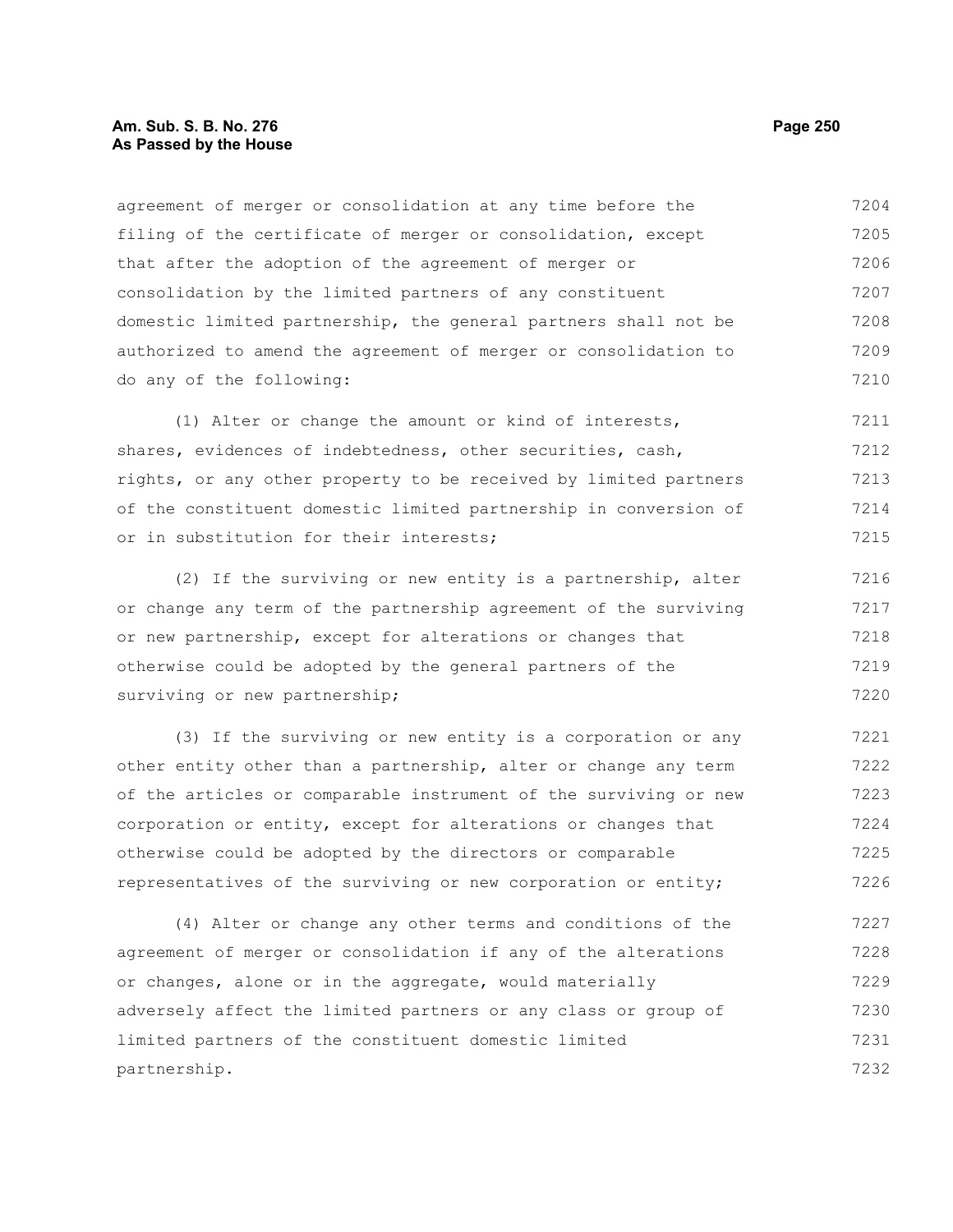# **Am. Sub. S. B. No. 276** Page 251 **As Passed by the House**

| Sec. 1785.09. This chapter does not preclude the rendering              | 7233 |
|-------------------------------------------------------------------------|------|
| of a professional service within this state by a corporation            | 7234 |
| formed under division (B) of section 1701.03 of the Revised             | 7235 |
| Code, a limited liability company formed under Chapter 1705. or         | 7236 |
| 1706. of the Revised Code, or a foreign limited liability               | 7237 |
| company registered with the secretary of state and transacting          | 7238 |
| business in this state in accordance with sections 1705.53 to           | 7239 |
| 1705.58 or 1706.51 to 1706.515 of the Revised Code.                     | 7240 |
| Sec. 3345.203. (A) As used in this section:                             | 7241 |
| (1) "Claims expenses" means payment of judgments,                       | 7242 |
| settlement of claims, expense, loss, and damage.                        | 7243 |
| (2) "State university or college" has the same meaning as               | 7244 |
| in section 3345.12 of the Revised Code.                                 | 7245 |
| (B) Regardless of whether a state university or college                 | 7246 |
| secures insurance coverages under division $(B) (1)$ , $(2)$ , or $(3)$ | 7247 |
| of section 3345.202 of the Revised Code, the board of trustees          | 7248 |
| of the state university or college may join with other state            | 7249 |
| universities or colleges in establishing and maintaining a joint        | 7250 |
| self-insurance pool to do both of the following:                        | 7251 |
| (1) Provide for payment of claims expenses that arise, or               | 7252 |
| are claimed to have arisen, from an act or omission of the state        | 7253 |
| university or college or any of its employees or other persons          | 7254 |
| authorized by the board while doing either of the following:            | 7255 |
| (a) Acting in the scope of their employment or official                 | 7256 |
| responsibilities;                                                       | 7257 |
| (b) Being engaged in activities undertaken at the request               | 7258 |
| or direction, or for the benefit, of the state university or            | 7259 |
| college.                                                                | 7260 |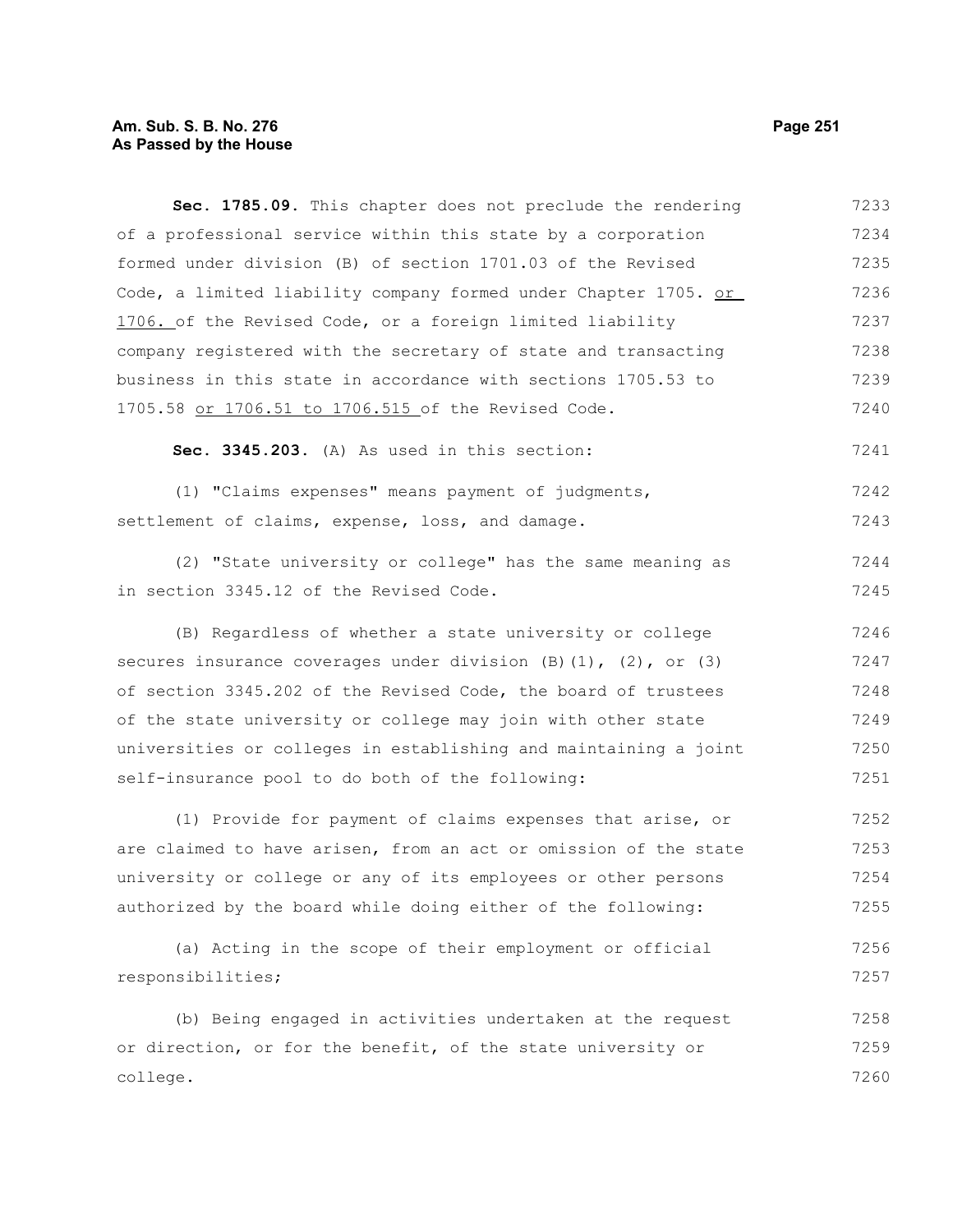#### **Am. Sub. S. B. No. 276 Page 252** Page 252 **As Passed by the House**

(2) Indemnify or hold harmless the state university's or college's employees against such loss or damage. 7261 7262

The joint self-insurance pool shall be pursuant to a written agreement and to the extent that the board considers the pool to be necessary. 7263 7264 7265

(C) All of the following apply to a joint self-insurance pool under this section: 7266 7267

(1) The funds shall be reserved as are necessary, in the exercise of sound and prudent actuarial judgment, to cover potential state university or college and employee liabilities, loss, and damage. A report of aggregate amounts so reserved and aggregate disbursements made from such funds shall be prepared and maintained in the office of the pool administrator described in division (C)(2) of this section. The report shall be prepared and maintained not later than ninety days after the close of the pool's fiscal year. 7268 7269 7270 7271 7272 7273 7274 7275 7276

The report required by this division shall include, but not be limited to, the aggregate of disbursements made for the administration of the pool, including claims paid, costs of the legal representation of state universities or colleges and employees, and fees paid to consultants. The report also shall be accompanied by a written report of a member of the American academy of actuaries certifying whether the amounts reserved conform to the requirements of this division, are computed in accordance with accepted loss reserving standards, and are fairly stated in accordance with sound loss reserving principles. 7277 7278 7279 7280 7281 7282 7283 7284 7285 7286 7287

The pool administrator described in division (C)(2) of this section shall make the report required by this division 7288 7289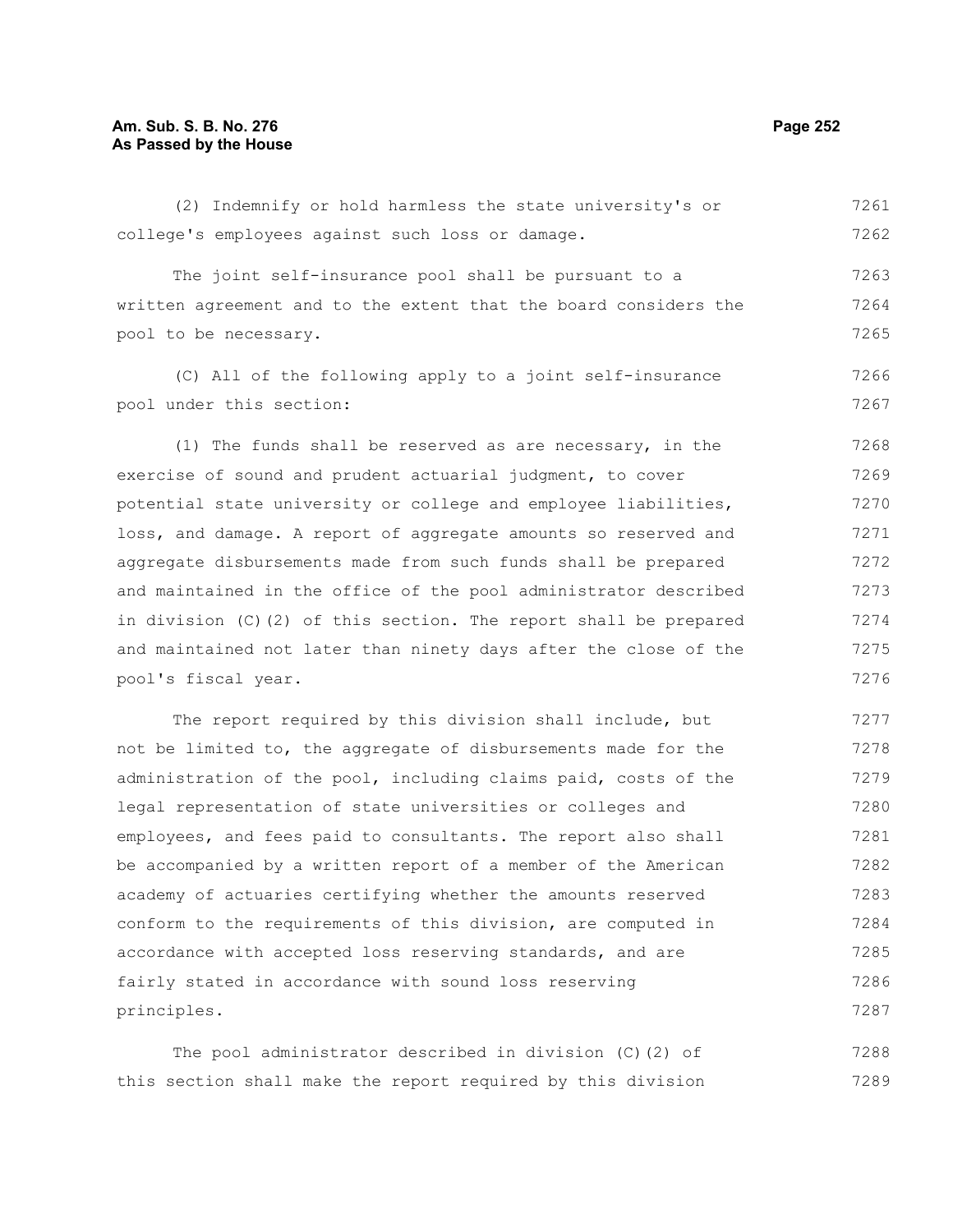# **Am. Sub. S. B. No. 276 Page 253 As Passed by the House**

available for inspection by any person at all reasonable times during regular business hours. Upon the request of such person, the pool administrator shall make copies of the report available at cost within a reasonable period of time. The pool administrator also shall submit a copy of the report to the auditor of state. The report required by this division is in lieu of the records required by division (A) of section 149.431 of the Revised Code. 7290 7291 7292 7293 7294 7295 7296 7297

(2) The board of trustees establishing a joint selfinsurance pool may award a contract, without the necessity of competitive bidding, to a pool administrator for purposes of administration of the joint self-insurance pool. A "pool administrator" may be any person, political subdivision, limited liability company organized under Chapter 1705. or 1706. of the Revised Code, nonprofit corporation organized under Chapter 1702. of the Revised Code, or regional council of governments created under Chapter 167. of the Revised Code. The board shall not enter into such a contract without full, prior, public disclosure of all terms and conditions. The disclosure shall include, at a minimum, a statement listing all representations made in connection with any possible savings and losses resulting from the contract, and potential liability of any state university or college or employee. The proposed contract and statement shall be disclosed and presented at a meeting of the board of trustees of the state university or college prior to the meeting at which the board of trustees of the state university or college authorizes the contract. 7298 7299 7300 7301 7302 7303 7304 7305 7306 7307 7308 7309 7310 7311 7312 7313 7314 7315 7316

(3) A joint self-insurance pool shall include a contract with a member of the American academy of actuaries for the preparation of the written evaluation of the reserve funds required under division (C)(1) of this section. 7317 7318 7319 7320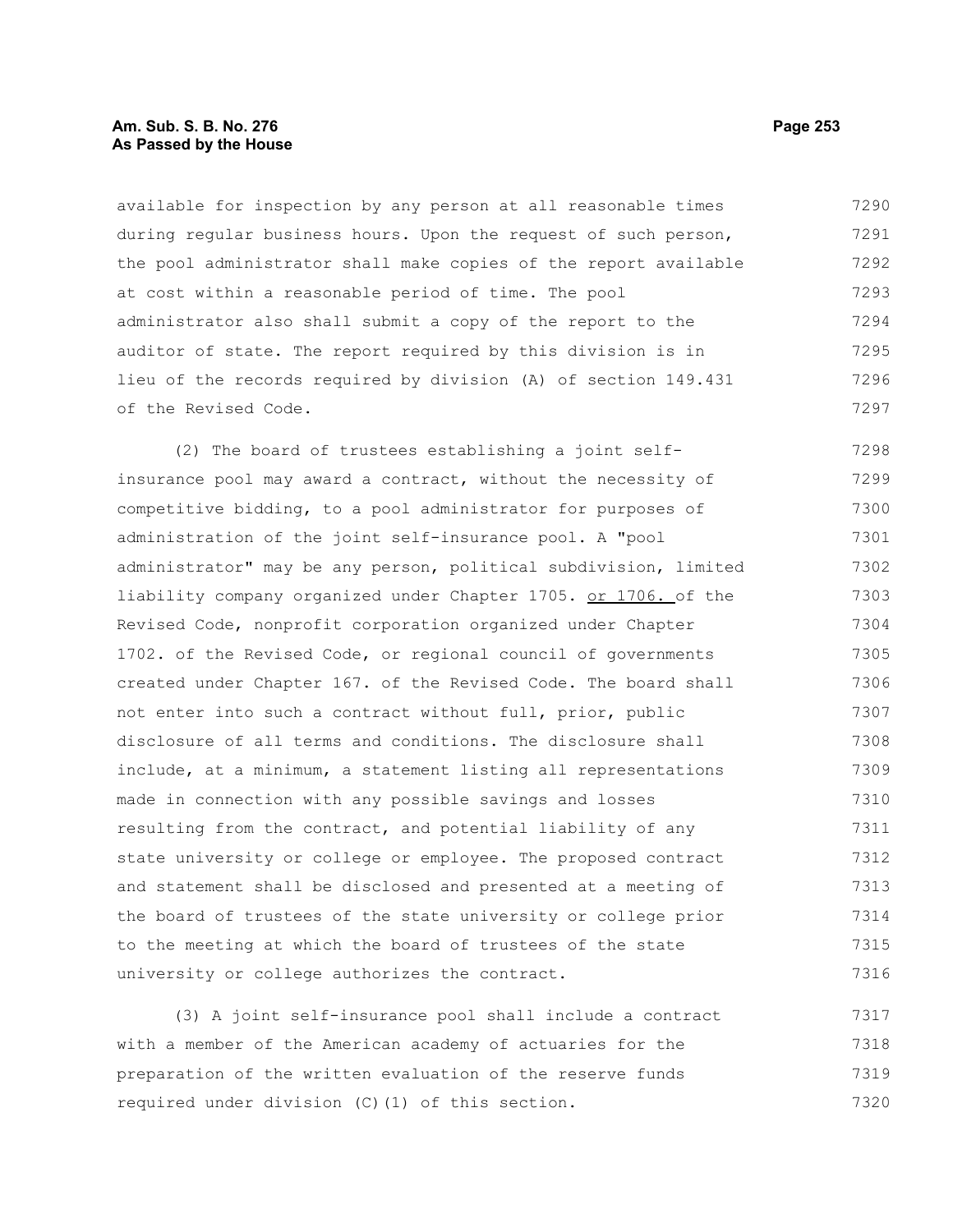# **Am. Sub. S. B. No. 276 Page 254** Page 254 **As Passed by the House**

(4) A joint self-insurance pool may allocate the costs of funding the pool among the funds or accounts in the treasuries of the state universities or colleges on the basis of their relative exposure and loss experience. A joint self-insurance program may require any deductible under the program to be paid from funds or accounts in the treasury of the state university or college from which a loss was directly attributable. 7321 7322 7323 7324 7325 7326 7327

(D) Two or more state universities or colleges may also authorize the establishment and maintenance of a joint riskmanagement program, including but not limited to the employment of risk managers and consultants, for the purpose of preventing and reducing the risks covered by insurance, self-insurance, or joint self-insurance programs. A joint risk-management program shall not include fidelity, surety, or guarantee bonding. 7328 7329 7330 7331 7332 7333 7334

(E) A state university or college is not liable under a joint self-insurance pool for any amount in excess of amounts payable pursuant to the written agreement for the participation of the state university or college in the joint self-insurance pool. Under a joint self-insurance pool agreement a state university or college may, to the extent permitted under the written agreement, assume the risks of any other state university or college, including the indemnification of its employees. A joint self-insurance pool, established under this section, is deemed a separate legal entity for the public purpose of enabling the members of the joint self-insurance pool to obtain insurance or to provide for a formalized, jointly administered self-insurance fund for its members. An entity created pursuant to this section is exempt from all state and local taxes. 7335 7336 7337 7338 7339 7340 7341 7342 7343 7344 7345 7346 7347 7348 7349

(F)(1) In the manner provided by and subject to the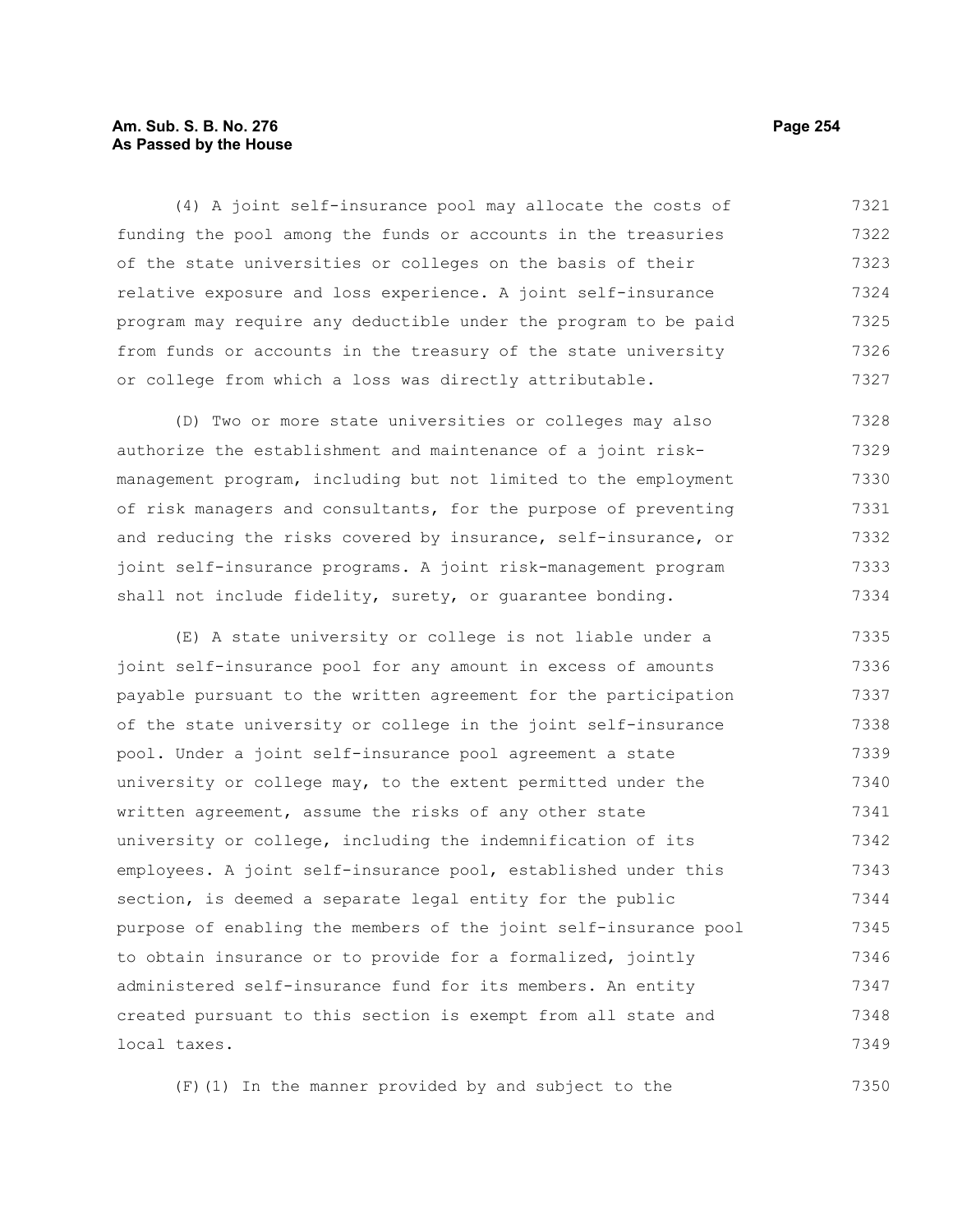## **Am. Sub. S. B. No. 276 Page 255 As Passed by the House**

applicable provisions of section 3345.12 of the Revised Code, any state university or college may issue obligations and may also issue notes in anticipation of such obligations, pursuant to a resolution of its board of trustees or other governing body for the purpose of providing funds to do both of the following: (a) Pay claims expenses, whether by way of a reserve or otherwise; (b) Pay the state university or college's portion of the cost of establishing and maintaining a joint self-insurance pool or to provide for the reserve in a special fund authorized by division (C)(1) of this section. (2) Sections 9.98 to 9.983 of the Revised Code apply to bonds or notes authorized under this section. (G)(1) A joint self-insurance pool, in addition to its powers to provide self-insurance against any and all liabilities under this chapter, may also include any one or more of the following forms of property or casualty self-insurance for the purpose of covering any other liabilities or risks of the members of the pool: (a) Public general liability, professional liability, or employee liability; (b) Individual or fleet motor vehicle or automobile liability and protection against other liability and loss associated with the ownership, maintenance, and use of motor vehicles; (c) Aircraft liability and protection against other liability and loss associated with the ownership, maintenance, and use of aircraft; 7351 7352 7353 7354 7355 7356 7357 7358 7359 7360 7361 7362 7363 7364 7365 7366 7367 7368 7369 7370 7371 7372 7373 7374 7375 7376 7377 7378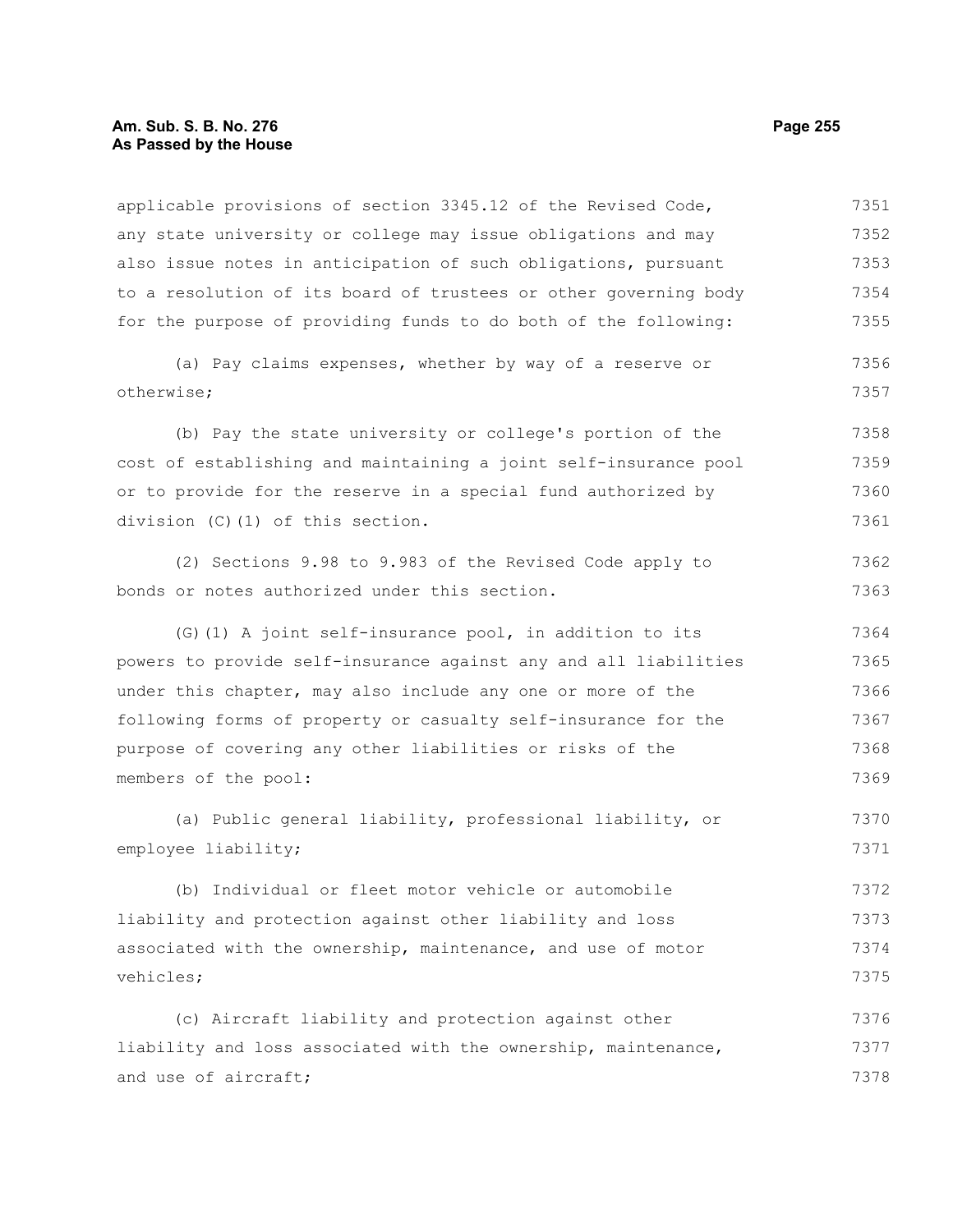## **Am. Sub. S. B. No. 276 Page 256 As Passed by the House**

(d) Loss or damage to property and loss of use and occupancy of property by fire, lightning, hail, tempest, flood, earthquake, or snow, explosion, accident, or other risk; 7379 7380 7381

|  | (e) Marine, inland transportation and navigation, boiler,        |  |  | 7382 |
|--|------------------------------------------------------------------|--|--|------|
|  | containers, pipes, engines, flywheels, elevators, and machinery; |  |  | 7383 |

(f) Environmental impairment;

(g) Loss or damage by any hazard upon any other risk to which state universities or colleges are subject, which is not prohibited by statute or at common law from being the subject of casualty or property insurance. 7385 7386 7387 7388

(2) A joint self-insurance pool is not an insurance company. Its operation does not constitute doing an insurance business and is not subject to the insurance laws of this state. 7389 7390 7391

(H) A public official or employee of a state university or college who is or becomes a member of the governing body of a joint self-insurance pool in which the state university or college participates is not in violation of any of the following as a result of the state university or college entering into the written agreement to participate in the pool or into any contract with the pool: 7392 7393 7394 7395 7396 7397 7398

(1) Division (D) or (E) of section 102.03 of the Revised Code; 7399 7400

(2) Division (C) of section 102.04 of the Revised Code; 7401

(3) Section 2921.42 of the Revised Code.

(I) This section shall not be construed to affect the ability of any state university or college to self-insure under the authority conferred by any other section of the Revised Code. 7403 7404 7405 7406

7384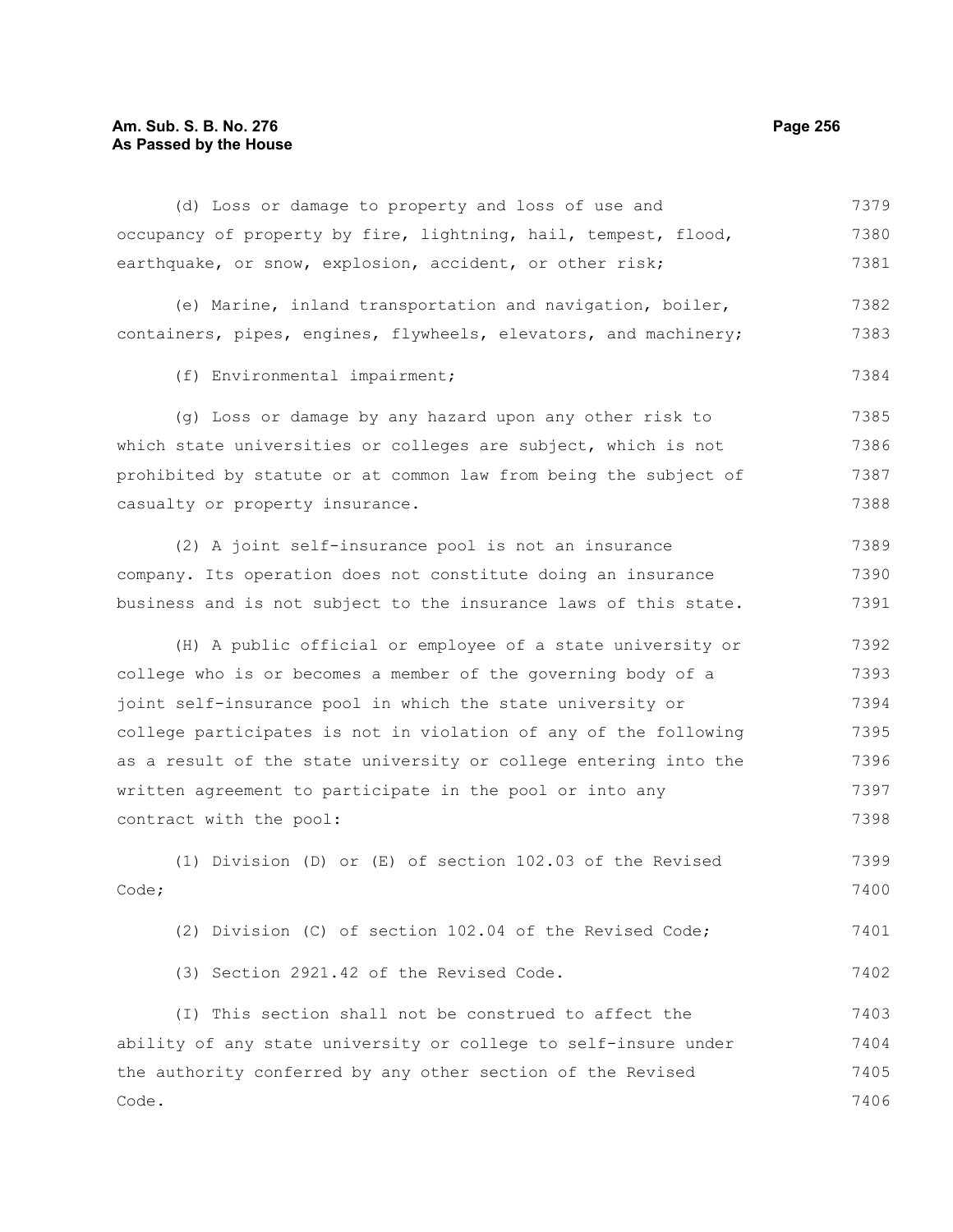# **Am. Sub. S. B. No. 276 Page 257 As Passed by the House**

| (J) The establishment or participation in a joint self-                    | 7407 |  |  |  |
|----------------------------------------------------------------------------|------|--|--|--|
| insurance pool under this section shall not constitute a waiver            | 7408 |  |  |  |
| of any immunity or defense available to the member state                   | 7409 |  |  |  |
| university or college or to any covered entity.                            | 7410 |  |  |  |
| (K) (1) Both of the following shall be determined in the                   | 7411 |  |  |  |
| court of claims pursuant to section 2743.02 of the Revised Code:           | 7412 |  |  |  |
| (a) Any claims or litigation relating to the                               | 7413 |  |  |  |
| administration of a joint self-insurance pool created pursuant             | 7414 |  |  |  |
| to this section, including any immunities or defenses;                     | 7415 |  |  |  |
| (b) Any claims relating to the scope of or denial of                       | 7416 |  |  |  |
| coverage under that pool or its administration.                            | 7417 |  |  |  |
| (2) The pool administrator described in division (C) (2) of                | 7418 |  |  |  |
| this section and its employees, while in the course of                     | 7419 |  |  |  |
| administering a joint self-insurance pool under this section,              | 7420 |  |  |  |
| shall:                                                                     | 7421 |  |  |  |
| (a) Be deemed to be an instrumentality of the state for                    | 7422 |  |  |  |
| the purposes of Chapter 2743. of the Revised Code;                         | 7423 |  |  |  |
| (b) Be deemed to be performing a public duty, as defined                   | 7424 |  |  |  |
| in section 2743.01 of the Revised Code; and                                | 7425 |  |  |  |
| (c) Have the defenses to, and immunities from, civil                       | 7426 |  |  |  |
| liability provided in section 2743.02 of the Revised Code.                 | 7427 |  |  |  |
| Sec. 3964.03. (A) A captive insurance company shall be                     | 7428 |  |  |  |
| organized under Chapter 1701., 1702., <del>or 1705., or 1706.</del> of the |      |  |  |  |
| Revised Code.                                                              | 7430 |  |  |  |
| (B) A captive insurance company shall not operate in this                  | 7431 |  |  |  |
| state unless all of the following are met:                                 | 7432 |  |  |  |
|                                                                            |      |  |  |  |

(1) The captive insurance company obtains from the 7433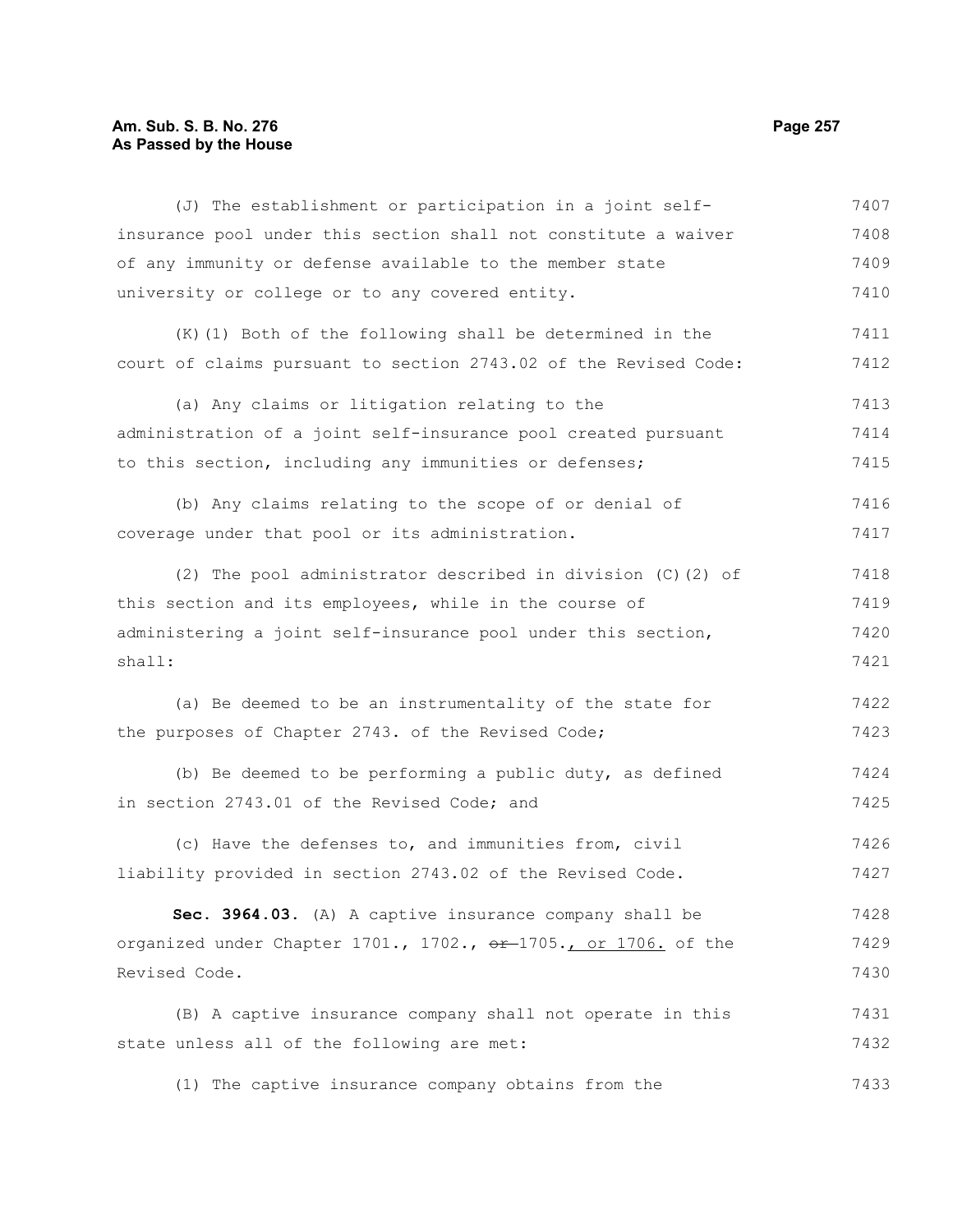superintendent a license to do the business of captive insurance in this state. (2) The captive insurance company's board of directors holds at least one meeting each year in this state. (3) The captive insurance company maintains its principal place of business in this state. (4) The person managing the captive insurance company is a resident of this state. (5) The captive insurance company appoints a registered agent to accept service of process and act on its behalf in this state. (C) Whenever an agent required under division (B)(5) of this section cannot, with reasonable diligence, be found at the registered office of the captive insurance company, the superintendent shall be an agent of such a captive insurance company upon whom any process, notice, or demand may be served. (D) A captive insurance company seeking a license to be a captive insurance company in this state shall file an application with the superintendent and shall submit all of the following along with the application: (1) A certified copy of its articles of incorporation, bylaws, or other organizational document and code of regulations; (2) A statement, made under oath by the president and secretary, in a form prescribed by the superintendent, showing the captive insurance company's financial condition; (3) A statement of the captive insurance company's assets 7434 7435 7436 7437 7438 7439 7440 7441 7442 7443 7444 7445 7446 7447 7448 7449 7450 7451 7452 7453 7454 7455 7456 7457 7458 7459 7460

relative to its risks, detailing the amount of assets and their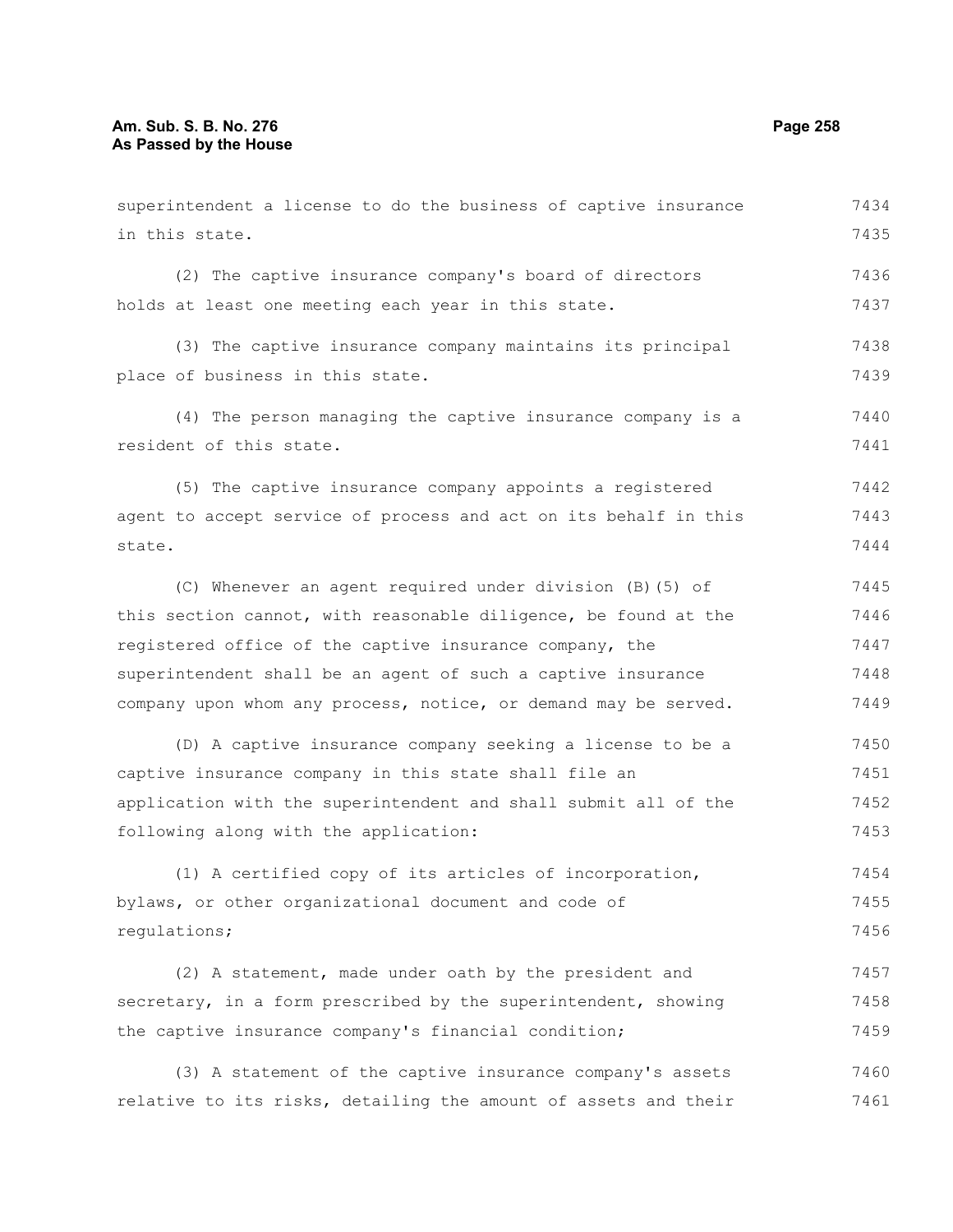#### **Am. Sub. S. B. No. 276 Page 259 As Passed by the House**

liquidity; (4) An account of the adequacy of the expertise, experience, and character of the person or persons who will manage the captive insurance company; (5) An account of the loss prevention programs of the persons that the captive insurance company insures; (6) Actuarial assumptions and methodologies that will be utilized in calculating reserves; (7) Any other information considered necessary by the superintendent to determine whether the proposed captive insurance company will be able to meet its obligations. (E)(1) A special purpose financial captive insurance company shall follow the national association of insurance commissioner's accounting practices and procedures manual. (2)(a) Upon request, the superintendent may allow a special purpose financial captive insurance company to use a reserve basis other than that found in the national association of insurance commissioner's accounting practices and procedures manual. (b) The superintendent, in accordance with Chapter 119. of the Revised Code, shall adopt rules that define acceptable alternative reserve bases. (c) Such rules shall be adopted prior to availability for use of any such alternative reserve basis and shall ensure that the resulting reserves meet all of the following conditions: (i) Quantify the benefits and guarantees, and the funding, 7462 7463 7464 7465 7466 7467 7468 7469 7470 7471 7472 7473 7474 7475 7476 7477 7478 7479 7480 7481 7482 7483 7484 7485 7486 7487

associated with the contracts and their risks at a level of conservatism that reflects conditions that include unfavorable 7488 7489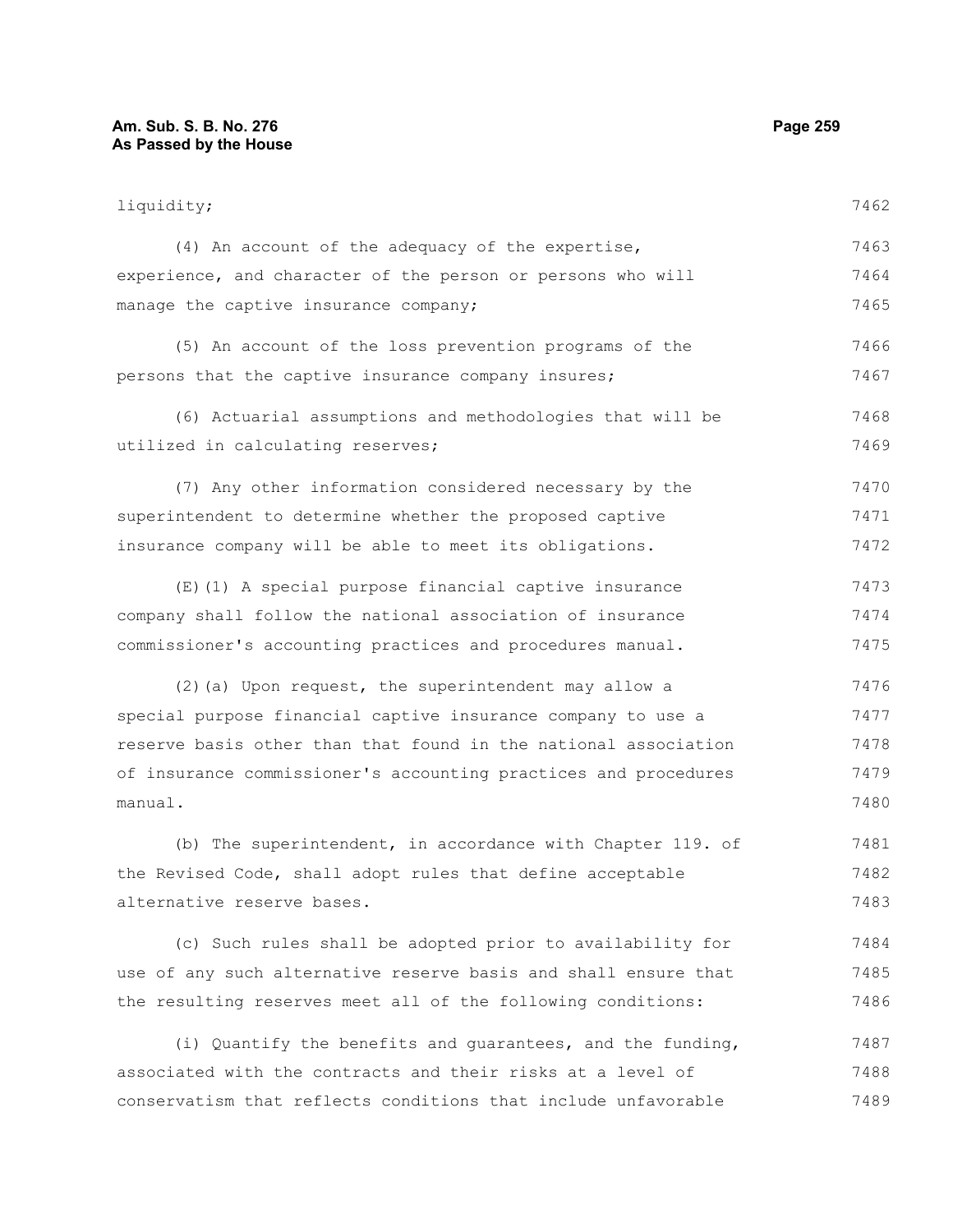## **Am. Sub. S. B. No. 276 Page 260 As Passed by the House**

events that have a reasonable probability of occurring during the lifetime of the contracts. For policies or contracts with significant tail risk, reflects conditions appropriately adverse to quantify the tail risk. 7490 7491 7492 7493

(ii) Incorporate assumptions, risk analysis methods, and financial models and management techniques that are consistent with, but not necessarily identical to, those utilized within the company's overall risk assessment process, while recognizing potential differences in financial reporting structures and any prescribed assumptions or methods; 7494 7495 7496 7497 7498 7499

(iii) Provide margins for uncertainty including adverse deviation and estimation error, such that the greater the uncertainty the larger the margin and resulting reserve. 7500 7501 7502

(d) An alternative basis for calculating a reserve approved by the superintendent shall be treated as a public document after the date the alternative basis for calculating the reserve has been approved, regardless of the application of the uniform trade secrets act set forth in sections 1333.61 to 1333.69 of the Revised Code. 7503 7504 7505 7506 7507 7508

(3) The special purpose financial captive insurance company shall submit a request for an alternative reserve basis in writing, and affirmed by the company's appointed actuary, that includes, at a minimum, the following information for the superintendent to consider in evaluating the request: 7509 7510 7511 7512 7513

(a) The reserves based on the national association of insurance commissioner's accounting practices and procedures manual and the reserves based on the proposed alternative method for calculation and the difference between these two calculations; 7514 7515 7516 7517 7518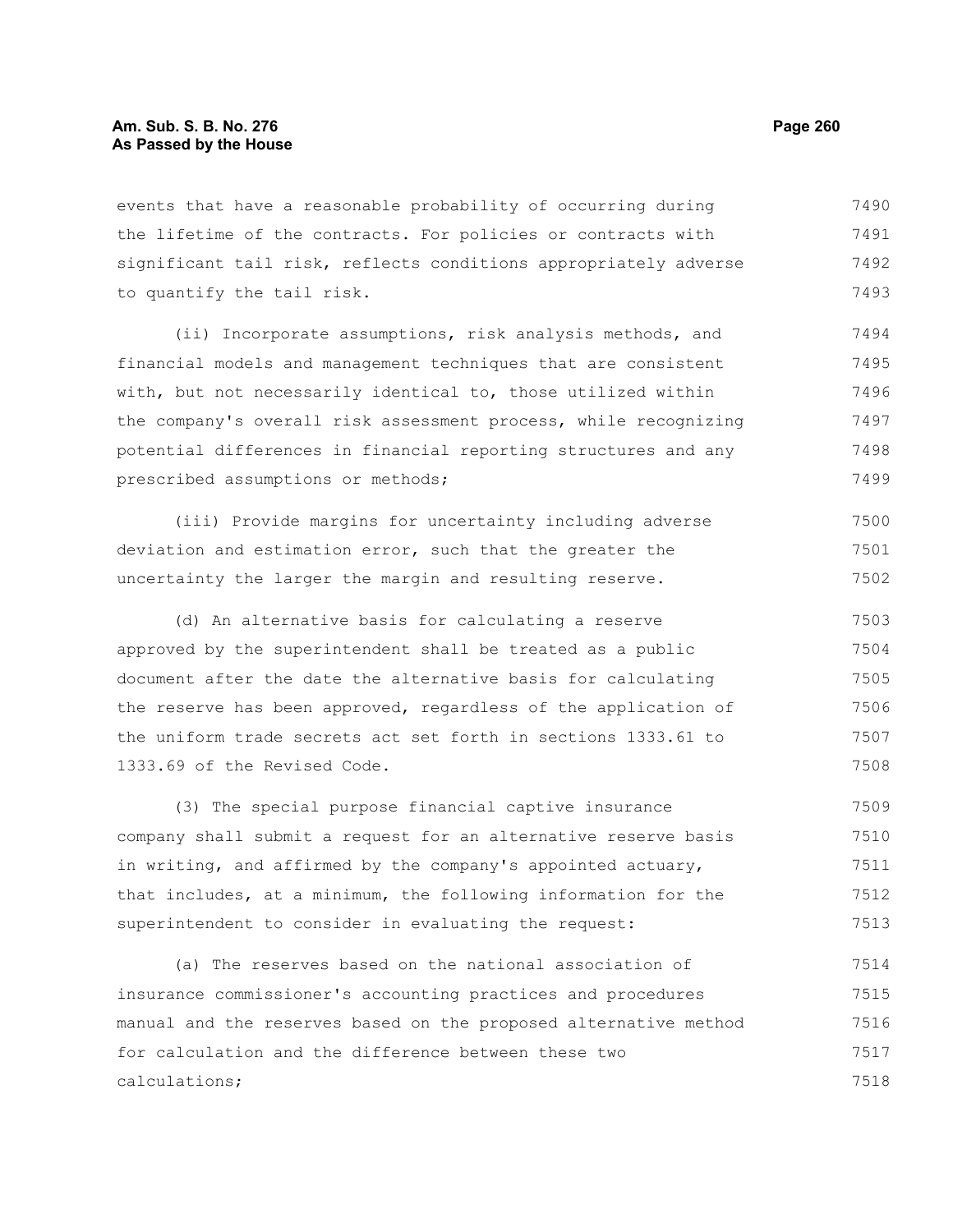(b) A detailed analysis of the proposed alternative method explaining why the use of an alternative basis for calculating the reserve is appropriate; (c) All assumptions utilized within the proposed alternative method, together with the source of the assumptions, as well as information, satisfactory to the superintendent, supporting the appropriateness of the assumptions and analysis and identifying the assumptions that result in the greatest variability in the reserve and how that analysis was used in setting those assumptions; (d) A detailed overview of the corporate governance and oversight of the actuarial valuation function; (e) Any other information the superintendent may require to assess the proposed alternative method for approval or disapproval. (4) At the expense of the special purpose financial captive insurance company, the superintendent may require the company to secure the affirmation of an independent qualified actuary in support of any alternative basis for calculating the reserve that is requested pursuant to this section or to assist the superintendent in the review of said request. 7520 7521 7522 7523 7524 7525 7526 7527 7528 7529 7530 7531 7532 7533 7534 7535 7536 7537 7538 7539 7540

(5) If the superintendent approves the use of an alternative basis for calculating a reserve, the special purpose financial captive insurance company, and the ceding insurer shall each include a note in its financial statements disclosing the use of a basis other than the national association of insurance commissioner's accounting practices and procedures manual and the difference between the reserve amount determined under the alternative basis and the reserve amount that would 7541 7542 7543 7544 7545 7546 7547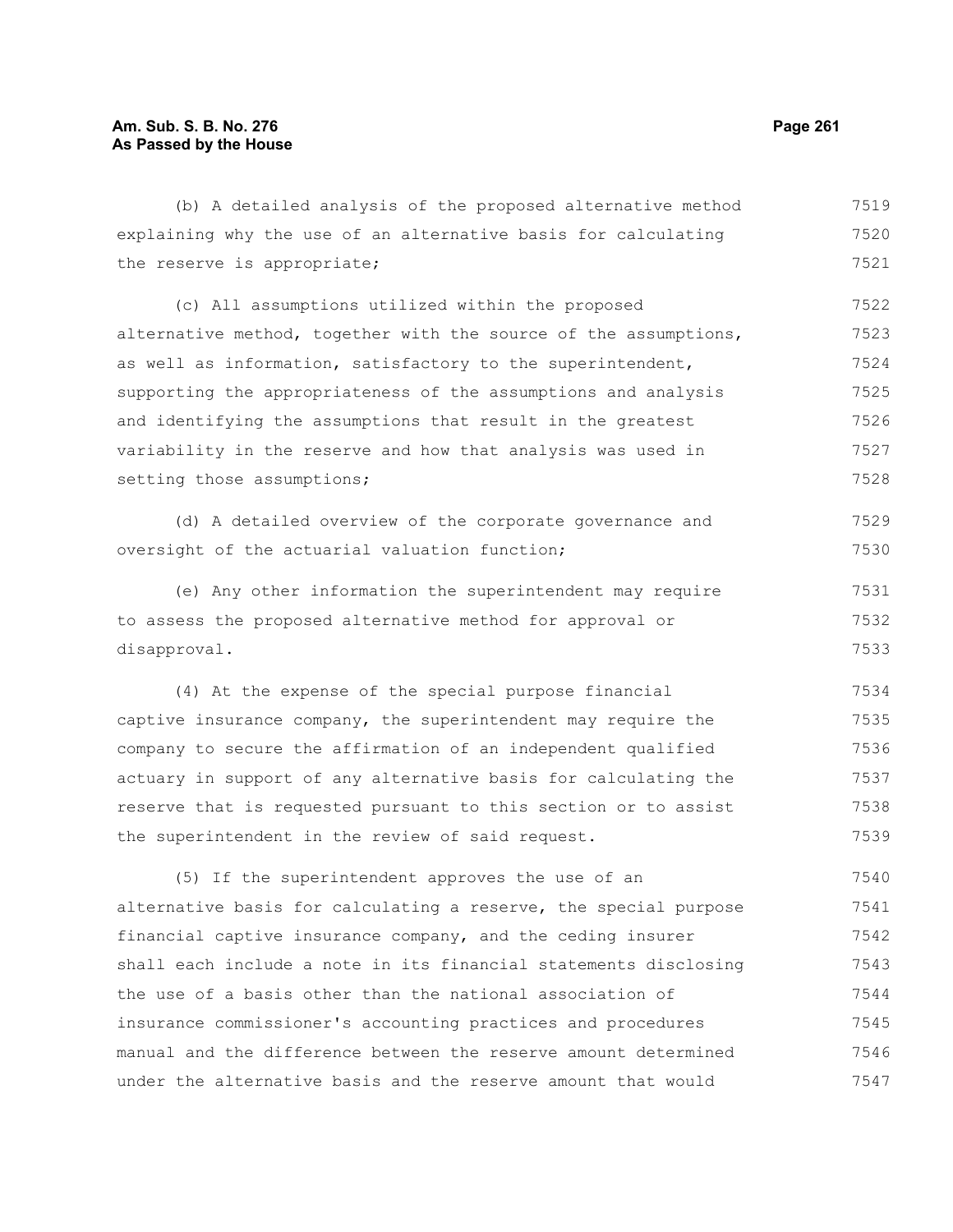have been determined had the company utilized the national association of insurance commissioner's accounting practices and procedures manual. 7548 7549 7550

(6)(a) The superintendent shall establish an acceptable total capital and surplus requirement for each insurance company that will cede risks and obligations to a special purpose financial captive insurance company. The total capital and surplus requirement must be met at the time the special purpose financial captive insurance company applies for a license to do the business of captive insurance. The total capital and surplus requirement shall be determined in accordance with a minimum required total capital and surplus methodology that meets both of the following requirements: 7551 7552 7553 7554 7555 7556 7557 7558 7559 7560

(i) Is consistent with current risk-based capital principles; 7561 7562

(ii) Takes into account all material risks and obligations, as well as the assets, of the insurance company. 7563 7564

(b) An insurance company ceding risks and obligations to a special purpose financial captive insurance company shall fully disclose all material risks and obligations, as well as its assets and all affiliated captive insurance company risks. The ceding insurance company shall advise the superintendent whenever there is a material change to such risks, obligations, or assets. 7565 7566 7567 7568 7569 7570 7571

(F) In determining whether to approve an application for a license, the superintendent shall consider all of the following: 7572 7573

(1) The character, reputation, financial standing, and purposes of the incorporators, or other founders, of the captive insurance company; 7574 7575 7576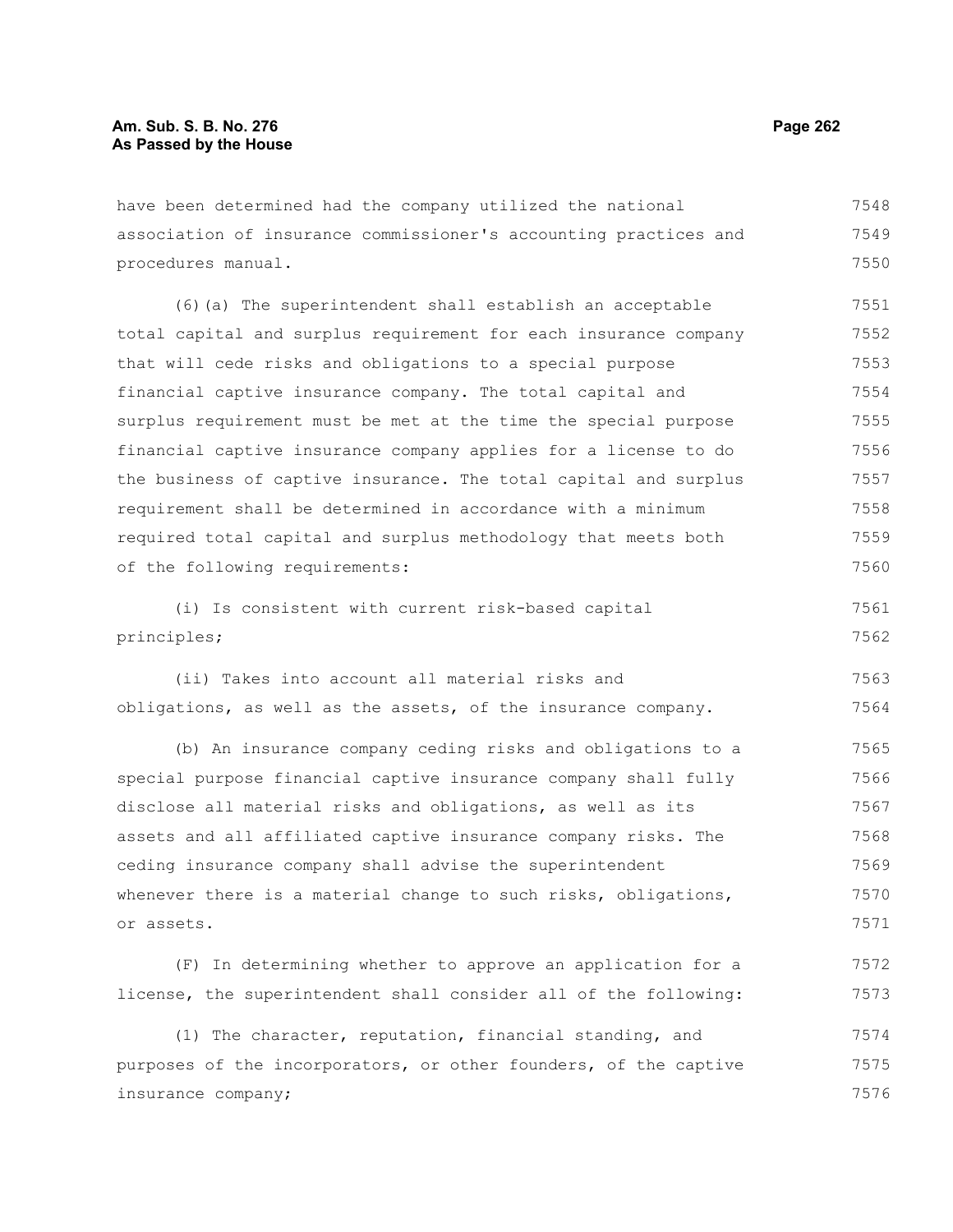## **Am. Sub. S. B. No. 276 Page 263 As Passed by the House**

(2) The character, reputation, financial responsibility, experience relating to insurance, and business qualifications of the officers and directors of the captive insurance company; 7577 7578 7579

(3) The amount of liquidity and assets of the captive insurance company relative to the risks to be assumed; 7580 7581

(4) The adequacy of the expertise, experience, and character of the person or persons who will manage the captive insurance company; 7582 7583 7584

(5) The overall soundness of the plan of operation;

(6) The adequacy of the loss prevention programs of the persons that the captive insurance company insures. 7586 7587

(G)(1) Each captive insurance company that offers direct insurance to its parent shall submit to the superintendent for approval a detailed description of the coverages, deductibles, coverage limits, proposed rates or rating plans, documentation from a qualified actuary that demonstrates the actuarial soundness of the proposed rates or rating plans, and other such additional information as the superintendent may require. 7588 7589 7590 7591 7592 7593 7594

(2)(a) Any captive insurance company licensed under the provisions of this chapter that seeks to make any material change to any item described in division (G)(1) of this section shall submit to the superintendent for approval a detailed description of the revision, documentation from a qualified actuary that demonstrates the actuarial soundness of the revised rates or rating plans, and other such additional information as the superintendent may require. 7595 7596 7597 7598 7599 7600 7601 7602

(b) Each filing under division (G)(2)(a) of this section is deemed approved thirty days after the filing is received by the superintendent of insurance, unless the filing is 7603 7604 7605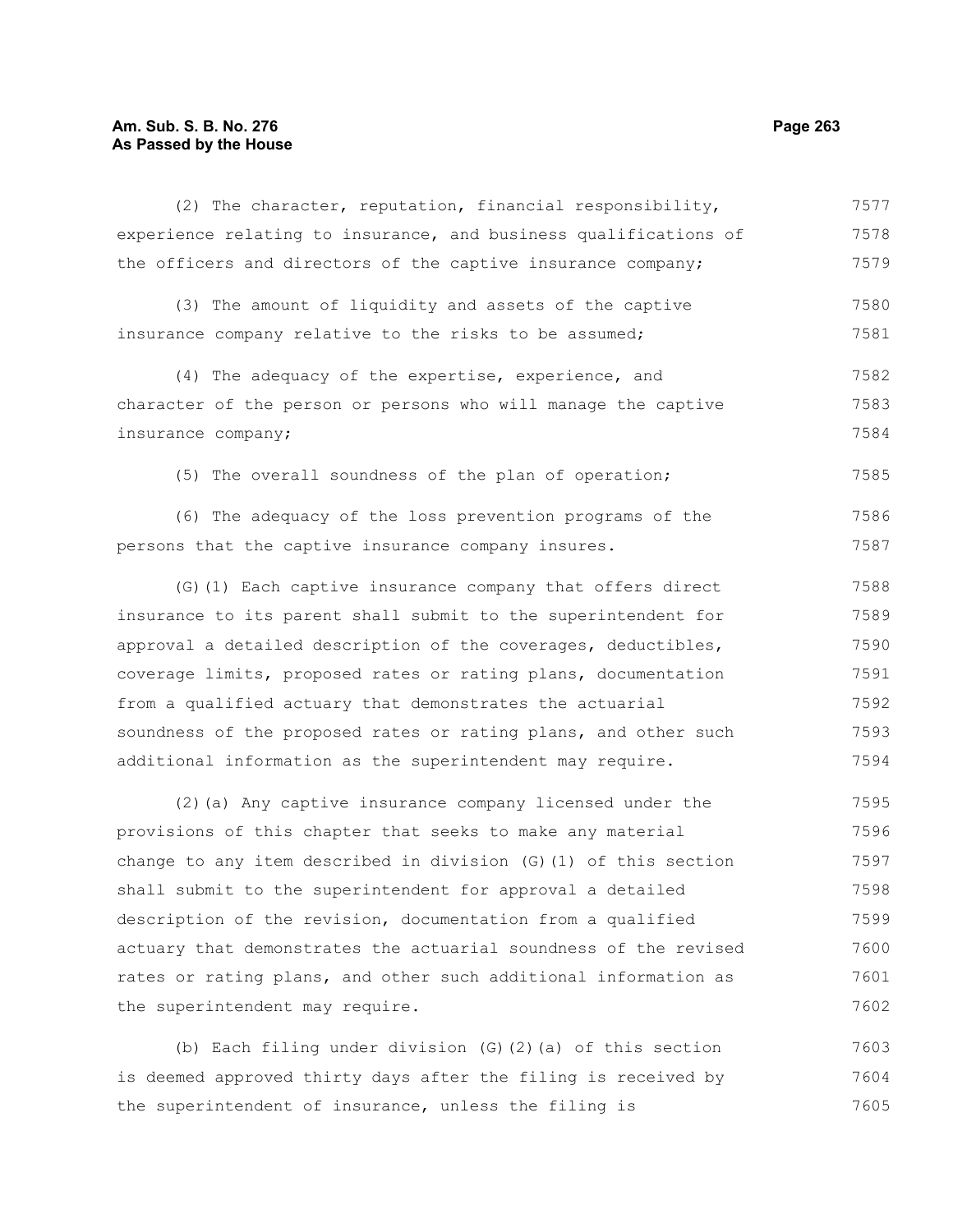# **Am. Sub. S. B. No. 276 Page 264 As Passed by the House**

disapproved by the superintendent during that thirty-day period. (c) If at any time subsequent to the thirty-day review period the superintendent finds that a filing does not demonstrate actuarial soundness, the superintendent shall hold a hearing requiring the captive insurance company to show cause why an order should not be made by the superintendent to disapprove the revised rates or rating plans. (d) If, upon such a hearing, the superintendent finds that the captive insurance company failed to demonstrate the actuarial soundness of the rates or rating plans, the superintendent shall issue an order directing the captive insurance company to cease and desist from using the revised rates or rating plans and to use rates or rating plans as determined appropriate by the superintendent. (H) Except as otherwise provided in this division, documents and information submitted by a captive insurance company pursuant to this section are not subject to section 149.43 of the Revised Code, and are confidential, and may not be disclosed by the superintendent or any employee of the department of insurance without the written consent of the company. (1) Such documents and information may be discoverable in a civil action in which the captive insurance company filing the 7606 7607 7608 7609 7610 7611 7612 7613 7614 7615 7616 7617 7618 7619 7620 7621 7622 7623 7624 7625 7626 7627 7628

material is a party upon a finding by a court of competent jurisdiction that the information sought is relevant and necessary to the case and the information sought is unavailable from other, nonconfidential sources. 7629 7630 7631 7632

(2) The superintendent may, at the superintendent's sole discretion, share documents required under this section with the 7633 7634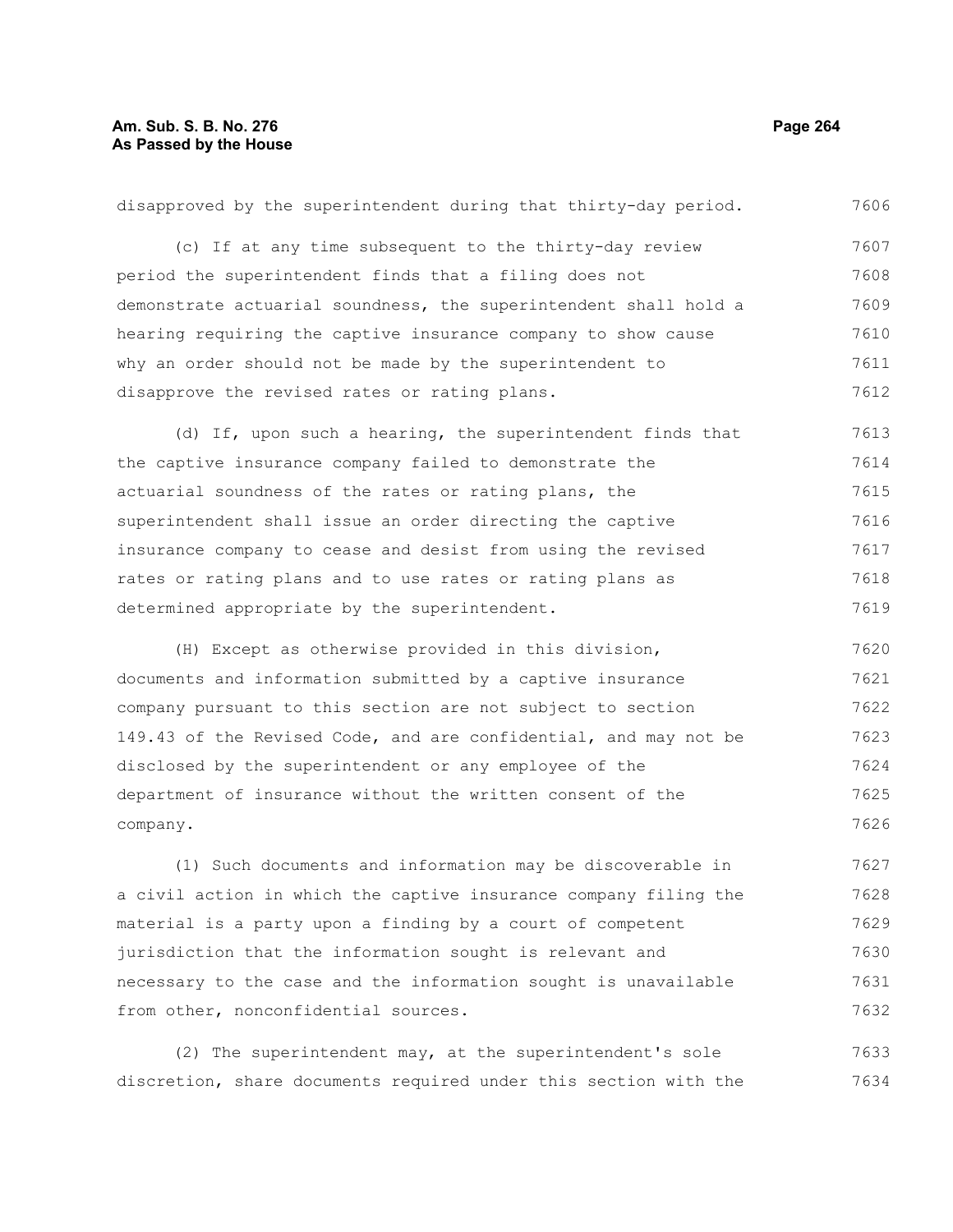## **Am. Sub. S. B. No. 276 Page 265** Page 265 **As Passed by the House**

chief deputy rehabilitator, the chief deputy liquidator, other deputy rehabilitators and liquidators, and any other person employed by, or acting on behalf of the superintendent pursuant to Chapter 3901. or 3903. of the Revised Code, with other local, state, federal, and international regulatory and law enforcement agencies, with local, state, and federal prosecutors, and with the national association of insurance commissioners and its affiliates and subsidiaries provided that the recipient agrees to maintain the confidential or privileged status of the documents and has authority to do so. 7635 7636 7637 7638 7639 7640 7641 7642 7643 7644

(I)(1) Each applicant for a license to do the business of a captive insurance company in this state shall pay to the superintendent a nonrefundable fee of five hundred dollars for processing its application for a license. The superintendent is authorized to retain legal, financial, and examination services from outside the department, at the expense of the applicant. Each captive insurance company shall annually pay a license renewal fee of five hundred dollars. 7645 7646 7647 7648 7649 7650 7651 7652

(2) The fees collected pursuant to division (I)(1) of this section shall be deposited into the state treasury to the credit of the captive insurance regulation and supervision fund created under section 3964.15 of the Revised Code. 7653 7654 7655 7656

**Sec. 3964.17.** (A) As used in sections 3964.17 to 3964.1710 of the Revised Code: 7657 7658

(1) "Protected cell" means an incorporated cell that is organized pursuant to Chapter  $1701.$ ,  $1702.$ ,  $e^{2}$   $1705.$ , or  $1706.$ of the Revised Code and that has a separate legal identity from the protected cell captive insurance company of which it is a part. 7659 7660 7661 7662 7663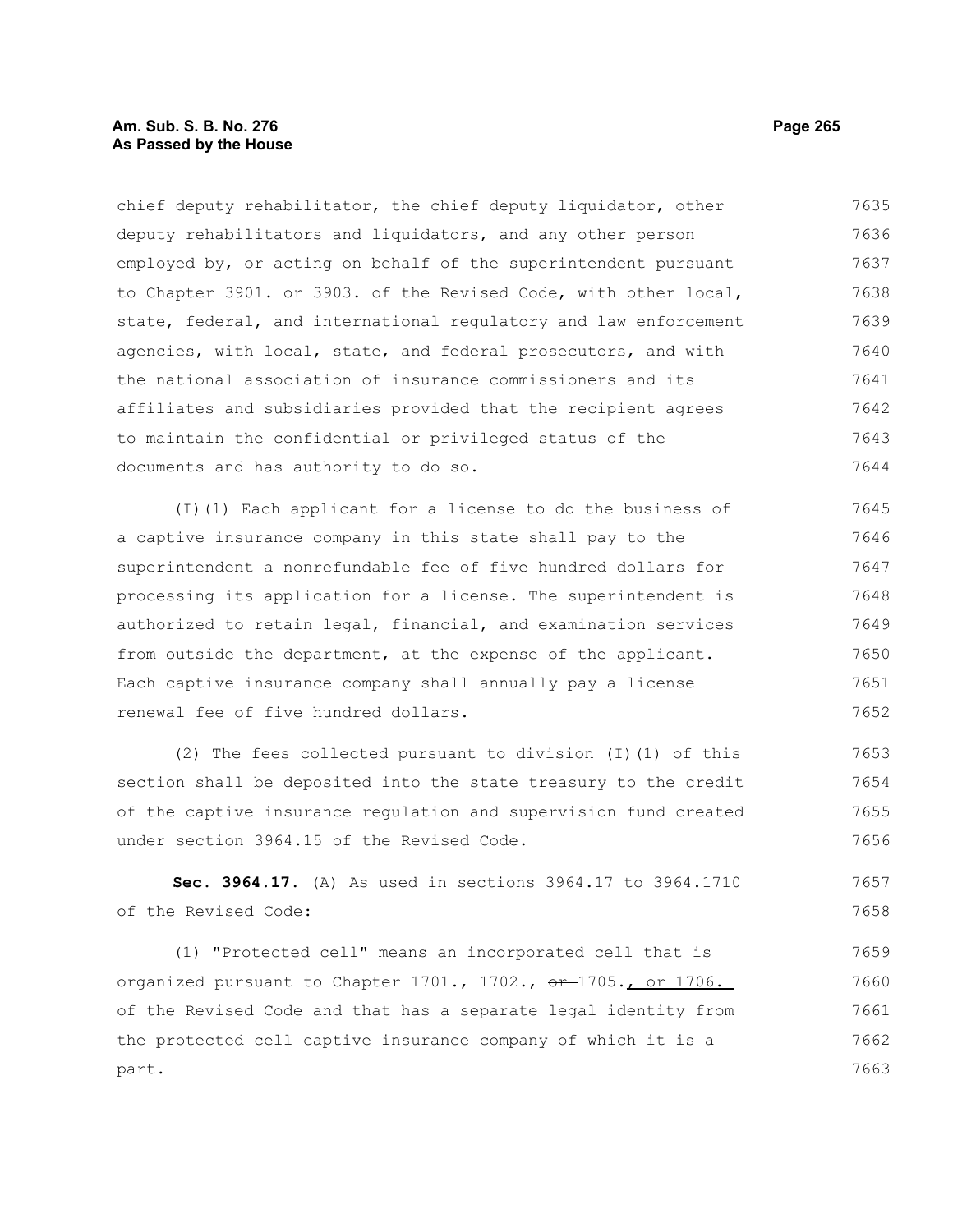(2) "Protected cell captive insurance company" means a captive insurance company that meets all of the following requirements: (a) Is formed and licensed under the provisions of this chapter; (b) Insures or reinsures the risks of separate participants through a participant contract; (c) Segregates each participant's liability into a protected cell. (3) "Participant" means an individual, company, corporation, partnership, limited liability company, and their affiliated entities that insure or reinsure with a protected cell. "Participant" includes an insurance agent licensed in this state that accepts a stated percentage of risk on a pro rata basis within a defined category of business underwritten by a licensed insurance company that is domiciled in this state and that is affiliated with a protected cell captive insurance company. (4) "Participant contract" means a contract by which a protected cell insures or reinsures the risks of a participant. 7664 7665 7666 7667 7668 7669 7670 7671 7672 7673 7674 7675 7676 7677 7678 7679 7680 7681 7682 7683

(a) A participant that is not an insurance agent licensed in this state shall insure or reinsure only its own risks through a protected cell. 7684 7685 7686

(b) If the participant is an insurance agent licensed in this state, the participant contract must define each risk covered by the contract with fixed and certain terms. 7687 7688 7689

(B) A captive insurance company may be organized as a protected cell captive insurance company and shall be permitted 7690 7691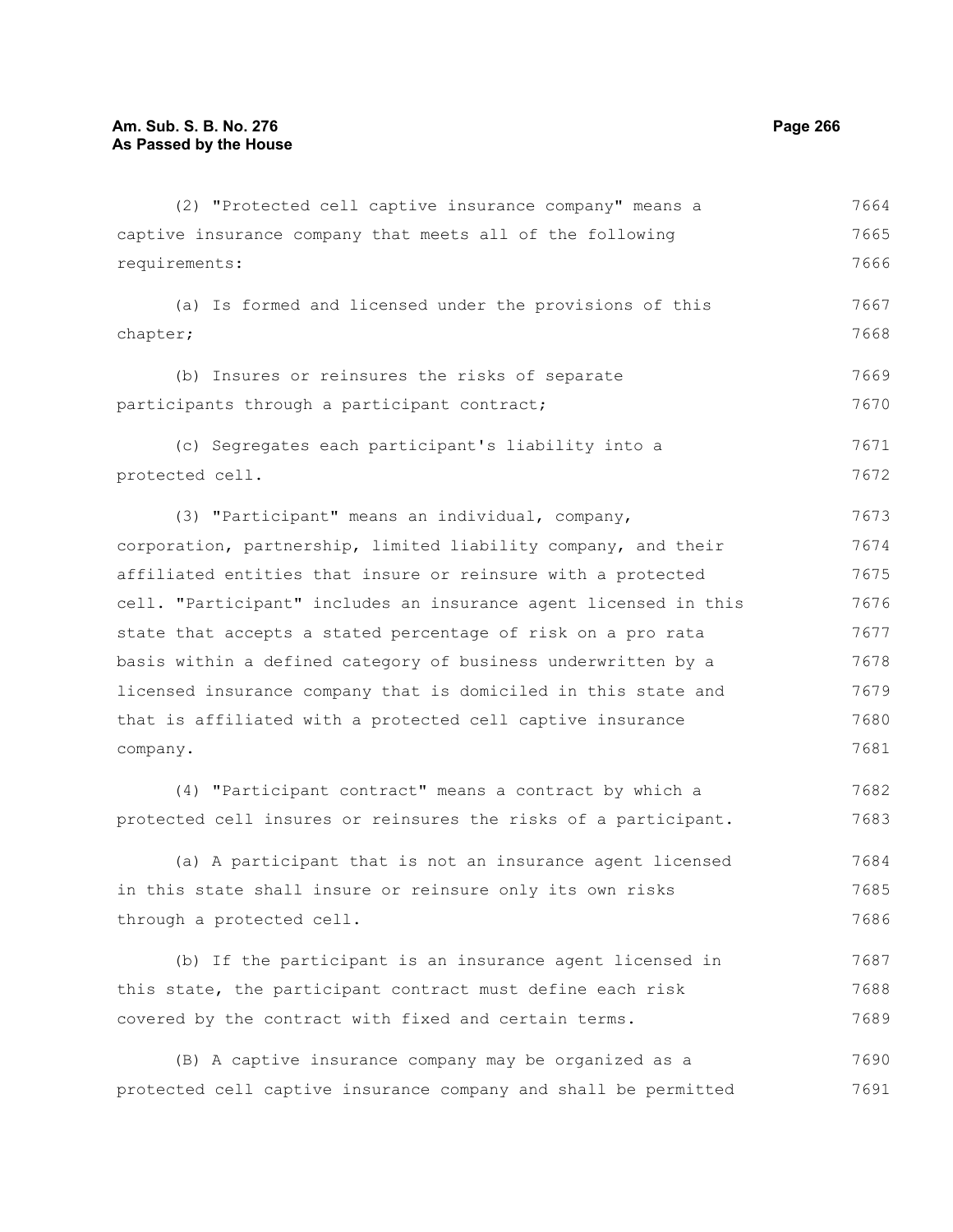or reinsure risks of one or more participants. (C) The assets and liabilities of each protected cell other protected cells. (D) A protected cell of a protected cell captive insurance 1705., or 1706. of the Revised Code. (E) A protected cell captive insurance company shall, at (F) Each protected cell of a protected cell captive (G) Unless otherwise permitted by the articles of (H) A protected cell captive insurance company may provide 7692 7693 7694 7695 7696 7697 7698 7699 7700 7701 7702 7703 7704 7705 7706 7707 7708 7709 7710 7711 7712 7713 7714 7715 7716

to form one or more protected cells under this section to insure

shall be held separately from the assets and liabilities of all

company shall be organized pursuant to Chapter 1701., 1702.,  $\sigma$ 

the time of paying the annual fee required under section 3964.13 of the Revised Code, pay an additional annual fee for each protected cell in an amount to be established by the superintendent.

insurance company shall be treated as a captive insurance company for purposes of this chapter.

incorporation, bylaws, code of regulations, or other organizational document of a protected cell captive insurance company, each protected cell of the protected cell captive insurance company shall have the same directors, secretary, and registered office as the protected cell captive insurance company.

in its articles of incorporation, bylaws, code of regulations, or other organizational documents that a protected cell it creates shall be wound up and dissolved upon any of the following: 7717 7718 7719

(1) The bankruptcy, death, expulsion, insanity, 7720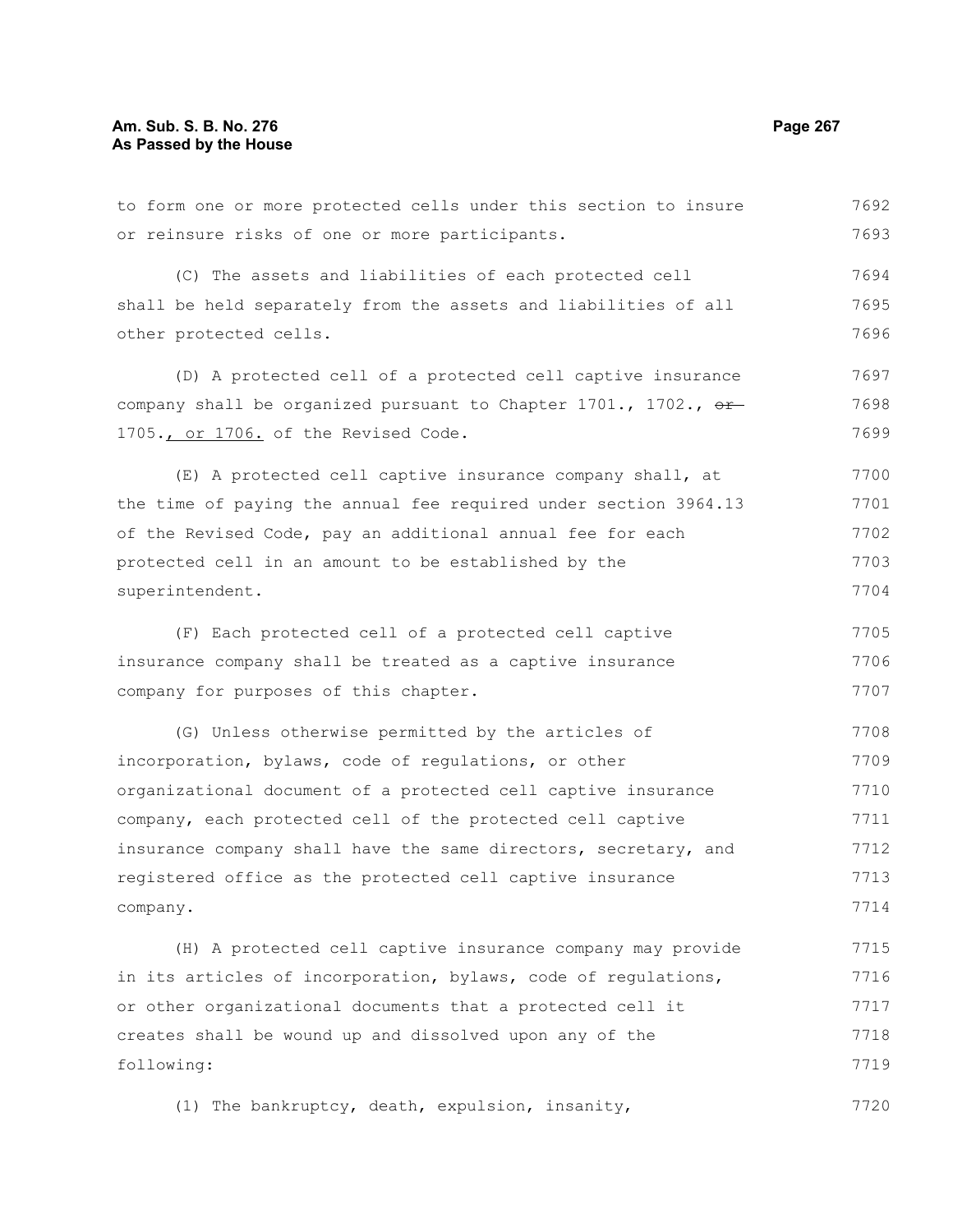resignation, or retirement of any participant of the protected cell; (2) The happening of some event that is not the expiration of a fixed period of time; (3) The expiration of a fixed period of time. (I)(1) The articles of incorporation, bylaws, code of regulations, or other organizational documents, of a protected cell captive insurance company shall provide that a protected cell shall not own shares or membership interests in the protected cell captive insurance company of which it is a part. (2) Such a document may provide that a protected cell may own shares or membership interests in any other protected cell of the protected cell captive insurance company of which it is a part. (J) The name of a protected cell captive insurance company shall include the words "protected cell captive" or the abbreviation "PCC." (K) A protected cell captive insurance company shall assign a distinctive name to each of its protected cells that meets all of the following: (1) The name identifies the protected cell as being part of the protected cell captive insurance company. (2) The name distinguishes the protected cell from any other protected cell of the protected cell captive insurance company. 7721 7722 7723 7724 7725 7726 7727 7728 7729 7730 7731 7732 7733 7734 7735 7736 7737 7738 7739 7740 7741 7742 7743 7744 7745

(3) The name includes the words "protected cell" or the abbreviation "PC." 7746 7747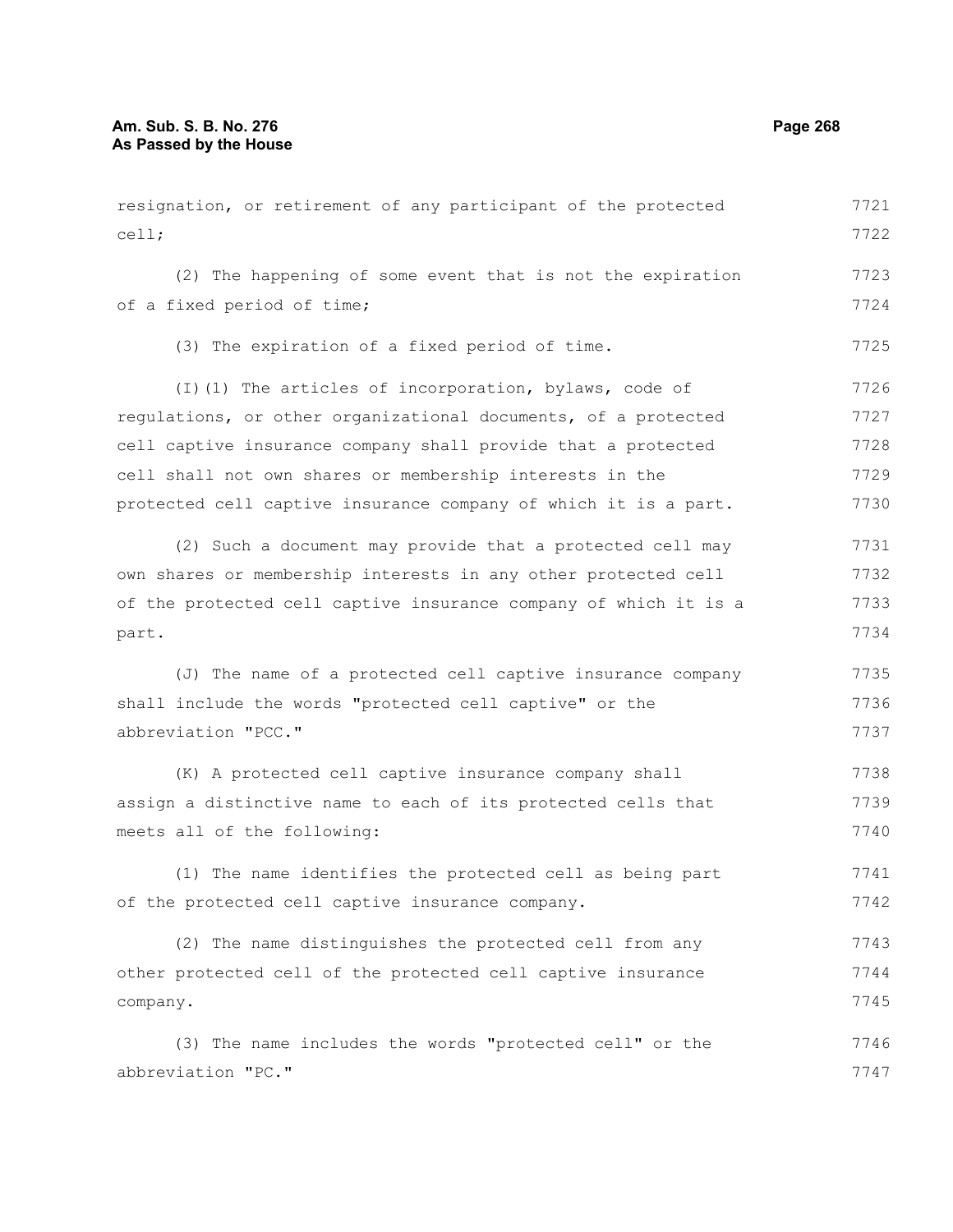company.

protected cell captive insurance company or with another protected cell of the same protected cell captive insurance (M)(1) The assets of a protected cell captive insurance company shall be either cell assets or general assets. (2) The cell assets comprise the assets of the protected cell captive insurance company that are held within or on behalf of its protected cells. 7749 7750 7751 7752 7753 7754 7755 7756

(3) The general assets of a protected cell captive insurance company comprise the assets of the protected cell captive insurance company that are not cell assets. 7757 7758 7759

(L) A protected cell may enter into an agreement with its

(N)(1) The liabilities of a protected cell captive insurance company shall be either cell liabilities or general liabilities. 7760 7761 7762

(2) The cell liabilities comprise the obligations of the protected cell captive insurance company attributable to its protected cells. 7763 7764 7765

(3) The general liabilities of a protected cell captive insurance company comprise the obligations of the protected cell captive insurance company that are not cell liabilities. 7766 7767 7768

(O) Each protected cell insurance company shall account separately on its books and records for each of its protected cells to reflect the financial condition and results of operations of the protected cell, including net income or loss, dividends or other distributions to participants, and such other factors as may be provided by participant contracts or required by the superintendent. 7769 7770 7771 7772 7773 7774 7775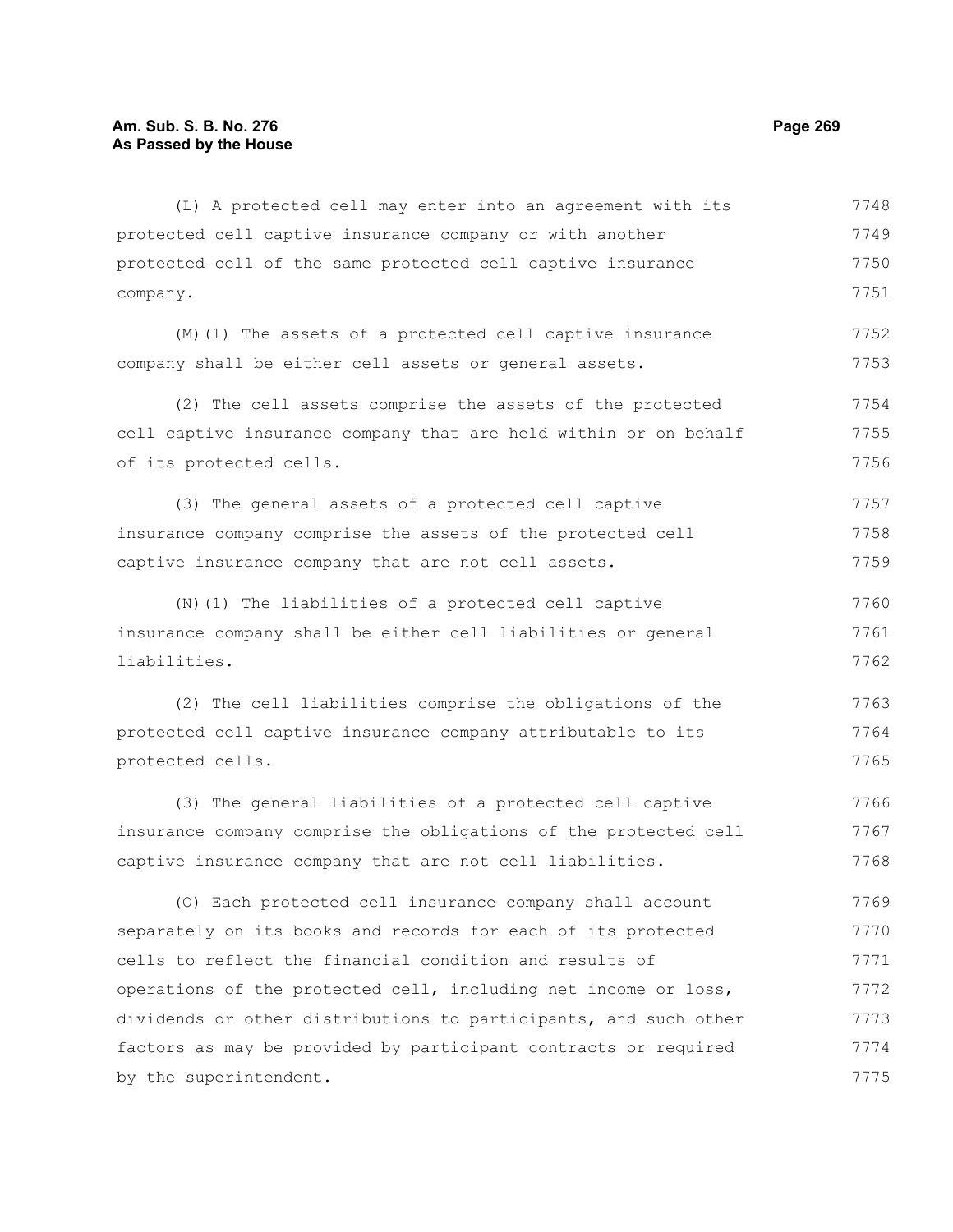# **Am. Sub. S. B. No. 276 Page 270 As Passed by the House**

(P) Each protected cell captive insurance company shall annually file with the superintendent such financial reports as the superintendent requires, which shall include financial statements detailing the financial experience of each protected cell and a statement regarding the adequacy of reserves kept to make full provision for the liabilities insured by each protected cell. 7776 7777 7778 7779 7780 7781 7782

(Q) An officer or manager of a protected cell captive insurance company shall immediately notify the superintendent if any protected cell of the protected cell captive insurance company or the protected cell captive insurance company itself is trending toward reserves that are inadequate, or if a protected cell or the protected cell captive insurance company becomes insolvent or is otherwise unable to meet its claims or other obligations. 7783 7784 7785 7786 7787 7788 7789 7790

(R) The duties of a director of a protected cell captive insurance company under this chapter shall be in addition to, and not in lieu of, those under other applicable law. 7791 7792 7793

**Sec. 4701.14.** (A) Except as permitted by rules adopted by the accountancy board, no individual shall assume or use the title or designation "certified public accountant," "certified accountant," "chartered accountant," "enrolled accountant," "licensed accountant," or "registered accountant," or any other title or designation likely to be confused with "certified public accountant," or any of the abbreviations "CPA," "PA," "CA," "EA," "LA," or "RA," or similar abbreviations likely to be confused with "CPA," or any other title, designation, words, letters, abbreviation, sign, card, or device tending to indicate that the individual is a certified public accountant, unless the individual holds a CPA certificate and holds an Ohio permit. 7794 7795 7796 7797 7798 7799 7800 7801 7802 7803 7804 7805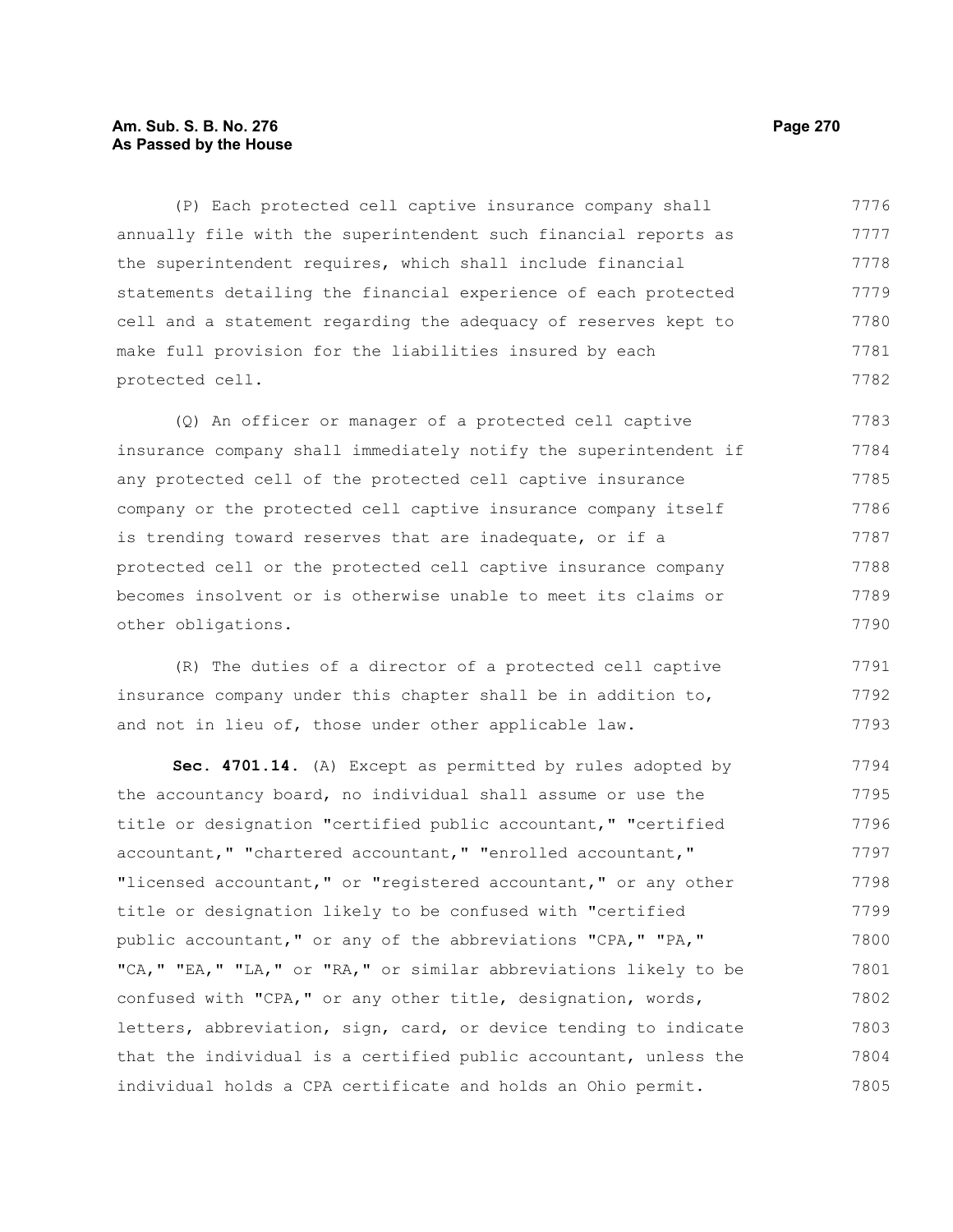## **Am. Sub. S. B. No. 276 Page 271 As Passed by the House**

However, an individual who possesses a foreign certificate, has registered under section 4701.09 of the Revised Code, and holds an Ohio permit may use the title permitted under the laws of the individual's other licensing jurisdiction, followed by the name of the jurisdiction. 7806 7807 7808 7809 7810

(B) Except as permitted by rules adopted by the board, no individual shall assume or use the title or designation "public accountant," "certified public accountant," "certified accountant," "chartered accountant," "enrolled accountant," "registered accountant," or "licensed accountant," or any other title or designation likely to be confused with "public accountant," or any of the abbreviations "PA," "CPA," "CA," "EA," "LA," or "RA," or similar abbreviations likely to be confused with "PA," or any other title, designation, words, letters, abbreviation, sign, card, or device tending to indicate that the individual is a public accountant, unless the individual holds a PA registration and holds an Ohio permit, or unless the individual holds a CPA certificate. An individual who holds a PA registration and an Ohio permit may hold self out to the public as an "accountant" or "auditor." 7811 7812 7813 7814 7815 7816 7817 7818 7819 7820 7821 7822 7823 7824 7825

(C) Except as provided in divisions  $(C)$   $(1)$ ,  $(2)$ ,  $(3)$ , and (4) of this section, no partnership, professional association, corporation-for-profit, limited liability company, or other business organization not addressed in this section that is practicing public accounting in this state shall assume or use the title or designation "certified public accountant," "public accountant," "certified accountant," "chartered accountant," "enrolled accountant," "licensed accountant," "registered accountant," or any other title or designation likely to be confused with "certified public accountant" or "public accountant," or any of the abbreviations "CPA," "PA," "CA," 7826 7827 7828 7829 7830 7831 7832 7833 7834 7835 7836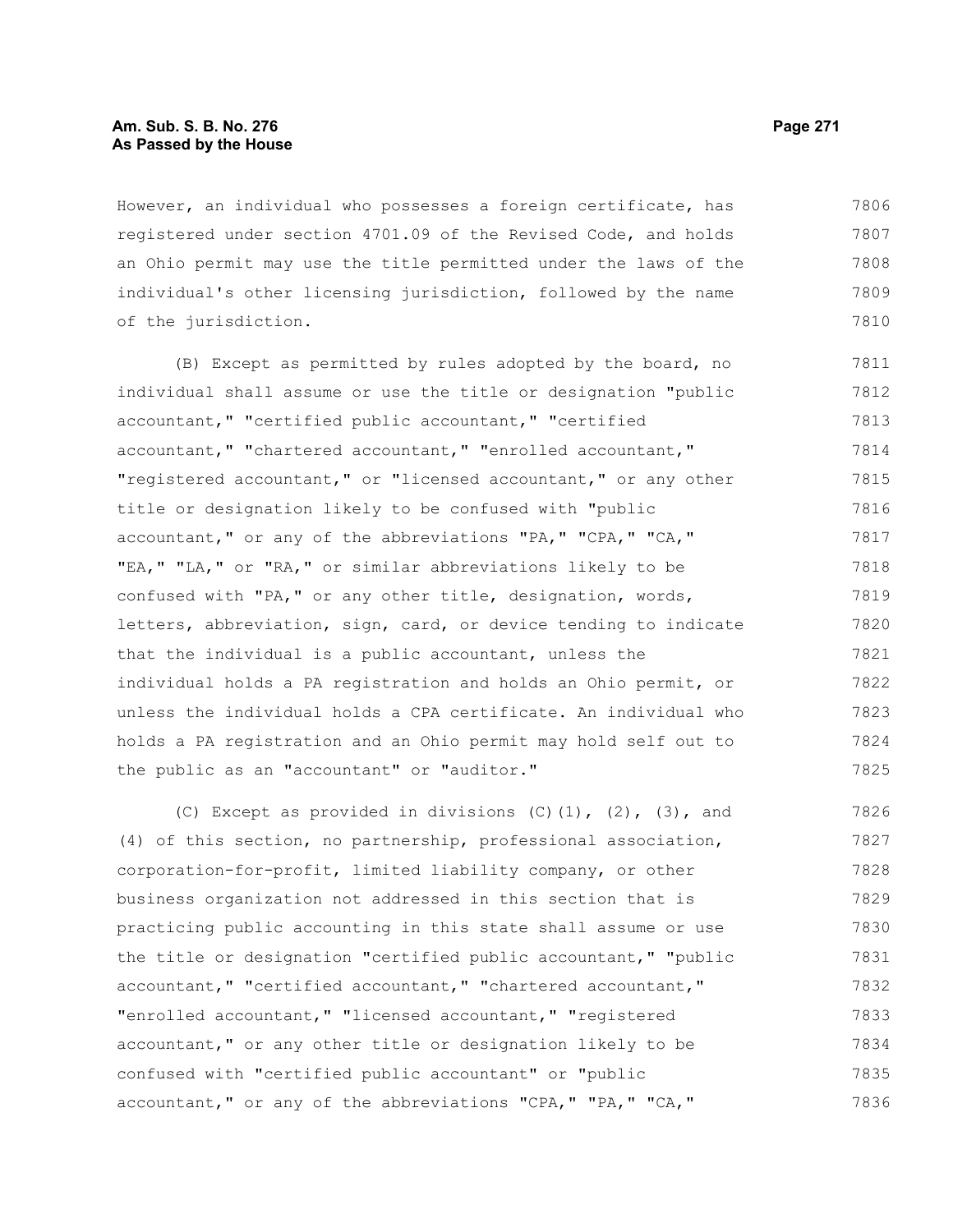## **Am. Sub. S. B. No. 276 Page 272** Page 272 **As Passed by the House**

"EA," "RA," or "LA," or similar abbreviations likely to be confused with "CPA" or "PA," or any other title, designation, words, letters, abbreviation, sign, card, or device tending to indicate that the business organization is a public accounting firm. 7837 7838 7839 7840 7841

(1)(a) A partnership may assume or use the title or designation "certified public accountant," the abbreviation "CPA," or any other title, designation, words, letters, abbreviation, sign, card, or device tending to indicate that the partnership is composed of certified public accountants if it is a registered firm, if a majority of its partners who are individuals hold a CPA certificate or a foreign certificate, and if a majority of the owners of any qualified firm that is a partner hold a CPA certificate or a foreign certificate. 7842 7843 7844 7845 7846 7847 7848 7849 7850

(b) A partnership may assume or use the title or designation "public accountant," the abbreviation "PA," or any other title, designation, words, letters, abbreviation, sign, card, or device tending to indicate that the partnership is composed of public accountants if it is a registered firm, if a majority of its partners who are individuals hold a PA registration, a CPA certificate, or a foreign certificate, and if a majority of the owners of any qualified firm that is a partner hold a PA registration, a CPA certificate, or a foreign certificate. 7851 7852 7853 7854 7855 7856 7857 7858 7859 7860

(2)(a) A professional association incorporated under Chapter 1785. of the Revised Code may assume or use the title or designation "certified public accountant," the abbreviation "CPA," or any other title, designation, words, letters, abbreviation, sign, card, or device tending to indicate that the professional association is composed of certified public 7861 7862 7863 7864 7865 7866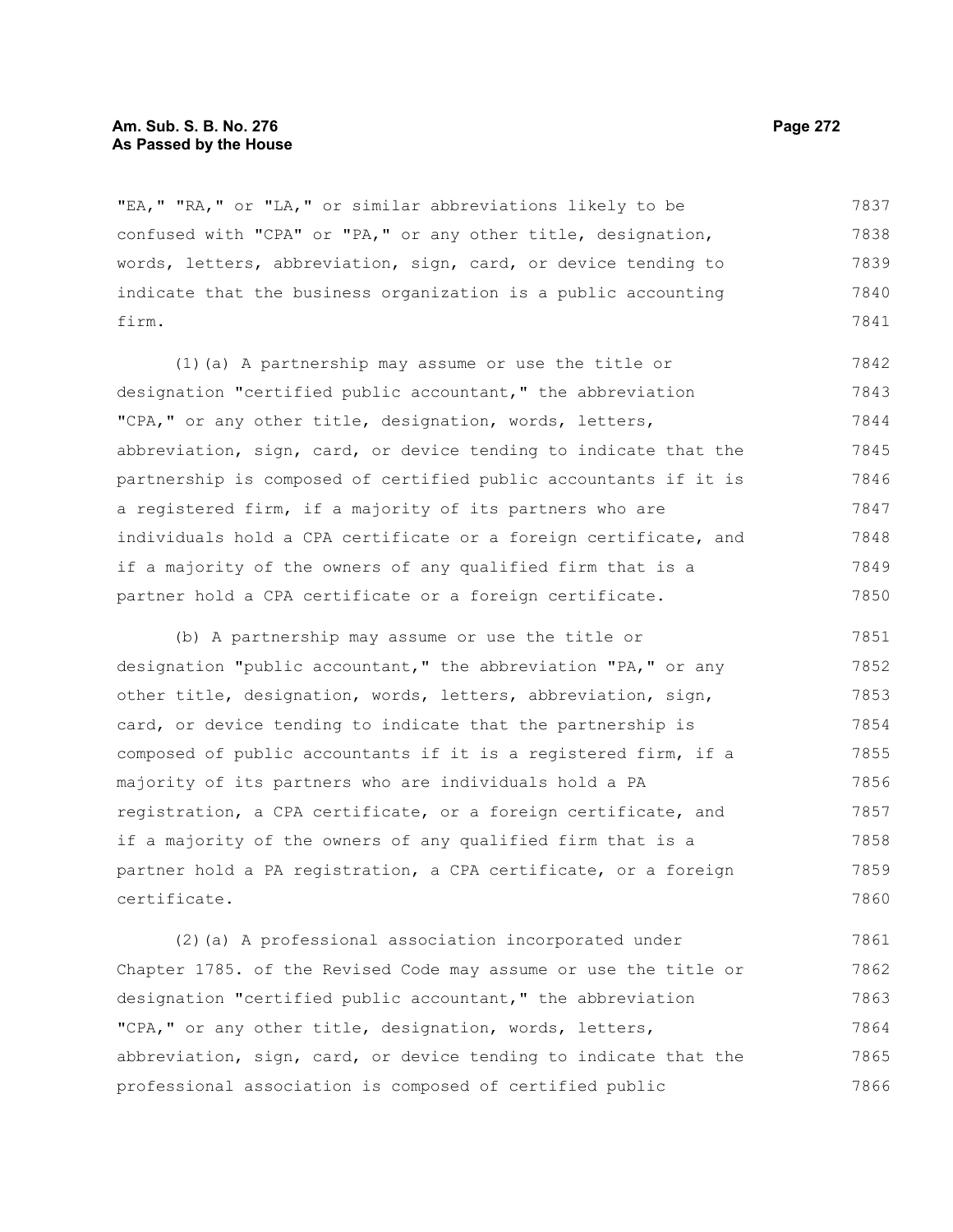## **Am. Sub. S. B. No. 276 Page 273 As Passed by the House**

accountants if it is a registered firm, if a majority of its shareholders who are individuals hold a CPA certificate or a foreign certificate, and if a majority of the owners of any qualified firm that is a shareholder hold a CPA certificate or a foreign certificate. 7867 7868 7869 7870 7871

(b) A professional association incorporated under Chapter 1785. of the Revised Code may assume or use the title or designation "public accountant," the abbreviation "PA," or any other title, designation, words, letters, abbreviation, sign, card, or device tending to indicate that the professional association is composed of public accountants if it is a registered firm, if a majority of its shareholders who are individuals hold a PA registration, a CPA certificate, or a foreign certificate, and if a majority of the owners of any qualified firm that is a shareholder hold a PA registration, a CPA certificate, or a foreign certificate. 7872 7873 7874 7875 7876 7877 7878 7879 7880 7881 7882

(3)(a) A corporation-for-profit incorporated under Chapter 1701. of the Revised Code may assume or use the title or designation "certified public accountant," the abbreviation "CPA," or any other title, designation, words, letters, abbreviation, sign, card, or device tending to indicate that the corporation is composed of certified public accountants if it is a registered firm, if a majority of its shareholders who are individuals hold a CPA certificate or a foreign certificate, and if a majority of the owners of any qualified firm that is a shareholder hold a CPA certificate or a foreign certificate. 7883 7884 7885 7886 7887 7888 7889 7890 7891 7892

(b) A corporation incorporated under Chapter 1701. of the Revised Code may assume or use the title or designation "public accountant," the abbreviation "PA," or any other title, designation, words, letters, abbreviation, sign, card, or device 7893 7894 7895 7896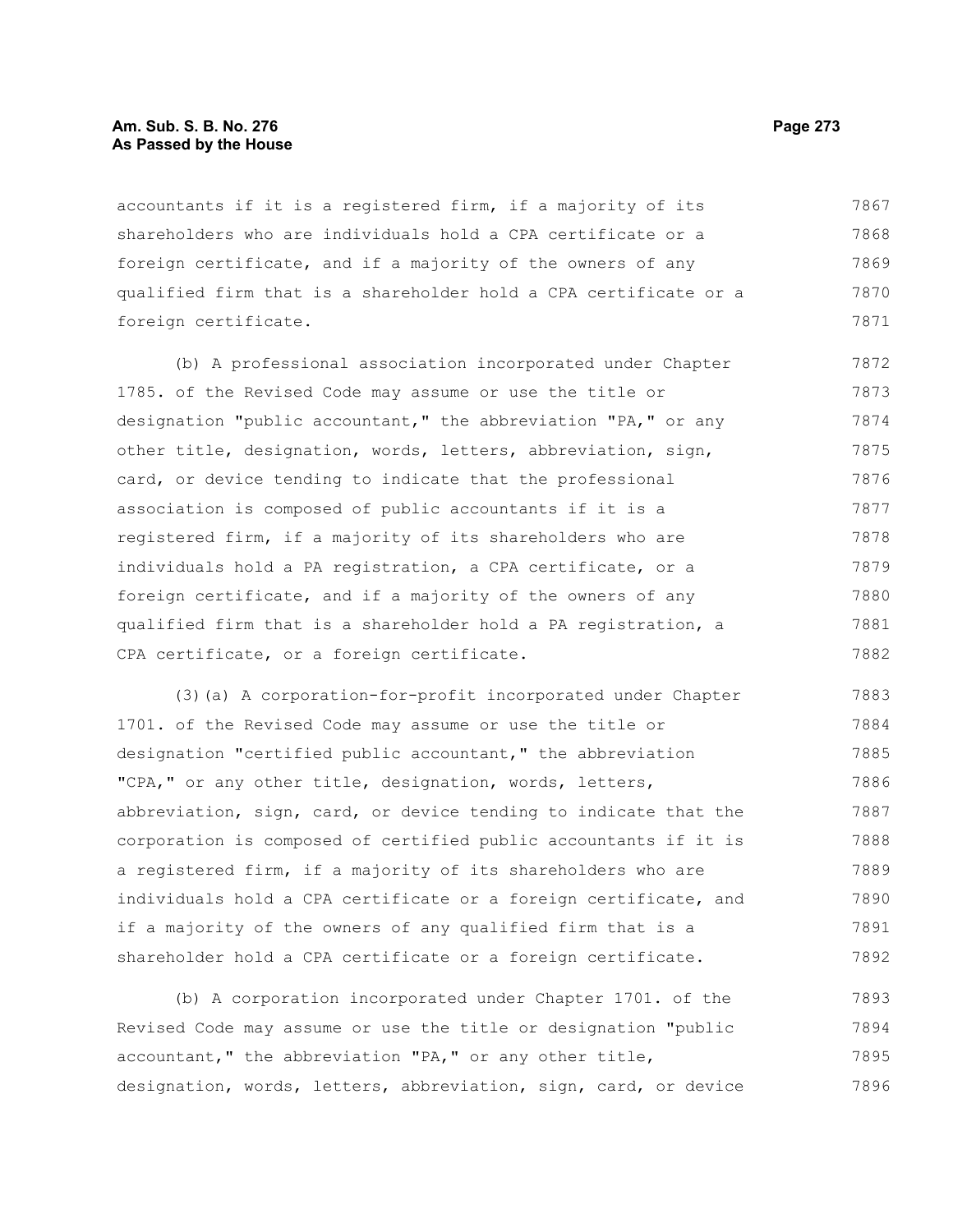## **Am. Sub. S. B. No. 276 Page 274** Page 274 **As Passed by the House**

tending to indicate that the corporation is composed of public accountants if it is a registered firm, if a majority of the shareholders who are individuals hold a PA registration, a CPA certificate, or a foreign certificate, and if a majority of the owners of any qualified firm that is a shareholder hold a PA registration, a CPA certificate, or a foreign certificate. 7897 7898 7899 7900 7901 7902

(4)(a) A limited liability company organized under Chapter 1705. or 1706. of the Revised Code may assume or use the title or designation "certified public accountant," the abbreviation "CPA," or any other title, designation, words, letters, abbreviation, sign, card, or device tending to indicate that the limited liability company is composed of certified public accountants if it is a registered firm, if a majority of its members who are individuals hold a CPA certificate or a foreign certificate, and if a majority of the owners of any qualified firm that is a member hold a CPA certificate or a foreign certificate. 7903 7904 7905 7906 7907 7908 7909 7910 7911 7912 7913

(b) A limited liability company organized under Chapter 1705. or 1706. of the Revised Code may assume or use the title or designation "public accountant," the abbreviation "PA," or any other title, designation, words, letters, abbreviation, sign, card, or device tending to indicate that the limited liability company is composed of public accountants if it is a registered firm, if a majority of the members who are individuals hold a PA registration, CPA certificate, or a foreign certificate, and if a majority of the owners of any qualified firm that is a member hold a PA registration, a CPA certificate, or a foreign certificate. 7914 7915 7916 7917 7918 7919 7920 7921 7922 7923 7924

(D) No individual shall sign, affix, or associate the individual's name or any trade or assumed name used by the 7925 7926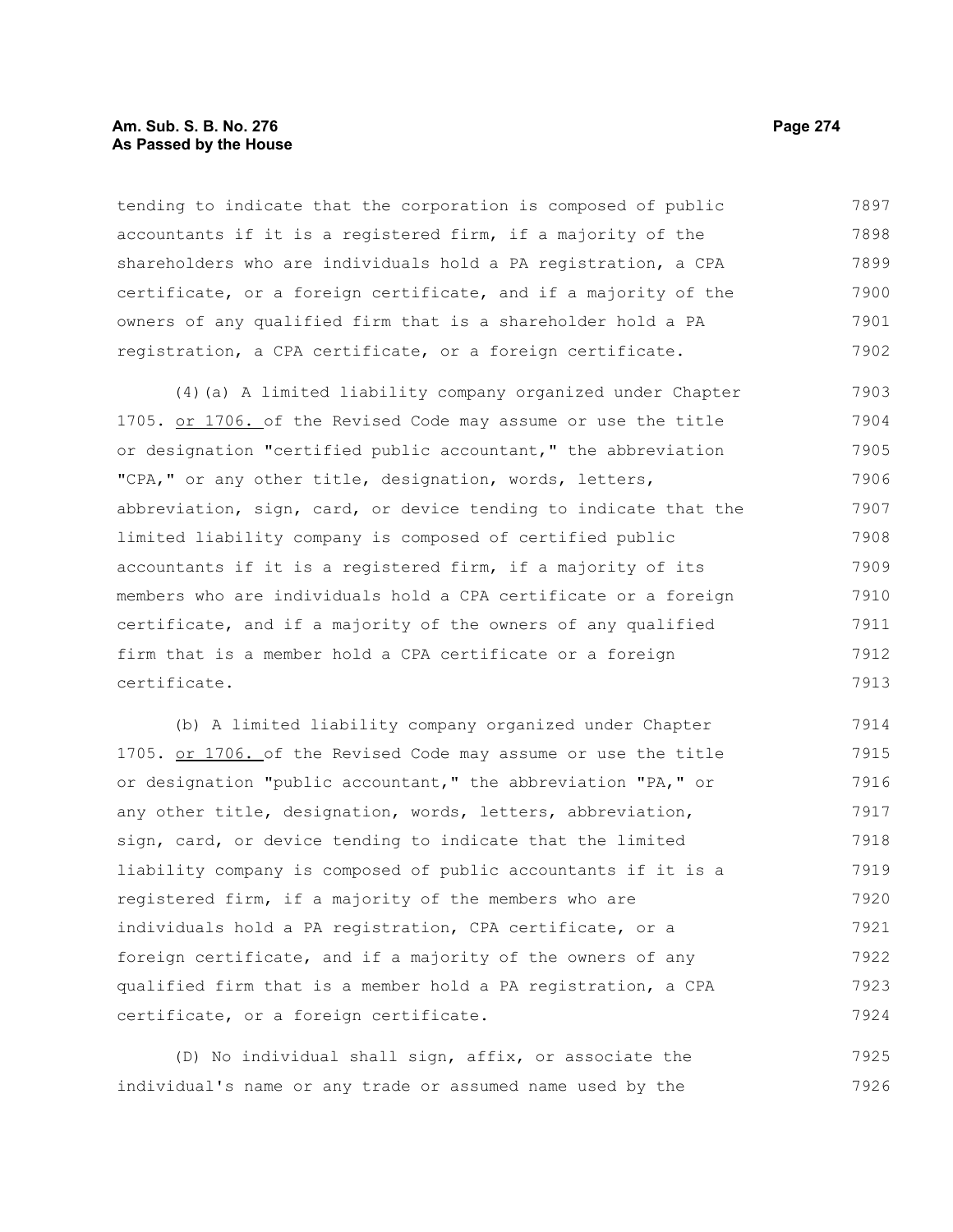# **Am. Sub. S. B. No. 276 Page 275 Page 275 As Passed by the House**

individual in the individual's profession or business to any attest report with any wording indicating that the individual is an accountant or auditor, or with any wording accompanying or contained in the attest report that indicates that the individual has expert knowledge in accounting or auditing or expert knowledge regarding compliance with conditions established by law or contract, including, but not limited to, statutes, ordinances, regulations, grants, loans, and appropriations, unless the individual holds an Ohio permit. However, this division does not prohibit any officer, employee, partner, or principal of any organization from affixing the officer's, employee's, partner's, or principal's signature to any statement or report in reference to the financial affairs of that organization with any wording designating the position, title, or office that the individual holds in that organization. This division also does not prohibit any act of a public official or public employee in the performance of the public official's or public employee's duties. 7927 7928 7929 7930 7931 7932 7933 7934 7935 7936 7937 7938 7939 7940 7941 7942 7943 7944

(E) No person shall sign, affix, or associate the name of a partnership, limited liability company, professional association, corporation-for-profit, or other business organization not addressed in this section to any attest report with any wording accompanying or contained in the attest report that indicates that the partnership, limited liability company, professional association, corporation-for-profit, or other business organization is composed of or employs accountants or auditors or persons having expert knowledge in accounting or auditing or expert knowledge regarding compliance with conditions established by law or contract, including, but not limited to, statutes, ordinances, regulations, grants, loans, and appropriations, unless the partnership, limited liability 7945 7946 7947 7948 7949 7950 7951 7952 7953 7954 7955 7956 7957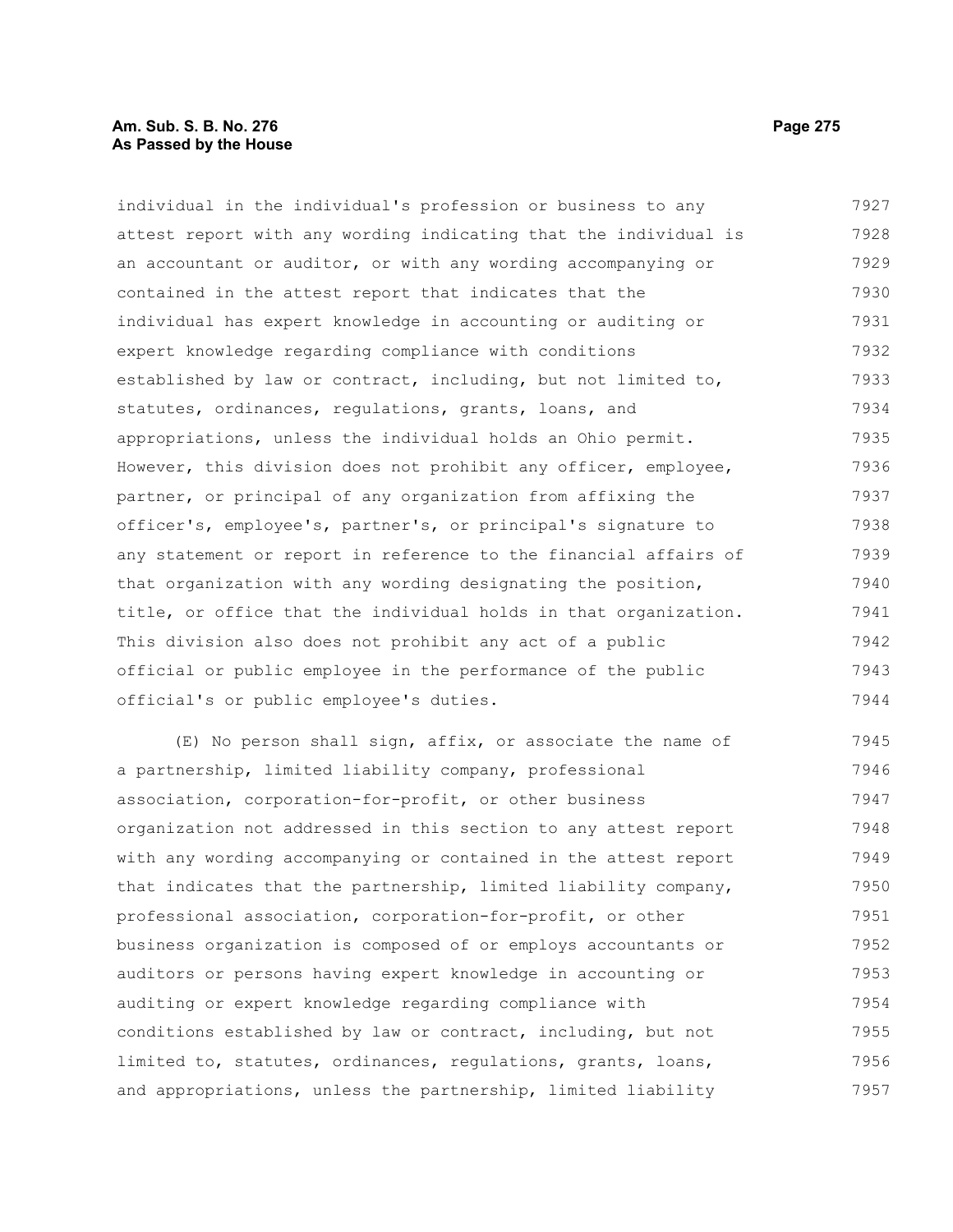# **Am. Sub. S. B. No. 276 Page 276** Page 276 **As Passed by the House**

company, professional association, corporation-for-profit, or other business organization is a registered firm. 7958 7959

(F) No individual who does not hold an Ohio permit shall hold self out to the public as an "accountant" or "auditor" by use of either or both of those words on any sign, card, or letterhead, in any advertisement or directory, or otherwise, without indicating on the sign, card, or letterhead, in the advertisement or directory, or in the other manner of holding out that the person does not hold an Ohio permit. An individual who holds a CPA certificate and an Ohio permit may hold self out to the public as an "accountant" or "auditor." However, this division does not prohibit any officer, employee, partner, or principal of any organization from describing self by the position, title, or office the person holds in that organization. This division also does not prohibit any act of a public official or public employee in the performance of the public official's or public employee's duties. 7960 7961 7962 7963 7964 7965 7966 7967 7968 7969 7970 7971 7972 7973 7974

(G) No partnership, professional association, corporationfor-profit, limited liability company, or other business organization not addressed in this section that is not entitled to assume or use the title "certified public accountant" or "public accountant" under division (C) of this section shall hold itself out to the public as a partnership, professional association, corporation-for-profit, limited liability company, or other business organization not addressed in this section as being composed of or employing "accountants" or "auditors" by use of either or both of those words on any sign, card, or letterhead, in any advertisement or directory, or otherwise, without indicating on the sign, card, or letterhead, in the advertisement or directory, or in the other manner of holding out that the partnership, professional association, corporation-7975 7976 7977 7978 7979 7980 7981 7982 7983 7984 7985 7986 7987 7988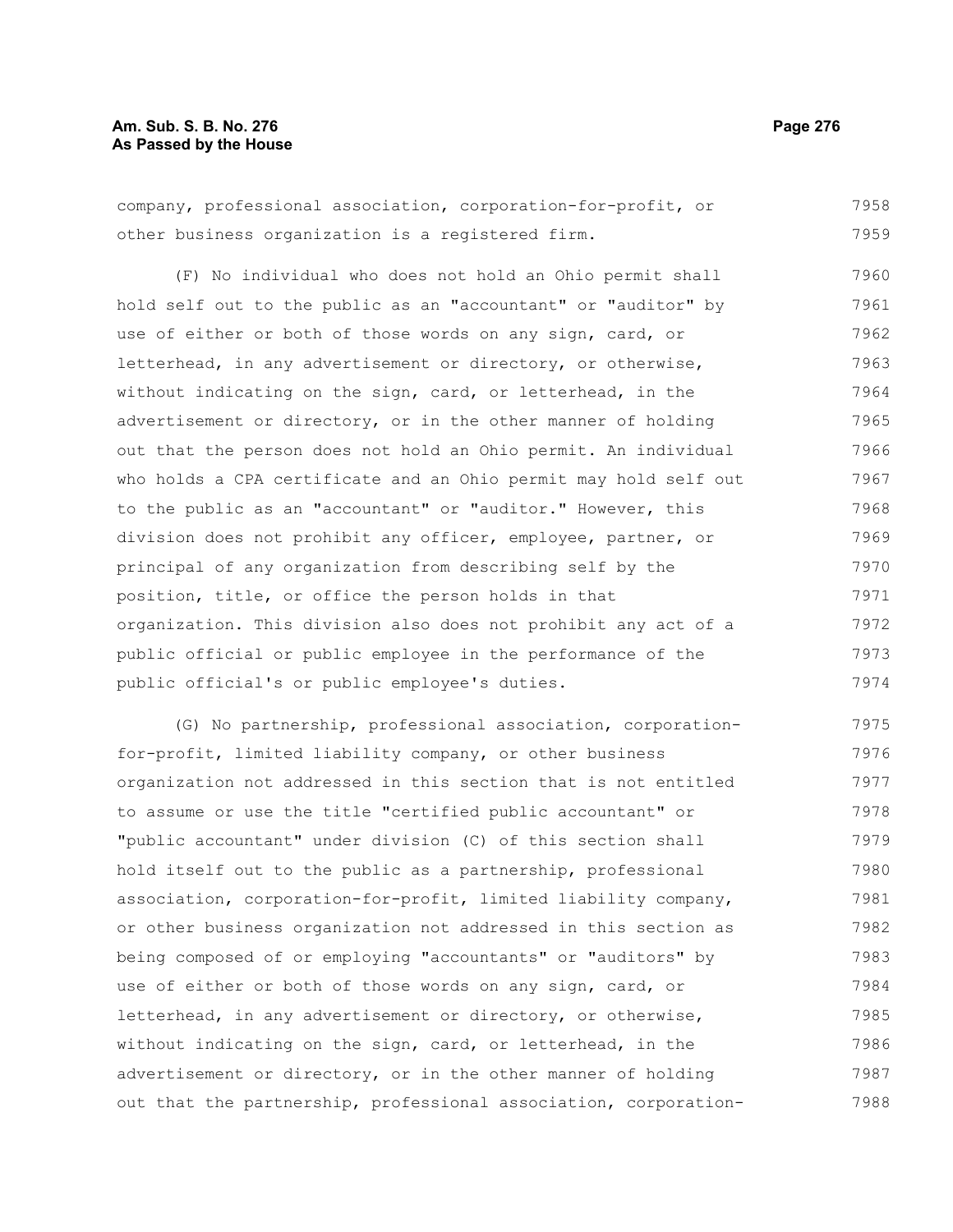## **Am. Sub. S. B. No. 276 Page 277** Page 277 **As Passed by the House**

for-profit, limited liability company, or other business organization is not a registered firm and is not permitted by law to practice as a public accounting firm. 7989 7990 7991

(H) No person shall assume or use the title or designation "certified public accountant" or "public accountant" in conjunction with names indicating or implying that there is a partnership or in conjunction with the designation "and Company" or "and Co." or a similar designation if, in any of those cases, there is in fact no bona fide partnership entitled to designate itself as a partnership of certified public accountants under division (C)(1)(a) of this section or as a partnership of public accountants under division  $(C)$  (1)(b) of this section. However, a sole proprietor or partnership that was on October 22, 1959, or a corporation that on or after September 30, 1974, has been, lawfully using a title or designation of those types in conjunction with names or designations of those types, may continue to do so if the sole proprietor, partnership, or corporation otherwise complies with this section. 7992 7993 7994 7995 7996 7997 7998 7999 8000 8001 8002 8003 8004 8005 8006

(I)(1) Notwithstanding any other provision of this chapter, an individual whose principal place of business is not in this state and who holds a valid foreign certificate as a certified public accountant shall be presumed to have qualifications substantially equivalent to this state's CPA requirements and shall have all of the privileges of a holder of a CPA certificate and an Ohio permit without the need to obtain a CPA certificate and an Ohio permit if the accountancy board has found and has specified in its rules adopted pursuant to division (A) of section 4701.03 of the Revised Code that the CPA requirements of the state that issued the individual's foreign certificate are substantially equivalent to this state's CPA requirements. 8007 8008 8009 8010 8011 8012 8013 8014 8015 8016 8017 8018 8019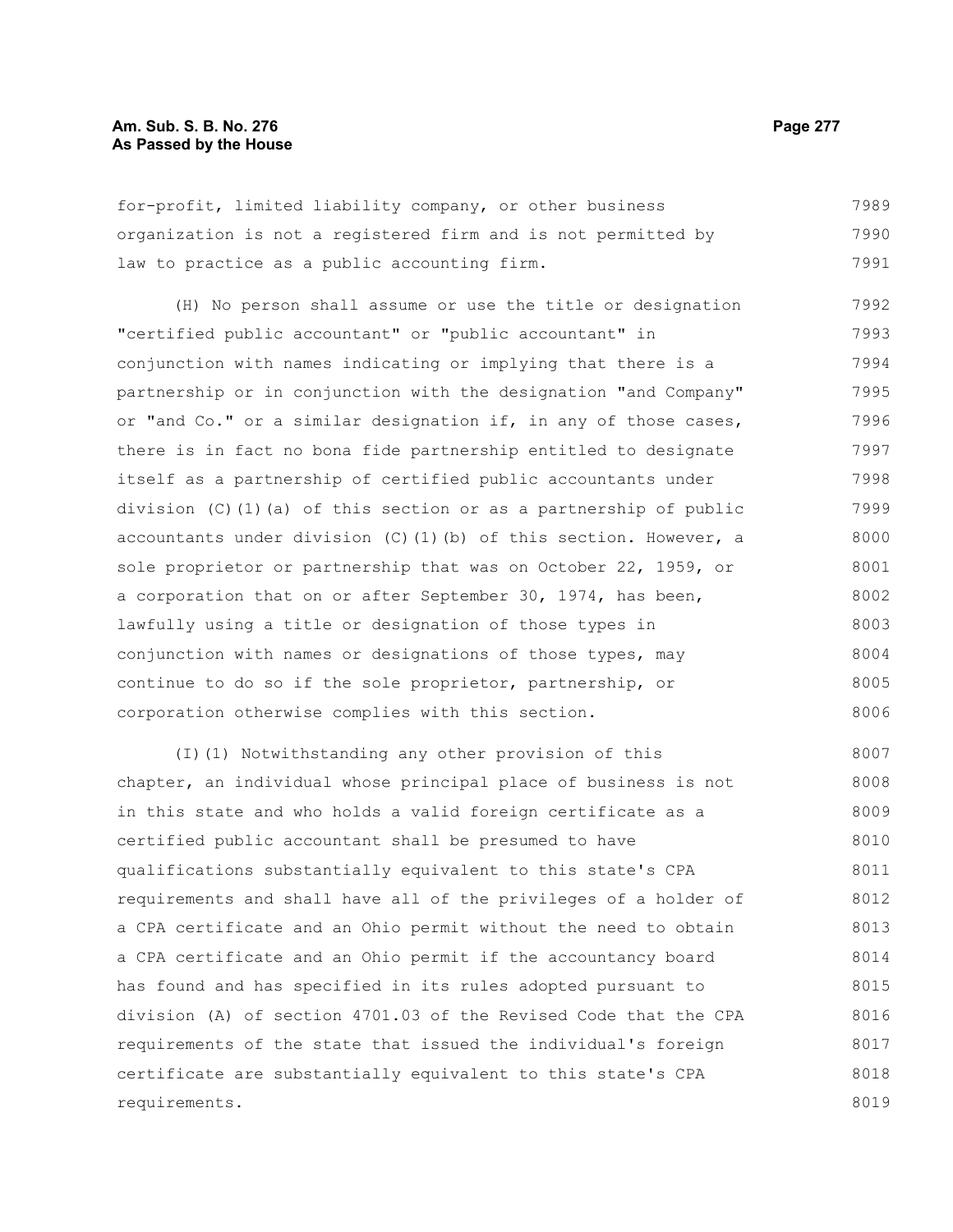state.

(2) Any individual exercising the privilege afforded under division (I)(1) of this section hereby consents and is subject, as a condition of the grant of the privilege, to all of the following: (a) The personal and subject matter jurisdiction of the accountancy board; (b) All practice and disciplinary provisions of this chapter and the accountancy board's rules; (c) The appointment of the board that issued the individual's foreign certificate as the individual's agent upon whom process may be served in any action or proceeding by the accountancy board against the individual. (3) The holder of a CPA certificate and an Ohio permit who offers or renders attest services or uses the holder's CPA title in another state shall be subject to disciplinary action in this state for an act committed in the other state for which the holder of a foreign certificate issued by the other state would be subject to discipline in the other state. (4) The holder of a foreign certificate who offers or renders attest services or uses a CPA title or designation in this state pursuant to the privilege afforded by division  $(I)(1)$ of this section shall be subject to disciplinary action in this state for any act that would subject the holder of a CPA 8020 8021 8022 8023 8024 8025 8026 8027 8028 8029 8030 8031 8032 8033 8034 8035 8036 8037 8038 8039 8040 8041 8042

**Sec. 4703.18.** (A) No person shall enter upon the practice of architecture or hold forth as an architect or registered architect, unless the person has complied with sections 4703.01 8045 8046 8047

certificate and an Ohio permit to disciplinary action in this

to 4703.19 of the Revised Code and is the holder of a

8043 8044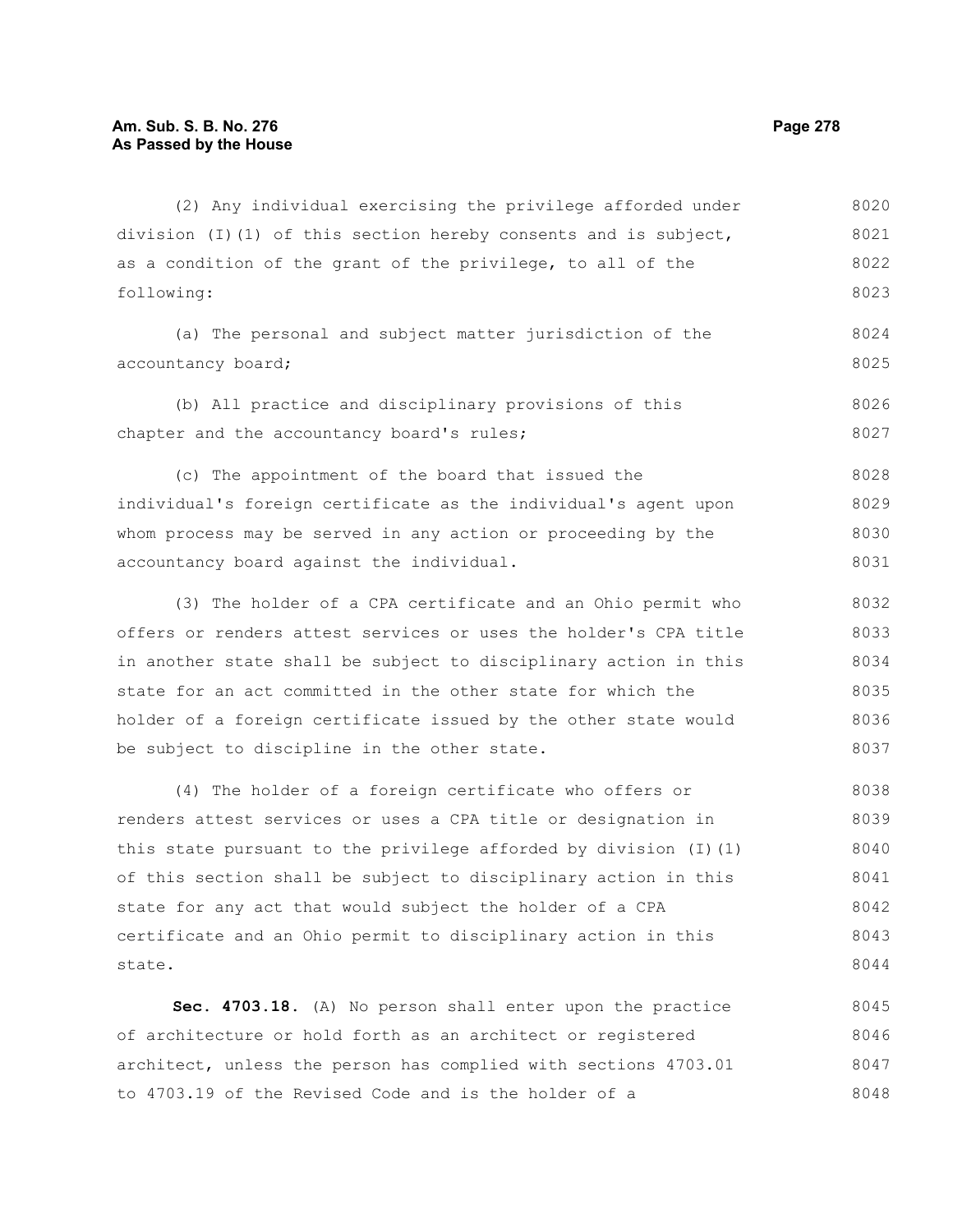# **Am. Sub. S. B. No. 276 Page 279** Page 279 **As Passed by the House**

certificate of qualification to practice architecture issued or renewed and registered under those sections. 8049 8050

(B) Sections 4703.01 to 4703.19 of the Revised Code do not prevent persons other than architects from filing applications for building permits or obtaining those permits. 8051 8052 8053

(C) Sections 4703.01 to 4703.19 of the Revised Code do not prevent persons other than architects from preparing plans, drawings, specifications, or data, filing applications for building permits, or obtaining those permits for residential buildings, as defined by section 3781.06 of the Revised Code, or buildings erected as industrialized one-, two-, or three-family units or structures within the meaning of the term "industrialized unit" as provided in section 3781.06 of the Revised Code. 8054 8055 8056 8057 8058 8059 8060 8061 8062

(D) Sections 4703.01 to 4703.19 of the Revised Code do not prevent persons other than architects from preparing drawings or data, from filing applications for building permits, or from obtaining those permits for the installation of replacement equipment or systems that are similar in type or capacity to the equipment or systems being replaced, and for any improvement, alteration, repair, painting, decorating, or other modification of any buildings or structures subject to sections 3781.06 to 3781.18 and 3791.04 of the Revised Code where the building official determines that no plans or specifications are required for approval. 8063 8064 8065 8066 8067 8068 8069 8070 8071 8072 8073

(E) Sections 4703.01 to 4703.19 of the Revised Code do not exclude a registered professional engineer from architectural practice that may be incident to the practice of engineering or exclude a registered architect from engineering practice that may be incident to the practice of architecture. 8074 8075 8076 8077 8078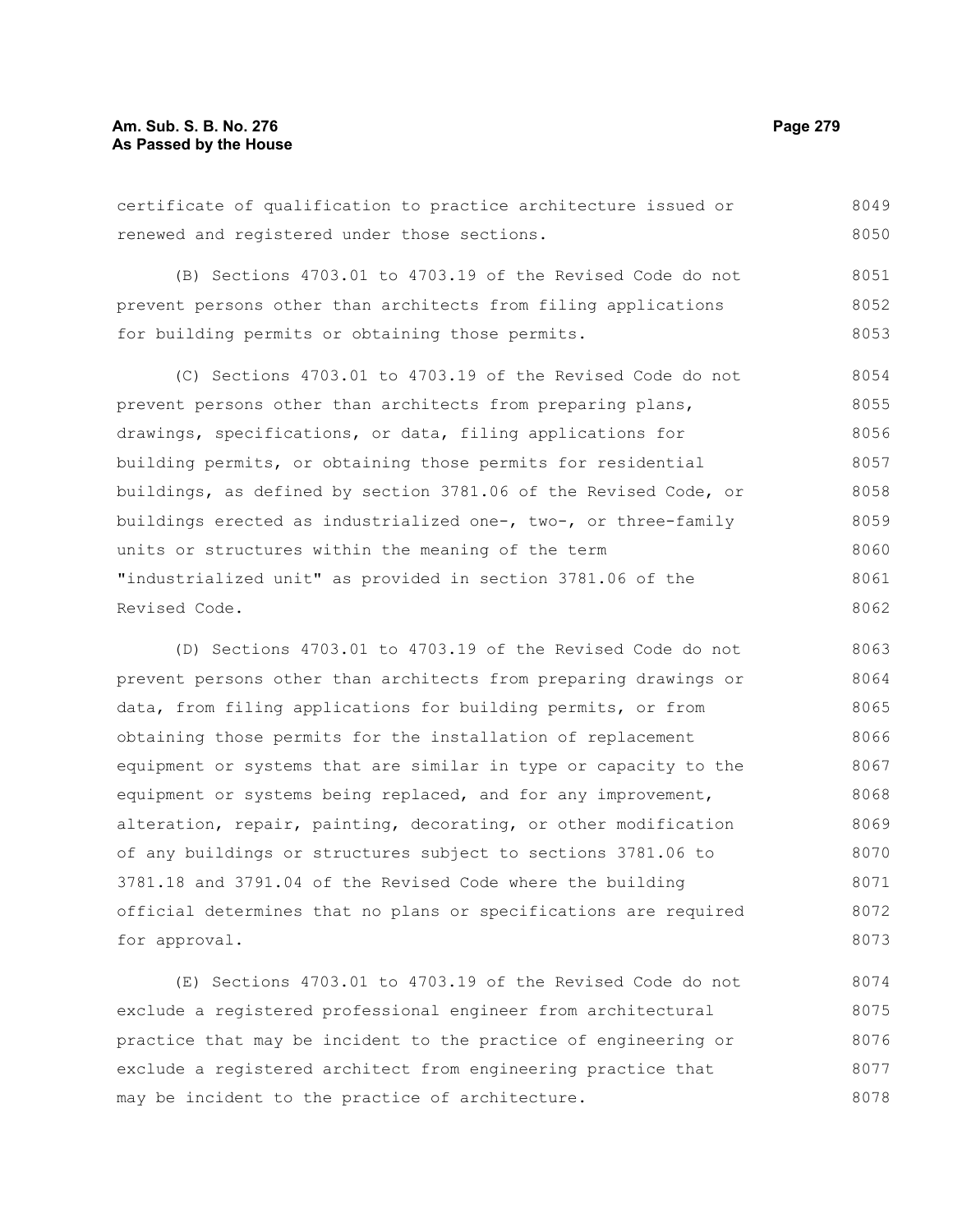# **Am. Sub. S. B. No. 276 Page 280 As Passed by the House**

(F) Sections 4703.01 to 4703.19 of the Revised Code do not prevent a firm, partnership, association, limited liability company, or corporation of architects registered under those sections from providing architectural services and do not prevent an individual registered as a landscape architect under sections 4703.30 to 4703.49 of the Revised Code or as a professional engineer under Chapter 4733. of the Revised Code from being a member or trustee of a firm, partnership, association, limited liability company, or corporation of that type, but a member or trustee of that type shall not engage in the practice of architecture or hold forth as an architect contrary to sections 4703.01 to 4703.19 of the Revised Code and shall not practice a profession in which the person is not licensed. 8079 8080 8081 8082 8083 8084 8085 8086 8087 8088 8089 8090 8091 8092

(G) A firm, partnership, association, limited liability company, or corporation may provide architectural services in this state as long as the services are provided only through natural persons registered to provide those services in this state, subject to the exemptions in section 4703.17 of the Revised Code and subject otherwise to the requirements of sections 4703.01 to 4703.19 of the Revised Code. 8093 8094 8095 8096 8097 8098 8099

(H) No firm, partnership, association, limited liability company, or corporation shall provide architectural services, hold itself out to the public as providing architectural services, or use a name including the word "architect" or any modification or derivation of the word, unless the firm, partnership, association, limited liability company, or corporation files all information required to be filed under this section with the architects board and otherwise complies with all requirements of sections 4703.01 to 4703.19 of the Revised Code. A nonprofit membership corporation may use a name 8100 8101 8102 8103 8104 8105 8106 8107 8108 8109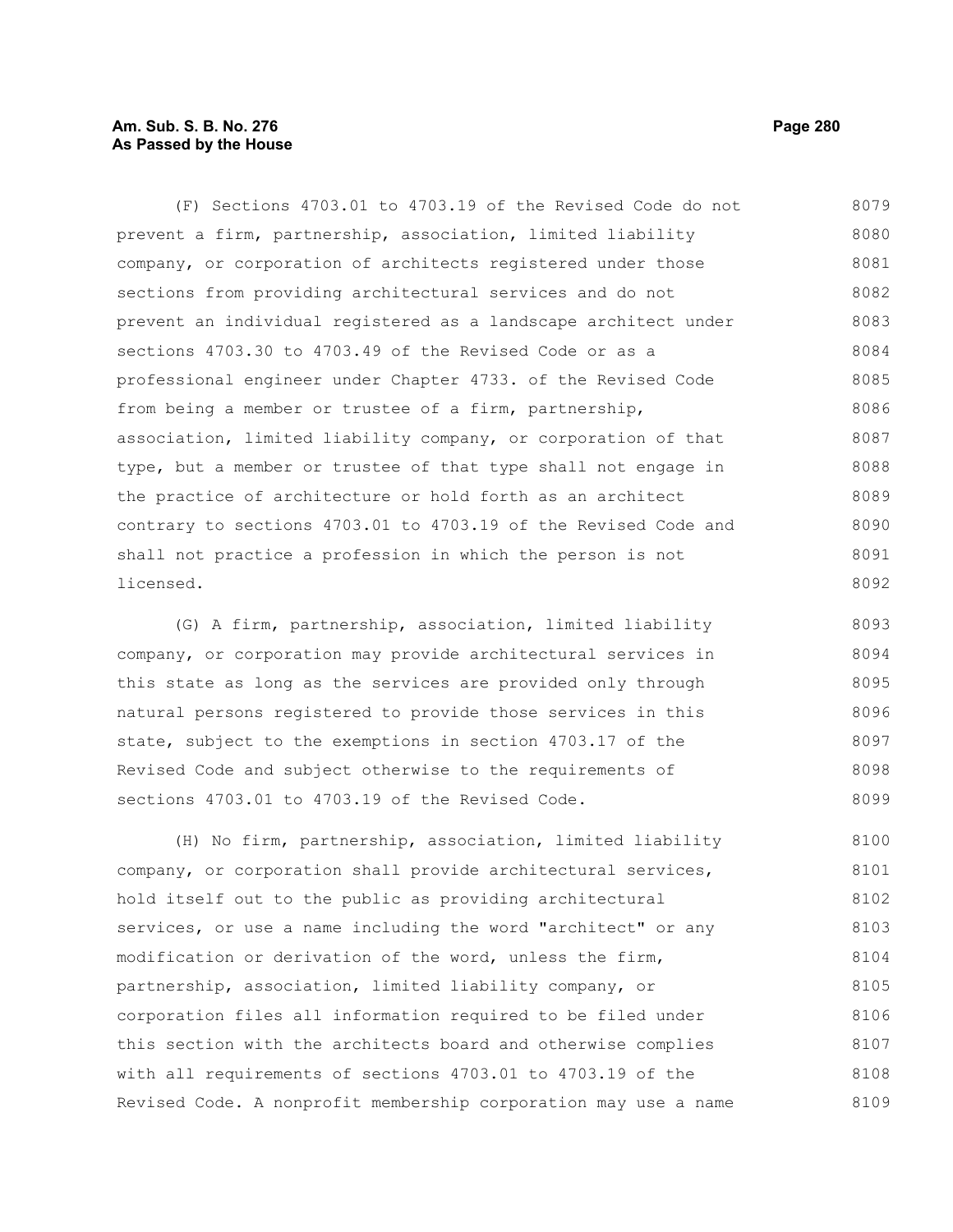## **Am. Sub. S. B. No. 276 Page 281 As Passed by the House**

including the word "architect" or any modification or derivation of the word without complying with this section. 8110 8111

(I) A corporation may be organized under Chapter 1701. of the Revised Code, a professional association may be organized under Chapter 1785. of the Revised Code, or a limited liability company may be formed under Chapter 1705. or 1706. of the Revised Code for the purpose of providing professional engineering, surveying, architectural, or landscape architectural services, or any combination of those services. A corporation organized under Chapter 1701. of the Revised Code for the purpose of providing those services also may be organized for any other purpose in accordance with that chapter. 8112 8113 8114 8115 8116 8117 8118 8119 8120 8121

(J) No firm, partnership, association, limited liability company, or corporation shall provide or offer to provide architectural services in this state unless more than fifty per cent of the partners, members, or shareholders, more than fifty per cent of the directors in the case of a corporation or professional association, more than fifty per cent of the managers in the case of a limited liability company the management of which is not reserved to its members, and more than fifty per cent of the trustees in the case of an employee stock ownership plan, are professional engineers, surveyors, architects, or landscape architects or a combination of those professions, who are registered in this or any other state and who own more than fifty per cent of the interests in the firm, partnership, association, limited liability company, or corporation; unless the requirements of this division and of section 1785.02 of the Revised Code are satisfied with respect to any professional association organized under Chapter 1785. of the Revised Code; or unless the requirements of this division and of Chapter 1705. or 1706. of the Revised Code are satisfied 8122 8123 8124 8125 8126 8127 8128 8129 8130 8131 8132 8133 8134 8135 8136 8137 8138 8139 8140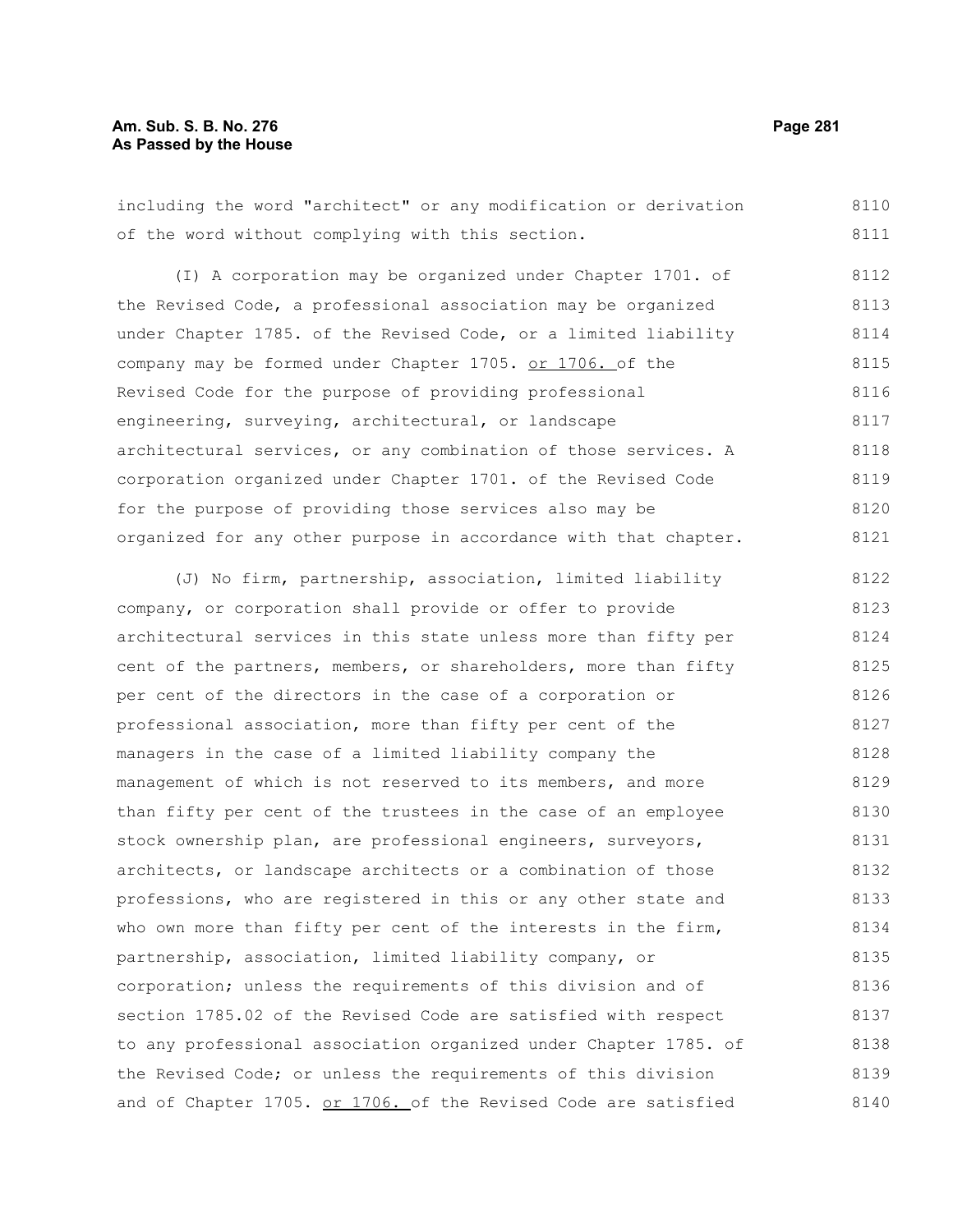# **Am. Sub. S. B. No. 276 Page 282 As Passed by the House**

with respect to a limited liability company formed under that chapter. 8141 8142

A corporation is exempt from the requirements of division (J) of this section if the corporation was granted a charter prior to August 7, 1943, to engage in providing architectural services or was otherwise lawfully providing architectural services prior to November 15, 1982, in this state. 8143 8144 8145 8146 8147

(K) Each firm, partnership, association, limited liability company, or corporation through which architectural services are offered or provided in this state shall designate one or more trustees, partners, managers, members, officers, or directors as being in responsible charge of the professional architectural activities and decisions, and those designated persons shall be registered in this state. In the case of a corporation holding a certificate of authorization provided for in division (L) of this section, at least one of the persons so designated shall be a director of the corporation. Each firm, partnership, association, limited liability company, or corporation of that type shall annually file with the architects board the name and address of each trustee, partner, manager, officer, director, member, or shareholder, and each firm, partnership, association, limited liability company, or corporation of that type shall annually file with the board the name and address of all persons designated as being in responsible charge of the professional architectural activities and decisions and any other information the board may require. If there is a change in any such person in the interval between filings, the change shall be filed with the board in the manner and within the time that the board determines. 8148 8149 8150 8151 8152 8153 8154 8155 8156 8157 8158 8159 8160 8161 8162 8163 8164 8165 8166 8167 8168 8169

(L) No corporation organized under Chapter 1701. of the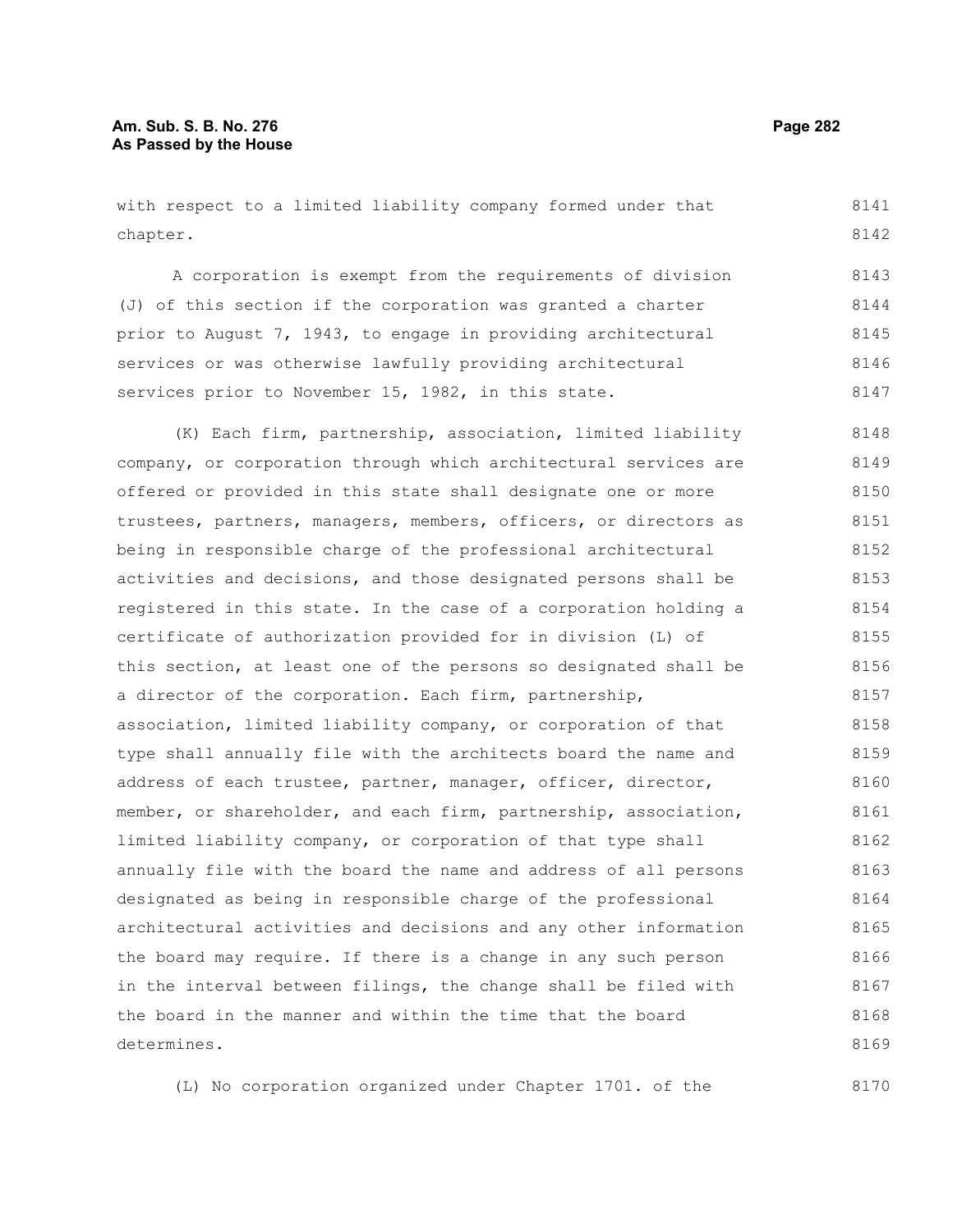## **Am. Sub. S. B. No. 276 Page 283 As Passed by the House**

Revised Code shall engage in providing architectural services in this state without obtaining a certificate of authorization from the architects board. A corporation desiring a certificate of authorization shall file with the board a copy of its articles of incorporation and a listing on the form that the board directs of the names and addresses of all trustees, officers, directors, and shareholders of the corporation, the names and addresses of any individuals providing professional services on behalf of the corporation who are registered to practice architecture in this state, and any other information the board requires. If all requirements of sections 4703.01 to 4703.19 of the Revised Code are met, the board may issue a certificate of authorization to the corporation. Except for a corporation that was granted a charter prior to August 7, 1943, to engage in providing architectural services or that was otherwise lawfully providing architectural services prior to November 15, 1982, no certificate of authorization shall be issued unless persons owning more than fifty per cent of the corporation's shares and more than fifty per cent of the interests in the corporation are professional engineers, surveyors, architects, or landscape architects, or a combination of those professions, who are registered in this or any other state. Any corporation that holds a certificate of authorization under this section and otherwise meets the requirements of sections 4703.01 to 4703.19 of the Revised Code may be organized for any purposes for which corporations may be organized under Chapter 1701. of the Revised Code and shall not be limited to the purposes of providing professional engineering, surveying, architectural, or landscape architectural services or any combination of those professions. The board, by rules adopted in accordance with Chapter 119. of the Revised Code, may require any firm, partnership, association, or limited liability company not organized under 8171 8172 8173 8174 8175 8176 8177 8178 8179 8180 8181 8182 8183 8184 8185 8186 8187 8188 8189 8190 8191 8192 8193 8194 8195 8196 8197 8198 8199 8200 8201 8202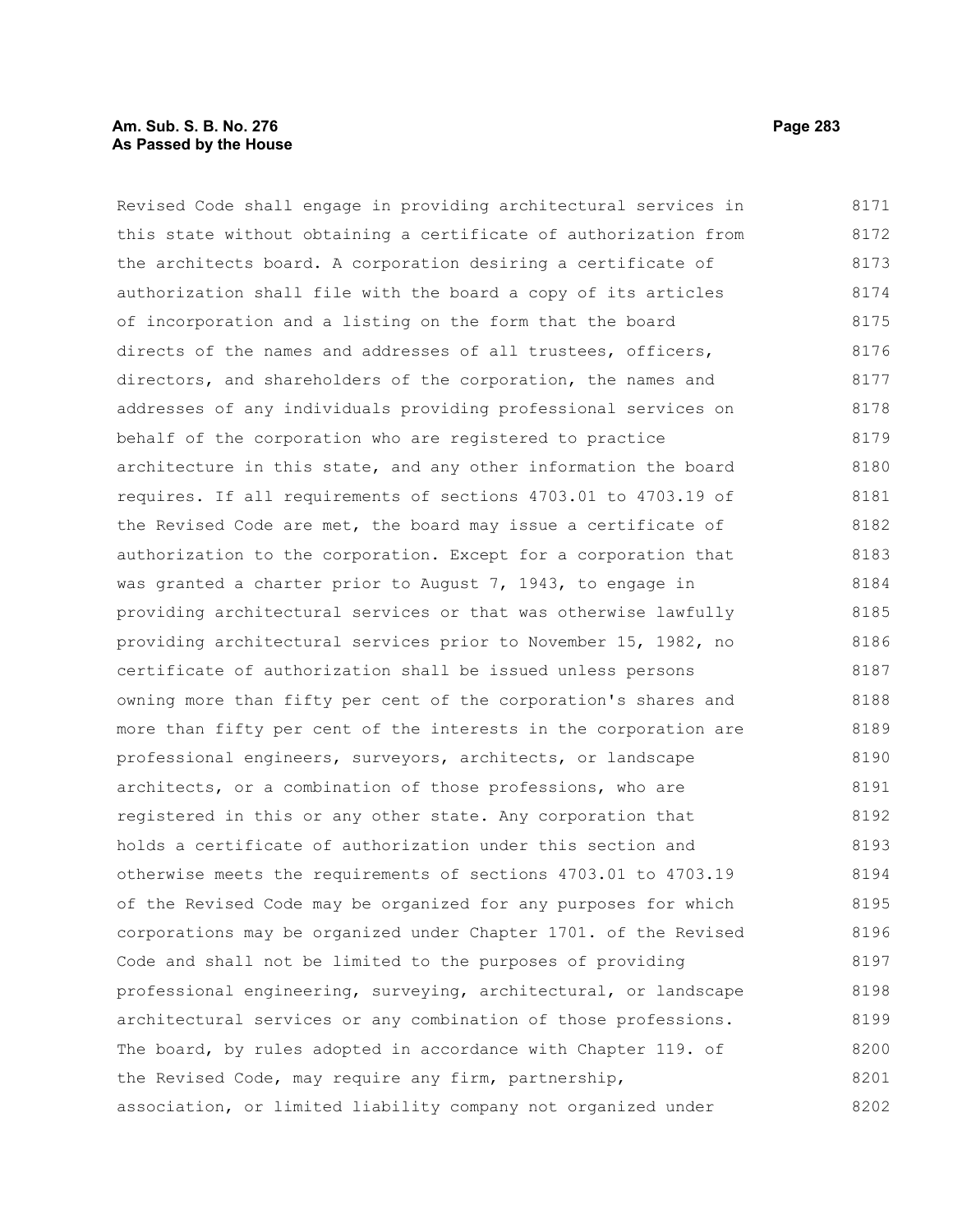## **Am. Sub. S. B. No. 276 Page 284 As Passed by the House**

Chapter 1701. of the Revised Code that provides architectural services to obtain a certificate of authorization. If the board so requires, no firm, partnership, association, or limited liability company shall engage in providing architectural services without obtaining the certificate and complying with the rules. 8203 8204 8205 8206 8207 8208

(M) This section does not modify any law applicable to the relationship between a person furnishing a professional service and a person receiving that service, including liability arising out of that service. 8209 8210 8211 8212

(N) Nothing in this section restricts or limits in any manner the authority or duty of the architects board with respect to natural persons providing professional services or any law or rule pertaining to standards of professional conduct. 8213 8214 8215 8216

**Sec. 4703.331.** (A) A firm, partnership, association, limited liability company, or corporation may provide landscape architectural services in this state as long as the services are provided only through natural persons registered to provide those services in this state and subject to the requirements of this chapter. 8217 8218 8219 8220 8221 8222

(B) No firm, partnership, association, limited liability company, or corporation shall provide landscape architectural services, hold itself out to the public as providing landscape architectural services, or use a name including the word "landscape architect," "professional landscape architect," or "registered landscape architect" or any modification or derivation of those words, unless the firm, partnership, association, limited liability company, or corporation files all information required to be filed under this section with the Ohio landscape architects board and otherwise complies with all 8223 8224 8225 8226 8227 8228 8229 8230 8231 8232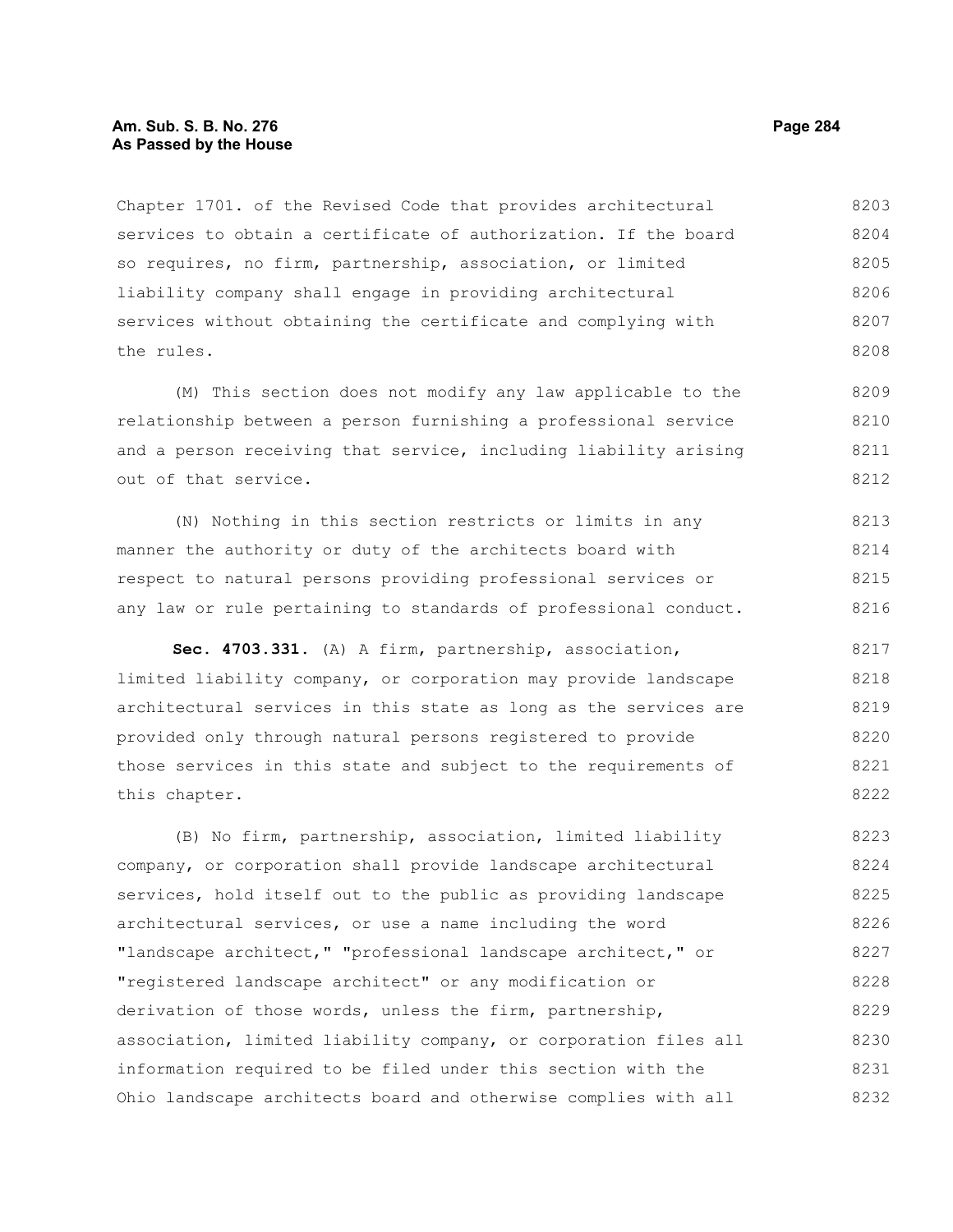#### **Am. Sub. S. B. No. 276 Page 285 As Passed by the House**

requirements of this chapter. A nonprofit membership corporation may use a name including the word "landscape architect," "professional landscape architect," or "registered landscape architect" or any modification or derivation of those words without complying with this section. 8233 8234 8235 8236 8237

(C) A corporation may be organized under Chapter 1701. of the Revised Code, a professional association may be organized under Chapter 1785. of the Revised Code, or a limited liability company may be formed under Chapter 1705. or 1706. of the Revised Code for the purpose of providing professional engineering, surveying, architectural, or landscape architectural services, or any combination of those services. A corporation organized under Chapter 1701. of the Revised Code for the purpose of providing those services also may be organized for any other purpose in accordance with that chapter. 8238 8239 8240 8241 8242 8243 8244 8245 8246 8247

(D) No firm, partnership, association, limited liability company, or corporation shall provide or offer to provide landscape architectural services in this state unless more than fifty per cent of the partners, members, or shareholders, more than fifty per cent of the directors in the case of a corporation or professional association, more than fifty per cent of the managers in the case of a limited liability company the management of which is not reserved to its members, and more than fifty per cent of the trustees in the case of an employee stock ownership plan, are professional engineers, surveyors, architects, or landscape architects or a combination of those professions, who are registered in this or any other state and who own more than fifty per cent of the interests in the firm, partnership, association, limited liability company, or corporation; unless the requirements of this division and of section 1785.02 of the Revised Code are satisfied with respect 8248 8249 8250 8251 8252 8253 8254 8255 8256 8257 8258 8259 8260 8261 8262 8263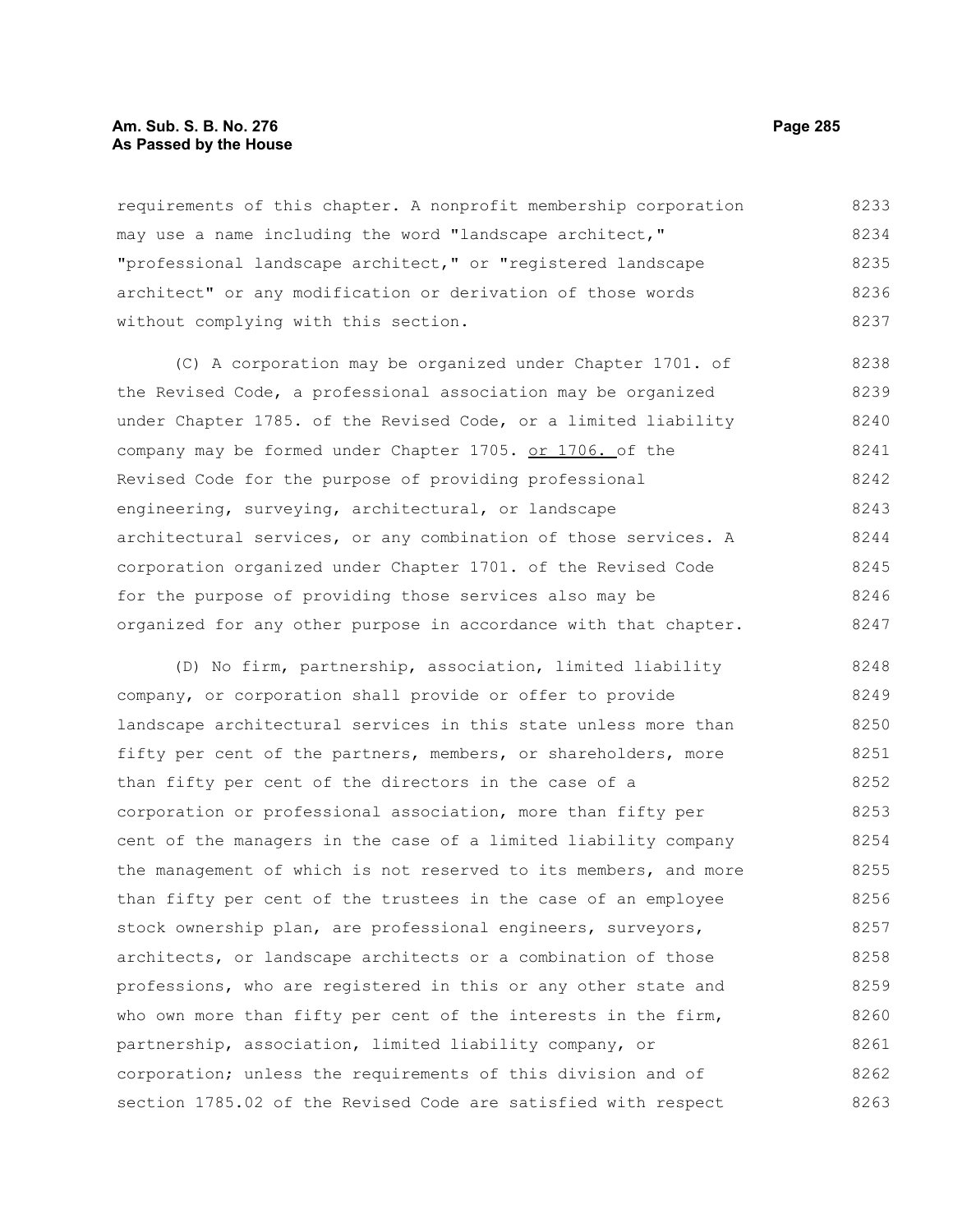## **Am. Sub. S. B. No. 276 Page 286 As Passed by the House**

to any professional association organized under Chapter 1785. of the Revised Code; or unless the requirements of this division and of Chapter 1705. or 1706. of the Revised Code are satisfied with respect to a limited liability company formed under that chapter. 8264 8265 8266 8267 8268

(E) Each firm, partnership, association, limited liability company, or corporation through which landscape architectural services are offered or provided in this state shall designate one or more trustees, partners, managers, members, officers, or directors as being in responsible charge of the professional landscape architectural activities and decisions, and those designated persons shall be registered in this state. Each firm, partnership, association, limited liability company, or corporation of that type shall annually file with the board the name and address of each trustees, partner, manager, officer, director, member, or shareholder, and each firm, partnership, association, limited liability company, or corporation of that type shall annually file with the board the name and address of all persons designated as being in responsible charge of the professional landscape architectural activities and decisions and any other information the board may require. If there is a change in any such person in the interval between filings, the change shall be filed with the board in the manner and within the time that the board determines. 8269 8270 8271 8272 8273 8274 8275 8276 8277 8278 8279 8280 8281 8282 8283 8284 8285 8286 8287

(F) No corporation organized under Chapter 1701. of the Revised Code shall engage in providing landscape architectural services in this state without obtaining a certificate of authorization from the board. A corporation desiring a certificate of authorization shall file with the board a copy of its articles of incorporation and a listing on the form that the board directs of the names and addresses of all trustees, 8288 8289 8290 8291 8292 8293 8294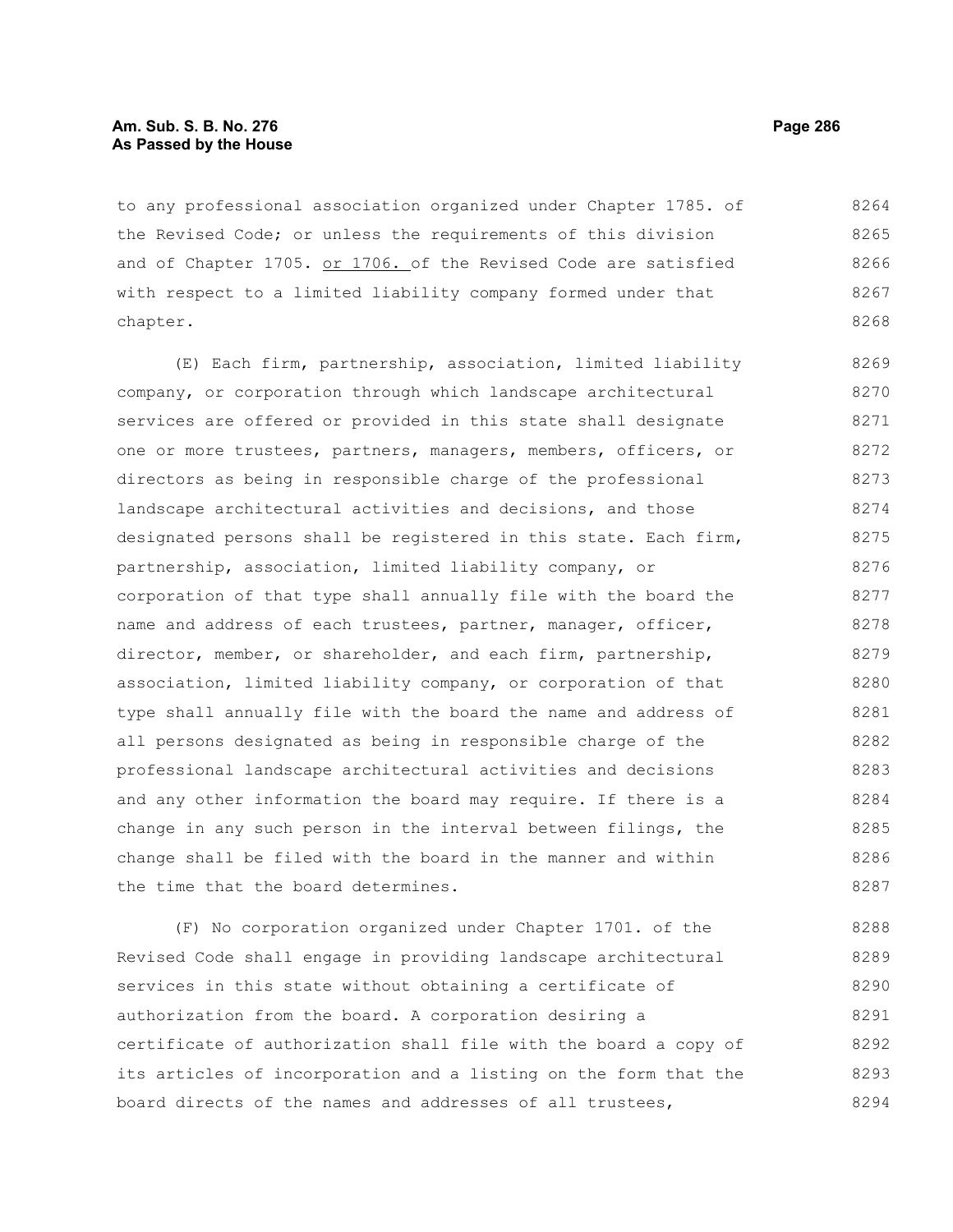## **Am. Sub. S. B. No. 276 Page 287** Page 287 **As Passed by the House**

officers, directors, and shareholders of the corporation, the names and addresses of any individuals providing professional services on behalf of the corporation who are registered to practice landscape architecture in this state, and any other information the board requires. If all requirements of this chapter are met, the board may issue a certificate of authorization to the corporation. No certificate of authorization shall be issued unless persons owning more than fifty per cent of the corporation's shares and more than fifty per cent of the interests in the corporation are professional engineers, surveyors, architects, or landscape architects, or a combination of those professions, who are registered in this or any other state. Any corporation that holds a certificate of authorization under this section and otherwise meets the requirements of this chapter may be organized for any purposes for which corporations may be organized under Chapter 1701. of the Revised Code and shall not be limited to the purposes of providing professional engineering, surveying, architectural, or landscape architectural services or any combination of those services. The board, by rules adopted in accordance with Chapter 119. of the Revised Code, may require any firm, partnership, association, or limited liability company not organized under Chapter 1701. of the Revised Code that provides landscape architectural services to obtain a certificate of authorization. If the board so requires, no firm, partnership, association, or limited liability company shall engage in providing landscape architectural services without obtaining the certificate and complying with the rules. 8295 8296 8297 8298 8299 8300 8301 8302 8303 8304 8305 8306 8307 8308 8309 8310 8311 8312 8313 8314 8315 8316 8317 8318 8319 8320 8321 8322

(G) This section does not modify any law applicable to the relationship between a person furnishing a professional service and a person receiving that service, including liability arising 8323 8324 8325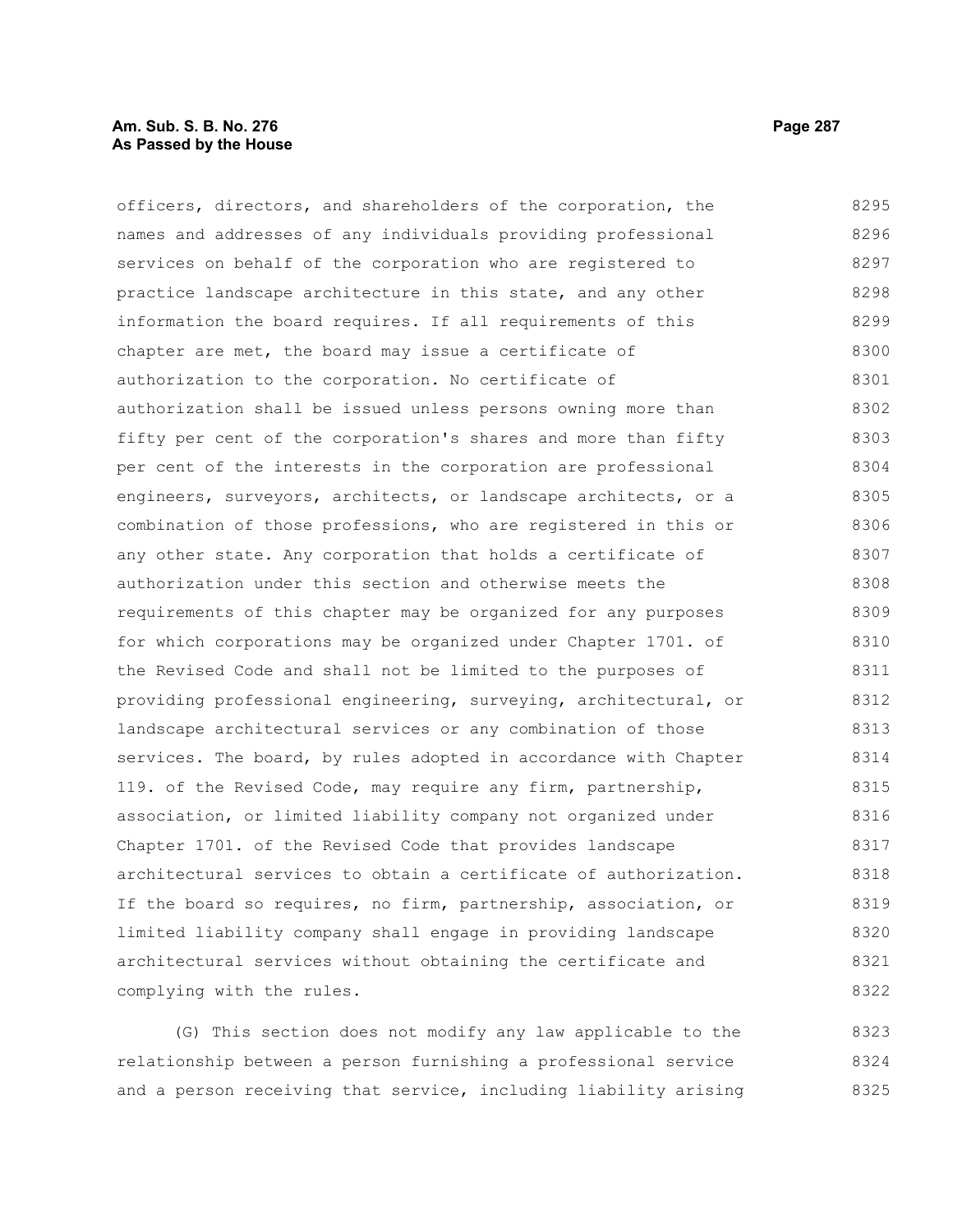| out of that service.                                             | 8326 |
|------------------------------------------------------------------|------|
| (H) Nothing in this section shall restrict or limit in any       | 8327 |
| manner the authority or duty of the board with respect to        | 8328 |
| natural persons providing professional services or any law or    | 8329 |
| rule pertaining to standards of professional conduct.            | 8330 |
| Sec. 4715.18. (A) No person shall practice or offer to           | 8331 |
| practice dentistry or dental surgery under the name of any       | 8332 |
| company, association, corporation, or other entity other than    | 8333 |
| one of the following:                                            | 8334 |
| (1) A corporation-for-profit formed under Chapter 1701. of       | 8335 |
| the Revised Code;                                                | 8336 |
| (2) A professional association established under Chapter         | 8337 |
| 1785. of the Revised Code;                                       | 8338 |
| (3) A limited liability company formed under Chapter 1705.       | 8339 |
| or 1706. of the Revised Code;                                    | 8340 |
| (4) A federally qualified health center, federally               | 8341 |
| qualified health center look-alike, free clinic, nonprofit       | 8342 |
| shelter or health care facility, or nonprofit clinic that        | 8343 |
| provides health care services or dental services to indigent and | 8344 |
| uninsured persons.                                               | 8345 |
| (B) Any person practicing or offering to practice                | 8346 |
| dentistry or dental surgery shall do so under the person's name, | 8347 |
| the name of a professional association, professional             | 8348 |
| partnership, corporation-for-profit, or limited liability        | 8349 |
| company that includes the person's name, or the name of an       | 8350 |
| organization specified in division (A) (4) of this section.      | 8351 |
| (C) As used in this section:                                     | 8352 |
| "Federally qualified health center" and "federally<br>(1)        | 8353 |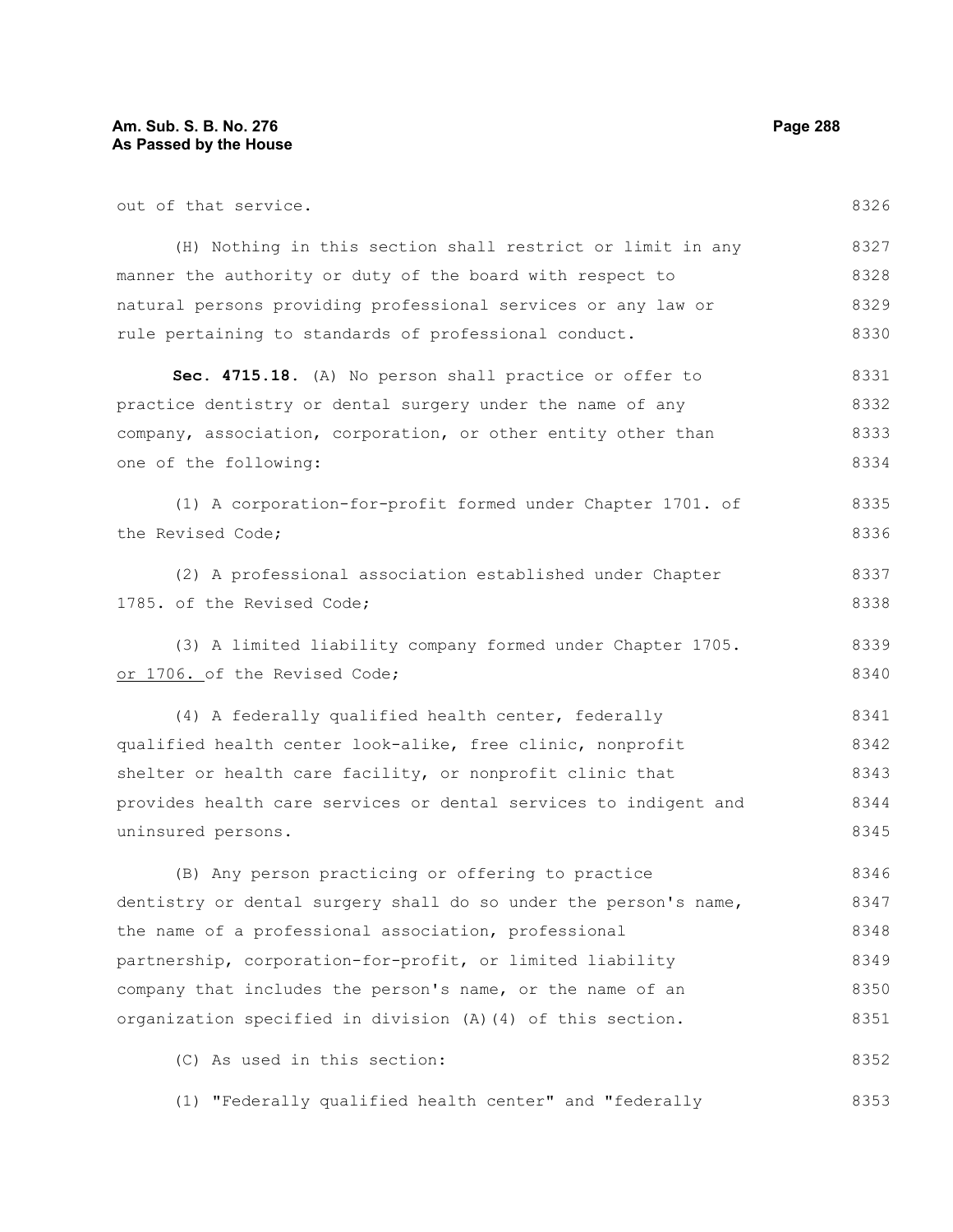qualified health center look-alike" have the same meanings as in section 3701.047 of the Revised Code. (2) "Free clinic" and "nonprofit shelter or health care facility" have the same meanings as in section 3701.071 of the Revised Code. (3) "Nonprofit clinic" has the same meaning as in section 3715.87 of the Revised Code. (4) "Indigent and uninsured person" has the same meaning as in section 2305.234 of the Revised Code. **Sec. 4715.22.** (A)(1) This section applies only when a licensed dental hygienist is not practicing in accordance with either of the following: (a) A permit issued pursuant to section 4715.363 of the Revised Code authorizing practice under the oral health access supervision of a dentist; (b) Section 4715.431 of the Revised Code. (2) As used in this section, "health care facility" means either of the following: (a) A hospital registered under section 3701.07 of the Revised Code; (b) A home, as defined in section 3721.01 of the Revised Code. (B) A licensed dental hygienist shall practice under the supervision, order, control, and full responsibility of a 8354 8355 8356 8357 8358 8359 8360 8361 8362 8363 8364 8365 8366 8367 8368 8369 8370 8371 8372 8373 8374 8375 8376 8377

dentist licensed under this chapter. A dental hygienist may practice in a dental office, public or private school, health care facility, dispensary, or public institution. Except as 8378 8379 8380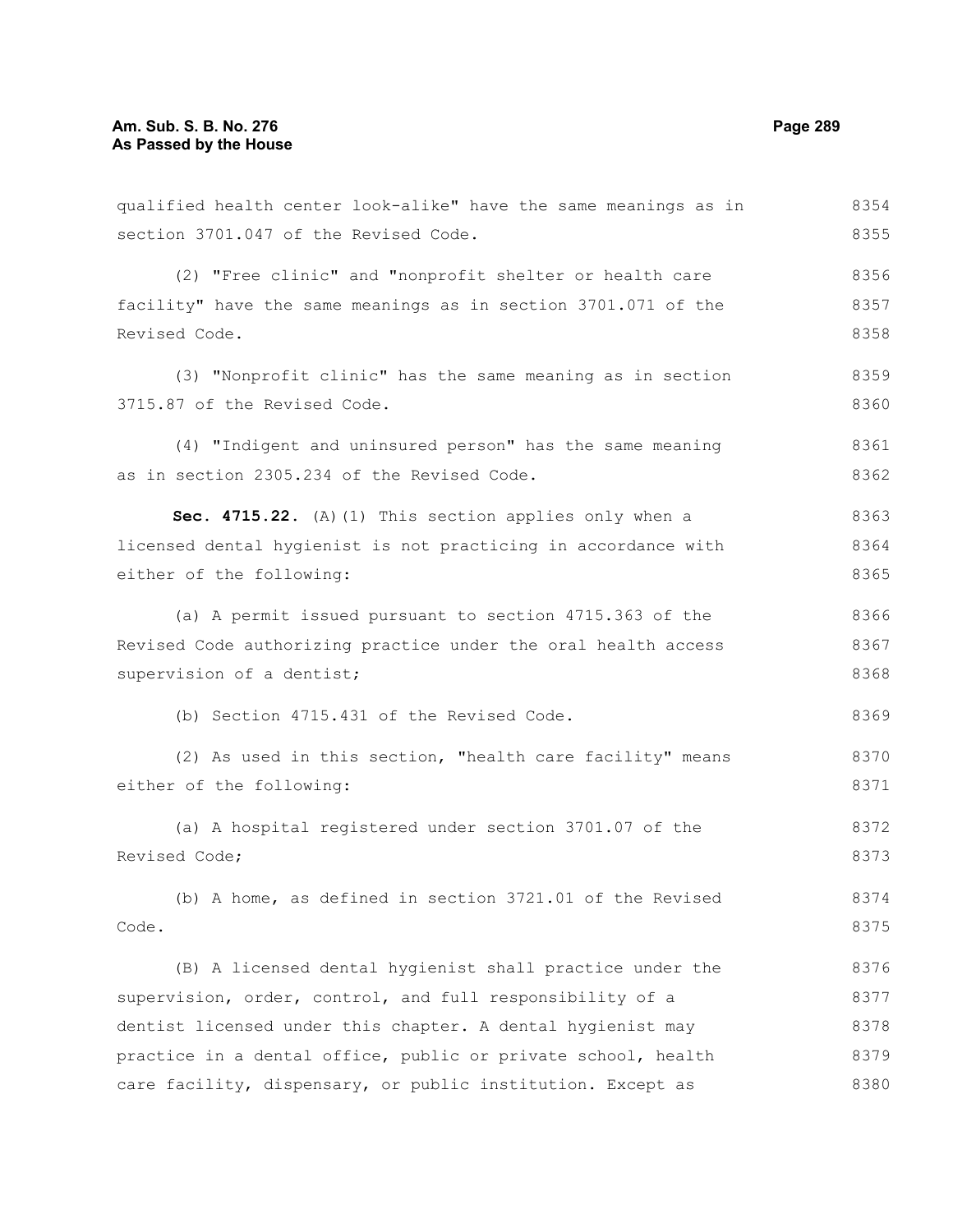#### **Am. Sub. S. B. No. 276 Page 290 As Passed by the House**

provided in divisions (C) to (E) of this section, a dental hygienist may not provide dental hygiene services to a patient when the supervising dentist is not physically present at the location where the dental hygienist is practicing. 8381 8382 8383 8384

(C) A dental hygienist may provide, for not more than fifteen consecutive business days, dental hygiene services to a patient when the supervising dentist is not physically present at the location where the services are provided if all of the following requirements are met: 8385 8386 8387 8388 8389

(1) The dental hygienist has at least one year and a minimum of one thousand five hundred hours of experience in the practice of dental hygiene. 8390 8391 8392

(2) The dental hygienist has successfully completed a course approved by the state dental board in the identification and prevention of potential medical emergencies. 8393 8394 8395

(3) The dental hygienist does not perform, while the supervising dentist is absent from the location, procedures while the patient is anesthetized, definitive root planing, definitive subgingival curettage, or other procedures identified in rules the state dental board adopts. 8396 8397 8398 8399 8400

(4) The supervising dentist has evaluated the dental hygienist's skills. 8401 8402

(5) The supervising dentist examined the patient not more than one year prior to the date the dental hygienist provides the dental hygiene services to the patient. 8403 8404 8405

(6) The dental hygienist complies with written protocols or written standing orders that the supervising dentist establishes, including those established for emergencies. 8406 8407 8408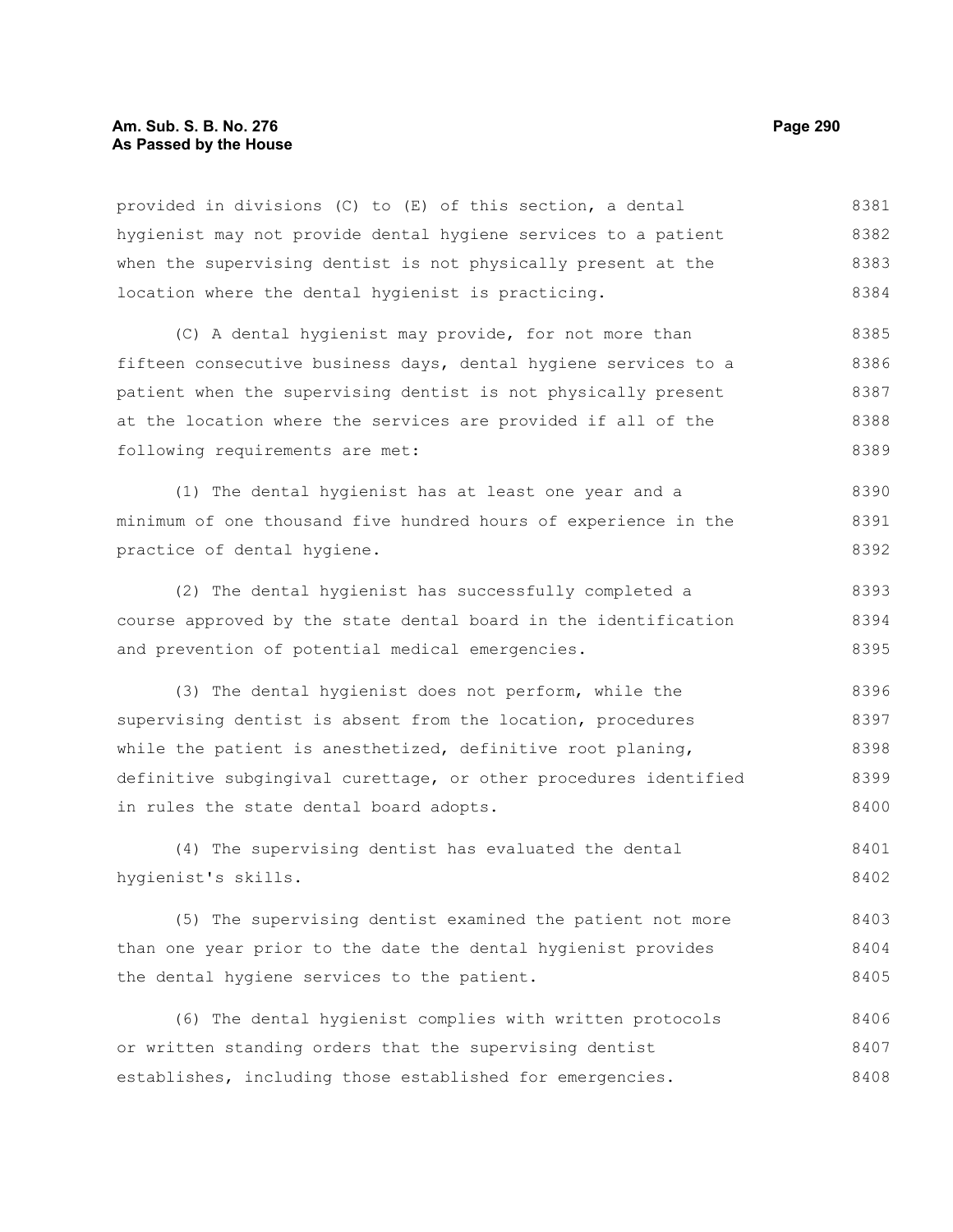### **Am. Sub. S. B. No. 276 Page 291 As Passed by the House**

(7) The supervising dentist completed and evaluated a medical and dental history of the patient not more than one year prior to the date the dental hygienist provides dental hygiene services to the patient and, except when the dental hygiene services are provided in a health care facility, the supervising dentist determines that the patient is in a medically stable condition. 8409 8410 8411 8412 8413 8414 8415

(8) If the dental hygiene services are provided in a health care facility, a doctor of medicine and surgery or osteopathic medicine and surgery licensed under Chapter 4731. of the Revised Code or a registered nurse licensed under Chapter 4723. of the Revised Code is present in the health care facility when the services are provided. 8416 8417 8418 8419 8420 8421

(9) In advance of the appointment for dental hygiene services, the patient is notified that the supervising dentist will be absent from the location and that the dental hygienist cannot diagnose the patient's dental health care status. 8422 8423 8424 8425

(10) The dental hygienist is employed by, or under contract with, one of the following: 8426 8427

(a) The supervising dentist; 8428

(b) A dentist licensed under this chapter who is one of the following: 8429 8430

(i) The employer of the supervising dentist;

(ii) A shareholder in a professional association formed under Chapter 1785. of the Revised Code of which the supervising dentist is a shareholder; 8432 8433 8434

(iii) A member or manager of a limited liability company formed under Chapter 1705. or 1706. of the Revised Code of which 8435 8436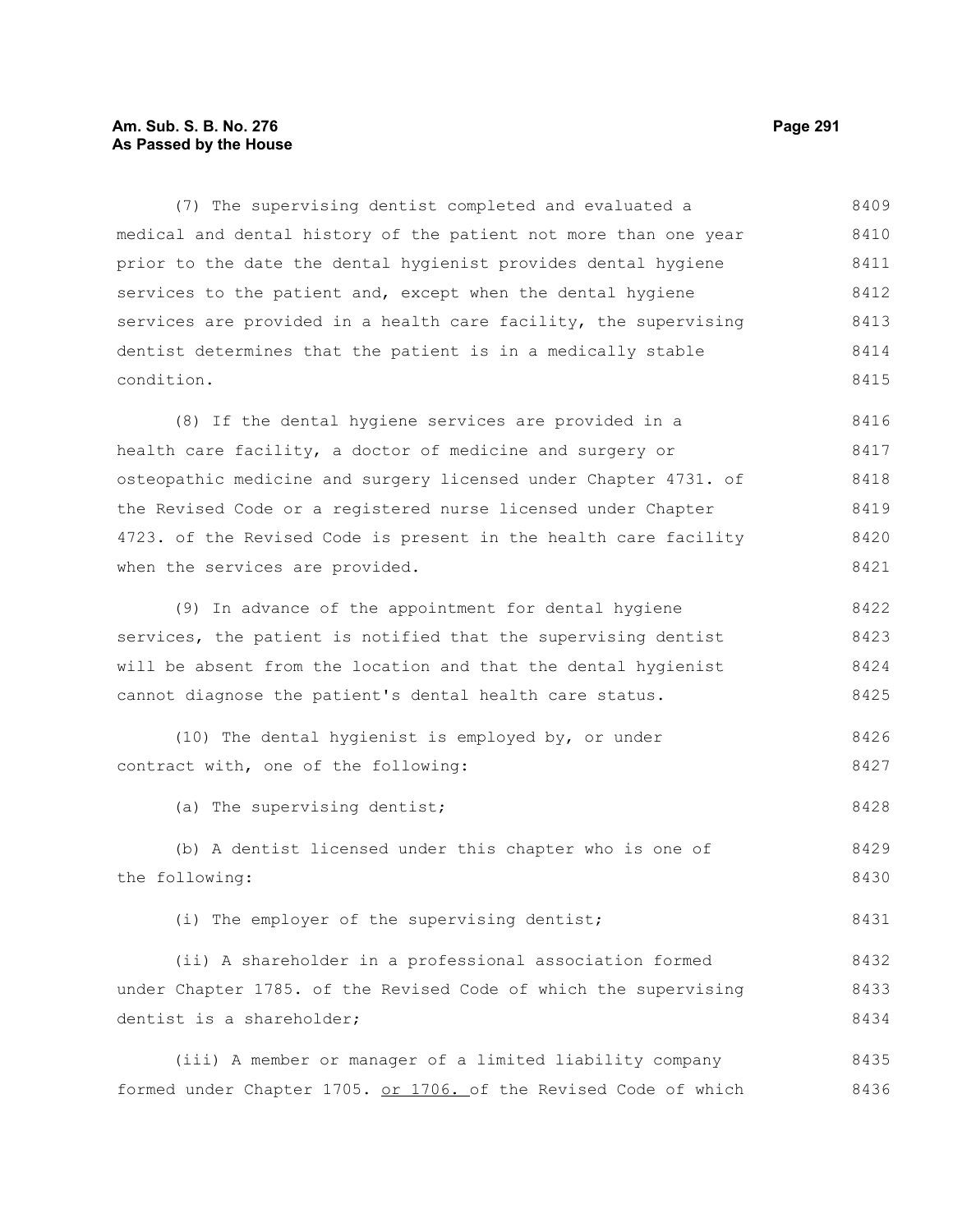#### the supervising dentist is a member or manager; (iv) A shareholder in a corporation formed under division (B) of section 1701.03 of the Revised Code of which the supervising dentist is a shareholder; (v) A partner or employee of a partnership or a limited liability partnership formed under Chapter 1775. or 1776. of the Revised Code of which the supervising dentist is a partner or employee. (c) A government entity that employs the dental hygienist to provide dental hygiene services in a public school or in connection with other programs the government entity administers. (D) A dental hygienist may provide dental hygiene services to a patient when the supervising dentist is not physically present at the location where the services are provided if the services are provided as part of a dental hygiene program that is approved by the state dental board and all of the following requirements are met: 8437 8438 8439 8440 8441 8442 8443 8444 8445 8446 8447 8448 8449 8450 8451 8452 8453 8454

(1) The program is operated through a school district board of education or the governing board of an educational service center; the board of health of a city or general health district or the authority having the duties of a board of health under section 3709.05 of the Revised Code; a national, state, district, or local dental association; or any other public or private entity recognized by the state dental board. 8455 8456 8457 8458 8459 8460 8461

(2) The supervising dentist is employed by or a volunteer for, and the patients are referred by, the entity through which the program is operated. 8462 8463 8464

(3)(a) Except as provided in division  $(D)$ (3)(b) of this 8465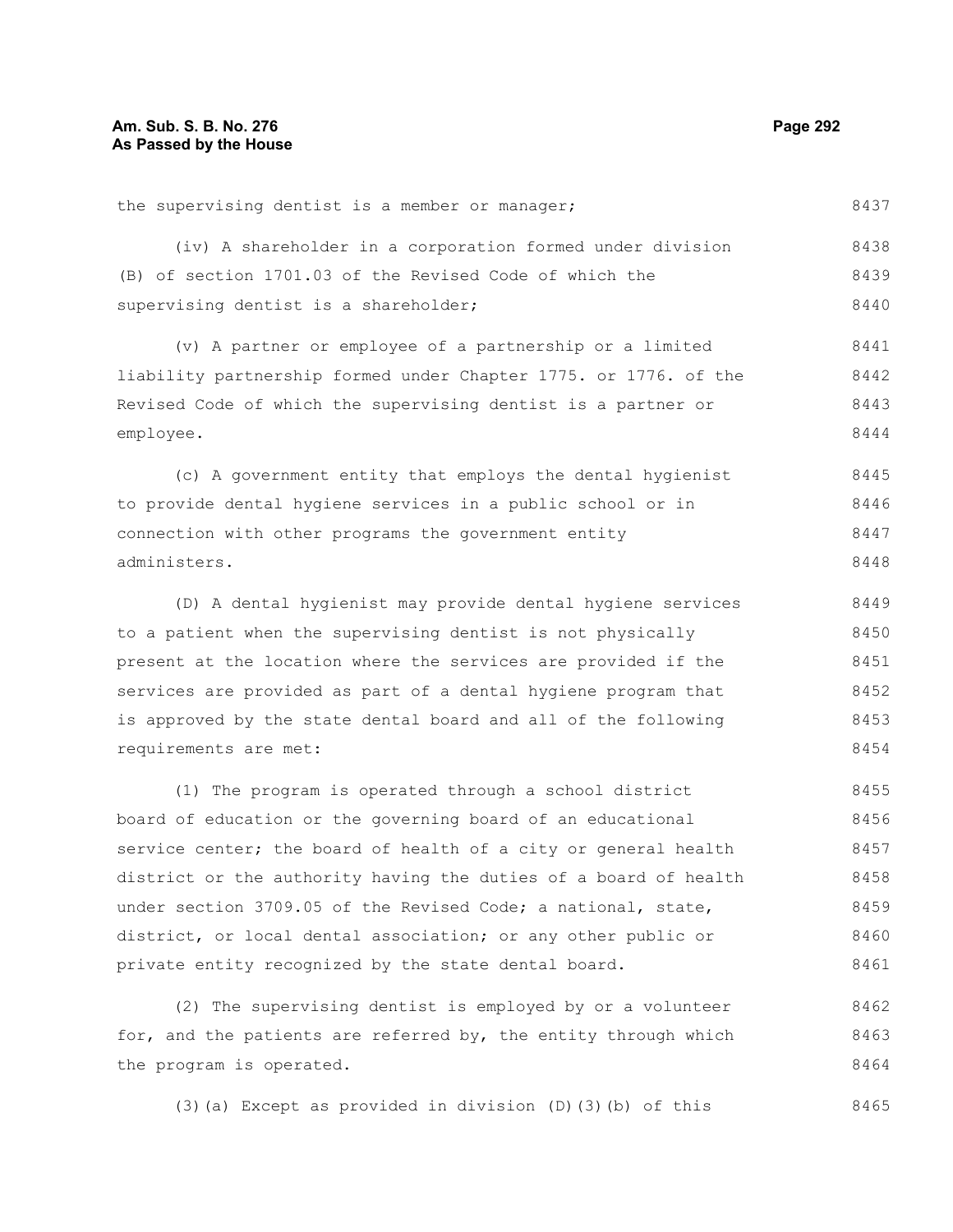| section, the services are performed after examination and        | 8466 |
|------------------------------------------------------------------|------|
| diagnosis by the dentist and in accordance with the dentist's    | 8467 |
| written treatment plan.                                          | 8468 |
| (b) The requirement in division $(D)$ (3) (a) of this section    | 8469 |
| does not apply when the only services to be provided by the      | 8470 |
| dental hygienist are the placement of pit and fissure sealants   | 8471 |
| and the application of fluoride varnish.                         | 8472 |
| (E) A dental hygienist may do any of the following when          | 8473 |
| the supervising dentist is not physically present at the         | 8474 |
| location where the services are provided, regardless of whether  | 8475 |
| the dentist has examined the patient, if the dental hygienist is | 8476 |
| employed by, or under contract with, the supervising dentist or  | 8477 |
| another person or government entity specified in division (C)    | 8478 |
| $(10)$ (b) or (c) of this section:                               | 8479 |
| (1) Apply fluoride varnish;                                      | 8480 |
| (2) Apply desensitizing agents, excluding silver diamine         | 8481 |
| fluoride;                                                        | 8482 |
| (3) Apply disclosing solutions;                                  | 8483 |
| (4) Apply pit and fissure sealants;                              | 8484 |
| (5) Recement temporary crowns or recement crowns with            | 8485 |
| temporary cement;                                                | 8486 |
| (6) Conduct caries susceptibility testing;                       | 8487 |
| (7) Provide instruction on oral hygiene home care,               | 8488 |
| including the use of toothbrushes and dental floss;              | 8489 |
| (8) Discuss general nonmedical nutrition information for         | 8490 |
| the purpose of maintaining good oral health.                     | 8491 |

As used in division (E)(8) of this section, "general 8492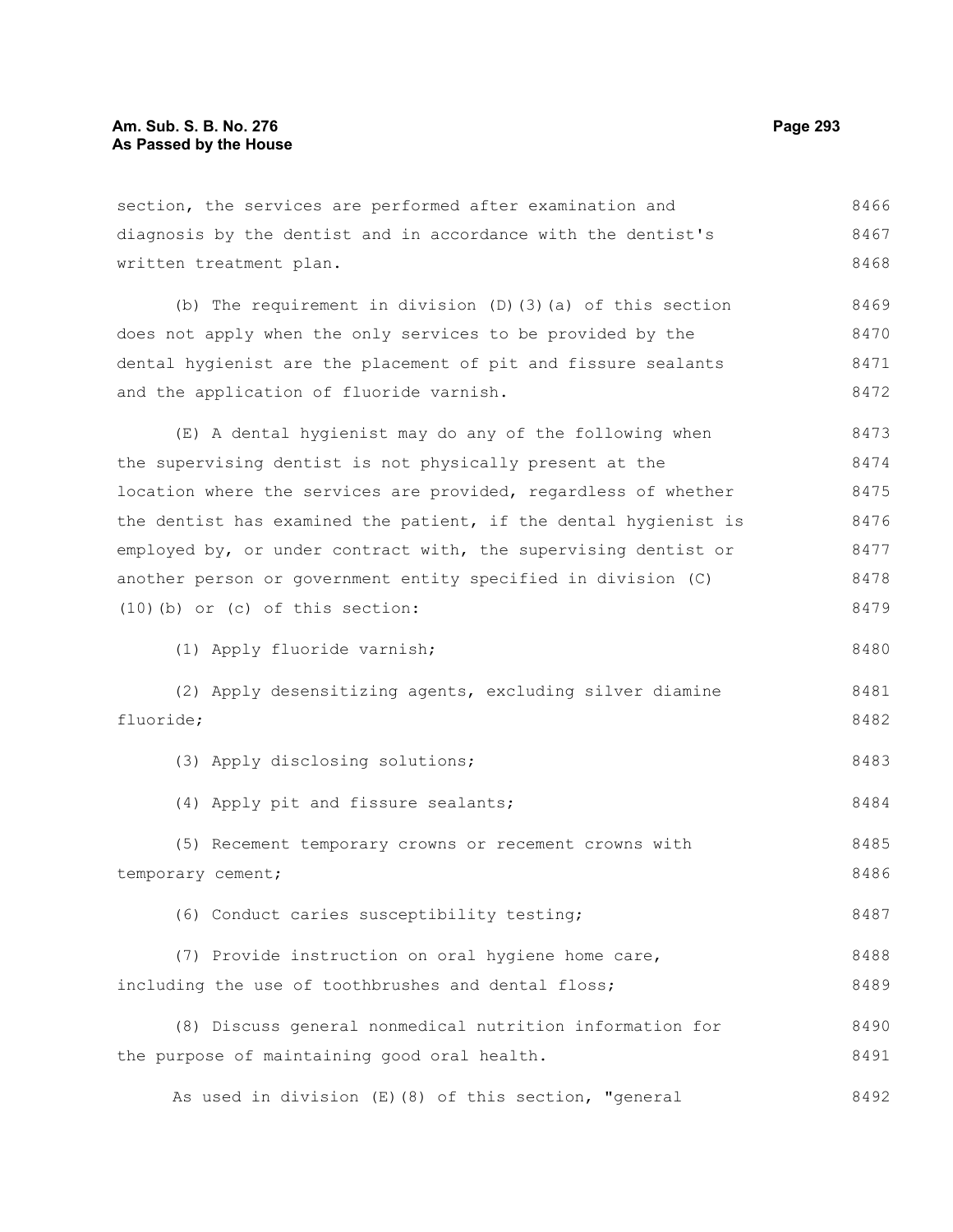#### **Am. Sub. S. B. No. 276 Page 294** Page 294 **As Passed by the House**

nonmedical nutrition information" means information on the following: principles of good nutrition and food preparation, food to be included in the normal daily diet, the essential nutrients needed by the body, recommended amounts of the essential nutrients, the actions of nutrients on the body, the effects of deficiencies or excesses of nutrients, or food and supplements that are good sources of essential nutrients. (F) No person shall do either of the following: (1) Practice dental hygiene in a manner that is separate or otherwise independent from the dental practice of a supervising dentist; (2) Establish or maintain an office or practice that is primarily devoted to the provision of dental hygiene services. (G) The state dental board shall adopt rules under division (C) of section 4715.03 of the Revised Code identifying procedures a dental hygienist may not perform when practicing in the absence of the supervising dentist pursuant to division (C) or (D) of this section. **Sec. 4715.365.** (A) A dentist who holds a current, valid oral health access supervision permit issued under section 4715.362 of the Revised Code may authorize a dental hygienist who holds a current, valid permit issued under section 4715.363 of the Revised Code to perform dental hygiene services at a facility when no dentist is physically present if all of the following conditions are met: 8493 8494 8495 8496 8497 8498 8499 8500 8501 8502 8503 8504 8505 8506 8507 8508 8509 8510 8511 8512 8513 8514 8515 8516 8517

(1) The authorizing dentist's authorization is in writing and includes, at a minimum, all of the following: 8518 8519

(a) The authorizing dentist's name and permit number; 8520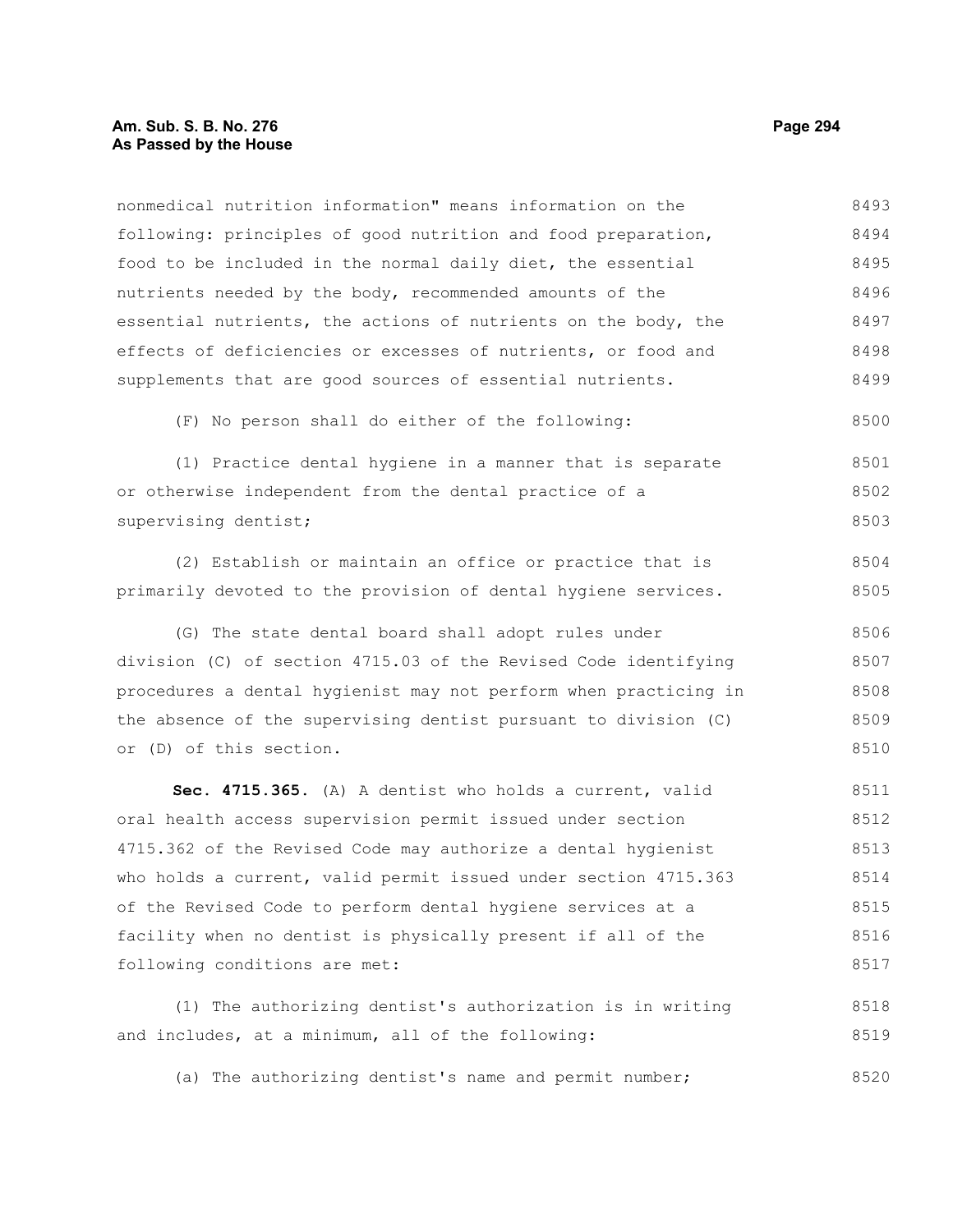Code.

(c) The patient's name; (d) The name and address of the location where the dental hygiene services are to be provided; (e) The date of authorization; (f) A statement, signed by the dental hygienist, that the hygienist agrees to comply with section 4715.366 of the Revised (2) The authorizing dentist has personally evaluated the dental hygienist's skills prior to authorizing the dental hygienist to provide the dental hygiene services. (3) Prior to authorizing the dental hygienist to perform the dental hygiene services, the patient's medical and dental history is made available to the authorizing dentist and the authorizing dentist reviews and evaluates the history and determines that the patient may safely receive dental hygiene services. (4) Immediately prior to the provision of dental hygiene services, the patient or patient's representative verifies, by the signature or mark of the patient or representative, that no medically significant changes to the patient's medical or dental history have occurred since the authorizing dentist most recently reviewed and evaluated the history and determined that 8522 8523 8524 8525 8526 8527 8528 8529 8530 8531 8532 8533 8534 8535 8536 8537 8538 8539 8540 8541 8542 8543

(b) The dental hygienist's name and permit number;

the patient could safely receive dental hygiene services. The signature or mark may be provided through reasonable accommodation, including the use of assistive technology or augmentative devices. 8544 8545 8546 8547

(5) Prior to receiving dental hygiene services, the 8548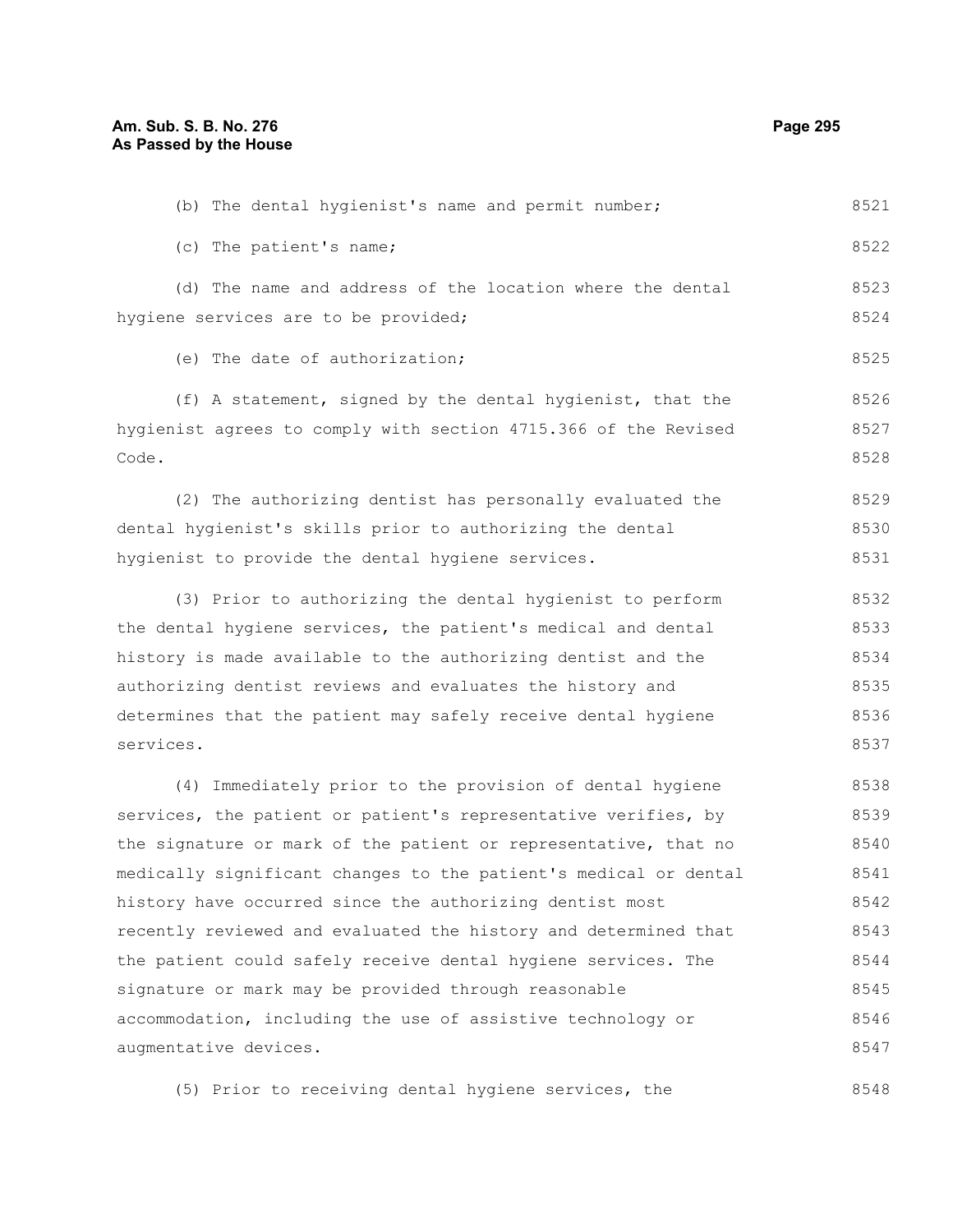#### **Am. Sub. S. B. No. 276 Page 296** Page 296 **As Passed by the House**

patient and the operator of the facility where the dental hygiene services are to be provided are notified that no dentist will be present at the location and that the dental hygienist is prohibited from doing either of the following: (a) Diagnosing the patient's oral health care status; (b) Providing dental hygiene services to the same patient on a subsequent occasion until the patient has received a clinical evaluation performed by a dentist, except in instances described in division (D)(2) of this section. (6) The dental hygienist is employed by, or under contract with, one of the following: (a) The authorizing dentist; (b) A dentist who is any of the following: (i) The authorizing dentist's employer; (ii) A shareholder in a professional association, formed under Chapter 1785. of the Revised Code, of which the authorizing dentist is a shareholder; (iii) A member or manager of a limited liability company, formed under Chapter 1705. or 1706. of the Revised Code, of which the authorizing dentist is a member or manager; (iv) A shareholder in a corporation, formed under division (B) of section 1701.03 of the Revised Code, of which the authorizing dentist is a shareholder; (v) A partner or employee of a partnership, formed under Chapter 1775. of the Revised Code, of which the authorizing dentist is a partner or employee; (vi) A partner or employee of a limited liability 8549 8550 8551 8552 8553 8554 8555 8556 8557 8558 8559 8560 8561 8562 8563 8564 8565 8566 8567 8568 8569 8570 8571 8572 8573 8574 8575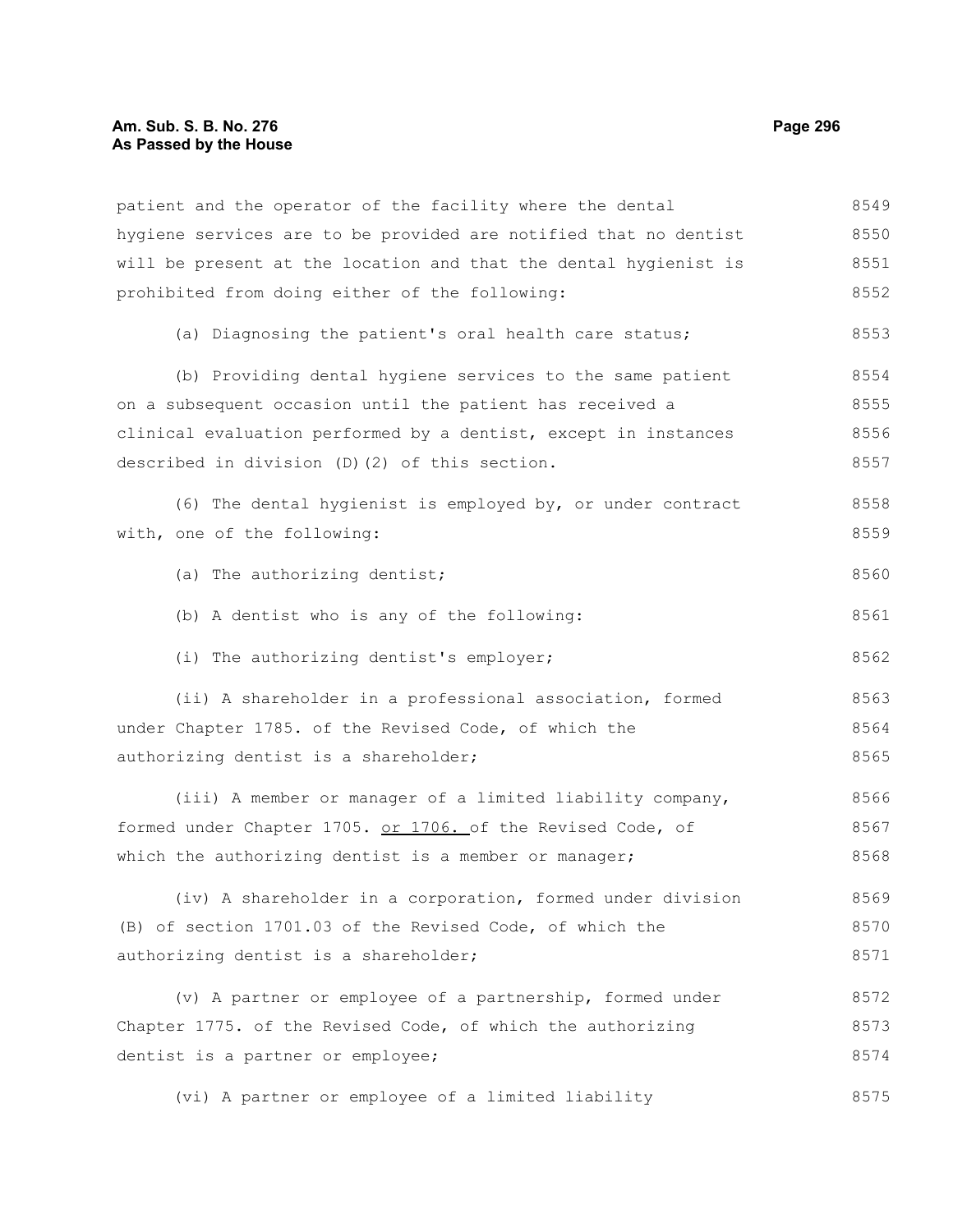| partnership, formed under Chapter 1775. of the Revised Code, of  | 8576 |
|------------------------------------------------------------------|------|
| which the authorizing dentist is a partner or employee.          | 8577 |
| (c) A government entity that employs the dental hygienist        | 8578 |
| to provide dental hygiene services;                              | 8579 |
| (d) An entity that employs the authorizing dentist so long       | 8580 |
| as the dentist's practice is not in violation of section 4715.18 | 8581 |
| of the Revised Code.                                             | 8582 |

(7) If the patient to whom the services are to be provided previously received dental hygiene services under this section, there is written evidence that the patient received a clinical evaluation after the most recent provision of those services. 8583 8584 8585 8586

(B) No dentist shall authorize a dental hygienist to perform, and no dental hygienist shall perform, dental hygiene services on a patient under this section unless all of the conditions in division (A) of this section are met. 8587 8588 8589 8590

(C) If a patient or patient's representative indicates, under division (A)(4) of this section, that a medically significant change has occurred in the patient's medical or dental history since the authorizing dentist's most recent review and evaluation of the medical and dental history required by division (A)(3) of this section, no dental hygiene services shall be provided under this section until the authorizing dentist completes another review and evaluation of the patient's medical and dental history. The authorizing dentist may complete the subsequent review and evaluation of the patient's medical and dental history by telephone, facsimile, electronic mail, video, or any other means of electronic communication. 8591 8592 8593 8594 8595 8596 8597 8598 8599 8600 8601 8602

(D)(1) Except as provided in division (D)(2) of this section, no dentist shall authorize a dental hygienist to 8603 8604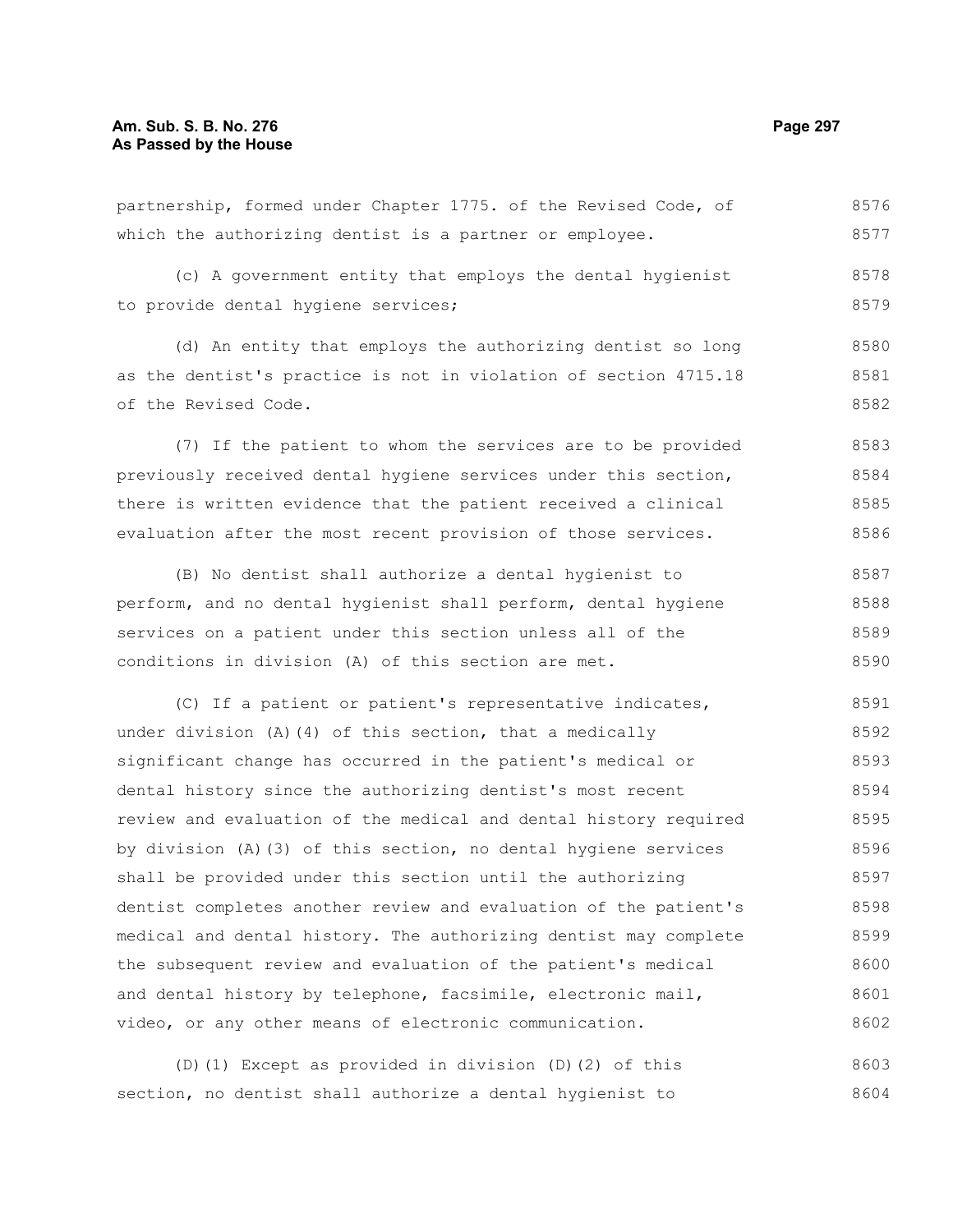provide, and no dental hygienist shall provide, dental hygiene services under this section to the same patient on a subsequent occasion until the patient has received a clinical evaluation performed by a dentist. 8605 8606 8607 8608

(2) Division (D)(1) of this section does not apply if the patient requires multiple visits to complete one or more procedures that could not be completed during the visit in which dental hygiene services were commenced. If the patient requires multiple visits to complete the one or more procedures that could not be completed during the visit in which dental hygiene services were commenced, the one or more procedures shall be completed not later than eight weeks after the visit in which the dental hygiene services were commenced. 8609 8610 8611 8612 8613 8614 8615 8616 8617

(E) No authorizing dentist shall authorize a dental hygienist to diagnose a patient's oral health care status. No dental hygienist practicing under a permit issued under section 4715.363 of the Revised Code to practice under the oral health access supervision of a dentist shall diagnose a patient's oral health care status. 8618 8619 8620 8621 8622 8623

**Sec. 4715.431.** (A) If all of the conditions in division (B) of this section are met, an authorizing dentist may do either of the following under a teledentistry permit without examining a patient in person: 8624 8625 8626 8627

(1) Authorize a dental hygienist or expanded function dental auxiliary to perform services as set forth in division (E) or (F) of this section, as applicable, at a location where no dentist is physically present; 8628 8629 8630 8631

(2) Prescribe a drug that is not a controlled substance for a patient who is at a location where no dentist is 8632 8633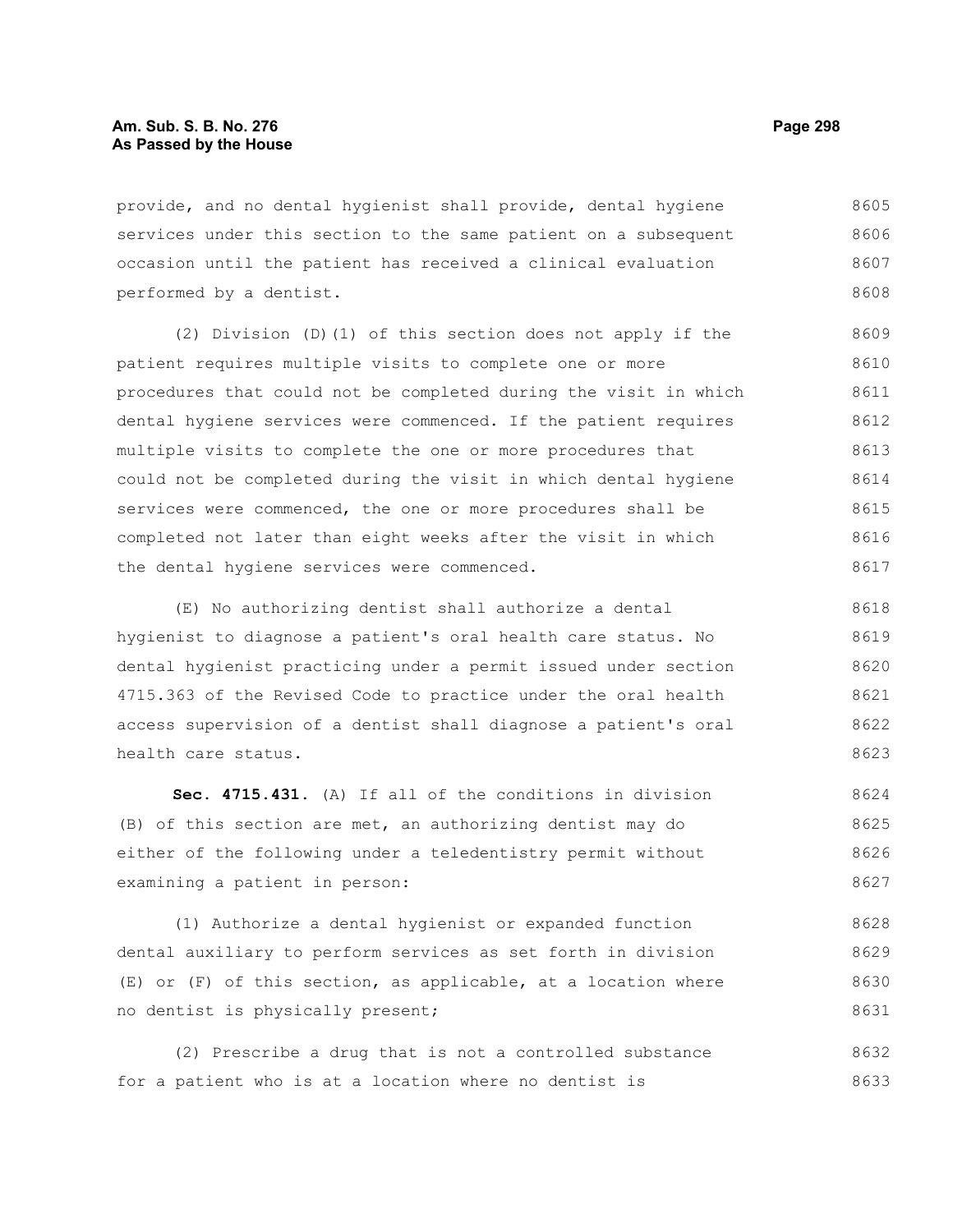# **Am. Sub. S. B. No. 276** Page 299 **As Passed by the House**

| physically present.                                           | 8634 |
|---------------------------------------------------------------|------|
| (B) The conditions that must be met under division (A) of     | 8635 |
| this section are the following:                               | 8636 |
| (1) The authorizing dentist must prepare a written            | 8637 |
| authorization that includes all of the following:             | 8638 |
| (a) The authorizing dentist's name and permit number;         | 8639 |
| (b) The name of the dental hygienist or expanded function     | 8640 |
| dental auxiliary;                                             | 8641 |
| (c) The patient's name;                                       | 8642 |
| (d) The name and address of the location where the            | 8643 |
| services are to be provided;                                  | 8644 |
| (e) The date of the authorization;                            | 8645 |
| (f) A statement signed by the dental hygienist or expanded    | 8646 |
| function dental auxiliary agreeing to comply with the written | 8647 |
| protocols or written standing orders the authorizing dentist  | 8648 |
| establishes, including those for dealing with emergencies;    | 8649 |
| (g) Any other information the dentist considers               | 8650 |
| appropriate.                                                  | 8651 |
| (2) Before any dental services are provided all of the        | 8652 |
| following must occur:                                         | 8653 |
| (a) The patient is notified that an authorizing dentist       | 8654 |
| will perform a clinical evaluation through teledentistry.     | 8655 |
| (b) The patient is given an explanation of alternatives       | 8656 |
| to, and the capabilities and limitations of, teledentistry.   | 8657 |
| (c) (i) Subject to division (B) (2) (c) (ii) of this section, | 8658 |
| the patient consents to the provision of services through     | 8659 |
|                                                               |      |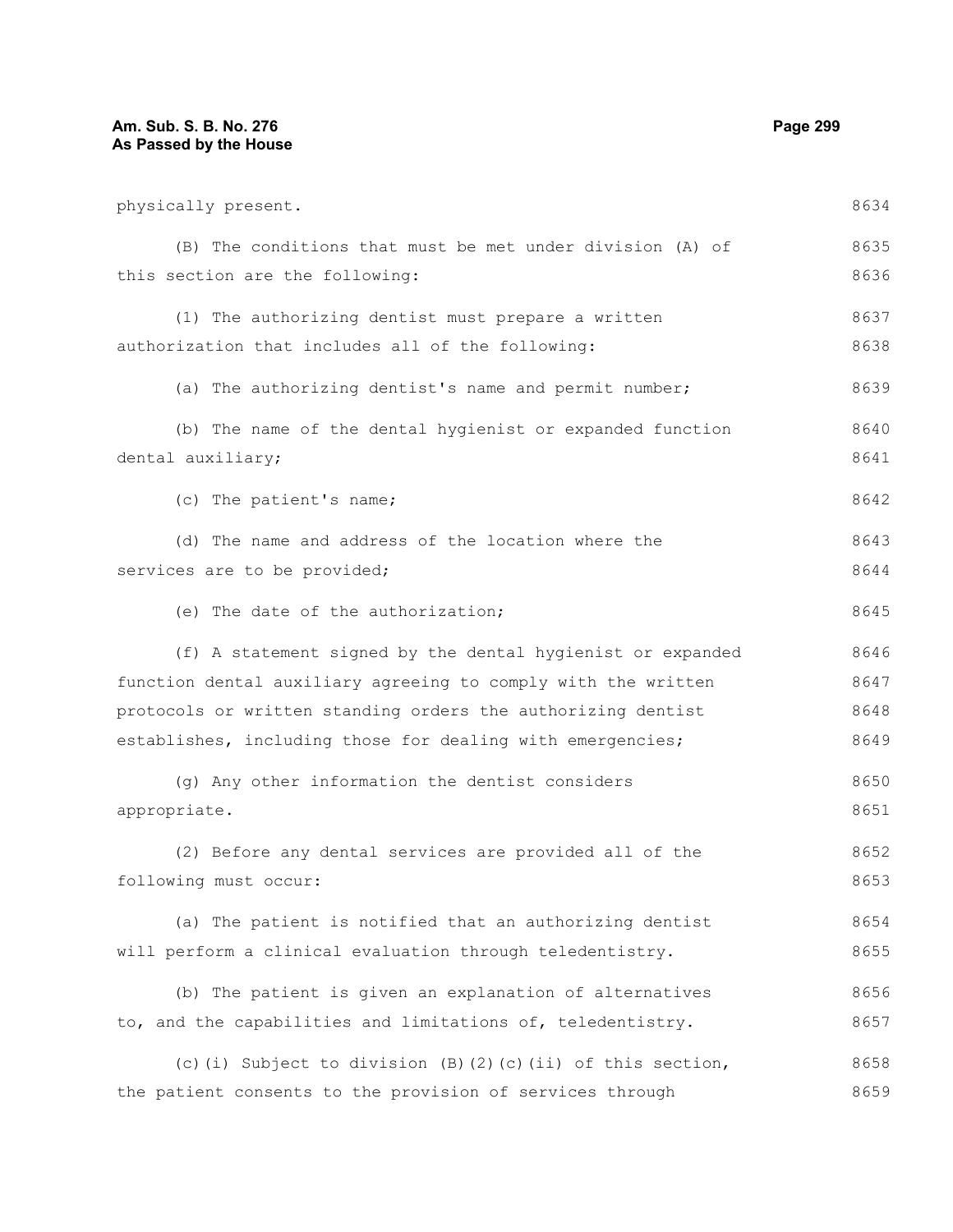| teledentistry and the consent is documented in the patient's     | 8660 |
|------------------------------------------------------------------|------|
| record.                                                          | 8661 |
| (ii) If the services to be provided are the placement of         | 8662 |
| interim therapeutic restorations or the application of silver    | 8663 |
| diamine fluoride, the requirements for informed consent in rules | 8664 |
| adopted under division (C) of section 4715.436 of the Revised    | 8665 |
| Code have been met.                                              | 8666 |
| (3) The authorizing dentist establishes the patient's            | 8667 |
| identity and physical location through synchronous, real-time    | 8668 |
| communication.                                                   | 8669 |
| (4) The authorizing dentist provides dental services             | 8670 |
| through teledentistry only as is appropriate for the patient and | 8671 |
| in accordance with appropriate standards of care.                | 8672 |
| (5) The authorizing dentist establishes a diagnosis and          | 8673 |
| treatment plan and documents it in the patient's record.         | 8674 |
| (6) The authorizing dentist specifies the services the           | 8675 |
| dental hygienist or expanded function dental auxiliary is        | 8676 |
| authorized to provide to the patient.                            | 8677 |
| (7) The dental hygienist or expanded function dental             | 8678 |
| auxiliary is employed by, or under contract with, one of the     | 8679 |
| following:                                                       | 8680 |
| (a) The authorizing dentist;                                     | 8681 |
| (b) A dentist who is any of the following:                       | 8682 |
| (i) The authorizing dentist's employer;                          | 8683 |
| (ii) A shareholder in a professional association formed          | 8684 |
| under Chapter 1785. of the Revised Code of which the authorizing | 8685 |
| dentist is a shareholder;                                        | 8686 |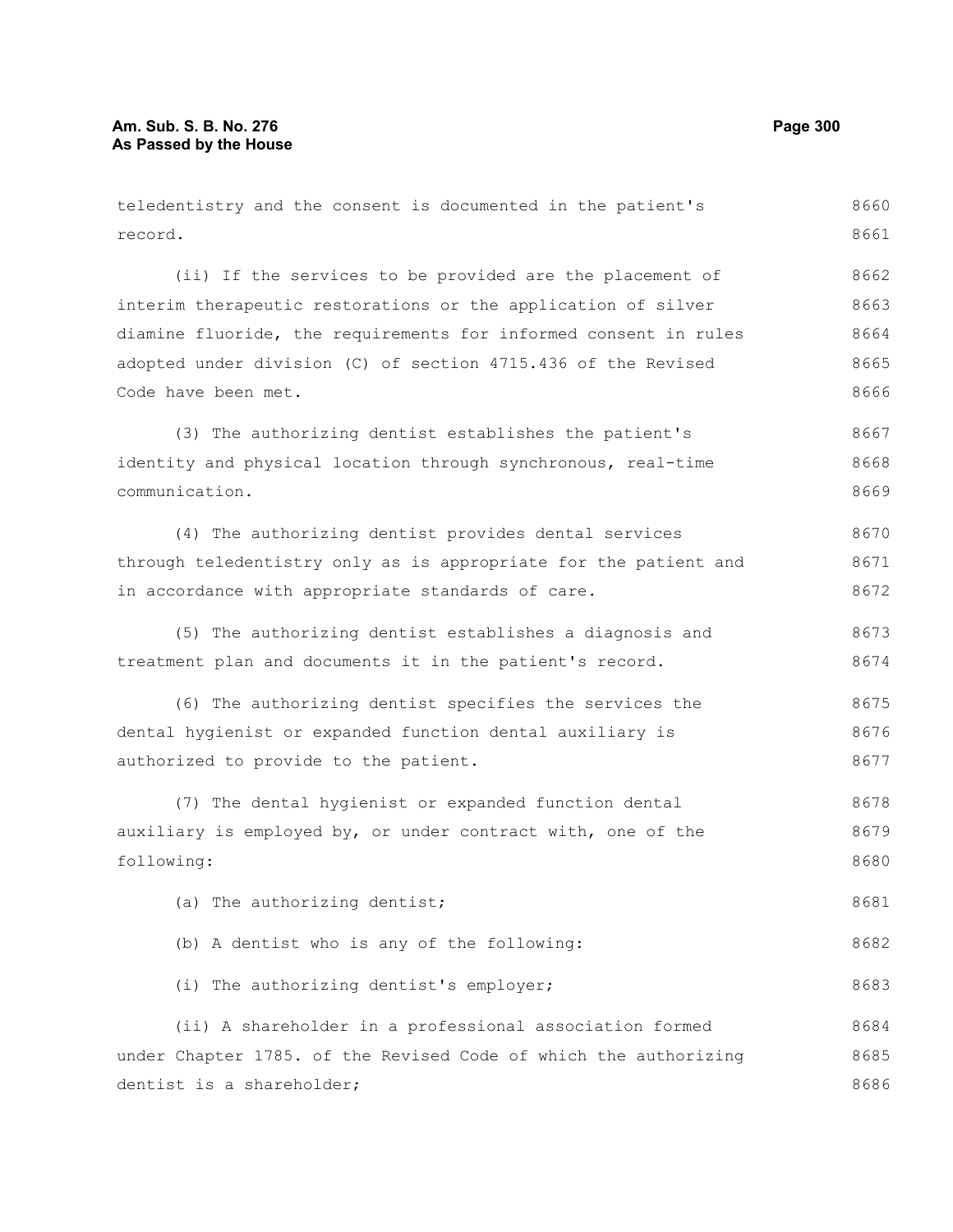### **Am. Sub. S. B. No. 276 Page 301 As Passed by the House**

(iii) A member or manager of a limited liability company formed under Chapter 1705. or 1706. of the Revised Code of which the authorizing dentist is a member or manager; 8687 8688 8689

(iv) A shareholder in a corporation formed under division (B) of section 1701.03 of the Revised Code of which the authorizing dentist is a shareholder; 8690 8691 8692

(v) A partner or employee of a partnership, formed under Chapter 1775. of the Revised Code, of which the authorizing dentist is a partner or employee; 8693 8694 8695

(vi) A partner or employee of a limited liability partnership, formed under Chapter 1775. of the Revised Code, of which the authorizing dentist is a partner or employee. 8696 8697 8698

(C) A dentist retains responsibility for ensuring the safety and quality of services provided to patients through teledentistry. Services delivered through teledentistry must be consistent with in-person services. Persons involved with providing services through teledentistry must abide by laws addressing the privacy and security of the patient's dental and medical information. 8699 8700 8701 8702 8703 8704 8705

(D) An authorizing dentist may not have more than a total of three dental hygienists and expanded dental function dental auxiliaries working under the dentist's authorization pursuant to this section at any time. 8706 8707 8708 8709

(E)(1) If authorized to do so by an authorizing dentist in accordance with this section, a dental hygienist may provide dental hygiene services at a location where no dentist is physically present if all of the following requirements are met: 8710 8711 8712 8713

(a) The dental hygienist has at least one year and a minimum of one thousand five hundred hours of experience in the 8714 8715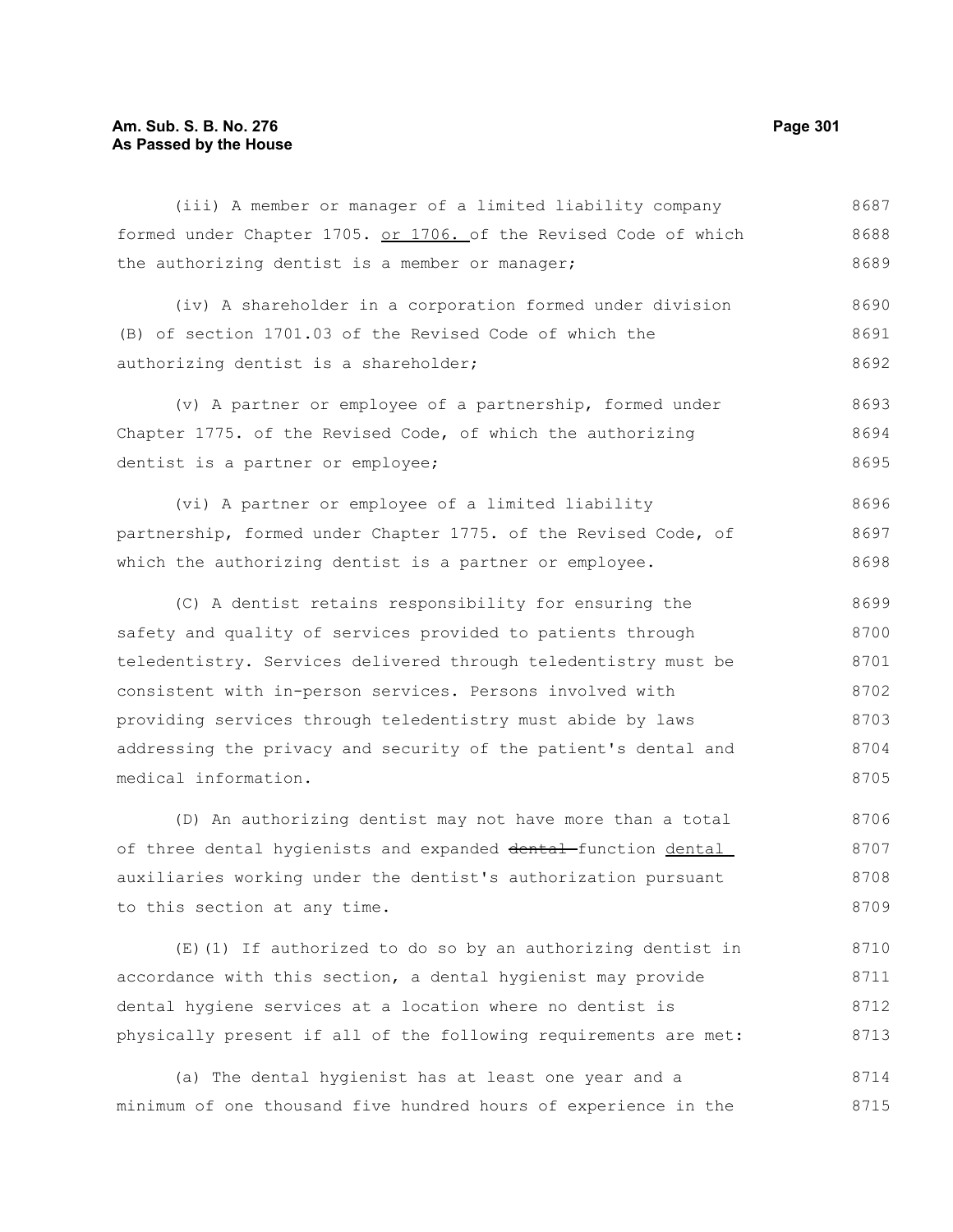practice of dental hygiene.

(b) The dental hygienist has completed a course described in division (C)(2) of section 4715.22 of the Revised Code on the identification and prevention of potential medical emergencies. 8717 8718 8719

(c) The authorizing dentist has evaluated the dental hygienist's skills. 8720 8721

(d) The dental hygienist complies with written protocols or written standing orders established by the authorizing dentist, including written protocols established for emergencies. 8722 8723 8724 8725

(2) If authorized to do so by an authorizing dentist in accordance with this section, a dental hygienist may place interim therapeutic restorations when a dentist is not physically present at the location where the dental hygienist is practicing if the requirements of division (E)(1) of this section are met and the dental hygienist has successfully completed a state dental board-approved course in the proper placement of interim therapeutic restorations. 8726 8727 8728 8729 8730 8731 8732 8733

(3) If authorized to do so by an authorizing dentist in accordance with this section, a dental hygienist may apply silver diamine fluoride when a dentist is not physically present at the location where the dental hygienist is practicing if the requirements of division (E)(1) of this section are met and the dental hygienist has successfully completed a state dental board-approved course in the application of silver diamine fluoride. 8734 8735 8736 8737 8738 8739 8740 8741

(F)(1) If authorized to do so by an authorizing dentist in accordance with this section, an expanded function dental auxiliary may provide the services listed in divisions (A)(2) to 8742 8743 8744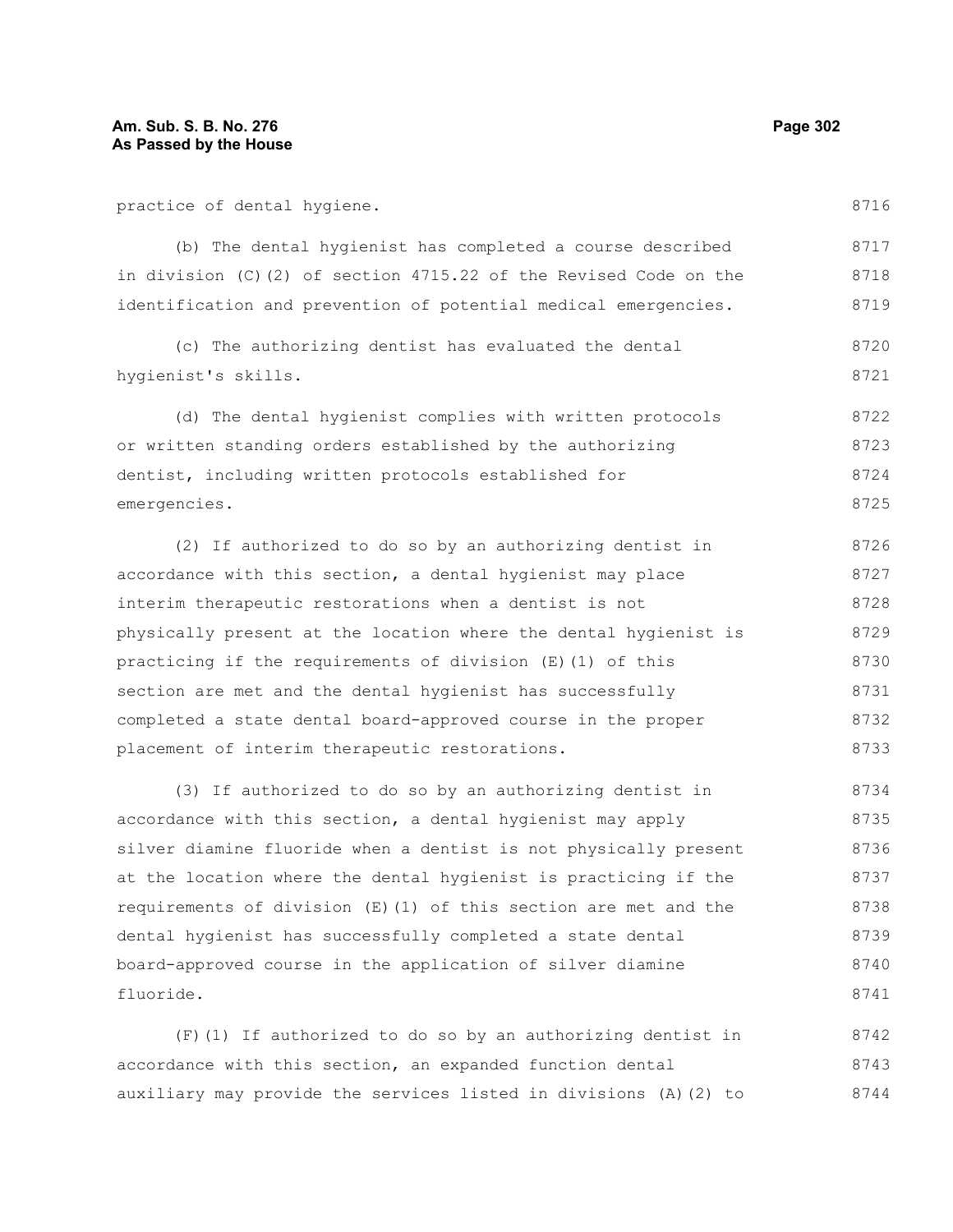#### **Am. Sub. S. B. No. 276 Page 303 As Passed by the House**

(10) of section 4715.64 of the Revised Code, and any additional procedures authorized pursuant to division (A)(11) of that section, when a dentist is not physically present at the location where the expanded function dental auxiliary is practicing if all of the following requirements are met: (a) The expanded function dental auxiliary has at least one year and a minimum of one thousand five hundred hours of experience practicing as an expanded function dental auxiliary. (b) The expanded function dental auxiliary has completed a course described in division (C)(2) of section 4715.64 of the Revised Code on the identification and prevention of potential medical emergencies. (c) The authorizing dentist has evaluated the expanded function dental auxiliary's skills. (d) The expanded function dental auxiliary complies with written protocols or written standing orders established by the authorizing dentist, including written protocols for emergencies. (2) If authorized to do so by an authorizing dentist in accordance with this section, an expanded function dental auxiliary who meets the requirements of division  $(F)$  (1) of this section and has successfully completed a state dental boardapproved course in the proper placement of interim therapeutic restorations may place interim therapeutic restorations when a 8745 8746 8747 8748 8749 8750 8751 8752 8753 8754 8755 8756 8757 8758 8759 8760 8761 8762 8763 8764 8765 8766 8767 8768

(3) If authorized to do so by an authorizing dentist in accordance with this section, an expanded function dental auxiliary who meets the requirements of division (F)(1) of this 8771 8772 8773

dentist is not physically present at the location where the

expanded function dental auxiliary is practicing.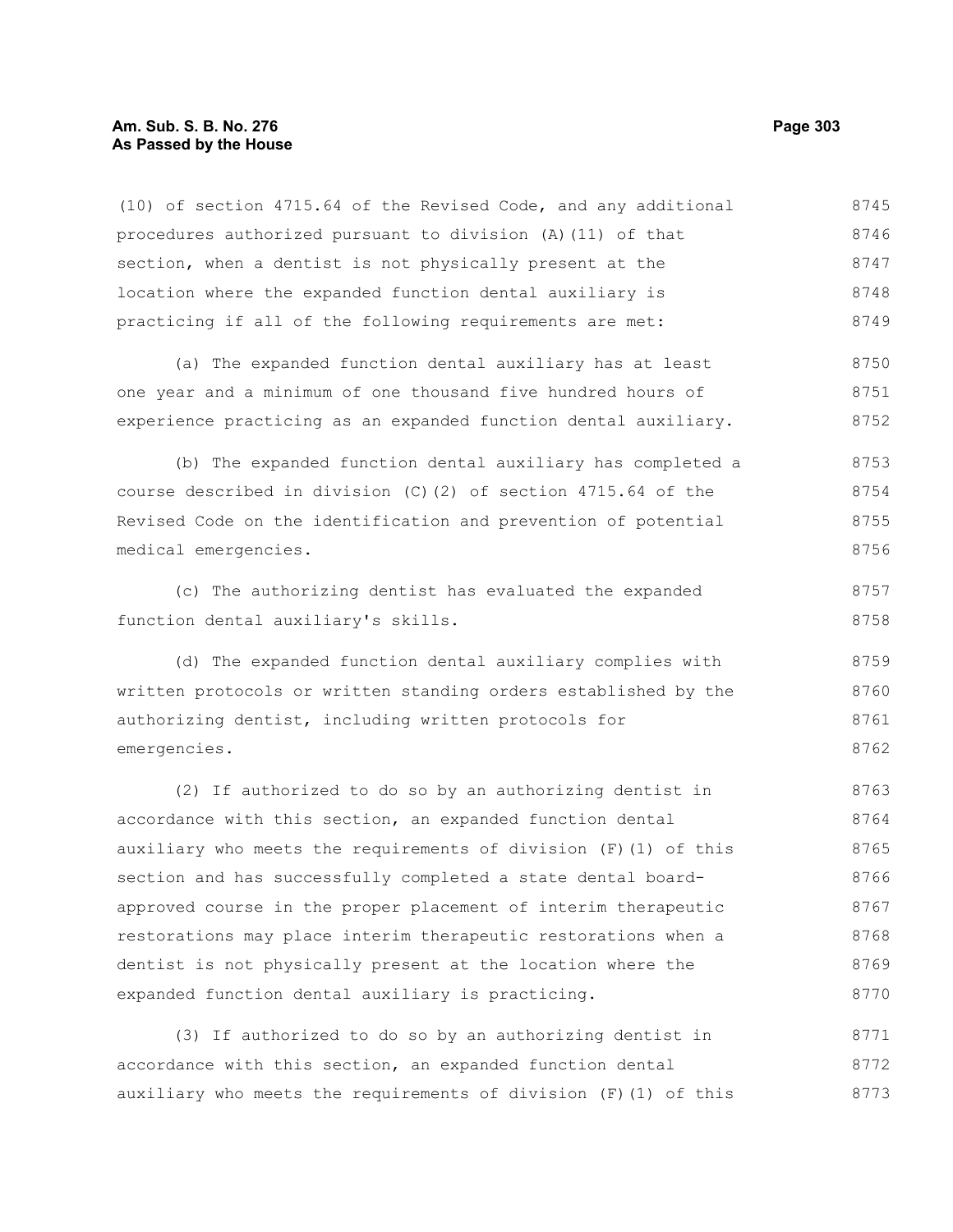#### **Am. Sub. S. B. No. 276 Page 304** Page 304 **As Passed by the House**

section and has successfully completed a state dental boardapproved course in the application of silver diamine fluoride may apply silver diamine fluoride when a dentist is not physically present at the location where the expanded function dental auxiliary is practicing. 8774 8775 8776 8777 8778

(4) If authorized to do so by an authorizing dentist in accordance with this section, an expanded function dental auxiliary who meets the requirements of division (F)(1) of this section and holds a current, valid dental x-ray machine operator certificate issued by the board pursuant to section 4715.53 of the Revised Code may perform, for the purpose of contributing to the provision of dental care to a dental patient, standard, diagnostic radiologic procedures when a dentist is not physically present at the location where the expanded function dental auxiliary is practicing. 8779 8780 8781 8782 8783 8784 8785 8786 8787 8788

**Sec. 4717.06.** (A)(1) A licensed funeral director who desires to obtain a license to operate a funeral home, a licensed embalmer who desires to obtain a license to operate an embalming facility, or a holder of a crematory operator permit who desires to obtain a license to operate a crematory facility shall apply to the board of embalmers and funeral directors on a form prescribed by the board. The application shall include the initial license application fee set forth in section 4717.07 of the Revised Code and proof satisfactory to the board that the funeral home, embalming facility, or crematory facility is in compliance with rules adopted by the board under section 4717.04 of the Revised Code, rules adopted by the board of building standards under Chapter 3781. of the Revised Code, and all other federal, state, and local requirements relating to the safety of the premises. 8789 8790 8791 8792 8793 8794 8795 8796 8797 8798 8799 8800 8801 8802 8803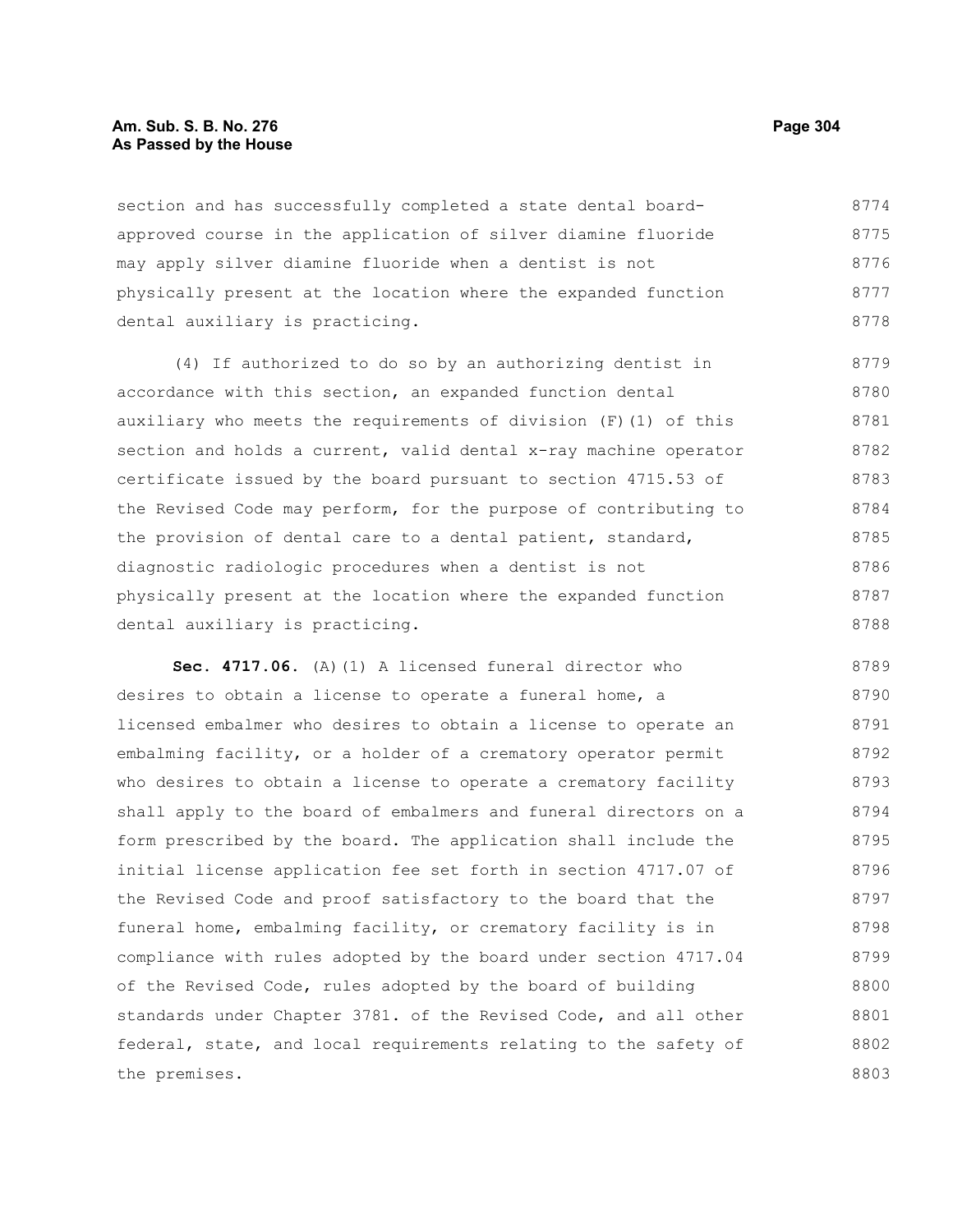### **Am. Sub. S. B. No. 276 Page 305** Page 305 **As Passed by the House**

(2) If the funeral home, embalming facility, or crematory facility to which the license application pertains is owned by a corporation or limited liability company, the application shall include the name and address of the corporation's or limited liability company's statutory agent appointed under section 1701.07-or, 1705.06, or 1706.09 of the Revised Code or, in the case of a foreign corporation, the corporation's designated agent appointed under section 1703.041 of the Revised Code. If the funeral home, embalming facility, or crematory facility to which the application pertains is owned by a partnership, the application shall include the name and address of each of the partners. If, at any time after the submission of a license application or issuance of a license, the statutory or designated agent of a corporation or limited liability company owning a funeral home, embalming facility, or crematory facility or the address of the statutory or designated agent changes or, in the case of a partnership, any of the partners of the funeral home, embalming facility, or crematory facility or the address of any of the partners changes, the applicant for or holder of the license to operate the funeral home, embalming facility, or crematory facility shall submit written notice to the board, within thirty days after the change, informing the board of the change and of any name or address of a statutory or designated agent or partner that has changed from that contained in the application for the license or the most recent notice submitted under division (A)(2) of this section. 8804 8805 8806 8807 8808 8809 8810 8811 8812 8813 8814 8815 8816 8817 8818 8819 8820 8821 8822 8823 8824 8825 8826 8827 8828 8829

(B)(1) The board of embalmers and funeral directors shall issue a license to operate a funeral home only to a licensed funeral director who is named in the application as the funeral director actually in charge and ultimately responsible for the funeral home. The board shall issue the license only for the 8830 8831 8832 8833 8834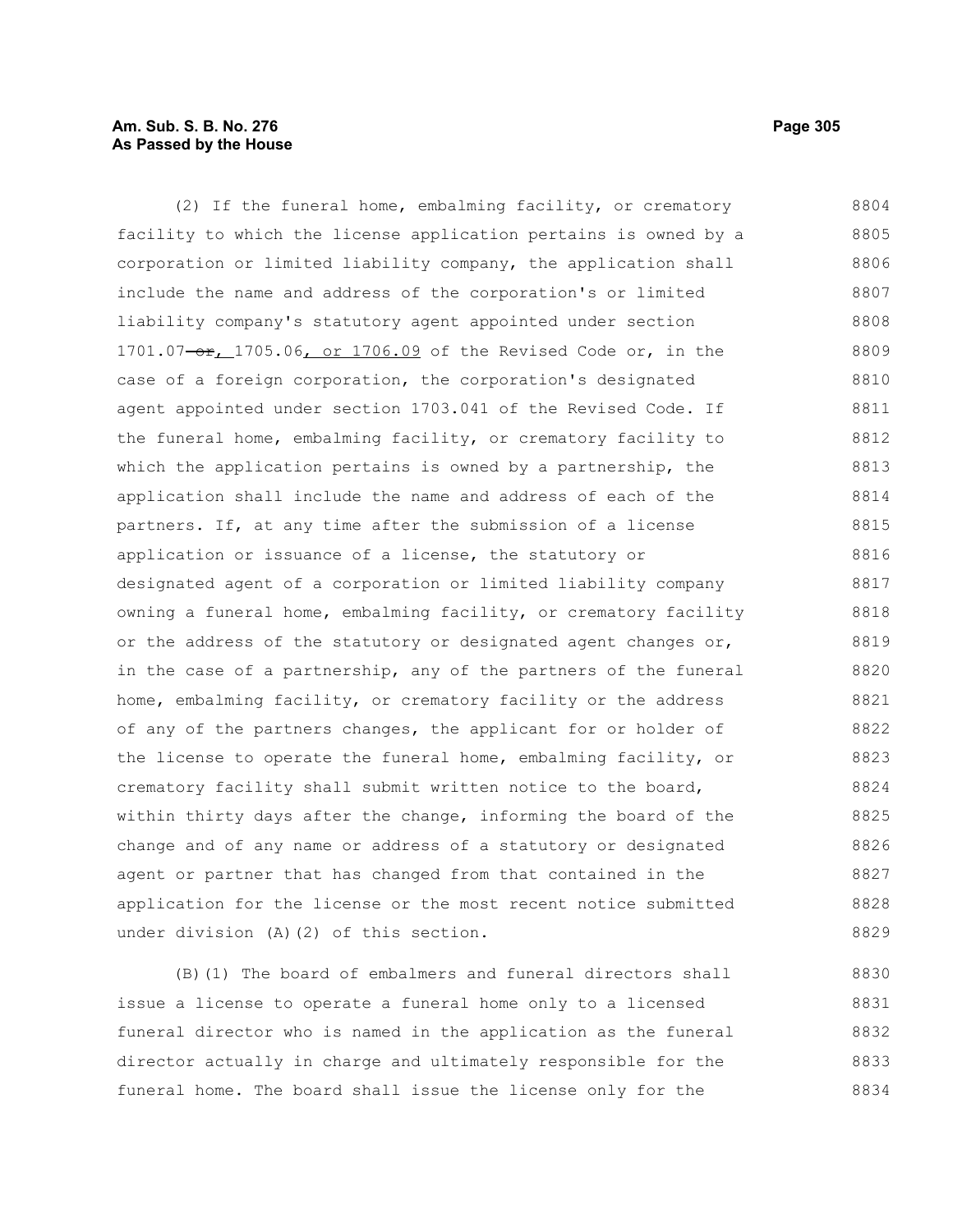### **Am. Sub. S. B. No. 276 Page 306** Page 306 **As Passed by the House**

address at which the funeral home is physically located and operated. The funeral home license and licenses of the embalmers and funeral directors employed by the funeral home shall be displayed in a conspicuous place within the funeral home. The name of the funeral director to whom the funeral home license has been issued shall be conspicuously displayed immediately on the outside or the inside of the primary entrance to the funeral home that is used by the public. 8835 8836 8837 8838 8839 8840 8841 8842

(2) The funeral home shall have on the premises one of the following: 8843 8844

(a) If embalming will take place at the funeral home, an embalming room that is adequately equipped and maintained. The embalming room shall be kept in a clean and sanitary manner and used only for the embalming, preparation, or holding of dead human bodies. The embalming room shall contain only the articles, facilities, and instruments necessary for those purposes. 8845 8846 8847 8848 8849 8850 8851

(b) If embalming will not take place at the funeral home, a holding room that is adequately equipped and maintained. The holding room shall be kept in a clean and sanitary manner and used only for the preparation, other than embalming, and holding of dead human bodies. The holding room shall contain only the articles and facilities necessary for those purposes. 8852 8853 8854 8855 8856 8857

(3) Each funeral home shall be directly supervised by a funeral director licensed under this chapter, who may supervise more than one funeral home. 8858 8859 8860

(C)(1) The board shall issue a license to operate an embalming facility only to a licensed embalmer who is actually in charge of and ultimately responsible for the embalming 8861 8862 8863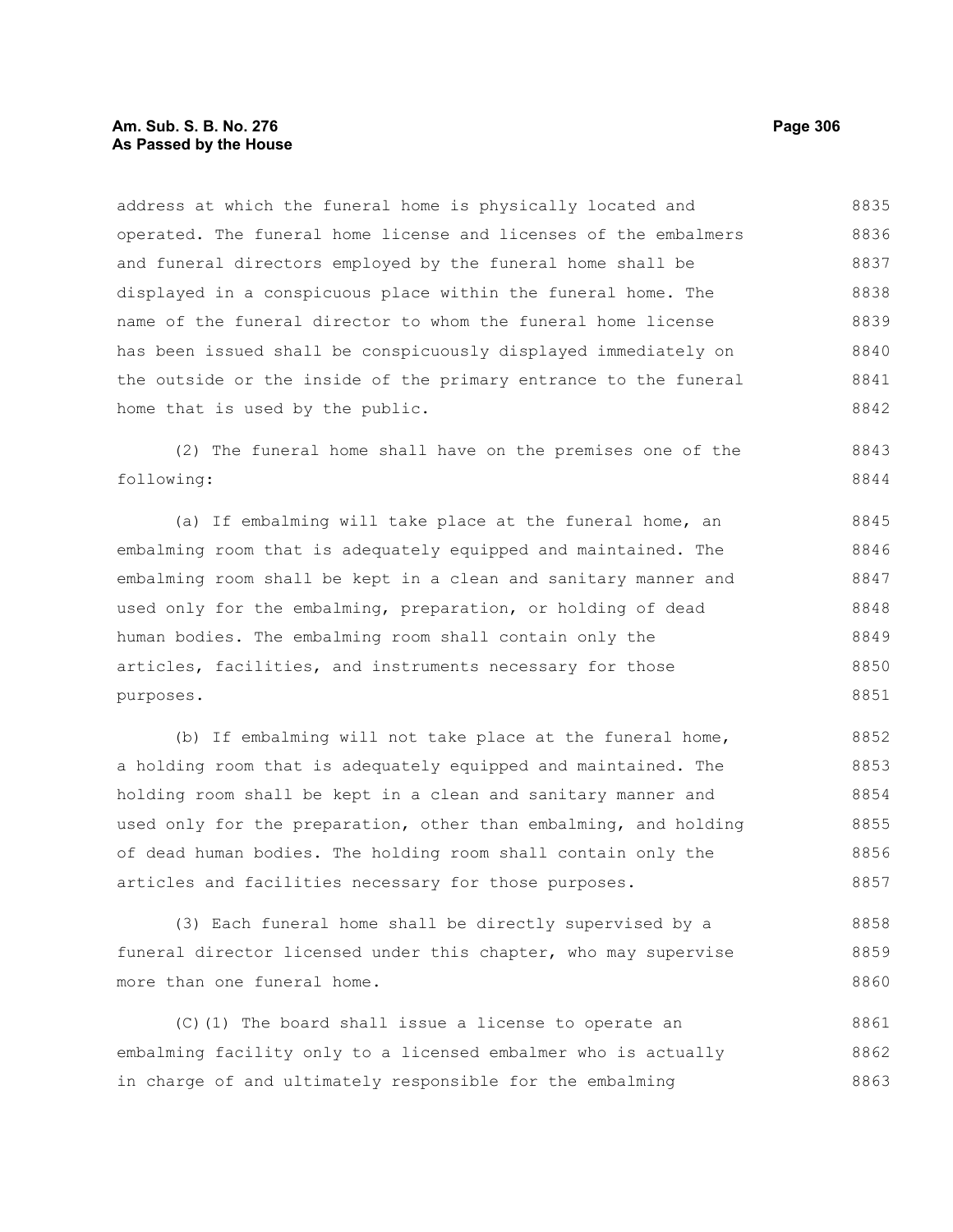#### **Am. Sub. S. B. No. 276 Page 307** Page 307 **As Passed by the House**

facility. The board shall issue the license only for the address at which the embalming facility is physically located and operated. The license shall be displayed in a conspicuous place within the facility. The name of the embalmer to whom the embalming facility license has been issued shall be conspicuously displayed on the outside or inside of the primary entrance to the embalming facility. 8864 8865 8866 8867 8868 8869 8870

(2) The embalming facility shall be adequately equipped and maintained in a sanitary manner. The embalming room at such a facility shall contain only the articles, facilities, and instruments necessary for its stated purpose. The embalming room shall be kept in a clean and sanitary condition and used only for the care and preparation of dead human bodies. 8871 8872 8873 8874 8875 8876

(D)(1) The board shall issue a license to operate a crematory facility only to a crematory operator who is actually in charge and ultimately responsible for the crematory facility. The board shall issue the license only for the address at which the crematory facility is physically located and operated. The license shall be displayed in a conspicuous place within the crematory facility. The name of the crematory operator to whom the crematory facility license has been issued shall be conspicuously displayed on the outside or inside of the primary entrance to the crematory facility. 8877 8878 8879 8880 8881 8882 8883 8884 8885 8886

(2) The crematory facility shall be adequately equipped and maintained in a clean and sanitary manner. The crematory facility may be located in a funeral home, embalming facility, cemetery building, or other building in which the crematory facility may lawfully operate. If a crematory facility engages in the cremation of animals, the crematory facility shall cremate animals in a cremation chamber that also is not used to 8887 8888 8889 8890 8891 8892 8893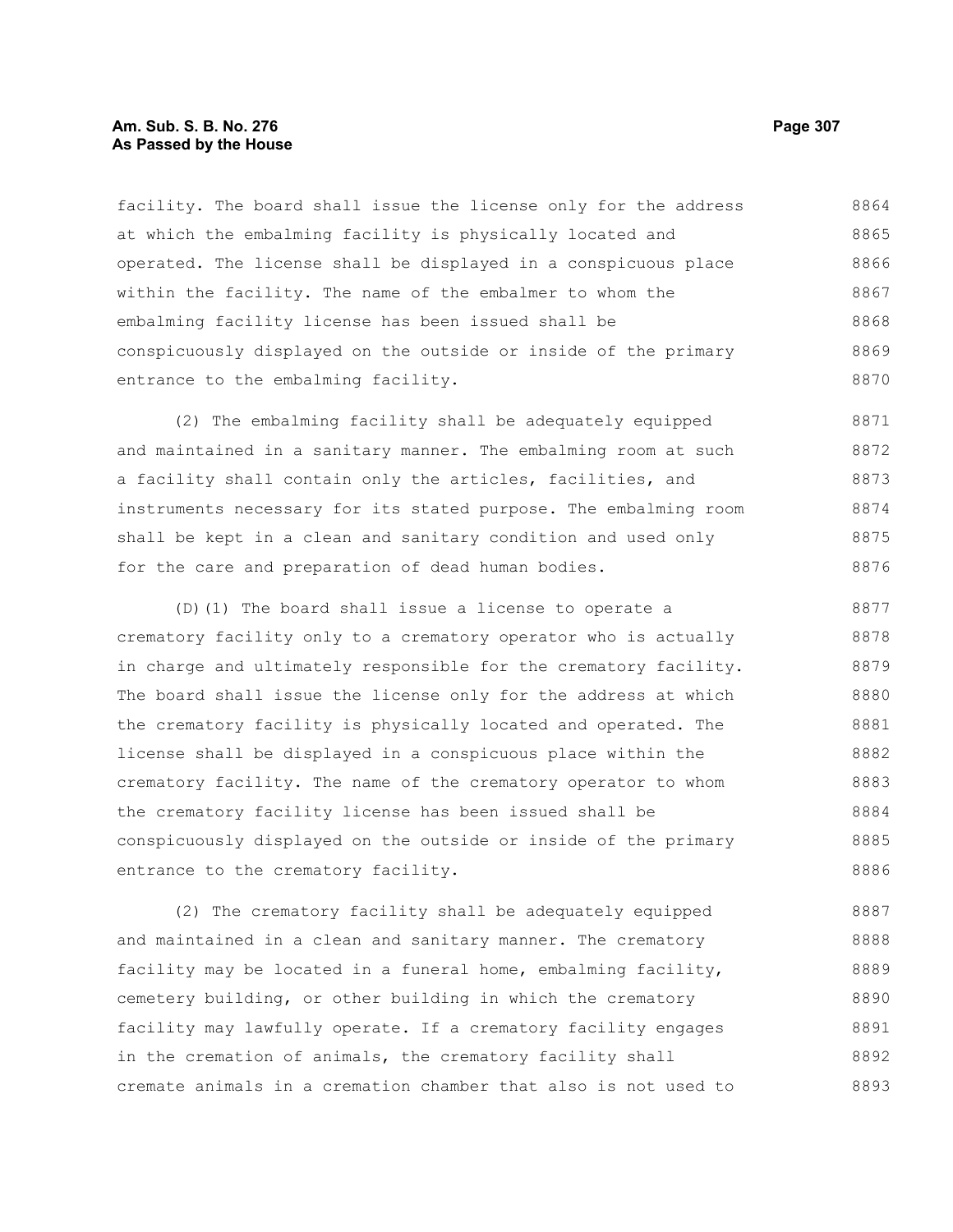#### **Am. Sub. S. B. No. 276 Page 308 As Passed by the House**

cremate dead human bodies or human body parts and shall not cremate animals in a cremation chamber used for the cremation of dead human bodies and human body parts. Cremation chambers that are used for the cremation of dead human bodies or human body parts and cremation chambers used for the cremation of animals may be located in the same area. Cremation chambers used for the cremation of animals shall have conspicuously displayed on the unit a notice that the unit is to be used for animals only. 8894 8895 8896 8897 8898 8899 8900 8901

(3) A license to operate a crematory facility shall be issued to the person actually in charge of the crematory facility. This section does not require the individual who is actually in charge of the crematory facility to be an embalmer or funeral director licensed under this chapter. 8902 8903 8904 8905 8906

(4) Nothing in this section or rules adopted under section 4717.04 of the Revised Code precludes the establishment and operation of a crematory facility on or adjacent to the property on which a cemetery, funeral home, or embalming facility is located. 8907 8908 8909 8910 8911

**Sec. 4723.16.** (A) An individual whom the board of nursing licenses or otherwise legally authorizes to engage in the practice of nursing as a registered nurse, advanced practice registered nurse, or licensed practical nurse may render the professional services of a registered, advanced practice registered, or licensed practical nurse within this state through a corporation formed under division (B) of section 1701.03 of the Revised Code, a limited liability company formed under Chapter 1705. or 1706. of the Revised Code, a partnership, or a professional association formed under Chapter 1785. of the Revised Code. This division does not preclude an individual of that nature from rendering professional services as a 8912 8913 8914 8915 8916 8917 8918 8919 8920 8921 8922 8923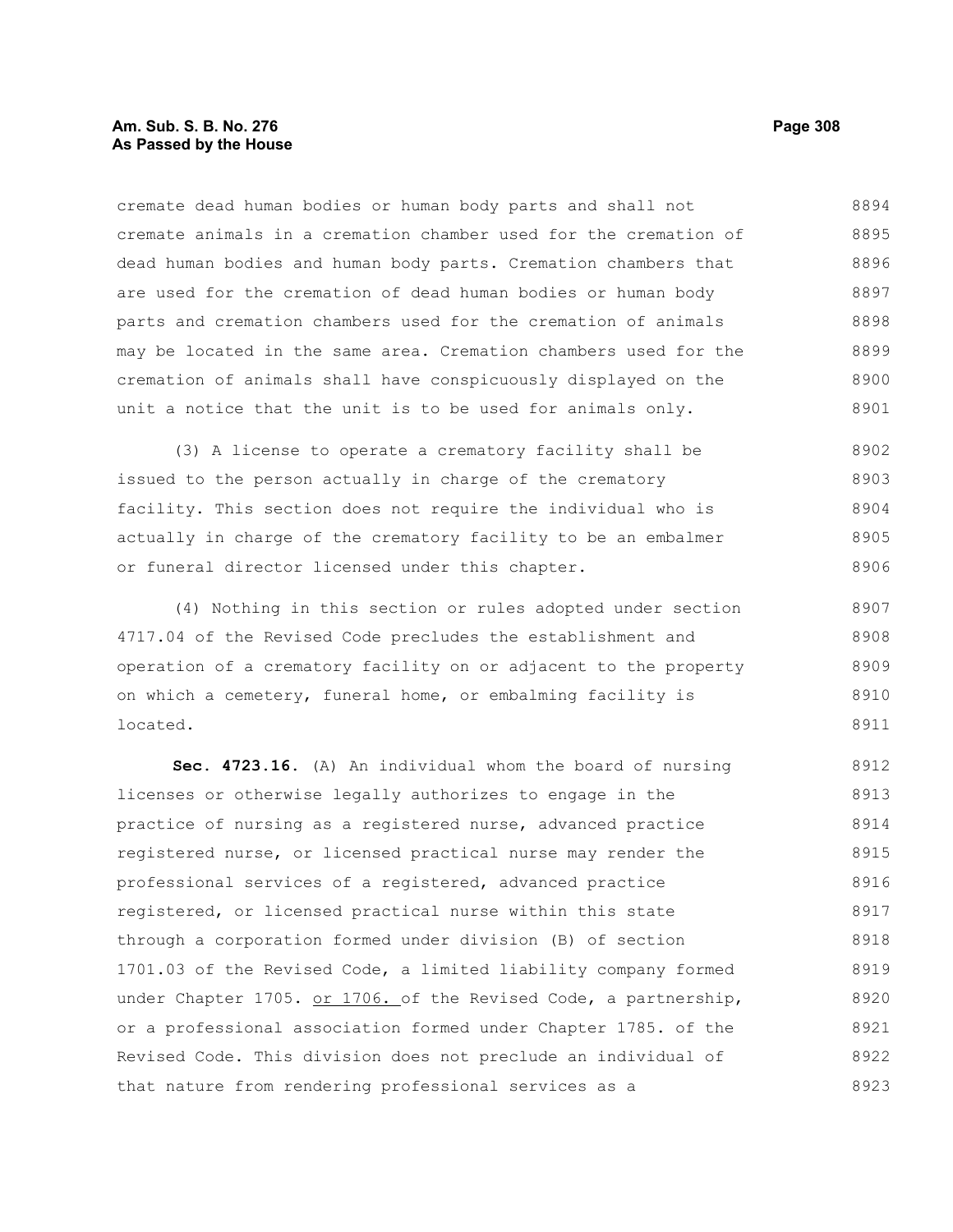#### **Am. Sub. S. B. No. 276 Page 309 As Passed by the House**

registered, advanced practice registered, or licensed practical nurse through another form of business entity, including, but not limited to, a nonprofit corporation or foundation, or in another manner that is authorized by or in accordance with this chapter, another chapter of the Revised Code, or rules of the board of nursing adopted pursuant to this chapter. (B) A corporation, limited liability company, partnership, or professional association described in division (A) of this section may be formed for the purpose of providing a combination of the professional services of the following individuals who are licensed, certificated, or otherwise legally authorized to practice their respective professions: (1) Optometrists who are authorized to practice optometry under Chapter 4725. of the Revised Code; (2) Chiropractors who are authorized to practice 8924 8925 8926 8927 8928 8929 8930 8931 8932 8933 8934 8935 8936 8937 8938

chiropractic or acupuncture under Chapter 4734. of the Revised Code; 8939 8940

(3) Psychologists who are authorized to practice psychology under Chapter 4732. of the Revised Code; 8941 8942

(4) Registered, advanced practice registered, or licensed practical nurses who are authorized to practice nursing as registered nurses, advanced practice registered nurses, or licensed practical nurses under this chapter; 8943 8944 8945 8946

(5) Pharmacists who are authorized to practice pharmacy under Chapter 4729. of the Revised Code; 8947 8948

(6) Physical therapists who are authorized to practice physical therapy under sections 4755.40 to 4755.56 of the Revised Code; 8949 8950 8951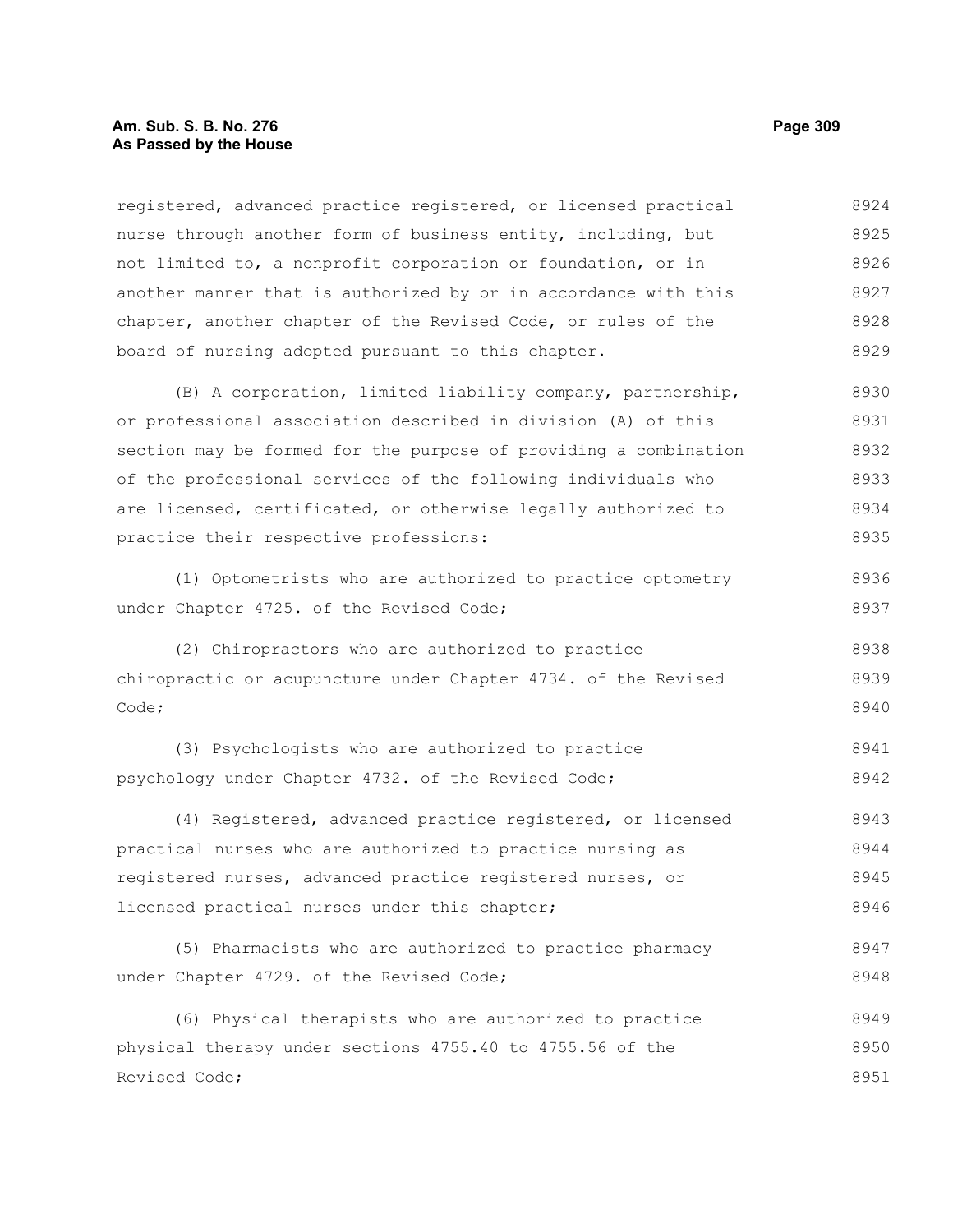(7) Occupational therapists who are licensed to practice occupational therapy under sections 4755.04 to 4755.13 of the Revised Code; 8952 8953 8954

(8) Mechanotherapists who are authorized to practice mechanotherapy under section 4731.151 of the Revised Code; 8955 8956

(9) Doctors of medicine and surgery, osteopathic medicine and surgery, or podiatric medicine and surgery who are licensed, certificated, or otherwise legally authorized for their respective practices under Chapter 4731. of the Revised Code; 8957 8958 8959 8960

(10) Licensed professional clinical counselors, licensed professional counselors, independent social workers, social workers, independent marriage and family therapists, or marriage and family therapists who are authorized for their respective practices under Chapter 4757. of the Revised Code. 8961 8962 8963 8964 8965

This division shall apply notwithstanding a provision of a code of ethics applicable to a nurse that prohibits a registered, advanced practice registered, or licensed practical nurse from engaging in the practice of nursing as a registered nurse, advanced practice registered nurse, or licensed practical nurse in combination with a person who is licensed, certificated, or otherwise legally authorized to practice optometry, chiropractic, acupuncture through the state chiropractic board, psychology, pharmacy, physical therapy, occupational therapy, mechanotherapy, medicine and surgery, osteopathic medicine and surgery, podiatric medicine and surgery, professional counseling, social work, or marriage and family therapy, but who is not also licensed, certificated, or otherwise legally authorized to engage in the practice of nursing as a registered nurse, advanced practice registered nurse, or licensed practical nurse. 8966 8967 8968 8969 8970 8971 8972 8973 8974 8975 8976 8977 8978 8979 8980 8981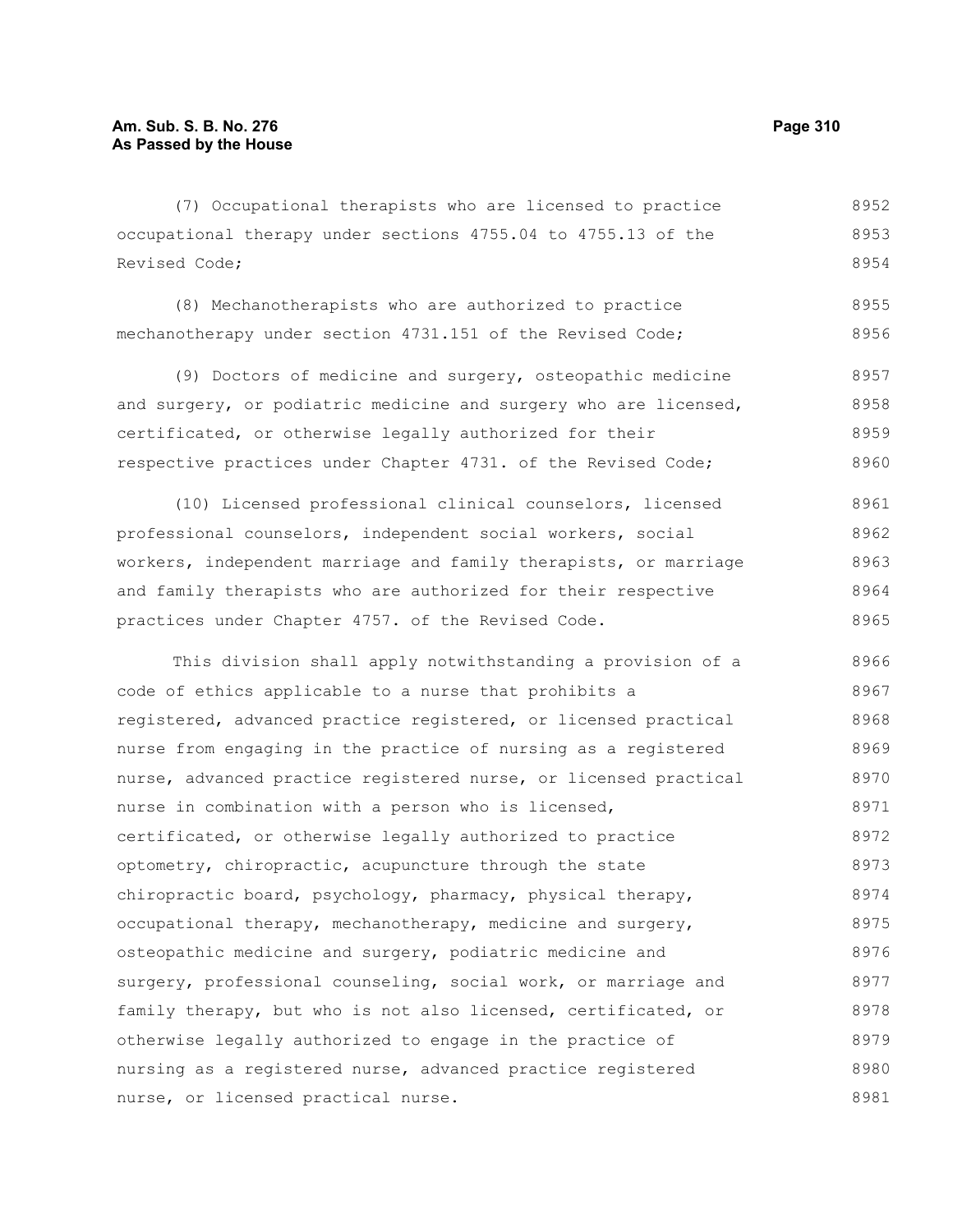#### **Am. Sub. S. B. No. 276 Page 311 As Passed by the House**

**Sec. 4725.33.** (A) An individual whom the state vision professionals board licenses to engage in the practice of optometry may render the professional services of an optometrist within this state through a corporation formed under division (B) of section 1701.03 of the Revised Code, a limited liability company formed under Chapter 1705. or 1706. of the Revised Code, a partnership, or a professional association formed under Chapter 1785. of the Revised Code. This division does not preclude an optometrist from rendering professional services as an optometrist through another form of business entity, including, but not limited to, a nonprofit corporation or foundation, or in another manner that is authorized by or in accordance with this chapter, another chapter of the Revised Code, or rules of the state vision professionals board adopted pursuant to this chapter. 8982 8983 8984 8985 8986 8987 8988 8989 8990 8991 8992 8993 8994 8995 8996

(B) A corporation, limited liability company, partnership, or professional association described in division (A) of this section may be formed for the purpose of providing a combination of the professional services of the following individuals who are licensed, certificated, or otherwise legally authorized to practice their respective professions: 8997 8998 8999 9000 9001 9002

(1) Optometrists who are authorized to practice optometry under Chapter 4725. of the Revised Code; 9003 9004

(2) Chiropractors who are authorized to practice chiropractic or acupuncture under Chapter 4734. of the Revised Code; 9005 9006 9007

(3) Psychologists who are authorized to practice psychology under Chapter 4732. of the Revised Code; 9008 9009

(4) Registered or licensed practical nurses who are 9010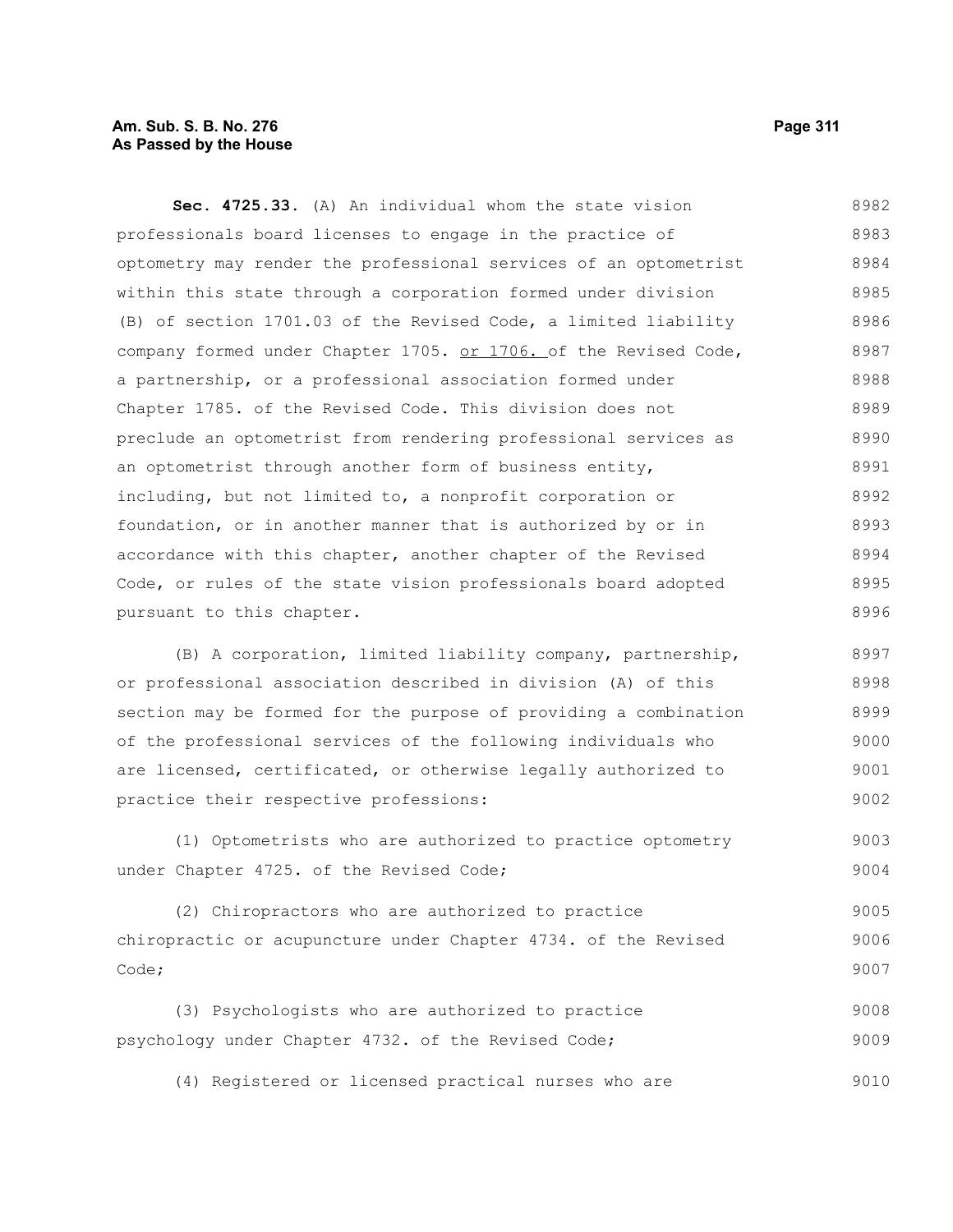licensed practical nurses under Chapter 4723. of the Revised Code; (5) Pharmacists who are authorized to practice pharmacy under Chapter 4729. of the Revised Code; (6) Physical therapists who are authorized to practice physical therapy under sections 4755.40 to 4755.56 of the Revised Code; (7) Occupational therapists who are authorized to practice occupational therapy under sections 4755.04 to 4755.13 of the Revised Code; (8) Mechanotherapists who are authorized to practice mechanotherapy under section 4731.151 of the Revised Code; (9) Doctors of medicine and surgery, osteopathic medicine 9012 9013 9014 9015 9016 9017 9018 9019 9020 9021 9022 9023 9024

authorized to practice nursing as registered nurses or as

and surgery, or podiatric medicine and surgery who are authorized for their respective practices under Chapter 4731. of the Revised Code; 9025 9026 9027

(10) Licensed professional clinical counselors, licensed professional counselors, independent social workers, social workers, independent marriage and family therapists, or marriage and family therapists who are authorized for their respective practices under Chapter 4757. of the Revised Code. 9028 9029 9030 9031 9032

This division shall apply notwithstanding a provision of a code of ethics applicable to an optometrist that prohibits an optometrist from engaging in the practice of optometry in combination with a person who is licensed, certificated, or otherwise legally authorized to practice chiropractic, acupuncture through the state chiropractic board, psychology, nursing, pharmacy, physical therapy, occupational therapy, 9033 9034 9035 9036 9037 9038 9039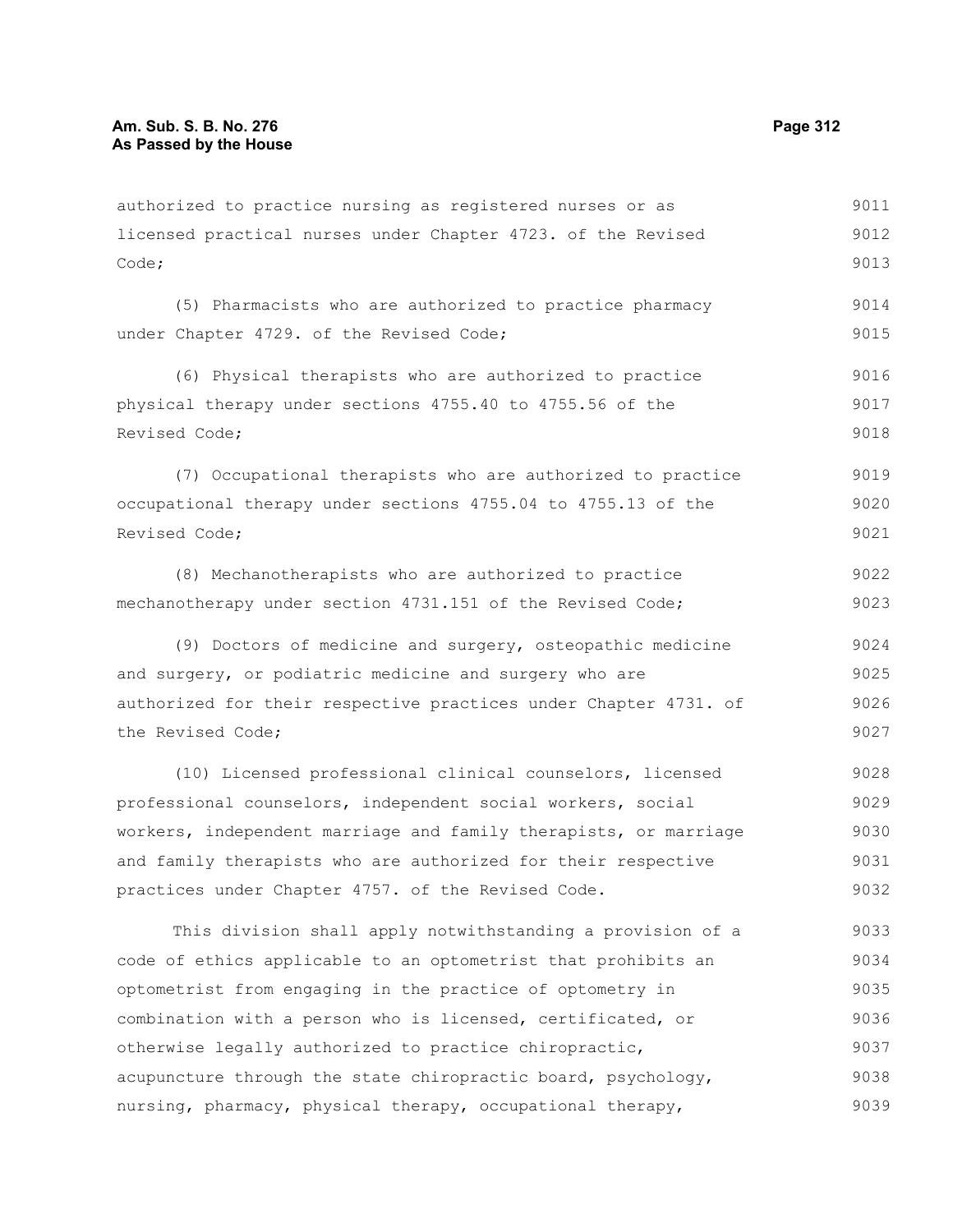#### **Am. Sub. S. B. No. 276 Page 313 As Passed by the House**

mechanotherapy, medicine and surgery, osteopathic medicine and surgery, podiatric medicine and surgery, professional counseling, social work, or marriage and family therapy, but who is not also licensed, certificated, or otherwise legally authorized to engage in the practice of optometry. 9040 9041 9042 9043 9044

**Sec. 4729.161.** (A) An individual registered with the state board of pharmacy to engage in the practice of pharmacy may render the professional services of a pharmacist within this state through a corporation formed under division (B) of section 1701.03 of the Revised Code, a limited liability company formed under Chapter 1705. or 1706. of the Revised Code, a partnership, or a professional association formed under Chapter 1785. of the Revised Code. This division does not preclude an individual of that nature from rendering professional services as a pharmacist through another form of business entity, including, but not limited to, a nonprofit corporation or foundation, or in another manner that is authorized by or in accordance with this chapter, another chapter of the Revised Code, or rules of the state board of pharmacy adopted pursuant to this chapter. 9045 9046 9047 9048 9049 9050 9051 9052 9053 9054 9055 9056 9057 9058

(B) A corporation, limited liability company, partnership, or professional association described in division (A) of this section may be formed for the purpose of providing a combination of the professional services of the following individuals who are licensed, certificated, or otherwise legally authorized to practice their respective professions: 9059 9060 9061 9062 9063 9064

(1) Optometrists who are authorized to practice optometry under Chapter 4725. of the Revised Code; 9065 9066

(2) Chiropractors who are authorized to practice chiropractic or acupuncture under Chapter 4734. of the Revised Code; 9067 9068 9069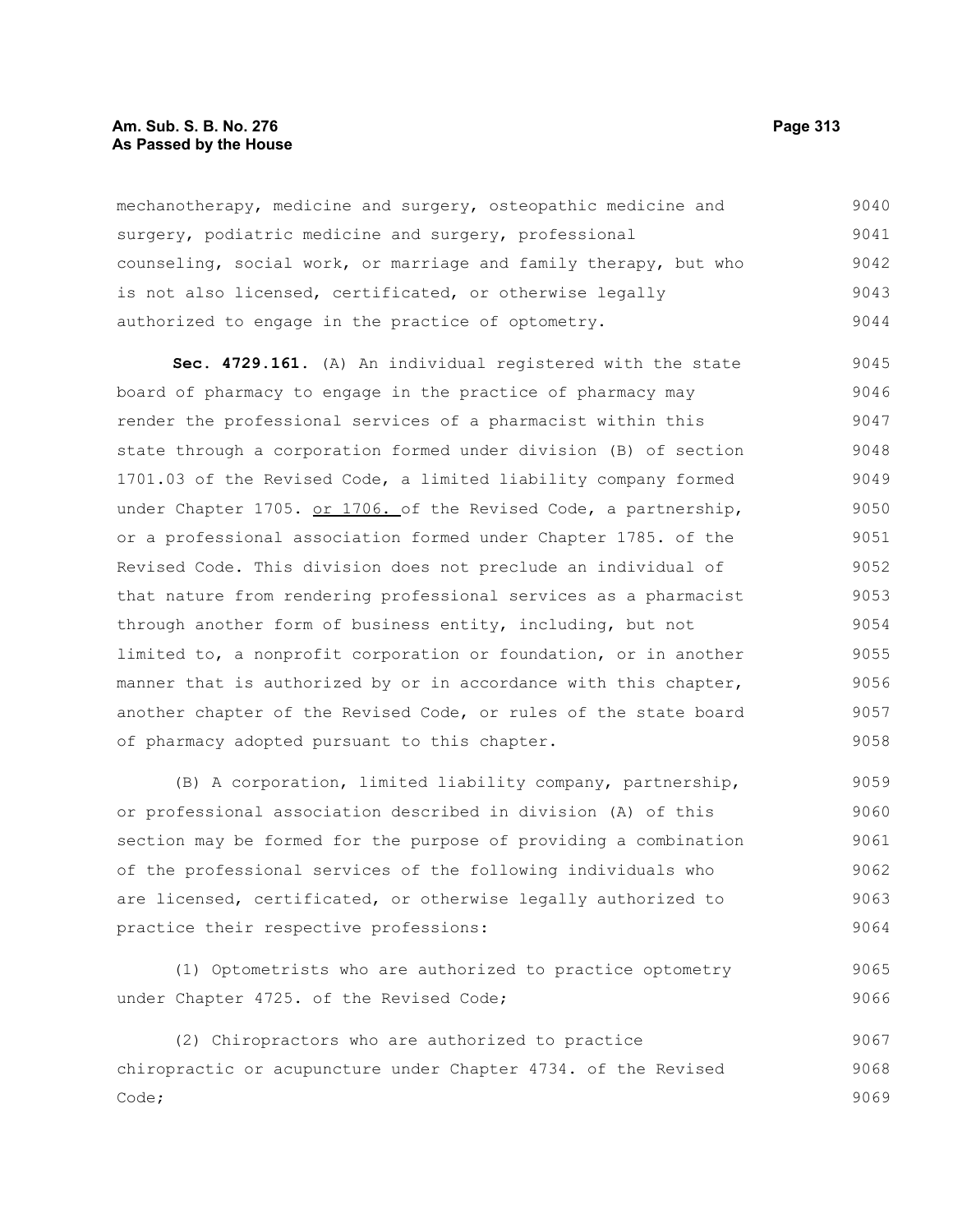(4) Registered or licensed practical nurses who are authorized to practice nursing as registered nurses or as licensed practical nurses under Chapter 4723. of the Revised Code; (5) Pharmacists who are authorized to practice pharmacy under Chapter 4729. of the Revised Code; (6) Physical therapists who are authorized to practice physical therapy under sections 4755.40 to 4755.56 of the Revised Code; (7) Occupational therapists who are authorized to practice occupational therapy under sections 4755.04 to 4755.13 of the Revised Code; (8) Mechanotherapists who are authorized to practice mechanotherapy under section 4731.151 of the Revised Code; (9) Doctors of medicine and surgery, osteopathic medicine and surgery, or podiatric medicine and surgery who are authorized for their respective practices under Chapter 4731. of the Revised Code; (10) Licensed professional clinical counselors, licensed professional counselors, independent social workers, social workers, independent marriage and family therapists, or marriage and family therapists who are authorized for their respective 9072 9073 9074 9075 9076 9077 9078 9079 9080 9081 9082 9083 9084 9085 9086 9087 9088 9089 9090 9091 9092 9093

(3) Psychologists who are authorized to practice

psychology under Chapter 4732. of the Revised Code;

This division shall apply notwithstanding a provision of a code of ethics applicable to a pharmacist that prohibits a pharmacist from engaging in the practice of pharmacy in 9095 9096 9097

practices under Chapter 4757. of the Revised Code.

9070 9071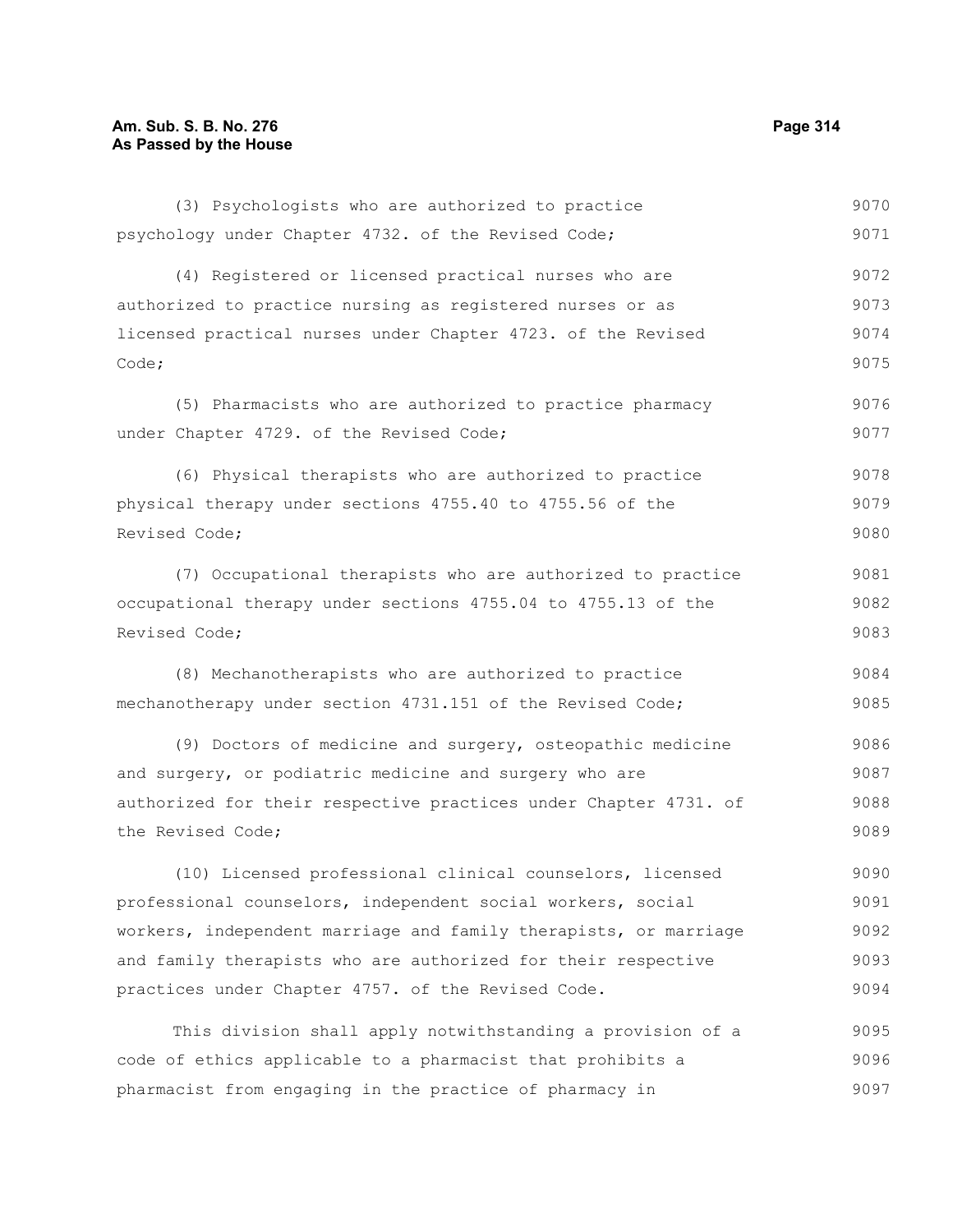combination with a person who is licensed, certificated, or otherwise legally authorized to practice optometry, chiropractic, acupuncture through the state chiropractic board, psychology, nursing, physical therapy, occupational therapy, mechanotherapy, medicine and surgery, osteopathic medicine and surgery, podiatric medicine and surgery, professional counseling, social work, or marriage and family therapy, but who is not also licensed, certificated, or otherwise legally authorized to engage in the practice of pharmacy. 9098 9099 9100 9101 9102 9103 9104 9105 9106

**Sec. 4729.541.** (A) Except as provided in divisions (B) to (D) of this section, all of the following are exempt from licensure as a terminal distributor of dangerous drugs: 9107 9108 9109

(1) A licensed health professional authorized to prescribe drugs;

(2) A business entity that is a corporation formed under division (B) of section 1701.03 of the Revised Code, a limited liability company formed under Chapter 1705. or 1706. of the Revised Code, or a professional association formed under Chapter 1785. of the Revised Code if the entity has a sole shareholder who is a prescriber and is authorized to provide the professional services being offered by the entity; 9112 9113 9114 9115 9116 9117 9118

(3) A business entity that is a corporation formed under division (B) of section 1701.03 of the Revised Code, a limited liability company formed under Chapter 1705. or 1706. of the Revised Code, a partnership or a limited liability partnership formed under Chapter 1775. of the Revised Code, or a professional association formed under Chapter 1785. of the Revised Code, if, to be a shareholder, member, or partner, an individual is required to be licensed, certified, or otherwise legally authorized under Title XLVII of the Revised Code to 9119 9120 9121 9122 9123 9124 9125 9126 9127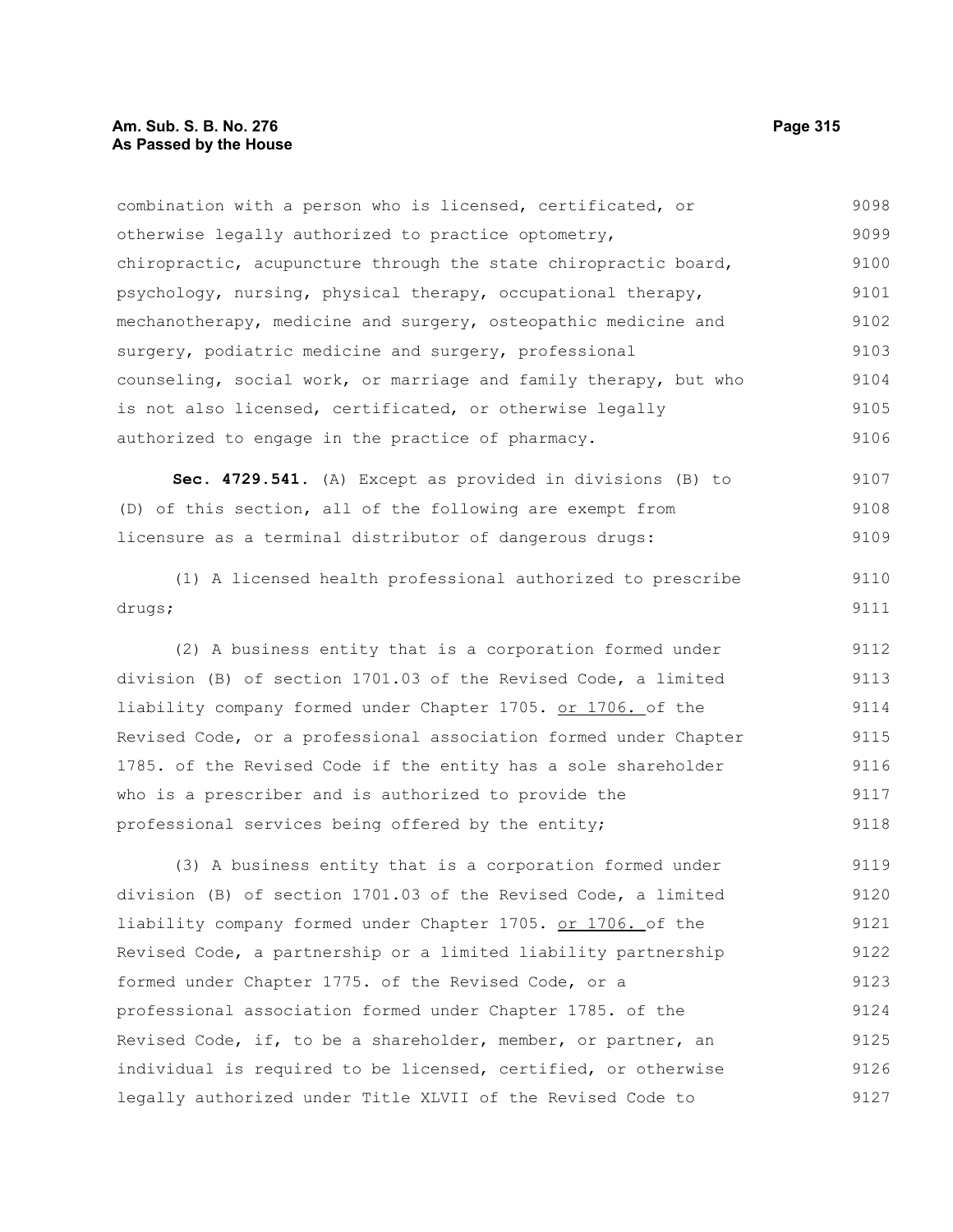### **Am. Sub. S. B. No. 276 Page 316 As Passed by the House**

| perform the professional service provided by the entity and each | 9128 |
|------------------------------------------------------------------|------|
| such individual is a prescriber;                                 | 9129 |
| (4) An individual who holds a current license,                   | 9130 |
| certificate, or registration issued under Title XLVII of the     | 9131 |
| Revised Code and has been certified to conduct diabetes          | 9132 |
| education by a national certifying body specified in rules       | 9133 |
| adopted by the state board of pharmacy under section 4729.68 of  | 9134 |
| the Revised Code, but only with respect to insulin that will be  | 9135 |
| used for the purpose of diabetes education and only if diabetes  | 9136 |
| education is within the individual's scope of practice under     | 9137 |
| statutes and rules regulating the individual's profession;       | 9138 |
| (5) An individual who holds a valid certificate issued by        | 9139 |
| a nationally recognized S.C.U.B.A. diving certifying             | 9140 |
| organization approved by the state board of pharmacy under rules | 9141 |
| adopted by the board, but only with respect to medical oxygen    | 9142 |
| that will be used for the purpose of emergency care or treatment | 9143 |
| at the scene of a diving emergency;                              | 9144 |
| (6) With respect to epinephrine autoinjectors that may be        | 9145 |
| possessed under section 3313.7110, 3313.7111, 3314.143, 3326.28, | 9146 |
| or 3328.29 of the Revised Code, any of the following: the board  | 9147 |
| of education of a city, local, exempted village, or joint        | 9148 |
| vocational school district; a chartered or nonchartered          | 9149 |
| nonpublic school; a community school established under Chapter   | 9150 |

3314. of the Revised Code; a STEM school established under Chapter 3326. of the Revised Code; or a college-preparatory boarding school established under Chapter 3328. of the Revised Code; 9151 9152 9153 9154

(7) With respect to epinephrine autoinjectors that may be possessed under section 5101.76 of the Revised Code, any of the following: a residential camp, as defined in section 2151.011 of 9155 9156 9157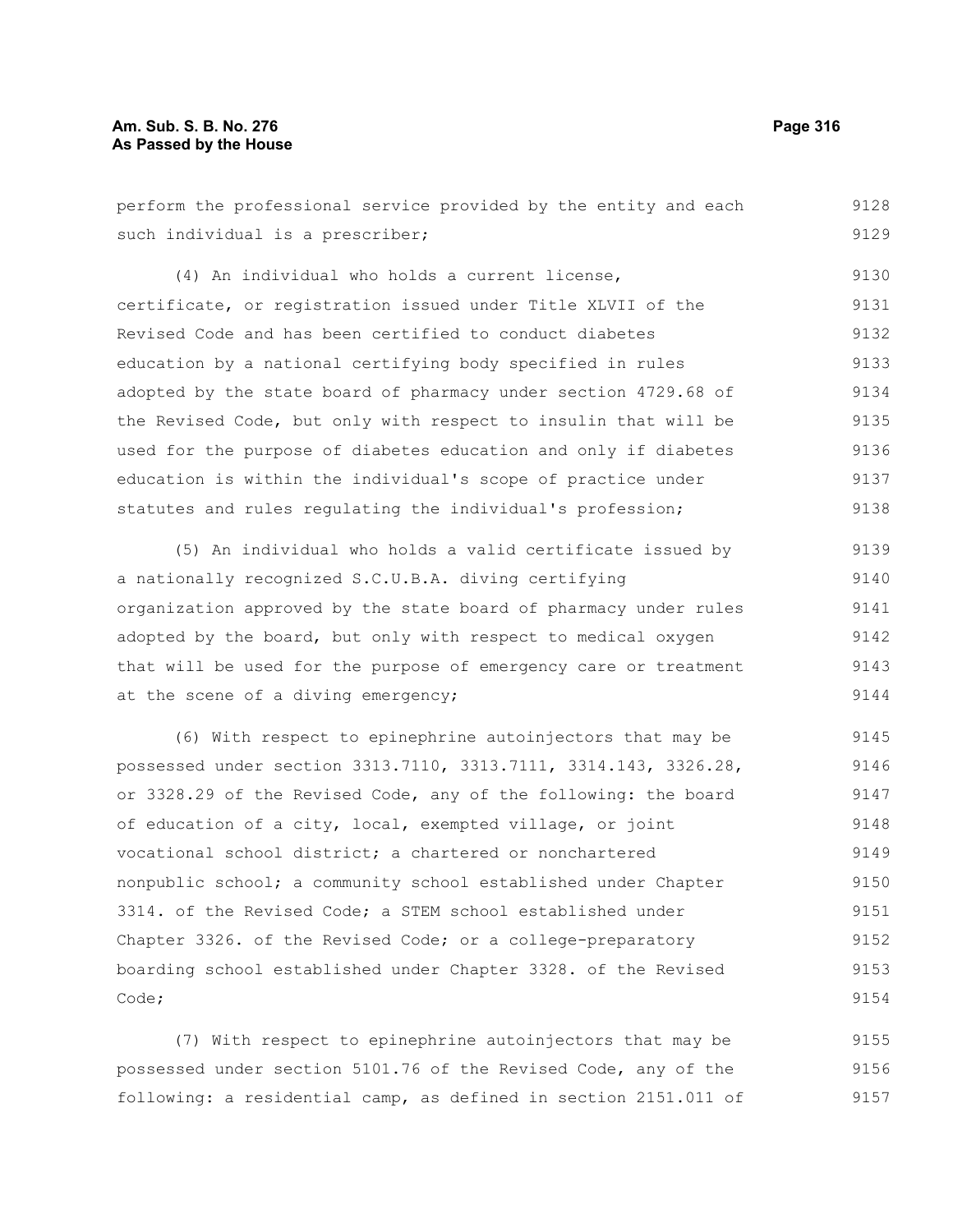#### **Am. Sub. S. B. No. 276 Page 317** Page 317 **As Passed by the House**

the Revised Code; a child day camp, as defined in section 5104.01 of the Revised Code; or a child day camp operated by any county, township, municipal corporation, township park district created under section 511.18 of the Revised Code, park district created under section 1545.04 of the Revised Code, or joint recreation district established under section 755.14 of the Revised Code; 9158 9159 9160 9161 9162 9163 9164

(8) With respect to epinephrine autoinjectors that may be possessed under Chapter 3728. of the Revised Code, a qualified entity, as defined in section 3728.01 of the Revised Code; 9165 9166 9167

(9) With respect to inhalers that may be possessed under section 3313.7113, 3313.7114, 3314.144, 3326.30, or 3328.30 of the Revised Code, any of the following: the board of education of a city, local, exempted village, or joint vocational school district; a chartered or nonchartered nonpublic school; a community school established under Chapter 3314. of the Revised Code; a STEM school established under Chapter 3326. of the Revised Code; or a college-preparatory boarding school established under Chapter 3328. of the Revised Code; 9168 9169 9170 9171 9172 9173 9174 9175 9176

(10) With respect to inhalers that may be possessed under section 5101.77 of the Revised Code, any of the following: a residential camp, as defined in section 2151.011 of the Revised Code; a child day camp, as defined in section 5104.01 of the Revised Code; or a child day camp operated by any county, township, municipal corporation, township park district created under section 511.18 of the Revised Code, park district created under section 1545.04 of the Revised Code, or joint recreation district established under section 755.14 of the Revised Code; 9177 9178 9179 9180 9181 9182 9183 9184 9185

(11) With respect to naloxone that may be possessed under section 2925.61 of the Revised Code, a law enforcement agency 9186 9187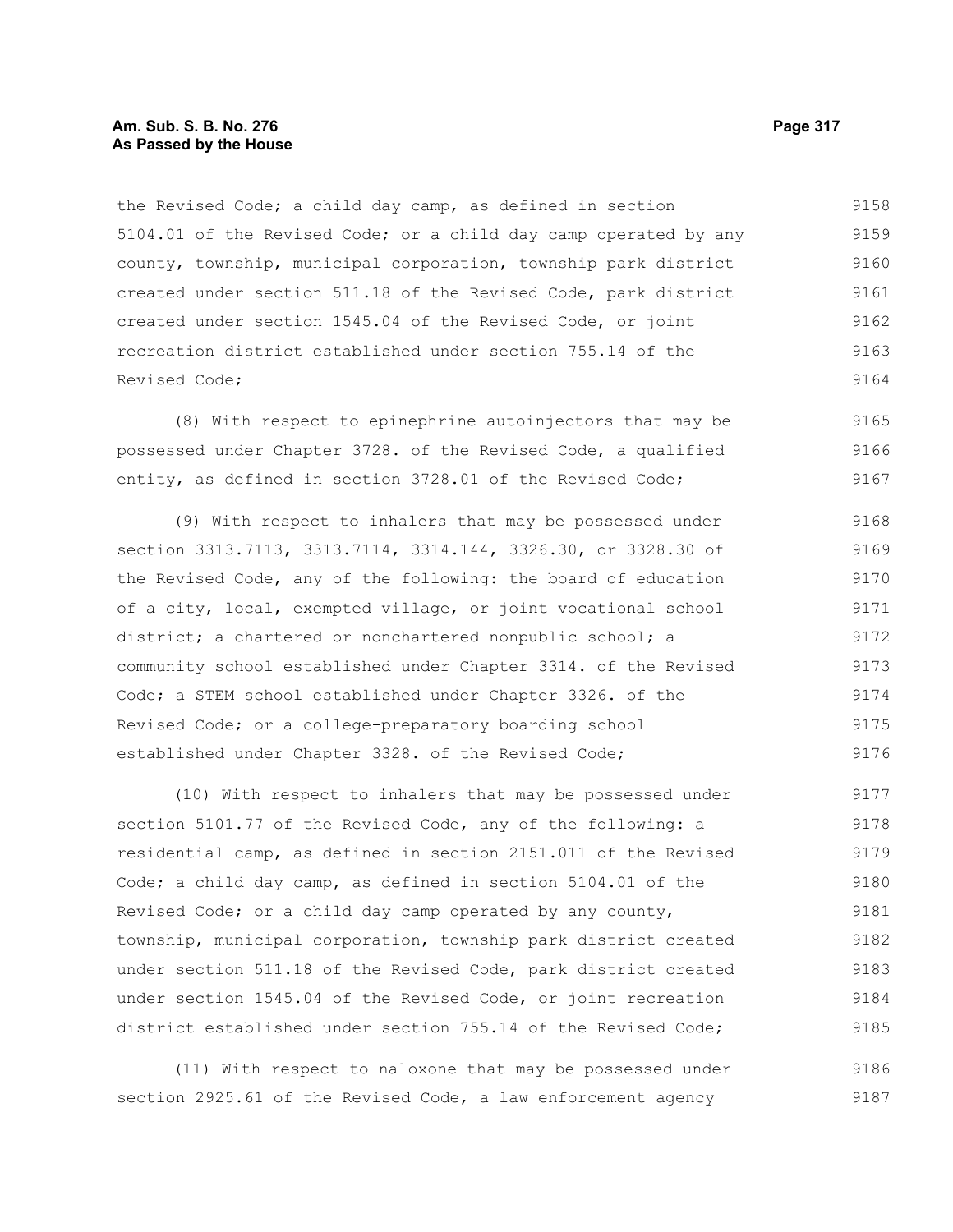9214

| and its peace officers;                                          | 9188 |
|------------------------------------------------------------------|------|
| (12) With respect to naloxone that may be possessed under        | 9189 |
| section 4729.514 of the Revised Code, a service entity, as       | 9190 |
| defined in that section;                                         | 9191 |
| (13) A facility that is owned and operated by the United         | 9192 |
| States department of defense, the United States department of    | 9193 |
| veterans affairs, or any other federal agency.                   | 9194 |
| (B) If a person described in division (A) of this section        | 9195 |
| is a pain management clinic or is operating a pain management    | 9196 |
| clinic, the person shall hold a license as a terminal            | 9197 |
| distributor of dangerous drugs with a pain management clinic     | 9198 |
| classification issued under section 4729.552 of the Revised      | 9199 |
| Code.                                                            | 9200 |
|                                                                  |      |
| (C) If a person described in division (A) of this section        | 9201 |
| is operating a facility, clinic, or other location described in  | 9202 |
| division (B) of section 4729.553 of the Revised Code that must   | 9203 |
| hold a category III terminal distributor of dangerous drugs      | 9204 |
| license with an office-based opioid treatment classification,    | 9205 |
| the person shall hold a license with that classification.        | 9206 |
| (D) Any of the persons described in divisions (A) (1) to         | 9207 |
| (12) of this section shall hold a license as a terminal          | 9208 |
| distributor of dangerous drugs in order to possess, have custody | 9209 |
| or control of, and distribute any of the following:              | 9210 |
| (1) Dangerous drugs that are compounded or used for the          | 9211 |
| purpose of compounding;                                          | 9212 |

**Sec. 4731.226.** (A)(1) An individual whom the state medical 9215

as defined in section 3719.01 of the Revised Code.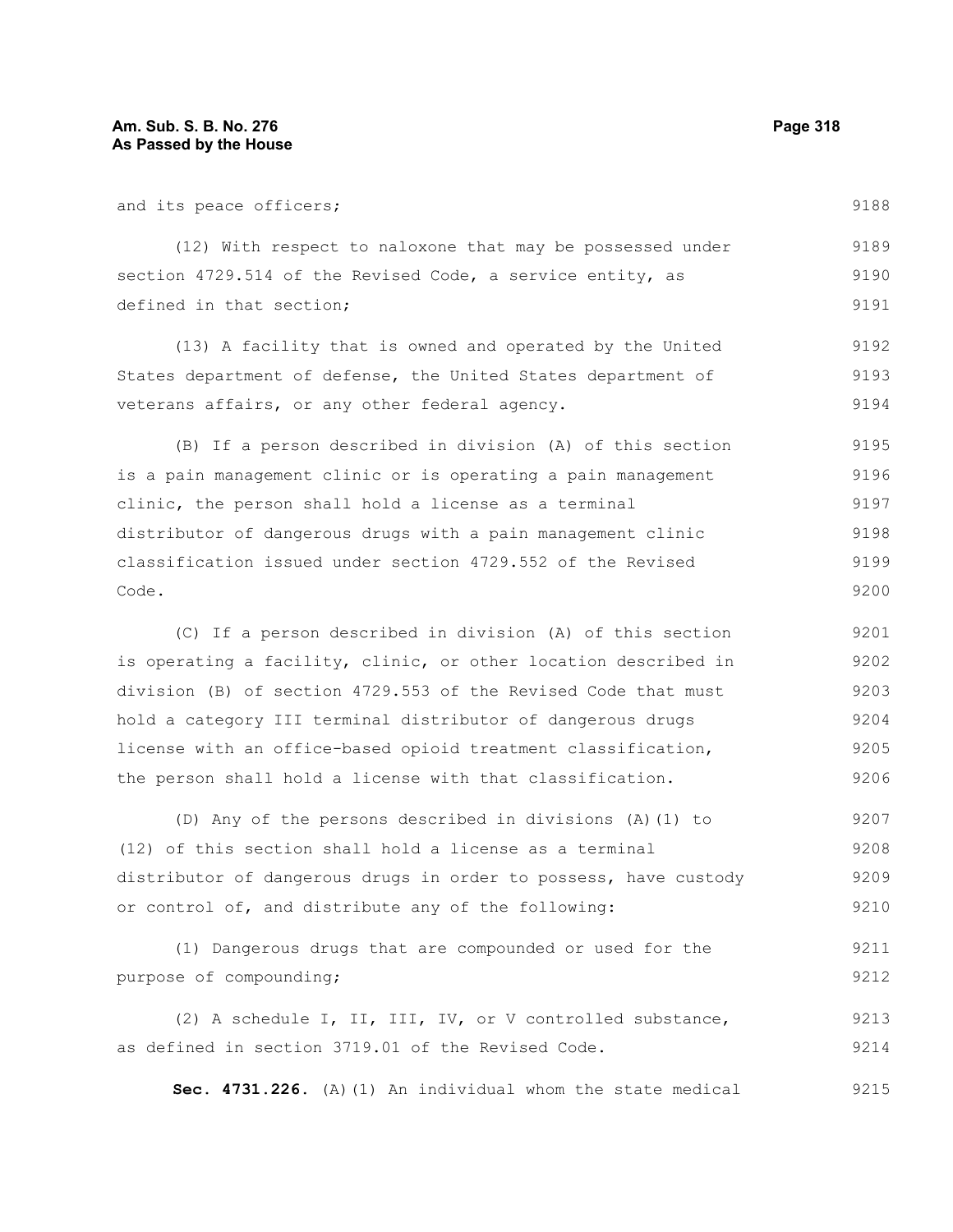### **Am. Sub. S. B. No. 276 Page 319 As Passed by the House**

board licenses, certificates, or otherwise legally authorizes to engage in the practice of medicine and surgery, osteopathic medicine and surgery, or podiatric medicine and surgery may render the professional services of a doctor of medicine and surgery, osteopathic medicine and surgery, or podiatric medicine and surgery within this state through a corporation formed under division (B) of section 1701.03 of the Revised Code, a limited liability company formed under Chapter 1705. or 1706. of the Revised Code, a partnership, or a professional association formed under Chapter 1785. of the Revised Code. Division (A)(1) of this section does not preclude an individual of that nature from rendering professional services as a doctor of medicine and surgery, osteopathic medicine and surgery, or podiatric medicine and surgery through another form of business entity, including, but not limited to, a nonprofit corporation or foundation, or in another manner that is authorized by or in accordance with this chapter, another chapter of the Revised Code, or rules of the state medical board adopted pursuant to this chapter. 9216 9217 9218 9219 9220 9221 9222 9223 9224 9225 9226 9227 9228 9229 9230 9231 9232 9233

(2) An individual whom the state medical board authorizes to engage in the practice of mechanotherapy may render the professional services of a mechanotherapist within this state through a corporation formed under division (B) of section 1701.03 of the Revised Code, a limited liability company formed under Chapter 1705. or 1706. of the Revised Code, a partnership, or a professional association formed under Chapter 1785. of the Revised Code. Division (A)(2) of this section does not preclude an individual of that nature from rendering professional services as a mechanotherapist through another form of business entity, including, but not limited to, a nonprofit corporation or foundation, or in another manner that is authorized by or in accordance with this chapter, another chapter of the Revised 9234 9235 9236 9237 9238 9239 9240 9241 9242 9243 9244 9245 9246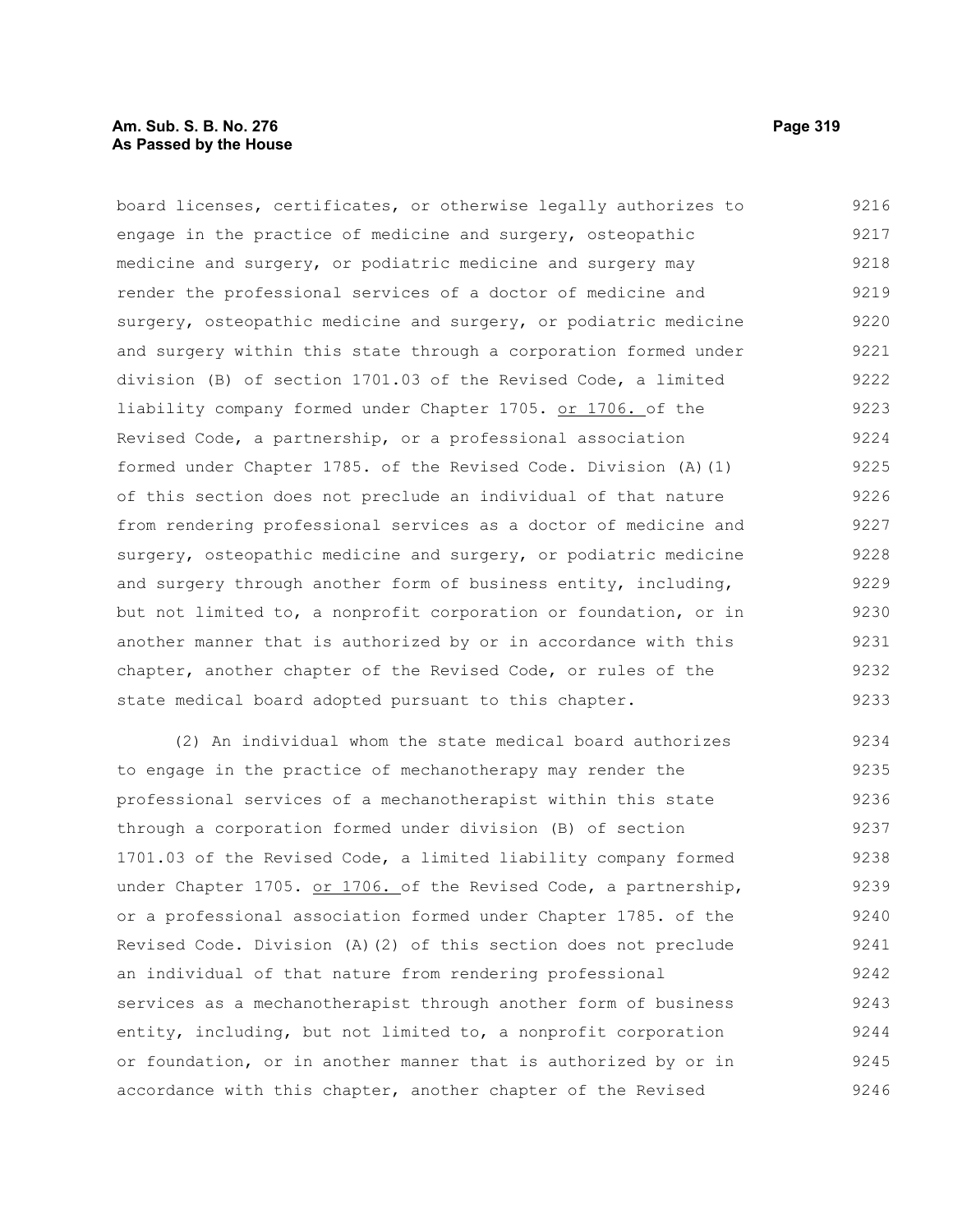| Code, or rules of the state medical board adopted pursuant to    | 9247 |
|------------------------------------------------------------------|------|
| this chapter.                                                    | 9248 |
| (B) A corporation, limited liability company, partnership,       | 9249 |
| or professional association described in division (A) of this    | 9250 |
| section may be formed for the purpose of providing a combination | 9251 |
| of the professional services of the following individuals who    | 9252 |
| are licensed, certificated, or otherwise legally authorized to   | 9253 |
| practice their respective professions:                           | 9254 |
| (1) Optometrists who are authorized to practice optometry        | 9255 |
| under Chapter 4725. of the Revised Code;                         | 9256 |
| (2) Chiropractors who are authorized to practice                 | 9257 |
| chiropractic or acupuncture under Chapter 4734. of the Revised   | 9258 |
| Code;                                                            | 9259 |
| (3) Psychologists who are authorized to practice                 | 9260 |
| psychology under Chapter 4732. of the Revised Code;              | 9261 |
| (4) Registered or licensed practical nurses who are              | 9262 |
| authorized to practice nursing as registered nurses or as        | 9263 |
| licensed practical nurses under Chapter 4723. of the Revised     | 9264 |
| Code;                                                            | 9265 |
| (5) Pharmacists who are authorized to practice pharmacy          | 9266 |
| under Chapter 4729. of the Revised Code;                         | 9267 |
| (6) Physical therapists who are authorized to practice           | 9268 |
| physical therapy under sections 4755.40 to 4755.56 of the        | 9269 |
| Revised Code;                                                    | 9270 |
| (7) Occupational therapists who are authorized to practice       | 9271 |
| occupational therapy under sections 4755.04 to 4755.13 of the    | 9272 |
| Revised Code;                                                    | 9273 |
| (8) Mechanotherapists who are authorized to practice             | 9274 |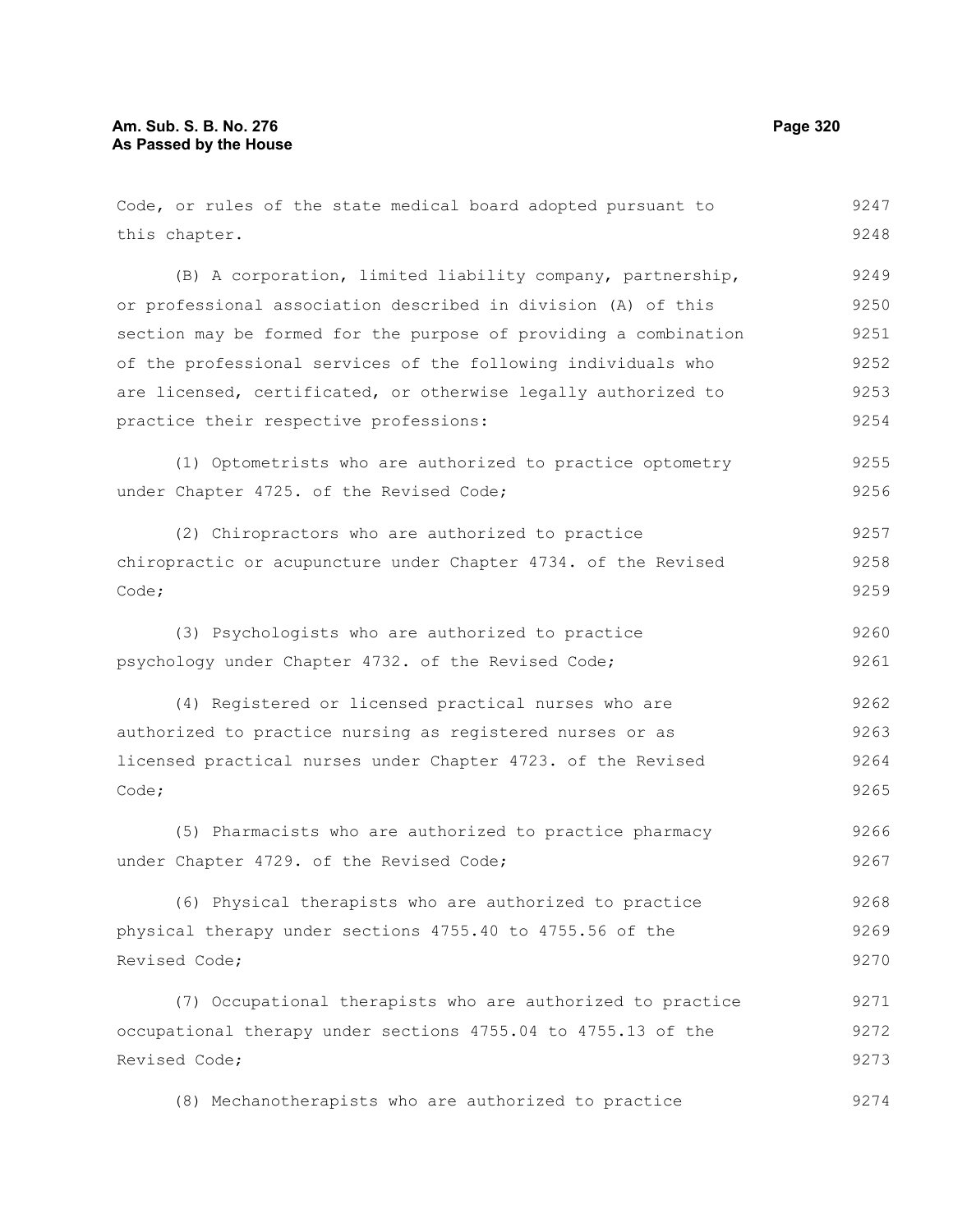mechanotherapy under section 4731.151 of the Revised Code; (9) Doctors of medicine and surgery, osteopathic medicine and surgery, or podiatric medicine and surgery who are authorized for their respective practices under this chapter; (10) Licensed professional clinical counselors, licensed professional counselors, independent social workers, social workers, independent marriage and family therapists, or marriage and family therapists who are authorized for their respective practices under Chapter 4757. of the Revised Code. (C) Division (B) of this section shall apply notwithstanding a provision of a code of ethics described in division (B)(18) of section 4731.22 of the Revised Code that prohibits either of the following: 9275 9276 9277 9278 9279 9280 9281 9282 9283 9284 9285 9286 9287

(1) A doctor of medicine and surgery, osteopathic medicine and surgery, or podiatric medicine and surgery from engaging in the doctor's authorized practice in combination with a person who is licensed, certificated, or otherwise legally authorized to engage in the practice of optometry, chiropractic, acupuncture through the state chiropractic board, psychology, nursing, pharmacy, physical therapy, occupational therapy, mechanotherapy, professional counseling, social work, or marriage and family therapy, but who is not also licensed, certificated, or otherwise legally authorized to practice medicine and surgery, osteopathic medicine and surgery, or podiatric medicine and surgery. 9288 9289 9290 9291 9292 9293 9294 9295 9296 9297 9298 9299

(2) A mechanotherapist from engaging in the practice of mechanotherapy in combination with a person who is licensed, certificated, or otherwise legally authorized to engage in the practice of optometry, chiropractic, acupuncture through the 9300 9301 9302 9303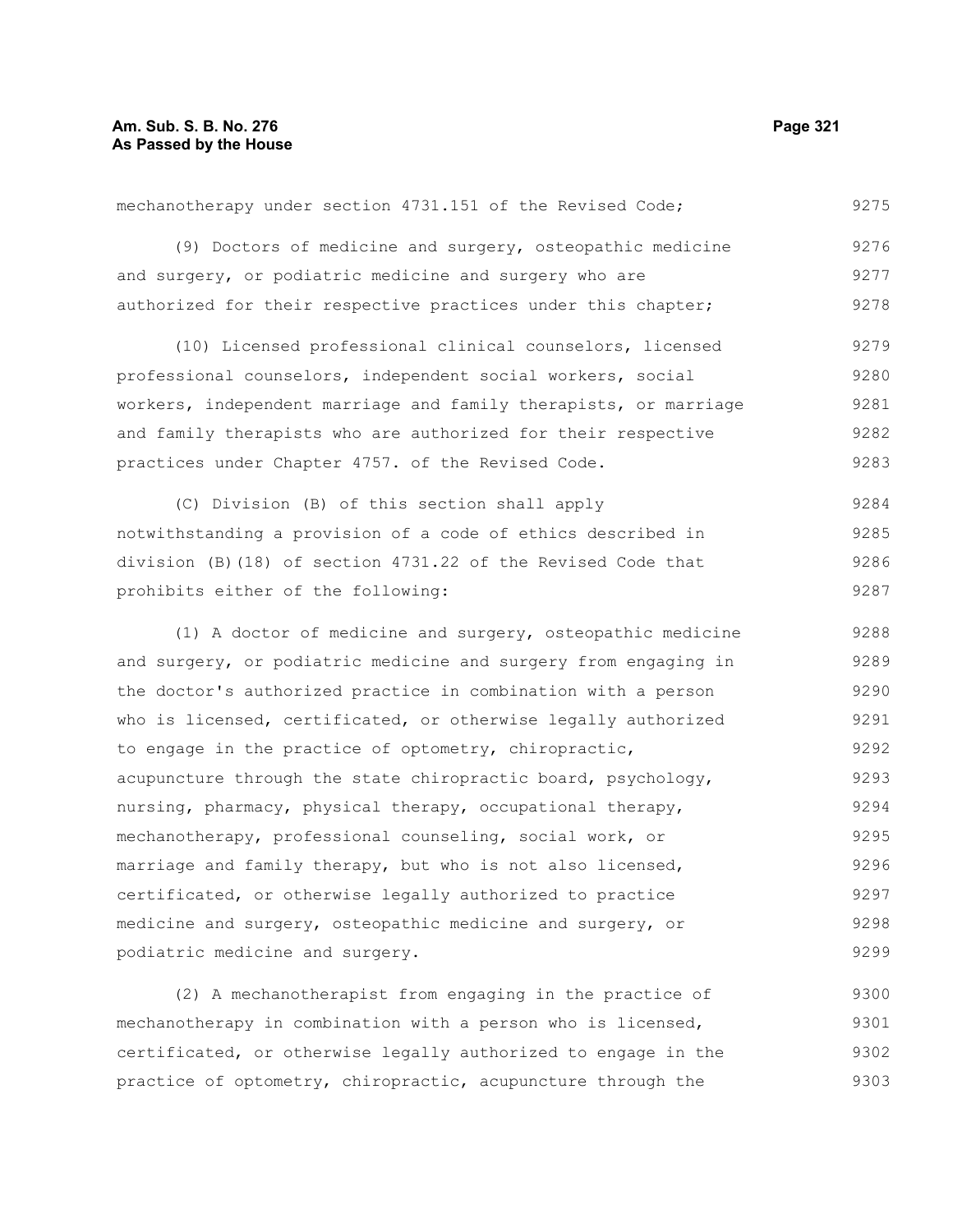# **Am. Sub. S. B. No. 276 Page 322 As Passed by the House**

| state chiropractic board, psychology, nursing, pharmacy,<br>physical therapy, occupational therapy, medicine and surgery,<br>osteopathic medicine and surgery, podiatric medicine and<br>surgery, professional counseling, social work, or marriage and<br>family therapy, but who is not also licensed, certificated, or<br>otherwise legally authorized to engage in the practice of<br>mechanotherapy.<br>Sec. 4731.228. (A) As used in this section:<br>(1) "Federally qualified health center" has the same<br>meaning as in section 3701.047 of the Revised Code.<br>(2) "Federally qualified health center look-alike" has the<br>same meaning as in section 3701.047 of the Revised Code.<br>(3) "Health care entity" means any of the following that<br>employs a physician to provide physician services:<br>(a) A hospital registered with the department of health<br>under section 3701.07 of the Revised Code;<br>(b) A corporation formed under division (B) of section<br>1701.03 of the Revised Code;<br>(c) A corporation formed under Chapter 1702. of the<br>Revised Code;<br>(d) A limited liability company formed under Chapter 1705.<br>or 1706. of the Revised Code;<br>(e) A health insuring corporation holding a certificate of<br>authority under Chapter 1751. of the Revised Code;<br>(f) A partnership;<br>(g) A professional association formed under Chapter 1785.<br>of the Revised Code. |      |
|------------------------------------------------------------------------------------------------------------------------------------------------------------------------------------------------------------------------------------------------------------------------------------------------------------------------------------------------------------------------------------------------------------------------------------------------------------------------------------------------------------------------------------------------------------------------------------------------------------------------------------------------------------------------------------------------------------------------------------------------------------------------------------------------------------------------------------------------------------------------------------------------------------------------------------------------------------------------------------------------------------------------------------------------------------------------------------------------------------------------------------------------------------------------------------------------------------------------------------------------------------------------------------------------------------------------------------------------------------------------------------------------------------------------------|------|
|                                                                                                                                                                                                                                                                                                                                                                                                                                                                                                                                                                                                                                                                                                                                                                                                                                                                                                                                                                                                                                                                                                                                                                                                                                                                                                                                                                                                                              | 9304 |
|                                                                                                                                                                                                                                                                                                                                                                                                                                                                                                                                                                                                                                                                                                                                                                                                                                                                                                                                                                                                                                                                                                                                                                                                                                                                                                                                                                                                                              | 9305 |
|                                                                                                                                                                                                                                                                                                                                                                                                                                                                                                                                                                                                                                                                                                                                                                                                                                                                                                                                                                                                                                                                                                                                                                                                                                                                                                                                                                                                                              | 9306 |
|                                                                                                                                                                                                                                                                                                                                                                                                                                                                                                                                                                                                                                                                                                                                                                                                                                                                                                                                                                                                                                                                                                                                                                                                                                                                                                                                                                                                                              | 9307 |
|                                                                                                                                                                                                                                                                                                                                                                                                                                                                                                                                                                                                                                                                                                                                                                                                                                                                                                                                                                                                                                                                                                                                                                                                                                                                                                                                                                                                                              | 9308 |
|                                                                                                                                                                                                                                                                                                                                                                                                                                                                                                                                                                                                                                                                                                                                                                                                                                                                                                                                                                                                                                                                                                                                                                                                                                                                                                                                                                                                                              | 9309 |
|                                                                                                                                                                                                                                                                                                                                                                                                                                                                                                                                                                                                                                                                                                                                                                                                                                                                                                                                                                                                                                                                                                                                                                                                                                                                                                                                                                                                                              | 9310 |
|                                                                                                                                                                                                                                                                                                                                                                                                                                                                                                                                                                                                                                                                                                                                                                                                                                                                                                                                                                                                                                                                                                                                                                                                                                                                                                                                                                                                                              | 9311 |
|                                                                                                                                                                                                                                                                                                                                                                                                                                                                                                                                                                                                                                                                                                                                                                                                                                                                                                                                                                                                                                                                                                                                                                                                                                                                                                                                                                                                                              | 9312 |
|                                                                                                                                                                                                                                                                                                                                                                                                                                                                                                                                                                                                                                                                                                                                                                                                                                                                                                                                                                                                                                                                                                                                                                                                                                                                                                                                                                                                                              | 9313 |
|                                                                                                                                                                                                                                                                                                                                                                                                                                                                                                                                                                                                                                                                                                                                                                                                                                                                                                                                                                                                                                                                                                                                                                                                                                                                                                                                                                                                                              | 9314 |
|                                                                                                                                                                                                                                                                                                                                                                                                                                                                                                                                                                                                                                                                                                                                                                                                                                                                                                                                                                                                                                                                                                                                                                                                                                                                                                                                                                                                                              | 9315 |
|                                                                                                                                                                                                                                                                                                                                                                                                                                                                                                                                                                                                                                                                                                                                                                                                                                                                                                                                                                                                                                                                                                                                                                                                                                                                                                                                                                                                                              | 9316 |
|                                                                                                                                                                                                                                                                                                                                                                                                                                                                                                                                                                                                                                                                                                                                                                                                                                                                                                                                                                                                                                                                                                                                                                                                                                                                                                                                                                                                                              | 9317 |
|                                                                                                                                                                                                                                                                                                                                                                                                                                                                                                                                                                                                                                                                                                                                                                                                                                                                                                                                                                                                                                                                                                                                                                                                                                                                                                                                                                                                                              | 9318 |
|                                                                                                                                                                                                                                                                                                                                                                                                                                                                                                                                                                                                                                                                                                                                                                                                                                                                                                                                                                                                                                                                                                                                                                                                                                                                                                                                                                                                                              | 9319 |
|                                                                                                                                                                                                                                                                                                                                                                                                                                                                                                                                                                                                                                                                                                                                                                                                                                                                                                                                                                                                                                                                                                                                                                                                                                                                                                                                                                                                                              | 9320 |
|                                                                                                                                                                                                                                                                                                                                                                                                                                                                                                                                                                                                                                                                                                                                                                                                                                                                                                                                                                                                                                                                                                                                                                                                                                                                                                                                                                                                                              | 9321 |
|                                                                                                                                                                                                                                                                                                                                                                                                                                                                                                                                                                                                                                                                                                                                                                                                                                                                                                                                                                                                                                                                                                                                                                                                                                                                                                                                                                                                                              | 9322 |
|                                                                                                                                                                                                                                                                                                                                                                                                                                                                                                                                                                                                                                                                                                                                                                                                                                                                                                                                                                                                                                                                                                                                                                                                                                                                                                                                                                                                                              | 9323 |
|                                                                                                                                                                                                                                                                                                                                                                                                                                                                                                                                                                                                                                                                                                                                                                                                                                                                                                                                                                                                                                                                                                                                                                                                                                                                                                                                                                                                                              | 9324 |
|                                                                                                                                                                                                                                                                                                                                                                                                                                                                                                                                                                                                                                                                                                                                                                                                                                                                                                                                                                                                                                                                                                                                                                                                                                                                                                                                                                                                                              | 9325 |
|                                                                                                                                                                                                                                                                                                                                                                                                                                                                                                                                                                                                                                                                                                                                                                                                                                                                                                                                                                                                                                                                                                                                                                                                                                                                                                                                                                                                                              | 9326 |
|                                                                                                                                                                                                                                                                                                                                                                                                                                                                                                                                                                                                                                                                                                                                                                                                                                                                                                                                                                                                                                                                                                                                                                                                                                                                                                                                                                                                                              | 9327 |
|                                                                                                                                                                                                                                                                                                                                                                                                                                                                                                                                                                                                                                                                                                                                                                                                                                                                                                                                                                                                                                                                                                                                                                                                                                                                                                                                                                                                                              |      |
|                                                                                                                                                                                                                                                                                                                                                                                                                                                                                                                                                                                                                                                                                                                                                                                                                                                                                                                                                                                                                                                                                                                                                                                                                                                                                                                                                                                                                              | 9328 |
|                                                                                                                                                                                                                                                                                                                                                                                                                                                                                                                                                                                                                                                                                                                                                                                                                                                                                                                                                                                                                                                                                                                                                                                                                                                                                                                                                                                                                              | 9329 |
|                                                                                                                                                                                                                                                                                                                                                                                                                                                                                                                                                                                                                                                                                                                                                                                                                                                                                                                                                                                                                                                                                                                                                                                                                                                                                                                                                                                                                              | 9330 |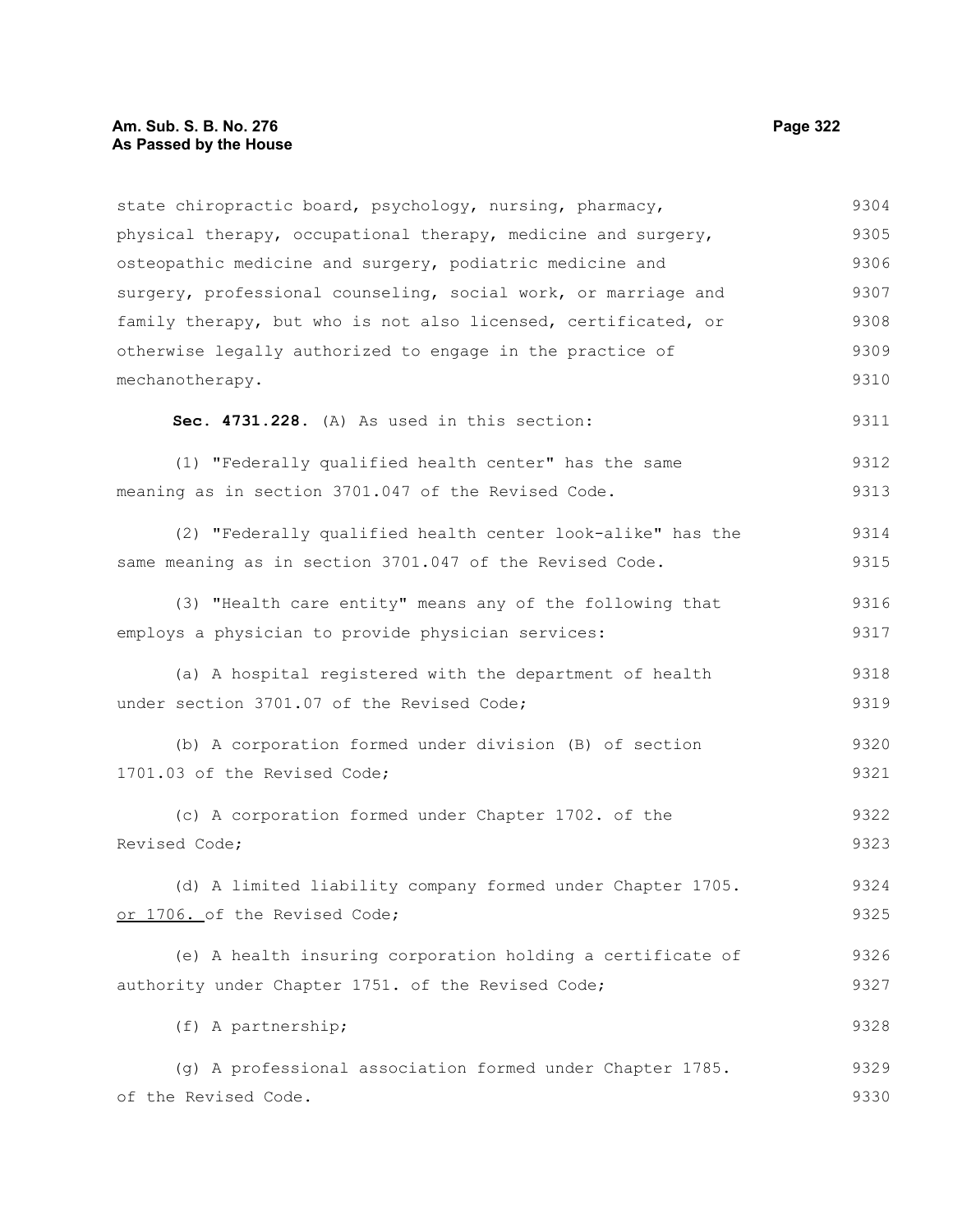#### **Am. Sub. S. B. No. 276 Page 323 As Passed by the House**

(4) "Physician" means an individual authorized under this chapter to practice medicine and surgery, osteopathic medicine and surgery, or podiatric medicine and surgery. (5) "Physician services" means direct patient care services provided by a physician. (6) "Termination" means the end of a physician's employment with a health care entity for any reason. (B) This section applies when a physician's employment with a health care entity to provide physician services is terminated for any reason, unless the physician continues to provide medical services for patients of the health care entity on an independent contractor basis. (C)(1) Except as provided in division (C)(2) of this section, a health care entity shall send notice of the termination of a physician's employment to each patient who received physician services from the physician in the two-year period immediately preceding the date of employment termination. Only patients of the health care entity who received services from the physician are to receive the notice. 9331 9332 9333 9334 9335 9336 9337 9338 9339 9340 9341 9342 9343 9344 9345 9346 9347 9348 9349

(2) If the health care entity provides to the physician a list of patients treated and patient contact information, the health care entity may require the physician to send the notice required by this section. 9350 9351 9352 9353

(D) The notice provided under division (C) of this section shall be provided not later than the date of termination or thirty days after the health care entity has actual knowledge of termination or resignation of the physician, whichever is later. The notice shall be provided in accordance with rules adopted by the state medical board under section 4731.05 of the Revised 9354 9355 9356 9357 9358 9359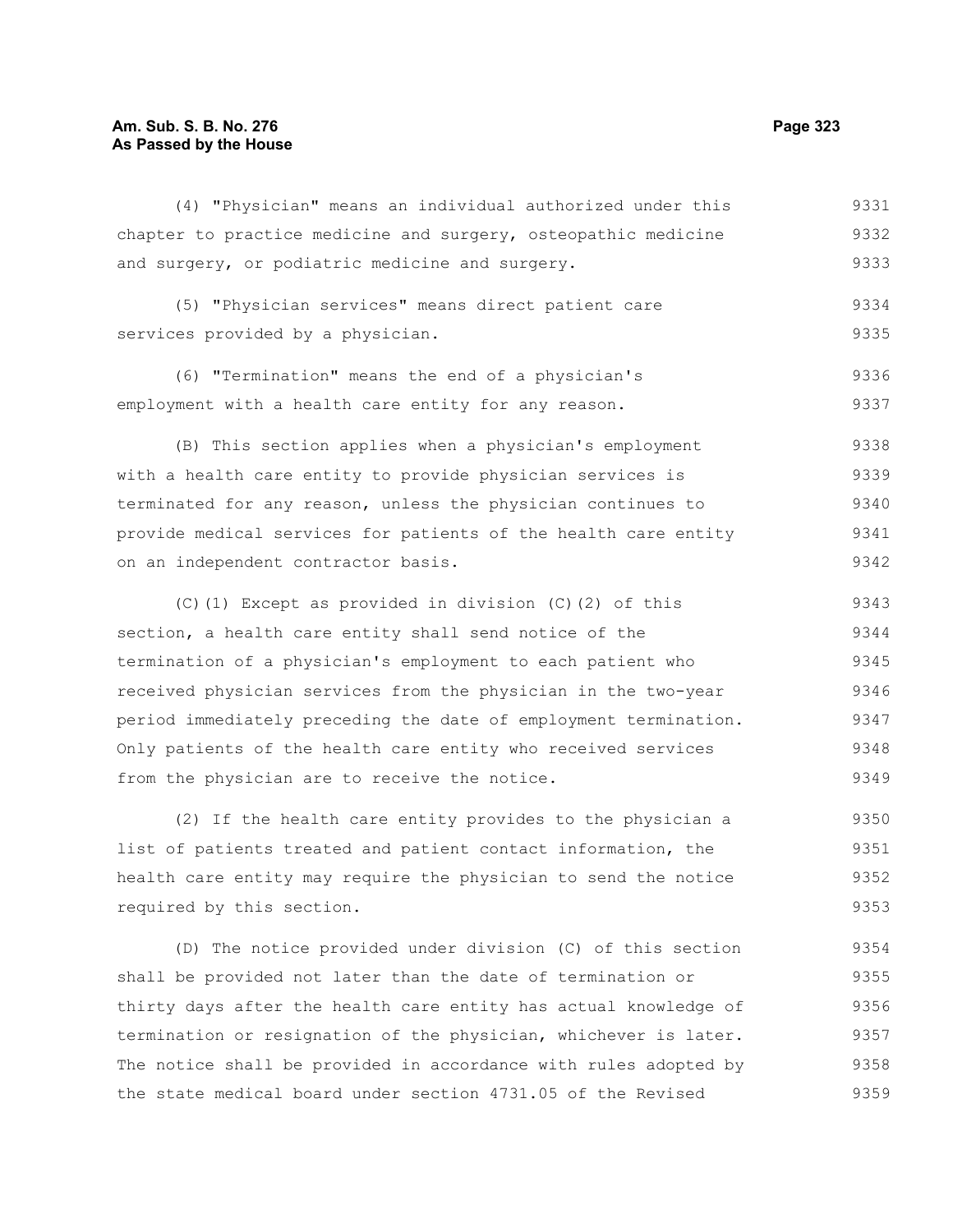| Code. The notice shall include at least all of the following:    | 9360 |
|------------------------------------------------------------------|------|
| (1) A notice to the patient that the physician will no           | 9361 |
| longer be practicing medicine as an employee of the health care  | 9362 |
| entity;                                                          | 9363 |
| (2) Except in situations in which the health care entity         | 9364 |
| has a good faith concern that the physician's conduct or the     | 9365 |
| medical care provided by the physician would jeopardize the      | 9366 |
| health and safety of patients, the physician's name and, if      | 9367 |
| known by the health care entity, information provided by the     | 9368 |
| physician that the patient may use to contact the physician;     | 9369 |
| (3) The date on which the physician ceased or will cease         | 9370 |
| to practice as an employee of the health care entity;            | 9371 |
| (4) Contact information for an alternative physician or          | 9372 |
| physicians employed by the health care entity or contact         | 9373 |
| information for a group practice that can provide care for the   | 9374 |
| patient;                                                         | 9375 |
| (5) Contact information that enables the patient to obtain       | 9376 |
| information on the patient's medical records.                    | 9377 |
| (E) The requirements of this section do not apply to any         | 9378 |
| of the following:                                                | 9379 |
| (1) A physician rendering services to a patient on an            | 9380 |
| episodic basis or in an emergency department or urgent care      | 9381 |
| center, when it should not be reasonably expected that related   | 9382 |
| medical services will be rendered by the physician to the        | 9383 |
| patient in the future;                                           | 9384 |
| (2) A medical director or other physician providing              | 9385 |
| services in a similar capacity to a medical director to patients | 9386 |
| through a hospice care program licensed pursuant to section      | 9387 |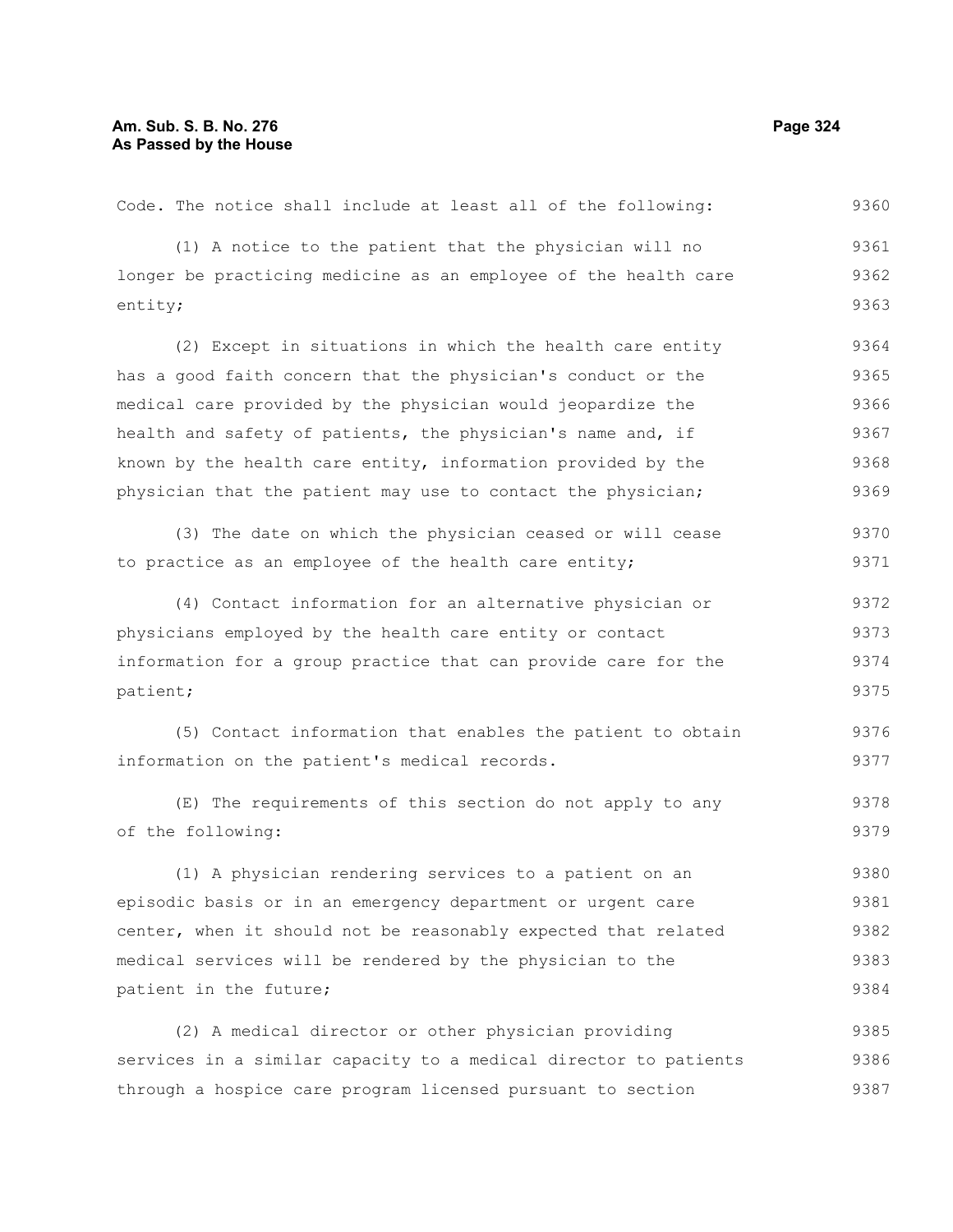3712.04 of the Revised Code.

9388

(3) Medical residents, interns, and fellows who work in hospitals, health systems, federally qualified health centers, and federally qualified health center look-alikes as part of their medical education and training. 9389 9390 9391 9392

(4) A physician providing services to a patient through a community mental health services provider certified by the director of mental health and addiction services under section 5119.36 of the Revised Code or a community addiction services provider certified by the director under that section. 9393 9394 9395 9396 9397

(5) A physician providing services to a patient through a federally qualified health center or a federally qualified health center look-alike. 9398 9399 9400

**Sec. 4732.28.** (A) An individual whom the state board of psychology licenses, certificates, or otherwise legally authorizes to engage in the practice of psychology may render the professional services of a psychologist within this state through a corporation formed under division (B) of section 1701.03 of the Revised Code, a limited liability company formed under Chapter 1705. or 1706. of the Revised Code, a partnership, or a professional association formed under Chapter 1785. of the Revised Code. This division does not preclude an individual of that nature from rendering professional services as a psychologist through another form of business entity, including, but not limited to, a nonprofit corporation or foundation, or in another manner that is authorized by or in accordance with this chapter, another chapter of the Revised Code, or rules of the state board of psychology adopted pursuant to this chapter. 9401 9402 9403 9404 9405 9406 9407 9408 9409 9410 9411 9412 9413 9414 9415

(B) A corporation, limited liability company, partnership, 9416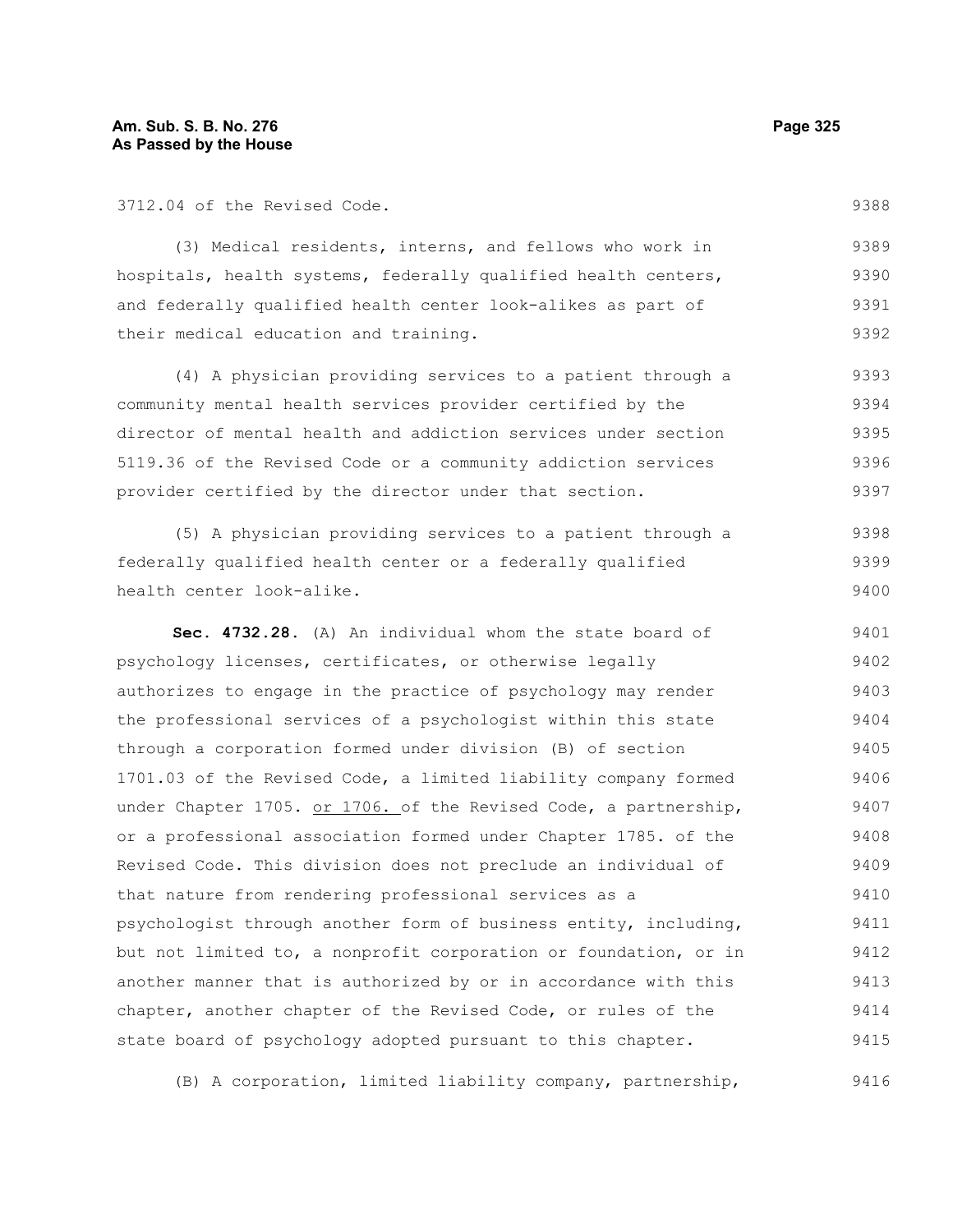or professional association described in division (A) of this section may be formed for the purpose of providing a combination of the professional services of the following individuals who are licensed, certificated, or otherwise legally authorized to practice their respective professions: 9417 9418 9419 9420 9421

(1) Optometrists who are authorized to practice optometry under Chapter 4725. of the Revised Code;

(2) Chiropractors who are authorized to practice chiropractic or acupuncture under Chapter 4734. of the Revised Code; 9424 9425 9426

(3) Psychologists who are authorized to practice psychology under this chapter; 9427 9428

(4) Registered or licensed practical nurses who are authorized to practice nursing as registered nurses or as licensed practical nurses under Chapter 4723. of the Revised Code; 9429 9430 9431 9432

(5) Pharmacists who are authorized to practice pharmacy under Chapter 4729. of the Revised Code; 9433 9434

(6) Physical therapists who are authorized to practice physical therapy under sections 4755.40 to 4755.56 of the Revised Code; 9435 9436 9437

(7) Occupational therapists who are authorized to practice occupational therapy under sections 4755.04 to 4755.13 of the Revised Code; 9438 9439 9440

(8) Mechanotherapists who are authorized to practice mechanotherapy under section 4731.151 of the Revised Code; 9441 9442

(9) Doctors of medicine and surgery, osteopathic medicine and surgery, or podiatric medicine and surgery who are 9443 9444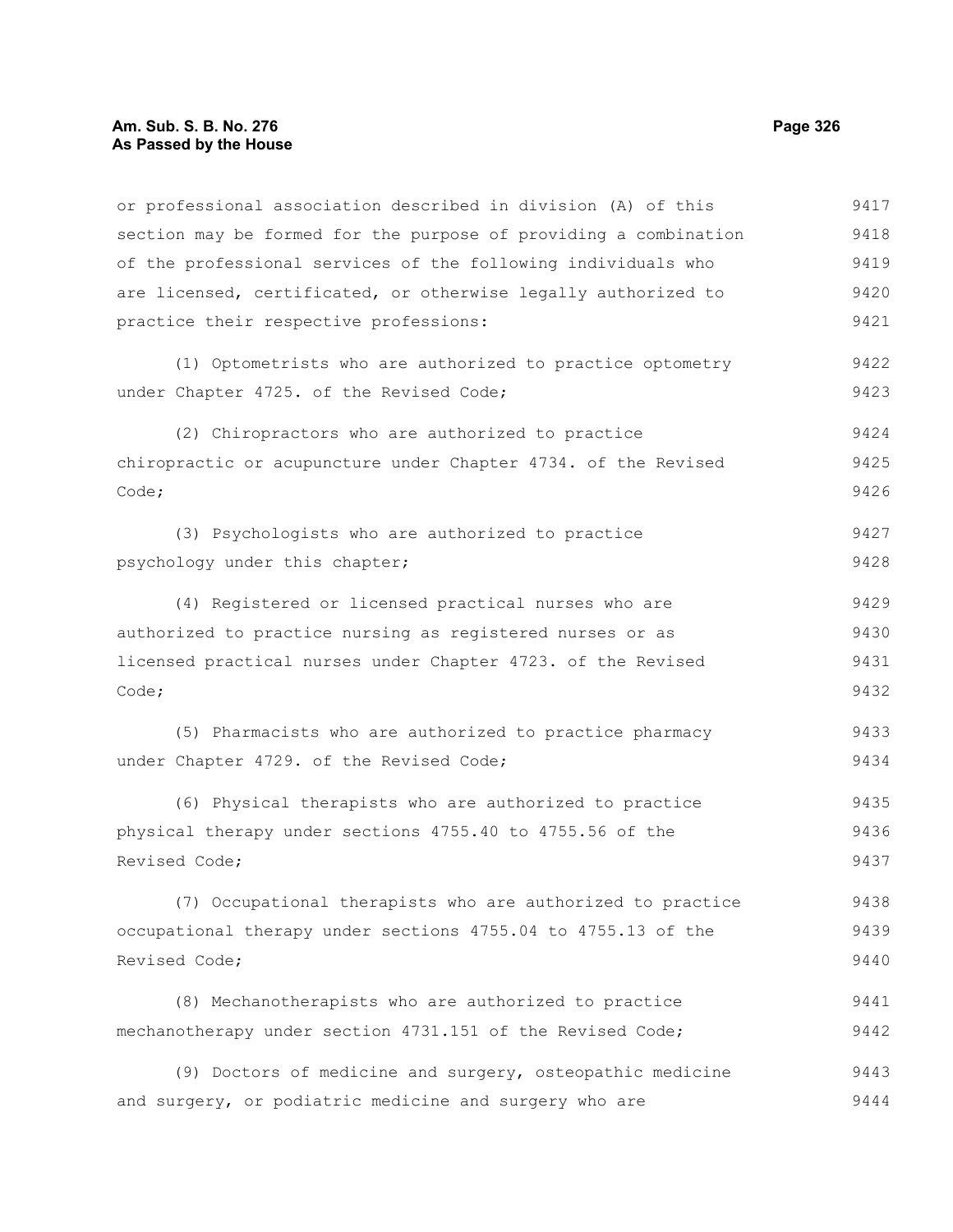#### **Am. Sub. S. B. No. 276 Page 327** Page 327 **As Passed by the House**

authorized for their respective practices under Chapter 4731. of the Revised Code; (10) Licensed professional clinical counselors, licensed professional counselors, independent social workers, social workers, independent marriage and family therapists, or marriage and family therapists who are authorized for their respective practices under Chapter 4757. of the Revised Code. This division shall apply notwithstanding a provision of a code of ethics applicable to a psychologist that prohibits a psychologist from engaging in the practice of psychology in combination with a person who is licensed, certificated, or otherwise legally authorized to practice optometry, chiropractic, acupuncture through the state chiropractic board, nursing, pharmacy, physical therapy, occupational therapy, mechanotherapy, medicine and surgery, osteopathic medicine and surgery, podiatric medicine and surgery, professional counseling, social work, or marriage and family therapy, but who is not also licensed, certificated, or otherwise legally authorized to engage in the practice of psychology. 9445 9446 9447 9448 9449 9450 9451 9452 9453 9454 9455 9456 9457 9458 9459 9460 9461 9462 9463

**Sec. 4733.16.** (A) A firm, partnership, association, limited liability company, or corporation may provide professional engineering or professional surveying services in this state as long as the services are provided only through natural persons registered to provide those services in the state, subject to the exemptions in sections 4733.17 and 4733.18 of the Revised Code and subject otherwise to the requirements of this chapter. 9464 9465 9466 9467 9468 9469 9470 9471

(B) No firm, partnership, association, limited liability company, or corporation, except a corporation that was granted a charter prior to August  $7, 1943,$  to engage in providing 9472 9473 9474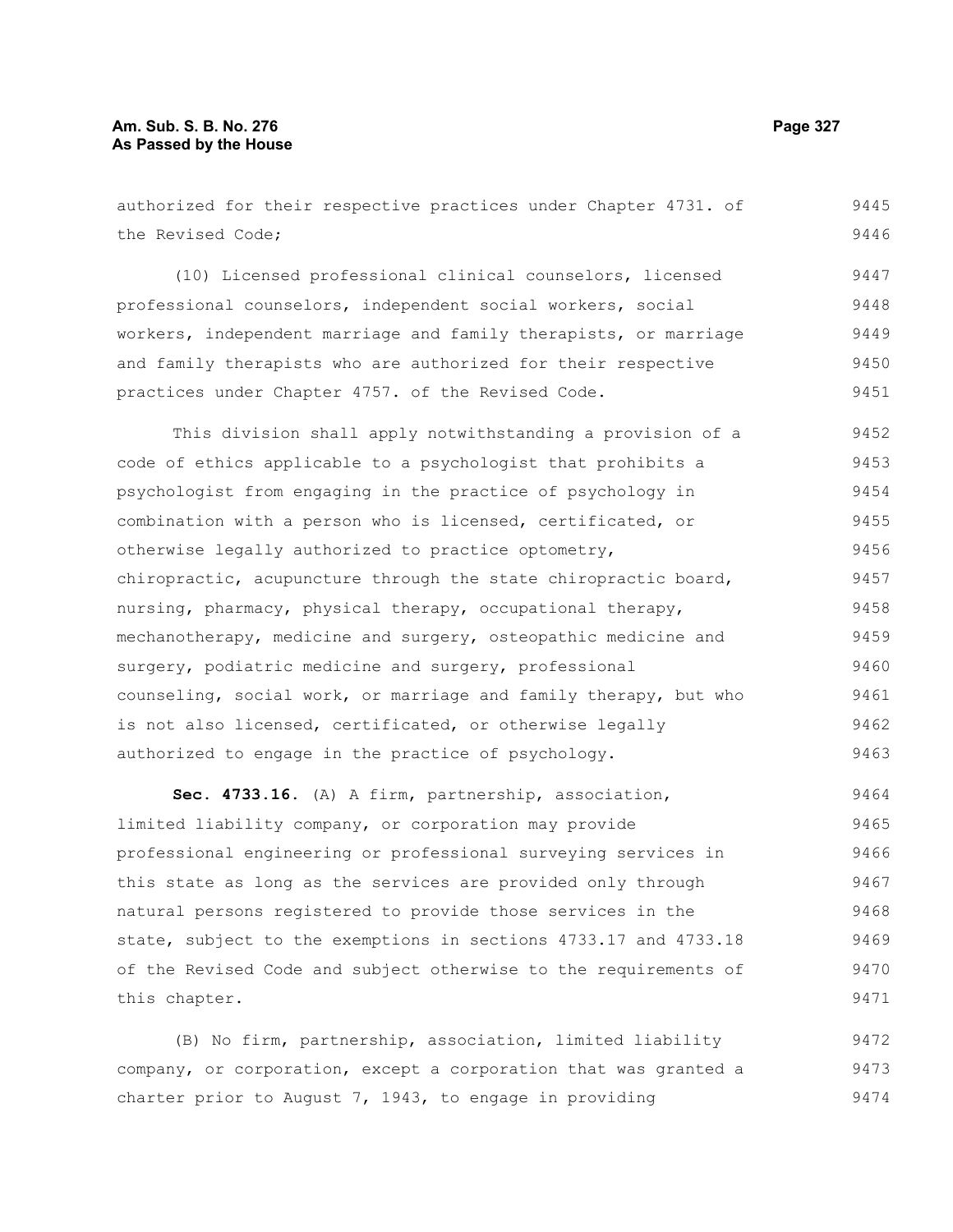#### **Am. Sub. S. B. No. 276 Page 328 As Passed by the House**

professional engineering or professional surveying services in this state or that was otherwise lawfully providing engineering services in this state prior to November 15, 1982, shall engage in providing professional engineering or professional surveying services, hold itself out to the public as being engaged in providing professional engineering or professional surveying services, or use a name including one or more of the words "engineer," "engineering," "surveyor," or "surveying" or any modification or derivation of those words, unless the firm, partnership, association, limited liability company, or corporation obtains a certificate of authorization from the state board of registration for professional engineers and surveyors and files all information required to be filed under this section with the state board of registration for professional engineers and surveyors and otherwise complies with all requirements of this chapter. A nonprofit membership corporation may use a name including one or more of the words "engineer," "engineering," "surveyor," or "surveying" or any modification or derivation of those words without complying with this section. 9475 9476 9477 9478 9479 9480 9481 9482 9483 9484 9485 9486 9487 9488 9489 9490 9491 9492 9493 9494

(C) A corporation may be organized under Chapter 1701. of the Revised Code, a professional association may be organized under Chapter 1785. of the Revised Code, or a limited liability company may be formed under Chapter 1705. or 1706. of the Revised Code for the purpose of providing professional engineering, professional surveying, architectural, or landscape architectural services or any combination of those services. A corporation organized under Chapter 1701. of the Revised Code for the purpose of providing those services also may be organized for any other purpose in accordance with that chapter. 9495 9496 9497 9498 9499 9500 9501 9502 9503 9504

(D) Each firm, partnership, association, limited liability 9505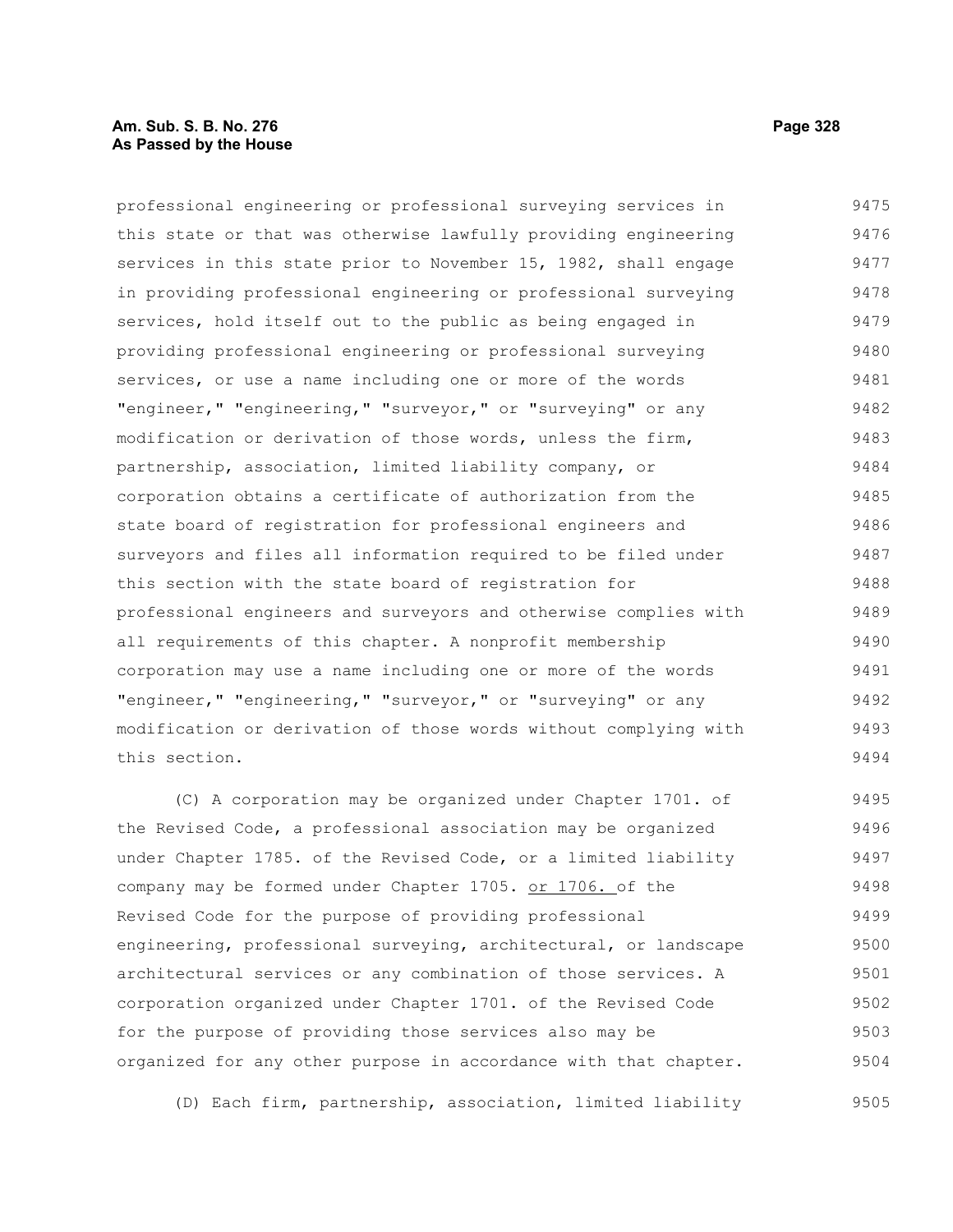### **Am. Sub. S. B. No. 276 Page 329 As Passed by the House**

company, or corporation through which professional engineering or professional surveying services are offered or provided in this state shall designate one or more full-time partners, managers, members, officers, or directors as being responsible for and in responsible charge of the professional engineering or professional surveying activities and decisions, and those designated persons shall be registered in this state. Each firm, partnership, association, limited liability company, or corporation shall annually file with the state board of registration for professional engineers and surveyors the name and address of all owners and all persons designated as being in responsible charge of the professional engineering or professional surveying activities and decisions and any other information the board may require. 9506 9507 9508 9509 9510 9511 9512 9513 9514 9515 9516 9517 9518 9519

(E) The state board of registration for professional engineers and surveyors shall issue a certificate of authorization to each firm, partnership, association, limited liability company, or corporation that satisfies the requirements of this chapter, including providing information that the board may require pursuant to division (D) of this section. 9520 9521 9522 9523 9524 9525 9526

(F) This section does not modify any law applicable to the relationship between a person furnishing a professional service and a person receiving that service, including liability arising out of that service. 9527 9528 9529 9530

(G) Nothing in this section shall restrict or limit in any manner the authority or duty of the state board of registration for professional engineers and surveyors with respect to natural persons providing professional services or any law or rule pertaining to standards of professional conduct. 9531 9532 9533 9534 9535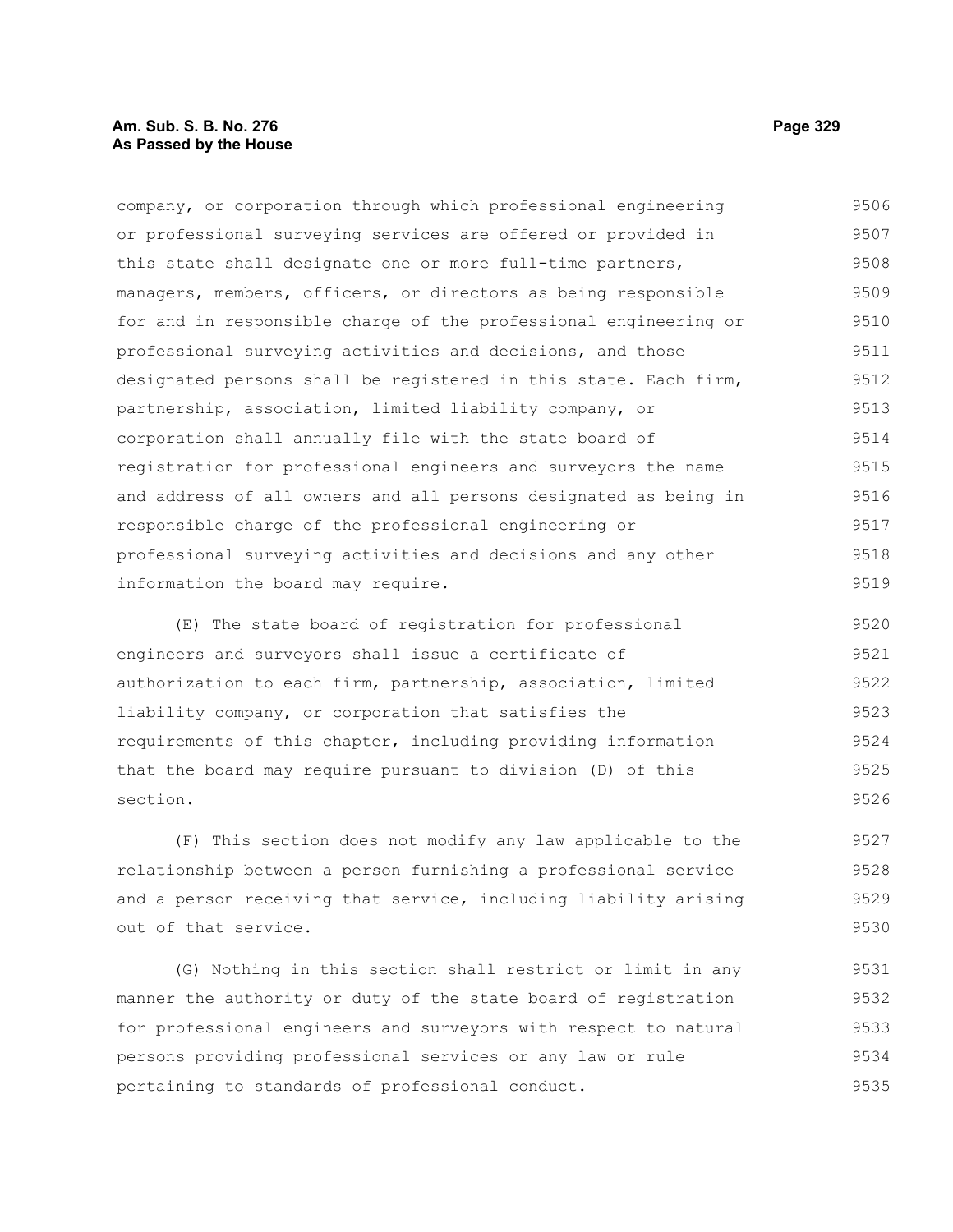#### **Am. Sub. S. B. No. 276 Page 330 As Passed by the House**

(H) Corporations, partnerships, associations, limited liability companies, or firms organized under the laws of another state or country wishing to provide professional engineering or professional surveying services shall obtain a certificate of authorization and meet the applicable requirements of this section. 9536 9537 9538 9539 9540 9541

**Sec. 4734.17.** (A) An individual whom the state chiropractic board licenses to engage in the practice of chiropractic or certifies to practice acupuncture may render the professional services of a chiropractor or chiropractor certified to practice acupuncture within this state through a corporation formed under division (B) of section 1701.03 of the Revised Code, a limited liability company formed under Chapter 1705. or 1706. of the Revised Code, a partnership, or a professional association formed under Chapter 1785. of the Revised Code. This division does not preclude a chiropractor from rendering professional services as a chiropractor or chiropractor certified to practice acupuncture through another form of business entity, including, but not limited to, a nonprofit corporation or foundation, or in another manner that is authorized by or in accordance with this chapter, another chapter of the Revised Code, or rules of the state chiropractic board adopted pursuant to this chapter. 9542 9543 9544 9545 9546 9547 9548 9549 9550 9551 9552 9553 9554 9555 9556 9557 9558

(B) A corporation, limited liability company, partnership, or professional association described in division (A) of this section may be formed for the purpose of providing a combination of the professional services of the following individuals who are licensed, certificated, or otherwise legally authorized to practice their respective professions: 9559 9560 9561 9562 9563 9564

(1) Optometrists who are authorized to practice optometry,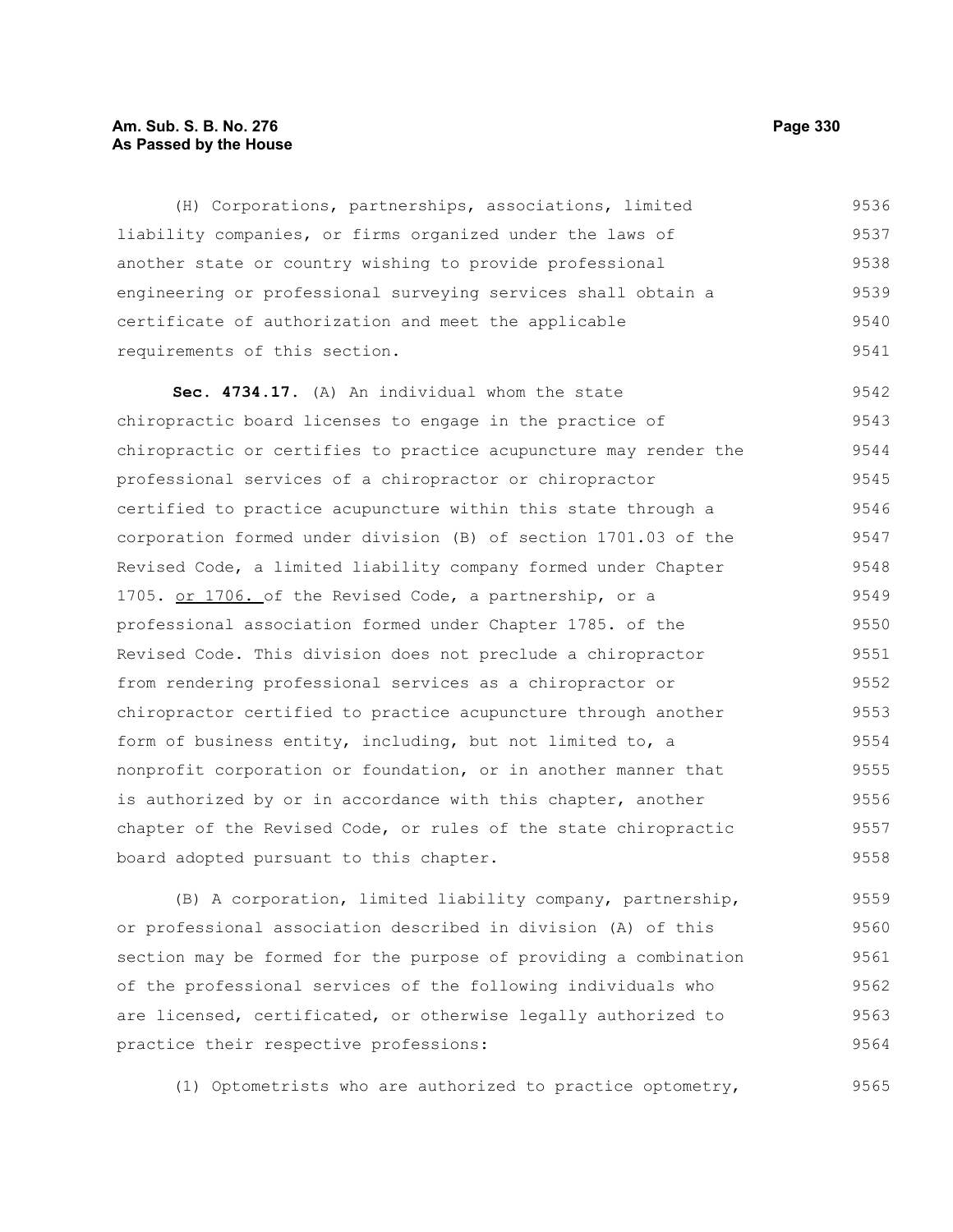| under Chapter 4725. of the Revised Code;                         | 9566 |  |  |  |  |  |  |  |
|------------------------------------------------------------------|------|--|--|--|--|--|--|--|
| (2) Chiropractors who are authorized to practice                 | 9567 |  |  |  |  |  |  |  |
| chiropractic or acupuncture under this chapter;                  | 9568 |  |  |  |  |  |  |  |
| (3) Psychologists who are authorized to practice                 | 9569 |  |  |  |  |  |  |  |
| psychology under Chapter 4732. of the Revised Code;              | 9570 |  |  |  |  |  |  |  |
| (4) Registered or licensed practical nurses who are              | 9571 |  |  |  |  |  |  |  |
| authorized to practice nursing as registered nurses or as        |      |  |  |  |  |  |  |  |
| licensed practical nurses under Chapter 4723. of the Revised     |      |  |  |  |  |  |  |  |
| Code;                                                            | 9574 |  |  |  |  |  |  |  |
| (5) Pharmacists who are authorized to practice pharmacy          | 9575 |  |  |  |  |  |  |  |
| under Chapter 4729. of the Revised Code;                         | 9576 |  |  |  |  |  |  |  |
| (6) Physical therapists who are authorized to practice           | 9577 |  |  |  |  |  |  |  |
| physical therapy under sections 4755.40 to 4755.56 of the        | 9578 |  |  |  |  |  |  |  |
| Revised Code;                                                    |      |  |  |  |  |  |  |  |
| (7) Occupational therapists who are authorized to practice       | 9580 |  |  |  |  |  |  |  |
| occupational therapy under sections 4755.04 to 4755.13 of the    |      |  |  |  |  |  |  |  |
| Revised Code;                                                    | 9582 |  |  |  |  |  |  |  |
| (8) Mechanotherapists who are authorized to practice             | 9583 |  |  |  |  |  |  |  |
| mechanotherapy under section 4731.151 of the Revised Code;       | 9584 |  |  |  |  |  |  |  |
| (9) Doctors of medicine and surgery, osteopathic medicine        | 9585 |  |  |  |  |  |  |  |
| and surgery, or podiatric medicine and surgery who are           |      |  |  |  |  |  |  |  |
| authorized for their respective practices under Chapter 4731. of | 9587 |  |  |  |  |  |  |  |
| the Revised Code;                                                | 9588 |  |  |  |  |  |  |  |
| (10) Licensed professional clinical counselors, licensed         | 9589 |  |  |  |  |  |  |  |
| professional counselors, independent social workers, social      |      |  |  |  |  |  |  |  |
| workers, independent marriage and family therapists, or marriage |      |  |  |  |  |  |  |  |
| and family therapists who are authorized for their respective    |      |  |  |  |  |  |  |  |
| practices under Chapter 4757. of the Revised Code.               | 9593 |  |  |  |  |  |  |  |
|                                                                  |      |  |  |  |  |  |  |  |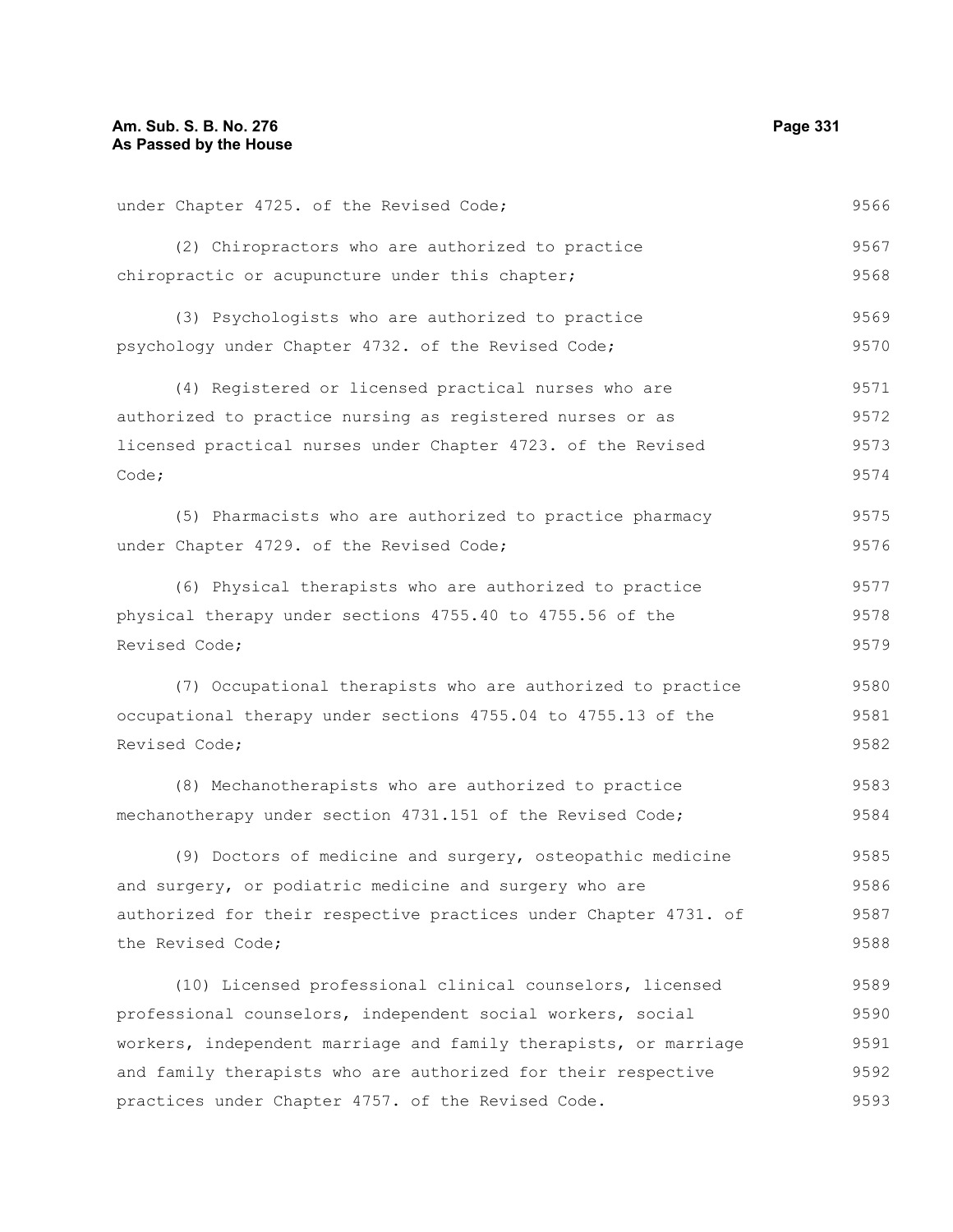## **Am. Sub. S. B. No. 276 Page 332 As Passed by the House**

This division shall apply notwithstanding a provision of any code of ethics established or adopted under section 4734.16 of the Revised Code that prohibits an individual from engaging in the practice of chiropractic or acupuncture in combination with an individual who is licensed, certificated, or otherwise authorized for the practice of optometry, psychology, nursing, pharmacy, physical therapy, occupational therapy, mechanotherapy, medicine and surgery, osteopathic medicine and surgery, podiatric medicine and surgery, professional counseling, social work, or marriage and family therapy, but who is not also licensed under this chapter to engage in the practice of chiropractic. 9594 9595 9596 9597 9598 9599 9600 9601 9602 9603 9604 9605

**Sec. 4755.111.** (A) An individual whom the occupational therapy section of the Ohio occupational therapy, physical therapy, and athletic trainers board licenses, certificates, or otherwise legally authorizes to engage in the practice of occupational therapy may render the professional services of an occupational therapist within this state through a corporation formed under division (B) of section 1701.03 of the Revised Code, a limited liability company formed under Chapter 1705. or 1706. of the Revised Code, a partnership, or a professional association formed under Chapter 1785. of the Revised Code. This division does not preclude an individual of that nature from rendering professional services as an occupational therapist through another form of business entity, including, but not limited to, a nonprofit corporation or foundation, or in another manner that is authorized by or in accordance with sections 4755.04 to 4755.13 of the Revised Code, another chapter of the Revised Code, or rules of the Ohio occupational therapy, physical therapy, and athletic trainers board adopted pursuant to sections 4755.04 to 4755.13 of the Revised Code. 9606 9607 9608 9609 9610 9611 9612 9613 9614 9615 9616 9617 9618 9619 9620 9621 9622 9623 9624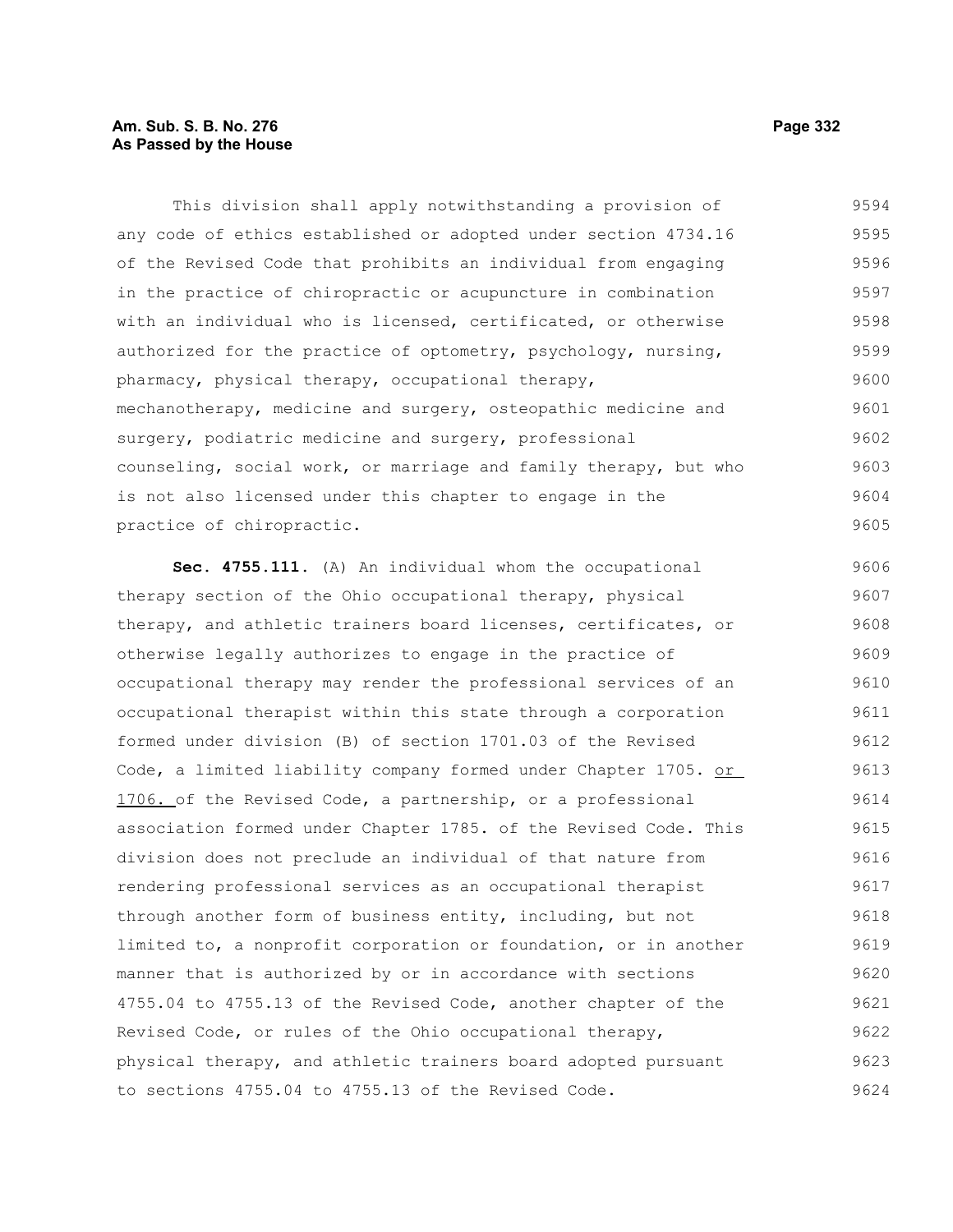# Am. Sub. S. B. No. 276 **Page 333 As Passed by the House**

| (B) A corporation, limited liability company, partnership,       | 9625 |  |  |  |  |  |  |
|------------------------------------------------------------------|------|--|--|--|--|--|--|
| or professional association described in division (A) of this    | 9626 |  |  |  |  |  |  |
| section may be formed for the purpose of providing a combination | 9627 |  |  |  |  |  |  |
| of the professional services of the following individuals who    | 9628 |  |  |  |  |  |  |
| are licensed, certificated, or otherwise legally authorized to   | 9629 |  |  |  |  |  |  |
| practice their respective professions:                           | 9630 |  |  |  |  |  |  |
| (1) Optometrists who are authorized to practice optometry        | 9631 |  |  |  |  |  |  |
| under Chapter 4725. of the Revised Code;                         | 9632 |  |  |  |  |  |  |
| (2) Chiropractors who are authorized to practice                 | 9633 |  |  |  |  |  |  |
| chiropractic or acupuncture under Chapter 4734. of the Revised   |      |  |  |  |  |  |  |
| Code;                                                            | 9635 |  |  |  |  |  |  |
| (3) Psychologists who are authorized to practice                 | 9636 |  |  |  |  |  |  |
| psychology under Chapter 4732. of the Revised Code;              | 9637 |  |  |  |  |  |  |
| (4) Registered or licensed practical nurses who are              | 9638 |  |  |  |  |  |  |
| authorized to practice nursing as registered nurses or as        | 9639 |  |  |  |  |  |  |
| licensed practical nurses under Chapter 4723. of the Revised     | 9640 |  |  |  |  |  |  |
| Code;                                                            | 9641 |  |  |  |  |  |  |
| (5) Pharmacists who are authorized to practice pharmacy          | 9642 |  |  |  |  |  |  |
| under Chapter 4729. of the Revised Code;                         | 9643 |  |  |  |  |  |  |
| (6) Physical therapists who are authorized to practice           | 9644 |  |  |  |  |  |  |
| physical therapy under sections 4755.40 to 4755.56 of the        | 9645 |  |  |  |  |  |  |
| Revised Code;                                                    | 9646 |  |  |  |  |  |  |
| (7) Occupational therapists who are authorized to practice       | 9647 |  |  |  |  |  |  |
| occupational therapy under sections 4755.04 to 4755.13 of the    | 9648 |  |  |  |  |  |  |
| Revised Code;                                                    | 9649 |  |  |  |  |  |  |
| (8) Mechanotherapists who are authorized to practice             | 9650 |  |  |  |  |  |  |
| mechanotherapy under section 4731.151 of the Revised Code;       | 9651 |  |  |  |  |  |  |
| (9) Doctors of medicine and surgery, osteopathic medicine        | 9652 |  |  |  |  |  |  |
|                                                                  |      |  |  |  |  |  |  |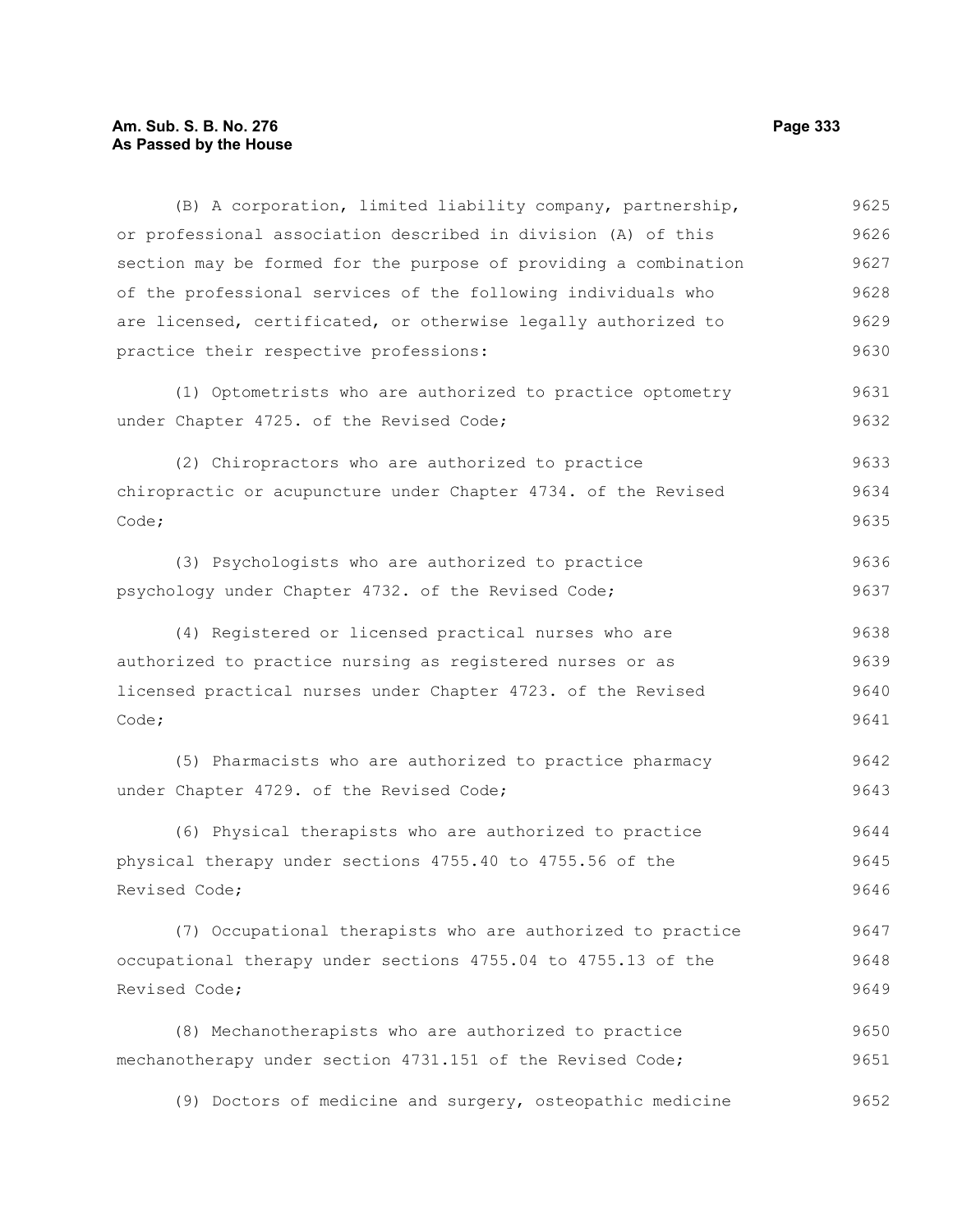and surgery, or podiatric medicine and surgery who are authorized for their respective practices under Chapter 4731. of the Revised Code; 9653 9654 9655

(10) Licensed professional clinical counselors, licensed professional counselors, independent social workers, social workers, independent marriage and family therapists, or marriage and family therapists who are authorized for their respective practices under Chapter 4757. of the Revised Code. 9656 9657 9658 9659 9660

This division shall apply notwithstanding a provision of a code of ethics applicable to an occupational therapist that prohibits an occupational therapist from engaging in the practice of occupational therapy in combination with a person who is licensed, certificated, or otherwise legally authorized to practice optometry, chiropractic, acupuncture through the state chiropractic board, psychology, nursing, pharmacy, physical therapy, mechanotherapy, medicine and surgery, osteopathic medicine and surgery, podiatric medicine and surgery, professional counseling, social work, or marriage and family therapy but who is not also licensed, certificated, or otherwise legally authorized to engage in the practice of occupational therapy. 9661 9662 9663 9664 9665 9666 9667 9668 9669 9670 9671 9672 9673

**Sec. 4755.471.** (A) An individual whom the physical therapy section of the Ohio occupational therapy, physical therapy, and athletic trainers board licenses, certificates, or otherwise legally authorizes to engage in the practice of physical therapy may render the professional services of a physical therapist within this state through a corporation formed under division (B) of section 1701.03 of the Revised Code, a limited liability company formed under Chapter 1705. or 1706. of the Revised Code, a partnership, or a professional association formed under 9674 9675 9676 9677 9678 9679 9680 9681 9682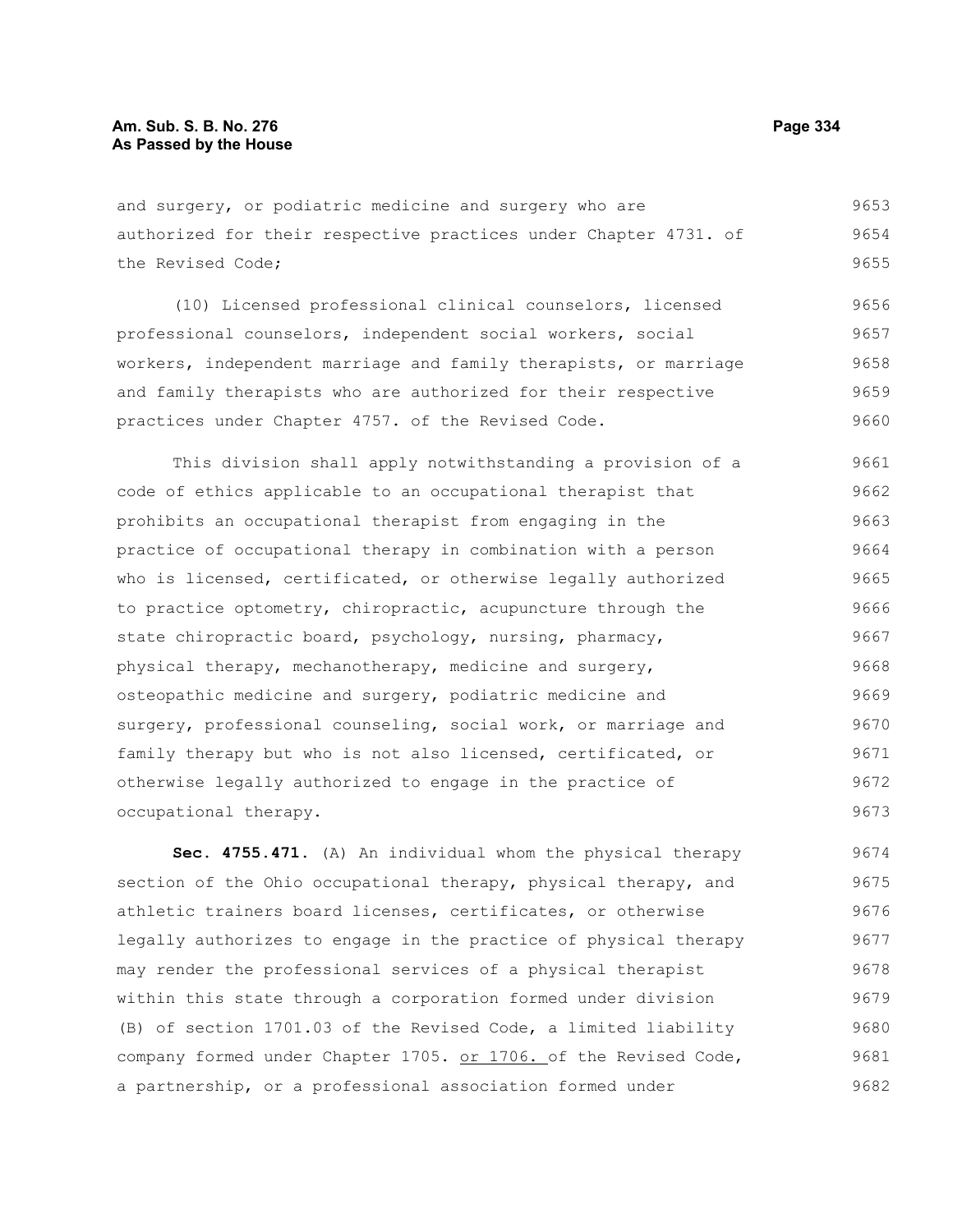Chapter 1785. of the Revised Code. This division does not preclude an individual of that nature from rendering professional services as a physical therapist through another form of business entity, including, but not limited to, a nonprofit corporation or foundation, or in another manner that is authorized by or in accordance with sections 4755.40 to 4755.53 of the Revised Code, another chapter of the Revised Code, or rules of the Ohio occupational therapy, physical therapy, and athletic trainers board adopted pursuant to sections 4755.40 to 4755.53 of the Revised Code. 9683 9684 9685 9686 9687 9688 9689 9690 9691 9692

(B) A corporation, limited liability company, partnership, or professional association described in division (A) of this section may be formed for the purpose of providing a combination of the professional services of the following individuals who are licensed, certificated, or otherwise legally authorized to practice their respective professions: 9693 9694 9695 9696 9697 9698

(1) Optometrists who are authorized to practice optometry under Chapter 4725. of the Revised Code; 9699 9700

(2) Chiropractors who are authorized to practice chiropractic or acupuncture under Chapter 4734. of the Revised Code; 9701 9702 9703

(3) Psychologists who are authorized to practice psychology under Chapter 4732. of the Revised Code; 9704 9705

(4) Registered or licensed practical nurses who are authorized to practice nursing as registered nurses or as licensed practical nurses under Chapter 4723. of the Revised Code; 9706 9707 9708 9709

(5) Pharmacists who are authorized to practice pharmacy under Chapter 4729. of the Revised Code; 9710 9711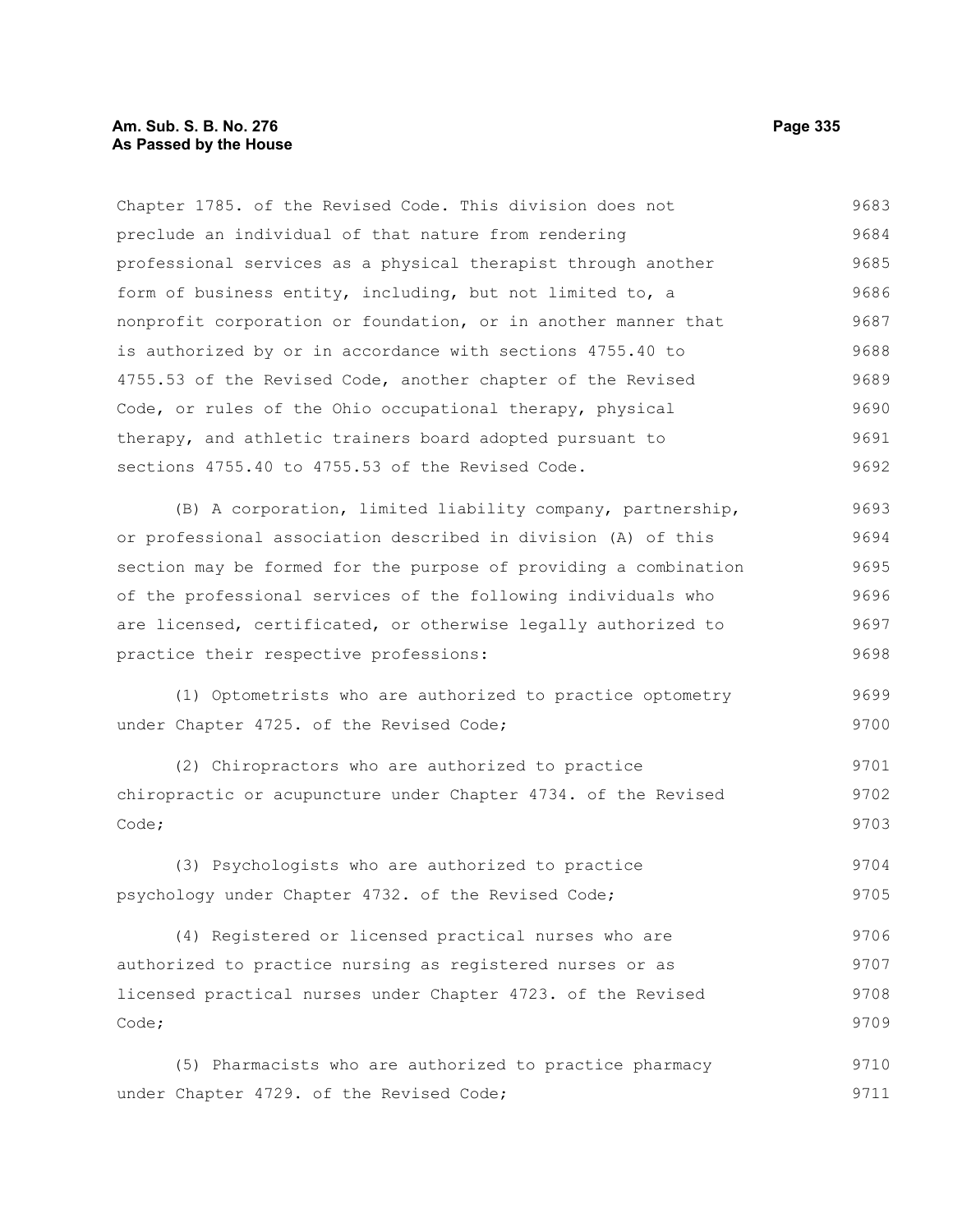(6) Physical therapists who are authorized to practice physical therapy under sections 4755.40 to 4755.56 of the Revised Code; 9712 9713 9714

(7) Occupational therapists who are authorized to practice occupational therapy under sections 4755.04 to 4755.13 of the Revised Code; 9715 9716 9717

(8) Mechanotherapists who are authorized to practice mechanotherapy under section 4731.151 of the Revised Code; 9718 9719

(9) Doctors of medicine and surgery, osteopathic medicine and surgery, or podiatric medicine and surgery who are authorized for their respective practices under Chapter 4731. of the Revised Code; 9720 9721 9722 9723

(10) Licensed professional clinical counselors, licensed professional counselors, independent social workers, social workers, independent marriage and family therapists, or marriage and family therapists who are authorized for their respective practices under Chapter 4757. of the Revised Code. 9724 9725 9726 9727 9728

This division shall apply notwithstanding a provision of a code of ethics applicable to a physical therapist that prohibits a physical therapist from engaging in the practice of physical therapy in combination with a person who is licensed, certificated, or otherwise legally authorized to practice optometry, chiropractic, acupuncture through the state chiropractic board, psychology, nursing, pharmacy, occupational therapy, mechanotherapy, medicine and surgery, osteopathic medicine and surgery, podiatric medicine and surgery, professional counseling, social work, or marriage and family therapy, but who is not also licensed, certificated, or otherwise legally authorized to engage in the practice of 9729 9730 9731 9732 9733 9734 9735 9736 9737 9738 9739 9740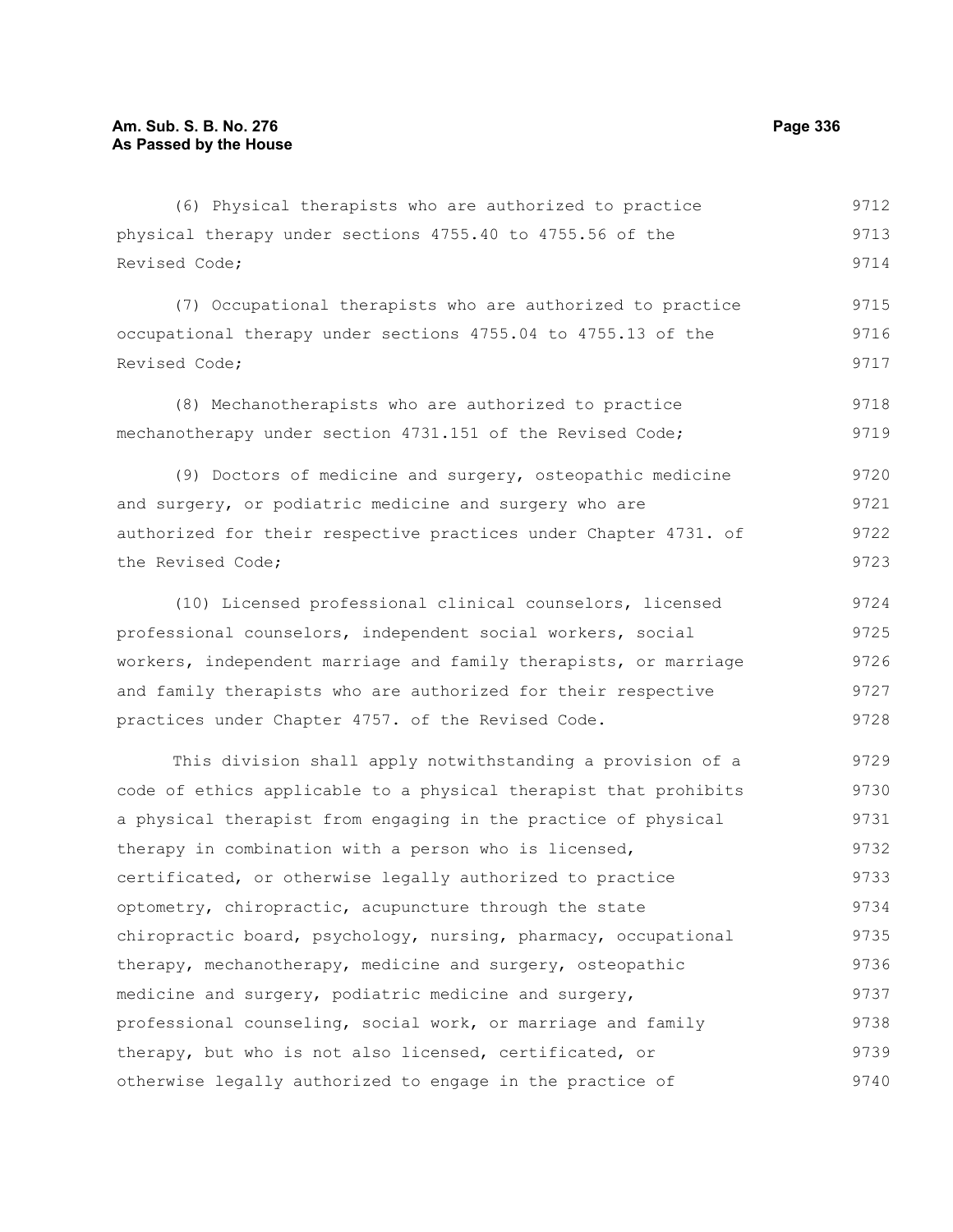#### **Am. Sub. S. B. No. 276 Page 337** Page 337 **As Passed by the House**

physical therapy.

**Sec. 4757.37.** (A) An individual whom the counselor, social worker, and marriage and family therapist board licenses, certificates, or otherwise legally authorizes to engage in the practice of professional counseling, social work, or marriage and family therapy may render the professional services of a licensed professional clinical counselor, licensed professional counselor, independent social worker, social worker, independent marriage and family therapist, or marriage and family therapist within this state through a corporation formed under division (B) of section 1701.03 of the Revised Code, a limited liability company formed under Chapter 1705. or 1706. of the Revised Code, a partnership, or a professional association formed under Chapter 1785. of the Revised Code. This division does not preclude such an individual from rendering professional services as a licensed professional clinical counselor, licensed professional counselor, independent social worker, social worker, independent marriage and family therapist, or marriage and family therapist through another form of business entity, including, but not limited to, a nonprofit corporation or foundation, or in another manner that is authorized by or in accordance with this chapter, another chapter of the Revised Code, or rules of the counselor, social worker, and marriage and family therapist board adopted pursuant to this chapter. 9742 9743 9744 9745 9746 9747 9748 9749 9750 9751 9752 9753 9754 9755 9756 9757 9758 9759 9760 9761 9762 9763 9764

(B) A corporation, limited liability company, partnership, or professional association described in division (A) of this section may be formed for the purpose of providing a combination of the professional services of the following individuals who are licensed, certificated, or otherwise legally authorized to practice their respective professions: 9765 9766 9767 9768 9769 9770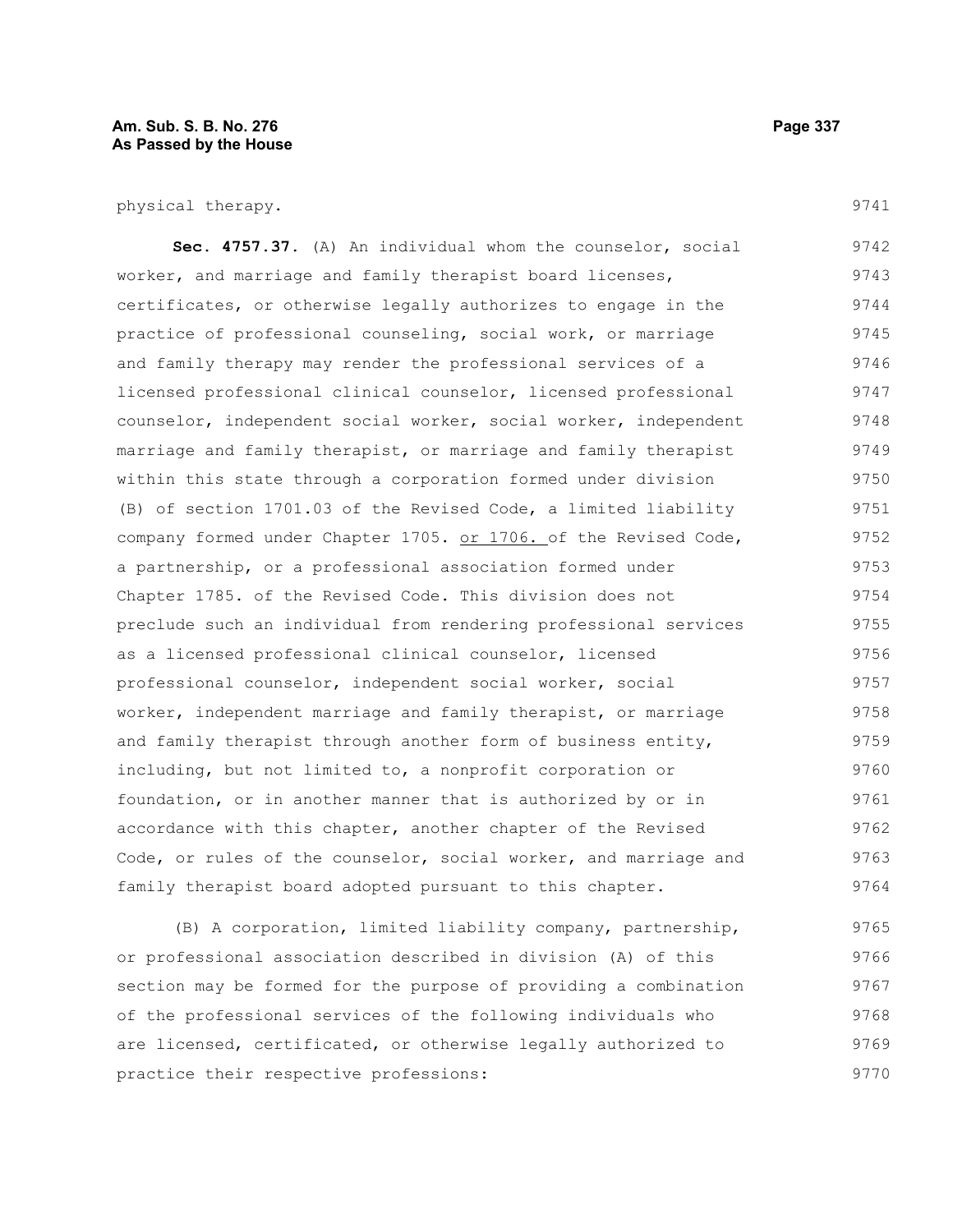#### **Am. Sub. S. B. No. 276 Page 338 As Passed by the House**

(1) Optometrists who are authorized to practice optometry under Chapter 4725. of the Revised Code; (2) Chiropractors who are authorized to practice chiropractic or acupuncture under Chapter 4734. of the Revised Code; (3) Psychologists who are authorized to practice psychology under Chapter 4732. of the Revised Code; (4) Registered or licensed practical nurses who are authorized to practice nursing as registered nurses or as licensed practical nurses under Chapter 4723. of the Revised Code; (5) Pharmacists who are authorized to practice pharmacy under Chapter 4729. of the Revised Code; (6) Physical therapists who are authorized to practice physical therapy under sections 4755.40 to 4755.56 of the Revised Code; (7) Occupational therapists who are authorized to practice occupational therapy under sections 4755.04 to 4755.13 of the Revised Code; (8) Mechanotherapists who are authorized to practice mechanotherapy under section 4731.151 of the Revised Code; (9) Doctors of medicine and surgery, osteopathic medicine and surgery, or podiatric medicine and surgery who are authorized for their respective practices under Chapter 4731. of the Revised Code; (10) Licensed professional clinical counselors, licensed professional counselors, independent social workers, social workers, independent marriage and family therapists, or marriage 9771 9772 9773 9774 9775 9776 9777 9778 9779 9780 9781 9782 9783 9784 9785 9786 9787 9788 9789 9790 9791 9792 9793 9794 9795 9796 9797 9798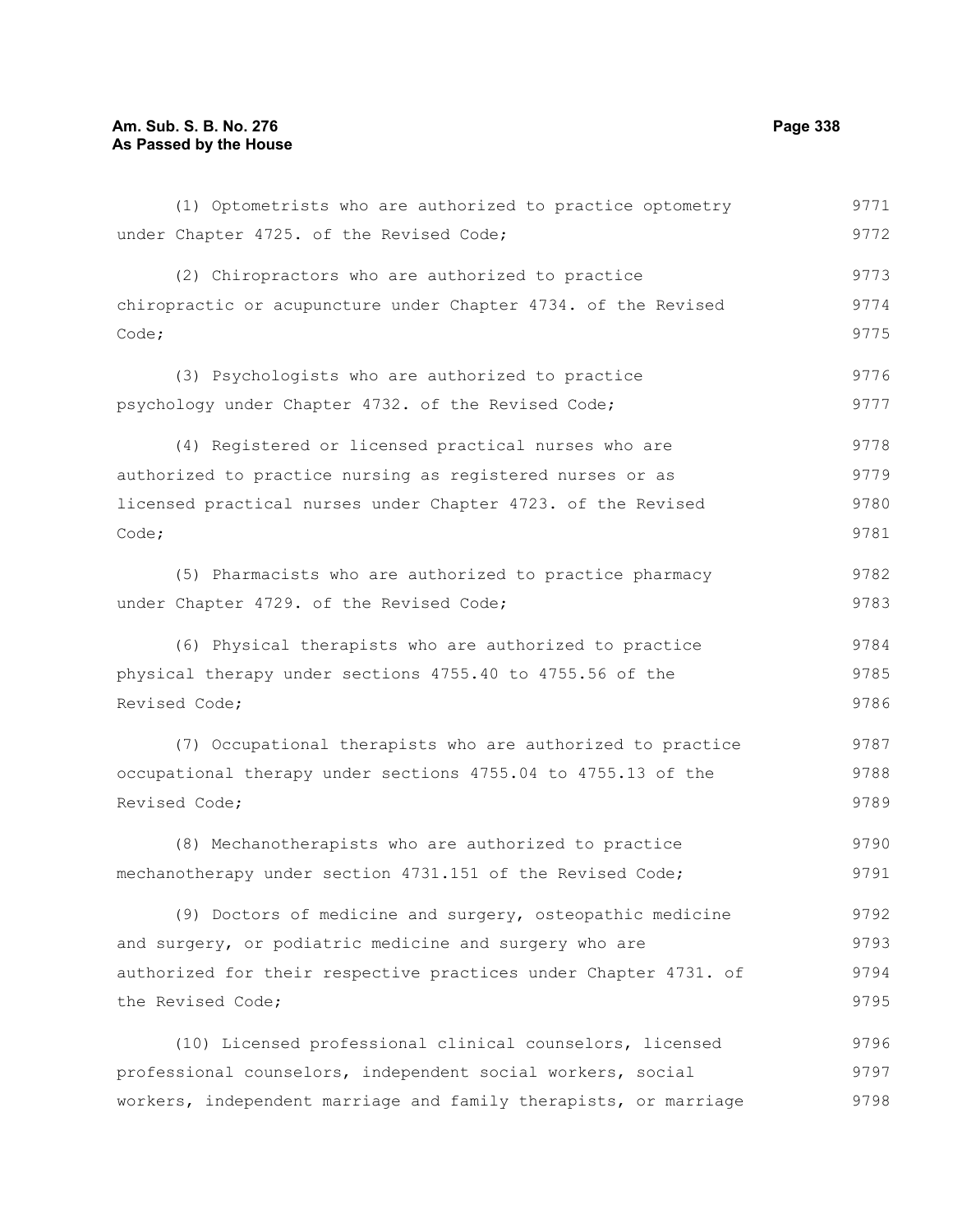# Am. Sub. S. B. No. 276 **Page 339 As Passed by the House**

| and family therapists who are authorized for their respective    | 9799 |
|------------------------------------------------------------------|------|
| practices under this chapter.                                    | 9800 |
| This division applies notwithstanding a provision of a           | 9801 |
| code of ethics applicable to an individual who is a licensed     | 9802 |
| professional clinical counselor, licensed professional           | 9803 |
| counselor, independent social worker, social worker, independent | 9804 |
| marriage and family therapist, or marriage and family therapist  | 9805 |
| that prohibits the individual from engaging in the individual's  | 9806 |
| practice in combination with a person who is licensed,           | 9807 |
| certificated, or otherwise legally authorized to practice        | 9808 |
| optometry, chiropractic, acupuncture through the state           | 9809 |
| chiropractic board, psychology, nursing, pharmacy, physical      | 9810 |
| therapy, occupational therapy, mechanotherapy, medicine and      | 9811 |
| surgery, osteopathic medicine and surgery, or podiatric medicine | 9812 |
| and surgery, but who is not also licensed, certificated, or      | 9813 |
| otherwise legally authorized to engage in the practice of        | 9814 |
| professional counseling, social work, or marriage and family     | 9815 |
| therapy.                                                         | 9816 |
| Sec. 5701.14. For purposes of Title LVII of the Revised          | 9817 |
| Code:                                                            | 9818 |
| (A) In order to determine a limited liability company's          | 9819 |
| nonprofit status, an entity is operating with a nonprofit        | 9820 |
| purpose under section 1705.02 of the Revised Code or carrying on | 9821 |
| any nonprofit activity under section 1706.05 of the Revised Code | 9822 |
| if that entity is organized other than for the pecuniary gain or | 9823 |
| profit of, and its net earnings or any part of its net earnings  | 9824 |
| are not distributable to, its members, its directors, its        | 9825 |
| officers, or other private persons, except that the payment of   | 9826 |
| reasonable compensation for services rendered, payments and      | 9827 |
| distributions in furtherance of its nonprofit purpose, and the   | 9828 |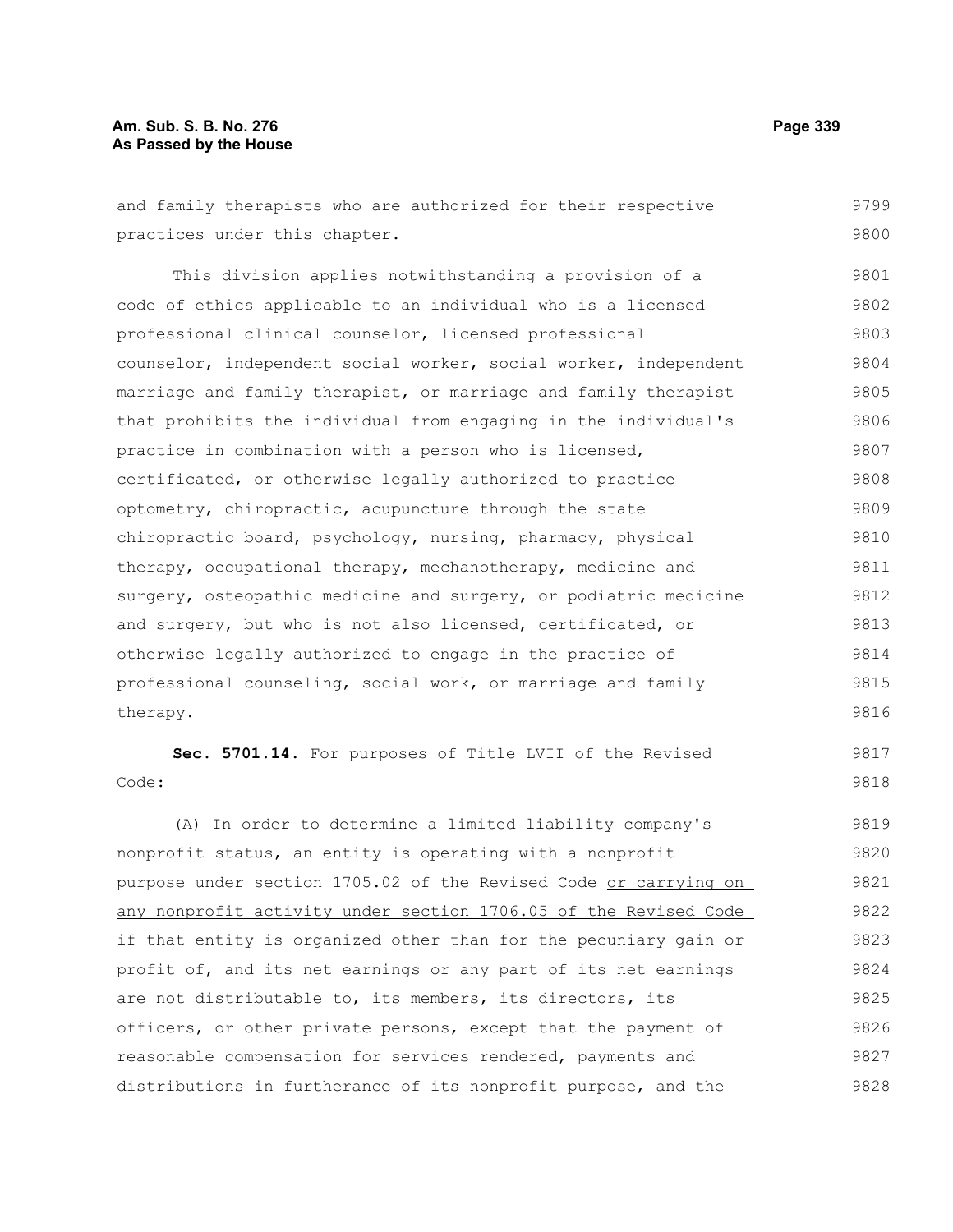#### **Am. Sub. S. B. No. 276 Page 340** Page 340 **As Passed by the House**

distribution of assets on dissolution permitted by section 1702.49 of the Revised Code are not pecuniary gain or profit or distribution of net earnings. In no event shall payments and distributions in furtherance of an entity's nonprofit purpose deprive the entity of its nonprofit status as long as all of the members of that entity are operating with a nonprofit purpose. 9829 9830 9831 9832 9833 9834

(B) A single member limited liability company that operates with a nonprofit purpose, as described in division (A) of this section, shall be treated as part of the same legal entity as its nonprofit member, and all assets and liabilities of that single member limited liability company shall be considered to be that of the nonprofit member. Filings or applications for exemptions or other tax purposes may be made either by the single member limited liability company or its nonprofit member. 9835 9836 9837 9838 9839 9840 9841 9842 9843

**Sec. 5715.19.** (A) As used in this section, "member" has the same meaning as in section 1705.01 or 1706.01 of the Revised Code<sub>ras applicable, and "internet identifier of record" has the</sub> same meaning as in section 9.312 of the Revised Code. 9844 9845 9846 9847

(1) Subject to division (A)(2) of this section, a complaint against any of the following determinations for the current tax year shall be filed with the county auditor on or before the thirty-first day of March of the ensuing tax year or the date of closing of the collection for the first half of real and public utility property taxes for the current tax year, whichever is later: 9848 9849 9850 9851 9852 9853 9854

(a) Any classification made under section 5713.041 of the Revised Code; 9855 9856

(b) Any determination made under section 5713.32 or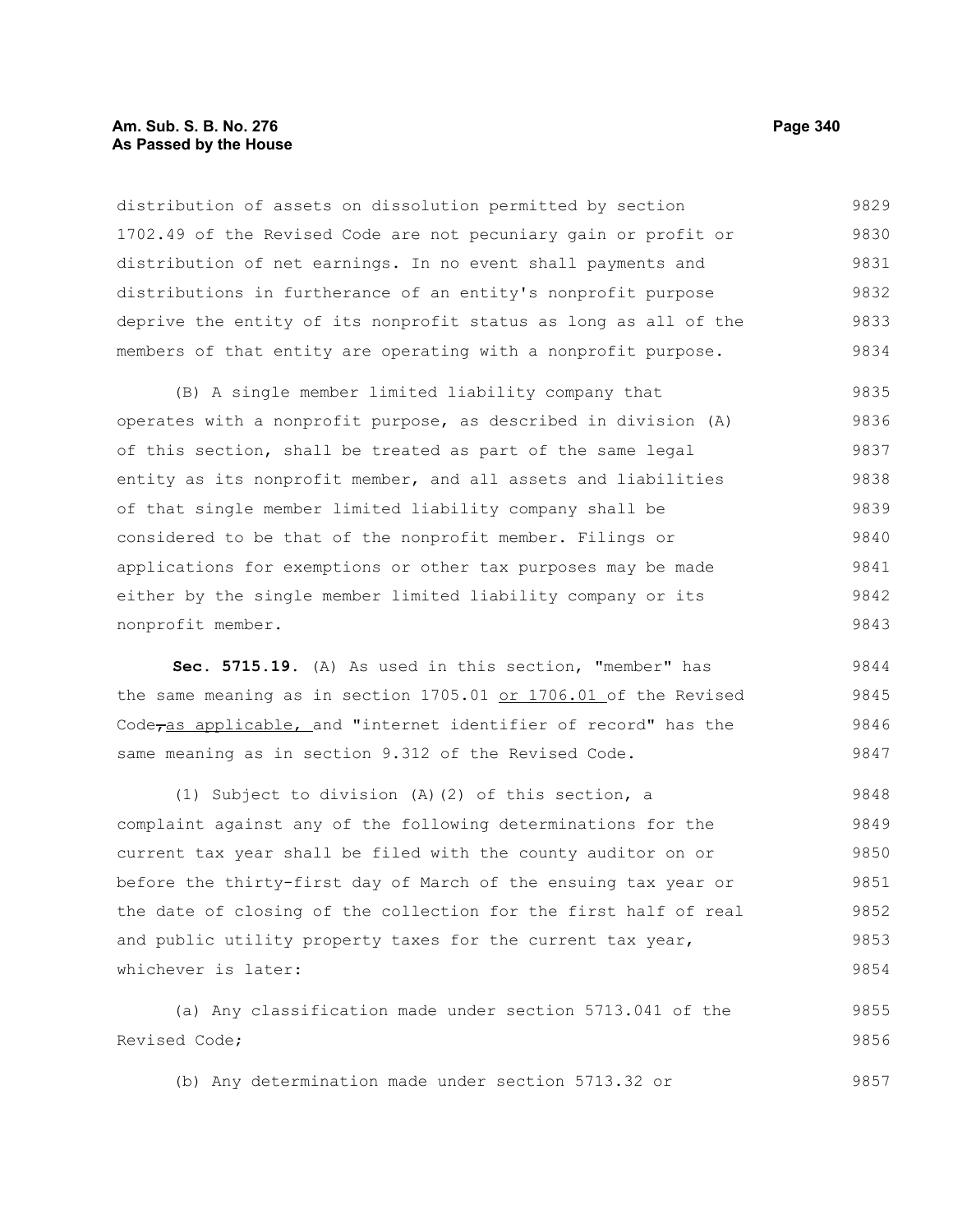| 5713.35 of the Revised Code;                                     | 9858 |  |  |  |  |  |  |
|------------------------------------------------------------------|------|--|--|--|--|--|--|
| (c) Any recoupment charge levied under section 5713.35 of        | 9859 |  |  |  |  |  |  |
| the Revised Code;                                                | 9860 |  |  |  |  |  |  |
| (d) The determination of the total valuation or assessment       | 9861 |  |  |  |  |  |  |
| of any parcel that appears on the tax list, except parcels       |      |  |  |  |  |  |  |
| assessed by the tax commissioner pursuant to section 5727.06 of  |      |  |  |  |  |  |  |
| the Revised Code;                                                | 9864 |  |  |  |  |  |  |
| (e) The determination of the total valuation of any parcel       | 9865 |  |  |  |  |  |  |
| that appears on the agricultural land tax list, except parcels   | 9866 |  |  |  |  |  |  |
| assessed by the tax commissioner pursuant to section 5727.06 of  | 9867 |  |  |  |  |  |  |
| the Revised Code;                                                | 9868 |  |  |  |  |  |  |
| (f) Any determination made under division (A) of section         | 9869 |  |  |  |  |  |  |
| 319.302 of the Revised Code.                                     | 9870 |  |  |  |  |  |  |
| If such a complaint is filed by mail or certified mail,          | 9871 |  |  |  |  |  |  |
| the date of the United States postmark placed on the envelope or | 9872 |  |  |  |  |  |  |
| sender's receipt by the postal service shall be treated as the   | 9873 |  |  |  |  |  |  |
| date of filing. A private meter postmark on an envelope is not a | 9874 |  |  |  |  |  |  |
| valid postmark for purposes of establishing the filing date.     | 9875 |  |  |  |  |  |  |
| Any person owning taxable real property in the county or         | 9876 |  |  |  |  |  |  |
| in a taxing district with territory in the county; such a        | 9877 |  |  |  |  |  |  |
| person's spouse; an individual who is retained by such a person  | 9878 |  |  |  |  |  |  |
| and who holds a designation from a professional assessment       | 9879 |  |  |  |  |  |  |
| organization, such as the institute for professionals in         | 9880 |  |  |  |  |  |  |
| taxation, the national council of property taxation, or the      | 9881 |  |  |  |  |  |  |
| international association of assessing officers; a public        | 9882 |  |  |  |  |  |  |
| accountant who holds a permit under section 4701.10 of the       | 9883 |  |  |  |  |  |  |
| Revised Code, a general or residential real estate appraiser     | 9884 |  |  |  |  |  |  |
| licensed or certified under Chapter 4763. of the Revised Code,   | 9885 |  |  |  |  |  |  |
| or a real estate broker licensed under Chapter 4735. of the      | 9886 |  |  |  |  |  |  |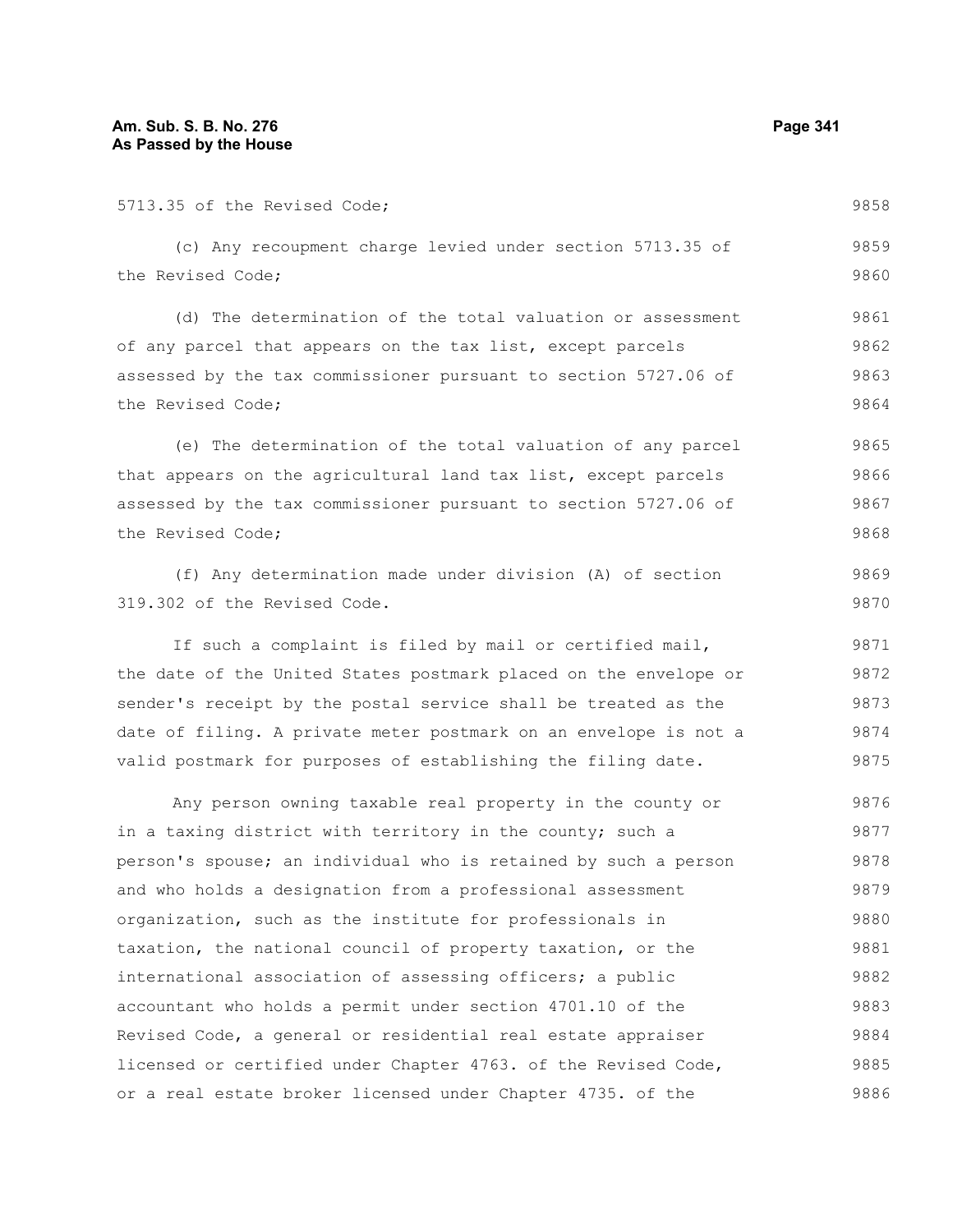## **Am. Sub. S. B. No. 276 Page 342** Page 342 **As Passed by the House**

Revised Code, who is retained by such a person; if the person is a firm, company, association, partnership, limited liability company, or corporation, an officer, a salaried employee, a partner, or a member of that person; if the person is a trust, a trustee of the trust; the board of county commissioners; the prosecuting attorney or treasurer of the county; the board of township trustees of any township with territory within the county; the board of education of any school district with any territory in the county; or the mayor or legislative authority of any municipal corporation with any territory in the county may file such a complaint regarding any such determination affecting any real property in the county, except that a person owning taxable real property in another county may file such a complaint only with regard to any such determination affecting real property in the county that is located in the same taxing district as that person's real property is located. The county auditor shall present to the county board of revision all complaints filed with the auditor. 9887 9888 9889 9890 9891 9892 9893 9894 9895 9896 9897 9898 9899 9900 9901 9902 9903 9904

(2) As used in division (A)(2) of this section, "interim period" means, for each county, the tax year to which section 5715.24 of the Revised Code applies and each subsequent tax year until the tax year in which that section applies again. 9905 9906 9907 9908

No person, board, or officer shall file a complaint against the valuation or assessment of any parcel that appears on the tax list if it filed a complaint against the valuation or assessment of that parcel for any prior tax year in the same interim period, unless the person, board, or officer alleges that the valuation or assessment should be changed due to one or more of the following circumstances that occurred after the tax lien date for the tax year for which the prior complaint was filed and that the circumstances were not taken into 9909 9910 9911 9912 9913 9914 9915 9916 9917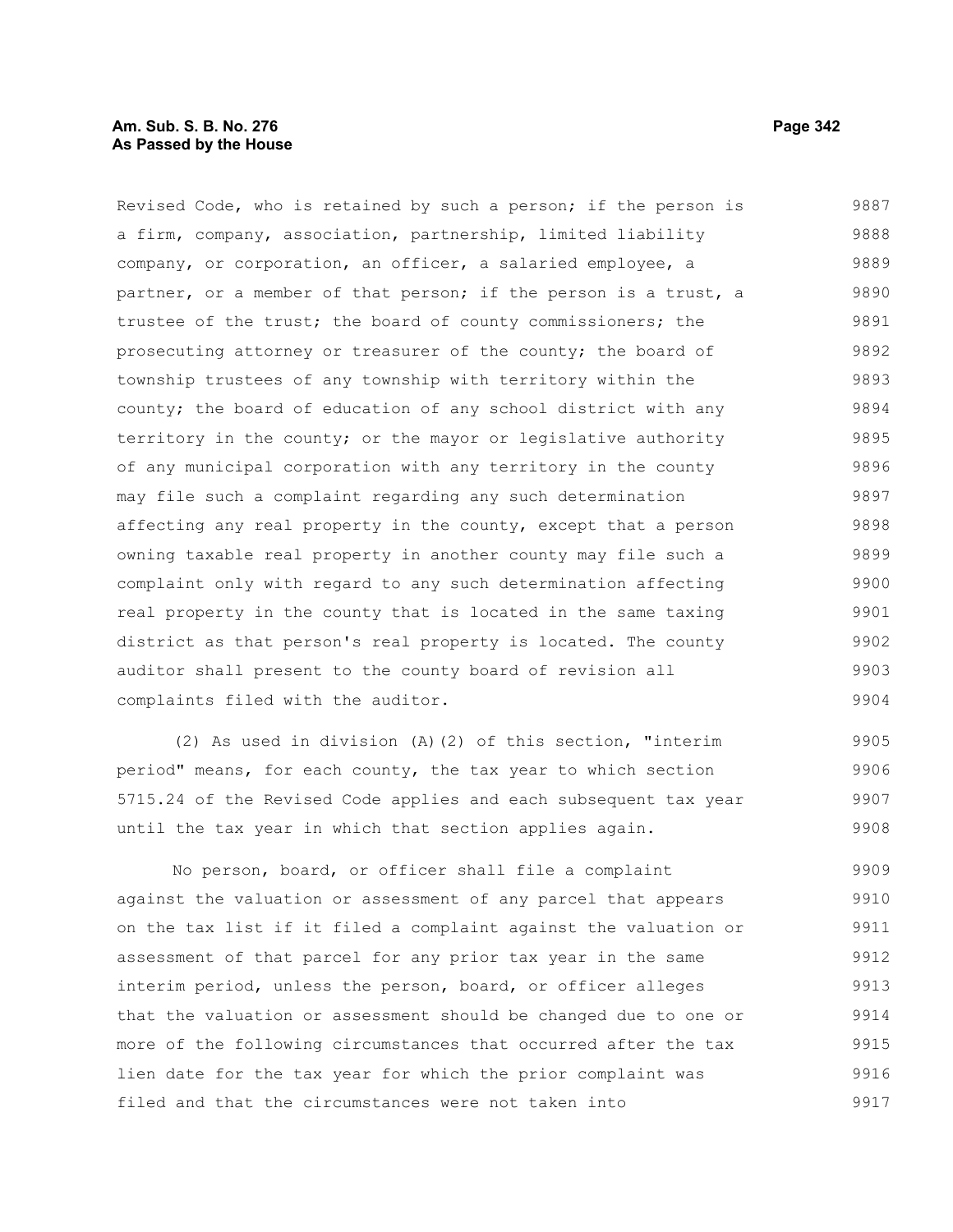9918

#### consideration with respect to the prior complaint:

|                                                      |  |  |  |  | (a) The property was sold in an arm's length transaction, | 9919 |
|------------------------------------------------------|--|--|--|--|-----------------------------------------------------------|------|
| as described in section 5713.03 of the Revised Code; |  |  |  |  |                                                           | 9920 |

- (b) The property lost value due to some casualty; 9921
- (c) Substantial improvement was added to the property; 9922

(d) An increase or decrease of at least fifteen per cent in the property's occupancy has had a substantial economic impact on the property. 9923 9924 9925

(3) If a county board of revision, the board of tax appeals, or any court dismisses a complaint filed under this section or section 5715.13 of the Revised Code for the reason that the act of filing the complaint was the unauthorized practice of law or the person filing the complaint was engaged in the unauthorized practice of law, the party affected by a decrease in valuation or the party's agent, or the person owning taxable real property in the county or in a taxing district with territory in the county, may refile the complaint, notwithstanding division (A)(2) of this section. 9926 9927 9928 9929 9930 9931 9932 9933 9934 9935

(4)(a) No complaint filed under this section or section 5715.13 of the Revised Code shall be dismissed for the reason that the complaint fails to accurately identify the owner of the property that is the subject of the complaint. 9936 9937 9938 9939

(b) If a complaint fails to accurately identify the owner of the property that is the subject of the complaint, the board of revision shall exercise due diligence to ensure the correct property owner is notified as required by divisions (B) and (C) of this section. 9940 9941 9942 9943 9944

(5) Notwithstanding division (A)(2) of this section, a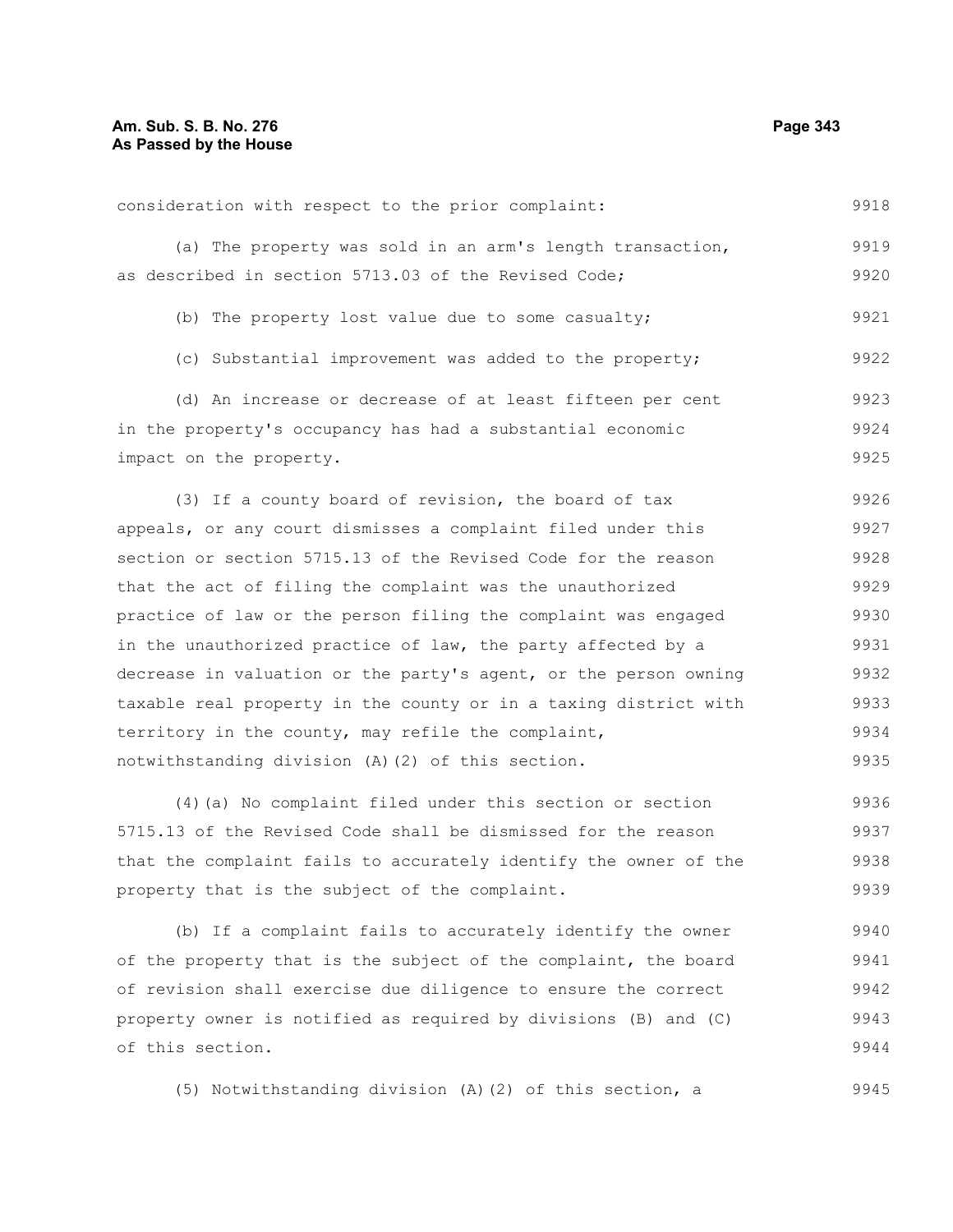#### **Am. Sub. S. B. No. 276 Page 344 As Passed by the House**

person, board, or officer may file a complaint against the valuation or assessment of any parcel that appears on the tax list if it filed a complaint against the valuation or assessment of that parcel for any prior tax year in the same interim period if the person, board, or officer withdrew the complaint before the complaint was heard by the board. 9946 9947 9948 9949 9950 9951

(B) Within thirty days after the last date such complaints may be filed, the auditor shall give notice of each complaint in which the stated amount of overvaluation, undervaluation, discriminatory valuation, illegal valuation, or incorrect determination is at least seventeen thousand five hundred dollars to each property owner whose property is the subject of the complaint, if the complaint was not filed by the owner or the owner's spouse, and to each board of education whose school district may be affected by the complaint. Within thirty days after receiving such notice, a board of education; a property owner; the owner's spouse; an individual who is retained by such an owner and who holds a designation from a professional assessment organization, such as the institute for professionals in taxation, the national council of property taxation, or the international association of assessing officers; a public accountant who holds a permit under section 4701.10 of the Revised Code, a general or residential real estate appraiser licensed or certified under Chapter 4763. of the Revised Code, or a real estate broker licensed under Chapter 4735. of the Revised Code, who is retained by such a person; or, if the property owner is a firm, company, association, partnership, limited liability company, corporation, or trust, an officer, a salaried employee, a partner, a member, or trustee of that property owner, may file a complaint in support of or objecting to the amount of alleged overvaluation, undervaluation, 9952 9953 9954 9955 9956 9957 9958 9959 9960 9961 9962 9963 9964 9965 9966 9967 9968 9969 9970 9971 9972 9973 9974 9975 9976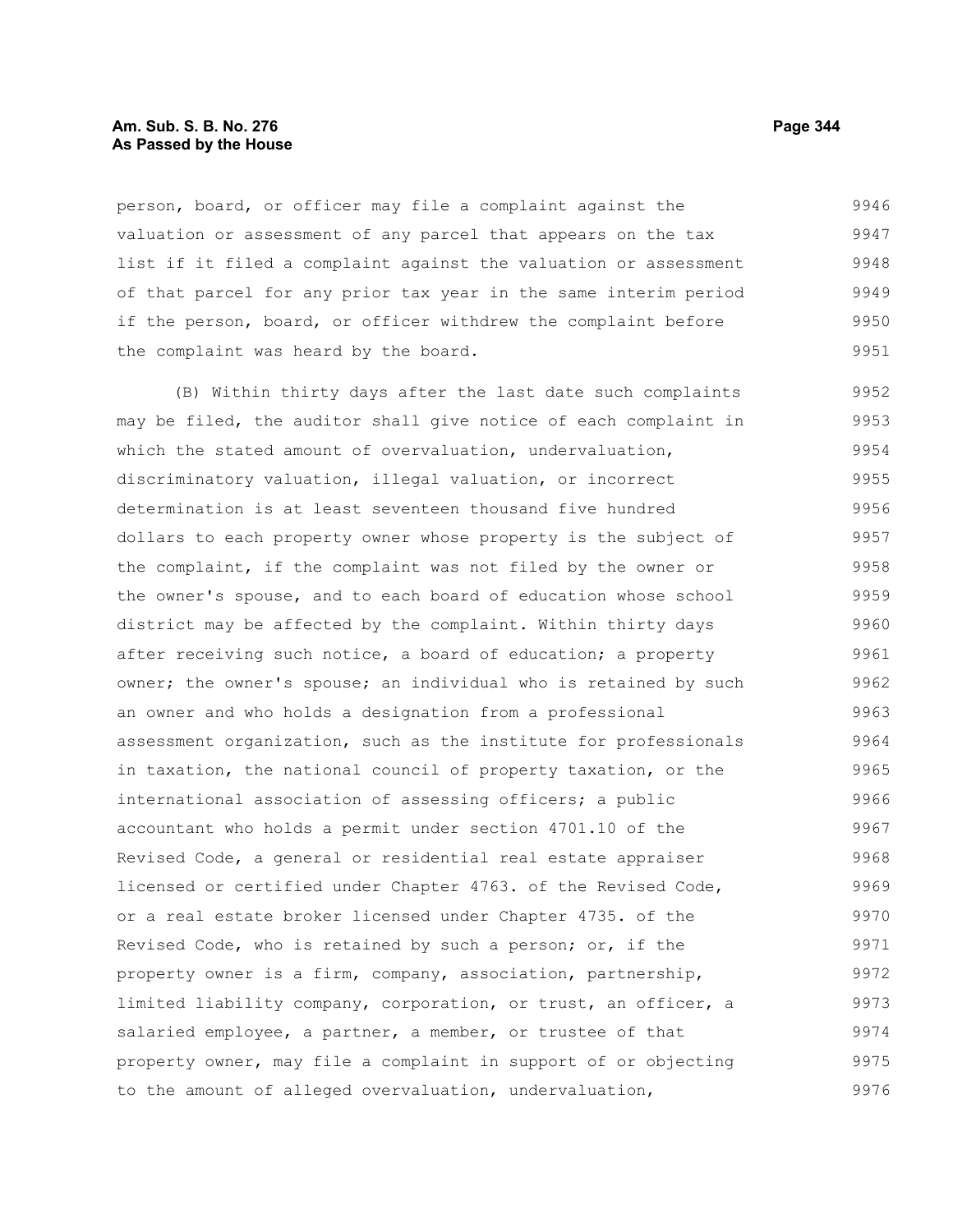#### **Am. Sub. S. B. No. 276 Page 345** Page 345 **As Passed by the House**

discriminatory valuation, illegal valuation, or incorrect determination stated in a previously filed complaint or objecting to the current valuation. Upon the filing of a complaint under this division, the board of education or the property owner shall be made a party to the action. 9977 9978 9979 9980 9981

(C) Each board of revision shall notify any complainant and also the property owner, if the property owner's address is known, when a complaint is filed by one other than the property owner, not less than ten days prior to the hearing, either by certified mail or, if the board has record of an internet identifier of record associated with the owner, by ordinary mail and by that internet identifier of record of the time and place the same will be heard. The board of revision shall hear and render its decision on a complaint within ninety days after the filing thereof with the board, except that if a complaint is filed within thirty days after receiving notice from the auditor as provided in division (B) of this section, the board shall hear and render its decision within ninety days after such filing. 9982 9983 9984 9985 9986 9987 9988 9989 9990 9991 9992 9993 9994 9995

(D) The determination of any such complaint shall relate back to the date when the lien for taxes or recoupment charges for the current year attached or the date as of which liability for such year was determined. Liability for taxes and recoupment charges for such year and each succeeding year until the complaint is finally determined and for any penalty and interest for nonpayment thereof within the time required by law shall be based upon the determination, valuation, or assessment as finally determined. Each complaint shall state the amount of overvaluation, undervaluation, discriminatory valuation, illegal valuation, or incorrect classification or determination upon which the complaint is based. The treasurer shall accept any 9996 9997 9998 9999 10000 10001 10002 10003 10004 10005 10006 10007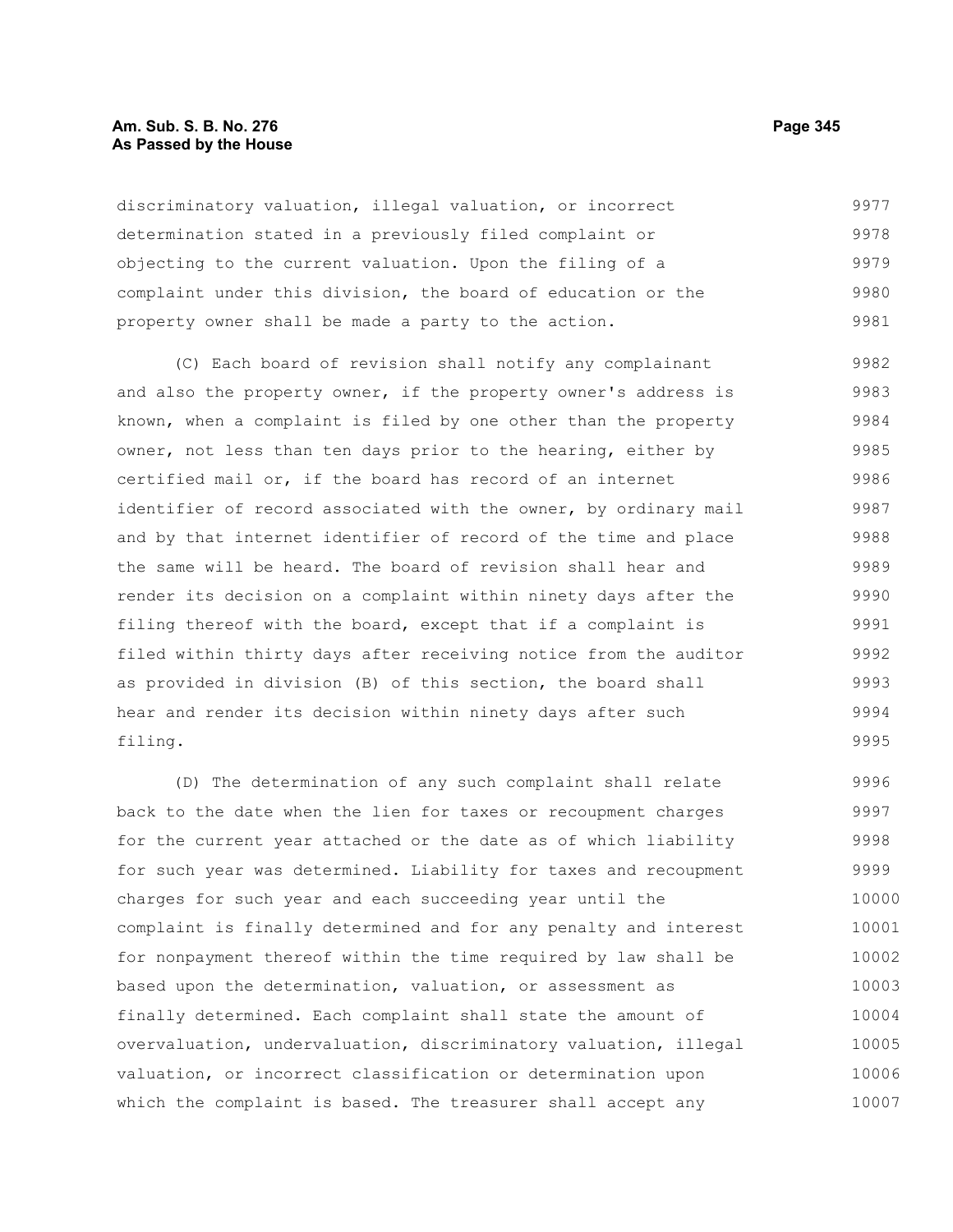#### **Am. Sub. S. B. No. 276 Page 346** Page 346 **As Passed by the House**

amount tendered as taxes or recoupment charge upon property concerning which a complaint is then pending, computed upon the claimed valuation as set forth in the complaint. If a complaint filed under this section for the current year is not determined by the board within the time prescribed for such determination, the complaint and any proceedings in relation thereto shall be continued by the board as a valid complaint for any ensuing year until such complaint is finally determined by the board or upon any appeal from a decision of the board. In such case, the original complaint shall continue in effect without further filing by the original taxpayer, the original taxpayer's assignee, or any other person or entity authorized to file a complaint under this section. 10008 10009 10010 10011 10012 10013 10014 10015 10016 10017 10018 10019 10020

(E) If a taxpayer files a complaint as to the classification, valuation, assessment, or any determination affecting the taxpayer's own property and tenders less than the full amount of taxes or recoupment charges as finally determined, an interest charge shall accrue as follows: 10021 10022 10023 10024 10025

(1) If the amount finally determined is less than the amount billed but more than the amount tendered, the taxpayer shall pay interest at the rate per annum prescribed by section 5703.47 of the Revised Code, computed from the date that the taxes were due on the difference between the amount finally determined and the amount tendered. This interest charge shall be in lieu of any penalty or interest charge under section 323.121 of the Revised Code unless the taxpayer failed to file a complaint and tender an amount as taxes or recoupment charges within the time required by this section, in which case section 323.121 of the Revised Code applies. 10026 10027 10028 10029 10030 10031 10032 10033 10034 10035 10036

(2) If the amount of taxes finally determined is equal to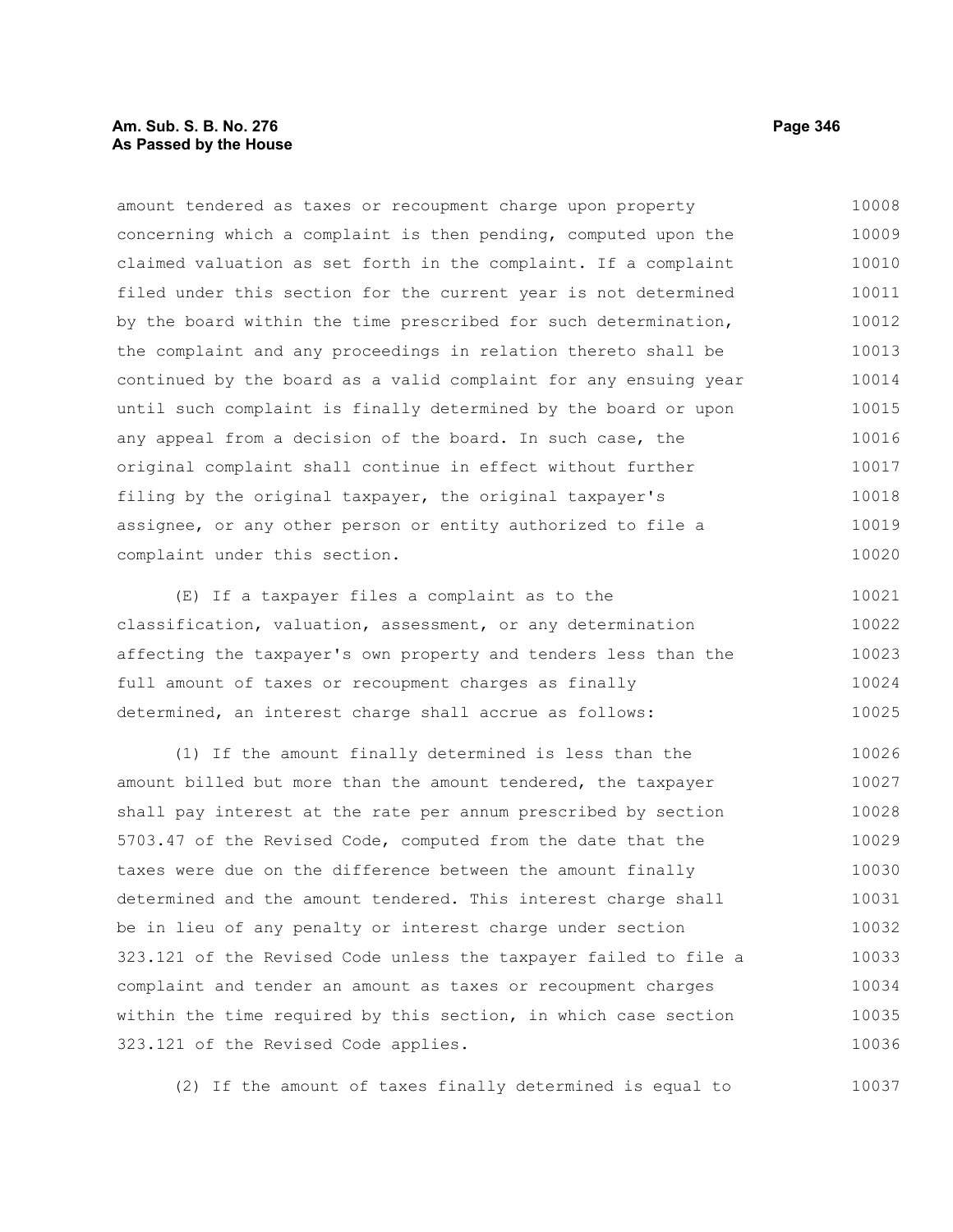#### **Am. Sub. S. B. No. 276 Page 347** Page 347 **As Passed by the House**

or greater than the amount billed and more than the amount tendered, the taxpayer shall pay interest at the rate prescribed by section 5703.47 of the Revised Code from the date the taxes were due on the difference between the amount finally determined and the amount tendered, such interest to be in lieu of any interest charge but in addition to any penalty prescribed by section 323.121 of the Revised Code. 10038 10039 10040 10041 10042 10043 10044

(F) Upon request of a complainant, the tax commissioner shall determine the common level of assessment of real property in the county for the year stated in the request that is not valued under section 5713.31 of the Revised Code, which common level of assessment shall be expressed as a percentage of true value and the common level of assessment of lands valued under such section, which common level of assessment shall also be expressed as a percentage of the current agricultural use value of such lands. Such determination shall be made on the basis of the most recent available sales ratio studies of the commissioner and such other factual data as the commissioner deems pertinent. 10045 10046 10047 10048 10049 10050 10051 10052 10053 10054 10055 10056

(G) A complainant shall provide to the board of revision all information or evidence within the complainant's knowledge or possession that affects the real property that is the subject of the complaint. A complainant who fails to provide such information or evidence is precluded from introducing it on appeal to the board of tax appeals or the court of common pleas, except that the board of tax appeals or court may admit and consider the evidence if the complainant shows good cause for the complainant's failure to provide the information or evidence to the board of revision. 10057 10058 10059 10060 10061 10062 10063 10064 10065 10066

(H) In case of the pendency of any proceeding in court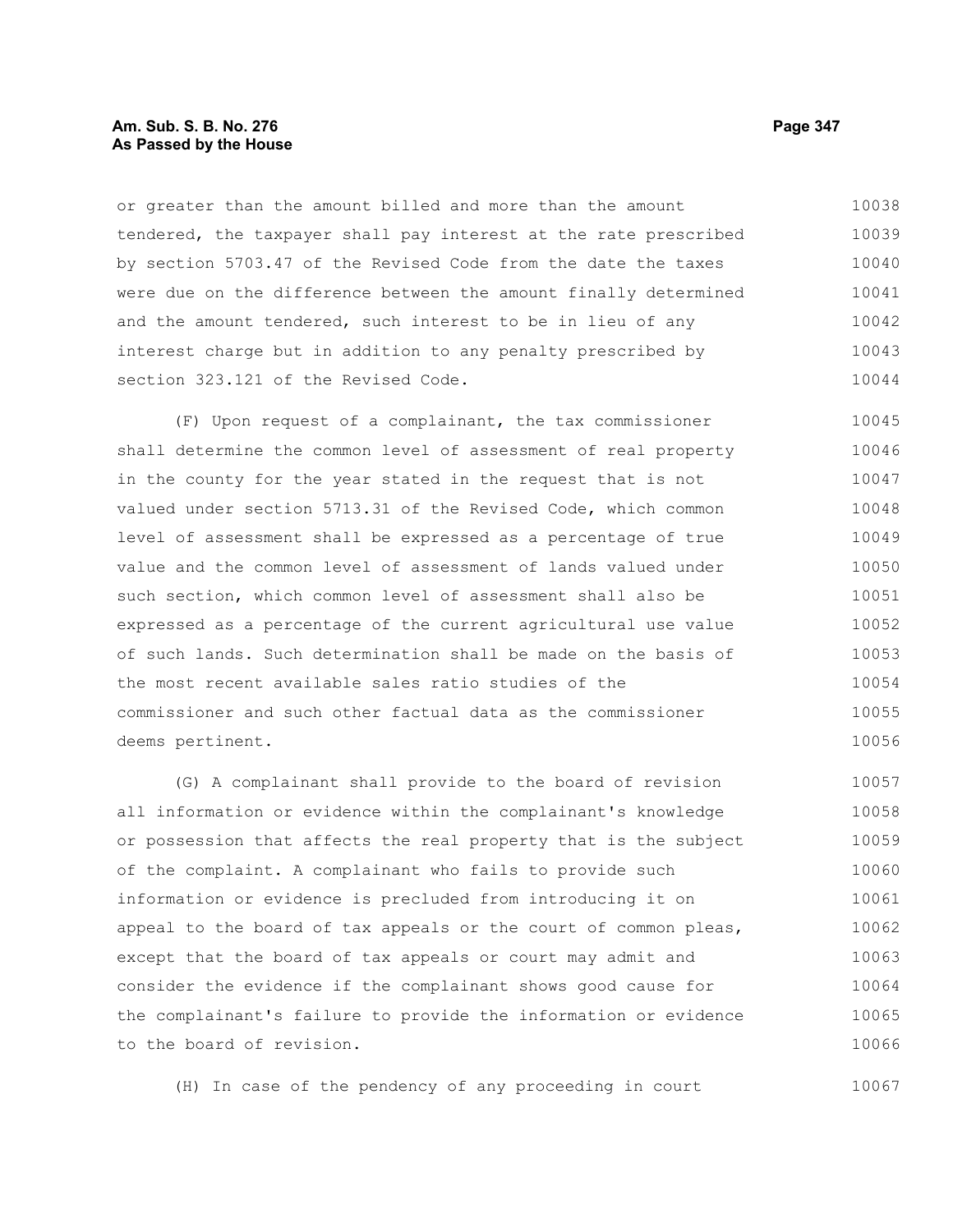#### **Am. Sub. S. B. No. 276 Page 348 As Passed by the House**

based upon an alleged excessive, discriminatory, or illegal valuation or incorrect classification or determination, the taxpayer may tender to the treasurer an amount as taxes upon property computed upon the claimed valuation as set forth in the complaint to the court. The treasurer may accept the tender. If the tender is not accepted, no penalty shall be assessed because of the nonpayment of the full taxes assessed. 10068 10069 10070 10071 10072 10073 10074

#### **Sec. 5733.04.** As used in this chapter: 10075

(A) "Issued and outstanding shares of stock" applies to nonprofit corporations, as provided in section 5733.01 of the Revised Code, and includes, but is not limited to, membership certificates and other instruments evidencing ownership of an interest in such nonprofit corporations, and with respect to a financial institution that does not have capital stock, "issued and outstanding shares of stock" includes, but is not limited to, ownership interests of depositors in the capital employed in such an institution. 10076 10077 10078 10079 10080 10081 10082 10083 10084

(B) "Taxpayer" means a corporation subject to the tax imposed by section 5733.06 of the Revised Code. 10085 10086

(C) "Resident" means a corporation organized under the laws of this state. 10087 10088

(D) "Commercial domicile" means the principal place from which the trade or business of the taxpayer is directed or managed. 10089 10090 10091

(E) "Taxable year" means the period prescribed by division (A) of section 5733.031 of the Revised Code upon the net income of which the value of the taxpayer's issued and outstanding shares of stock is determined under division (B) of section 5733.05 of the Revised Code or the period prescribed by division 10092 10093 10094 10095 10096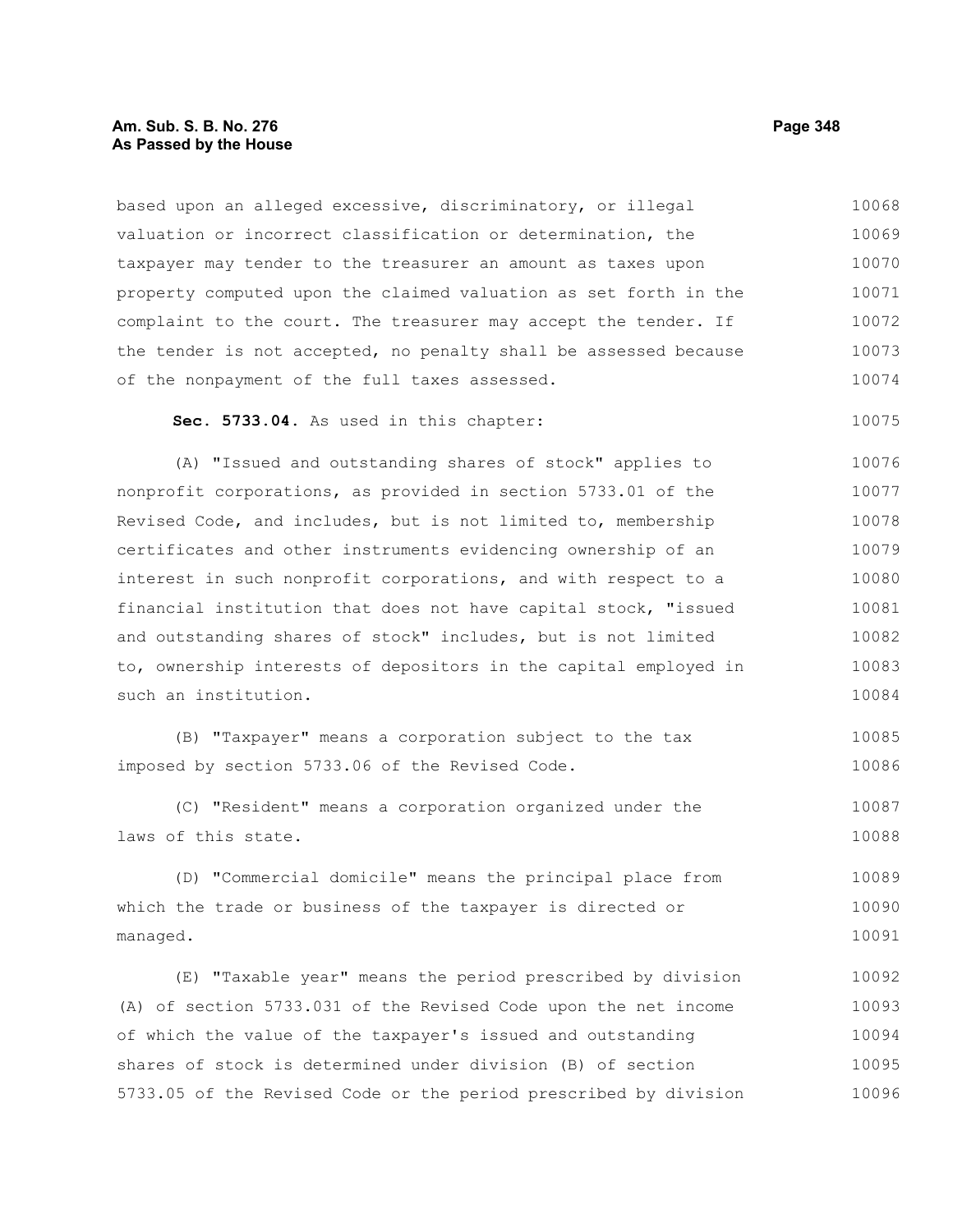(A) of section 5733.031 of the Revised Code that immediately precedes the date as of which the total value of the corporation is determined under division (A) or (C) of section 5733.05 of the Revised Code. 10097 10098 10099

(F) "Tax year" means the calendar year in and for which the tax imposed by section 5733.06 of the Revised Code is required to be paid. 10101 10102 10103

(G) "Internal Revenue Code" means the "Internal Revenue Code of 1986," 100 Stat. 2085, 26 U.S.C.A. 1, as amended. 10104 10105

(H) "Federal income tax" means the income tax imposed by the Internal Revenue Code. 10106 10107

(I) Except as provided in section 5733.058 of the Revised Code, "net income" means the taxpayer's taxable income before operating loss deduction and special deductions, as required to be reported for the taxpayer's taxable year under the Internal Revenue Code, subject to the following adjustments: 10108 10109 10110 10111 10112

(1)(a) Deduct any net operating loss incurred in any taxable years ending in 1971 or thereafter, but exclusive of any net operating loss incurred in taxable years ending prior to January 1, 1971. This deduction shall not be allowed in any tax year commencing before December 31, 1973, but shall be carried over and allowed in tax years commencing after December 31, 1973, until fully utilized in the next succeeding taxable year or years in which the taxpayer has net income, but in no case for more than the designated carryover period as described in division (I)(1)(b) of this section. The amount of such net operating loss, as determined under the allocation and apportionment provisions of section 5733.051 and division (B) of section 5733.05 of the Revised Code for the year in which the 10113 10114 10115 10116 10117 10118 10119 10120 10121 10122 10123 10124 10125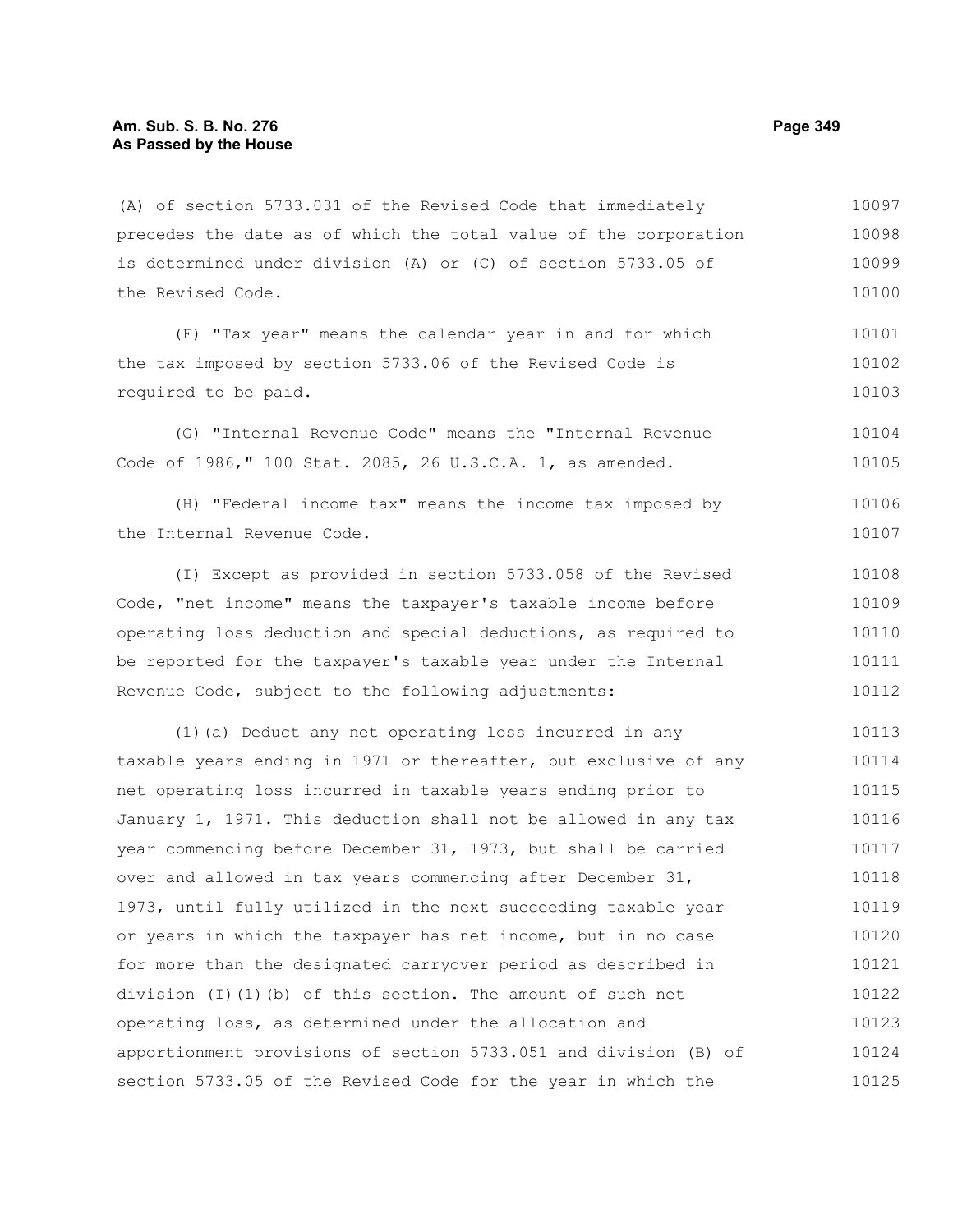#### **Am. Sub. S. B. No. 276 Page 350 As Passed by the House**

net operating loss occurs, shall be deducted from net income, as determined under the allocation and apportionment provisions of section 5733.051 and division (B) of section 5733.05 of the Revised Code, to the extent necessary to reduce net income to zero with the remaining unused portion of the deduction, if any, carried forward to the remaining years of the designated carryover period as described in division (I)(1)(b) of this section, or until fully utilized, whichever occurs first. 10126 10127 10128 10129 10130 10131 10132 10133

(b) For losses incurred in taxable years ending on or before December 31, 1981, the designated carryover period shall be the five consecutive taxable years after the taxable year in which the net operating loss occurred. For losses incurred in taxable years ending on or after January 1, 1982, and beginning before August 6, 1997, the designated carryover period shall be the fifteen consecutive taxable years after the taxable year in which the net operating loss occurs. For losses incurred in taxable years beginning on or after August 6, 1997, the designated carryover period shall be the twenty consecutive taxable years after the taxable year in which the net operating loss occurs. 10134 10135 10136 10137 10138 10139 10140 10141 10142 10143 10144 10145

(c) The tax commissioner may require a taxpayer to furnish any information necessary to support a claim for deduction under division  $(I)$   $(I)$   $(a)$  of this section and no deduction shall be allowed unless the information is furnished. 10146 10147 10148 10149

(2) Deduct any amount included in net income by application of section 78 or 951 of the Internal Revenue Code, amounts received for royalties, technical or other services derived from sources outside the United States, and dividends received from a subsidiary, associate, or affiliated corporation that neither transacts any substantial portion of its business 10150 10151 10152 10153 10154 10155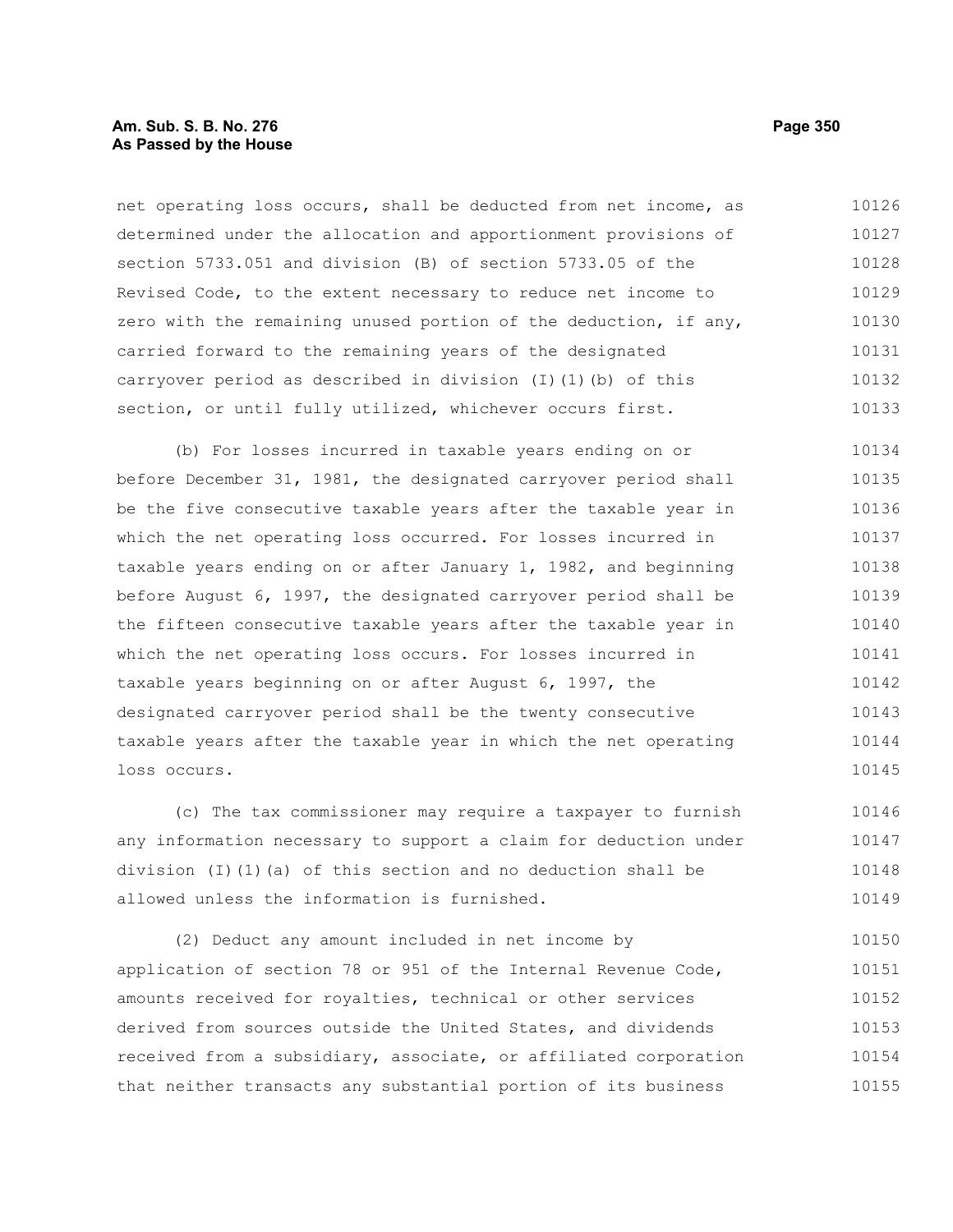#### **Am. Sub. S. B. No. 276 Page 351 As Passed by the House**

nor regularly maintains any substantial portion of its assets within the United States. For purposes of determining net foreign source income deductible under division (I)(2) of this section, the amount of gross income from all such sources other than dividend income and income derived by application of section 78 or 951 of the Internal Revenue Code shall be reduced by: 10156 10157 10158 10159 10160 10161 10162

(a) The amount of any reimbursed expenses for personal services performed by employees of the taxpayer for the subsidiary, associate, or affiliated corporation; 10163 10164 10165

(b) Ten per cent of the amount of royalty income and technical assistance fees; 10166 10167

(c) Fifteen per cent of the amount of all other income. 10168

The amounts described in divisions (I)(2)(a) to (c) of this section are deemed to be the expenses attributable to the production of deductible foreign source income unless the taxpayer shows, by clear and convincing evidence, less actual expenses, or the tax commissioner shows, by clear and convincing evidence, more actual expenses. 10169 10170 10171 10172 10173 10174

(3) Add any loss or deduct any gain resulting from the sale, exchange, or other disposition of a capital asset, or an asset described in section 1231 of the Internal Revenue Code, to the extent that such loss or gain occurred prior to the first taxable year on which the tax provided for in section 5733.06 of the Revised Code is computed on the corporation's net income. For purposes of division (I)(3) of this section, the amount of the prior loss or gain shall be measured by the difference between the original cost or other basis of the asset and the fair market value as of the beginning of the first taxable year 10175 10176 10177 10178 10179 10180 10181 10182 10183 10184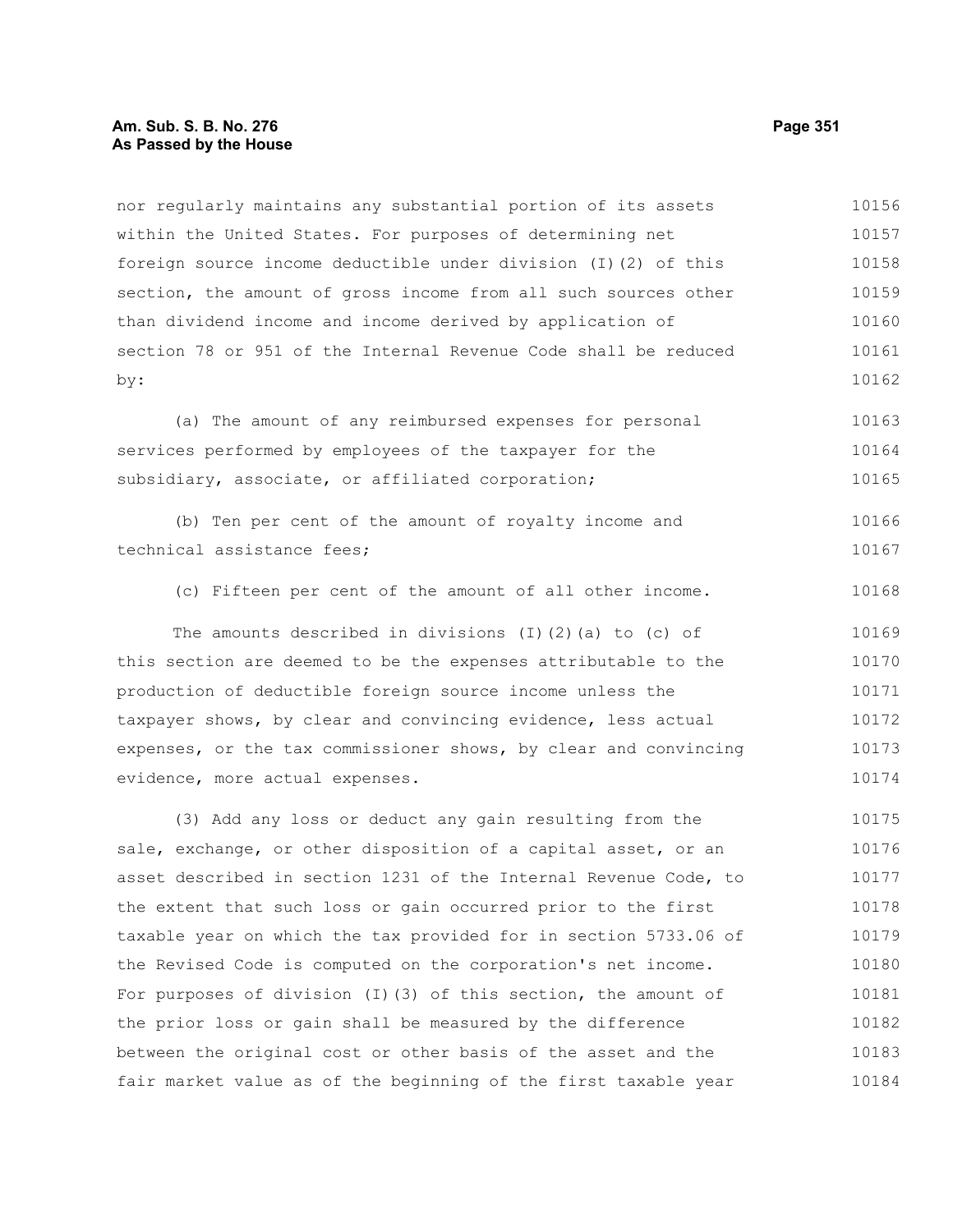## **Am. Sub. S. B. No. 276 Page 352 As Passed by the House**

on which the tax provided for in section 5733.06 of the Revised Code is computed on the corporation's net income. At the option of the taxpayer, the amount of the prior loss or gain may be a percentage of the gain or loss, which percentage shall be determined by multiplying the gain or loss by a fraction, the numerator of which is the number of months from the acquisition of the asset to the beginning of the first taxable year on which the fee provided in section 5733.06 of the Revised Code is computed on the corporation's net income, and the denominator of which is the number of months from the acquisition of the asset to the sale, exchange, or other disposition of the asset. The adjustments described in this division do not apply to any gain or loss where the gain or loss is recognized by a qualifying taxpayer, as defined in section 5733.0510 of the Revised Code, with respect to a qualifying taxable event, as defined in that section. 10185 10186 10187 10188 10189 10190 10191 10192 10193 10194 10195 10196 10197 10198 10199 10200

(4) Deduct the dividend received deduction provided by section 243 of the Internal Revenue Code. 10201 10202

(5) Deduct any interest or interest equivalent on public obligations and purchase obligations to the extent included in federal taxable income. As used in divisions (I)(5) and (6) of this section, "public obligations," "purchase obligations," and "interest or interest equivalent" have the same meanings as in section 5709.76 of the Revised Code. 10203 10204 10205 10206 10207 10208

(6) Add any loss or deduct any gain resulting from the sale, exchange, or other disposition of public obligations to the extent included in federal taxable income. 10209 10210 10211

(7) To the extent not otherwise allowed, deduct any dividends or distributions received by a taxpayer from a public utility, excluding an electric company and a combined company, 10212 10213 10214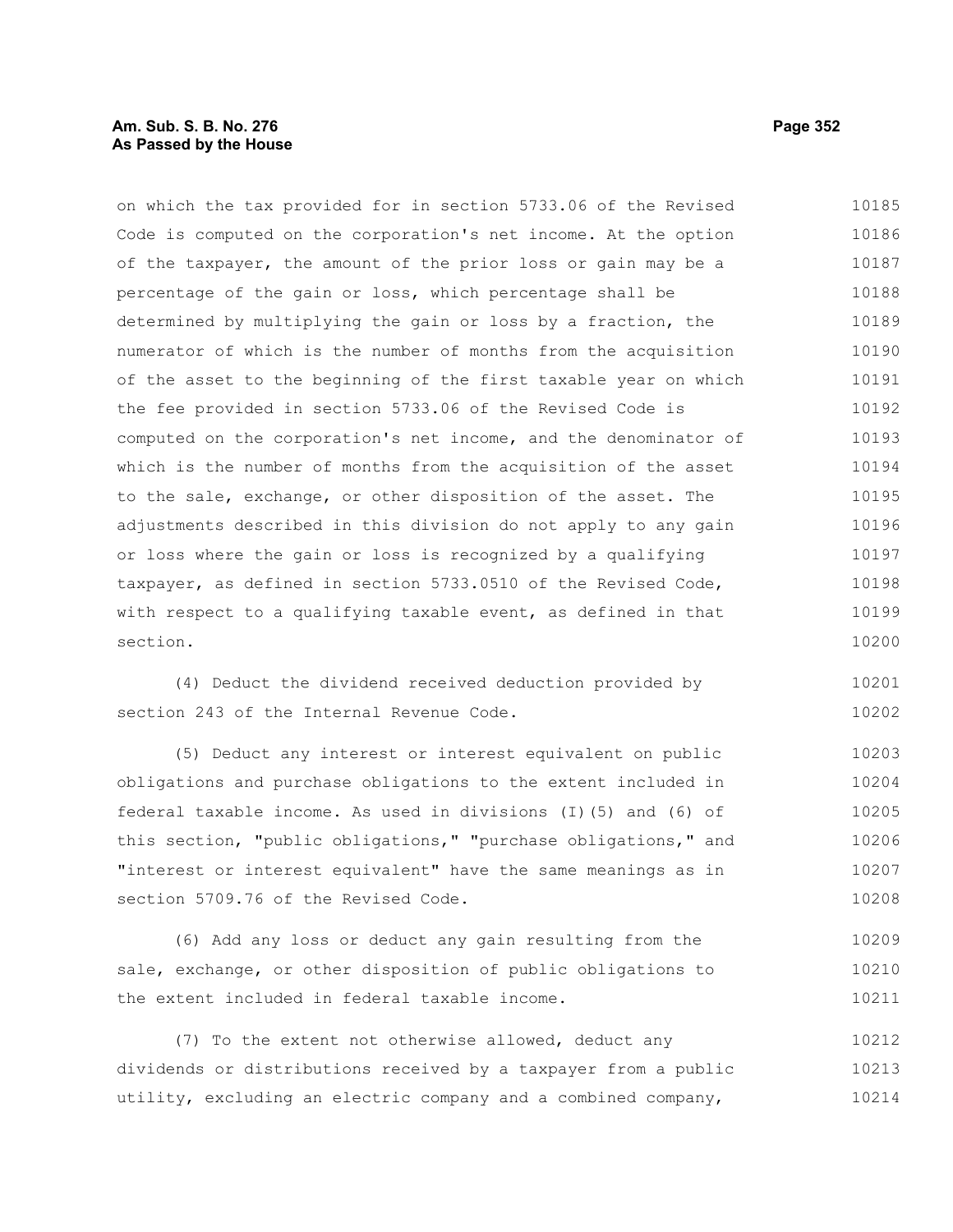#### **Am. Sub. S. B. No. 276 Page 353 As Passed by the House**

and, for tax years 2005 and thereafter, a telephone company, if the taxpayer owns at least eighty per cent of the issued and outstanding common stock of the public utility. As used in division (I)(7) of this section, "public utility" means a public utility as defined in Chapter 5727. of the Revised Code, whether or not the public utility is doing business in the state. 10215 10216 10217 10218 10219 10220

(8) To the extent not otherwise allowed, deduct any dividends received by a taxpayer from an insurance company, if the taxpayer owns at least eighty per cent of the issued and outstanding common stock of the insurance company. As used in division (I)(8) of this section, "insurance company" means an insurance company that is taxable under Chapter 5725. or 5729. of the Revised Code. 10221 10222 10223 10224 10225 10226 10227

(9) Deduct expenditures for modifying existing buildings or structures to meet American national standards institute standard A-117.1-1961 (R-1971), as amended; provided, that no deduction shall be allowed to the extent that such deduction is not permitted under federal law or under rules of the tax commissioner. Those deductions as are allowed may be taken over a period of five years. The tax commissioner shall adopt rules under Chapter 119. of the Revised Code establishing reasonable limitations on the extent that expenditures for modifying existing buildings or structures are attributable to the purpose of making the buildings or structures accessible to and usable by physically handicapped persons. 10228 10229 10230 10231 10232 10233 10234 10235 10236 10237 10238 10239

(10) Deduct the amount of wages and salaries, if any, not otherwise allowable as a deduction but that would have been allowable as a deduction in computing federal taxable income before operating loss deduction and special deductions for the taxable year, had the targeted jobs credit allowed and 10240 10241 10242 10243 10244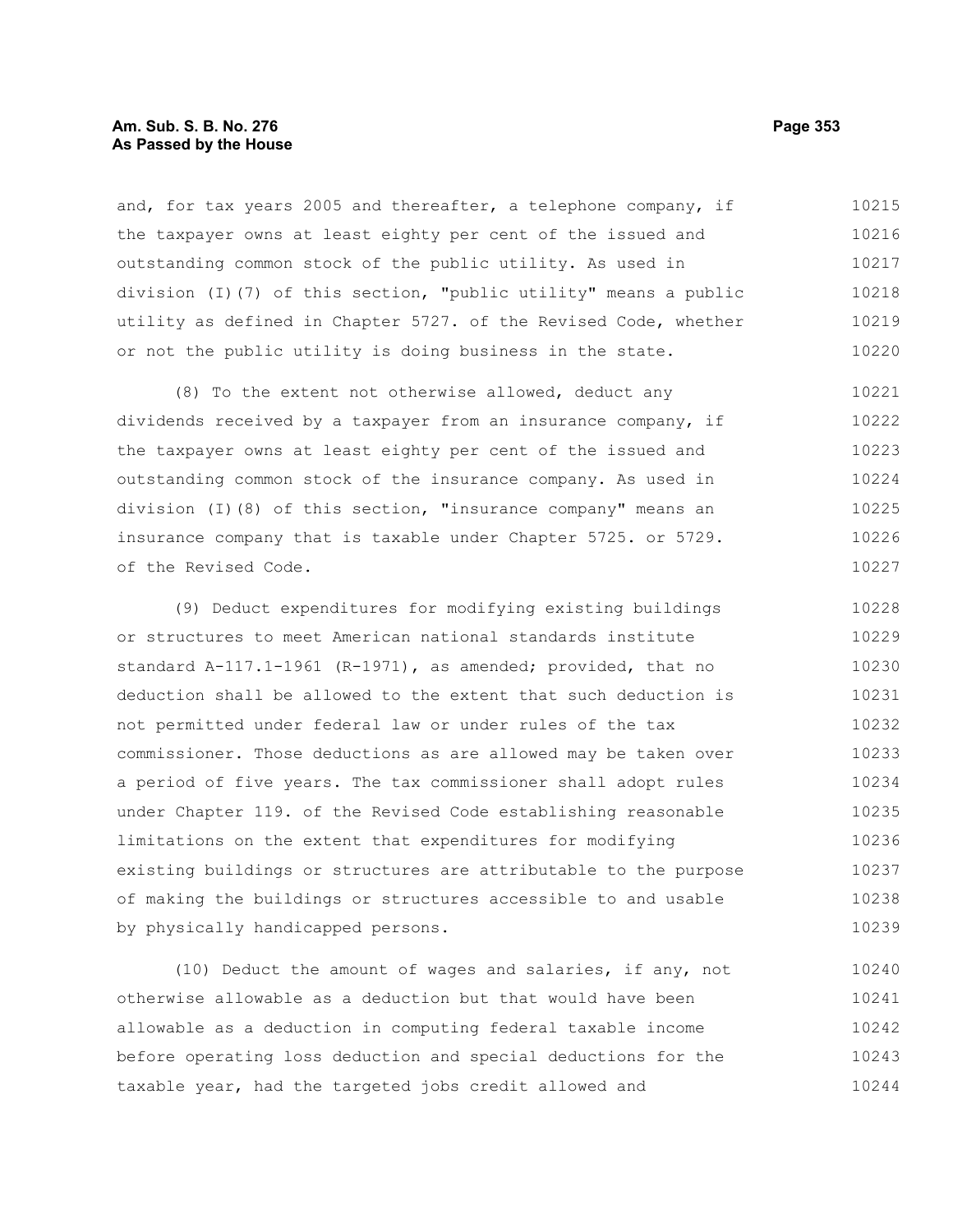determined under sections 38, 51, and 52 of the Internal Revenue Code not been in effect. 10245 10246

(11) Deduct net interest income on obligations of the United States and its territories and possessions or of any authority, commission, or instrumentality of the United States to the extent the laws of the United States prohibit inclusion of the net interest for purposes of determining the value of the taxpayer's issued and outstanding shares of stock under division (B) of section 5733.05 of the Revised Code. As used in division (I)(11) of this section, "net interest" means interest net of any expenses taken on the federal income tax return that would not have been allowed under section 265 of the Internal Revenue Code if the interest were exempt from federal income tax. 10247 10248 10249 10250 10251 10252 10253 10254 10255 10256 10257

(12)(a) Except as set forth in division (I)(12)(d) of this section, to the extent not included in computing the taxpayer's federal taxable income before operating loss deduction and special deductions, add gains and deduct losses from direct or indirect sales, exchanges, or other dispositions, made by a related entity who is not a taxpayer, of the taxpayer's indirect, beneficial, or constructive investment in the stock or debt of another entity, unless the gain or loss has been included in computing the federal taxable income before operating loss deduction and special deductions of another taxpayer with a more closely related investment in the stock or debt of the other entity. The amount of gain added or loss deducted shall not exceed the product obtained by multiplying such gain or loss by the taxpayer's proportionate share, directly, indirectly, beneficially, or constructively, of the outstanding stock of the related entity immediately prior to the direct or indirect sale, exchange, or other disposition. 10258 10259 10260 10261 10262 10263 10264 10265 10266 10267 10268 10269 10270 10271 10272 10273 10274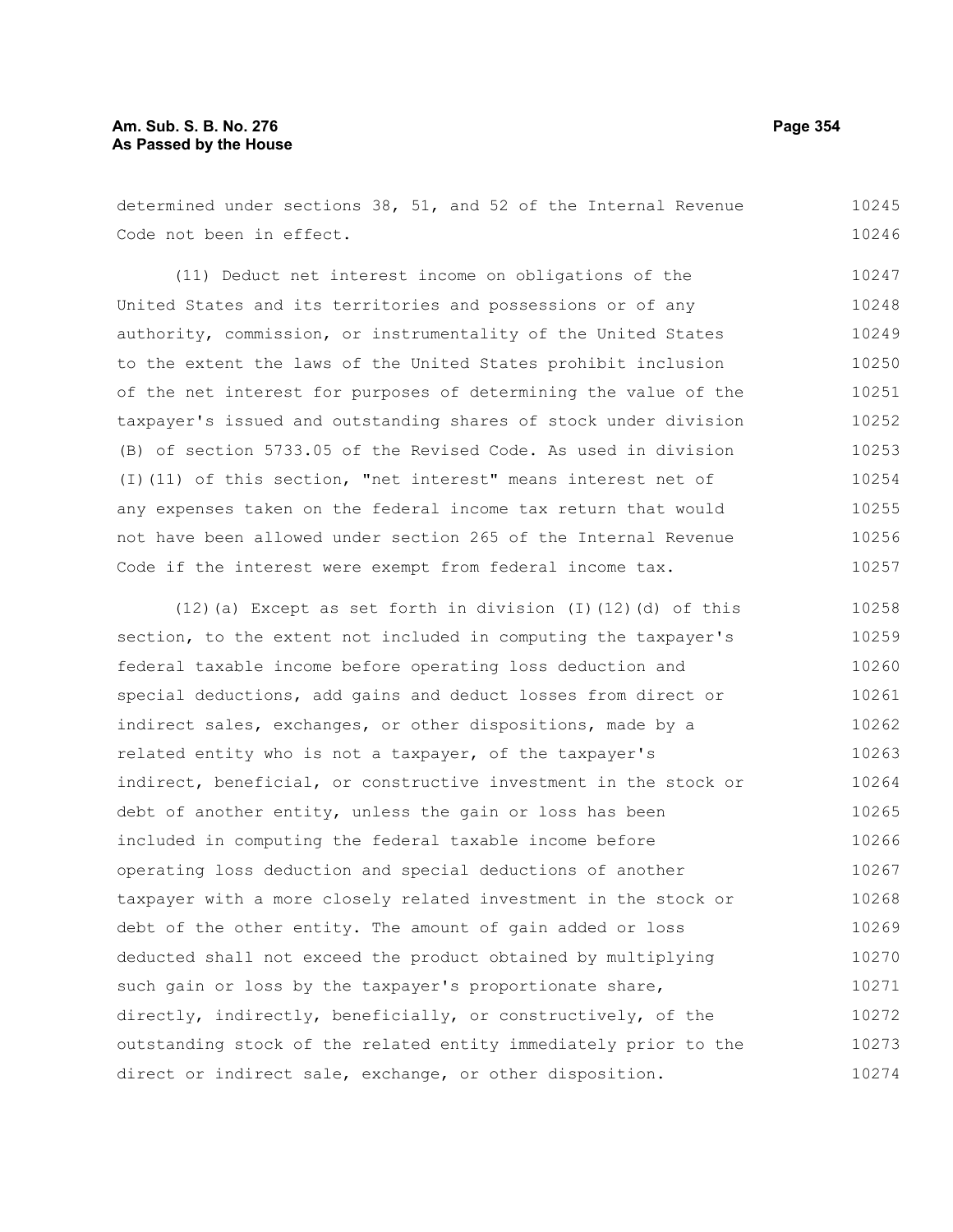## **Am. Sub. S. B. No. 276 Page 355 As Passed by the House**

(b) Except as set forth in division (I)(12)(e) of this section, to the extent not included in computing the taxpayer's federal taxable income before operating loss deduction and special deductions, add gains and deduct losses from direct or indirect sales, exchanges, or other dispositions made by a related entity who is not a taxpayer, of intangible property other than stock, securities, and debt, if such property was owned, or used in whole or in part, at any time prior to or at the time of the sale, exchange, or disposition by either the taxpayer or by a related entity that was a taxpayer at any time during the related entity's ownership or use of such property, unless the gain or loss has been included in computing the federal taxable income before operating loss deduction and special deductions of another taxpayer with a more closely related ownership or use of such intangible property. The amount of gain added or loss deducted shall not exceed the product obtained by multiplying such gain or loss by the taxpayer's proportionate share, directly, indirectly, beneficially, or constructively, of the outstanding stock of the related entity immediately prior to the direct or indirect sale, exchange, or other disposition. 10275 10276 10277 10278 10279 10280 10281 10282 10283 10284 10285 10286 10287 10288 10289 10290 10291 10292 10293 10294 10295

(c) As used in division (I)(12) of this section, "related entity" means those entities described in divisions (I)(12)(c) (i) to (iii) of this section: 10296 10297 10298

(i) An individual stockholder, or a member of the stockholder's family enumerated in section 318 of the Internal Revenue Code, if the stockholder and the members of the stockholder's family own, directly, indirectly, beneficially, or constructively, in the aggregate, at least fifty per cent of the value of the taxpayer's outstanding stock; 10299 10300 10301 10302 10303 10304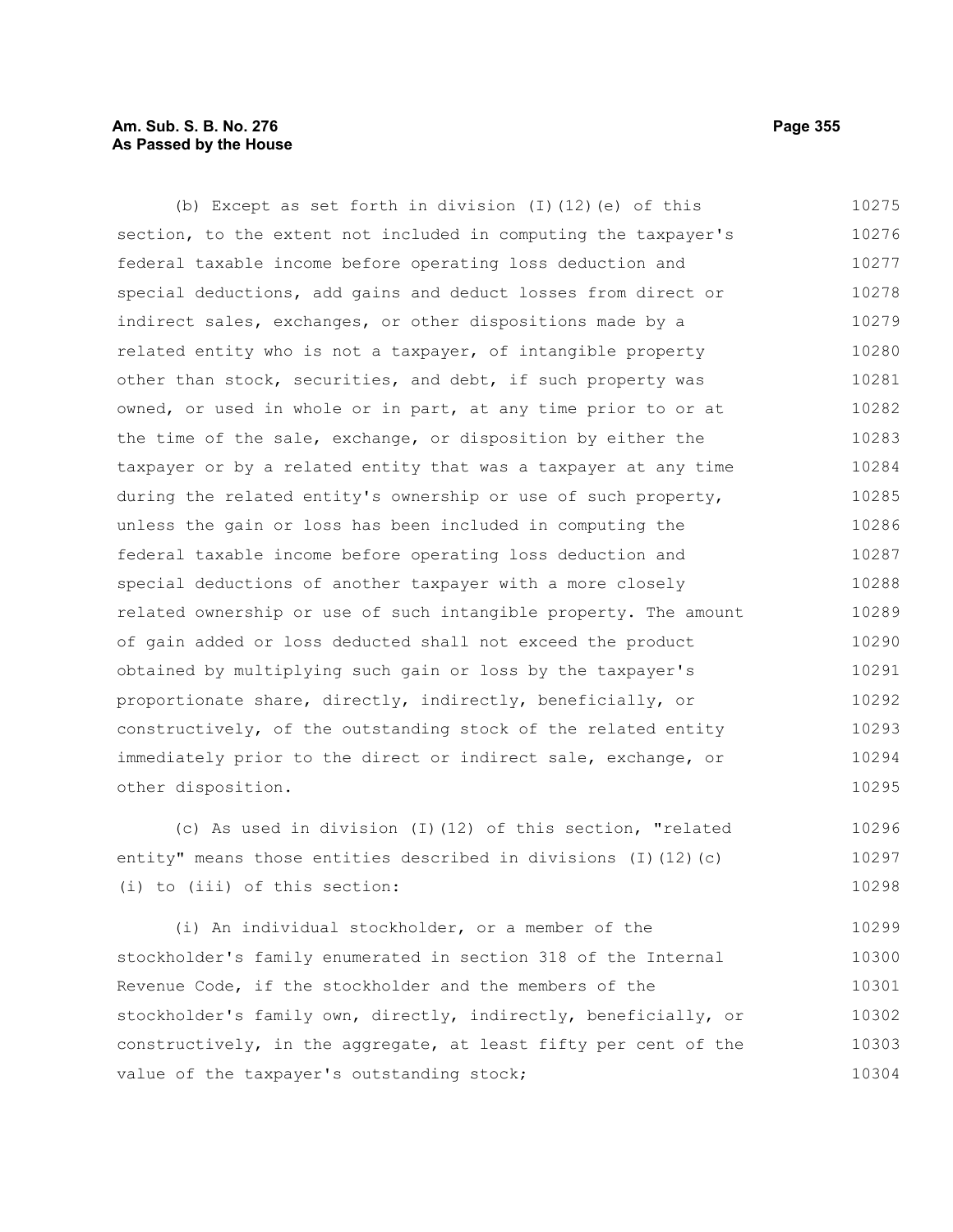#### **Am. Sub. S. B. No. 276 Page 356 As Passed by the House**

(ii) A stockholder, or a stockholder's partnership, estate, trust, or corporation, if the stockholder and the stockholder's partnerships, estates, trusts, and corporations own directly, indirectly, beneficially, or constructively, in the aggregate, at least fifty per cent of the value of the taxpayer's outstanding stock; 10305 10306 10307 10308 10309 10310

(iii) A corporation, or a party related to the corporation in a manner that would require an attribution of stock from the corporation to the party or from the party to the corporation under division (I)(12)(c)(iv) of this section, if the taxpayer owns, directly, indirectly, beneficially, or constructively, at least fifty per cent of the value of the corporation's outstanding stock. 10311 10312 10313 10314 10315 10316 10317

(iv) The attribution rules of section 318 of the Internal Revenue Code apply for purposes of determining whether the ownership requirements in divisions (I)(12)(c)(i) to (iii) of this section have been met. 10318 10319 10320 10321

(d) For purposes of the adjustments required by division (I)(12)(a) of this section, the term "investment in the stock or debt of another entity" means only those investments where the taxpayer and the taxpayer's related entities directly, indirectly, beneficially, or constructively own, in the aggregate, at any time during the twenty-four month period commencing one year prior to the direct or indirect sale, exchange, or other disposition of such investment at least fifty per cent or more of the value of either the outstanding stock or such debt of such other entity. 10322 10323 10324 10325 10326 10327 10328 10329 10330 10331

(e) For purposes of the adjustments required by division (I)(12)(b) of this section, the term "related entity" excludes all of the following: 10332 10333 10334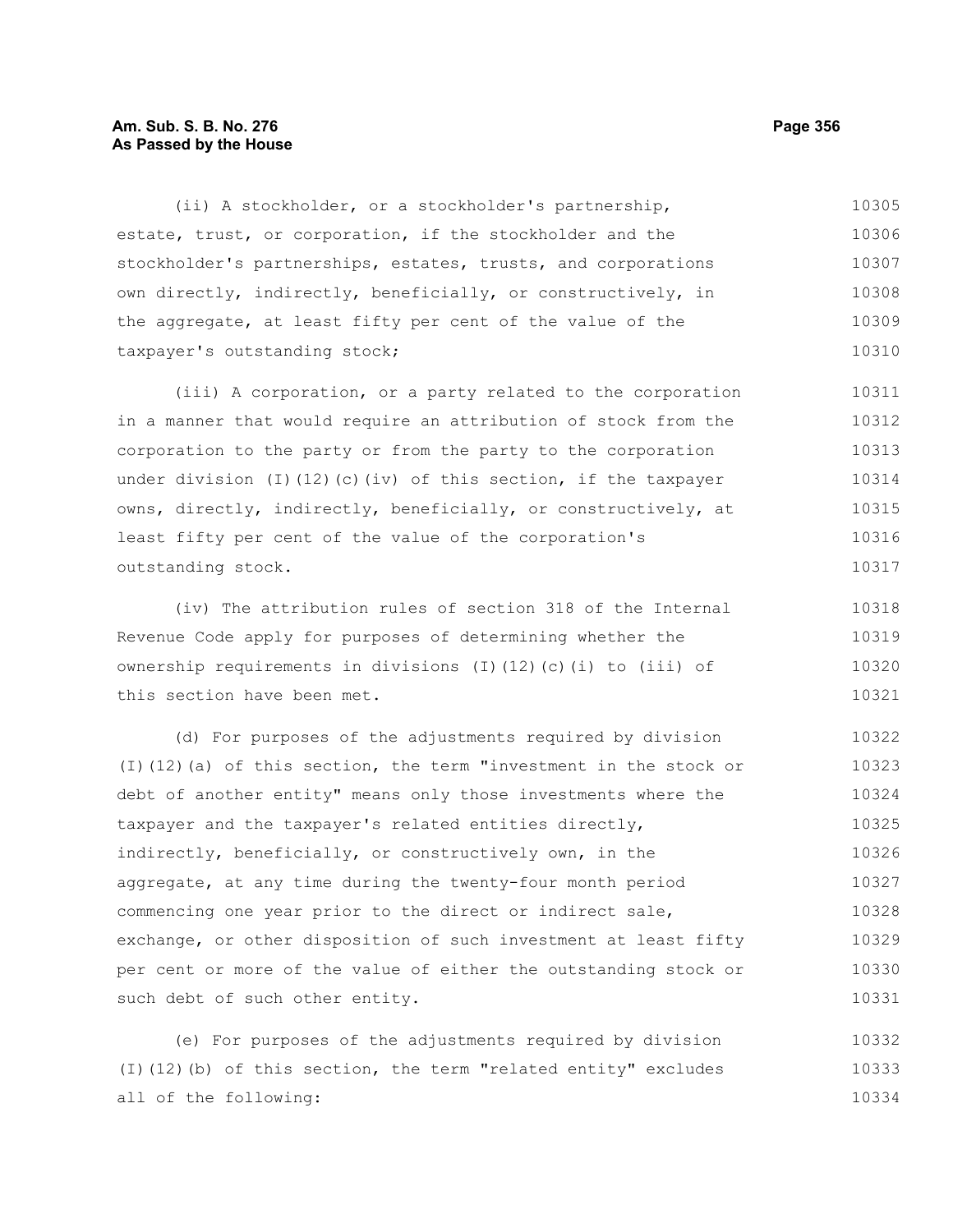Internal Revenue Code; (ii) Foreign partnerships as defined in section 7701 of the Internal Revenue Code; (iii) Corporations, partnerships, estates, and trusts created or organized in or under the laws of the Commonwealth of Puerto Rico or any possession of the United States; (iv) Foreign estates and foreign trusts as defined in section 7701 of the Internal Revenue Code. The exclusions described in divisions (I)(12)(e)(i) to (iv) of this section do not apply if the corporation, partnership, estate, or trust is described in any one of divisions (C)(1) to (5) of section 5733.042 of the Revised Code. (f) Nothing in division (I)(12) of this section shall require or permit a taxpayer to add any gains or deduct any losses described in divisions  $(I)(12)(f)(i)$  and  $(ii)$  of this section: (i) Gains or losses recognized for federal income tax purposes by an individual, estate, or trust without regard to the attribution rules described in division (I)(12)(c) of this section; (ii) A related entity's gains or losses described in division (I)(12)(b) of this section if the taxpayer's ownership of or use of such intangible property was limited to a period not exceeding nine months and was attributable to a transaction or a series of transactions executed in accordance with the election or elections made by the taxpayer or a related entity pursuant to section 338 of the Internal Revenue Code. 10336 10337 10338 10339 10340 10341 10342 10343 10344 10345 10346 10347 10348 10349 10350 10351 10352 10353 10354 10355 10356 10357 10358 10359 10360 10361 10362

(i) Foreign corporations as defined in section 7701 of the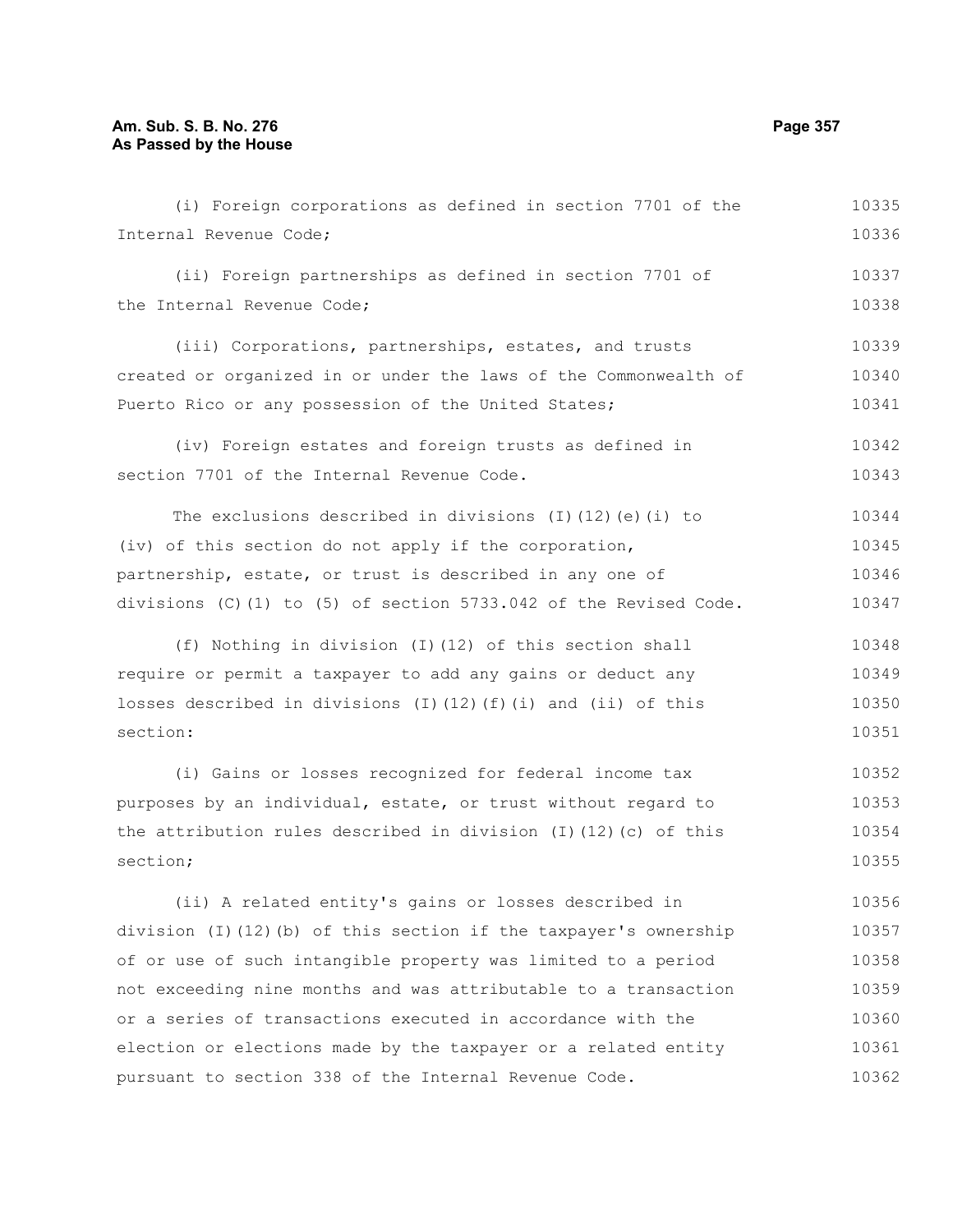(13) Any adjustment required by section 5733.042 of the Revised Code. 10363 10364

(14) Add any amount claimed as a credit under section 5733.0611 of the Revised Code to the extent that such amount satisfies either of the following: 10365 10366 10367

(a) It was deducted or excluded from the computation of the corporation's taxable income before operating loss deduction and special deductions as required to be reported for the corporation's taxable year under the Internal Revenue Code; 10368 10369 10370 10371

(b) It resulted in a reduction of the corporation's taxable income before operating loss deduction and special deductions as required to be reported for any of the corporation's taxable years under the Internal Revenue Code. 10372 10373 10374 10375

(15) Deduct the amount contributed by the taxpayer to an individual development account program established by a county department of job and family services pursuant to sections 329.11 to 329.14 of the Revised Code for the purpose of matching funds deposited by program participants. On request of the tax commissioner, the taxpayer shall provide any information that, in the tax commissioner's opinion, is necessary to establish the amount deducted under division (I)(15) of this section. 10376 10377 10378 10379 10380 10381 10382 10383

(16) Any adjustment required by section 5733.0510 or 5733.0511 of the Revised Code. 10384 10385

(17)(a)(i) Add five-sixths of the amount of depreciation expense allowed under subsection (k) of section 168 of the Internal Revenue Code, including a person's proportionate or distributive share of the amount of depreciation expense allowed by that subsection to any pass-through entity in which the person has direct or indirect ownership. 10386 10387 10388 10389 10390 10391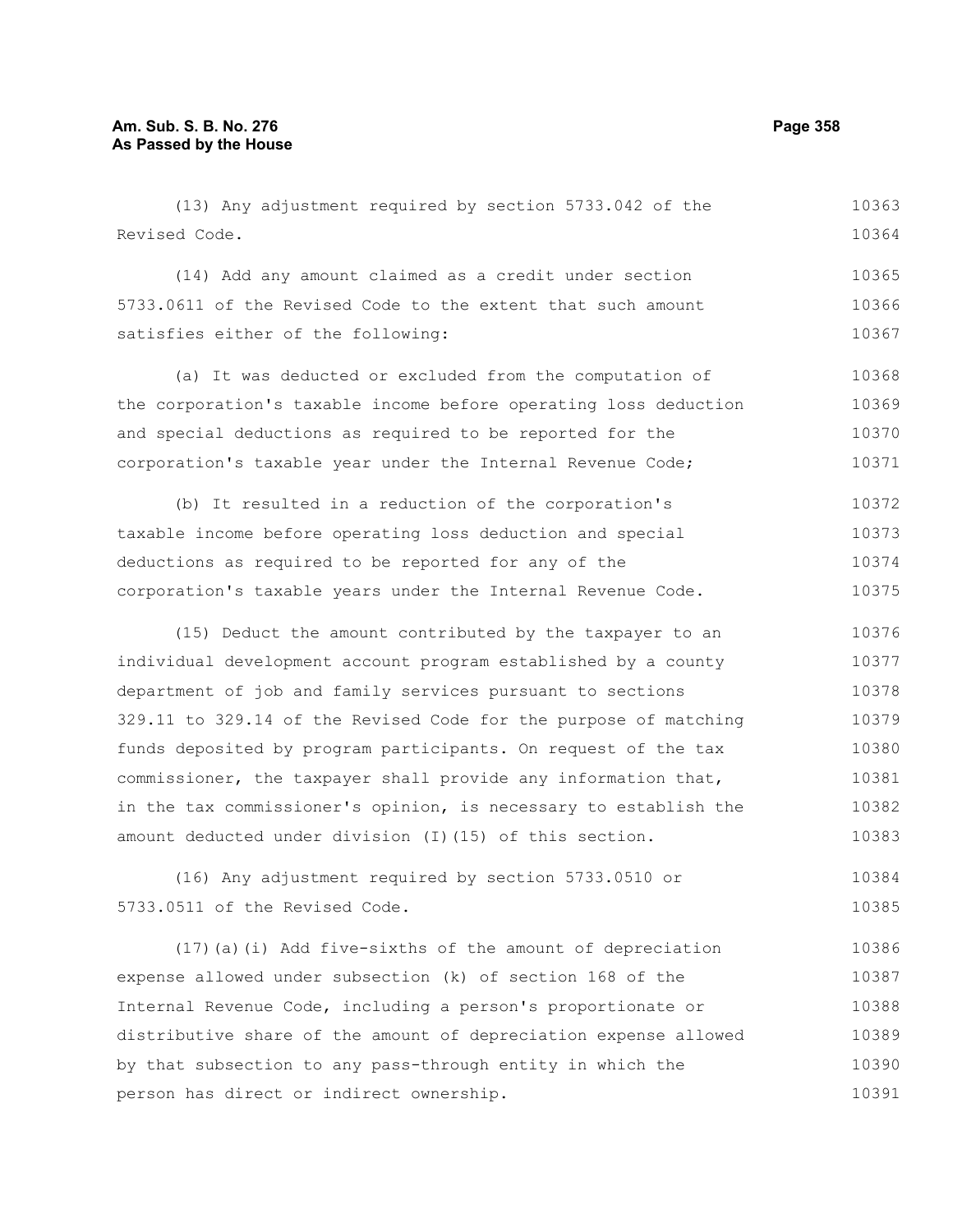### **Am. Sub. S. B. No. 276 Page 359 As Passed by the House**

(ii) Add five-sixths of the amount of qualifying section 179 depreciation expense, including a person's proportionate or distributive share of the amount of qualifying section 179 depreciation expense allowed to any pass-through entity in which the person has a direct or indirect ownership. For the purposes of this division, "qualifying section 179 depreciation expense" means the difference between (I) the amount of depreciation expense directly or indirectly allowed to the taxpayer under section 179 of the Internal Revenue Code, and (II) the amount of depreciation expense directly or indirectly allowed to the taxpayer under section 179 of the Internal Revenue Code as that section existed on December 31, 2002. The tax commissioner, under procedures established by the commissioner, may waive the add-backs related to a pass-through 10392 10393 10394 10395 10396 10397 10398 10399 10400 10401 10402 10403 10404

entity if the person owns, directly or indirectly, less than five per cent of the pass-through entity. 10405 10406 10407

(b) Nothing in division (I)(17) of this section shall be construed to adjust or modify the adjusted basis of any asset. 10408 10409

(c) To the extent the add-back is attributable to property generating income or loss allocable under section 5733.051 of the Revised Code, the add-back shall be allocated to the same location as the income or loss generated by that property. Otherwise, the add-back shall be apportioned, subject to division (B)(2)(d) of section 5733.05 of the Revised Code. 10410 10411 10412 10413 10414 10415

(18)(a) If a person is required to make the add-back under division (I)(17)(a) of this section for a tax year, the person shall deduct one-fifth of the amount added back for each of the succeeding five tax years. 10416 10417 10418 10419

(b) If the amount deducted under division (I)(18)(a) of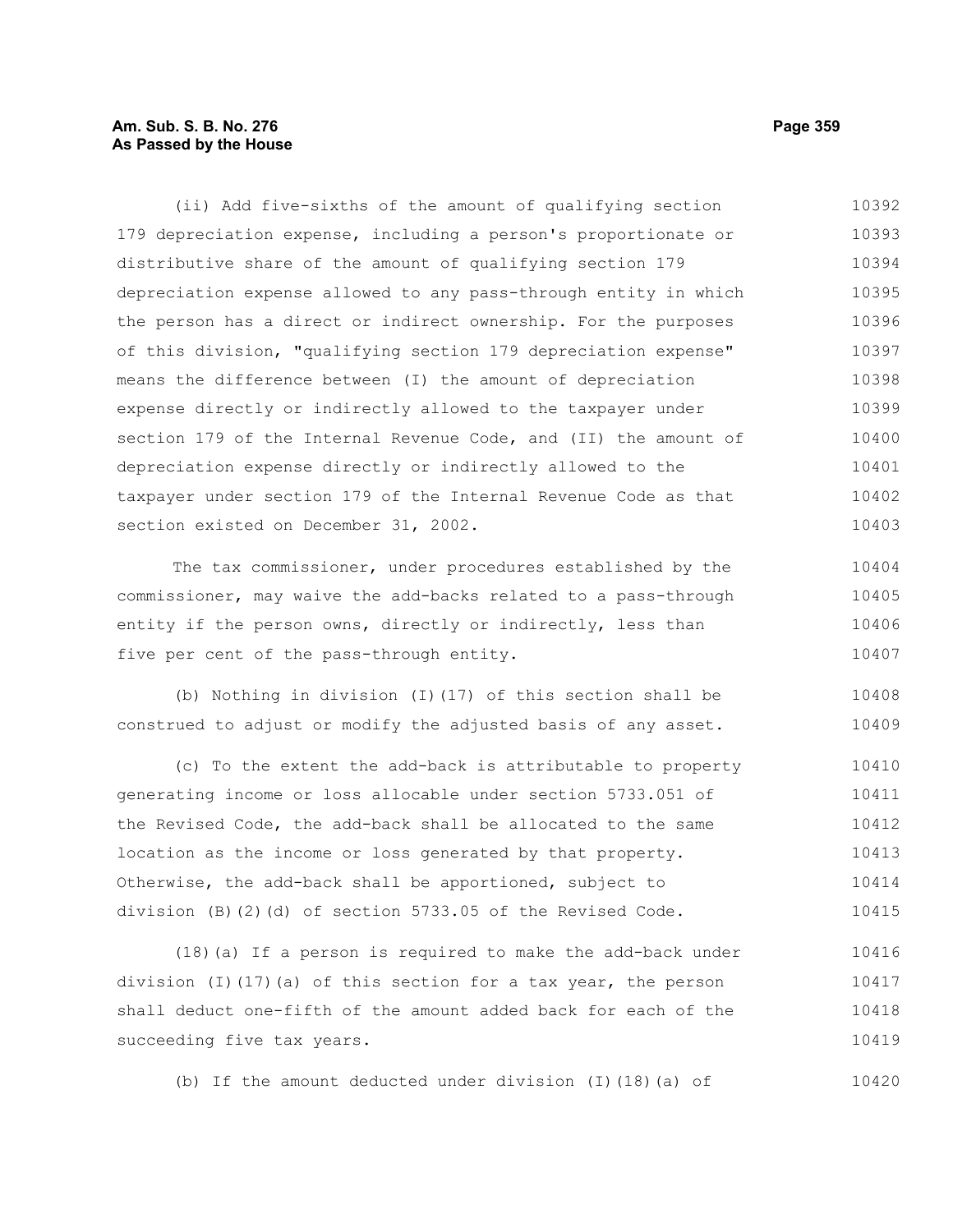#### **Am. Sub. S. B. No. 276 Page 360 As Passed by the House**

this section is attributable to an add-back allocated under division (I)(17)(c) of this section, the amount deducted shall be allocated to the same location. Otherwise, the amount shall be apportioned using the apportionment factors for the taxable year in which the deduction is taken, subject to division (B)(2) (d) of section 5733.05 of the Revised Code. 10421 10422 10423 10424 10425 10426

(J) Except as otherwise expressly provided or clearly appearing from the context, any term used in this chapter has the same meaning as when used in a comparable context in the laws of the United States relating to federal income taxes. Any reference in this chapter to the Internal Revenue Code includes other laws of the United States relating to federal income taxes. 10427 10428 10429 10430 10431 10432 10433

(K) "Financial institution" has the meaning given by section 5725.01 of the Revised Code but does not include a production credit association as described in 85 Stat. 597, 12 U.S.C.A. 2091. 10434 10435 10436 10437

(L)(1) A "qualifying holding company" is any corporation satisfying all of the following requirements: 10438 10439

(a) Subject to divisions (L)(2) and (3) of this section, the net book value of the corporation's intangible assets is greater than or equal to ninety per cent of the net book value of all of its assets and at least fifty per cent of the net book value of all of its assets represents direct or indirect investments in the equity of, loans and advances to, and accounts receivable due from related members; 10440 10441 10442 10443 10444 10445 10446

(b) At least ninety per cent of the corporation's gross income for the taxable year is attributable to the following: 10447 10448

(i) The maintenance, management, ownership, acquisition, 10449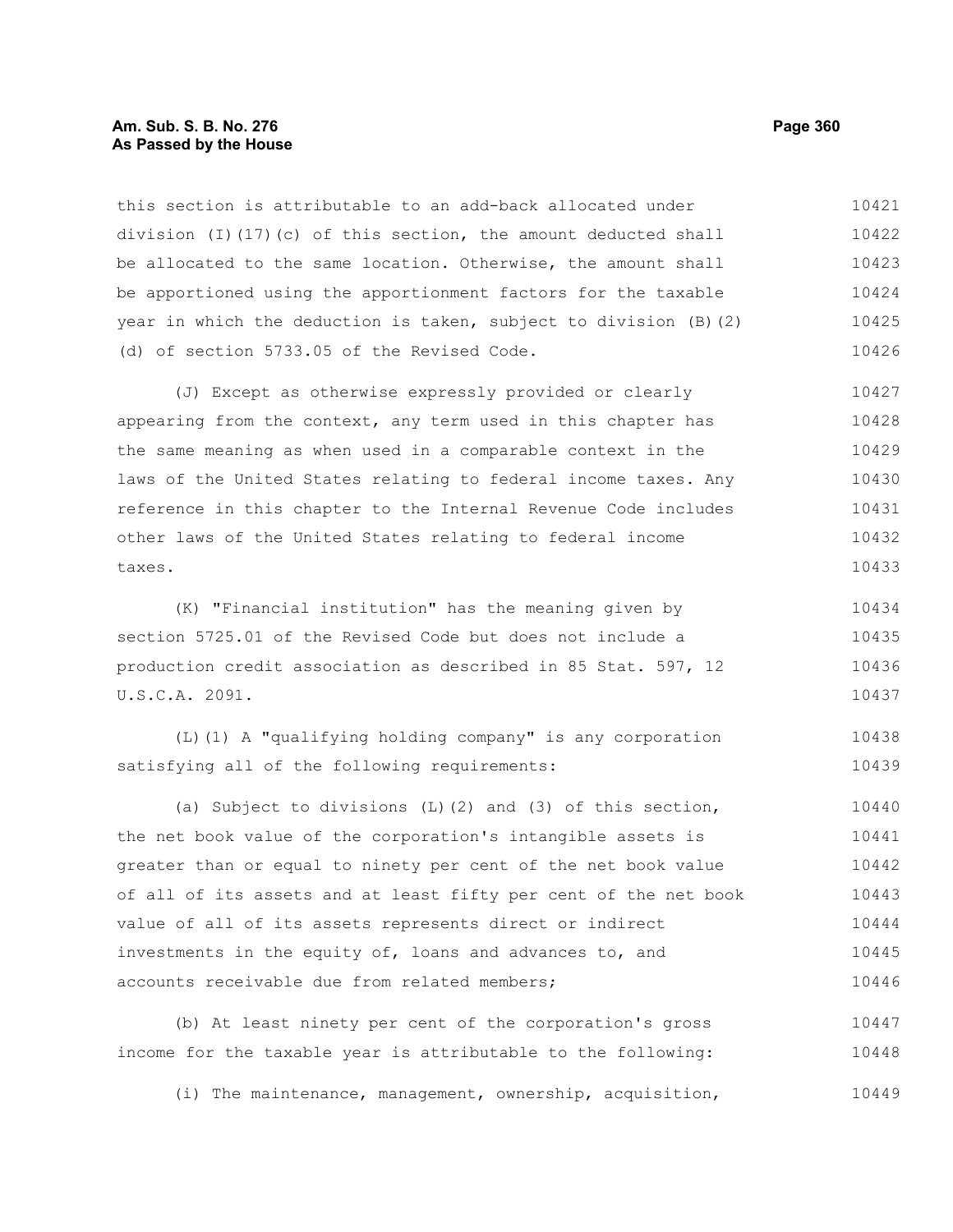use, and disposition of its intangible property, its aircraft the use of which is not subject to regulation under 14 C.F.R. part 121 or part 135, and any real property described in division (L)(2)(c) of this section; 10450 10451 10452 10453

(ii) The collection and distribution of income from such property. 10454 10455

(c) The corporation is not a financial institution on the last day of the taxable year ending prior to the first day of the tax year; 10456 10457 10458

(d) The corporation's related members make a good faith and reasonable effort to make timely and fully the adjustments required by division (D) of section 5733.05 of the Revised Code and to pay timely and fully all uncontested taxes, interest, penalties, and other fees and charges imposed under this chapter; 10459 10460 10461 10462 10463 10464

(e) Subject to division (L)(4) of this section, the corporation elects to be treated as a qualifying holding company for the tax year. 10465 10466 10467

A corporation otherwise satisfying divisions (L)(1)(a) to (e) of this section that does not elect to be a qualifying holding company is not a qualifying holding company for the purposes of this chapter. 10468 10469 10470 10471

(2)(a)(i) For purposes of making the ninety per cent computation under division  $(L)$  (1)(a) of this section, the net book value of the corporation's assets shall not include the net book value of aircraft or real property described in division (L)(1)(b)(i) of this section. 10472 10473 10474 10475 10476

(ii) For purposes of making the fifty per cent computation under division  $(L)$  (1)(a) of this section, the net book value of 10477 10478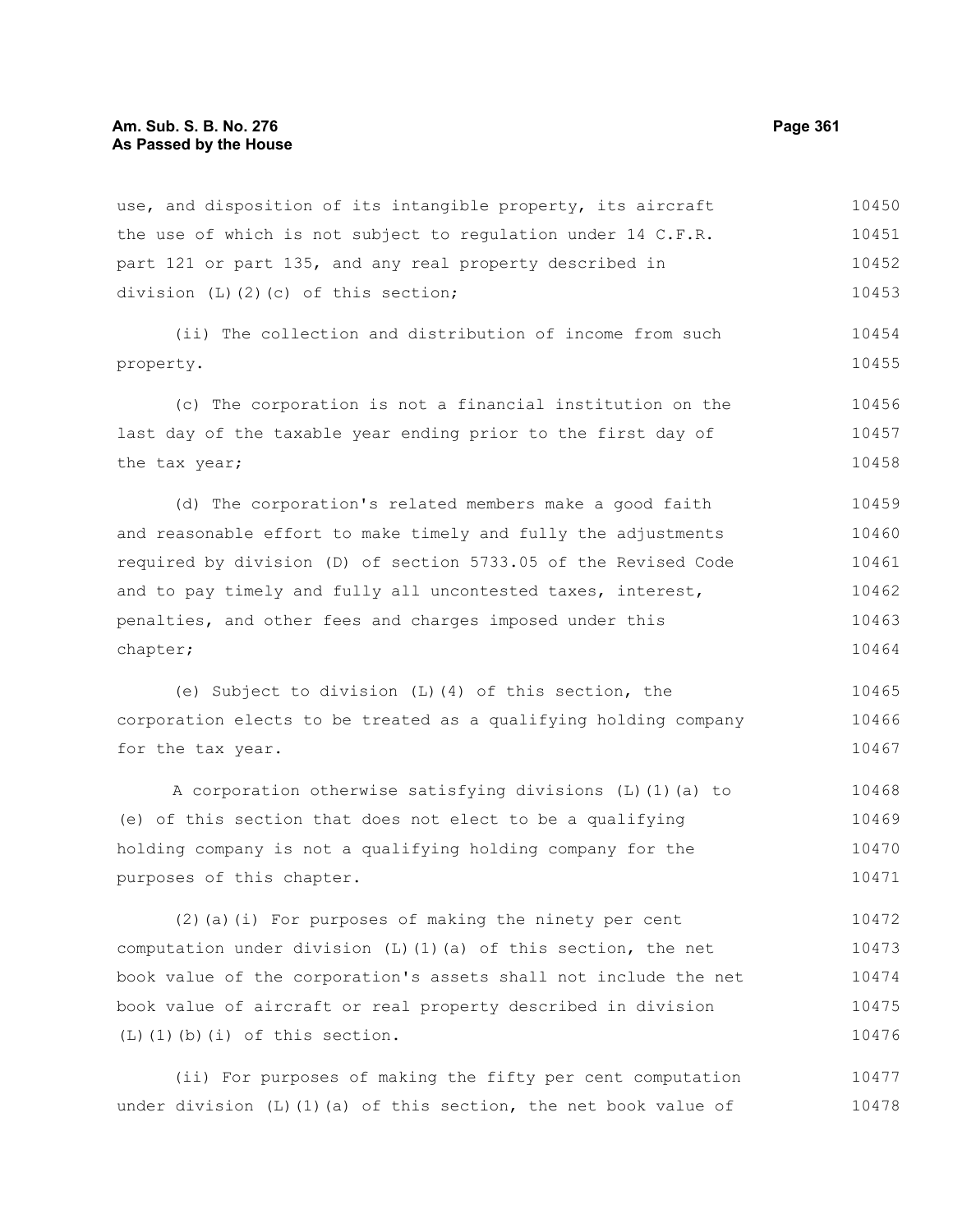# **Am. Sub. S. B. No. 276 Page 362 As Passed by the House**

assets shall include the net book value of aircraft or real property described in division  $(L)$  (1)(b)(i) of this section. 10479 10480

(b)(i) As used in division (L) of this section, "intangible asset" includes, but is not limited to, the corporation's direct interest in each pass-through entity only if at all times during the corporation's taxable year ending prior to the first day of the tax year the corporation's and the corporation's related members' combined direct and indirect interests in the capital or profits of such pass-through entity do not exceed fifty per cent. If the corporation's interest in the pass-through entity is an intangible asset for that taxable year, then the distributive share of any income from the passthrough entity shall be income from an intangible asset for that taxable year. 10481 10482 10483 10484 10485 10486 10487 10488 10489 10490 10491 10492

(ii) If a corporation's and the corporation's related members' combined direct and indirect interests in the capital or profits of a pass-through entity exceed fifty per cent at any time during the corporation's taxable year ending prior to the first day of the tax year, "intangible asset" does not include the corporation's direct interest in the pass-through entity, and the corporation shall include in its assets its proportionate share of the assets of any such pass-through entity and shall include in its gross income its distributive share of the gross income of such pass-through entity in the same form as was earned by the pass-through entity. 10493 10494 10495 10496 10497 10498 10499 10500 10501 10502 10503

(iii) A pass-through entity's direct or indirect proportionate share of any other pass-through entity's assets shall be included for the purpose of computing the corporation's proportionate share of the pass-through entity's assets under division (L)(2)(b)(ii) of this section, and such pass-through 10504 10505 10506 10507 10508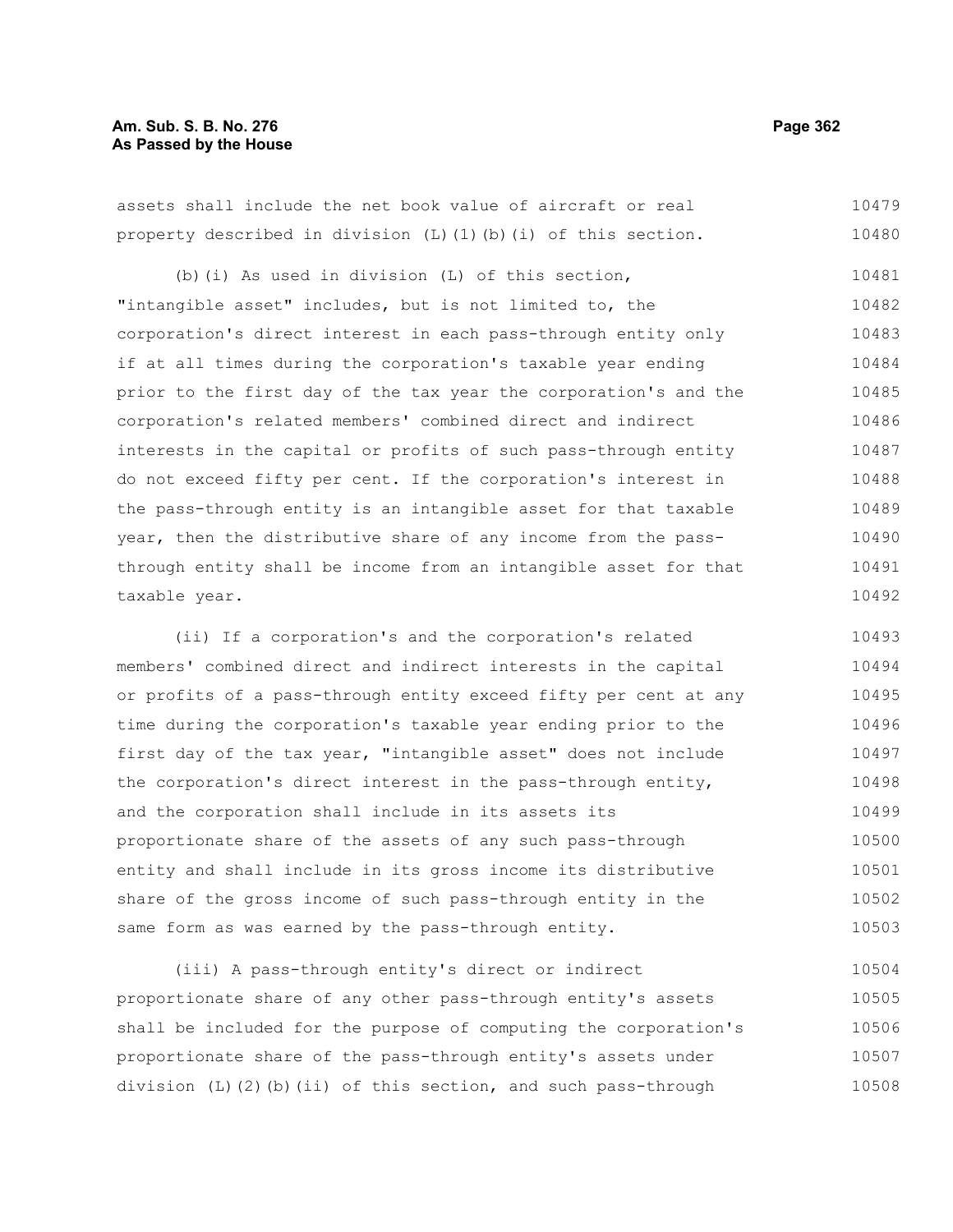entity's distributive share of any other pass-through entity's gross income shall be included for purposes of computing the corporation's distributive share of the pass-through entity's gross income under division (L)(2)(b)(ii) of this section. 10509 10510 10511 10512

(c) For the purposes of divisions  $(L)$   $(1)$   $(b)$   $(i)$ ,  $(1)$   $(b)$  $(i)$ ,  $(2)$  (a)(i), and  $(2)$  (a)(ii) of this section, real property is described in division (L)(2)(c) of this section only if all of the following conditions are present at all times during the taxable year ending prior to the first day of the tax year: 10513 10514 10515 10516 10517

(i) The real property serves as the headquarters of the corporation's trade or business, or is the place from which the corporation's trade or business is principally managed or directed; 10518 10519 10520 10521

(ii) Not more than ten per cent of the value of the real property and not more than ten per cent of the square footage of the building or buildings that are part of the real property is used, made available, or occupied for the purpose of providing, acquiring, transferring, selling, or disposing of tangible property or services in the normal course of business to persons other than related members, the corporation's employees and their families, and such related members' employees and their families. 10522 10523 10524 10525 10526 10527 10528 10529 10530

(d) As used in division (L) of this section, "related member" has the same meaning as in division (A)(6) of section 5733.042 of the Revised Code without regard to division (B) of that section. 10531 10532 10533 10534

(3) The percentages described in division (L)(1)(a) of this section shall be equal to the quarterly average of those percentages as calculated during the corporation's taxable year 10535 10536 10537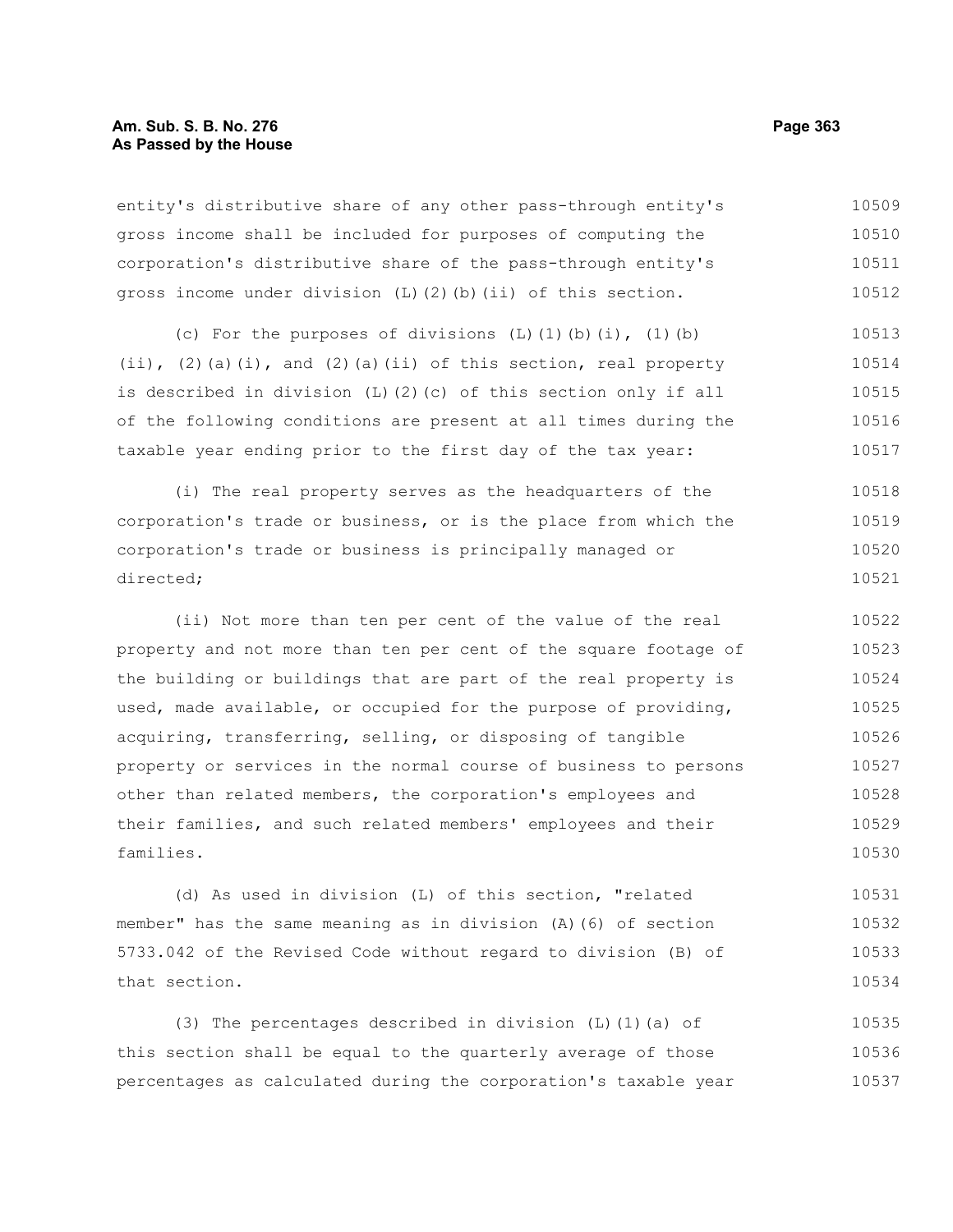| ending prior to the first day of the tax year.                   | 10538 |
|------------------------------------------------------------------|-------|
| (4) With respect to the election described in division (L)       | 10539 |
| $(1)$ (e) of this section:                                       | 10540 |
| (a) The election need not accompany a timely filed report;       | 10541 |
| (b) The election need not accompany the report; rather,          | 10542 |
| the election may accompany a subsequently filed but timely       | 10543 |
| application for refund and timely amended report, or a           | 10544 |
| subsequently filed but timely petition for reassessment;         | 10545 |
| (c) The election is not irrevocable;                             | 10546 |
| (d) The election applies only to the tax year specified by       | 10547 |
| the corporation;                                                 | 10548 |
| (e) The corporation's related members comply with division       | 10549 |
| $(L)$ $(1)$ $(d)$ of this section.                               | 10550 |
| Nothing in division (L) (4) of this section shall be             | 10551 |
| construed to extend any statute of limitations set forth in this | 10552 |
| chapter.                                                         | 10553 |
| (M) "Qualifying controlled group" means two or more              | 10554 |
| corporations that satisfy the ownership and control requirements | 10555 |
| of division (A) of section 5733.052 of the Revised Code.         | 10556 |
| (N) "Limited liability company" means any limited                | 10557 |
| liability company formed under Chapter 1705. or 1706. of the     | 10558 |
| Revised Code or under the laws of any other state.               | 10559 |
| (O) "Pass-through entity" means a corporation that has           | 10560 |
| made an election under subchapter S of Chapter 1 of Subtitle A   | 10561 |
| of the Internal Revenue Code for its taxable year under that     | 10562 |
| code, or a partnership, limited liability company, or any other  | 10563 |
| person, other than an individual, trust, or estate, if the       | 10564 |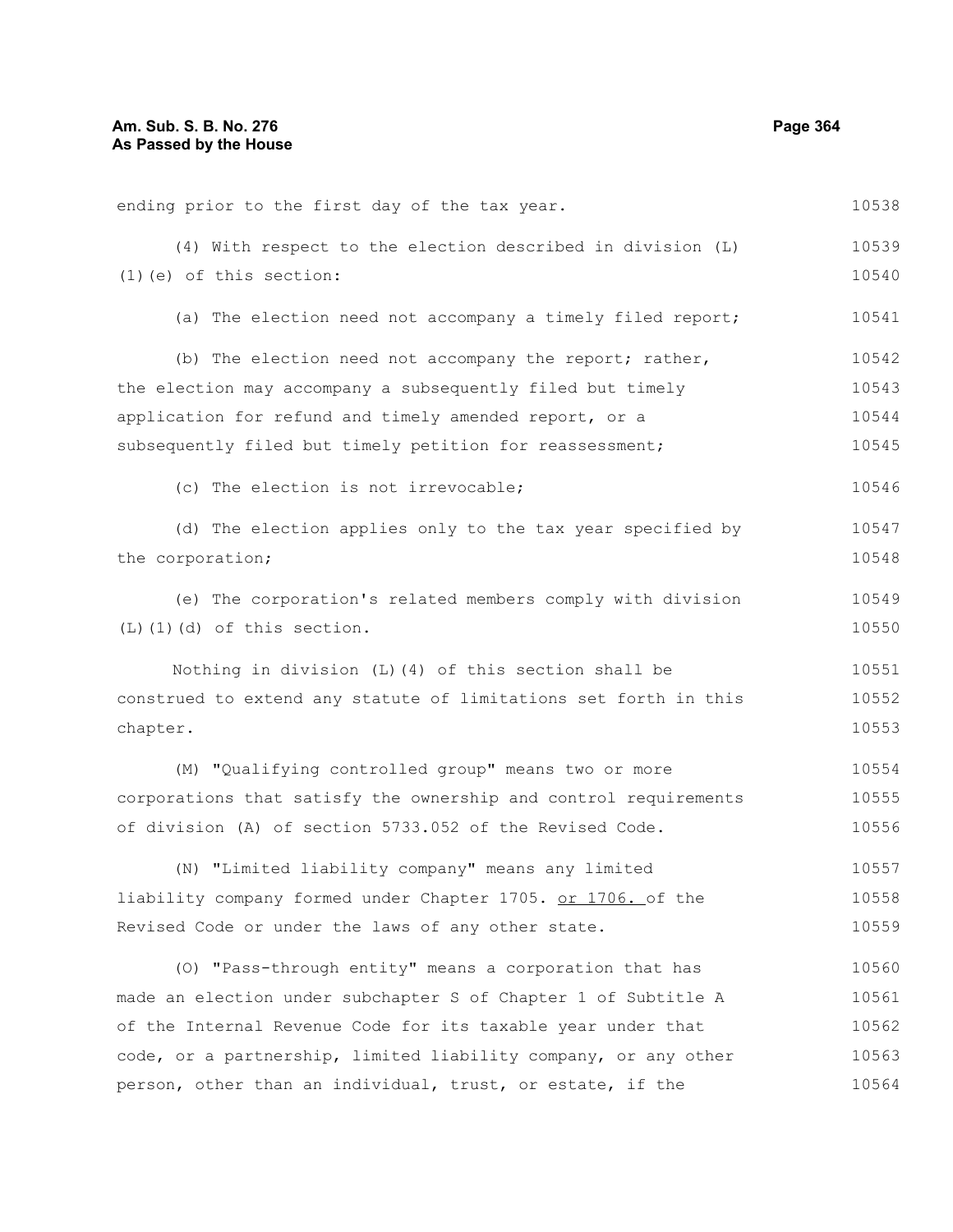partnership, limited liability company, or other person is not classified for federal income tax purposes as an association taxed as a corporation. 10565 10566 10567

(P) "Electric company," "combined company," and "telephone company" have the same meanings as in section 5727.01 of the Revised Code. 10568 10569 10570

(Q) "Business income" means income arising from transactions, activities, and sources in the regular course of a trade or business and includes income from real property, tangible personal property, and intangible personal property if the acquisition, rental, management, and disposition of the property constitute integral parts of the regular course of a trade or business operation. "Business income" includes income, including gain or loss, from a partial or complete liquidation of a business, including, but not limited to, gain or loss from the sale or other disposition of goodwill. 10571 10572 10573 10574 10575 10576 10577 10578 10579 10580

(R) "Nonbusiness income" means all income other than business income. 10581 10582

**Sec. 5733.33.** (A) As used in this section:

(1) "Manufacturing machinery and equipment" means engines and machinery, and tools and implements, of every kind used, or designed to be used, in refining and manufacturing. "Manufacturing machinery and equipment" does not include property acquired after December 31, 1999, that is used: 10584 10585 10586 10587 10588

(a) For the transmission and distribution of electricity; 10589

(b) For the generation of electricity, if fifty per cent or more of the electricity that the property generates is consumed, during the one-hundred-twenty-month period commencing with the date the property is placed in service, by persons that 10590 10591 10592 10593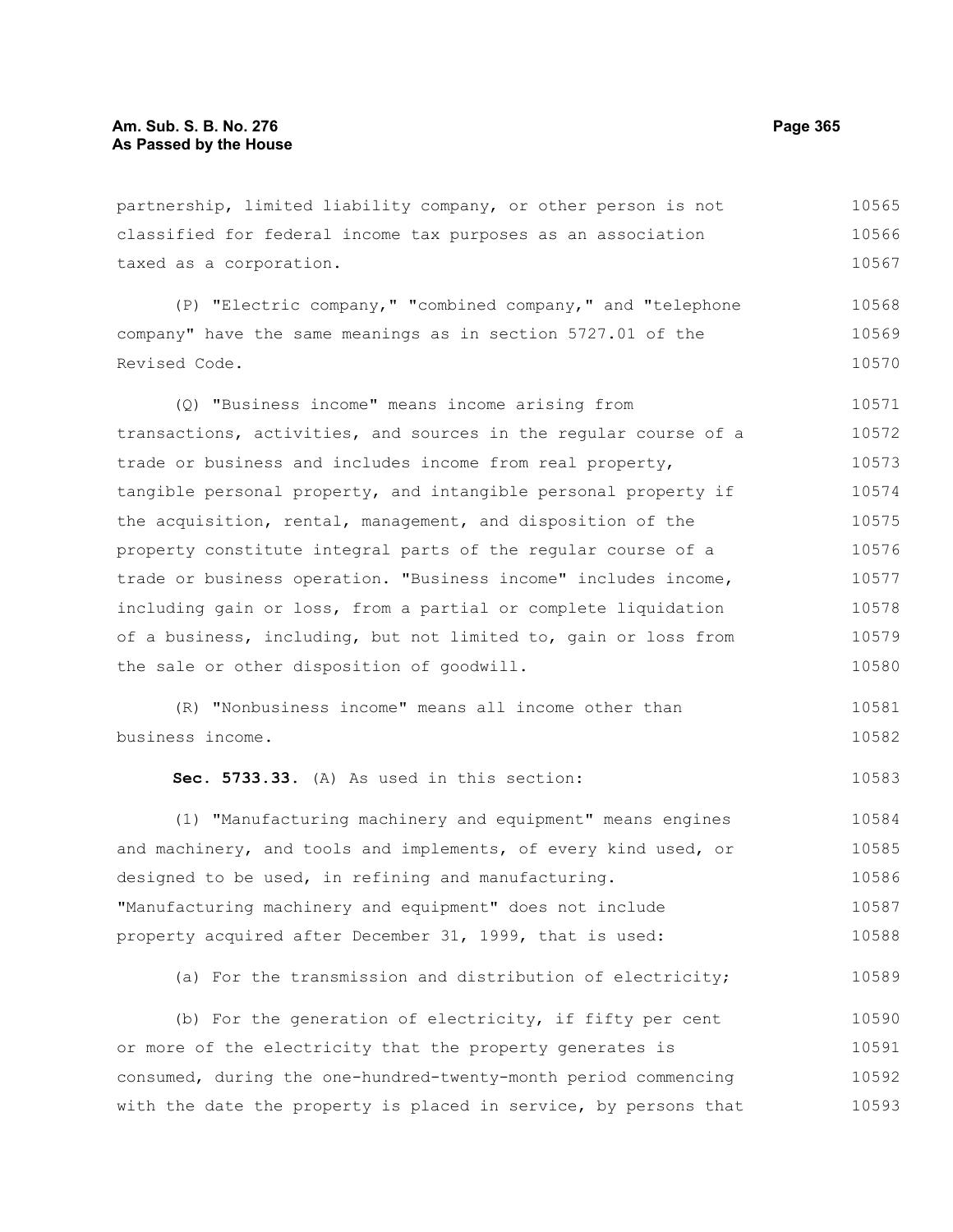| are not related members to the person who generates the          | 10594 |
|------------------------------------------------------------------|-------|
| electricity.                                                     | 10595 |
| (2) "New manufacturing machinery and equipment" means            | 10596 |
| manufacturing machinery and equipment, the original use in this  | 10597 |
| state of which commences with the taxpayer or with a partnership | 10598 |
| of which the taxpayer is a partner. "New manufacturing machinery | 10599 |
| and equipment" does not include property acquired after December | 10600 |
| 31, 1999, that is used:                                          | 10601 |
| (a) For the transmission and distribution of electricity;        | 10602 |
| (b) For the generation of electricity, if fifty per cent         | 10603 |
| or more of the electricity that the property generates is        | 10604 |
| consumed, during the one-hundred-twenty-month period commencing  | 10605 |
| with the date the property is placed in service, by persons that | 10606 |
| are not related members to the person who generates the          | 10607 |
| electricity.                                                     | 10608 |
| (3) (a) "Purchase" has the same meaning as in section            | 10609 |
| 179(d)(2) of the Internal Revenue Code.                          | 10610 |
| (b) For purposes of this section, any property that is not       | 10611 |
| manufactured or assembled primarily by the taxpayer is           | 10612 |
| considered purchased at the time the agreement to acquire the    | 10613 |
| property becomes binding. Any property that is manufactured or   | 10614 |
| assembled primarily by the taxpayer is considered purchased at   | 10615 |
| the time the taxpayer places the property in service in the      | 10616 |
| county for which the taxpayer will calculate the county excess   | 10617 |
| amount.                                                          | 10618 |

(c) Notwithstanding section 179(d) of the Internal Revenue Code, a taxpayer's direct or indirect acquisition of new manufacturing machinery and equipment is not purchased on or after July 1, 1995, if the taxpayer, or a person whose 10619 10620 10621 10622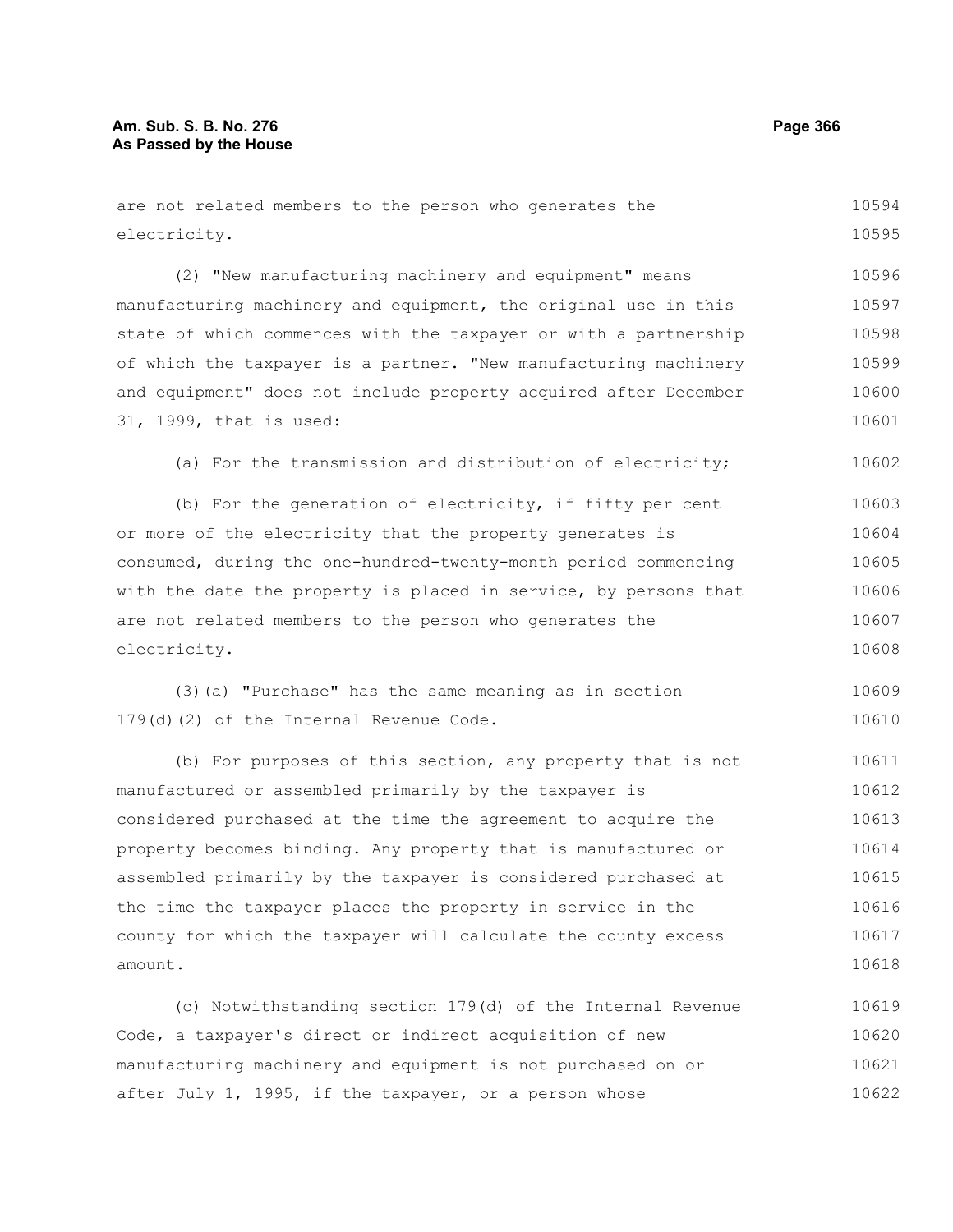relationship to the taxpayer is described in subparagraphs  $(A)$ , (B), or (C) of section  $179(d)$  (2) of the Internal Revenue Code, had directly or indirectly entered into a binding agreement to acquire the property at any time prior to July 1, 1995. 10623 10624 10625 10626

(4) "Qualifying period" means the period that begins July 1, 1995, and ends June 30, 2005. 10627 10628

(5) "County average new manufacturing machinery and equipment investment" means either of the following: 10629 10630

(a) The average annual cost of new manufacturing machinery and equipment purchased for use in the county during baseline years, in the case of a taxpayer that was in existence for more than one year during baseline years. 10631 10632 10633 10634

(b) Zero, in the case of a taxpayer that was not in existence for more than one year during baseline years. 10635 10636

(6) "Partnership" includes a limited liability company formed under Chapter 1705. or 1706. of the Revised Code or under the laws of any other state, provided that the company is not classified for federal income tax purposes as an association taxable as a corporation. 10637 10638 10639 10640 10641

(7) "Partner" includes a member of a limited liability company formed under Chapter 1705. or 1706. of the Revised Code or under the laws of any other state, provided that the company is not classified for federal income tax purposes as an association taxable as a corporation. 10642 10643 10644 10645 10646

(8) "Distressed area" means either a municipal corporation that has a population of at least fifty thousand or a county that meets two of the following criteria of economic distress, or a municipal corporation the majority of the population of which is situated in such a county: 10647 10648 10649 10650 10651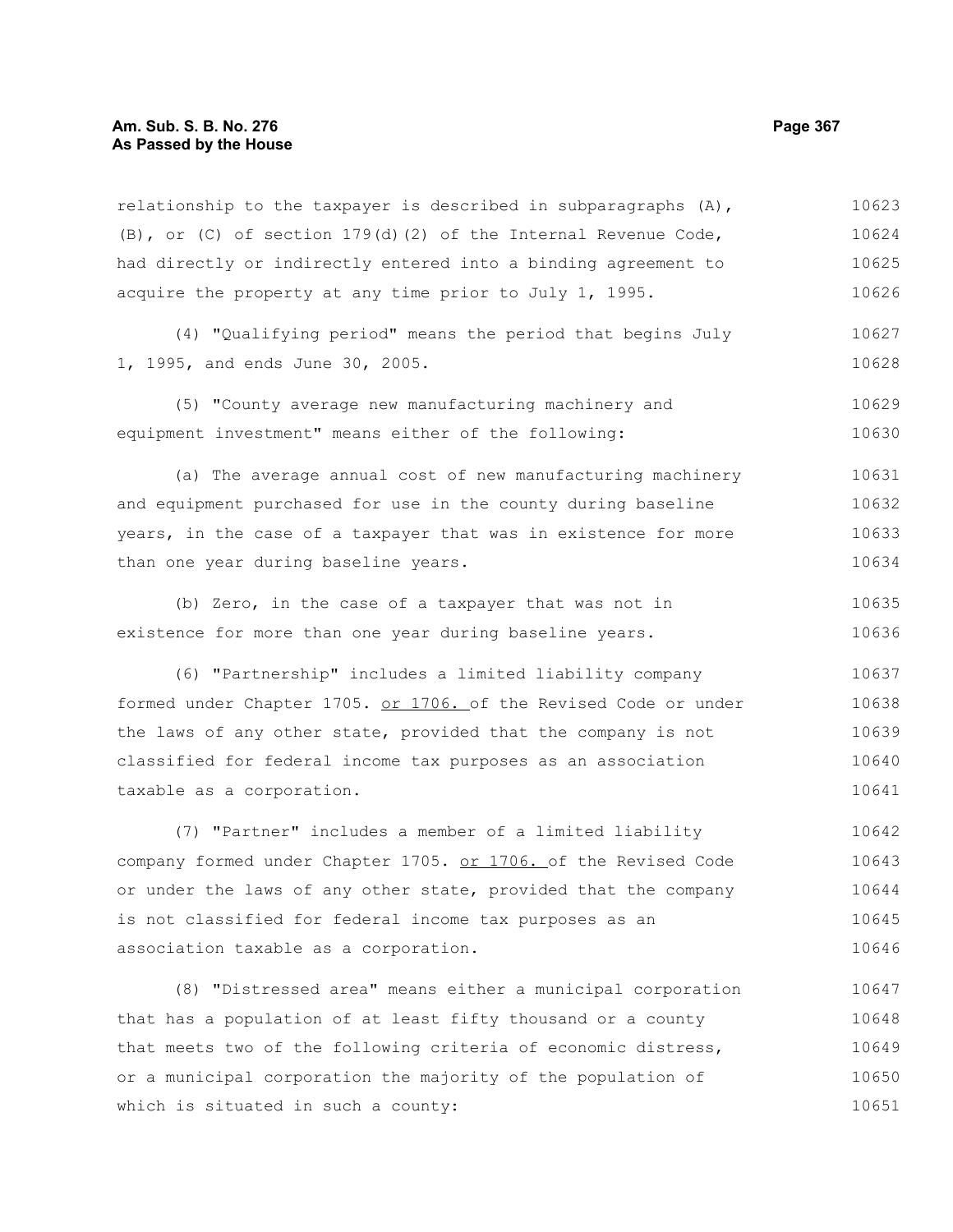# **Am. Sub. S. B. No. 276 Page 368 As Passed by the House**

census block tracts.

(a) Its average rate of unemployment, during the most recent five-year period for which data are available, is equal to at least one hundred twenty-five per cent of the average rate of unemployment for the United States for the same period; (b) It has a per capita income equal to or below eighty per cent of the median county per capita income of the United States as determined by the most recently available figures from the United States census bureau; (c)(i) In the case of a municipal corporation, at least twenty per cent of the residents have a total income for the most recent census year that is below the official poverty line; (ii) In the case of a county, in intercensal years, the county has a ratio of transfer payment income to total county income equal to or greater than twenty-five per cent. (9) "Eligible area" means a distressed area, a labor surplus area, an inner city area, or a situational distress area. (10) "Inner city area" means, in a municipal corporation that has a population of at least one hundred thousand and does not meet the criteria of a labor surplus area or a distressed area, targeted investment areas established by the municipal corporation within its boundaries that are comprised of the most recent census block tracts that individually have at least twenty per cent of their population at or below the state poverty level or other census block tracts contiguous to such 10652 10653 10654 10655 10656 10657 10658 10659 10660 10661 10662 10663 10664 10665 10666 10667 10668 10669 10670 10671 10672 10673 10674 10675 10676

(11) "Labor surplus area" means an area designated as a labor surplus area by the United States department of labor. 10678 10679

(12) "Official poverty line" has the same meaning as in 10680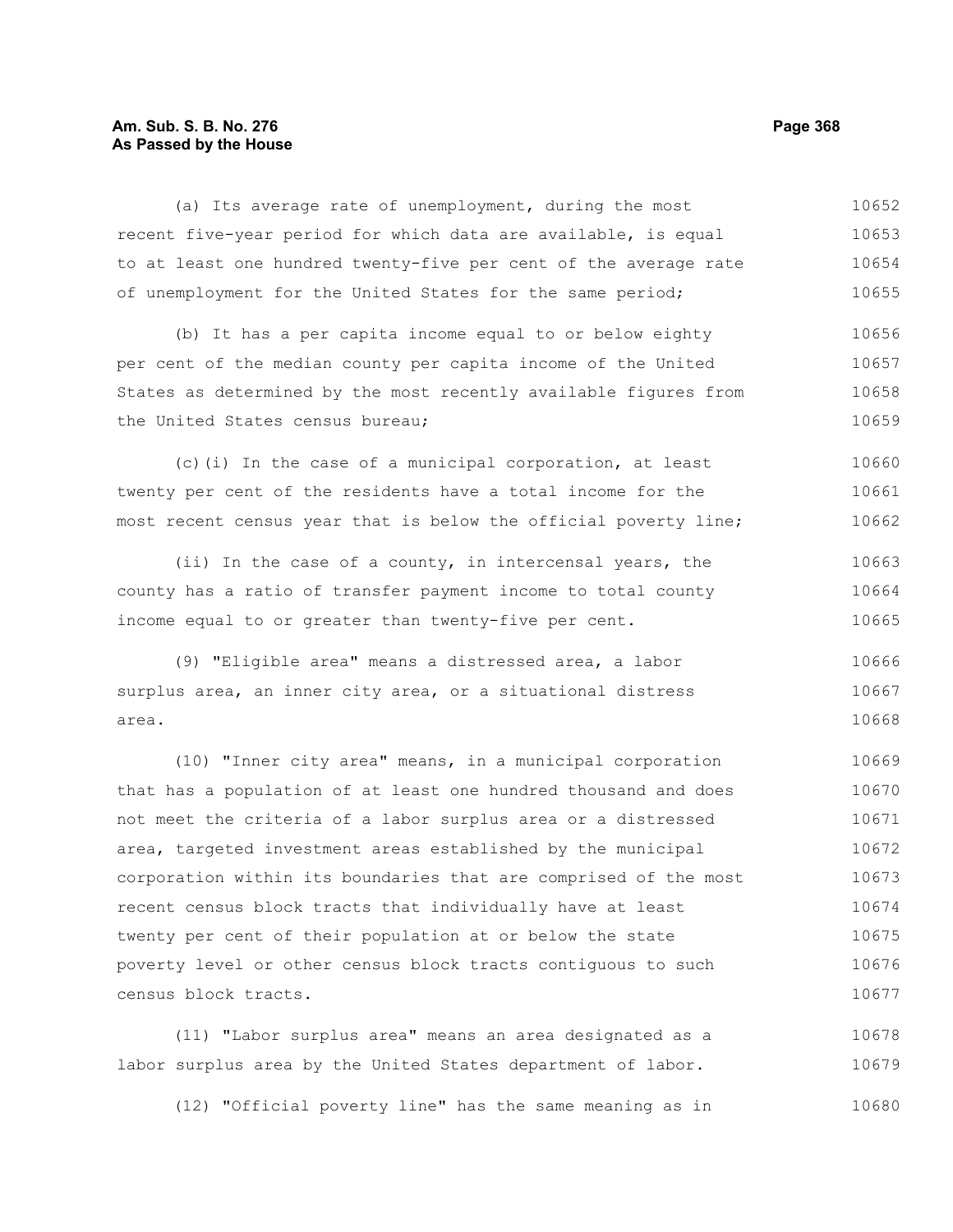10681

division (A) of section 3923.51 of the Revised Code.

(13) "Situational distress area" means a county or a municipal corporation that has experienced or is experiencing a closing or downsizing of a major employer, that will adversely affect the county's or municipal corporation's economy. In order to be designated as a situational distress area for a period not to exceed thirty-six months, the county or municipal corporation may petition the director of development. The petition shall include written documentation that demonstrates all of the following adverse effects on the local economy: (a) The number of jobs lost by the closing or downsizing; (b) The impact that the job loss has on the county's or municipal corporation's unemployment rate as measured by the state director of job and family services; (c) The annual payroll associated with the job loss; (d) The amount of state and local taxes associated with the job loss; (e) The impact that the closing or downsizing has on the suppliers located in the county or municipal corporation. (14) "Cost" has the same meaning and limitation as in section 179(d)(3) of the Internal Revenue Code. (15) "Baseline years" means: (a) Calendar years 1992, 1993, and 1994, with regard to a credit claimed for the purchase during calendar year 1995, 1996, 1997, or 1998 of new manufacturing machinery and equipment; 10682 10683 10684 10685 10686 10687 10688 10689 10690 10691 10692 10693 10694 10695 10696 10697 10698 10699 10700 10701 10702 10703 10704 10705

(b) Calendar years 1993, 1994, and 1995, with regard to a credit claimed for the purchase during calendar year 1999 of new 10706 10707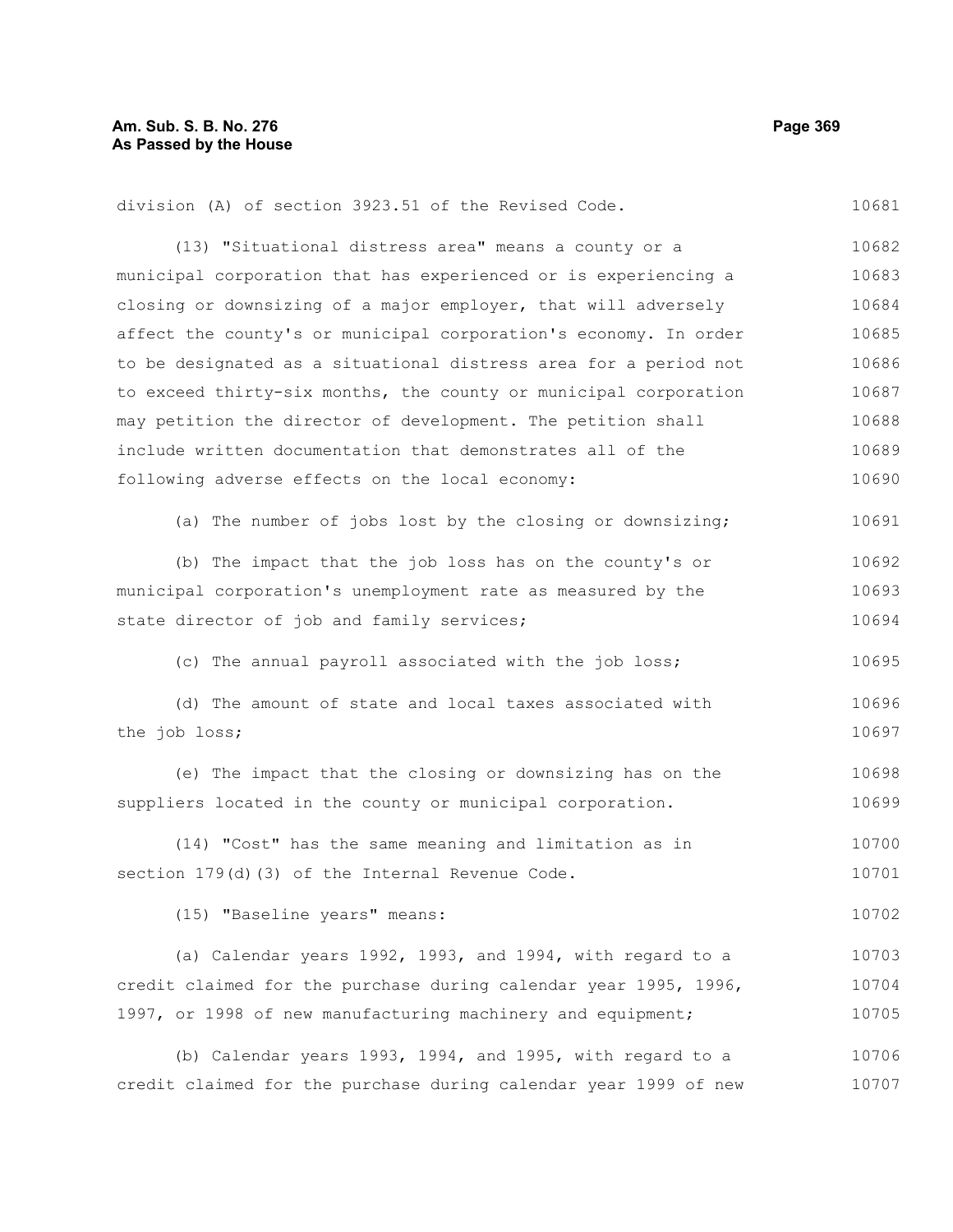manufacturing machinery and equipment; (c) Calendar years 1994, 1995, and 1996, with regard to a credit claimed for the purchase during calendar year 2000 of new manufacturing machinery and equipment; (d) Calendar years 1995, 1996, and 1997, with regard to a credit claimed for the purchase during calendar year 2001 of new manufacturing machinery and equipment; (e) Calendar years 1996, 1997, and 1998, with regard to a credit claimed for the purchase during calendar year 2002 of new manufacturing machinery and equipment; (f) Calendar years 1997, 1998, and 1999, with regard to a credit claimed for the purchase during calendar year 2003 of new manufacturing machinery and equipment; (g) Calendar years 1998, 1999, and 2000, with regard to a credit claimed for the purchase during calendar year 2004 of new manufacturing machinery and equipment; (h) Calendar years 1999, 2000, and 2001, with regard to a credit claimed for the purchase on or after January 1, 2005, and on or before June 30, 2005, of new manufacturing machinery and equipment. (16) "Related member" has the same meaning as in section 5733.042 of the Revised Code. (B)(1) Subject to division (I) of this section, a nonrefundable credit is allowed against the tax imposed by section 5733.06 of the Revised Code for a taxpayer that purchases new manufacturing machinery and equipment during the qualifying period, provided that the new manufacturing machinery 10708 10709 10710 10711 10712 10713 10714 10715 10716 10717 10718 10719 10720 10721 10722 10723 10724 10725 10726 10727 10728 10729 10730 10731 10732 10733 10734

and equipment are installed in this state no later than June 30,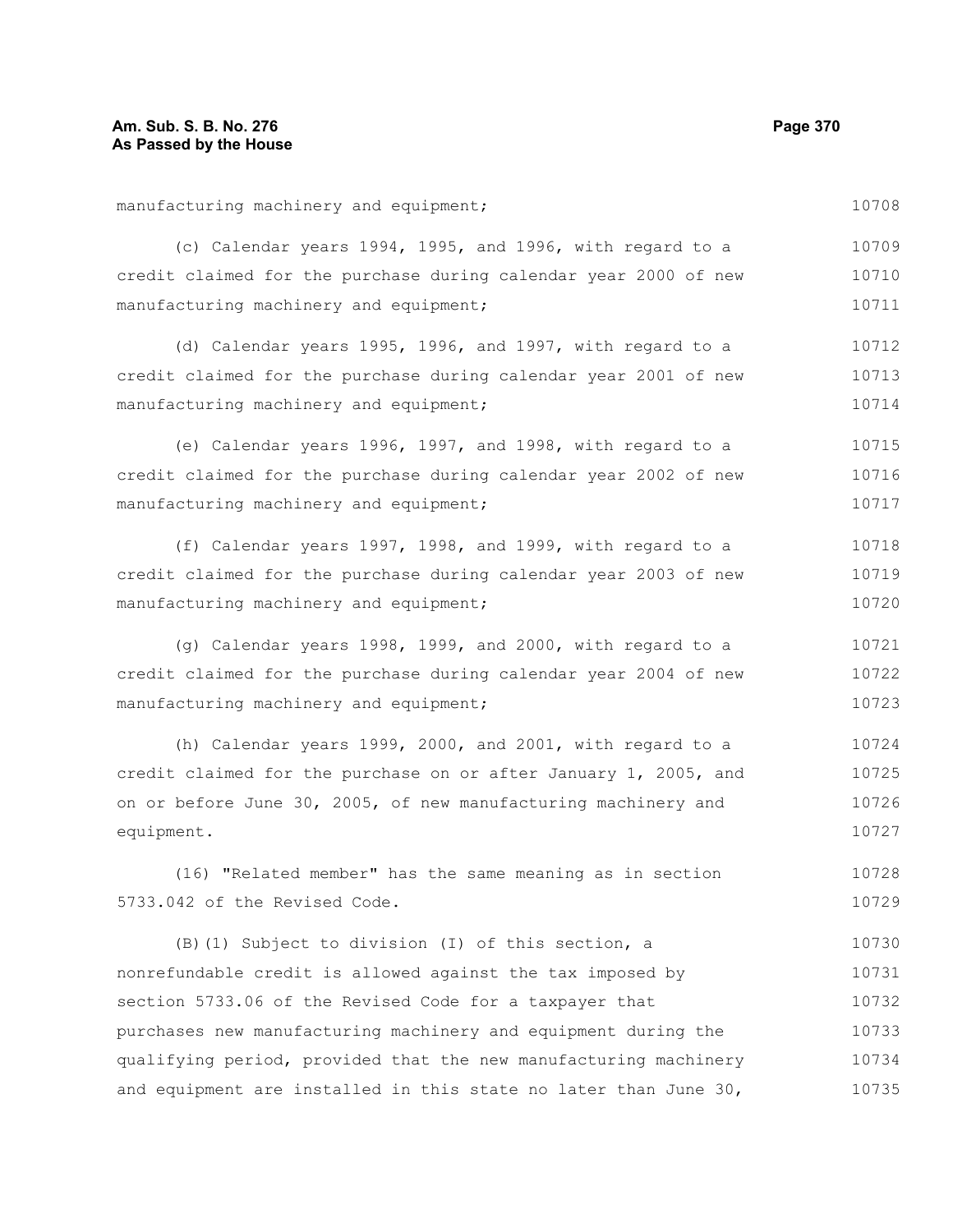# **Am. Sub. S. B. No. 276 Page 371 As Passed by the House**

2006. No credit shall be allowed under this section for taxable years ending on or after July 1, 2005. The elimination of the credit for those taxable years includes the elimination of any remaining one-sevenths of credit amounts for which a portion was allowed for prior taxable years and the elimination of any credit carry-forward, but the purchases on which the credits were based remain subject to grants under section 122.173 of the Revised Code for those remaining one-seventh amounts or carryforward amounts. 10736 10737 10738 10739 10740 10741 10742 10743 10744

(2)(a) Except as otherwise provided in division (B)(2)(b) of this section, a credit may be claimed under this section in excess of one million dollars only if the cost of all manufacturing machinery and equipment owned in this state by the taxpayer claiming the credit on the last day of the calendar year exceeds the cost of all manufacturing machinery and equipment owned in this state by the taxpayer on the first day of that calendar year. 10745 10746 10747 10748 10749 10750 10751 10752

As used in division (B)(2)(a) of this section, "calendar year" means the calendar year in which the machinery and equipment for which the credit is claimed was purchased. 10753 10754 10755

(b) Division (B)(2)(a) of this section does not apply if the taxpayer claiming the credit applies for and is issued a waiver of the requirement of that division. A taxpayer may apply to the director of development for such a waiver in the manner prescribed by the director, and the director may issue such a waiver if the director determines that granting the credit is necessary to increase or retain employees in this state, and that the credit has not caused relocation of manufacturing machinery and equipment among counties within this state for the primary purpose of qualifying for the credit. 10756 10757 10758 10759 10760 10761 10762 10763 10764 10765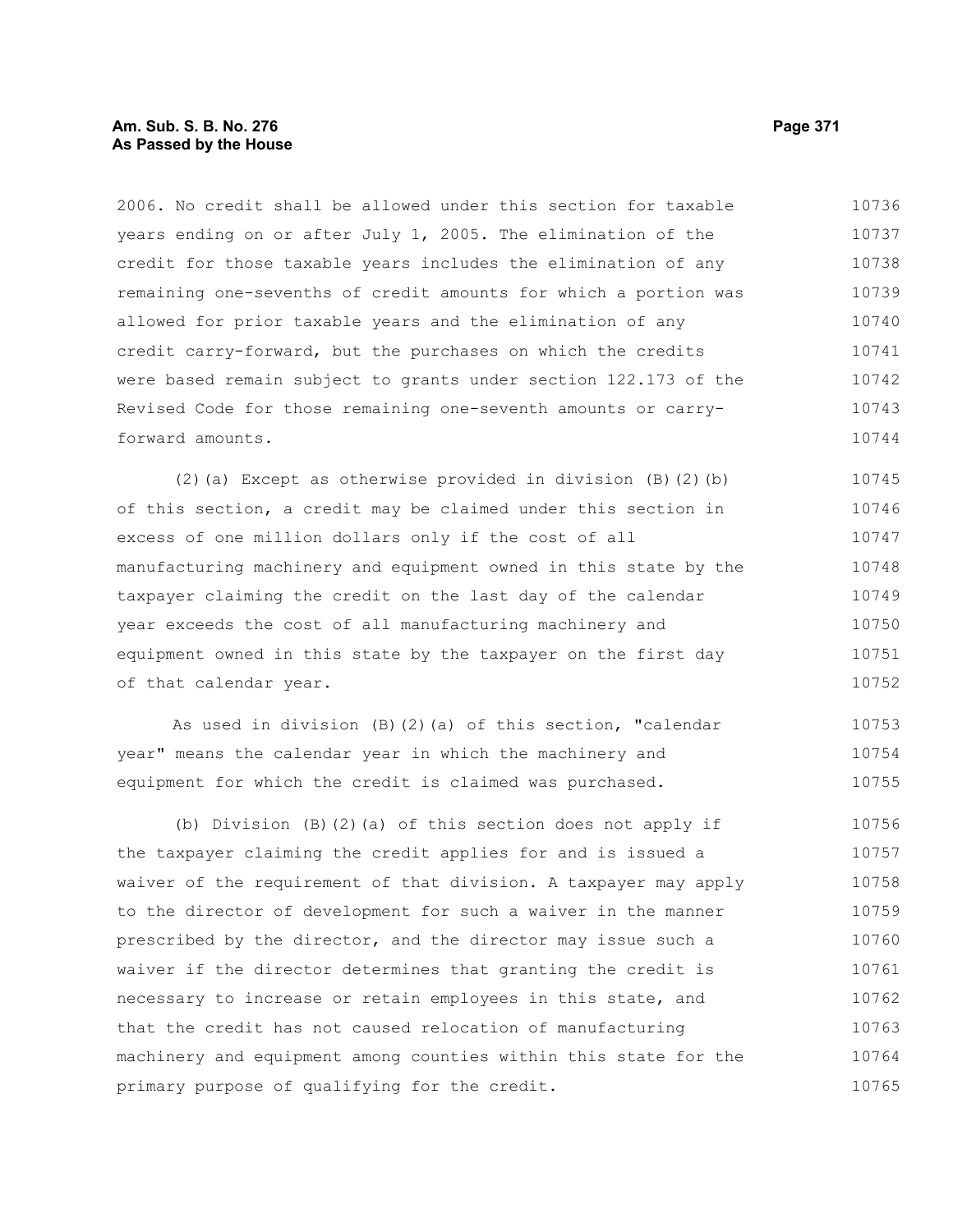# **Am. Sub. S. B. No. 276 Page 372 As Passed by the House**

(C)(1) Except as otherwise provided in division (C)(2) and division (I) of this section, the credit amount is equal to seven and one-half per cent of the excess of the cost of the new manufacturing machinery and equipment purchased during the calendar year for use in a county over the county average new manufacturing machinery and equipment investment for that county. 10766 10767 10768 10769 10770 10771 10772

(2) Subject to division (I) of this section, as used in division (C)(2) of this section "county excess" means the taxpayer's excess cost for a county as computed under division (C)(1) of this section. 10773 10774 10775 10776

Subject to division (I) of this section, a taxpayer with a county excess, whose purchases included purchases for use in any eligible area in the county, the credit amount is equal to thirteen and one-half per cent of the cost of the new manufacturing machinery and equipment purchased during the calendar year for use in the eligible areas in the county, provided that the cost subject to the thirteen and one-half per cent rate shall not exceed the county excess. If the county excess is greater than the cost of the new manufacturing machinery and equipment purchased during the calendar year for use in eligible areas in the county, the credit amount also shall include an amount equal to seven and one-half per cent of the amount of the difference. 10777 10778 10779 10780 10781 10782 10783 10784 10785 10786 10787 10788 10789

(3) If a taxpayer is allowed a credit for purchases of new manufacturing machinery and equipment in more than one county or eligible area, it shall aggregate the amount of those credits each year. 10790 10791 10792 10793

(4) The taxpayer shall claim one-seventh of the credit amount for the tax year immediately following the calendar year 10794 10795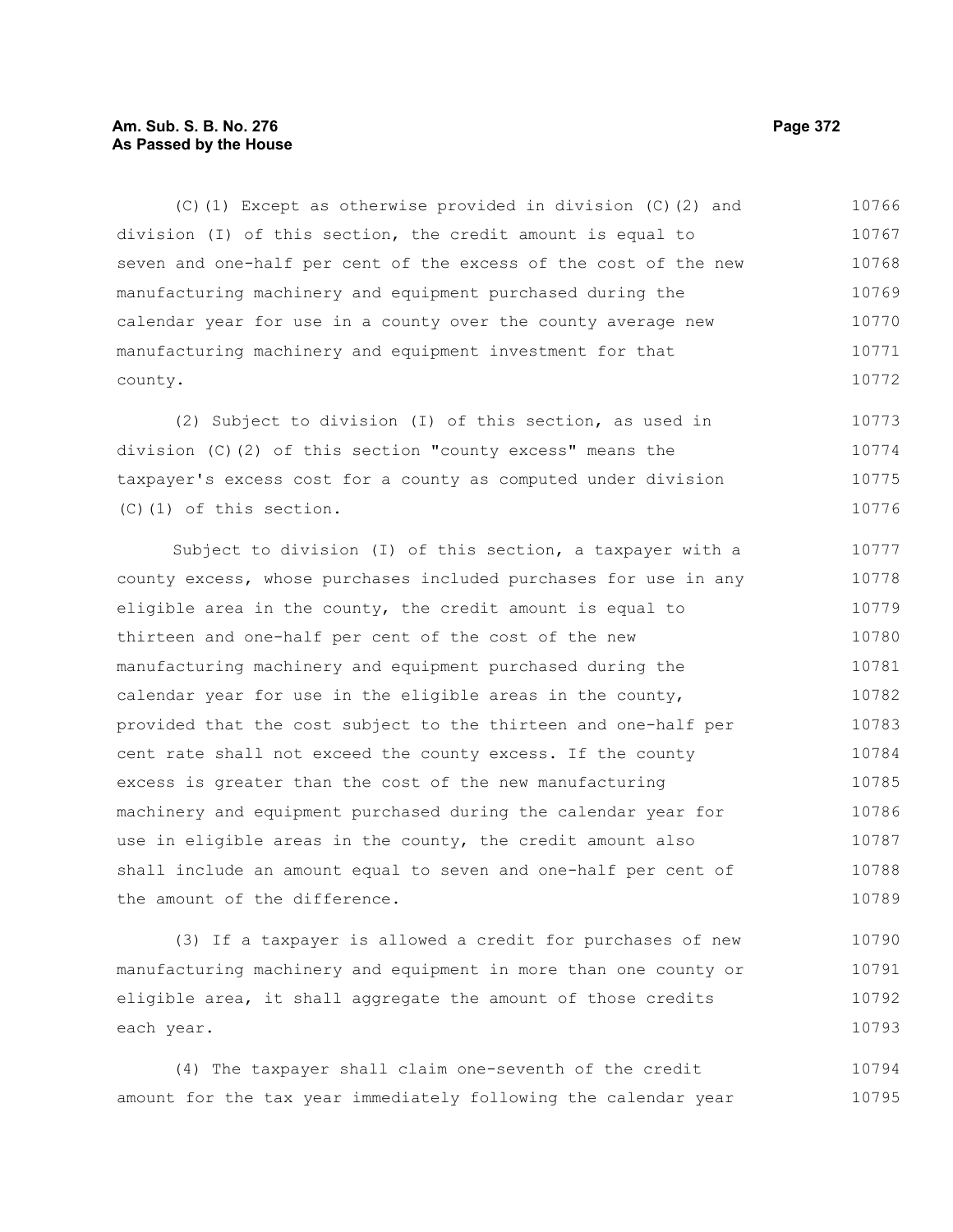#### **Am. Sub. S. B. No. 276 Page 373 As Passed by the House**

in which the new manufacturing machinery and equipment is purchased for use in the county by the taxpayer or partnership. One-seventh of the taxpayer credit amount is allowed for each of the six ensuing tax years. Except for carried-forward amounts, the taxpayer is not allowed any credit amount remaining if the new manufacturing machinery and equipment is sold by the taxpayer or partnership or is transferred by the taxpayer or partnership out of the county before the end of the seven-year period unless, at the time of the sale or transfer, the new manufacturing machinery and equipment has been fully depreciated for federal income tax purposes. 10796 10797 10798 10799 10800 10801 10802 10803 10804 10805 10806

(5)(a) A taxpayer that acquires manufacturing machinery and equipment as a result of a merger with the taxpayer with whom commenced the original use in this state of the manufacturing machinery and equipment, or with a taxpayer that was a partner in a partnership with whom commenced the original use in this state of the manufacturing machinery and equipment, is entitled to any remaining or carried-forward credit amounts to which the taxpayer was entitled. 10807 10808 10809 10810 10811 10812 10813 10814

(b) A taxpayer that enters into an agreement under division (C)(3) of section 5709.62 of the Revised Code and that acquires manufacturing machinery or equipment as a result of purchasing a large manufacturing facility, as defined in section 5709.61 of the Revised Code, from another taxpayer with whom commenced the original use in this state of the manufacturing machinery or equipment, and that operates the large manufacturing facility so purchased, is entitled to any remaining or carried-forward credit amounts to which the other taxpayer who sold the facility would have been entitled under this section had the other taxpayer not sold the manufacturing facility or equipment. 10815 10816 10817 10818 10819 10820 10821 10822 10823 10824 10825 10826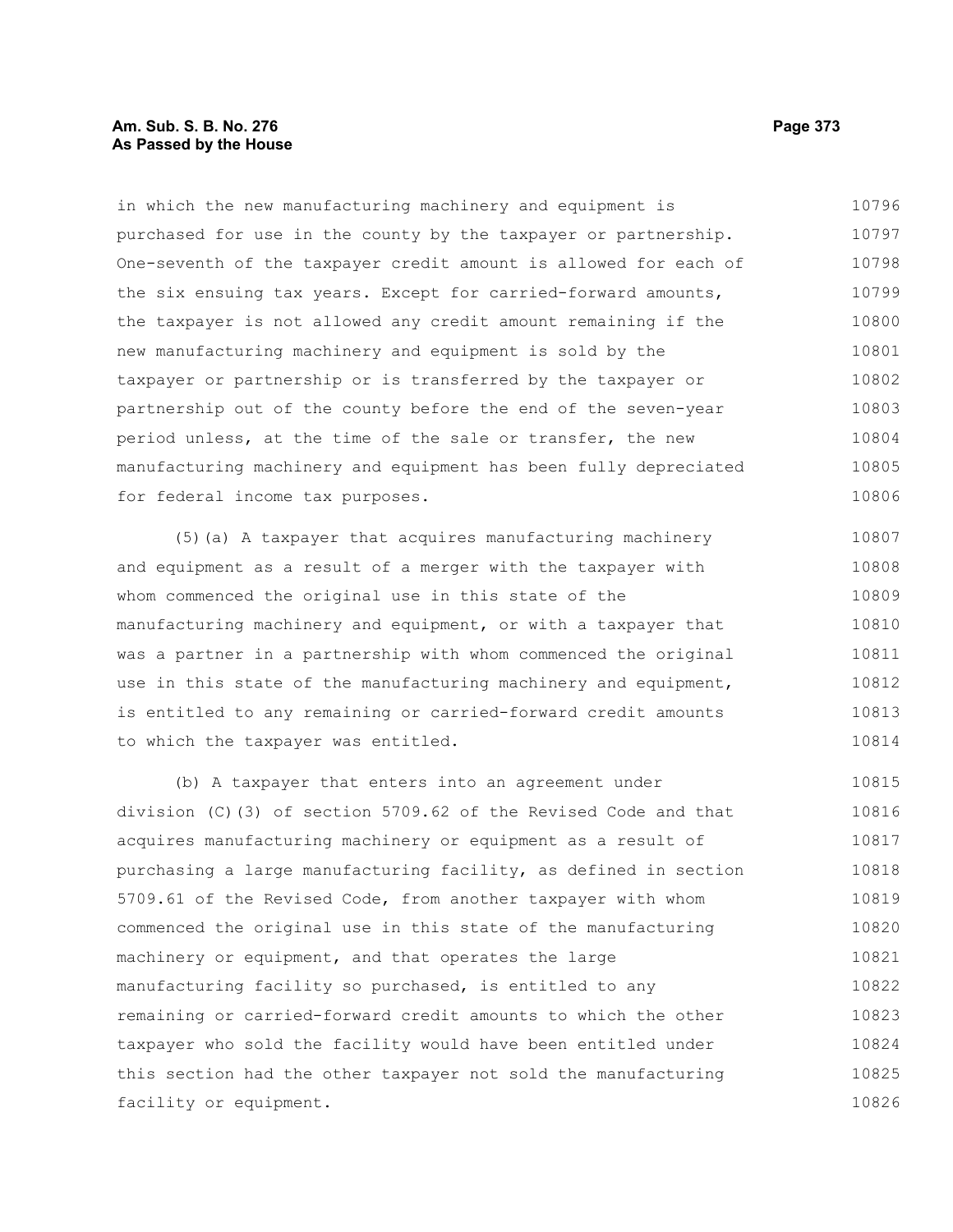# **Am. Sub. S. B. No. 276 Page 374** Page 374 **As Passed by the House**

(c) New manufacturing machinery and equipment is not considered sold if a pass-through entity transfers to another pass-through entity substantially all of its assets as part of a plan of reorganization under which substantially all gain and loss is not recognized by the pass-through entity that is transferring the new manufacturing machinery and equipment to the transferee and under which the transferee's basis in the new manufacturing machinery and equipment is determined, in whole or in part, by reference to the basis of the pass-through entity which transferred the new manufacturing machinery and equipment to the transferee. 10827 10828 10829 10830 10831 10832 10833 10834 10835 10836 10837

(d) Division (C)(5) of this section shall apply only if the acquiring taxpayer or transferee does not sell the new manufacturing machinery and equipment or transfer the new manufacturing machinery and equipment out of the county before the end of the seven-year period to which division (C)(4) of this section refers. 10838 10839 10840 10841 10842 10843

(e) Division (C)(5)(b) of this section applies only to the extent that the taxpayer that sold the manufacturing machinery or equipment, upon request, timely provides to the tax commissioner any information that the tax commissioner considers to be necessary to ascertain any remaining or carried-forward amounts to which the taxpayer that sold the facility would have been entitled under this section had the taxpayer not sold the manufacturing machinery or equipment. Nothing in division (C)(5) (b) or (e) of this section shall be construed to allow a taxpayer to claim any credit amount with respect to the acquired manufacturing machinery or equipment that is greater than the amount that would have been available to the other taxpayer that sold the manufacturing machinery or equipment had the other taxpayer not sold the manufacturing machinery or equipment. 10844 10845 10846 10847 10848 10849 10850 10851 10852 10853 10854 10855 10856 10857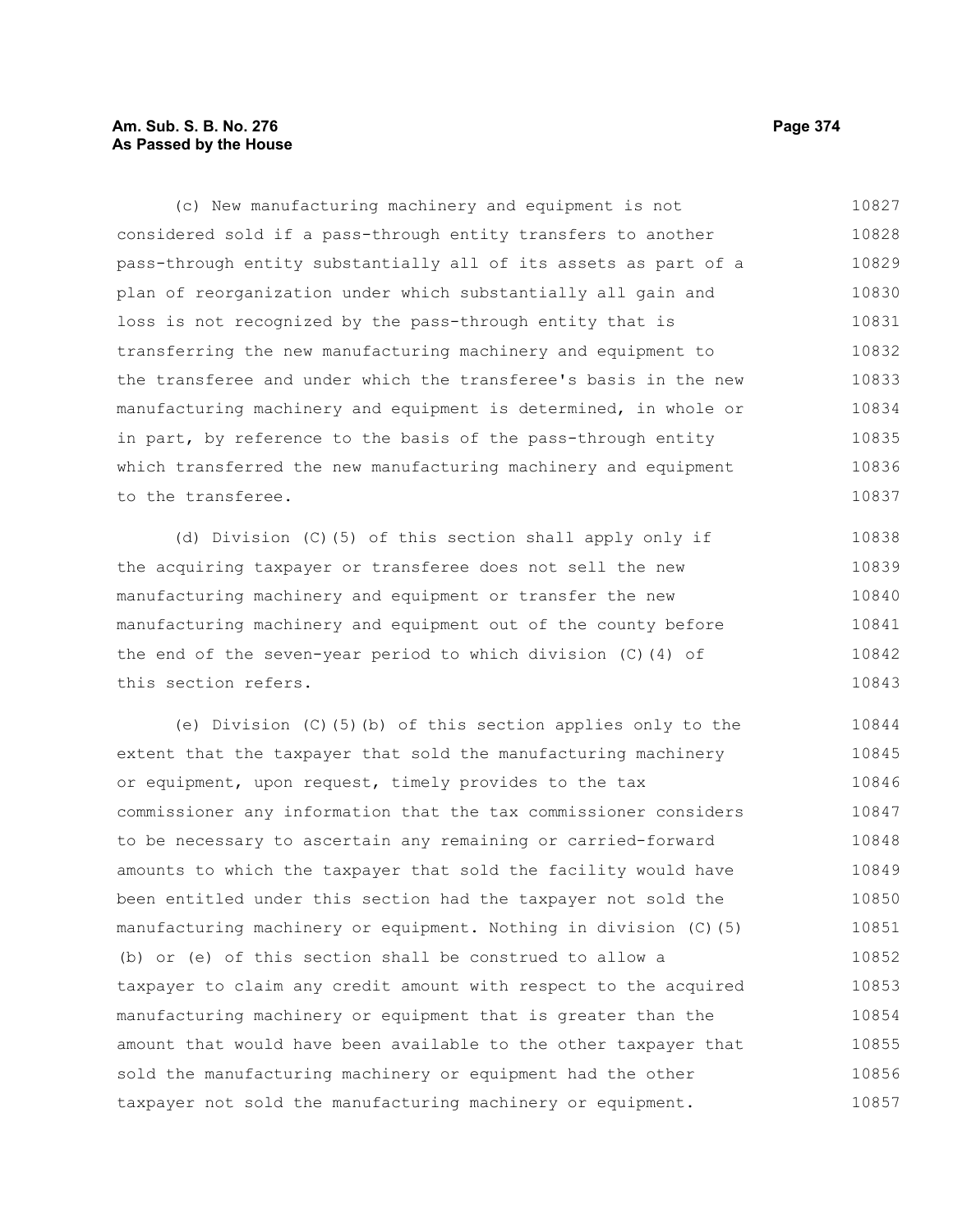# **Am. Sub. S. B. No. 276 Page 375** Page 375 **As Passed by the House**

(D) The taxpayer shall claim the credit in the order required under section 5733.98 of the Revised Code. Each year, any credit amount in excess of the tax due under section 5733.06 of the Revised Code after allowing for any other credits that precede the credit under this section in that order may be carried forward for three tax years. 10858 10859 10860 10861 10862 10863

(E) A taxpayer purchasing new manufacturing machinery and equipment and intending to claim the credit shall file, with the department of development, a notice of intent to claim the credit on a form prescribed by the department of development. The department of development shall inform the tax commissioner of the notice of intent to claim the credit. No credit may be claimed under this section for any manufacturing machinery and equipment with respect to which a notice was not filed by the date of a timely filed return, including extensions, for the taxable year that includes September 30, 2005. 10864 10865 10866 10867 10868 10869 10870 10871 10872 10873

(F) The director of development shall annually certify, by the first day of January of each year during the qualifying period, the eligible areas for the tax credit for the calendar year that includes that first day of January. The director shall send a copy of the certification to the tax commissioner. 10874 10875 10876 10877 10878

(G) New manufacturing machinery and equipment for which a taxpayer claims the credit under section 5733.31 or 5733.311 of the Revised Code shall not be considered new manufacturing machinery and equipment for purposes of the credit under this section. 10879 10880 10881 10882 10883

(H)(1) Notwithstanding sections 5733.11 and 5747.13 of the Revised Code, but subject to division (H)(2) of this section, the tax commissioner may issue an assessment against a person with respect to a credit claimed under this section for new 10884 10885 10886 10887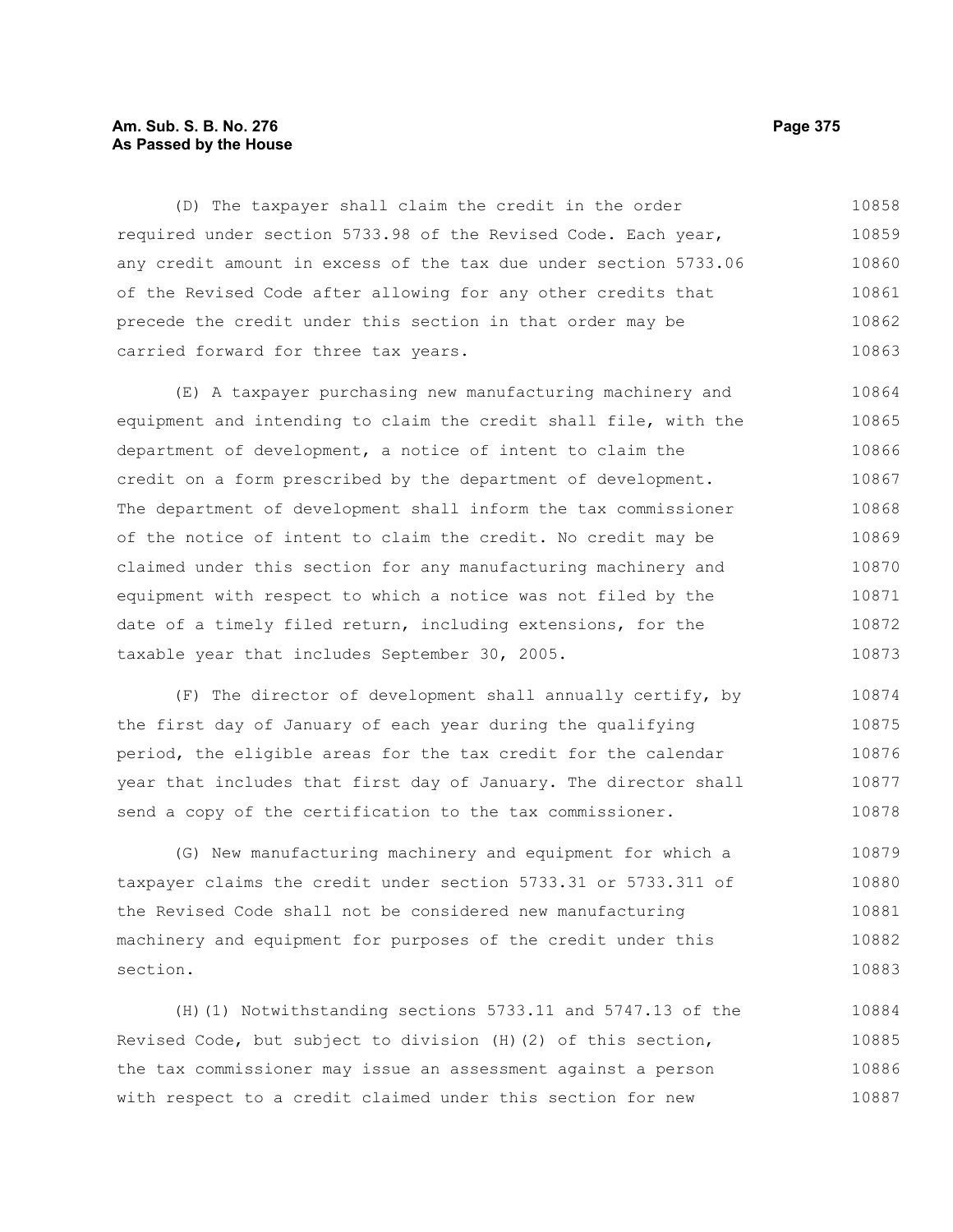manufacturing machinery and equipment described in division (A) (1)(b) or (2)(b) of this section, if the machinery or equipment subsequently does not qualify for the credit. 10888 10889 10890

(2) Division (H)(1) of this section shall not apply after the twenty-fourth month following the last day of the period described in divisions  $(A)$  (1)(b) and (2)(b) of this section. 10891 10892 10893

(I) Notwithstanding any other provision of this section to the contrary, in the case of a qualifying controlled group, the credit available under this section to a taxpayer or taxpayers in the qualifying controlled group shall be computed as if all corporations in the group were a single corporation. The credit shall be allocated to such a taxpayer or taxpayers in the group in any amount elected for the taxable year by the group. Such election shall be revocable and amendable during the period described in division (B) of section 5733.12 of the Revised Code. 10894 10895 10896 10897 10898 10899 10900 10901 10902 10903

This division applies to all purchases of new manufacturing machinery and equipment made on or after January 1, 2001, and to all baseline years used to compute any credit attributable to such purchases; provided, that this division may be applied solely at the election of the qualifying controlled group with respect to all purchases of new manufacturing machinery and equipment made before that date, and to all baseline years used to compute any credit attributable to such purchases. The qualifying controlled group at any time may elect to apply this division to purchases made prior to January 1, 2001, subject to the following: 10904 10905 10906 10907 10908 10909 10910 10911 10912 10913 10914

(1) The election is irrevocable; 10915

(2) The election need not accompany a timely filed report, 10916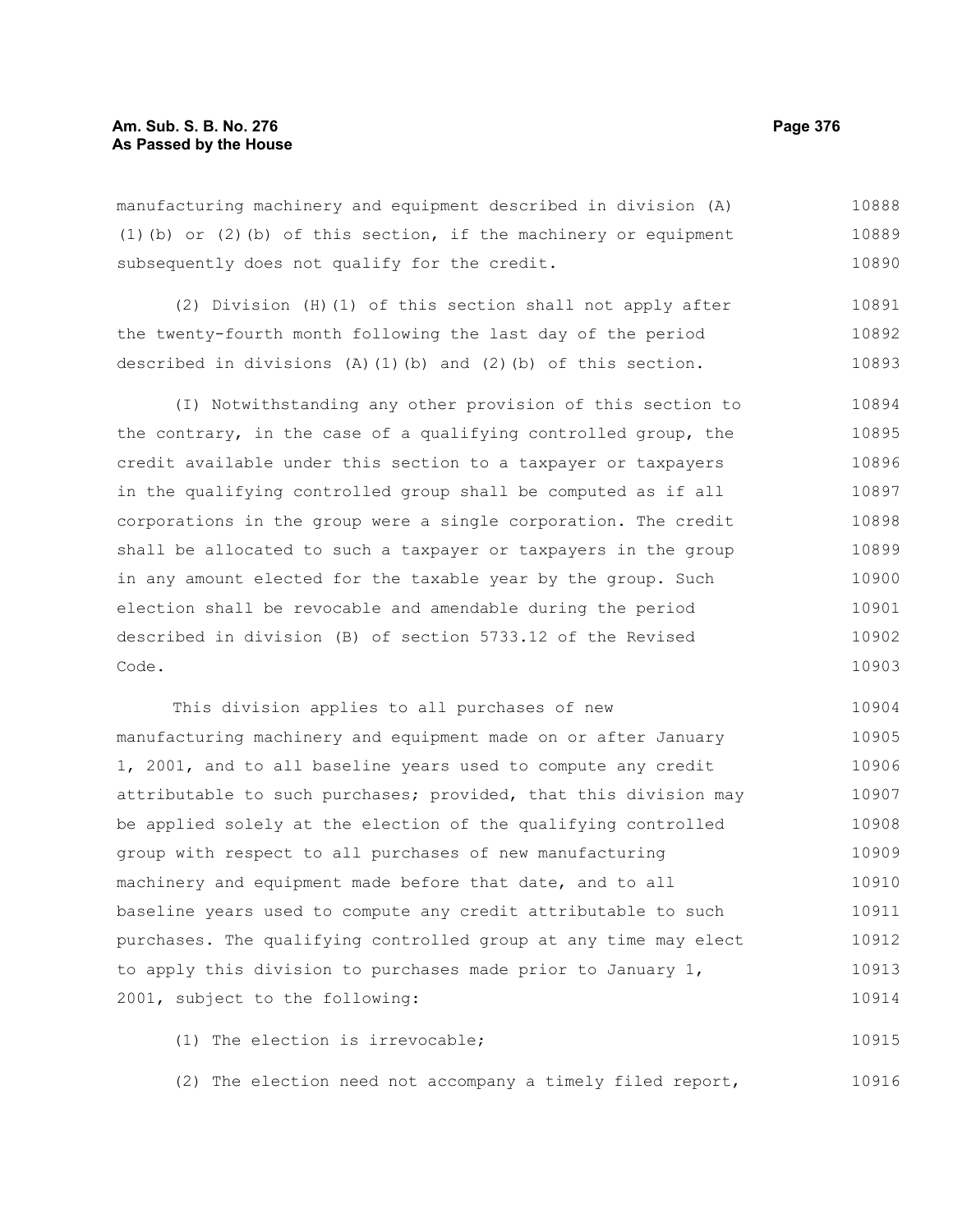but the election may accompany a subsequently filed but timely application for refund, a subsequently filed but timely amended report, or a subsequently filed but timely petition for reassessment. 10917 10918 10919 10920

|  | Sec. 5733.42. (A) As used in this section: |  |  |  |  |  |  | 10921 |
|--|--------------------------------------------|--|--|--|--|--|--|-------|
|--|--------------------------------------------|--|--|--|--|--|--|-------|

(1) "Eligible training program" means a program to provide job skills to eligible employees who are unable effectively to function on the job due to skill deficiencies or who would otherwise be displaced because of their skill deficiencies or inability to use new technology, or to provide job skills to eligible employees that enable them to perform other job duties for the taxpayer. Eligible training programs do not include executive, management, or personal enrichment training programs, or training programs intended exclusively for personal career development. 10922 10923 10924 10925 10926 10927 10928 10929 10930 10931

(2) "Eligible employee" means an individual who is employed in this state by a taxpayer and has been so employed by the same taxpayer for at least one hundred eighty consecutive days before the day an application for the credit is filed under this section. "Eligible employee" does not include any employee for which a credit is claimed pursuant to division (A)(5) of section 5709.65 of the Revised Code for all or any part of the same year, an employee who is not a full-time employee, or executive or managerial personnel, except for the immediate supervisors of nonexecutive, nonmanagerial personnel. 10932 10933 10934 10935 10936 10937 10938 10939 10940 10941

(3) "Eligible training costs" means:

(a) Direct instructional costs, such as instructor salaries, materials and supplies, textbooks and manuals, videotapes, and other instructional media and training equipment 10943 10944 10945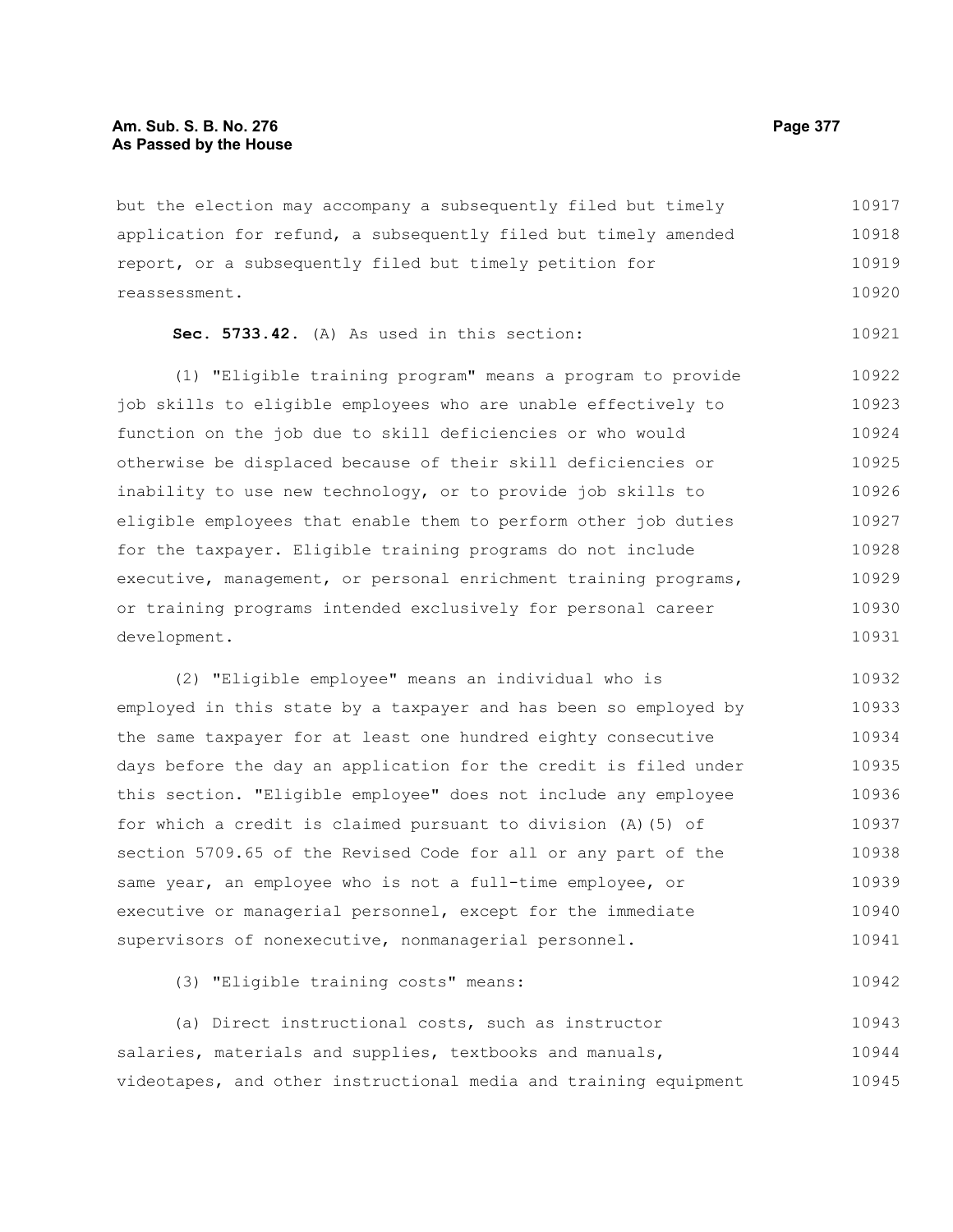# **Am. Sub. S. B. No. 276 Page 378 As Passed by the House**

used exclusively for the purpose of training eligible employees; (b) Wages paid to eligible employees for time devoted exclusively to an eligible training program during normal paid working hours. (4) "Full-time employee" means an individual who is employed for consideration for at least thirty-five hours per week, or who renders any other standard of service generally accepted by custom or specified by contract as full-time employment. (5) "Partnership" includes a limited liability company formed under Chapter 1705. or 1706. of the Revised Code or under the laws of another state, provided that the company is not classified for federal income tax purposes as an association taxable as a corporation. (B) There is hereby allowed a nonrefundable credit against the tax imposed by section 5733.06 of the Revised Code for taxpayers for which a tax credit certificate is issued under division (C) of this section. The credit may be claimed for tax years 2004, 2005, 2006, 2007, and 2008. The amount of the credit for tax year 2004 shall equal one-half of the average of the eligible training costs paid or incurred by the taxpayer during calendar years 1999, 2000, and 2001, not to exceed one thousand dollars for each eligible employee on account of whom eligible training costs were paid or incurred by the taxpayer during those calendar years. The amount of the credit for tax year 2005 shall equal one-half of the average of the eligible training costs paid or incurred by the taxpayer during calendar years 2002, 2003, and 2004, not to exceed one thousand dollars for each eligible employee on account of whom eligible training 10946 10947 10948 10949 10950 10951 10952 10953 10954 10955 10956 10957 10958 10959 10960 10961 10962 10963 10964 10965 10966 10967 10968 10969 10970 10971 10972 10973 10974

costs were paid or incurred by the taxpayer during those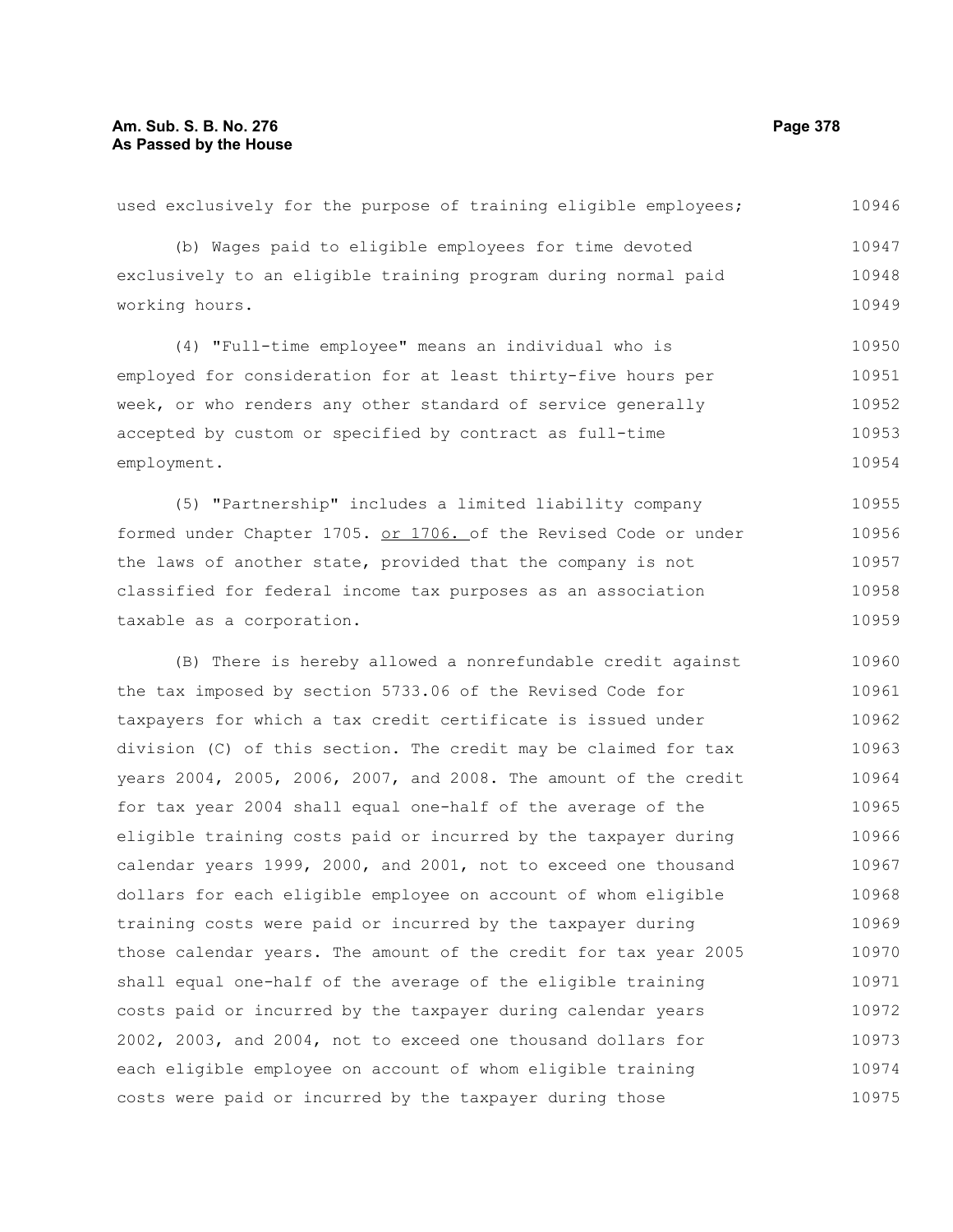# **Am. Sub. S. B. No. 276 Page 379 As Passed by the House**

calendar years. The amount of the credit for tax year 2006 shall equal one-half of the average of the eligible training costs paid or incurred by the taxpayer during calendar years 2003, 2004, and 2005, not to exceed one thousand dollars for each eligible employee on account of whom eligible training costs were paid or incurred by the taxpayer during those calendar years. The amount of the credit for tax year 2007 shall equal one-half of the average of the eligible training costs paid or incurred by the taxpayer during calendar years 2004, 2005, and 2006, not to exceed one thousand dollars for each eligible employee on account of whom eligible training costs were paid or incurred by the taxpayer during those calendar years. The amount of the credit for tax year 2008 shall equal one-half of the average of the eligible training costs paid or incurred by the taxpayer during calendar years 2005, 2006, and 2007, not to exceed one thousand dollars for each eligible employee on account of whom eligible training costs were paid or incurred by the taxpayer during those calendar years. 10976 10977 10978 10979 10980 10981 10982 10983 10984 10985 10986 10987 10988 10989 10990 10991 10992 10993

The credit claimed by a taxpayer each tax year shall not exceed one hundred thousand dollars.

(C) A taxpayer who proposes to conduct an eligible training program may apply to the director of job and family services for a tax credit certificate under this section. The taxpayer may apply for such a certificate for tax years 2004, 2005, 2006, 2007, and 2008 subject to division (L) of this section. The director shall prescribe the form of the application, which shall require a detailed description of the proposed training program. The director may require applicants to remit an application fee with each application filed with the director. The fee shall not exceed the reasonable and necessary expenses incurred by the director in receiving, reviewing, and 10996 10997 10998 10999 11000 11001 11002 11003 11004 11005 11006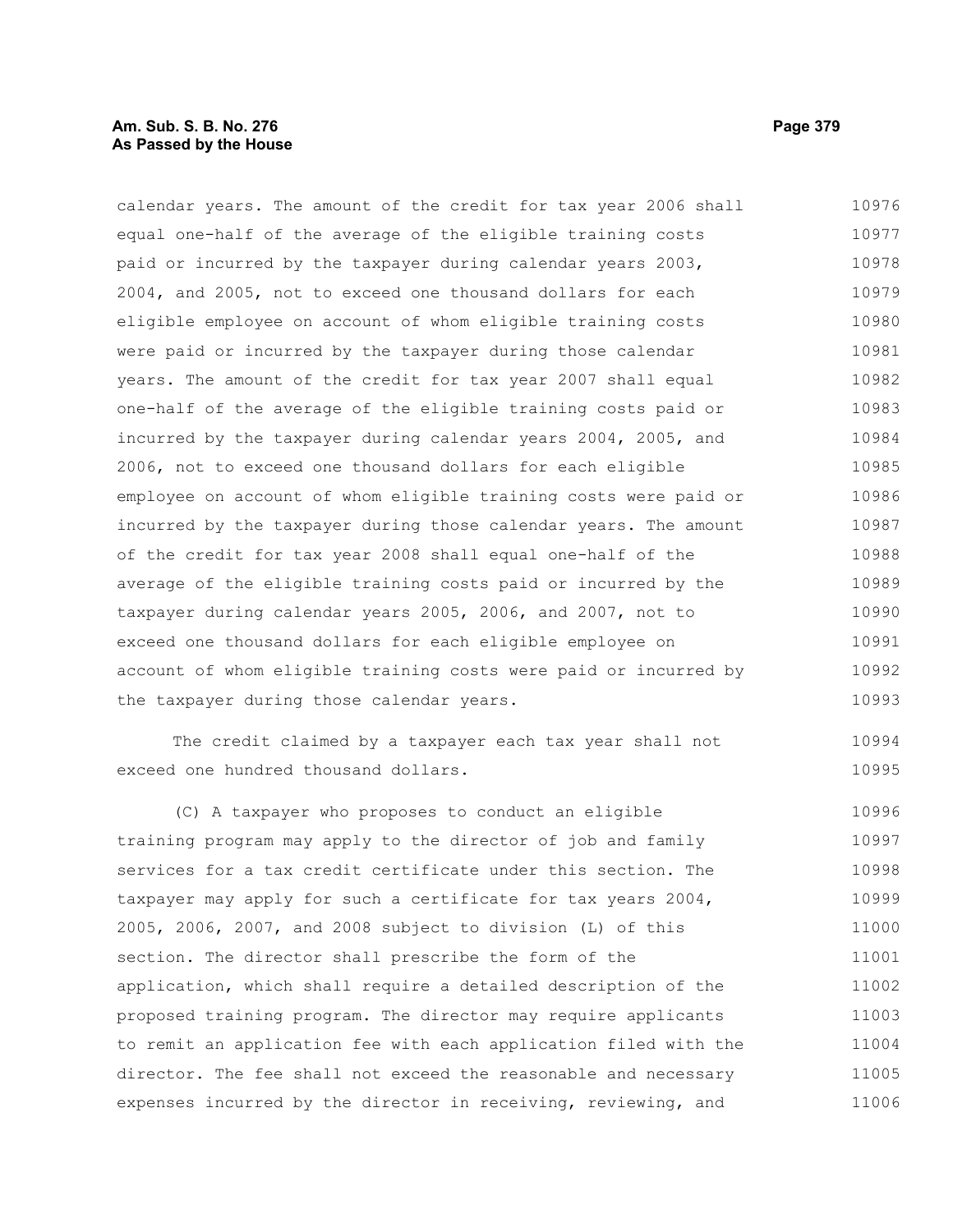approving such applications and issuing tax credit certificates. Proceeds from fees shall be used solely for the purpose of receiving, reviewing, and approving such applications and issuing such certificates. 11007 11008 11009 11010

After receipt of an application, the director shall authorize a credit under this section by issuing a tax credit certificate, in the form prescribed by the director, if the director determines all of the following: 11011 11012 11013 11014

(1) The proposed training program is an eligible training program under this section; 11015 11016

(2) The proposed training program is economically sound and will benefit the people of this state by improving workforce skills and strengthening the economy of this state; 11017 11018 11019

(3) Receiving the tax credit is a major factor in the taxpayer's decision to go forward with the training program; 11020 11021

(4) Authorization of the credit is consistent with division (H) of this section. 11022 11023

The credit also is allowed for a taxpayer that is a partner in a partnership that pays or incurs eligible training costs. Such a taxpayer shall determine the taxpayer's credit amount in the manner prescribed by division (K) of this section. 11024 11025 11026 11027

(D) If the director of job and family services denies an application for a tax credit certificate, the director shall send notice of the denial and the reason for denial to the applicant by certified mail, return receipt requested. If the director determines that an authorized training program, as actually conducted, fails to meet the requirements of this section or to comply with any condition set forth in the authorization, the director may reduce the amount of the tax 11028 11029 11030 11031 11032 11033 11034 11035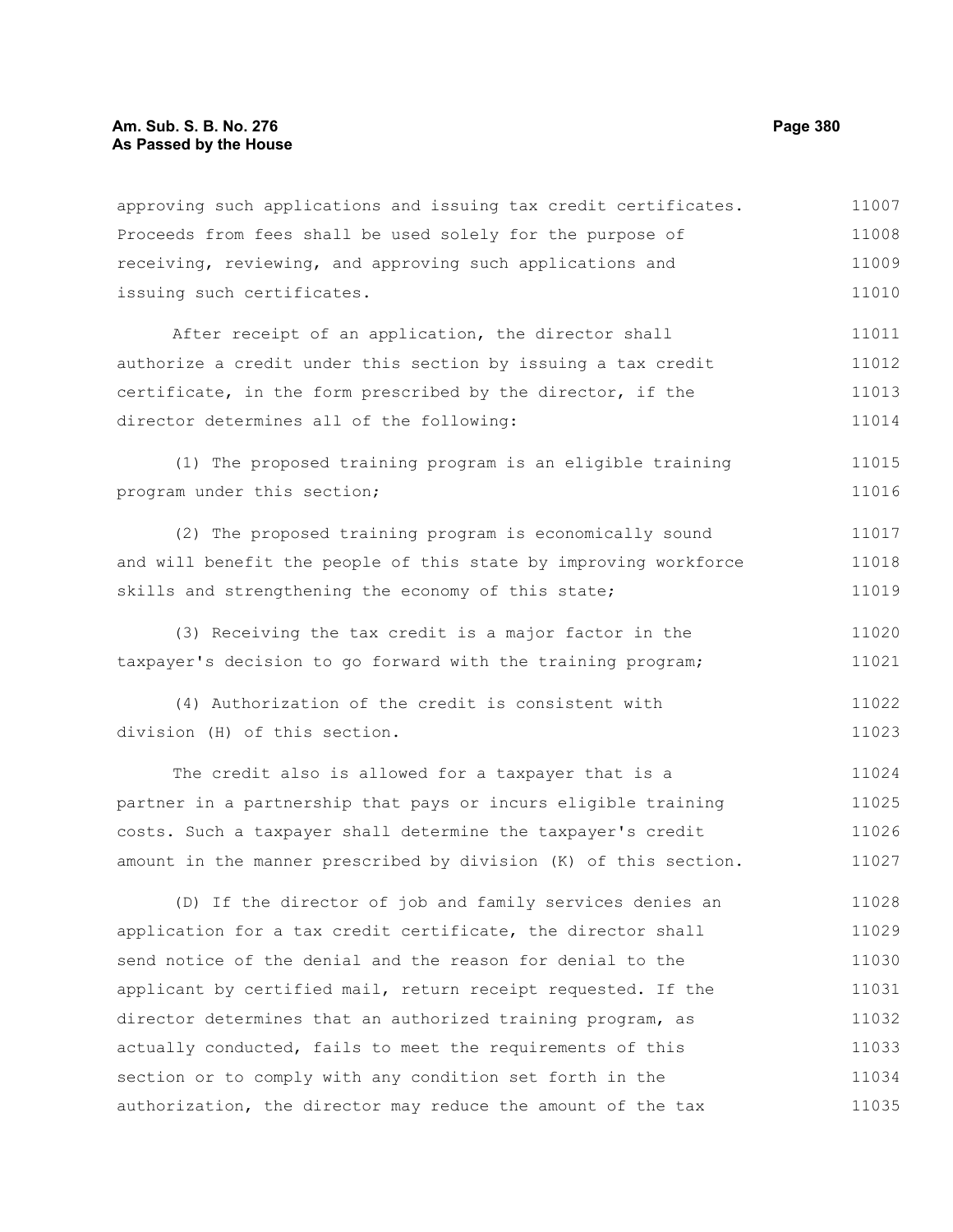# **Am. Sub. S. B. No. 276 Page 381 As Passed by the House**

credit previously granted. If the director reduces a tax credit, the director shall send notice of the reduction and the reason for the reduction to the taxpayer by certified mail, return receipt requested, and shall certify the reduction to the tax commissioner or, in the case of the reduction of a credit claimed by an insurance company, the superintendent of insurance. The tax commissioner or superintendent of insurance shall reduce the credit that may be claimed by the taxpayer accordingly. Within sixty days after receiving a notice of denial or notice of reduction of the tax credit, an applicant or taxpayer may request, in writing, a hearing before the director to review the denial or reduction. Within sixty days after receiving a request that is filed within the prescribed time, the director shall hold such a hearing at a location to be determined by the director. Within thirty days after the hearing is adjourned, the director shall issue a redetermination affirming, reversing, or modifying the denial or reduction of the tax credit and send notice of the redetermination to the applicant or taxpayer by certified mail, return receipt requested, and shall issue a notice of the redetermination to the tax commissioner or superintendent of insurance. If an applicant or taxpayer is aggrieved by the director's redetermination, the applicant or taxpayer may appeal the redetermination to the board of tax appeals in the manner prescribed by section 5717.02 of the Revised Code. 11036 11037 11038 11039 11040 11041 11042 11043 11044 11045 11046 11047 11048 11049 11050 11051 11052 11053 11054 11055 11056 11057 11058 11059 11060

(E) A taxpayer to which a tax credit certificate is issued shall retain records indicating the eligible training costs it pays or incurs for the eligible training program for which the certificate is issued for four years following the end of the tax year for which the credit is claimed. Such records shall be open to inspection by the director of job and family services 11061 11062 11063 11064 11065 11066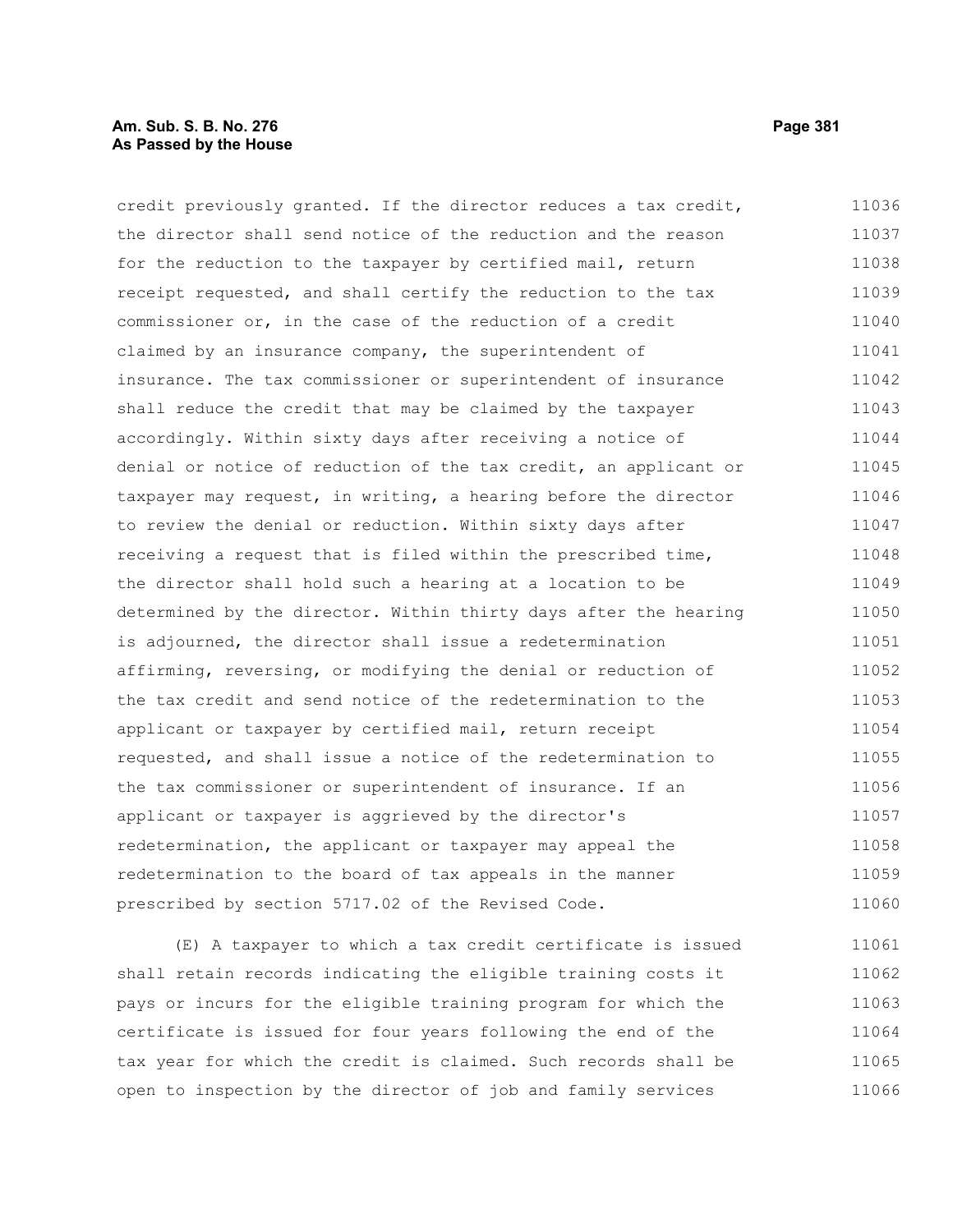# **Am. Sub. S. B. No. 276 Page 382 As Passed by the House**

upon the director's request during business hours.

Financial statements and other information submitted by an applicant to the director of job and family services for a tax credit under this section, and any information taken for any purpose from such statements or information, are not public records subject to section 149.43 of the Revised Code. However, the director of job and family services, the tax commissioner, or superintendent of insurance may make use of the statements and other information for purposes of issuing public reports or in connection with court proceedings concerning tax credits allowed under this section and sections 5725.31 and 5729.07 of the Revised Code. 11068 11069 11070 11071 11072 11073 11074 11075 11076 11077 11078

(F) The director of job and family services, in accordance with Chapter 119. of the Revised Code, shall adopt rules necessary to implement this section and sections 5725.31 and 5729.07 of the Revised Code. The rules shall be adopted after consultation with the tax commissioner and the superintendent of insurance. The rules shall require that if a taxpayer to which a tax credit certificate is issued under any of those sections permanently relocates or transfers employees trained under the tax credit certificate to another state or country within two years of receiving the certificate, the taxpayer shall repay the total amount of the tax credit received by the taxpayer for any employees permanently relocated or transferred. At the time the director gives public notice under division (A) of section 119.03 of the Revised Code of the adoption of the rules, the director shall submit copies of the proposed rules to the chairpersons and ranking minority members of the standing committees in the senate and the house of representatives to which legislation on economic development matters are customarily referred. 11079 11080 11081 11082 11083 11084 11085 11086 11087 11088 11089 11090 11091 11092 11093 11094 11095 11096 11097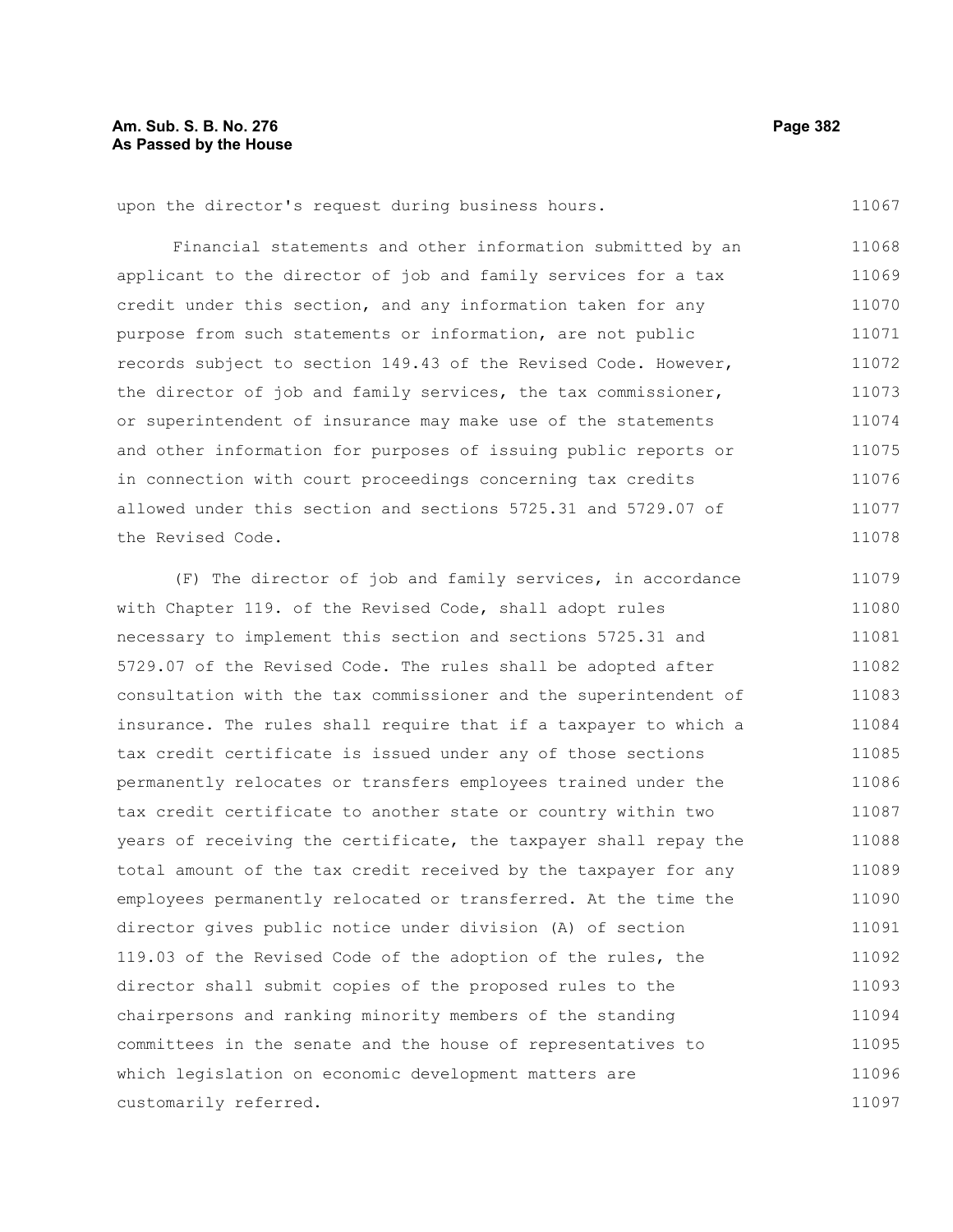# **Am. Sub. S. B. No. 276 Page 383 As Passed by the House**

(G) On or before the thirtieth day of September of 2001, 2003, 2004, 2005, 2006, 2007, and 2008 the director of job and family services shall submit a report to the governor, the president of the senate, and the speaker of the house of representatives on the tax credit program under this section and sections 5725.31 and 5729.07 of the Revised Code. The report shall include information on the number of training programs that were authorized under those sections during the preceding calendar year, a description of each authorized training program, the dollar amounts of the credits granted, and an estimate of the impact of the credits on the economy of this state. 11098 11099 11100 11101 11102 11103 11104 11105 11106 11107 11108 11109

(H) The aggregate amount of credits authorized under this section and sections 5725.31 and 5729.07 of the Revised Code shall not exceed twenty million dollars per calendar year. No more than ten million dollars in credits per calendar year shall be authorized for persons engaged primarily in manufacturing. No less than five million dollars in credits per calendar year shall be set aside for persons engaged primarily in activities other than manufacturing and having fewer than five hundred employees. Subject to such limits, the director of job and family services shall adopt a rule under division (F) of this section that establishes criteria and procedures for distribution of the credits. 11110 11111 11112 11113 11114 11115 11116 11117 11118 11119 11120 11121

(I) A nonrefundable credit allowed under this section shall be claimed in the order required under section 5733.98 of the Revised Code. 11122 11123 11124

(J) The taxpayer may carry forward any credit amount in excess of its tax due after allowing for any other credits that precede the credit under this section in the order required 11125 11126 11127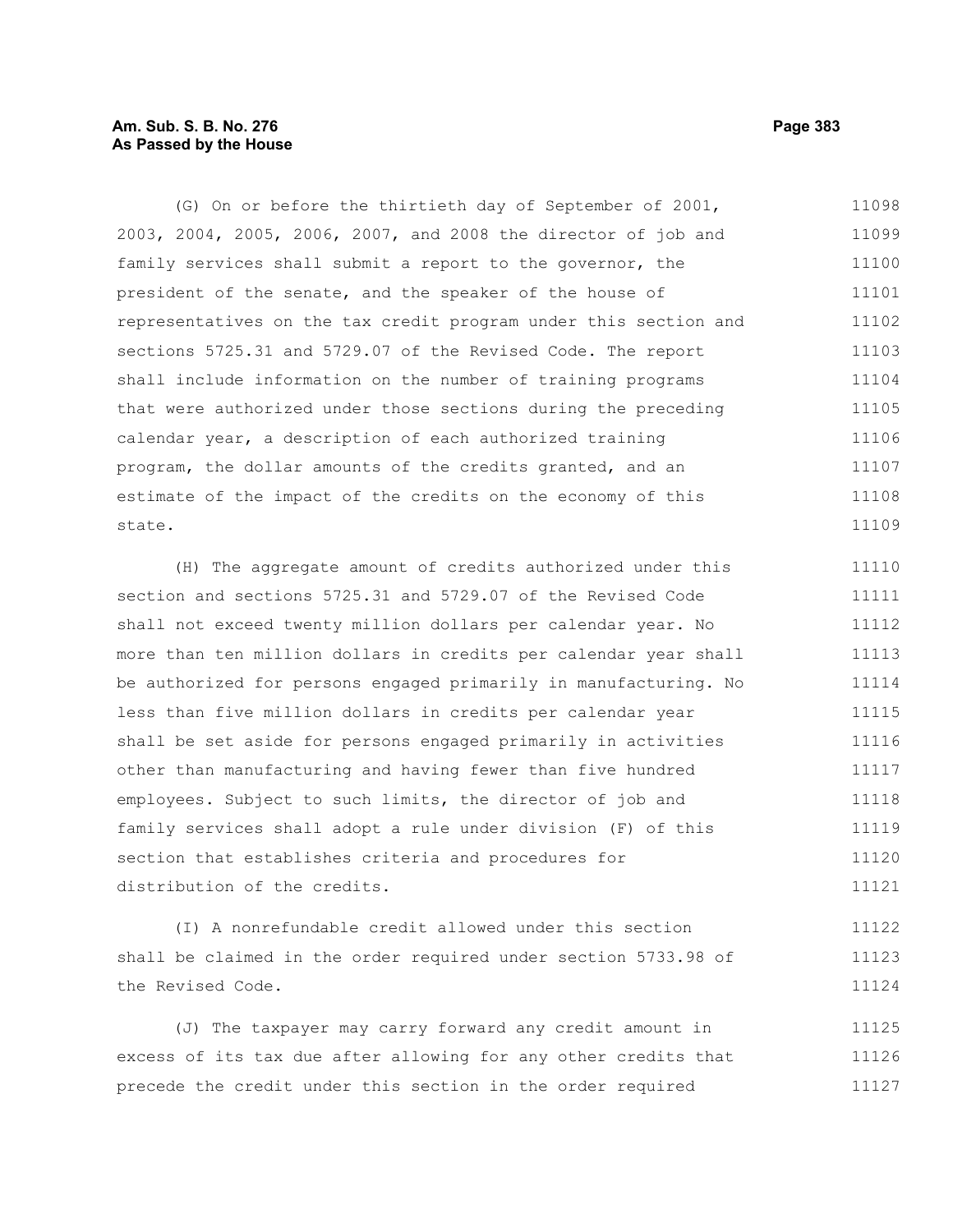# **Am. Sub. S. B. No. 276 Page 384 As Passed by the House**

under section 5733.98 of the Revised Code. The excess credit may be carried forward for three years following the tax year for which it is first claimed under this section. 11128 11129 11130

(K) A taxpayer that is a partner in a partnership on the last day of the third calendar year of the three-year period during which the partnership pays or incurs eligible training costs may claim a credit under this section for the tax year immediately following that calendar year. The amount of a partner's credit equals the partner's interest in the partnership on the last day of such calendar year multiplied by the credit available to the partnership as computed by the partnership. 11131 11132 11133 11134 11135 11136 11137 11138 11139

(L) The director of job and family services shall not authorize any credits under this section and sections 5725.31 and 5729.07 of the Revised Code for eligible training costs paid or incurred after December 31, 2007. 11140 11141 11142 11143

**Sec. 5747.01.** Except as otherwise expressly provided or clearly appearing from the context, any term used in this chapter that is not otherwise defined in this section has the same meaning as when used in a comparable context in the laws of the United States relating to federal income taxes or if not used in a comparable context in those laws, has the same meaning as in section 5733.40 of the Revised Code. Any reference in this chapter to the Internal Revenue Code includes other laws of the United States relating to federal income taxes. 11144 11145 11146 11147 11148 11149 11150 11151 11152

As used in this chapter:

(A) "Adjusted gross income" or "Ohio adjusted gross income" means federal adjusted gross income, as defined and used in the Internal Revenue Code, adjusted as provided in this 11154 11155 11156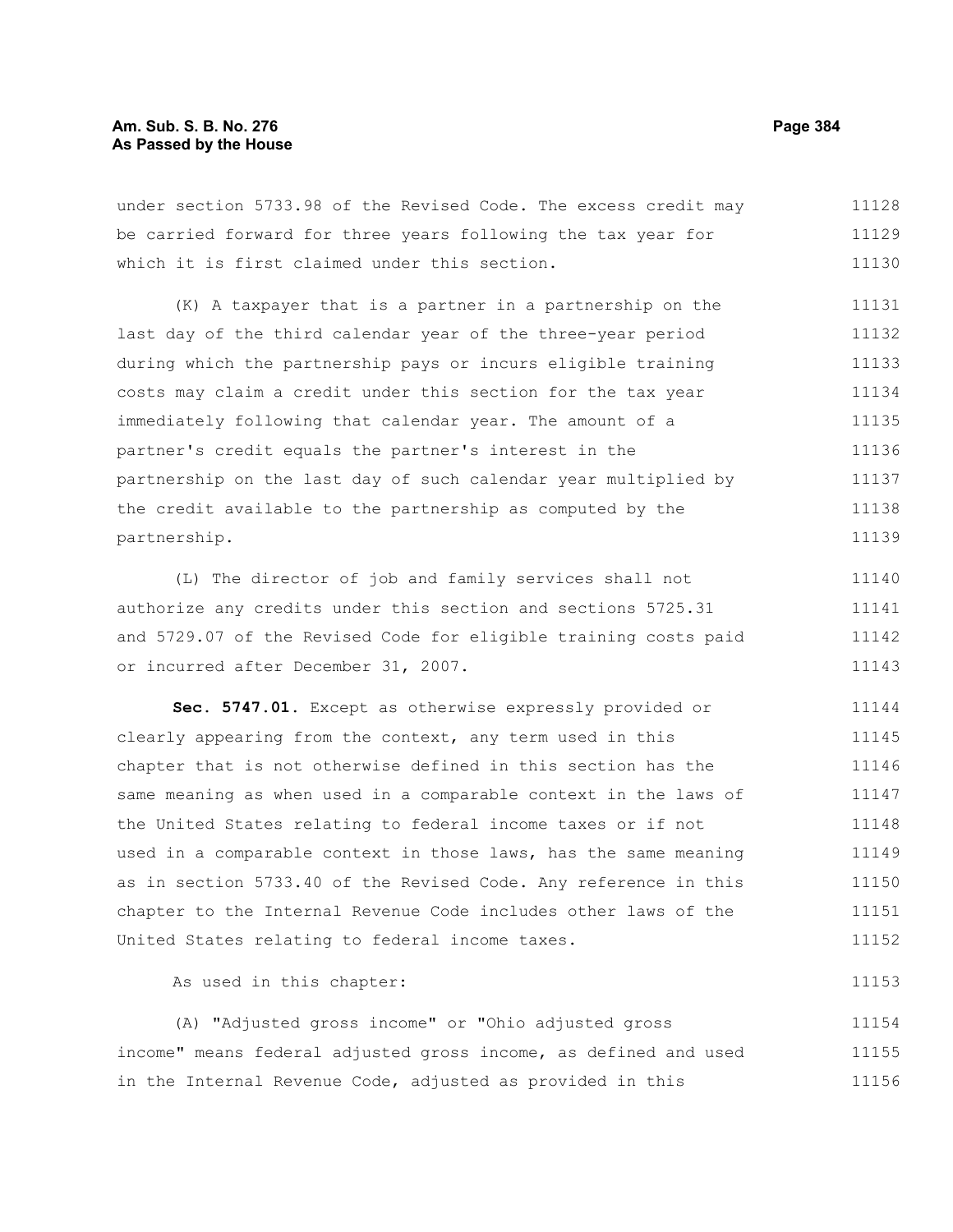#### section: (1) Add interest or dividends on obligations or securities of any state or of any political subdivision or authority of any state, other than this state and its subdivisions and authorities. (2) Add interest or dividends on obligations of any authority, commission, instrumentality, territory, or possession of the United States to the extent that the interest or dividends are exempt from federal income taxes but not from state income taxes. 11157 11158 11159 11160 11161 11162 11163 11164 11165 11166

(3) Deduct interest or dividends on obligations of the United States and its territories and possessions or of any authority, commission, or instrumentality of the United States to the extent that the interest or dividends are included in federal adjusted gross income but exempt from state income taxes under the laws of the United States. 11167 11168 11169 11170 11171 11172

(4) Deduct disability and survivor's benefits to the extent included in federal adjusted gross income. 11173 11174

(5) Deduct benefits under Title II of the Social Security Act and tier 1 railroad retirement benefits to the extent included in federal adjusted gross income under section 86 of the Internal Revenue Code. 11175 11176 11177 11178

(6) In the case of a taxpayer who is a beneficiary of a trust that makes an accumulation distribution as defined in section 665 of the Internal Revenue Code, add, for the beneficiary's taxable years beginning before 2002, the portion, if any, of such distribution that does not exceed the undistributed net income of the trust for the three taxable years preceding the taxable year in which the distribution is 11179 11180 11181 11182 11183 11184 11185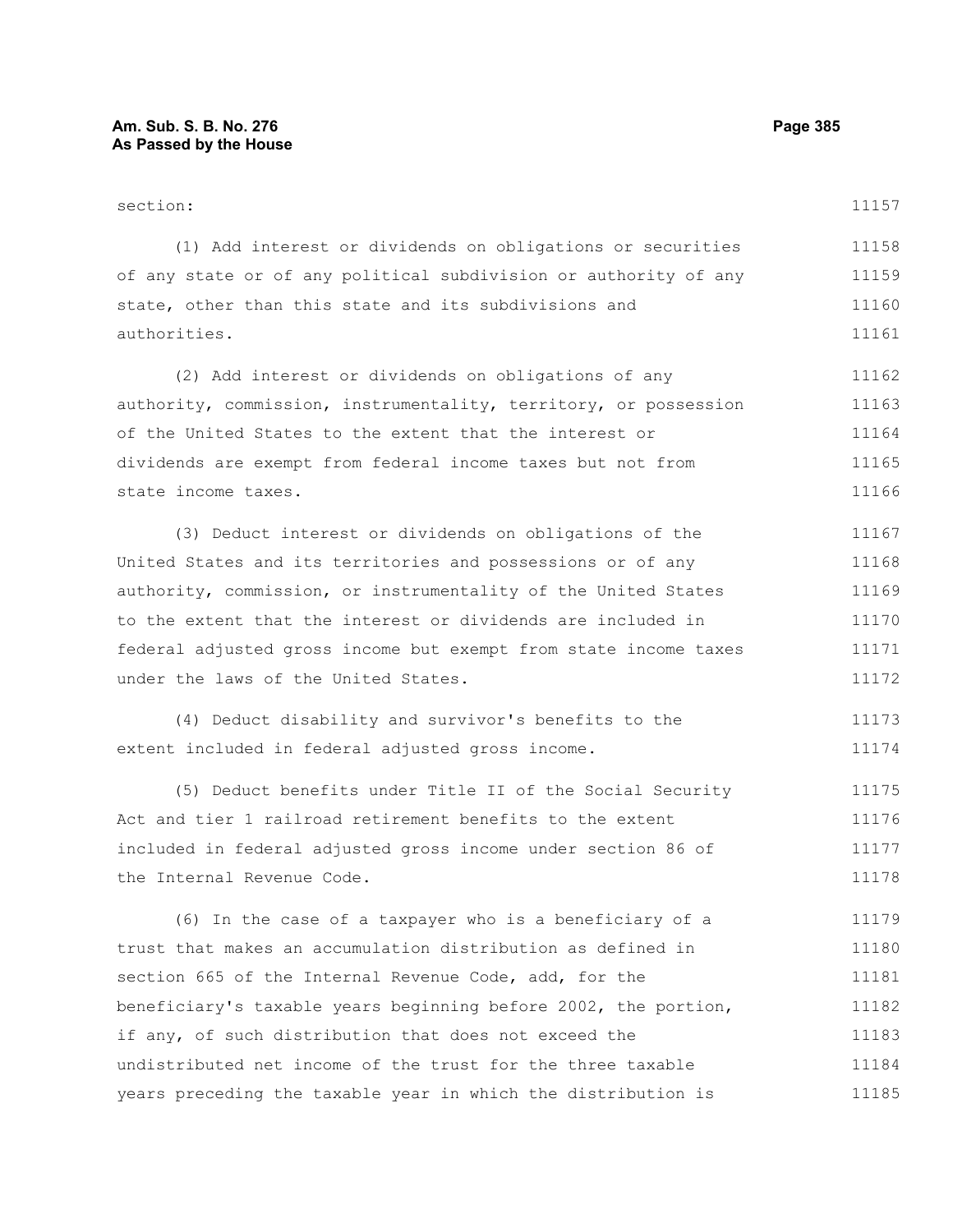# **Am. Sub. S. B. No. 276 Page 386 As Passed by the House**

made to the extent that the portion was not included in the trust's taxable income for any of the trust's taxable years beginning in 2002 or thereafter. "Undistributed net income of a trust" means the taxable income of the trust increased by (a)(i) the additions to adjusted gross income required under division (A) of this section and (ii) the personal exemptions allowed to the trust pursuant to section 642(b) of the Internal Revenue Code, and decreased by (b)(i) the deductions to adjusted gross income required under division (A) of this section, (ii) the amount of federal income taxes attributable to such income, and (iii) the amount of taxable income that has been included in the adjusted gross income of a beneficiary by reason of a prior accumulation distribution. Any undistributed net income included in the adjusted gross income of a beneficiary shall reduce the undistributed net income of the trust commencing with the earliest years of the accumulation period. 11186 11187 11188 11189 11190 11191 11192 11193 11194 11195 11196 11197 11198 11199 11200 11201

(7) Deduct the amount of wages and salaries, if any, not otherwise allowable as a deduction but that would have been allowable as a deduction in computing federal adjusted gross income for the taxable year, had the targeted jobs credit allowed and determined under sections 38, 51, and 52 of the Internal Revenue Code not been in effect. 11202 11203 11204 11205 11206 11207

(8) Deduct any interest or interest equivalent on public obligations and purchase obligations to the extent that the interest or interest equivalent is included in federal adjusted gross income. 11208 11209 11210 11211

(9) Add any loss or deduct any gain resulting from the sale, exchange, or other disposition of public obligations to the extent that the loss has been deducted or the gain has been included in computing federal adjusted gross income. 11212 11213 11214 11215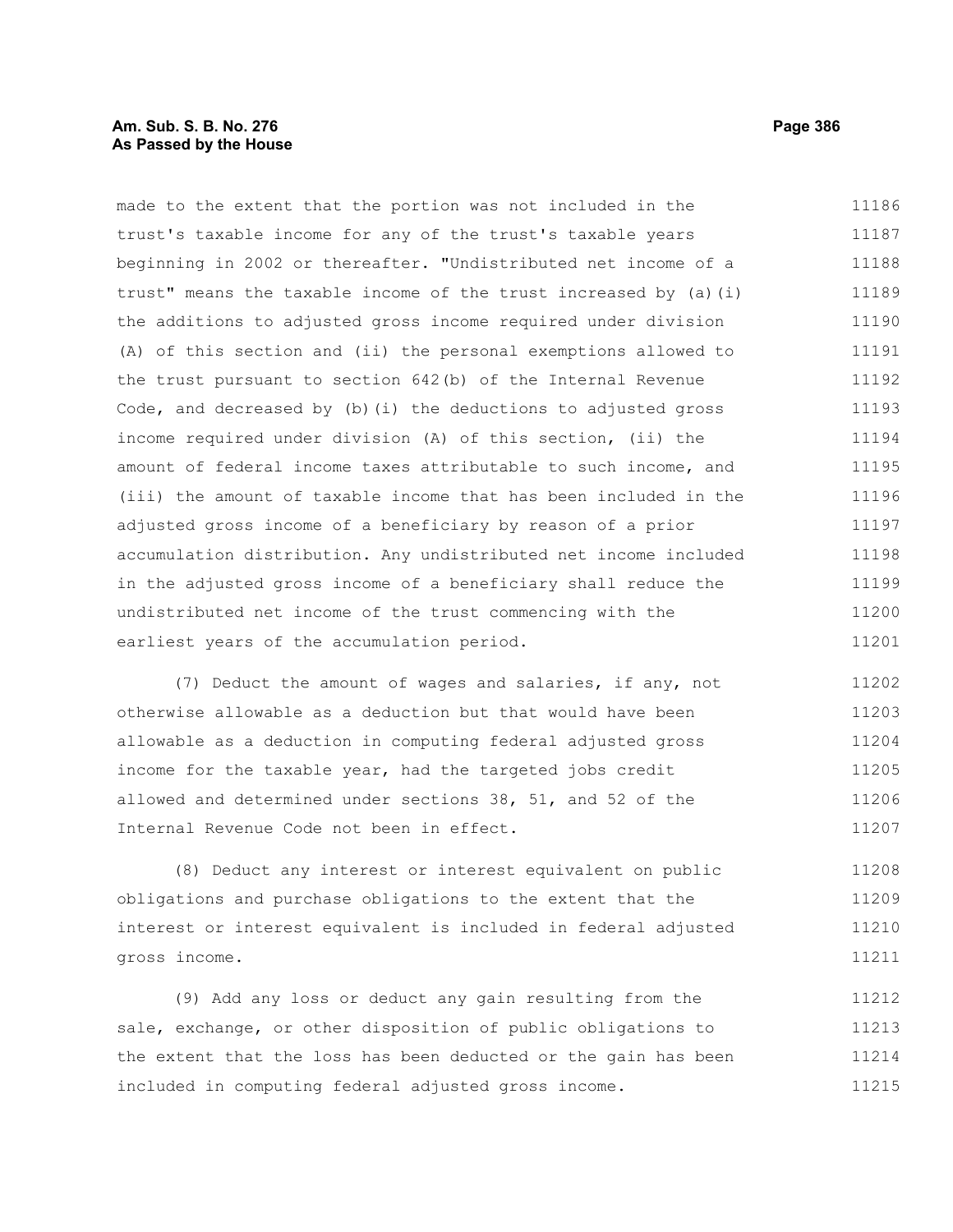# **Am. Sub. S. B. No. 276 Page 387** Page 387 **As Passed by the House**

(10) Deduct or add amounts, as provided under section 5747.70 of the Revised Code, related to contributions to variable college savings program accounts made or tuition units purchased pursuant to Chapter 3334. of the Revised Code. 11216 11217 11218 11219

(11)(a) Deduct, to the extent not otherwise allowable as a deduction or exclusion in computing federal or Ohio adjusted gross income for the taxable year, the amount the taxpayer paid during the taxable year for medical care insurance and qualified long-term care insurance for the taxpayer, the taxpayer's spouse, and dependents. No deduction for medical care insurance under division (A)(11)(a) of this section shall be allowed either to any taxpayer who is eligible to participate in any subsidized health plan maintained by any employer of the taxpayer or of the taxpayer's spouse, or to any taxpayer who is entitled to, or on application would be entitled to, benefits under part A of Title XVIII of the "Social Security Act," 49 Stat. 620 (1935), 42 U.S.C. 301, as amended. For the purposes of division (A)(11)(a) of this section, "subsidized health plan" means a health plan for which the employer pays any portion of the plan's cost. The deduction allowed under division  $(A)$  (11)(a) of this section shall be the net of any related premium refunds, related premium reimbursements, or related insurance premium dividends received during the taxable year. 11220 11221 11222 11223 11224 11225 11226 11227 11228 11229 11230 11231 11232 11233 11234 11235 11236 11237 11238

(b) Deduct, to the extent not otherwise deducted or excluded in computing federal or Ohio adjusted gross income during the taxable year, the amount the taxpayer paid during the taxable year, not compensated for by any insurance or otherwise, for medical care of the taxpayer, the taxpayer's spouse, and dependents, to the extent the expenses exceed seven and one-half per cent of the taxpayer's federal adjusted gross income. 11239 11240 11241 11242 11243 11244 11245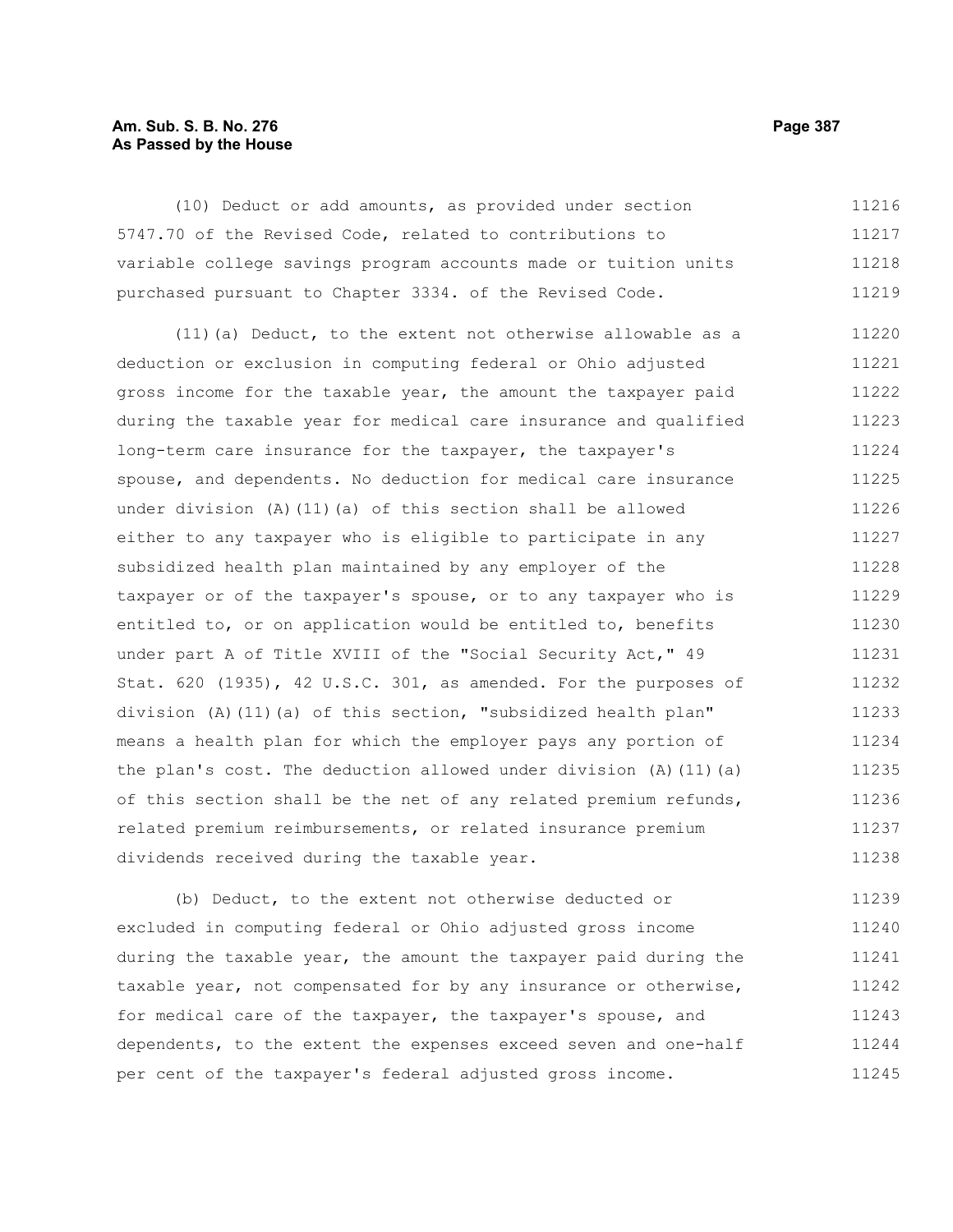# **Am. Sub. S. B. No. 276 Page 388 As Passed by the House**

(c) Deduct, to the extent not otherwise deducted or excluded in computing federal or Ohio adjusted gross income, any amount included in federal adjusted gross income under section 105 or not excluded under section 106 of the Internal Revenue Code solely because it relates to an accident and health plan for a person who otherwise would be a "qualifying relative" and thus a "dependent" under section 152 of the Internal Revenue Code but for the fact that the person fails to meet the income and support limitations under section  $152(d)(1)(B)$  and (C) of the Internal Revenue Code. 11246 11247 11248 11249 11250 11251 11252 11253 11254 11255

(d) For purposes of division (A)(11) of this section, "medical care" has the meaning given in section 213 of the Internal Revenue Code, subject to the special rules, limitations, and exclusions set forth therein, and "qualified long-term care" has the same meaning given in section 7702B(c) of the Internal Revenue Code. Solely for purposes of divisions (A)(11)(a) and (c) of this section, "dependent" includes a person who otherwise would be a "qualifying relative" and thus a "dependent" under section 152 of the Internal Revenue Code but for the fact that the person fails to meet the income and support limitations under section  $152(d)$  (1)(B) and (C) of the Internal Revenue Code. 11256 11257 11258 11259 11260 11261 11262 11263 11264 11265 11266 11267

(12)(a) Deduct any amount included in federal adjusted gross income solely because the amount represents a reimbursement or refund of expenses that in any year the taxpayer had deducted as an itemized deduction pursuant to section 63 of the Internal Revenue Code and applicable United States department of the treasury regulations. The deduction otherwise allowed under division (A)(12)(a) of this section shall be reduced to the extent the reimbursement is attributable to an amount the taxpayer deducted under this section in any 11268 11269 11270 11271 11272 11273 11274 11275 11276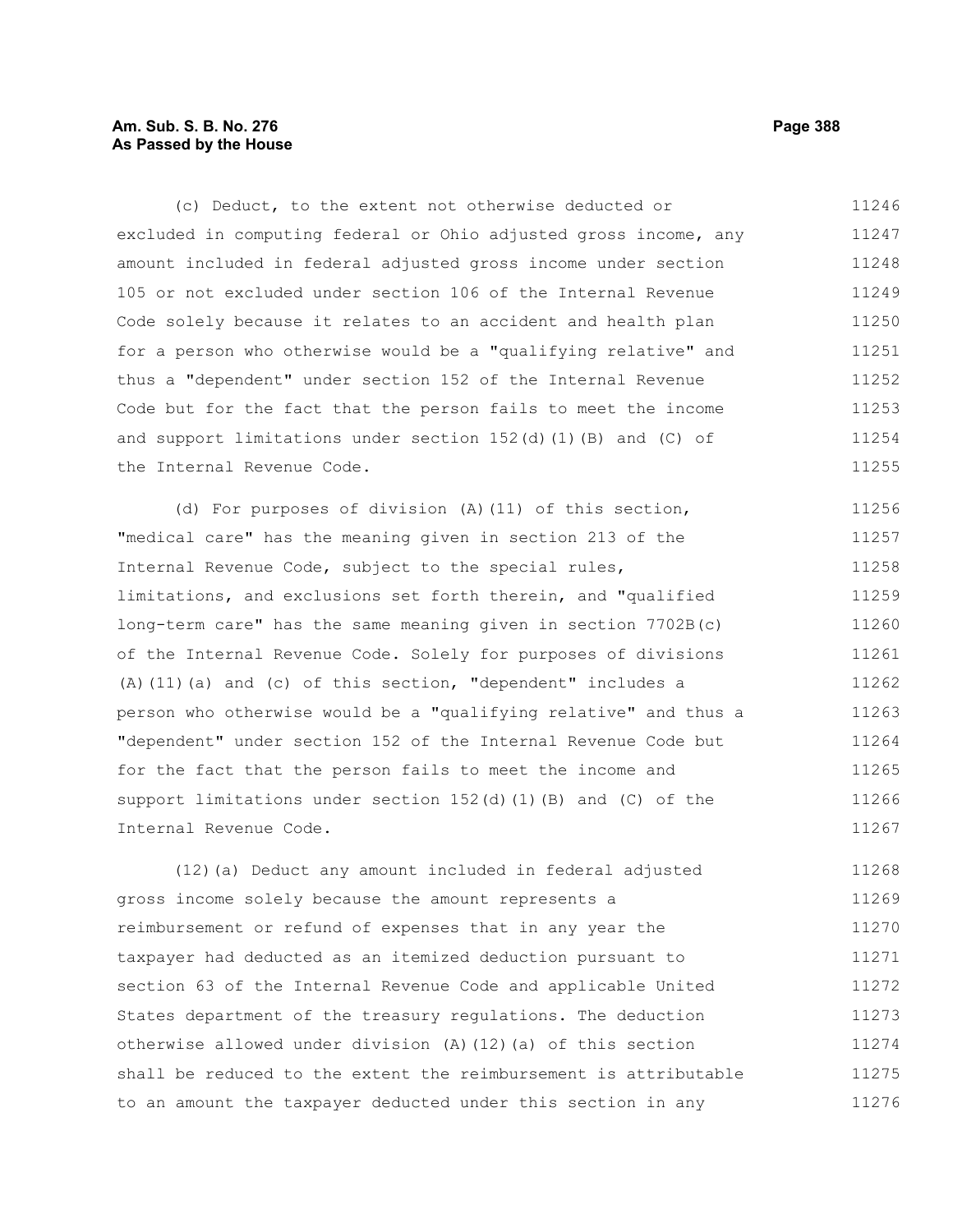#### **Am. Sub. S. B. No. 276 Page 389 As Passed by the House**

| taxable year.                                                    | 11277 |
|------------------------------------------------------------------|-------|
| (b) Add any amount not otherwise included in Ohio adjusted       | 11278 |
| gross income for any taxable year to the extent that the amount  | 11279 |
| is attributable to the recovery during the taxable year of any   | 11280 |
| amount deducted or excluded in computing federal or Ohio         | 11281 |
| adjusted gross income in any taxable year.                       | 11282 |
| (13) Deduct any portion of the deduction described in            | 11283 |
| section $1341(a)$ (2) of the Internal Revenue Code, for repaying | 11284 |
| previously reported income received under a claim of right, that | 11285 |
| meets both of the following requirements:                        | 11286 |

(a) It is allowable for repayment of an item that was included in the taxpayer's adjusted gross income for a prior taxable year and did not qualify for a credit under division (A) or (B) of section 5747.05 of the Revised Code for that year; 11287 11288 11289 11290

(b) It does not otherwise reduce the taxpayer's adjusted gross income for the current or any other taxable year. 11291 11292

(14) Deduct an amount equal to the deposits made to, and net investment earnings of, a medical savings account during the taxable year, in accordance with section 3924.66 of the Revised Code. The deduction allowed by division (A)(14) of this section does not apply to medical savings account deposits and earnings otherwise deducted or excluded for the current or any other taxable year from the taxpayer's federal adjusted gross income. 11293 11294 11295 11296 11297 11298 11299

(15)(a) Add an amount equal to the funds withdrawn from a medical savings account during the taxable year, and the net investment earnings on those funds, when the funds withdrawn were used for any purpose other than to reimburse an account holder for, or to pay, eligible medical expenses, in accordance with section 3924.66 of the Revised Code; 11300 11301 11302 11303 11304 11305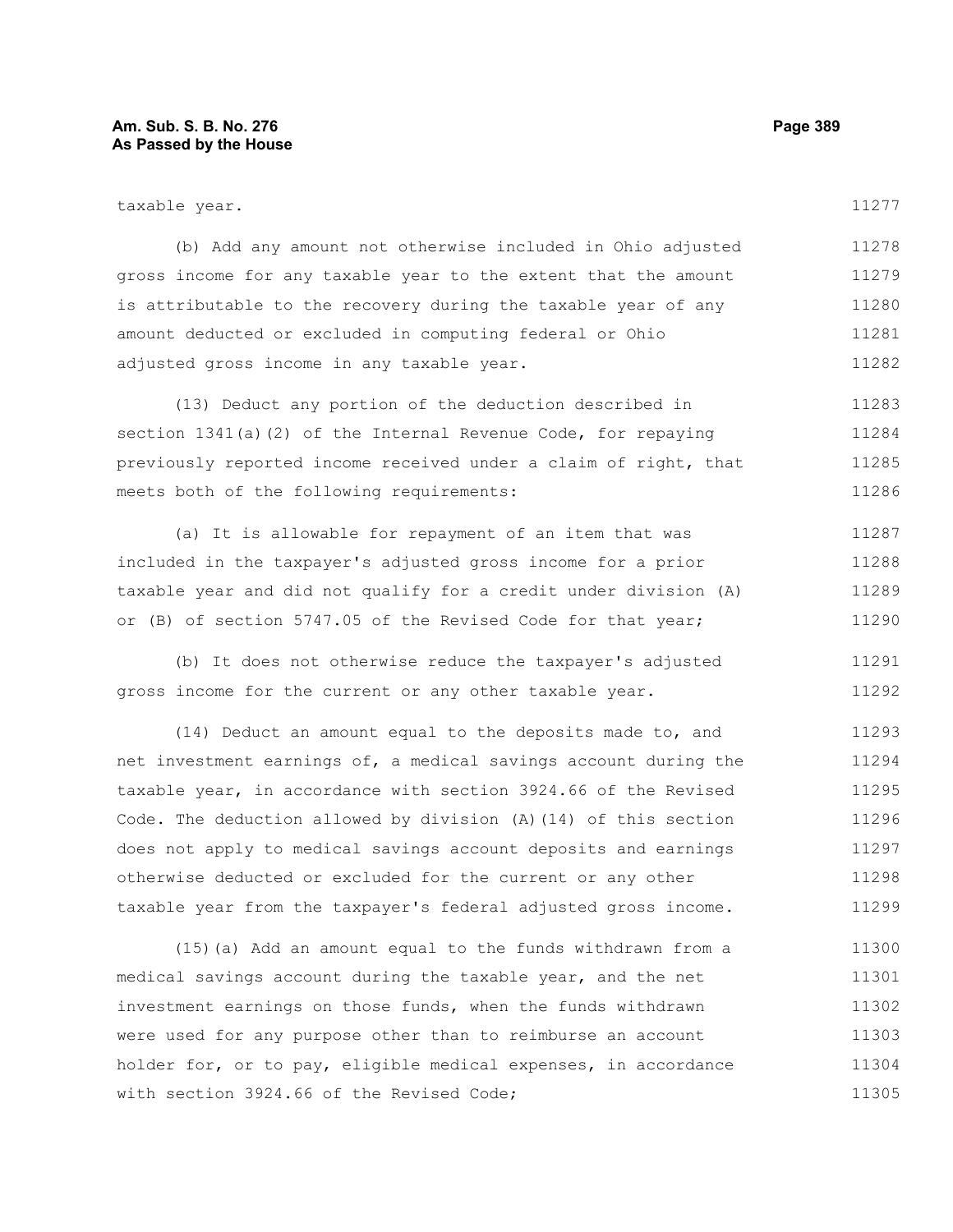(b) Add the amounts distributed from a medical savings account under division (A)(2) of section 3924.68 of the Revised Code during the taxable year. 11306 11307 11308

(16) Add any amount claimed as a credit under section 5747.059 of the Revised Code to the extent that such amount satisfies either of the following: 11309 11310 11311

(a) The amount was deducted or excluded from the computation of the taxpayer's federal adjusted gross income as required to be reported for the taxpayer's taxable year under the Internal Revenue Code; 11312 11313 11314 11315

(b) The amount resulted in a reduction of the taxpayer's federal adjusted gross income as required to be reported for any of the taxpayer's taxable years under the Internal Revenue Code. 11316 11317 11318

(17) Deduct the amount contributed by the taxpayer to an individual development account program established by a county department of job and family services pursuant to sections 329.11 to 329.14 of the Revised Code for the purpose of matching funds deposited by program participants. On request of the tax commissioner, the taxpayer shall provide any information that, in the tax commissioner's opinion, is necessary to establish the amount deducted under division (A)(17) of this section. 11319 11320 11321 11322 11323 11324 11325 11326

(18) Beginning in taxable year 2001 but not for any taxable year beginning after December 31, 2005, if the taxpayer is married and files a joint return and the combined federal adjusted gross income of the taxpayer and the taxpayer's spouse for the taxable year does not exceed one hundred thousand dollars, or if the taxpayer is single and has a federal adjusted gross income for the taxable year not exceeding fifty thousand dollars, deduct amounts paid during the taxable year for 11327 11328 11329 11330 11331 11332 11333 11334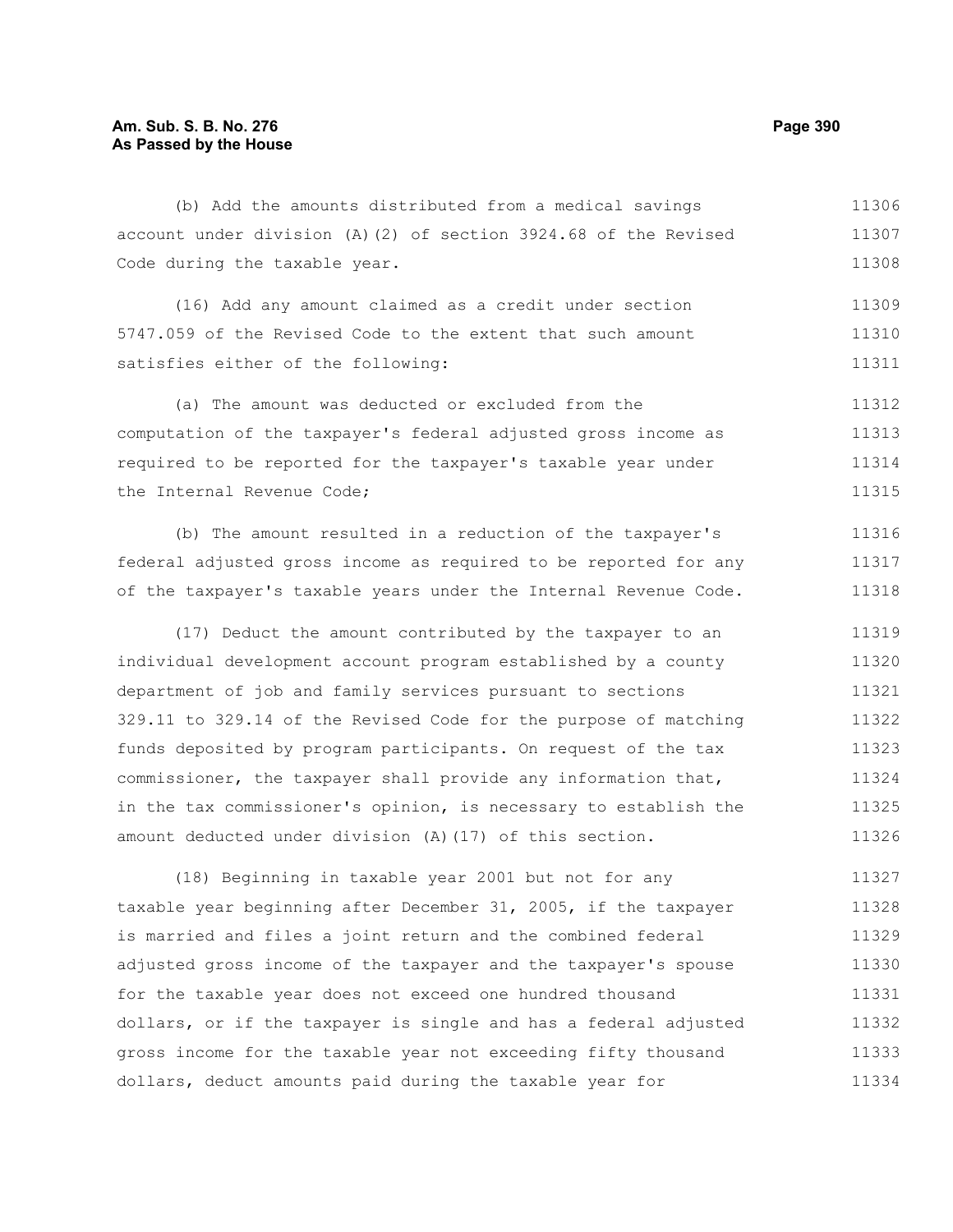# **Am. Sub. S. B. No. 276 Page 391 As Passed by the House**

qualified tuition and fees paid to an eligible institution for the taxpayer, the taxpayer's spouse, or any dependent of the taxpayer, who is a resident of this state and is enrolled in or attending a program that culminates in a degree or diploma at an eligible institution. The deduction may be claimed only to the extent that qualified tuition and fees are not otherwise deducted or excluded for any taxable year from federal or Ohio adjusted gross income. The deduction may not be claimed for educational expenses for which the taxpayer claims a credit under section 5747.27 of the Revised Code. 11335 11336 11337 11338 11339 11340 11341 11342 11343 11344

(19) Add any reimbursement received during the taxable year of any amount the taxpayer deducted under division (A)(18) of this section in any previous taxable year to the extent the amount is not otherwise included in Ohio adjusted gross income. 11345 11346 11347 11348

 $(20)(a)(i)$  Subject to divisions  $(A)(20)(a)(iii)$ ,  $(iv)$ , and (v) of this section, add five-sixths of the amount of depreciation expense allowed by subsection (k) of section 168 of the Internal Revenue Code, including the taxpayer's proportionate or distributive share of the amount of depreciation expense allowed by that subsection to a passthrough entity in which the taxpayer has a direct or indirect ownership interest. 11349 11350 11351 11352 11353 11354 11355 11356

(ii) Subject to divisions (A)(20)(a)(iii), (iv), and (v) of this section, add five-sixths of the amount of qualifying section 179 depreciation expense, including the taxpayer's proportionate or distributive share of the amount of qualifying section 179 depreciation expense allowed to any pass-through entity in which the taxpayer has a direct or indirect ownership interest. 11357 11358 11359 11360 11361 11362 11363

(iii) Subject to division (A)(20)(a)(v) of this section,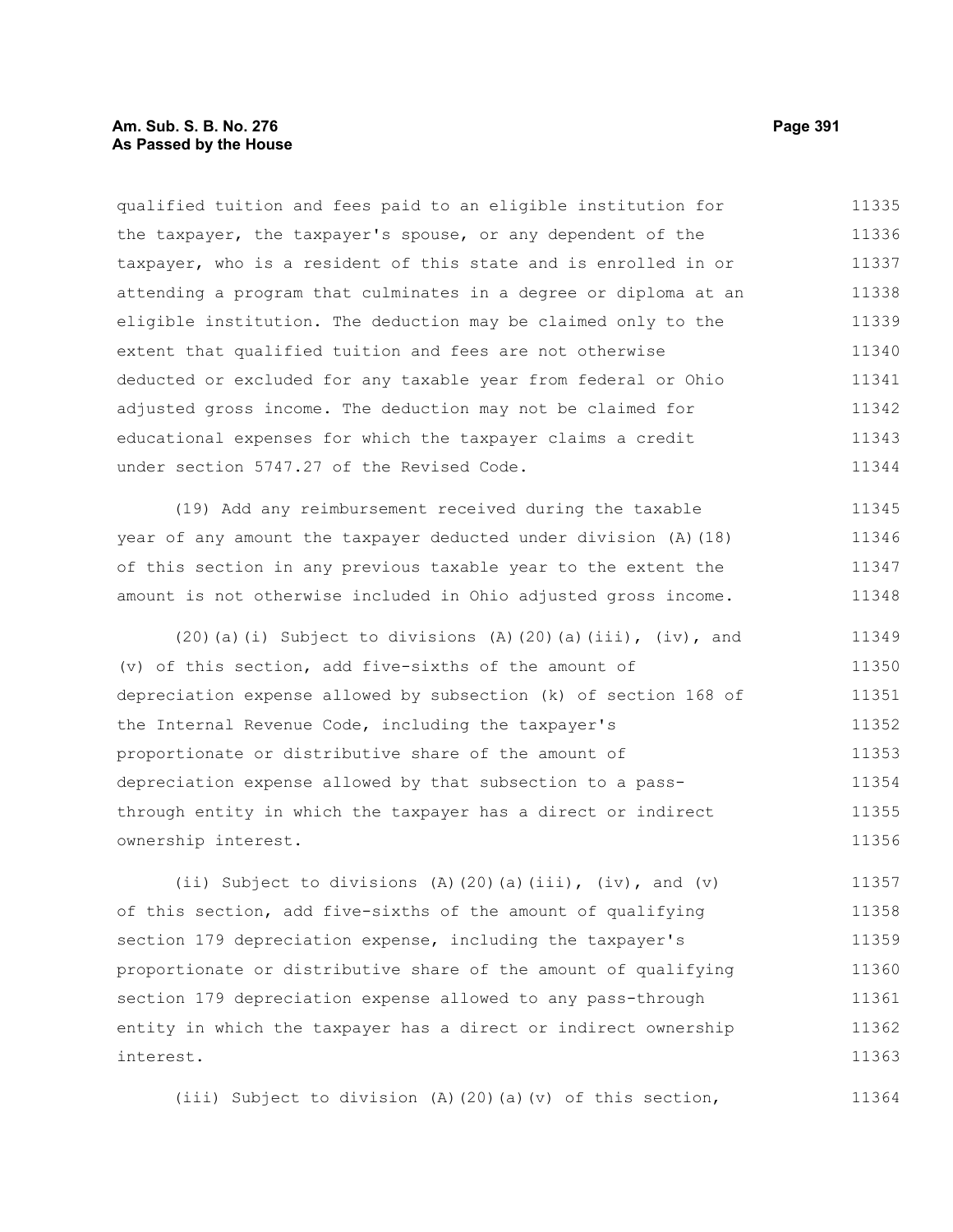#### **Am. Sub. S. B. No. 276 Page 392 As Passed by the House**

for taxable years beginning in 2012 or thereafter, if the increase in income taxes withheld by the taxpayer is equal to or greater than ten per cent of income taxes withheld by the taxpayer during the taxpayer's immediately preceding taxable year, "two-thirds" shall be substituted for "five-sixths" for the purpose of divisions  $(A)$  (20)(a)(i) and (ii) of this section. 11365 11366 11367 11368 11369 11370

(iv) Subject to division (A)(20)(a)(v) of this section, for taxable years beginning in 2012 or thereafter, a taxpayer is not required to add an amount under division (A)(20) of this section if the increase in income taxes withheld by the taxpayer and by any pass-through entity in which the taxpayer has a direct or indirect ownership interest is equal to or greater than the sum of (I) the amount of qualifying section 179 depreciation expense and (II) the amount of depreciation expense allowed to the taxpayer by subsection (k) of section 168 of the Internal Revenue Code, and including the taxpayer's proportionate or distributive shares of such amounts allowed to any such pass-through entities. 11371 11372 11373 11374 11375 11376 11377 11378 11379 11380 11381 11382

(v) If a taxpayer directly or indirectly incurs a net operating loss for the taxable year for federal income tax purposes, to the extent such loss resulted from depreciation expense allowed by subsection (k) of section 168 of the Internal Revenue Code and by qualifying section 179 depreciation expense, "the entire" shall be substituted for "five-sixths of the" for the purpose of divisions  $(A)$   $(20)$   $(a)$   $(i)$  and  $(ii)$  of this section. 11383 11384 11385 11386 11387 11388 11389

The tax commissioner, under procedures established by the commissioner, may waive the add-backs related to a pass-through entity if the taxpayer owns, directly or indirectly, less than five per cent of the pass-through entity. 11390 11391 11392 11393

(b) Nothing in division (A)(20) of this section shall be 11394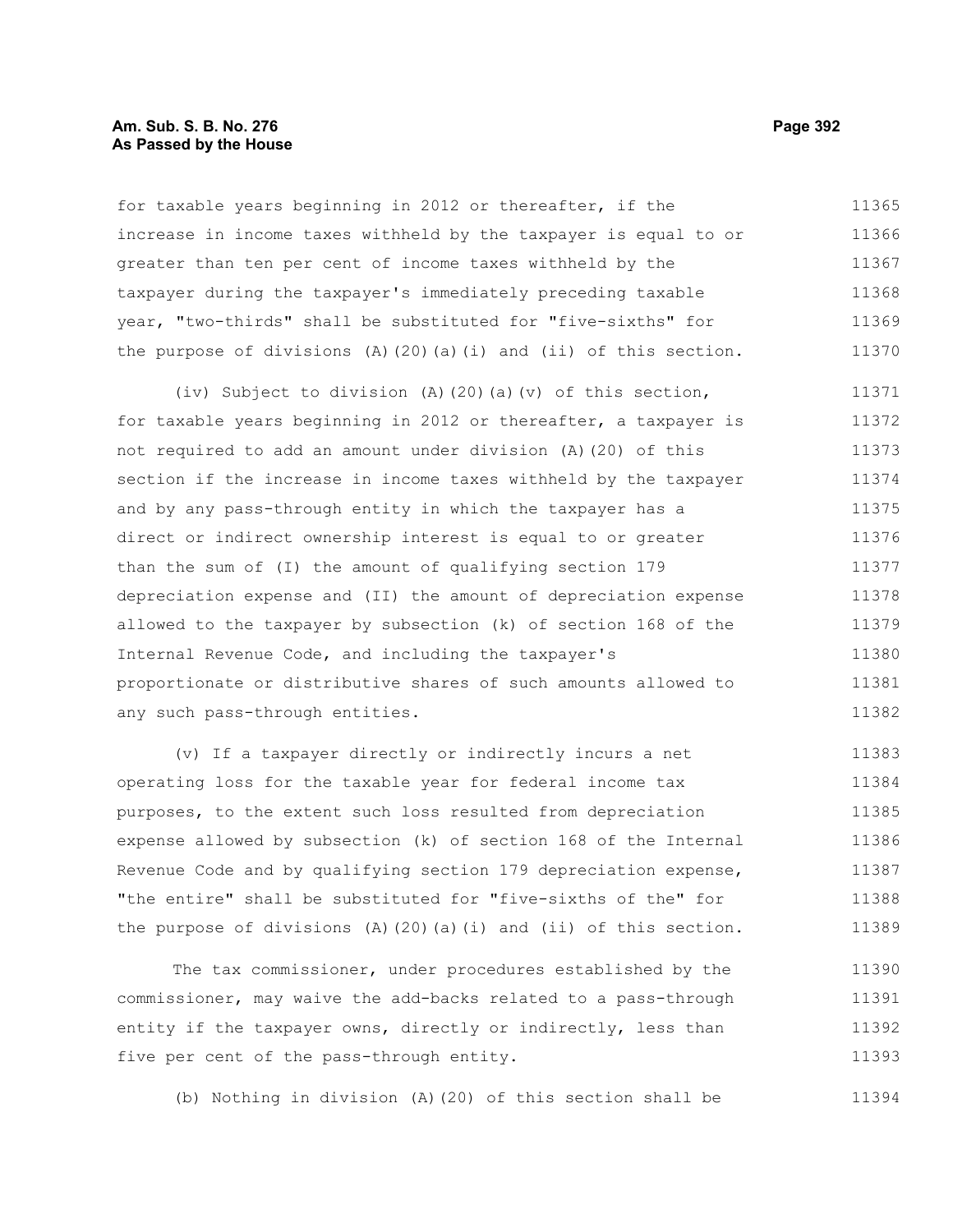| construed to adjust or modify the adjusted basis of any asset.   | 11395 |
|------------------------------------------------------------------|-------|
| (c) To the extent the add-back required under division (A)       | 11396 |
| (20) (a) of this section is attributable to property generating  | 11397 |
| nonbusiness income or loss allocated under section 5747.20 of    | 11398 |
| the Revised Code, the add-back shall be sitused to the same      | 11399 |
| location as the nonbusiness income or loss generated by the      | 11400 |
| property for the purpose of determining the credit under         | 11401 |
| division (A) of section 5747.05 of the Revised Code. Otherwise,  | 11402 |
| the add-back shall be apportioned, subject to one or more of the | 11403 |
| four alternative methods of apportionment enumerated in section  | 11404 |
| 5747.21 of the Revised Code.                                     | 11405 |
| (d) For the purposes of division (A) $(20)$ (a) $(v)$ of this    | 11406 |
| section, net operating loss carryback and carryforward shall not | 11407 |
| include the allowance of any net operating loss deduction        | 11408 |
| carryback or carryforward to the taxable year to the extent such | 11409 |
| loss resulted from depreciation allowed by section 168(k) of the | 11410 |
| Internal Revenue Code and by the qualifying section 179          | 11411 |
| depreciation expense amount.                                     | 11412 |
| (e) For the purposes of divisions (A) (20) and (21) of this      | 11413 |
| section:                                                         | 11414 |
| (i) "Income taxes withheld" means the total amount               | 11415 |
| withheld and remitted under sections 5747.06 and 5747.07 of the  | 11416 |
| Revised Code by an employer during the employer's taxable year.  | 11417 |
|                                                                  |       |

(ii) "Increase in income taxes withheld" means the amount by which the amount of income taxes withheld by an employer during the employer's current taxable year exceeds the amount of income taxes withheld by that employer during the employer's immediately preceding taxable year. 11418 11419 11420 11421 11422

(iii) "Qualifying section 179 depreciation expense" means 11423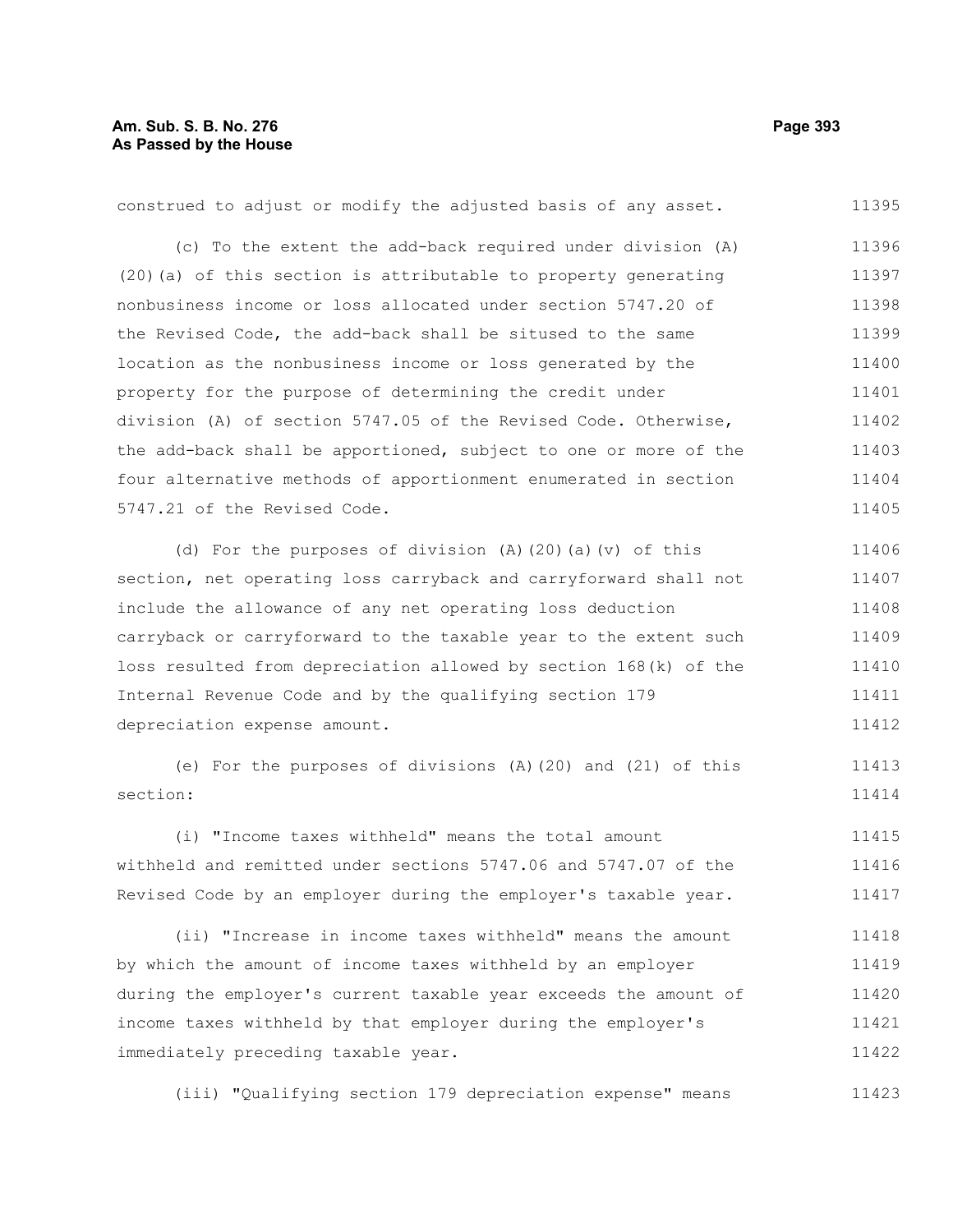#### **Am. Sub. S. B. No. 276 Page 394 As Passed by the House**

the difference between (I) the amount of depreciation expense directly or indirectly allowed to a taxpayer under section 179 of the Internal Revised Code, and (II) the amount of depreciation expense directly or indirectly allowed to the taxpayer under section 179 of the Internal Revenue Code as that section existed on December 31, 2002. 11424 11425 11426 11427 11428 11429

(21)(a) If the taxpayer was required to add an amount under division  $(A)$  (20)(a) of this section for a taxable year, deduct one of the following: 11430 11431 11432

(i) One-fifth of the amount so added for each of the five succeeding taxable years if the amount so added was five-sixths of qualifying section 179 depreciation expense or depreciation expense allowed by subsection (k) of section 168 of the Internal Revenue Code; 11433 11434 11435 11436 11437

(ii) One-half of the amount so added for each of the two succeeding taxable years if the amount so added was two-thirds of such depreciation expense; 11438 11439 11440

(iii) One-sixth of the amount so added for each of the six succeeding taxable years if the entire amount of such depreciation expense was so added. 11441 11442 11443

(b) If the amount deducted under division (A)(21)(a) of this section is attributable to an add-back allocated under division (A)(20)(c) of this section, the amount deducted shall be sitused to the same location. Otherwise, the add-back shall be apportioned using the apportionment factors for the taxable year in which the deduction is taken, subject to one or more of the four alternative methods of apportionment enumerated in section 5747.21 of the Revised Code. 11444 11445 11446 11447 11448 11449 11450 11451

(c) No deduction is available under division (A)(21)(a) of 11452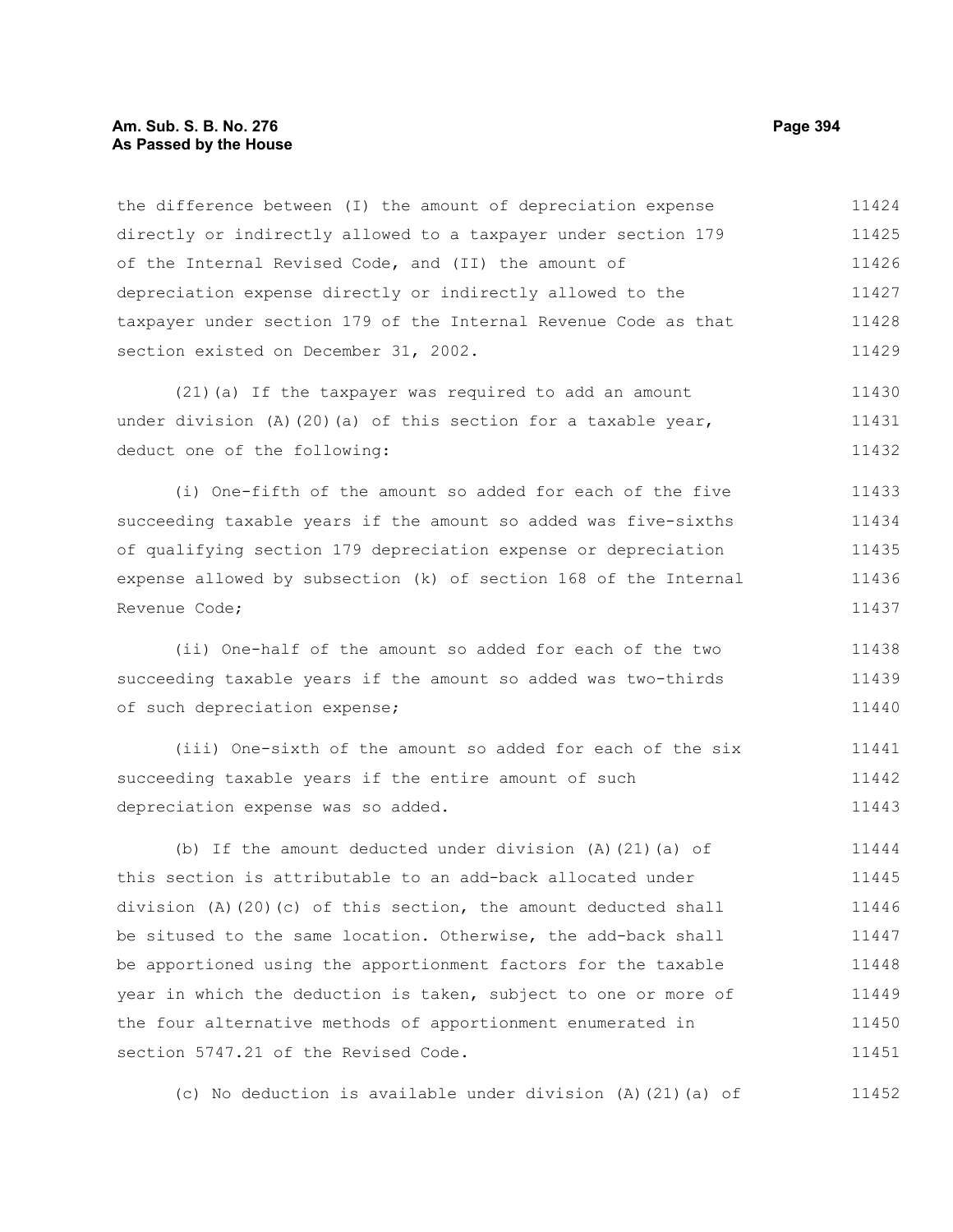# **Am. Sub. S. B. No. 276 Page 395 As Passed by the House**

this section with regard to any depreciation allowed by section 168(k) of the Internal Revenue Code and by the qualifying section 179 depreciation expense amount to the extent that such depreciation results in or increases a federal net operating loss carryback or carryforward. If no such deduction is available for a taxable year, the taxpayer may carry forward the amount not deducted in such taxable year to the next taxable year and add that amount to any deduction otherwise available under division (A)(21)(a) of this section for that next taxable year. The carryforward of amounts not so deducted shall continue until the entire addition required by division (A)(20)(a) of this section has been deducted. 11453 11454 11455 11456 11457 11458 11459 11460 11461 11462 11463 11464

(d) No refund shall be allowed as a result of adjustments made by division (A)(21) of this section.

(22) Deduct, to the extent not otherwise deducted or excluded in computing federal or Ohio adjusted gross income for the taxable year, the amount the taxpayer received during the taxable year as reimbursement for life insurance premiums under section 5919.31 of the Revised Code. 11467 11468 11469 11470 11471

(23) Deduct, to the extent not otherwise deducted or excluded in computing federal or Ohio adjusted gross income for the taxable year, the amount the taxpayer received during the taxable year as a death benefit paid by the adjutant general under section 5919.33 of the Revised Code. 11472 11473 11474 11475 11476

(24) Deduct, to the extent included in federal adjusted gross income and not otherwise allowable as a deduction or exclusion in computing federal or Ohio adjusted gross income for the taxable year, military pay and allowances received by the taxpayer during the taxable year for active duty service in the United States army, air force, navy, marine corps, or coast 11477 11478 11479 11480 11481 11482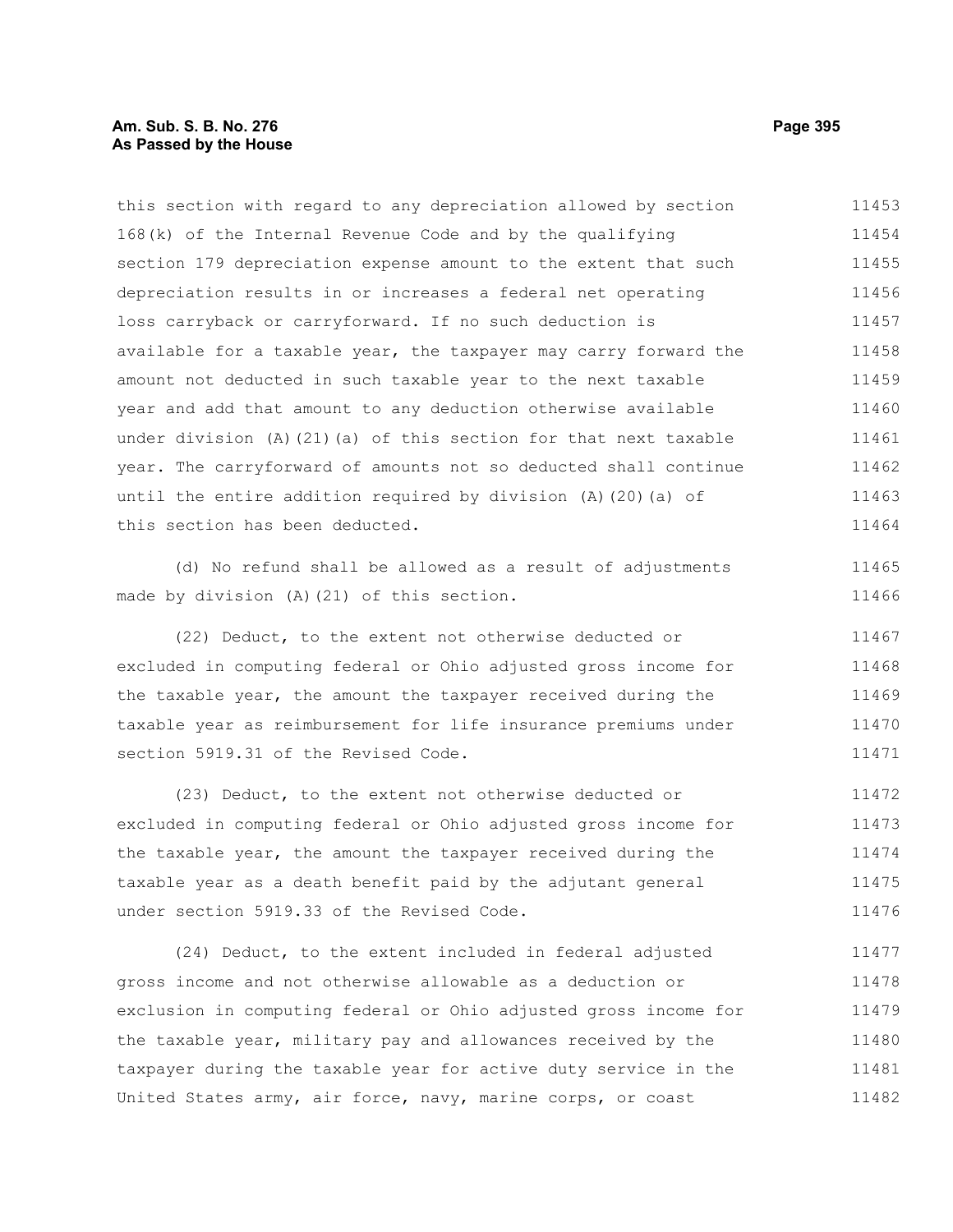guard or reserve components thereof or the national guard. The deduction may not be claimed for military pay and allowances received by the taxpayer while the taxpayer is stationed in this state. 11483 11484 11485 11486

(25) Deduct, to the extent not otherwise allowable as a deduction or exclusion in computing federal or Ohio adjusted gross income for the taxable year and not otherwise compensated for by any other source, the amount of qualified organ donation expenses incurred by the taxpayer during the taxable year, not to exceed ten thousand dollars. A taxpayer may deduct qualified organ donation expenses only once for all taxable years beginning with taxable years beginning in 2007. 11487 11488 11489 11490 11491 11492 11493 11494

For the purposes of division (A)(25) of this section: 11495

(a) "Human organ" means all or any portion of a human liver, pancreas, kidney, intestine, or lung, and any portion of human bone marrow. 11496 11497 11498

(b) "Qualified organ donation expenses" means travel expenses, lodging expenses, and wages and salary forgone by a taxpayer in connection with the taxpayer's donation, while living, of one or more of the taxpayer's human organs to another human being. 11499 11500 11501 11502 11503

(26) Deduct, to the extent not otherwise deducted or excluded in computing federal or Ohio adjusted gross income for the taxable year, amounts received by the taxpayer as retired personnel pay for service in the uniformed services or reserve components thereof, or the national guard, or received by the surviving spouse or former spouse of such a taxpayer under the survivor benefit plan on account of such a taxpayer's death. If the taxpayer receives income on account of retirement paid under 11504 11505 11506 11507 11508 11509 11510 11511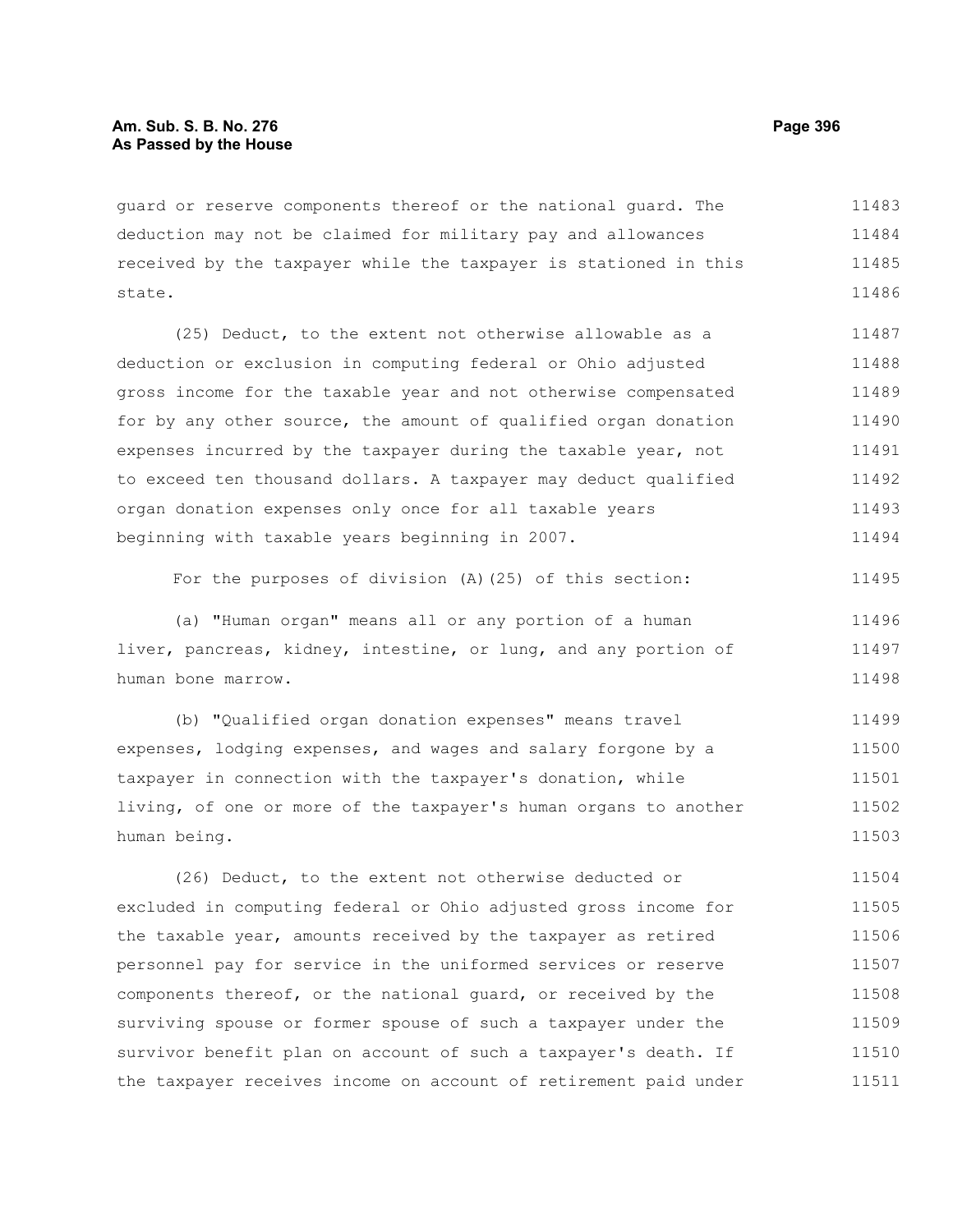# **Am. Sub. S. B. No. 276 Page 397** Page 397 **As Passed by the House**

the federal civil service retirement system or federal employees retirement system, or under any successor retirement program enacted by the congress of the United States that is established and maintained for retired employees of the United States government, and such retirement income is based, in whole or in part, on credit for the taxpayer's uniformed service, the deduction allowed under this division shall include only that portion of such retirement income that is attributable to the taxpayer's uniformed service, to the extent that portion of such retirement income is otherwise included in federal adjusted gross income and is not otherwise deducted under this section. Any amount deducted under division (A)(26) of this section is not included in a taxpayer's adjusted gross income for the purposes of section 5747.055 of the Revised Code. No amount may be deducted under division (A)(26) of this section on the basis of which a credit was claimed under section 5747.055 of the Revised Code. 11512 11513 11514 11515 11516 11517 11518 11519 11520 11521 11522 11523 11524 11525 11526 11527 11528

(27) Deduct, to the extent not otherwise deducted or excluded in computing federal or Ohio adjusted gross income for the taxable year, the amount the taxpayer received during the taxable year from the military injury relief fund created in section 5902.05 of the Revised Code. 11529 11530 11531 11532 11533

(28) Deduct, to the extent not otherwise deducted or excluded in computing federal or Ohio adjusted gross income for the taxable year, the amount the taxpayer received as a veterans bonus during the taxable year from the Ohio department of veterans services as authorized by Section 2r of Article VIII, Ohio Constitution. 11534 11535 11536 11537 11538 11539

(29) Deduct, to the extent not otherwise deducted or excluded in computing federal or Ohio adjusted gross income for 11540 11541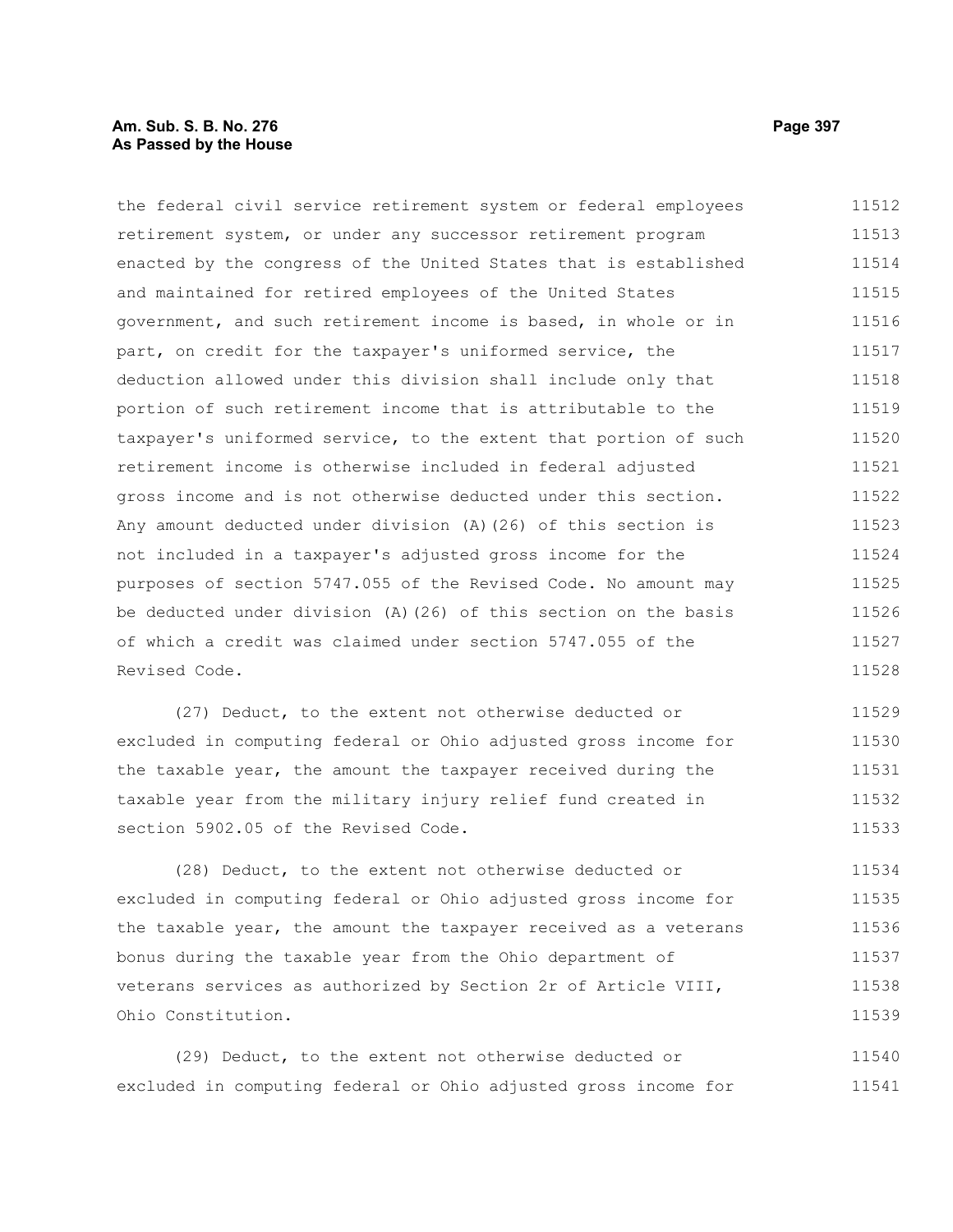# **Am. Sub. S. B. No. 276 Page 398 As Passed by the House**

the taxable year, any income derived from a transfer agreement or from the enterprise transferred under that agreement under section 4313.02 of the Revised Code. 11542 11543 11544

(30) Deduct, to the extent not otherwise deducted or excluded in computing federal or Ohio adjusted gross income for the taxable year, Ohio college opportunity or federal Pell grant amounts received by the taxpayer or the taxpayer's spouse or dependent pursuant to section 3333.122 of the Revised Code or 20 U.S.C. 1070a, et seq., and used to pay room or board furnished by the educational institution for which the grant was awarded at the institution's facilities, including meal plans administered by the institution. For the purposes of this division, receipt of a grant includes the distribution of a grant directly to an educational institution and the crediting of the grant to the enrollee's account with the institution. 11545 11546 11547 11548 11549 11550 11551 11552 11553 11554 11555 11556

(31) Deduct from the portion of an individual's federal adjusted gross income that is business income, to the extent not otherwise deducted or excluded in computing federal adjusted gross income for the taxable year, one hundred twenty-five thousand dollars for each spouse if spouses file separate returns under section 5747.08 of the Revised Code or two hundred fifty thousand dollars for all other individuals. 11557 11558 11559 11560 11561 11562 11563

(32) Deduct, as provided under section 5747.78 of the Revised Code, contributions to ABLE savings accounts made in accordance with sections 113.50 to 113.56 of the Revised Code. 11564 11565 11566

(33)(a) Deduct, to the extent not otherwise deducted or excluded in computing federal or Ohio adjusted gross income during the taxable year, all of the following: 11567 11568 11569

(i) Compensation paid to a qualifying employee described 11570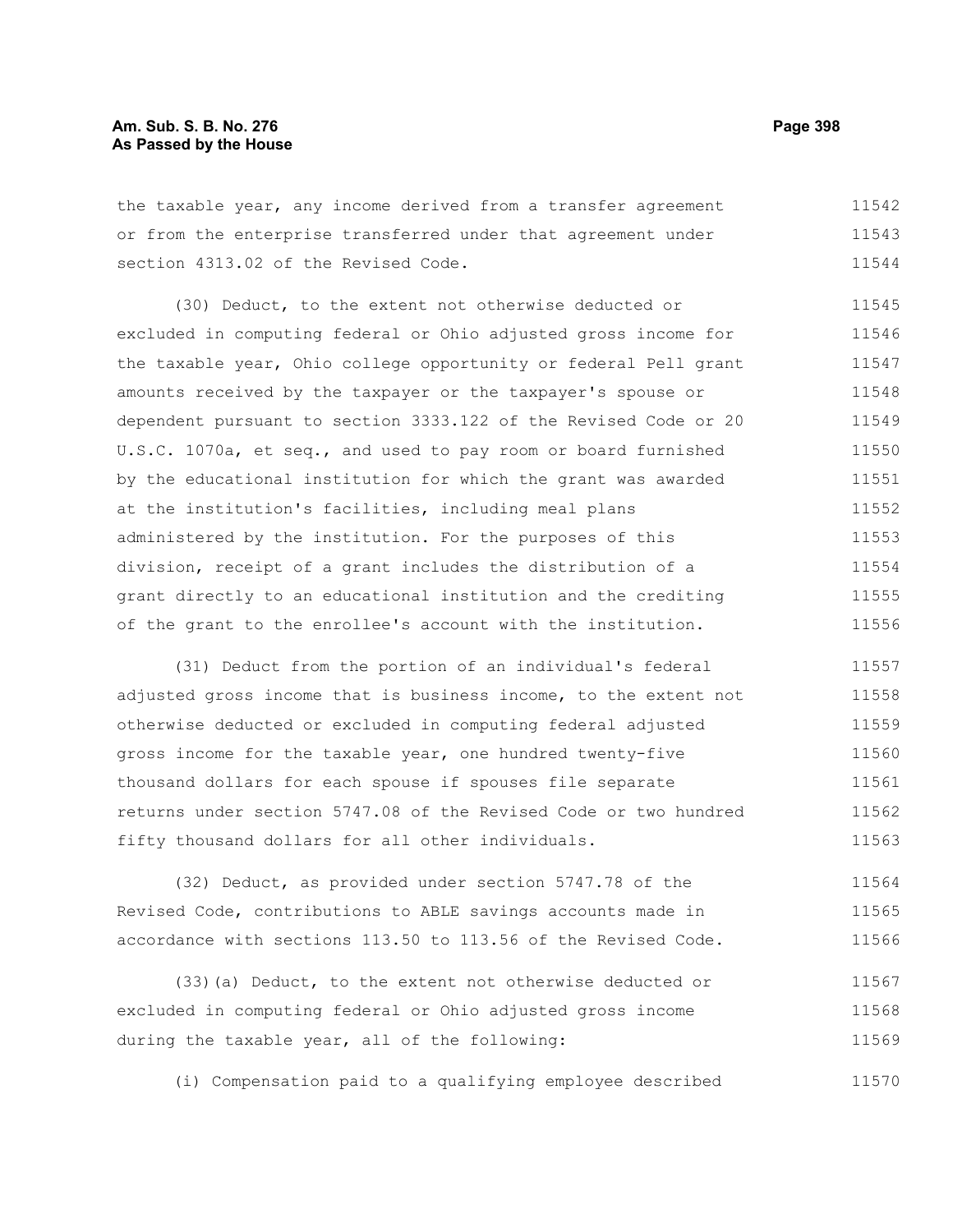# **Am. Sub. S. B. No. 276 Page 399 As Passed by the House**

in division (A)(14)(a) of section 5703.94 of the Revised Code to the extent such compensation is for disaster work conducted in this state during a disaster response period pursuant to a qualifying solicitation received by the employee's employer; 11571 11572 11573 11574

(ii) Compensation paid to a qualifying employee described in division (A)(14)(b) of section 5703.94 of the Revised Code to the extent such compensation is for disaster work conducted in this state by the employee during the disaster response period on critical infrastructure owned or used by the employee's employer; 11575 11576 11577 11578 11579 11580

(iii) Income received by an out-of-state disaster business for disaster work conducted in this state during a disaster response period, or, if the out-of-state disaster business is a pass-through entity, a taxpayer's distributive share of the pass-through entity's income from the business conducting disaster work in this state during a disaster response period, if, in either case, the disaster work is conducted pursuant to a qualifying solicitation received by the business. 11581 11582 11583 11584 11585 11586 11587 11588

(b) All terms used in division (A)(33) of this section have the same meanings as in section 5703.94 of the Revised Code. 11589 11590 11591

(34) For a taxpayer who is a qualifying Ohio educator, deduct, to the extent not otherwise deducted or excluded in computing federal or Ohio adjusted gross income for the taxable year, the lesser of two hundred fifty dollars or the amount of expenses described in subsections (a)(2)(D)(i) and (ii) of section 62 of the Internal Revenue Code paid or incurred by the taxpayer during the taxpayer's taxable year in excess of the amount the taxpayer is authorized to deduct for that taxable year under subsection (a)(2)(D) of that section. 11592 11593 11594 11595 11596 11597 11598 11599 11600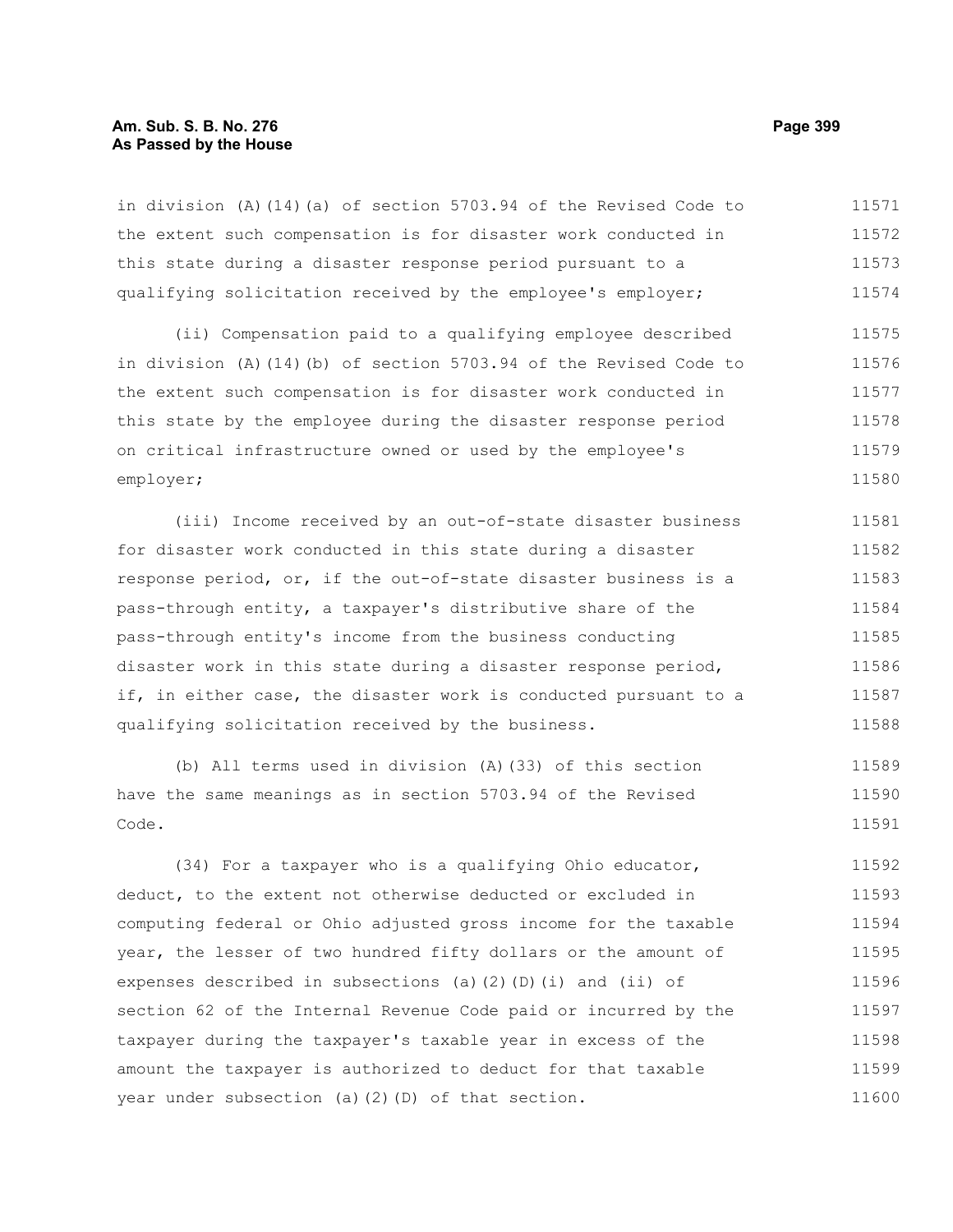# **Am. Sub. S. B. No. 276 Page 400 As Passed by the House**

(B) "Business income" means income, including gain or loss, arising from transactions, activities, and sources in the regular course of a trade or business and includes income, gain, or loss from real property, tangible property, and intangible property if the acquisition, rental, management, and disposition of the property constitute integral parts of the regular course of a trade or business operation. "Business income" includes income, including gain or loss, from a partial or complete liquidation of a business, including, but not limited to, gain or loss from the sale or other disposition of goodwill. 11601 11602 11603 11604 11605 11606 11607 11608 11609 11610

(C) "Nonbusiness income" means all income other than business income and may include, but is not limited to, compensation, rents and royalties from real or tangible personal property, capital gains, interest, dividends and distributions, patent or copyright royalties, or lottery winnings, prizes, and awards. 11611 11612 11613 11614 11615 11616

(D) "Compensation" means any form of remuneration paid to an employee for personal services. 11617 11618

(E) "Fiduciary" means a guardian, trustee, executor, administrator, receiver, conservator, or any other person acting in any fiduciary capacity for any individual, trust, or estate. 11619 11620 11621

(F) "Fiscal year" means an accounting period of twelve months ending on the last day of any month other than December. 11622 11623

(G) "Individual" means any natural person. 11624

|  |                                                           |  |  |  |  | (H) "Internal Revenue Code" means the "Internal Revenue | 11625 |
|--|-----------------------------------------------------------|--|--|--|--|---------------------------------------------------------|-------|
|  | Code of 1986," 100 Stat. 2085, 26 U.S.C.A. 1, as amended. |  |  |  |  |                                                         | 11626 |

(I) "Resident" means any of the following, provided that division (I)(3) of this section applies only to taxable years of a trust beginning in 2002 or thereafter: 11627 11628 11629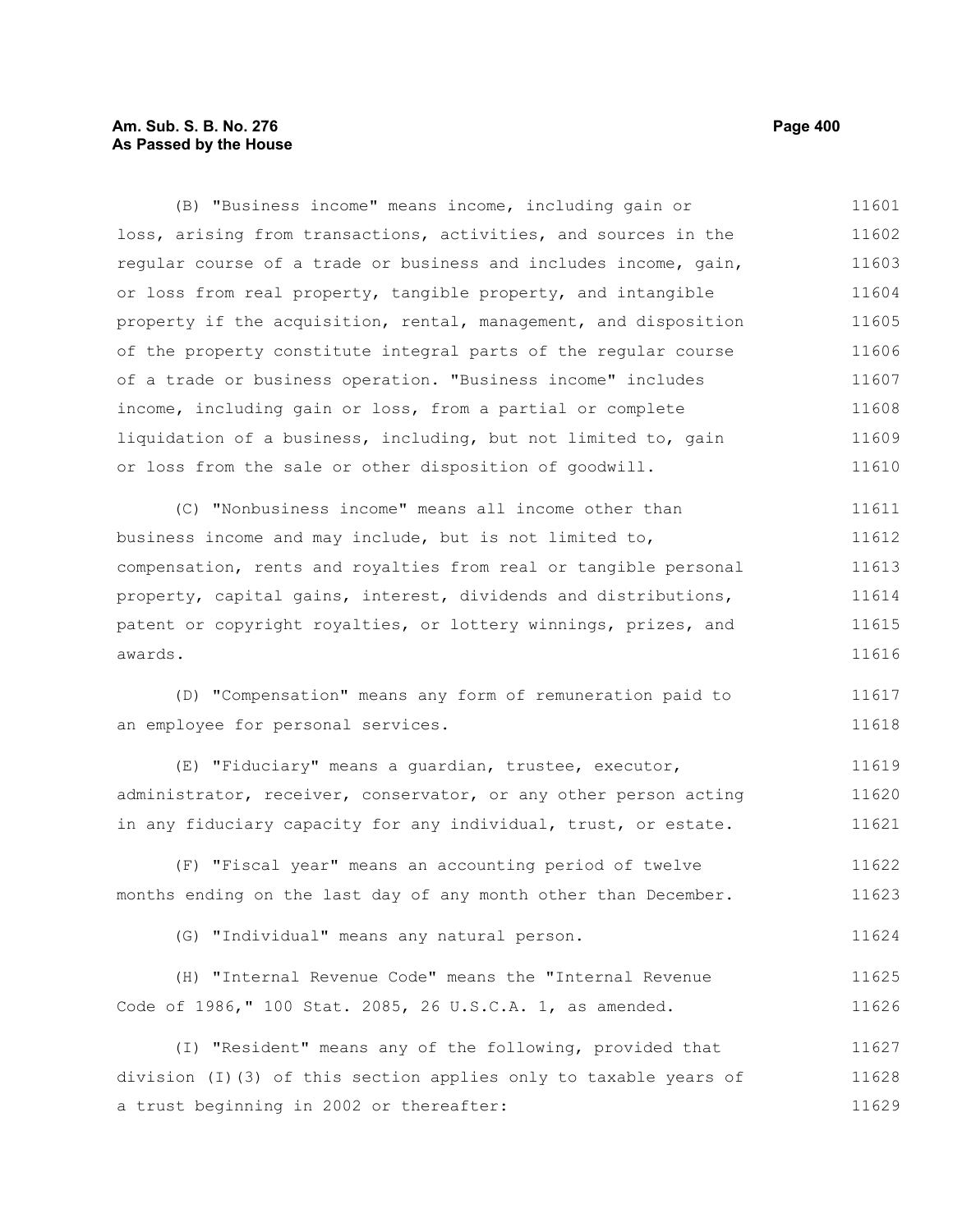# **Am. Sub. S. B. No. 276 Page 401 As Passed by the House**

(1) An individual who is domiciled in this state, subject to section 5747.24 of the Revised Code; 11630 11631

(2) The estate of a decedent who at the time of death was domiciled in this state. The domicile tests of section 5747.24 of the Revised Code are not controlling for purposes of division (I)(2) of this section. 11632 11633 11634 11635

(3) A trust that, in whole or part, resides in this state. If only part of a trust resides in this state, the trust is a resident only with respect to that part. 11636 11637 11638

For the purposes of division (I)(3) of this section:

(a) A trust resides in this state for the trust's current taxable year to the extent, as described in division  $(I)$  (3)(d) of this section, that the trust consists directly or indirectly, in whole or in part, of assets, net of any related liabilities, that were transferred, or caused to be transferred, directly or indirectly, to the trust by any of the following: 11640 11641 11642 11643 11644 11645

(i) A person, a court, or a governmental entity or instrumentality on account of the death of a decedent, but only if the trust is described in division (I)(3)(e)(i) or (ii) of this section; 11646 11647 11648 11649

(ii) A person who was domiciled in this state for the purposes of this chapter when the person directly or indirectly transferred assets to an irrevocable trust, but only if at least one of the trust's qualifying beneficiaries is domiciled in this state for the purposes of this chapter during all or some portion of the trust's current taxable year; 11650 11651 11652 11653 11654 11655

(iii) A person who was domiciled in this state for the purposes of this chapter when the trust document or instrument or part of the trust document or instrument became irrevocable, 11656 11657 11658

11639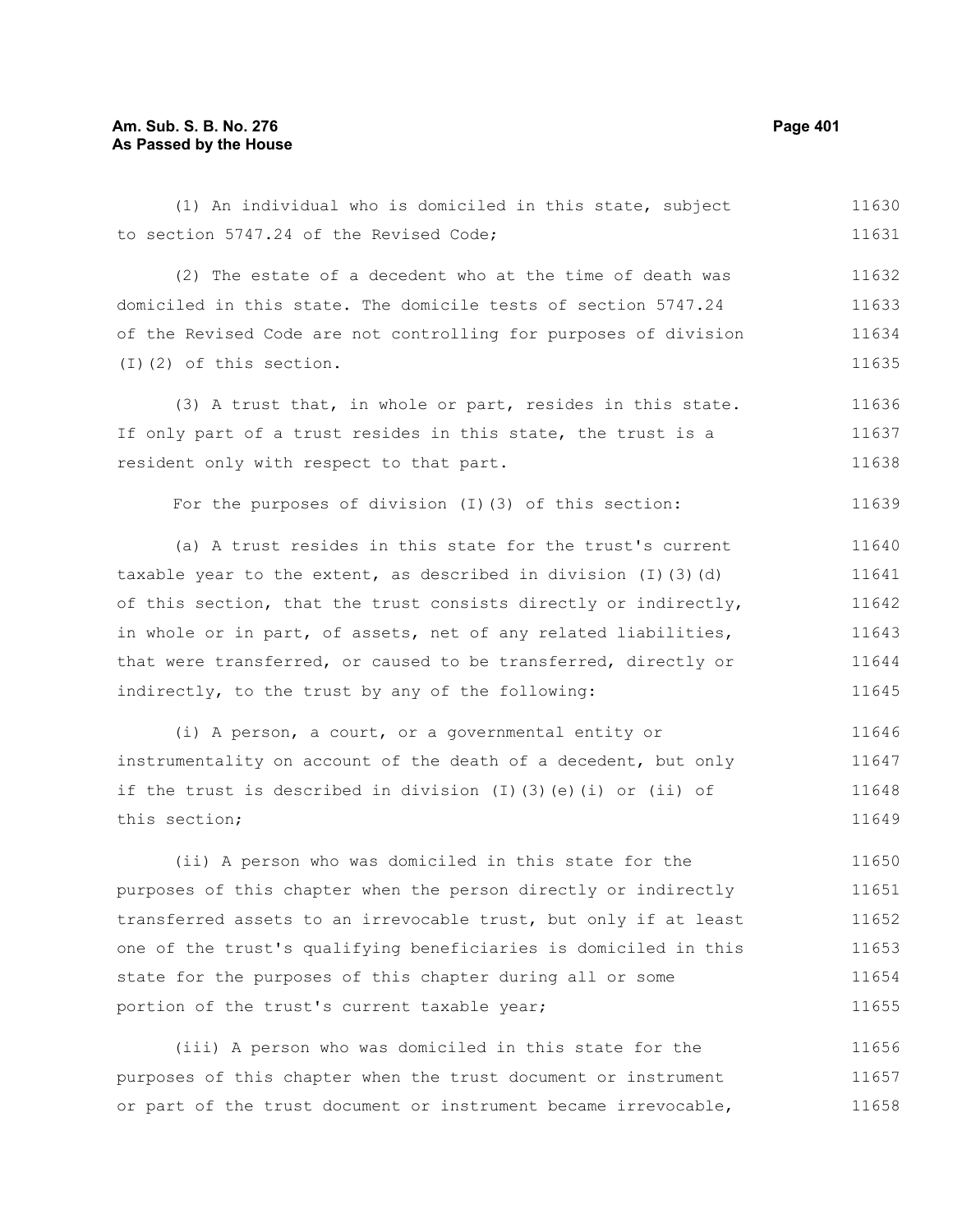# **Am. Sub. S. B. No. 276 Page 402** Page 402 **As Passed by the House**

but only if at least one of the trust's qualifying beneficiaries is a resident domiciled in this state for the purposes of this chapter during all or some portion of the trust's current taxable year. If a trust document or instrument became irrevocable upon the death of a person who at the time of death was domiciled in this state for purposes of this chapter, that person is a person described in division  $(I)(3)(a)(iii)$  of this section. 11659 11660 11661 11662 11663 11664 11665 11666

(b) A trust is irrevocable to the extent that the transferor is not considered to be the owner of the net assets of the trust under sections 671 to 678 of the Internal Revenue Code. 11667 11668 11669 11670

(c) With respect to a trust other than a charitable lead trust, "qualifying beneficiary" has the same meaning as "potential current beneficiary" as defined in section 1361(e)(2) of the Internal Revenue Code, and with respect to a charitable lead trust "qualifying beneficiary" is any current, future, or contingent beneficiary, but with respect to any trust "qualifying beneficiary" excludes a person or a governmental entity or instrumentality to any of which a contribution would qualify for the charitable deduction under section 170 of the Internal Revenue Code. 11671 11672 11673 11674 11675 11676 11677 11678 11679 11680

(d) For the purposes of division (I)(3)(a) of this section, the extent to which a trust consists directly or indirectly, in whole or in part, of assets, net of any related liabilities, that were transferred directly or indirectly, in whole or part, to the trust by any of the sources enumerated in that division shall be ascertained by multiplying the fair market value of the trust's assets, net of related liabilities, by the qualifying ratio, which shall be computed as follows: 11681 11682 11683 11684 11685 11686 11687 11688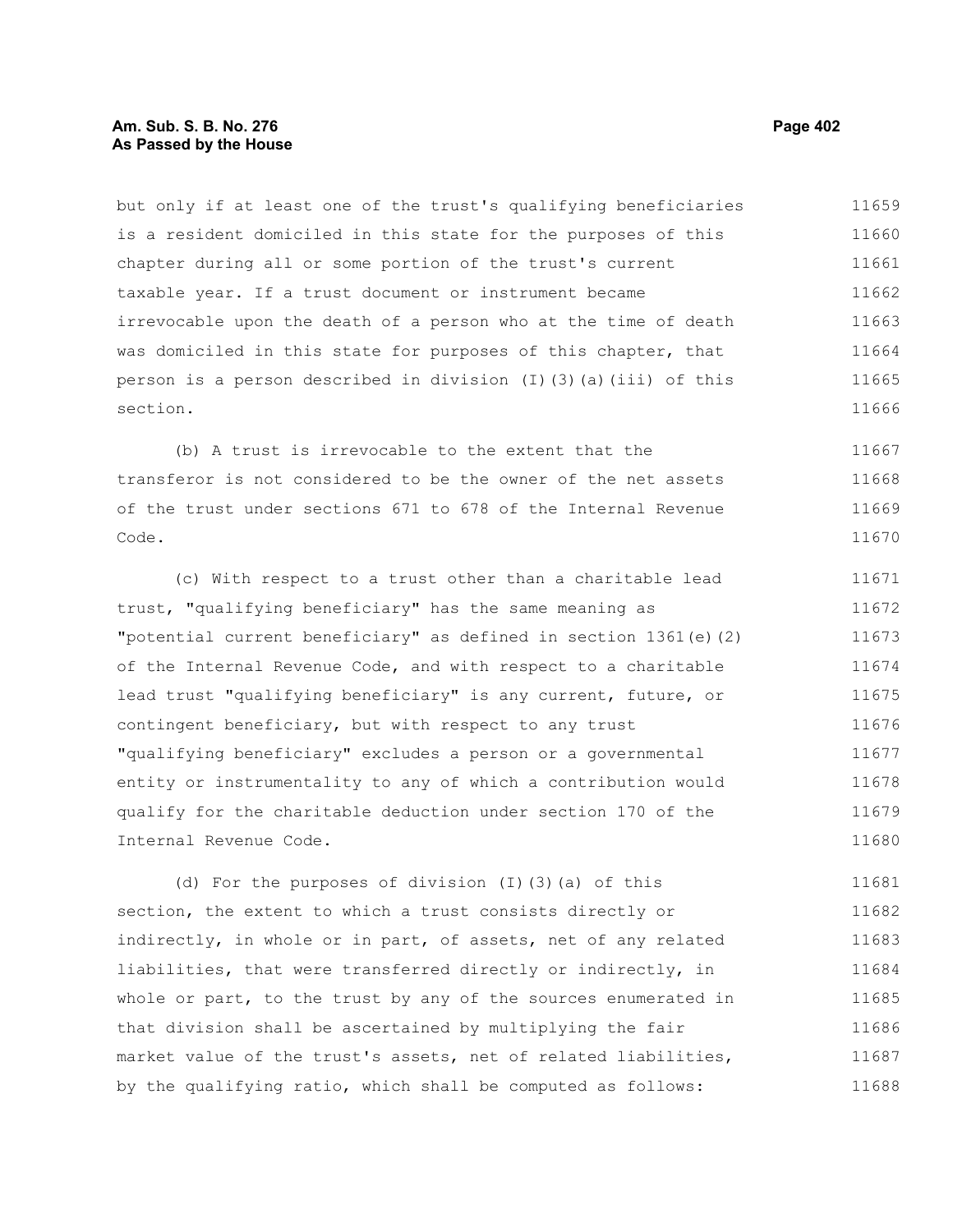# **Am. Sub. S. B. No. 276 Page 403 As Passed by the House**

(i) The first time the trust receives assets, the numerator of the qualifying ratio is the fair market value of those assets at that time, net of any related liabilities, from sources enumerated in division (I)(3)(a) of this section. The denominator of the qualifying ratio is the fair market value of all the trust's assets at that time, net of any related liabilities. 11689 11690 11691 11692 11693 11694 11695

(ii) Each subsequent time the trust receives assets, a revised qualifying ratio shall be computed. The numerator of the revised qualifying ratio is the sum of (1) the fair market value of the trust's assets immediately prior to the subsequent transfer, net of any related liabilities, multiplied by the qualifying ratio last computed without regard to the subsequent transfer, and (2) the fair market value of the subsequently transferred assets at the time transferred, net of any related liabilities, from sources enumerated in division (I)(3)(a) of this section. The denominator of the revised qualifying ratio is the fair market value of all the trust's assets immediately after the subsequent transfer, net of any related liabilities. 11696 11697 11698 11699 11700 11701 11702 11703 11704 11705 11706 11707

(iii) Whether a transfer to the trust is by or from any of the sources enumerated in division (I)(3)(a) of this section shall be ascertained without regard to the domicile of the trust's beneficiaries. 11708 11709 11710 11711

(e) For the purposes of division  $(I)(3)(a)(i)$  of this section: 11712 11713

(i) A trust is described in division (I)(3)(e)(i) of this section if the trust is a testamentary trust and the testator of that testamentary trust was domiciled in this state at the time of the testator's death for purposes of the taxes levied under Chapter 5731. of the Revised Code. 11714 11715 11716 11717 11718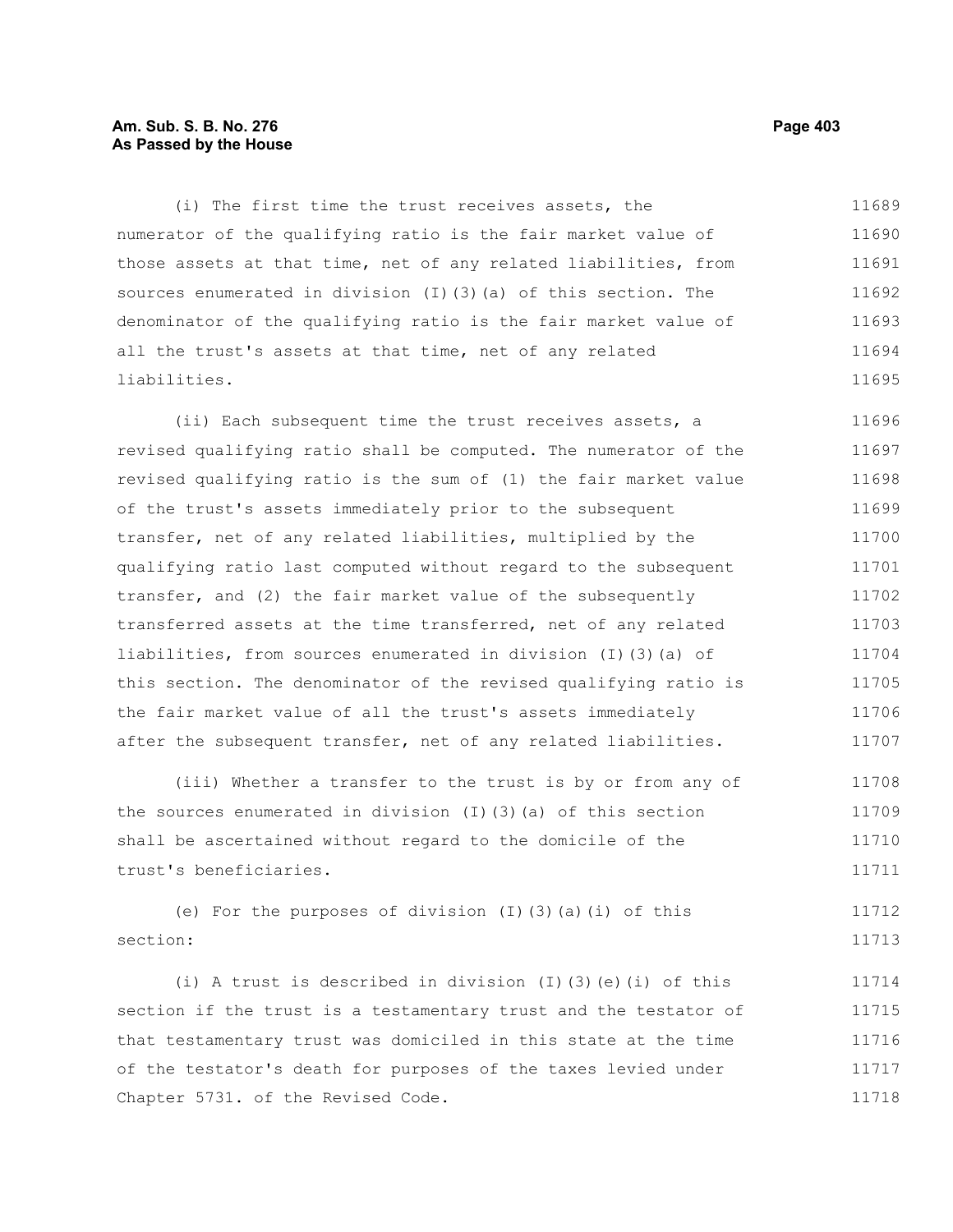# **Am. Sub. S. B. No. 276 Page 404** Page 404 **As Passed by the House**

(ii) A trust is described in division (I)(3)(e)(ii) of this section if the transfer is a qualifying transfer described in any of divisions  $(I)$   $(3)$   $(f)$   $(i)$  to  $(vi)$  of this section, the trust is an irrevocable inter vivos trust, and at least one of the trust's qualifying beneficiaries is domiciled in this state for purposes of this chapter during all or some portion of the trust's current taxable year. 11719 11720 11721 11722 11723 11724 11725

(f) For the purposes of division (I)(3)(e)(ii) of this section, a "qualifying transfer" is a transfer of assets, net of any related liabilities, directly or indirectly to a trust, if the transfer is described in any of the following: 11726 11727 11728 11729

(i) The transfer is made to a trust, created by the decedent before the decedent's death and while the decedent was domiciled in this state for the purposes of this chapter, and, prior to the death of the decedent, the trust became irrevocable while the decedent was domiciled in this state for the purposes of this chapter. 11730 11731 11732 11733 11734 11735

(ii) The transfer is made to a trust to which the decedent, prior to the decedent's death, had directly or indirectly transferred assets, net of any related liabilities, while the decedent was domiciled in this state for the purposes of this chapter, and prior to the death of the decedent the trust became irrevocable while the decedent was domiciled in this state for the purposes of this chapter. 11736 11737 11738 11739 11740 11741 11742

(iii) The transfer is made on account of a contractual relationship existing directly or indirectly between the transferor and either the decedent or the estate of the decedent at any time prior to the date of the decedent's death, and the decedent was domiciled in this state at the time of death for purposes of the taxes levied under Chapter 5731. of the Revised 11743 11744 11745 11746 11747 11748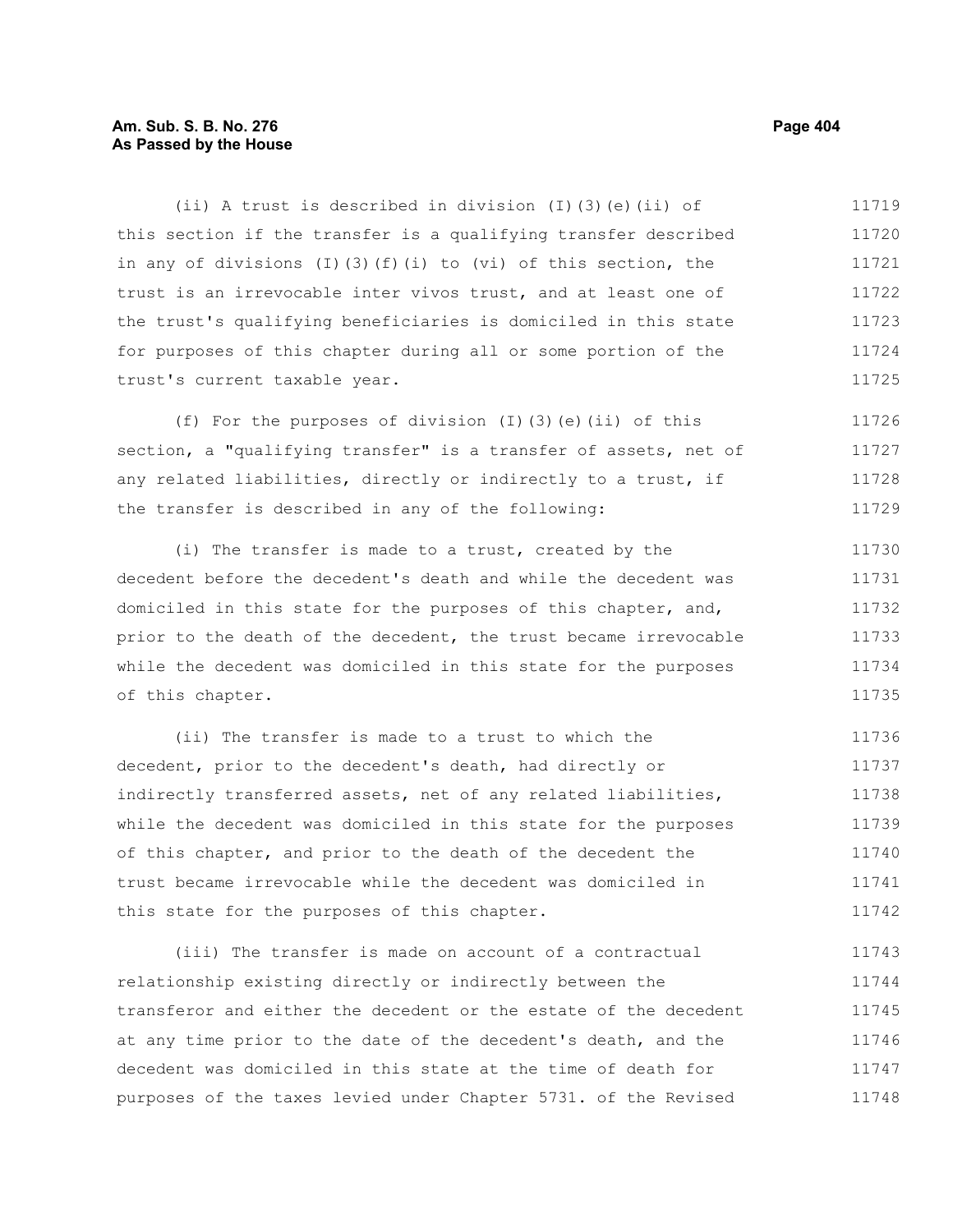# Code.

(iv) The transfer is made to a trust on account of a contractual relationship existing directly or indirectly between the transferor and another person who at the time of the decedent's death was domiciled in this state for purposes of this chapter. 11750 11751 11752 11753 11754

(v) The transfer is made to a trust on account of the will of a testator who was domiciled in this state at the time of the testator's death for purposes of the taxes levied under Chapter 5731. of the Revised Code. 11755 11756 11757 11758

(vi) The transfer is made to a trust created by or caused to be created by a court, and the trust was directly or indirectly created in connection with or as a result of the death of an individual who, for purposes of the taxes levied under Chapter 5731. of the Revised Code, was domiciled in this state at the time of the individual's death. 11759 11760 11761 11762 11763 11764

(g) The tax commissioner may adopt rules to ascertain the part of a trust residing in this state. 11765 11766

(J) "Nonresident" means an individual or estate that is not a resident. An individual who is a resident for only part of a taxable year is a nonresident for the remainder of that taxable year. 11767 11768 11769 11770

(K) "Pass-through entity" has the same meaning as in section 5733.04 of the Revised Code. 11771 11772

(L) "Return" means the notifications and reports required to be filed pursuant to this chapter for the purpose of reporting the tax due and includes declarations of estimated tax when so required. 11773 11774 11775 11776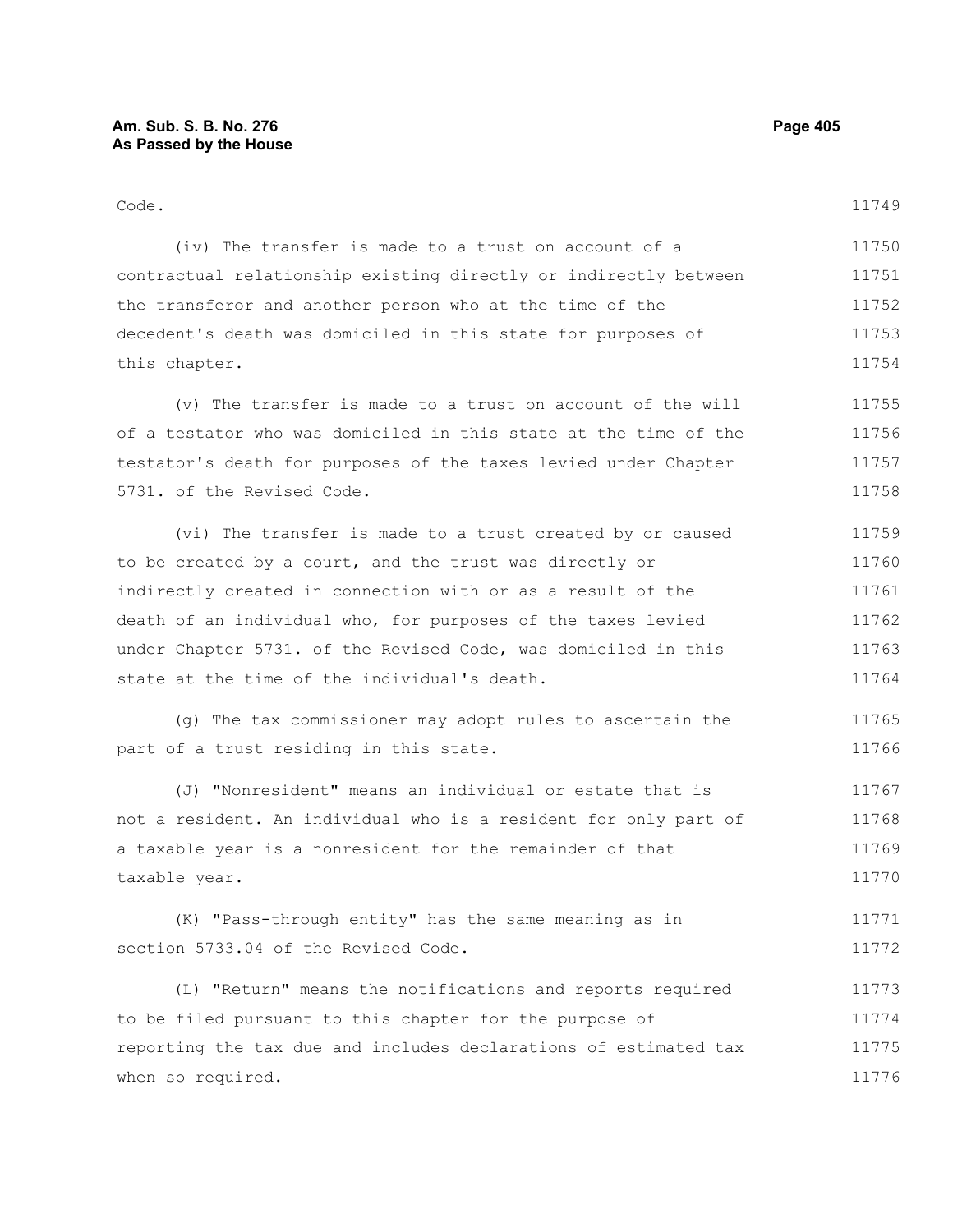# **Am. Sub. S. B. No. 276 Page 406** Page 406 **As Passed by the House**

(M) "Taxable year" means the calendar year or the taxpayer's fiscal year ending during the calendar year, or fractional part thereof, upon which the adjusted gross income is calculated pursuant to this chapter. (N) "Taxpayer" means any person subject to the tax imposed by section 5747.02 of the Revised Code or any pass-through entity that makes the election under division (D) of section 5747.08 of the Revised Code. (O) "Dependents" means one of the following: (1) For taxable years beginning on or after January 1, 2018, and before January 1, 2026, dependents as defined in the Internal Revenue Code; (2) For all other taxable years, dependents as defined in the Internal Revenue Code and as claimed in the taxpayer's federal income tax return for the taxable year or which the taxpayer would have been permitted to claim had the taxpayer filed a federal income tax return. (P) "Principal county of employment" means, in the case of 11778 11779 11780 11781 11782 11783 11784 11785 11786 11787 11788 11789 11790 11791 11792 11793 11794

a nonresident, the county within the state in which a taxpayer performs services for an employer or, if those services are performed in more than one county, the county in which the major portion of the services are performed. 11795 11796 11797 11798

(Q) As used in sections 5747.50 to 5747.55 of the Revised Code: 11799 11800

(1) "Subdivision" means any county, municipal corporation, park district, or township. 11801 11802

(2) "Essential local government purposes" includes all functions that any subdivision is required by general law to 11803 11804

11777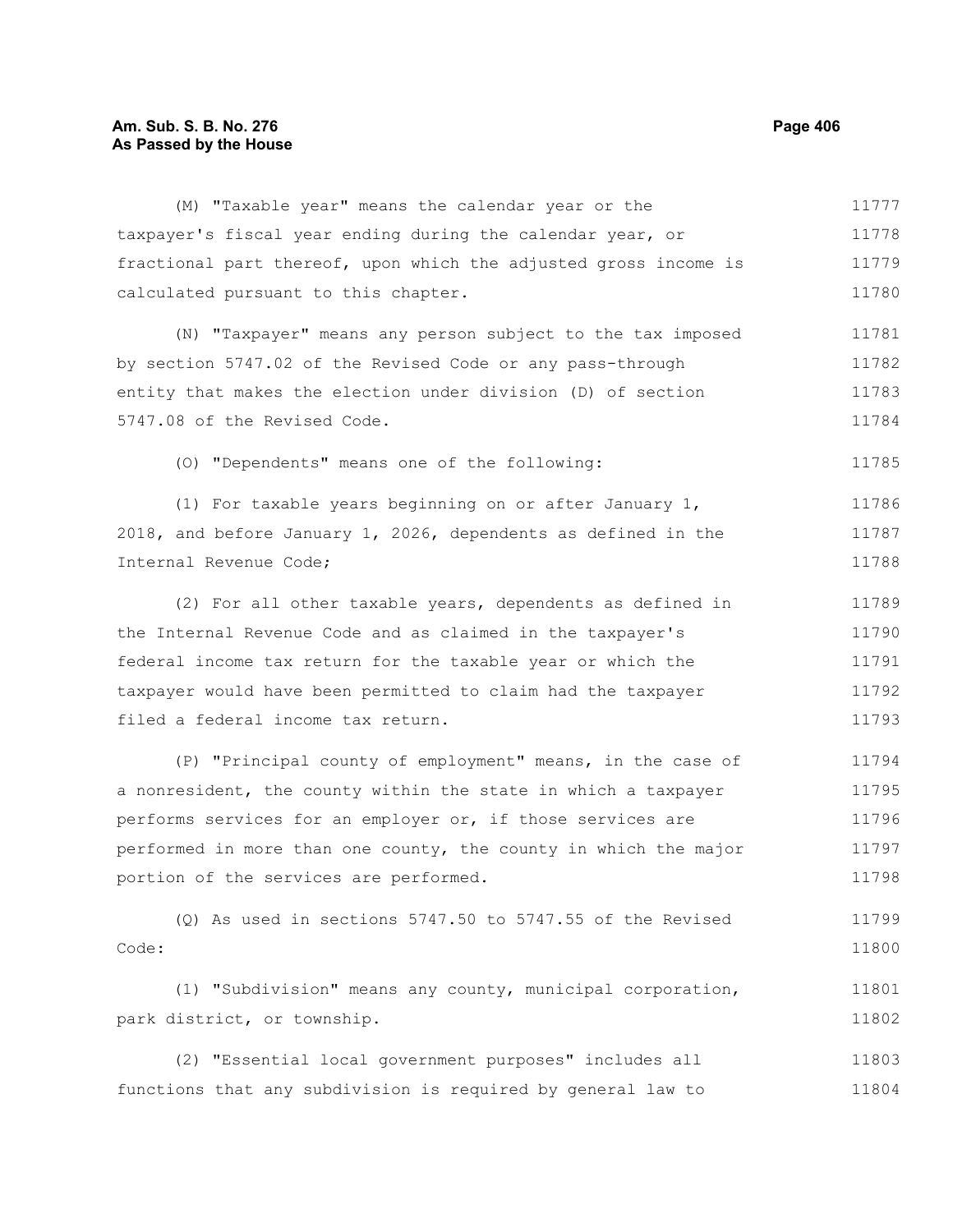#### exercise, including like functions that are exercised under a charter adopted pursuant to the Ohio Constitution. (R) "Overpayment" means any amount already paid that exceeds the figure determined to be the correct amount of the tax. (S) "Taxable income" or "Ohio taxable income" applies only to estates and trusts, and means federal taxable income, as defined and used in the Internal Revenue Code, adjusted as follows: (1) Add interest or dividends, net of ordinary, necessary, and reasonable expenses not deducted in computing federal taxable income, on obligations or securities of any state or of any political subdivision or authority of any state, other than this state and its subdivisions and authorities, but only to the extent that such net amount is not otherwise includible in Ohio taxable income and is described in either division (S)(1)(a) or (b) of this section: (a) The net amount is not attributable to the S portion of an electing small business trust and has not been distributed to beneficiaries for the taxable year; (b) The net amount is attributable to the S portion of an electing small business trust for the taxable year. (2) Add interest or dividends, net of ordinary, necessary, and reasonable expenses not deducted in computing federal taxable income, on obligations of any authority, commission, instrumentality, territory, or possession of the United States to the extent that the interest or dividends are exempt from 11805 11806 11807 11808 11809 11810 11811 11812 11813 11814 11815 11816 11817 11818 11819 11820 11821 11822 11823 11824 11825 11826 11827 11828 11829 11830 11831

federal income taxes but not from state income taxes, but only to the extent that such net amount is not otherwise includible 11832 11833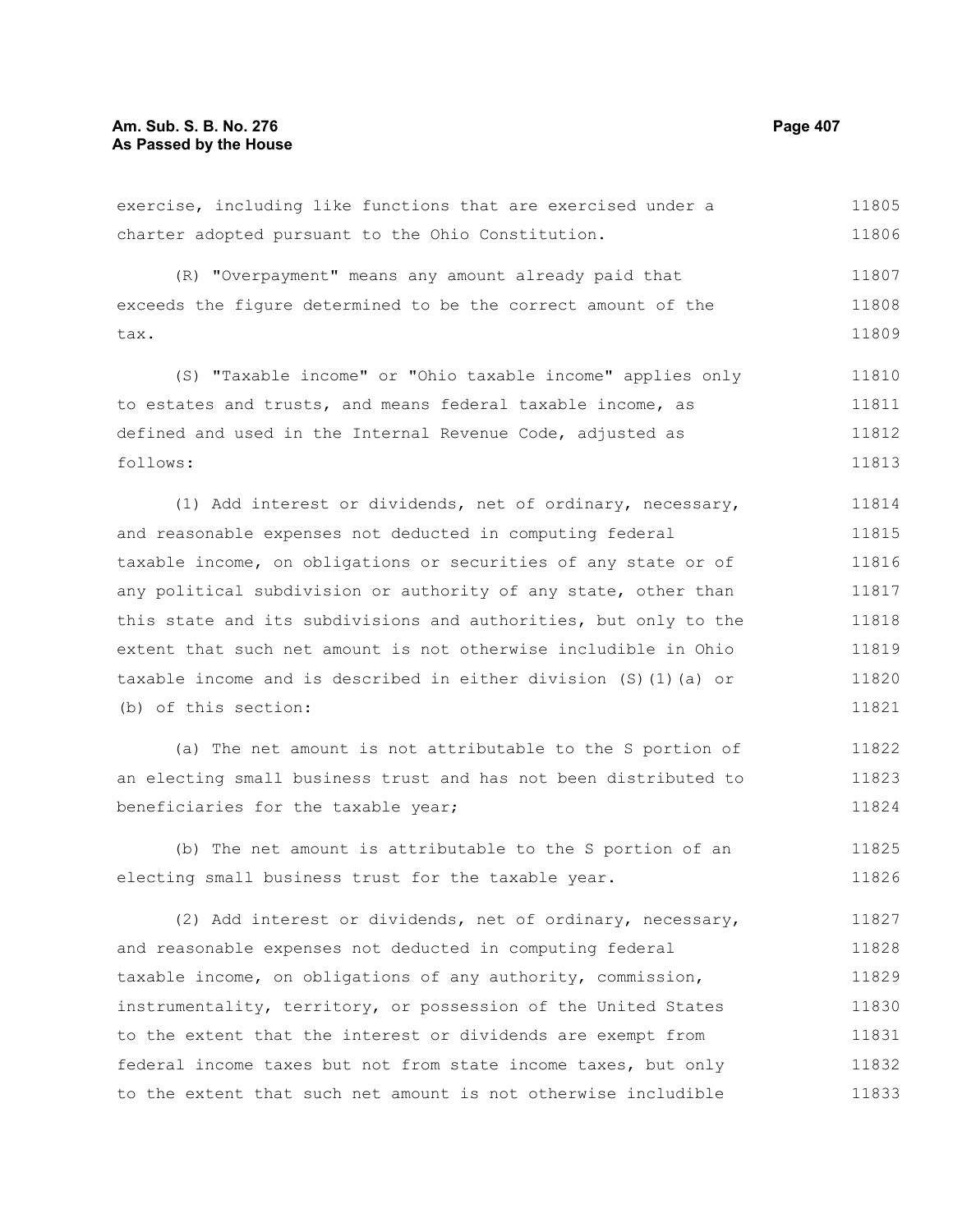# **Am. Sub. S. B. No. 276 Page 408 As Passed by the House**

in Ohio taxable income and is described in either division (S) (1)(a) or (b) of this section; 11834 11835

(3) Add the amount of personal exemption allowed to the estate pursuant to section 642(b) of the Internal Revenue Code; 11836 11837

(4) Deduct interest or dividends, net of related expenses deducted in computing federal taxable income, on obligations of the United States and its territories and possessions or of any authority, commission, or instrumentality of the United States to the extent that the interest or dividends are exempt from state taxes under the laws of the United States, but only to the extent that such amount is included in federal taxable income and is described in either division (S)(1)(a) or (b) of this section; 11838 11839 11840 11841 11842 11843 11844 11845 11846

(5) Deduct the amount of wages and salaries, if any, not otherwise allowable as a deduction but that would have been allowable as a deduction in computing federal taxable income for the taxable year, had the targeted jobs credit allowed under sections 38, 51, and 52 of the Internal Revenue Code not been in effect, but only to the extent such amount relates either to income included in federal taxable income for the taxable year or to income of the S portion of an electing small business trust for the taxable year; 11847 11848 11849 11850 11851 11852 11853 11854 11855

(6) Deduct any interest or interest equivalent, net of related expenses deducted in computing federal taxable income, on public obligations and purchase obligations, but only to the extent that such net amount relates either to income included in federal taxable income for the taxable year or to income of the S portion of an electing small business trust for the taxable year; 11856 11857 11858 11859 11860 11861 11862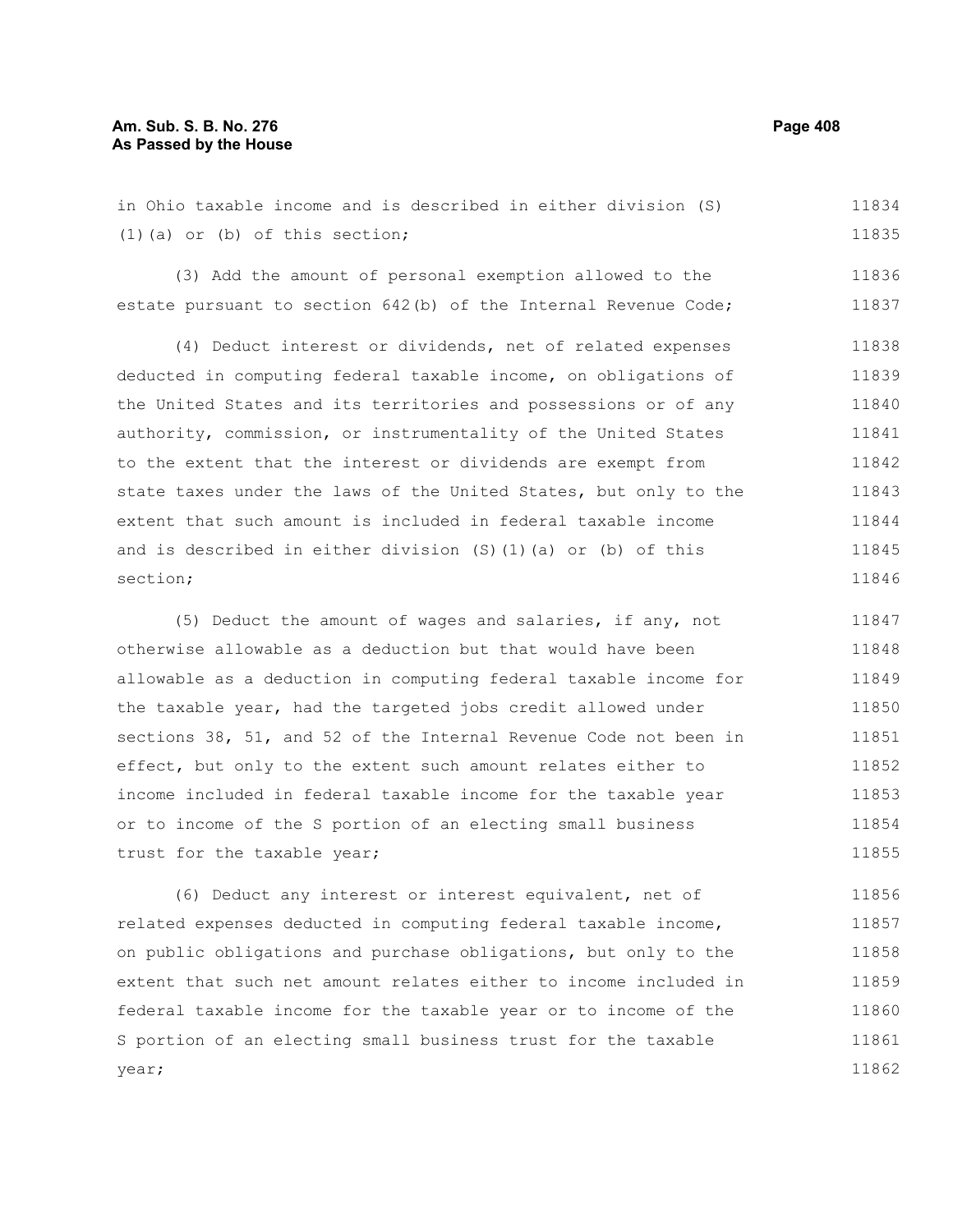# **Am. Sub. S. B. No. 276 Page 409 As Passed by the House**

(7) Add any loss or deduct any gain resulting from sale, exchange, or other disposition of public obligations to the extent that such loss has been deducted or such gain has been included in computing either federal taxable income or income of the S portion of an electing small business trust for the taxable year; 11863 11864 11865 11866 11867 11868

(8) Except in the case of the final return of an estate, add any amount deducted by the taxpayer on both its Ohio estate tax return pursuant to section 5731.14 of the Revised Code, and on its federal income tax return in determining federal taxable income; 11869 11870 11871 11872 11873

(9)(a) Deduct any amount included in federal taxable income solely because the amount represents a reimbursement or refund of expenses that in a previous year the decedent had deducted as an itemized deduction pursuant to section 63 of the Internal Revenue Code and applicable treasury regulations. The deduction otherwise allowed under division (S)(9)(a) of this section shall be reduced to the extent the reimbursement is attributable to an amount the taxpayer or decedent deducted under this section in any taxable year. 11874 11875 11876 11877 11878 11879 11880 11881 11882

(b) Add any amount not otherwise included in Ohio taxable income for any taxable year to the extent that the amount is attributable to the recovery during the taxable year of any amount deducted or excluded in computing federal or Ohio taxable income in any taxable year, but only to the extent such amount has not been distributed to beneficiaries for the taxable year. 11883 11884 11885 11886 11887 11888

(10) Deduct any portion of the deduction described in section 1341(a)(2) of the Internal Revenue Code, for repaying previously reported income received under a claim of right, that meets both of the following requirements: 11889 11890 11891 11892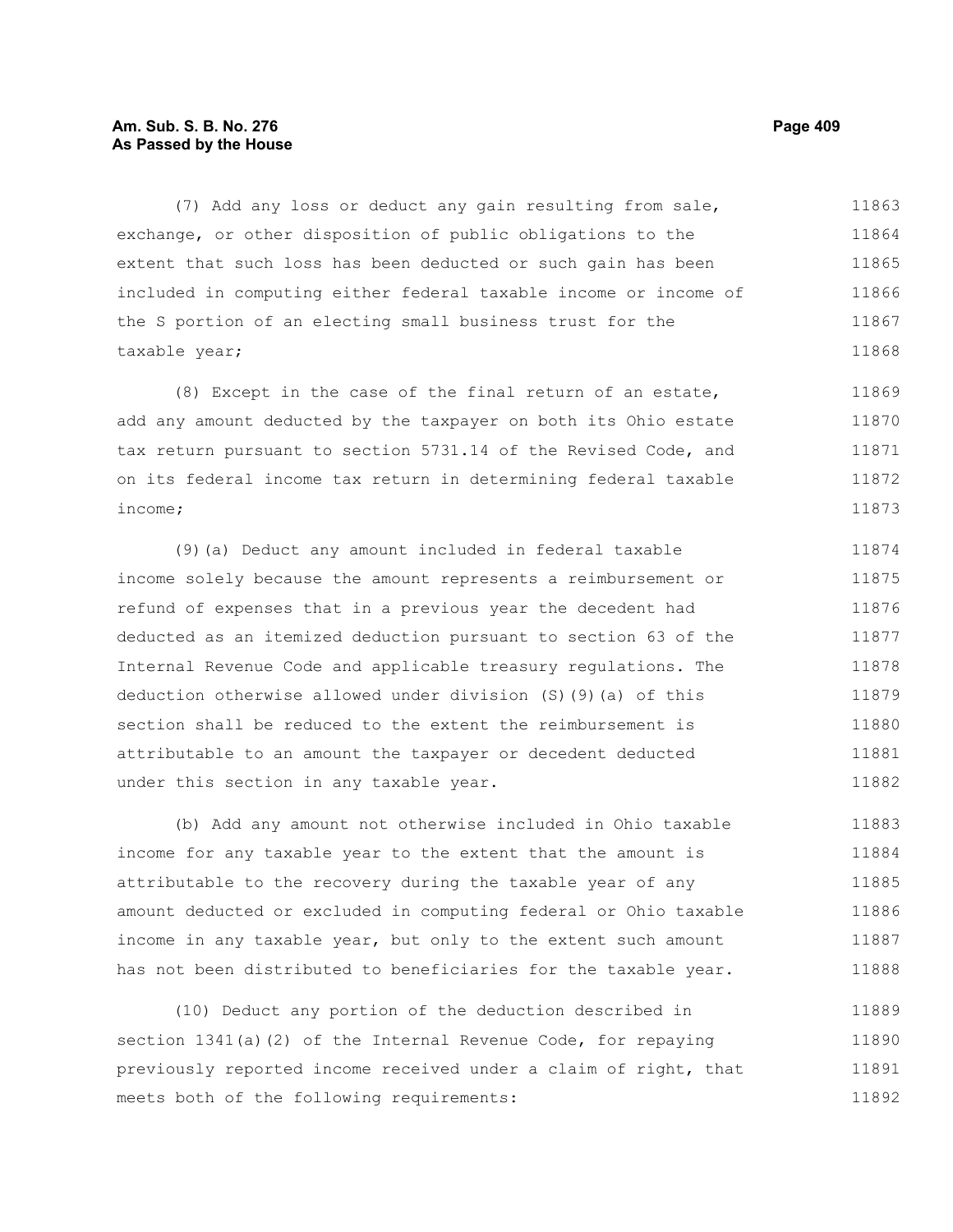# **Am. Sub. S. B. No. 276 Page 410 As Passed by the House**

(a) It is allowable for repayment of an item that was included in the taxpayer's taxable income or the decedent's adjusted gross income for a prior taxable year and did not qualify for a credit under division (A) or (B) of section 5747.05 of the Revised Code for that year. 11893 11894 11895 11896 11897

(b) It does not otherwise reduce the taxpayer's taxable income or the decedent's adjusted gross income for the current or any other taxable year. 11898 11899 11900

(11) Add any amount claimed as a credit under section 5747.059 of the Revised Code to the extent that the amount satisfies either of the following: 11901 11902 11903

(a) The amount was deducted or excluded from the computation of the taxpayer's federal taxable income as required to be reported for the taxpayer's taxable year under the Internal Revenue Code; 11904 11905 11906 11907

(b) The amount resulted in a reduction in the taxpayer's federal taxable income as required to be reported for any of the taxpayer's taxable years under the Internal Revenue Code. 11908 11909 11910

(12) Deduct any amount, net of related expenses deducted in computing federal taxable income, that a trust is required to report as farm income on its federal income tax return, but only if the assets of the trust include at least ten acres of land satisfying the definition of "land devoted exclusively to agricultural use" under section 5713.30 of the Revised Code, regardless of whether the land is valued for tax purposes as such land under sections 5713.30 to 5713.38 of the Revised Code. If the trust is a pass-through entity investor, section 5747.231 of the Revised Code applies in ascertaining if the trust is eligible to claim the deduction provided by division (S)(12) of 11911 11912 11913 11914 11915 11916 11917 11918 11919 11920 11921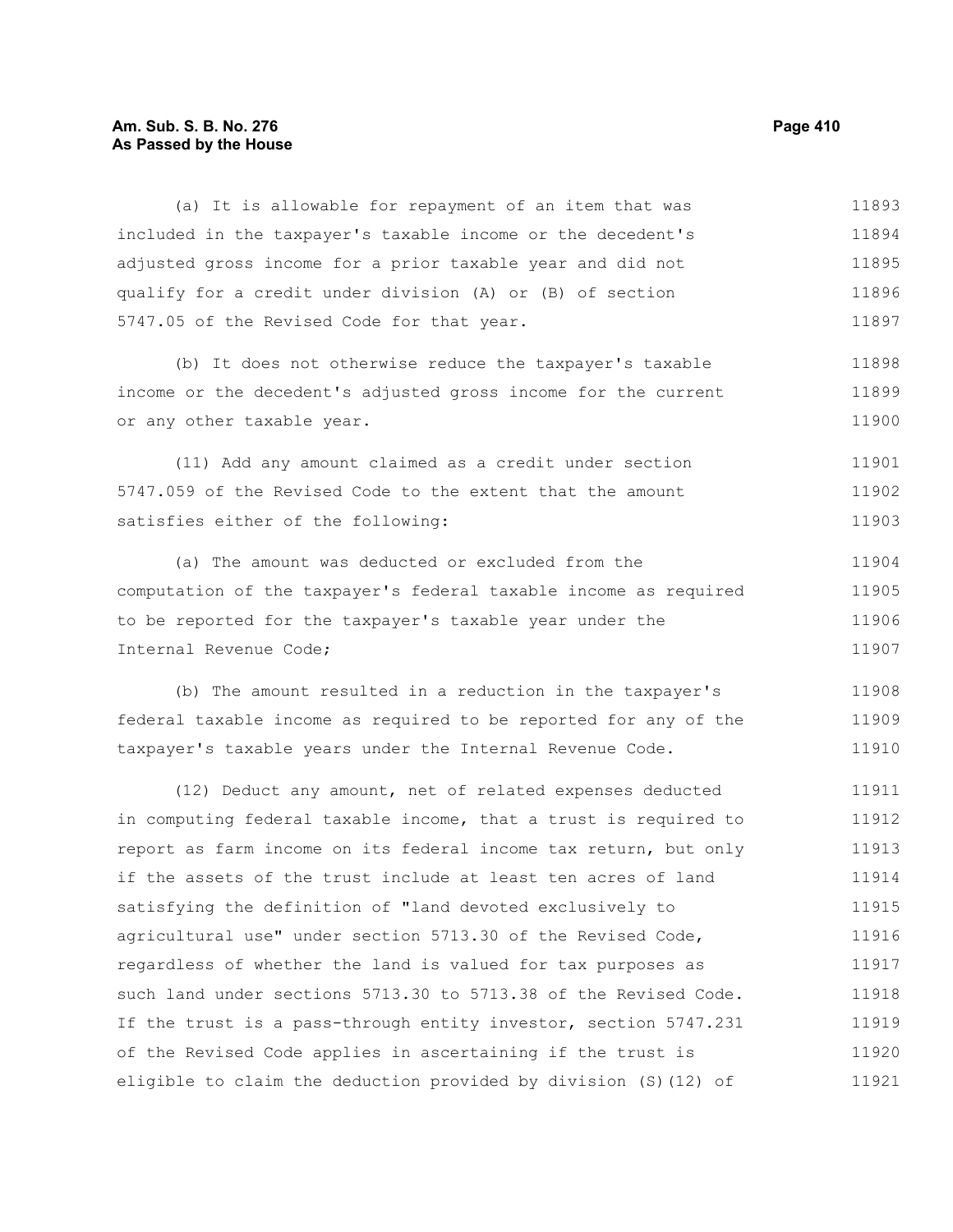this section in connection with the pass-through entity's farm income. Except for farm income attributable to the S portion of an electing small business trust, the deduction provided by division (S)(12) of this section is allowed only to the extent that the trust has not distributed such farm income. Division (S)(12) of this section applies only to taxable years of a trust beginning in 2002 or thereafter. (13) Add the net amount of income described in section 641(c) of the Internal Revenue Code to the extent that amount is not included in federal taxable income. (14) Add or deduct the amount the taxpayer would be required to add or deduct under division (A)(20) or (21) of this section if the taxpayer's Ohio taxable income were computed in the same manner as an individual's Ohio adjusted gross income is computed under this section. In the case of a trust, division (S)(14) of this section applies only to any of the trust's taxable years beginning in 2002 or thereafter. (T) "School district income" and "school district income tax" have the same meanings as in section 5748.01 of the Revised Code. (U) As used in divisions (A)(8), (A)(9), (S)(6), and (S) (7) of this section, "public obligations," "purchase obligations," and "interest or interest equivalent" have the same meanings as in section 5709.76 of the Revised Code. (V) "Limited liability company" means any limited liability company formed under Chapter 1705. or 1706. of the Revised Code or under the laws of any other state. (W) "Pass-through entity investor" means any person who, 11922 11923 11924 11925 11926 11927 11928 11929 11930 11931 11932 11933 11934 11935 11936 11937 11938 11939 11940 11941 11942 11943 11944 11945 11946 11947 11948 11949 11950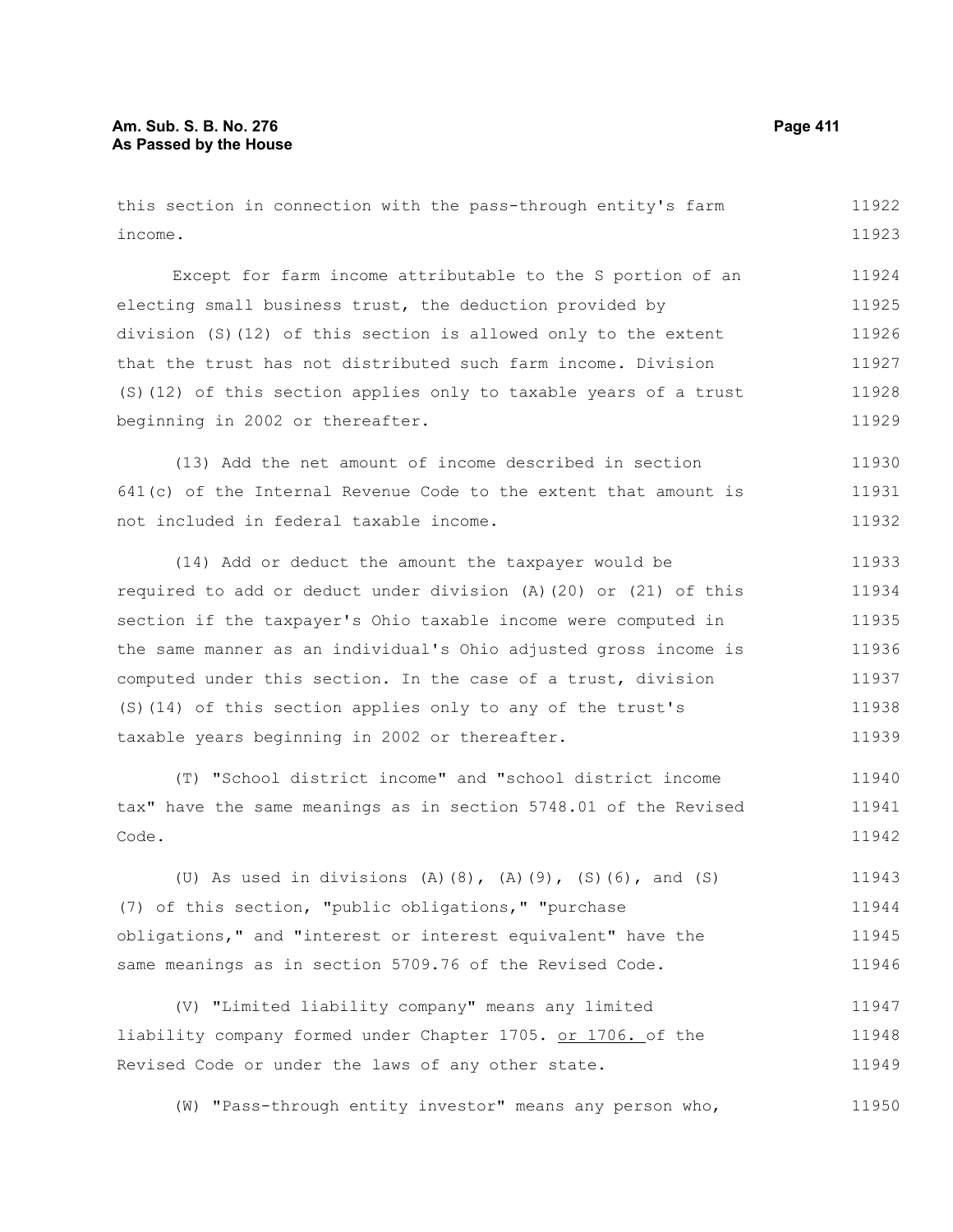pass-through entity.

during any portion of a taxable year of a pass-through entity, is a partner, member, shareholder, or equity investor in that

11952

11951

11953

11956

(X) "Banking day" has the same meaning as in section 1304.01 of the Revised Code. 11954 11955

(Y) "Month" means a calendar month.

(Z) "Quarter" means the first three months, the second three months, the third three months, or the last three months of the taxpayer's taxable year. 11957 11958 11959

(AA)(1) "Eligible institution" means a state university or state institution of higher education as defined in section 3345.011 of the Revised Code, or a private, nonprofit college, university, or other post-secondary institution located in this state that possesses a certificate of authorization issued by the chancellor of higher education pursuant to Chapter 1713. of the Revised Code or a certificate of registration issued by the state board of career colleges and schools under Chapter 3332. of the Revised Code. 11960 11961 11962 11963 11964 11965 11966 11967 11968

(2) "Qualified tuition and fees" means tuition and fees imposed by an eligible institution as a condition of enrollment or attendance, not exceeding two thousand five hundred dollars in each of the individual's first two years of post-secondary education. If the individual is a part-time student, "qualified tuition and fees" includes tuition and fees paid for the academic equivalent of the first two years of post-secondary education during a maximum of five taxable years, not exceeding a total of five thousand dollars. "Qualified tuition and fees" does not include: 11969 11970 11971 11972 11973 11974 11975 11976 11977 11978

(a) Expenses for any course or activity involving sports, 11979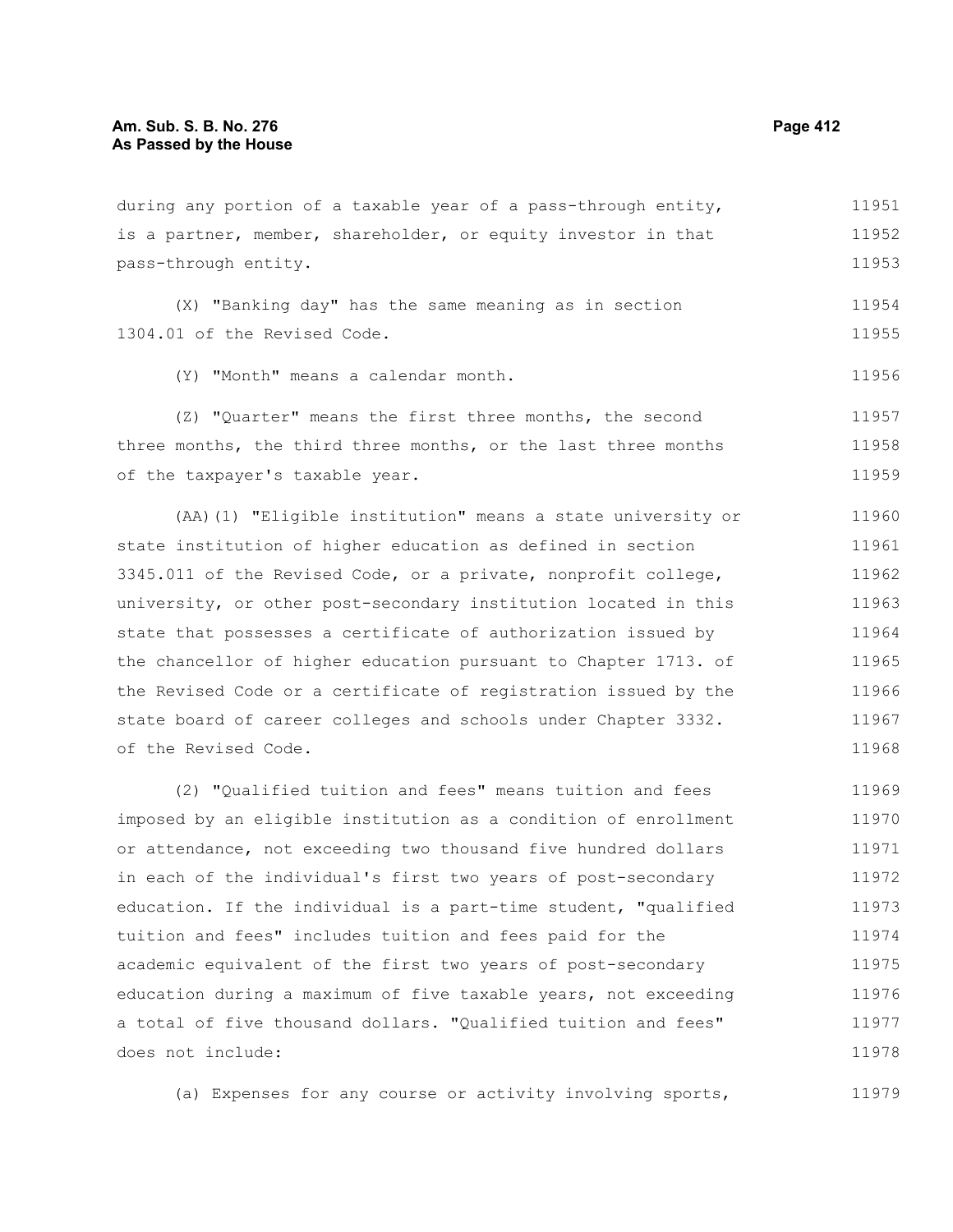# **Am. Sub. S. B. No. 276 Page 413 As Passed by the House**

games, or hobbies unless the course or activity is part of the individual's degree or diploma program; (b) The cost of books, room and board, student activity fees, athletic fees, insurance expenses, or other expenses unrelated to the individual's academic course of instruction; (c) Tuition, fees, or other expenses paid or reimbursed through an employer, scholarship, grant in aid, or other educational benefit program. (BB)(1) "Modified business income" means the business income included in a trust's Ohio taxable income after such taxable income is first reduced by the qualifying trust amount, if any. 11980 11981 11982 11983 11984 11985 11986 11987 11988 11989 11990 11991

(2) "Qualifying trust amount" of a trust means capital gains and losses from the sale, exchange, or other disposition of equity or ownership interests in, or debt obligations of, a qualifying investee to the extent included in the trust's Ohio taxable income, but only if the following requirements are satisfied: 11992 11993 11994 11995 11996 11997

(a) The book value of the qualifying investee's physical assets in this state and everywhere, as of the last day of the qualifying investee's fiscal or calendar year ending immediately prior to the date on which the trust recognizes the gain or loss, is available to the trust. 11998 11999 12000 12001 12002

(b) The requirements of section 5747.011 of the Revised Code are satisfied for the trust's taxable year in which the trust recognizes the gain or loss. 12003 12004 12005

Any gain or loss that is not a qualifying trust amount is modified business income, qualifying investment income, or modified nonbusiness income, as the case may be. 12006 12007 12008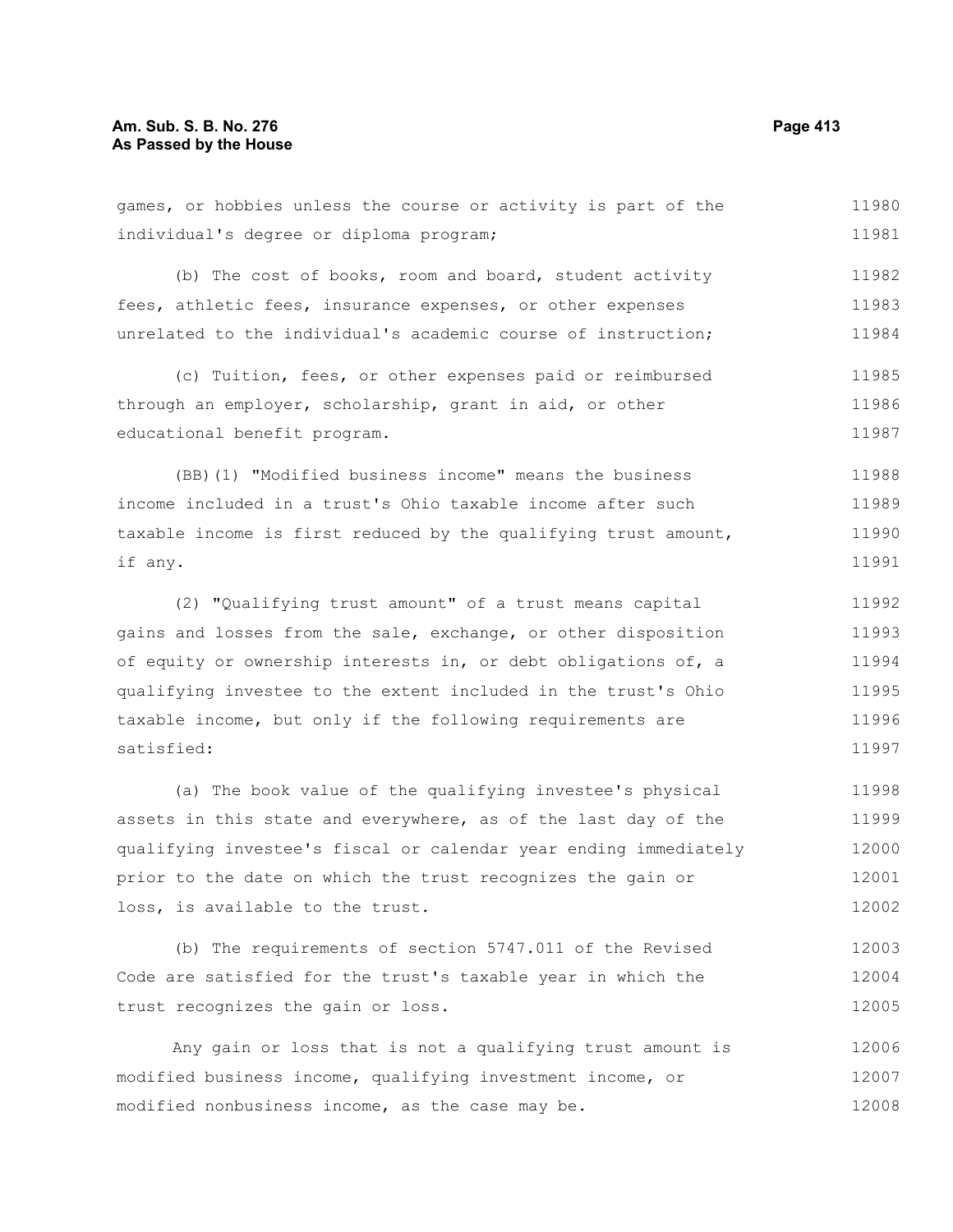# **Am. Sub. S. B. No. 276 Page 414 As Passed by the House**

(3) "Modified nonbusiness income" means a trust's Ohio taxable income other than modified business income, other than the qualifying trust amount, and other than qualifying investment income, as defined in section 5747.012 of the Revised Code, to the extent such qualifying investment income is not otherwise part of modified business income. (4) "Modified Ohio taxable income" applies only to trusts, and means the sum of the amounts described in divisions (BB)(4) (a) to (c) of this section: (a) The fraction, calculated under section 5747.013, and applying section 5747.231 of the Revised Code, multiplied by the sum of the following amounts: (i) The trust's modified business income; (ii) The trust's qualifying investment income, as defined in section 5747.012 of the Revised Code, but only to the extent the qualifying investment income does not otherwise constitute modified business income and does not otherwise constitute a qualifying trust amount. (b) The qualifying trust amount multiplied by a fraction, the numerator of which is the sum of the book value of the qualifying investee's physical assets in this state on the last day of the qualifying investee's fiscal or calendar year ending immediately prior to the day on which the trust recognizes the qualifying trust amount, and the denominator of which is the sum of the book value of the qualifying investee's total physical assets everywhere on the last day of the qualifying investee's fiscal or calendar year ending immediately prior to the day on 12010 12011 12012 12013 12014 12015 12016 12017 12018 12019 12020 12021 12022 12023 12024 12025 12026 12027 12028 12029 12030 12031 12032 12033 12034 12035

which the trust recognizes the qualifying trust amount. If, for a taxable year, the trust recognizes a qualifying trust amount

12009

12036 12037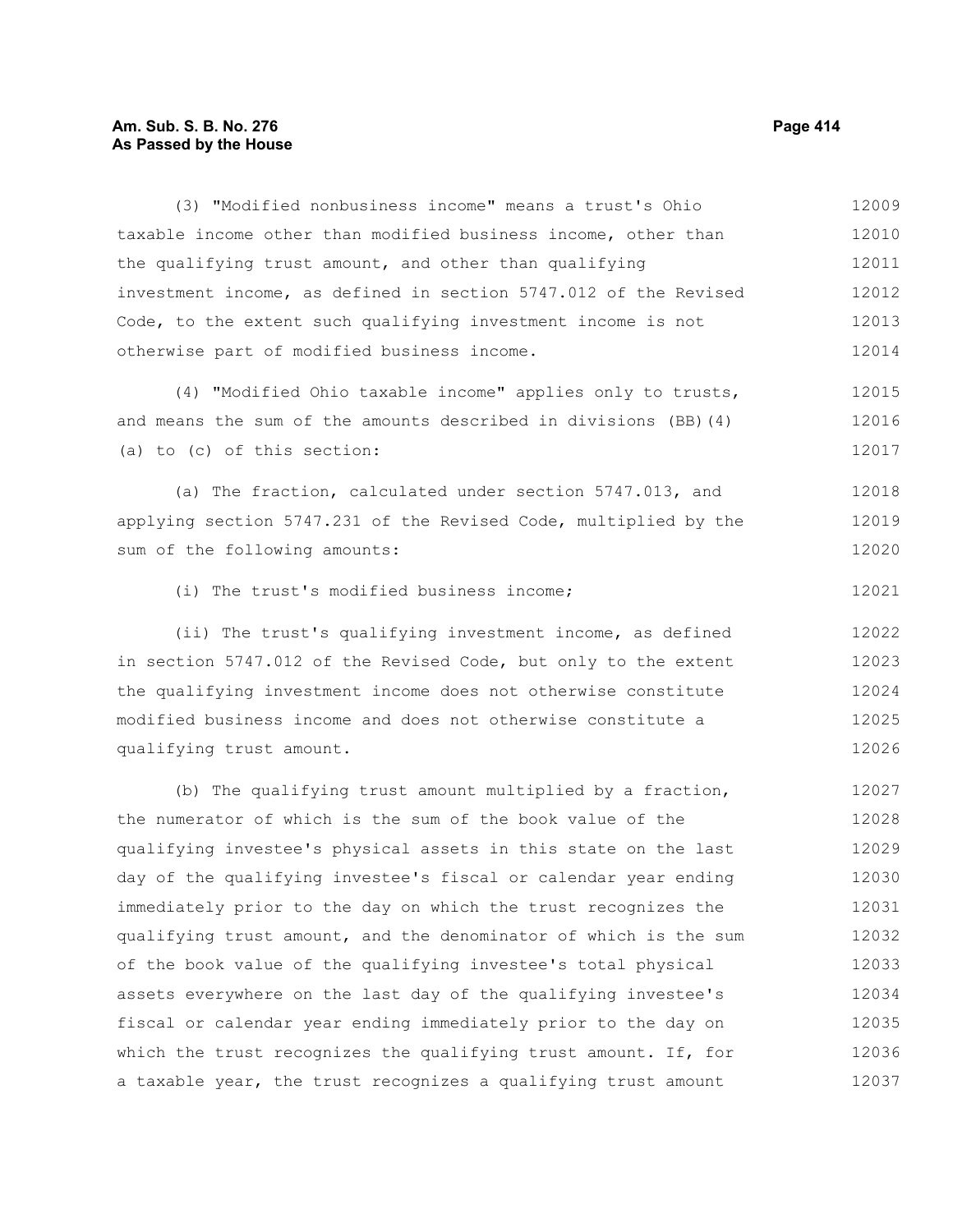with respect to more than one qualifying investee, the amount described in division (BB)(4)(b) of this section shall equal the sum of the products so computed for each such qualifying investee. 12038 12039 12040 12041

(c)(i) With respect to a trust or portion of a trust that is a resident as ascertained in accordance with division (I)(3) (d) of this section, its modified nonbusiness income. 12042 12043 12044

(ii) With respect to a trust or portion of a trust that is not a resident as ascertained in accordance with division (I)(3) (d) of this section, the amount of its modified nonbusiness income satisfying the descriptions in divisions (B)(2) to (5) of section 5747.20 of the Revised Code, except as otherwise provided in division (BB)(4)(c)(ii) of this section. With respect to a trust or portion of a trust that is not a resident as ascertained in accordance with division (I)(3)(d) of this section, the trust's portion of modified nonbusiness income recognized from the sale, exchange, or other disposition of a debt interest in or equity interest in a section 5747.212 entity, as defined in section 5747.212 of the Revised Code, without regard to division (A) of that section, shall not be allocated to this state in accordance with section 5747.20 of the Revised Code but shall be apportioned to this state in accordance with division (B) of section 5747.212 of the Revised Code without regard to division (A) of that section. 12045 12046 12047 12048 12049 12050 12051 12052 12053 12054 12055 12056 12057 12058 12059 12060 12061

If the allocation and apportionment of a trust's income under divisions (BB)(4)(a) and (c) of this section do not fairly represent the modified Ohio taxable income of the trust in this state, the alternative methods described in division (C) of section 5747.21 of the Revised Code may be applied in the manner and to the same extent provided in that section. 12062 12063 12064 12065 12066 12067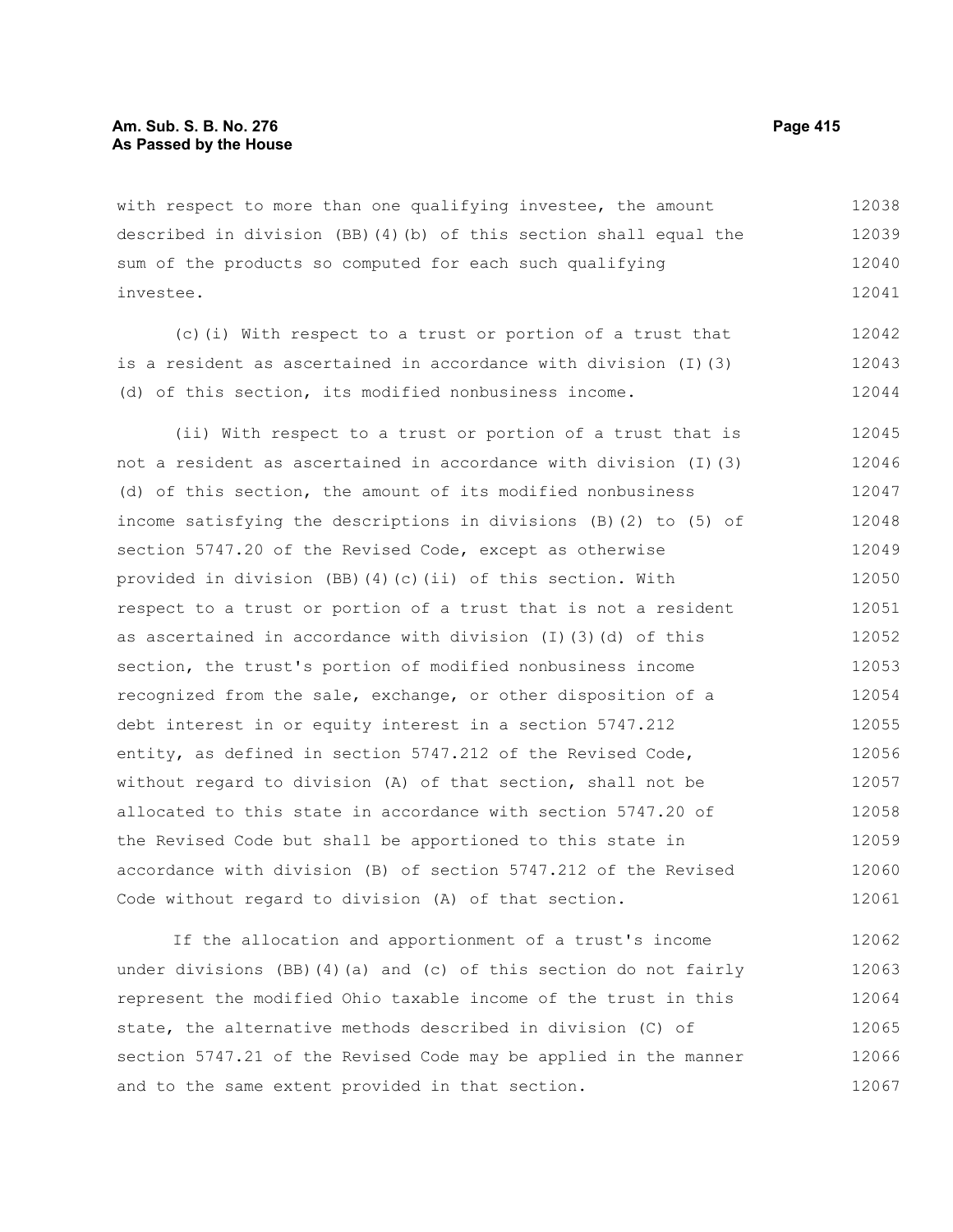# **Am. Sub. S. B. No. 276 Page 416** Page 416 **As Passed by the House**

(5)(a) Except as set forth in division (BB)(5)(b) of this section, "qualifying investee" means a person in which a trust has an equity or ownership interest, or a person or unit of government the debt obligations of either of which are owned by a trust. For the purposes of division (BB)(2)(a) of this section and for the purpose of computing the fraction described in division (BB)(4)(b) of this section, all of the following apply: 12068 12069 12070 12071 12072 12073 12074

(i) If the qualifying investee is a member of a qualifying controlled group on the last day of the qualifying investee's fiscal or calendar year ending immediately prior to the date on which the trust recognizes the gain or loss, then "qualifying investee" includes all persons in the qualifying controlled group on such last day. 12075 12076 12077 12078 12079 12080

(ii) If the qualifying investee, or if the qualifying investee and any members of the qualifying controlled group of which the qualifying investee is a member on the last day of the qualifying investee's fiscal or calendar year ending immediately prior to the date on which the trust recognizes the gain or loss, separately or cumulatively own, directly or indirectly, on the last day of the qualifying investee's fiscal or calendar year ending immediately prior to the date on which the trust recognizes the qualifying trust amount, more than fifty per cent of the equity of a pass-through entity, then the qualifying investee and the other members are deemed to own the proportionate share of the pass-through entity's physical assets which the pass-through entity directly or indirectly owns on the last day of the pass-through entity's calendar or fiscal year ending within or with the last day of the qualifying investee's fiscal or calendar year ending immediately prior to the date on which the trust recognizes the qualifying trust amount. 12081 12082 12083 12084 12085 12086 12087 12088 12089 12090 12091 12092 12093 12094 12095 12096 12097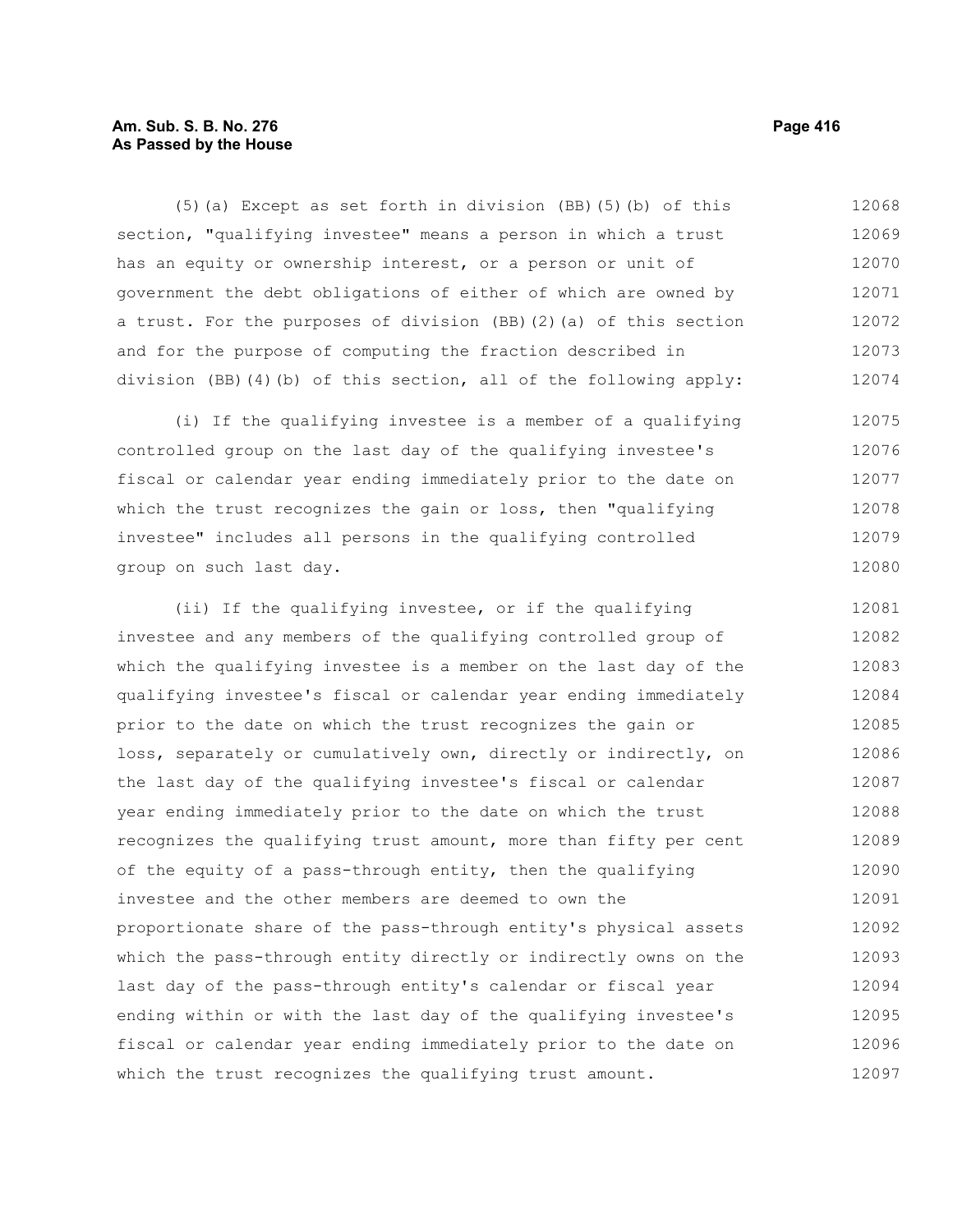# **Am. Sub. S. B. No. 276 Page 417** Page 417 **As Passed by the House**

(iii) For the purposes of division (BB)(5)(a)(iii) of this section, "upper level pass-through entity" means a pass-through entity directly or indirectly owning any equity of another passthrough entity, and "lower level pass-through entity" means that other pass-through entity. 12098 12099 12100 12101 12102

An upper level pass-through entity, whether or not it is also a qualifying investee, is deemed to own, on the last day of the upper level pass-through entity's calendar or fiscal year, the proportionate share of the lower level pass-through entity's physical assets that the lower level pass-through entity directly or indirectly owns on the last day of the lower level pass-through entity's calendar or fiscal year ending within or with the last day of the upper level pass-through entity's fiscal or calendar year. If the upper level pass-through entity directly and indirectly owns less than fifty per cent of the equity of the lower level pass-through entity on each day of the upper level pass-through entity's calendar or fiscal year in which or with which ends the calendar or fiscal year of the lower level pass-through entity and if, based upon clear and convincing evidence, complete information about the location and cost of the physical assets of the lower pass-through entity is not available to the upper level pass-through entity, then solely for purposes of ascertaining if a gain or loss constitutes a qualifying trust amount, the upper level passthrough entity shall be deemed as owning no equity of the lower level pass-through entity for each day during the upper level pass-through entity's calendar or fiscal year in which or with which ends the lower level pass-through entity's calendar or fiscal year. Nothing in division (BB)(5)(a)(iii) of this section shall be construed to provide for any deduction or exclusion in computing any trust's Ohio taxable income. 12103 12104 12105 12106 12107 12108 12109 12110 12111 12112 12113 12114 12115 12116 12117 12118 12119 12120 12121 12122 12123 12124 12125 12126 12127 12128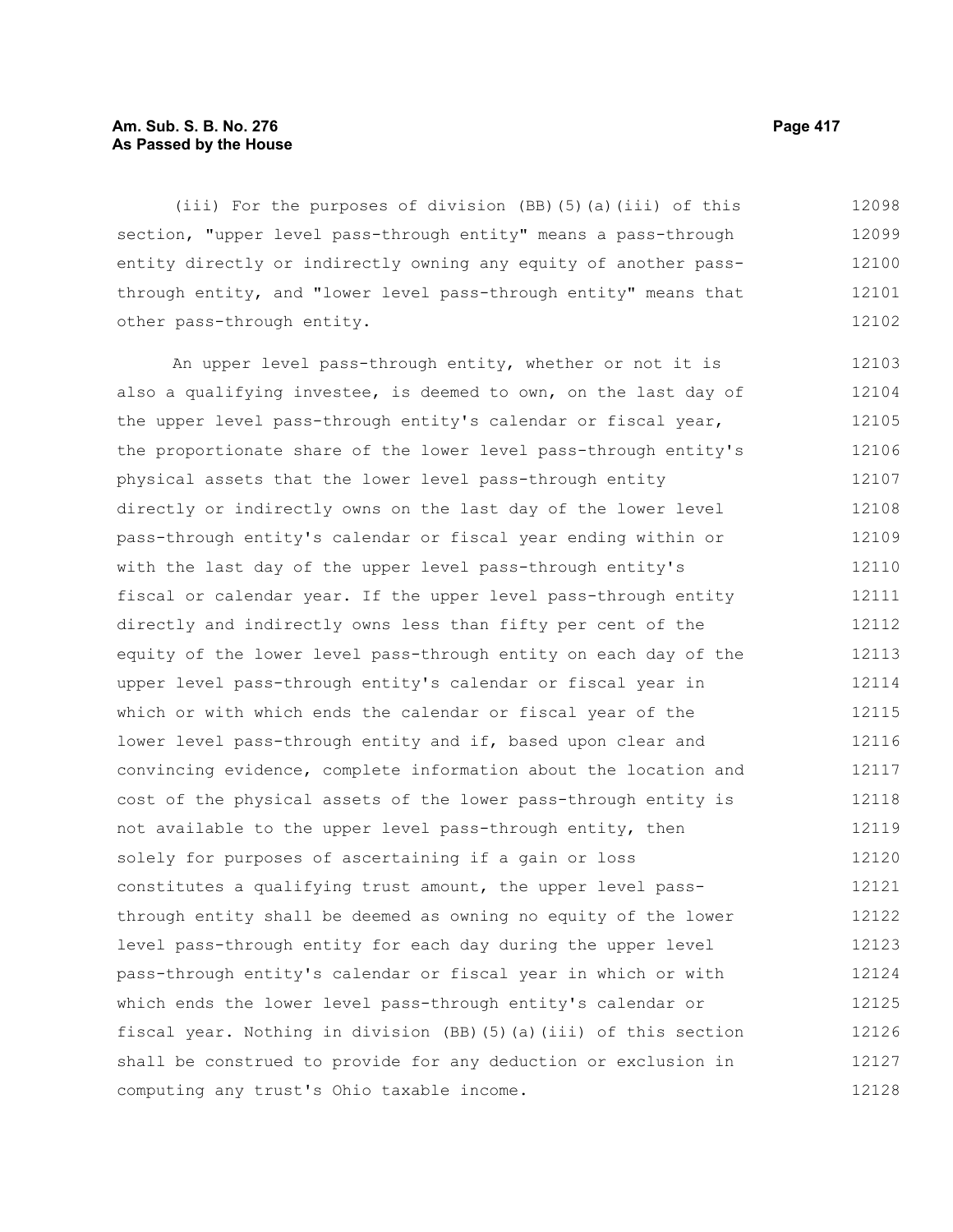# **Am. Sub. S. B. No. 276 Page 418 As Passed by the House**

(b) With respect to a trust that is not a resident for the taxable year and with respect to a part of a trust that is not a resident for the taxable year, "qualifying investee" for that taxable year does not include a C corporation if both of the following apply: (i) During the taxable year the trust or part of the trust recognizes a gain or loss from the sale, exchange, or other disposition of equity or ownership interests in, or debt obligations of, the C corporation. (ii) Such gain or loss constitutes nonbusiness income. (6) "Available" means information is such that a person is able to learn of the information by the due date plus extensions, if any, for filing the return for the taxable year in which the trust recognizes the gain or loss. (CC) "Qualifying controlled group" has the same meaning as in section 5733.04 of the Revised Code. (DD) "Related member" has the same meaning as in section 5733.042 of the Revised Code. (EE)(1) For the purposes of division (EE) of this section: (a) "Qualifying person" means any person other than a qualifying corporation. (b) "Qualifying corporation" means any person classified for federal income tax purposes as an association taxable as a corporation, except either of the following: (i) A corporation that has made an election under 12129 12130 12131 12132 12133 12134 12135 12136 12137 12138 12139 12140 12141 12142 12143 12144 12145 12146 12147 12148 12149 12150 12151 12152 12153

subchapter S, chapter one, subtitle A, of the Internal Revenue Code for its taxable year ending within, or on the last day of, the investor's taxable year; 12154 12155 12156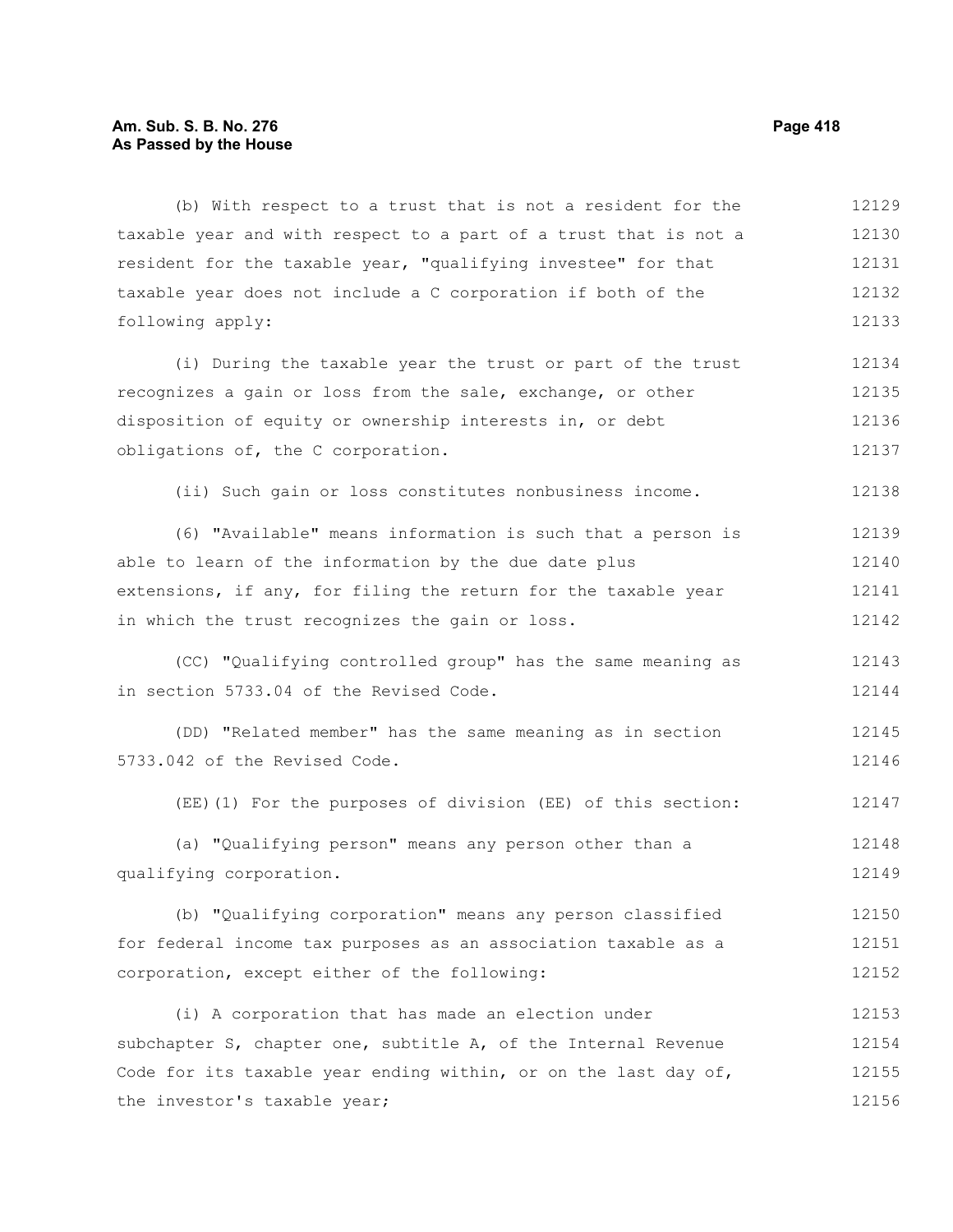# **Am. Sub. S. B. No. 276 Page 419 As Passed by the House**

(ii) A subsidiary that is wholly owned by any corporation that has made an election under subchapter S, chapter one, subtitle A of the Internal Revenue Code for its taxable year ending within, or on the last day of, the investor's taxable year. 12157 12158 12159 12160 12161

(2) For the purposes of this chapter, unless expressly stated otherwise, no qualifying person indirectly owns any asset directly or indirectly owned by any qualifying corporation. 12162 12163 12164

(FF) For purposes of this chapter and Chapter 5751. of the Revised Code: 12165 12166

(1) "Trust" does not include a qualified pre-income tax trust. 12167 12168

(2) A "qualified pre-income tax trust" is any pre-income tax trust that makes a qualifying pre-income tax trust election as described in division (FF)(3) of this section. 12169 12170 12171

(3) A "qualifying pre-income tax trust election" is an election by a pre-income tax trust to subject to the tax imposed by section 5751.02 of the Revised Code the pre-income tax trust and all pass-through entities of which the trust owns or controls, directly, indirectly, or constructively through related interests, five per cent or more of the ownership or equity interests. The trustee shall notify the tax commissioner in writing of the election on or before April 15, 2006. The election, if timely made, shall be effective on and after January 1, 2006, and shall apply for all tax periods and tax years until revoked by the trustee of the trust. 12172 12173 12174 12175 12176 12177 12178 12179 12180 12181 12182

(4) A "pre-income tax trust" is a trust that satisfies all of the following requirements: 12183 12184

(a) The document or instrument creating the trust was 12185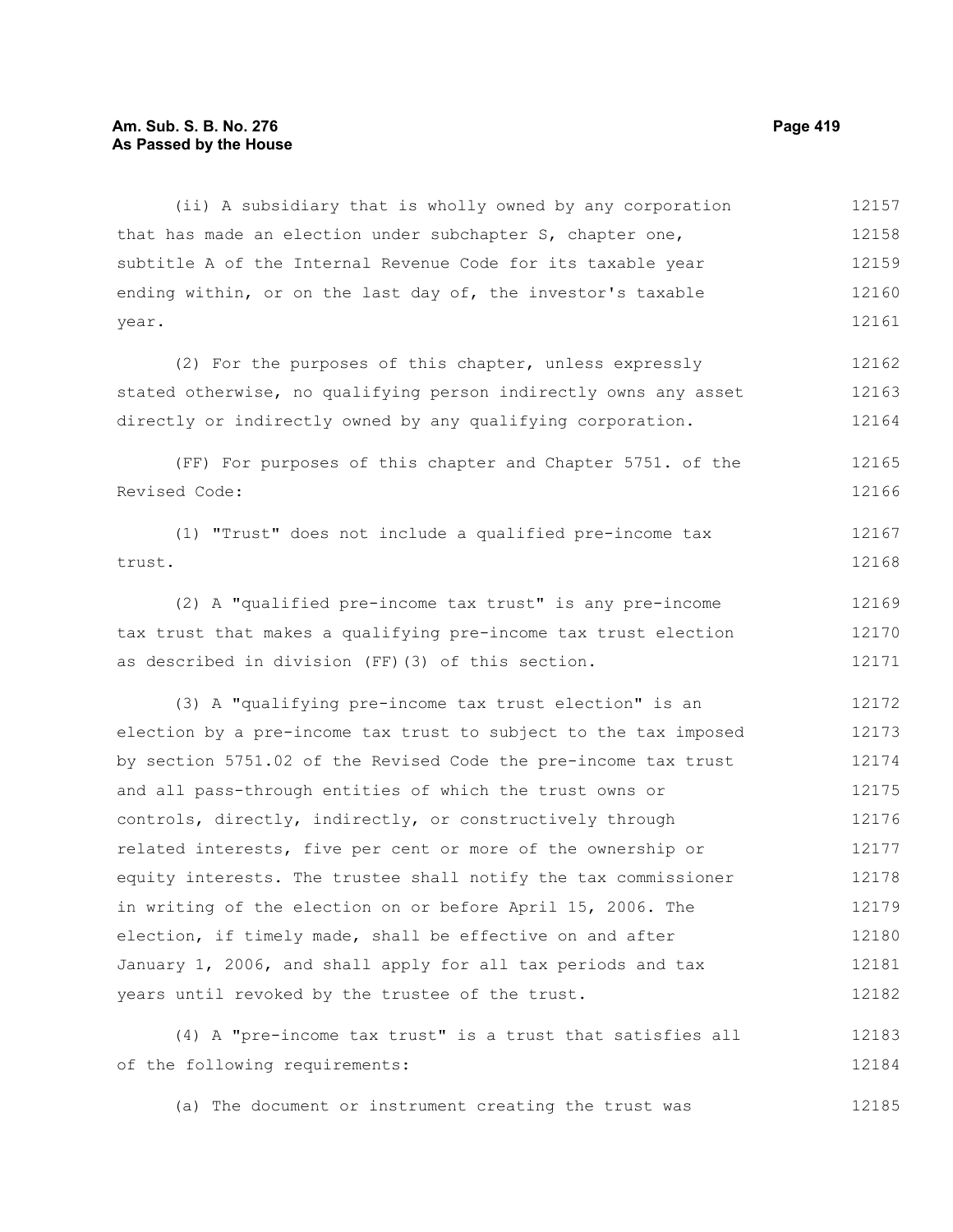executed by the grantor before January 1, 1972; (b) The trust became irrevocable upon the creation of the trust; and (c) The grantor was domiciled in this state at the time the trust was created. (GG) "Uniformed services" has the same meaning as in 10 U.S.C. 101. (HH) "Taxable business income" means the amount by which an individual's business income that is included in federal adjusted gross income exceeds the amount of business income the individual is authorized to deduct under division (A)(31) of this section for the taxable year. (II) "Employer" does not include a franchisor with respect to the franchisor's relationship with a franchisee or an employee of a franchisee, unless the franchisor agrees to assume that role in writing or a court of competent jurisdiction determines that the franchisor exercises a type or degree of control over the franchisee or the franchisee's employees that is not customarily exercised by a franchisor for the purpose of protecting the franchisor's trademark, brand, or both. For purposes of this division, "franchisor" and "franchisee" have the same meanings as in 16 C.F.R. 436.1. (JJ) "Modified adjusted gross income" means Ohio adjusted gross income plus any amount deducted under division (A)(31) of 12186 12187 12188 12189 12190 12191 12192 12193 12194 12195 12196 12197 12198 12199 12200 12201 12202 12203 12204 12205 12206 12207 12208 12209

(KK) "Qualifying Ohio educator" means an individual who, for a taxable year, qualifies as an eligible educator, as that term is defined in section 62 of the Internal Revenue Code, and who holds a certificate, license, or permit described in Chapter 12211 12212 12213 12214

this section for the taxable year.

12210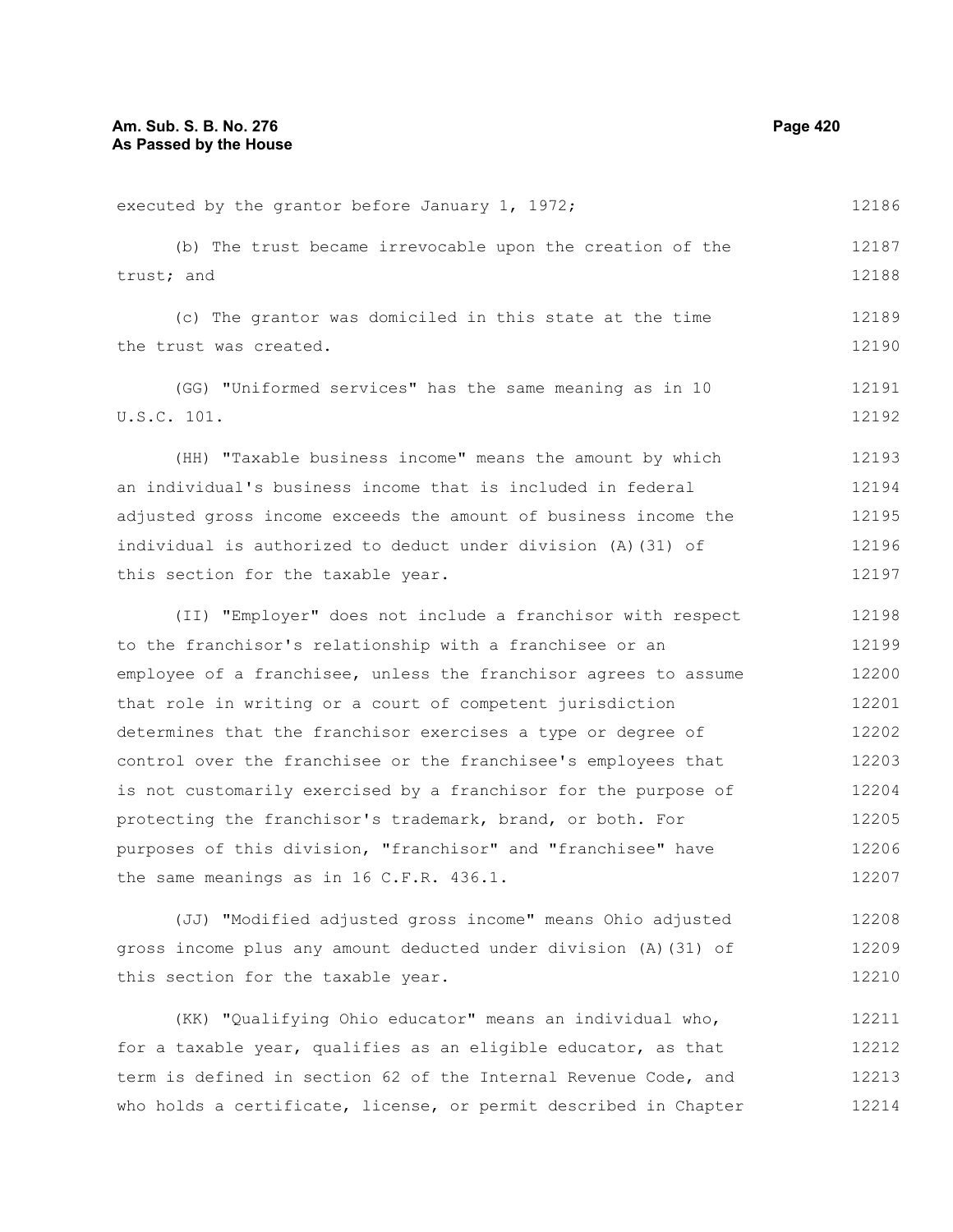| 3319. or section 3301.071 of the Revised Code. | 12215 |
|------------------------------------------------|-------|
| Sec. 5751.01. As used in this chapter:         | 12216 |

(A) "Person" means, but is not limited to, individuals, combinations of individuals of any form, receivers, assignees, trustees in bankruptcy, firms, companies, joint-stock companies, business trusts, estates, partnerships, limited liability partnerships, limited liability companies, associations, joint ventures, clubs, societies, for-profit corporations, S corporations, qualified subchapter S subsidiaries, qualified subchapter S trusts, trusts, entities that are disregarded for federal income tax purposes, and any other entities. 12217 12218 12219 12220 12221 12222 12223 12224 12225

(B) "Consolidated elected taxpayer" means a group of two or more persons treated as a single taxpayer for purposes of this chapter as the result of an election made under section 5751.011 of the Revised Code. 12226 12227 12228 12229

(C) "Combined taxpayer" means a group of two or more persons treated as a single taxpayer for purposes of this chapter under section 5751.012 of the Revised Code. 12230 12231 12232

(D) "Taxpayer" means any person, or any group of persons in the case of a consolidated elected taxpayer or combined taxpayer treated as one taxpayer, required to register or pay tax under this chapter. "Taxpayer" does not include excluded persons. 12233 12234 12235 12236 12237

(E) "Excluded person" means any of the following: 12238

(1) Any person with not more than one hundred fifty thousand dollars of taxable gross receipts during the calendar year. Division (E)(1) of this section does not apply to a person that is a member of a consolidated elected taxpayer; 12239 12240 12241 12242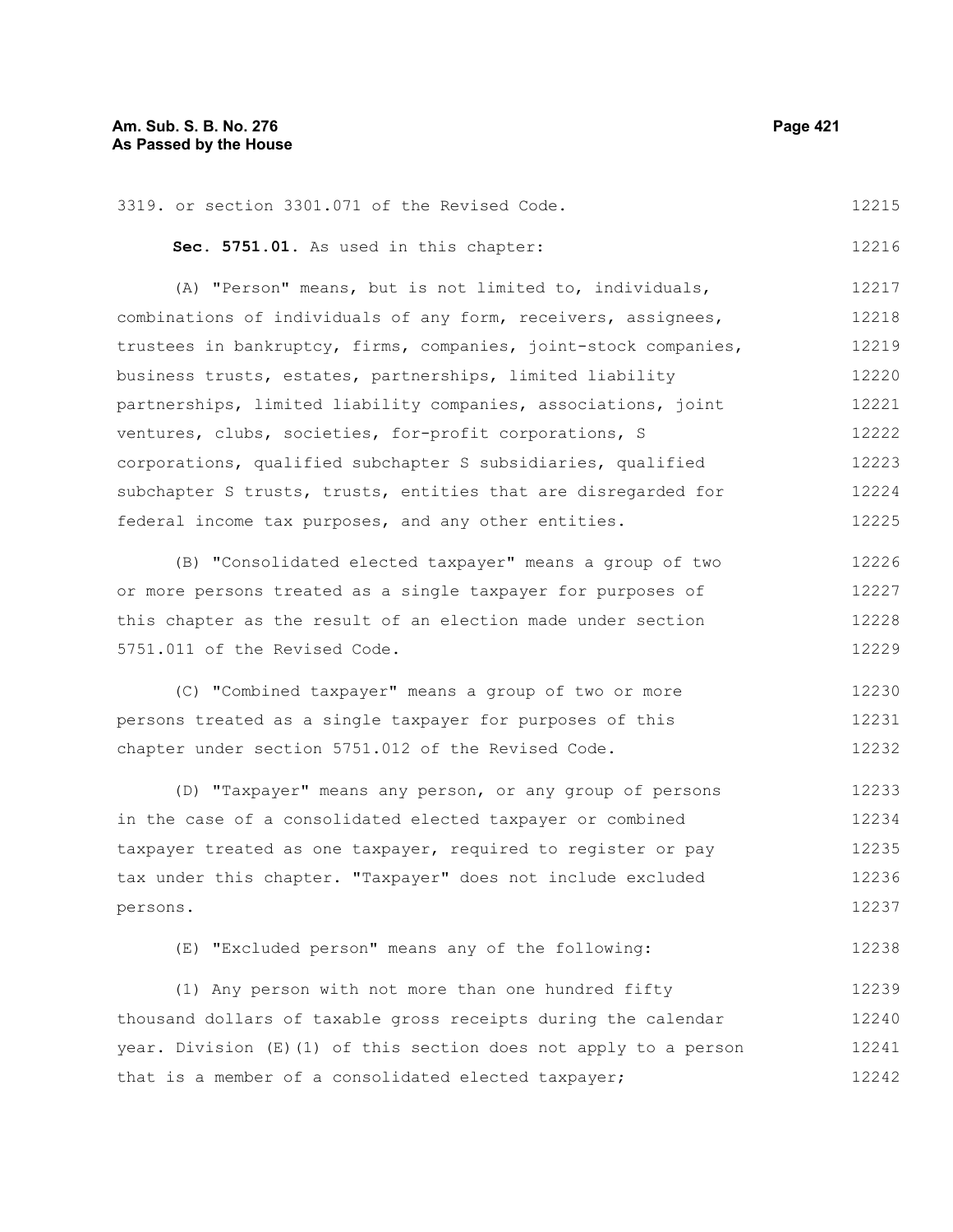# **Am. Sub. S. B. No. 276 Page 422 As Passed by the House**

(2) A public utility that paid the excise tax imposed by section 5727.24 or 5727.30 of the Revised Code based on one or more measurement periods that include the entire tax period under this chapter, except that a public utility that is a combined company is a taxpayer with regard to the following gross receipts: 12243 12244 12245 12246 12247 12248

(a) Taxable gross receipts directly attributed to a public utility activity, but not directly attributed to an activity that is subject to the excise tax imposed by section 5727.24 or 5727.30 of the Revised Code; 12249 12250 12251 12252

(b) Taxable gross receipts that cannot be directly attributed to any activity, multiplied by a fraction whose numerator is the taxable gross receipts described in division (E)(2)(a) of this section and whose denominator is the total taxable gross receipts that can be directly attributed to any activity; 12253 12254 12255 12256 12257 12258

(c) Except for any differences resulting from the use of an accrual basis method of accounting for purposes of determining gross receipts under this chapter and the use of the cash basis method of accounting for purposes of determining gross receipts under section 5727.24 of the Revised Code, the gross receipts directly attributed to the activity of a natural gas company shall be determined in a manner consistent with division (D) of section 5727.03 of the Revised Code. 12259 12260 12261 12262 12263 12264 12265 12266

As used in division (E)(2) of this section, "combined company" and "public utility" have the same meanings as in section 5727.01 of the Revised Code. 12267 12268 12269

(3) A financial institution, as defined in section 5726.01 of the Revised Code, that paid the tax imposed by section 12270 12271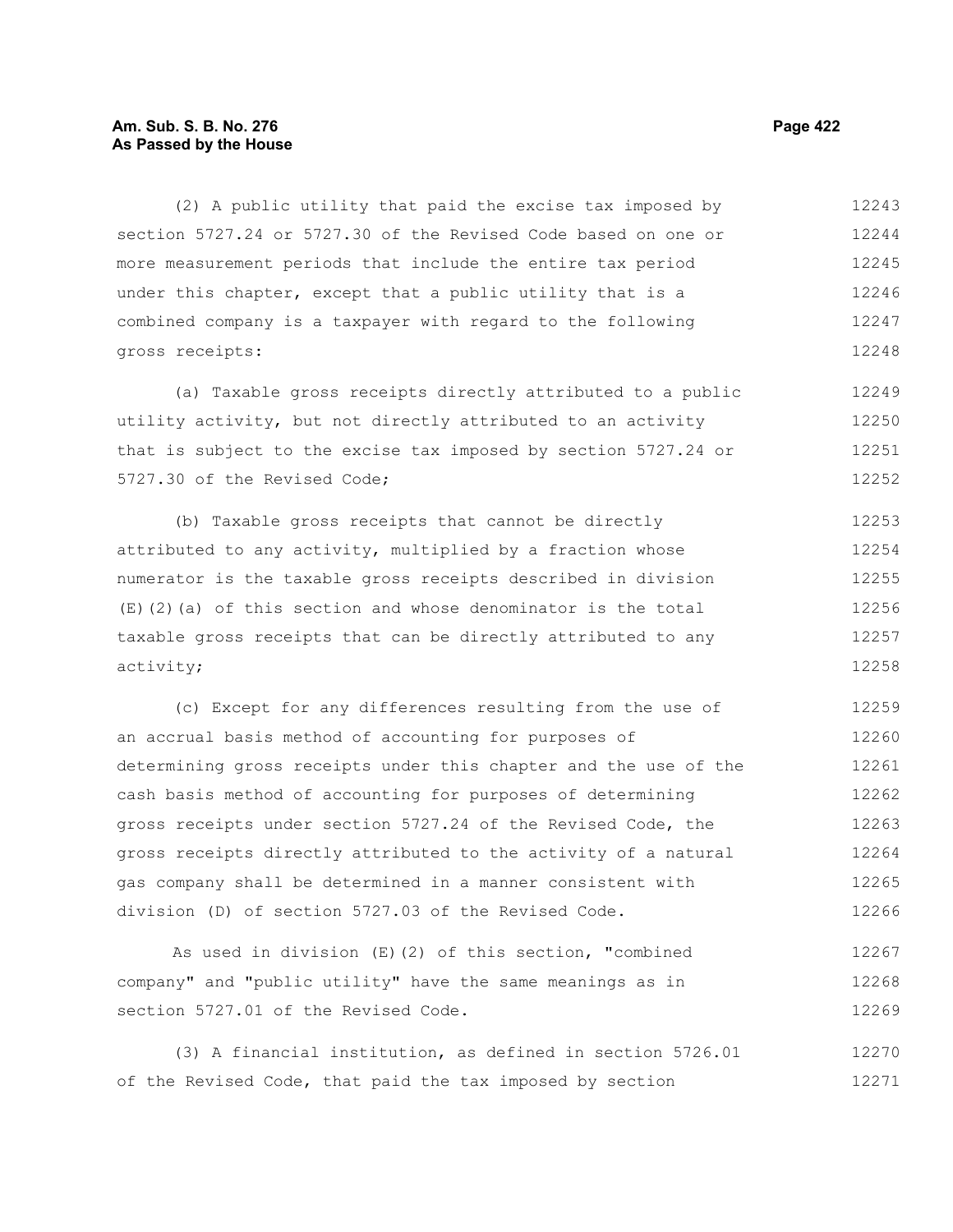# **Am. Sub. S. B. No. 276 Page 423 As Passed by the House**

5726.02 of the Revised Code based on one or more taxable years that include the entire tax period under this chapter; (4) A person directly or indirectly owned by one or more financial institutions, as defined in section 5726.01 of the Revised Code, that paid the tax imposed by section 5726.02 of the Revised Code based on one or more taxable years that include the entire tax period under this chapter. For the purposes of division  $(E)$  (4) of this section, a person owns another person under the following circumstances: 12272 12273 12274 12275 12276 12277 12278 12279 12280

(a) In the case of corporations issuing capital stock, one corporation owns another corporation if it owns fifty per cent or more of the other corporation's capital stock with current voting rights; 12281 12282 12283 12284

(b) In the case of a limited liability company, one person owns the company if that person's membership interest, as defined in section 1705.01 or 1706.01 of the Revised Code as applicable, is fifty per cent or more of the combined membership interests of all persons owning such interests in the company; 12285 12286 12287 12288 12289

(c) In the case of a partnership, trust, or other unincorporated business organization other than a limited liability company, one person owns the organization if, under the articles of organization or other instrument governing the affairs of the organization, that person has a beneficial interest in the organization's profits, surpluses, losses, or distributions of fifty per cent or more of the combined beneficial interests of all persons having such an interest in the organization. 12290 12291 12292 12293 12294 12295 12296 12297 12298

(5) A domestic insurance company or foreign insurance company, as defined in section 5725.01 of the Revised Code, that 12299 12300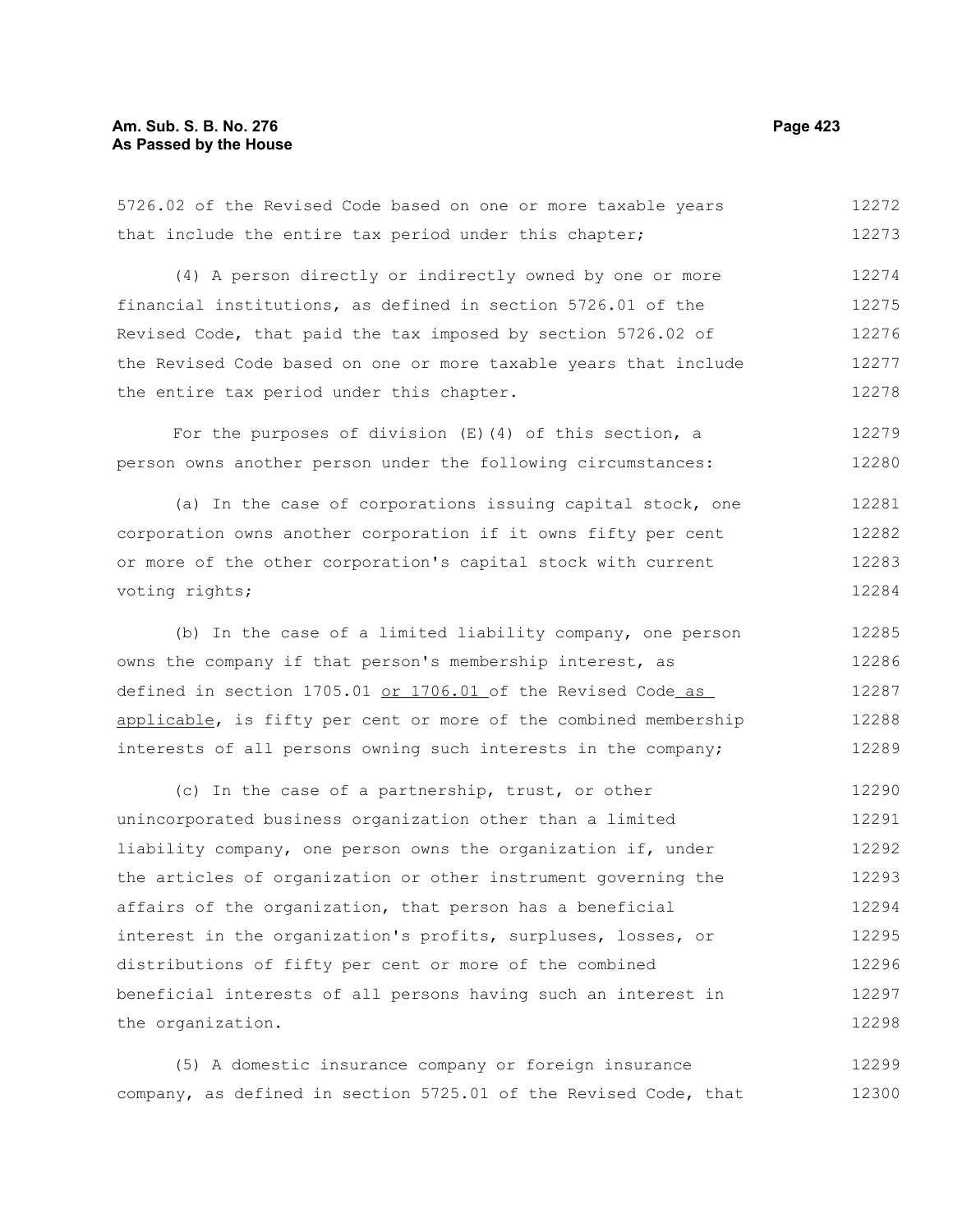#### **Am. Sub. S. B. No. 276 Page 424 As Passed by the House**

paid the insurance company premiums tax imposed by section 5725.18 or Chapter 5729. of the Revised Code, or an unauthorized insurance company whose gross premiums are subject to tax under section 3905.36 of the Revised Code based on one or more measurement periods that include the entire tax period under this chapter; 12301 12302 12303 12304 12305 12306

(6) A person that solely facilitates or services one or more securitizations of phase-in-recovery property pursuant to a final financing order as those terms are defined in section 4928.23 of the Revised Code. For purposes of this division, "securitization" means transferring one or more assets to one or more persons and then issuing securities backed by the right to receive payment from the asset or assets so transferred. 12307 12308 12309 12310 12311 12312 12313

(7) Except as otherwise provided in this division, a preincome tax trust as defined in division (FF)(4) of section 5747.01 of the Revised Code and any pass-through entity of which such pre-income tax trust owns or controls, directly, indirectly, or constructively through related interests, more than five per cent of the ownership or equity interests. If the pre-income tax trust has made a qualifying pre-income tax trust election under division (FF)(3) of section 5747.01 of the Revised Code, then the trust and the pass-through entities of which it owns or controls, directly, indirectly, or constructively through related interests, more than five per cent of the ownership or equity interests, shall not be excluded persons for purposes of the tax imposed under section 5751.02 of the Revised Code. 12314 12315 12316 12317 12318 12319 12320 12321 12322 12323 12324 12325 12326 12327

(8) Nonprofit organizations or the state and its agencies, instrumentalities, or political subdivisions. 12328 12329

(F) Except as otherwise provided in divisions  $(F)(2)$ ,  $(3)$ , 12330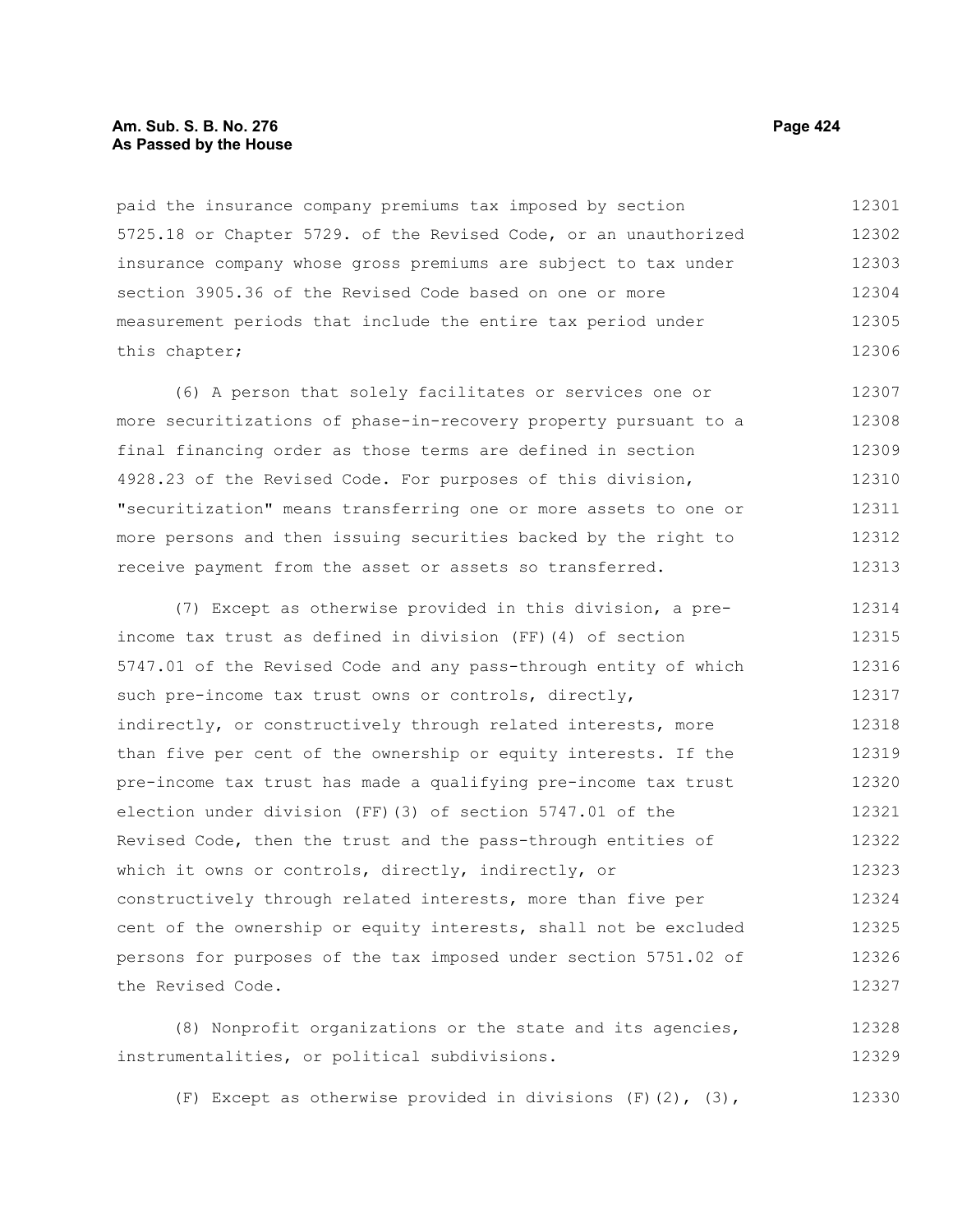#### **Am. Sub. S. B. No. 276 Page 425** Page 425 **As Passed by the House**

and (4) of this section, "gross receipts" means the total amount realized by a person, without deduction for the cost of goods sold or other expenses incurred, that contributes to the production of gross income of the person, including the fair market value of any property and any services received, and any debt transferred or forgiven as consideration. (1) The following are examples of gross receipts: (a) Amounts realized from the sale, exchange, or other disposition of the taxpayer's property to or with another; (b) Amounts realized from the taxpayer's performance of services for another; (c) Amounts realized from another's use or possession of the taxpayer's property or capital; (d) Any combination of the foregoing amounts. (2) "Gross receipts" excludes the following amounts: (a) Interest income except interest on credit sales; (b) Dividends and distributions from corporations, and distributive or proportionate shares of receipts and income from a pass-through entity as defined under section 5733.04 of the Revised Code; (c) Receipts from the sale, exchange, or other disposition of an asset described in section 1221 or 1231 of the Internal Revenue Code, without regard to the length of time the person held the asset. Notwithstanding section 1221 of the Internal Revenue Code, receipts from hedging transactions also are excluded to the extent the transactions are entered into primarily to protect a financial position, such as managing the risk of exposure to (i) foreign currency fluctuations that 12331 12332 12333 12334 12335 12336 12337 12338 12339 12340 12341 12342 12343 12344 12345 12346 12347 12348 12349 12350 12351 12352 12353 12354 12355 12356 12357 12358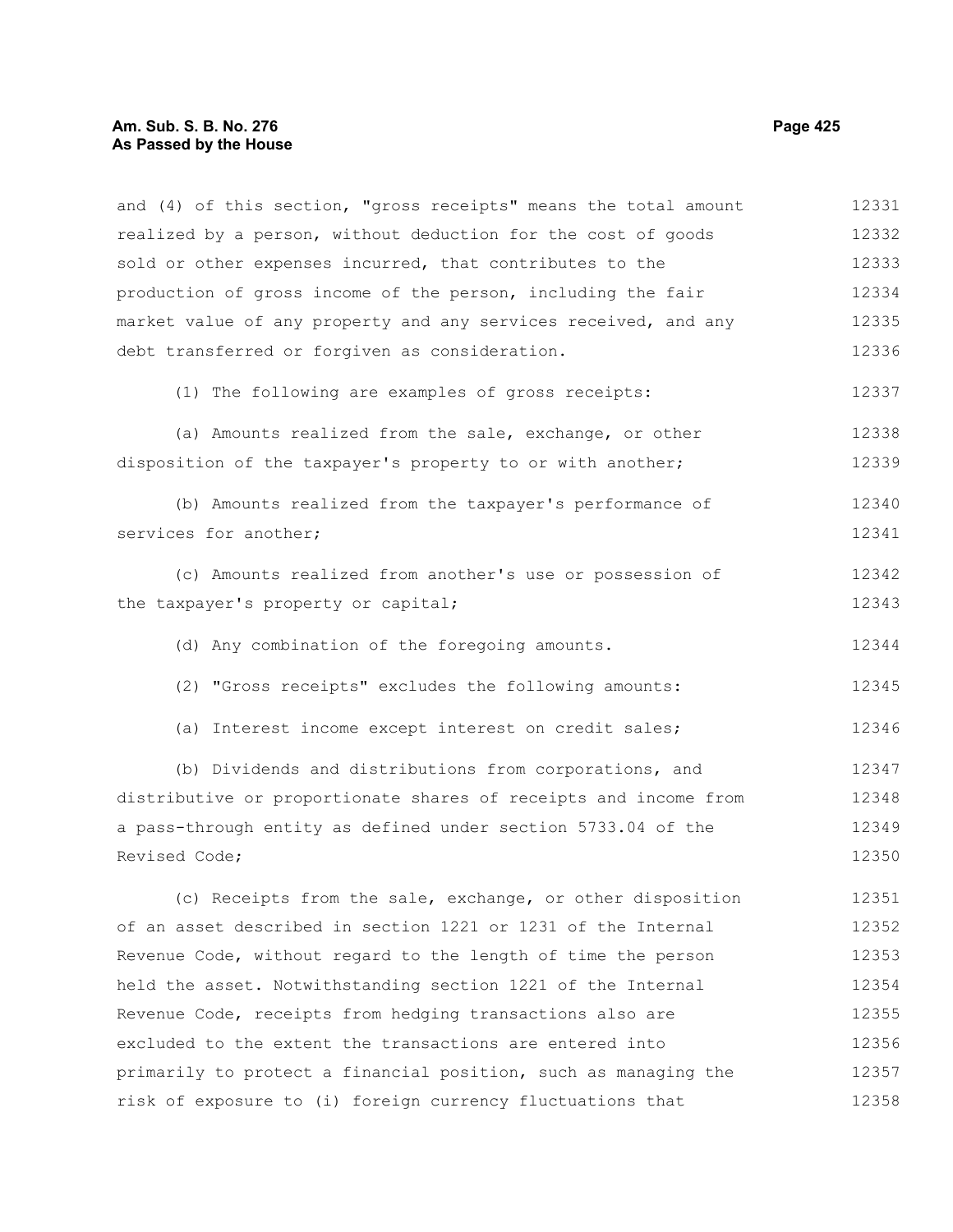# **Am. Sub. S. B. No. 276 Page 426** Page 426 **As Passed by the House**

affect assets, liabilities, profits, losses, equity, or investments in foreign operations; (ii) interest rate fluctuations; or (iii) commodity price fluctuations. As used in division  $(F)(2)(c)$  of this section, "hedging transaction" has the same meaning as used in section 1221 of the Internal Revenue Code and also includes transactions accorded hedge accounting treatment under statement of financial accounting standards number 133 of the financial accounting standards board. For the purposes of division  $(F)(2)(c)$  of this section, the actual transfer of title of real or tangible personal property to another entity is not a hedging transaction. 12359 12360 12361 12362 12363 12364 12365 12366 12367 12368 12369

(d) Proceeds received attributable to the repayment, maturity, or redemption of the principal of a loan, bond, mutual fund, certificate of deposit, or marketable instrument; 12370 12371 12372

(e) The principal amount received under a repurchase agreement or on account of any transaction properly characterized as a loan to the person; 12373 12374 12375

(f) Contributions received by a trust, plan, or other arrangement, any of which is described in section 501(a) of the Internal Revenue Code, or to which Title 26, Subtitle A, Chapter 1, Subchapter (D) of the Internal Revenue Code applies; 12376 12377 12378 12379

(g) Compensation, whether current or deferred, and whether in cash or in kind, received or to be received by an employee, former employee, or the employee's legal successor for services rendered to or for an employer, including reimbursements received by or for an individual for medical or education expenses, health insurance premiums, or employee expenses, or on account of a dependent care spending account, legal services plan, any cafeteria plan described in section 125 of the Internal Revenue Code, or any similar employee reimbursement; 12380 12381 12382 12383 12384 12385 12386 12387 12388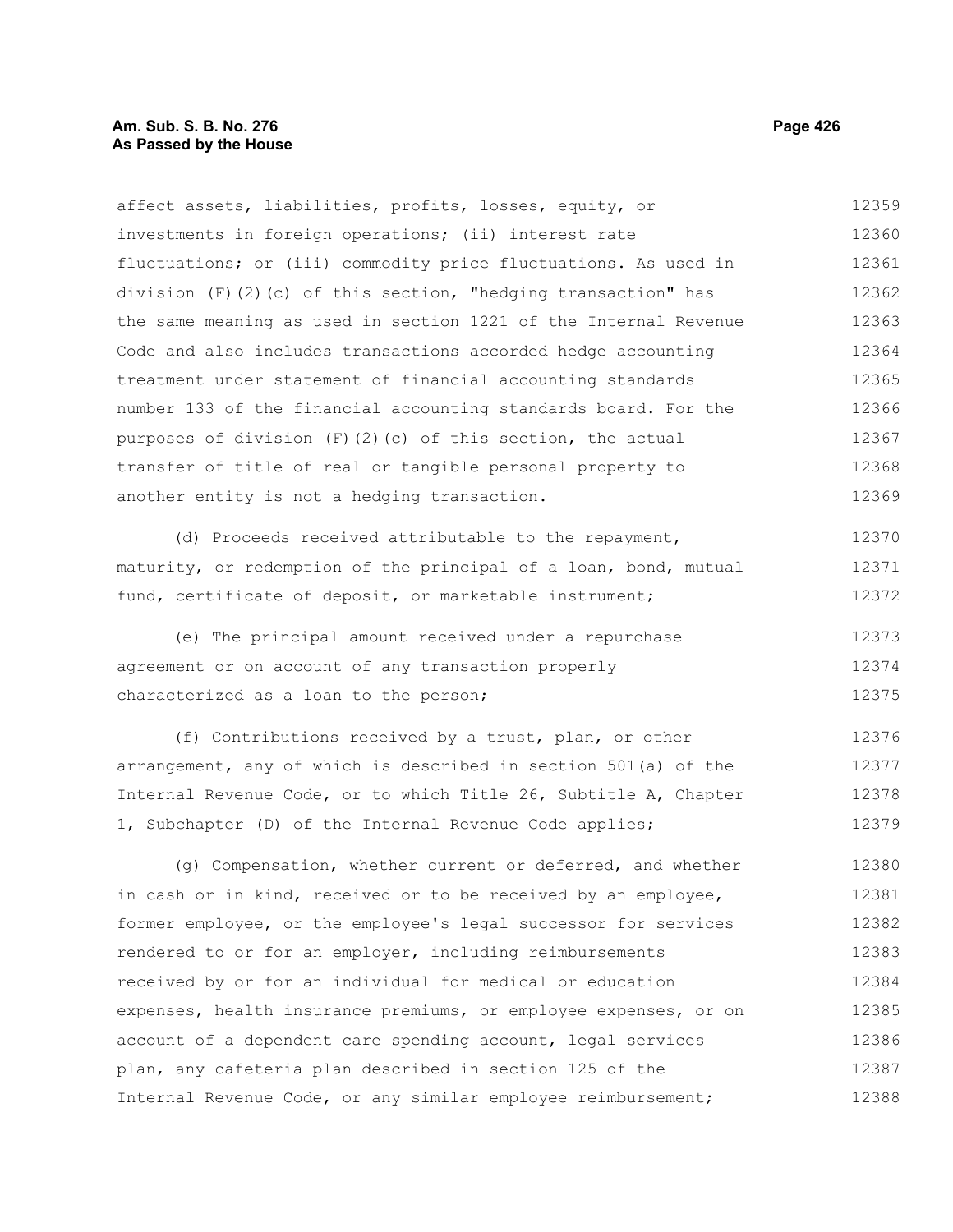(h) Proceeds received from the issuance of the taxpayer's own stock, options, warrants, puts, or calls, or from the sale of the taxpayer's treasury stock; 12389 12390

(i) Proceeds received on the account of payments from insurance policies, except those proceeds received for the loss of business revenue; 12392 12393 12394

(i) Gifts or charitable contributions received; membership dues received by trade, professional, homeowners', or condominium associations; and payments received for educational courses, meetings, meals, or similar payments to a trade, professional, or other similar association; and fundraising receipts received by any person when any excess receipts are donated or used exclusively for charitable purposes; 12395 12396 12397 12398 12399 12400 12401

(k) Damages received as the result of litigation in excess of amounts that, if received without litigation, would be gross receipts; 12402 12403 12404

(l) Property, money, and other amounts received or acquired by an agent on behalf of another in excess of the agent's commission, fee, or other remuneration; 12405 12406 12407

(m) Tax refunds, other tax benefit recoveries, and reimbursements for the tax imposed under this chapter made by entities that are part of the same combined taxpayer or consolidated elected taxpayer group, and reimbursements made by entities that are not members of a combined taxpayer or consolidated elected taxpayer group that are required to be made for economic parity among multiple owners of an entity whose tax obligation under this chapter is required to be reported and paid entirely by one owner, pursuant to the requirements of sections 5751.011 and 5751.012 of the Revised Code; 12408 12409 12410 12411 12412 12413 12414 12415 12416 12417

12391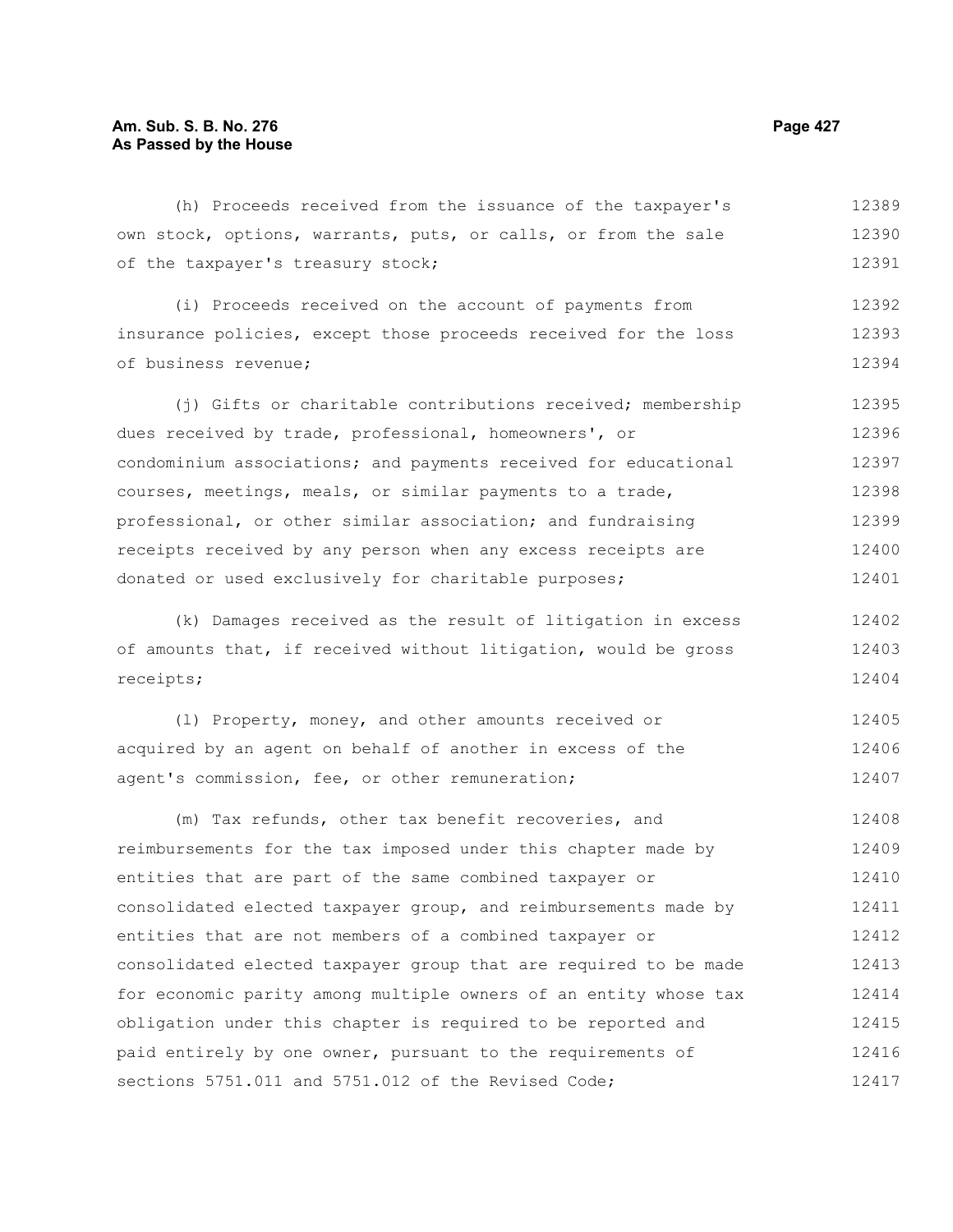another person;

12439

| (n) Pension reversions;                                          | 12418 |  |  |  |  |
|------------------------------------------------------------------|-------|--|--|--|--|
| (o) Contributions to capital;                                    | 12419 |  |  |  |  |
| (p) Sales or use taxes collected as a vendor or an out-of-       | 12420 |  |  |  |  |
| state seller on behalf of the taxing jurisdiction from a         | 12421 |  |  |  |  |
| consumer or other taxes the taxpayer is required by law to       |       |  |  |  |  |
| collect directly from a purchaser and remit to a local, state,   |       |  |  |  |  |
| or federal tax authority;                                        | 12424 |  |  |  |  |
| (q) In the case of receipts from the sale of cigarettes,         | 12425 |  |  |  |  |
| tobacco products, or vapor products by a wholesale dealer,       | 12426 |  |  |  |  |
| retail dealer, distributor, manufacturer, vapor distributor, or  | 12427 |  |  |  |  |
| seller, all as defined in section 5743.01 of the Revised Code,   | 12428 |  |  |  |  |
| an amount equal to the federal and state excise taxes paid by    | 12429 |  |  |  |  |
| any person on or for such cigarettes, tobacco products, or vapor | 12430 |  |  |  |  |
| products under subtitle E of the Internal Revenue Code or        |       |  |  |  |  |
| Chapter 5743. of the Revised Code;                               | 12432 |  |  |  |  |
| (r) In the case of receipts from the sale, transfer,             | 12433 |  |  |  |  |
| exchange, or other disposition of motor fuel as "motor fuel" is  | 12434 |  |  |  |  |
| defined in section 5736.01 of the Revised Code, an amount equal  | 12435 |  |  |  |  |
| to the value of the motor fuel, including federal and state      | 12436 |  |  |  |  |
| motor fuel excise taxes and receipts from billing or invoicing   |       |  |  |  |  |
| the tax imposed under section 5736.02 of the Revised Code to     | 12438 |  |  |  |  |

(s) In the case of receipts from the sale of beer or intoxicating liquor, as defined in section 4301.01 of the Revised Code, by a person holding a permit issued under Chapter 4301. or 4303. of the Revised Code, an amount equal to federal and state excise taxes paid by any person on or for such beer or intoxicating liquor under subtitle E of the Internal Revenue Code or Chapter 4301. or 4305. of the Revised Code; 12440 12441 12442 12443 12444 12445 12446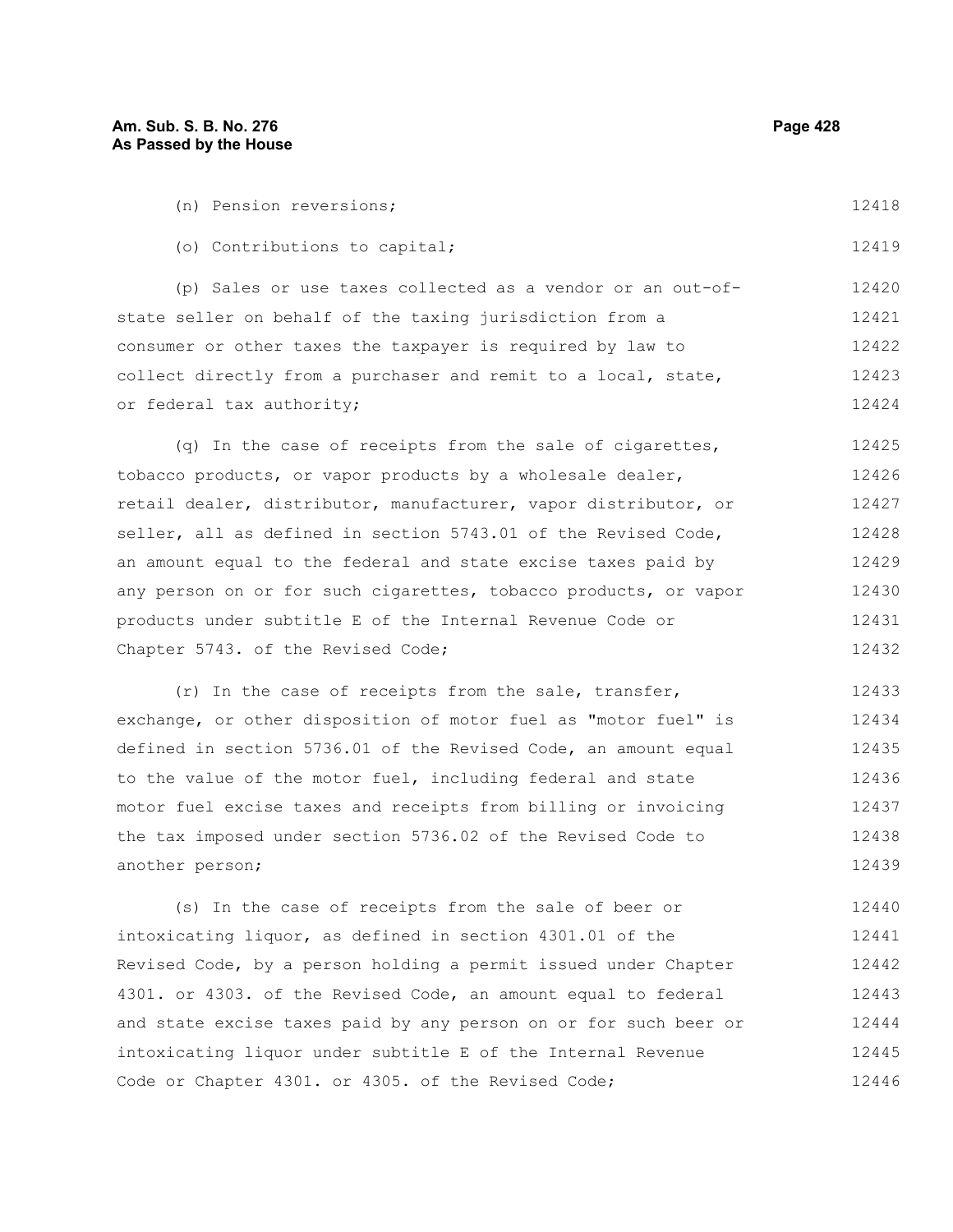# **Am. Sub. S. B. No. 276 Page 429** Page 429 **As Passed by the House**

(t) Receipts realized by a new motor vehicle dealer or used motor vehicle dealer, as defined in section 4517.01 of the Revised Code, from the sale or other transfer of a motor vehicle, as defined in that section, to another motor vehicle dealer for the purpose of resale by the transferee motor vehicle dealer, but only if the sale or other transfer was based upon the transferee's need to meet a specific customer's preference for a motor vehicle; 12447 12448 12449 12450 12451 12452 12453 12454

(u) Receipts from a financial institution described in division (E)(3) of this section for services provided to the financial institution in connection with the issuance, processing, servicing, and management of loans or credit accounts, if such financial institution and the recipient of such receipts have at least fifty per cent of their ownership interests owned or controlled, directly or constructively through related interests, by common owners; 12455 12456 12457 12458 12459 12460 12461 12462

(v) Receipts realized from administering anti-neoplastic drugs and other cancer chemotherapy, biologicals, therapeutic agents, and supportive drugs in a physician's office to patients with cancer; 12463 12464 12465 12466

(w) Funds received or used by a mortgage broker that is not a dealer in intangibles, other than fees or other consideration, pursuant to a table-funding mortgage loan or warehouse-lending mortgage loan. Terms used in division (F)(2) (w) of this section have the same meanings as in section 1322.01 of the Revised Code, except "mortgage broker" means a person assisting a buyer in obtaining a mortgage loan for a fee or other consideration paid by the buyer or a lender, or a person engaged in table-funding or warehouse-lending mortgage loans that are first lien mortgage loans. 12467 12468 12469 12470 12471 12472 12473 12474 12475 12476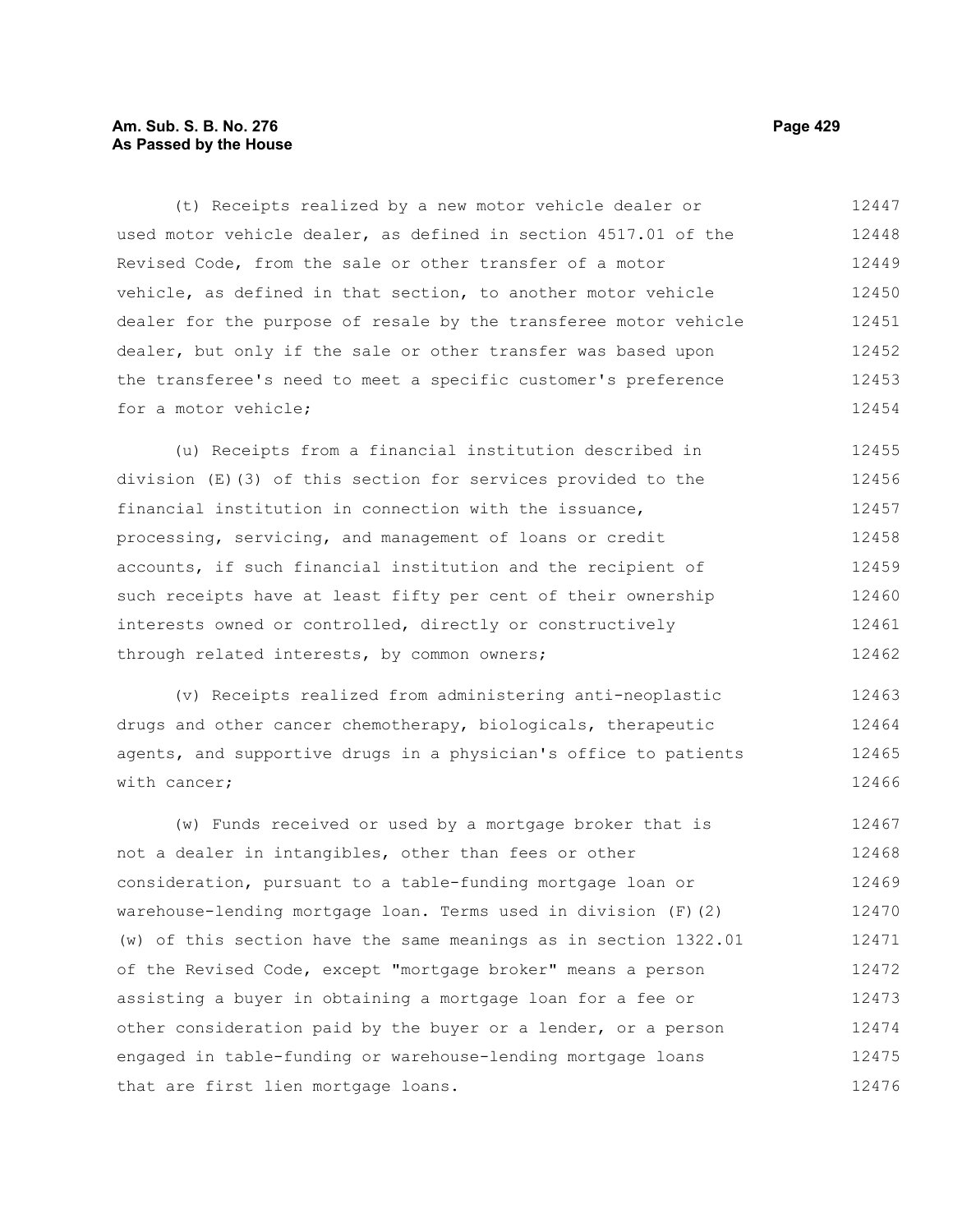# **Am. Sub. S. B. No. 276 Page 430 As Passed by the House**

(x) Property, money, and other amounts received by a professional employer organization, as defined in section 4125.01 of the Revised Code, from a client employer, as defined in that section, in excess of the administrative fee charged by the professional employer organization to the client employer; 12477 12478 12479 12480 12481

(y) In the case of amounts retained as commissions by a permit holder under Chapter 3769. of the Revised Code, an amount equal to the amounts specified under that chapter that must be paid to or collected by the tax commissioner as a tax and the amounts specified under that chapter to be used as purse money; 12482 12483 12484 12485 12486

- (z) Qualifying distribution center receipts. 12487
- (i) For purposes of division (F)(2)(z) of this section: 12488

(I) "Qualifying distribution center receipts" means receipts of a supplier from qualified property that is delivered to a qualified distribution center, multiplied by a quantity that equals one minus the Ohio delivery percentage. If the qualified distribution center is a refining facility, "supplier" includes all dealers, brokers, processors, sellers, vendors, cosigners, and distributors of qualified property. 12489 12490 12491 12492 12493 12494 12495

(II) "Qualified property" means tangible personal property delivered to a qualified distribution center that is shipped to that qualified distribution center solely for further shipping by the qualified distribution center to another location in this state or elsewhere or, in the case of gold, silver, platinum, or palladium delivered to a refining facility solely for refining to a grade and fineness acceptable for delivery to a registered commodities exchange. "Further shipping" includes storing and repackaging property into smaller or larger bundles, so long as the property is not subject to further manufacturing or 12496 12497 12498 12499 12500 12501 12502 12503 12504 12505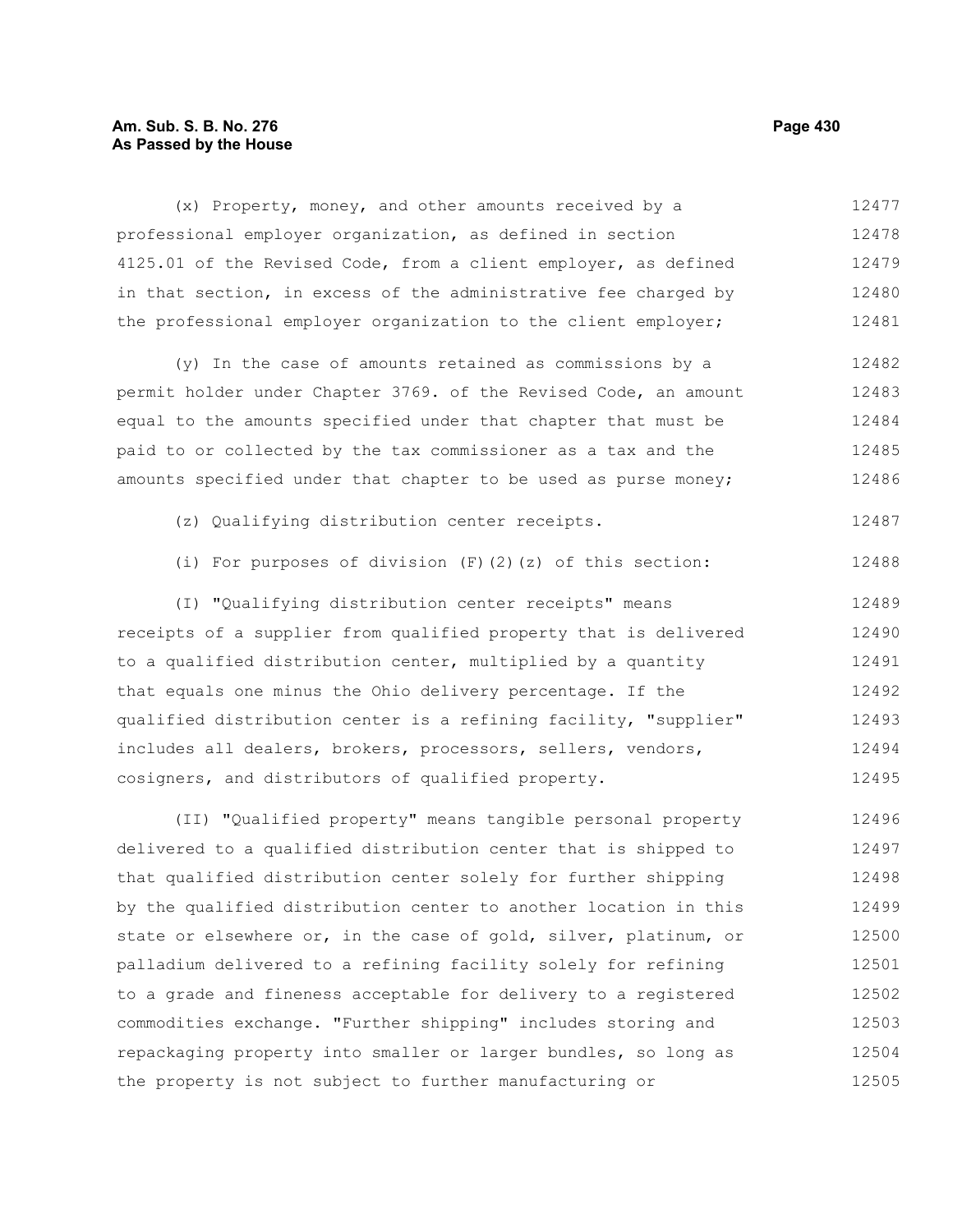processing. "Refining" is limited to extracting impurities from gold, silver, platinum, or palladium through smelting or some other process at a refining facility. 12506 12507 12508

(III) "Qualified distribution center" means a warehouse, a facility similar to a warehouse, or a refining facility in this state that, for the qualifying year, is operated by a person that is not part of a combined taxpayer group and that has a qualifying certificate. All warehouses or facilities similar to warehouses that are operated by persons in the same taxpayer group and that are located within one mile of each other shall be treated as one qualified distribution center. All refining facilities that are operated by persons in the same taxpayer group and that are located in the same or adjacent counties may be treated as one qualified distribution center. 12509 12510 12511 12512 12513 12514 12515 12516 12517 12518 12519

(IV) "Qualifying year" means the calendar year to which the qualifying certificate applies.

(V) "Qualifying period" means the period of the first day of July of the second year preceding the qualifying year through the thirtieth day of June of the year preceding the qualifying year. 12522 12523 12524 12525

(VI) "Qualifying certificate" means the certificate issued by the tax commissioner after the operator of a distribution center files an annual application with the commissioner. The application and annual fee shall be filed and paid for each qualified distribution center on or before the first day of September before the qualifying year or within forty-five days after the distribution center opens, whichever is later. 12526 12527 12528 12529 12530 12531 12532

The applicant must substantiate to the commissioner's satisfaction that, for the qualifying period, all persons 12533 12534

12520 12521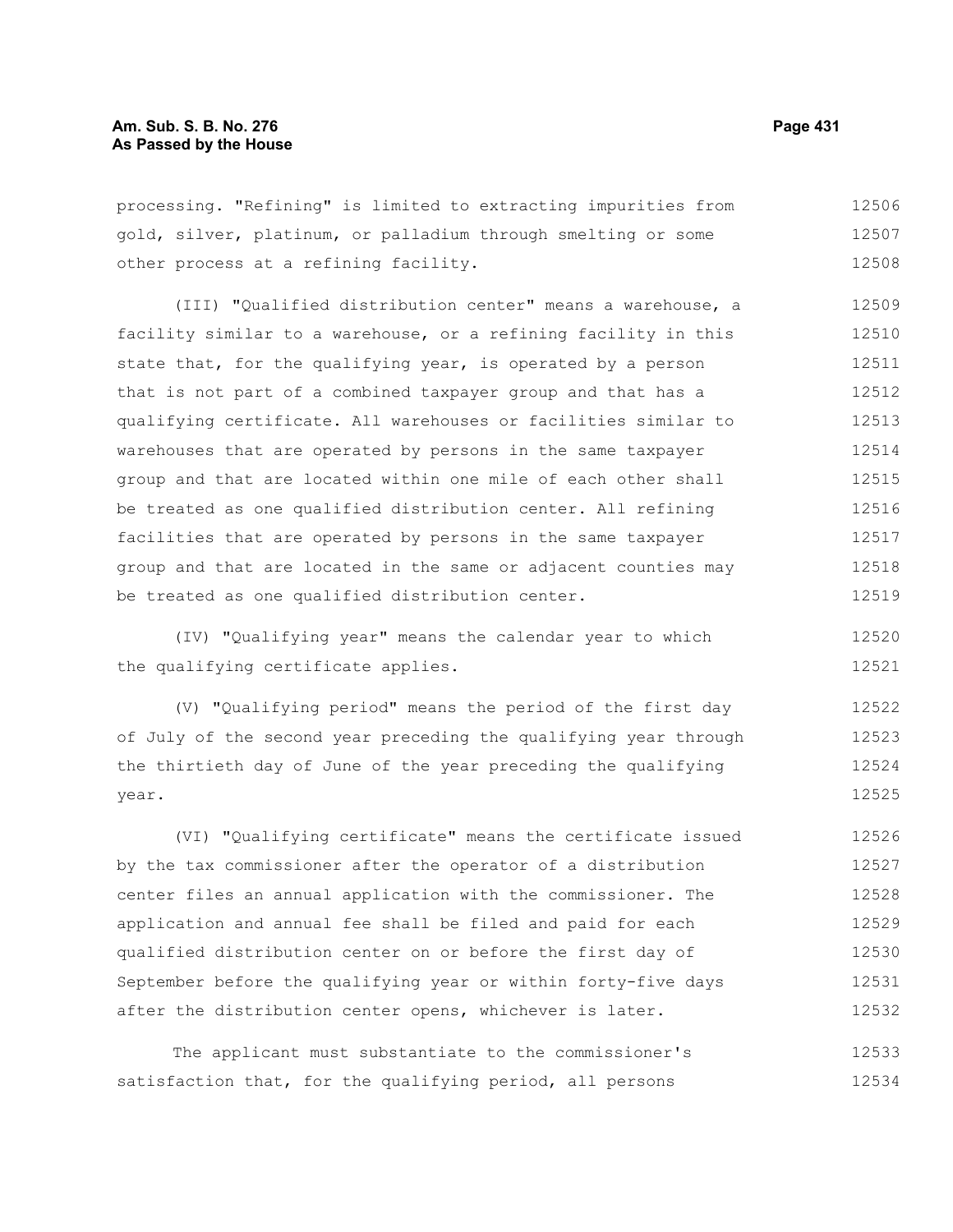# **Am. Sub. S. B. No. 276 Page 432 As Passed by the House**

operating the distribution center have more than fifty per cent of the cost of the qualified property shipped to a location such that it would be sitused outside this state under the provisions of division (E) of section 5751.033 of the Revised Code. The applicant must also substantiate that the distribution center cumulatively had costs from its suppliers equal to or exceeding five hundred million dollars during the qualifying period. (For purposes of division (F)(2)(z)(i)(VI) of this section, "supplier" excludes any person that is part of the consolidated elected taxpayer group, if applicable, of the operator of the qualified distribution center.) The commissioner may require the applicant to have an independent certified public accountant certify that the calculation of the minimum thresholds required for a qualified distribution center by the operator of a distribution center has been made in accordance with generally accepted accounting principles. The commissioner shall issue or deny the issuance of a certificate within sixty days after the receipt of the application. A denial is subject to appeal under section 5717.02 of the Revised Code. If the operator files a timely appeal under section 5717.02 of the Revised Code, the operator shall be granted a qualifying certificate effective for the remainder of the qualifying year or until the appeal is finalized, whichever is earlier. If the operator does not prevail in the appeal, the operator shall pay the ineligible operator's supplier tax liability. 12535 12536 12537 12538 12539 12540 12541 12542 12543 12544 12545 12546 12547 12548 12549 12550 12551 12552 12553 12554 12555 12556 12557 12558 12559

(VII) "Ohio delivery percentage" means the proportion of the total property delivered to a destination inside Ohio from the qualified distribution center during the qualifying period compared with total deliveries from such distribution center everywhere during the qualifying period. 12560 12561 12562 12563 12564

(VIII) "Refining facility" means one or more buildings

12565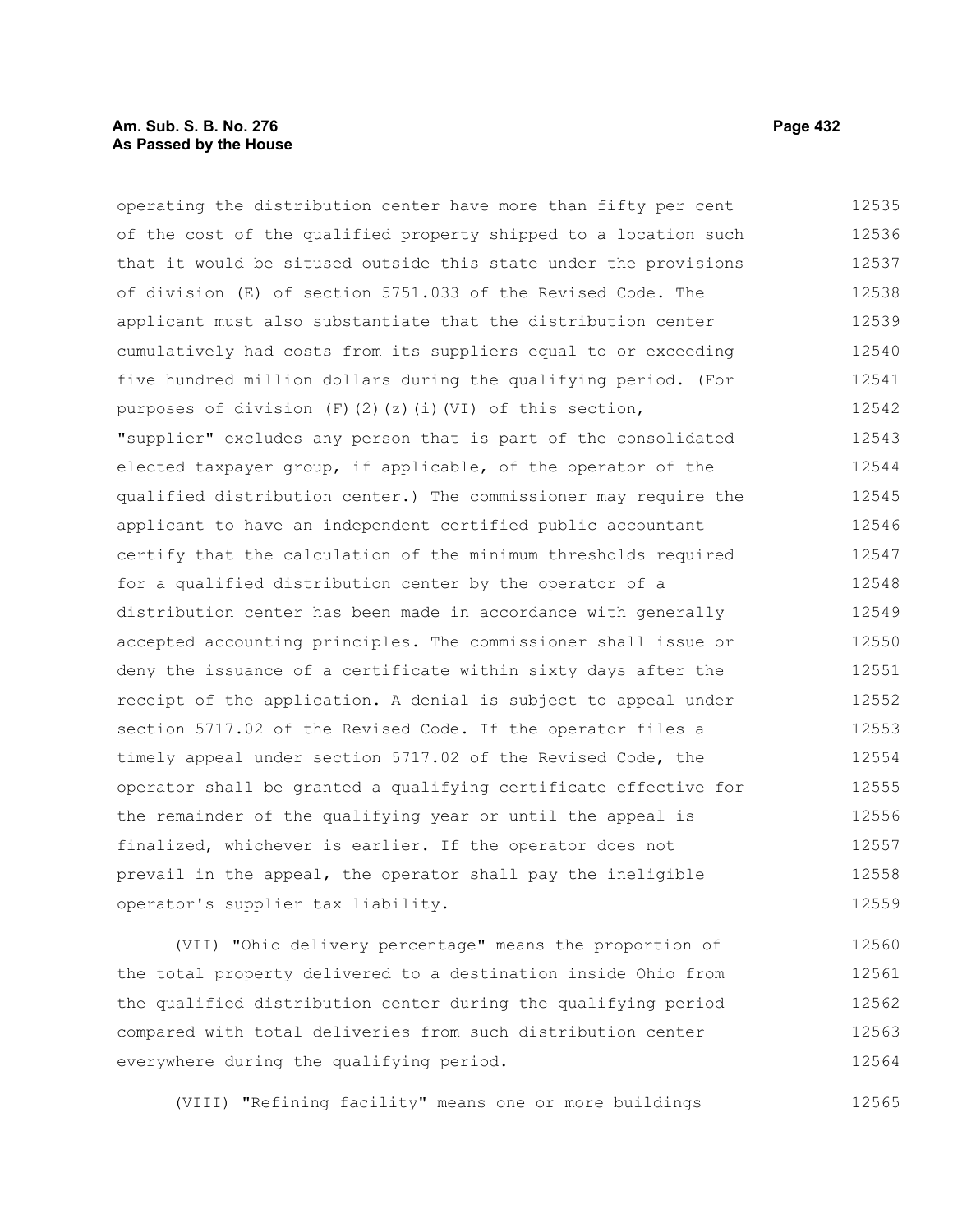# **Am. Sub. S. B. No. 276 Page 433 As Passed by the House**

located in a county in the Appalachian region of this state as defined by section 107.21 of the Revised Code and utilized for refining or smelting gold, silver, platinum, or palladium to a grade and fineness acceptable for delivery to a registered commodities exchange. 12566 12567 12568 12569 12570

(IX) "Registered commodities exchange" means a board of trade, such as New York mercantile exchange, inc. or commodity exchange, inc., designated as a contract market by the commodity futures trading commission under the "Commodity Exchange Act," 7 U.S.C. 1 et seq., as amended. 12571 12572 12573 12574 12575

(X) "Ineligible operator's supplier tax liability" means an amount equal to the tax liability of all suppliers of a distribution center had the distribution center not been issued a qualifying certificate for the qualifying year. Ineligible operator's supplier tax liability shall not include interest or penalties. The tax commissioner shall determine an ineligible operator's supplier tax liability based on information that the commissioner may request from the operator of the distribution center. An operator shall provide a list of all suppliers of the distribution center and the corresponding costs of qualified property for the qualifying year at issue within sixty days of a request by the commissioner under this division. 12576 12577 12578 12579 12580 12581 12582 12583 12584 12585 12586 12587

(ii)(I) If the distribution center is new and was not open for the entire qualifying period, the operator of the distribution center may request that the commissioner grant a qualifying certificate. If the certificate is granted and it is later determined that more than fifty per cent of the qualified property during that year was not shipped to a location such that it would be sitused outside of this state under the provisions of division (E) of section 5751.033 of the Revised 12588 12589 12590 12591 12592 12593 12594 12595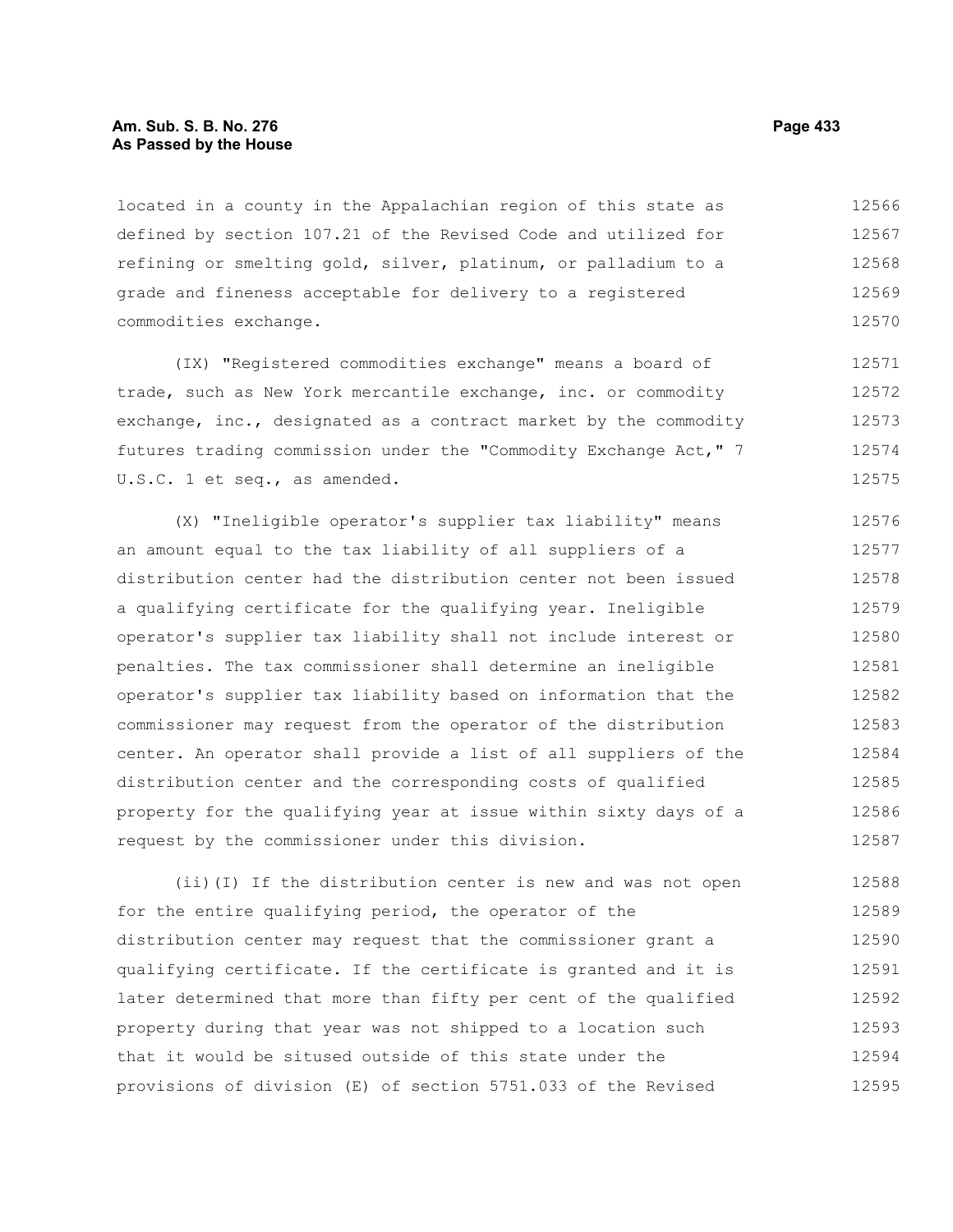# **Am. Sub. S. B. No. 276 Page 434 As Passed by the House**

Code or if it is later determined that the person that operates the distribution center had average monthly costs from its suppliers of less than forty million dollars during that year, then the operator of the distribution center shall pay the ineligible operator's supplier tax liability. (For purposes of division (F)(2)(z)(ii) of this section, "supplier" excludes any person that is part of the consolidated elected taxpayer group, if applicable, of the operator of the qualified distribution center.) 12596 12597 12598 12599 12600 12601 12602 12603 12604

(II) The commissioner may grant a qualifying certificate to a distribution center that does not qualify as a qualified distribution center for an entire qualifying period if the operator of the distribution center demonstrates that the business operations of the distribution center have changed or will change such that the distribution center will qualify as a qualified distribution center within thirty-six months after the date the operator first applies for a certificate. If, at the end of that thirty-six-month period, the business operations of the distribution center have not changed such that the distribution center qualifies as a qualified distribution center, the operator of the distribution center shall pay the ineligible operator's supplier tax liability for each year that the distribution center received a certificate but did not qualify as a qualified distribution center. For each year the distribution center receives a certificate under division (F)(2) (z)(ii)(II) of this section, the distribution center shall pay all applicable fees required under division  $(F)$  (2)(z) of this section and shall submit an updated business plan showing the progress the distribution center made toward qualifying as a qualified distribution center during the preceding year. 12605 12606 12607 12608 12609 12610 12611 12612 12613 12614 12615 12616 12617 12618 12619 12620 12621 12622 12623 12624 12625

(III) An operator may appeal a determination under 12626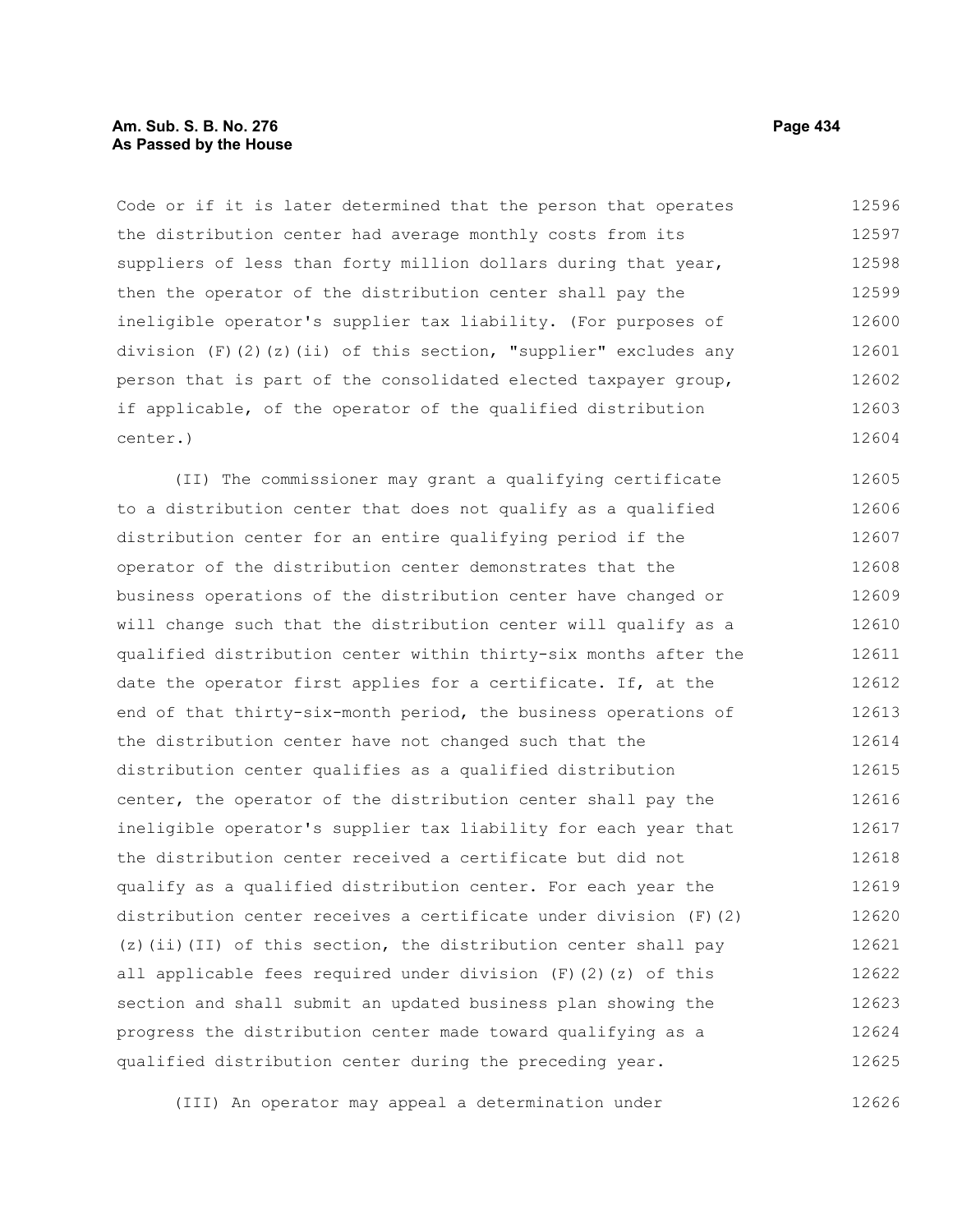#### **Am. Sub. S. B. No. 276 Page 435 As Passed by the House**

division  $(F)(2)(z)(ii)(I)$  or  $(II)$  of this section that the ineligible operator is liable for the operator's supplier tax liability as a result of not qualifying as a qualified distribution center, as provided in section 5717.02 of the Revised Code. 12627 12628 12629 12630 12631

(iii) When filing an application for a qualifying certificate under division (F)(2)(z)(i)(VI) of this section, the operator of a qualified distribution center also shall provide documentation, as the commissioner requires, for the commissioner to ascertain the Ohio delivery percentage. The commissioner, upon issuing the qualifying certificate, also shall certify the Ohio delivery percentage. The operator of the qualified distribution center may appeal the commissioner's certification of the Ohio delivery percentage in the same manner as an appeal is taken from the denial of a qualifying certificate under division  $(F)$  (2)(z)(i)(VI) of this section. 12632 12633 12634 12635 12636 12637 12638 12639 12640 12641 12642

(iv)(I) In the case where the distribution center is new and not open for the entire qualifying period, the operator shall make a good faith estimate of an Ohio delivery percentage for use by suppliers in their reports of taxable gross receipts for the remainder of the qualifying period. The operator of the facility shall disclose to the suppliers that such Ohio delivery percentage is an estimate and is subject to recalculation. By the due date of the next application for a qualifying certificate, the operator shall determine the actual Ohio delivery percentage for the estimated qualifying period and proceed as provided in division  $(F)(2)(z)(iii)$  of this section with respect to the calculation and recalculation of the Ohio delivery percentage. The supplier is required to file, within sixty days after receiving notice from the operator of the qualified distribution center, amended reports for the impacted 12643 12644 12645 12646 12647 12648 12649 12650 12651 12652 12653 12654 12655 12656 12657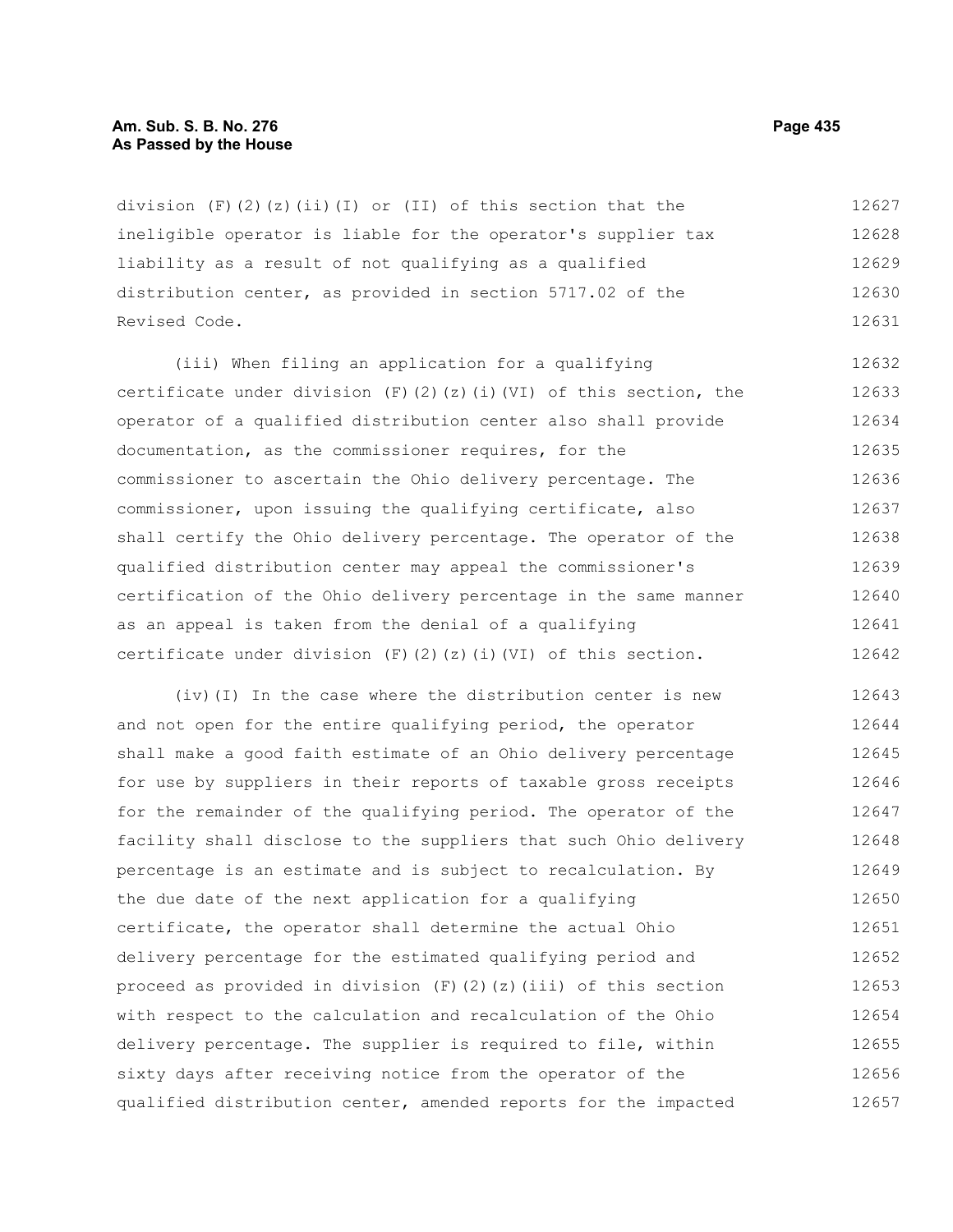# **Am. Sub. S. B. No. 276 Page 436** Page 436 **As Passed by the House**

calendar quarter or quarters or calendar year, whichever the case may be. Any additional tax liability or tax overpayment shall be subject to interest but shall not be subject to the imposition of any penalty so long as the amended returns are timely filed. 12658 12659 12660 12661 12662

(II) The operator of a distribution center that receives a qualifying certificate under division  $(F)$  (2)(z)(ii)(II) of this section shall make a good faith estimate of the Ohio delivery percentage that the operator estimates will apply to the distribution center at the end of the thirty-six-month period after the operator first applied for a qualifying certificate under that division. The result of the estimate shall be multiplied by a factor of one and seventy-five one-hundredths. The product of that calculation shall be the Ohio delivery percentage used by suppliers in their reports of taxable gross receipts for each qualifying year that the distribution center receives a qualifying certificate under division  $(F)$  (2)(z)(ii) (II) of this section, except that, if the product is less than five per cent, the Ohio delivery percentage used shall be five per cent and that, if the product exceeds forty-nine per cent, the Ohio delivery percentage used shall be forty-nine per cent. 12663 12664 12665 12666 12667 12668 12669 12670 12671 12672 12673 12674 12675 12676 12677 12678

(v) Qualifying certificates and Ohio delivery percentages issued by the commissioner shall be open to public inspection and shall be timely published by the commissioner. A supplier relying in good faith on a certificate issued under this division shall not be subject to tax on the qualifying distribution center receipts under division  $(F)(2)(z)$  of this section. An operator receiving a qualifying certificate is liable for the ineligible operator's supplier tax liability for each year the operator received a certificate but did not qualify as a qualified distribution center. 12679 12680 12681 12682 12683 12684 12685 12686 12687 12688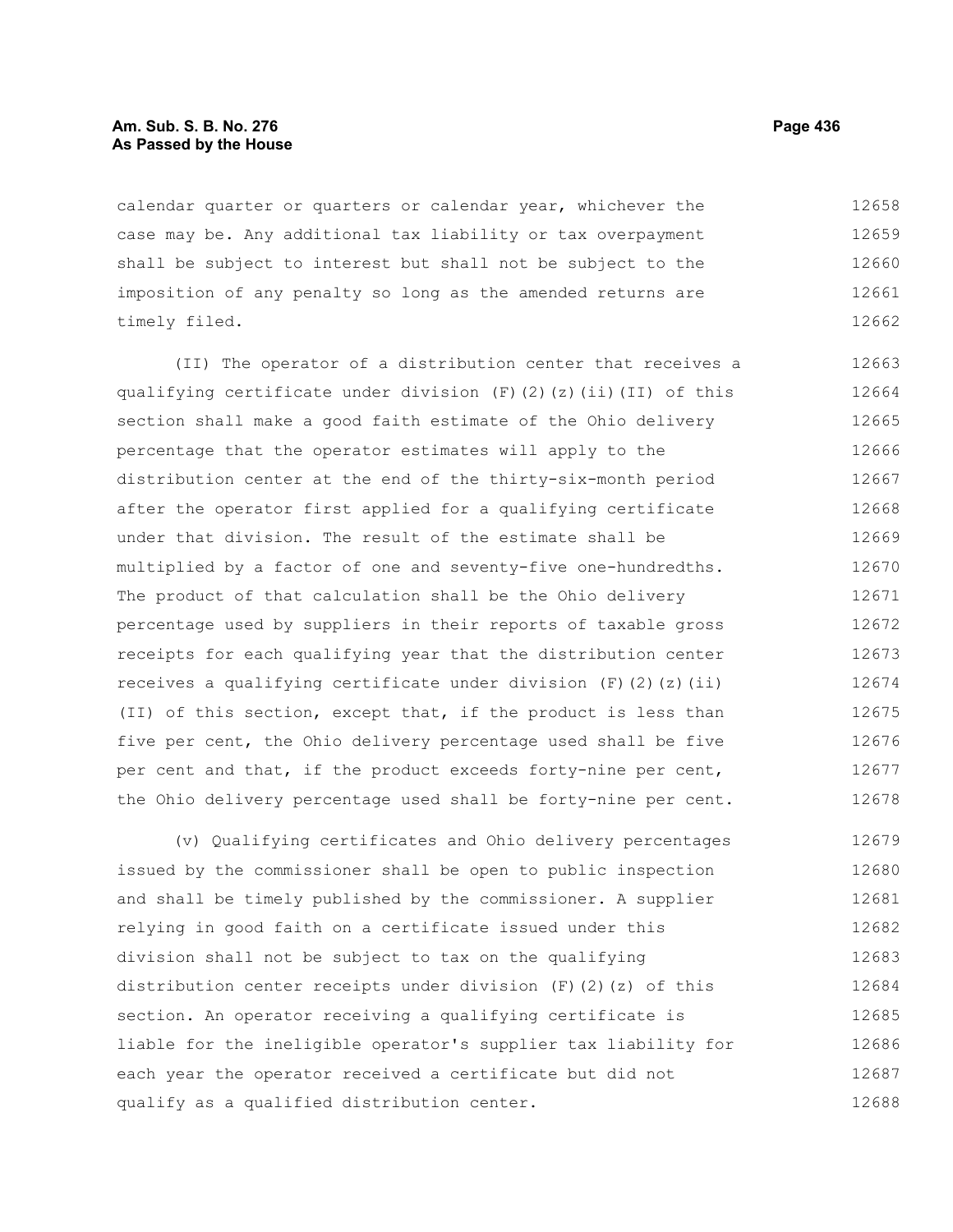# **Am. Sub. S. B. No. 276 Page 437** Page 437 **As Passed by the House**

(vi) The annual fee for a qualifying certificate shall be one hundred thousand dollars for each qualified distribution center. If a qualifying certificate is not issued, the annual fee is subject to refund after the exhaustion of all appeals provided for in division (F)(2)(z)(i)(VI) of this section. The first one hundred thousand dollars of the annual application fees collected each calendar year shall be credited to the revenue enhancement fund. The remainder of the annual application fees collected shall be distributed in the same manner required under section 5751.20 of the Revised Code. (vii) The tax commissioner may require that adequate security be posted by the operator of the distribution center on appeal when the commissioner disagrees that the applicant has met the minimum thresholds for a qualified distribution center as set forth in division  $(F)$   $(2)$   $(z)$  of this section. (aa) Receipts of an employer from payroll deductions relating to the reimbursement of the employer for advancing moneys to an unrelated third party on an employee's behalf; (bb) Cash discounts allowed and taken; (cc) Returns and allowances; 12689 12690 12691 12692 12693 12694 12695 12696 12697 12698 12699 12700 12701 12702 12703 12704 12705 12706 12707 12708

(dd) Bad debts from receipts on the basis of which the tax imposed by this chapter was paid in a prior quarterly tax payment period. For the purpose of this division, "bad debts" means any debts that have become worthless or uncollectible between the preceding and current quarterly tax payment periods, have been uncollected for at least six months, and that may be claimed as a deduction under section 166 of the Internal Revenue Code and the regulations adopted under that section, or that could be claimed as such if the taxpayer kept its accounts on 12709 12710 12711 12712 12713 12714 12715 12716 12717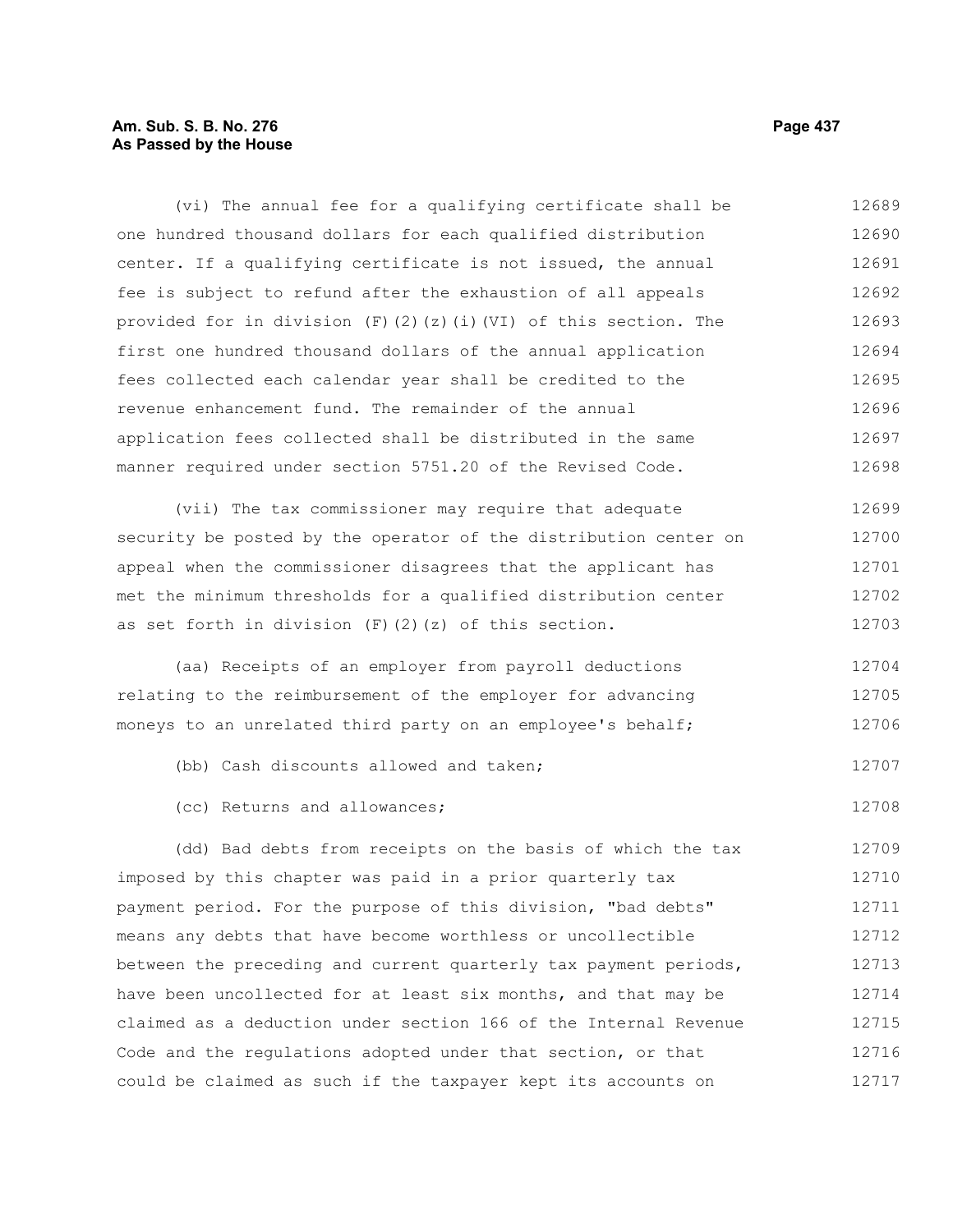## **Am. Sub. S. B. No. 276 Page 438 As Passed by the House**

the accrual basis. "Bad debts" does not include repossessed property, uncollectible amounts on property that remains in the possession of the taxpayer until the full purchase price is paid, or expenses in attempting to collect any account receivable or for any portion of the debt recovered; 12718 12719 12720 12721 12722

(ee) Any amount realized from the sale of an account receivable to the extent the receipts from the underlying transaction giving rise to the account receivable were included in the gross receipts of the taxpayer; 12723 12724 12725 12726

(ff) Any receipts directly attributed to a transfer agreement or to the enterprise transferred under that agreement under section 4313.02 of the Revised Code. 12727 12728 12729

(gg)(i) As used in this division:

(I) "Qualified uranium receipts" means receipts from the sale, exchange, lease, loan, production, processing, or other disposition of uranium within a uranium enrichment zone certified by the tax commissioner under division  $(F)$  (2)(qq)(ii) of this section. "Qualified uranium receipts" does not include any receipts with a situs in this state outside a uranium enrichment zone certified by the tax commissioner under division (F)(2)(gg)(ii) of this section. 12731 12732 12733 12734 12735 12736 12737 12738

(II) "Uranium enrichment zone" means all real property that is part of a uranium enrichment facility licensed by the United States nuclear regulatory commission and that was or is owned or controlled by the United States department of energy or its successor. 12739 12740 12741 12742 12743

(ii) Any person that owns, leases, or operates real or tangible personal property constituting or located within a uranium enrichment zone may apply to the tax commissioner to 12744 12745 12746

12730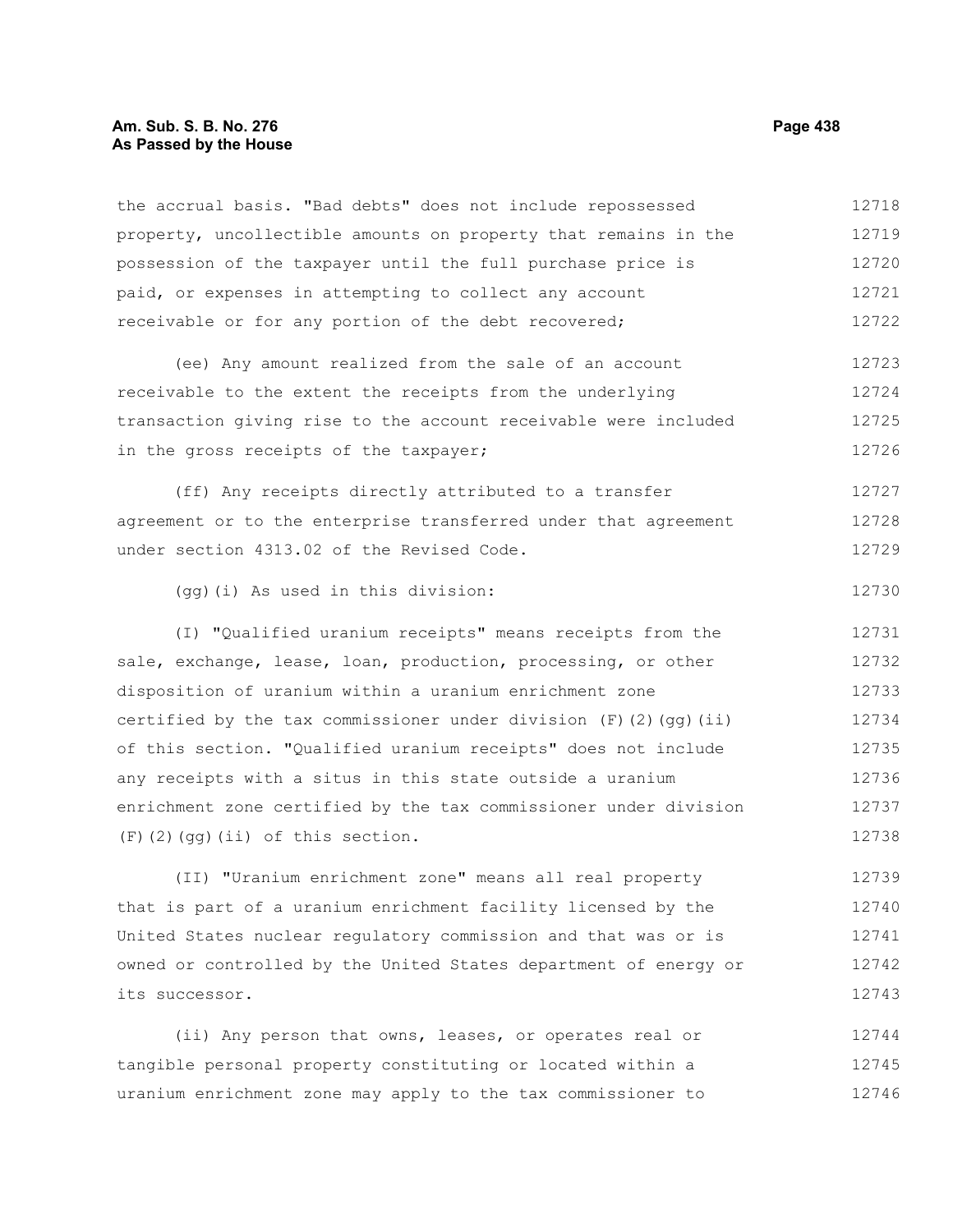# **Am. Sub. S. B. No. 276 Page 439 As Passed by the House**

have the uranium enrichment zone certified for the purpose of excluding qualified uranium receipts under division (F)(2)(gg) of this section. The application shall include such information that the tax commissioner prescribes. Within sixty days after receiving the application, the tax commissioner shall certify the zone for that purpose if the commissioner determines that the property qualifies as a uranium enrichment zone as defined in division  $(F)$  (2)(gg) of this section, or, if the tax commissioner determines that the property does not qualify, the commissioner shall deny the application or request additional information from the applicant. If the tax commissioner denies an application, the commissioner shall state the reasons for the denial. The applicant may appeal the denial of an application to the board of tax appeals pursuant to section 5717.02 of the Revised Code. If the applicant files a timely appeal, the tax commissioner shall conditionally certify the applicant's property. The conditional certification shall expire when all of the applicant's appeals are exhausted. Until final resolution of the appeal, the applicant shall retain the applicant's records in accordance with section 5751.12 of the Revised Code, notwithstanding any time limit on the preservation of records under that section. 12747 12748 12749 12750 12751 12752 12753 12754 12755 12756 12757 12758 12759 12760 12761 12762 12763 12764 12765 12766 12767 12768

(hh) In the case of amounts collected by a licensed casino operator from casino gaming, amounts in excess of the casino operator's gross casino revenue. In this division, "casino operator" and "casino gaming" have the meanings defined in section 3772.01 of the Revised Code, and "gross casino revenue" has the meaning defined in section 5753.01 of the Revised Code. 12769 12770 12771 12772 12773 12774

(ii) Receipts realized from the sale of agricultural commodities by an agricultural commodity handler, both as defined in section 926.01 of the Revised Code, that is licensed 12775 12776 12777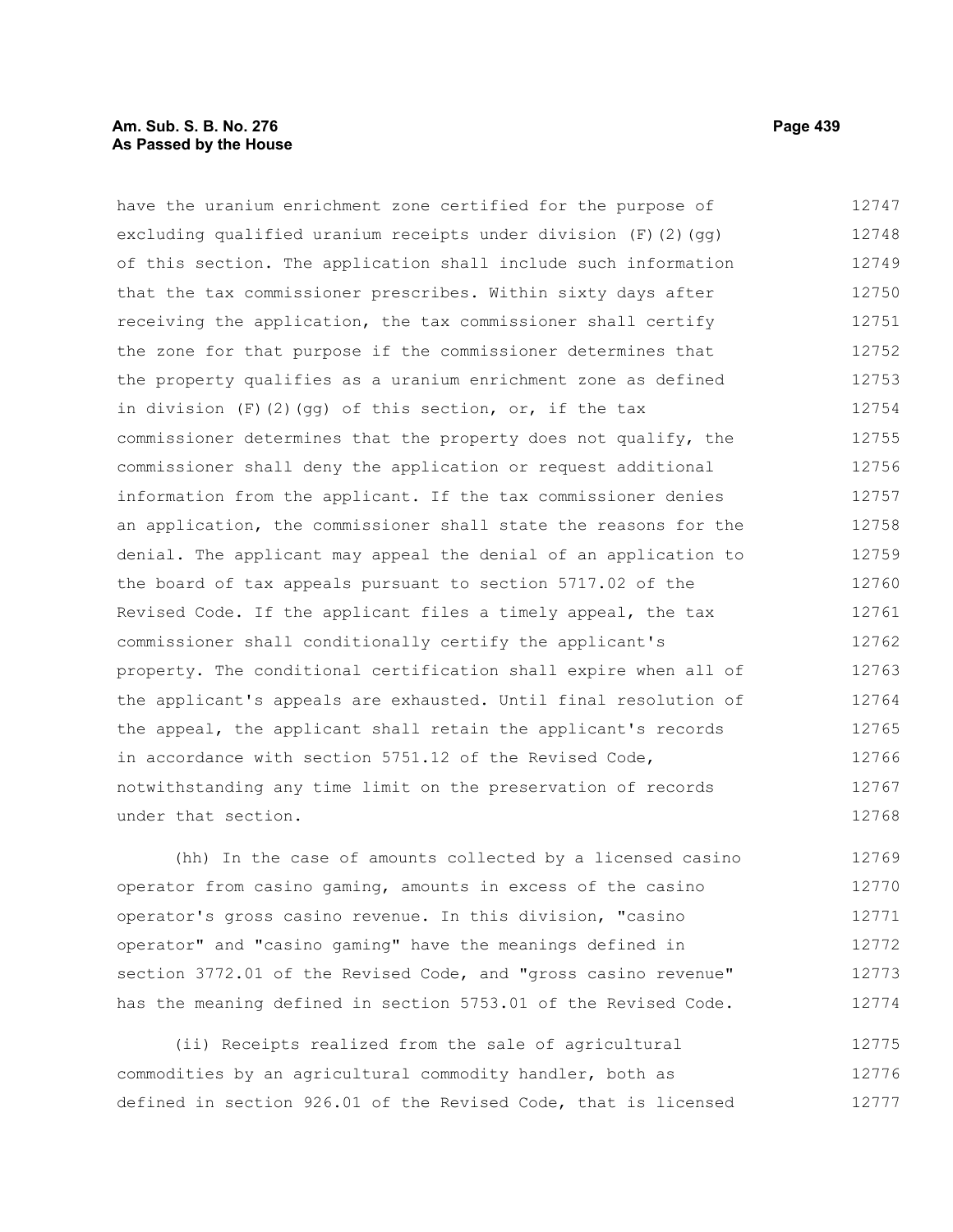by the director of agriculture to handle agricultural commodities in this state. 12778 12779

(ii) Qualifying integrated supply chain receipts. 12780

| As used in division $(F)$ $(2)$ $(jj)$ of this section: | 12781 |  |
|---------------------------------------------------------|-------|--|
|---------------------------------------------------------|-------|--|

(i) "Qualifying integrated supply chain receipts" means receipts of a qualified integrated supply chain vendor from the sale of qualified property delivered to, or integrated supply chain services provided to, another qualified integrated supply chain vendor or to a retailer that is a member of the integrated supply chain. "Qualifying integrated supply chain receipts" does not include receipts of a person that is not a qualified integrated supply chain vendor from the sale of raw materials to a member of an integrated supply chain, or receipts of a member of an integrated supply chain from the sale of qualified property or integrated supply chain services to a person that is not a member of the integrated supply chain. 12782 12783 12784 12785 12786 12787 12788 12789 12790 12791 12792 12793

(ii) "Qualified property" means any of the following: 12794

(I) Component parts used to hold, contain, package, or dispense qualified products, excluding equipment; 12795 12796

(II) Work-in-process inventory that will become, comprise, or form a component part of a qualified product capable of being sold at retail, excluding equipment, machinery, furniture, and fixtures; 12797 12798 12799 12800

(III) Finished goods inventory that is a qualified product capable of being sold at retail in the inventory's present form. 12801 12802

(iii) "Qualified integrated supply chain vendor" means a person that is a member of an integrated supply chain and that provides integrated supply chain services within a qualified 12803 12804 12805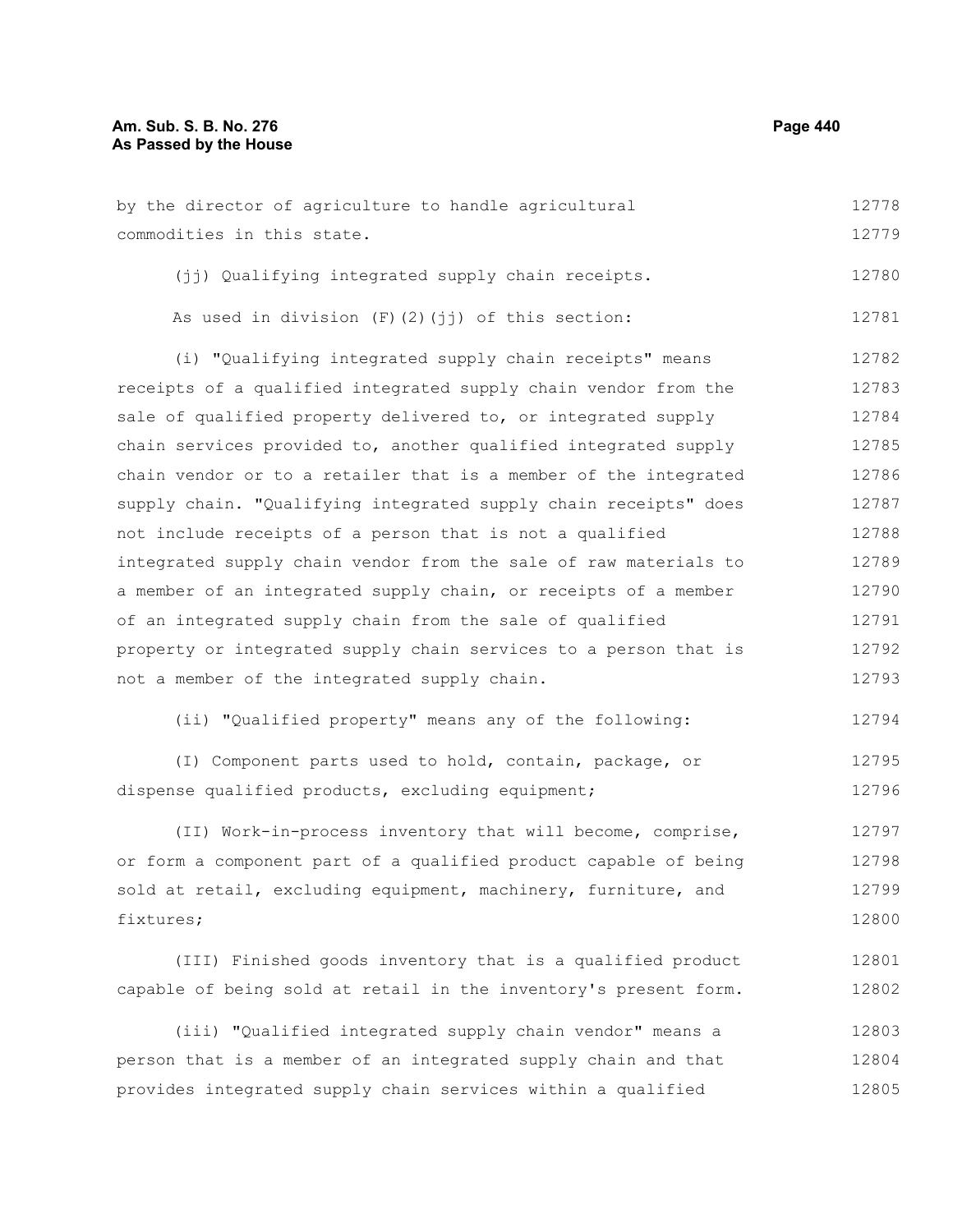## **Am. Sub. S. B. No. 276 Page 441 As Passed by the House**

integrated supply chain district to a retailer that is a member of the integrated supply chain or to another qualified integrated supply chain vendor that is located within the same such district as the person but does not share a common owner with that person. 12806 12807 12808 12809 12810

(iv) "Qualified product" means a personal care, health, or beauty product or an aromatic product, including a candle. "Qualified product" does not include a drug that may be dispensed only pursuant to a prescription, durable medical equipment, mobility enhancing equipment, or a prosthetic device, as those terms are defined in section 5739.01 of the Revised Code. 12811 12812 12813 12814 12815 12816 12817

(v) "Integrated supply chain" means two or more qualified integrated supply chain vendors certified on the most recent list certified to the tax commissioner under this division that systematically collaborate and coordinate business operations with a retailer on the flow of tangible personal property from material sourcing through manufacturing, assembly, packaging, and delivery to the retailer to improve long-term financial performance of each vendor and the supply chain that includes the retailer. 12818 12819 12820 12821 12822 12823 12824 12825 12826

For the purpose of the certification required under this division, the reporting person for each retailer, on or before the first day of October of each year, shall certify to the tax commissioner a list of the qualified integrated supply chain vendors providing or receiving integrated supply chain services within a qualified integrated supply chain district for the ensuing calendar year. On or before the following first day of November, the commissioner shall issue a certificate to the retailer and to each vendor certified to the commissioner on 12827 12828 12829 12830 12831 12832 12833 12834 12835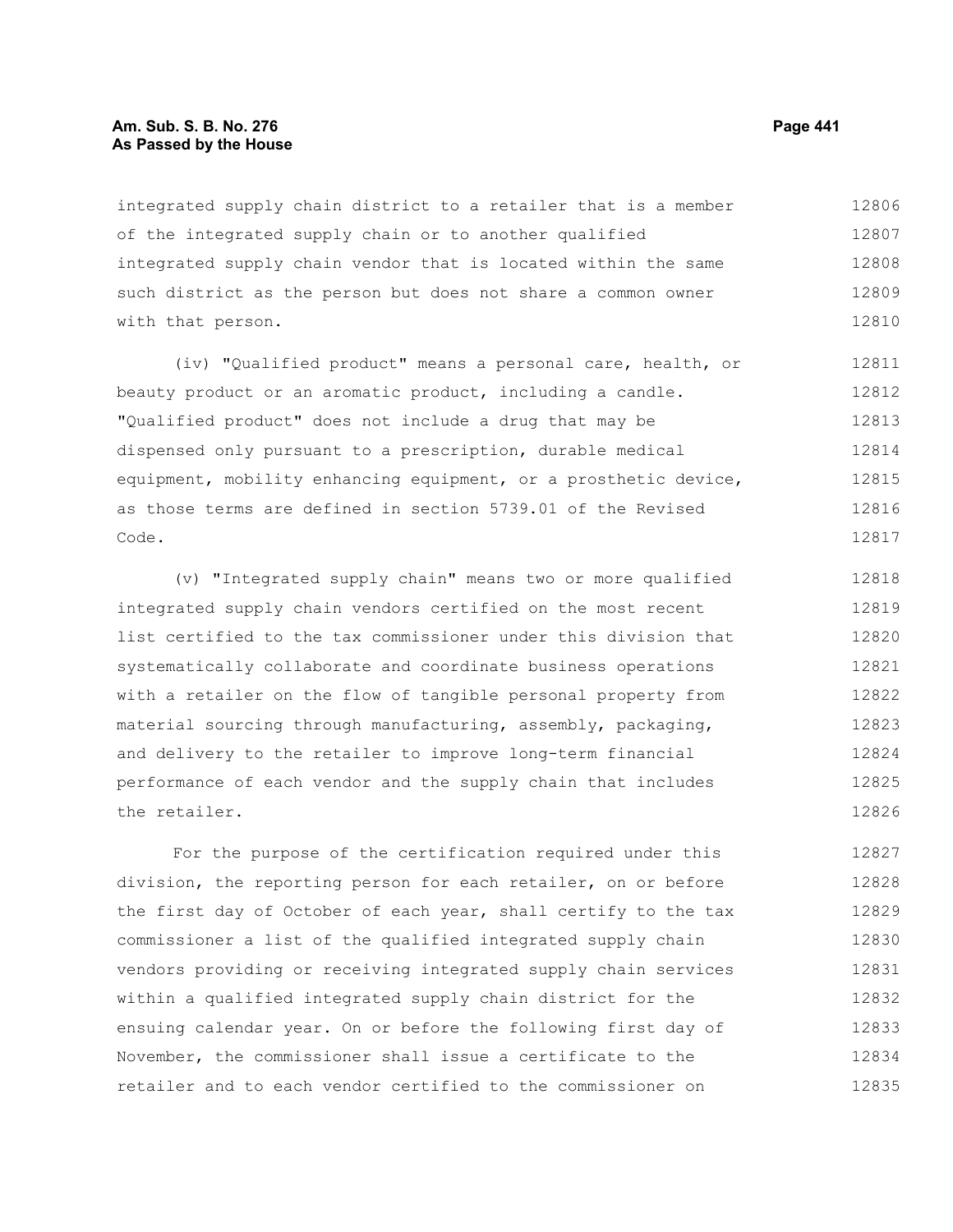# **Am. Sub. S. B. No. 276 Page 442** Page 442 **As Passed by the House**

that list. The certificate shall include the names of the retailer and of the qualified integrated supply chain vendors. 12836 12837

The retailer shall notify the commissioner of any changes to the list, including additions to or subtractions from the list or changes in the name or legal entity of vendors certified on the list, within sixty days after the date the retailer becomes aware of the change. Within thirty days after receiving that notification, the commissioner shall issue a revised certificate to the retailer and to each vendor certified on the list. The revised certificate shall include the effective date of the change. 12838 12839 12840 12841 12842 12843 12844 12845 12846

Each recipient of a certificate issued pursuant to this division shall maintain a copy of the certificate for four years from the date the certificate was received. 12847 12848 12849

(vi) "Integrated supply chain services" means procuring raw materials or manufacturing, processing, refining, assembling, packaging, or repackaging tangible personal property that will become finished goods inventory capable of being sold at retail by a retailer that is a member of an integrated supply chain. 12850 12851 12852 12853 12854 12855

(vii) "Retailer" means a person primarily engaged in making retail sales and any member of that person's consolidated elected taxpayer group or combined taxpayer group, whether or not that member is primarily engaged in making retail sales. 12856 12857 12858 12859

(viii) "Qualified integrated supply chain district" means the parcel or parcels of land from which a retailer's integrated supply chain that existed on September 29, 2015, provides or receives integrated supply chain services, and to which all of the following apply: 12860 12861 12862 12863 12864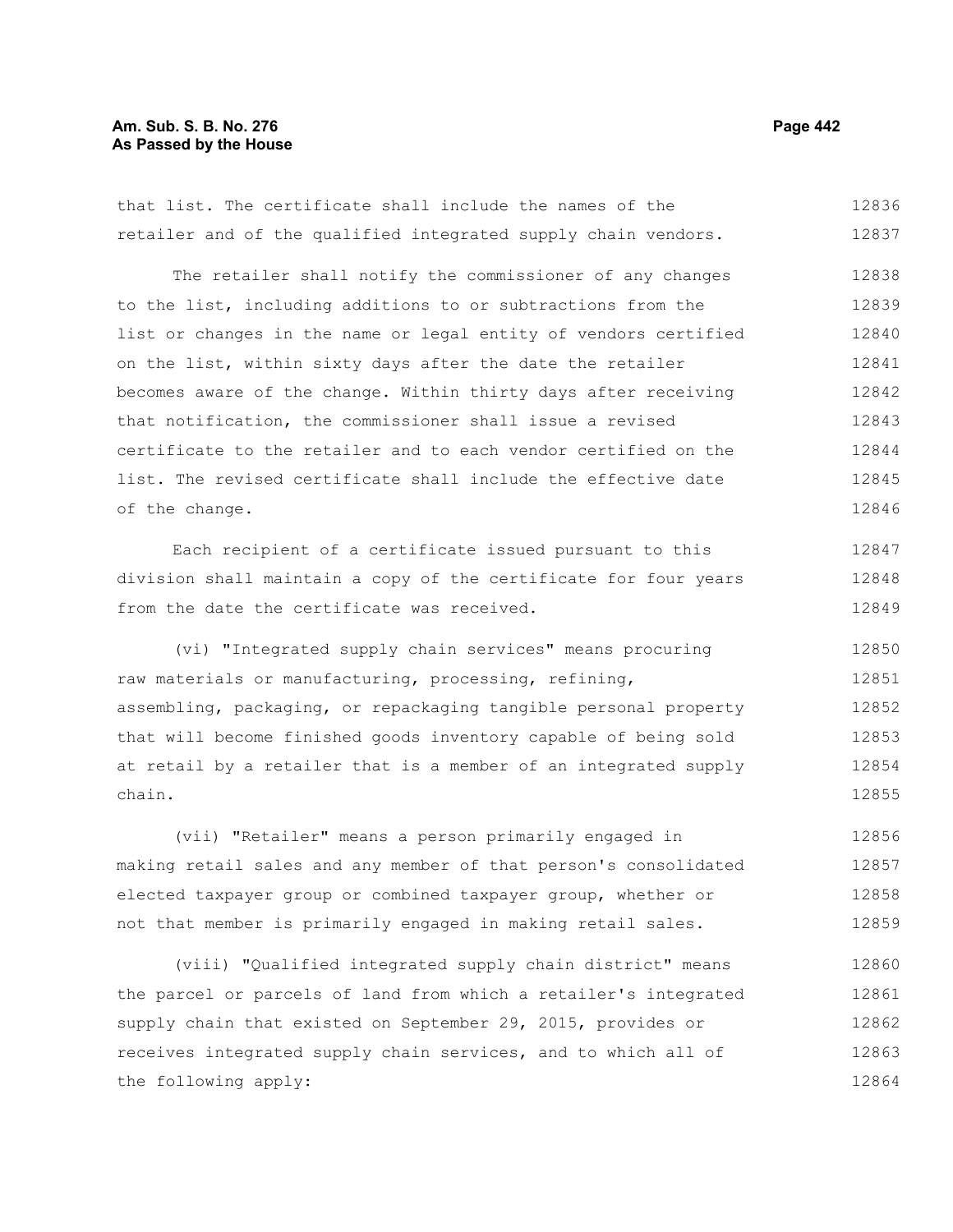# **Am. Sub. S. B. No. 276 Page 443 As Passed by the House**

(I) The parcel or parcels are located wholly in a county having a population of greater than one hundred sixty-five thousand but less than one hundred seventy thousand based on the 2010 federal decennial census. 12865 12866 12867 12868

(II) The parcel or parcels are located wholly in the corporate limits of a municipal corporation with a population greater than seven thousand five hundred and less than eight thousand based on the 2010 federal decennial census that is partly located in the county described in division  $(F)(2)(\pi i)$ (viii)(I) of this section, as those corporate limits existed on September 29, 2015. 12869 12870 12871 12872 12873 12874 12875

(III) The aggregate acreage of the parcel or parcels equals or exceeds one hundred acres. 12876 12877

(kk) In the case of a railroad company described in division (D)(9) of section 5727.01 of the Revised Code that purchases dyed diesel fuel directly from a supplier as defined by section 5736.01 of the Revised Code, an amount equal to the product of the number of gallons of dyed diesel fuel purchased directly from such a supplier multiplied by the average wholesale price for a gallon of diesel fuel as determined under section 5736.02 of the Revised Code for the period during which the fuel was purchased multiplied by a fraction, the numerator of which equals the rate of tax levied by section 5736.02 of the Revised Code less the rate of tax computed in section 5751.03 of the Revised Code, and the denominator of which equals the rate of tax computed in section 5751.03 of the Revised Code. 12878 12879 12880 12881 12882 12883 12884 12885 12886 12887 12888 12889 12890

(ll) Receipts realized by an out-of-state disaster business from disaster work conducted in this state during a disaster response period pursuant to a qualifying solicitation received by the business. Terms used in division  $(F)$  (2)(11) of 12891 12892 12893 12894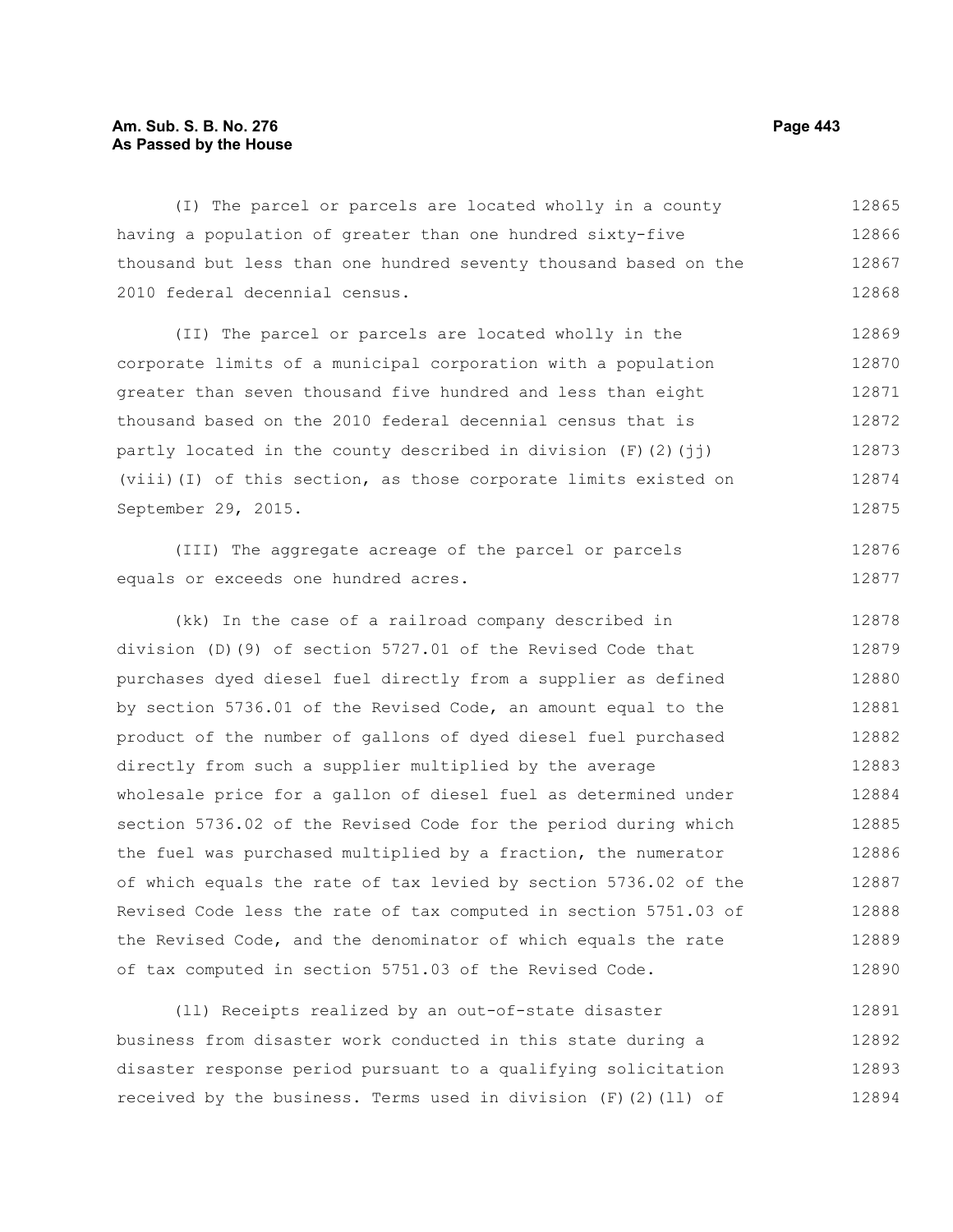# **Am. Sub. S. B. No. 276 Page 444 As Passed by the House**

this section have the same meanings as in section 5703.94 of the Revised Code. (mm) Any receipts for which the tax imposed by this chapter is prohibited by the constitution or laws of the United States or the constitution of this state. (3) In the case of a taxpayer when acting as a real estate broker, "gross receipts" includes only the portion of any fee for the service of a real estate broker, or service of a real estate salesperson associated with that broker, that is retained by the broker and not paid to an associated real estate salesperson or another real estate broker. For the purposes of this division, "real estate broker" and "real estate salesperson" have the same meanings as in section 4735.01 of the Revised Code. (4) A taxpayer's method of accounting for gross receipts for a tax period shall be the same as the taxpayer's method of accounting for federal income tax purposes for the taxpayer's 12895 12896 12897 12898 12899 12900 12901 12902 12903 12904 12905 12906 12907 12908 12909 12910 12911

federal taxable year that includes the tax period. If a taxpayer's method of accounting for federal income tax purposes changes, its method of accounting for gross receipts under this chapter shall be changed accordingly. 12912 12913 12914 12915

(G) "Taxable gross receipts" means gross receipts sitused to this state under section 5751.033 of the Revised Code. 12916 12917

(H) A person has "substantial nexus with this state" if any of the following applies. The person: 12918 12919

(1) Owns or uses a part or all of its capital in this state; 12920 12921

(2) Holds a certificate of compliance with the laws of this state authorizing the person to do business in this state; 12922 12923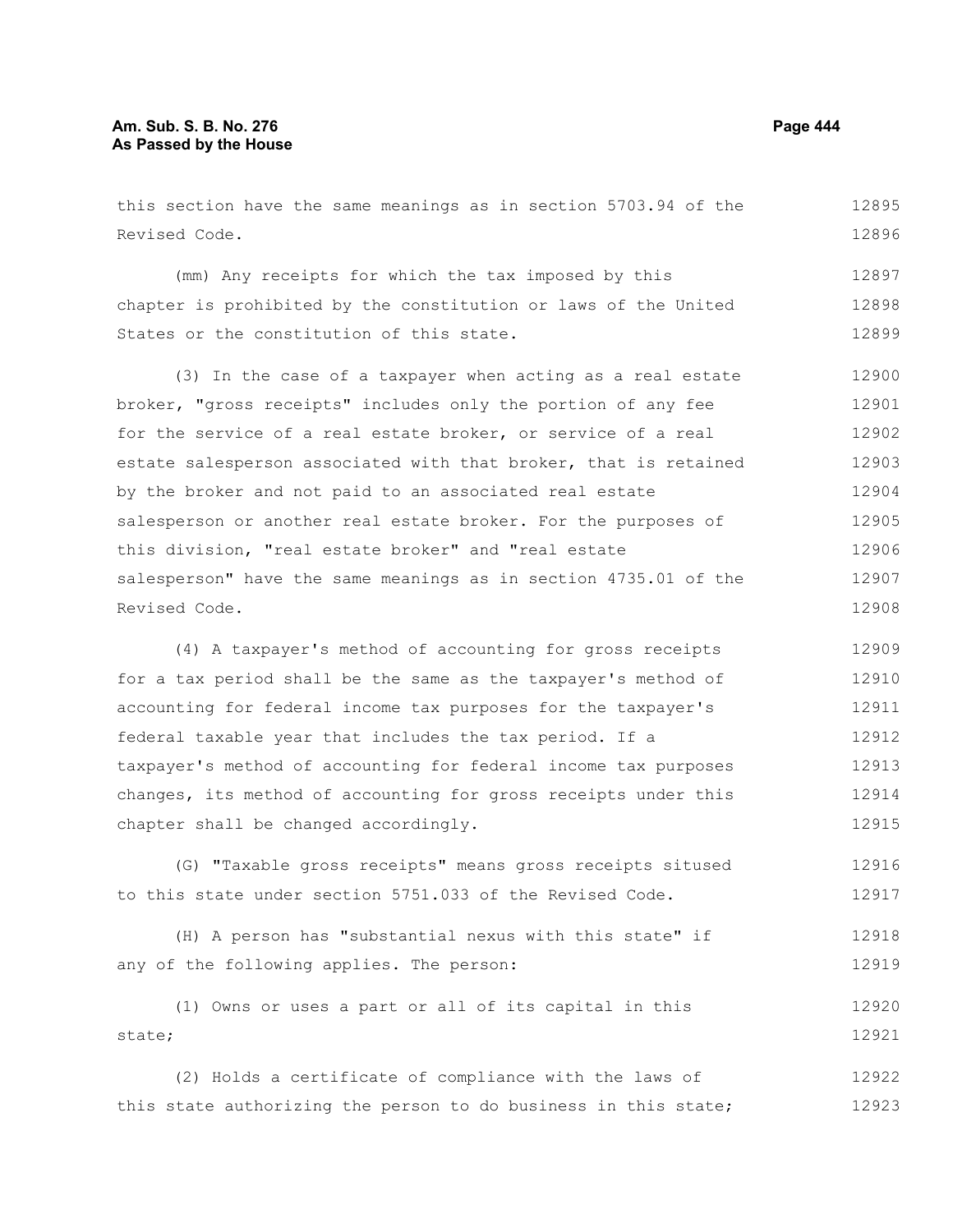(3) Has bright-line presence in this state; 12924

(4) Otherwise has nexus with this state to an extent that the person can be required to remit the tax imposed under this chapter under the Constitution of the United States. 12925 12926 12927

(I) A person has "bright-line presence" in this state for a reporting period and for the remaining portion of the calendar year if any of the following applies. The person: 12928 12929 12930

(1) Has at any time during the calendar year property in this state with an aggregate value of at least fifty thousand dollars. For the purpose of division  $(I)(1)$  of this section, owned property is valued at original cost and rented property is valued at eight times the net annual rental charge. 12931 12932 12933 12934 12935

(2) Has during the calendar year payroll in this state of at least fifty thousand dollars. Payroll in this state includes all of the following: 12936 12937 12938

(a) Any amount subject to withholding by the person under section 5747.06 of the Revised Code; 12939 12940

(b) Any other amount the person pays as compensation to an individual under the supervision or control of the person for work done in this state; and 12941 12942 12943

(c) Any amount the person pays for services performed in this state on its behalf by another. 12944 12945

(3) Has during the calendar year taxable gross receipts of at least five hundred thousand dollars. 12946 12947

(4) Has at any time during the calendar year within this state at least twenty-five per cent of the person's total property, total payroll, or total gross receipts. 12948 12949 12950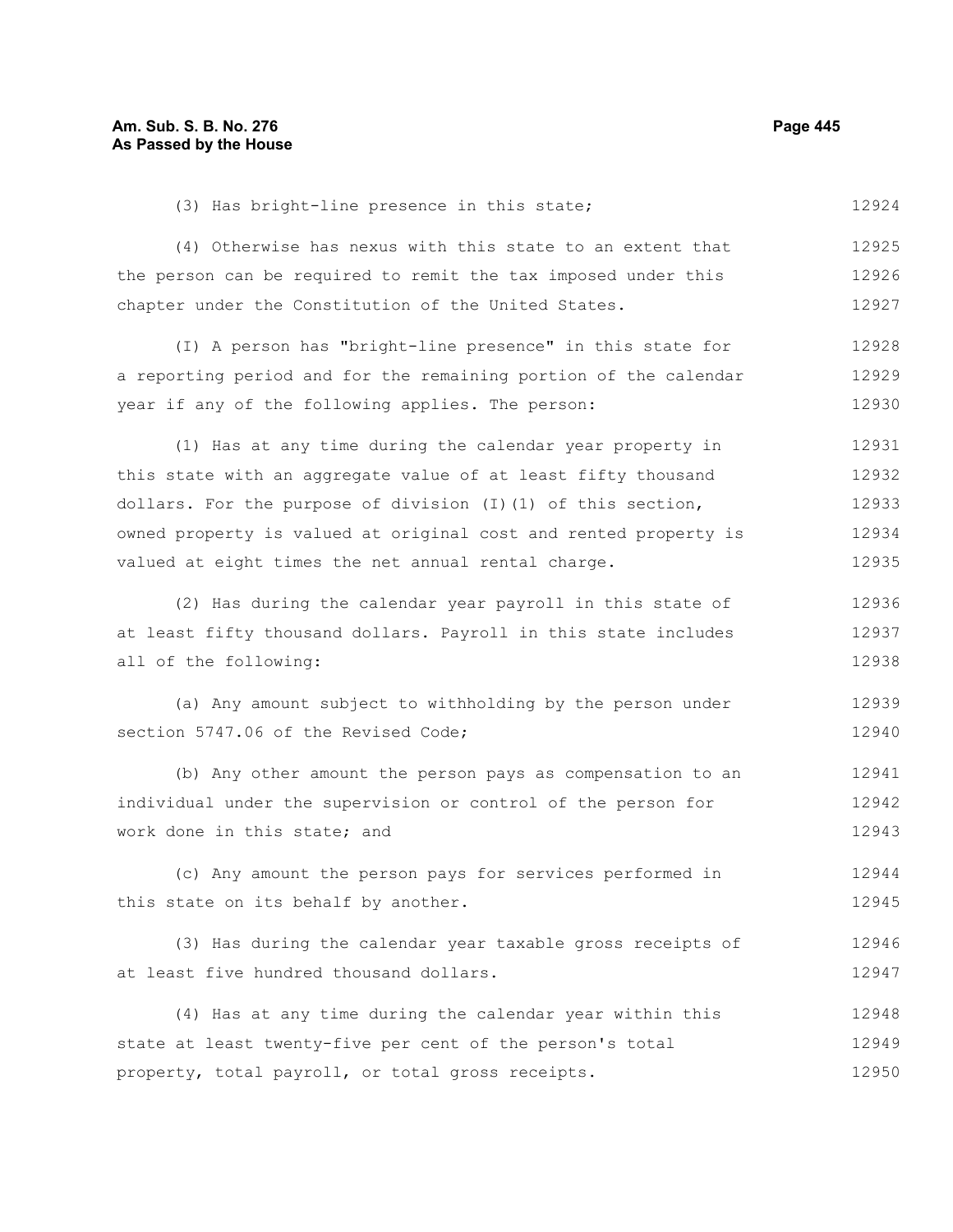# **Am. Sub. S. B. No. 276 Page 446** Page 446 **As Passed by the House**

(5) Is domiciled in this state as an individual or for corporate, commercial, or other business purposes. 12951 12952

(J) "Tangible personal property" has the same meaning as in section 5739.01 of the Revised Code. 12953 12954

(K) "Internal Revenue Code" means the Internal Revenue Code of 1986, 100 Stat. 2085, 26 U.S.C. 1, as amended. Any term used in this chapter that is not otherwise defined has the same meaning as when used in a comparable context in the laws of the United States relating to federal income taxes unless a different meaning is clearly required. Any reference in this chapter to the Internal Revenue Code includes other laws of the United States relating to federal income taxes. 12955 12956 12957 12958 12959 12960 12961 12962

(L) "Calendar quarter" means a three-month period ending on the thirty-first day of March, the thirtieth day of June, the thirtieth day of September, or the thirty-first day of December. 12963 12964 12965

(M) "Tax period" means the calendar quarter or calendar year on the basis of which a taxpayer is required to pay the tax imposed under this chapter. 12966 12967 12968

(N) "Calendar year taxpayer" means a taxpayer for which the tax period is a calendar year. 12969 12970

(O) "Calendar quarter taxpayer" means a taxpayer for which the tax period is a calendar quarter. 12971 12972

(P) "Agent" means a person authorized by another person to act on its behalf to undertake a transaction for the other, including any of the following: 12973 12974 12975

(1) A person receiving a fee to sell financial instruments; 12976 12977

(2) A person retaining only a commission from a 12978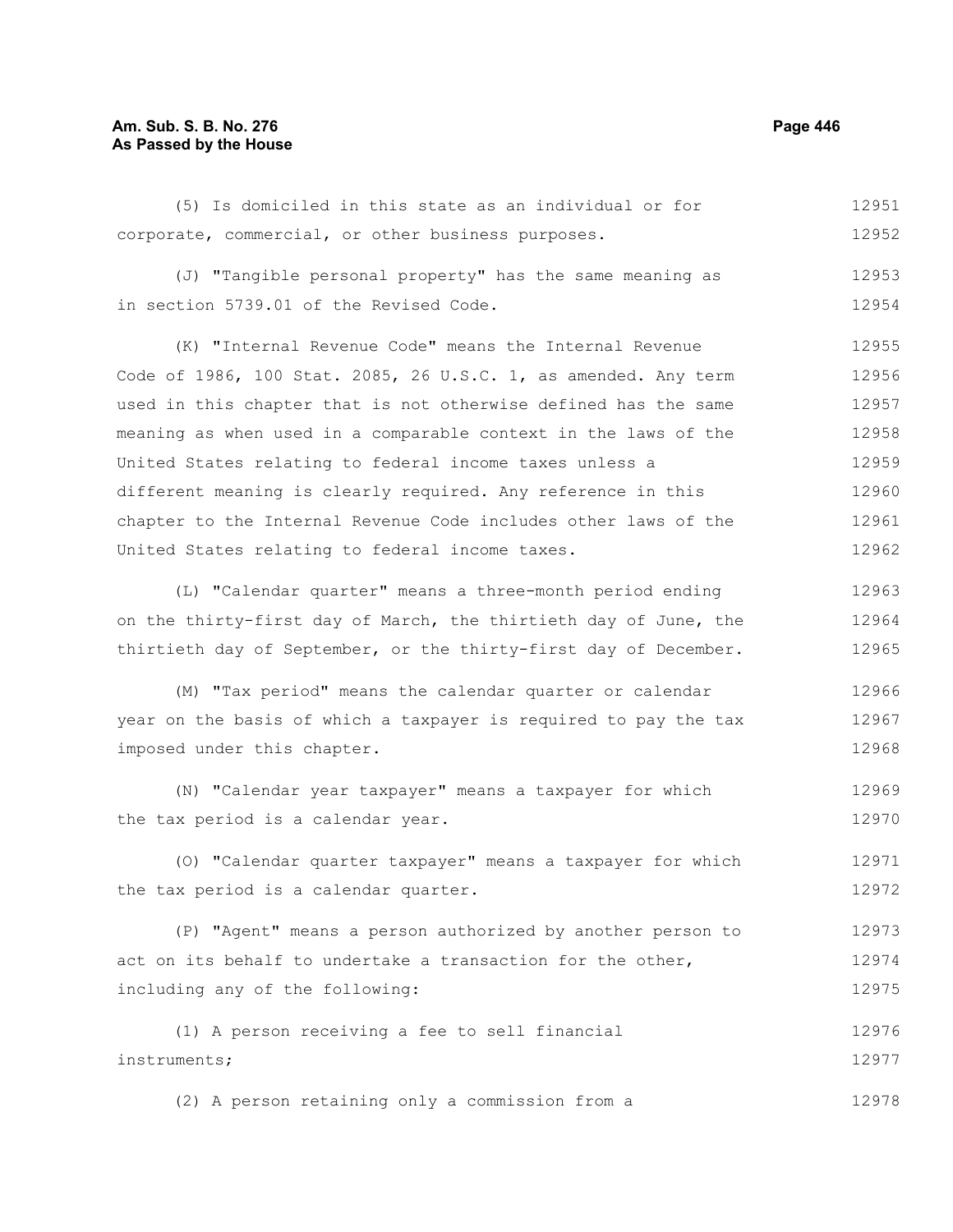| transaction with the other proceeds from the transaction being     | 12979 |
|--------------------------------------------------------------------|-------|
| remitted to another person;                                        | 12980 |
| (3) A person issuing licenses and permits under section            | 12981 |
| 1533.13 of the Revised Code;                                       | 12982 |
| (4) A lottery sales agent holding a valid license issued           | 12983 |
| under section 3770.05 of the Revised Code;                         | 12984 |
| (5) A person acting as an agent of the division of liquor          | 12985 |
| control under section 4301.17 of the Revised Code.                 | 12986 |
|                                                                    |       |
| (Q) "Received" includes amounts accrued under the accrual          | 12987 |
| method of accounting.                                              | 12988 |
| (R) "Reporting person" means a person in a consolidated            | 12989 |
| elected taxpayer or combined taxpayer group that is designated     | 12990 |
| by that group to legally bind the group for all filings and tax    | 12991 |
| liabilities and to receive all legal notices with respect to       | 12992 |
| matters under this chapter, or, for the purposes of section        | 12993 |
| 5751.04 of the Revised Code, a separate taxpayer that is not a     | 12994 |
| member of such a group.                                            | 12995 |
| Sec. 5751.012. (A) All persons, other than persons                 | 12996 |
| enumerated in divisions $(E)$ (2) to (5) of section 5751.01 of the | 12997 |
| Revised Code, having more than fifty per cent of the value of      | 12998 |
| their ownership interest owned or controlled, directly or          | 12999 |
| constructively through related interests, by common owners         | 13000 |
| during all or any portion of the tax period, together with the     | 13001 |
| common owners, shall be members of a combined taxpayer group if    | 13002 |
| those persons are not members of a consolidated elected taxpayer   | 13003 |
| group pursuant to an election under section 5751.011 of the        | 13004 |
| Revised Code.                                                      | 13005 |
|                                                                    |       |

(B) A combined taxpayer group shall register, file returns, and pay taxes under this chapter as a single taxpayer 13006 13007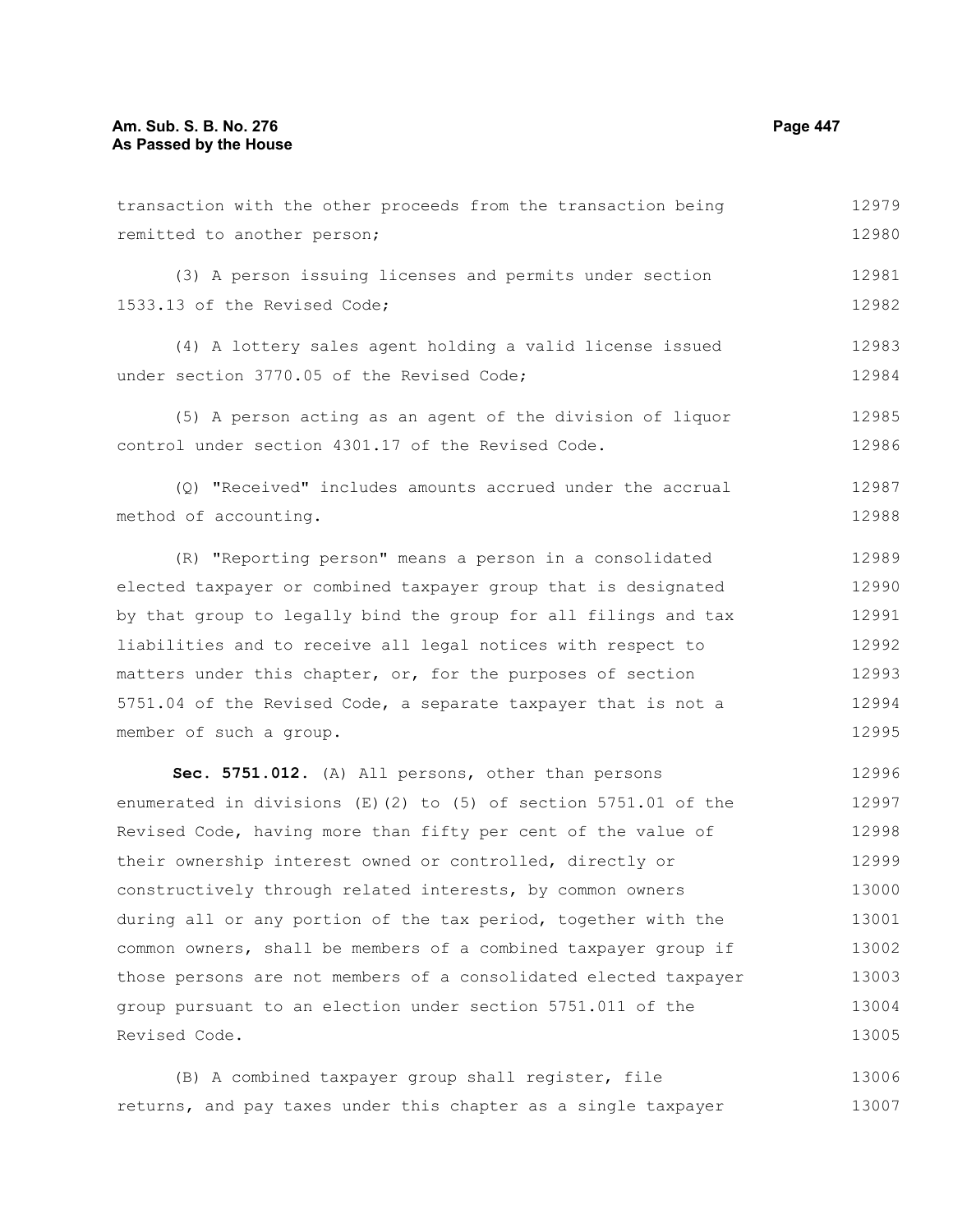# **Am. Sub. S. B. No. 276 Page 448 As Passed by the House**

and shall neither exclude taxable gross receipts between its members nor from others that are not members. 13008 13009

(C) Any person acquired or formed after the filing of the registration shall be included in the group if the person meets the requirements of division (A) of this section, and the group must notify the commissioner of any additions to the group on a form prescribed by the commissioner for such purpose. 13010 13011 13012 13013 13014

(D)(1) In the case of one or more persons formed under Chapter 1706. of the Revised Code or under the laws of any state or of the United States as a limited liability company and series thereof, such limited liability company and any series thereof shall file as a combined taxpayer for the calendar year if it is determined, by a preponderance of the evidence, that such series of the limited liability company was created, in whole or in part, to avoid paying the tax imposed under this chapter. 13015 13016 13017 13018 13019 13020 13021 13022 13023

(2) A series of a limited liability company shall not be determined to have been created, in whole or in part, to avoid paying the tax imposed under this chapter unless, for a limited liability company or series thereof that would otherwise be subject to the tax imposed under this chapter, the creation of the series results in either the reduction of taxable gross receipts below one hundred fifty thousand dollars or evasion of the bright-line presence standard under division (I) of section 5751.01 of the Revised Code. 13024 13025 13026 13027 13028 13029 13030 13031 13032

(3) A taxpayer required to file as a combined taxpayer for a calendar year under division (D) of this section shall file as a combined taxpayer for all subsequent calendar years unless the taxpayer requests and receives written permission from the tax commissioner to file otherwise or unless the taxpayer has 13033 13034 13035 13036 13037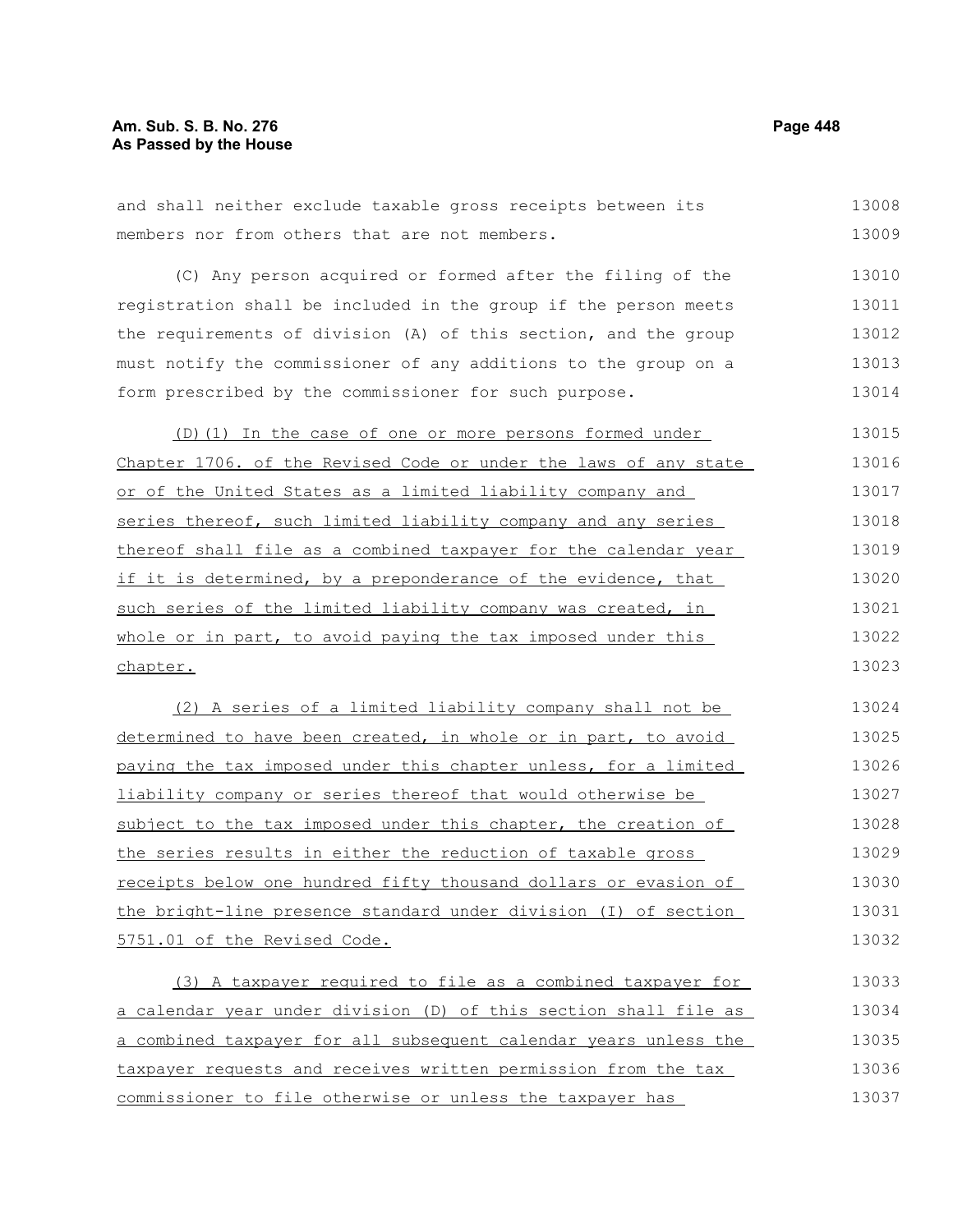experienced a change in circumstances. (4) If a limited liability company and the series thereof register and file as a consolidated elected taxpayer, the group may not be required to file as a combined taxpayer under division (D)(1) of this section. **Section 2.** That existing sections 111.16, 122.16, 122.173, 135.14, 135.142, 135.35, 150.05, 718.01, 1329.01, 1329.02, 13039 13040 13041 13042 13043 13044 13045

1701.03, 1701.05, 1701.791, 1702.05, 1702.411, 1703.04, 1729.36, 1729.38, 1745.461, 1751.01, 1776.69, 1776.82, 1782.02, 1782.432, 1785.09, 3345.203, 3964.03, 3964.17, 4701.14, 4703.18, 4703.331, 4715.18, 4715.22, 4715.365, 4715.431, 4717.06, 4723.16, 4725.33, 4729.161, 4729.541, 4731.226, 4731.228, 4732.28, 4733.16, 4734.17, 4755.111, 4755.471, 4757.37, 5701.14, 5715.19, 5733.04, 5733.33, 5733.42, 5747.01, 5751.01, and 5751.012 of the Revised Code are hereby repealed. 13046 13047 13048 13049 13050 13051 13052

**Section 3.** That sections 1705.01, 1705.02, 1705.03, 1705.031, 1705.04, 1705.05, 1705.06, 1705.07, 1705.08, 1705.081, 1705.09, 1705.10, 1705.11, 1705.12, 1705.13, 1705.14, 1705.15, 1705.16, 1705.161, 1705.17, 1705.18, 1705.19, 1705.20, 1705.21, 1705.22, 1705.23, 1705.24, 1705.25, 1705.26, 1705.27, 1705.28, 1705.281, 1705.282, 1705.29, 1705.291, 1705.292, 1705.30, 1705.31, 1705.32, 1705.33, 1705.34, 1705.35, 1705.36, 1705.361, 1705.37, 1705.371, 1705.38, 1705.381, 1705.39, 1705.391, 1705.40, 1705.41, 1705.42, 1705.43, 1705.44, 1705.45, 1705.46, 1705.47, 1705.48, 1705.49, 1705.50, 1705.51, 1705.52, 1705.53, 1705.54, 1705.55, 1705.56, 1705.57, 1705.58, and 1705.61 of the Revised Code are hereby repealed. 13053 13054 13055 13056 13057 13058 13059 13060 13061 13062 13063 13064

**Section 4.** Section 3 of this act shall take effect on January 1, 2022. 13065 13066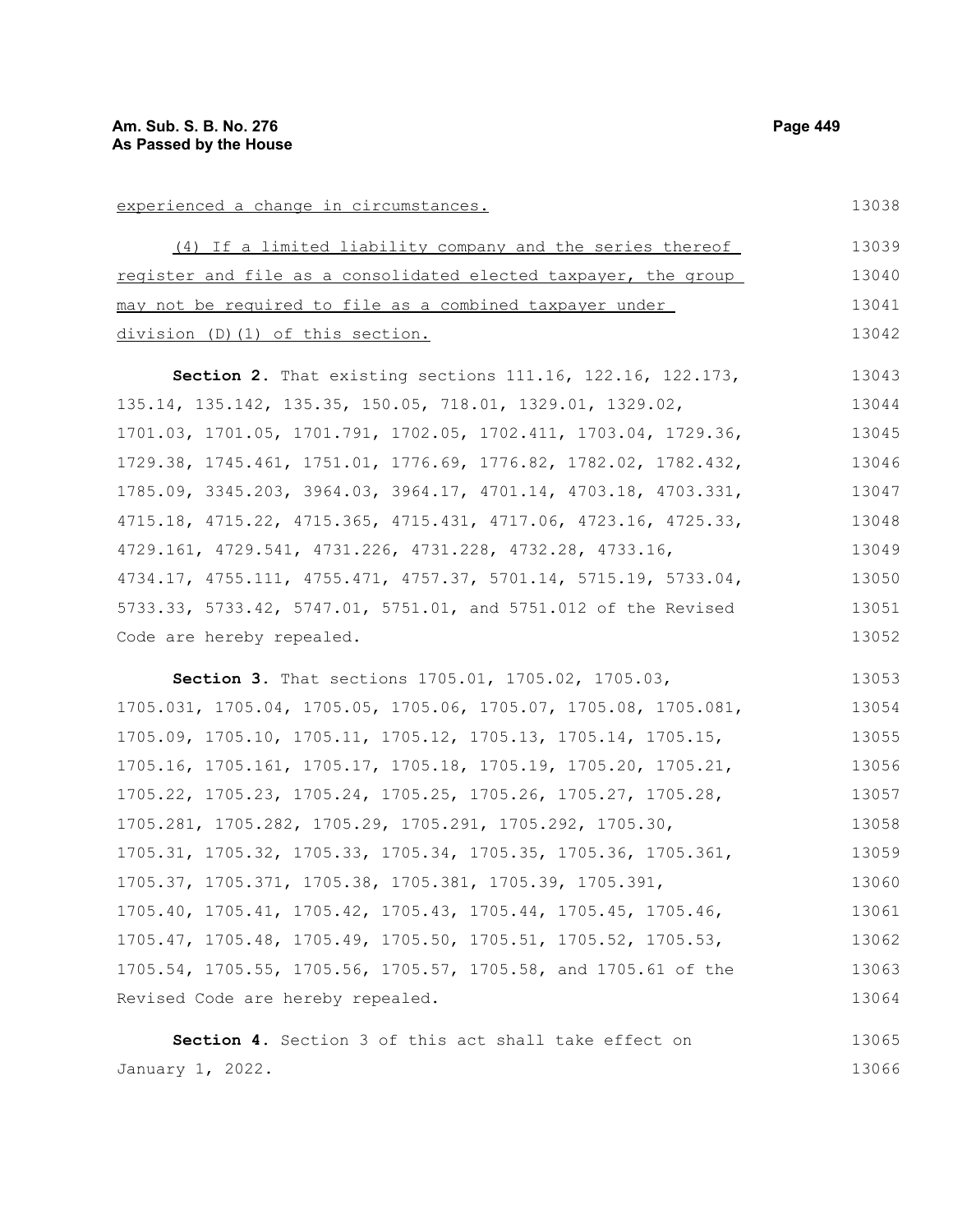| affect an action commenced, proceeding brought, or right accrued<br>prior to January 1, 2022.<br>Section 6. The General Assembly, applying the principle<br>stated in division (B) of section 1.52 of the Revised Code that<br>amendments are to be harmonized if reasonably capable of<br>simultaneous operation, finds that the following sections,<br>presented in this act as composites of the sections as amended<br>by the acts indicated, are the resulting versions of the<br>sections in effect prior to the effective date of the sections<br>as presented in this act:<br>Section 111.16 of the Revised Code as amended by both Sub.<br>H.B. 31 and Sub. H.B. 133 of the 132nd General Assembly.<br>Section 135.35 of the Revised Code as amended by Am. Sub.<br>H.B. 49, Sub. H.B. 251, and S.B. 163, all of the 132 General<br>Assembly.<br>Section 3345.203 of the Revised Code as amended by both<br>Am. Sub. H.B. 384 and Sub. S.B. 3 of the 131st General Assembly.<br>Section 5751.012 of the Revised Code as amended by both<br>H.B. 508 and H.B. 510 of the 129th General Assembly.<br>Section 7. That sections 127.16, 169.01, 169.03, 169.08,<br>169.13, and 4735.24 be amended and section 169.052 of the<br>Revised Code be enacted to read as follows:<br>Sec. 127.16. (A) Upon the request of either a state agency | Section 5. The repeal of a statute by this act shall not | 13067 |
|------------------------------------------------------------------------------------------------------------------------------------------------------------------------------------------------------------------------------------------------------------------------------------------------------------------------------------------------------------------------------------------------------------------------------------------------------------------------------------------------------------------------------------------------------------------------------------------------------------------------------------------------------------------------------------------------------------------------------------------------------------------------------------------------------------------------------------------------------------------------------------------------------------------------------------------------------------------------------------------------------------------------------------------------------------------------------------------------------------------------------------------------------------------------------------------------------------------------------------------------------------------------------------------------------------------------------------------------|----------------------------------------------------------|-------|
|                                                                                                                                                                                                                                                                                                                                                                                                                                                                                                                                                                                                                                                                                                                                                                                                                                                                                                                                                                                                                                                                                                                                                                                                                                                                                                                                                |                                                          | 13068 |
|                                                                                                                                                                                                                                                                                                                                                                                                                                                                                                                                                                                                                                                                                                                                                                                                                                                                                                                                                                                                                                                                                                                                                                                                                                                                                                                                                |                                                          | 13069 |
|                                                                                                                                                                                                                                                                                                                                                                                                                                                                                                                                                                                                                                                                                                                                                                                                                                                                                                                                                                                                                                                                                                                                                                                                                                                                                                                                                |                                                          | 13070 |
|                                                                                                                                                                                                                                                                                                                                                                                                                                                                                                                                                                                                                                                                                                                                                                                                                                                                                                                                                                                                                                                                                                                                                                                                                                                                                                                                                |                                                          | 13071 |
|                                                                                                                                                                                                                                                                                                                                                                                                                                                                                                                                                                                                                                                                                                                                                                                                                                                                                                                                                                                                                                                                                                                                                                                                                                                                                                                                                |                                                          | 13072 |
|                                                                                                                                                                                                                                                                                                                                                                                                                                                                                                                                                                                                                                                                                                                                                                                                                                                                                                                                                                                                                                                                                                                                                                                                                                                                                                                                                |                                                          | 13073 |
|                                                                                                                                                                                                                                                                                                                                                                                                                                                                                                                                                                                                                                                                                                                                                                                                                                                                                                                                                                                                                                                                                                                                                                                                                                                                                                                                                |                                                          | 13074 |
|                                                                                                                                                                                                                                                                                                                                                                                                                                                                                                                                                                                                                                                                                                                                                                                                                                                                                                                                                                                                                                                                                                                                                                                                                                                                                                                                                |                                                          | 13075 |
|                                                                                                                                                                                                                                                                                                                                                                                                                                                                                                                                                                                                                                                                                                                                                                                                                                                                                                                                                                                                                                                                                                                                                                                                                                                                                                                                                |                                                          | 13076 |
|                                                                                                                                                                                                                                                                                                                                                                                                                                                                                                                                                                                                                                                                                                                                                                                                                                                                                                                                                                                                                                                                                                                                                                                                                                                                                                                                                |                                                          | 13077 |
|                                                                                                                                                                                                                                                                                                                                                                                                                                                                                                                                                                                                                                                                                                                                                                                                                                                                                                                                                                                                                                                                                                                                                                                                                                                                                                                                                |                                                          | 13078 |
|                                                                                                                                                                                                                                                                                                                                                                                                                                                                                                                                                                                                                                                                                                                                                                                                                                                                                                                                                                                                                                                                                                                                                                                                                                                                                                                                                |                                                          | 13079 |
|                                                                                                                                                                                                                                                                                                                                                                                                                                                                                                                                                                                                                                                                                                                                                                                                                                                                                                                                                                                                                                                                                                                                                                                                                                                                                                                                                |                                                          | 13080 |
|                                                                                                                                                                                                                                                                                                                                                                                                                                                                                                                                                                                                                                                                                                                                                                                                                                                                                                                                                                                                                                                                                                                                                                                                                                                                                                                                                |                                                          | 13081 |
|                                                                                                                                                                                                                                                                                                                                                                                                                                                                                                                                                                                                                                                                                                                                                                                                                                                                                                                                                                                                                                                                                                                                                                                                                                                                                                                                                |                                                          | 13082 |
|                                                                                                                                                                                                                                                                                                                                                                                                                                                                                                                                                                                                                                                                                                                                                                                                                                                                                                                                                                                                                                                                                                                                                                                                                                                                                                                                                |                                                          | 13083 |
|                                                                                                                                                                                                                                                                                                                                                                                                                                                                                                                                                                                                                                                                                                                                                                                                                                                                                                                                                                                                                                                                                                                                                                                                                                                                                                                                                |                                                          | 13084 |
|                                                                                                                                                                                                                                                                                                                                                                                                                                                                                                                                                                                                                                                                                                                                                                                                                                                                                                                                                                                                                                                                                                                                                                                                                                                                                                                                                |                                                          | 13085 |
|                                                                                                                                                                                                                                                                                                                                                                                                                                                                                                                                                                                                                                                                                                                                                                                                                                                                                                                                                                                                                                                                                                                                                                                                                                                                                                                                                |                                                          | 13086 |
|                                                                                                                                                                                                                                                                                                                                                                                                                                                                                                                                                                                                                                                                                                                                                                                                                                                                                                                                                                                                                                                                                                                                                                                                                                                                                                                                                |                                                          | 13087 |
|                                                                                                                                                                                                                                                                                                                                                                                                                                                                                                                                                                                                                                                                                                                                                                                                                                                                                                                                                                                                                                                                                                                                                                                                                                                                                                                                                |                                                          | 13088 |
|                                                                                                                                                                                                                                                                                                                                                                                                                                                                                                                                                                                                                                                                                                                                                                                                                                                                                                                                                                                                                                                                                                                                                                                                                                                                                                                                                |                                                          | 13089 |
|                                                                                                                                                                                                                                                                                                                                                                                                                                                                                                                                                                                                                                                                                                                                                                                                                                                                                                                                                                                                                                                                                                                                                                                                                                                                                                                                                |                                                          | 13090 |

or the director of budget and management and after the controlling board determines that an emergency or a sufficient economic reason exists, the controlling board may approve the making of a purchase without competitive selection as provided in division (B) of this section. 13091 13092 13093 13094 13095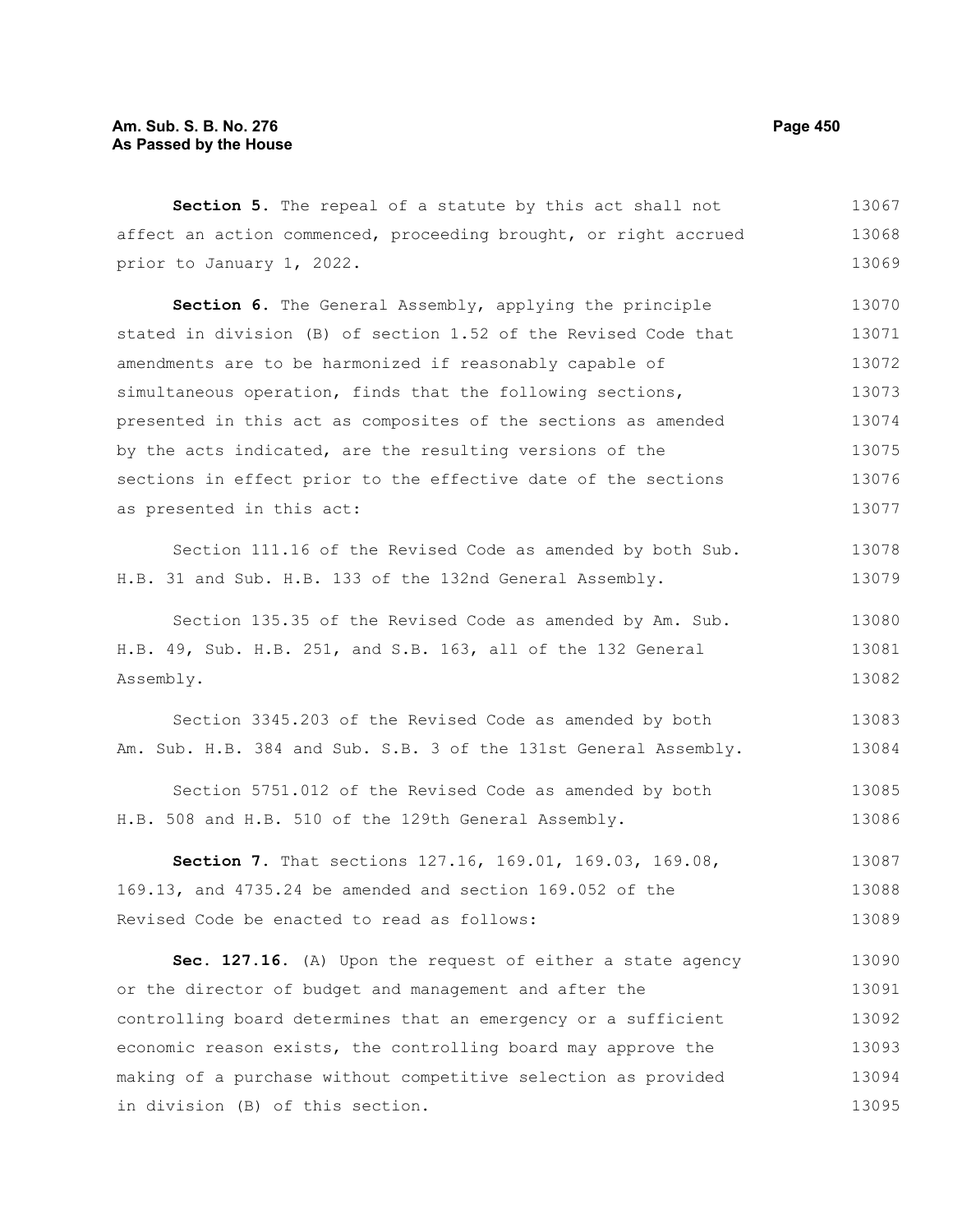(B) Except as otherwise provided in this section, no state agency, using money that has been appropriated to it directly, shall: 13096 13097 13098

(1) Make any purchase from a particular supplier, that would amount to fifty thousand dollars or more when combined with both the amount of all disbursements to the supplier during the fiscal year for purchases made by the agency and the amount of all outstanding encumbrances for purchases made by the agency from the supplier, unless the purchase is made by competitive selection or with the approval of the controlling board; 13099 13100 13101 13102 13103 13104 13105

(2) Lease real estate from a particular supplier, if the lease would amount to seventy-five thousand dollars or more when combined with both the amount of all disbursements to the supplier during the fiscal year for real estate leases made by the agency and the amount of all outstanding encumbrances for real estate leases made by the agency from the supplier, unless the lease is made by competitive selection or with the approval of the controlling board. 13106 13107 13108 13109 13110 13111 13112 13113

(C) Any person who authorizes a purchase in violation of division (B) of this section shall be liable to the state for any state funds spent on the purchase, and the attorney general shall collect the amount from the person. 13114 13115 13116 13117

(D) Nothing in division (B) of this section shall be construed as: 13118 13119

(1) A limitation upon the authority of the director of transportation as granted in sections 5501.17, 5517.02, and 5525.14 of the Revised Code; 13120 13121 13122

(2) Applying to medicaid provider agreements under the medicaid program; 13123 13124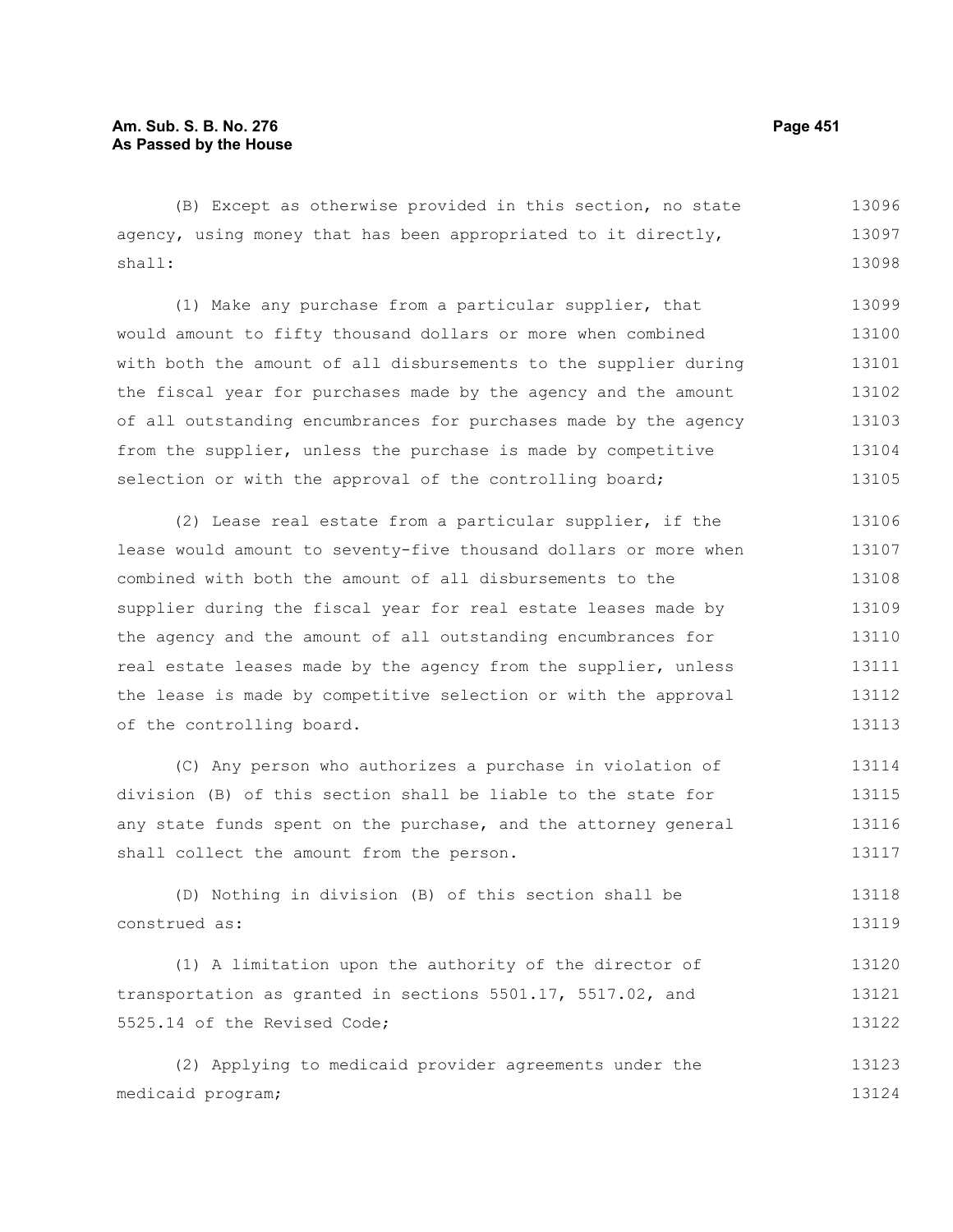(3) Applying to the purchase of examinations from a sole supplier by a state licensing board under Title XLVII of the Revised Code; 13125 13126 13127

(4) Applying to entertainment contracts for the Ohio state fair entered into by the Ohio expositions commission, provided that the controlling board has given its approval to the commission to enter into such contracts and has approved a total budget amount for such contracts as agreed upon by commission action, and that the commission causes to be kept itemized records of the amounts of money spent under each contract and annually files those records with the clerk of the house of representatives and the clerk of the senate following the close of the fair; 13128 13129 13130 13131 13132 13133 13134 13135 13136 13137

(5) Limiting the authority of the chief of the division of mineral resources management to contract for reclamation work with an operator mining adjacent land as provided in section 1513.27 of the Revised Code; 13138 13139 13140 13141

(6) Applying to investment transactions and procedures of any state agency, except that the agency shall file with the board the name of any person with whom the agency contracts to make, broker, service, or otherwise manage its investments, as well as the commission, rate, or schedule of charges of such person with respect to any investment transactions to be undertaken on behalf of the agency. The filing shall be in a form and at such times as the board considers appropriate. 13142 13143 13144 13145 13146 13147 13148 13149

(7) Applying to purchases made with money for the per cent for arts program established by section 3379.10 of the Revised Code; 13150 13151 13152

(8) Applying to purchases made by the opportunities for 13153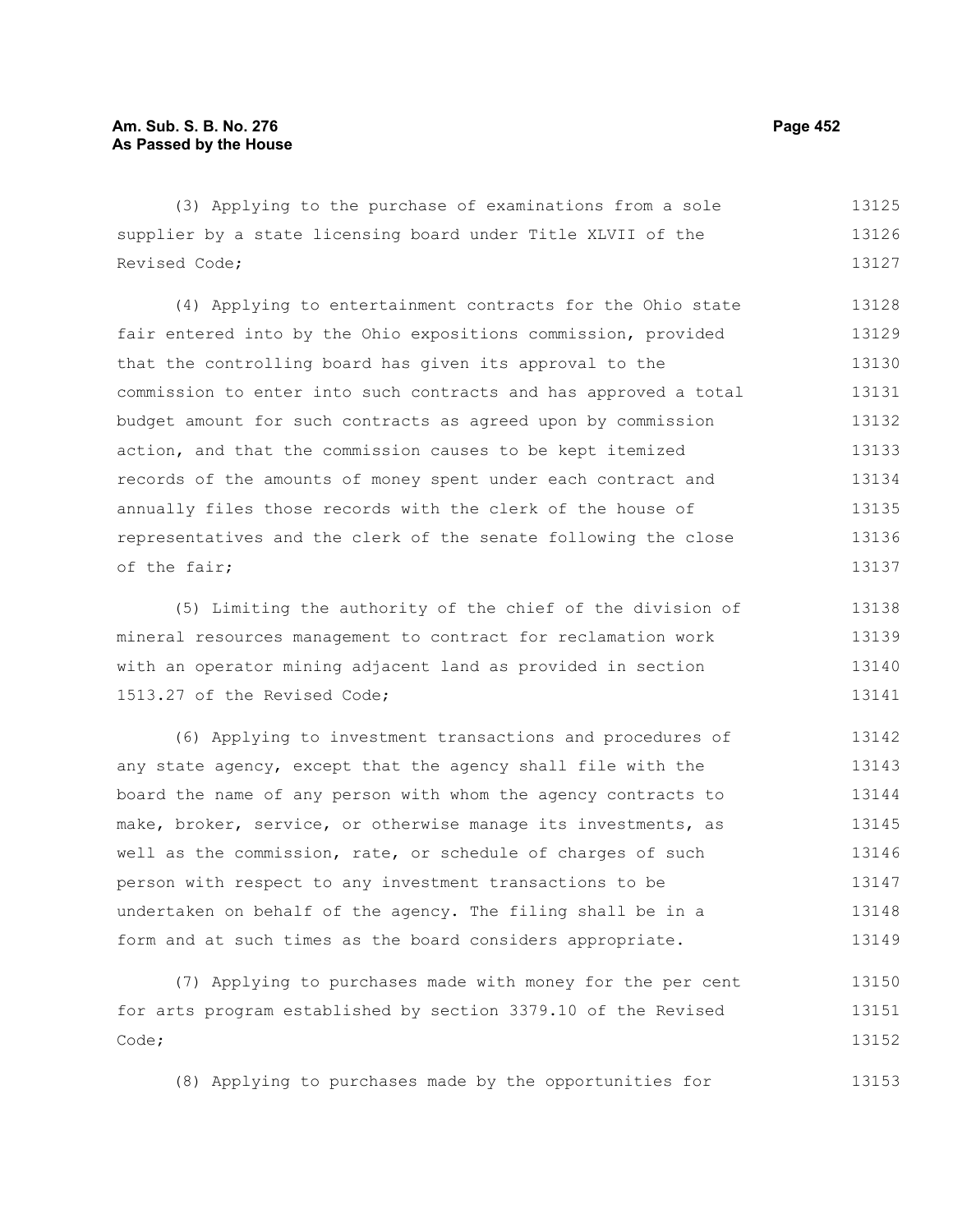## **Am. Sub. S. B. No. 276 Page 453 As Passed by the House**

Ohioans with disabilities agency of services, or supplies, that are provided to persons with disabilities, or to purchases made by the agency in connection with the eligibility determinations it makes for applicants of programs administered by the social security administration; 13154 13155 13156 13157 13158

(9) Applying to payments by the department of medicaid under section 5164.85 of the Revised Code for group health plan premiums, deductibles, coinsurance, and other cost-sharing expenses; 13159 13160 13161 13162

(10) Applying to any agency of the legislative branch of the state government; 13163 13164

(11) Applying to agreements or contracts entered into under section 5101.11, 5101.20, 5101.201, 5101.21, or 5101.214 of the Revised Code;

(12) Applying to purchases of services by the adult parole authority under section 2967.14 of the Revised Code or by the department of youth services under section 5139.08 of the Revised Code;

(13) Applying to dues or fees paid for membership in an organization or association; 13172 13173

(14) Applying to purchases of utility services pursuant to section 9.30 of the Revised Code; 13174 13175

(15) Applying to purchases made in accordance with rules adopted by the department of administrative services of motor vehicle, aviation, or watercraft fuel, or emergency repairs of such vehicles; 13176 13177 13178 13179

(16) Applying to purchases of tickets for passenger air transportation; 13180 13181

13165 13166 13167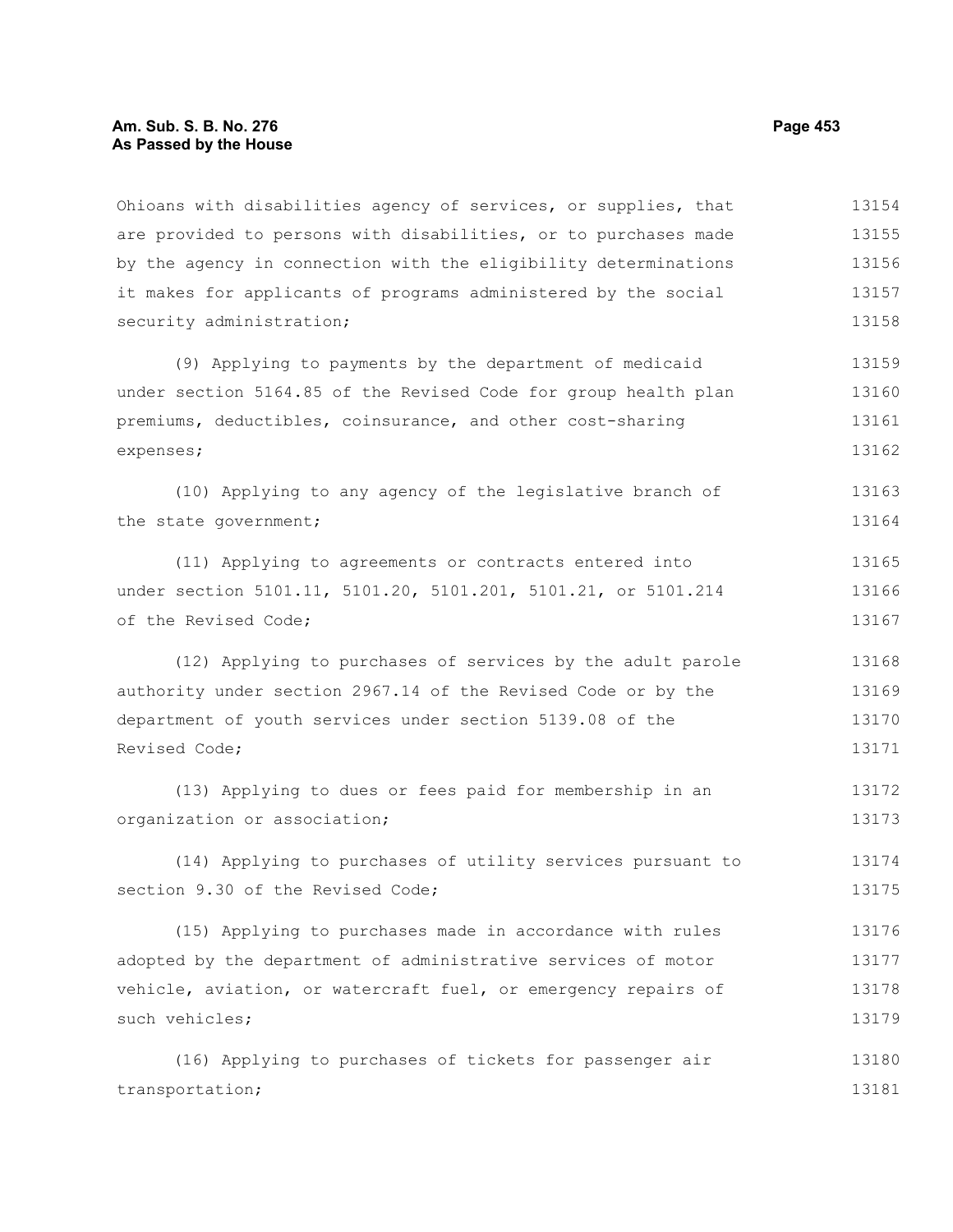openings;

(17) Applying to purchases necessary to provide public notifications required by law or to provide notifications of job (18) Applying to the judicial branch of state government;

(19) Applying to purchases of liquor for resale by the division of liquor control; 13186 13187

(20) Applying to purchases of motor courier and freight services made in accordance with department of administrative services rules; 13188 13189 13190

(21) Applying to purchases from the United States postal service and purchases of stamps and postal meter replenishment from vendors at rates established by the United States postal service; 13191 13192 13193 13194

(22) Applying to purchases of books, periodicals, pamphlets, newspapers, maintenance subscriptions, and other published materials; 13195 13196 13197

(23) Applying to purchases from other state agencies, including state-assisted institutions of higher education or the Ohio history connection; 13198 13199 13200

(24) Limiting the authority of the director of environmental protection to enter into contracts under division (D) of section 3745.14 of the Revised Code to conduct compliance reviews, as defined in division (A) of that section; 13201 13202 13203 13204

(25) Applying to purchases from a qualified nonprofit agency pursuant to sections 125.60 to 125.6012 or 4115.31 to 4115.35 of the Revised Code; 13205 13206 13207

(26) Applying to payments by the department of job and family services to the United States department of health and 13208 13209

13182 13183 13184

13185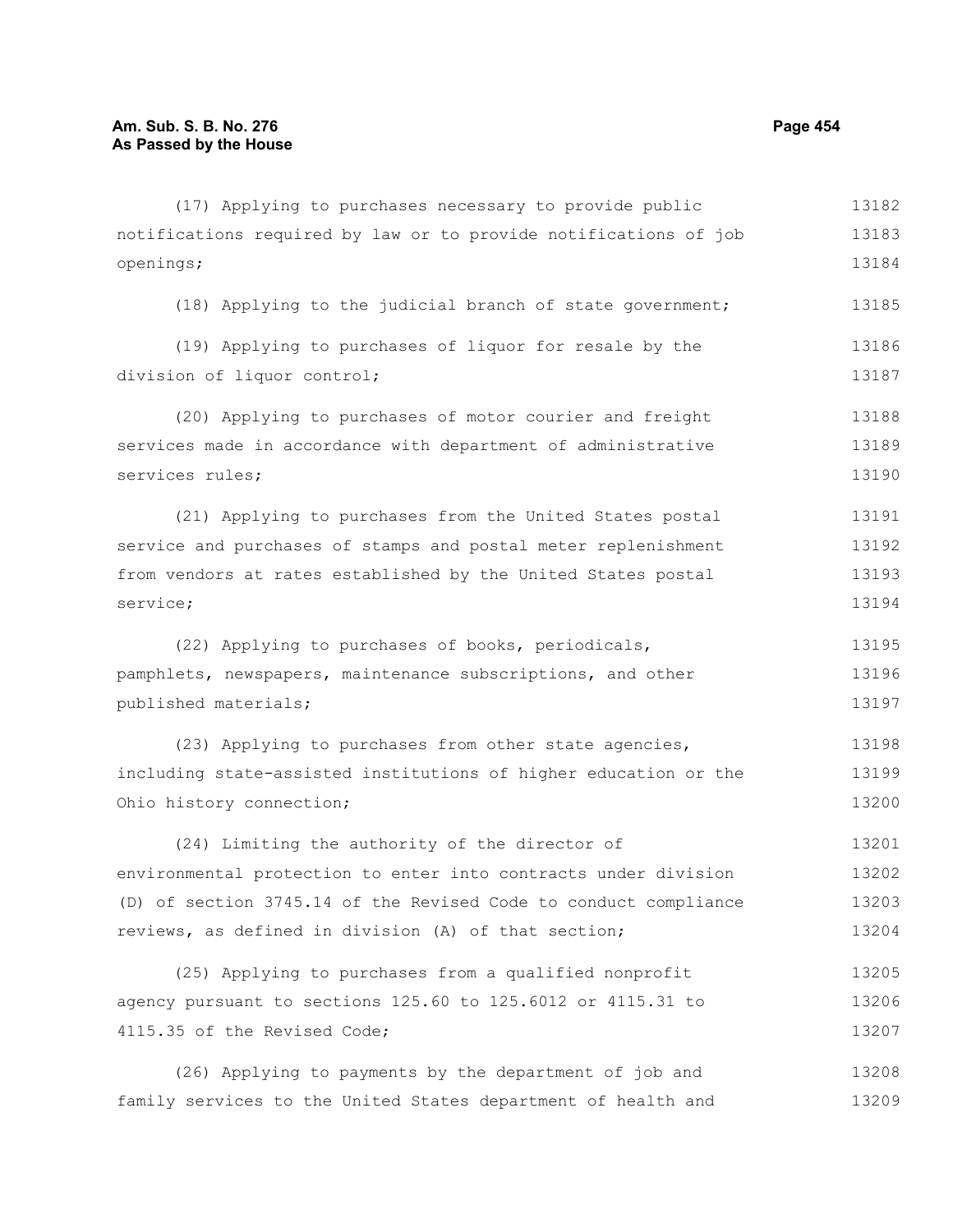human services for printing and mailing notices pertaining to the tax refund offset program of the internal revenue service of the United States department of the treasury; 13210 13211 13212

(27) Applying to contracts entered into by the department of developmental disabilities under section 5123.18 of the Revised Code; 13213 13214 13215

(28) Applying to payments made by the department of mental health and addiction services under a physician recruitment program authorized by section 5119.185 of the Revised Code; 13216 13217 13218

(29) Applying to contracts entered into with persons by the director of commerce for unclaimed funds collection and remittance efforts as provided in division  $(F)$  (G) of section 169.03 of the Revised Code. The director shall keep an itemized accounting of unclaimed funds collected by those persons and amounts paid to them for their services. 13219 13220 13221 13222 13223 13224

(30) Applying to purchases made by a state institution of higher education in accordance with the terms of a contract between the vendor and an inter-university purchasing group comprised of purchasing officers of state institutions of higher education; 13225 13226 13227 13228 13229

(31) Applying to the department of medicaid's purchases of health assistance services under the children's health insurance program; 13230 13231 13232

(32) Applying to payments by the attorney general from the reparations fund to hospitals and other emergency medical facilities for performing medical examinations to collect physical evidence pursuant to section 2907.28 of the Revised Code; 13233 13234 13235 13236 13237

(33) Applying to contracts with a contracting authority or 13238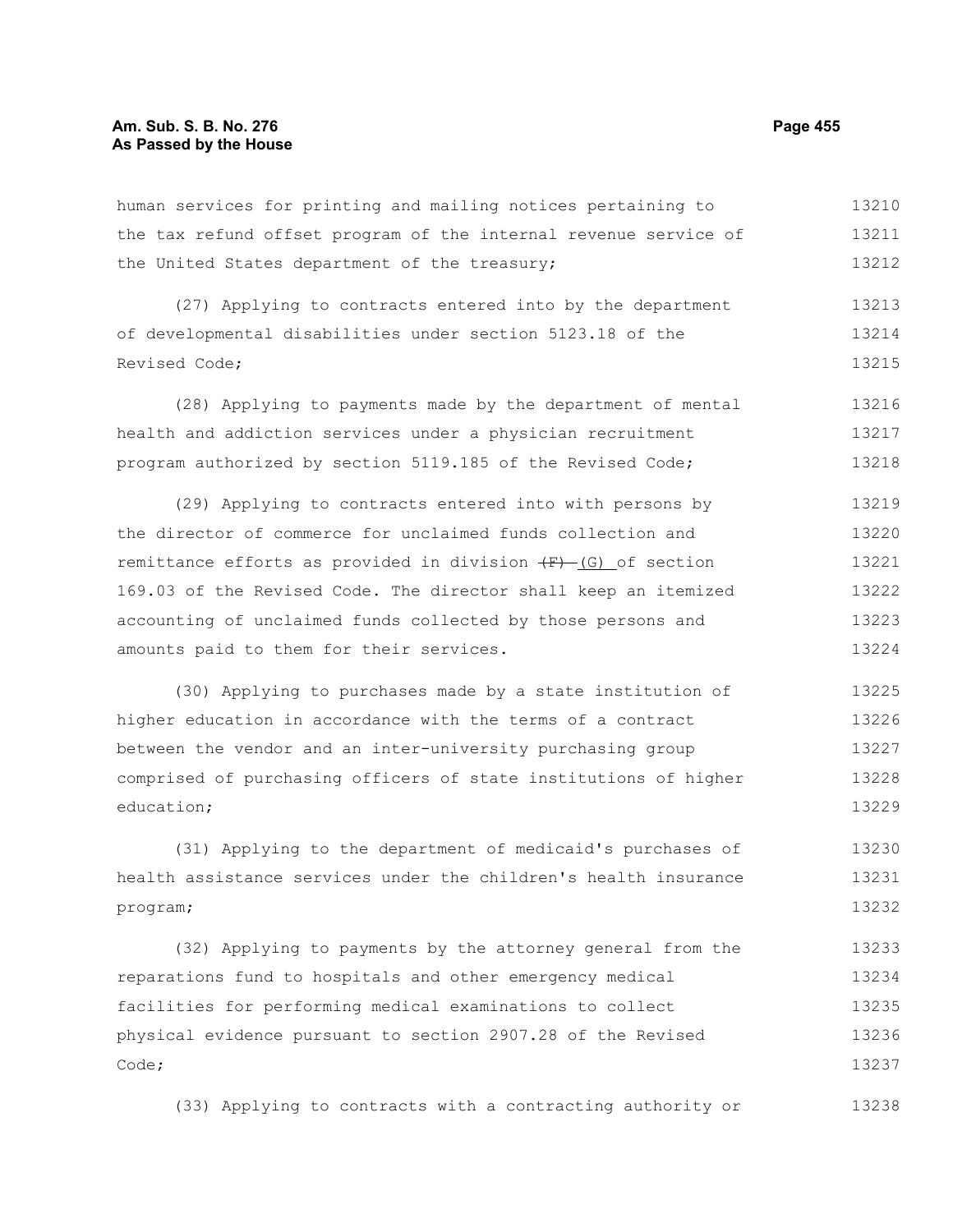administrative receiver under division (B) of section 5126.056 of the Revised Code; (34) Applying to purchases of goods and services by the department of veterans services in accordance with the terms of contracts entered into by the United States department of veterans affairs; (35) Applying to payments by the superintendent of the bureau of criminal identification and investigation to the federal bureau of investigation for criminal records checks pursuant to section 109.572 of the Revised Code; (36) Applying to contracts entered into by the department of medicaid under section 5164.47 of the Revised Code; (37) Applying to contracts entered into under section 5160.12 of the Revised Code; (38) Applying to payments to the Ohio history connection from other state agencies. (E) When determining whether a state agency has reached the cumulative purchase thresholds established in divisions (B) (1) and (2) of this section, all of the following purchases by such agency shall not be considered: (1) Purchases made through competitive selection or with controlling board approval; 13239 13240 13241 13242 13243 13244 13245 13246 13247 13248 13249 13250 13251 13252 13253 13254 13255 13256 13257 13258 13259 13260

(2) Purchases listed in division (D) of this section; 13261

(3) For the purposes of the threshold of division (B)(1) of this section only, leases of real estate. 13262 13263

(F) As used in this section, "competitive selection," "purchase," "supplies," and "services" have the same meanings as 13264 13265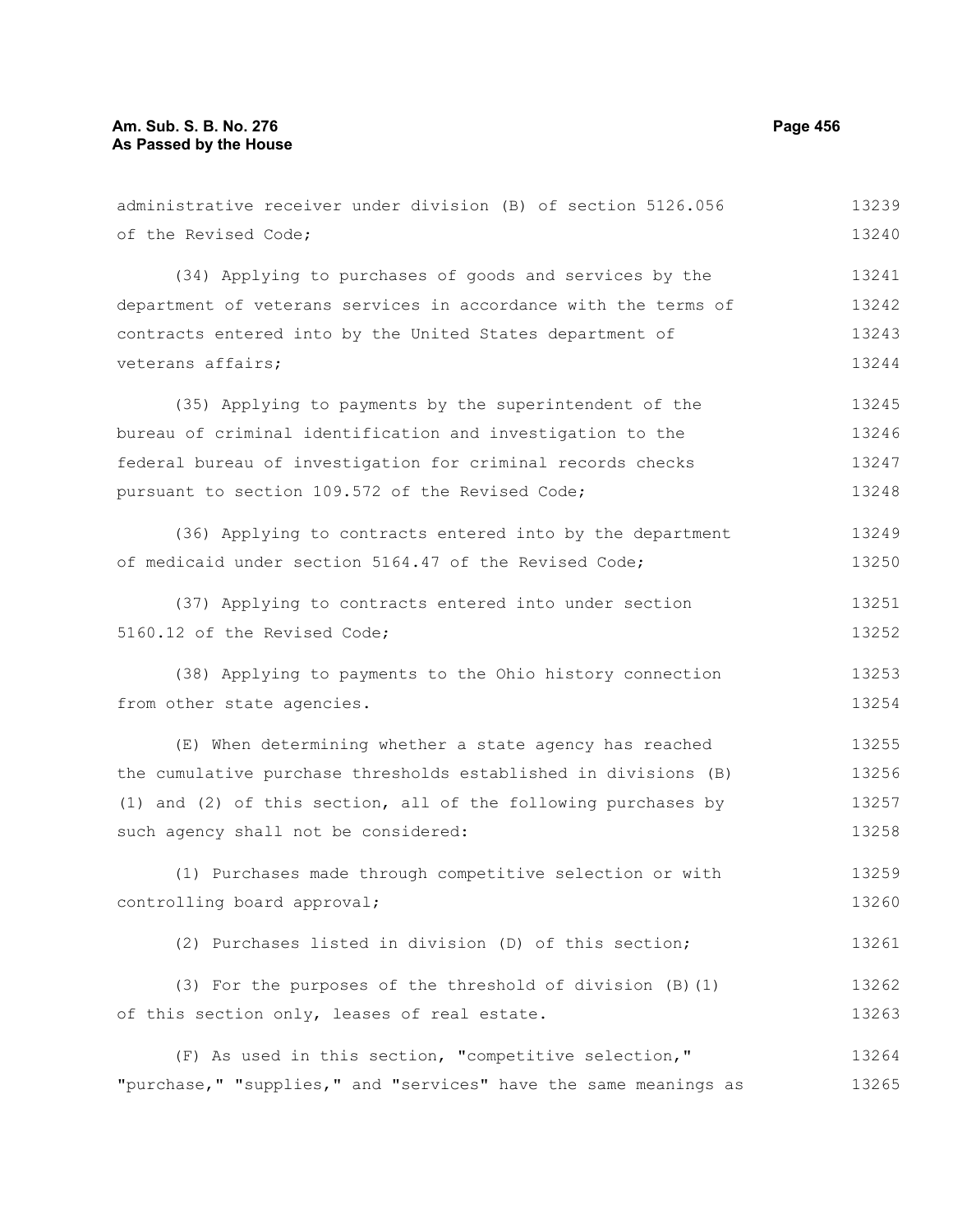| Sec. 169.01. As used in this chapter, unless the context         | 13267 |
|------------------------------------------------------------------|-------|
| otherwise requires:                                              | 13268 |
| (A) "Financial organization" means any bank, trust               | 13269 |
| company, savings bank, safe deposit company, mutual savings bank | 13270 |
| without mutual stock, savings and loan association, credit       | 13271 |
| union, or investment company.                                    | 13272 |
| (B) (1) "Unclaimed funds" means any moneys, rights to            | 13273 |
| moneys, or intangible property, described in section 169.02 of   | 13274 |
| the Revised Code, when, as shown by the records of the holder,   | 13275 |
| the owner has not, within the times provided in section 169.02   | 13276 |
| of the Revised Code, done any of the following:                  | 13277 |
| (a) Increased, decreased, or adjusted the amount of such         | 13278 |
| funds;                                                           | 13279 |
| (b) Assigned, paid premiums, or encumbered such funds;           | 13280 |
| (c) Presented an appropriate record for the crediting of         | 13281 |
| such funds or received payment of such funds by check, draft, or | 13282 |
| otherwise;                                                       | 13283 |
| (d) Corresponded with the holder concerning such funds;          | 13284 |
| (e) Otherwise indicated an interest in or knowledge of           | 13285 |
| such funds;                                                      | 13286 |
| (f) Transacted business with the holder.                         | 13287 |
| (2) "Unclaimed funds" does not include any of the                | 13288 |
| following:                                                       | 13289 |
| (a) Money received or collected under section 9.39 of the        | 13290 |
| Revised Code;                                                    | 13291 |
| (b) Any payment or credit due to a business association          | 13292 |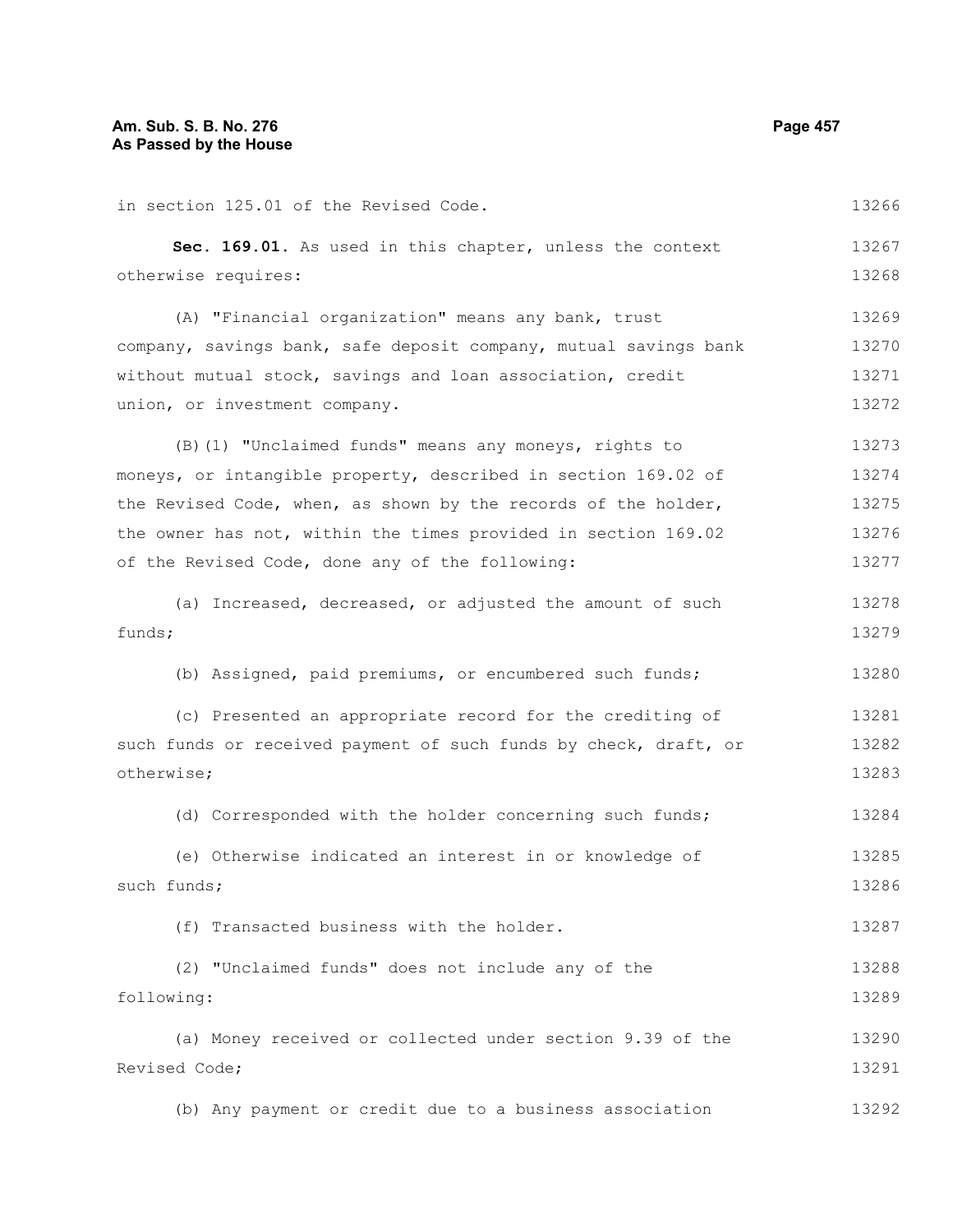#### **Am. Sub. S. B. No. 276 Page 458 As Passed by the House**

from a business association representing sums payable to suppliers, or payment for services rendered, in the course of business, including, but not limited to, checks or memoranda, overpayments, unidentified remittances, nonrefunded overcharges, discounts, refunds, and rebates; 13293 13294 13295 13296 13297

(c) Any payment or credit received by a business association from a business association for tangible goods sold, or services performed, in the course of business, including, but not limited to, checks or memoranda, overpayments, unidentified remittances, nonrefunded overcharges, discounts, refunds, and rebates; 13298 13299 13300 13301 13302 13303

```
(d) Either of the following:
```
(i) Any credit or obligation due a retail customer that is represented by a gift certificate, gift card, merchandise credit, or merchandise credit card, redeemable only for goods or services, including gift cards issued by financial organizations or business associations; 13305 13306 13307 13308 13309

(ii) Any electronic payment device that is issued by a financial organization or a business association that has no expiration date and meets all of the following conditions: 13310 13311 13312

(I) It is purchased or loaded on a prepaid basis for the future purchase or delivery of goods or services. 13313 13314

(II) It is redeemable upon presentation to a single merchant or service provider or an affiliated group of merchants or service providers. 13315 13316 13317

(III) It is not redeemable for cash in whole or in part. 13318

(e) Any open-loop prepaid card that is issued by a financial organization or a business association for which the 13319 13320

13304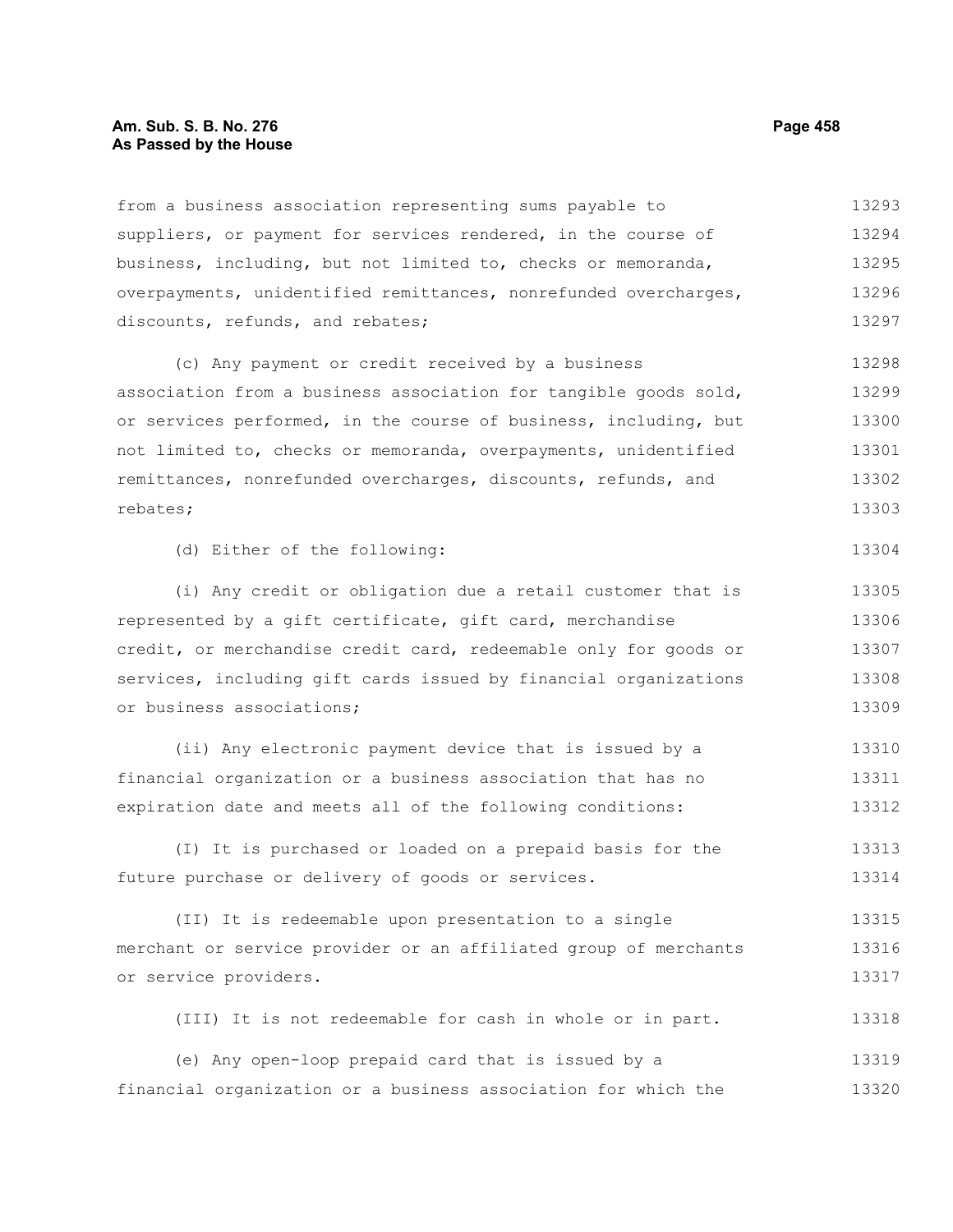underlying funds do not expire. For purposes of division (B)(2) (e) of this section, "open-loop prepaid card" means an electronic payment device that meets all of the following conditions: 13321 13322 13323 13324

(i) It is purchased or loaded on a prepaid basis for the future purchase or delivery of any goods or services. 13325 13326

(ii) It can be used to purchase goods and services at multiple unaffiliated merchants or service providers. 13327 13328

(iii) It is not redeemable for cash in whole or in part. 13329

(f) Any rewards card. For purposes of division (B)(2)(f) of this section, "rewards card" includes any loyalty, incentive, or promotional type program that is issued by a financial organization or a business association whether represented by a card or electronic record, which program is established for the purposes of providing cardholder awards, rewards, rebates, or other amounts to reward the cardholder for the cardholder's relationship with the entity sponsoring the rewards card, provided that no direct money was paid by the cardholder for the rewards card. "Rewards card" includes both of the following: 13330 13331 13332 13333 13334 13335 13336 13337 13338 13339

(i) Cards or electronic records consisting of points, cash, or other tokens of value given to a cardholder as a reward or incentive for engaging in a transaction or a series of transactions; 13340 13341 13342 13343

(ii) The unpaid portion of a rewards card when the rewards card is partially loaded by the cardholder with the remaining portion funded as a reward or incentive. 13344 13345 13346

A minimal annual fee charged to the cardholder for joining any such loyalty, incentive, or promotional type program shall not be considered direct money paid by the cardholder for the 13347 13348 13349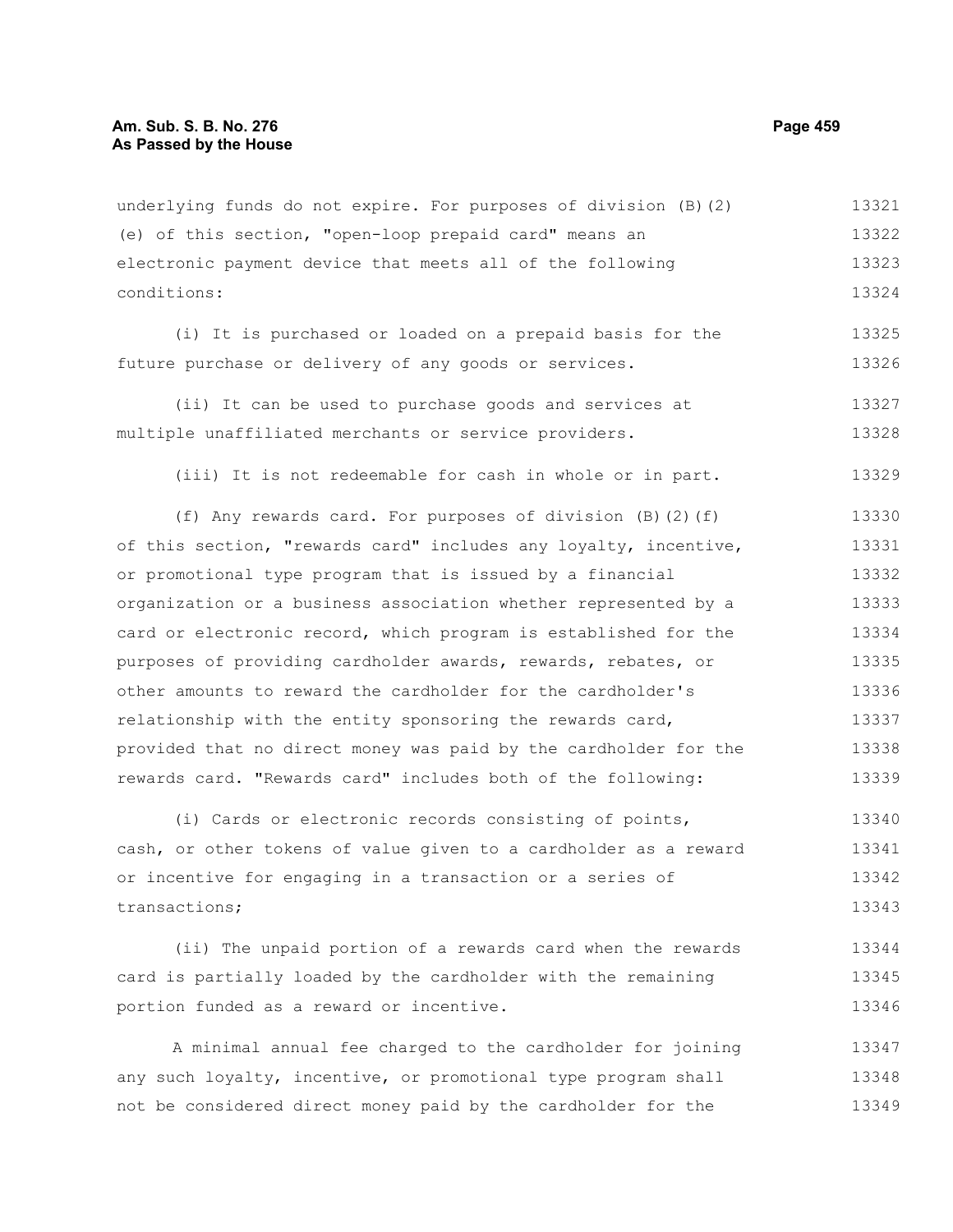rewards card. For purposes of division (B)(2)(f) of this section, "cardholder" means the holder of a rewards card, regardless of whether the rewards card is represented by a card or by an electronic record. 13350 13351 13352 13353

For purposes of division (B)(2) of this section, "business association" means any corporation, joint venture, business trust, limited liability company, partnership, association, or other business entity composed of one or more individuals, whether or not the entity is for profit. 13354 13355 13356 13357 13358

(C) "Owner" means any person, or the person's legal representative, entitled to receive or having a legal or equitable interest in or claim against moneys, rights to moneys, or other intangible property, subject to this chapter. 13359 13360 13361 13362

(D)(1) "Holder" means any person that has possession, custody, or control of moneys, rights to moneys, or other intangible property, or that is indebted to another, if any of the following applies: 13363 13364 13365 13366

(a) Such person resides in this state;

(b) Such person is formed under the laws of this state; 13368

(c) Such person is formed under the laws of the United States and has an office or principal place of business in this state; 13369 13370 13371

(d) The records of such person indicate that the last known address of the owner of such moneys, rights to moneys, or other intangible property is in this state; 13372 13373 13374

(e) The records of such person do not indicate the last known address of the owner of the moneys, rights to moneys, or other intangible property and the entity originating or issuing 13375 13376 13377

13367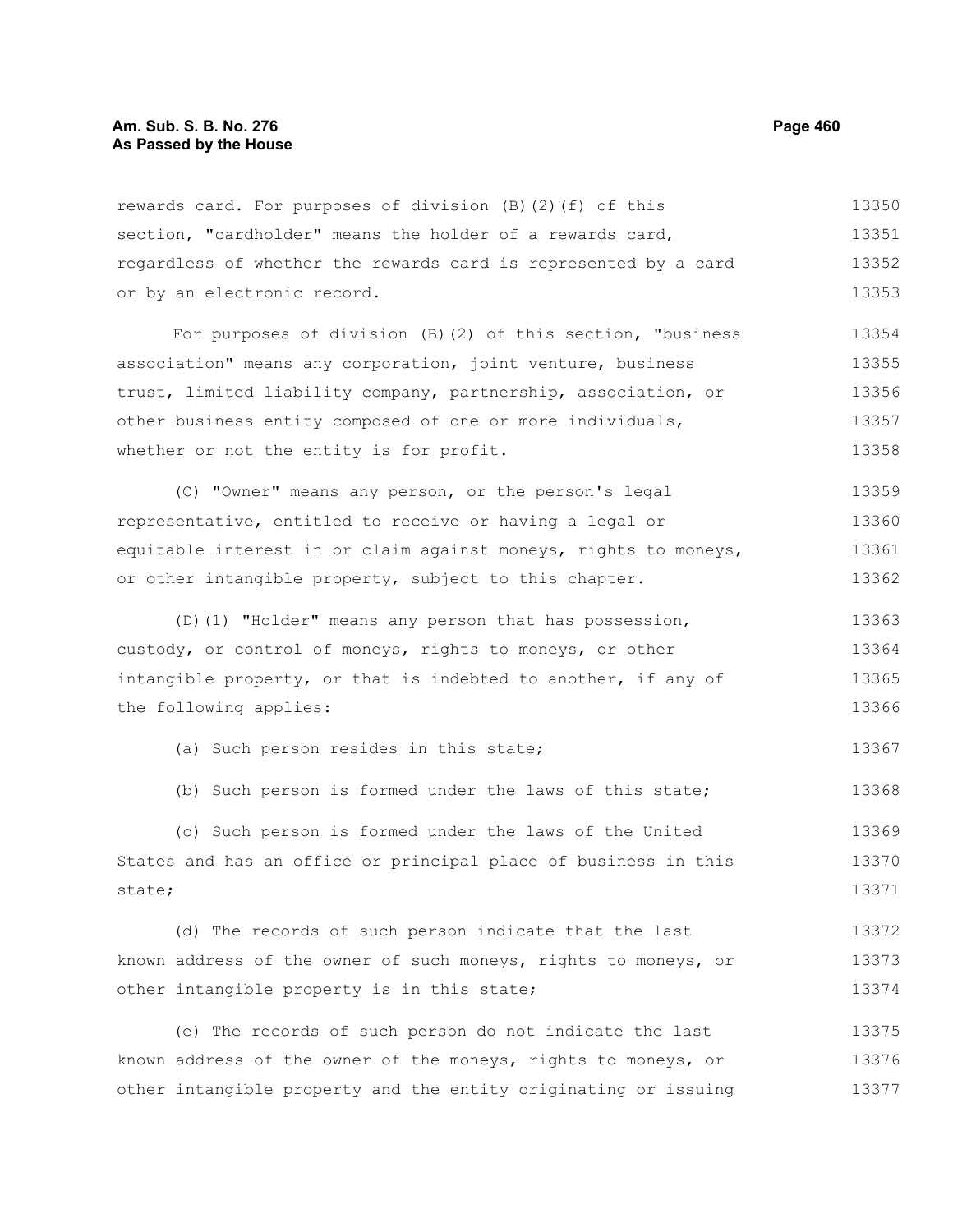# **Am. Sub. S. B. No. 276 Page 461 As Passed by the House**

the moneys, rights to moneys, or other intangible property in this state or any political subdivision of this state, or is incorporated, organized, created, or otherwise located in this state. Division (D)(1)(e) of this section applies to all moneys, rights to moneys, or other intangible property that is in the possession, custody, or control of such person on or after July 22, 1994, whether the moneys, rights to moneys, or other intangible property becomes unclaimed funds prior to or on or after that date. 13378 13379 13380 13381 13382 13383 13384 13385 13386

(2) "Holder" does not mean any hospital granted tax-exempt status under section 501(c)(3) of the Internal Revenue Code or any hospital owned or operated by the state or by any political subdivision. Any entity in order to be exempt from the definition of "holder" pursuant to this division shall make a reasonable, good-faith effort to contact the owner of the unclaimed funds. 13387 13388 13389 13390 13391 13392 13393

(E) "Person" includes a natural person; corporation, whether for profit or not for profit; copartnership; unincorporated nonprofit association; public authority; estate; trust; two or more persons having a joint or common interest; eleemosynary organization; fraternal or cooperative association; other legal or community entity; the United States government, including any district, territory, possession, officer, agency, department, authority, instrumentality, board, bureau, or court; or any state or political subdivision thereof, including any officer, agency, board, bureau, commission, division, department, authority, court, or instrumentality. 13394 13395 13396 13397 13398 13399 13400 13401 13402 13403 13404

(F) "Mortgage funds" means the mortgage insurance fund created by section 122.561 of the Revised Code, and the housing guarantee fund created by division (D) of section 128.11 of the 13405 13406 13407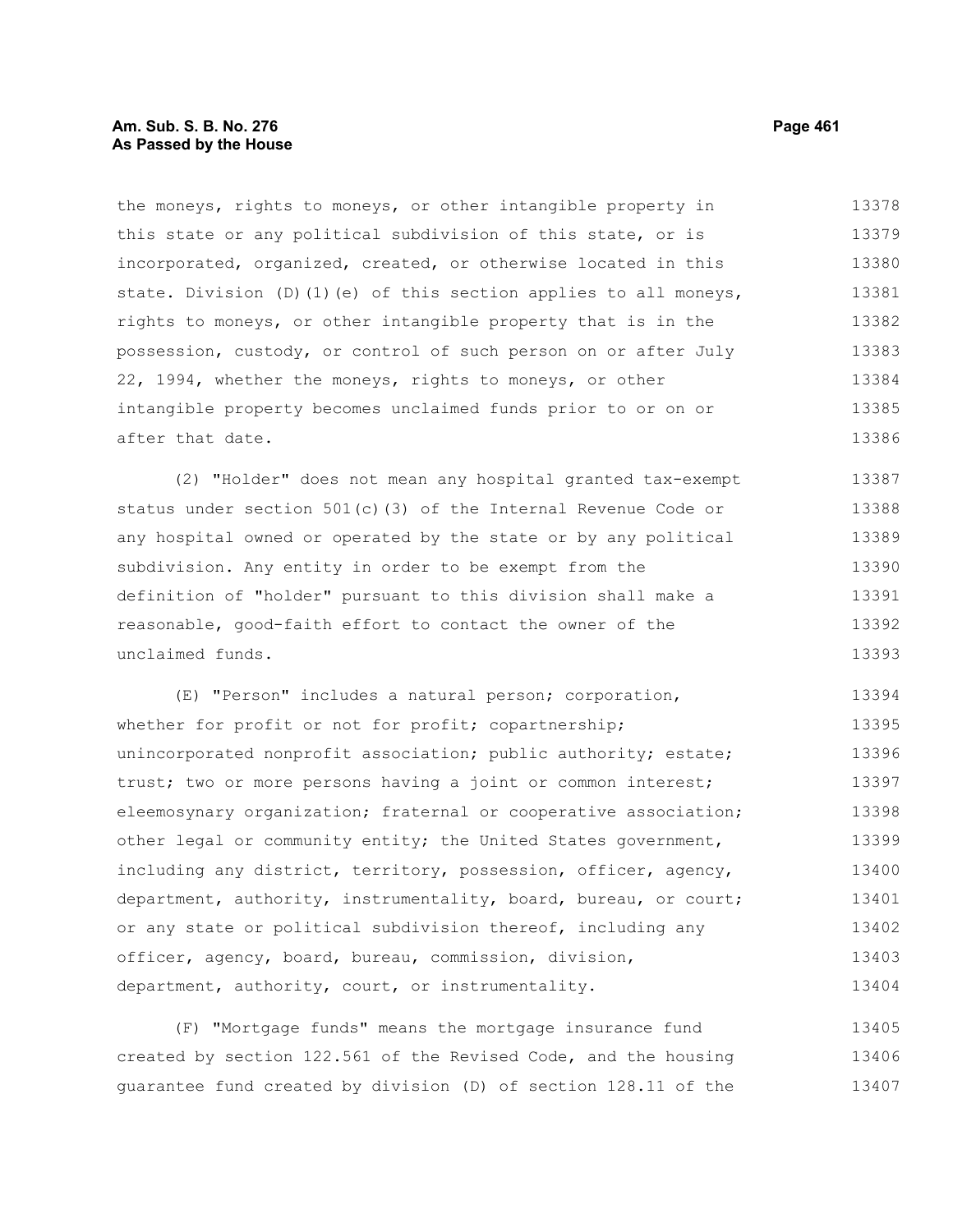# **Am. Sub. S. B. No. 276 Page 462 As Passed by the House**

Revised Code. (G) "Lawful claims" means any vested right a holder of unclaimed funds has against the owner of such unclaimed funds. (H) "Public utility" means any entity defined as such by division (A) of section 745.01 or by section 4905.02 of the Revised Code. (I) "Deposit" means to place money in the custody of a financial organization for the purpose of establishing an income-bearing account by purchase or otherwise. (J) "Income-bearing account" means a time or savings account, whether or not evidenced by a certificate of deposit, or an investment account through which investments are made solely in obligations of the United States or its agencies or instrumentalities or guaranteed as to principal and interest by the United States or its agencies or instrumentalities, debt securities rated as investment grade by at least two nationally recognized rating services, debt securities which the director of commerce has determined to have been issued for the safety and welfare of the residents of this state, and equity interests in mutual funds that invest solely in some or all of the abovelisted securities and involve no general liability, without regard to whether income earned on such accounts, securities, or interests is paid periodically or at the end of a term. (K) "Director of commerce" may be read as the "division of 13408 13409 13410 13411 13412 13413 13414 13415 13416 13417 13418 13419 13420 13421 13422 13423 13424 13425 13426 13427 13428 13429 13430 13431

(L) "Attorney unclaimed funds" means any unclaimed funds, as defined in division (B)(1) of this section, that are any of the following: 13433 13434 13435

unclaimed funds" or the "superintendent of unclaimed funds."

(1) Funds held in interest on lawyer trust accounts 13436

13432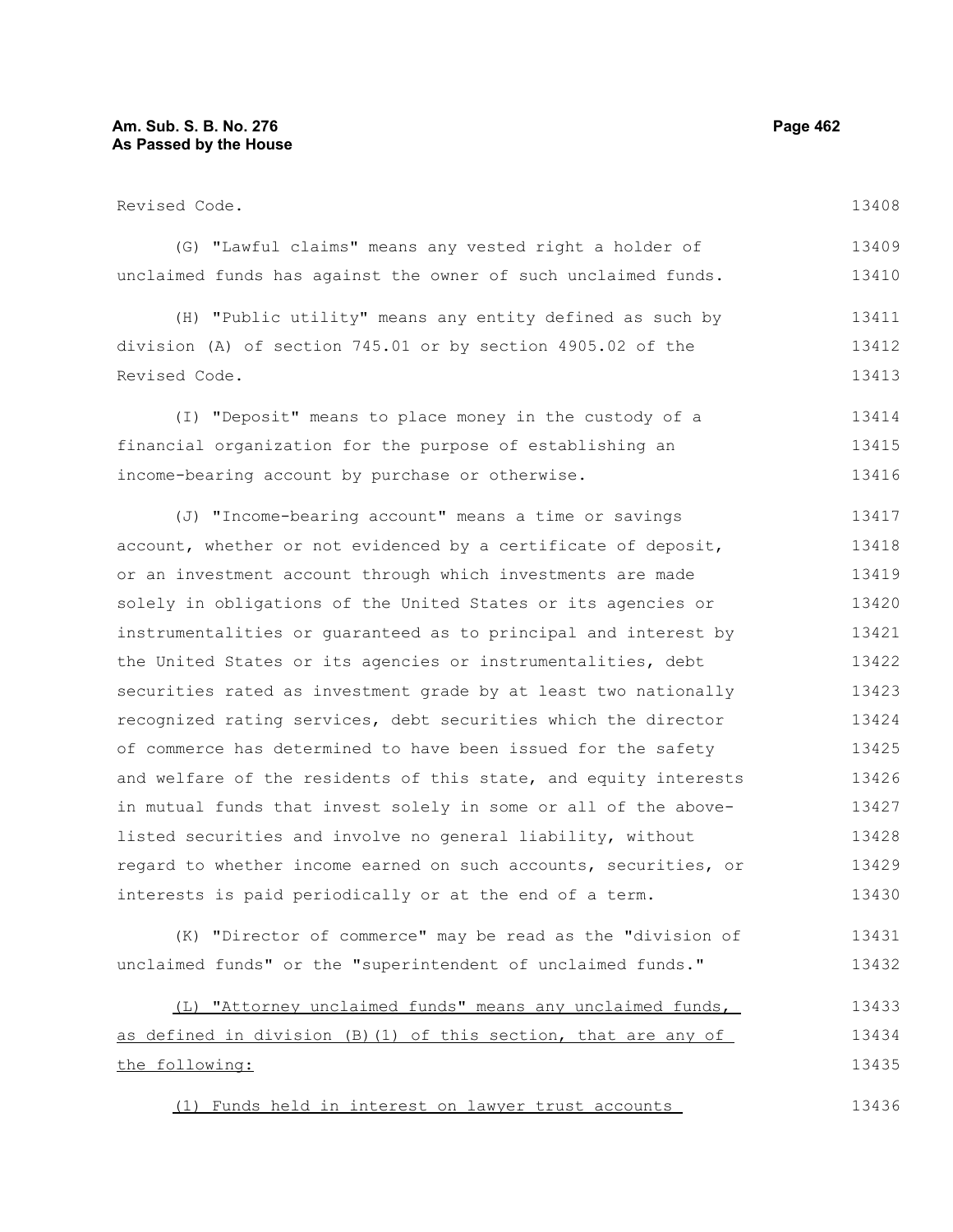pursuant to section 4705.09 of the Revised Code; (2) Funds held in an interest on trust accounts pursuant to section 3953.231 of the Revised Code; (3) Residual settlement funds whether for named or unnamed plaintiffs, received by the division of unclaimed funds, and held, paid out, or allocated by the division pursuant to or consistent with the terms and conditions of the court order authorizing the settlement fund. **Sec. 169.03.** (A)(1) Every holder of unclaimed funds and, when requested, every person that could be the holder of unclaimed funds, under this chapter shall report to the director of commerce with respect to the unclaimed funds as provided in this section. The report shall be verified. (2) With respect to items of unclaimed funds each having a value of fifty dollars or more, the report required under division (A)(1) of this section shall include the following: (a) The full name, if known, and last known address, if any, of each person appearing from the records of the holder to be the owner of unclaimed funds under this chapter; (b) In the case of unclaimed funds reported by holders providing life insurance coverage, the full name of the insured or annuitant and beneficiary, if any, and their last known addresses according to the holder's records; (c) The nature and identifying number, if any, or description of the funds and the amount appearing from the records to be due; 13437 13438 13439 13440 13441 13442 13443 13444 13445 13446 13447 13448 13449 13450 13451 13452 13453 13454 13455 13456 13457 13458 13459 13460 13461 13462

(d) The date when the funds became payable, demandable, or returnable and the date of the last transaction with the owner 13463 13464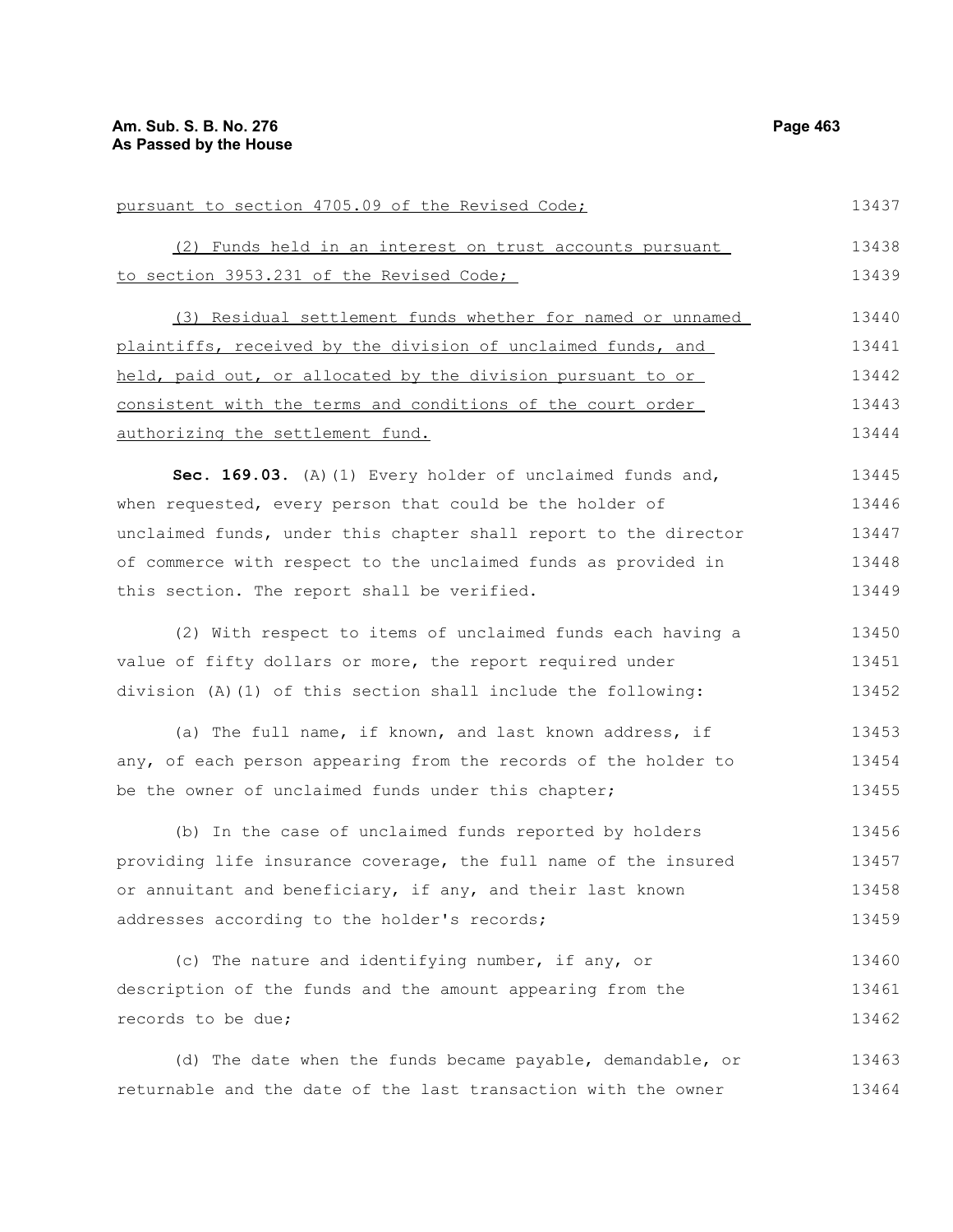| with respect to the funds;                                      | 13465 |
|-----------------------------------------------------------------|-------|
| (e) Subject to division $(H)$ (J) of this section, the          | 13466 |
| social security number of the owner of the unclaimed funds, if  | 13467 |
| it is available;                                                | 13468 |
| (f) If the item of unclaimed funds has a value of one           | 13469 |
| thousand dollars or more and the holder has verified that the   | 13470 |
| last known address as shown by the records of the holder is not | 13471 |
| accurate as provided in division (D) (E) of this section, a     | 13472 |
| statement that efforts were undertaken by the holder to verify  | 13473 |
| that the address is not accurate. Any verifying documentation   | 13474 |
| shall be maintained by the holder for five years from the date  | 13475 |
| of the report and shall be available upon request to the        | 13476 |
| director or the director's designee.                            | 13477 |
| (g) Other information that the director prescribes as           | 13478 |
| necessary for the administration of this chapter.               | 13479 |
| (3) With respect to items of unclaimed funds each having a      | 13480 |
| value of less than fifty dollars, the report required under     | 13481 |
| division (A) (1) of this section shall include the following:   | 13482 |
| (a) Each category of items of unclaimed funds as described      | 13483 |
| in section 169.02 of the Revised Code;                          | 13484 |
| (b) The number of items of unclaimed funds within each          | 13485 |
| category;                                                       | 13486 |
| (c) The aggregated value of the items of unclaimed funds        | 13487 |
| within each category.                                           | 13488 |
| (B) If the holder of unclaimed funds is holding attorney        | 13489 |
| unclaimed funds or residual settlement funds, the holder shall  | 13490 |
| transmit, upon the division's request, a duplicate copy of the  | 13491 |
| report required by division (A) of this section to the Ohio     | 13492 |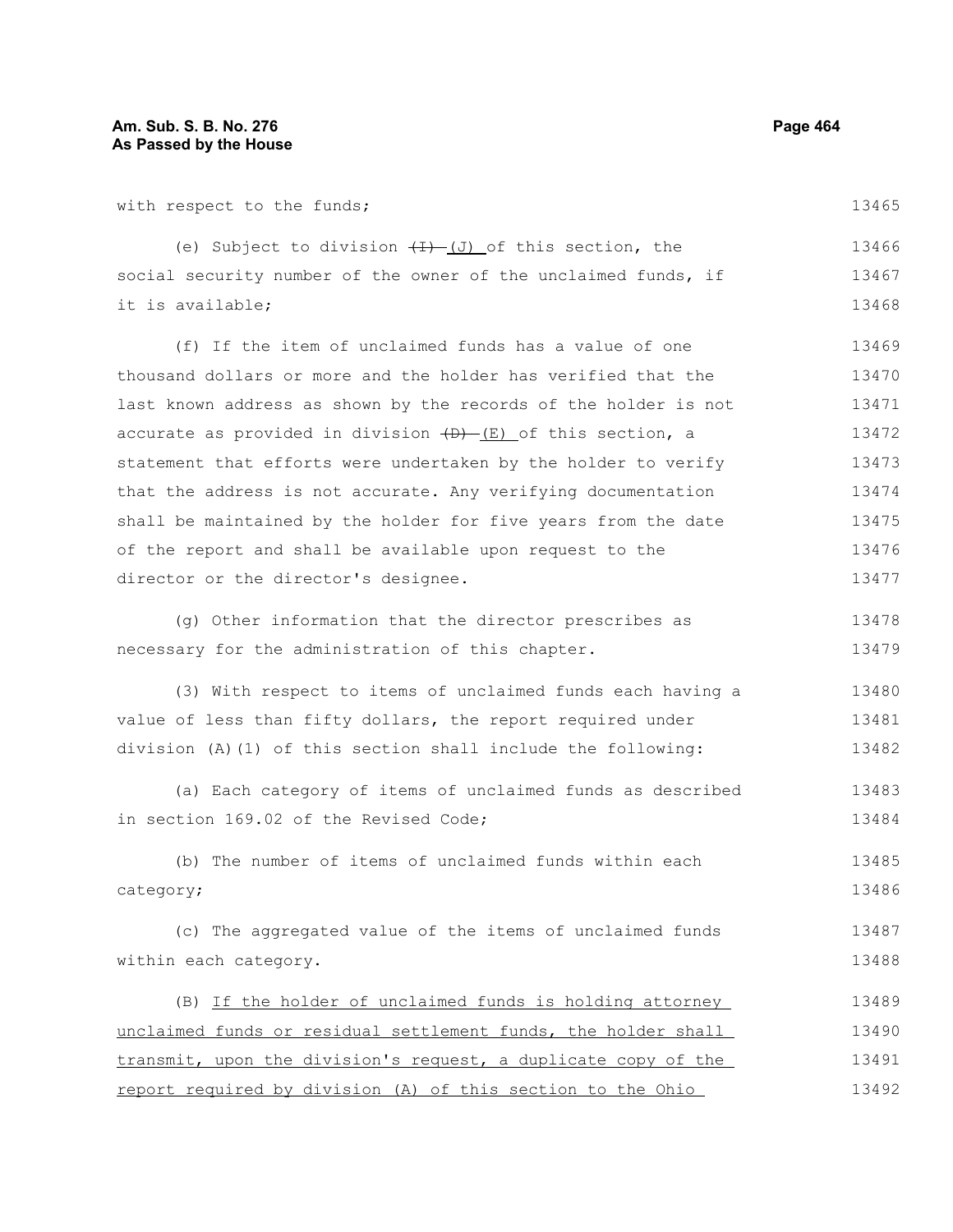# **Am. Sub. S. B. No. 276 Page 465 As Passed by the House**

| access to justice foundation, established pursuant to section    | 13493 |
|------------------------------------------------------------------|-------|
| 120.521 of the Revised Code.                                     | 13494 |
| (C) If the holder of unclaimed funds is a successor to           | 13495 |
| other organizations that previously held the funds for the       | 13496 |
| owner, or if the holder has changed its name while holding the   | 13497 |
| funds, it shall file with the report all prior known names and   | 13498 |
| addresses and date and state of incorporation or formation of    | 13499 |
| each holder of the funds.                                        | 13500 |
| (C)-(D) The report shall be filed before the first day of        | 13501 |
| November of each year as of the preceding thirtieth day of June, | 13502 |
| but the report of holders providing life insurance coverage      | 13503 |
| shall be filed before the first day of May of each year as of    | 13504 |
| the preceding thirty-first day of December. The director may     | 13505 |
| postpone, for good cause shown, the reporting date upon written  | 13506 |
| request by any holder required to file a report.                 | 13507 |
| $(D)$ (E) The holder of unclaimed funds under this chapter       | 13508 |
| shall send notice to each owner of each item of unclaimed funds  | 13509 |
| having a value of fifty dollars or more at the last known        | 13510 |
| address of the owner as shown by the records of the holder       | 13511 |
| before filing the annual report. In case of holders providing    | 13512 |
| life insurance coverage, this notice shall also be mailed to     | 13513 |
| each beneficiary at the last known address of the beneficiary as | 13514 |
| shown by the records of the holder, except that the notice to    | 13515 |
| beneficiaries shall not be mailed if that address is the same as | 13516 |
| that of the insured and the surname of the beneficiary is the    | 13517 |
| same as that of the insured. The holder shall not report an item | 13518 |
| of unclaimed funds earlier than the thirtieth day after the      | 13519 |
| mailing of notice required by this division.                     | 13520 |
| The notice required by this division shall set forth the         | 13521 |

The notice required by this division shall set forth the nature and identifying number, if any, or description of the 13521 13522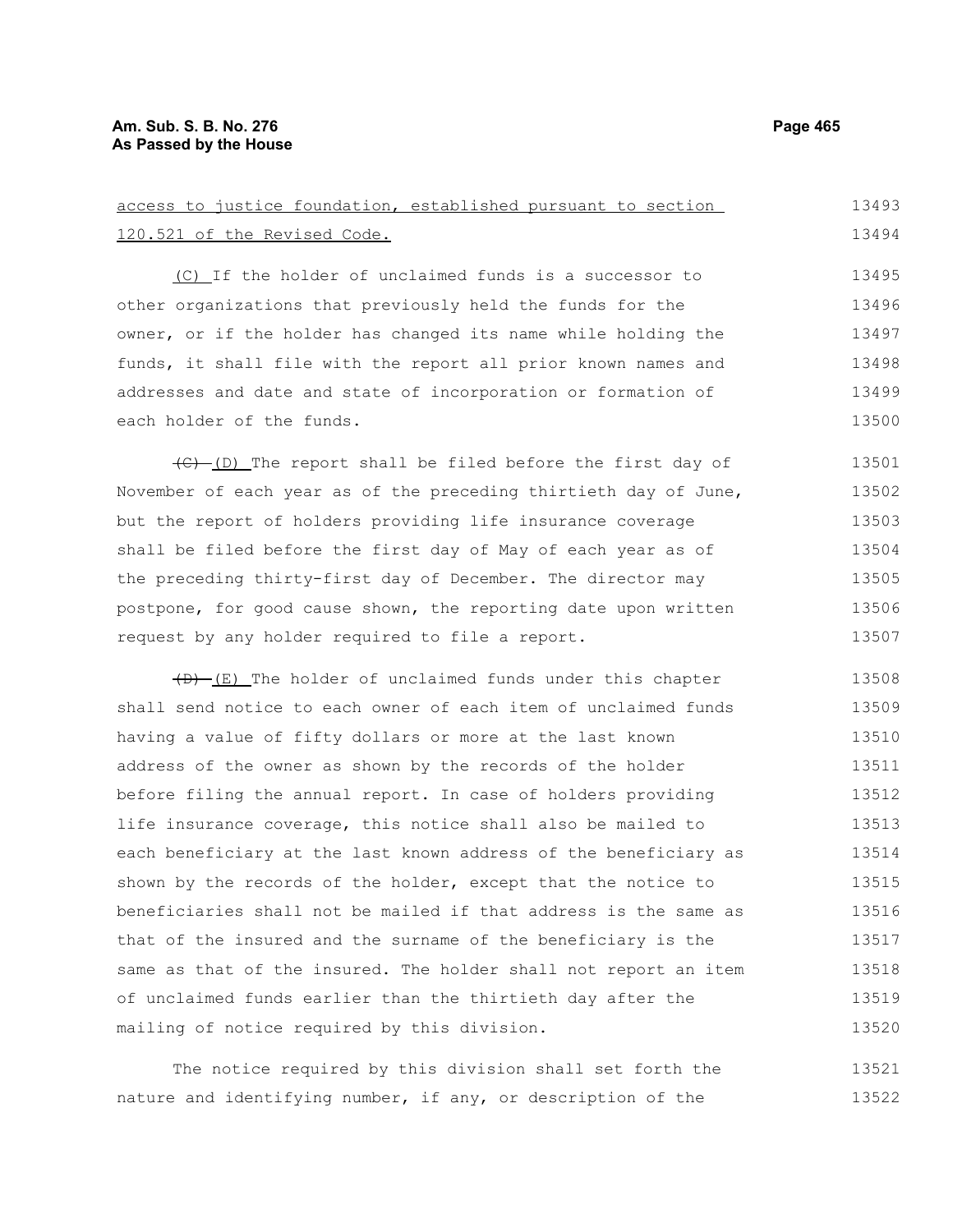# **Am. Sub. S. B. No. 276 Page 466 As Passed by the House**

funds and the amount appearing on the records of the holder to be due the owner or beneficiary, and shall inform the owner or beneficiary that the funds will, thirty days after the mailing of the notice, be reported as unclaimed funds under this chapter. A self-addressed, stamped envelope shall be included with the notice, with instructions that the owner or beneficiary may use the envelope to inform the holder of the owner's or beneficiary's continued interest in the funds, and, if so informed before the date for making the report to the director, the holder shall not report the funds to the director. The notice shall be mailed by first class mail if the item of unclaimed funds has a value of fifty dollars or more but less than one thousand dollars and by certified mail, return receipt requested, if the item of unclaimed funds has a value of one thousand dollars or more, unless the holder has verified that the last known address of the owner or beneficiary as shown by the records of the holder is not accurate. For purposes of this section, a holder has verified that the last known address of the owner or beneficiary is not accurate by documenting at least two of the following: 13523 13524 13525 13526 13527 13528 13529 13530 13531 13532 13533 13534 13535 13536 13537 13538 13539 13540 13541 13542

(1) The owner or beneficiary failed to respond to a first class mail notice sent to the last known address of the owner or beneficiary. 13543 13544 13545

(2) A first class mail notice sent by the holder to the last known address of the owner or beneficiary was returned as undeliverable. 13546 13547 13548

(3) An electronic or manual search of available public records failed to confirm that the last known address of the owner or beneficiary is accurate. The holder shall maintain documentation of its search efforts. If a search of public 13549 13550 13551 13552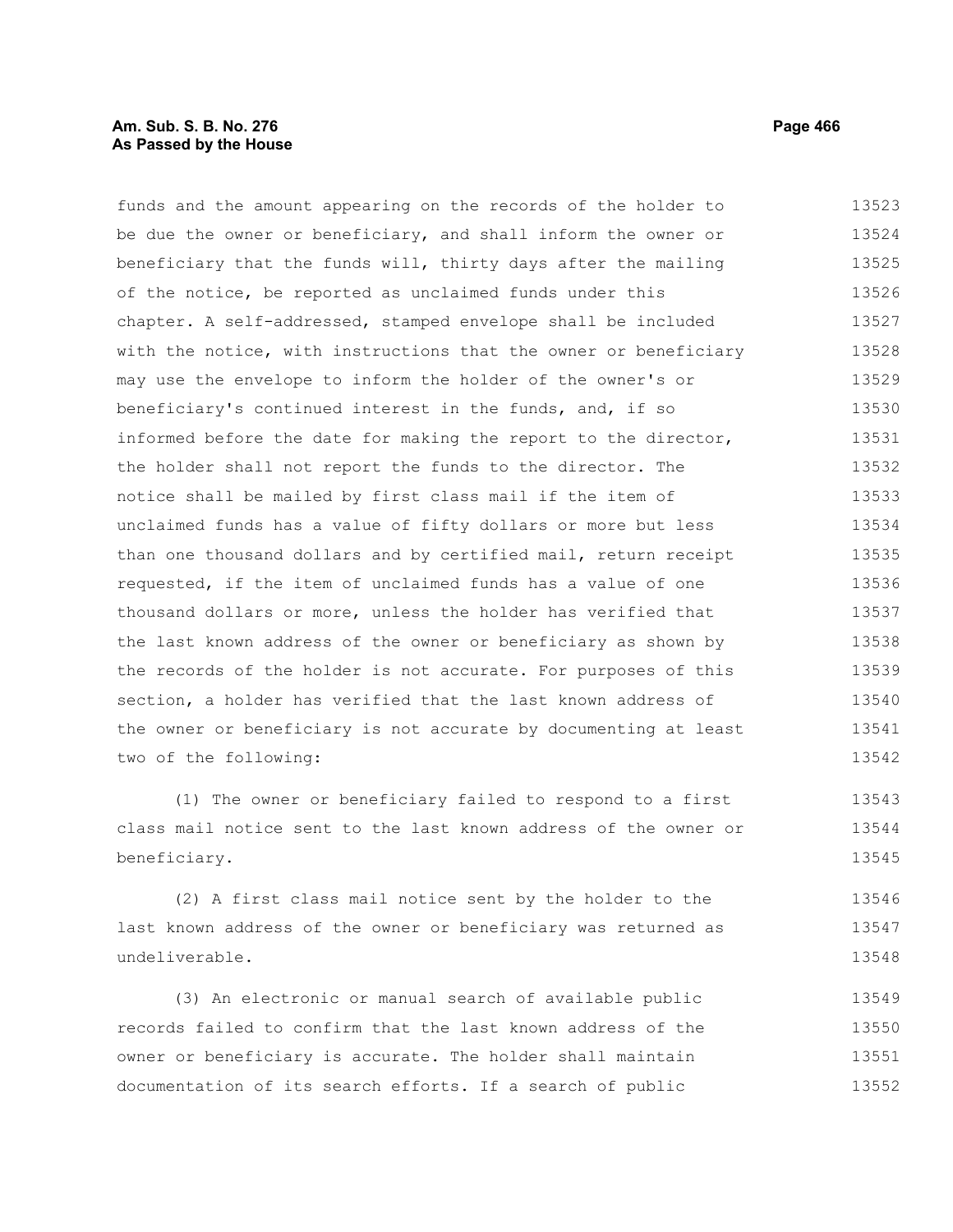# **Am. Sub. S. B. No. 276 Page 467** Page 467 **As Passed by the House**

records or databases identifies a more recent address for the owner or beneficiary than the address in the holder's records, the holder shall send notice to the owner or beneficiary at that more recent address in accordance with this section. 13553 13554 13555 13556

A holder that sends a notice by certified mail, return receipt requested, may charge the item of unclaimed funds up to twenty dollars for providing that notice. 13557 13558 13559

If there is no address of record for the owner or beneficiary, the holder is relieved of any responsibility of sending notice, attempting to notify, or notifying the owner or beneficiary. The mailing of notice pursuant to this section shall discharge the holder from any further responsibility to give notice. 13560 13561 13562 13563 13564 13565

 $(E)$  (F) Verification of the report and of the mailing of notice, where required, shall be executed by an officer of the reporting holder. 13566 13567 13568

 $(F)$  (1) (G)(1) The director may, at reasonable times and upon reasonable notice, examine or cause to be examined, by auditors of supervisory departments or divisions of the state, the records of any holder to determine compliance with this chapter. 13569 13570 13571 13572 13573

(2) Holders shall retain records, designated by the director as applicable to unclaimed funds, for five years beyond the relevant time period provided in section 169.02 of the Revised Code, or until completion of an audit conducted pursuant to division  $(F)$ -(G) of this section, whichever occurs first. An audit conducted pursuant to division  $\overline{F}$  (G) of this section shall not require a holder to make records available for a period of time exceeding the records retention period set forth 13574 13575 13576 13577 13578 13579 13580 13581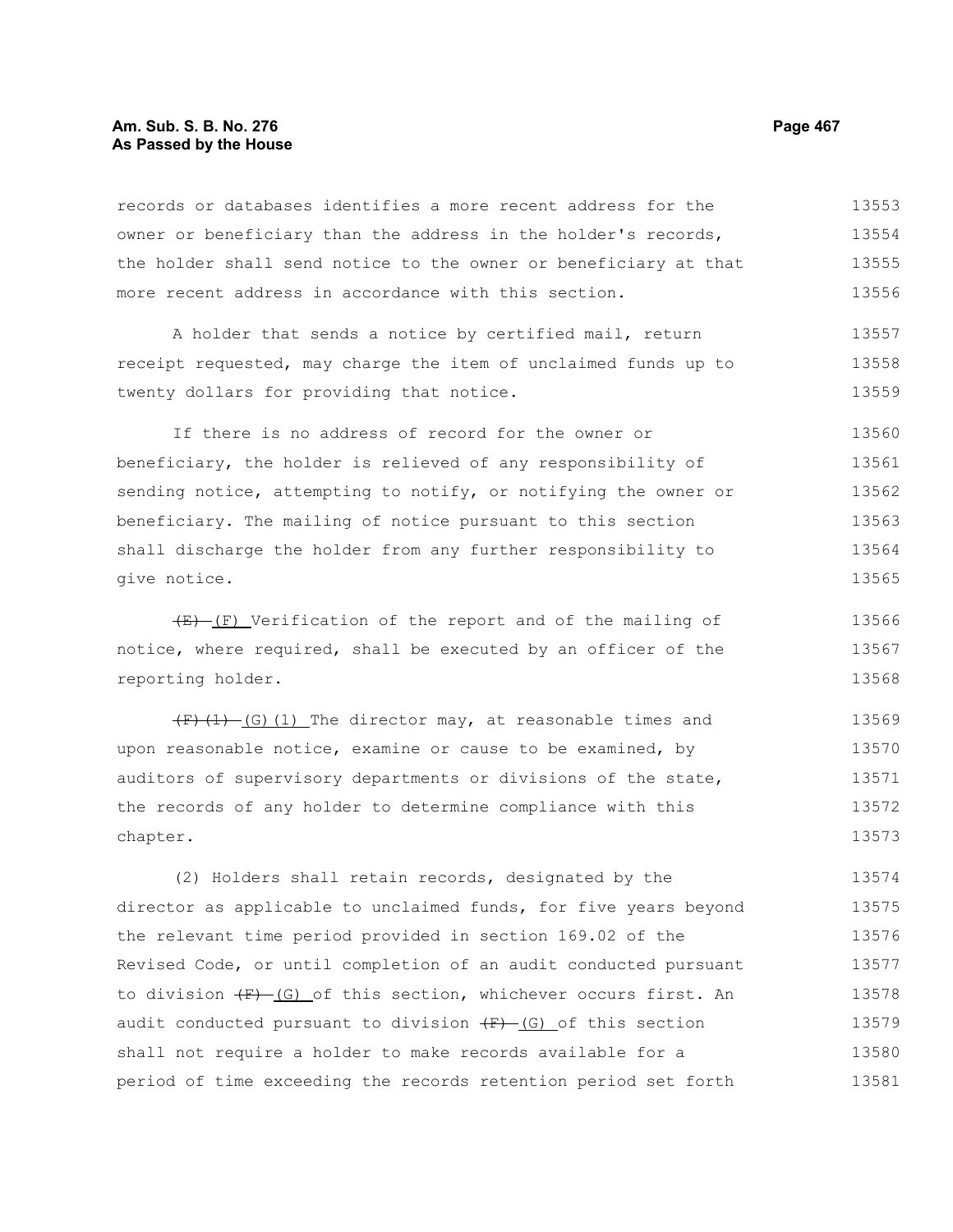# **Am. Sub. S. B. No. 276 Page 468 As Passed by the House**

in division  $(F)$  (G) of this section, except for records pertaining to instruments evidencing ownership, or rights to them or funds paid toward the purchase of them, or any dividend, capital credit, profit, distribution, interest, or payment on principal or other sum, held or owed by a holder, including funds deposited with a fiscal agent or fiduciary for payment of them, or pertaining to debt of a publicly traded corporation. Any holder that is audited pursuant to division  $(F)$  (G) of this section shall only be required to make available those records that are relevant to an unclaimed funds audit of that holder as prescribed by the director. 13582 13583 13584 13585 13586 13587 13588 13589 13590 13591 13592

(3) The director may enter into contracts, pursuant to procedures prescribed by the director, with persons for the sole purpose of examining the records of holders, determining compliance with this chapter, and collecting, taking possession of, and remitting to the department's division of unclaimed funds, in a timely manner, the amounts found and defined as unclaimed. The director shall not enter into such a contract with a person unless the person does all of the following: 13593 13594 13595 13596 13597 13598 13599 13600

(a) Agrees to maintain the confidentiality of the records examined, as required under division  $(F)$  (4) (G)(4) of this section; 13601 13602 13603

(b) Agrees to conduct the audit in accordance with rules adopted under section 169.09 of the Revised Code; 13604 13605

(c) Obtains a corporate surety bond issued by a bonding company or insurance company authorized to do business in this state. The bond shall be in favor of the director and in the penal sum determined by the director. The bond shall be for the benefit of any holder of unclaimed funds that is audited by the principal and is injured by the principal's failure to comply 13606 13607 13608 13609 13610 13611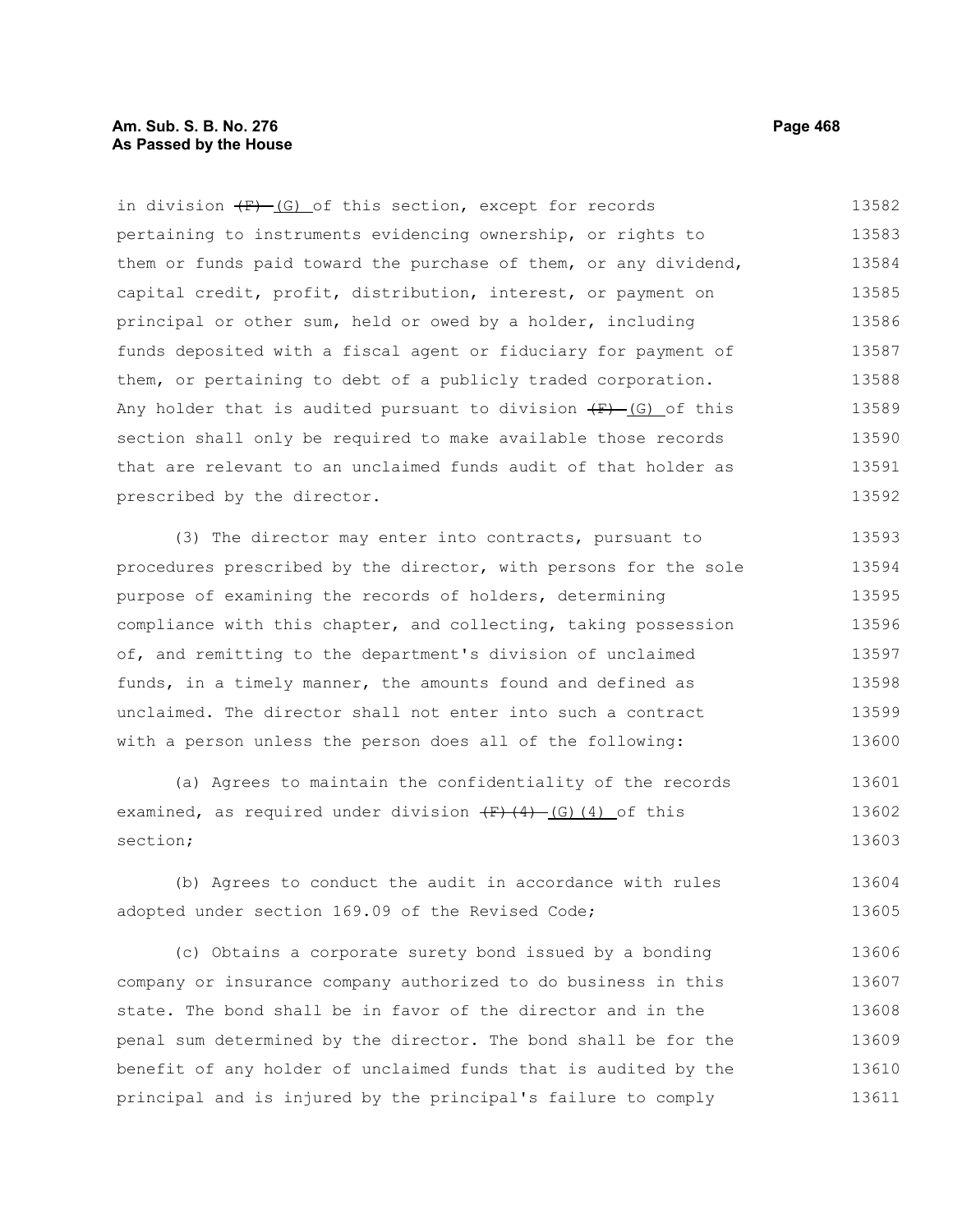13612

#### with division  $\left(\frac{F}{3}\right)\left(\frac{3}{4}\right)$  (G)(3)(a) or (b) of this section.

(4) Records audited pursuant to division  $(F) - (G)$  of this section are confidential, and shall not be disclosed except as required by section 169.06 of the Revised Code or as the director considers necessary in the proper administration of this chapter. 13613 13614 13615 13616 13617

(5) If a person with whom the director has entered into a contract pursuant to division  $\left(\frac{F}{G}\right)\left(\frac{G}{G}\right)$  of this section intends to conduct, in conjunction with an unclaimed funds audit under this section, an unclaimed funds audit for the purpose of administering another state's unclaimed or abandoned property laws, the person, prior to commencing the audit, shall provide written notice to the director of the person's intent to conduct such an audit, along with documentation evidencing the person's express authorization from the other state to conduct the audit on behalf of that state. 13618 13619 13620 13621 13622 13623 13624 13625 13626 13627

(6) Prior to the commencement of an audit conducted pursuant to division  $\overline{F}$  (G) of this section, the director shall notify the holder of unclaimed funds of the director's intent to audit the holder's records. If the audit will be conducted in conjunction with an audit for one or more other states, the director shall provide the holder with the name or names of those states. 13628 13629 13630 13631 13632 13633 13634

(7) Any holder of unclaimed funds may appeal the findings of an audit conducted pursuant to division  $(F)$  (G) of this section to the director. Pursuant to the authority granted by section 169.09 of the Revised Code, the director shall adopt rules establishing procedures for considering such an appeal. 13635 13636 13637 13638 13639

(G) (H) All holders shall make sufficient investigation of 13640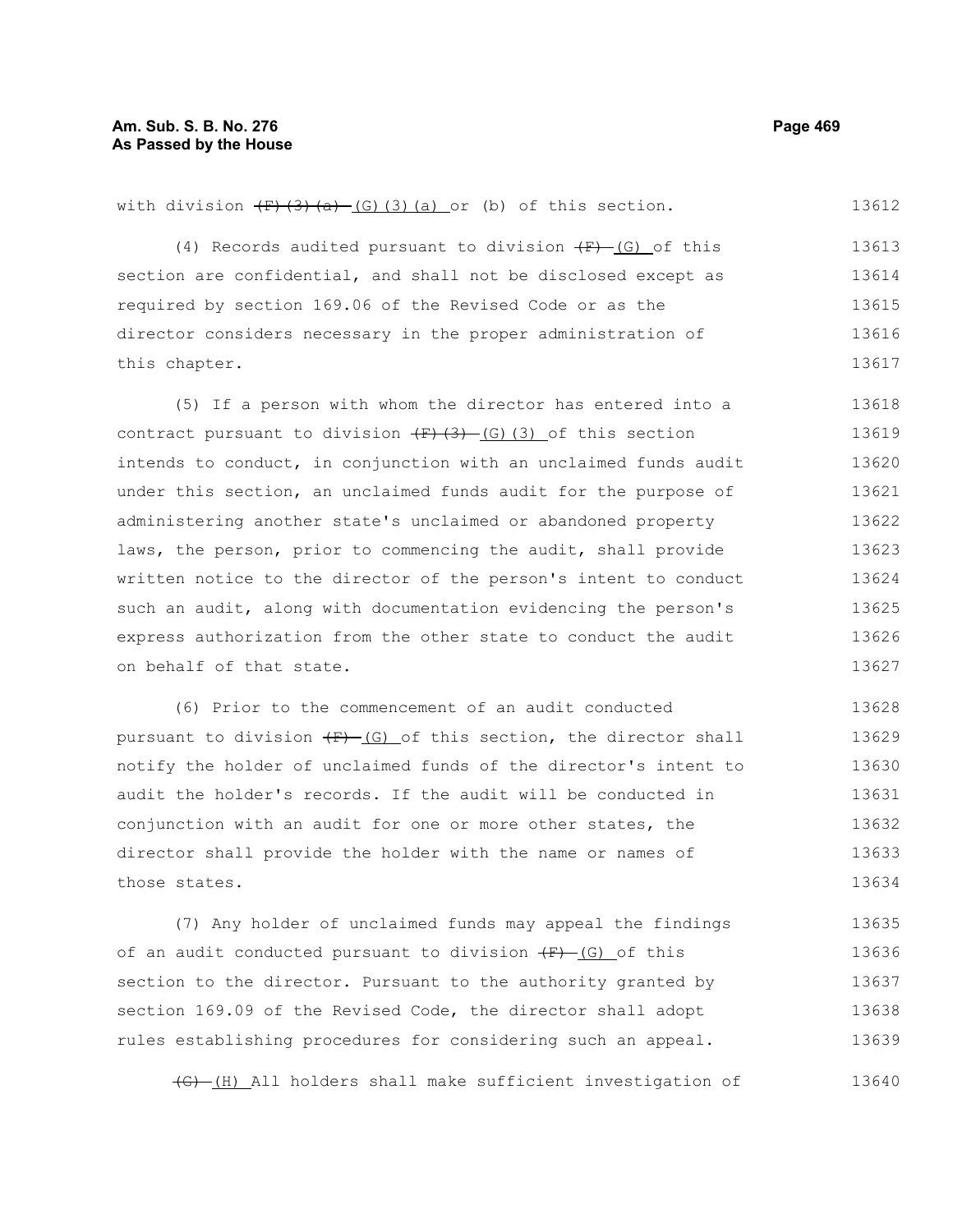# **Am. Sub. S. B. No. 276 Page 470 As Passed by the House**

their records to ensure that the funds reported to the director are unclaimed as set forth in division (B) of section 169.01 and section 169.02 of the Revised Code. 13641 13642 13643

(H) (I) The expiration of any period of limitations on or after March 1, 1968, within which a person entitled to any moneys, rights to moneys, or intangible property could have commenced an action or proceeding to obtain these items shall not prevent these items from becoming unclaimed funds or relieve the holder of them of any duty to report and give notice as provided in this section and deliver them in the manner provided in section 169.05 of the Revised Code, provided that the holder may comply with this section and section 169.05 of the Revised Code with respect to any moneys, rights to moneys, or intangible property as to which the applicable statute of limitations has run prior to March 1, 1968, and in that event the holder shall be entitled to the protective provisions of section 169.07 of the Revised Code. 13644 13645 13646 13647 13648 13649 13650 13651 13652 13653 13654 13655 13656 13657

 $(H)$  (J) No social security number contained in a report made pursuant to this section shall be used by the department of commerce for any purpose other than to enable the division of unclaimed funds to carry out the purposes of this chapter and for child support purposes in response to a request made by the office of child support in the department of job and family services made pursuant to section 3123.88 of the Revised Code. 13658 13659 13660 13661 13662 13663 13664

 **Sec. 169.052.** (A) Every holder of attorney unclaimed funds shall, at the time of filing, remit to the director of commerce one hundred per cent of the aggregate amount of unclaimed funds as shown on the report. The funds may be claimed by the director of the Ohio access to justice foundation, created pursuant to section 120.521 of the Revised Code. Interest shall accrue on 13665 13666 13667 13668 13669 13670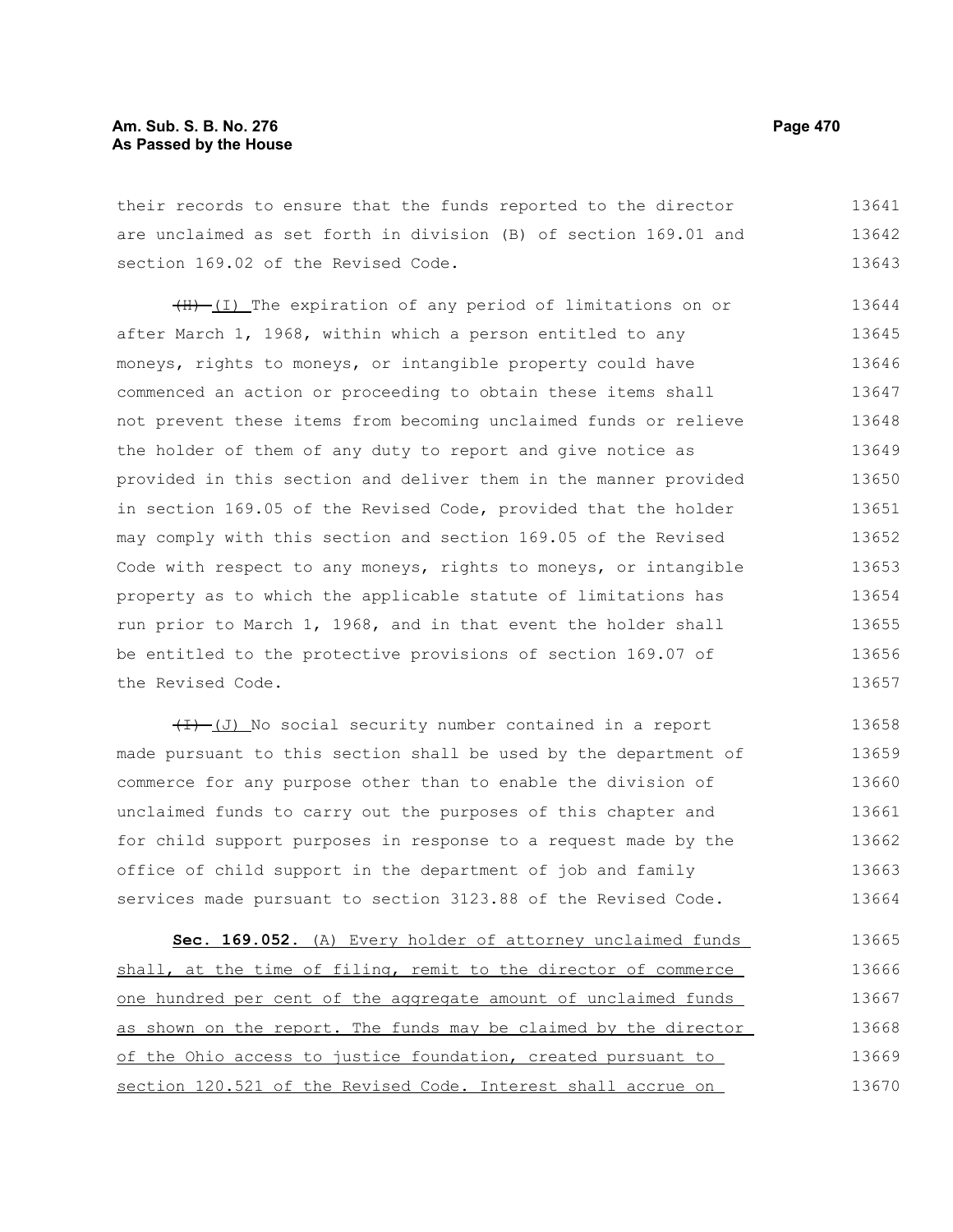attorney unclaimed funds in accordance with division (D) of section 169.08 of the Revised Code while held by the Ohio access to justice foundation and shall be credited to attorney unclaimed funds. (B) The director of commerce or the director's designee shall serve on the board of directors of the Ohio access to justice foundation which holds attorney unclaimed funds. (C) Funds recovered by the Ohio access to justice foundation are subject to call at the discretion of the director 13671 13672 13673 13674 13675 13676 13677 13678 13679

of commerce to be returned to the department of commerce. Funds recovered by the Ohio access to justice foundation shall be used to provide financial assistance to legal aid societies, to enhance or improve access to justice, or to operate the foundation. 13680 13681 13682 13683 13684

(D) Attorney unclaimed funds held by the Ohio access to justice foundation may be assessed the actual, reasonable cost the department of commerce incurs for administering attorney unclaimed funds as described in division (B) of section 169.03 of the Revised Code, this section, and section 169.08 of the Revised Code. 13685 13686 13687 13688 13689 13690

**Sec. 169.08.** (A) The director shall pay to the owner or other person who has established the right to payment under this section, funds from the unclaimed funds trust fund in an amount equal to the amount of property delivered or reported to the director, or equal to the net proceeds if the securities or other property have been sold, together with interest earned by the state if required to be paid under division (D) of this section. Any person claiming a property interest in unclaimed funds delivered or reported to the state under Chapter 169. of the Revised Code, including the office of child support in the 13691 13692 13693 13694 13695 13696 13697 13698 13699 13700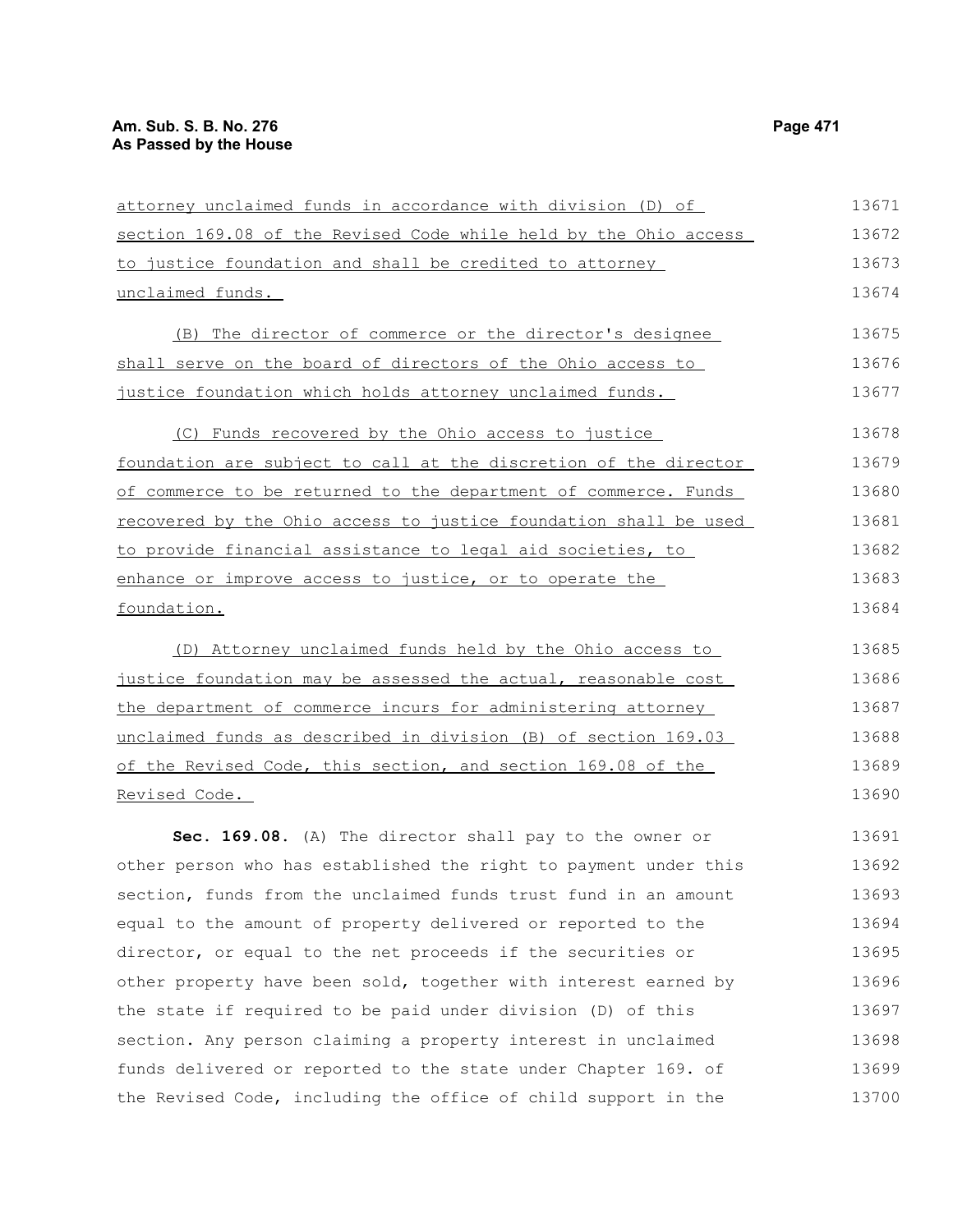# **Am. Sub. S. B. No. 276 Page 472** Page 472 **As Passed by the House**

department of job and family services, pursuant to section 3123.88 of the Revised Code, may file a claim thereto on the form prescribed by the director of commerce. 13701 13702 13703

(B) The director shall consider matters relevant to any claim filed under division (A) of this section and shall hold a formal hearing if requested or considered necessary and receive evidence concerning such claim. A finding and decision in writing on each claim filed shall be prepared, stating the substance of any evidence received or heard and the reasons for allowance or disallowance of the claim. The evidence and decision shall be a public record. No statute of limitations shall bar the allowance of a claim. 13704 13705 13706 13707 13708 13709 13710 13711 13712

(C) For the purpose of conducting any hearing, the director may require the attendance of such witnesses and the production of such books, records, and papers as the director desires, and the director may take the depositions of witnesses residing within or without this state in the same manner as is prescribed by law for the taking of depositions in civil actions in the court of common pleas, and for that purpose the director may issue a subpoena for any witness or a subpoena duces tecum to compel the production of any books, records, or papers, directed to the sheriff of the county where such witness resides or is found, which shall be served and returned. The fees of the sheriff shall be the same as that allowed in the court of common pleas in criminal cases. Witnesses shall be paid the fees and mileage provided for under section 119.094 of the Revised Code. Fees and mileage shall be paid from the unclaimed funds trust fund. 13713 13714 13715 13716 13717 13718 13719 13720 13721 13722 13723 13724 13725 13726 13727 13728

(D) Interest earned by the state shall be payable to claimants of unclaimed funds held by the state in accordance 13729 13730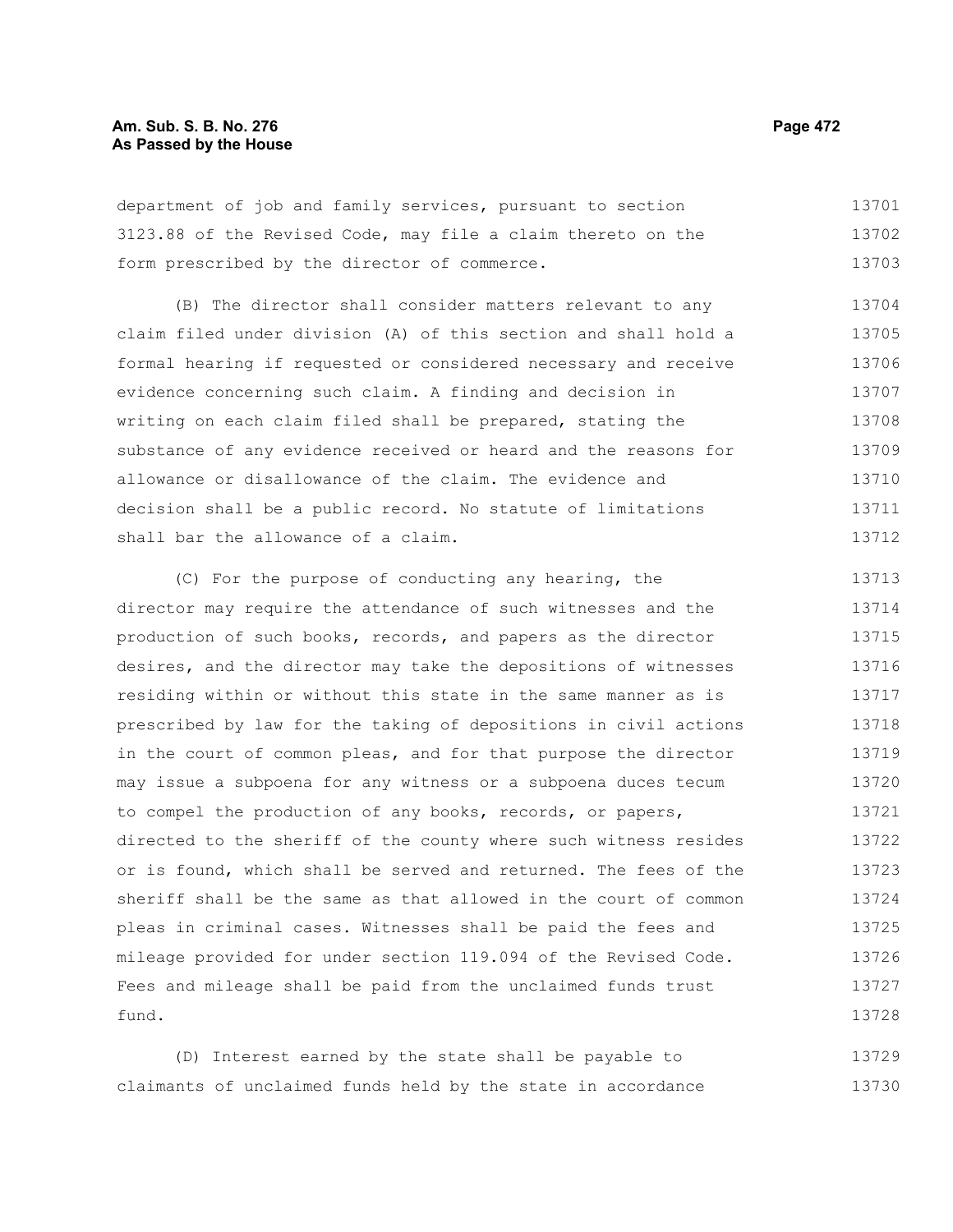# **Am. Sub. S. B. No. 276 Page 473 As Passed by the House**

with final court orders derived from the *Sogg v. Zurz*, 121 Ohio St.3d 449 (2009), line of cases and final settlement agreement determining payment of interest on unclaimed funds. For properties received by the state on or before July 26, 1991, interest shall be paid at a rate of six per cent per annum from the date the state received the property up to and including July 26, 1991. No interest shall be payable on any properties for the period from July 27, 1991, up to and including August 2, 2000. For properties held by the state on August 3, 2000, or after, interest shall be paid at the applicable required rate per annum for the period held from August 3, 2000, or the date of receipt, whichever is later, up to and including the date the claim is paid. 13731 13732 13733 13734 13735 13736 13737 13738 13739 13740 13741 13742 13743

(E) Claims shall be paid from the trust fund. If the amount available in the trust fund is not sufficient to pay pending claims, or other amounts disbursable from the trust fund, the treasurer of state shall certify such fact to the director, who shall then withdraw such amount of funds from the mortgage accounts as the director determines necessary to reestablish the trust fund to a level required to pay anticipated claims but not more than ten per cent of the net unclaimed funds reported to date. 13744 13745 13746 13747 13748 13749 13750 13751 13752

The director may withdraw the funds paid to the director by the holders and deposited by the director with the treasurer of state or in a financial institution as agent for such funds. Whenever these funds are inadequate to meet the requirements for the trust fund, the director shall provide for a withdrawal of funds, within a reasonable time, in such amount as is necessary to meet the requirements, from financial institutions in which such funds were retained or placed by a holder and from other holders who have retained funds, in an equitable manner as 13753 13754 13755 13756 13757 13758 13759 13760 13761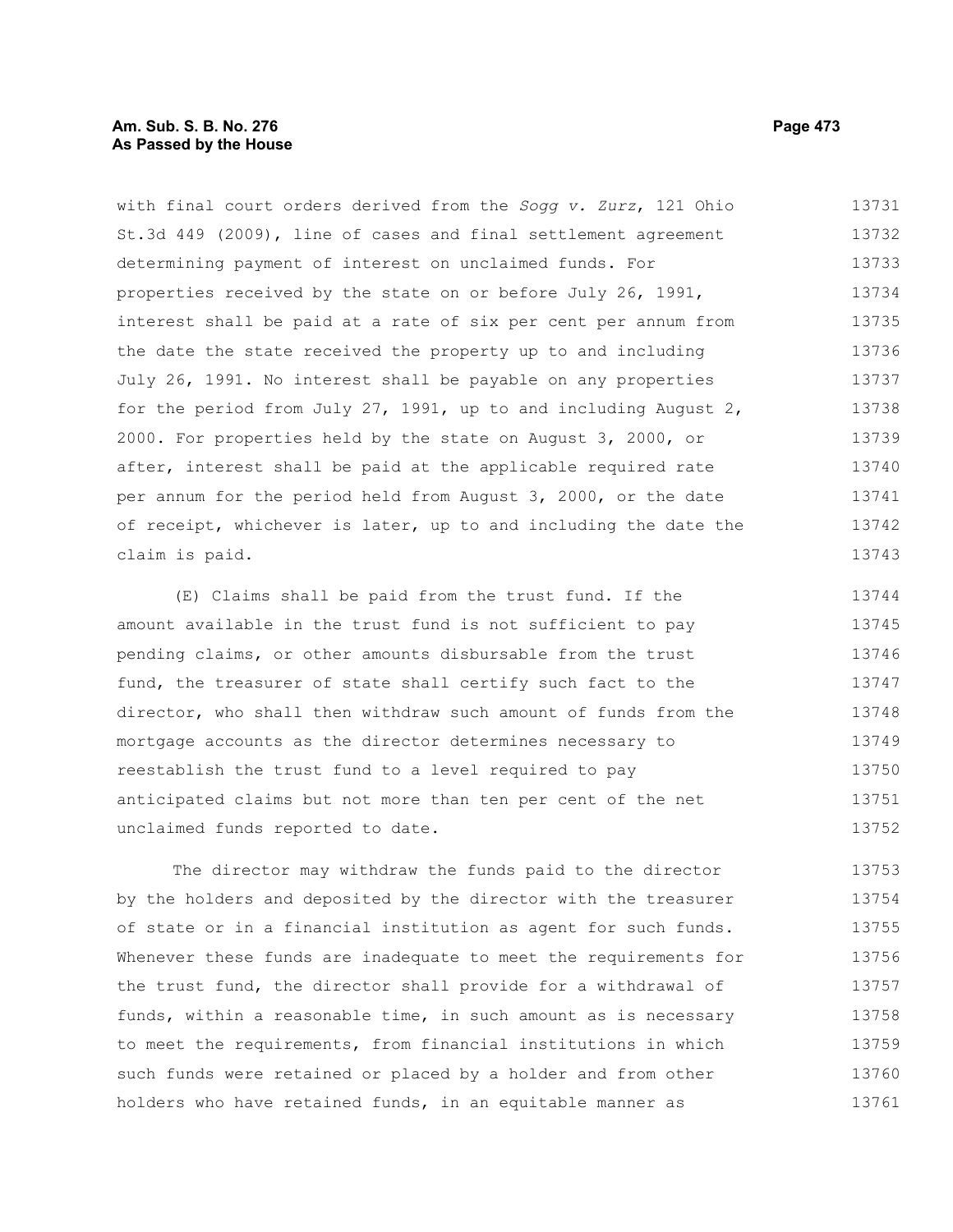# **Am. Sub. S. B. No. 276 Page 474** Page 474 **As Passed by the House**

prescribed by the director. In the event that the amount to be withdrawn from any one such holder is less than five hundred dollars, the amount to be withdrawn shall be at the discretion of the director. Such funds may be reimbursed in the amounts withdrawn when the trust fund has a surplus over the amount required to pay anticipated claims. Whenever the trust fund has a surplus over the amount required to pay anticipated claims, the director may transfer such surplus to the mortgage accounts. 13762 13763 13764 13765 13766 13767 13768 13769

 $(F)$  (1) If a claim which is allowed under this section relates to funds which have been retained by the reporting holder, and if the funds, on deposit with the treasurer of state pursuant to this chapter, are insufficient to pay claims, the director may notify such holder in writing of the payment of the claim and such holder shall immediately reimburse the state in the amount of such claim. The reimbursement shall be credited to the unclaimed funds trust fund. 13770 13771 13772 13773 13774 13775 13776 13777

(2) If a claim that is allowed under this section relates to attorney unclaimed funds that have been recovered by the Ohio access to justice foundation, pursuant to division (A) of section 169.052 of the Revised Code and division (A) of this section, the director shall notify the Ohio access to justice foundation in writing of the payment of the claim and the Ohio access to justice foundation shall immediately reimburse the unclaimed funds trust fund in the amount of such claim inclusive of interest as required by division (D) of this section. The reimbursement shall be credited to the unclaimed funds trust fund. 13778 13779 13780 13781 13782 13783 13784 13785 13786 13787 13788

(G) Any person, including the office of child support, adversely affected by a decision of the director may appeal such decision in the manner provided in Chapter 119. of the Revised 13789 13790 13791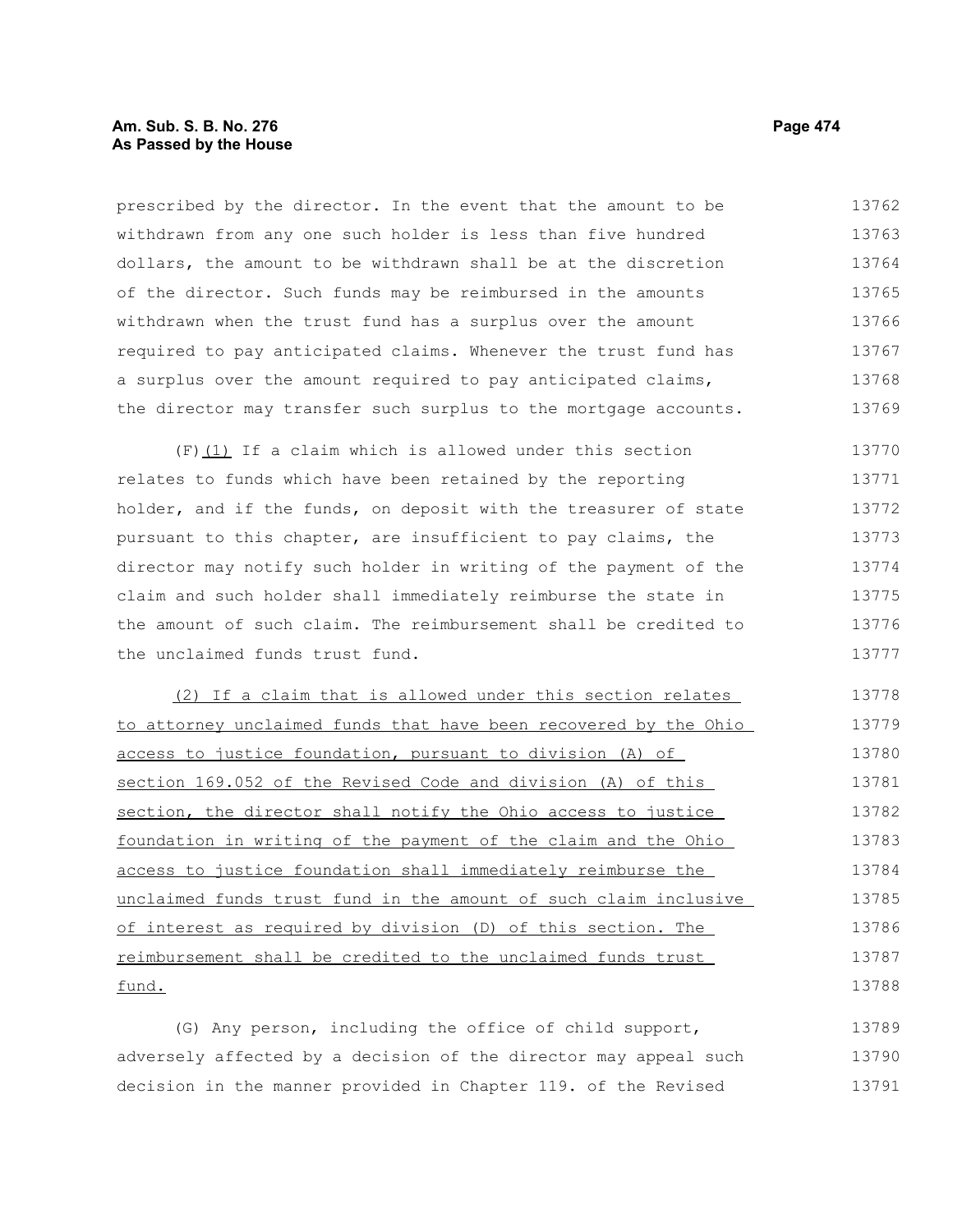| Code.                                                            | 13792 |
|------------------------------------------------------------------|-------|
| In the event the claimant prevails, the claimant shall be        | 13793 |
| reimbursed for reasonable attorney's fees and costs.             | 13794 |
| (H) Notwithstanding anything to the contrary in this             | 13795 |
| chapter, any holder who has paid moneys to or entered into an    | 13796 |
| agreement with the director pursuant to section 169.05 of the    | 13797 |
| Revised Code on certified checks, cashiers' checks, bills of     | 13798 |
| exchange, letters of credit, drafts, money orders, or travelers' | 13799 |
| checks, may make payment to any person entitled thereto,         | 13800 |
| including the office of child support, and upon surrender of the | 13801 |
| document, except in the case of travelers' checks, and proof of  | 13802 |
| such payment, the director shall reimburse the holder for such   | 13803 |
| payment without interest.                                        | 13804 |
|                                                                  |       |

Sec. 169.13. (A)(1) All agreements to pay a fee, compensation, commission, or other remuneration to locate, deliver, recover, or assist in the recovery of unclaimed funds reported under section 169.03 of the Revised Code, entered into within two years immediately after the date a report is filed under division  $\left(\frac{C}{C}\right)$  (D) of section 169.03 of the Revised Code, are invalid. 13805 13806 13807 13808 13809 13810 13811

(2) A person interested in entering into an agreement to locate, deliver, recover, or assist in the recovery of unclaimed funds for remuneration shall not initiate any contact with an owner during the two-year period immediately after the date a report is filed under division  $(\theta)$  (D) of section 169.03 of the Revised Code. Failure to comply with this requirement is grounds for the invalidation of any such agreement between the person and the owner. 13812 13813 13814 13815 13816 13817 13818 13819

(B) An agreement entered into any time after such two-year 13820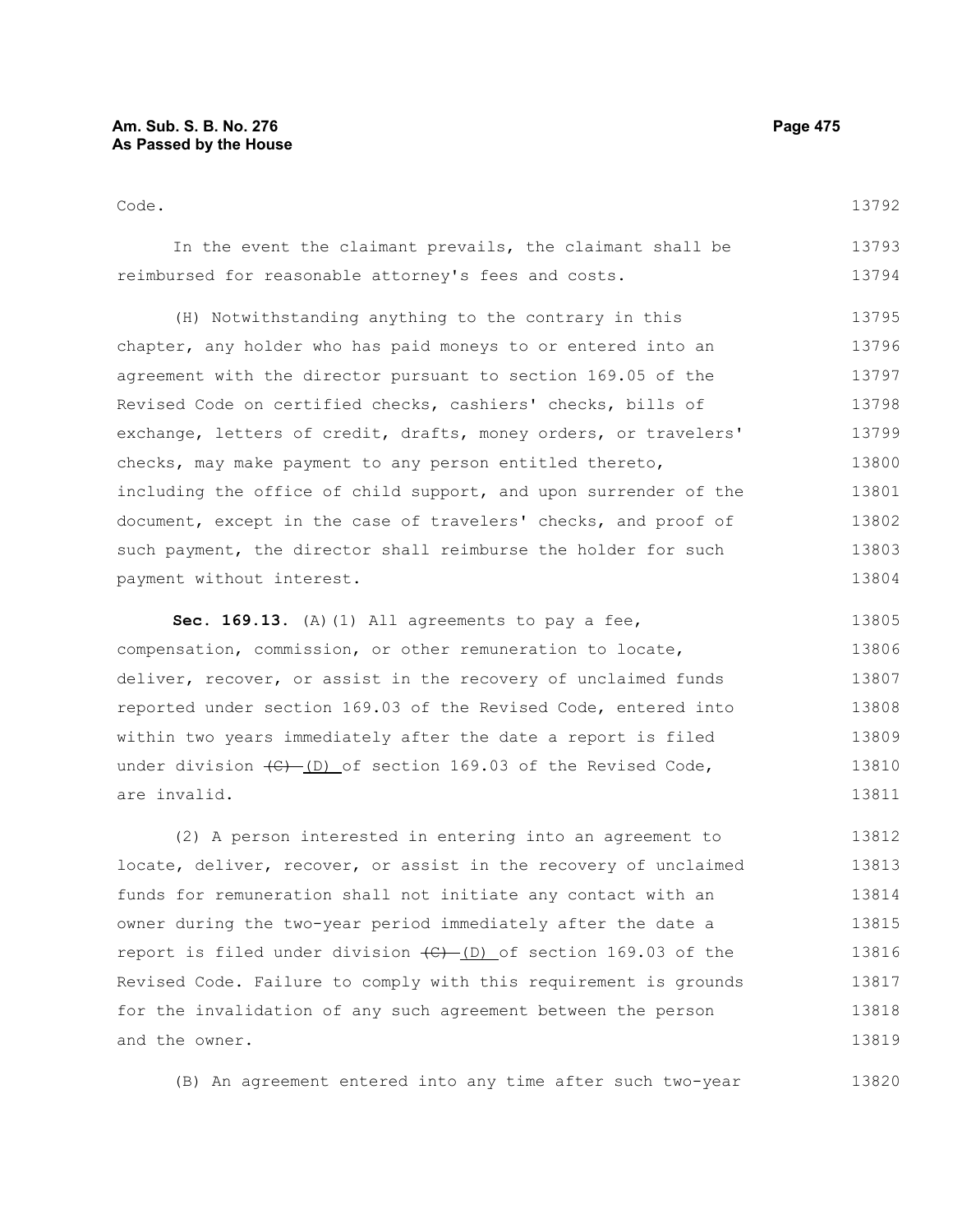# **Am. Sub. S. B. No. 276 Page 476** Page 476 **As Passed by the House**

period is valid only if all of the following conditions are met: (1) The aggregate fee, compensation, commission, or other remuneration agreed upon is not in excess of ten per cent of the amount recovered and paid to the owner by the director of budget and management; (2) The agreement is in writing, signed by the owner, and notarized and discloses all of the following items: (a) The name, address, and telephone number of the owner, as shown by the records of the person or entity in possession of the unclaimed funds or contents of a safe deposit box; (b) The name, address, and telephone number of the owner if the owner's name, address, or telephone number are different from the name, address, or telephone number of the owner as shown by the records of the person or entity in possession of the unclaimed funds or contents of a safe deposit box; (c) The nature and value of the unclaimed funds or contents of a safe deposit box; (d) The amount the owner will receive after the fee or compensation has been subtracted; (e) The name and address of the person or entity in possession of the unclaimed funds or contents of a safe deposit box; (f) That the auditor of state director of budget and management will pay the unclaimed funds directly to the owner or the director of commerce shall deliver the contents of a safe deposit box directly to the owner; (g) That the person agreeing to locate, deliver, recover, or assist in the recovery of the unclaimed funds or contents of 13821 13822 13823 13824 13825 13826 13827 13828 13829 13830 13831 13832 13833 13834 13835 13836 13837 13838 13839 13840 13841 13842 13843 13844 13845 13846 13847 13848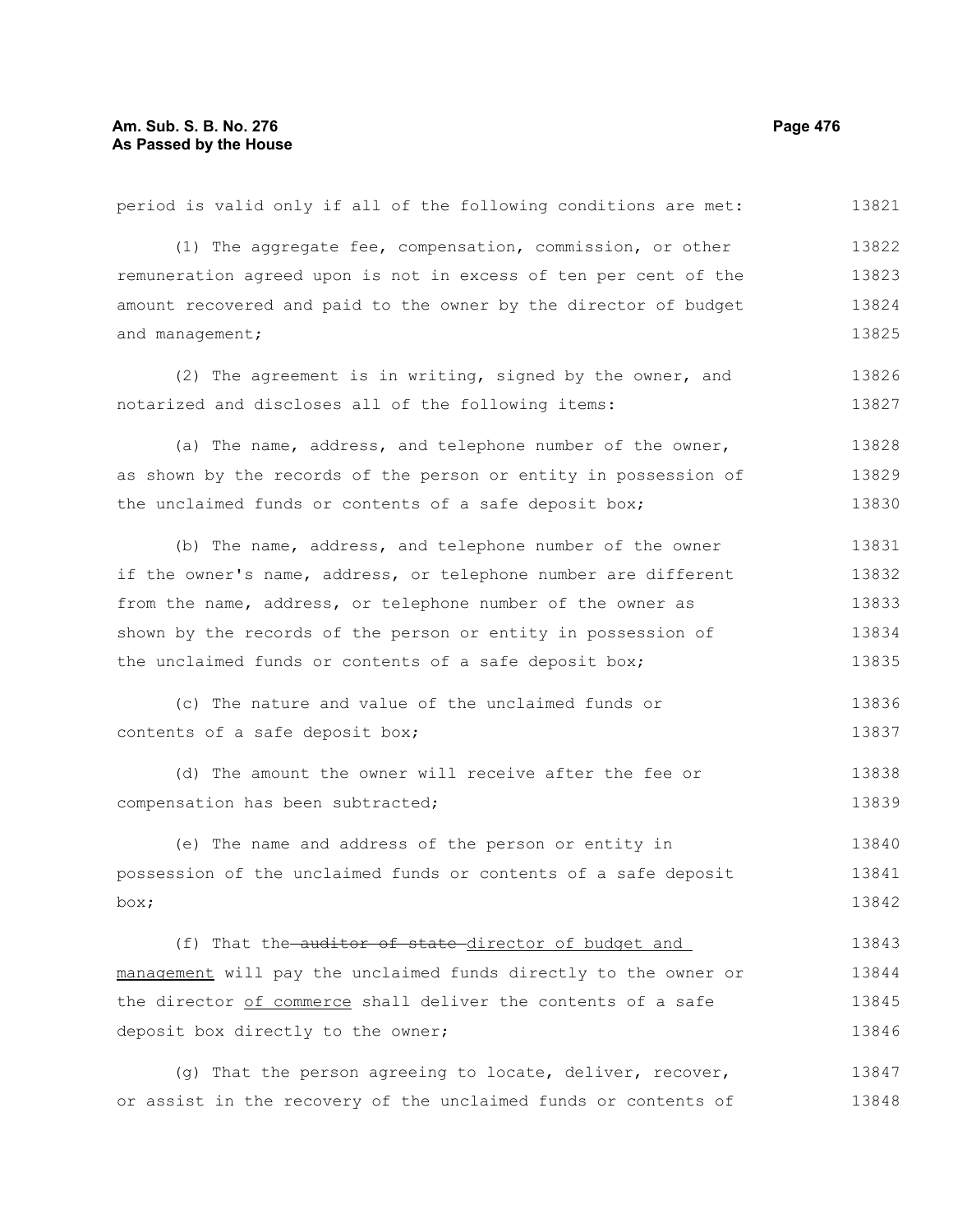### **Am. Sub. S. B. No. 276 Page 477** Page 477 **As Passed by the House**

a safe deposit box is not an employee or agent of the director of commerce; (h) That the director of commerce is not a party to the agreement; (i) That the person agreeing to locate, deliver, recover, or assist in the recovery of the unclaimed funds or contents of a safe deposit box holds a valid certificate of registration issued by the director under section 169.16 of the Revised Code; (j) The number designated on that certificate of registration and the date the certificate of registration expires. (3) No agreement described in division (B)(2) of this section shall include a power of attorney for the payment of the unclaimed funds or delivery of the contents of a safe deposit 13850 13851 13852 13853 13854 13855 13856 13857 13858 13859 13860 13861 13862

box to any person other than the owner of the unclaimed funds or contents of a safe deposit box. 13863 13864

(4) If the agreement involves recovery of the contents of a safe deposit box, the agreement stipulates that the person receiving any fee, compensation, commission, or other remuneration for engaging in any activity for the purpose of locating, delivering, recovering, or assisting in the recovery of unclaimed funds or other items stored in a safe deposit box on behalf of any other person shall do all of the following: 13865 13866 13867 13868 13869 13870 13871

(a) Make arrangements to have an appraiser and the director of commerce view the contents of the safe deposit box together, at a time mutually agreeable to the appraiser and director; 13872 13873 13874 13875

(b) State that the value of the property in the safe deposit box is the amount established by the appraiser who 13876 13877

13849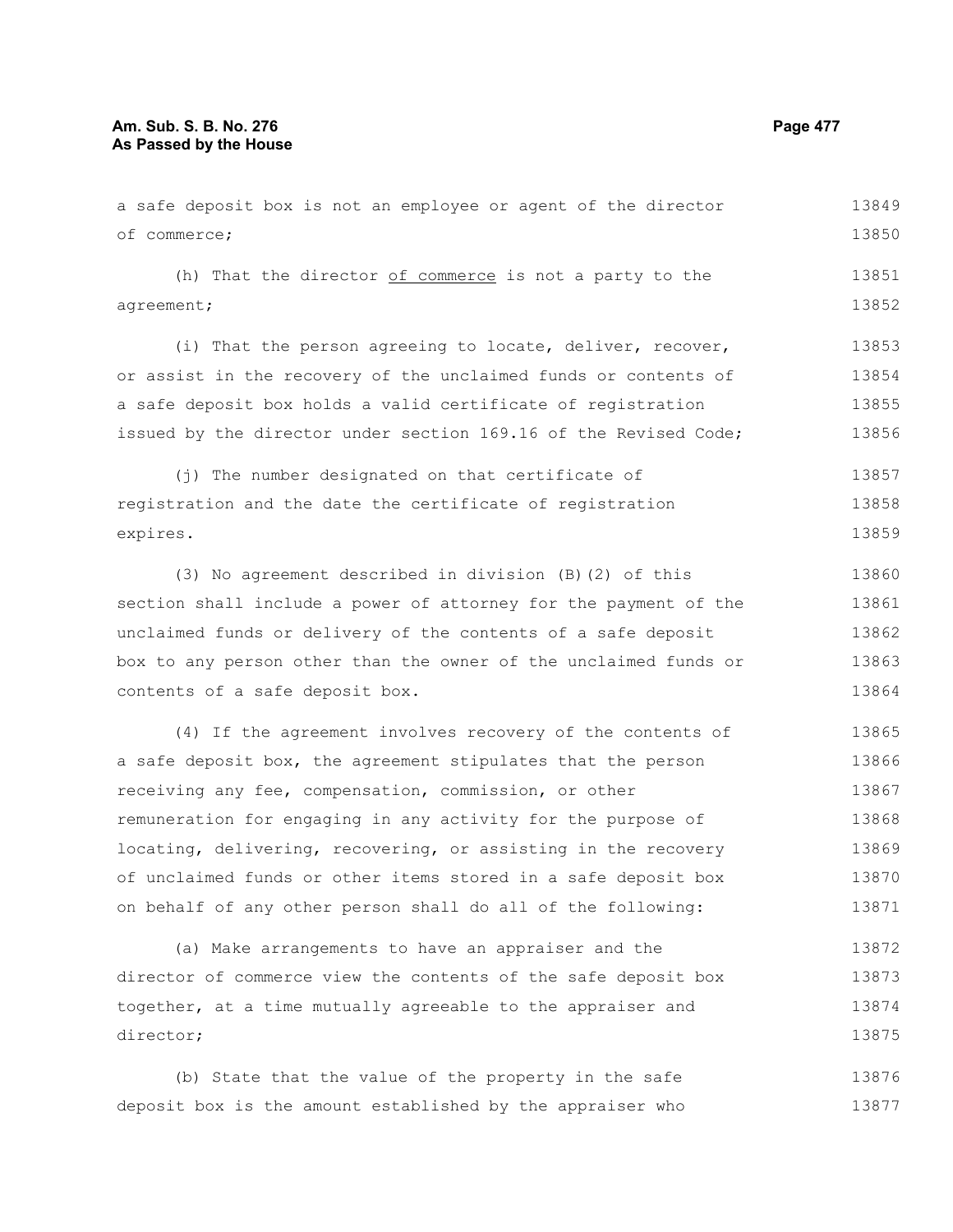viewed the safe deposit box contents;

13878

(c) Base the fee, compensation, commission, or other remuneration for locating, delivering, recovering, or assisting in the recovery of unclaimed funds or other items stored in a safe deposit box on the appraised value established by the appraiser who viewed the safe deposit box contents. 13879 13880 13881 13882 13883

(C) No person shall receive a fee, compensation, commission, or other remuneration, or engage in any activity for the purpose of locating, delivering, recovering, or assisting in the recovery of unclaimed funds or contents of a safe deposit box, under an agreement that is invalid under this section. 13884 13885 13886 13887 13888

(D) A person who receives any fee, compensation, commission, or other remuneration for engaging in any activity for the purpose of locating, delivering, recovering, or assisting in the recovery of unclaimed funds or other items stored in a safe deposit box on behalf of any other person cannot function as an appraiser of the contents of the safe deposit box for purposes of division (B)(4) of this section. 13889 13890 13891 13892 13893 13894 13895

(E) The director shall not recognize or make any delivery and the auditor of state shall not make any payment pursuant to any power of attorney between an owner of the unclaimed funds or contents of a safe deposit box and the person with whom the owner entered into an agreement pursuant to division (B)(2) of this section to locate, deliver, recover, or assist in the recovery of the unclaimed funds or contents of a safe deposit box if that power of attorney is entered into on or after-theeffective date of this amendment March 23, 2007, and that power of attorney specifically provides for the payment of unclaimed funds or delivery of the contents of a safe deposit box to any person other than the owner of the unclaimed funds or contents 13896 13897 13898 13899 13900 13901 13902 13903 13904 13905 13906 13907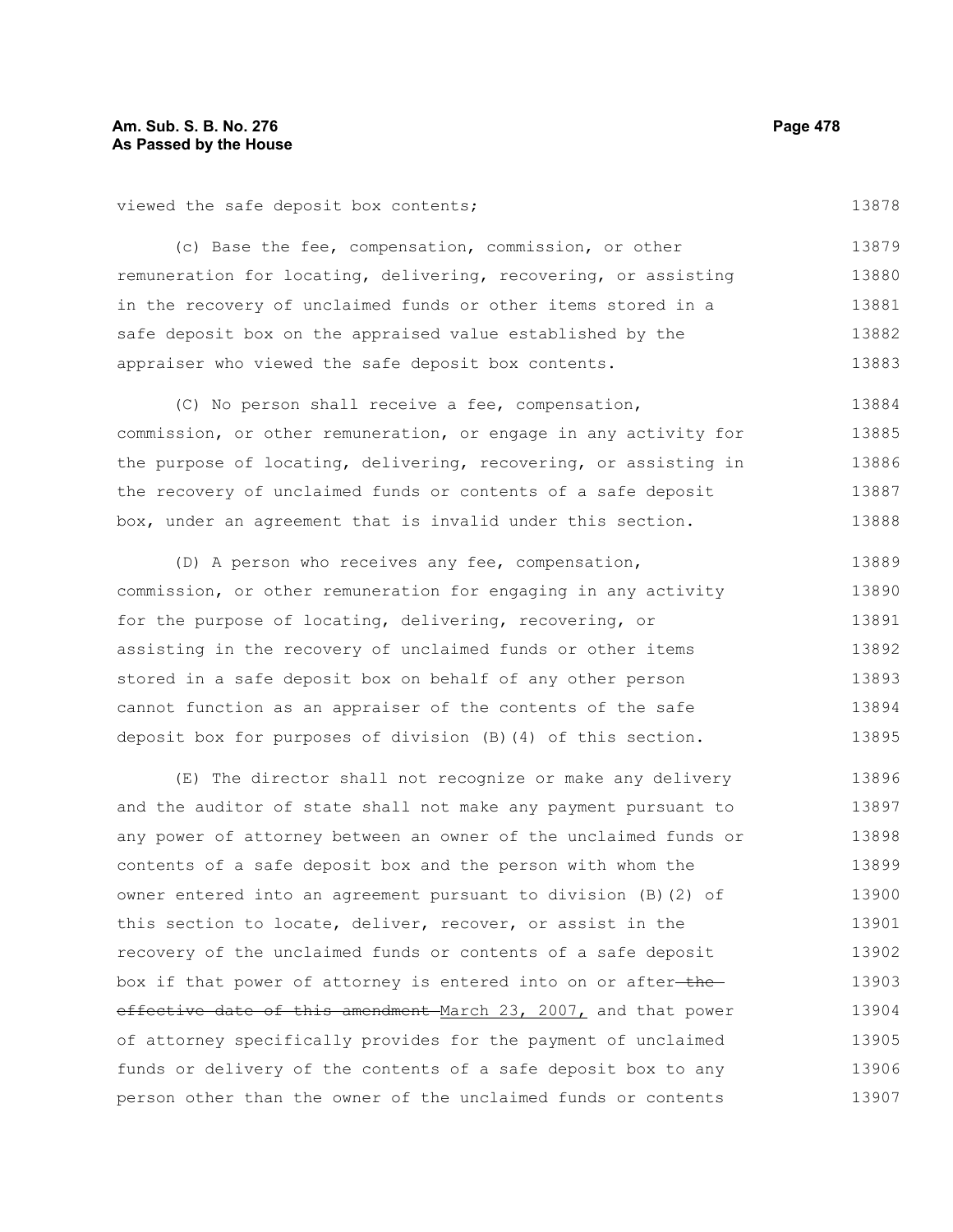## **Am. Sub. S. B. No. 276 Page 479** Page 479 **As Passed by the House**

of a safe deposit box. Nothing in this section shall be construed as prohibiting the payment of unclaimed funds or delivery of the contents of a safe deposit box to the legal representative of the owner of the unclaimed funds or contents of the safe deposit box. Notwithstanding the definition of "owner" specified in division (C) of section 169.01 of the Revised Code, for purposes of the payment of unclaimed funds or delivery of the contents of the safe deposit box, a person with whom an owner entered into an agreement under division (B)(2) of this section is not a legal representative. 13908 13909 13910 13911 13912 13913 13914 13915 13916 13917

**Sec. 4735.24.** (A) Except as otherwise provided in this section, when earnest money connected to a real estate purchase agreement is deposited in a real estate broker's trust or special account, the broker shall maintain that money in the account in accordance with the terms of the purchase agreement until one of the following occurs: 13918 13919 13920 13921 13922 13923

(1) The transaction closes and the broker disburses the earnest money to the closing or escrow agent or otherwise disburses the money pursuant to the terms of the purchase agreement. 13924 13925 13926 13927

(2) The parties provide the broker with separate written instructions that both parties have signed that specify how the broker is to disburse the earnest money and the broker acts pursuant to those instructions. 13928 13929 13930 13931

(3) The broker receives a copy of a final court order that specifies to whom the earnest money is to be awarded and the broker acts pursuant to the court order. 13932 13933 13934

(4) The earnest money becomes unclaimed funds as defined in division (M)(2) of section 169.02 of the Revised Code and, 13935 13936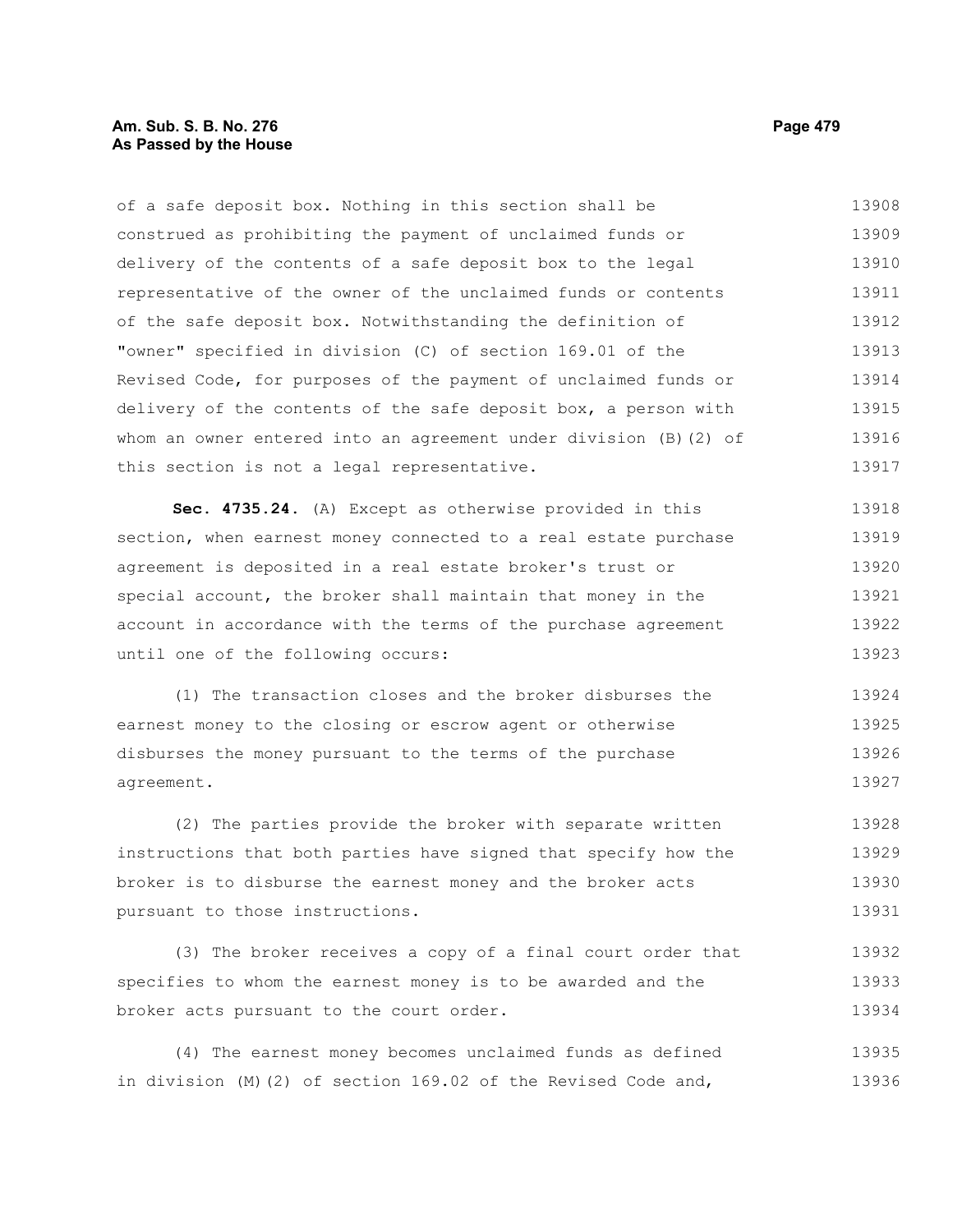#### **Am. Sub. S. B. No. 276 Page 480 As Passed by the House**

after providing the notice that division  $(D) - (E)$  of section 169.03 of the Revised Code requires, the broker has reported the unclaimed funds to the director of commerce pursuant to section 169.03 of the Revised Code and has remitted all of the earnest money to the director. 13937 13938 13939 13940 13941

(B) A purchase agreement may provide that in the event of a dispute regarding the disbursement of the earnest money, the broker will return the money to the purchaser without notice to the parties unless, within two years from the date the earnest money was deposited in the broker's trust or special account, the broker has received one of the following: 13942 13943 13944 13945 13946 13947

(1) Written instructions signed by both parties specifying how the money is to be disbursed; 13948 13949

(2) Written notice that a court action to resolve the dispute has been filed. 13950 13951

(C)(1) If the parties dispute the disbursement of the earnest money and the purchase agreement contains the provision described in division (B) of this section, not later than the first day of September following the two year anniversary date of the deposit of the earnest money in the broker's account, the broker shall return the earnest money to the purchaser unless the parties provided the broker with written instructions or a notice of a court action as described in division (B) of this section. 13952 13953 13954 13955 13956 13957 13958 13959 13960

(2) If the broker cannot locate the purchaser at the time the disbursement is due, after providing the notice that division  $(D)$  (E) of section 169.03 of the Revised Code requires, the broker shall report the earnest money as unclaimed funds to the director of commerce pursuant to section 169.03 of the 13961 13962 13963 13964 13965